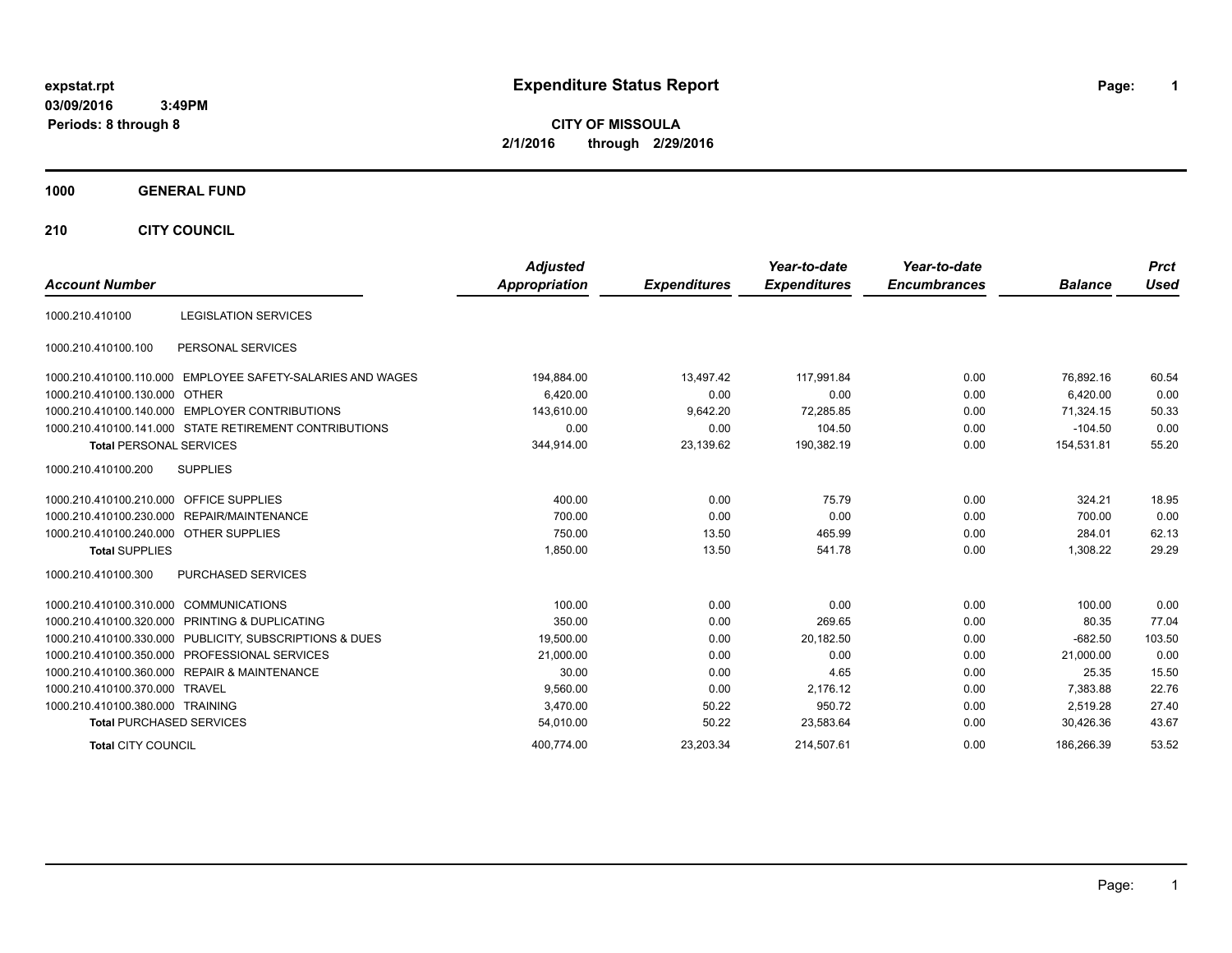**CITY OF MISSOULA 2/1/2016 through 2/29/2016**

**1000 GENERAL FUND**

**220 MAYOR**

| <b>Account Number</b>                   |                                                         | <b>Adjusted</b><br><b>Appropriation</b> | <b>Expenditures</b> | Year-to-date<br><b>Expenditures</b> | Year-to-date<br><b>Encumbrances</b> | <b>Balance</b> | <b>Prct</b><br><b>Used</b> |
|-----------------------------------------|---------------------------------------------------------|-----------------------------------------|---------------------|-------------------------------------|-------------------------------------|----------------|----------------------------|
| 1000.220.410210                         | <b>ADMINISTRATION</b>                                   |                                         |                     |                                     |                                     |                |                            |
| 1000.220.410210.100                     | PERSONAL SERVICES                                       |                                         |                     |                                     |                                     |                |                            |
|                                         | 1000.220.410210.110.000 SALARIES AND WAGES              | 302,628.00                              | 23,790.24           | 199,800.68                          | 0.00                                | 102,827.32     | 66.02                      |
| 1000.220.410210.120.000                 | OVERTIME/TERMINATION                                    | 500.00                                  | 0.00                | 0.00                                | 0.00                                | 500.00         | 0.00                       |
| 1000.220.410210.130.000 OTHER           |                                                         | 6,600.00                                | 0.00                | 0.00                                | 0.00                                | 6,600.00       | 0.00                       |
|                                         | 1000.220.410210.140.000 EMPLOYER CONTRIBUTIONS          | 88,020.00                               | 7,241.81            | 62,609.10                           | 0.00                                | 25,410.90      | 71.13                      |
|                                         | 1000.220.410210.141.000 STATE RETIREMENT CONTRIBUTIONS  | 0.00                                    | 0.00                | 220.04                              | 0.00                                | $-220.04$      | 0.00                       |
| <b>Total PERSONAL SERVICES</b>          |                                                         | 397,748.00                              | 31,032.05           | 262,629.82                          | 0.00                                | 135, 118.18    | 66.03                      |
| 1000.220.410210.200                     | <b>SUPPLIES</b>                                         |                                         |                     |                                     |                                     |                |                            |
| 1000.220.410210.210.000 OFFICE SUPPLIES |                                                         | 1,004.00                                | 17.95               | 431.39                              | 0.00                                | 572.61         | 42.97                      |
| 1000.220.410210.220.000                 | OPERATING SUPPLIES                                      | 1,120.00                                | 0.00                | 869.89                              | 0.00                                | 250.11         | 77.67                      |
| 1000.220.410210.230.000                 | REPAIR/MAINTENANCE                                      | 100.00                                  | 0.00                | 0.00                                | 0.00                                | 100.00         | 0.00                       |
| 1000.220.410210.231.000 GASOLINE        |                                                         | 108.00                                  | 0.00                | 50.49                               | 0.00                                | 57.51          | 46.75                      |
| <b>Total SUPPLIES</b>                   |                                                         | 2,332.00                                | 17.95               | 1,351.77                            | 0.00                                | 980.23         | 57.97                      |
| 1000.220.410210.300                     | PURCHASED SERVICES                                      |                                         |                     |                                     |                                     |                |                            |
| 1000.220.410210.310.000 COMMUNICATIONS  |                                                         | 890.00                                  | 0.00                | 459.51                              | 0.00                                | 430.49         | 51.63                      |
| 1000.220.410210.320.000                 | PRINTING & DUPLICATING                                  | 956.00                                  | 0.00                | 34.95                               | 0.00                                | 921.05         | 3.66                       |
|                                         | 1000.220.410210.330.000 PUBLICITY, SUBSCRIPTIONS & DUES | 8,214.00                                | 0.00                | 8,061.50                            | 0.00                                | 152.50         | 98.14                      |
| 1000.220.410210.344.000                 | <b>TELEPHONE SERVICE</b>                                | 4,124.00                                | 0.00                | 1,141.66                            | 0.00                                | 2,982.34       | 27.68                      |
| 1000.220.410210.350.000                 | PROFESSIONAL SERVICES                                   | 2,072.00                                | 1,504.23            | 1,775.31                            | 0.00                                | 296.69         | 85.68                      |
|                                         | 1000.220.410210.360.000 REPAIR & MAINTENANCE            | 1,405.00                                | 5.35                | 218.37                              | 0.00                                | 1,186.63       | 15.54                      |
| 1000.220.410210.370.000 TRAVEL          |                                                         | 2,008.00                                | $-449.39$           | 1,636.43                            | 0.00                                | 371.57         | 81.50                      |
| 1000.220.410210.380.000                 | <b>TRAINING</b>                                         | 1,600.00                                | 275.00              | 1.110.00                            | 0.00                                | 490.00         | 69.38                      |
|                                         | 1000.220.410210.390.000 OTHER PURCHASED SERVICES        | 1,050.00                                | 0.00                | 50.70                               | 0.00                                | 999.30         | 4.83                       |
| <b>Total PURCHASED SERVICES</b>         |                                                         | 22,319.00                               | 1,335.19            | 14,488.43                           | 0.00                                | 7,830.57       | 64.92                      |
| <b>Total ADMINISTRATION</b>             |                                                         | 422,399.00                              | 32,385.19           | 278,470.02                          | 0.00                                | 143,928.98     | 65.93                      |
| 1000000110005                           | DUDLIO DEL ATIONO                                       |                                         |                     |                                     |                                     |                |                            |

1000.220.410225 PUBLIC RELATIONS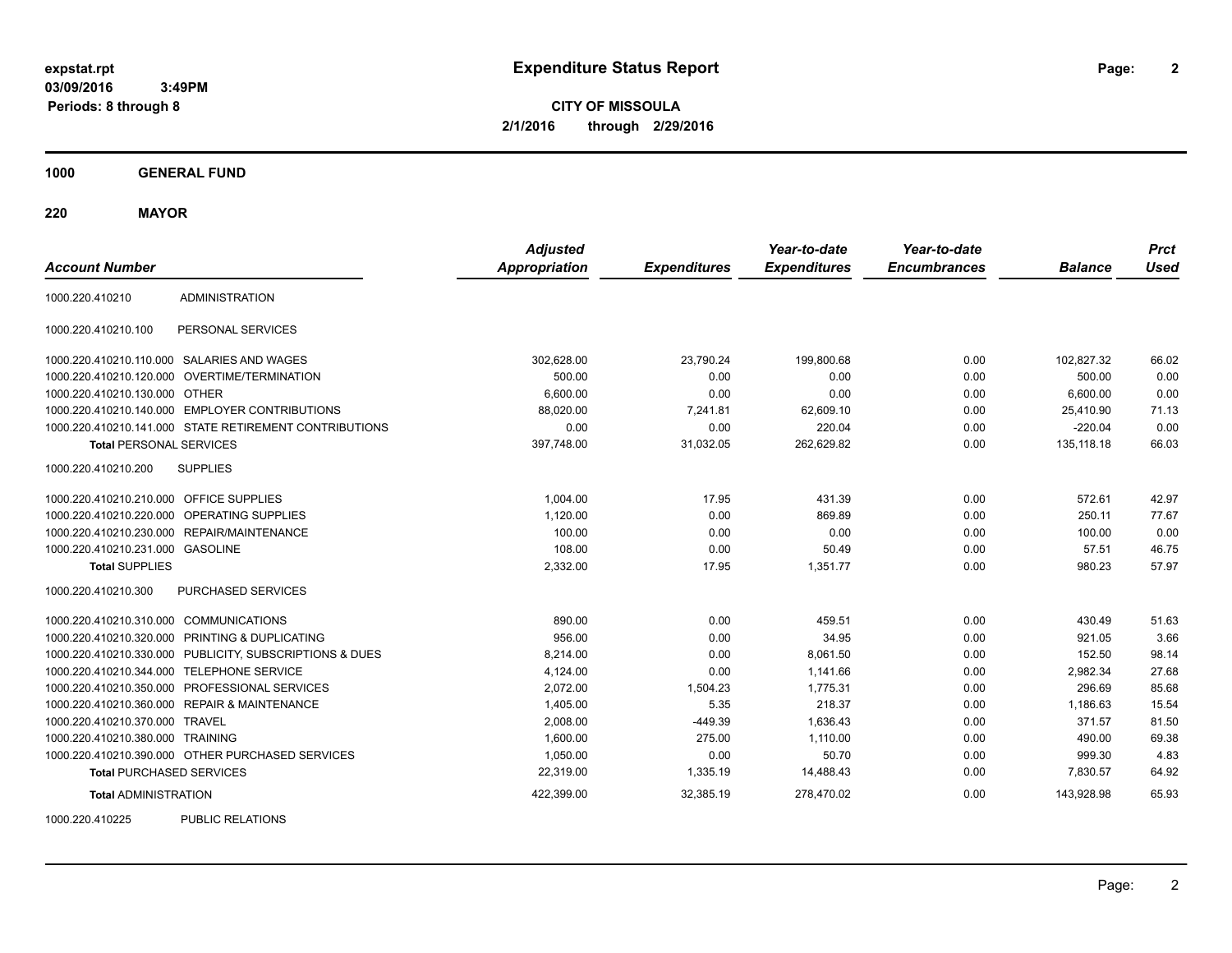**3**

**CITY OF MISSOULA 2/1/2016 through 2/29/2016**

**1000 GENERAL FUND**

**220 MAYOR**

| <b>Account Number</b>                                   | <b>Adjusted</b><br><b>Appropriation</b> | <b>Expenditures</b> | Year-to-date<br><b>Expenditures</b> | Year-to-date<br><b>Encumbrances</b> | <b>Balance</b> | <b>Prct</b><br><b>Used</b> |
|---------------------------------------------------------|-----------------------------------------|---------------------|-------------------------------------|-------------------------------------|----------------|----------------------------|
| PERSONAL SERVICES<br>1000.220.410225.100                |                                         |                     |                                     |                                     |                |                            |
| 1000.220.410225.110.000 SALARIES AND WAGES              | 6.176.00                                | 485.54              | 4.077.73                            | 0.00                                | 2,098.27       | 66.03                      |
| 1000.220.410225.140.000 EMPLOYER CONTRIBUTIONS          | 1,794.00                                | 147.79              | 1,278.00                            | 0.00                                | 516.00         | 71.24                      |
| <b>Total PERSONAL SERVICES</b>                          | 7,970.00                                | 633.33              | 5,355.73                            | 0.00                                | 2,614.27       | 67.20                      |
| 1000.220.410225.200<br><b>SUPPLIES</b>                  |                                         |                     |                                     |                                     |                |                            |
| 1000.220.410225.240.000 OTHER SUPPLIES                  | 400.00                                  | 0.00                | 0.00                                | 0.00                                | 400.00         | 0.00                       |
| <b>Total SUPPLIES</b>                                   | 400.00                                  | 0.00                | 0.00                                | 0.00                                | 400.00         | 0.00                       |
| PURCHASED SERVICES<br>1000.220.410225.300               |                                         |                     |                                     |                                     |                |                            |
| 1000.220.410225.330.000 PUBLICITY, SUBSCRIPTIONS & DUES | 1,982.00                                | 1,500.00            | 1,854.00                            | 0.00                                | 128.00         | 93.54                      |
| 1000.220.410225.390.000 OTHER PURCHASED SERVICES        | 200.00                                  | 0.00                | 0.00                                | 0.00                                | 200.00         | 0.00                       |
| <b>Total PURCHASED SERVICES</b>                         | 2,182.00                                | 1,500.00            | 1,854.00                            | 0.00                                | 328.00         | 84.97                      |
| <b>Total PUBLIC RELATIONS</b>                           | 10,552.00                               | 2,133.33            | 7.209.73                            | 0.00                                | 3,342.27       | 68.33                      |
| 1000.220.410250<br><b>ADMINISTRATION</b>                |                                         |                     |                                     |                                     |                |                            |
| 1000.220.410250.100<br>PERSONAL SERVICES                |                                         |                     |                                     |                                     |                |                            |
| 1000.220.410250.110.000 SALARIES AND WAGES              | 71,663.00                               | 5,467.72            | 45,917.06                           | 0.00                                | 25,745.94      | 64.07                      |
| 1000.220.410250.140.000 EMPLOYER CONTRIBUTIONS          | 21,190.00                               | 1,669.08            | 14,327.36                           | 0.00                                | 6,862.64       | 67.61                      |
| <b>Total PERSONAL SERVICES</b>                          | 92,853.00                               | 7,136.80            | 60,244.42                           | 0.00                                | 32,608.58      | 64.88                      |
| PURCHASED SERVICES<br>1000.220.410250.300               |                                         |                     |                                     |                                     |                |                            |
| 1000.220.410250.320.000 PRINTING & DUPLICATING          | 2,100.00                                | 0.00                | 0.00                                | 0.00                                | 2,100.00       | 0.00                       |
| 1000.220.410250.344.000 TELEPHONE SERVICE               | 1,952.00                                | 0.00                | 708.72                              | 0.00                                | 1,243.28       | 36.31                      |
| 1000.220.410250.350.000 PROFESSIONAL SERVICES           | 1,235.00                                | 0.00                | 0.00                                | 0.00                                | 1,235.00       | 0.00                       |
| 1000.220.410250.380.000 TRAINING                        | 420.00                                  | 0.00                | 150.00                              | 0.00                                | 270.00         | 35.71                      |
| <b>Total PURCHASED SERVICES</b>                         | 5,707.00                                | 0.00                | 858.72                              | 0.00                                | 4,848.28       | 15.05                      |
| <b>Total ADMINISTRATION</b>                             | 98,560.00                               | 7,136.80            | 61,103.14                           | 0.00                                | 37,456.86      | 62.00                      |
| <b>Total MAYOR</b>                                      | 531,511.00                              | 41,655.32           | 346,782.89                          | 0.00                                | 184,728.11     | 65.24                      |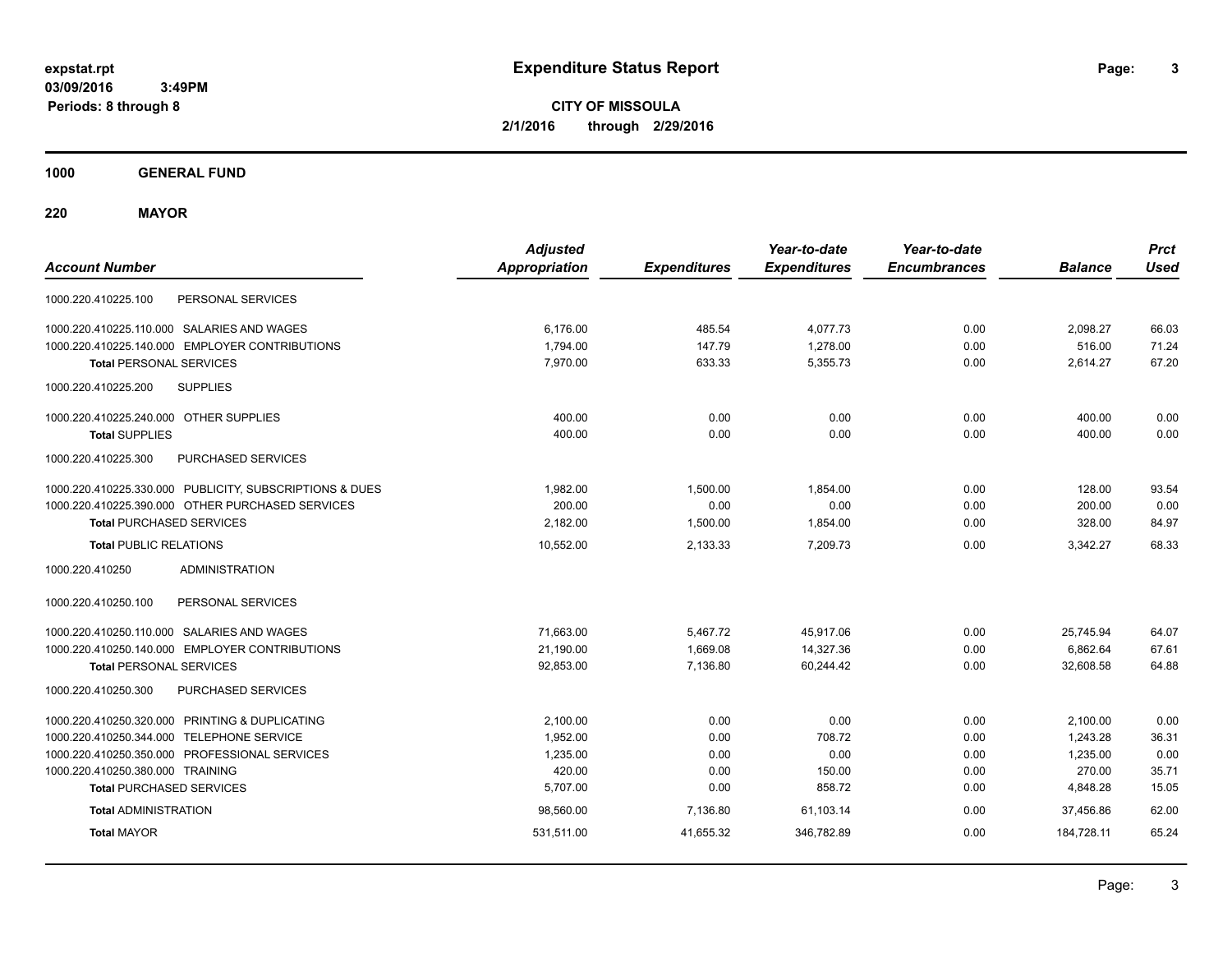**CITY OF MISSOULA 2/1/2016 through 2/29/2016**

**1000 GENERAL FUND**

| <b>Account Number</b>                   |                                                         | <b>Adjusted</b><br><b>Appropriation</b> | <b>Expenditures</b> | Year-to-date<br><b>Expenditures</b> | Year-to-date<br><b>Encumbrances</b> | <b>Balance</b> | <b>Prct</b><br><b>Used</b> |
|-----------------------------------------|---------------------------------------------------------|-----------------------------------------|---------------------|-------------------------------------|-------------------------------------|----------------|----------------------------|
| 1000.221.410810                         | <b>ADMINISTRATION</b>                                   |                                         |                     |                                     |                                     |                |                            |
| 1000.221.410810.100                     | PERSONAL SERVICES                                       |                                         |                     |                                     |                                     |                |                            |
|                                         | 1000.221.410810.110.000 SALARIES AND WAGES              | 89,211.00                               | 6,562.55            | 54,422.91                           | 0.00                                | 34,788.09      | 61.00                      |
|                                         | 1000.221.410810.140.000 EMPLOYER CONTRIBUTIONS          | 30,750.00                               | 2,281.69            | 19,333.18                           | 0.00                                | 11,416.82      | 62.87                      |
|                                         | 1000.221.410810.141.000 STATE RETIREMENT CONTRIBUTIONS  | 0.00                                    | 0.00                | 111.20                              | 0.00                                | $-111.20$      | 0.00                       |
| <b>Total PERSONAL SERVICES</b>          |                                                         | 119,961.00                              | 8,844.24            | 73,867.29                           | 0.00                                | 46.093.71      | 61.58                      |
| 1000.221.410810.200                     | <b>SUPPLIES</b>                                         |                                         |                     |                                     |                                     |                |                            |
| 1000.221.410810.210.000 OFFICE SUPPLIES |                                                         | 1,000.00                                | 29.33               | 348.12                              | 0.00                                | 651.88         | 34.81                      |
| <b>Total SUPPLIES</b>                   |                                                         | 1,000.00                                | 29.33               | 348.12                              | 0.00                                | 651.88         | 34.81                      |
| 1000.221.410810.300                     | PURCHASED SERVICES                                      |                                         |                     |                                     |                                     |                |                            |
| 1000.221.410810.310.000 COMMUNICATIONS  |                                                         | 450.00                                  | 0.00                | 264.60                              | 0.00                                | 185.40         | 58.80                      |
|                                         | 1000.221.410810.320.000 PRINTING & DUPLICATING          | 417.00                                  | 0.00                | 303.64                              | 0.00                                | 113.36         | 72.82                      |
|                                         | 1000.221.410810.330.000 PUBLICITY, SUBSCRIPTIONS & DUES | 750.00                                  | 0.00                | 1,000.00                            | 0.00                                | $-250.00$      | 133.33                     |
|                                         | 1000.221.410810.344.000 TELEPHONE SERVICE               | 45.00                                   | 0.00                | 49.47                               | 0.00                                | $-4.47$        | 109.93                     |
|                                         | 1000.221.410810.360.000 REPAIR & MAINTENANCE            | 1,260.00                                | 0.00                | 517.47                              | 0.00                                | 742.53         | 41.07                      |
| 1000.221.410810.370.000 TRAVEL          |                                                         | 995.00                                  | 0.00                | 0.00                                | 0.00                                | 995.00         | 0.00                       |
| 1000.221.410810.380.000 TRAINING        |                                                         | 1,225.00                                | 0.00                | 262.00                              | 0.00                                | 963.00         | 21.39                      |
| <b>Total PURCHASED SERVICES</b>         |                                                         | 5,142.00                                | 0.00                | 2,397.18                            | 0.00                                | 2,744.82       | 46.62                      |
| <b>Total ADMINISTRATION</b>             |                                                         | 126,103.00                              | 8,873.57            | 76,612.59                           | 0.00                                | 49,490.41      | 60.75                      |
| 1000.221.410820                         | <b>TRAINING</b>                                         |                                         |                     |                                     |                                     |                |                            |
| 1000.221.410820.100                     | PERSONAL SERVICES                                       |                                         |                     |                                     |                                     |                |                            |
|                                         | 1000.221.410820.110.000 SALARIES AND WAGES              | 4,723.00                                | 181.05              | 1,519.18                            | 0.00                                | 3,203.82       | 32.17                      |
|                                         | 1000.221.410820.140.000 EMPLOYER CONTRIBUTIONS          | 1,710.00                                | 67.80               | 584.58                              | 0.00                                | 1,125.42       | 34.19                      |
| <b>Total PERSONAL SERVICES</b>          |                                                         | 6,433.00                                | 248.85              | 2,103.76                            | 0.00                                | 4,329.24       | 32.70                      |
| 1000.221.410820.200                     | <b>SUPPLIES</b>                                         |                                         |                     |                                     |                                     |                |                            |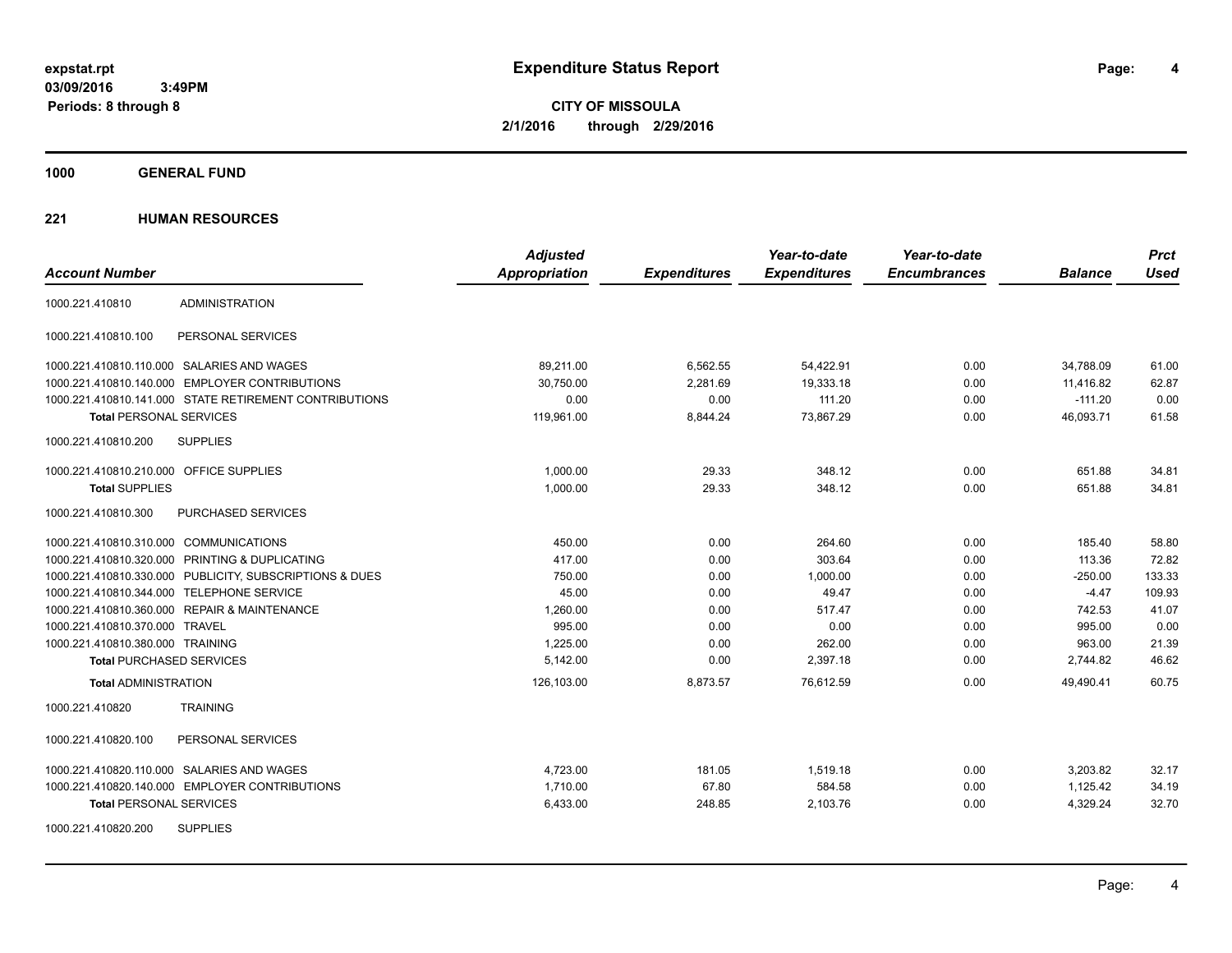**CITY OF MISSOULA 2/1/2016 through 2/29/2016**

### **1000 GENERAL FUND**

|                                                         | <b>Adjusted</b> |                     | Year-to-date        | Year-to-date        |                | <b>Prct</b> |
|---------------------------------------------------------|-----------------|---------------------|---------------------|---------------------|----------------|-------------|
| <b>Account Number</b>                                   | Appropriation   | <b>Expenditures</b> | <b>Expenditures</b> | <b>Encumbrances</b> | <b>Balance</b> | <b>Used</b> |
| 1000.221.410820.210.000 OFFICE SUPPLIES                 | 405.00          | 0.00                | 0.00                | 0.00                | 405.00         | 0.00        |
| <b>Total SUPPLIES</b>                                   | 405.00          | 0.00                | 0.00                | 0.00                | 405.00         | 0.00        |
| 1000.221.410820.300<br>PURCHASED SERVICES               |                 |                     |                     |                     |                |             |
| 1000.221.410820.320.000 PRINTING & DUPLICATING          | 500.00          | 0.00                | 55.00               | 0.00                | 445.00         | 11.00       |
| 1000.221.410820.330.000 PUBLICITY, SUBSCRIPTIONS & DUES | 26.00           | 0.00                | 0.00                | 0.00                | 26.00          | 0.00        |
| 1000.221.410820.344.000 TELEPHONE SERVICE               | 34.00           | 0.00                | 0.00                | 0.00                | 34.00          | 0.00        |
| 1000.221.410820.350.000 PROFESSIONAL SERVICES           | 2,000.00        | 0.00                | 400.00              | 0.00                | 1,600.00       | 20.00       |
| 1000.221.410820.360.000 REPAIR & MAINTENANCE            | 1,556.00        | 0.00                | 0.00                | 0.00                | 1,556.00       | 0.00        |
| 1000.221.410820.370.000 TRAVEL                          | 600.00          | 0.00                | 0.00                | 0.00                | 600.00         | 0.00        |
| 1000.221.410820.380.000 TRAINING                        | 1,250.00        | 0.00                | 0.00                | 0.00                | 1,250.00       | 0.00        |
| <b>Total PURCHASED SERVICES</b>                         | 5,966.00        | 0.00                | 455.00              | 0.00                | 5,511.00       | 7.63        |
| <b>Total TRAINING</b>                                   | 12,804.00       | 248.85              | 2,558.76            | 0.00                | 10,245.24      | 19.98       |
| <b>LABOR RELATIONS</b><br>1000.221.410840               |                 |                     |                     |                     |                |             |
| 1000.221.410840.100<br>PERSONAL SERVICES                |                 |                     |                     |                     |                |             |
| 1000.221.410840.110.000 SALARIES AND WAGES              | 42,990.00       | 3,103.14            | 26,046.49           | 0.00                | 16,943.51      | 60.59       |
| 1000.221.410840.140.000 EMPLOYER CONTRIBUTIONS          | 17,653.00       | 1,323.90            | 11,437.99           | 0.00                | 6,215.01       | 64.79       |
| <b>Total PERSONAL SERVICES</b>                          | 60,643.00       | 4,427.04            | 37,484.48           | 0.00                | 23,158.52      | 61.81       |
| 1000.221.410840.200<br><b>SUPPLIES</b>                  |                 |                     |                     |                     |                |             |
| 1000.221.410840.210.000 OFFICE SUPPLIES                 | 950.00          | 78.06               | 108.60              | 0.00                | 841.40         | 11.43       |
| <b>Total SUPPLIES</b>                                   | 950.00          | 78.06               | 108.60              | 0.00                | 841.40         | 11.43       |
| 1000.221.410840.300<br>PURCHASED SERVICES               |                 |                     |                     |                     |                |             |
| 1000.221.410840.320.000 PRINTING & DUPLICATING          | 350.00          | 0.00                | 55.00               | 0.00                | 295.00         | 15.71       |
| 1000.221.410840.330.000 PUBLICITY, SUBSCRIPTIONS & DUES | 450.00          | 0.00                | 107.00              | 0.00                | 343.00         | 23.78       |
| 1000.221.410840.344.000 TELEPHONE SERVICE               | 24.00           | 0.00                | 0.00                | 0.00                | 24.00          | 0.00        |
| 1000.221.410840.360.000 REPAIR & MAINTENANCE            | 526.00          | 0.00                | 0.00                | 0.00                | 526.00         | 0.00        |
|                                                         |                 |                     |                     |                     |                |             |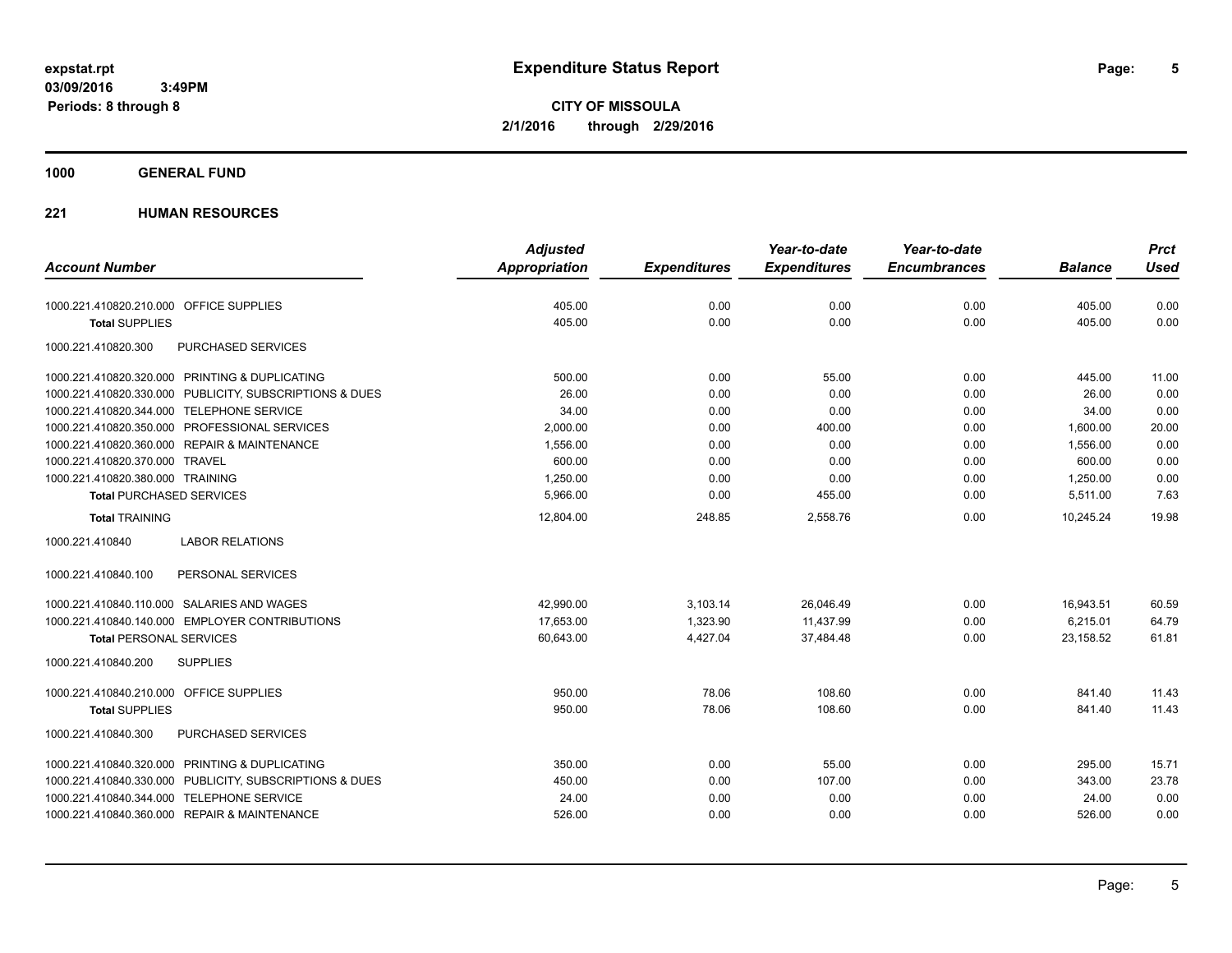### **1000 GENERAL FUND**

| <b>Account Number</b>                          | <b>Adjusted</b><br><b>Appropriation</b> | <b>Expenditures</b> | Year-to-date<br><b>Expenditures</b> | Year-to-date<br><b>Encumbrances</b> | <b>Balance</b> | <b>Prct</b><br><b>Used</b> |
|------------------------------------------------|-----------------------------------------|---------------------|-------------------------------------|-------------------------------------|----------------|----------------------------|
| 1000.221.410840.370.000 TRAVEL                 | 815.00                                  | 0.00                | 504.08                              | 0.00                                | 310.92         | 61.85                      |
| 1000.221.410840.380.000 TRAINING               | 300.00                                  | 0.00                | 275.00                              | 0.00                                | 25.00          | 91.67                      |
| <b>Total PURCHASED SERVICES</b>                | 2,465.00                                | 0.00                | 941.08                              | 0.00                                | 1,523.92       | 38.18                      |
| <b>Total LABOR RELATIONS</b>                   | 64,058.00                               | 4,505.10            | 38,534.16                           | 0.00                                | 25,523.84      | 60.16                      |
| EEO COMPLIANCE<br>1000.221.410850              |                                         |                     |                                     |                                     |                |                            |
| 1000.221.410850.100<br>PERSONAL SERVICES       |                                         |                     |                                     |                                     |                |                            |
| 1000.221.410850.110.000 SALARIES AND WAGES     | 35,631.00                               | 2,876.17            | 24,141.89                           | 0.00                                | 11,489.11      | 67.76                      |
| 1000.221.410850.140.000 EMPLOYER CONTRIBUTIONS | 12,125.00                               | 1,003.33            | 8,535.21                            | 0.00                                | 3,589.79       | 70.39                      |
| <b>Total PERSONAL SERVICES</b>                 | 47,756.00                               | 3,879.50            | 32,677.10                           | 0.00                                | 15,078.90      | 68.43                      |
| 1000.221.410850.200<br><b>SUPPLIES</b>         |                                         |                     |                                     |                                     |                |                            |
| <b>Total SUPPLIES</b>                          | 0.00                                    | 0.00                | 0.00                                | 0.00                                | 0.00           | 0.00                       |
| 1000.221.410850.300<br>PURCHASED SERVICES      |                                         |                     |                                     |                                     |                |                            |
| 1000.221.410850.350.000 PROFESSIONAL SERVICES  | 9.000.00                                | 0.00                | 2,548.25                            | 0.00                                | 6,451.75       | 28.31                      |
| <b>Total PURCHASED SERVICES</b>                | 9,000.00                                | 0.00                | 2,548.25                            | 0.00                                | 6,451.75       | 28.31                      |
| 1000.221.410850.900<br><b>CAPITAL OUTLAY</b>   |                                         |                     |                                     |                                     |                |                            |
| <b>Total CAPITAL OUTLAY</b>                    | 0.00                                    | 0.00                | 0.00                                | 0.00                                | 0.00           | 0.00                       |
| <b>Total EEO COMPLIANCE</b>                    | 56,756.00                               | 3,879.50            | 35,225.35                           | 0.00                                | 21,530.65      | 62.06                      |
| 1000.221.410860<br><b>EMPLOYEE BENEFITS</b>    |                                         |                     |                                     |                                     |                |                            |
| 1000.221.410860.100<br>PERSONAL SERVICES       |                                         |                     |                                     |                                     |                |                            |
| 1000.221.410860.110.000 SALARIES AND WAGES     | 23,350.00                               | 2,405.44            | 20,191.62                           | 0.00                                | 3,158.38       | 86.47                      |
| 1000.221.410860.140.000 EMPLOYER CONTRIBUTIONS | 7,679.00                                | 826.92              | 7,014.49                            | 0.00                                | 664.51         | 91.35                      |
| <b>Total PERSONAL SERVICES</b>                 | 31,029.00                               | 3,232.36            | 27,206.11                           | 0.00                                | 3,822.89       | 87.68                      |
| <b>SUPPLIES</b><br>1000.221.410860.200         |                                         |                     |                                     |                                     |                |                            |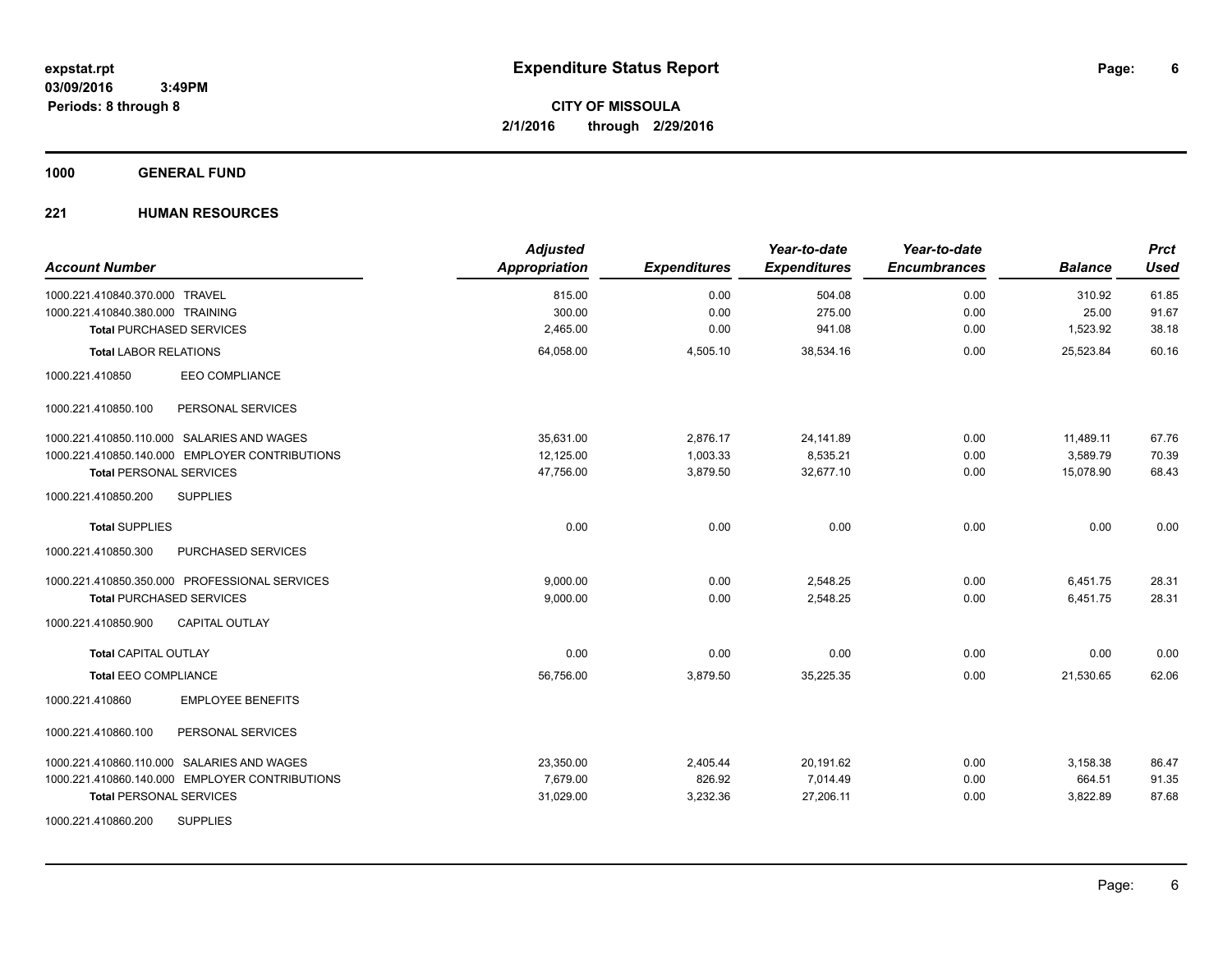**1000 GENERAL FUND**

|                                                              | <b>Adjusted</b> |                     | Year-to-date        | Year-to-date        |                | <b>Prct</b> |
|--------------------------------------------------------------|-----------------|---------------------|---------------------|---------------------|----------------|-------------|
| <b>Account Number</b>                                        | Appropriation   | <b>Expenditures</b> | <b>Expenditures</b> | <b>Encumbrances</b> | <b>Balance</b> | <b>Used</b> |
| <b>OFFICE SUPPLIES</b><br>1000.221.410860.210.000            | 760.00          | 0.00                | 12.59               | 0.00                | 747.41         | 1.66        |
| <b>Total SUPPLIES</b>                                        | 760.00          | 0.00                | 12.59               | 0.00                | 747.41         | 1.66        |
| PURCHASED SERVICES<br>1000.221.410860.300                    |                 |                     |                     |                     |                |             |
| <b>PRINTING &amp; DUPLICATING</b><br>1000.221.410860.320.000 | 365.00          | 0.00                | 312.23              | 0.00                | 52.77          | 85.54       |
| 1000.221.410860.330.000 PUBLICITY, SUBSCRIPTIONS & DUES      | 865.00          | 0.00                | 389.69              | 0.00                | 475.31         | 45.05       |
| 1000.221.410860.344.000<br><b>TELEPHONE SERVICE</b>          | 87.00           | 0.00                | 0.00                | 0.00                | 87.00          | 0.00        |
| REPAIR & MAINTENANCE<br>1000.221.410860.360.000              | 650.00          | 0.00                | 0.00                | 0.00                | 650.00         | 0.00        |
| 1000.221.410860.370.000<br>TRAVEL                            | 678.00          | 0.00                | 0.00                | 0.00                | 678.00         | 0.00        |
| 1000.221.410860.380.000 TRAINING                             | 275.00          | 0.00                | 0.00                | 0.00                | 275.00         | 0.00        |
| 1000.221.410860.390.000 OTHER PURCHASED SERVICES             | 17,490.00       | 48.20               | 8,531.97            | 0.00                | 8,958.03       | 48.78       |
| <b>Total PURCHASED SERVICES</b>                              | 20,410.00       | 48.20               | 9,233.89            | 0.00                | 11,176.11      | 45.24       |
| <b>Total EMPLOYEE BENEFITS</b>                               | 52,199.00       | 3,280.56            | 36,452.59           | 0.00                | 15,746.41      | 69.83       |
| <b>Total HUMAN RESOURCES</b>                                 | 311,920.00      | 20.787.58           | 189,383.45          | 0.00                | 122.536.55     | 60.72       |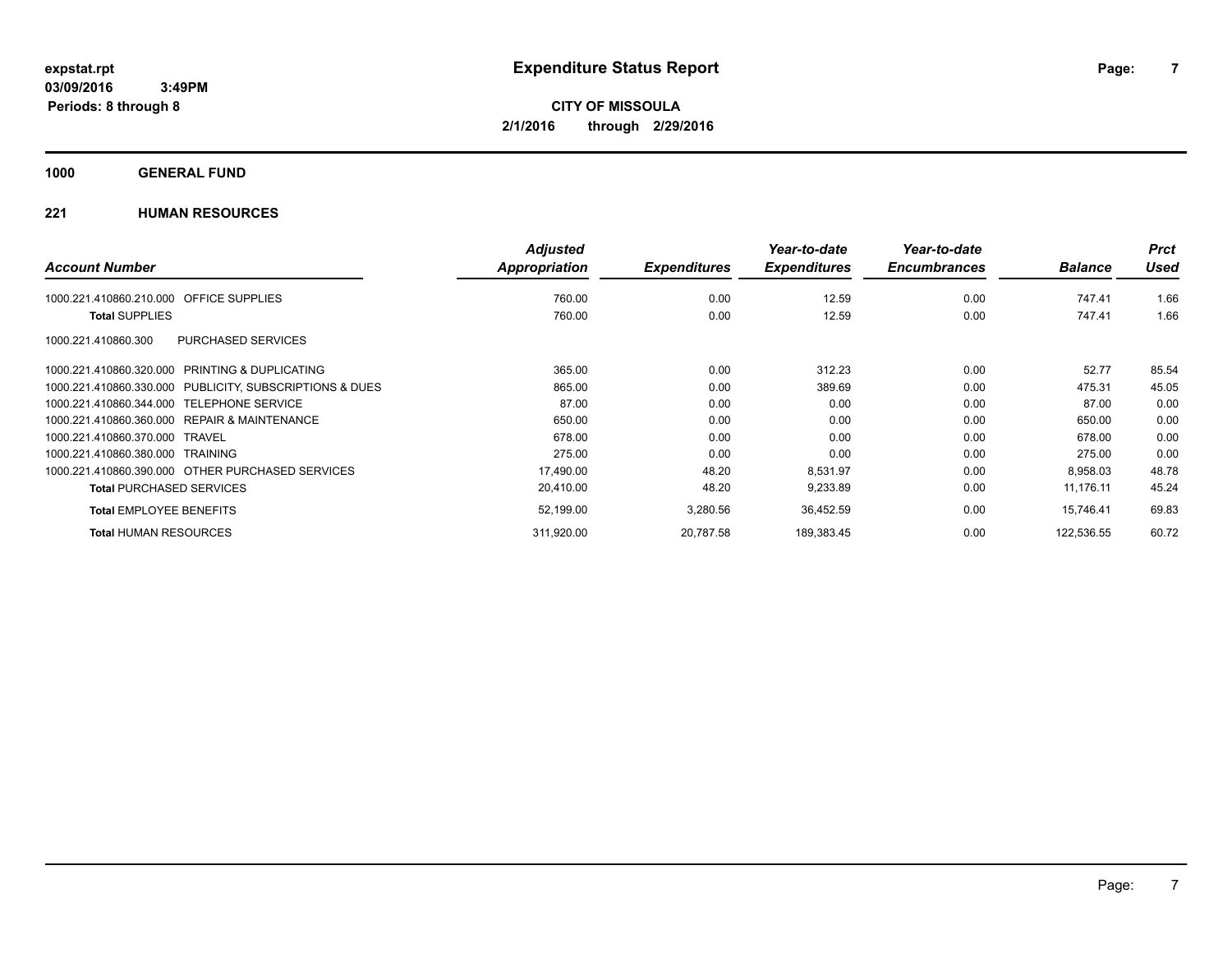**CITY OF MISSOULA 2/1/2016 through 2/29/2016**

**1000 GENERAL FUND**

| <b>Account Number</b>                  |                                                                                             | <b>Adjusted</b><br>Appropriation | <b>Expenditures</b> | Year-to-date<br><b>Expenditures</b> | Year-to-date<br><b>Encumbrances</b> | <b>Balance</b>       | <b>Prct</b><br><b>Used</b> |
|----------------------------------------|---------------------------------------------------------------------------------------------|----------------------------------|---------------------|-------------------------------------|-------------------------------------|----------------------|----------------------------|
| 1000.223.410101                        | <b>NC-GRANT CREEK</b>                                                                       |                                  |                     |                                     |                                     |                      |                            |
| 1000.223.410101.300                    | PURCHASED SERVICES                                                                          |                                  |                     |                                     |                                     |                      |                            |
|                                        | 1000.223.410101.310.000 GRANT CREEK NC/COMMUNICATIONS<br>Total PURCHASED SERVICES           | 324.00<br>324.00                 | 0.00<br>0.00        | 0.00<br>0.00                        | 0.00<br>0.00                        | 324.00<br>324.00     | 0.00<br>0.00               |
| 1000.223.410101.700                    | <b>GRANTS &amp; CONTRIBUTIONS</b>                                                           |                                  |                     |                                     |                                     |                      |                            |
|                                        | 1000.223.410101.700.000 GRANTS & CONTRIBUTIONS<br><b>Total GRANTS &amp; CONTRIBUTIONS</b>   | 800.00<br>800.00                 | 0.00<br>0.00        | 537.88<br>537.88                    | 0.00<br>0.00                        | 262.12<br>262.12     | 67.24<br>67.24             |
| <b>Total NC-GRANT CREEK</b>            |                                                                                             | 1.124.00                         | 0.00                | 537.88                              | 0.00                                | 586.12               | 47.85                      |
| 1000.223.410102                        | NC-UPPER RATTLESNAKE                                                                        |                                  |                     |                                     |                                     |                      |                            |
| 1000.223.410102.300                    | PURCHASED SERVICES                                                                          |                                  |                     |                                     |                                     |                      |                            |
|                                        | 1000.223.410102.310.000 UPPER RATTLESNAKE/COMMUNICATIONS<br><b>Total PURCHASED SERVICES</b> | 742.00<br>742.00                 | 0.00<br>0.00        | 654.45<br>654.45                    | 0.00<br>0.00                        | 87.55<br>87.55       | 88.20<br>88.20             |
| 1000.223.410102.700                    | <b>GRANTS &amp; CONTRIBUTIONS</b>                                                           |                                  |                     |                                     |                                     |                      |                            |
|                                        | 1000.223.410102.700.000 GRANTS & CONTRIBUTIONS<br><b>Total GRANTS &amp; CONTRIBUTIONS</b>   | 800.00<br>800.00                 | 0.00<br>0.00        | 59.00<br>59.00                      | 0.00<br>0.00                        | 741.00<br>741.00     | 7.38<br>7.38               |
|                                        | Total NC-UPPER RATTLESNAKE                                                                  | 1,542.00                         | 0.00                | 713.45                              | 0.00                                | 828.55               | 46.27                      |
| 1000.223.410103                        | <b>NC-LOWER RATTLESNAKE</b>                                                                 |                                  |                     |                                     |                                     |                      |                            |
| 1000.223.410103.300                    | PURCHASED SERVICES                                                                          |                                  |                     |                                     |                                     |                      |                            |
| 1000.223.410103.310.000 COMMUNICATIONS | Total PURCHASED SERVICES                                                                    | 407.00<br>407.00                 | 0.00<br>0.00        | 420.80<br>420.80                    | 0.00<br>0.00                        | $-13.80$<br>$-13.80$ | 103.39<br>103.39           |
| 1000.223.410103.700                    | <b>GRANTS &amp; CONTRIBUTIONS</b>                                                           |                                  |                     |                                     |                                     |                      |                            |
|                                        | 1000.223.410103.700.000 GRANTS & CONTRIBUTIONS                                              | 800.00                           | 0.00                | 59.00                               | 0.00                                | 741.00               | 7.38                       |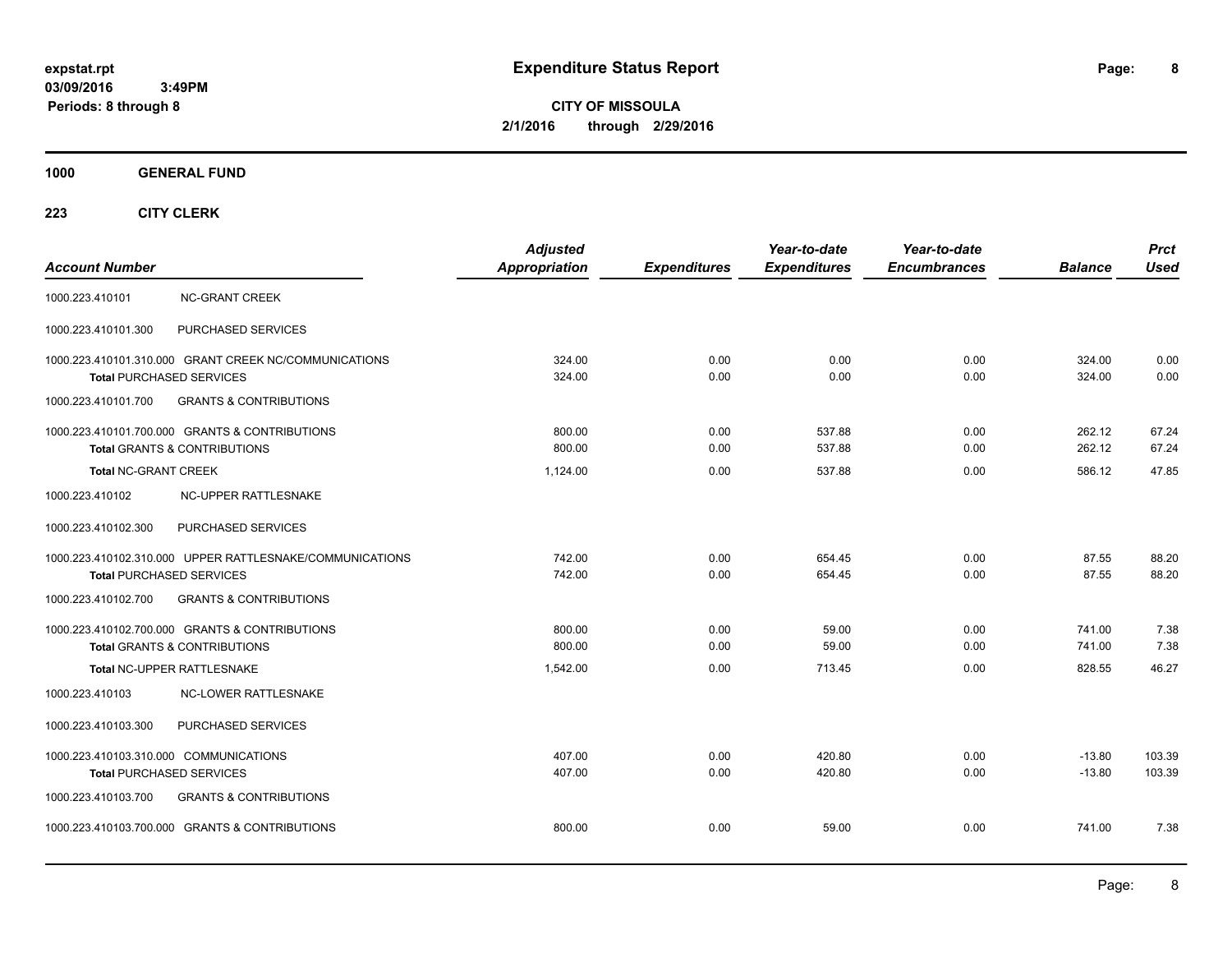**CITY OF MISSOULA 2/1/2016 through 2/29/2016**

**1000 GENERAL FUND**

| <b>Account Number</b>                   |                                                | <b>Adjusted</b><br>Appropriation | <b>Expenditures</b> | Year-to-date<br><b>Expenditures</b> | Year-to-date<br><b>Encumbrances</b> | <b>Balance</b> | <b>Prct</b><br><b>Used</b> |
|-----------------------------------------|------------------------------------------------|----------------------------------|---------------------|-------------------------------------|-------------------------------------|----------------|----------------------------|
| <b>Total GRANTS &amp; CONTRIBUTIONS</b> |                                                | 800.00                           | 0.00                | 59.00                               | 0.00                                | 741.00         | 7.38                       |
| Total NC-LOWER RATTLESNAKE              |                                                | 1,207.00                         | 0.00                | 479.80                              | 0.00                                | 727.20         | 39.75                      |
| 1000.223.410104                         | NC-NORTHSIDE                                   |                                  |                     |                                     |                                     |                |                            |
| 1000.223.410104.300                     | PURCHASED SERVICES                             |                                  |                     |                                     |                                     |                |                            |
| 1000.223.410104.310.000 COMMUNICATIONS  |                                                | 618.00                           | 0.00                | 0.00                                | 0.00                                | 618.00         | 0.00                       |
| <b>Total PURCHASED SERVICES</b>         |                                                | 618.00                           | 0.00                | 0.00                                | 0.00                                | 618.00         | 0.00                       |
| 1000.223.410104.700                     | <b>GRANTS &amp; CONTRIBUTIONS</b>              |                                  |                     |                                     |                                     |                |                            |
|                                         | 1000.223.410104.700.000 GRANTS & CONTRIBUTIONS | 800.00                           | 0.00                | 100.85                              | 0.00                                | 699.15         | 12.61                      |
| <b>Total GRANTS &amp; CONTRIBUTIONS</b> |                                                | 800.00                           | 0.00                | 100.85                              | 0.00                                | 699.15         | 12.61                      |
| <b>Total NC-NORTHSIDE</b>               |                                                | 1,418.00                         | 0.00                | 100.85                              | 0.00                                | 1,317.15       | 7.11                       |
| 1000.223.410105                         | NC-WESTSIDE                                    |                                  |                     |                                     |                                     |                |                            |
| 1000.223.410105.300                     | PURCHASED SERVICES                             |                                  |                     |                                     |                                     |                |                            |
| 1000.223.410105.310.000 COMMUNICATIONS  |                                                | 1,166.00                         | 0.00                | 0.00                                | 0.00                                | 1,166.00       | 0.00                       |
| <b>Total PURCHASED SERVICES</b>         |                                                | 1,166.00                         | 0.00                | 0.00                                | 0.00                                | 1,166.00       | 0.00                       |
| 1000.223.410105.700                     | <b>GRANTS &amp; CONTRIBUTIONS</b>              |                                  |                     |                                     |                                     |                |                            |
|                                         | 1000.223.410105.700.000 GRANTS & CONTRIBUTIONS | 800.00                           | 0.00                | 70.28                               | 0.00                                | 729.72         | 8.79                       |
| Total GRANTS & CONTRIBUTIONS            |                                                | 800.00                           | 0.00                | 70.28                               | 0.00                                | 729.72         | 8.79                       |
| <b>Total NC-WESTSIDE</b>                |                                                | 1,966.00                         | 0.00                | 70.28                               | 0.00                                | 1,895.72       | 3.57                       |
| 1000.223.410106                         | NC-HEART OF MISSOULA                           |                                  |                     |                                     |                                     |                |                            |
| 1000.223.410106.300                     | PURCHASED SERVICES                             |                                  |                     |                                     |                                     |                |                            |
| 1000.223.410106.310.000 COMMUNICATIONS  |                                                | 628.00                           | 0.00                | 0.00                                | 0.00                                | 628.00         | 0.00                       |
| <b>Total PURCHASED SERVICES</b>         |                                                | 628.00                           | 0.00                | 0.00                                | 0.00                                | 628.00         | 0.00                       |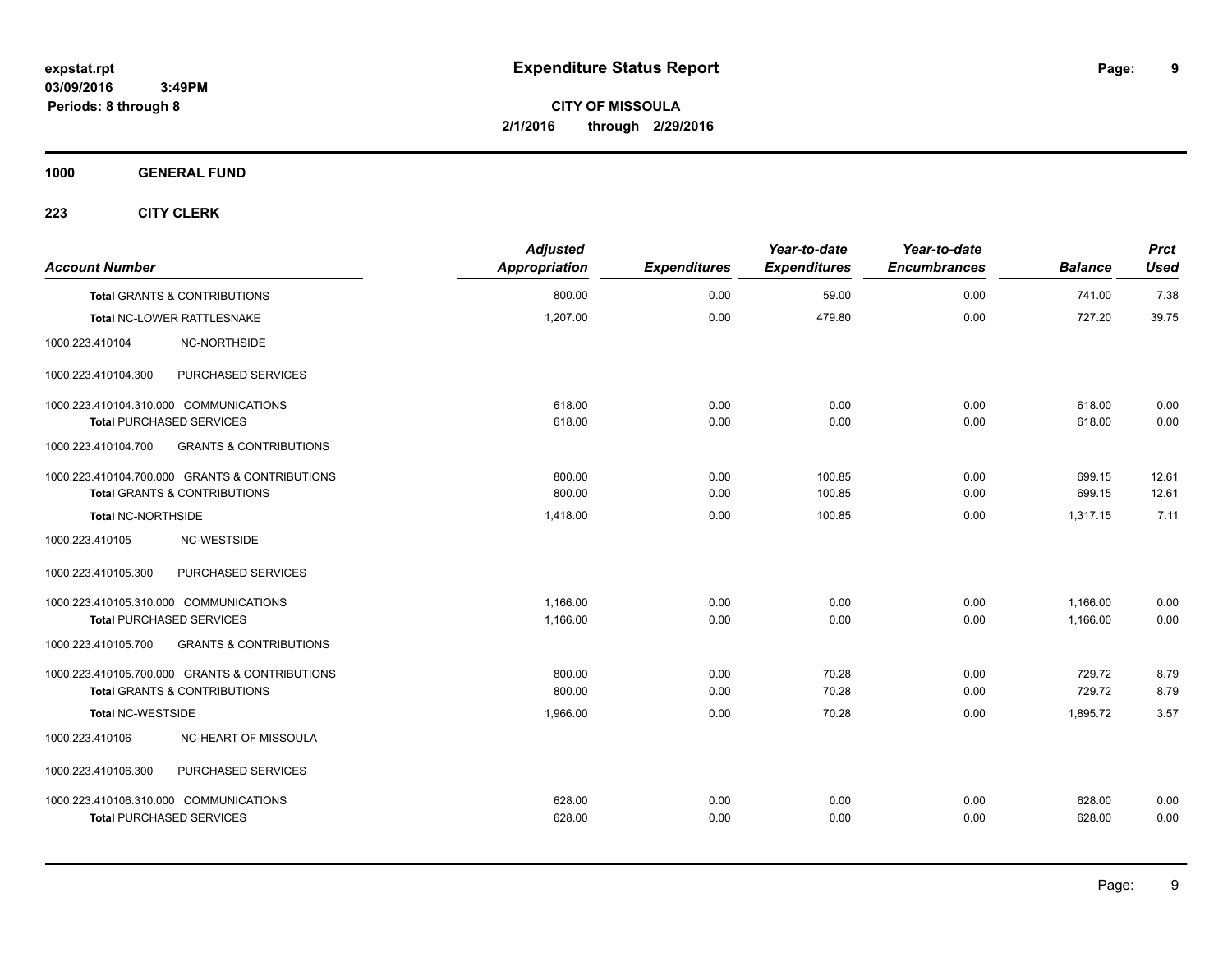**CITY OF MISSOULA 2/1/2016 through 2/29/2016**

**1000 GENERAL FUND**

**223 CITY CLERK**

| <b>Account Number</b>                                                                     | <b>Adjusted</b><br><b>Appropriation</b> | <b>Expenditures</b> | Year-to-date<br><b>Expenditures</b> | Year-to-date<br><b>Encumbrances</b> | <b>Balance</b>   | <b>Prct</b><br><b>Used</b> |
|-------------------------------------------------------------------------------------------|-----------------------------------------|---------------------|-------------------------------------|-------------------------------------|------------------|----------------------------|
| 1000.223.410106.700<br><b>GRANTS &amp; CONTRIBUTIONS</b>                                  |                                         |                     |                                     |                                     |                  |                            |
| 1000.223.410106.700.000 GRANTS & CONTRIBUTIONS<br><b>Total GRANTS &amp; CONTRIBUTIONS</b> | 800.00<br>800.00                        | 0.00<br>0.00        | 59.00<br>59.00                      | 0.00<br>0.00                        | 741.00<br>741.00 | 7.38<br>7.38               |
| Total NC-HEART OF MISSOULA                                                                | 1,428.00                                | 0.00                | 59.00                               | 0.00                                | 1,369.00         | 4.13                       |
| 1000.223.410107<br>NC-UNIVERSITY DISTRICT                                                 |                                         |                     |                                     |                                     |                  |                            |
| PURCHASED SERVICES<br>1000.223.410107.300                                                 |                                         |                     |                                     |                                     |                  |                            |
| 1000.223.410107.310.000 COMMUNICATIONS<br><b>Total PURCHASED SERVICES</b>                 | 1.658.00<br>1,658.00                    | 0.00<br>0.00        | 843.70<br>843.70                    | 0.00<br>0.00                        | 814.30<br>814.30 | 50.89<br>50.89             |
| 1000.223.410107.700<br><b>GRANTS &amp; CONTRIBUTIONS</b>                                  |                                         |                     |                                     |                                     |                  |                            |
| 1000.223.410107.700.000 GRANTS & CONTRIBUTIONS<br><b>Total GRANTS &amp; CONTRIBUTIONS</b> | 800.00<br>800.00                        | 0.00<br>0.00        | 547.84<br>547.84                    | 0.00<br>0.00                        | 252.16<br>252.16 | 68.48<br>68.48             |
| Total NC-UNIVERSITY DISTRICT                                                              | 2,458.00                                | 0.00                | 1,391.54                            | 0.00                                | 1,066.46         | 56.61                      |
| <b>NC-RIVERFRONT</b><br>1000.223.410108                                                   |                                         |                     |                                     |                                     |                  |                            |
| 1000.223.410108.300<br>PURCHASED SERVICES                                                 |                                         |                     |                                     |                                     |                  |                            |
| 1000.223.410108.310.000 COMMUNICATIONS<br><b>Total PURCHASED SERVICES</b>                 | 578.00<br>578.00                        | 0.00<br>0.00        | 414.90<br>414.90                    | 0.00<br>0.00                        | 163.10<br>163.10 | 71.78<br>71.78             |
| <b>GRANTS &amp; CONTRIBUTIONS</b><br>1000.223.410108.700                                  |                                         |                     |                                     |                                     |                  |                            |
| 1000.223.410108.700.000 GRANTS & CONTRIBUTIONS<br><b>Total GRANTS &amp; CONTRIBUTIONS</b> | 800.00<br>800.00                        | 0.00<br>0.00        | 201.37<br>201.37                    | 0.00<br>0.00                        | 598.63<br>598.63 | 25.17<br>25.17             |
| Total NC-RIVERFRONT                                                                       | 1.378.00                                | 0.00                | 616.27                              | 0.00                                | 761.73           | 44.72                      |
| <b>NC-EMMA DICKENSON &amp; ORCHARD HOMES</b><br>1000.223.410109                           |                                         |                     |                                     |                                     |                  |                            |

1000.223.410109.300 PURCHASED SERVICES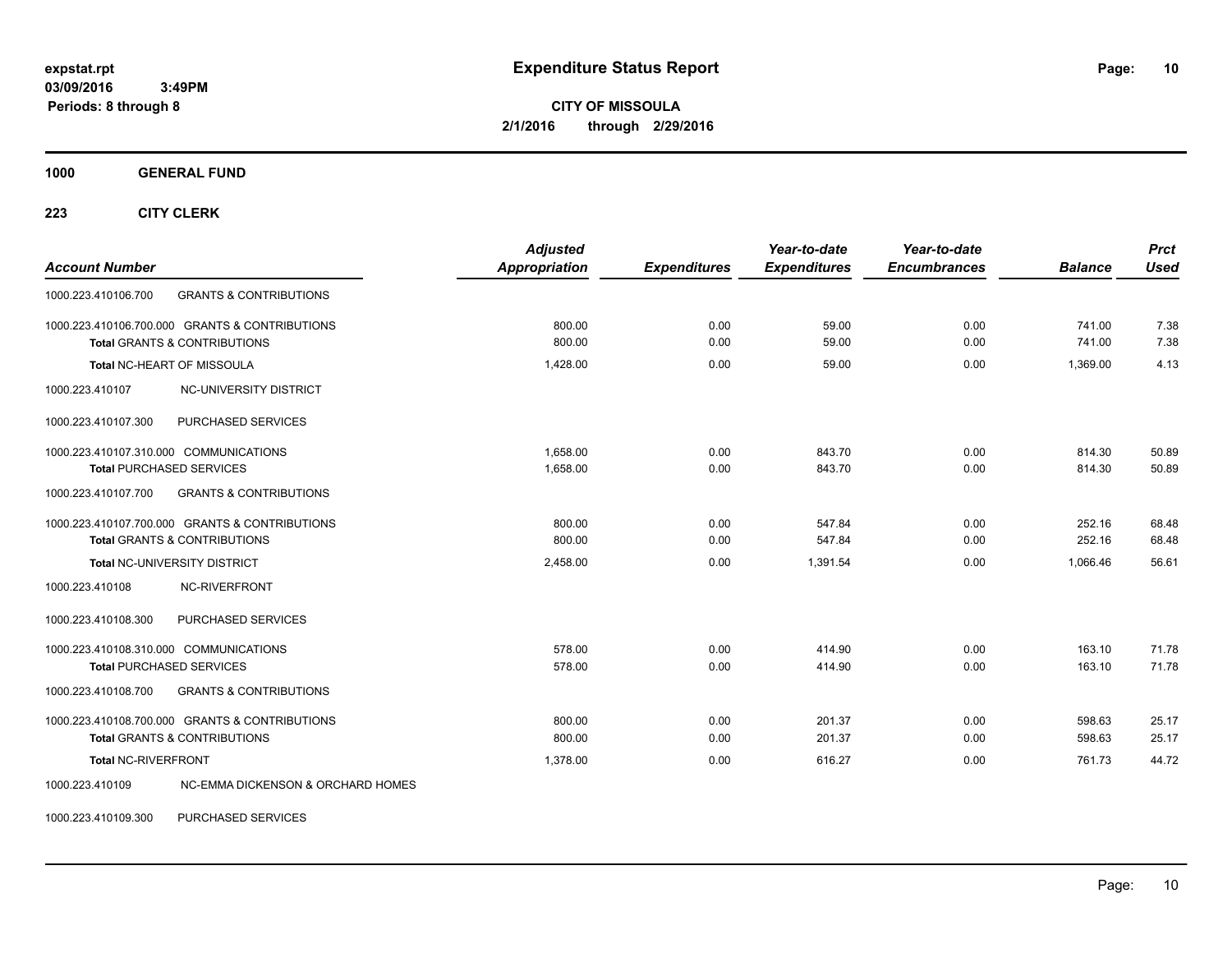**1000 GENERAL FUND**

| <b>Account Number</b>                                                     |                                                                                           | <b>Adjusted</b><br>Appropriation | <b>Expenditures</b> | Year-to-date<br><b>Expenditures</b> | Year-to-date<br><b>Encumbrances</b> | <b>Balance</b>   | <b>Prct</b><br><b>Used</b> |
|---------------------------------------------------------------------------|-------------------------------------------------------------------------------------------|----------------------------------|---------------------|-------------------------------------|-------------------------------------|------------------|----------------------------|
| 1000.223.410109.310.000 COMMUNICATIONS<br><b>Total PURCHASED SERVICES</b> |                                                                                           | 713.00<br>713.00                 | 0.00<br>0.00        | 713.00<br>713.00                    | 0.00<br>0.00                        | 0.00<br>0.00     | 100.00<br>100.00           |
| 1000.223.410109.700                                                       | <b>GRANTS &amp; CONTRIBUTIONS</b>                                                         |                                  |                     |                                     |                                     |                  |                            |
|                                                                           | 1000.223.410109.700.000 GRANTS & CONTRIBUTIONS<br><b>Total GRANTS &amp; CONTRIBUTIONS</b> | 800.00<br>800.00                 | 28.76<br>28.76      | 221.24<br>221.24                    | 0.00<br>0.00                        | 578.76<br>578.76 | 27.66<br>27.66             |
|                                                                           | <b>Total NC-EMMA DICKENSON &amp; ORCHARD HOMES</b>                                        | 1,513.00                         | 28.76               | 934.24                              | 0.00                                | 578.76           | 61.75                      |
| 1000.223.410110                                                           | <b>NC-FRANKLIN TO FORT</b>                                                                |                                  |                     |                                     |                                     |                  |                            |
| 1000.223.410110.300                                                       | PURCHASED SERVICES                                                                        |                                  |                     |                                     |                                     |                  |                            |
| 1000.223.410110.310.000 COMMUNICATIONS<br><b>Total PURCHASED SERVICES</b> |                                                                                           | 1,710.00<br>1,710.00             | 0.00<br>0.00        | 1.591.77<br>1,591.77                | 0.00<br>0.00                        | 118.23<br>118.23 | 93.09<br>93.09             |
| 1000.223.410110.700                                                       | <b>GRANTS &amp; CONTRIBUTIONS</b>                                                         |                                  |                     |                                     |                                     |                  |                            |
|                                                                           | 1000.223.410110.700.000 GRANTS & CONTRIBUTIONS<br><b>Total GRANTS &amp; CONTRIBUTIONS</b> | 800.00<br>800.00                 | 59.36<br>59.36      | 141.98<br>141.98                    | 0.00<br>0.00                        | 658.02<br>658.02 | 17.75<br>17.75             |
| <b>Total NC-FRANKLIN TO FORT</b>                                          |                                                                                           | 2,510.00                         | 59.36               | 1.733.75                            | 0.00                                | 776.25           | 69.07                      |
| 1000.223.410111                                                           | <b>NC-ROSE PARK</b>                                                                       |                                  |                     |                                     |                                     |                  |                            |
| 1000.223.410111.300                                                       | PURCHASED SERVICES                                                                        |                                  |                     |                                     |                                     |                  |                            |
| 1000.223.410111.310.000 COMMUNICATIONS<br><b>Total PURCHASED SERVICES</b> |                                                                                           | 1.066.00<br>1,066.00             | 0.00<br>0.00        | 899.65<br>899.65                    | 0.00<br>0.00                        | 166.35<br>166.35 | 84.39<br>84.39             |
| 1000.223.410111.700                                                       | <b>GRANTS &amp; CONTRIBUTIONS</b>                                                         |                                  |                     |                                     |                                     |                  |                            |
|                                                                           | 1000.223.410111.700.000 GRANTS & CONTRIBUTIONS<br><b>Total GRANTS &amp; CONTRIBUTIONS</b> | 800.00<br>800.00                 | 0.00<br>0.00        | 127.75<br>127.75                    | 0.00<br>0.00                        | 672.25<br>672.25 | 15.97<br>15.97             |
| <b>Total NC-ROSE PARK</b>                                                 |                                                                                           | 1,866.00                         | 0.00                | 1.027.40                            | 0.00                                | 838.60           | 55.06                      |
| 1000.223.410112                                                           | NC-FARVIEWS & PATTEE CANYON                                                               |                                  |                     |                                     |                                     |                  |                            |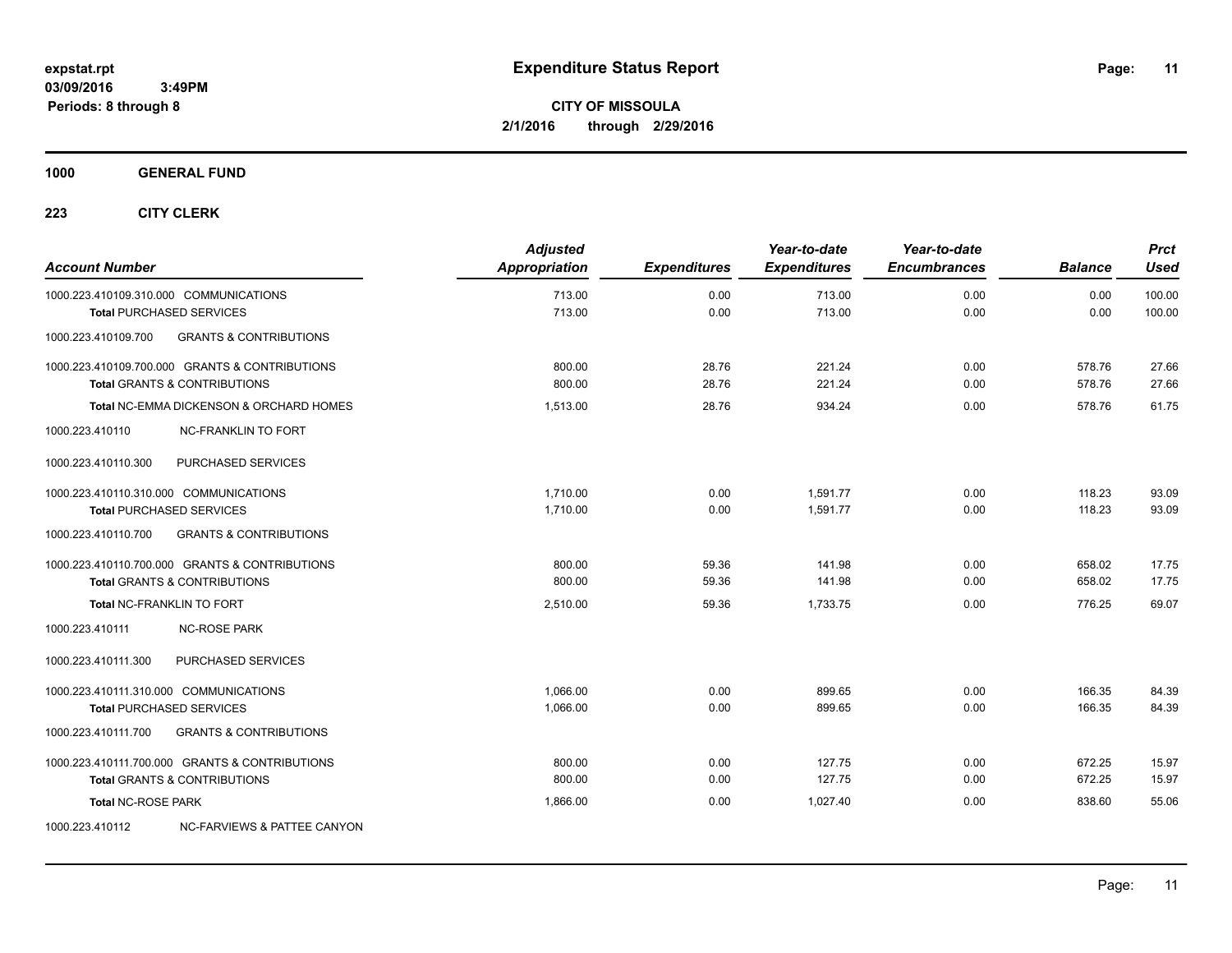**CITY OF MISSOULA 2/1/2016 through 2/29/2016**

### **1000 GENERAL FUND**

|                                                          | <b>Adjusted</b> |                     | Year-to-date        | Year-to-date        |                | <b>Prct</b> |
|----------------------------------------------------------|-----------------|---------------------|---------------------|---------------------|----------------|-------------|
| <b>Account Number</b>                                    | Appropriation   | <b>Expenditures</b> | <b>Expenditures</b> | <b>Encumbrances</b> | <b>Balance</b> | <b>Used</b> |
| PURCHASED SERVICES<br>1000.223.410112.300                |                 |                     |                     |                     |                |             |
| 1000.223.410112.310.000 COMMUNICATIONS                   | 705.00          | 0.00                | 0.00                | 0.00                | 705.00         | 0.00        |
| <b>Total PURCHASED SERVICES</b>                          | 705.00          | 0.00                | 0.00                | 0.00                | 705.00         | 0.00        |
| 1000.223.410112.700<br><b>GRANTS &amp; CONTRIBUTIONS</b> |                 |                     |                     |                     |                |             |
| 1000.223.410112.700.000 GRANTS & CONTRIBUTIONS           | 800.00          | 0.00                | 26.46               | 0.00                | 773.54         | 3.31        |
| <b>Total GRANTS &amp; CONTRIBUTIONS</b>                  | 800.00          | 0.00                | 26.46               | 0.00                | 773.54         | 3.31        |
| Total NC-FARVIEWS & PATTEE CANYON                        | 1,505.00        | 0.00                | 26.46               | 0.00                | 1.478.54       | 1.76        |
| <b>NC-SOUTHGATE &amp; TRIANGLE</b><br>1000.223.410113    |                 |                     |                     |                     |                |             |
| 1000.223.410113.300<br>PURCHASED SERVICES                |                 |                     |                     |                     |                |             |
| 1000.223.410113.310.000 COMMUNICATIONS                   | 616.00          | 0.00                | 616.00              | 0.00                | 0.00           | 100.00      |
| <b>Total PURCHASED SERVICES</b>                          | 616.00          | 0.00                | 616.00              | 0.00                | 0.00           | 100.00      |
| 1000.223.410113.700<br><b>GRANTS &amp; CONTRIBUTIONS</b> |                 |                     |                     |                     |                |             |
| 1000.223.410113.700.000 GRANTS & CONTRIBUTIONS           | 800.00          | 9.48                | 321.74              | 0.00                | 478.26         | 40.22       |
| <b>Total GRANTS &amp; CONTRIBUTIONS</b>                  | 800.00          | 9.48                | 321.74              | 0.00                | 478.26         | 40.22       |
| Total NC-SOUTHGATE & TRIANGLE                            | 1.416.00        | 9.48                | 937.74              | 0.00                | 478.26         | 66.22       |
| 1000.223.410114<br><b>NC-LEWIS &amp; CLARK</b>           |                 |                     |                     |                     |                |             |
| PURCHASED SERVICES<br>1000.223.410114.300                |                 |                     |                     |                     |                |             |
| 1000.223.410114.310.000 COMMUNICATIONS                   | 660.00          | 0.00                | 402.73              | 0.00                | 257.27         | 61.02       |
| <b>Total PURCHASED SERVICES</b>                          | 660.00          | 0.00                | 402.73              | 0.00                | 257.27         | 61.02       |
| <b>GRANTS &amp; CONTRIBUTIONS</b><br>1000.223.410114.700 |                 |                     |                     |                     |                |             |
| 1000.223.410114.700.000 GRANTS & CONTRIBUTIONS           | 800.00          | 0.00                | 449.09              | 0.00                | 350.91         | 56.14       |
| <b>Total GRANTS &amp; CONTRIBUTIONS</b>                  | 800.00          | 0.00                | 449.09              | 0.00                | 350.91         | 56.14       |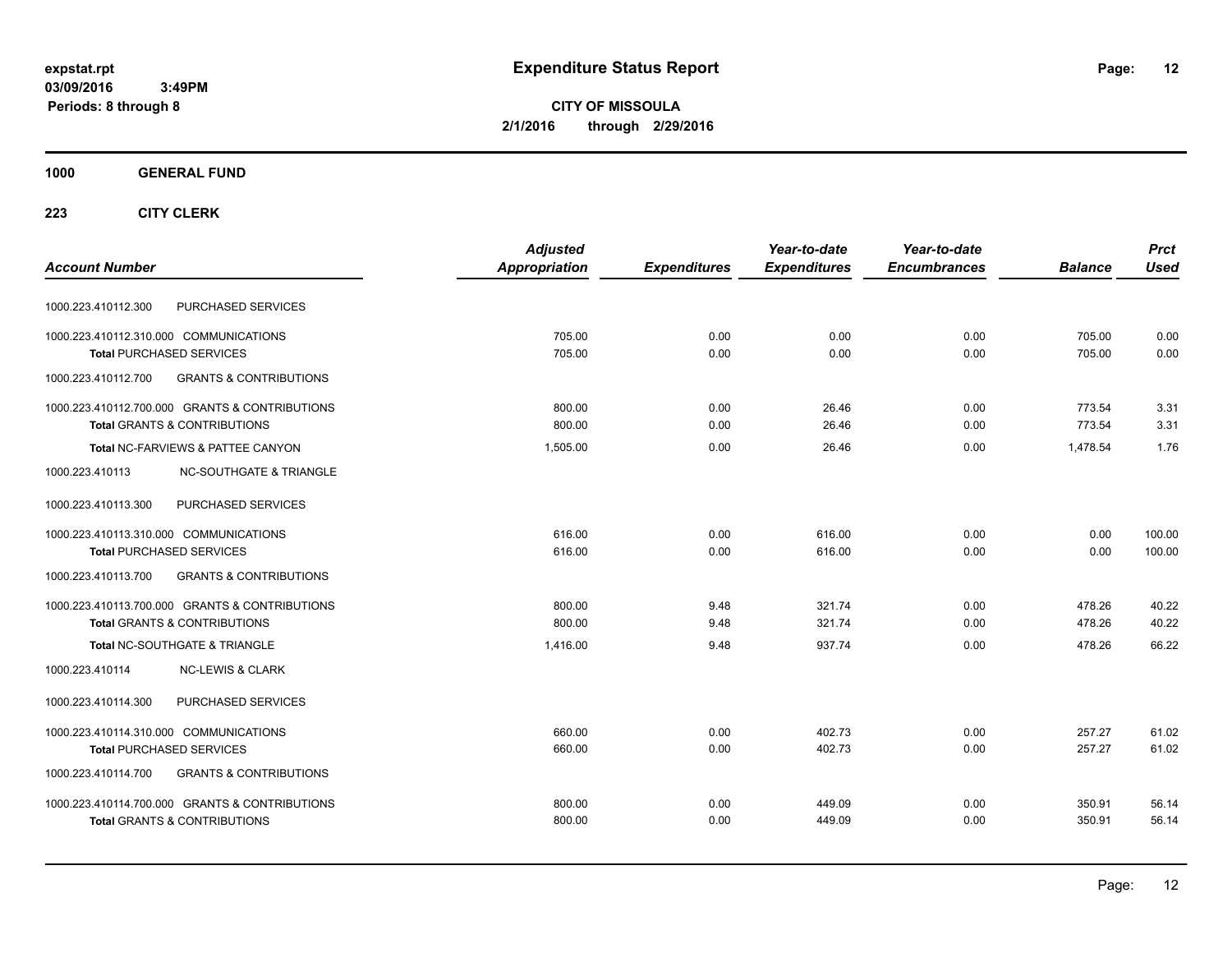**CITY OF MISSOULA 2/1/2016 through 2/29/2016**

**1000 GENERAL FUND**

| <b>Account Number</b>  |                                                | <b>Adjusted</b><br>Appropriation | <b>Expenditures</b> | Year-to-date<br><b>Expenditures</b> | Year-to-date<br><b>Encumbrances</b> | <b>Balance</b> | <b>Prct</b><br><b>Used</b> |
|------------------------|------------------------------------------------|----------------------------------|---------------------|-------------------------------------|-------------------------------------|----------------|----------------------------|
| Total NC-LEWIS & CLARK |                                                | 1,460.00                         | 0.00                | 851.82                              | 0.00                                | 608.18         | 58.34                      |
| 1000.223.410115        | NC-S 39TH                                      |                                  |                     |                                     |                                     |                |                            |
| 1000.223.410115.300    | PURCHASED SERVICES                             |                                  |                     |                                     |                                     |                |                            |
|                        | 1000.223.410115.310.000 COMMUNICATIONS         | 541.00                           | 0.00                | 358.96                              | 0.00                                | 182.04         | 66.35                      |
|                        | <b>Total PURCHASED SERVICES</b>                | 541.00                           | 0.00                | 358.96                              | 0.00                                | 182.04         | 66.35                      |
| 1000.223.410115.700    | <b>GRANTS &amp; CONTRIBUTIONS</b>              |                                  |                     |                                     |                                     |                |                            |
|                        | 1000.223.410115.700.000 GRANTS & CONTRIBUTIONS | 800.00                           | 0.00                | 85.90                               | 0.00                                | 714.10         | 10.74                      |
|                        | <b>Total GRANTS &amp; CONTRIBUTIONS</b>        | 800.00                           | 0.00                | 85.90                               | 0.00                                | 714.10         | 10.74                      |
| Total NC-S 39TH        |                                                | 1,341.00                         | 0.00                | 444.86                              | 0.00                                | 896.14         | 33.17                      |
| 1000.223.410116        | NC-MOOSE CAN GULLY                             |                                  |                     |                                     |                                     |                |                            |
| 1000.223.410116.300    | PURCHASED SERVICES                             |                                  |                     |                                     |                                     |                |                            |
|                        | 1000.223.410116.310.000 COMMUNICATIONS         | 969.00                           | 0.00                | 702.57                              | 0.00                                | 266.43         | 72.50                      |
|                        | <b>Total PURCHASED SERVICES</b>                | 969.00                           | 0.00                | 702.57                              | 0.00                                | 266.43         | 72.50                      |
| 1000.223.410116.700    | <b>GRANTS &amp; CONTRIBUTIONS</b>              |                                  |                     |                                     |                                     |                |                            |
|                        | 1000.223.410116.700.000 GRANTS & CONTRIBUTIONS | 800.00                           | 0.00                | 39.65                               | 0.00                                | 760.35         | 4.96                       |
|                        | <b>Total GRANTS &amp; CONTRIBUTIONS</b>        | 800.00                           | 0.00                | 39.65                               | 0.00                                | 760.35         | 4.96                       |
|                        | Total NC-MOOSE CAN GULLY                       | 1,769.00                         | 0.00                | 742.22                              | 0.00                                | 1,026.78       | 41.96                      |
| 1000.223.410117        | <b>NC-MILLER CREEK</b>                         |                                  |                     |                                     |                                     |                |                            |
| 1000.223.410117.300    | PURCHASED SERVICES                             |                                  |                     |                                     |                                     |                |                            |
|                        | 1000.223.410117.310.000 COMMUNICATIONS         | 694.00                           | 0.00                | 454.40                              | 0.00                                | 239.60         | 65.48                      |
|                        | <b>Total PURCHASED SERVICES</b>                | 694.00                           | 0.00                | 454.40                              | 0.00                                | 239.60         | 65.48                      |
| 1000.223.410117.700    | <b>GRANTS &amp; CONTRIBUTIONS</b>              |                                  |                     |                                     |                                     |                |                            |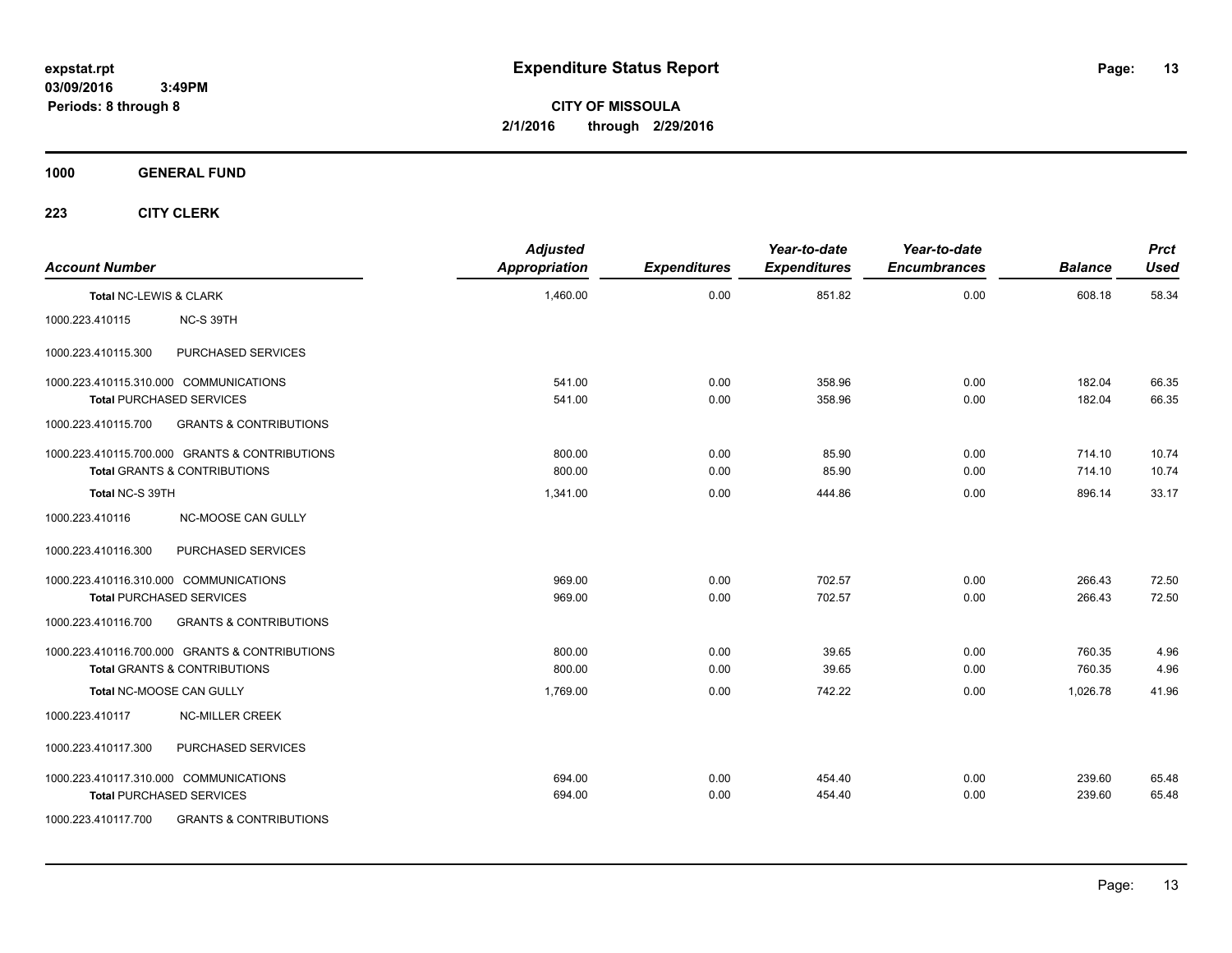**CITY OF MISSOULA 2/1/2016 through 2/29/2016**

**1000 GENERAL FUND**

| <b>Account Number</b>                                                                                 | <b>Adjusted</b><br><b>Appropriation</b> | <b>Expenditures</b> | Year-to-date<br><b>Expenditures</b> | Year-to-date<br><b>Encumbrances</b> | <b>Balance</b>   | <b>Prct</b><br><b>Used</b> |
|-------------------------------------------------------------------------------------------------------|-----------------------------------------|---------------------|-------------------------------------|-------------------------------------|------------------|----------------------------|
| 1000.223.410117.700.000 GRANTS & CONTRIBUTIONS<br><b>Total GRANTS &amp; CONTRIBUTIONS</b>             | 800.00<br>800.00                        | 0.00<br>0.00        | 325.34<br>325.34                    | 0.00<br>0.00                        | 474.66<br>474.66 | 40.67<br>40.67             |
| <b>Total NC-MILLER CREEK</b>                                                                          | 1,494.00                                | 0.00                | 779.74                              | 0.00                                | 714.26           | 52.19                      |
| 1000.223.410118<br>MULLAN ROAD NC                                                                     |                                         |                     |                                     |                                     |                  |                            |
| PURCHASED SERVICES<br>1000.223.410118.300                                                             |                                         |                     |                                     |                                     |                  |                            |
| 1000.223.410118.310.000 COMMUNICATIONS<br><b>Total PURCHASED SERVICES</b>                             | 714.00<br>714.00                        | 0.00<br>0.00        | 714.00<br>714.00                    | 0.00<br>0.00                        | 0.00<br>0.00     | 100.00<br>100.00           |
| <b>GRANTS &amp; CONTRIBUTIONS</b><br>1000.223.410118.700                                              |                                         |                     |                                     |                                     |                  |                            |
| 1000.223.410118.700.000 GRANTS & CONTRIBUTIONS<br>Total GRANTS & CONTRIBUTIONS                        | 800.00<br>800.00                        | 0.00<br>0.00        | 470.67<br>470.67                    | 0.00<br>0.00                        | 329.33<br>329.33 | 58.83<br>58.83             |
| <b>Total MULLAN ROAD NC</b>                                                                           | 1.514.00                                | 0.00                | 1,184.67                            | 0.00                                | 329.33           | 78.25                      |
| 1000.223.410119<br><b>EAST MISSOULA NC</b>                                                            |                                         |                     |                                     |                                     |                  |                            |
| PURCHASED SERVICES<br>1000.223.410119.300                                                             |                                         |                     |                                     |                                     |                  |                            |
| 1000.223.410119.310.000 COMMUNICATIONS<br><b>Total PURCHASED SERVICES</b>                             | 12.00<br>12.00                          | 0.00<br>0.00        | 0.00<br>0.00                        | 0.00<br>0.00                        | 12.00<br>12.00   | 0.00<br>0.00               |
| 1000.223.410119.700<br><b>GRANTS &amp; CONTRIBUTIONS</b>                                              |                                         |                     |                                     |                                     |                  |                            |
| 1000.223.410119.700.000 EAST MISSOULA NEIGHBORHOOD COUNCIL<br><b>Total GRANTS &amp; CONTRIBUTIONS</b> | 800.00<br>800.00                        | 0.00<br>0.00        | 0.00<br>0.00                        | 0.00<br>0.00                        | 800.00<br>800.00 | 0.00<br>0.00               |
| <b>Total EAST MISSOULA NC</b>                                                                         | 812.00                                  | 0.00                | 0.00                                | 0.00                                | 812.00           | 0.00                       |
| 1000.223.410120<br><b>COMMUNITY FORUM/NC LIAISON</b>                                                  |                                         |                     |                                     |                                     |                  |                            |
| PURCHASED SERVICES<br>1000.223.410120.300                                                             |                                         |                     |                                     |                                     |                  |                            |
| 1000.223.410120.320.000 PRINTING & DUPLICATING                                                        | 500.00                                  | 0.00                | 0.00                                | 0.00                                | 500.00           | 0.00                       |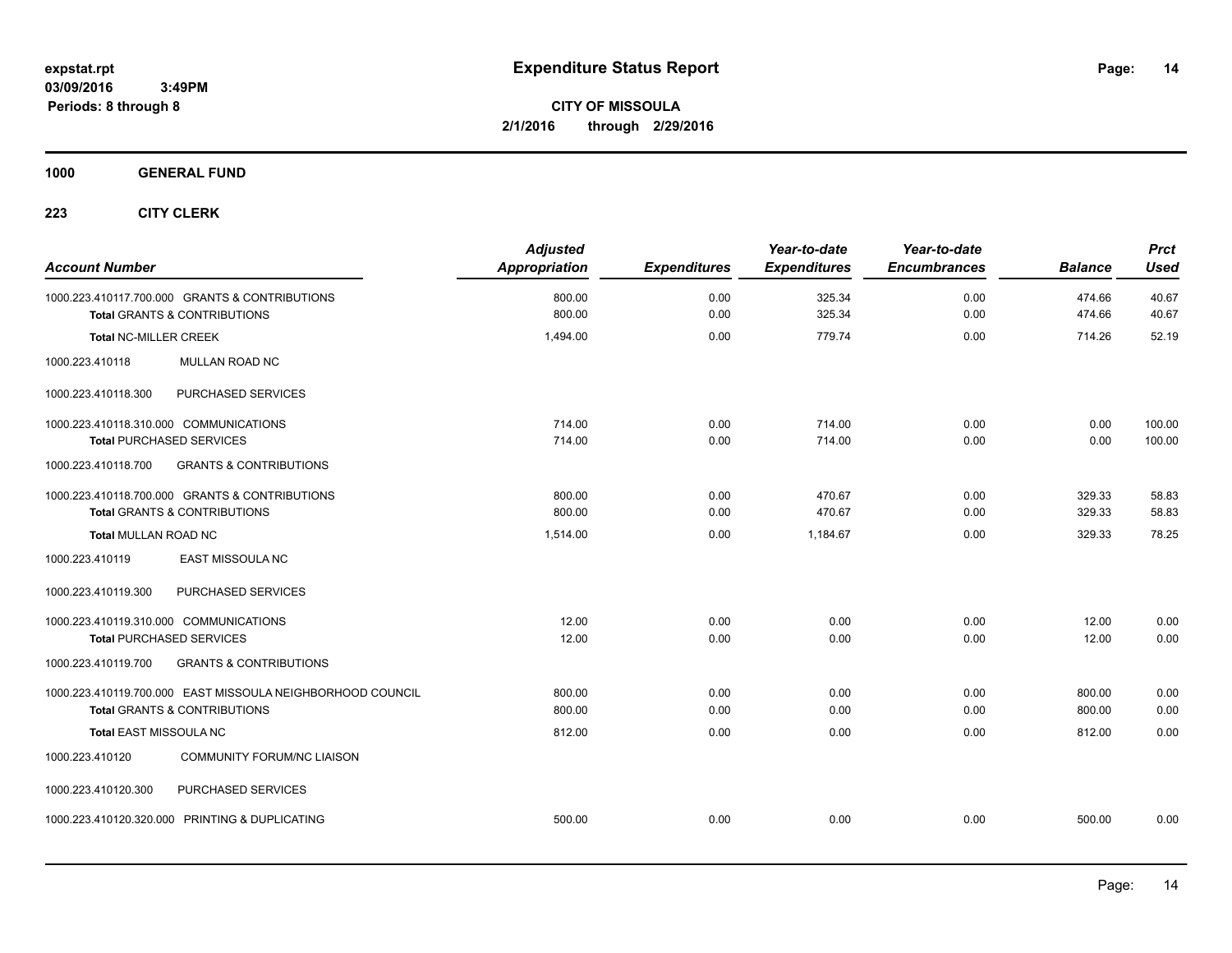**CITY OF MISSOULA 2/1/2016 through 2/29/2016**

### **1000 GENERAL FUND**

| <b>Account Number</b>                                        | <b>Adjusted</b><br><b>Appropriation</b> | <b>Expenditures</b> | Year-to-date<br><b>Expenditures</b> | Year-to-date<br><b>Encumbrances</b> | <b>Balance</b> | <b>Prct</b><br><b>Used</b> |
|--------------------------------------------------------------|-----------------------------------------|---------------------|-------------------------------------|-------------------------------------|----------------|----------------------------|
| 1000.223.410120.380.000 TRAINING                             | 1,700.00                                | 330.00              | 330.00                              | 0.00                                | 1,370.00       | 19.41                      |
| <b>Total PURCHASED SERVICES</b>                              | 2,200.00                                | 330.00              | 330.00                              | 0.00                                | 1,870.00       | 15.00                      |
| <b>GRANTS &amp; CONTRIBUTIONS</b><br>1000.223.410120.700     |                                         |                     |                                     |                                     |                |                            |
| 1000.223.410120.700.000 GRANTS & CONTRIBUTIONS               | 0.00                                    | 0.00                | 1,184.91                            | 0.00                                | $-1,184.91$    | 0.00                       |
| 1000.223.410120.700.799 GRANTS & CONTRIBUTIONS               | 0.00                                    | 0.00                | 573.19                              | 0.00                                | $-573.19$      | 0.00                       |
| <b>Total GRANTS &amp; CONTRIBUTIONS</b>                      | 0.00                                    | 0.00                | 1,758.10                            | 0.00                                | $-1,758.10$    | 0.00                       |
| Total COMMUNITY FORUM/NC LIAISON                             | 2,200.00                                | 330.00              | 2,088.10                            | 0.00                                | 111.90         | 94.91                      |
| NEIGHBORHOOD PROJECT<br>1000.223.410121                      |                                         |                     |                                     |                                     |                |                            |
| <b>GRANTS &amp; CONTRIBUTIONS</b><br>1000.223.410121.700     |                                         |                     |                                     |                                     |                |                            |
| 1000.223.410121.700.000 NEIGHBORHOOD PROJECT                 | 51,939.06                               | 0.00                | 0.00                                | 0.00                                | 51,939.06      | 0.00                       |
| 1000.223.410121.700.833 FY14 UNIVERSITY DISTRICT TSB         | 0.00                                    | 0.00                | 3,000.00                            | 0.00                                | $-3,000.00$    | 0.00                       |
| 1000.223.410121.700.834 FY14 RESERVE ST/GRANT CK TBS         | 0.00                                    | 0.00                | 3,000.00                            | 0.00                                | $-3,000.00$    | 0.00                       |
| 1000.223.410121.700.840 FY15 RIVERFRONT NC MURAL             | 0.00                                    | 0.00                | 1,975.00                            | 0.00                                | $-1,975.00$    | 0.00                       |
| 1000.223.410121.700.841 CLARK FORK SCHOOL SOLAR PANELS       | 0.00                                    | 0.00                | 500.00                              | 0.00                                | $-500.00$      | 0.00                       |
| 1000.223.410121.700.843 TRAFFIC SIGNAL BOX 39TH AND HILLVIEW | 0.00                                    | 0.00                | 500.00                              | 0.00                                | $-500.00$      | 0.00                       |
| 1000.223.410121.700.844 TRAIL SIGNS SOUTH HILLS              | 0.00                                    | 0.00                | 489.02                              | 0.00                                | $-489.02$      | 0.00                       |
| 1000.223.410121.700.845 IVY STREET COMMUNITY GARDEN          | 0.00                                    | 0.00                | 3,000.00                            | 0.00                                | $-3,000.00$    | 0.00                       |
| 1000.223.410121.700.846 FY15 TRAFFIC BOXES-FRANKLIN TO FO    | 0.00                                    | 0.00                | 3,000.00                            | 0.00                                | $-3,000.00$    | 0.00                       |
| Total NEIGHBORHOOD PROJECT                                   | 51,939.06                               | 0.00                | 15,464.02                           | 0.00                                | 36,475.04      | 29.77                      |
| ORCHARD HOMES NEIGHBORHOOD COUNCIL<br>1000.223.410122        |                                         |                     |                                     |                                     |                |                            |
| PURCHASED SERVICES<br>1000.223.410122.300                    |                                         |                     |                                     |                                     |                |                            |
| 1000.223.410122.310.000 COMMUNICATIONS                       | 238.00                                  | 0.00                | 0.00                                | 0.00                                | 238.00         | 0.00                       |
| <b>Total PURCHASED SERVICES</b>                              | 238.00                                  | 0.00                | 0.00                                | 0.00                                | 238.00         | 0.00                       |
| 1000.223.410122.700<br><b>GRANTS &amp; CONTRIBUTIONS</b>     |                                         |                     |                                     |                                     |                |                            |
| 1000.223.410122.700.000 ORCHARD HOMES NEIGHBORHOOD COUNCIL   | 800.00                                  | 0.00                | 0.00                                | 0.00                                | 800.00         | 0.00                       |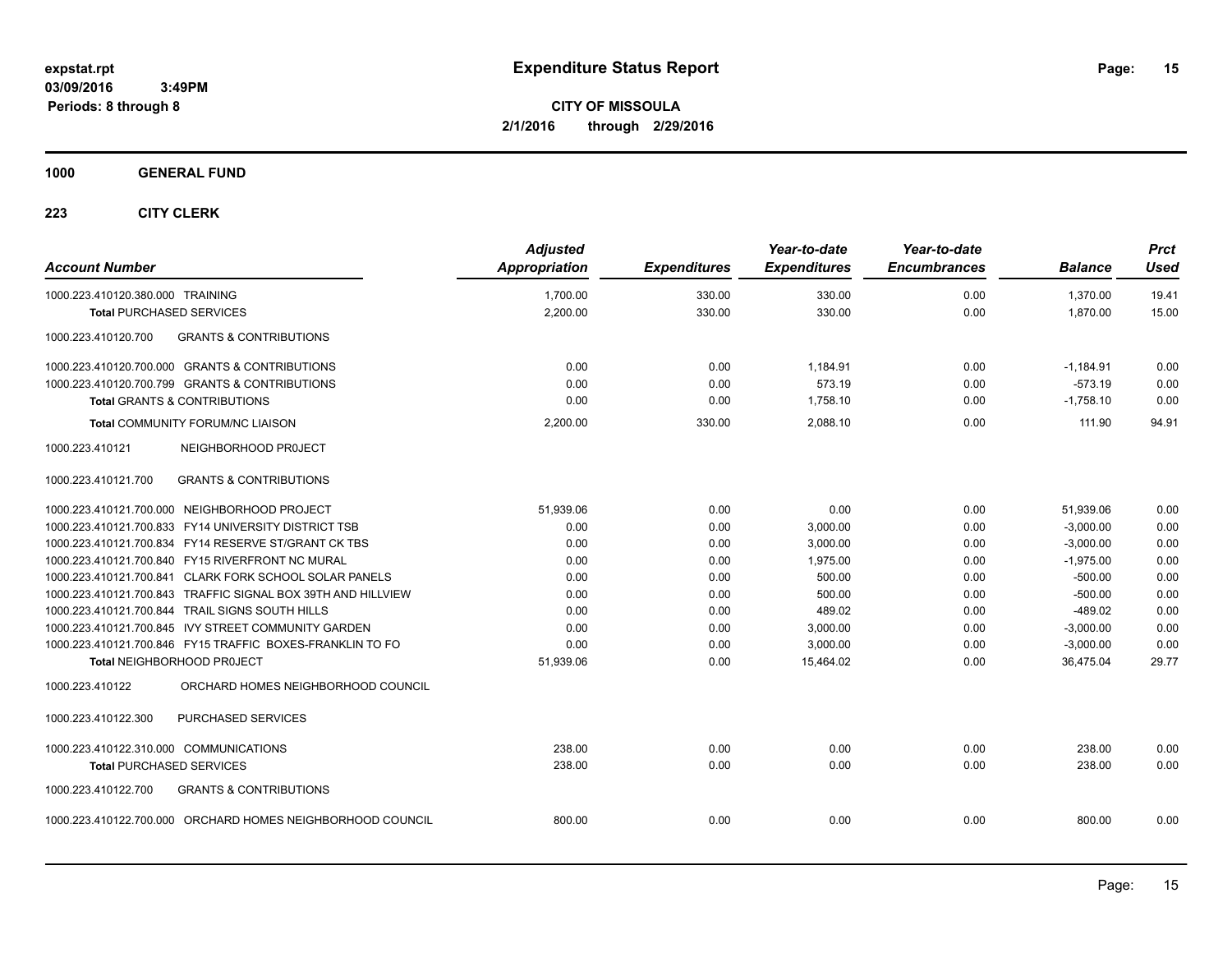**CITY OF MISSOULA 2/1/2016 through 2/29/2016**

**1000 GENERAL FUND**

| <b>Account Number</b>                                   | <b>Adjusted</b><br><b>Appropriation</b> | <b>Expenditures</b> | Year-to-date<br><b>Expenditures</b> | Year-to-date<br><b>Encumbrances</b> | <b>Balance</b> | <b>Prct</b><br><b>Used</b> |
|---------------------------------------------------------|-----------------------------------------|---------------------|-------------------------------------|-------------------------------------|----------------|----------------------------|
| <b>Total GRANTS &amp; CONTRIBUTIONS</b>                 | 800.00                                  | 0.00                | 0.00                                | 0.00                                | 800.00         | 0.00                       |
| Total ORCHARD HOMES NEIGHBORHOOD COUNCIL                | 1,038.00                                | 0.00                | 0.00                                | 0.00                                | 1,038.00       | 0.00                       |
| 1000.223.410125<br>NEIGHBORHOOD OFFICE                  |                                         |                     |                                     |                                     |                |                            |
| 1000.223.410125.100<br>PERSONAL SERVICES                |                                         |                     |                                     |                                     |                |                            |
| 1000.223.410125.110.000 SALARIES AND WAGES              | 75.093.00                               | 5,733.19            | 48,103.34                           | 0.00                                | 26,989.66      | 64.06                      |
| 1000.223.410125.140.000 EMPLOYER CONTRIBUTIONS          | 31.632.00                               | 2.513.56            | 21.748.90                           | 0.00                                | 9.883.10       | 68.76                      |
| <b>Total PERSONAL SERVICES</b>                          | 106,725.00                              | 8,246.75            | 69,852.24                           | 0.00                                | 36,872.76      | 65.45                      |
| 1000.223.410125.200<br><b>SUPPLIES</b>                  |                                         |                     |                                     |                                     |                |                            |
| 1000.223.410125.210.000 OFFICE SUPPLIES                 | 200.00                                  | 12.96               | 186.77                              | 0.00                                | 13.23          | 93.39                      |
| 1000.223.410125.220.000 OPERATING SUPPLIES              | 150.00                                  | 0.00                | 35.24                               | 0.00                                | 114.76         | 23.49                      |
| 1000.223.410125.231.000 GASOLINE                        | 100.00                                  | 0.00                | 77.36                               | 0.00                                | 22.64          | 77.36                      |
| 1000.223.410125.240.000 OTHER SUPPLIES                  | 65.00                                   | 40.28               | 40.28                               | 0.00                                | 24.72          | 61.97                      |
| <b>Total SUPPLIES</b>                                   | 515.00                                  | 53.24               | 339.65                              | 0.00                                | 175.35         | 65.95                      |
| 1000.223.410125.300<br>PURCHASED SERVICES               |                                         |                     |                                     |                                     |                |                            |
| 1000.223.410125.310.000 COMMUNICATIONS                  | 134.00                                  | 0.00                | 90.82                               | 0.00                                | 43.18          | 67.78                      |
| 1000.223.410125.320.000 PRINTING & DUPLICATING          | 100.00                                  | 0.00                | 39.95                               | 0.00                                | 60.05          | 39.95                      |
| 1000.223.410125.330.000 PUBLICITY, SUBSCRIPTIONS & DUES | 200.00                                  | 0.00                | 0.00                                | 0.00                                | 200.00         | 0.00                       |
| 1000.223.410125.344.000 TELEPHONE SERVICE               | 100.00                                  | 0.00                | 0.00                                | 0.00                                | 100.00         | 0.00                       |
| 1000.223.410125.350.000 PROFESSIONAL SERVICES           | 3,000.00                                | 118.00              | 541.57                              | 0.00                                | 2,458.43       | 18.05                      |
| 1000.223.410125.370.000 TRAVEL                          | 1,460.00                                | 0.00                | 1,998.60                            | 0.00                                | $-538.60$      | 136.89                     |
| 1000.223.410125.380.000 TRAINING                        | 1,550.00                                | 0.00                | 1,550.00                            | 0.00                                | 0.00           | 100.00                     |
| <b>Total PURCHASED SERVICES</b>                         | 6,544.00                                | 118.00              | 4,220.94                            | 0.00                                | 2,323.06       | 64.50                      |
| <b>CAPITAL OUTLAY</b><br>1000.223.410125.900            |                                         |                     |                                     |                                     |                |                            |
| <b>Total CAPITAL OUTLAY</b>                             | 0.00                                    | 0.00                | 0.00                                | 0.00                                | 0.00           | 0.00                       |
| Total NEIGHBORHOOD OFFICE                               | 113,784.00                              | 8,417.99            | 74,412.83                           | 0.00                                | 39,371.17      | 65.40                      |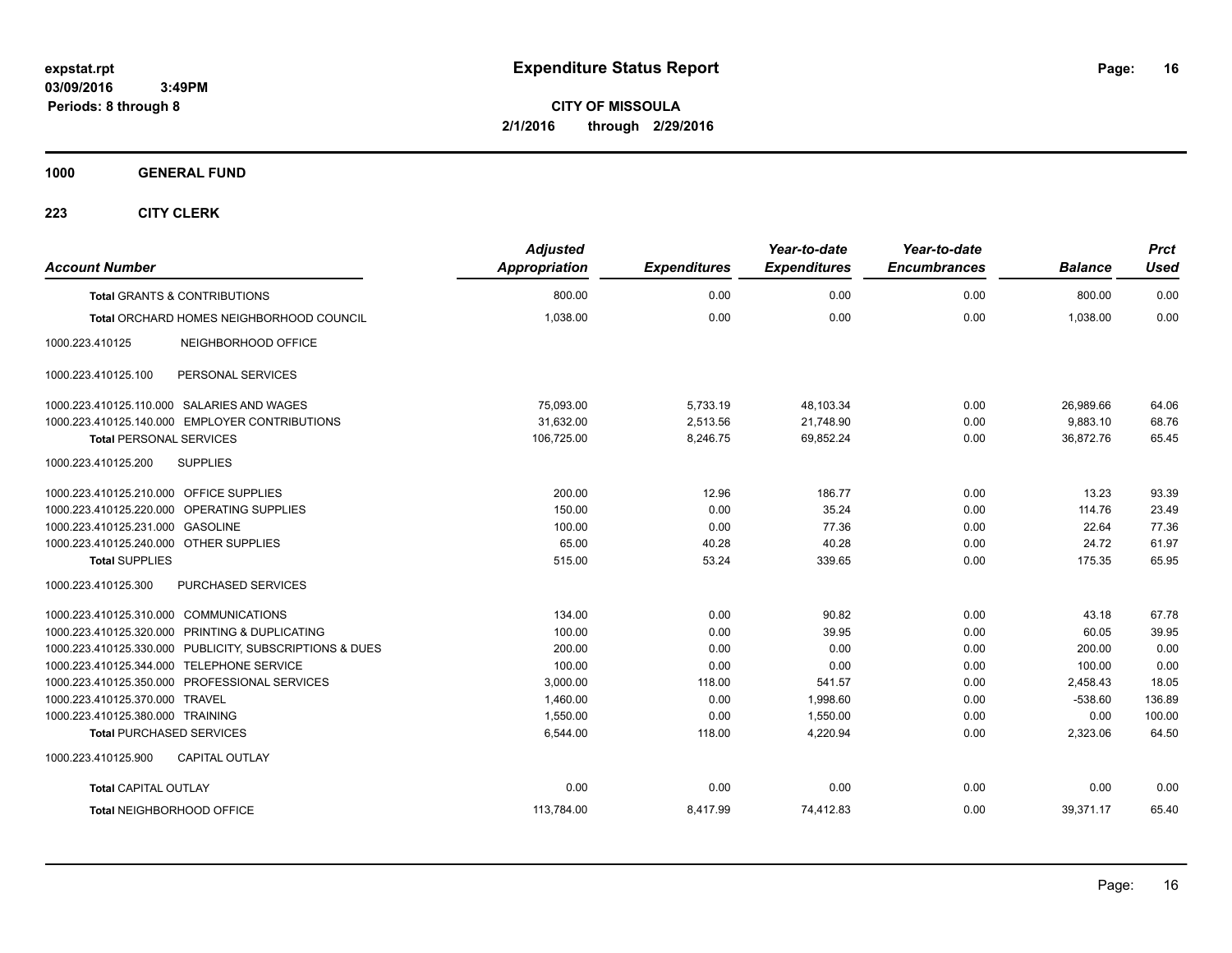**CITY OF MISSOULA 2/1/2016 through 2/29/2016**

**1000 GENERAL FUND**

| <b>Account Number</b>                                                                                                                          |                                                                                                                                                        | <b>Adjusted</b><br><b>Appropriation</b>            | <b>Expenditures</b>                     | Year-to-date<br><b>Expenditures</b>            | Year-to-date<br><b>Encumbrances</b>  | <b>Balance</b>                                    | <b>Prct</b><br><b>Used</b>               |
|------------------------------------------------------------------------------------------------------------------------------------------------|--------------------------------------------------------------------------------------------------------------------------------------------------------|----------------------------------------------------|-----------------------------------------|------------------------------------------------|--------------------------------------|---------------------------------------------------|------------------------------------------|
| 1000.223.410600                                                                                                                                | <b>ELECTIONS</b>                                                                                                                                       |                                                    |                                         |                                                |                                      |                                                   |                                          |
| 1000.223.410600.300                                                                                                                            | PURCHASED SERVICES                                                                                                                                     |                                                    |                                         |                                                |                                      |                                                   |                                          |
| <b>Total ELECTIONS</b>                                                                                                                         | 1000.223.410600.350.000 PROFESSIONAL SERVICES                                                                                                          | 42.000.00<br>42,000.00                             | 15,743.41<br>15,743.41                  | 23,856.79<br>23,856.79                         | 0.00<br>0.00                         | 18,143.21<br>18,143.21                            | 56.80<br>56.80                           |
| 1000.223.410900                                                                                                                                | <b>RECORDS ADMINISTRATION</b>                                                                                                                          |                                                    |                                         |                                                |                                      |                                                   |                                          |
| 1000.223.410900.100                                                                                                                            | PERSONAL SERVICES                                                                                                                                      |                                                    |                                         |                                                |                                      |                                                   |                                          |
|                                                                                                                                                | 1000.223.410900.141.000 STATE RETIREMENT CONTRIBUTIONS<br><b>Total RECORDS ADMINISTRATION</b>                                                          | 0.00<br>0.00                                       | 0.00<br>0.00                            | 122.33<br>122.33                               | 0.00<br>0.00                         | $-122.33$<br>$-122.33$                            | 0.00<br>0.00                             |
| 1000.223.410910                                                                                                                                | <b>ADMINISTRATION</b>                                                                                                                                  |                                                    |                                         |                                                |                                      |                                                   |                                          |
| 1000.223.410910.100                                                                                                                            | PERSONAL SERVICES                                                                                                                                      |                                                    |                                         |                                                |                                      |                                                   |                                          |
| <b>Total PERSONAL SERVICES</b>                                                                                                                 | 1000.223.410910.110.000 SALARIES AND WAGES<br>1000.223.410910.140.000 EMPLOYER CONTRIBUTIONS                                                           | 141,646.00<br>51,934.00<br>193,580.00              | 10,814.41<br>4,137.99<br>14,952.40      | 90,785.41<br>35,667.75<br>126,453.16           | 0.00<br>0.00<br>0.00                 | 50,860.59<br>16,266.25<br>67,126.84               | 64.09<br>68.68<br>65.32                  |
| 1000.223.410910.200                                                                                                                            | <b>SUPPLIES</b>                                                                                                                                        |                                                    |                                         |                                                |                                      |                                                   |                                          |
| 1000.223.410910.210.000 OFFICE SUPPLIES<br>1000.223.410910.231.000 GASOLINE<br>1000.223.410910.240.000 OTHER SUPPLIES<br><b>Total SUPPLIES</b> | 1000.223.410910.220.000 OPERATING SUPPLIES                                                                                                             | 2.500.00<br>100.00<br>150.00<br>160.00<br>2,910.00 | 26.40<br>0.00<br>0.00<br>16.25<br>42.65 | 1.011.82<br>0.00<br>61.11<br>16.25<br>1,089.18 | 0.00<br>0.00<br>0.00<br>0.00<br>0.00 | 1,488.18<br>100.00<br>88.89<br>143.75<br>1,820.82 | 40.47<br>0.00<br>40.74<br>10.16<br>37.43 |
| 1000.223.410910.300                                                                                                                            | PURCHASED SERVICES                                                                                                                                     |                                                    |                                         |                                                |                                      |                                                   |                                          |
| 1000.223.410910.310.000 COMMUNICATIONS                                                                                                         | 1000.223.410910.320.000 PRINTING & DUPLICATING<br>1000.223.410910.330.000 PUBLICITY, SUBSCRIPTIONS & DUES<br>1000.223.410910.344.000 TELEPHONE SERVICE | 4,445.00<br>100.00<br>1,725.00<br>100.00           | 3,025.94<br>0.00<br>34.00<br>0.00       | $-993.77$<br>0.00<br>1,155.00<br>36.37         | 0.00<br>0.00<br>0.00<br>0.00         | 5,438.77<br>100.00<br>570.00<br>63.63             | 22.36<br>0.00<br>66.96<br>36.37          |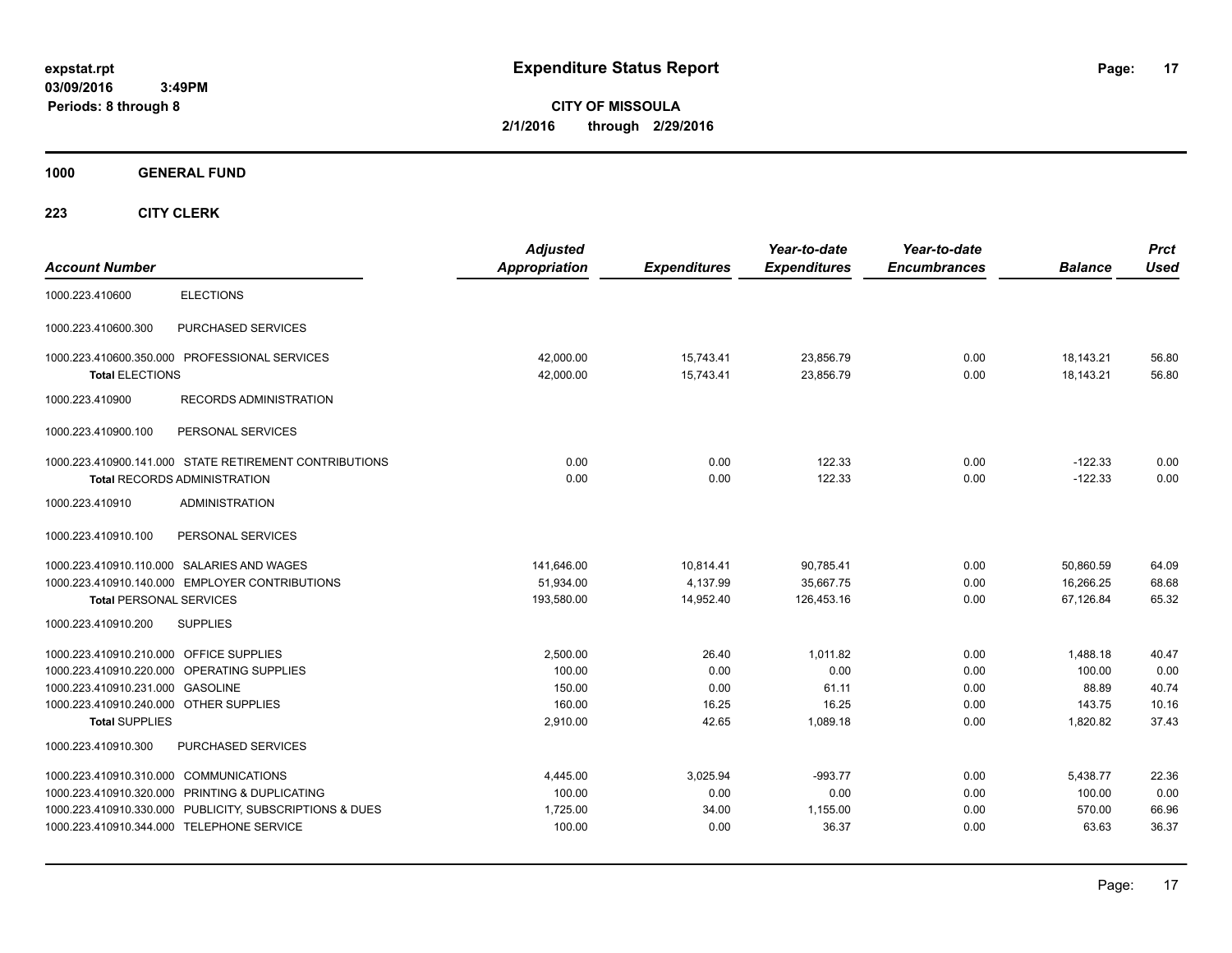**CITY OF MISSOULA 2/1/2016 through 2/29/2016**

### **1000 GENERAL FUND**

| <b>Account Number</b>                                   | <b>Adjusted</b><br><b>Appropriation</b> | <b>Expenditures</b> | Year-to-date<br><b>Expenditures</b> | Year-to-date<br><b>Encumbrances</b> | <b>Balance</b> | <b>Prct</b><br><b>Used</b> |
|---------------------------------------------------------|-----------------------------------------|---------------------|-------------------------------------|-------------------------------------|----------------|----------------------------|
| <b>PROFESSIONAL SERVICES</b><br>1000.223.410910.350.000 | 17,300.00                               | 330.75              | 4,202.00                            | 0.00                                | 13,098.00      | 24.29                      |
| 1000.223.410910.360.000 REPAIR & MAINTENANCE            | 1,100.00                                | 72.08               | 444.25                              | 0.00                                | 655.75         | 40.39                      |
| 1000.223.410910.370.000<br><b>TRAVEL</b>                | 3,690.00                                | 0.00                | 443.32                              | 0.00                                | 3,246.68       | 12.01                      |
| 1000.223.410910.380.000 TRAINING                        | 3,070.00                                | 0.00                | 449.00                              | 0.00                                | 2,621.00       | 14.63                      |
| 1000.223.410910.390.000 OTHER PURCHASED SERVICES        | 3,500.00                                | 283.00              | 1,429.50                            | 0.00                                | 2,070.50       | 40.84                      |
| <b>Total PURCHASED SERVICES</b>                         | 35,030.00                               | 3,745.77            | 7,165.67                            | 0.00                                | 27,864.33      | 20.46                      |
| <b>FIXED CHARGES</b><br>1000.223.410910.500             |                                         |                     |                                     |                                     |                |                            |
| <b>Total FIXED CHARGES</b>                              | 0.00                                    | 0.00                | 0.00                                | 0.00                                | 0.00           | 0.00                       |
| OTHER OBJECTS<br>1000.223.410910.800                    |                                         |                     |                                     |                                     |                |                            |
| <b>Total OTHER OBJECTS</b>                              | 0.00                                    | 0.00                | 0.00                                | 0.00                                | 0.00           | 0.00                       |
| <b>CAPITAL OUTLAY</b><br>1000.223.410910.900            |                                         |                     |                                     |                                     |                |                            |
| 1000.223.410910.940.000 MACHINERY & EQUIPMENT           | 0.00                                    | 0.00                | 17,931.00                           | 0.00                                | $-17,931.00$   | 0.00                       |
| <b>Total CAPITAL OUTLAY</b>                             | 0.00                                    | 0.00                | 17,931.00                           | 0.00                                | $-17,931.00$   | 0.00                       |
| <b>Total ADMINISTRATION</b>                             | 231,520.00                              | 18,740.82           | 152,639.01                          | 0.00                                | 78,880.99      | 65.93                      |
| <b>Total CITY CLERK</b>                                 | 472,202.06                              | 43,329.82           | 281,215.05                          | 0.00                                | 190,987.01     | 59.55                      |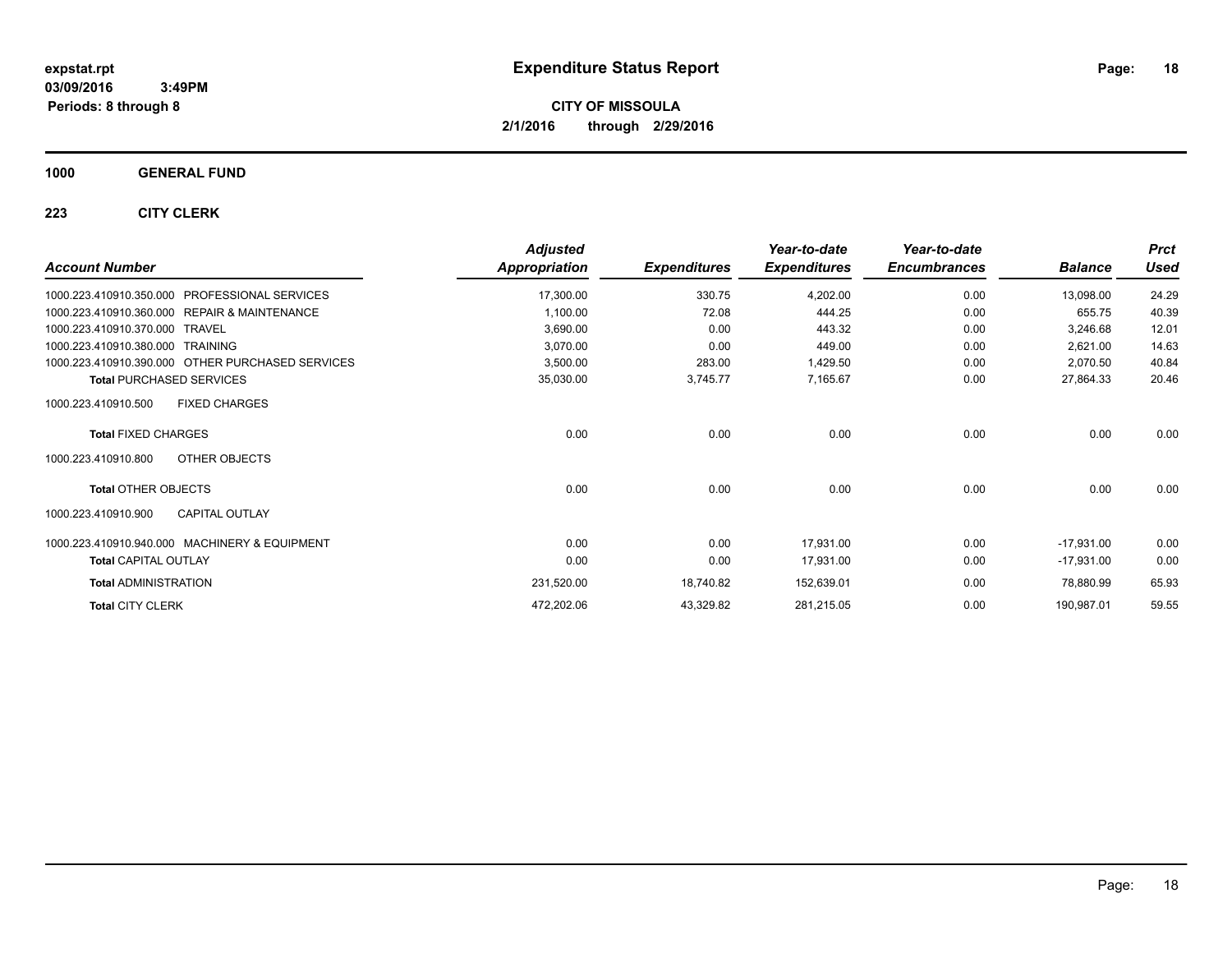**CITY OF MISSOULA 2/1/2016 through 2/29/2016**

**1000 GENERAL FUND**

### **224 INFORMATION SERVICES**

| <b>Account Number</b>                   |                                                        | <b>Adjusted</b><br>Appropriation | <b>Expenditures</b> | Year-to-date<br><b>Expenditures</b> | Year-to-date<br><b>Encumbrances</b> | <b>Balance</b> | <b>Prct</b><br><b>Used</b> |
|-----------------------------------------|--------------------------------------------------------|----------------------------------|---------------------|-------------------------------------|-------------------------------------|----------------|----------------------------|
| 1000.224.410580                         | <b>INFORMATION TECHNOLOGIES</b>                        |                                  |                     |                                     |                                     |                |                            |
|                                         |                                                        |                                  |                     |                                     |                                     |                |                            |
| 1000.224.410580.100                     | PERSONAL SERVICES                                      |                                  |                     |                                     |                                     |                |                            |
|                                         | 1000.224.410580.110.000 SALARIES AND WAGES             | 335,042.00                       | 26,198.40           | 219,309.95                          | 0.00                                | 115,732.05     | 65.46                      |
| 1000.224.410580.130.000 OTHER           |                                                        | 5.400.00                         | 0.00                | 0.00                                | 0.00                                | 5.400.00       | 0.00                       |
|                                         | 1000.224.410580.140.000 EMPLOYER CONTRIBUTIONS         | 112,513.00                       | 9,108.02            | 78,332.16                           | 0.00                                | 34,180.84      | 69.62                      |
|                                         | 1000.224.410580.141.000 STATE RETIREMENT CONTRIBUTIONS | 0.00                             | 0.00                | 250.43                              | 0.00                                | $-250.43$      | 0.00                       |
| <b>Total PERSONAL SERVICES</b>          |                                                        | 452,955.00                       | 35,306.42           | 297,892.54                          | 0.00                                | 155,062.46     | 65.77                      |
| 1000.224.410580.200                     | <b>SUPPLIES</b>                                        |                                  |                     |                                     |                                     |                |                            |
| 1000.224.410580.210.000 OFFICE SUPPLIES |                                                        | 1,200.00                         | 0.00                | 753.74                              | 0.00                                | 446.26         | 62.81                      |
| 1000.224.410580.220.000                 | OPERATING SUPPLIES                                     | 10,025.00                        | 0.00                | 3,331.20                            | 0.00                                | 6,693.80       | 33.23                      |
|                                         | 1000.224.410580.230.000 REPAIR/MAINTENANCE             | 2,000.00                         | 390.00              | 706.86                              | 0.00                                | 1,293.14       | 35.34                      |
| 1000.224.410580.231.000 GASOLINE        |                                                        | 250.00                           | 0.00                | 70.25                               | 0.00                                | 179.75         | 28.10                      |
| 1000.224.410580.240.000 OTHER SUPPLIES  |                                                        | 1,900.00                         | 0.00                | 0.00                                | 0.00                                | 1,900.00       | 0.00                       |
| <b>Total SUPPLIES</b>                   |                                                        | 15,375.00                        | 390.00              | 4,862.05                            | 0.00                                | 10.512.95      | 31.62                      |
| 1000.224.410580.300                     | PURCHASED SERVICES                                     |                                  |                     |                                     |                                     |                |                            |
| 1000.224.410580.310.000 COMMUNICATIONS  |                                                        | 100.00                           | 0.00                | 14.08                               | 0.00                                | 85.92          | 14.08                      |
| 1000.224.410580.320.000                 | PRINTING & DUPLICATING                                 | 350.00                           | 0.00                | 11.05                               | 0.00                                | 338.95         | 3.16                       |
| 1000.224.410580.344.000                 | <b>TELEPHONE SERVICE</b>                               | 136,330.00                       | 14,849.22           | 76,386.07                           | 0.00                                | 59,943.93      | 56.03                      |
|                                         | 1000.224.410580.350.000 PROFESSIONAL SERVICES          | 4,000.00                         | 0.00                | 145.80                              | 0.00                                | 3,854.20       | 3.65                       |
| 1000.224.410580.360.000                 | <b>REPAIR &amp; MAINTENANCE</b>                        | 241,649.00                       | 2,347.40            | 223,313.45                          | 0.00                                | 18,335.55      | 92.41                      |
| 1000.224.410580.370.000                 | TRAVEL                                                 | 6,055.00                         | 605.20              | 5,429.10                            | 0.00                                | 625.90         | 89.66                      |
| 1000.224.410580.380.000 TRAINING        |                                                        | 11,981.00                        | 0.00                | 9.964.18                            | 0.00                                | 2.016.82       | 83.17                      |
|                                         | 1000.224.410580.390.000 OTHER PURCHASED SERVICES       | 2,150.00                         | 0.00                | 0.00                                | 0.00                                | 2,150.00       | 0.00                       |
| <b>Total PURCHASED SERVICES</b>         |                                                        | 402,615.00                       | 17,801.82           | 315,263.73                          | 0.00                                | 87,351.27      | 78.30                      |
| 1000.224.410580.500                     | <b>FIXED CHARGES</b>                                   |                                  |                     |                                     |                                     |                |                            |
| <b>Total FIXED CHARGES</b>              |                                                        | 0.00                             | 0.00                | 0.00                                | 0.00                                | 0.00           | 0.00                       |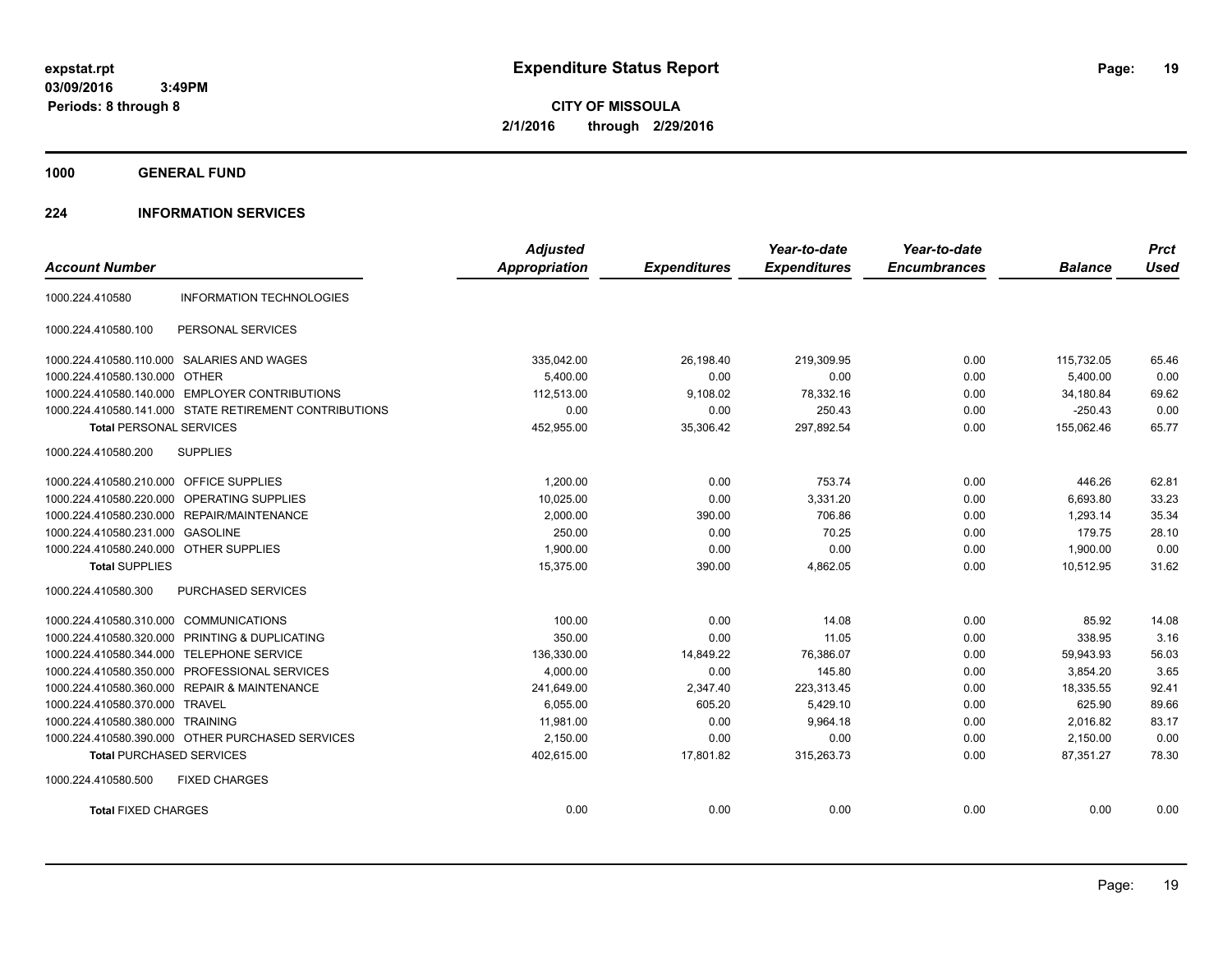**Periods: 8 through 8**

**CITY OF MISSOULA 2/1/2016 through 2/29/2016**

**1000 GENERAL FUND**

### **224 INFORMATION SERVICES**

|                                                        | <b>Adjusted</b> |                     | Year-to-date        | Year-to-date        |                | <b>Prct</b> |
|--------------------------------------------------------|-----------------|---------------------|---------------------|---------------------|----------------|-------------|
| <b>Account Number</b>                                  | Appropriation   | <b>Expenditures</b> | <b>Expenditures</b> | <b>Encumbrances</b> | <b>Balance</b> | <b>Used</b> |
| <b>CAPITAL OUTLAY</b><br>1000.224.410580.900           |                 |                     |                     |                     |                |             |
| <b>Total CAPITAL OUTLAY</b>                            | 0.00            | 0.00                | 0.00                | 0.00                | 0.00           | 0.00        |
| <b>Total INFORMATION TECHNOLOGIES</b>                  | 870,945.00      | 53,498.24           | 618,018.32          | 0.00                | 252,926.68     | 70.96       |
| <b>GIS</b><br>1000.224.411060                          |                 |                     |                     |                     |                |             |
| 1000.224.411060.100<br>PERSONAL SERVICES               |                 |                     |                     |                     |                |             |
| 1000.224.411060.110.000 SALARIES AND WAGES             | 101,580.00      | 7,756.10            | 65,076.41           | 0.00                | 36,503.59      | 64.06       |
| 1000.224.411060.140.000 GIS-EMPLOYER CONTRIBUTIONS     | 38,073.00       | 3,020.74            | 25,977.40           | 0.00                | 12,095.60      | 68.23       |
| 1000.224.411060.141.000 STATE RETIREMENT CONTRIBUTIONS | 0.00            | 0.00                | 14.62               | 0.00                | $-14.62$       | 0.00        |
| <b>Total PERSONAL SERVICES</b>                         | 139,653.00      | 10,776.84           | 91,068.43           | 0.00                | 48,584.57      | 65.21       |
| <b>SUPPLIES</b><br>1000.224.411060.200                 |                 |                     |                     |                     |                |             |
| 1000.224.411060.210.000 OFFICE SUPPLIES                | 3,000.00        | 475.00              | 670.35              | 0.00                | 2,329.65       | 22.35       |
| 1000.224.411060.220.000 OPERATING SUPPLIES             | 684.00          | 0.00                | 0.00                | 0.00                | 684.00         | 0.00        |
| 1000.224.411060.230.000 REPAIR/MAINTENANCE             | 2,140.00        | 0.00                | 0.00                | 0.00                | 2,140.00       | 0.00        |
| 1000.224.411060.231.000 GASOLINE                       | 500.00          | 0.00                | 0.00                | 0.00                | 500.00         | 0.00        |
| 1000.224.411060.240.000 OTHER SUPPLIES                 | 1,000.00        | 0.00                | 77.92               | 0.00                | 922.08         | 7.79        |
| <b>Total SUPPLIES</b>                                  | 7,324.00        | 475.00              | 748.27              | 0.00                | 6,575.73       | 10.22       |
| 1000.224.411060.300<br>PURCHASED SERVICES              |                 |                     |                     |                     |                |             |
| 1000.224.411060.310.000 COMMUNICATIONS                 | 500.00          | 0.00                | 0.00                | 0.00                | 500.00         | 0.00        |
| 1000.224.411060.344.000 TELEPHONE SERVICE              | 1.370.00        | 0.00                | 4.71                | 0.00                | 1,365.29       | 0.34        |
| 1000.224.411060.350.000 PROFESSIONAL SERVICES          | 380.00          | 0.00                | 0.00                | 0.00                | 380.00         | 0.00        |
| 1000.224.411060.360.000 REPAIR & MAINTENANCE           | 172,800.00      | 0.00                | 139,116.70          | 0.00                | 33,683.30      | 80.51       |
| 1000.224.411060.370.000 TRAVEL                         | 1,025.00        | 0.00                | 0.00                | 0.00                | 1,025.00       | 0.00        |
| 1000.224.411060.380.000 TRAINING                       | 2,425.00        | 0.00                | 0.00                | 0.00                | 2,425.00       | 0.00        |
| 1000.224.411060.390.000 OTHER PURCHASED SERVICES       | 1,550.00        | 0.00                | 149.47              | 0.00                | 1,400.53       | 9.64        |
| <b>Total PURCHASED SERVICES</b>                        | 180,050.00      | 0.00                | 139,270.88          | 0.00                | 40,779.12      | 77.35       |
| <b>Total GIS</b>                                       | 327,027.00      | 11,251.84           | 231,087.58          | 0.00                | 95,939.42      | 70.66       |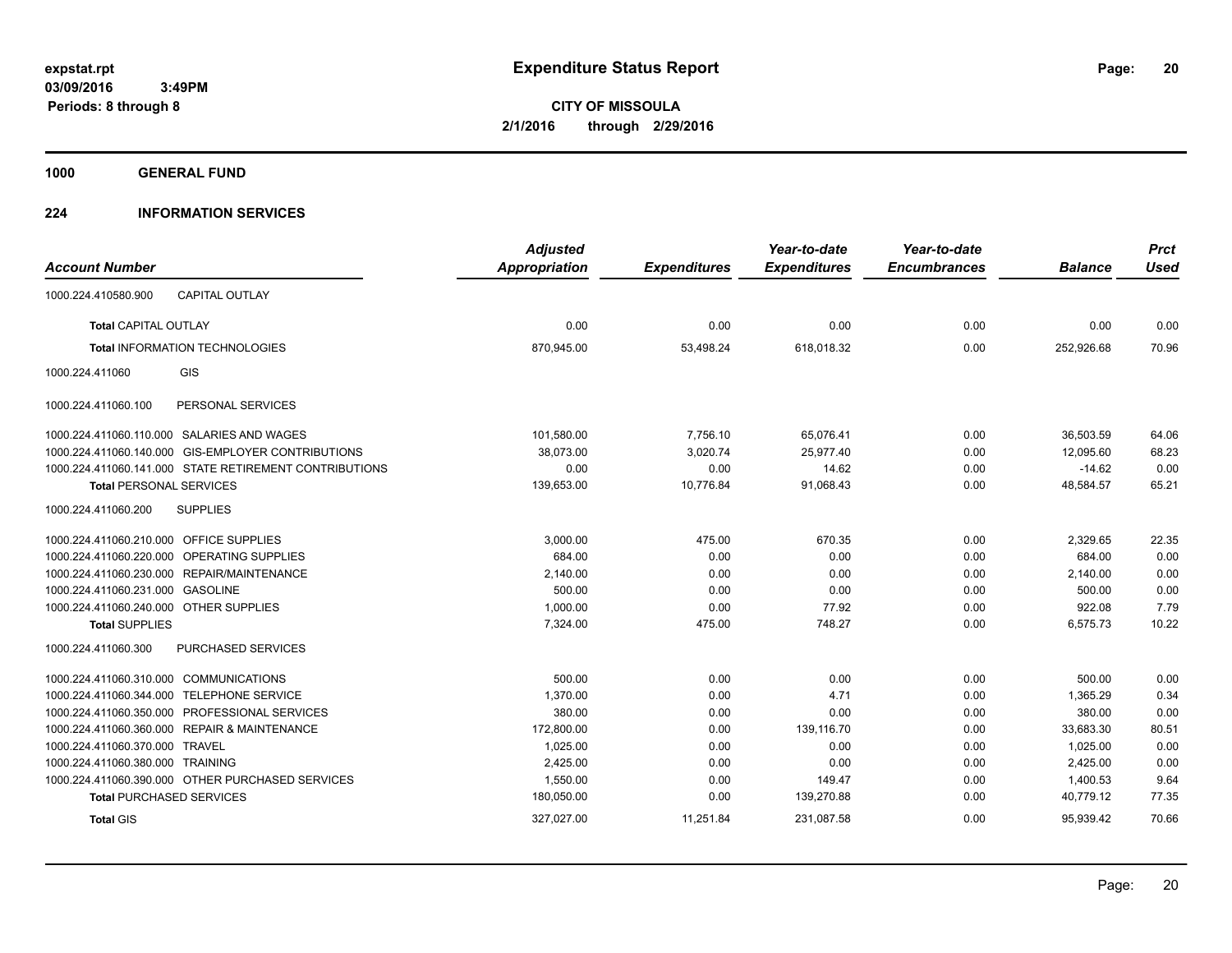**21**

**CITY OF MISSOULA 2/1/2016 through 2/29/2016**

| 1000                  | <b>GENERAL FUND</b>               |                                         |                     |                                     |                                     |                |                            |
|-----------------------|-----------------------------------|-----------------------------------------|---------------------|-------------------------------------|-------------------------------------|----------------|----------------------------|
|                       | <b>Total INFORMATION SERVICES</b> | 1,197,972.00                            | 64,750.08           | 849,105.90                          | 0.00                                | 348,866.10     | 70.88                      |
| 230                   | <b>MUNICIPAL COURT</b>            |                                         |                     |                                     |                                     |                |                            |
| <b>Account Number</b> |                                   | <b>Adjusted</b><br><b>Appropriation</b> | <b>Expenditures</b> | Year-to-date<br><b>Expenditures</b> | Year-to-date<br><b>Encumbrances</b> | <b>Balance</b> | <b>Prct</b><br><b>Used</b> |
| 1000.230.410360       | CITY/MUNICIPAL COURT              |                                         |                     |                                     |                                     |                |                            |

| PERSONAL SERVICES<br>1000.230.410360.100                |              |           |            |      |             |       |
|---------------------------------------------------------|--------------|-----------|------------|------|-------------|-------|
| 1000.230.410360.110.000 SALARIES AND WAGES              | 787,986.00   | 52,182.78 | 448,423.75 | 0.00 | 339.562.25  | 56.91 |
| 1000.230.410360.120.000 OVERTIME/TERMINATION            | 5.000.00     | 471.27    | 3,941.92   | 0.00 | 1,058.08    | 78.84 |
| 1000.230.410360.140.000 EMPLOYER CONTRIBUTIONS          | 306.300.00   | 19.617.79 | 181.957.36 | 0.00 | 124.342.64  | 59.40 |
| 1000.230.410360.141.000 STATE RETIREMENT CONTRIBUTIONS  | 0.00         | 0.00      | 396.24     | 0.00 | $-396.24$   | 0.00  |
| <b>Total PERSONAL SERVICES</b>                          | 1,099,286.00 | 72.271.84 | 634.719.27 | 0.00 | 464.566.73  | 57.74 |
| 1000.230.410360.200<br><b>SUPPLIES</b>                  |              |           |            |      |             |       |
| 1000.230.410360.210.000 OFFICE SUPPLIES                 | 4,756.00     | 0.00      | 2,360.37   | 0.00 | 2,395.63    | 49.63 |
| 1000.230.410360.220.000 OPERATING SUPPLIES              | 4,973.00     | 0.00      | 1.307.62   | 0.00 | 3,665.38    | 26.29 |
| 1000.230.410360.240.000 OTHER SUPPLIES                  | 3,540.00     | 0.00      | 180.00     | 0.00 | 3,360.00    | 5.08  |
| <b>Total SUPPLIES</b>                                   | 13,269.00    | 0.00      | 3,847.99   | 0.00 | 9,421.01    | 29.00 |
| 1000.230.410360.300<br><b>PURCHASED SERVICES</b>        |              |           |            |      |             |       |
| 1000.230.410360.310.000 COMMUNICATIONS                  | 11,500.00    | 0.00      | 8,141.02   | 0.00 | 3,358.98    | 70.79 |
| 1000.230.410360.320.000 PRINTING & DUPLICATING          | 1.187.00     | 0.00      | 0.00       | 0.00 | 1.187.00    | 0.00  |
| 1000.230.410360.330.000 PUBLICITY, SUBSCRIPTIONS & DUES | 10.196.00    | 1.160.96  | 5.663.06   | 0.00 | 4.532.94    | 55.54 |
| 1000.230.410360.344.000 TELEPHONE SERVICE               | 1,584.00     | 0.00      | 754.60     | 0.00 | 829.40      | 47.64 |
| 1000.230.410360.350.000 PROFESSIONAL SERVICES           | 217.662.00   | 0.00      | 44.905.81  | 0.00 | 172.756.19  | 20.63 |
| 1000.230.410360.350.004 PROFESSIONAL SERVICES           | 0.00         | 0.00      | 6.251.90   | 0.00 | $-6.251.90$ | 0.00  |
| 1000.230.410360.350.005 PROFESSIONAL SERVICES           | 0.00         | 0.00      | 5,721.65   | 0.00 | $-5,721.65$ | 0.00  |
| 1000.230.410360.350.006 PROFESSIONAL SERVICES           | 0.00         | 0.00      | 816.00     | 0.00 | $-816.00$   | 0.00  |
| 1000.230.410360.360.000 REPAIR & MAINTENANCE            | 3,790.00     | 0.00      | 2.372.75   | 0.00 | 1.417.25    | 62.61 |
| 1000.230.410360.370.000 TRAVEL                          | 5.174.00     | 0.00      | 4.705.62   | 0.00 | 468.38      | 90.95 |
| 1000.230.410360.380.000 TRAINING                        | 9,000.00     | 199.00    | 3,828.00   | 0.00 | 5,172.00    | 42.53 |
| 1000.230.410360.390.000 OTHER PURCHASED SERVICES        | 6,262.00     | 0.00      | 2,899.34   | 0.00 | 3,362.66    | 46.30 |
| <b>Total PURCHASED SERVICES</b>                         | 266.355.00   | 1.359.96  | 86.059.75  | 0.00 | 180.295.25  | 32.31 |
|                                                         |              |           |            |      |             |       |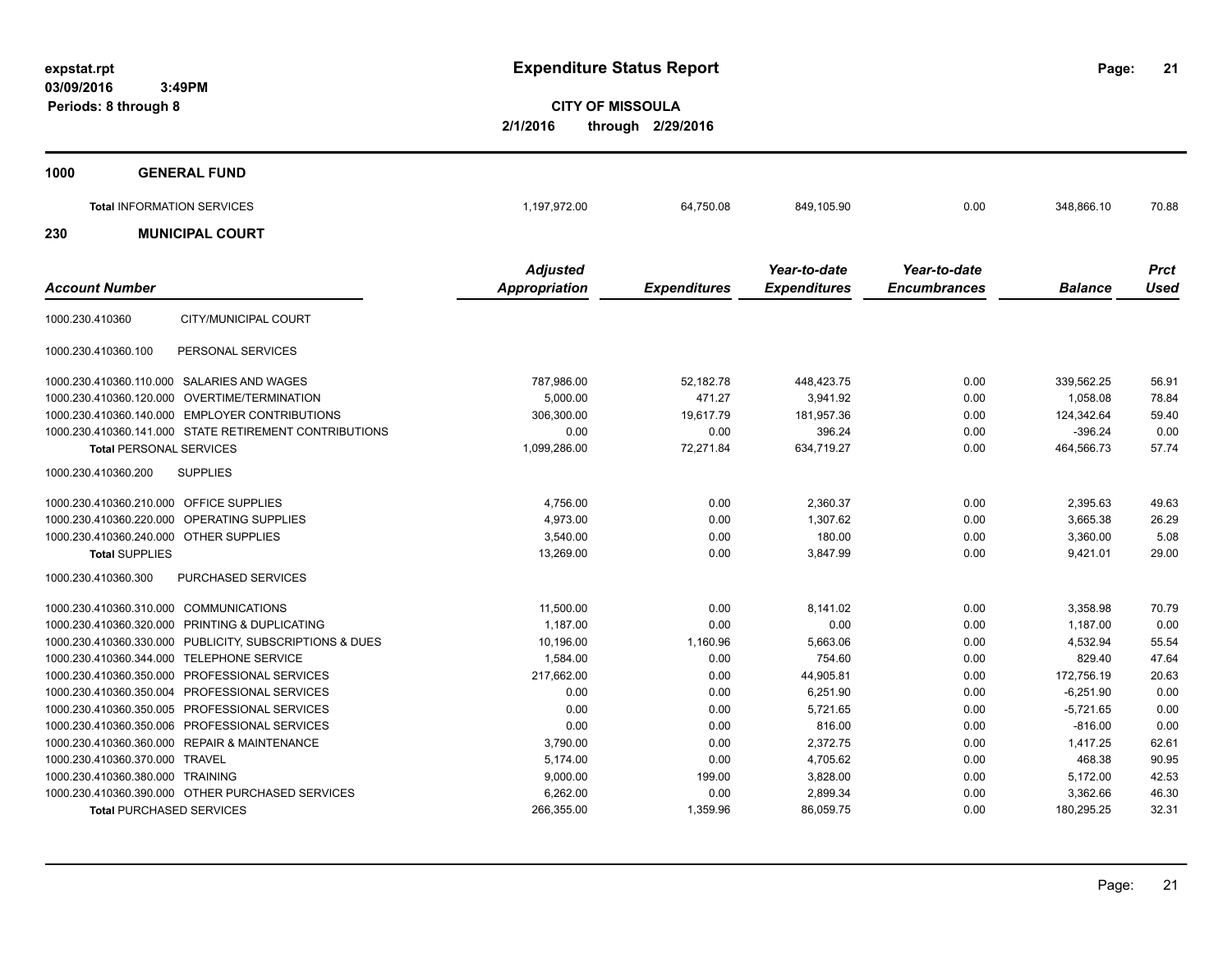**CITY OF MISSOULA 2/1/2016 through 2/29/2016**

**1000 GENERAL FUND**

**230 MUNICIPAL COURT**

| <b>Account Number</b>             |                                                      | <b>Adjusted</b><br><b>Appropriation</b> | <b>Expenditures</b> | Year-to-date<br><b>Expenditures</b> | Year-to-date<br><b>Encumbrances</b> | <b>Balance</b> | <b>Prct</b><br><b>Used</b> |
|-----------------------------------|------------------------------------------------------|-----------------------------------------|---------------------|-------------------------------------|-------------------------------------|----------------|----------------------------|
| 1000.230.410360.500               | <b>FIXED CHARGES</b>                                 |                                         |                     |                                     |                                     |                |                            |
| <b>Total FIXED CHARGES</b>        |                                                      | 0.00                                    | 0.00                | 0.00                                | 0.00                                | 0.00           | 0.00                       |
| 1000.230.410360.900               | <b>CAPITAL OUTLAY</b>                                |                                         |                     |                                     |                                     |                |                            |
| <b>Total CAPITAL OUTLAY</b>       |                                                      | 0.00                                    | 0.00                | 0.00                                | 0.00                                | 0.00           | 0.00                       |
| <b>Total CITY/MUNICIPAL COURT</b> |                                                      | 1,378,910.00                            | 73,631.80           | 724,627.01                          | 0.00                                | 654,282.99     | 52.55                      |
| 1000.230.411853                   | <b>MCS</b>                                           |                                         |                     |                                     |                                     |                |                            |
| 1000.230.411853.300               | PURCHASED SERVICES                                   |                                         |                     |                                     |                                     |                |                            |
|                                   | 1000.230.411853.390.000 MCS-OTHER PURCHASED SERVICES | 68,401.00                               | 0.00                | 17,100.19                           | 0.00                                | 51,300.81      | 25.00                      |
| <b>Total MCS</b>                  |                                                      | 68,401.00                               | 0.00                | 17,100.19                           | 0.00                                | 51,300.81      | 25.00                      |
| <b>Total MUNICIPAL COURT</b>      |                                                      | 1,447,311.00                            | 73,631.80           | 741,727.20                          | 0.00                                | 705,583.80     | 51.25                      |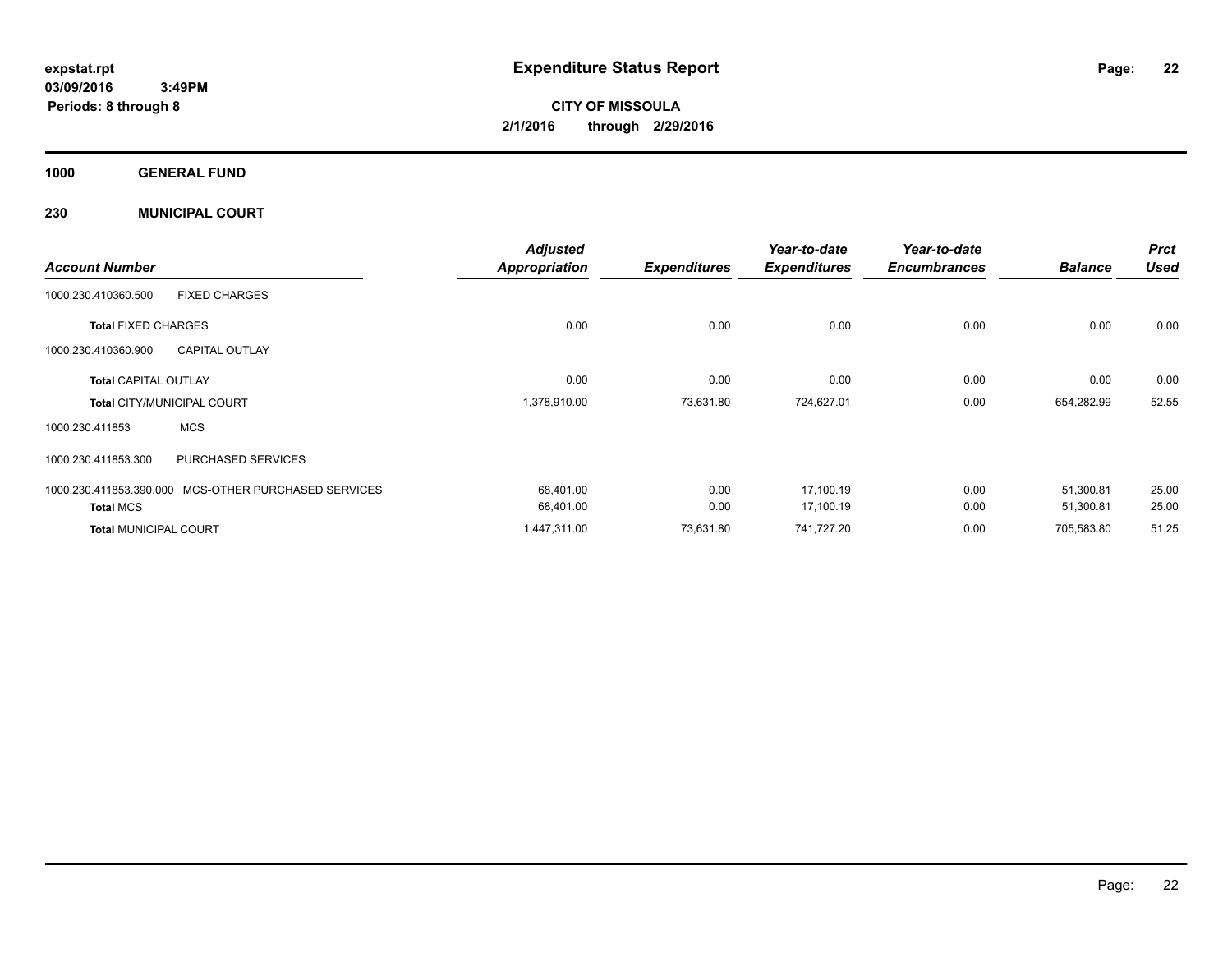**CITY OF MISSOULA 2/1/2016 through 2/29/2016**

**1000 GENERAL FUND**

| <b>Account Number</b>                                | <b>Adjusted</b><br><b>Appropriation</b> | <b>Expenditures</b> | Year-to-date<br><b>Expenditures</b> | Year-to-date<br><b>Encumbrances</b> | <b>Balance</b> | <b>Prct</b><br><b>Used</b> |
|------------------------------------------------------|-----------------------------------------|---------------------|-------------------------------------|-------------------------------------|----------------|----------------------------|
| <b>BUDGETING</b><br>1000.240.410520                  |                                         |                     |                                     |                                     |                |                            |
| PERSONAL SERVICES<br>1000.240.410520.100             |                                         |                     |                                     |                                     |                |                            |
| 1000.240.410520.110.000 SALARIES AND WAGES           | 80,804.00                               | 4,043.32            | 32,818.11                           | 0.00                                | 47,985.89      | 40.61                      |
| 1000.240.410520.140.000 EMPLOYER CONTRIBUTIONS       | 26,628.00                               | 1,425.65            | 11,788.22                           | 0.00                                | 14,839.78      | 44.27                      |
| <b>Total PERSONAL SERVICES</b>                       | 107,432.00                              | 5,468.97            | 44,606.33                           | 0.00                                | 62,825.67      | 41.52                      |
| <b>SUPPLIES</b><br>1000.240.410520.200               |                                         |                     |                                     |                                     |                |                            |
| 1000.240.410520.210.000 OFFICE SUPPLIES              | 160.00                                  | 0.00                | 0.00                                | 0.00                                | 160.00         | 0.00                       |
| 1000.240.410520.220.000 OPERATING SUPPLIES           | 285.00                                  | 0.00                | 0.00                                | 0.00                                | 285.00         | 0.00                       |
| <b>Total SUPPLIES</b>                                | 445.00                                  | 0.00                | 0.00                                | 0.00                                | 445.00         | 0.00                       |
| 1000.240.410520.300<br>PURCHASED SERVICES            |                                         |                     |                                     |                                     |                |                            |
| 1000.240.410520.320.000 PRINTING & DUPLICATING       | 823.00                                  | 0.00                | 169.27                              | 0.00                                | 653.73         | 20.57                      |
| 1000.240.410520.350.000 PROFESSIONAL SERVICES        | 9,289.00                                | 0.00                | 0.00                                | 0.00                                | 9,289.00       | 0.00                       |
| <b>Total PURCHASED SERVICES</b>                      | 10,112.00                               | 0.00                | 169.27                              | 0.00                                | 9,942.73       | 1.67                       |
| <b>Total BUDGETING</b>                               | 117,989.00                              | 5,468.97            | 44,775.60                           | 0.00                                | 73,213.40      | 37.95                      |
| <b>TREASURY</b><br>1000.240.410540                   |                                         |                     |                                     |                                     |                |                            |
| 1000.240.410540.100<br>PERSONAL SERVICES             |                                         |                     |                                     |                                     |                |                            |
| 1000.240.410540.110.000 SALARIES AND WAGES           | 203,954.00                              | 11,268.90           | 92,410.23                           | 0.00                                | 111,543.77     | 45.31                      |
| 1000.240.410540.140.000 EMPLOYER CONTRIBUTIONS       | 77,829.00                               | 4,621.86            | 37,247.23                           | 0.00                                | 40,581.77      | 47.86                      |
| <b>Total PERSONAL SERVICES</b>                       | 281,783.00                              | 15,890.76           | 129,657.46                          | 0.00                                | 152,125.54     | 46.01                      |
| 1000.240.410540.200<br><b>SUPPLIES</b>               |                                         |                     |                                     |                                     |                |                            |
| 1000.240.410540.210.000 OFFICE SUPPLIES              | 1,402.00                                | 189.00              | 1,651.04                            | 0.00                                | $-249.04$      | 117.76                     |
| 1000.240.410540.220.000<br><b>OPERATING SUPPLIES</b> | 303.00                                  | 201.46              | 299.28                              | 0.00                                | 3.72           | 98.77                      |
| <b>Total SUPPLIES</b>                                | 1,705.00                                | 390.46              | 1,950.32                            | 0.00                                | $-245.32$      | 114.39                     |
| 1000.240.410540.300<br>PURCHASED SERVICES            |                                         |                     |                                     |                                     |                |                            |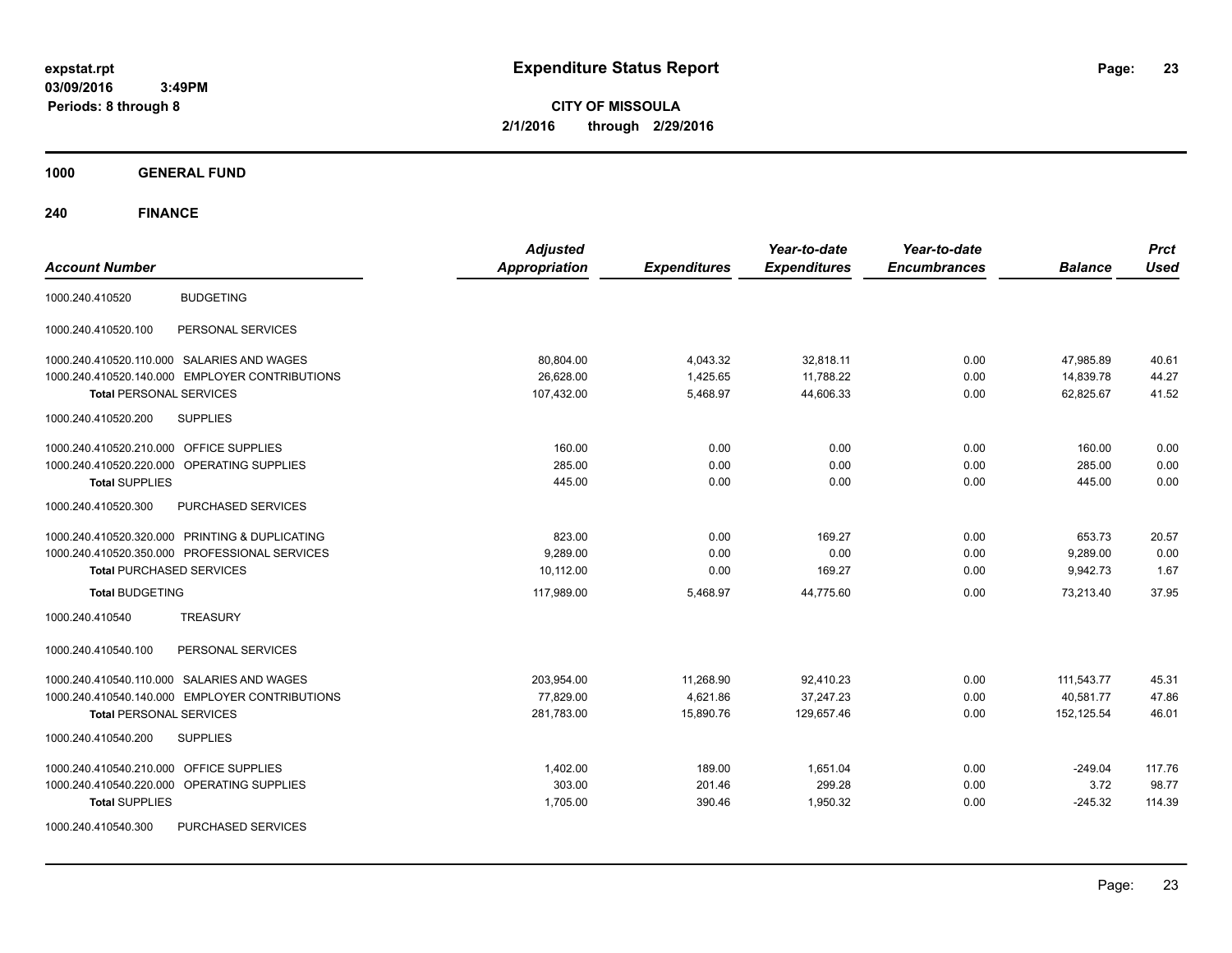**CITY OF MISSOULA 2/1/2016 through 2/29/2016**

**1000 GENERAL FUND**

| <b>Account Number</b>                                   | <b>Adjusted</b><br><b>Appropriation</b> | <b>Expenditures</b> | Year-to-date<br><b>Expenditures</b> | Year-to-date<br><b>Encumbrances</b> | <b>Balance</b> | <b>Prct</b><br><b>Used</b> |
|---------------------------------------------------------|-----------------------------------------|---------------------|-------------------------------------|-------------------------------------|----------------|----------------------------|
|                                                         |                                         |                     |                                     |                                     |                |                            |
| 1000.240.410540.310.000 COMMUNICATIONS                  | 5,518.00                                | 0.00                | 3,097.91                            | 0.00                                | 2,420.09       | 56.14                      |
| 1000.240.410540.320.000 PRINTING & DUPLICATING          | 448.00                                  | 0.00                | 1,391.11                            | 0.00                                | $-943.11$      | 310.52                     |
| 1000.240.410540.330.000 PUBLICITY, SUBSCRIPTIONS & DUES | 10.00                                   | 0.00                | 0.00                                | 0.00                                | 10.00          | 0.00                       |
| 1000.240.410540.344.000 TELEPHONE SERVICE               | 25.00                                   | 0.00                | 0.00                                | 0.00                                | 25.00          | 0.00                       |
| 1000.240.410540.350.000 PROFESSIONAL SERVICES           | 11.911.00                               | 700.40              | 7,348.13                            | 0.00                                | 4,562.87       | 61.69                      |
| 1000.240.410540.360.000 REPAIR & MAINTENANCE            | 26.00                                   | 0.00                | 0.00                                | 0.00                                | 26.00          | 0.00                       |
| 1000.240.410540.370.000 TRAVEL                          | 4,125.00                                | 0.00                | 0.00                                | 0.00                                | 4,125.00       | 0.00                       |
| 1000.240.410540.380.000 TRAINING                        | 2,000.00                                | 79.60               | 411.60                              | 0.00                                | 1,588.40       | 20.58                      |
| <b>Total PURCHASED SERVICES</b>                         | 24,063.00                               | 780.00              | 12,248.75                           | 0.00                                | 11,814.25      | 50.90                      |
| 1000.240.410540.500<br><b>FIXED CHARGES</b>             |                                         |                     |                                     |                                     |                |                            |
| 1000.240.410540.500.000 FIXED CHARGES                   | 500.00                                  | 0.00                | 0.00                                | 0.00                                | 500.00         | 0.00                       |
| <b>Total FIXED CHARGES</b>                              | 500.00                                  | 0.00                | 0.00                                | 0.00                                | 500.00         | 0.00                       |
| <b>CAPITAL OUTLAY</b><br>1000.240.410540.900            |                                         |                     |                                     |                                     |                |                            |
| <b>Total CAPITAL OUTLAY</b>                             | 0.00                                    | 0.00                | 0.00                                | 0.00                                | 0.00           | 0.00                       |
| <b>Total TREASURY</b>                                   | 308,051.00                              | 17,061.22           | 143,856.53                          | 0.00                                | 164, 194. 47   | 46.70                      |
| 1000.240.410550<br><b>ACCOUNTING</b>                    |                                         |                     |                                     |                                     |                |                            |
| 1000.240.410550.100<br>PERSONAL SERVICES                |                                         |                     |                                     |                                     |                |                            |
| 1000.240.410550.110.000 SALARIES AND WAGES              | 331,668.00                              | 29,554.42           | 237,918.41                          | 0.00                                | 93,749.59      | 71.73                      |
| 1000.240.410550.120.000 OVERTIME/TERMINATION            | 1,000.00                                | 0.00                | 1,338.66                            | 0.00                                | $-338.66$      | 133.87                     |
| 1000.240.410550.140.000 EMPLOYER CONTRIBUTIONS          | 123,069.00                              | 11,644.52           | 93,760.45                           | 0.00                                | 29,308.55      | 76.19                      |
| 1000.240.410550.141.000 STATE RETIREMENT CONTRIBUTIONS  | 0.00                                    | 0.00                | 343.47                              | 0.00                                | $-343.47$      | 0.00                       |
| <b>Total PERSONAL SERVICES</b>                          | 455,737.00                              | 41,198.94           | 333,360.99                          | 0.00                                | 122,376.01     | 73.15                      |
| 1000.240.410550.200<br><b>SUPPLIES</b>                  |                                         |                     |                                     |                                     |                |                            |
| 1000.240.410550.210.000<br><b>OFFICE SUPPLIES</b>       | 2,274.00                                | 1,082.47            | 3,265.51                            | 0.00                                | $-991.51$      | 143.60                     |
| 1000.240.410550.220.000 OPERATING SUPPLIES              | 926.00                                  | 302.18              | 754.05                              | 0.00                                | 171.95         | 81.43                      |
| 1000.240.410550.230.000 REPAIR/MAINTENANCE              | 300.00                                  | 0.00                | 0.00                                | 0.00                                | 300.00         | 0.00                       |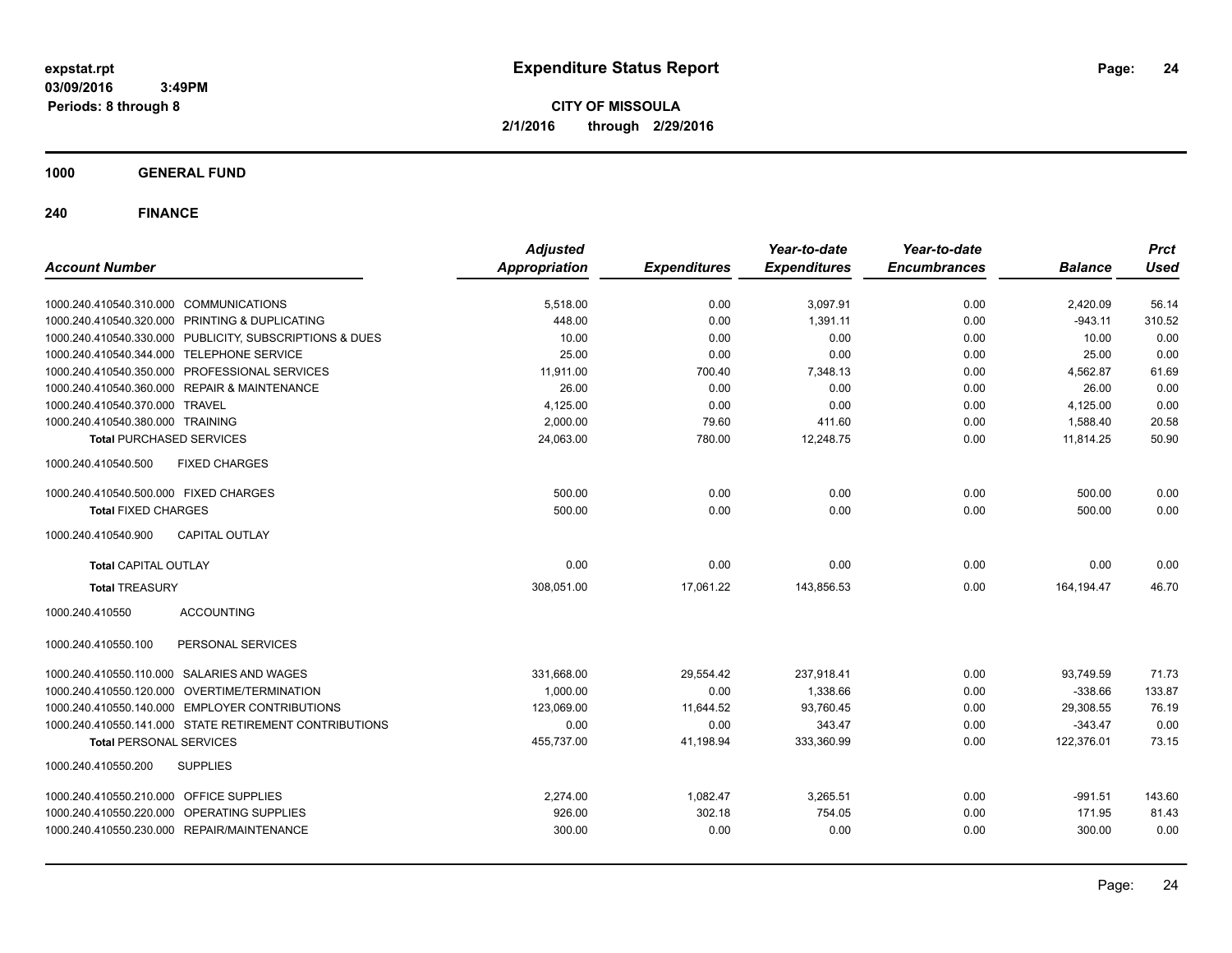**CITY OF MISSOULA 2/1/2016 through 2/29/2016**

### **1000 GENERAL FUND**

| <b>Account Number</b>                      |                                                         | <b>Adjusted</b><br><b>Appropriation</b> | <b>Expenditures</b> | Year-to-date<br><b>Expenditures</b> | Year-to-date<br><b>Encumbrances</b> | <b>Balance</b> | <b>Prct</b><br><b>Used</b> |
|--------------------------------------------|---------------------------------------------------------|-----------------------------------------|---------------------|-------------------------------------|-------------------------------------|----------------|----------------------------|
| 1000.240.410550.231.000 GASOLINE           |                                                         | 91.00                                   | 0.00                | 0.00                                | 0.00                                | 91.00          | 0.00                       |
| 1000.240.410550.240.000 OTHER SUPPLIES     |                                                         | 500.00                                  | 0.00                | 0.00                                | 0.00                                | 500.00         | 0.00                       |
| <b>Total SUPPLIES</b>                      |                                                         | 4,091.00                                | 1,384.65            | 4,019.56                            | 0.00                                | 71.44          | 98.25                      |
| 1000.240.410550.300                        | PURCHASED SERVICES                                      |                                         |                     |                                     |                                     |                |                            |
| 1000.240.410550.310.000 COMMUNICATIONS     |                                                         | 36,270.00                               | 243.74              | 49,175.15                           | 0.00                                | $-12,905.15$   | 135.58                     |
|                                            | 1000.240.410550.320.000 PRINTING & DUPLICATING          | 2,014.00                                | 0.00                | 643.60                              | 0.00                                | 1,370.40       | 31.96                      |
|                                            | 1000.240.410550.330.000 PUBLICITY, SUBSCRIPTIONS & DUES | 3,400.00                                | 177.00              | 674.48                              | 0.00                                | 2,725.52       | 19.84                      |
| 1000.240.410550.344.000 TELEPHONE SERVICE  |                                                         | 1,200.00                                | 30.00               | 138.45                              | 0.00                                | 1,061.55       | 11.54                      |
|                                            | 1000.240.410550.350.000 PROFESSIONAL SERVICES           | 126,624.00                              | 672.80              | 133,932.24                          | 0.00                                | $-7,308.24$    | 105.77                     |
|                                            | 1000.240.410550.360.000 REPAIR & MAINTENANCE            | 174.00                                  | 0.00                | 0.00                                | 0.00                                | 174.00         | 0.00                       |
| 1000.240.410550.370.000 TRAVEL             |                                                         | 3,520.00                                | 0.00                | 381.74                              | 0.00                                | 3,138.26       | 10.84                      |
| 1000.240.410550.380.000 TRAINING           |                                                         | 3,805.00                                | 0.00                | 620.00                              | 0.00                                | 3,185.00       | 16.29                      |
| <b>Total PURCHASED SERVICES</b>            |                                                         | 177,007.00                              | 1,123.54            | 185,565.66                          | 0.00                                | $-8,558.66$    | 104.84                     |
| 1000.240.410550.500                        | <b>FIXED CHARGES</b>                                    |                                         |                     |                                     |                                     |                |                            |
| <b>Total FIXED CHARGES</b>                 |                                                         | 0.00                                    | 0.00                | 0.00                                | 0.00                                | 0.00           | 0.00                       |
| 1000.240.410550.900                        | <b>CAPITAL OUTLAY</b>                                   |                                         |                     |                                     |                                     |                |                            |
| <b>Total CAPITAL OUTLAY</b>                |                                                         | 0.00                                    | 0.00                | 0.00                                | 0.00                                | 0.00           | 0.00                       |
| <b>Total ACCOUNTING</b>                    |                                                         | 636,835.00                              | 43,707.13           | 522,946.21                          | 0.00                                | 113,888.79     | 82.12                      |
| 1000.240.410552                            | <b>FINANCIAL REPORTING</b>                              |                                         |                     |                                     |                                     |                |                            |
| 1000.240.410552.100                        | PERSONAL SERVICES                                       |                                         |                     |                                     |                                     |                |                            |
| 1000.240.410552.110.000 SALARIES AND WAGES |                                                         | 51,834.00                               | 3,462.38            | 28,618.02                           | 0.00                                | 23,215.98      | 55.21                      |
|                                            | 1000.240.410552.140.000 EMPLOYER CONTRIBUTIONS          | 17,082.00                               | 1,172.90            | 9,816.07                            | 0.00                                | 7,265.93       | 57.46                      |
| <b>Total PERSONAL SERVICES</b>             |                                                         | 68,916.00                               | 4,635.28            | 38,434.09                           | 0.00                                | 30,481.91      | 55.77                      |
| 1000.240.410552.200                        | <b>SUPPLIES</b>                                         |                                         |                     |                                     |                                     |                |                            |
| 1000.240.410552.210.000 OFFICE SUPPLIES    |                                                         | 129.00                                  | 65.80               | 226.23                              | 0.00                                | $-97.23$       | 175.37                     |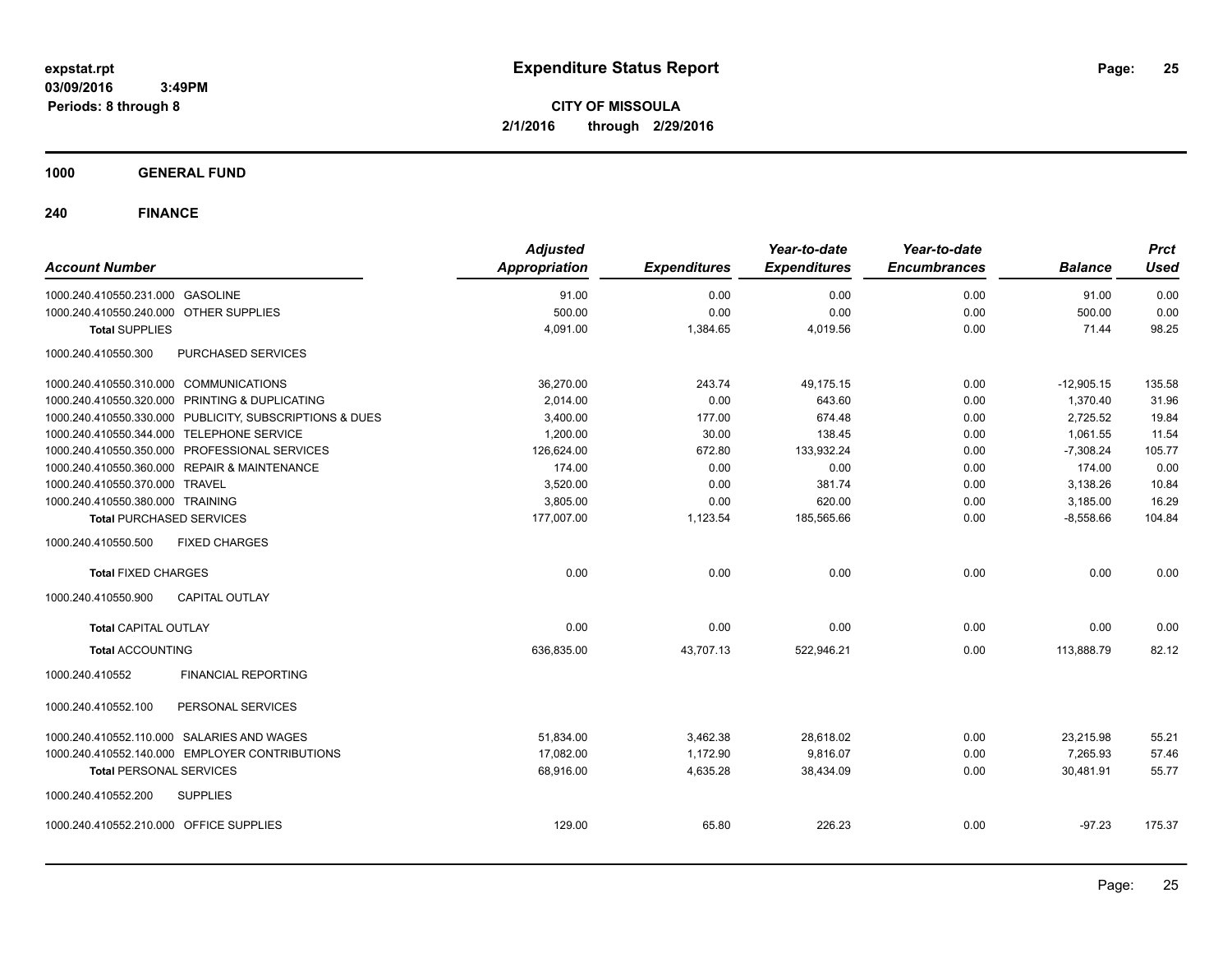**CITY OF MISSOULA 2/1/2016 through 2/29/2016**

**1000 GENERAL FUND**

| <b>Account Number</b>                  |                                               | <b>Adjusted</b><br><b>Appropriation</b> | <b>Expenditures</b> | Year-to-date<br><b>Expenditures</b> | Year-to-date<br><b>Encumbrances</b> | <b>Balance</b> | <b>Prct</b><br><b>Used</b> |
|----------------------------------------|-----------------------------------------------|-----------------------------------------|---------------------|-------------------------------------|-------------------------------------|----------------|----------------------------|
| 1000.240.410552.220.000                | OPERATING SUPPLIES                            | 390.00                                  | 0.00                | 0.00                                | 0.00                                | 390.00         | 0.00                       |
| <b>Total SUPPLIES</b>                  |                                               | 519.00                                  | 65.80               | 226.23                              | 0.00                                | 292.77         | 43.59                      |
| 1000.240.410552.300                    | PURCHASED SERVICES                            |                                         |                     |                                     |                                     |                |                            |
| 1000.240.410552.310.000 COMMUNICATIONS |                                               | 321.00                                  | 0.00                | 0.00                                | 0.00                                | 321.00         | 0.00                       |
| 1000.240.410552.320.000                | PRINTING & DUPLICATING                        | 2,195.00                                | 0.00                | 13.36                               | 0.00                                | 2,181.64       | 0.61                       |
|                                        | 1000.240.410552.350.000 PROFESSIONAL SERVICES | 10,530.00                               | 0.00                | 0.00                                | 0.00                                | 10,530.00      | 0.00                       |
| 1000.240.410552.370.000 TRAVEL         |                                               | 600.00                                  | 0.00                | 0.00                                | 0.00                                | 600.00         | 0.00                       |
| 1000.240.410552.380.000 TRAINING       |                                               | 1,525.00                                | 85.00               | 85.00                               | 0.00                                | 1,440.00       | 5.57                       |
| <b>Total PURCHASED SERVICES</b>        |                                               | 15.171.00                               | 85.00               | 98.36                               | 0.00                                | 15,072.64      | 0.65                       |
| 1000.240.410552.900                    | <b>CAPITAL OUTLAY</b>                         |                                         |                     |                                     |                                     |                |                            |
| <b>Total CAPITAL OUTLAY</b>            |                                               | 0.00                                    | 0.00                | 0.00                                | 0.00                                | 0.00           | 0.00                       |
| <b>Total FINANCIAL REPORTING</b>       |                                               | 84,606.00                               | 4,786.08            | 38,758.68                           | 0.00                                | 45,847.32      | 45.81                      |
| 1000.240.410553                        | <b>FINANCIAL SOFTWARE</b>                     |                                         |                     |                                     |                                     |                |                            |
| 1000.240.410553.100                    | PERSONAL SERVICES                             |                                         |                     |                                     |                                     |                |                            |
| <b>Total FINANCIAL SOFTWARE</b>        |                                               | 0.00                                    | 0.00                | 0.00                                | 0.00                                | 0.00           | 0.00                       |
| <b>Total FINANCE</b>                   |                                               | 1,147,481.00                            | 71,023.40           | 750,337.02                          | 0.00                                | 397,143.98     | 65.39                      |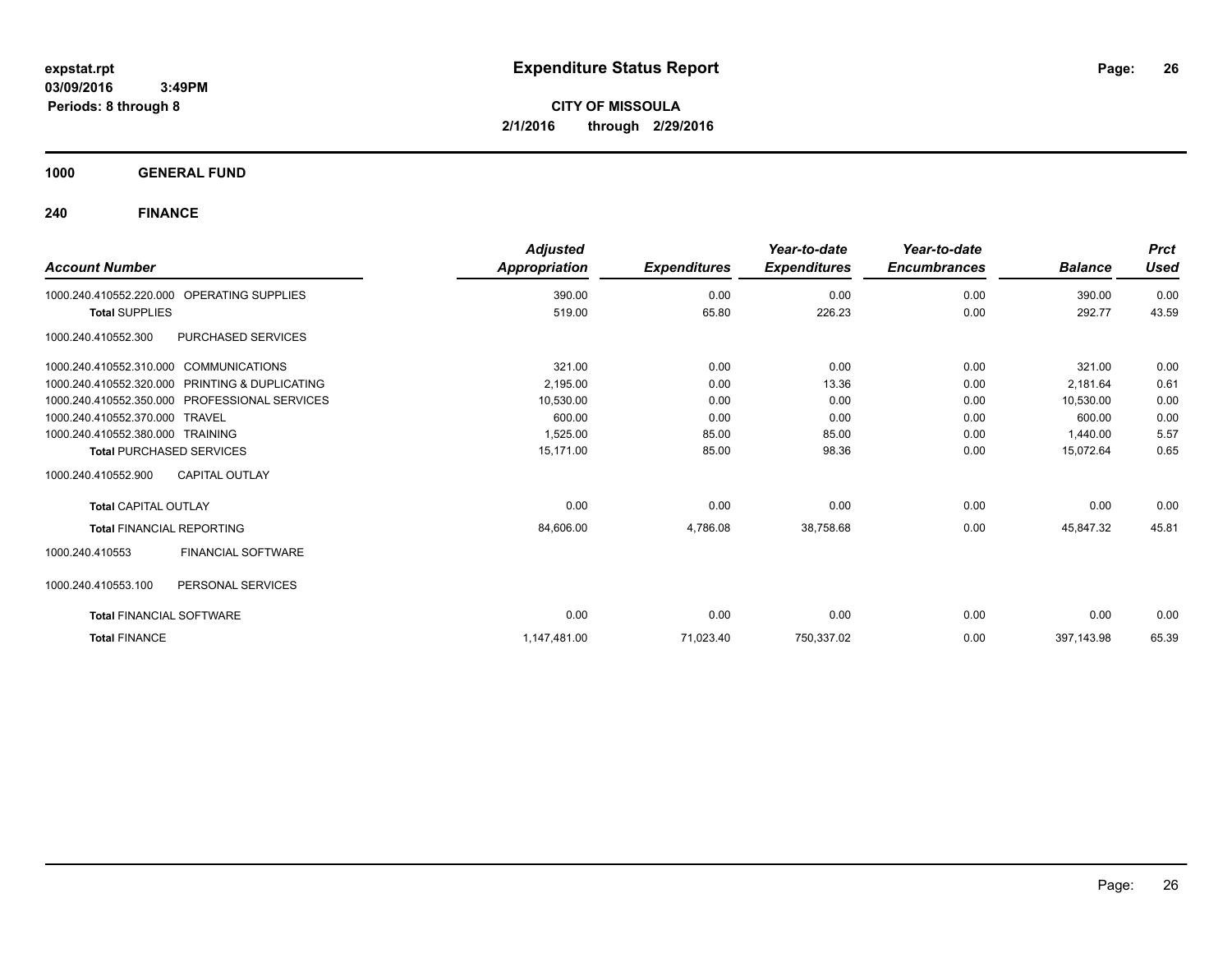**CITY OF MISSOULA 2/1/2016 through 2/29/2016**

**1000 GENERAL FUND**

### **245 CENTRALIZED SERVICES**

| <b>Account Number</b>                   |                                                         | <b>Adjusted</b><br>Appropriation | <b>Expenditures</b> | Year-to-date<br><b>Expenditures</b> | Year-to-date<br><b>Encumbrances</b> | <b>Balance</b> | <b>Prct</b><br><b>Used</b> |
|-----------------------------------------|---------------------------------------------------------|----------------------------------|---------------------|-------------------------------------|-------------------------------------|----------------|----------------------------|
| 1000.245.410810                         | <b>ADMINISTRATION</b>                                   |                                  |                     |                                     |                                     |                |                            |
| 1000.245.410810.100                     | PERSONAL SERVICES                                       |                                  |                     |                                     |                                     |                |                            |
| 1000.245.410810.110.000                 | CENTRALIZED SERVICES/SALARIES AND WAGES                 | 121,797.00                       | 9.297.46            | 78.078.78                           | 0.00                                | 43.718.22      | 64.11                      |
|                                         | 1000.245.410810.140.000 EMPLOYER CONTRIBUTIONS          | 32.477.00                        | 2,624.36            | 20,508.07                           | 0.00                                | 11.968.93      | 63.15                      |
|                                         | 1000.245.410810.141.000 STATE RETIREMENT CONTRIBUTIONS  | 0.00                             | 0.00                | 146.37                              | 0.00                                | $-146.37$      | 0.00                       |
| <b>Total PERSONAL SERVICES</b>          |                                                         | 154,274.00                       | 11,921.82           | 98,733.22                           | 0.00                                | 55,540.78      | 64.00                      |
| 1000.245.410810.200                     | <b>SUPPLIES</b>                                         |                                  |                     |                                     |                                     |                |                            |
| 1000.245.410810.210.000 OFFICE SUPPLIES |                                                         | 500.00                           | 0.00                | 110.10                              | 0.00                                | 389.90         | 22.02                      |
|                                         | 1000.245.410810.220.000 OPERATING SUPPLIES              | 350.00                           | 0.00                | 0.00                                | 0.00                                | 350.00         | 0.00                       |
| 1000.245.410810.231.000 GASOLINE        |                                                         | 175.00                           | 0.00                | 0.00                                | 0.00                                | 175.00         | 0.00                       |
| <b>Total SUPPLIES</b>                   |                                                         | 1,025.00                         | 0.00                | 110.10                              | 0.00                                | 914.90         | 10.74                      |
| 1000.245.410810.300                     | PURCHASED SERVICES                                      |                                  |                     |                                     |                                     |                |                            |
| 1000.245.410810.310.000 COMMUNICATIONS  |                                                         | 100.00                           | 0.00                | 0.00                                | 0.00                                | 100.00         | 0.00                       |
|                                         | 1000.245.410810.320.000 PRINTING & DUPLICATING          | 200.00                           | 0.00                | 11.37                               | 0.00                                | 188.63         | 5.69                       |
|                                         | 1000.245.410810.330.000 PUBLICITY, SUBSCRIPTIONS & DUES | 200.00                           | 0.00                | 0.00                                | 0.00                                | 200.00         | 0.00                       |
|                                         | 1000.245.410810.344.000 TELEPHONE SERVICE               | 500.00                           | 0.00                | 40.95                               | 0.00                                | 459.05         | 8.19                       |
| 1000.245.410810.370.000 TRAVEL          |                                                         | 1.000.00                         | 0.00                | 0.00                                | 0.00                                | 1.000.00       | 0.00                       |
| 1000.245.410810.380.000 TRAINING        |                                                         | 1,500.00                         | 0.00                | 0.00                                | 0.00                                | 1,500.00       | 0.00                       |
| <b>Total PURCHASED SERVICES</b>         |                                                         | 3,500.00                         | 0.00                | 52.32                               | 0.00                                | 3,447.68       | 1.49                       |
| 1000.245.410810.700                     | <b>GRANTS &amp; CONTRIBUTIONS</b>                       |                                  |                     |                                     |                                     |                |                            |
|                                         | 1000.245.410810.700.000 GRANTS & CONTRIBUTIONS          | 5,000.00                         | 0.00                | 0.00                                | 0.00                                | 5,000.00       | 0.00                       |
|                                         | <b>Total GRANTS &amp; CONTRIBUTIONS</b>                 | 5,000.00                         | 0.00                | 0.00                                | 0.00                                | 5,000.00       | 0.00                       |
| <b>Total ADMINISTRATION</b>             |                                                         | 163,799.00                       | 11,921.82           | 98,895.64                           | 0.00                                | 64,903.36      | 60.38                      |
| 1000.245.410835                         | *** Title Not Found ***                                 |                                  |                     |                                     |                                     |                |                            |

1000.245.410835.100 PERSONAL SERVICES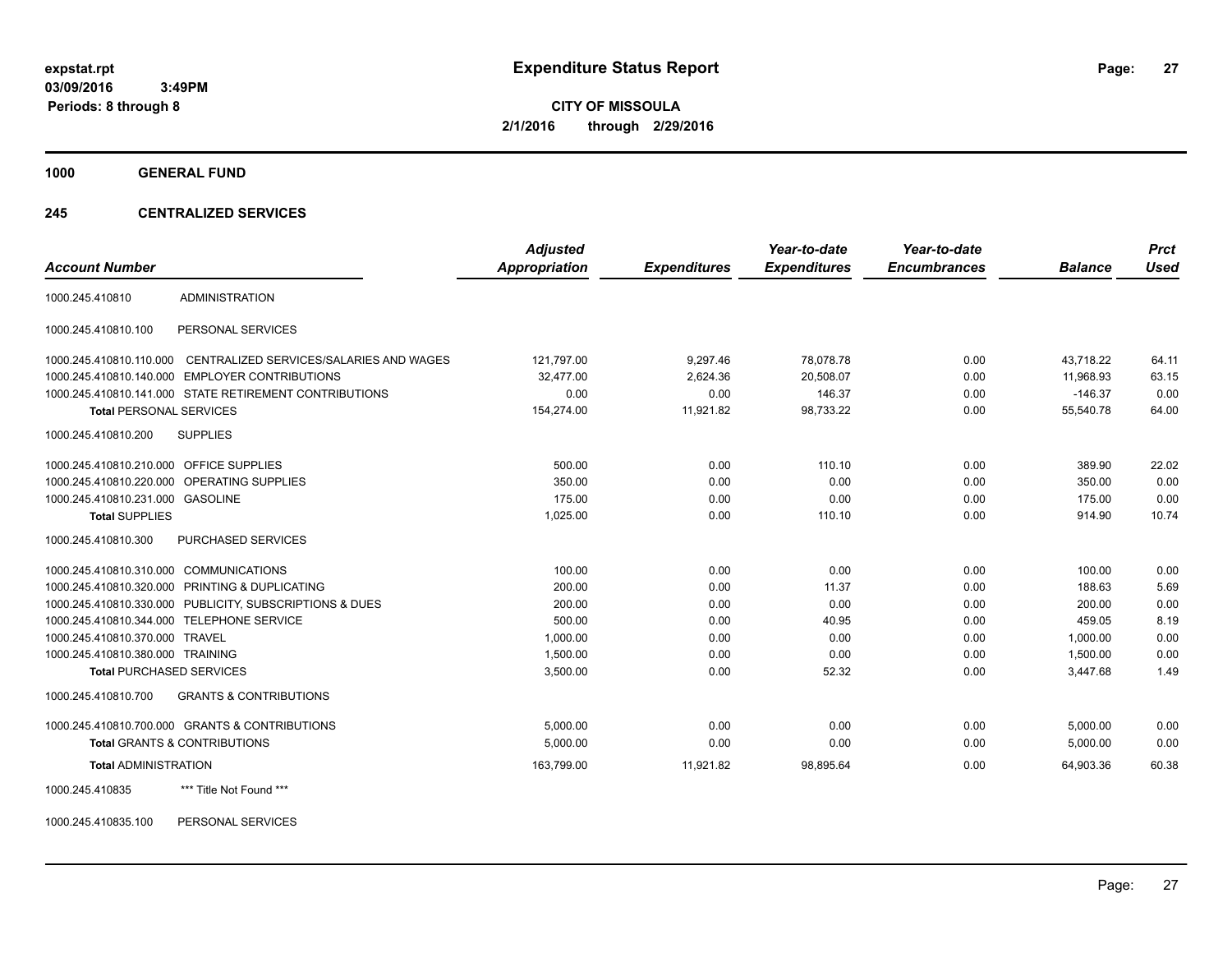**1000 GENERAL FUND**

### **245 CENTRALIZED SERVICES**

| <b>Account Number</b>                                         | <b>Adjusted</b><br><b>Appropriation</b> | <b>Expenditures</b> | Year-to-date<br><b>Expenditures</b> | Year-to-date<br><b>Encumbrances</b> | <b>Balance</b> | <b>Prct</b><br><b>Used</b> |
|---------------------------------------------------------------|-----------------------------------------|---------------------|-------------------------------------|-------------------------------------|----------------|----------------------------|
| 1000.245.410835.110.000 SALARIES AND WAGES                    | 85,866.00                               | 6,555.55            | 55,018.53                           | 0.00                                | 30,847.47      | 64.07                      |
| 1000.245.410835.140.000 EMPLOYER CONTRIBUTIONS                | 23,564.00                               | 2,081.01            | 17,994.01                           | 0.00                                | 5,569.99       | 76.36                      |
| <b>Total PERSONAL SERVICES</b>                                | 109,430.00                              | 8,636.56            | 73,012.54                           | 0.00                                | 36,417.46      | 66.72                      |
| <b>SUPPLIES</b><br>1000.245.410835.200                        |                                         |                     |                                     |                                     |                |                            |
| 1000.245.410835.210.000 OFFICE SUPPLIES                       | 200.00                                  | 0.00                | 0.00                                | 0.00                                | 200.00         | 0.00                       |
| 1000.245.410835.220.000 OPERATING SUPPLIES                    | 300.00                                  | 0.00                | 0.00                                | 0.00                                | 300.00         | 0.00                       |
| 1000.245.410835.231.000 GASOLINE                              | 172.00                                  | 0.00                | 0.00                                | 0.00                                | 172.00         | 0.00                       |
| <b>Total SUPPLIES</b>                                         | 672.00                                  | 0.00                | 0.00                                | 0.00                                | 672.00         | 0.00                       |
| 1000.245.410835.300<br>PURCHASED SERVICES                     |                                         |                     |                                     |                                     |                |                            |
| 1000.245.410835.310.000 COMMUNICATIONS                        | 100.00                                  | 0.00                | 0.00                                | 0.00                                | 100.00         | 0.00                       |
| 1000.245.410835.320.000 PRINTING & DUPLICATING                | 100.00                                  | 0.00                | 0.00                                | 0.00                                | 100.00         | 0.00                       |
| 1000.245.410835.330.000 PUBLICITY, SUBSCRIPTIONS & DUES       | 150.00                                  | 0.00                | 0.00                                | 0.00                                | 150.00         | 0.00                       |
| 1000.245.410835.344.000 TELEPHONE SERVICE                     | 145.00                                  | 0.00                | 372.36                              | 0.00                                | $-227.36$      | 256.80                     |
| <b>Total PURCHASED SERVICES</b>                               | 495.00                                  | 0.00                | 372.36                              | 0.00                                | 122.64         | 75.22                      |
| Total *** Title Not Found ***                                 | 110,597.00                              | 8,636.56            | 73,384.90                           | 0.00                                | 37,212.10      | 66.35                      |
| 1000.245.411010<br>*** Title Not Found ***                    |                                         |                     |                                     |                                     |                |                            |
| 1000.245.411010.100<br>PERSONAL SERVICES                      |                                         |                     |                                     |                                     |                |                            |
| Total *** Title Not Found ***                                 | 0.00                                    | 0.00                | 0.00                                | 0.00                                | 0.00           | 0.00                       |
| 1000.245.411231<br><b>ENERGY CONSERVATION</b>                 |                                         |                     |                                     |                                     |                |                            |
| 1000.245.411231.100<br>PERSONAL SERVICES                      |                                         |                     |                                     |                                     |                |                            |
| 1000.245.411231.110.000 ENERGY COORDINATOR/SALARIES AND WAGES | 51,690.00                               | 3,935.01            | 33,061.62                           | 0.00                                | 18,628.38      | 63.96                      |
| 1000.245.411231.140.000 EMPLOYER CONTRIBUTIONS                | 20,757.00                               | 1,576.30            | 17,187.59                           | 0.00                                | 3,569.41       | 82.80                      |
| <b>Total PERSONAL SERVICES</b>                                | 72,447.00                               | 5,511.31            | 50,249.21                           | 0.00                                | 22,197.79      | 69.36                      |
| <b>SUPPLIES</b><br>1000.245.411231.200                        |                                         |                     |                                     |                                     |                |                            |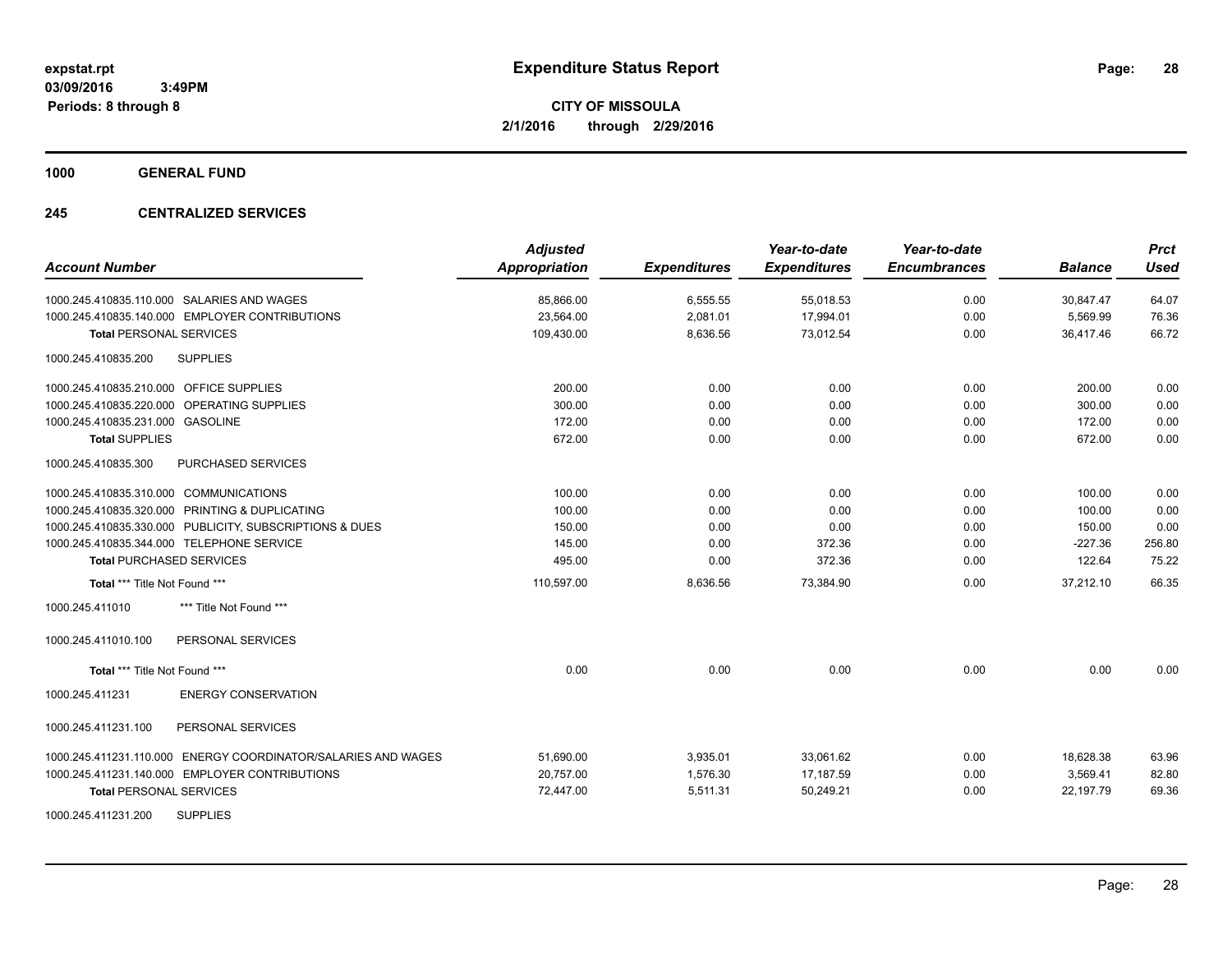**1000 GENERAL FUND**

### **245 CENTRALIZED SERVICES**

| <b>Account Number</b>                                      | <b>Adjusted</b><br>Appropriation | <b>Expenditures</b> | Year-to-date<br><b>Expenditures</b> | Year-to-date<br><b>Encumbrances</b> | <b>Balance</b> | <b>Prct</b><br><b>Used</b> |
|------------------------------------------------------------|----------------------------------|---------------------|-------------------------------------|-------------------------------------|----------------|----------------------------|
| <b>OFFICE SUPPLIES</b><br>1000.245.411231.210.000          | 500.00                           | 2,242.80            | 2,242.80                            | 0.00                                | $-1,742.80$    | 448.56                     |
| 1000.245.411231.220.000 OPERATING SUPPLIES                 | 350.00                           | 0.00                | 0.00                                | 0.00                                | 350.00         | 0.00                       |
| 1000.245.411231.231.000 GASOLINE                           | 175.00                           | 32.87               | 32.87                               | 0.00                                | 142.13         | 18.78                      |
| <b>Total SUPPLIES</b>                                      | 1,025.00                         | 2,275.67            | 2,275.67                            | 0.00                                | $-1,250.67$    | 222.02                     |
| 1000.245.411231.300<br><b>PURCHASED SERVICES</b>           |                                  |                     |                                     |                                     |                |                            |
| 1000.245.411231.310.000 COMMUNICATIONS                     | 200.00                           | 0.00                | 0.00                                | 0.00                                | 200.00         | 0.00                       |
| PRINTING & DUPLICATING<br>1000.245.411231.320.000          | 250.00                           | 16.23               | 19.65                               | 0.00                                | 230.35         | 7.86                       |
| PUBLICITY, SUBSCRIPTIONS & DUES<br>1000.245.411231.330.000 | 200.00                           | 0.00                | 1,700.00                            | 0.00                                | $-1,500.00$    | 850.00                     |
| 1000.245.411231.344.000 TELEPHONE SERVICE                  | 200.00                           | 0.00                | 0.00                                | 0.00                                | 200.00         | 0.00                       |
| 1000.245.411231.350.000 PROFESSIONAL SERVICES              | 11,500.00                        | 0.00                | 5,750.00                            | 0.00                                | 5,750.00       | 50.00                      |
| 1000.245.411231.370.000 TRAVEL                             | 1,000.00                         | 164.93              | 258.43                              | 0.00                                | 741.57         | 25.84                      |
| 1000.245.411231.380.000 TRAINING                           | 1,500.00                         | 0.00                | 0.00                                | 0.00                                | 1,500.00       | 0.00                       |
| <b>Total PURCHASED SERVICES</b>                            | 14,850.00                        | 181.16              | 7,728.08                            | 0.00                                | 7,121.92       | 52.04                      |
| <b>Total ENERGY CONSERVATION</b>                           | 88,322.00                        | 7,968.14            | 60,252.96                           | 0.00                                | 28,069.04      | 68.22                      |
| <b>Total CENTRALIZED SERVICES</b>                          | 362,718.00                       | 28,526.52           | 232,533.50                          | 0.00                                | 130,184.50     | 64.11                      |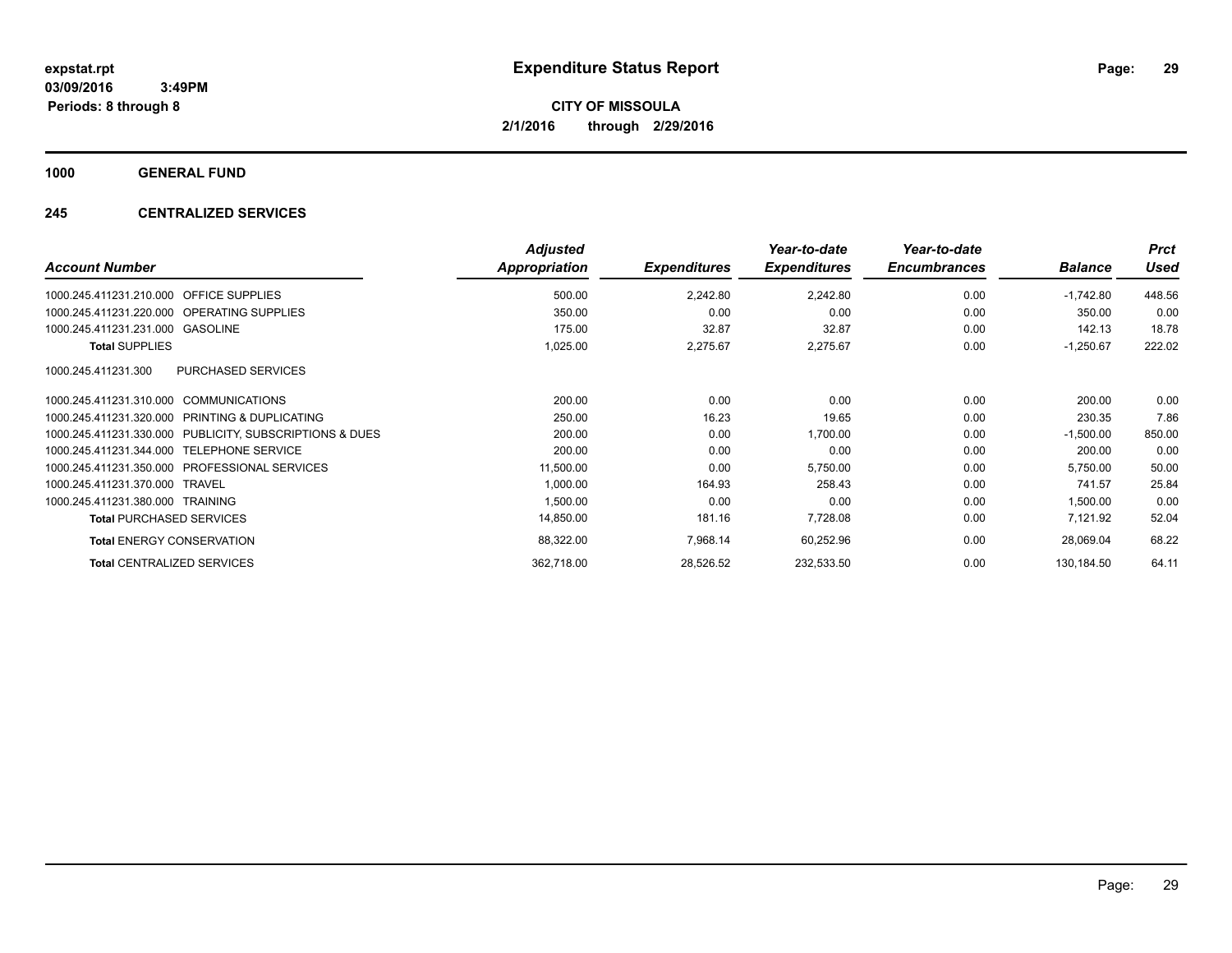**1000 GENERAL FUND**

|                                         |                                                              | <b>Adjusted</b>      |                     | Year-to-date        | Year-to-date        |                | <b>Prct</b> |
|-----------------------------------------|--------------------------------------------------------------|----------------------|---------------------|---------------------|---------------------|----------------|-------------|
| <b>Account Number</b>                   |                                                              | <b>Appropriation</b> | <b>Expenditures</b> | <b>Expenditures</b> | <b>Encumbrances</b> | <b>Balance</b> | <b>Used</b> |
| 1000.250.411000                         | *** Title Not Found ***                                      |                      |                     |                     |                     |                |             |
| 1000.250.411000.700                     | <b>GRANTS &amp; CONTRIBUTIONS</b>                            |                      |                     |                     |                     |                |             |
|                                         | 1000.250.411000.700.000 MISSOULA RAVALI TMA                  | 10,780.00            | 0.00                | 10,780.00           | 0.00                | 0.00           | 100.00      |
| Total *** Title Not Found ***           |                                                              | 10,780.00            | 0.00                | 10,780.00           | 0.00                | 0.00           | 100.00      |
| 1000.250.411010                         | <b>ADMINISTRATION</b>                                        |                      |                     |                     |                     |                |             |
| 1000.250.411010.100                     | PERSONAL SERVICES                                            |                      |                     |                     |                     |                |             |
|                                         | 1000.250.411010.110.000 ADMIN/SALARIES AND WAGES             | 127,657.00           | 15,569.77           | 126,334.96          | 0.00                | 1.322.04       | 98.96       |
|                                         | 1000.250.411010.120.000 ADMIN-OVERTIME/TERMINATION           | 1,155.00             | 0.00                | 0.00                | 0.00                | 1,155.00       | 0.00        |
|                                         | 1000.250.411010.140.000 ADMIN/EMPLOYER CONTRIBUTIONS         | 46,417.00            | 6,356.55            | 47,606.80           | 0.00                | $-1,189.80$    | 102.56      |
|                                         | 1000.250.411010.141.000 ADMIN-STATE RETIREMENT CONTRIBUTIONS | 0.00                 | 0.00                | 766.23              | 0.00                | $-766.23$      | 0.00        |
| <b>Total PERSONAL SERVICES</b>          |                                                              | 175,229.00           | 21,926.32           | 174,707.99          | 0.00                | 521.01         | 99.70       |
| 1000.250.411010.200                     | <b>SUPPLIES</b>                                              |                      |                     |                     |                     |                |             |
| 1000.250.411010.210.000 OFFICE SUPPLIES |                                                              | 7,100.00             | $-519.27$           | 3,730.31            | 0.00                | 3,369.69       | 52.54       |
| 1000.250.411010.210.301 OFFICE SUPPLIES |                                                              | 0.00                 | 206.88              | 894.09              | 0.00                | $-894.09$      | 0.00        |
|                                         | 1000.250.411010.220.000 ADMIN-OPERATING SUPPLIES             | 181.00               | 0.00                | 116.25              | 0.00                | 64.75          | 64.23       |
|                                         | 1000.250.411010.230.000 REPAIR/MAINTENANCE                   | 50.00                | 0.00                | 0.00                | 0.00                | 50.00          | 0.00        |
| 1000.250.411010.231.000 GASOLINE        |                                                              | 500.00               | 0.00                | 0.00                | 0.00                | 500.00         | 0.00        |
| 1000.250.411010.240.000 OTHER SUPPLIES  |                                                              | 100.00               | 0.00                | 0.00                | 0.00                | 100.00         | 0.00        |
| <b>Total SUPPLIES</b>                   |                                                              | 7,931.00             | $-312.39$           | 4,740.65            | 0.00                | 3,190.35       | 59.77       |
| 1000.250.411010.300                     | PURCHASED SERVICES                                           |                      |                     |                     |                     |                |             |
| 1000.250.411010.310.000 COMMUNICATIONS  |                                                              | 2.000.00             | 0.00                | 4.25                | 0.00                | 1.995.75       | 0.21        |
| 1000.250.411010.310.351                 | <b>COMMUNICATIONS</b>                                        | 0.00                 | 0.21                | 146.74              | 0.00                | $-146.74$      | 0.00        |
|                                         | 1000.250.411010.320.000 PRINTING & DUPLICATING               | 1,365.00             | 0.00                | 33.40               | 0.00                | 1,331.60       | 2.45        |
|                                         | 1000.250.411010.330.000 PUBLICITY, SUBSCRIPTIONS & DUES      | 1,370.00             | 0.00                | 1,330.48            | 0.00                | 39.52          | 97.12       |
|                                         | 1000.250.411010.344.000 TELEPHONE SERVICE                    | 655.00               | 0.00                | 619.23              | 0.00                | 35.77          | 94.54       |
|                                         | 1000.250.411010.350.000 PROFESSIONAL SERVICES                | 500.00               | 0.00                | 2,904.87            | 0.00                | $-2,404.87$    | 580.97      |
|                                         |                                                              |                      |                     |                     |                     |                |             |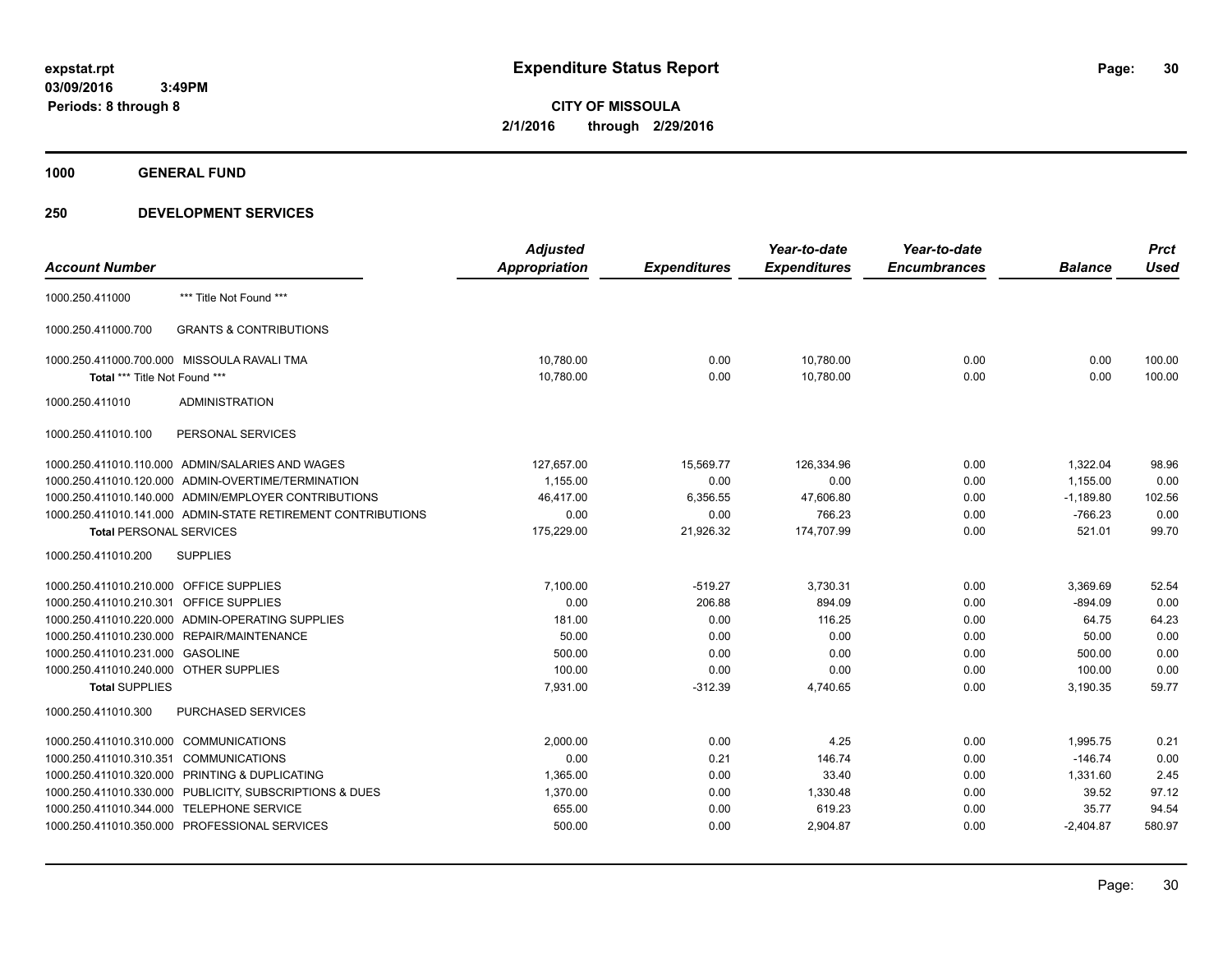**1000 GENERAL FUND**

| <b>Account Number</b>            |                                                     | <b>Adjusted</b><br><b>Appropriation</b> | <b>Expenditures</b> | Year-to-date<br><b>Expenditures</b> | Year-to-date<br><b>Encumbrances</b> | <b>Balance</b> | <b>Prct</b><br><b>Used</b> |
|----------------------------------|-----------------------------------------------------|-----------------------------------------|---------------------|-------------------------------------|-------------------------------------|----------------|----------------------------|
|                                  | 1000.250.411010.360.000 REPAIR & MAINTENANCE        | 650.00                                  | 0.00                | 0.00                                | 0.00                                | 650.00         | 0.00                       |
| 1000.250.411010.370.000 TRAVEL   |                                                     | 1,500.00                                | 0.00                | 0.00                                | 0.00                                | 1,500.00       | 0.00                       |
| 1000.250.411010.380.000 TRAINING |                                                     | 1,300.00                                | 16.00               | 516.00                              | 0.00                                | 784.00         | 39.69                      |
|                                  | <b>Total PURCHASED SERVICES</b>                     | 9,340.00                                | 16.21               | 5,554.97                            | 0.00                                | 3,785.03       | 59.48                      |
| <b>Total ADMINISTRATION</b>      |                                                     | 192,500.00                              | 21,630.14           | 185,003.61                          | 0.00                                | 7.496.39       | 96.11                      |
| 1000.250.411030                  | <b>GRANTS &amp; COMMUNITY PROGRAM CONTRIBUTIONS</b> |                                         |                     |                                     |                                     |                |                            |
| 1000.250.411030.100              | PERSONAL SERVICES                                   |                                         |                     |                                     |                                     |                |                            |
| <b>Total PERSONAL SERVICES</b>   |                                                     | 0.00                                    | 0.00                | 0.00                                | 0.00                                | 0.00           | 0.00                       |
| 1000.250.411030.200              | <b>SUPPLIES</b>                                     |                                         |                     |                                     |                                     |                |                            |
| <b>Total SUPPLIES</b>            |                                                     | 0.00                                    | 0.00                | 0.00                                | 0.00                                | 0.00           | 0.00                       |
| 1000.250.411030.300              | PURCHASED SERVICES                                  |                                         |                     |                                     |                                     |                |                            |
|                                  | 1000.250.411030.380.000 PLANNING-TRAINING           | 0.00                                    | 0.00                | $-150.00$                           | 0.00                                | 150.00         | 0.00                       |
|                                  | 1000.250.411030.390.000 GCP CONTRIBUTION            | 165,204.00                              | 0.00                | 101,110.68                          | 0.00                                | 64,093.32      | 61.20                      |
| <b>Total PURCHASED SERVICES</b>  |                                                     | 165,204.00                              | 0.00                | 100,960.68                          | 0.00                                | 64,243.32      | 61.11                      |
| 1000.250.411030.800              | OTHER OBJECTS                                       |                                         |                     |                                     |                                     |                |                            |
| <b>Total OTHER OBJECTS</b>       |                                                     | 0.00                                    | 0.00                | 0.00                                | 0.00                                | 0.00           | 0.00                       |
| 1000.250.411030.900              | <b>CAPITAL OUTLAY</b>                               |                                         |                     |                                     |                                     |                |                            |
| <b>Total CAPITAL OUTLAY</b>      |                                                     | 0.00                                    | 0.00                | 0.00                                | 0.00                                | 0.00           | 0.00                       |
|                                  | Total GRANTS & COMMUNITY PROGRAM CONTRIBUTIONS      | 165,204.00                              | 0.00                | 100,960.68                          | 0.00                                | 64,243.32      | 61.11                      |
| 1000.250.411031                  | PLANNING SUBSIDY                                    |                                         |                     |                                     |                                     |                |                            |
| 1000.250.411031.800              | OTHER OBJECTS                                       |                                         |                     |                                     |                                     |                |                            |
|                                  | 1000.250.411031.820.000 PLANNING SUBSIDY            | 18,900.00                               | 0.00                | 0.00                                | 0.00                                | 18,900.00      | 0.00                       |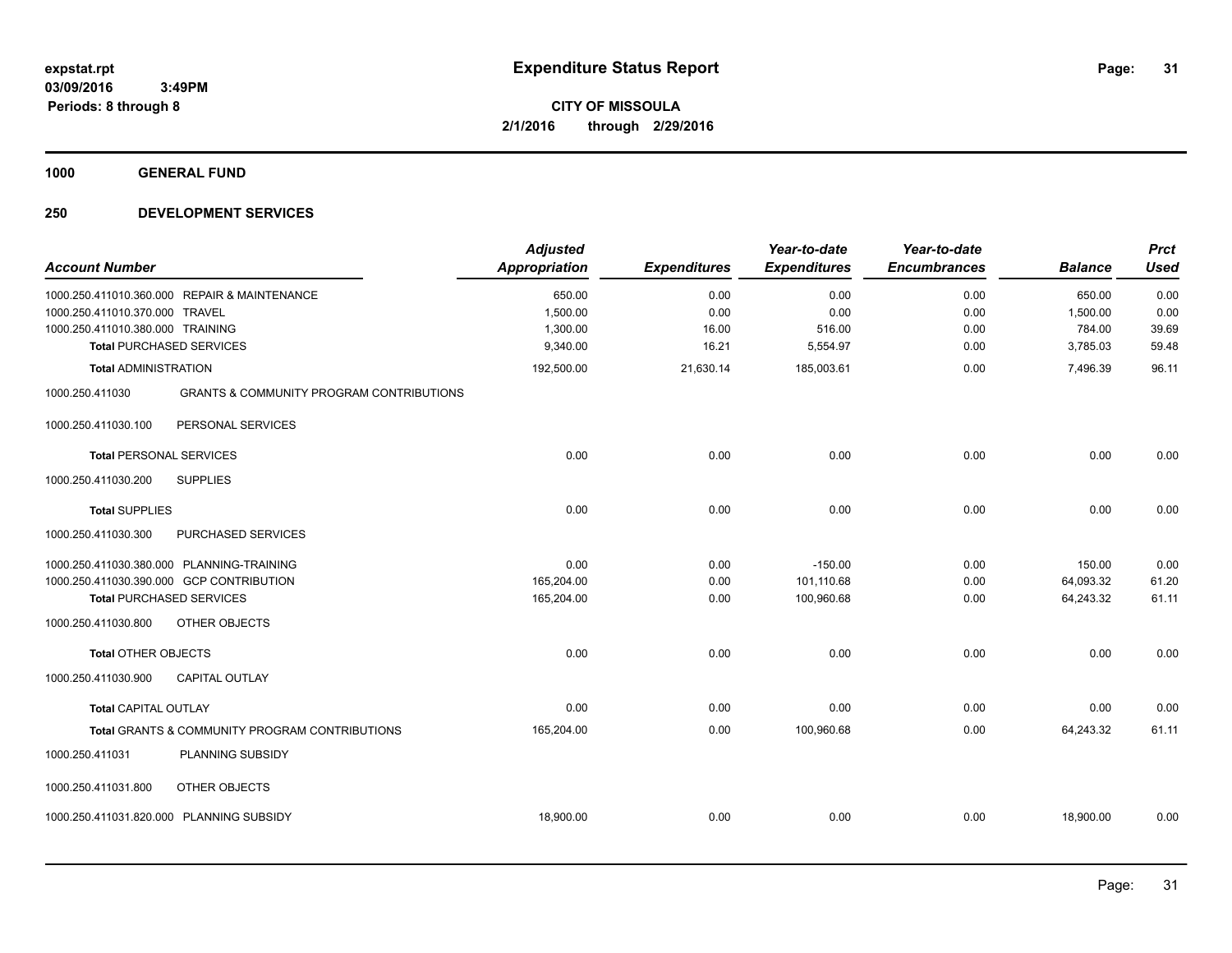**1000 GENERAL FUND**

### **250 DEVELOPMENT SERVICES**

| <b>Account Number</b>                   |                                                                | <b>Adjusted</b><br>Appropriation | <b>Expenditures</b> | Year-to-date<br><b>Expenditures</b> | Year-to-date<br><b>Encumbrances</b> | <b>Balance</b> | <b>Prct</b><br><b>Used</b> |
|-----------------------------------------|----------------------------------------------------------------|----------------------------------|---------------------|-------------------------------------|-------------------------------------|----------------|----------------------------|
| <b>Total PLANNING SUBSIDY</b>           |                                                                | 18,900.00                        | 0.00                | 0.00                                | 0.00                                | 18,900.00      | 0.00                       |
| 1000.250.411050                         | <b>DEVELOPMENT &amp; PERMIT REVIEWS</b>                        |                                  |                     |                                     |                                     |                |                            |
| 1000.250.411050.100                     | PERSONAL SERVICES                                              |                                  |                     |                                     |                                     |                |                            |
|                                         | 1000.250.411050.110.000 DEV & PERMIT REVIEW/SALARIES AND WAGES | 479,466.00                       | 52,178.84           | 384,773.04                          | 0.00                                | 94,692.96      | 80.25                      |
|                                         | 1000.250.411050.120.000 OVERTIME/TERMINATION                   | 684.00                           | 0.00                | 0.00                                | 0.00                                | 684.00         | 0.00                       |
|                                         | 1000.250.411050.140.000 EMPLOYER CONTRIBUTIONS                 | 154,396.00                       | 19.049.47           | 144,219.54                          | 0.00                                | 10.176.46      | 93.41                      |
| <b>Total PERSONAL SERVICES</b>          |                                                                | 634,546.00                       | 71,228.31           | 528,992.58                          | 0.00                                | 105,553.42     | 83.37                      |
| 1000.250.411050.200                     | <b>SUPPLIES</b>                                                |                                  |                     |                                     |                                     |                |                            |
|                                         | 1000.250.411050.210.000 DEV & PERMIT REVIEW-OFFICE SUPPLIES    | 4,550.00                         | 111.06              | 2,237.68                            | 0.00                                | 2,312.32       | 49.18                      |
| 1000.250.411050.210.301 OFFICE SUPPLIES |                                                                | 0.00                             | 66.99               | 317.90                              | 0.00                                | $-317.90$      | 0.00                       |
|                                         | 1000.250.411050.220.000 OPERATING SUPPLIES                     | 600.00                           | 0.00                | 291.59                              | 0.00                                | 308.41         | 48.60                      |
|                                         | 1000.250.411050.230.000 REPAIR/MAINTENANCE                     | 700.00                           | 0.00                | 33.14                               | 0.00                                | 666.86         | 4.73                       |
|                                         | 1000.250.411050.231.000 DEV & PERMIT REVIEW-GASOLINE           | 1,800.00                         | 27.53               | 674.86                              | 0.00                                | 1,125.14       | 37.49                      |
| 1000.250.411050.240.000 OTHER SUPPLIES  |                                                                | 255.00                           | 0.00                | 170.10                              | 0.00                                | 84.90          | 66.71                      |
| <b>Total SUPPLIES</b>                   |                                                                | 7.905.00                         | 205.58              | 3.725.27                            | 0.00                                | 4,179.73       | 47.13                      |
| 1000.250.411050.300                     | <b>PURCHASED SERVICES</b>                                      |                                  |                     |                                     |                                     |                |                            |
| 1000.250.411050.310.000 COMMUNICATIONS  |                                                                | 5.000.00                         | 0.00                | 506.62                              | 0.00                                | 4,493.38       | 10.13                      |
| 1000.250.411050.310.351 COMMUNICATIONS  |                                                                | 0.00                             | 156.33              | 2.235.59                            | 0.00                                | $-2.235.59$    | 0.00                       |
|                                         | 1000.250.411050.320.000 PRINTING & DUPLICATING                 | 5,019.00                         | 579.00              | 857.61                              | 0.00                                | 4,161.39       | 17.09                      |
|                                         | 1000.250.411050.330.000 PUBLICITY, SUBSCRIPTIONS & DUES        | 3,680.00                         | 989.06              | 2,003.56                            | 0.00                                | 1,676.44       | 54.44                      |
|                                         | 1000.250.411050.344.000 TELEPHONE SERVICE                      | 3.015.00                         | 0.00                | 2.055.60                            | 0.00                                | 959.40         | 68.18                      |
|                                         | 1000.250.411050.350.000 PROFESSIONAL SERVICES                  | 24,606.00                        | 1,183.35            | 3.601.87                            | 0.00                                | 21,004.13      | 14.64                      |
|                                         | 1000.250.411050.360.000 REPAIR & MAINTENANCE                   | 945.00                           | 0.00                | 0.00                                | 0.00                                | 945.00         | 0.00                       |
|                                         | 1000.250.411050.370.000 DEV & PERMIT REVIEW-TRAVEL             | 8,373.00                         | 142.50              | 2,558.27                            | 0.00                                | 5,814.73       | 30.55                      |
| 1000.250.411050.380.000 TRAINING        |                                                                | 6,589.00                         | 381.00              | 686.00                              | 0.00                                | 5,903.00       | 10.41                      |
| <b>Total PURCHASED SERVICES</b>         |                                                                | 57,227.00                        | 3,431.24            | 14,505.12                           | 0.00                                | 42,721.88      | 25.35                      |

1000.250.411050.900 CAPITAL OUTLAY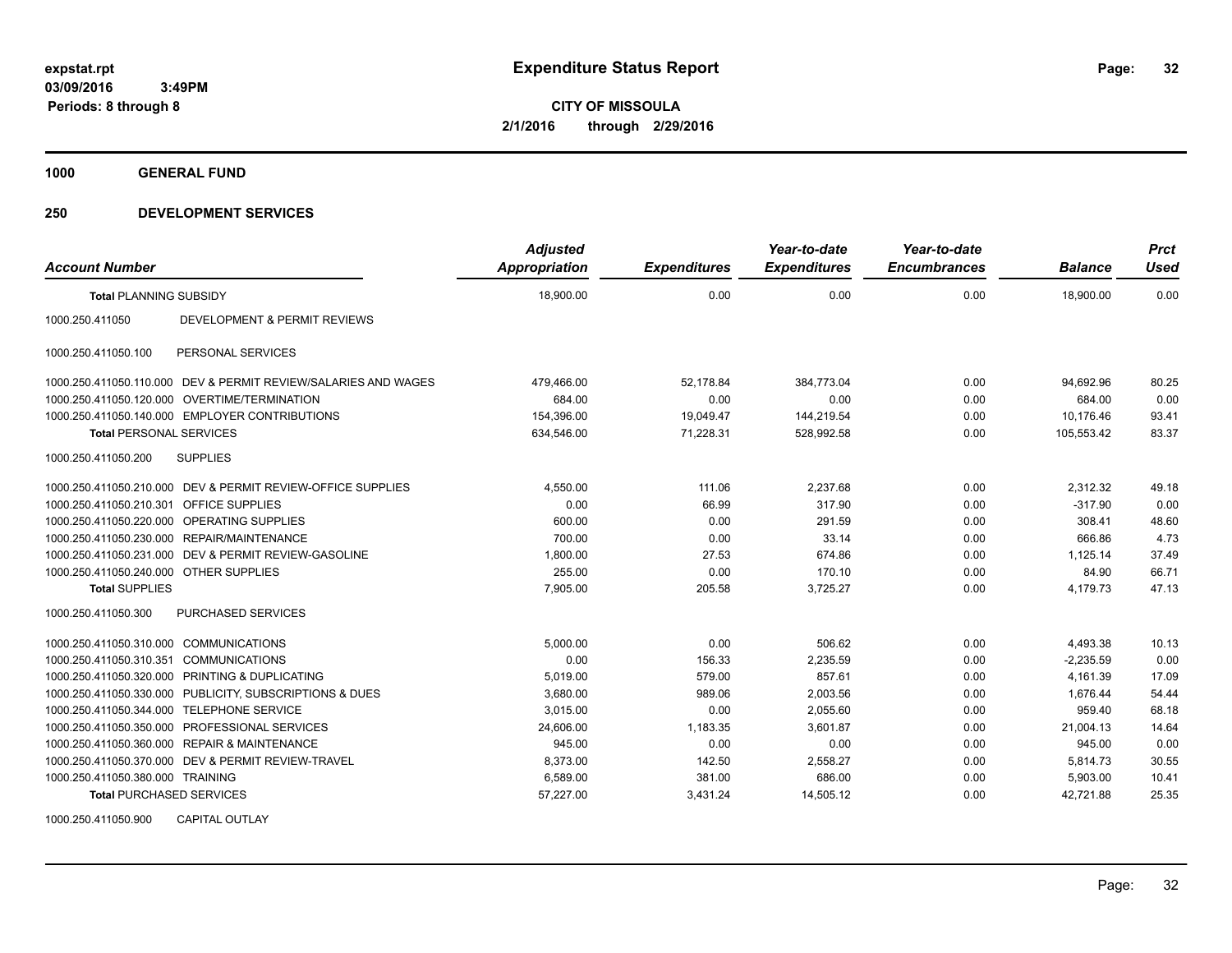**1000 GENERAL FUND**

|                                         |                                                         | <b>Adjusted</b>      |                     | Year-to-date        | Year-to-date        |                | <b>Prct</b> |
|-----------------------------------------|---------------------------------------------------------|----------------------|---------------------|---------------------|---------------------|----------------|-------------|
| <b>Account Number</b>                   |                                                         | <b>Appropriation</b> | <b>Expenditures</b> | <b>Expenditures</b> | <b>Encumbrances</b> | <b>Balance</b> | <b>Used</b> |
| <b>Total CAPITAL OUTLAY</b>             |                                                         | 0.00                 | 0.00                | 0.00                | 0.00                | 0.00           | 0.00        |
|                                         | <b>Total DEVELOPMENT &amp; PERMIT REVIEWS</b>           | 699,678.00           | 74,865.13           | 547,222.97          | 0.00                | 152.455.03     | 78.21       |
| 1000.250.411055                         | CODE COMPLIANCE                                         |                      |                     |                     |                     |                |             |
| 1000.250.411055.100                     | PERSONAL SERVICES                                       |                      |                     |                     |                     |                |             |
|                                         | 1000.250.411055.110.000 SALARIES AND WAGES              | 297,580.00           | 17,298.75           | 150,663.17          | 0.00                | 146,916.83     | 50.63       |
|                                         | 1000.250.411055.140.000 EMPLOYER CONTRIBUTIONS          | 113,997.00           | 7,253.25            | 63,387.64           | 0.00                | 50,609.36      | 55.60       |
| <b>Total PERSONAL SERVICES</b>          |                                                         | 411,577.00           | 24,552.00           | 214,050.81          | 0.00                | 197,526.19     | 52.01       |
| 1000.250.411055.200                     | <b>SUPPLIES</b>                                         |                      |                     |                     |                     |                |             |
| 1000.250.411055.210.000 OFFICE SUPPLIES |                                                         | 1.096.00             | 24.49               | 965.66              | 0.00                | 130.34         | 88.11       |
|                                         | 1000.250.411055.220.000 OPERATING SUPPLIES              | 200.00               | 21.38               | 289.73              | 0.00                | $-89.73$       | 144.87      |
|                                         | 1000.250.411055.230.000 REPAIR/MAINTENANCE              | 1,200.00             | 87.10               | 135.39              | 0.00                | 1,064.61       | 11.28       |
| 1000.250.411055.231.000 GASOLINE        |                                                         | 6,600.00             | 495.31              | 2,566.51            | 0.00                | 4,033.49       | 38.89       |
| 1000.250.411055.240.000 OTHER SUPPLIES  |                                                         | 500.00               | 200.35              | 398.41              | 0.00                | 101.59         | 79.68       |
| <b>Total SUPPLIES</b>                   |                                                         | 9,596.00             | 828.63              | 4,355.70            | 0.00                | 5,240.30       | 45.39       |
| 1000.250.411055.300                     | PURCHASED SERVICES                                      |                      |                     |                     |                     |                |             |
| 1000.250.411055.310.000 COMMUNICATIONS  |                                                         | 800.00               | 0.00                | 16.12               | 0.00                | 783.88         | 2.02        |
| 1000.250.411055.310.351 COMMUNICATIONS  |                                                         | 0.00                 | 9.56                | 310.37              | 0.00                | $-310.37$      | 0.00        |
|                                         | 1000.250.411055.320.000 PRINTING & DUPLICATING          | 1,000.00             | 48.95               | 188.76              | 0.00                | 811.24         | 18.88       |
|                                         | 1000.250.411055.330.000 PUBLICITY, SUBSCRIPTIONS & DUES | 600.00               | 45.00               | 511.80              | 0.00                | 88.20          | 85.30       |
| 1000.250.411055.344.000                 | <b>TELEPHONE SERVICE</b>                                | 3,400.00             | 0.00                | 2,364.50            | 0.00                | 1,035.50       | 69.54       |
| 1000.250.411055.350.000                 | PROFESSIONAL SERVICES                                   | 500.00               | 0.00                | 1.155.67            | 0.00                | $-655.67$      | 231.13      |
| 1000.250.411055.360.000                 | <b>REPAIR &amp; MAINTENANCE</b>                         | 660.00               | 0.00                | 84.11               | 0.00                | 575.89         | 12.74       |
| 1000.250.411055.370.000                 | <b>TRAVEL</b>                                           | 2,000.00             | 674.04              | 1,189.03            | 0.00                | 810.97         | 59.45       |
| 1000.250.411055.380.000 TRAINING        |                                                         | 2,500.00             | 175.00              | 230.00              | 0.00                | 2,270.00       | 9.20        |
|                                         | 1000.250.411055.390.000 OTHER PURCHASED SERVICES        | 1,200.00             | 0.00                | 0.00                | 0.00                | 1,200.00       | 0.00        |
| <b>Total PURCHASED SERVICES</b>         |                                                         | 12,660.00            | 952.55              | 6,050.36            | 0.00                | 6,609.64       | 47.79       |
| <b>Total CODE COMPLIANCE</b>            |                                                         | 433,833.00           | 26,333.18           | 224,456.87          | 0.00                | 209,376.13     | 51.74       |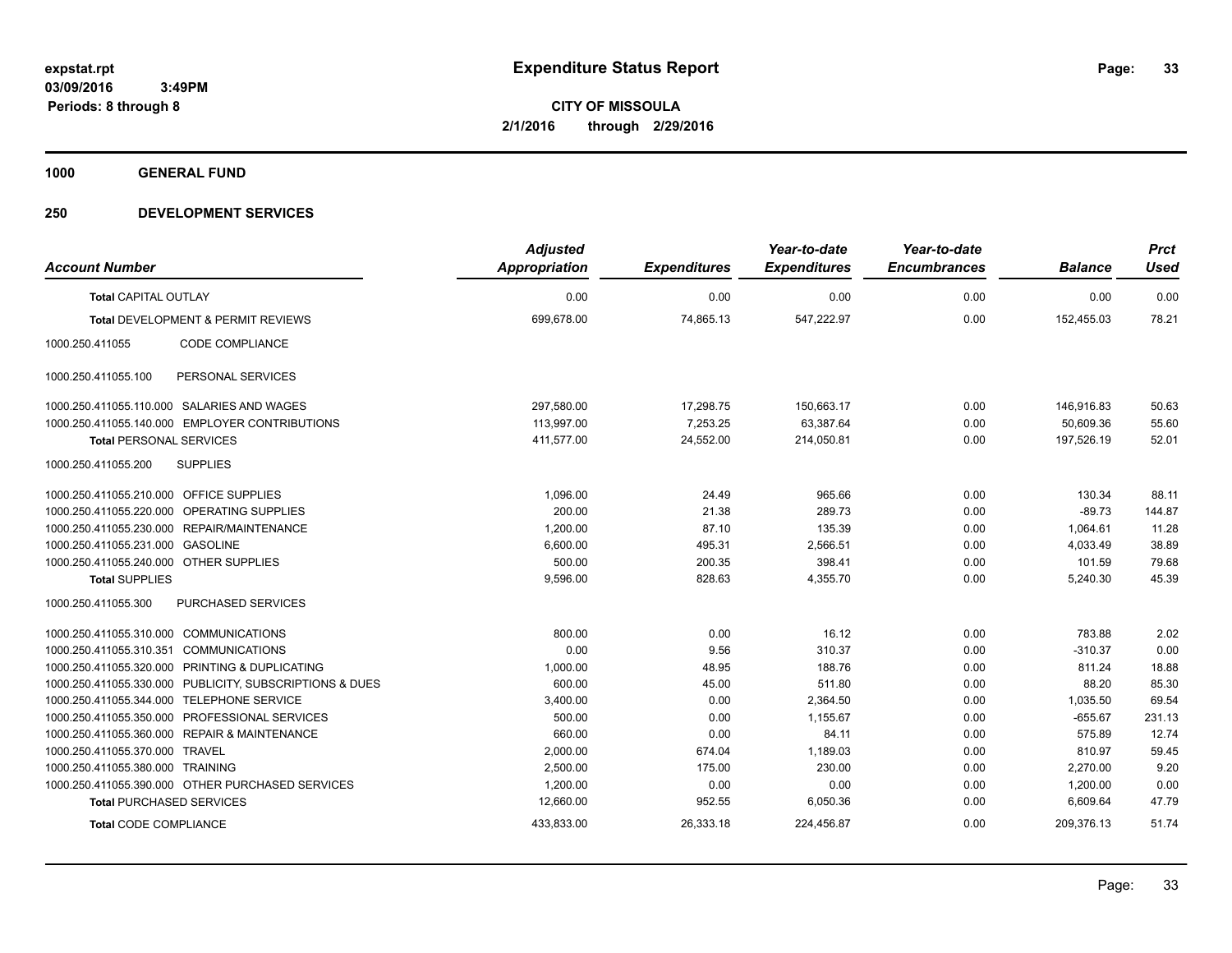**1000 GENERAL FUND**

| <b>Account Number</b>          |                                         | <b>Adjusted</b><br><b>Appropriation</b> | <b>Expenditures</b> | Year-to-date<br><b>Expenditures</b> | Year-to-date<br><b>Encumbrances</b> | <b>Balance</b> | <b>Prct</b><br><b>Used</b> |
|--------------------------------|-----------------------------------------|-----------------------------------------|---------------------|-------------------------------------|-------------------------------------|----------------|----------------------------|
| 1000.250.411070                | <b>TRANSPORTATION</b>                   |                                         |                     |                                     |                                     |                |                            |
| 1000.250.411070.100            | PERSONAL SERVICES                       |                                         |                     |                                     |                                     |                |                            |
| <b>Total PERSONAL SERVICES</b> |                                         | 0.00                                    | 0.00                | 0.00                                | 0.00                                | 0.00           | 0.00                       |
| 1000.250.411070.200            | <b>SUPPLIES</b>                         |                                         |                     |                                     |                                     |                |                            |
| <b>Total SUPPLIES</b>          |                                         | 0.00                                    | 0.00                | 0.00                                | 0.00                                | 0.00           | 0.00                       |
| 1000.250.411070.300            | PURCHASED SERVICES                      |                                         |                     |                                     |                                     |                |                            |
|                                | <b>Total PURCHASED SERVICES</b>         | 0.00                                    | 0.00                | 0.00                                | 0.00                                | 0.00           | 0.00                       |
| 1000.250.411070.500            | <b>FIXED CHARGES</b>                    |                                         |                     |                                     |                                     |                |                            |
| <b>Total FIXED CHARGES</b>     |                                         | 0.00                                    | 0.00                | 0.00                                | 0.00                                | 0.00           | 0.00                       |
| 1000.250.411070.700            | <b>GRANTS &amp; CONTRIBUTIONS</b>       |                                         |                     |                                     |                                     |                |                            |
|                                | <b>Total GRANTS &amp; CONTRIBUTIONS</b> | 0.00                                    | 0.00                | 0.00                                | 0.00                                | 0.00           | 0.00                       |
| 1000.250.411070.800            | OTHER OBJECTS                           |                                         |                     |                                     |                                     |                |                            |
| <b>Total TRANSPORTATION</b>    |                                         | 0.00                                    | 0.00                | 0.00                                | 0.00                                | 0.00           | 0.00                       |
| 1000.250.411080                | <b>MIM MDT</b>                          |                                         |                     |                                     |                                     |                |                            |
| 1000.250.411080.100            | PERSONAL SERVICES                       |                                         |                     |                                     |                                     |                |                            |
| <b>Total PERSONAL SERVICES</b> |                                         | 0.00                                    | 0.00                | 0.00                                | 0.00                                | 0.00           | 0.00                       |
| 1000.250.411080.200            | <b>SUPPLIES</b>                         |                                         |                     |                                     |                                     |                |                            |
| <b>Total SUPPLIES</b>          |                                         | 0.00                                    | 0.00                | 0.00                                | 0.00                                | 0.00           | 0.00                       |
| 1000.250.411080.300            | PURCHASED SERVICES                      |                                         |                     |                                     |                                     |                |                            |
|                                | <b>Total PURCHASED SERVICES</b>         | 0.00                                    | 0.00                | 0.00                                | 0.00                                | 0.00           | 0.00                       |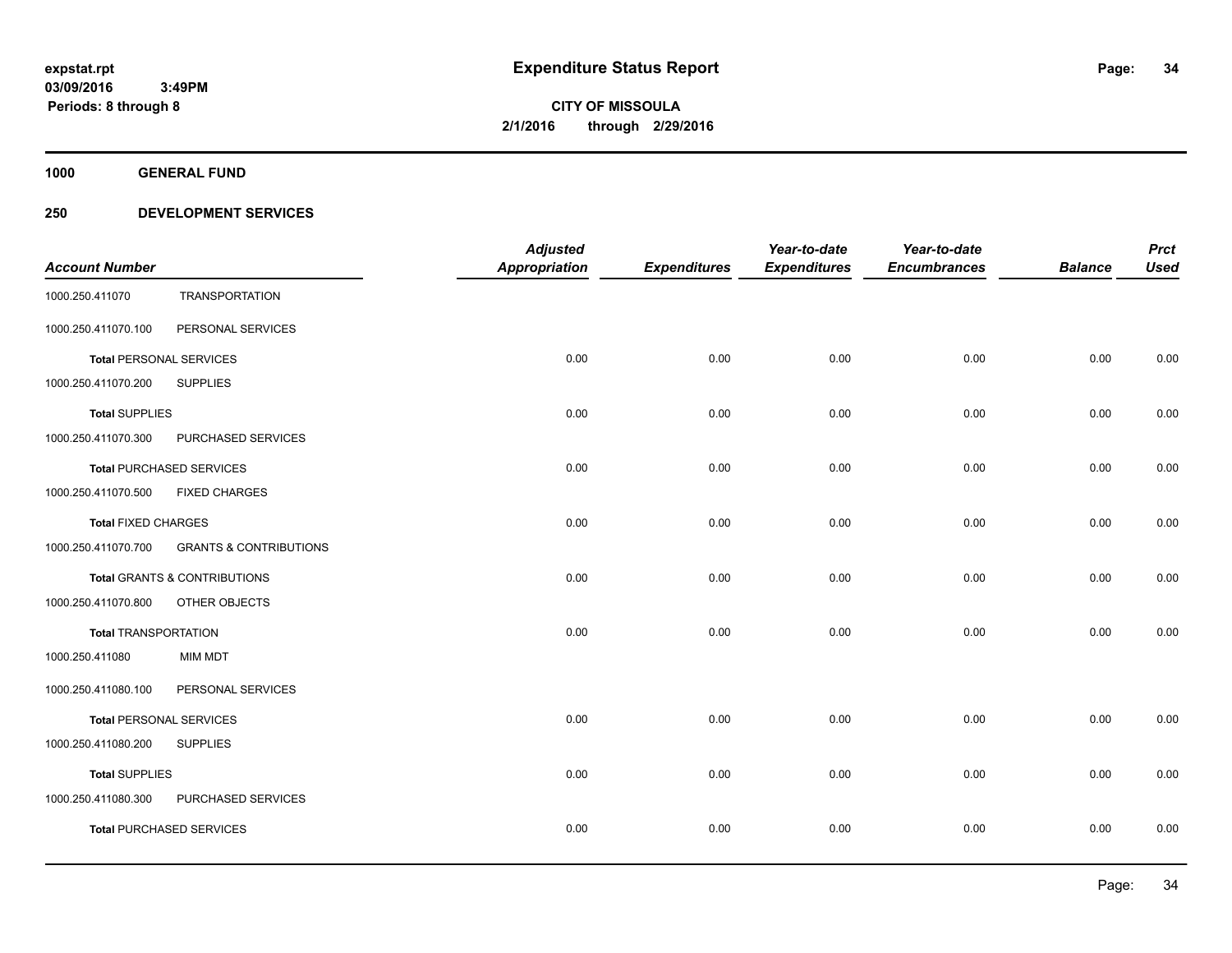**Periods: 8 through 8**

**CITY OF MISSOULA 2/1/2016 through 2/29/2016**

**1000 GENERAL FUND**

|                                |                                                  | <b>Adjusted</b>      |                     | Year-to-date        | Year-to-date        |                | <b>Prct</b> |
|--------------------------------|--------------------------------------------------|----------------------|---------------------|---------------------|---------------------|----------------|-------------|
| <b>Account Number</b>          |                                                  | <b>Appropriation</b> | <b>Expenditures</b> | <b>Expenditures</b> | <b>Encumbrances</b> | <b>Balance</b> | <b>Used</b> |
| 1000.250.411080.500            | <b>FIXED CHARGES</b>                             |                      |                     |                     |                     |                |             |
| <b>Total FIXED CHARGES</b>     |                                                  | 0.00                 | 0.00                | 0.00                | 0.00                | 0.00           | 0.00        |
| 1000.250.411080.700            | <b>GRANTS &amp; CONTRIBUTIONS</b>                |                      |                     |                     |                     |                |             |
|                                | 1000.250.411080.700.000 MIM AND BIKE PED SUBSIDY | 9,900.00             | 0.00                | 0.00                | 0.00                | 9,900.00       | 0.00        |
|                                | Total GRANTS & CONTRIBUTIONS                     | 9,900.00             | 0.00                | 0.00                | 0.00                | 9,900.00       | 0.00        |
| 1000.250.411080.800            | OTHER OBJECTS                                    |                      |                     |                     |                     |                |             |
|                                | 1000.250.411080.820.000 MIM & BIKE PED SUBSIDY   | 82,086.00            | 0.00                | 9,900.00            | 0.00                | 72,186.00      | 12.06       |
| <b>Total OTHER OBJECTS</b>     |                                                  | 82,086.00            | 0.00                | 9,900.00            | 0.00                | 72,186.00      | 12.06       |
| <b>Total MIM MDT</b>           |                                                  | 91,986.00            | 0.00                | 9,900.00            | 0.00                | 82,086.00      | 10.76       |
| 1000.250.411081                | <b>MIM-TRANSIT</b>                               |                      |                     |                     |                     |                |             |
| 1000.250.411081.100            | PERSONAL SERVICES                                |                      |                     |                     |                     |                |             |
| <b>Total PERSONAL SERVICES</b> |                                                  | 0.00                 | 0.00                | 0.00                | 0.00                | 0.00           | 0.00        |
| 1000.250.411081.200            | <b>SUPPLIES</b>                                  |                      |                     |                     |                     |                |             |
| <b>Total SUPPLIES</b>          |                                                  | 0.00                 | 0.00                | 0.00                | 0.00                | 0.00           | 0.00        |
| 1000.250.411081.300            | PURCHASED SERVICES                               |                      |                     |                     |                     |                |             |
|                                | <b>Total PURCHASED SERVICES</b>                  | 0.00                 | 0.00                | 0.00                | 0.00                | 0.00           | 0.00        |
| 1000.250.411081.500            | <b>FIXED CHARGES</b>                             |                      |                     |                     |                     |                |             |
| <b>Total FIXED CHARGES</b>     |                                                  | 0.00                 | 0.00                | 0.00                | 0.00                | 0.00           | 0.00        |
| 1000.250.411081.700            | <b>GRANTS &amp; CONTRIBUTIONS</b>                |                      |                     |                     |                     |                |             |
|                                | <b>Total GRANTS &amp; CONTRIBUTIONS</b>          | 0.00                 | 0.00                | 0.00                | 0.00                | 0.00           | 0.00        |
| 1000.250.411081.900            | <b>CAPITAL OUTLAY</b>                            |                      |                     |                     |                     |                |             |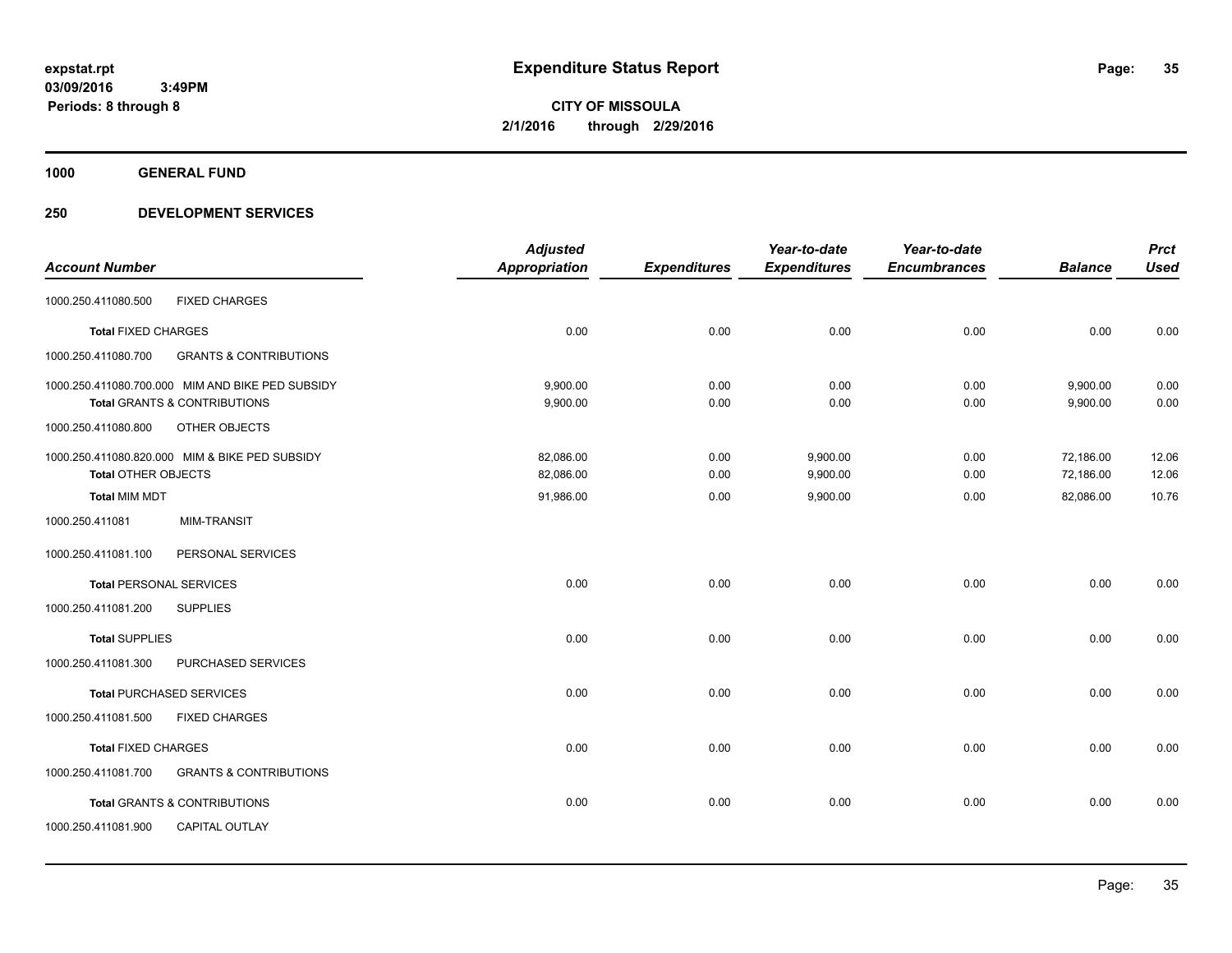**1000 GENERAL FUND**

|                                |                         | <b>Adjusted</b>      |                     | Year-to-date        | Year-to-date        |                | <b>Prct</b> |
|--------------------------------|-------------------------|----------------------|---------------------|---------------------|---------------------|----------------|-------------|
| <b>Account Number</b>          |                         | <b>Appropriation</b> | <b>Expenditures</b> | <b>Expenditures</b> | <b>Encumbrances</b> | <b>Balance</b> | <b>Used</b> |
| <b>Total MIM-TRANSIT</b>       |                         | 0.00                 | 0.00                | 0.00                | 0.00                | 0.00           | 0.00        |
| 1000.250.430255                | <b>BIKE-PED PROGRAM</b> |                      |                     |                     |                     |                |             |
| 1000.250.430255.100            | PERSONAL SERVICES       |                      |                     |                     |                     |                |             |
| <b>Total PERSONAL SERVICES</b> |                         | 0.00                 | 0.00                | 0.00                | 0.00                | 0.00           | 0.00        |
| 1000.250.430255.200            | <b>SUPPLIES</b>         |                      |                     |                     |                     |                |             |
| Total BIKE-PED PROGRAM         |                         | 0.00                 | 0.00                | 0.00                | 0.00                | 0.00           | 0.00        |
| 1000.250.430256                | SAFE ROUTES TO SCHOOLS  |                      |                     |                     |                     |                |             |
| 1000.250.430256.100            | PERSONAL SERVICES       |                      |                     |                     |                     |                |             |
| <b>Total PERSONAL SERVICES</b> |                         | 0.00                 | 0.00                | 0.00                | 0.00                | 0.00           | 0.00        |
| 1000.250.430256.300            | PURCHASED SERVICES      |                      |                     |                     |                     |                |             |
| Total SAFE ROUTES TO SCHOOLS   |                         | 0.00                 | 0.00                | 0.00                | 0.00                | 0.00           | 0.00        |
| 1000.250.430262                | <b>SIDEWALKS</b>        |                      |                     |                     |                     |                |             |
| 1000.250.430262.300            | PURCHASED SERVICES      |                      |                     |                     |                     |                |             |
| <b>Total SIDEWALKS</b>         |                         | 0.00                 | 0.00                | 0.00                | 0.00                | 0.00           | 0.00        |
| 1000.250.430267                | <b>CMAQ GRANT</b>       |                      |                     |                     |                     |                |             |
| 1000.250.430267.100            | PERSONAL SERVICES       |                      |                     |                     |                     |                |             |
| <b>Total PERSONAL SERVICES</b> |                         | 0.00                 | 0.00                | 0.00                | 0.00                | 0.00           | 0.00        |
| 1000.250.430267.200            | <b>SUPPLIES</b>         |                      |                     |                     |                     |                |             |
| <b>Total SUPPLIES</b>          |                         | 0.00                 | 0.00                | 0.00                | 0.00                | 0.00           | 0.00        |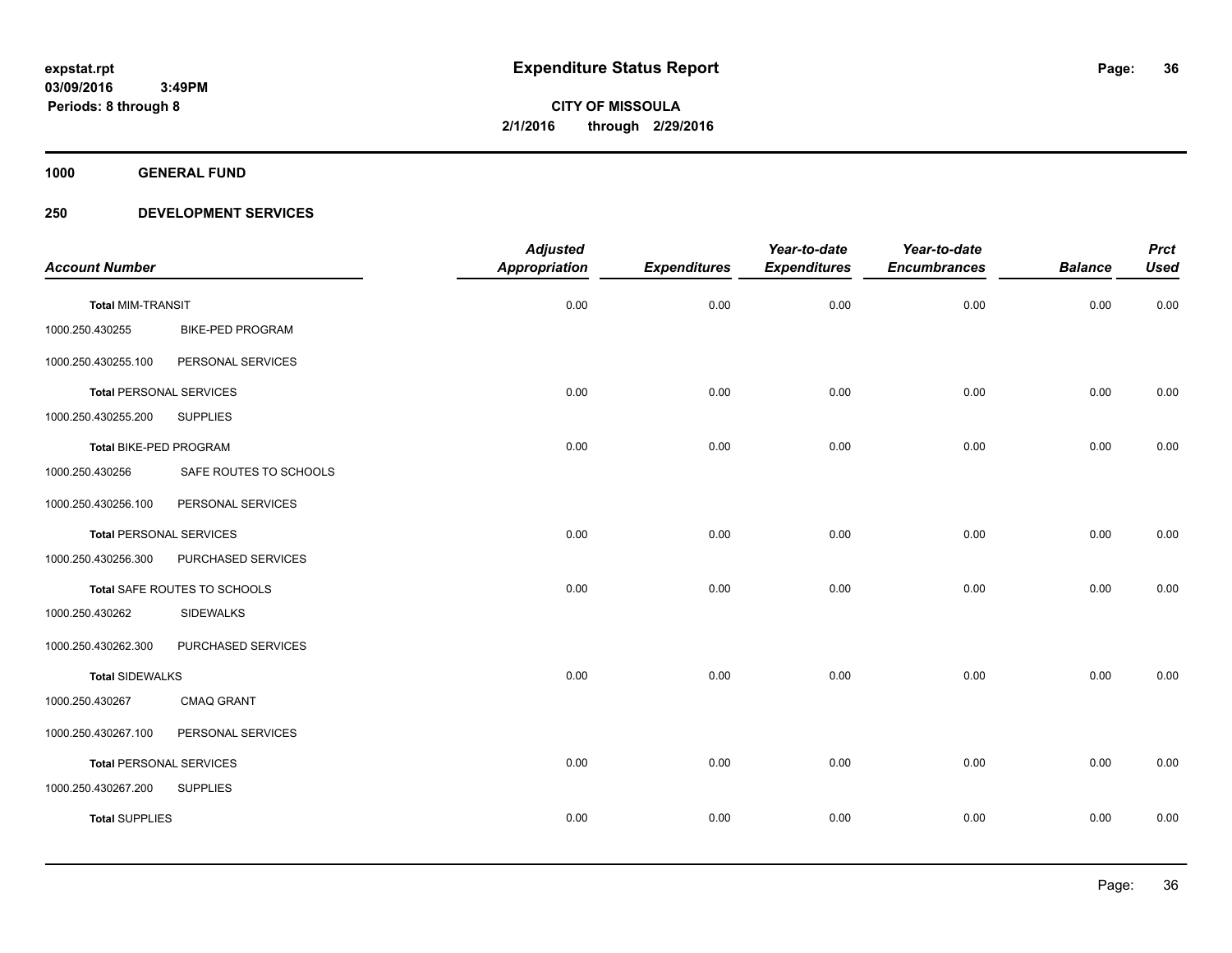**1000 GENERAL FUND**

# **250 DEVELOPMENT SERVICES**

|                                         |                                                          | <b>Adjusted</b>      |                     | Year-to-date        | Year-to-date        |                | <b>Prct</b> |
|-----------------------------------------|----------------------------------------------------------|----------------------|---------------------|---------------------|---------------------|----------------|-------------|
| <b>Account Number</b>                   |                                                          | <b>Appropriation</b> | <b>Expenditures</b> | <b>Expenditures</b> | <b>Encumbrances</b> | <b>Balance</b> | <b>Used</b> |
| 1000.250.430267.300                     | <b>PURCHASED SERVICES</b>                                |                      |                     |                     |                     |                |             |
| <b>Total PURCHASED SERVICES</b>         |                                                          | 0.00                 | 0.00                | 0.00                | 0.00                | 0.00           | 0.00        |
| 1000.250.430267.500                     | <b>FIXED CHARGES</b>                                     |                      |                     |                     |                     |                |             |
| <b>Total CMAQ GRANT</b>                 |                                                          | 0.00                 | 0.00                | 0.00                | 0.00                | 0.00           | 0.00        |
| 1000.250.431400                         | <b>ENGINEERING</b>                                       |                      |                     |                     |                     |                |             |
| 1000.250.431400.100                     | PERSONAL SERVICES                                        |                      |                     |                     |                     |                |             |
| 1000.250.431400.110.000                 | ENGINEERING/SALARIES AND WAGES                           | 347,931.00           | 25,621.85           | 215,135.61          | 0.00                | 132,795.39     | 61.83       |
|                                         | 1000.250.431400.120.000 OVERTIME/TERMINATION             | 2,437.00             | 0.00                | 0.00                | 0.00                | 2,437.00       | 0.00        |
|                                         | 1000.250.431400.140.000 EMPLOYER CONTRIBUTIONS           | 109,699.00           | 8,323.42            | 71,735.80           | 0.00                | 37,963.20      | 65.39       |
| <b>Total PERSONAL SERVICES</b>          |                                                          | 460,067.00           | 33,945.27           | 286,871.41          | 0.00                | 173,195.59     | 62.35       |
| 1000.250.431400.200                     | <b>SUPPLIES</b>                                          |                      |                     |                     |                     |                |             |
|                                         | 1000.250.431400.210.000 ENGINEERING-OFFICE SUPPLIES      | 875.00               | 20.79               | 1,326.08            | 0.00                | $-451.08$      | 151.55      |
| 1000.250.431400.210.301 OFFICE SUPPLIES |                                                          | 0.00                 | 62.73               | 578.73              | 0.00                | $-578.73$      | 0.00        |
|                                         | 1000.250.431400.220.000 OPERATING SUPPLIES               | 425.00               | 0.00                | 280.36              | 0.00                | 144.64         | 65.97       |
|                                         | 1000.250.431400.230.000 REPAIR/MAINTENANCE               | 1,050.00             | 0.00                | 925.70              | 0.00                | 124.30         | 88.16       |
|                                         | 1000.250.431400.231.000 ENGINEERING-GASOLINE             | 2,000.00             | 117.54              | 1,167.79            | 0.00                | 832.21         | 58.39       |
| 1000.250.431400.240.000 OTHER SUPPLIES  |                                                          | 400.00               | 0.00                | 190.24              | 0.00                | 209.76         | 47.56       |
| <b>Total SUPPLIES</b>                   |                                                          | 4,750.00             | 201.06              | 4,468.90            | 0.00                | 281.10         | 94.08       |
| 1000.250.431400.300                     | PURCHASED SERVICES                                       |                      |                     |                     |                     |                |             |
| 1000.250.431400.310.000 COMMUNICATIONS  |                                                          | 2,000.00             | 0.00                | 72.13               | 0.00                | 1,927.87       | 3.61        |
| 1000.250.431400.310.351 COMMUNICATIONS  |                                                          | 0.00                 | 13.74               | 241.81              | 0.00                | $-241.81$      | 0.00        |
|                                         | 1000.250.431400.320.000 PRINTING & DUPLICATING           | 520.00               | 29.95               | 64.90               | 0.00                | 455.10         | 12.48       |
|                                         | 1000.250.431400.330.000 PUBLICITY, SUBSCRIPTIONS & DUES  | 5,367.00             | 247.50              | 247.50              | 0.00                | 5,119.50       | 4.61        |
|                                         | 1000.250.431400.344.000 TELEPHONE SERVICE                | 1,975.00             | 0.00                | 2,932.87            | 0.00                | $-957.87$      | 148.50      |
|                                         | 1000.250.431400.350.000 PROFESSIONAL SERVICES            | 63,330.00            | 0.00                | 22,933.28           | 0.00                | 40,396.72      | 36.21       |
|                                         | 1000.250.431400.360.000 ENGINEERING-REPAIR & MAINTENANCE | 400.00               | 0.00                | 0.00                | 0.00                | 400.00         | 0.00        |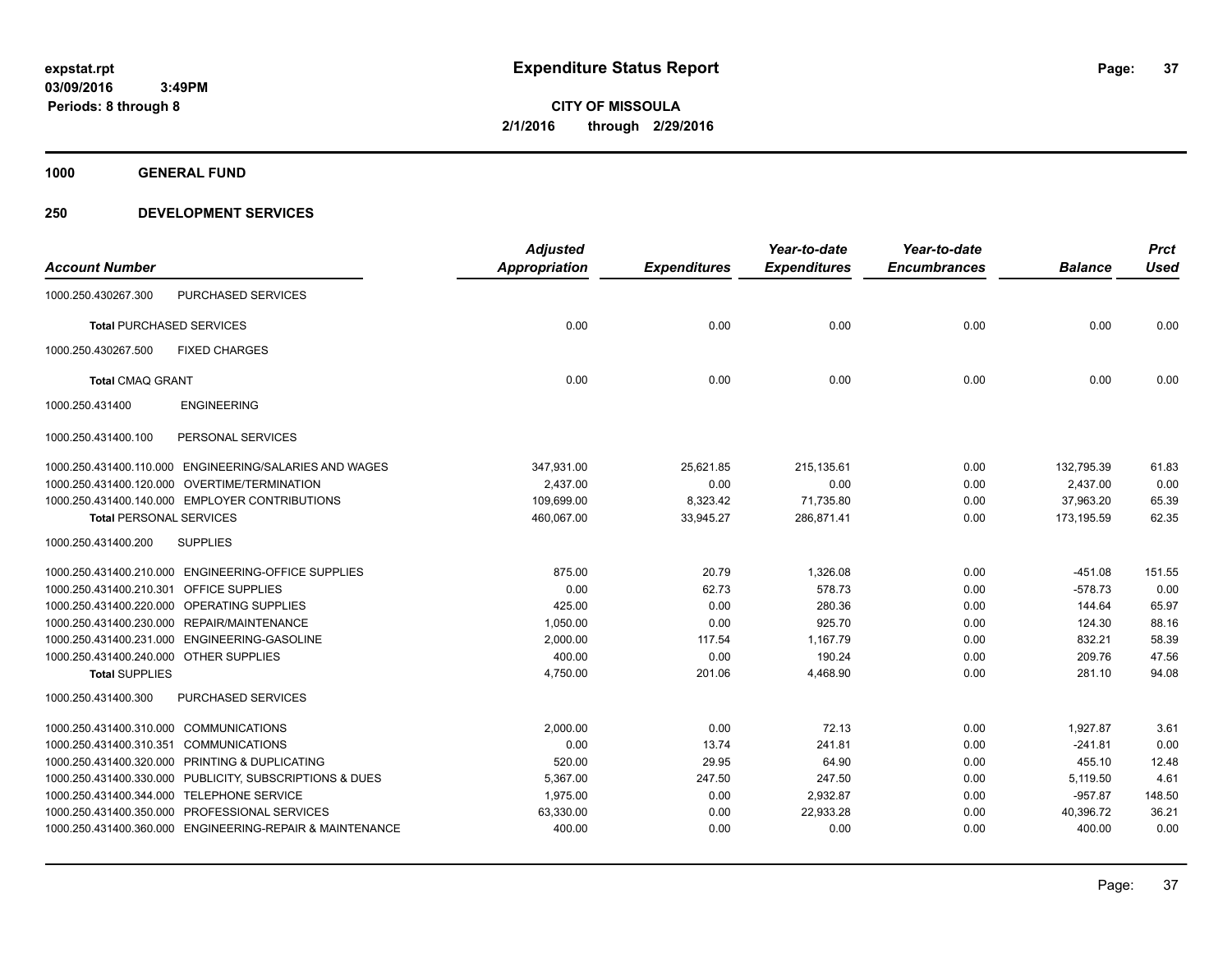**1000 GENERAL FUND**

# **250 DEVELOPMENT SERVICES**

| <b>Account Number</b>                                 | <b>Adjusted</b><br>Appropriation | <b>Expenditures</b> | Year-to-date<br><b>Expenditures</b> | Year-to-date<br><b>Encumbrances</b> | <b>Balance</b> | <b>Prct</b><br><b>Used</b> |
|-------------------------------------------------------|----------------------------------|---------------------|-------------------------------------|-------------------------------------|----------------|----------------------------|
| 1000.250.431400.370.000 ENGINEERING-TRAVEL            | 1,850.00                         | 0.00                | 1.048.78                            | 0.00                                | 801.22         | 56.69                      |
| 1000.250.431400.380.000 TRAINING                      | 1.850.00                         | 16.00               | 856.00                              | 0.00                                | 994.00         | 46.27                      |
| 1000.250.431400.390.000 OTHER PURCHASED SERVICES      | 100.00                           | 0.00                | 0.00                                | 0.00                                | 100.00         | 0.00                       |
| <b>Total PURCHASED SERVICES</b>                       | 77,392.00                        | 307.19              | 28,397.27                           | 0.00                                | 48,994.73      | 36.69                      |
| <b>CAPITAL OUTLAY</b><br>1000.250.431400.900          |                                  |                     |                                     |                                     |                |                            |
| <b>Total CAPITAL OUTLAY</b>                           | 0.00                             | 0.00                | 0.00                                | 0.00                                | 0.00           | 0.00                       |
| <b>Total ENGINEERING</b>                              | 542,209.00                       | 34,453.52           | 319,737.58                          | 0.00                                | 222,471.42     | 58.97                      |
| <b>HISTORIC PRESERVATION</b><br>1000.250.460460       |                                  |                     |                                     |                                     |                |                            |
| 1000.250.460460.800<br>OTHER OBJECTS                  |                                  |                     |                                     |                                     |                |                            |
| 1000.250.460460.820.000 HISTORIC PRESERVATION SUBSIDY | 64,834.00                        | 0.00                | 0.00                                | 0.00                                | 64,834.00      | 0.00                       |
| <b>Total HISTORIC PRESERVATION</b>                    | 64,834.00                        | 0.00                | 0.00                                | 0.00                                | 64.834.00      | 0.00                       |
| <b>MERCHANT SERVICES</b><br>1000.250.510110           |                                  |                     |                                     |                                     |                |                            |
| 1000.250.510110.500<br><b>FIXED CHARGES</b>           |                                  |                     |                                     |                                     |                |                            |
| 1000.250.510110.550.000 MERCHANT SERVICE FEES         | 0.00                             | 0.00                | 5.232.39                            | 0.00                                | $-5,232.39$    | 0.00                       |
| <b>Total MERCHANT SERVICES</b>                        | 0.00                             | 0.00                | 5,232.39                            | 0.00                                | $-5,232.39$    | 0.00                       |
| <b>Total DEVELOPMENT SERVICES</b>                     | 2,219,924.00                     | 157,281.97          | 1,403,294.10                        | 0.00                                | 816,629.90     | 63.21                      |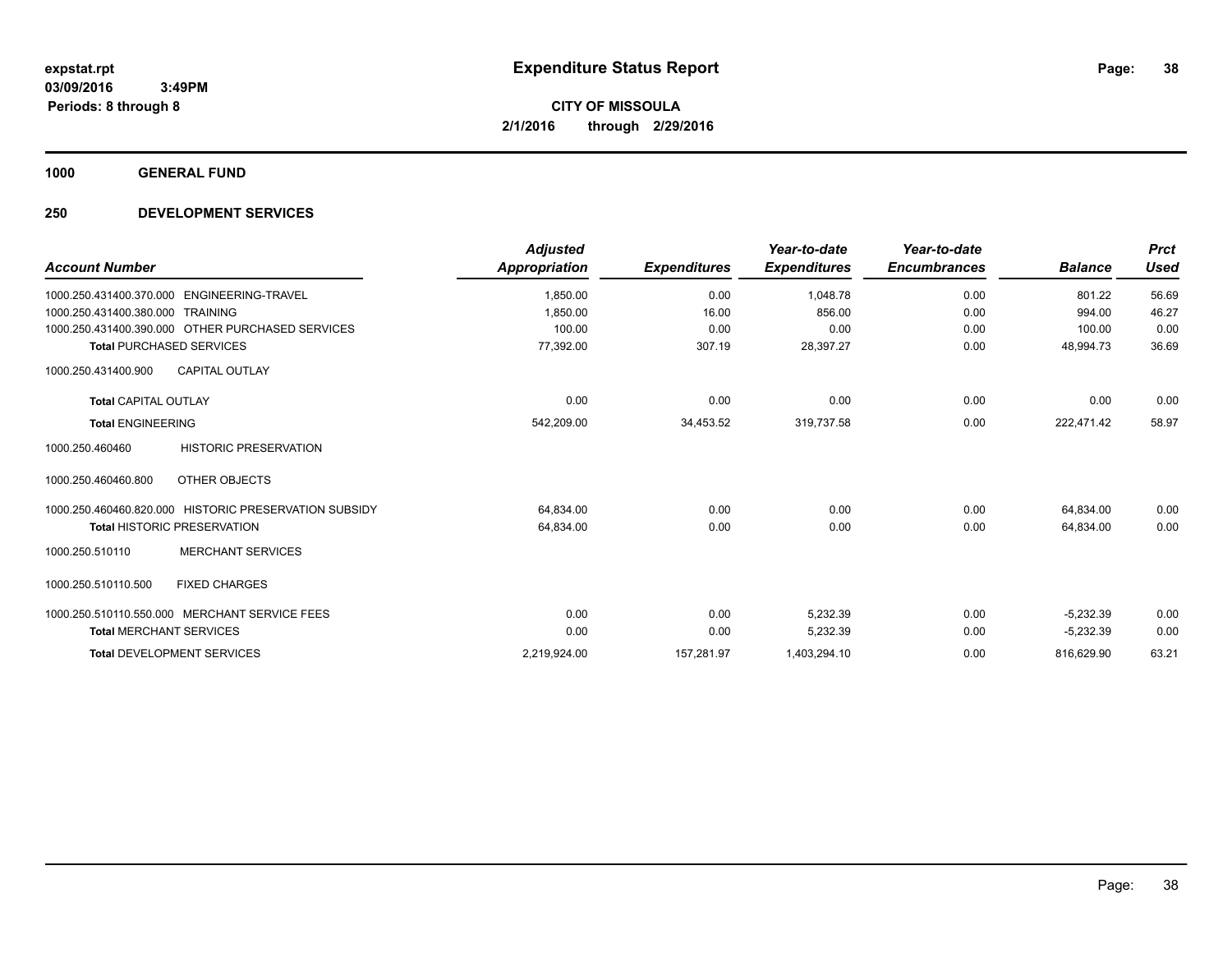**CITY OF MISSOULA 2/1/2016 through 2/29/2016**

**1000 GENERAL FUND**

**270 CITY ATTORNEY**

|                                |                                                           | <b>Adjusted</b>      |                     | Year-to-date        | Year-to-date        |                | <b>Prct</b> |
|--------------------------------|-----------------------------------------------------------|----------------------|---------------------|---------------------|---------------------|----------------|-------------|
| <b>Account Number</b>          |                                                           | <b>Appropriation</b> | <b>Expenditures</b> | <b>Expenditures</b> | <b>Encumbrances</b> | <b>Balance</b> | Used        |
| 1000.270.410360                | ALTERNATIVE DISPUTE RESOLUTION                            |                      |                     |                     |                     |                |             |
| 1000.270.410360.700            | <b>GRANTS &amp; CONTRIBUTIONS</b>                         |                      |                     |                     |                     |                |             |
|                                | 1000.270.410360.700.000 ALTERNATIVE DISPUTE RESOLUTION    | 7,200.00             | 0.00                | 7,200.00            | 0.00                | 0.00           | 100.00      |
|                                | Total ALTERNATIVE DISPUTE RESOLUTION                      | 7,200.00             | 0.00                | 7,200.00            | 0.00                | 0.00           | 100.00      |
| 1000.270.410371                | SEXUAL ASSUALT PREVENTION CAMPAIGN                        |                      |                     |                     |                     |                |             |
| 1000.270.410371.700            | <b>GRANTS &amp; CONTRIBUTIONS</b>                         |                      |                     |                     |                     |                |             |
|                                | 1000.270.410371.700.000 SEXUAL ASSUAL PREVENTION CAMPAIGN | 56,675.00            | 0.00                | 28,337.50           | 0.00                | 28,337.50      | 50.00       |
|                                | Total SEXUAL ASSUALT PREVENTION CAMPAIGN                  | 56.675.00            | 0.00                | 28,337.50           | 0.00                | 28,337.50      | 50.00       |
| 1000.270.411115                | <b>VICTIM SERVICES</b>                                    |                      |                     |                     |                     |                |             |
| 1000.270.411115.100            | PERSONAL SERVICES                                         |                      |                     |                     |                     |                |             |
|                                | 1000.270.411115.110.000 SALARIES AND WAGES                | 17,470.00            | 0.00                | 0.00                | 0.00                | 17,470.00      | 0.00        |
|                                | 1000.270.411115.140.000 EMPLOYER CONTRIBUTIONS            | 5,743.00             | 0.00                | 0.00                | 0.00                | 5,743.00       | 0.00        |
|                                | 1000.270.411115.141.000 STATE RETIREMENT CONTRIBUTIONS    | 0.00                 | 0.00                | 517.19              | 0.00                | $-517.19$      | 0.00        |
| <b>Total PERSONAL SERVICES</b> |                                                           | 23,213.00            | 0.00                | 517.19              | 0.00                | 22,695.81      | 2.23        |
| 1000.270.411115.300            | <b>PURCHASED SERVICES</b>                                 |                      |                     |                     |                     |                |             |
|                                | 1000.270.411115.350.000 PROFESSIONAL SERVICES             | 9.665.00             | 0.00                | 0.00                | 0.00                | 9,665.00       | 0.00        |
|                                | <b>Total PURCHASED SERVICES</b>                           | 9,665.00             | 0.00                | 0.00                | 0.00                | 9,665.00       | 0.00        |
| 1000.270.411115.900            | <b>CAPITAL OUTLAY</b>                                     |                      |                     |                     |                     |                |             |
| <b>Total CAPITAL OUTLAY</b>    |                                                           | 0.00                 | 0.00                | 0.00                | 0.00                | 0.00           | 0.00        |
| <b>Total VICTIM SERVICES</b>   |                                                           | 32,878.00            | 0.00                | 517.19              | 0.00                | 32,360.81      | 1.57        |
| 1000.270.411120                | ADMINISTRATION & CIVIL LAW                                |                      |                     |                     |                     |                |             |

1000.270.411120.100 PERSONAL SERVICES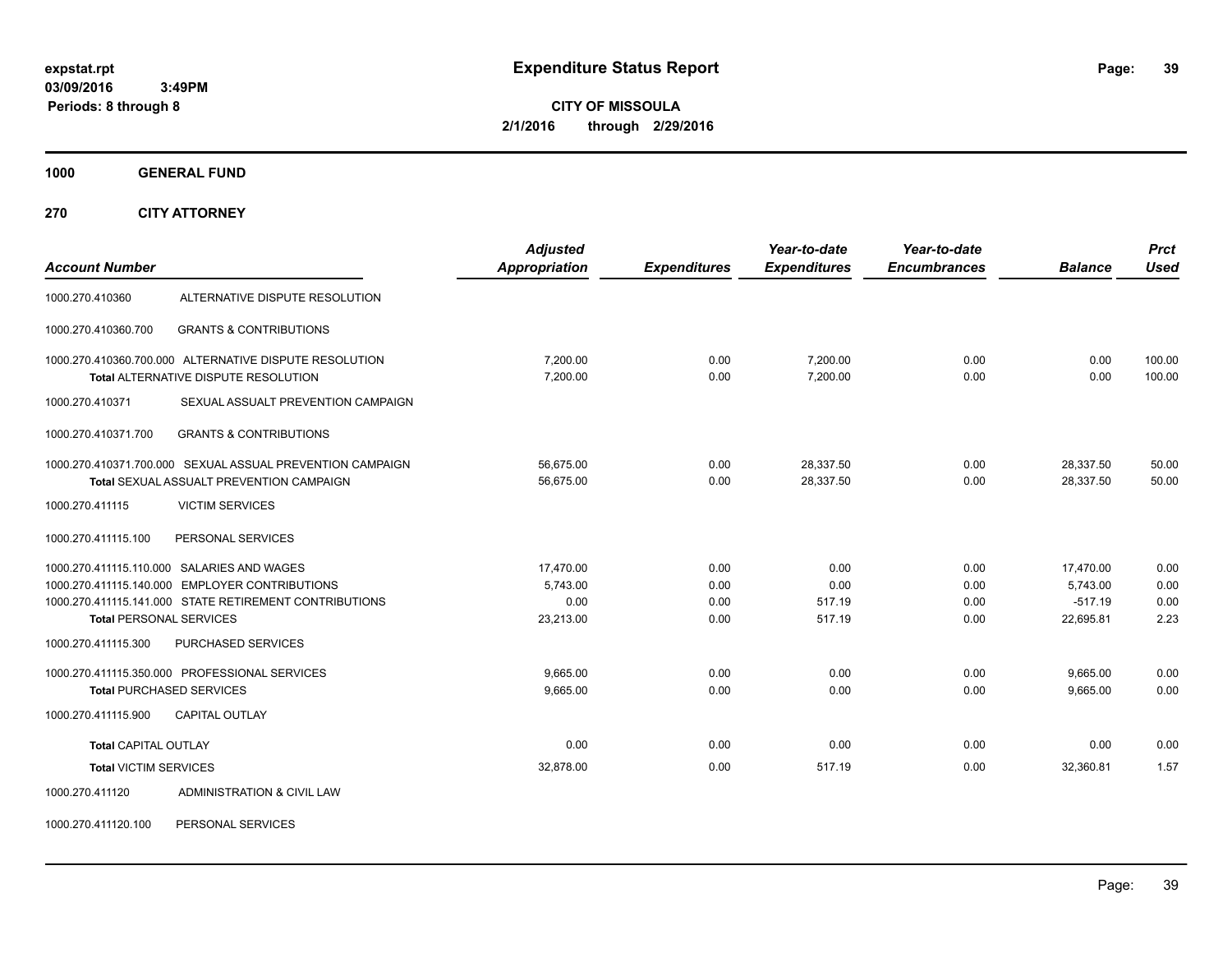**CITY OF MISSOULA 2/1/2016 through 2/29/2016**

**1000 GENERAL FUND**

**270 CITY ATTORNEY**

| <b>Account Number</b>                   |                                                         | <b>Adjusted</b><br><b>Appropriation</b> | <b>Expenditures</b> | Year-to-date<br><b>Expenditures</b> | Year-to-date<br><b>Encumbrances</b> | <b>Balance</b> | <b>Prct</b><br><b>Used</b> |
|-----------------------------------------|---------------------------------------------------------|-----------------------------------------|---------------------|-------------------------------------|-------------------------------------|----------------|----------------------------|
|                                         | 1000.270.411120.110.000 SALARIES AND WAGES              | 328,783.00                              | 38,292.45           | 321,462.33                          | 0.00                                | 7,320.67       | 97.77                      |
|                                         | 1000.270.411120.120.000 OVERTIME/TERMINATION            | 2.270.00                                | 0.00                | 1.897.18                            | 0.00                                | 372.82         | 83.58                      |
|                                         | 1000.270.411120.140.000 EMPLOYER CONTRIBUTIONS          | 97,921.00                               | 11,815.63           | 101,851.91                          | 0.00                                | $-3,930.91$    | 104.01                     |
| <b>Total PERSONAL SERVICES</b>          |                                                         | 428,974.00                              | 50,108.08           | 425,211.42                          | 0.00                                | 3,762.58       | 99.12                      |
| 1000.270.411120.200                     | <b>SUPPLIES</b>                                         |                                         |                     |                                     |                                     |                |                            |
| 1000.270.411120.210.000 OFFICE SUPPLIES |                                                         | 2,709.00                                | 214.75              | 498.66                              | 0.00                                | 2,210.34       | 18.41                      |
|                                         | 1000.270.411120.220.000 OPERATING SUPPLIES              | 550.00                                  | 0.00                | 715.00                              | 0.00                                | $-165.00$      | 130.00                     |
| 1000.270.411120.231.000 GASOLINE        |                                                         | 163.00                                  | 27.96               | 117.49                              | 0.00                                | 45.51          | 72.08                      |
| <b>Total SUPPLIES</b>                   |                                                         | 3,422.00                                | 242.71              | 1,331.15                            | 0.00                                | 2,090.85       | 38.90                      |
| 1000.270.411120.300                     | PURCHASED SERVICES                                      |                                         |                     |                                     |                                     |                |                            |
| 1000.270.411120.310.000 COMMUNICATIONS  |                                                         | 500.00                                  | 0.00                | 7.00                                | 0.00                                | 493.00         | 1.40                       |
|                                         | 1000.270.411120.320.000 PRINTING & DUPLICATING          | 275.00                                  | 0.00                | 238.00                              | 0.00                                | 37.00          | 86.55                      |
|                                         | 1000.270.411120.330.000 PUBLICITY, SUBSCRIPTIONS & DUES | 9,355.00                                | 0.00                | 2,340.34                            | 0.00                                | 7,014.66       | 25.02                      |
|                                         | 1000.270.411120.344.000 TELEPHONE SERVICE               | 132.00                                  | 0.00                | 59.12                               | 0.00                                | 72.88          | 44.79                      |
|                                         | 1000.270.411120.350.000 PROFESSIONAL SERVICES           | 900.00                                  | 0.00                | 0.00                                | 0.00                                | 900.00         | 0.00                       |
|                                         | 1000.270.411120.360.000 REPAIR & MAINTENANCE            | 1,258.00                                | 0.00                | 1,852.35                            | 0.00                                | $-594.35$      | 147.25                     |
| 1000.270.411120.370.000 TRAVEL          |                                                         | 1,700.00                                | 141.00              | 1,657.09                            | 0.00                                | 42.91          | 97.48                      |
| 1000.270.411120.380.000 TRAINING        |                                                         | 3,511.00                                | 495.00              | 2,799.00                            | 0.00                                | 712.00         | 79.72                      |
|                                         | <b>Total PURCHASED SERVICES</b>                         | 17,631.00                               | 636.00              | 8,952.90                            | 0.00                                | 8,678.10       | 50.78                      |
| 1000.270.411120.800                     | <b>OTHER OBJECTS</b>                                    |                                         |                     |                                     |                                     |                |                            |
| <b>Total OTHER OBJECTS</b>              |                                                         | 0.00                                    | 0.00                | 0.00                                | 0.00                                | 0.00           | 0.00                       |
| 1000.270.411120.900                     | <b>CAPITAL OUTLAY</b>                                   |                                         |                     |                                     |                                     |                |                            |
| <b>Total CAPITAL OUTLAY</b>             |                                                         | 0.00                                    | 0.00                | 0.00                                | 0.00                                | 0.00           | 0.00                       |
|                                         | <b>Total ADMINISTRATION &amp; CIVIL LAW</b>             | 450,027.00                              | 50,986.79           | 435,495.47                          | 0.00                                | 14,531.53      | 96.77                      |
| 1000.270.411125                         | <b>CRIMINAL LAW</b>                                     |                                         |                     |                                     |                                     |                |                            |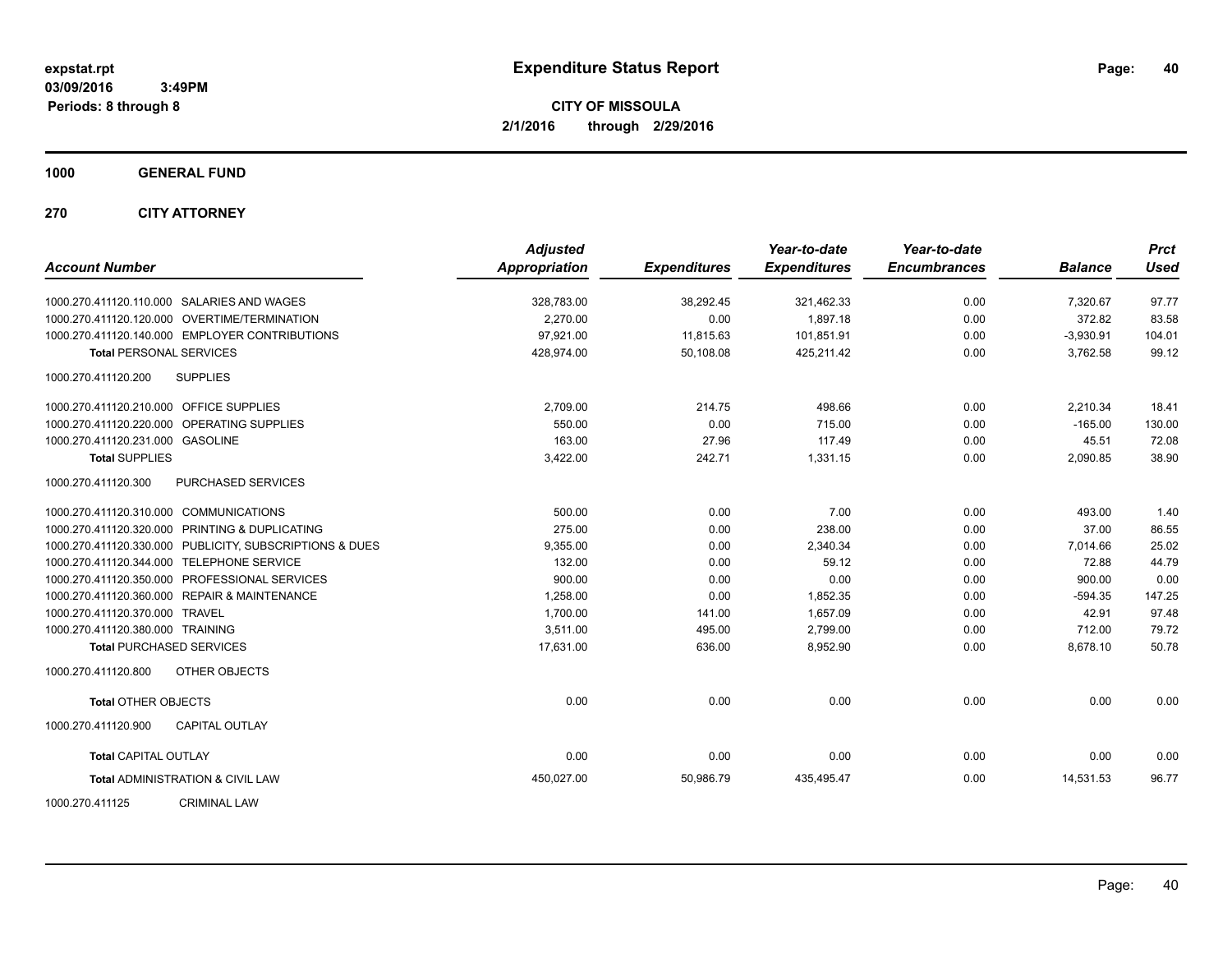**CITY OF MISSOULA 2/1/2016 through 2/29/2016**

**1000 GENERAL FUND**

**270 CITY ATTORNEY**

| <b>Account Number</b>                                   | <b>Adjusted</b><br><b>Appropriation</b> | <b>Expenditures</b> | Year-to-date<br><b>Expenditures</b> | Year-to-date<br><b>Encumbrances</b> | <b>Balance</b> | <b>Prct</b><br><b>Used</b> |
|---------------------------------------------------------|-----------------------------------------|---------------------|-------------------------------------|-------------------------------------|----------------|----------------------------|
| PERSONAL SERVICES<br>1000.270.411125.100                |                                         |                     |                                     |                                     |                |                            |
| 1000.270.411125.110.000 SALARIES AND WAGES              | 609,790.00                              | 27,366.95           | 261,395.67                          | 0.00                                | 348,394.33     | 42.87                      |
| 1000.270.411125.120.000 OVERTIME/TERMINATION            | 0.00                                    | 0.00                | 364.63                              | 0.00                                | $-364.63$      | 0.00                       |
| 1000.270.411125.140.000 EMPLOYER CONTRIBUTIONS          | 210,622.00                              | 10,525.39           | 100,083.66                          | 0.00                                | 110,538.34     | 47.52                      |
| <b>Total PERSONAL SERVICES</b>                          | 820,412.00                              | 37,892.34           | 361,843.96                          | 0.00                                | 458,568.04     | 44.11                      |
| 1000.270.411125.200<br><b>SUPPLIES</b>                  |                                         |                     |                                     |                                     |                |                            |
| 1000.270.411125.210.000 OFFICE SUPPLIES                 | 2,909.00                                | 295.38              | 1.503.87                            | 0.00                                | 1,405.13       | 51.70                      |
| OPERATING SUPPLIES<br>1000.270.411125.220.000           | 700.00                                  | 0.00                | 1,359.98                            | 0.00                                | $-659.98$      | 194.28                     |
| 1000.270.411125.231.000 GASOLINE                        | 100.00                                  | 0.00                | 0.00                                | 0.00                                | 100.00         | 0.00                       |
| <b>Total SUPPLIES</b>                                   | 3,709.00                                | 295.38              | 2,863.85                            | 0.00                                | 845.15         | 77.21                      |
| 1000.270.411125.300<br>PURCHASED SERVICES               |                                         |                     |                                     |                                     |                |                            |
| 1000.270.411125.310.000 COMMUNICATIONS                  | 850.00                                  | 0.00                | 619.89                              | 0.00                                | 230.11         | 72.93                      |
| 1000.270.411125.320.000 PRINTING & DUPLICATING          | 275.00                                  | 0.00                | 0.00                                | 0.00                                | 275.00         | 0.00                       |
| 1000.270.411125.330.000 PUBLICITY, SUBSCRIPTIONS & DUES | 6,645.00                                | 243.92              | 473.38                              | 0.00                                | 6.171.62       | 7.12                       |
| 1000.270.411125.344.000 TELEPHONE SERVICE               | 132.00                                  | 0.00                | 0.00                                | 0.00                                | 132.00         | 0.00                       |
| 1000.270.411125.350.000 PROFESSIONAL SERVICES           | 2,350.00                                | 0.00                | 340.30                              | 0.00                                | 2,009.70       | 14.48                      |
| 1000.270.411125.360.000 REPAIR & MAINTENANCE            | 18,189.00                               | 37.85               | 8,158.02                            | 0.00                                | 10,030.98      | 44.85                      |
| 1000.270.411125.370.000 TRAVEL                          | 2,800.00                                | 0.00                | 806.96                              | 0.00                                | 1,993.04       | 28.82                      |
| 1000.270.411125.380.000 TRAINING                        | 4.489.00                                | 0.00                | 880.00                              | 0.00                                | 3.609.00       | 19.60                      |
| <b>Total PURCHASED SERVICES</b>                         | 35,730.00                               | 281.77              | 11,278.55                           | 0.00                                | 24,451.45      | 31.57                      |
| 1000.270.411125.500<br><b>FIXED CHARGES</b>             |                                         |                     |                                     |                                     |                |                            |
| <b>Total FIXED CHARGES</b>                              | 0.00                                    | 0.00                | 0.00                                | 0.00                                | 0.00           | 0.00                       |
| 1000.270.411125.900<br><b>CAPITAL OUTLAY</b>            |                                         |                     |                                     |                                     |                |                            |
| <b>Total CAPITAL OUTLAY</b>                             | 0.00                                    | 0.00                | 0.00                                | 0.00                                | 0.00           | 0.00                       |
| <b>Total CRIMINAL LAW</b>                               | 859,851.00                              | 38,469.49           | 375,986.36                          | 0.00                                | 483,864.64     | 43.73                      |
| <b>Total CITY ATTORNEY</b>                              | 1,406,631.00                            | 89,456.28           | 847,536.52                          | 0.00                                | 559,094.48     | 60.25                      |
|                                                         |                                         |                     |                                     |                                     |                |                            |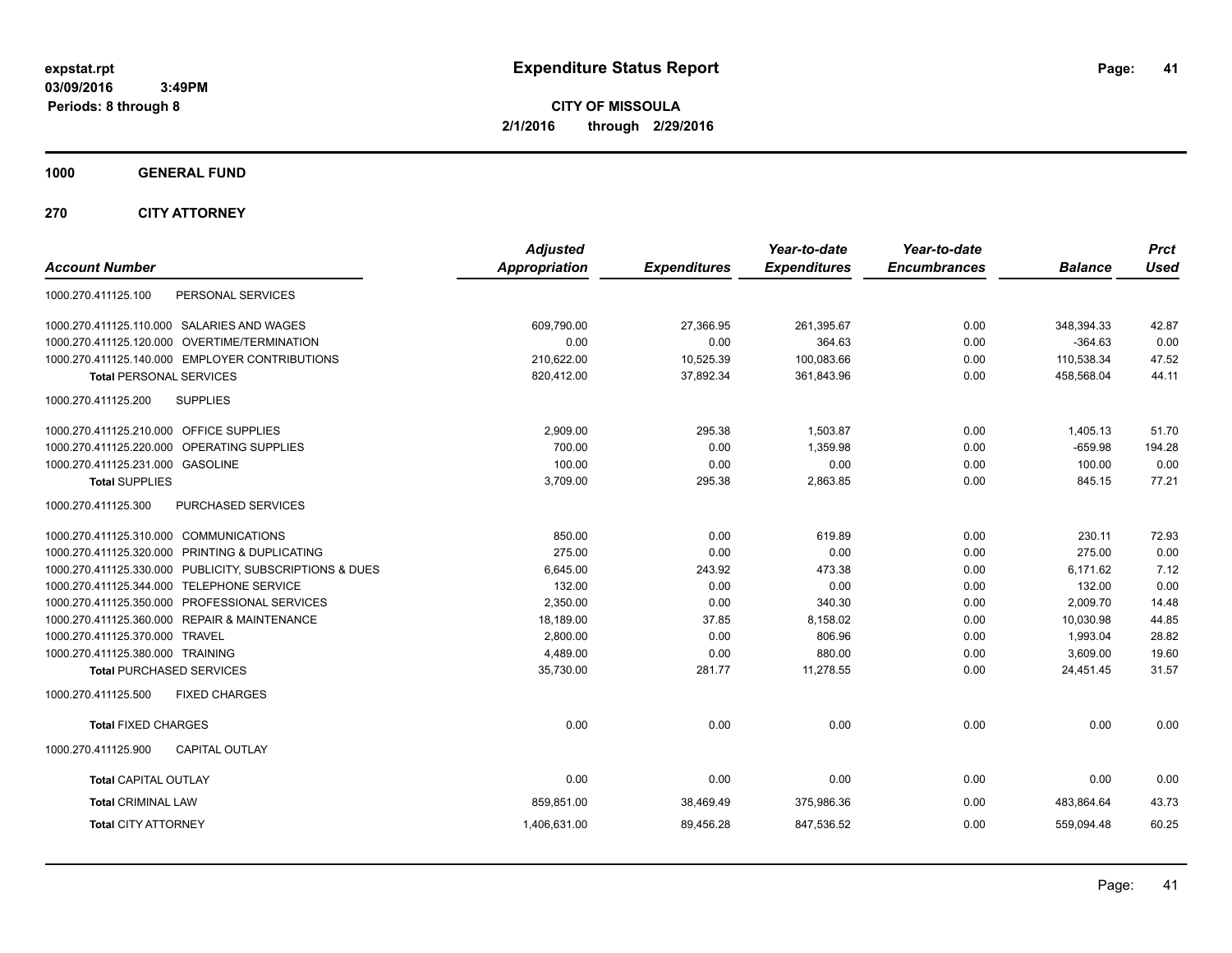**1000 GENERAL FUND**

# **280 PUBLIC WORKS OPERATIONS**

| <b>Account Number</b>                   |                                                         | <b>Adjusted</b><br><b>Appropriation</b> | <b>Expenditures</b> | Year-to-date<br><b>Expenditures</b> | Year-to-date<br><b>Encumbrances</b> | <b>Balance</b> | <b>Prct</b><br><b>Used</b> |
|-----------------------------------------|---------------------------------------------------------|-----------------------------------------|---------------------|-------------------------------------|-------------------------------------|----------------|----------------------------|
|                                         |                                                         |                                         |                     |                                     |                                     |                |                            |
| 1000.280.430100                         | PUBLIC WORKS ADMINISTRATION                             |                                         |                     |                                     |                                     |                |                            |
| 1000.280.430100.100                     | PERSONAL SERVICES                                       |                                         |                     |                                     |                                     |                |                            |
|                                         | 1000.280.430100.110.000 SALARIES AND WAGES              | 125.111.00                              | 12.364.34           | 101.037.89                          | 0.00                                | 24.073.11      | 80.76                      |
|                                         | 1000.280.430100.120.000 OVERTIME/TERMINATION            | 291.00                                  | 0.00                | 0.00                                | 0.00                                | 291.00         | 0.00                       |
|                                         | 1000.280.430100.140.000 EMPLOYER CONTRIBUTIONS          | 32,497.00                               | 2,967.02            | 23,577.96                           | 0.00                                | 8,919.04       | 72.55                      |
|                                         | 1000.280.430100.141.000 STATE RETIREMENT CONTRIBUTIONS  | 0.00                                    | 0.00                | 288.77                              | 0.00                                | $-288.77$      | 0.00                       |
| <b>Total PERSONAL SERVICES</b>          |                                                         | 157,899.00                              | 15,331.36           | 124,904.62                          | 0.00                                | 32.994.38      | 79.10                      |
| 1000.280.430100.200                     | <b>SUPPLIES</b>                                         |                                         |                     |                                     |                                     |                |                            |
| 1000.280.430100.210.000 OFFICE SUPPLIES |                                                         | 250.00                                  | 54.23               | 315.48                              | 0.00                                | $-65.48$       | 126.19                     |
|                                         | 1000.280.430100.230.000 REPAIR/MAINTENANCE              | 50.00                                   | 0.00                | 0.00                                | 0.00                                | 50.00          | 0.00                       |
| 1000.280.430100.231.000 GASOLINE        |                                                         | 249.00                                  | 34.52               | 132.80                              | 0.00                                | 116.20         | 53.33                      |
| <b>Total SUPPLIES</b>                   |                                                         | 549.00                                  | 88.75               | 448.28                              | 0.00                                | 100.72         | 81.65                      |
| 1000.280.430100.300                     | <b>PURCHASED SERVICES</b>                               |                                         |                     |                                     |                                     |                |                            |
| 1000.280.430100.310.000 COMMUNICATIONS  |                                                         | 500.00                                  | 0.00                | 0.00                                | 0.00                                | 500.00         | 0.00                       |
| 1000.280.430100.310.351                 | COMMUNICATIONS~POSTAGE                                  | 0.00                                    | 0.00                | 14.71                               | 0.00                                | $-14.71$       | 0.00                       |
|                                         | 1000.280.430100.320.000 PRINTING & DUPLICATING          | 200.00                                  | 0.00                | 0.00                                | 0.00                                | 200.00         | 0.00                       |
|                                         | 1000.280.430100.330.000 PUBLICITY, SUBSCRIPTIONS & DUES | 920.00                                  | 247.50              | 722.42                              | 0.00                                | 197.58         | 78.52                      |
| 1000.280.430100.344.000                 | <b>TELEPHONE SERVICE</b>                                | 733.00                                  | 73.25               | 766.66                              | 0.00                                | $-33.66$       | 104.59                     |
| 1000.280.430100.344.391                 | <b>TELEPHONE SERVICE</b>                                | 0.00                                    | 0.00                | 18.11                               | 0.00                                | $-18.11$       | 0.00                       |
|                                         | 1000.280.430100.360.000 REPAIR & MAINTENANCE            | 100.00                                  | 0.00                | 0.00                                | 0.00                                | 100.00         | 0.00                       |
| 1000.280.430100.370.000 TRAVEL          |                                                         | 700.00                                  | 0.00                | 0.00                                | 0.00                                | 700.00         | 0.00                       |
| 1000.280.430100.380.000 TRAINING        |                                                         | 800.00                                  | 0.00                | 0.00                                | 0.00                                | 800.00         | 0.00                       |
| <b>Total PURCHASED SERVICES</b>         |                                                         | 3,953.00                                | 320.75              | 1,521.90                            | 0.00                                | 2,431.10       | 38.50                      |
| 1000.280.430100.500                     | <b>FIXED CHARGES</b>                                    |                                         |                     |                                     |                                     |                |                            |
| <b>Total FIXED CHARGES</b>              |                                                         | 0.00                                    | 0.00                | 0.00                                | 0.00                                | 0.00           | 0.00                       |
| 1000.280.430100.800                     | OTHER OBJECTS                                           |                                         |                     |                                     |                                     |                |                            |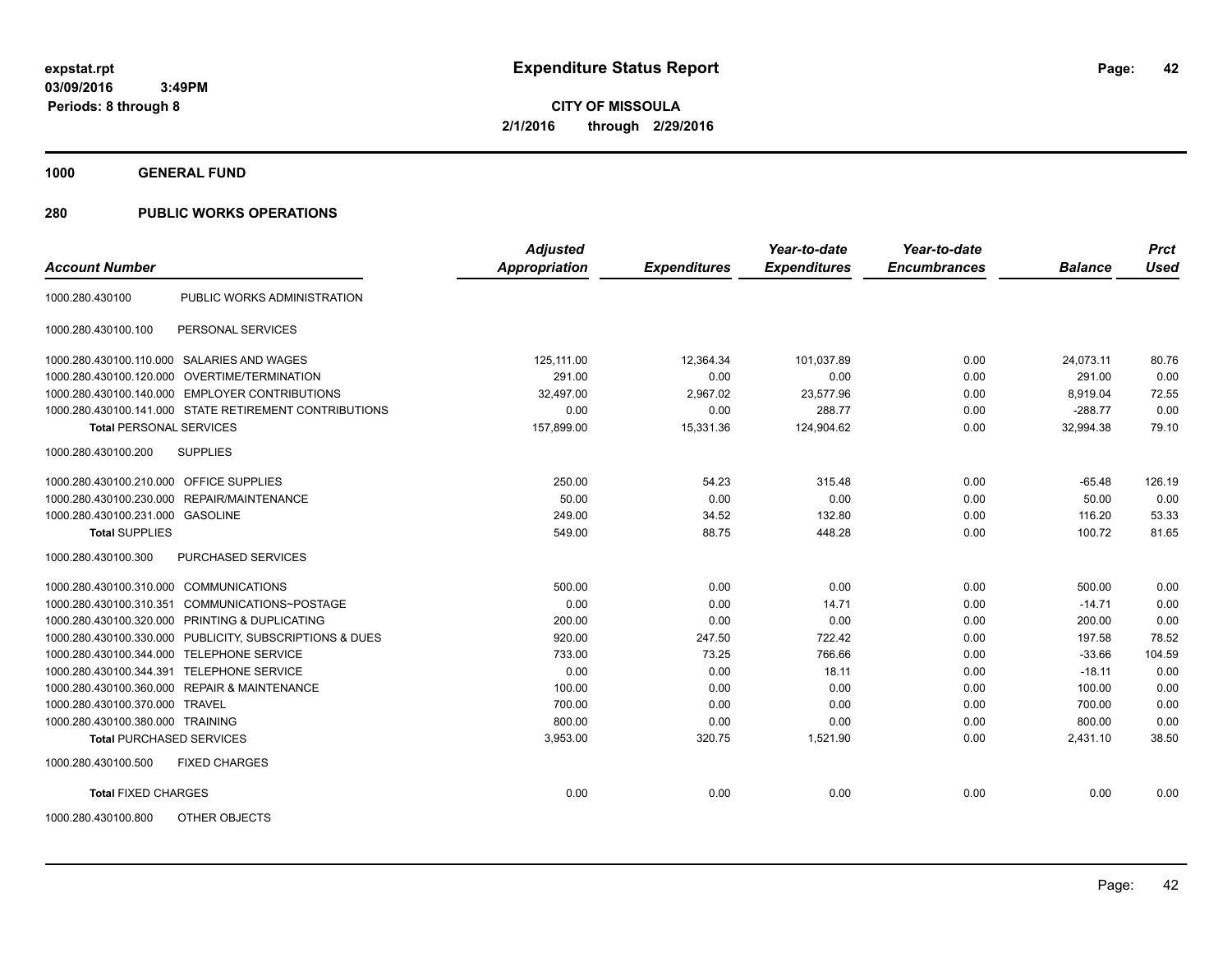**1000 GENERAL FUND**

# **280 PUBLIC WORKS OPERATIONS**

| <b>Account Number</b>                                                                                                                                                                                           | <b>Adjusted</b><br>Appropriation                     | <b>Expenditures</b>                       | Year-to-date<br><b>Expenditures</b>            | Year-to-date<br><b>Encumbrances</b>  | <b>Balance</b>                                       | <b>Prct</b><br><b>Used</b>              |
|-----------------------------------------------------------------------------------------------------------------------------------------------------------------------------------------------------------------|------------------------------------------------------|-------------------------------------------|------------------------------------------------|--------------------------------------|------------------------------------------------------|-----------------------------------------|
| 1000.280.430100.850.000 SALARY SAVINGS<br><b>Total OTHER OBJECTS</b>                                                                                                                                            | $-5,411.00$<br>$-5,411.00$                           | 0.00<br>0.00                              | 0.00<br>0.00                                   | 0.00<br>0.00                         | $-5,411.00$<br>$-5,411.00$                           | 0.00<br>0.00                            |
| <b>Total PUBLIC WORKS ADMINISTRATION</b>                                                                                                                                                                        | 156,990.00                                           | 15,740.86                                 | 126,874.80                                     | 0.00                                 | 30.115.20                                            | 80.82                                   |
| <b>REIMBURSABLE SERVICES</b><br>1000.280.430250                                                                                                                                                                 |                                                      |                                           |                                                |                                      |                                                      |                                         |
| <b>SUPPLIES</b><br>1000.280.430250.200                                                                                                                                                                          |                                                      |                                           |                                                |                                      |                                                      |                                         |
| 1000.280.430250.230.000 REPAIR/MAINTENANCE<br><b>Total SUPPLIES</b>                                                                                                                                             | 10.000.00<br>10,000.00                               | 0.00<br>0.00                              | 2.213.00<br>2,213.00                           | 0.00<br>0.00                         | 7.787.00<br>7.787.00                                 | 22.13<br>22.13                          |
| 1000.280.430250.300<br>PURCHASED SERVICES                                                                                                                                                                       |                                                      |                                           |                                                |                                      |                                                      |                                         |
| 1000.280.430250.360.000 REPAIR & MAINTENANCE<br>1000.280.430250.360.300 REPAIR & MAINTENANCE<br><b>Total PURCHASED SERVICES</b>                                                                                 | 10.000.00<br>0.00<br>10,000.00                       | 0.00<br>0.00<br>0.00                      | 0.00<br>26,318.21<br>26,318.21                 | 0.00<br>0.00<br>0.00                 | 10.000.00<br>$-26,318.21$<br>$-16,318.21$            | 0.00<br>0.00<br>263.18                  |
| <b>Total REIMBURSABLE SERVICES</b>                                                                                                                                                                              | 20,000.00                                            | 0.00                                      | 28.531.21                                      | 0.00                                 | $-8.531.21$                                          | 142.66                                  |
| <b>STREET LIGHTING</b><br>1000.280.430263                                                                                                                                                                       |                                                      |                                           |                                                |                                      |                                                      |                                         |
| PERSONAL SERVICES<br>1000.280.430263.100                                                                                                                                                                        |                                                      |                                           |                                                |                                      |                                                      |                                         |
| 1000.280.430263.110.000 SALARIES AND WAGES<br>1000.280.430263.120.000 OVERTIME/TERMINATION<br>1000.280.430263.130.000 OTHER<br>1000.280.430263.140.000 EMPLOYER CONTRIBUTIONS<br><b>Total PERSONAL SERVICES</b> | 3,653.00<br>380.00<br>320.00<br>1,982.00<br>6,335.00 | 227.04<br>0.12<br>0.00<br>77.05<br>304.21 | 2,083.60<br>0.45<br>0.00<br>807.54<br>2,891.59 | 0.00<br>0.00<br>0.00<br>0.00<br>0.00 | 1,569.40<br>379.55<br>320.00<br>1,174.46<br>3,443.41 | 57.04<br>0.12<br>0.00<br>40.74<br>45.64 |
| 1000.280.430263.300<br>PURCHASED SERVICES                                                                                                                                                                       |                                                      |                                           |                                                |                                      |                                                      |                                         |
| 1000.280.430263.341.000 ELECTRICITY & NATURAL GAS<br><b>Total PURCHASED SERVICES</b><br><b>Total STREET LIGHTING</b>                                                                                            | 118.654.00<br>118,654.00<br>124,989.00               | 9,275.18<br>9,275.18<br>9,579.39          | 69,393.39<br>69,393.39<br>72.284.98            | 0.00<br>0.00<br>0.00                 | 49,260.61<br>49,260.61<br>52.704.02                  | 58.48<br>58.48<br>57.83                 |
| TRAFFIC SIGNAL MAINTENANCE<br>1000.280.430264                                                                                                                                                                   |                                                      |                                           |                                                |                                      |                                                      |                                         |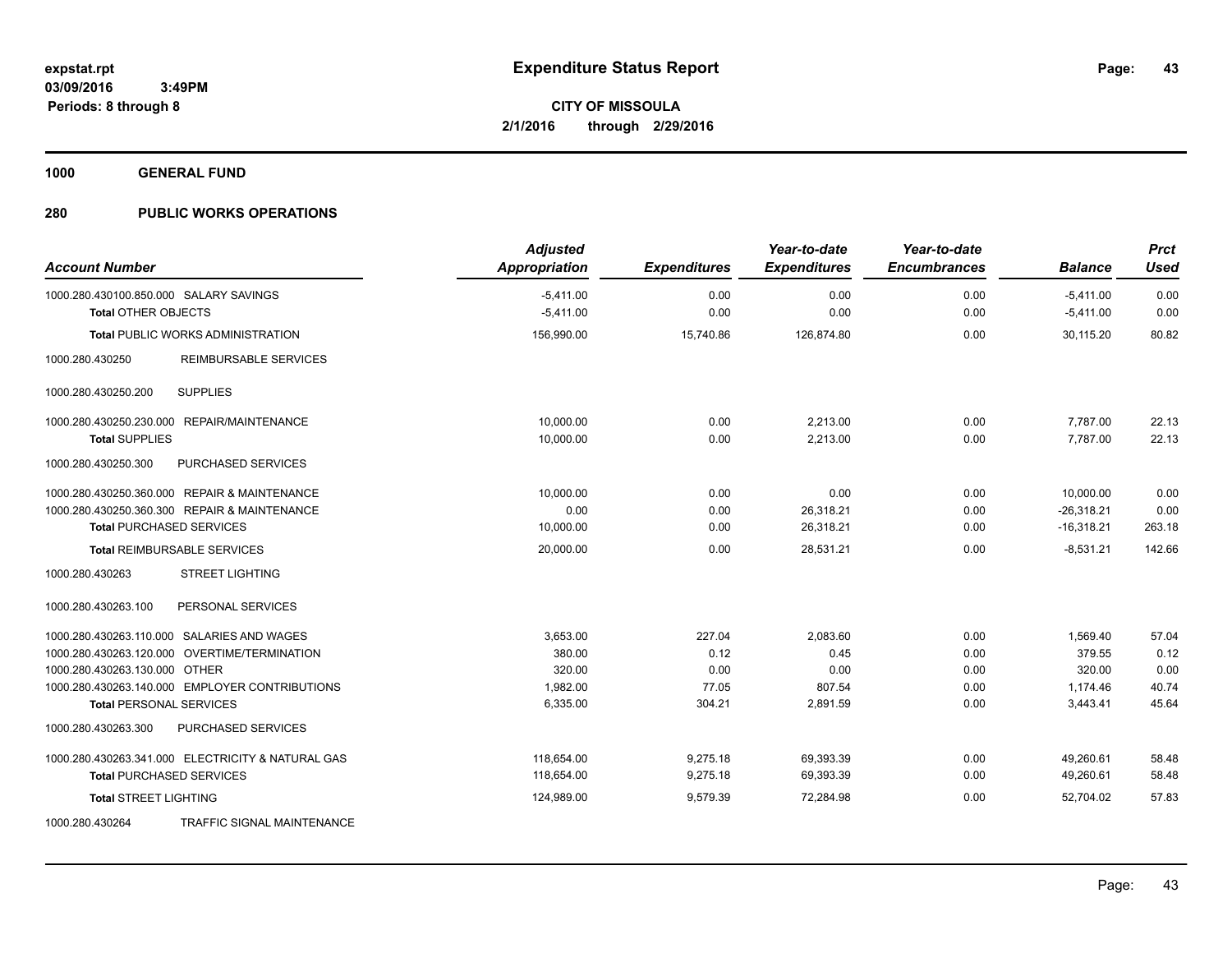**CITY OF MISSOULA 2/1/2016 through 2/29/2016**

**1000 GENERAL FUND**

# **280 PUBLIC WORKS OPERATIONS**

|                                                             | <b>Adjusted</b> |                     | Year-to-date        | Year-to-date        |                | <b>Prct</b> |
|-------------------------------------------------------------|-----------------|---------------------|---------------------|---------------------|----------------|-------------|
| <b>Account Number</b>                                       | Appropriation   | <b>Expenditures</b> | <b>Expenditures</b> | <b>Encumbrances</b> | <b>Balance</b> | <b>Used</b> |
| PERSONAL SERVICES<br>1000.280.430264.100                    |                 |                     |                     |                     |                |             |
| 1000.280.430264.110.000<br>SALARIES AND WAGES               | 82,198.00       | 5,108.10            | 46,880.27           | 0.00                | 35,317.73      | 57.03       |
| 1000.280.430264.120.000 OVERTIME/TERMINATION                | 1.229.00        | 2.78                | 10.24               | 0.00                | 1.218.76       | 0.83        |
| 1000.280.430264.130.000 OTHER                               | 7,200.00        | 0.00                | 0.00                | 0.00                | 7,200.00       | 0.00        |
| 1000.280.430264.140.000 EMPLOYER CONTRIBUTIONS              | 41,939.00       | 1,732.64            | 18,157.81           | 0.00                | 23,781.19      | 43.30       |
| <b>Total PERSONAL SERVICES</b>                              | 132,566.00      | 6,843.52            | 65,048.32           | 0.00                | 67,517.68      | 49.07       |
| 1000.280.430264.200<br><b>SUPPLIES</b>                      |                 |                     |                     |                     |                |             |
| 1000.280.430264.210.000 OFFICE SUPPLIES                     | 350.00          | 0.00                | 109.23              | 0.00                | 240.77         | 31.21       |
| 1000.280.430264.220.000<br><b>OPERATING SUPPLIES</b>        | 235.00          | 0.00                | 0.00                | 0.00                | 235.00         | 0.00        |
| 1000.280.430264.220.311<br>OPERATING SUPPLIES               | 0.00            | 0.00                | 75.00               | 0.00                | $-75.00$       | 0.00        |
| 1000.280.430264.230.000<br>REPAIR/MAINTENANCE               | 1,060.00        | 0.00                | 0.00                | 0.00                | 1,060.00       | 0.00        |
| REPAIR/MAINTENANCE~VEHICLE PARTS<br>1000.280.430264.230.321 | 0.00            | 0.00                | 133.77              | 0.00                | $-133.77$      | 0.00        |
| 1000.280.430264.231.000<br><b>GASOLINE</b>                  | 2,799.00        | 0.00                | 83.66               | 0.00                | 2,715.34       | 2.99        |
| 1000.280.430264.240.000 OTHER SUPPLIES                      | 9.880.00        | 503.65              | 6,462.32            | 0.00                | 3.417.68       | 65.41       |
| 1000.280.430264.240.336 OTHER SUPPLIES~LIGHT PARTS          | 0.00            | 0.00                | 6,900.49            | 0.00                | $-6,900.49$    | 0.00        |
| <b>Total SUPPLIES</b>                                       | 14,324.00       | 503.65              | 13,764.47           | 0.00                | 559.53         | 96.09       |
| 1000.280.430264.300<br>PURCHASED SERVICES                   |                 |                     |                     |                     |                |             |
| 1000.280.430264.341.000 ELECTRICITY & NATURAL GAS           | 14,650.00       | 1,168.89            | 6,527.11            | 0.00                | 8,122.89       | 44.55       |
| PROFESSIONAL SERVICES<br>1000.280.430264.350.000            | 200.00          | 349.96              | 419.96              | 0.00                | $-219.96$      | 209.98      |
| 1000.280.430264.360.000 REPAIR & MAINTENANCE                | 1,100.00        | 0.00                | 0.00                | 0.00                | 1,100.00       | 0.00        |
| 1000.280.430264.370.000<br><b>TRAVEL</b>                    | 150.00          | 0.00                | 0.00                | 0.00                | 150.00         | 0.00        |
| 1000.280.430264.380.000 TRAINING                            | 450.00          | 0.00                | 0.00                | 0.00                | 450.00         | 0.00        |
| <b>Total PURCHASED SERVICES</b>                             | 16,550.00       | 1,518.85            | 6,947.07            | 0.00                | 9,602.93       | 41.98       |
| <b>Total TRAFFIC SIGNAL MAINTENANCE</b>                     | 163,440.00      | 8,866.02            | 85,759.86           | 0.00                | 77.680.14      | 52.47       |
| <b>SIGNING &amp; STRIPING</b><br>1000.280.430265            |                 |                     |                     |                     |                |             |

1000.280.430265.100 PERSONAL SERVICES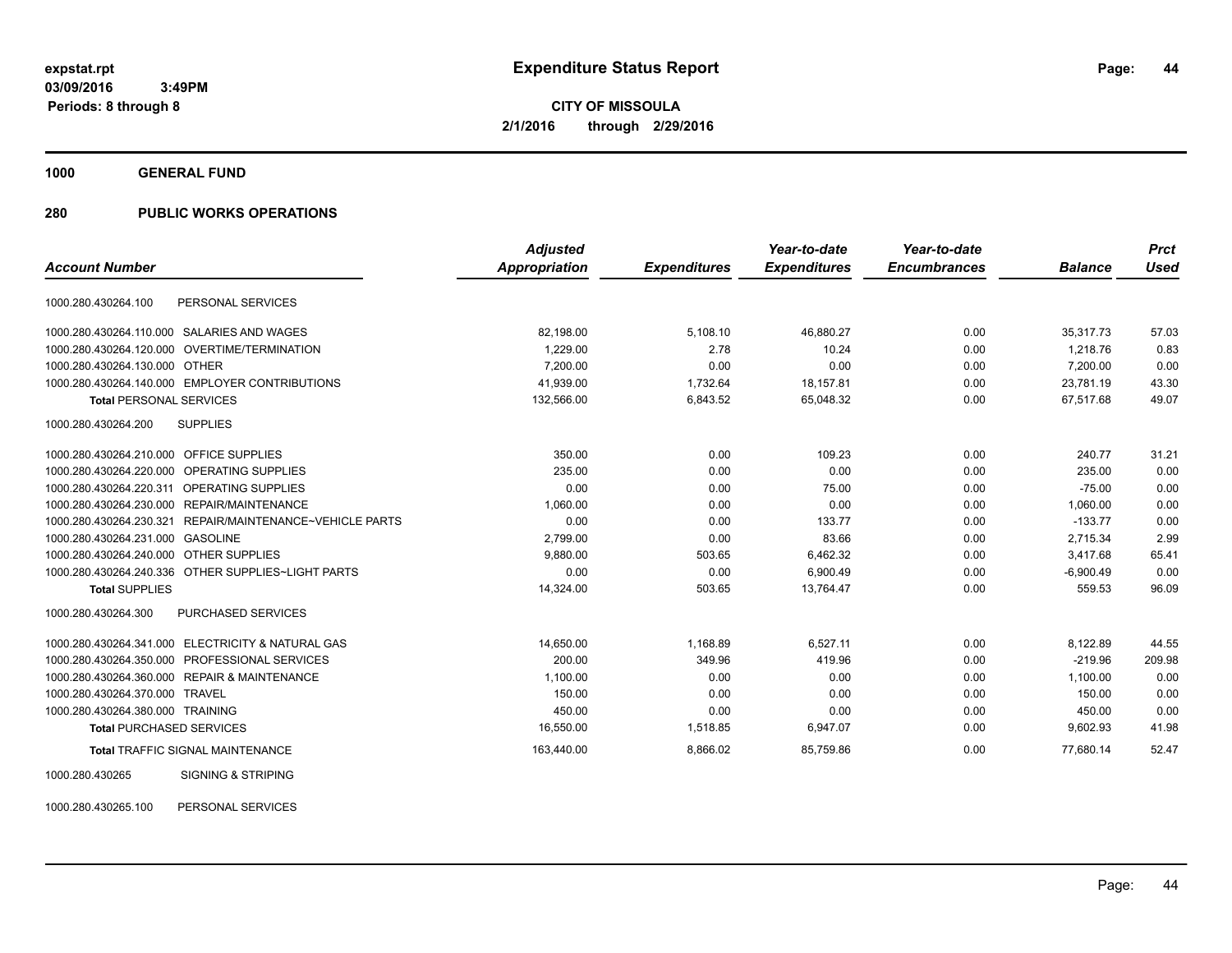**1000 GENERAL FUND**

# **280 PUBLIC WORKS OPERATIONS**

| <b>Account Number</b>                   |                                                | <b>Adjusted</b><br>Appropriation | <b>Expenditures</b> | Year-to-date<br><b>Expenditures</b> | Year-to-date<br><b>Encumbrances</b> | <b>Balance</b> | <b>Prct</b><br><b>Used</b> |
|-----------------------------------------|------------------------------------------------|----------------------------------|---------------------|-------------------------------------|-------------------------------------|----------------|----------------------------|
|                                         |                                                |                                  |                     |                                     |                                     |                |                            |
|                                         | 1000.280.430265.110.000 SALARIES AND WAGES     | 178,839.00                       | 13,919.27           | 121,184.82                          | 0.00                                | 57,654.18      | 67.76                      |
|                                         | 1000.280.430265.120.000 OVERTIME/TERMINATION   | 67.00                            | 182.52              | 933.14                              | 0.00                                | $-866.14$      | 1,392.75                   |
| 1000.280.430265.130.000 OTHER           |                                                | 1,900.00                         | 0.00                | 0.00                                | 0.00                                | 1,900.00       | 0.00                       |
|                                         | 1000.280.430265.140.000 EMPLOYER CONTRIBUTIONS | 93,550.00                        | 8,315.46            | 72,929.06                           | 0.00                                | 20,620.94      | 77.96                      |
| <b>Total PERSONAL SERVICES</b>          |                                                | 274,356.00                       | 22,417.25           | 195,047.02                          | 0.00                                | 79,308.98      | 71.09                      |
| 1000.280.430265.200                     | <b>SUPPLIES</b>                                |                                  |                     |                                     |                                     |                |                            |
| 1000.280.430265.210.000 OFFICE SUPPLIES |                                                | 350.00                           | 80.23               | 80.23                               | 0.00                                | 269.77         | 22.92                      |
|                                         | 1000.280.430265.220.000 OPERATING SUPPLIES     | 1,700.00                         | 0.00                | 268.68                              | 0.00                                | 1,431.32       | 15.80                      |
| 1000.280.430265.220.311                 | OPERATING SUPPLIES~CLOTHING ALLOW              | 0.00                             | 0.00                | 606.77                              | 0.00                                | $-606.77$      | 0.00                       |
| 1000.280.430265.230.000                 | REPAIR/MAINTENANCE                             | 40,700.00                        | 1,554.23            | 2,617.63                            | 0.00                                | 38,082.37      | 6.43                       |
| 1000.280.430265.230.321                 | REPAIR/MAINTENANCE~VEHICLE PARTS               | 0.00                             | 180.87              | 1,640.54                            | 0.00                                | $-1,640.54$    | 0.00                       |
| 1000.280.430265.231.000                 | <b>GASOLINE</b>                                | 3,739.00                         | 428.53              | 2,567.90                            | 0.00                                | 1,171.10       | 68.68                      |
| 1000.280.430265.240.000 OTHER SUPPLIES  |                                                | 21,210.00                        | 4,374.56            | 7,729.68                            | 0.00                                | 13,480.32      | 36.44                      |
| 1000.280.430265.240.300 OTHER SUPPLIES  |                                                | 0.00                             | 0.00                | 17.59                               | 0.00                                | $-17.59$       | 0.00                       |
| <b>Total SUPPLIES</b>                   |                                                | 67,699.00                        | 6,618.42            | 15,529.02                           | 0.00                                | 52,169.98      | 22.94                      |
| 1000.280.430265.300                     | <b>PURCHASED SERVICES</b>                      |                                  |                     |                                     |                                     |                |                            |
|                                         | 1000.280.430265.344.000 TELEPHONE SERVICE      | 558.00                           | 0.00                | 4.28                                | 0.00                                | 553.72         | 0.77                       |
|                                         | 1000.280.430265.344.399 TELEPHONE SERVICE      | 0.00                             | 69.96               | 489.07                              | 0.00                                | $-489.07$      | 0.00                       |
| 1000.280.430265.345.000 GARBAGE         |                                                | 457.00                           | 0.00                | 109.20                              | 0.00                                | 347.80         | 23.89                      |
|                                         | 1000.280.430265.350.000 PROFESSIONAL SERVICES  | 570.00                           | 1,493.14            | 9,541.83                            | 0.00                                | $-8,971.83$    | 1,674.01                   |
|                                         | 1000.280.430265.360.000 REPAIR & MAINTENANCE   | 1,700.00                         | 0.00                | 0.00                                | 0.00                                | 1,700.00       | 0.00                       |
| 1000.280.430265.370.000 TRAVEL          |                                                | 700.00                           | 0.00                | 0.00                                | 0.00                                | 700.00         | 0.00                       |
| 1000.280.430265.380.000 TRAINING        |                                                | 950.00                           | 0.00                | 0.00                                | 0.00                                | 950.00         | 0.00                       |
| <b>Total PURCHASED SERVICES</b>         |                                                | 4,935.00                         | 1,563.10            | 10,144.38                           | 0.00                                | $-5,209.38$    | 205.56                     |
| 1000.280.430265.900                     | <b>CAPITAL OUTLAY</b>                          |                                  |                     |                                     |                                     |                |                            |
| <b>Total CAPITAL OUTLAY</b>             |                                                | 0.00                             | 0.00                | 0.00                                | 0.00                                | 0.00           | 0.00                       |
| <b>Total SIGNING &amp; STRIPING</b>     |                                                | 346,990.00                       | 30,598.77           | 220,720.42                          | 0.00                                | 126,269.58     | 63.61                      |
| 1000.280.430267                         | <b>CMAQ GRANT</b>                              |                                  |                     |                                     |                                     |                |                            |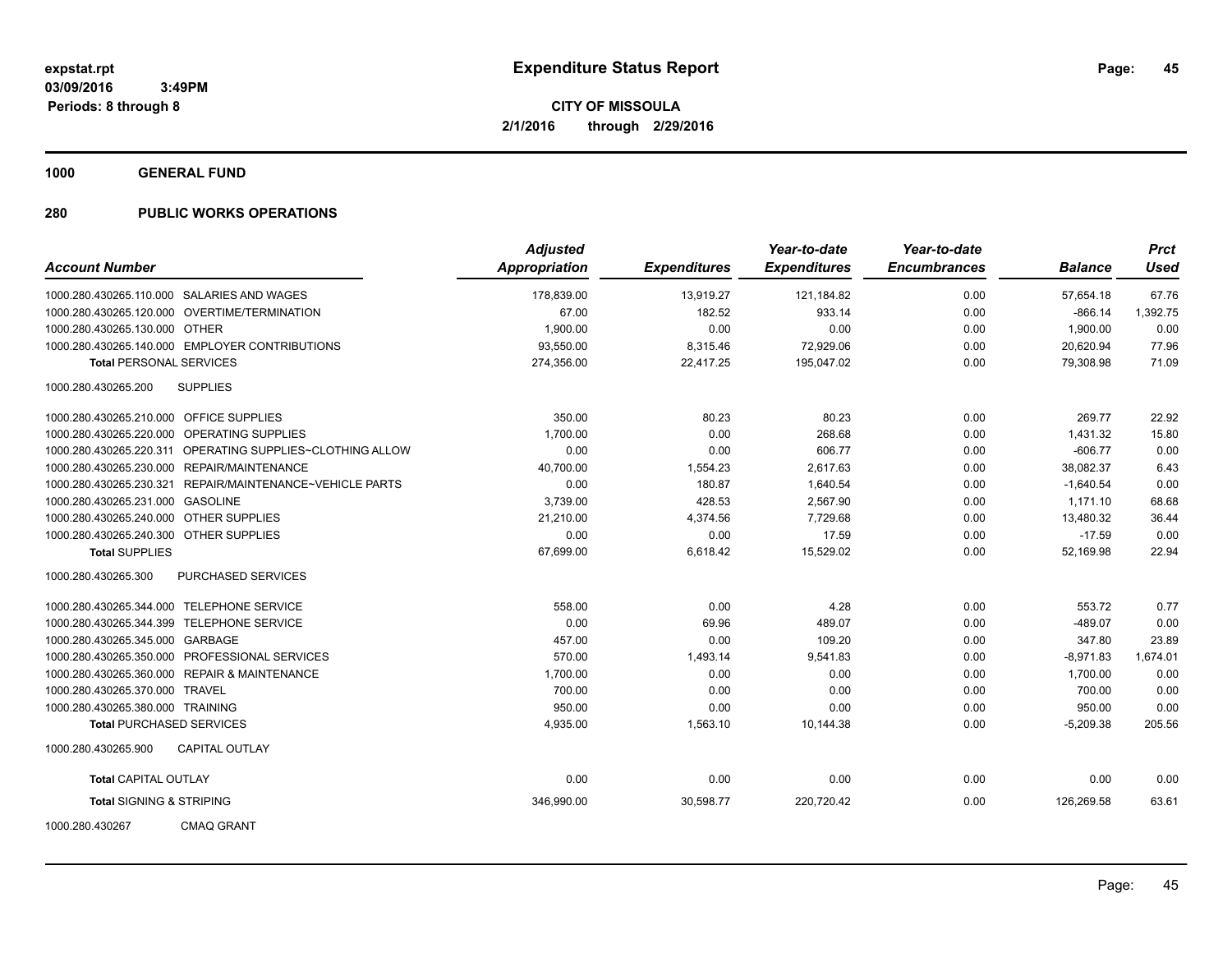**Periods: 8 through 8**

**CITY OF MISSOULA 2/1/2016 through 2/29/2016**

**1000 GENERAL FUND**

# **280 PUBLIC WORKS OPERATIONS**

 **3:49PM**

| <b>Account Number</b>                                   | <b>Adjusted</b><br>Appropriation | <b>Expenditures</b> | Year-to-date<br><b>Expenditures</b> | Year-to-date<br><b>Encumbrances</b> | <b>Balance</b> | <b>Prct</b><br><b>Used</b> |
|---------------------------------------------------------|----------------------------------|---------------------|-------------------------------------|-------------------------------------|----------------|----------------------------|
|                                                         |                                  |                     |                                     |                                     |                |                            |
| PERSONAL SERVICES<br>1000.280.430267.100                |                                  |                     |                                     |                                     |                |                            |
| <b>Total CMAQ GRANT</b>                                 | 0.00                             | 0.00                | 0.00                                | 0.00                                | 0.00           | 0.00                       |
| <b>COMMUNICATIONS</b><br>1000.280.430270                |                                  |                     |                                     |                                     |                |                            |
| PERSONAL SERVICES<br>1000.280.430270.100                |                                  |                     |                                     |                                     |                |                            |
| 1000.280.430270.110.000 SALARIES AND WAGES              | 96,811.00                        | 6,016.16            | 55,214.23                           | 0.00                                | 41,596.77      | 57.03                      |
| 1000.280.430270.120.000 OVERTIME/TERMINATION            | 268.00                           | 3.28                | 12.07                               | 0.00                                | 255.93         | 4.50                       |
| 1000.280.430270.130.000 OTHER                           | 8.480.00                         | 0.00                | 0.00                                | 0.00                                | 8,480.00       | 0.00                       |
| 1000.280.430270.140.000 EMPLOYER CONTRIBUTIONS          | 48,967.00                        | 2,807.80            | 22,921.35                           | 0.00                                | 26,045.65      | 46.81                      |
| <b>Total PERSONAL SERVICES</b>                          | 154,526.00                       | 8,827.24            | 78,147.65                           | 0.00                                | 76,378.35      | 50.57                      |
| 1000.280.430270.200<br><b>SUPPLIES</b>                  |                                  |                     |                                     |                                     |                |                            |
| 1000.280.430270.230.000 REPAIR/MAINTENANCE              | 8,050.00                         | 1,504.13            | 3,173.16                            | 0.00                                | 4,876.84       | 39.42                      |
| 1000.280.430270.230.324 REPAIR/MAINTENANCE~COMM PARTS   | 0.00                             | 0.00                | 163.55                              | 0.00                                | $-163.55$      | 0.00                       |
| 1000.280.430270.231.000 GASOLINE                        | 2,493.00                         | 61.21               | 716.63                              | 0.00                                | 1,776.37       | 28.75                      |
| <b>Total SUPPLIES</b>                                   | 10,543.00                        | 1.565.34            | 4,053.34                            | 0.00                                | 6,489.66       | 38.45                      |
| PURCHASED SERVICES<br>1000.280.430270.300               |                                  |                     |                                     |                                     |                |                            |
| 1000.280.430270.330.000 PUBLICITY, SUBSCRIPTIONS & DUES | 180.00                           | 0.00                | 150.00                              | 0.00                                | 30.00          | 83.33                      |
| 1000.280.430270.341.000 ELECTRICITY & NATURAL GAS       | 2,474.00                         | 302.19              | 1,922.29                            | 0.00                                | 551.71         | 77.70                      |
| 1000.280.430270.344.000 TELEPHONE SERVICE               | 513.00                           | 0.00                | 23.46                               | 0.00                                | 489.54         | 4.57                       |
| 1000.280.430270.344.400 TELEPHONE SERVICE               | 0.00                             | 60.21               | 420.69                              | 0.00                                | $-420.69$      | 0.00                       |
| 1000.280.430270.350.000 PROFESSIONAL SERVICES           | 100.00                           | 0.00                | 0.00                                | 0.00                                | 100.00         | 0.00                       |
| 1000.280.430270.360.000 REPAIR & MAINTENANCE            | 3,000.00                         | 0.00                | 0.00                                | 0.00                                | 3,000.00       | 0.00                       |
| <b>Total PURCHASED SERVICES</b>                         | 6,267.00                         | 362.40              | 2,516.44                            | 0.00                                | 3,750.56       | 40.15                      |
| <b>Total COMMUNICATIONS</b>                             | 171,336.00                       | 10,754.98           | 84,717.43                           | 0.00                                | 86,618.57      | 49.45                      |
| <b>WEED PROGRAM</b><br>1000.280.431120                  |                                  |                     |                                     |                                     |                |                            |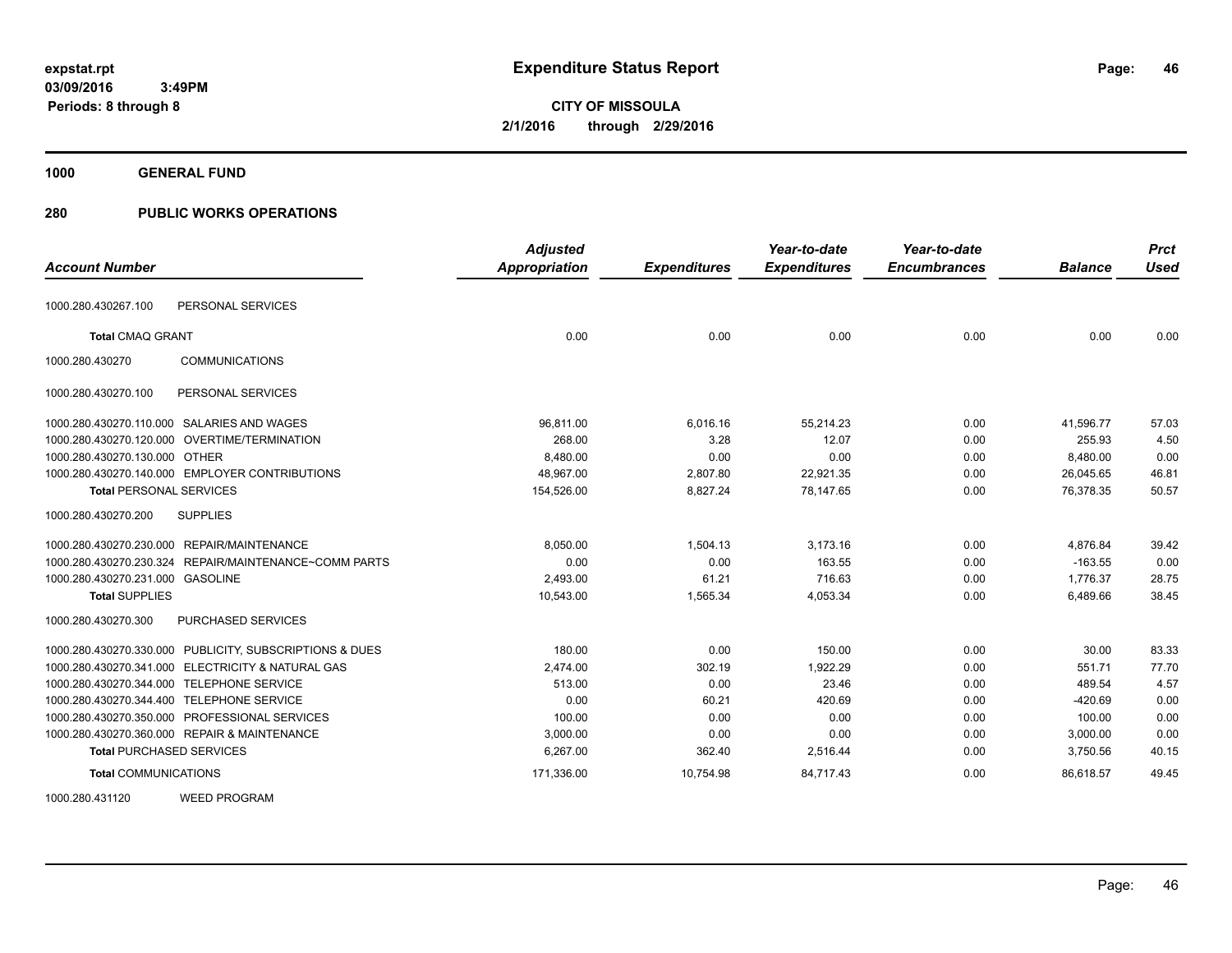**1000 GENERAL FUND**

# **280 PUBLIC WORKS OPERATIONS**

|                                           |                                      | <b>Adjusted</b>      |                     | Year-to-date        | Year-to-date        |                | <b>Prct</b> |
|-------------------------------------------|--------------------------------------|----------------------|---------------------|---------------------|---------------------|----------------|-------------|
| <b>Account Number</b>                     |                                      | <b>Appropriation</b> | <b>Expenditures</b> | <b>Expenditures</b> | <b>Encumbrances</b> | <b>Balance</b> | <b>Used</b> |
| 1000.280.431120.100                       | PERSONAL SERVICES                    |                      |                     |                     |                     |                |             |
| <b>Total WEED PROGRAM</b>                 |                                      | 0.00                 | 0.00                | 0.00                | 0.00                | 0.00           | 0.00        |
| 1000.280.431400                           | <b>ENGINEERING</b>                   |                      |                     |                     |                     |                |             |
| 1000.280.431400.100                       | PERSONAL SERVICES                    |                      |                     |                     |                     |                |             |
| <b>Total PERSONAL SERVICES</b>            |                                      | 0.00                 | 0.00                | 0.00                | 0.00                | 0.00           | 0.00        |
| 1000.280.431400.300                       | <b>PURCHASED SERVICES</b>            |                      |                     |                     |                     |                |             |
| 1000.280.431400.310.000 COMMUNICATIONS    |                                      | 0.00                 | 0.00                | 12.82               | 0.00                | $-12.82$       | 0.00        |
| 1000.280.431400.344.000 TELEPHONE SERVICE |                                      | 0.00                 | 0.00                | 17.39               | 0.00                | $-17.39$       | 0.00        |
| <b>Total ENGINEERING</b>                  |                                      | 0.00                 | 0.00                | 30.21               | 0.00                | $-30.21$       | 0.00        |
|                                           | <b>Total PUBLIC WORKS OPERATIONS</b> | 983,745.00           | 75,540.02           | 618,918.91          | 0.00                | 364,826.09     | 62.91       |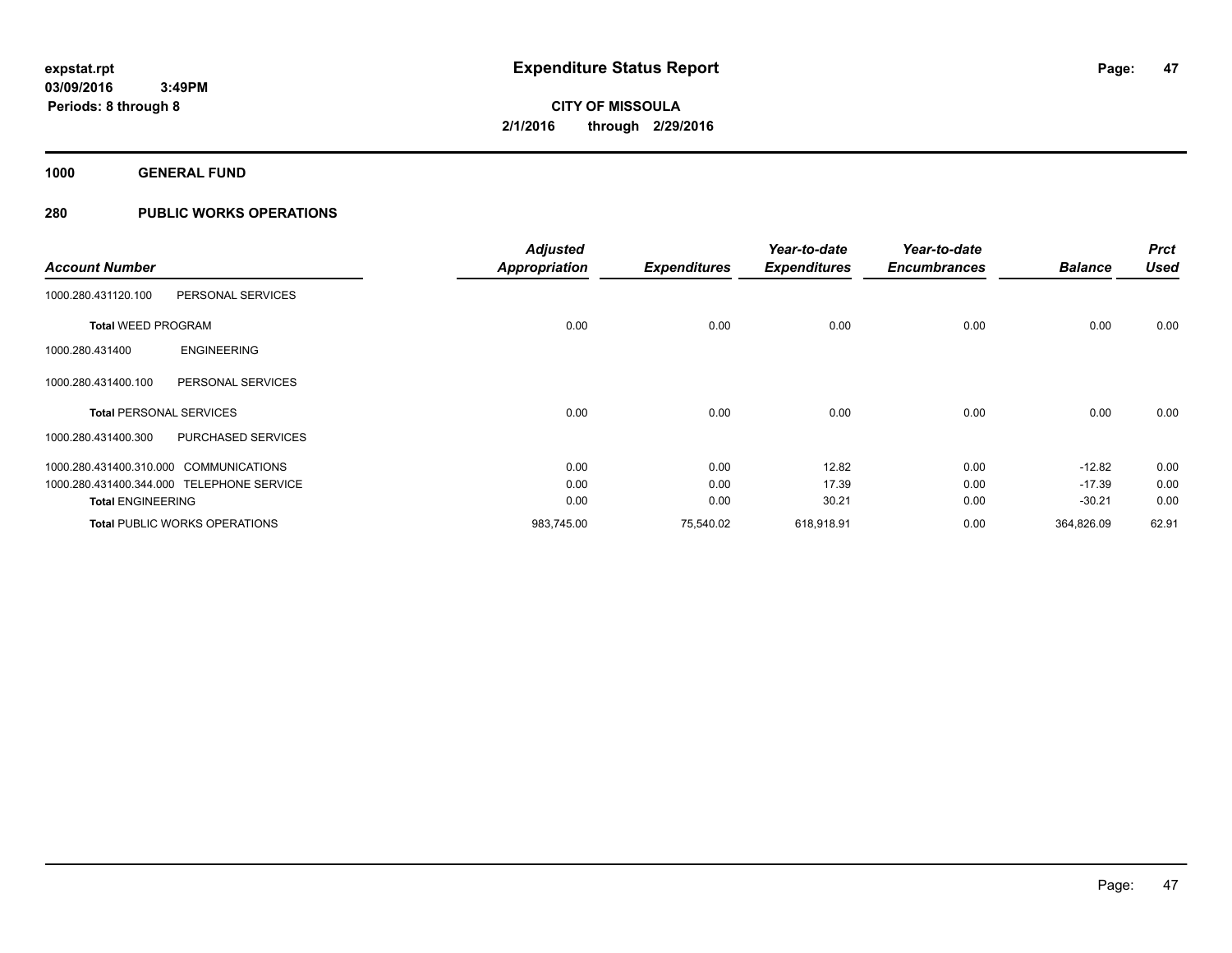**CITY OF MISSOULA 2/1/2016 through 2/29/2016**

**1000 GENERAL FUND**

**290 POLICE**

| <b>Account Number</b>                   |                                                        | <b>Adjusted</b><br><b>Appropriation</b> | <b>Expenditures</b> | Year-to-date<br><b>Expenditures</b> | Year-to-date<br><b>Encumbrances</b> | <b>Balance</b> | <b>Prct</b><br><b>Used</b> |
|-----------------------------------------|--------------------------------------------------------|-----------------------------------------|---------------------|-------------------------------------|-------------------------------------|----------------|----------------------------|
| 1000.290.420110                         | <b>ADMINISTRATION</b>                                  |                                         |                     |                                     |                                     |                |                            |
| 1000.290.420110.100                     | PERSONAL SERVICES                                      |                                         |                     |                                     |                                     |                |                            |
| 1000.290.420110.110.000                 | SALARIES AND WAGES                                     | 704,074.00                              | 51,495.30           | 430,654.46                          | 0.00                                | 273.419.54     | 61.17                      |
| 1000.290.420110.115.000                 | SALARIES/HEALTH INSURANCE BENEFIT                      | 0.00                                    | 3,180.00            | 21,915.00                           | 0.00                                | $-21,915.00$   | 0.00                       |
| 1000.290.420110.120.000                 | OVERTIME/TERMINATION                                   | 8,471.00                                | 143.06              | 1.368.34                            | 0.00                                | 7,102.66       | 16.15                      |
|                                         | 1000.290.420110.121.000 OUTSIDE HIRE OVERTIME          | 75,000.00                               | 5,110.25            | 86,890.41                           | 0.00                                | $-11,890.41$   | 115.85                     |
| 1000.290.420110.130.000 OTHER           |                                                        | 3,365.00                                | 0.00                | 3,399.27                            | 0.00                                | $-34.27$       | 101.02                     |
|                                         | 1000.290.420110.133.000 EDUCATION COMPENSATION         | 0.00                                    | 380.00              | 590.00                              | 0.00                                | $-590.00$      | 0.00                       |
| 1000.290.420110.140.000                 | <b>EMPLOYER CONTRIBUTIONS</b>                          | 385,292.00                              | 15,880.54           | 138,491.46                          | 0.00                                | 246,800.54     | 35.94                      |
|                                         | 1000.290.420110.141.000 STATE RETIREMENT CONTRIBUTIONS | 0.00                                    | 0.00                | 83,630.34                           | 0.00                                | $-83.630.34$   | 0.00                       |
| <b>Total PERSONAL SERVICES</b>          |                                                        | 1,176,202.00                            | 76,189.15           | 766,939.28                          | 0.00                                | 409,262.72     | 65.20                      |
| 1000.290.420110.200                     | <b>SUPPLIES</b>                                        |                                         |                     |                                     |                                     |                |                            |
| 1000.290.420110.210.000 OFFICE SUPPLIES |                                                        | 11,650.00                               | 407.56              | 3,255.94                            | 0.00                                | 8,394.06       | 27.95                      |
|                                         | 1000.290.420110.220.000 OPERATING SUPPLIES             | 19,550.00                               | 1,460.70            | 19,288.14                           | 0.00                                | 261.86         | 98.66                      |
| 1000.290.420110.230.000                 | <b>REPAIR/MAINTENANCE</b>                              | 900.00                                  | 3.14                | 362.68                              | 0.00                                | 537.32         | 40.30                      |
| 1000.290.420110.231.000 GASOLINE        |                                                        | 3,515.00                                | 660.45              | 2,897.26                            | 0.00                                | 617.74         | 82.43                      |
| <b>Total SUPPLIES</b>                   |                                                        | 35,615.00                               | 2,531.85            | 25,804.02                           | 0.00                                | 9,810.98       | 72.45                      |
| 1000.290.420110.300                     | <b>PURCHASED SERVICES</b>                              |                                         |                     |                                     |                                     |                |                            |
| 1000.290.420110.310.000 COMMUNICATIONS  |                                                        | 4.712.00                                | 252.68              | 3.670.51                            | 0.00                                | 1.041.49       | 77.90                      |
| 1000.290.420110.320.000                 | PRINTING & DUPLICATING                                 | 500.00                                  | 0.00                | 278.16                              | 0.00                                | 221.84         | 55.63                      |
| 1000.290.420110.330.000                 | PUBLICITY, SUBSCRIPTIONS & DUES                        | 12,538.00                               | 1,313.02            | 12,008.57                           | 0.00                                | 529.43         | 95.78                      |
| 1000.290.420110.344.000                 | <b>TELEPHONE SERVICE</b>                               | 47,693.00                               | 0.00                | 23,190.92                           | 0.00                                | 24,502.08      | 48.63                      |
|                                         | 1000.290.420110.350.000 PROFESSIONAL SERVICES          | 7,920.00                                | 2,484.20            | 6,780.00                            | 0.00                                | 1,140.00       | 85.61                      |
|                                         | 1000.290.420110.360.000 REPAIR & MAINTENANCE           | 10,600.00                               | 106.25              | 6,928.64                            | 0.00                                | 3.671.36       | 65.36                      |
|                                         | 1000.290.420110.392.000 DONATIONS AND SALES            | 0.00                                    | 71.00               | 71.00                               | 0.00                                | $-71.00$       | 0.00                       |
| <b>Total PURCHASED SERVICES</b>         |                                                        | 83,963.00                               | 4,227.15            | 52,927.80                           | 0.00                                | 31,035.20      | 63.04                      |

1000.290.420110.500 FIXED CHARGES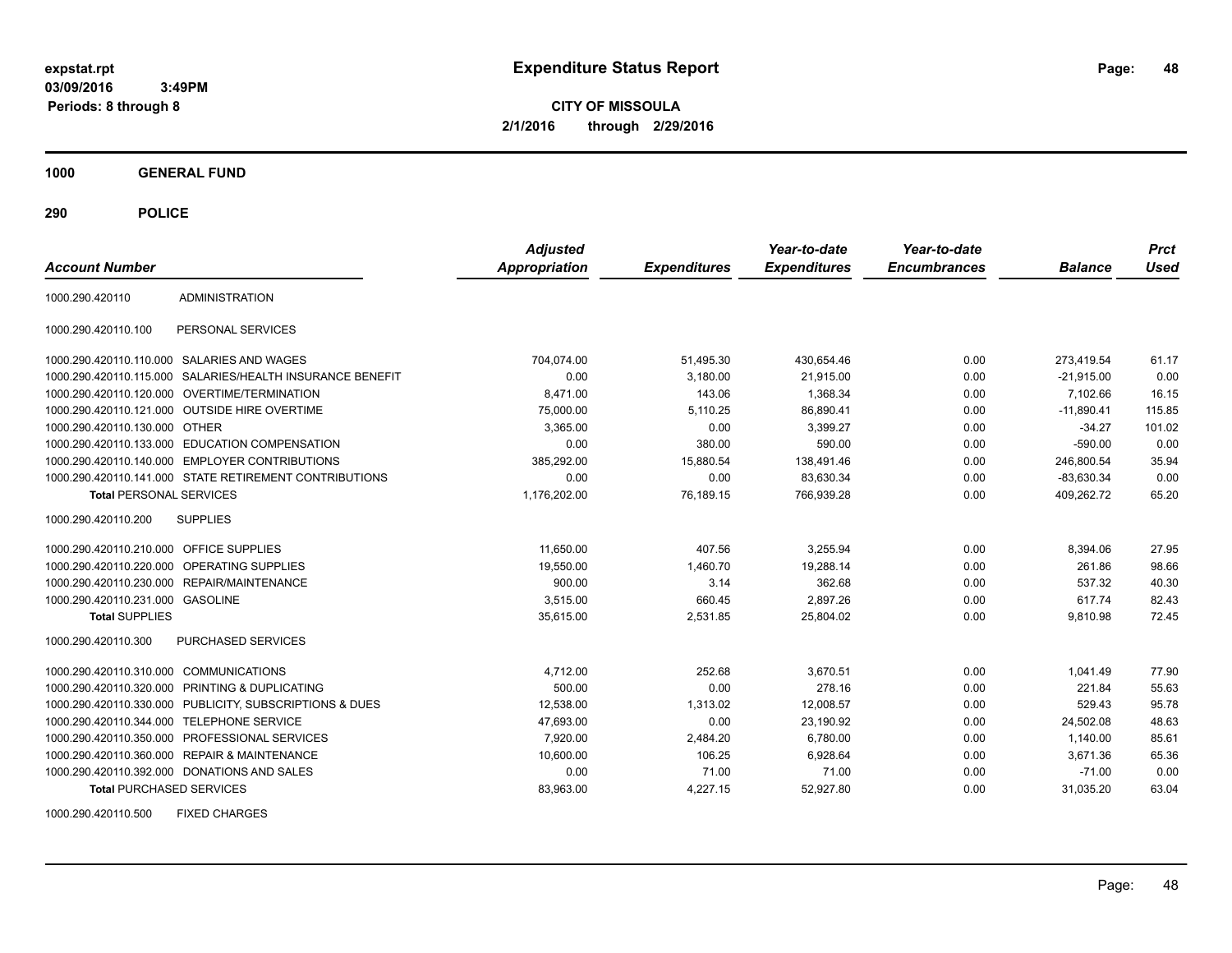**CITY OF MISSOULA 2/1/2016 through 2/29/2016**

**1000 GENERAL FUND**

| <b>Account Number</b>                                                                            | <b>Adjusted</b><br>Appropriation | <b>Expenditures</b> | Year-to-date<br><b>Expenditures</b> | Year-to-date<br><b>Encumbrances</b> | <b>Balance</b>         | <b>Prct</b><br><b>Used</b> |
|--------------------------------------------------------------------------------------------------|----------------------------------|---------------------|-------------------------------------|-------------------------------------|------------------------|----------------------------|
| 1000.290.420110.500.000 FIXED CHARGES                                                            | 90,812.00                        | 5,732.98            | 52,170.12                           | 0.00                                | 38,641.88              | 57.45                      |
| <b>Total FIXED CHARGES</b>                                                                       | 90,812.00                        | 5,732.98            | 52,170.12                           | 0.00                                | 38,641.88              | 57.45                      |
| <b>GRANTS &amp; CONTRIBUTIONS</b><br>1000.290.420110.700                                         |                                  |                     |                                     |                                     |                        |                            |
| 1000.290.420110.700.000 GRANTS & CONTRIBUTIONS                                                   | 4,000.00                         | 0.00                | 0.00                                | 0.00                                | 4,000.00               | 0.00                       |
| <b>Total GRANTS &amp; CONTRIBUTIONS</b>                                                          | 4,000.00                         | 0.00                | 0.00                                | 0.00                                | 4,000.00               | 0.00                       |
| OTHER OBJECTS<br>1000.290.420110.800                                                             |                                  |                     |                                     |                                     |                        |                            |
| 1000.290.420110.850.000 SALARY SAVINGS                                                           | $-79.245.00$                     | 0.00                | 0.00                                | 0.00                                | $-79.245.00$           | 0.00                       |
| <b>Total OTHER OBJECTS</b>                                                                       | $-79,245.00$                     | 0.00                | 0.00                                | 0.00                                | $-79,245.00$           | 0.00                       |
| 1000.290.420110.900<br><b>CAPITAL OUTLAY</b>                                                     |                                  |                     |                                     |                                     |                        |                            |
| <b>Total CAPITAL OUTLAY</b>                                                                      | 0.00                             | 0.00                | 0.00                                | 0.00                                | 0.00                   | 0.00                       |
| <b>Total ADMINISTRATION</b>                                                                      | 1,311,347.00                     | 88,681.13           | 897,841.22                          | 0.00                                | 413,505.78             | 68.47                      |
| PERSONNEL TRAINING<br>1000.290.420130                                                            |                                  |                     |                                     |                                     |                        |                            |
| 1000.290.420130.100<br>PERSONAL SERVICES                                                         |                                  |                     |                                     |                                     |                        |                            |
| 1000.290.420130.110.000 SALARIES AND WAGES                                                       | 61,810.00                        | 5,167.53            | 43,227.87                           | 0.00                                | 18,582.13              | 69.94                      |
| 1000.290.420130.115.000 SALARIES/HEALTH INSURANCE BENEFIT                                        | 0.00                             | 636.00              | 4,383.00                            | 0.00                                | $-4,383.00$            | 0.00                       |
| 1000.290.420130.120.000 OVERTIME/TERMINATION                                                     | 1,070.00                         | 0.00                | 828.04                              | 0.00                                | 241.96                 | 77.39                      |
| 1000.290.420130.130.000 OTHER                                                                    | 673.00                           | 0.00                | 690.00                              | 0.00                                | $-17.00$               | 102.53                     |
| 1000.290.420130.133.000 EDUCATION COMPENSATION<br>1000.290.420130.140.000 EMPLOYER CONTRIBUTIONS | 0.00<br>34,098.00                | 20.00<br>1.359.92   | 170.00<br>11,668.60                 | 0.00                                | $-170.00$<br>22.429.40 | 0.00<br>34.22              |
| 1000.290.420130.141.000 STATE RETIREMENT CONTRIBUTIONS                                           | 0.00                             | 0.00                | 12,278.82                           | 0.00<br>0.00                        | $-12,278.82$           | 0.00                       |
| <b>Total PERSONAL SERVICES</b>                                                                   | 97,651.00                        | 7,183.45            | 73.246.33                           | 0.00                                | 24,404.67              | 75.01                      |
| 1000.290.420130.200<br><b>SUPPLIES</b>                                                           |                                  |                     |                                     |                                     |                        |                            |
| 1000.290.420130.210.000 OFFICE SUPPLIES                                                          | 200.00                           | 0.00                | 36.94                               | 0.00                                | 163.06                 | 18.47                      |
| 1000.290.420130.220.000 OPERATING SUPPLIES                                                       | 25,020.00                        | 3,807.00            | 19,095.48                           | 0.00                                | 5,924.52               | 76.32                      |
| <b>Total SUPPLIES</b>                                                                            | 25,220.00                        | 3,807.00            | 19,132.42                           | 0.00                                | 6,087.58               | 75.86                      |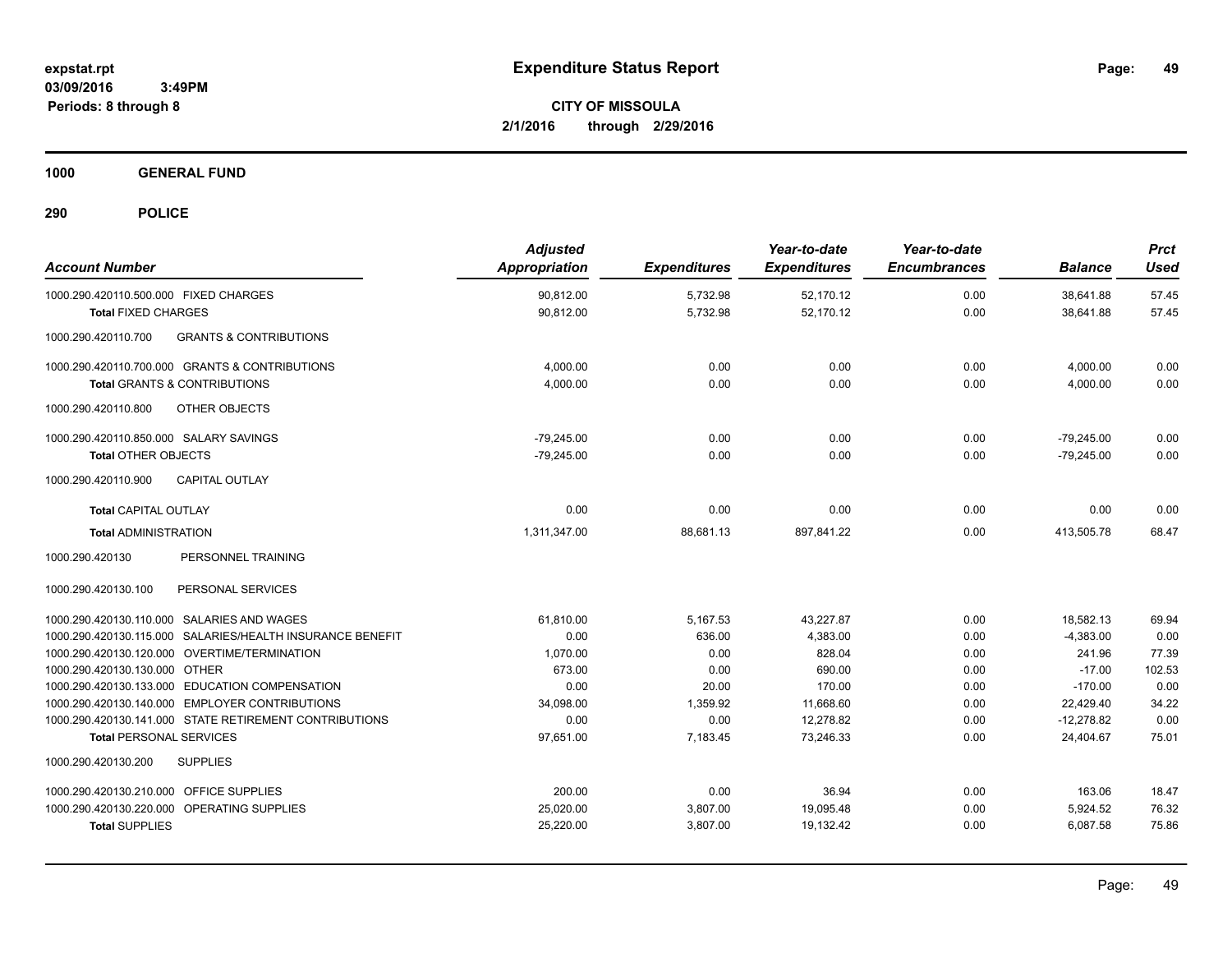**CITY OF MISSOULA 2/1/2016 through 2/29/2016**

**1000 GENERAL FUND**

| <b>Account Number</b>                                     | <b>Adjusted</b><br>Appropriation | <b>Expenditures</b> | Year-to-date<br><b>Expenditures</b> | Year-to-date<br><b>Encumbrances</b> | <b>Balance</b> | <b>Prct</b><br><b>Used</b> |
|-----------------------------------------------------------|----------------------------------|---------------------|-------------------------------------|-------------------------------------|----------------|----------------------------|
| PURCHASED SERVICES<br>1000.290.420130.300                 |                                  |                     |                                     |                                     |                |                            |
| 1000.290.420130.320.000 PRINTING & DUPLICATING            | 350.00                           | 0.00                | 0.00                                | 0.00                                | 350.00         | 0.00                       |
| 1000.290.420130.360.000 REPAIR & MAINTENANCE              | 100.00                           | 0.00                | 0.00                                | 0.00                                | 100.00         | 0.00                       |
| 1000.290.420130.370.000 TRAVEL                            | 26,000.00                        | 3,889.82            | 36,616.57                           | 0.00                                | $-10.616.57$   | 140.83                     |
| 1000.290.420130.380.000 TRAINING                          | 31,300.00                        | 450.00              | 24,369.55                           | 0.00                                | 6,930.45       | 77.86                      |
| 1000.290.420130.390.000 OTHER PURCHASED SERVICES          | 25,000.00                        | 0.00                | 0.00                                | 0.00                                | 25,000.00      | 0.00                       |
| 1000.290.420130.390.021 PD TRAINING 1                     | 0.00                             | 0.00                | 382.22                              | 0.00                                | $-382.22$      | 0.00                       |
| 1000.290.420130.390.022 PD TRAINING 2                     | 0.00                             | 0.00                | 8,475.01                            | 0.00                                | $-8,475.01$    | 0.00                       |
| 1000.290.420130.390.031 MISC TRAINING/TRAVEL EXPENSES     | 0.00                             | 304.00              | 3,520.22                            | 0.00                                | $-3,520.22$    | 0.00                       |
| <b>Total PURCHASED SERVICES</b>                           | 82,750.00                        | 4,643.82            | 73,363.57                           | 0.00                                | 9,386.43       | 88.66                      |
| <b>Total PERSONNEL TRAINING</b>                           | 205,621.00                       | 15,634.27           | 165,742.32                          | 0.00                                | 39,878.68      | 80.61                      |
| <b>CRIMINAL INVESTIGATION</b><br>1000.290.420141          |                                  |                     |                                     |                                     |                |                            |
| PERSONAL SERVICES<br>1000.290.420141.100                  |                                  |                     |                                     |                                     |                |                            |
| 1000.290.420141.110.000 SALARIES AND WAGES                | 1,460,892.00                     | 94,908.66           | 793,127.10                          | 0.00                                | 667,764.90     | 54.29                      |
| 1000.290.420141.115.000 SALARIES/HEALTH INSURANCE BENEFIT | 0.00                             | 10.176.00           | 70.128.00                           | 0.00                                | $-70.128.00$   | 0.00                       |
| 1000.290.420141.120.000 OVERTIME/TERMINATION              | 46,370.00                        | 2,835.27            | 41,331.85                           | 0.00                                | 5,038.15       | 89.13                      |
| 1000.290.420141.130.000 OTHER                             | 10,096.00                        | 0.00                | 11,023.09                           | 0.00                                | $-927.09$      | 109.18                     |
| 1000.290.420141.133.000 EDUCATION COMPENSATION            | 0.00                             | 300.00              | 1.725.00                            | 0.00                                | $-1.725.00$    | 0.00                       |
| 1000.290.420141.140.000 EMPLOYER CONTRIBUTIONS            | 797,295.00                       | 25,644.80           | 224,004.12                          | 0.00                                | 573,290.88     | 28.10                      |
| 1000.290.420141.141.000 STATE RETIREMENT CONTRIBUTIONS    | 0.00                             | 0.00                | 208.295.42                          | 0.00                                | $-208,295.42$  | 0.00                       |
| <b>Total PERSONAL SERVICES</b>                            | 2,314,653.00                     | 133.864.73          | 1.349.634.58                        | 0.00                                | 965.018.42     | 58.31                      |
| 1000.290.420141.200<br><b>SUPPLIES</b>                    |                                  |                     |                                     |                                     |                |                            |
| 1000.290.420141.210.000 OFFICE SUPPLIES                   | 2.500.00                         | 489.42              | 1.625.26                            | 0.00                                | 874.74         | 65.01                      |
| <b>OPERATING SUPPLIES</b><br>1000.290.420141.220.000      | 3,500.00                         | 359.99              | 3,673.22                            | 0.00                                | $-173.22$      | 104.95                     |
| 1000.290.420141.230.000 REPAIR/MAINTENANCE                | 3,900.00                         | 21.68               | 1,454.92                            | 0.00                                | 2,445.08       | 37.31                      |
| 1000.290.420141.231.000 GASOLINE                          | 7,744.00                         | 1,346.85            | 5,839.01                            | 0.00                                | 1.904.99       | 75.40                      |
| <b>Total SUPPLIES</b>                                     | 17,644.00                        | 2,217.94            | 12,592.41                           | 0.00                                | 5,051.59       | 71.37                      |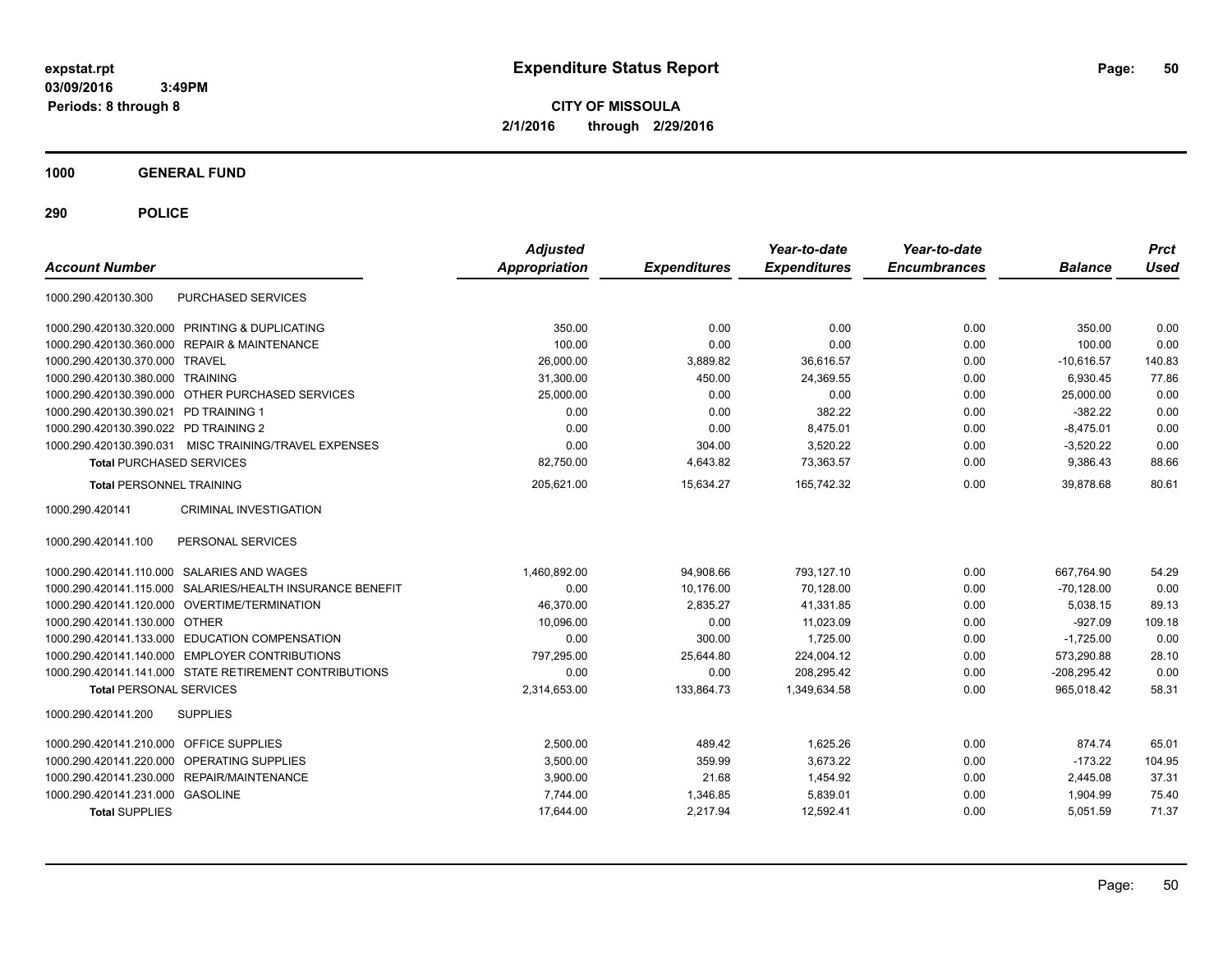**CITY OF MISSOULA 2/1/2016 through 2/29/2016**

**1000 GENERAL FUND**

**290 POLICE**

| <b>Account Number</b>                                     | <b>Adjusted</b><br>Appropriation | <b>Expenditures</b> | Year-to-date<br><b>Expenditures</b> | Year-to-date<br><b>Encumbrances</b> | <b>Balance</b> | <b>Prct</b><br><b>Used</b> |
|-----------------------------------------------------------|----------------------------------|---------------------|-------------------------------------|-------------------------------------|----------------|----------------------------|
| <b>PURCHASED SERVICES</b><br>1000.290.420141.300          |                                  |                     |                                     |                                     |                |                            |
| 1000.290.420141.310.000 COMMUNICATIONS                    | 200.00                           | 0.00                | 0.00                                | 0.00                                | 200.00         | 0.00                       |
| 1000.290.420141.320.000 PRINTING & DUPLICATING            | 1.300.00                         | 79.42               | 475.06                              | 0.00                                | 824.94         | 36.54                      |
| 1000.290.420141.350.000 PROFESSIONAL SERVICES             | 2,500.00                         | 0.00                | 336.90                              | 0.00                                | 2,163.10       | 13.48                      |
| 1000.290.420141.360.000 REPAIR & MAINTENANCE              | 1,500.00                         | 0.00                | 189.00                              | 0.00                                | 1,311.00       | 12.60                      |
| <b>Total PURCHASED SERVICES</b>                           | 5,500.00                         | 79.42               | 1.000.96                            | 0.00                                | 4,499.04       | 18.20                      |
| CAPITAL OUTLAY<br>1000.290.420141.900                     |                                  |                     |                                     |                                     |                |                            |
| <b>Total CAPITAL OUTLAY</b>                               | 0.00                             | 0.00                | 0.00                                | 0.00                                | 0.00           | 0.00                       |
| <b>Total CRIMINAL INVESTIGATION</b>                       | 2,337,797.00                     | 136,162.09          | 1,363,227.95                        | 0.00                                | 974,569.05     | 58.31                      |
| <b>NARCOTICS</b><br>1000.290.420142                       |                                  |                     |                                     |                                     |                |                            |
| PERSONAL SERVICES<br>1000.290.420142.100                  |                                  |                     |                                     |                                     |                |                            |
| 1000.290.420142.110.000 SALARIES AND WAGES                | 151,411.00                       | 15,933.04           | 133,774.73                          | 0.00                                | 17,636.27      | 88.35                      |
| 1000.290.420142.115.000 SALARIES/HEALTH INSURANCE BENEFIT | 0.00                             | 1.908.00            | 13.149.00                           | 0.00                                | $-13.149.00$   | 0.00                       |
| 1000.290.420142.120.000 OVERTIME/TERMINATION              | 4.637.00                         | 84.74               | 3,671.98                            | 0.00                                | 965.02         | 79.19                      |
| 1000.290.420142.130.000 OTHER                             | 2,019.00                         | 0.00                | 2.070.00                            | 0.00                                | $-51.00$       | 102.53                     |
| 1000.290.420142.133.000 EDUCATION COMPENSATION            | 0.00                             | 20.00               | 170.00                              | 0.00                                | $-170.00$      | 0.00                       |
| 1000.290.420142.140.000 EMPLOYER CONTRIBUTIONS            | 82,607.00                        | 4,151.74            | 35,671.81                           | 0.00                                | 46,935.19      | 43.18                      |
| 1000.290.420142.141.000 STATE RETIREMENT CONTRIBUTIONS    | 0.00                             | 0.00                | 37,911.58                           | 0.00                                | $-37.911.58$   | 0.00                       |
| <b>Total PERSONAL SERVICES</b>                            | 240,674.00                       | 22,097.52           | 226,419.10                          | 0.00                                | 14,254.90      | 94.08                      |
| 1000.290.420142.200<br><b>SUPPLIES</b>                    |                                  |                     |                                     |                                     |                |                            |
| 1000.290.420142.210.000 OFFICE SUPPLIES                   | 100.00                           | 0.00                | 11.94                               | 0.00                                | 88.06          | 11.94                      |
| 1000.290.420142.220.000 OPERATING SUPPLIES                | 200.00                           | 0.00                | 80.47                               | 0.00                                | 119.53         | 40.24                      |
| 1000.290.420142.230.000 REPAIR/MAINTENANCE                | 700.00                           | 0.00                | 310.72                              | 0.00                                | 389.28         | 44.39                      |
| 1000.290.420142.231.000 GASOLINE                          | 2,675.00                         | 233.26              | 786.58                              | 0.00                                | 1,888.42       | 29.40                      |
| <b>Total SUPPLIES</b>                                     | 3,675.00                         | 233.26              | 1,189.71                            | 0.00                                | 2,485.29       | 32.37                      |
| 1000.290.420142.300<br>PURCHASED SERVICES                 |                                  |                     |                                     |                                     |                |                            |

Page: 51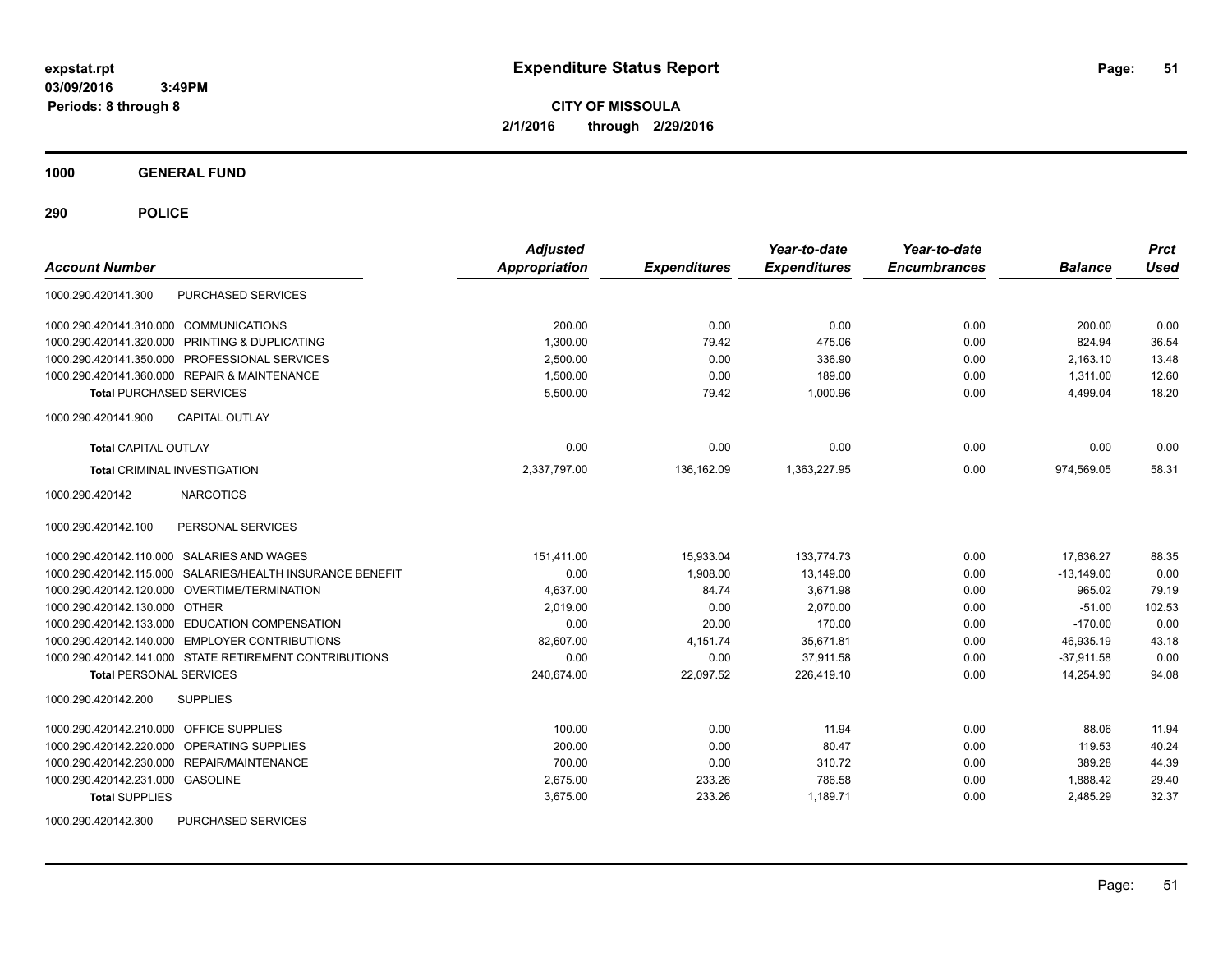**CITY OF MISSOULA 2/1/2016 through 2/29/2016**

**1000 GENERAL FUND**

| <b>Account Number</b>                                      | <b>Adjusted</b><br>Appropriation | <b>Expenditures</b> | Year-to-date<br><b>Expenditures</b> | Year-to-date<br><b>Encumbrances</b> | <b>Balance</b> | <b>Prct</b><br><b>Used</b> |
|------------------------------------------------------------|----------------------------------|---------------------|-------------------------------------|-------------------------------------|----------------|----------------------------|
| 1000.290.420142.320.000 PRINTING & DUPLICATING             | 100.00                           | 0.00                | 0.00                                | 0.00                                | 100.00         | 0.00                       |
| 1000.290.420142.350.000 PROFESSIONAL SERVICES              | 300.00                           | 0.00                | 15.00                               | 0.00                                | 285.00         | 5.00                       |
| 1000.290.420142.360.000 REPAIR & MAINTENANCE               | 300.00                           | 0.00                | 67.99                               | 0.00                                | 232.01         | 22.66                      |
| <b>Total PURCHASED SERVICES</b>                            | 700.00                           | 0.00                | 82.99                               | 0.00                                | 617.01         | 11.86                      |
| <b>Total NARCOTICS</b>                                     | 245,049.00                       | 22,330.78           | 227,691.80                          | 0.00                                | 17,357.20      | 92.92                      |
| REIMBURSABLE SERVICES/COMPLIANCE CHECKS<br>1000.290.420143 |                                  |                     |                                     |                                     |                |                            |
| PERSONAL SERVICES<br>1000.290.420143.100                   |                                  |                     |                                     |                                     |                |                            |
| <b>Total PERSONAL SERVICES</b>                             | 0.00                             | 0.00                | 0.00                                | 0.00                                | 0.00           | 0.00                       |
| 1000.290.420143.300<br>PURCHASED SERVICES                  |                                  |                     |                                     |                                     |                |                            |
| Total REIMBURSABLE SERVICES/COMPLIANCE CHECKS              | 0.00                             | 0.00                | 0.00                                | 0.00                                | 0.00           | 0.00                       |
| 1000.290.420150<br><b>TRAFFIC POLICING-UNIFORM</b>         |                                  |                     |                                     |                                     |                |                            |
| PERSONAL SERVICES<br>1000.290.420150.100                   |                                  |                     |                                     |                                     |                |                            |
| 1000.290.420150.110.000 SALARIES AND WAGES                 | 4,527,204.00                     | 308,552.04          | 2,525,311.96                        | 0.00                                | 2,001,892.04   | 55.78                      |
| 1000.290.420150.115.000 SALARIES/HEALTH INSURANCE BENEFIT  | 0.00                             | 39,432.00           | 262,779.00                          | 0.00                                | $-262,779.00$  | 0.00                       |
| 1000.290.420150.120.000 OVERTIME/TERMINATION               | 154,166.00                       | 9,832.44            | 110,243.93                          | 0.00                                | 43,922.07      | 71.51                      |
| 1000.290.420150.122.000 COURT OVERTIME                     | 0.00                             | 4,720.00            | 17,894.97                           | 0.00                                | $-17,894.97$   | 0.00                       |
| 1000.290.420150.130.000 OTHER                              | 44,424.00                        | 0.00                | 38.745.98                           | 0.00                                | 5,678.02       | 87.22                      |
| 1000.290.420150.133.000 EDUCATION COMPENSATION             | 0.00                             | 1,320.00            | 7.535.00                            | 0.00                                | $-7.535.00$    | 0.00                       |
| 1000.290.420150.140.000 EMPLOYER CONTRIBUTIONS             | 2,481,639.00                     | 81,724.23           | 685,279.80                          | 0.00                                | 1,796,359.20   | 27.61                      |
| 1000.290.420150.141.000 STATE RETIREMENT CONTRIBUTIONS     | 0.00                             | 0.00                | 716,659.41                          | 0.00                                | $-716,659.41$  | 0.00                       |
| <b>Total PERSONAL SERVICES</b>                             | 7,207,433.00                     | 445,580.71          | 4.364.450.05                        | 0.00                                | 2,842,982.95   | 60.55                      |
| 1000.290.420150.200<br><b>SUPPLIES</b>                     |                                  |                     |                                     |                                     |                |                            |
| 1000.290.420150.210.000 OFFICE SUPPLIES                    | 1,444.00                         | 29.98               | 326.93                              | 0.00                                | 1,117.07       | 22.64                      |
| 1000.290.420150.220.000 OPERATING SUPPLIES                 | 9,384.00                         | 1,009.13            | 9,081.62                            | 0.00                                | 302.38         | 96.78                      |
| 1000.290.420150.230.000 REPAIR/MAINTENANCE                 | 34,284.00                        | 3,602.29            | 22,594.01                           | 0.00                                | 11,689.99      | 65.90                      |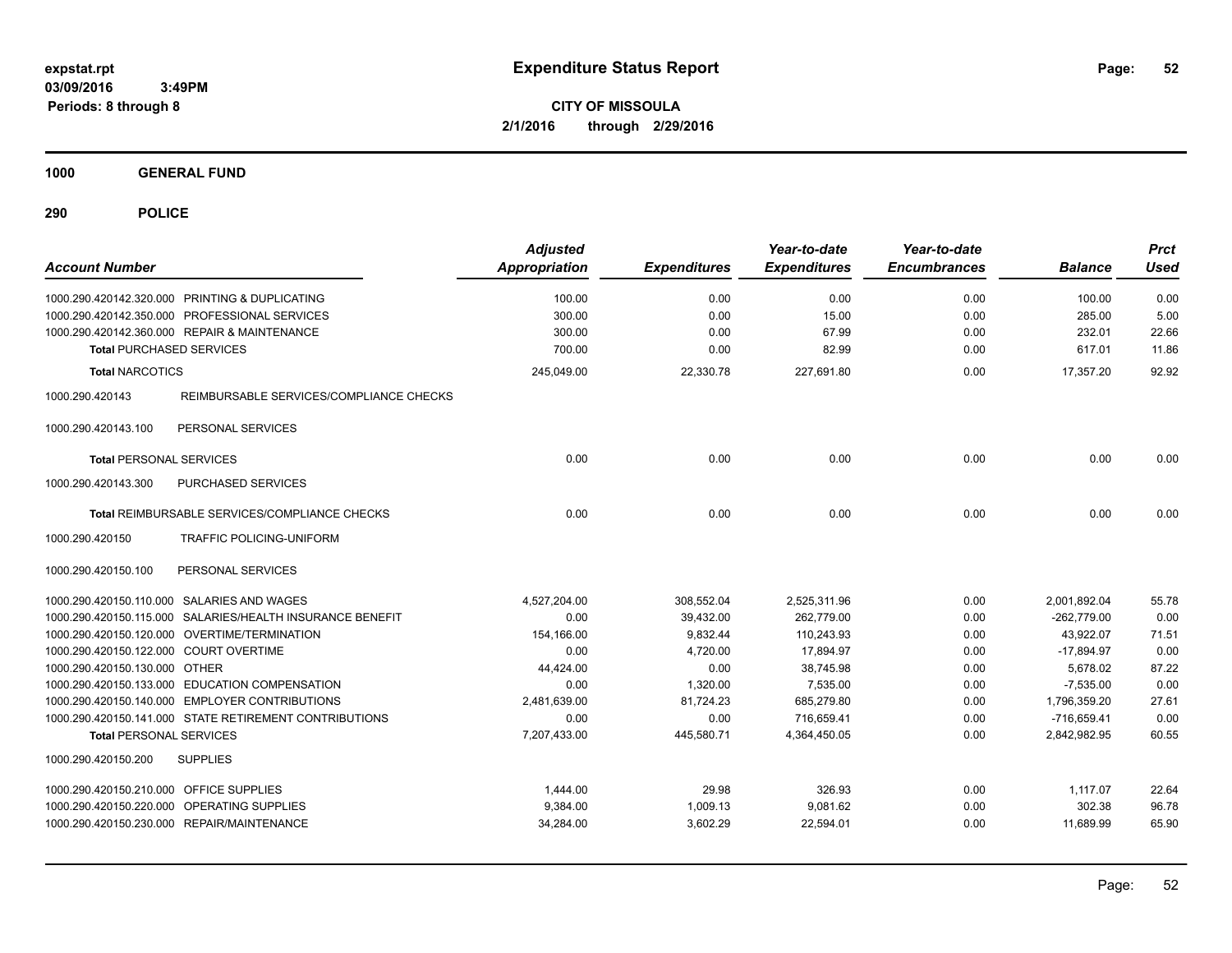**CITY OF MISSOULA 2/1/2016 through 2/29/2016**

**1000 GENERAL FUND**

| <b>Account Number</b>                                     | <b>Adjusted</b><br>Appropriation | <b>Expenditures</b> | Year-to-date<br><b>Expenditures</b> | Year-to-date<br><b>Encumbrances</b> | <b>Balance</b> | <b>Prct</b><br><b>Used</b> |
|-----------------------------------------------------------|----------------------------------|---------------------|-------------------------------------|-------------------------------------|----------------|----------------------------|
| 1000.290.420150.231.000 GASOLINE                          | 141.236.00                       | 17.252.11           | 64.717.12                           | 0.00                                | 76.518.88      | 45.82                      |
| <b>Total SUPPLIES</b>                                     | 186,348.00                       | 21,893.51           | 96,719.68                           | 0.00                                | 89,628.32      | 51.90                      |
| PURCHASED SERVICES<br>1000.290.420150.300                 |                                  |                     |                                     |                                     |                |                            |
| 1000.290.420150.320.000 PRINTING & DUPLICATING            | 5,669.00                         | 0.00                | 1,301.78                            | 0.00                                | 4,367.22       | 22.96                      |
| 1000.290.420150.350.000 PROFESSIONAL SERVICES             | 4,425.00                         | 0.00                | 1,092.50                            | 0.00                                | 3,332.50       | 24.69                      |
| 1000.290.420150.360.000 REPAIR & MAINTENANCE              | 13,630.00                        | 669.80              | 11,578.65                           | 0.00                                | 2,051.35       | 84.95                      |
| <b>Total PURCHASED SERVICES</b>                           | 23,724.00                        | 669.80              | 13,972.93                           | 0.00                                | 9,751.07       | 58.90                      |
| <b>CAPITAL OUTLAY</b><br>1000.290.420150.900              |                                  |                     |                                     |                                     |                |                            |
| <b>Total CAPITAL OUTLAY</b>                               | 0.00                             | 0.00                | 0.00                                | 0.00                                | 0.00           | 0.00                       |
| <b>Total TRAFFIC POLICING-UNIFORM</b>                     | 7,417,505.00                     | 468.144.02          | 4,475,142.66                        | 0.00                                | 2,942,362.34   | 60.33                      |
| <b>ACCIDENT INVESTIGATION</b><br>1000.290.420151          |                                  |                     |                                     |                                     |                |                            |
| PERSONAL SERVICES<br>1000.290.420151.100                  |                                  |                     |                                     |                                     |                |                            |
| 1000.290.420151.110.000 SALARIES AND WAGES                | 458,017.00                       | 38,015.97           | 332,977.03                          | 0.00                                | 125,039.97     | 72.70                      |
| 1000.290.420151.115.000 SALARIES/HEALTH INSURANCE BENEFIT | 0.00                             | 3,816.00            | 26,298.00                           | 0.00                                | $-26,298.00$   | 0.00                       |
| 1000.290.420151.120.000 OVERTIME/TERMINATION              | 13,376.00                        | 510.77              | 7,255.32                            | 0.00                                | 6,120.68       | 54.24                      |
| 1000.290.420151.130.000 OTHER                             | 3.365.00                         | 0.00                | 4.140.00                            | 0.00                                | $-775.00$      | 123.03                     |
| 1000.290.420151.133.000 EDUCATION COMPENSATION            | 0.00                             | 210.00              | 510.00                              | 0.00                                | $-510.00$      | 0.00                       |
| 1000.290.420151.140.000 EMPLOYER CONTRIBUTIONS            | 242,922.00                       | 11,288.85           | 104,965.84                          | 0.00                                | 137,956.16     | 43.21                      |
| 1000.290.420151.141.000 STATE RETIREMENT CONTRIBUTIONS    | 0.00                             | 0.00                | 93,233.03                           | 0.00                                | $-93,233.03$   | 0.00                       |
| <b>Total PERSONAL SERVICES</b>                            | 717,680.00                       | 53,841.59           | 569,379.22                          | 0.00                                | 148,300.78     | 79.34                      |
| 1000.290.420151.200<br><b>SUPPLIES</b>                    |                                  |                     |                                     |                                     |                |                            |
| 1000.290.420151.210.000 OFFICE SUPPLIES                   | 200.00                           | 0.00                | 123.65                              | 0.00                                | 76.35          | 61.83                      |
| 1000.290.420151.220.000 OPERATING SUPPLIES                | 2.967.00                         | 109.99              | 2,785.76                            | 0.00                                | 181.24         | 93.89                      |
| 1000.290.420151.230.000 REPAIR/MAINTENANCE                | 4.151.00                         | 29.85               | 1.003.23                            | 0.00                                | 3,147.77       | 24.17                      |
| 1000.290.420151.231.000 GASOLINE                          | 13,423.00                        | 732.84              | 8,880.01                            | 0.00                                | 4,542.99       | 66.16                      |
| <b>Total SUPPLIES</b>                                     | 20,741.00                        | 872.68              | 12,792.65                           | 0.00                                | 7,948.35       | 61.68                      |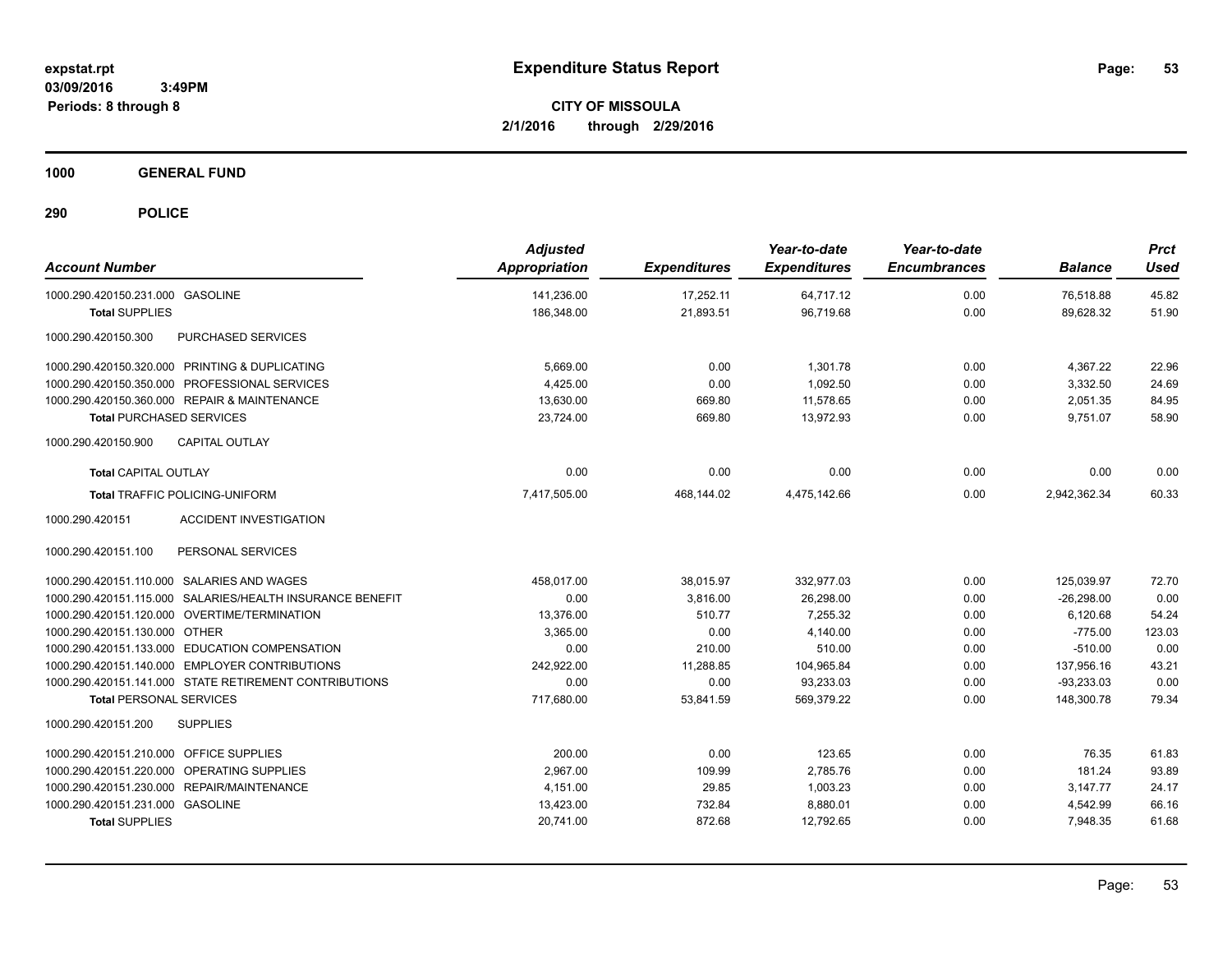**CITY OF MISSOULA 2/1/2016 through 2/29/2016**

**1000 GENERAL FUND**

| <b>Account Number</b>                  |                                                           | <b>Adjusted</b><br><b>Appropriation</b> | <b>Expenditures</b> | Year-to-date<br><b>Expenditures</b> | Year-to-date<br><b>Encumbrances</b> | <b>Balance</b> | <b>Prct</b><br><b>Used</b> |
|----------------------------------------|-----------------------------------------------------------|-----------------------------------------|---------------------|-------------------------------------|-------------------------------------|----------------|----------------------------|
| 1000.290.420151.300                    | <b>PURCHASED SERVICES</b>                                 |                                         |                     |                                     |                                     |                |                            |
|                                        | 1000.290.420151.320.000 PRINTING & DUPLICATING            | 207.00                                  | 0.00                | 302.05                              | 0.00                                | $-95.05$       | 145.92                     |
|                                        | 1000.290.420151.350.000 PROFESSIONAL SERVICES             | 300.00                                  | 0.00                | 0.00                                | 0.00                                | 300.00         | 0.00                       |
|                                        | 1000.290.420151.360.000 REPAIR & MAINTENANCE              | 5.615.00                                | 0.00                | 4,073.25                            | 0.00                                | 1,541.75       | 72.54                      |
| <b>Total PURCHASED SERVICES</b>        |                                                           | 6,122.00                                | 0.00                | 4,375.30                            | 0.00                                | 1.746.70       | 71.47                      |
| 1000.290.420151.900                    | <b>CAPITAL OUTLAY</b>                                     |                                         |                     |                                     |                                     |                |                            |
| <b>Total CAPITAL OUTLAY</b>            |                                                           | 0.00                                    | 0.00                | 0.00                                | 0.00                                | 0.00           | 0.00                       |
|                                        | <b>Total ACCIDENT INVESTIGATION</b>                       | 744,543.00                              | 54.714.27           | 586.547.17                          | 0.00                                | 157.995.83     | 78.78                      |
| 1000.290.420152                        | <b>PLANS UNIT</b>                                         |                                         |                     |                                     |                                     |                |                            |
| 1000.290.420152.100                    | PERSONAL SERVICES                                         |                                         |                     |                                     |                                     |                |                            |
|                                        | 1000.290.420152.110.000 SALARIES AND WAGES                | 157,302.00                              | 17,553.18           | 146,602.60                          | 0.00                                | 10.699.40      | 93.20                      |
|                                        | 1000.290.420152.115.000 SALARIES/HEALTH INSURANCE BENEFIT | 0.00                                    | 1,908.00            | 13,149.00                           | 0.00                                | $-13.149.00$   | 0.00                       |
|                                        | 1000.290.420152.120.000 OVERTIME/TERMINATION              | 0.00                                    | 0.00                | 1,464.97                            | 0.00                                | $-1,464.97$    | 0.00                       |
| 1000.290.420152.122.000 COURT OVERTIME |                                                           | 2.675.00                                | 0.00                | 0.00                                | 0.00                                | 2.675.00       | 0.00                       |
| 1000.290.420152.130.000 OTHER          |                                                           | 0.00                                    | 0.00                | 2.070.00                            | 0.00                                | $-2.070.00$    | 0.00                       |
|                                        | 1000.290.420152.133.000 EDUCATION COMPENSATION            | 0.00                                    | 20.00               | 170.00                              | 0.00                                | $-170.00$      | 0.00                       |
|                                        | 1000.290.420152.140.000 EMPLOYER CONTRIBUTIONS            | 2.019.00                                | 4,428.43            | 37.883.73                           | 0.00                                | $-35,864.73$   | 1,876.36                   |
|                                        | 1000.290.420152.141.000 STATE RETIREMENT CONTRIBUTIONS    | 85,477.00                               | 0.00                | 41,203.30                           | 0.00                                | 44,273.70      | 48.20                      |
| <b>Total PERSONAL SERVICES</b>         |                                                           | 247,473.00                              | 23,909.61           | 242,543.60                          | 0.00                                | 4,929.40       | 98.01                      |
| 1000.290.420152.200                    | <b>SUPPLIES</b>                                           |                                         |                     |                                     |                                     |                |                            |
| 1000.290.420152.210.000                | OFFICE SUPPLIES                                           | 200.00                                  | 0.00                | 0.00                                | 0.00                                | 200.00         | 0.00                       |
| 1000.290.420152.220.000                | <b>OPERATING SUPPLIES</b>                                 | 2.000.00                                | 0.00                | 0.00                                | 0.00                                | 2.000.00       | 0.00                       |
| <b>Total SUPPLIES</b>                  |                                                           | 2,200.00                                | 0.00                | 0.00                                | 0.00                                | 2,200.00       | 0.00                       |
| 1000.290.420152.300                    | PURCHASED SERVICES                                        |                                         |                     |                                     |                                     |                |                            |
|                                        | 1000.290.420152.320.000 PRINTING & DUPLICATING            | 200.00                                  | 0.00                | 0.00                                | 0.00                                | 200.00         | 0.00                       |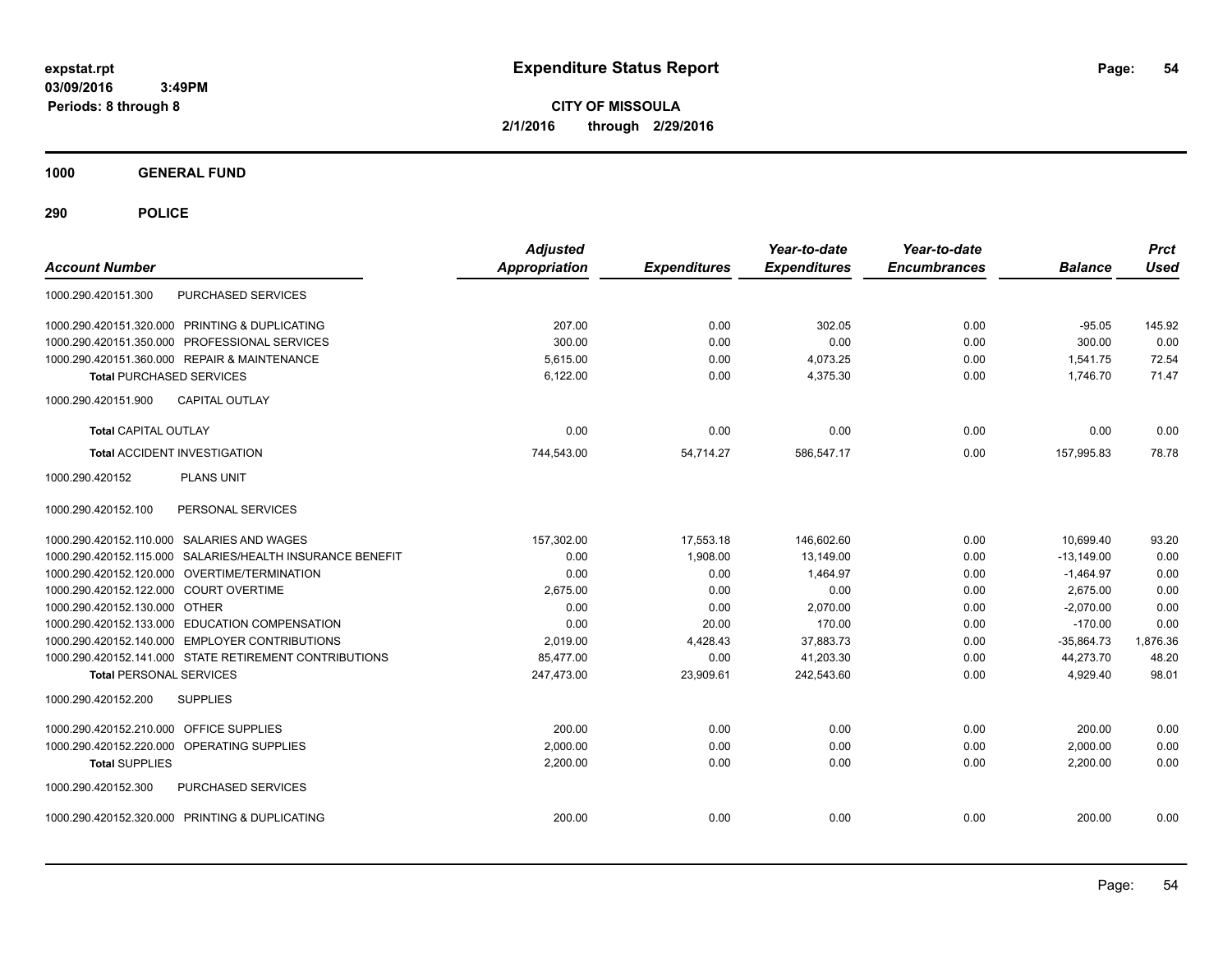**CITY OF MISSOULA 2/1/2016 through 2/29/2016**

**1000 GENERAL FUND**

| <b>Account Number</b>                                     | <b>Adjusted</b><br><b>Appropriation</b> | <b>Expenditures</b> | Year-to-date<br><b>Expenditures</b> | Year-to-date<br><b>Encumbrances</b> | <b>Balance</b> | <b>Prct</b><br><b>Used</b> |
|-----------------------------------------------------------|-----------------------------------------|---------------------|-------------------------------------|-------------------------------------|----------------|----------------------------|
| 1000.290.420152.350.000 PROFESSIONAL SERVICES             | 150.00                                  | 0.00                | 0.00                                | 0.00                                | 150.00         | 0.00                       |
| 1000.290.420152.360.000 REPAIR & MAINTENANCE              | 500.00                                  | 0.00                | 0.00                                | 0.00                                | 500.00         | 0.00                       |
| <b>Total PURCHASED SERVICES</b>                           | 850.00                                  | 0.00                | 0.00                                | 0.00                                | 850.00         | 0.00                       |
| <b>Total PLANS UNIT</b>                                   | 250,523.00                              | 23,909.61           | 242,543.60                          | 0.00                                | 7,979.40       | 96.81                      |
| 1000.290.420153<br><b>COMMUNITY RESOURCE</b>              |                                         |                     |                                     |                                     |                |                            |
| PERSONAL SERVICES<br>1000.290.420153.100                  |                                         |                     |                                     |                                     |                |                            |
| 1000.290.420153.110.000 CRO/SALARIES AND WAGES            | 681,961.00                              | 45,203.08           | 342,497.01                          | 0.00                                | 339,463.99     | 50.22                      |
| 1000.290.420153.115.000 SALARIES/HEALTH INSURANCE BENEFIT | 0.00                                    | 4,452.00            | 30,168.00                           | 0.00                                | $-30,168.00$   | 0.00                       |
| 1000.290.420153.120.000 OVERTIME/TERMINATION              | 3,567.00                                | 333.52              | 4,387.67                            | 0.00                                | $-820.67$      | 123.01                     |
| 1000.290.420153.130.000 OTHER                             | 3,365.00                                | 0.00                | 4,830.00                            | 0.00                                | $-1,465.00$    | 143.54                     |
| 1000.290.420153.133.000 EDUCATION COMPENSATION            | 0.00                                    | 50.00               | 425.00                              | 0.00                                | $-425.00$      | 0.00                       |
| 1000.290.420153.140.000 EMPLOYER CONTRIBUTIONS            | 365,997.00                              | 11,445.30           | 97,957.21                           | 0.00                                | 268,039.79     | 26.76                      |
| 1000.290.420153.141.000 STATE RETIREMENT CONTRIBUTIONS    | 0.00                                    | 0.00                | 91,421.65                           | 0.00                                | $-91,421.65$   | 0.00                       |
| <b>Total PERSONAL SERVICES</b>                            | 1,054,890.00                            | 61,483.90           | 571,686.54                          | 0.00                                | 483,203.46     | 54.19                      |
| 1000.290.420153.200<br><b>SUPPLIES</b>                    |                                         |                     |                                     |                                     |                |                            |
| 1000.290.420153.210.000 OFFICE SUPPLIES                   | 1,340.00                                | 0.00                | 3.98                                | 0.00                                | 1,336.02       | 0.30                       |
| 1000.290.420153.220.000 OPERATING SUPPLIES                | 3,500.00                                | 923.37              | 1,240.52                            | 0.00                                | 2,259.48       | 35.44                      |
| 1000.290.420153.230.000 REPAIR/MAINTENANCE                | 1,100.00                                | 0.00                | 0.00                                | 0.00                                | 1,100.00       | 0.00                       |
| 1000.290.420153.231.000 GASOLINE                          | 3,561.00                                | 0.00                | 0.00                                | 0.00                                | 3,561.00       | 0.00                       |
| <b>Total SUPPLIES</b>                                     | 9,501.00                                | 923.37              | 1,244.50                            | 0.00                                | 8,256.50       | 13.10                      |
| 1000.290.420153.300<br>PURCHASED SERVICES                 |                                         |                     |                                     |                                     |                |                            |
| 1000.290.420153.320.000 PRINTING & DUPLICATING            | 580.00                                  | 0.00                | 0.00                                | 0.00                                | 580.00         | 0.00                       |
| 1000.290.420153.360.000 REPAIR & MAINTENANCE              | 500.00                                  | 0.00                | 0.00                                | 0.00                                | 500.00         | 0.00                       |
| <b>Total PURCHASED SERVICES</b>                           | 1,080.00                                | 0.00                | 0.00                                | 0.00                                | 1,080.00       | 0.00                       |
| CAPITAL OUTLAY<br>1000.290.420153.900                     |                                         |                     |                                     |                                     |                |                            |
| <b>Total CAPITAL OUTLAY</b>                               | 0.00                                    | 0.00                | 0.00                                | 0.00                                | 0.00           | 0.00                       |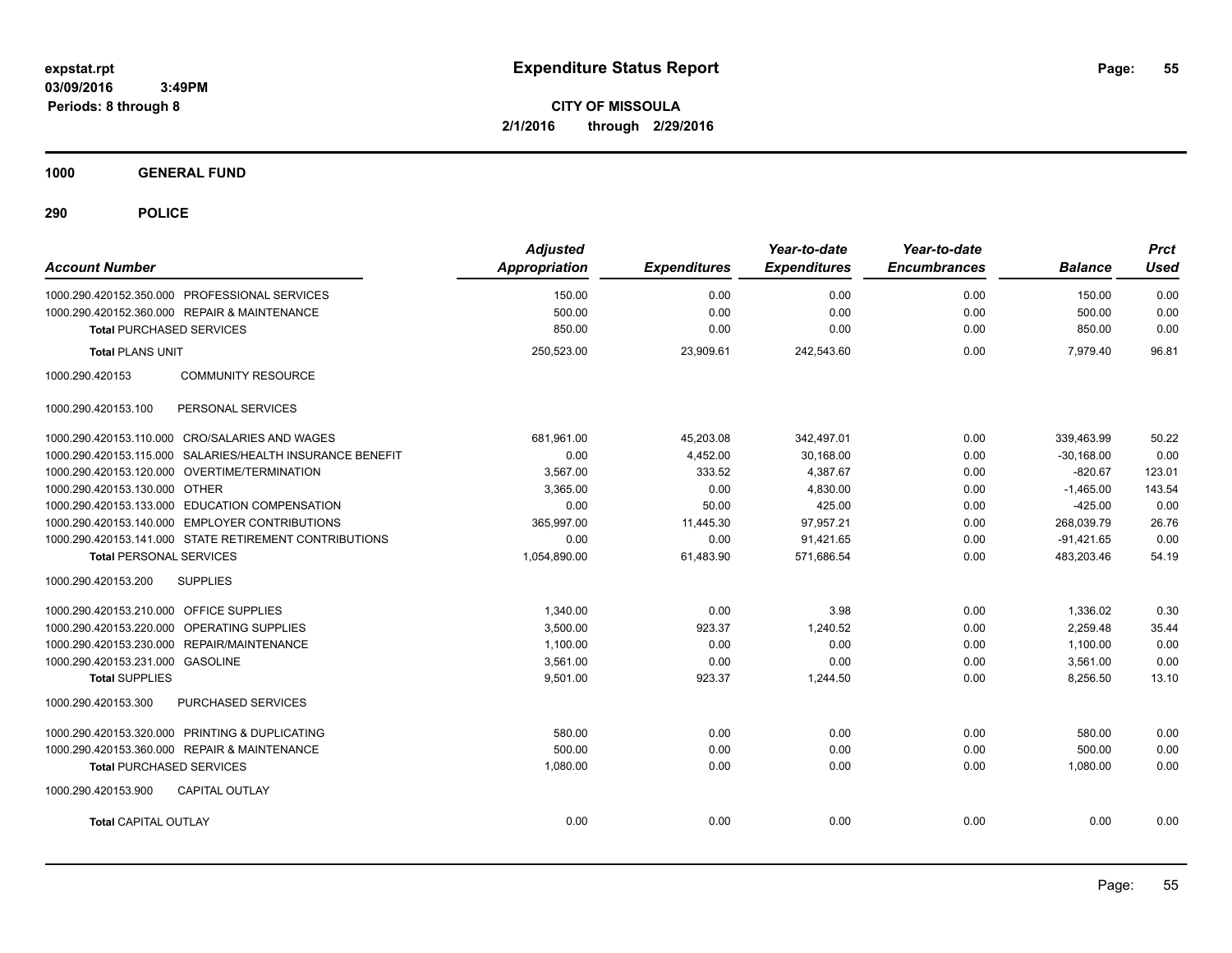**CITY OF MISSOULA 2/1/2016 through 2/29/2016**

**1000 GENERAL FUND**

| <b>Account Number</b>                   |                                                         | <b>Adjusted</b><br><b>Appropriation</b> | <b>Expenditures</b> | Year-to-date<br><b>Expenditures</b> | Year-to-date<br><b>Encumbrances</b> | <b>Balance</b> | <b>Prct</b><br><b>Used</b> |
|-----------------------------------------|---------------------------------------------------------|-----------------------------------------|---------------------|-------------------------------------|-------------------------------------|----------------|----------------------------|
|                                         | <b>Total COMMUNITY RESOURCE</b>                         | 1,065,471.00                            | 62,407.27           | 572,931.04                          | 0.00                                | 492,539.96     | 53.77                      |
| 1000.290.420154                         | ABANDONED VEHICLE PROGRAM                               |                                         |                     |                                     |                                     |                |                            |
| 1000.290.420154.100                     | PERSONAL SERVICES                                       |                                         |                     |                                     |                                     |                |                            |
|                                         | 1000.290.420154.110.000 SALARIES AND WAGES              | 37,276.00                               | 2,886.68            | 24,142.14                           | 0.00                                | 13,133.86      | 64.77                      |
|                                         | 1000.290.420154.120.000 OVERTIME/TERMINATION            | 892.00                                  | 36.36               | 51.94                               | 0.00                                | 840.06         | 5.82                       |
|                                         | 1000.290.420154.140.000 EMPLOYER CONTRIBUTIONS          | 15,830.00                               | 1,276.98            | 10,977.41                           | 0.00                                | 4,852.59       | 69.35                      |
| <b>Total PERSONAL SERVICES</b>          |                                                         | 53,998.00                               | 4,200.02            | 35,171.49                           | 0.00                                | 18,826.51      | 65.13                      |
| 1000.290.420154.200                     | <b>SUPPLIES</b>                                         |                                         |                     |                                     |                                     |                |                            |
| 1000.290.420154.210.000 OFFICE SUPPLIES |                                                         | 240.00                                  | 0.00                | 9.29                                | 0.00                                | 230.71         | 3.87                       |
|                                         | 1000.290.420154.220.000 OPERATING SUPPLIES              | 400.00                                  | 0.00                | 149.18                              | 0.00                                | 250.82         | 37.30                      |
| <b>Total SUPPLIES</b>                   |                                                         | 640.00                                  | 0.00                | 158.47                              | 0.00                                | 481.53         | 24.76                      |
| 1000.290.420154.300                     | <b>PURCHASED SERVICES</b>                               |                                         |                     |                                     |                                     |                |                            |
| 1000.290.420154.310.000 COMMUNICATIONS  |                                                         | 2,484.00                                | 0.00                | 382.32                              | 0.00                                | 2,101.68       | 15.39                      |
|                                         | 1000.290.420154.320.000 PRINTING & DUPLICATING          | 768.00                                  | 0.00                | 335.91                              | 0.00                                | 432.09         | 43.74                      |
|                                         | 1000.290.420154.330.000 PUBLICITY, SUBSCRIPTIONS & DUES | 2,400.00                                | 0.00                | 141.00                              | 0.00                                | 2,259.00       | 5.88                       |
|                                         | 1000.290.420154.350.000 PROFESSIONAL SERVICES           | 12,429.00                               | 0.00                | 118.84                              | 0.00                                | 12,310.16      | 0.96                       |
|                                         | 1000.290.420154.350.011 PROFESSIONAL SERVICES           | 0.00                                    | 270.00              | 1,882.50                            | 0.00                                | $-1,882.50$    | 0.00                       |
|                                         | 1000.290.420154.350.012 PROFESSIONAL SERVICES           | 0.00                                    | 500.00              | 3,500.00                            | 0.00                                | $-3,500.00$    | 0.00                       |
| <b>Total PURCHASED SERVICES</b>         |                                                         | 18,081.00                               | 770.00              | 6,360.57                            | 0.00                                | 11,720.43      | 35.18                      |
|                                         | <b>Total ABANDONED VEHICLE PROGRAM</b>                  | 72,719.00                               | 4,970.02            | 41,690.53                           | 0.00                                | 31,028.47      | 57.33                      |
| 1000.290.420160                         | <b>COMMUNICATIONS</b>                                   |                                         |                     |                                     |                                     |                |                            |
| 1000.290.420160.100                     | PERSONAL SERVICES                                       |                                         |                     |                                     |                                     |                |                            |
|                                         | 1000.290.420160.110.000 SALARIES AND WAGES              | 306.001.00                              | 16,897.70           | 167,716.94                          | 0.00                                | 138.284.06     | 54.81                      |
|                                         | 1000.290.420160.120.000 OVERTIME/TERMINATION            | 8.917.00                                | 173.25              | 4,436.94                            | 0.00                                | 4,480.06       | 49.76                      |
|                                         | 1000.290.420160.140.000 EMPLOYER CONTRIBUTIONS          | 118,937.00                              | 7,439.45            | 64,809.03                           | 0.00                                | 54,127.97      | 54.49                      |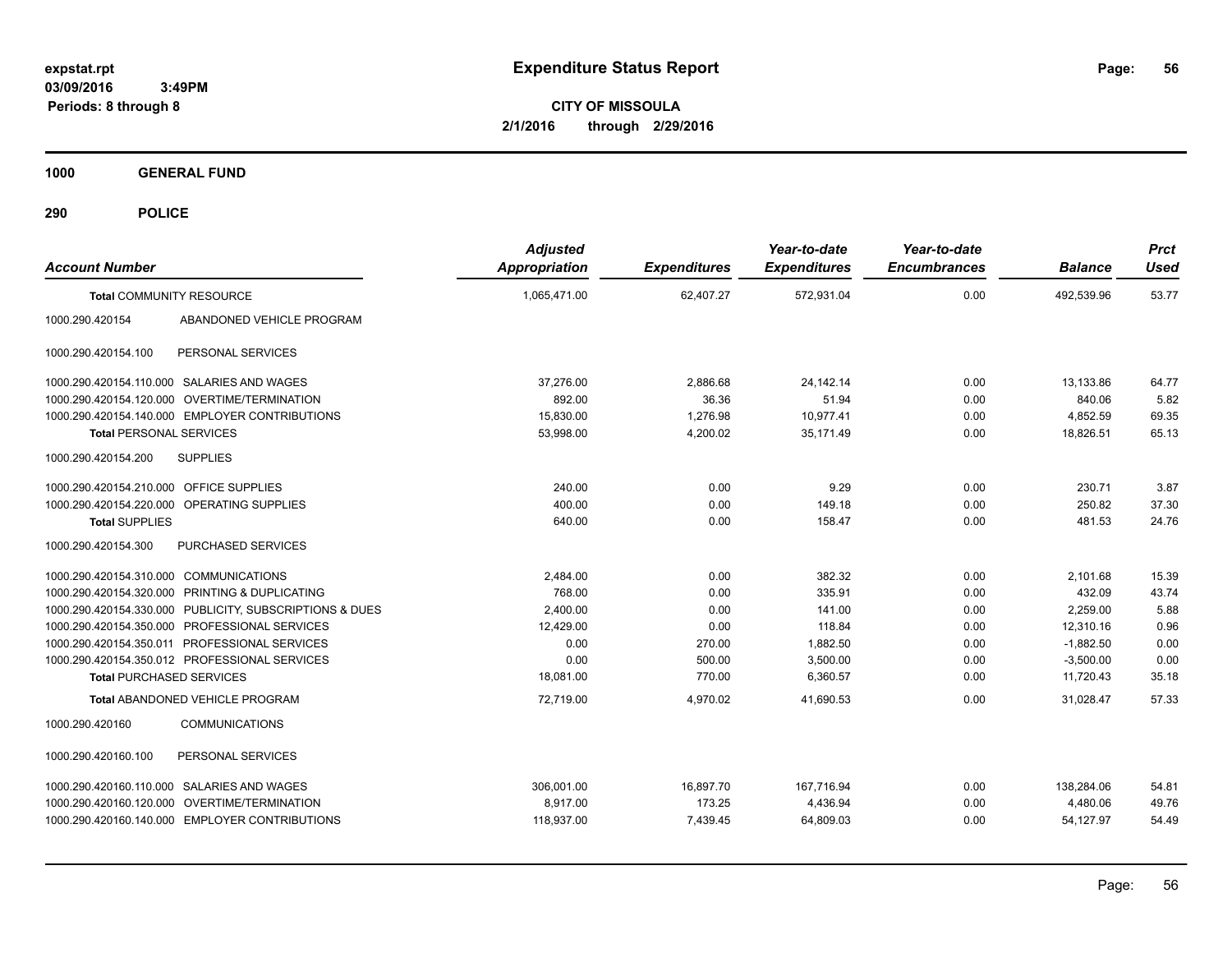**CITY OF MISSOULA 2/1/2016 through 2/29/2016**

**1000 GENERAL FUND**

| <b>Account Number</b>                          | <b>Adjusted</b><br><b>Appropriation</b> | <b>Expenditures</b> | Year-to-date<br><b>Expenditures</b> | Year-to-date<br><b>Encumbrances</b> | <b>Balance</b> | <b>Prct</b><br><b>Used</b> |
|------------------------------------------------|-----------------------------------------|---------------------|-------------------------------------|-------------------------------------|----------------|----------------------------|
| <b>Total PERSONAL SERVICES</b>                 | 433,855.00                              | 24,510.40           | 236,962.91                          | 0.00                                | 196,892.09     | 54.62                      |
| 1000.290.420160.200<br><b>SUPPLIES</b>         |                                         |                     |                                     |                                     |                |                            |
| 1000.290.420160.210.000 OFFICE SUPPLIES        | 400.00                                  | 92.97               | 132.86                              | 0.00                                | 267.14         | 33.22                      |
| 1000.290.420160.220.000 OPERATING SUPPLIES     | 800.00                                  | 0.00                | 810.99                              | 0.00                                | $-10.99$       | 101.37                     |
| <b>Total SUPPLIES</b>                          | 1,200.00                                | 92.97               | 943.85                              | 0.00                                | 256.15         | 78.65                      |
| 1000.290.420160.300<br>PURCHASED SERVICES      |                                         |                     |                                     |                                     |                |                            |
| 1000.290.420160.310.000 COMMUNICATIONS         | 6,700.00                                | 0.00                | 11,942.75                           | 0.00                                | $-5,242.75$    | 178.25                     |
| 1000.290.420160.320.000 PRINTING & DUPLICATING | 150.00                                  | 0.00                | 62.67                               | 0.00                                | 87.33          | 41.78                      |
| <b>Total PURCHASED SERVICES</b>                | 6,850.00                                | 0.00                | 12,005.42                           | 0.00                                | $-5,155.42$    | 175.26                     |
| <b>Total COMMUNICATIONS</b>                    | 441,905.00                              | 24,603.37           | 249,912.18                          | 0.00                                | 191,992.82     | 56.55                      |
| <b>RECORDS</b><br>1000.290.420170              |                                         |                     |                                     |                                     |                |                            |
| 1000.290.420170.100<br>PERSONAL SERVICES       |                                         |                     |                                     |                                     |                |                            |
| 1000.290.420170.110.000 SALARIES AND WAGES     | 158,592.00                              | 7,636.94            | 64,110.80                           | 0.00                                | 94,481.20      | 40.42                      |
| 1000.290.420170.120.000 OVERTIME/TERMINATION   | 713.00                                  | 45.90               | 1,632.20                            | 0.00                                | $-919.20$      | 228.92                     |
| 1000.290.420170.140.000 EMPLOYER CONTRIBUTIONS | 64,315.00                               | 3,624.57            | 31,621.21                           | 0.00                                | 32,693.79      | 49.17                      |
| <b>Total PERSONAL SERVICES</b>                 | 223,620.00                              | 11,307.41           | 97,364.21                           | 0.00                                | 126,255.79     | 43.54                      |
| 1000.290.420170.200<br><b>SUPPLIES</b>         |                                         |                     |                                     |                                     |                |                            |
| 1000.290.420170.210.000 OFFICE SUPPLIES        | 800.00                                  | 0.00                | 213.91                              | 0.00                                | 586.09         | 26.74                      |
| 1000.290.420170.220.000 OPERATING SUPPLIES     | 850.00                                  | 32.77               | 175.52                              | 0.00                                | 674.48         | 20.65                      |
| <b>Total SUPPLIES</b>                          | 1,650.00                                | 32.77               | 389.43                              | 0.00                                | 1,260.57       | 23.60                      |
| 1000.290.420170.300<br>PURCHASED SERVICES      |                                         |                     |                                     |                                     |                |                            |
| <b>Total PURCHASED SERVICES</b>                | 0.00                                    | 0.00                | 0.00                                | 0.00                                | 0.00           | 0.00                       |
| 1000.290.420170.500<br><b>FIXED CHARGES</b>    |                                         |                     |                                     |                                     |                |                            |
| <b>Total FIXED CHARGES</b>                     | 0.00                                    | 0.00                | 0.00                                | 0.00                                | 0.00           | 0.00                       |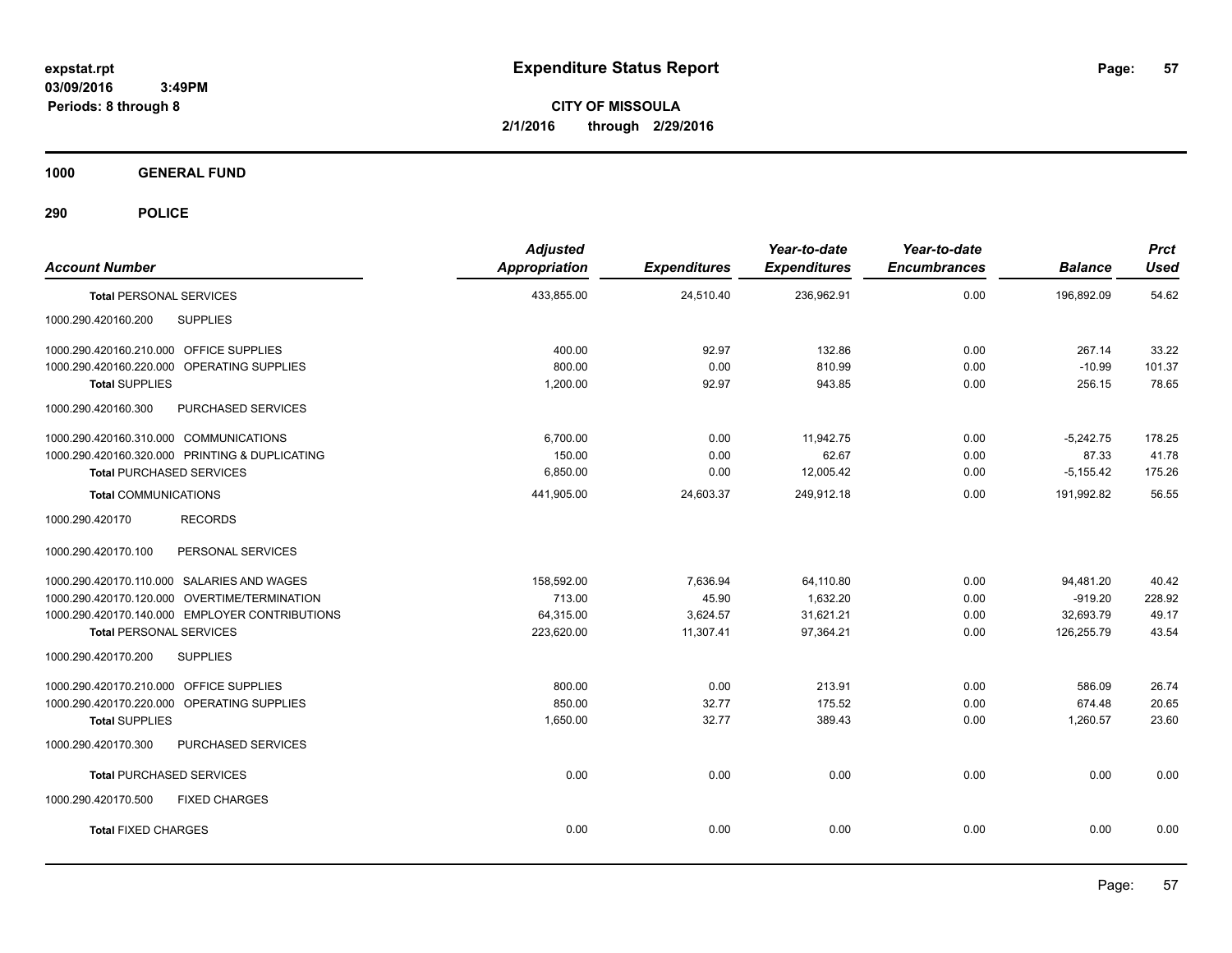**CITY OF MISSOULA 2/1/2016 through 2/29/2016**

**1000 GENERAL FUND**

| <b>Account Number</b>                            | <b>Adjusted</b><br><b>Appropriation</b> | <b>Expenditures</b> | Year-to-date<br><b>Expenditures</b> | Year-to-date<br><b>Encumbrances</b> | <b>Balance</b> | <b>Prct</b><br><b>Used</b> |
|--------------------------------------------------|-----------------------------------------|---------------------|-------------------------------------|-------------------------------------|----------------|----------------------------|
| <b>CAPITAL OUTLAY</b><br>1000.290.420170.900     |                                         |                     |                                     |                                     |                |                            |
| <b>Total CAPITAL OUTLAY</b>                      | 0.00                                    | 0.00                | 0.00                                | 0.00                                | 0.00           | 0.00                       |
| <b>Total RECORDS</b>                             | 225,270.00                              | 11,340.18           | 97,753.64                           | 0.00                                | 127,516.36     | 43.39                      |
| <b>EVIDENCE</b><br>1000.290.420182               |                                         |                     |                                     |                                     |                |                            |
| PERSONAL SERVICES<br>1000.290.420182.100         |                                         |                     |                                     |                                     |                |                            |
| 1000.290.420182.110.000 SALARIES AND WAGES       | 72,905.00                               | 8,712.00            | 73,109.59                           | 0.00                                | $-204.59$      | 100.28                     |
| 1000.290.420182.120.000 OVERTIME/TERMINATION     | 2,229.00                                | 169.46              | 2,257.70                            | 0.00                                | $-28.70$       | 101.29                     |
| 1000.290.420182.140.000 EMPLOYER CONTRIBUTIONS   | 31,402.00                               | 3,835.82            | 32,536.53                           | 0.00                                | $-1,134.53$    | 103.61                     |
| <b>Total PERSONAL SERVICES</b>                   | 106,536.00                              | 12,717.28           | 107,903.82                          | 0.00                                | $-1,367.82$    | 101.28                     |
| <b>SUPPLIES</b><br>1000.290.420182.200           |                                         |                     |                                     |                                     |                |                            |
| 1000.290.420182.210.000 OFFICE SUPPLIES          | 800.00                                  | 104.62              | 134.58                              | 0.00                                | 665.42         | 16.82                      |
| OPERATING SUPPLIES<br>1000.290.420182.220.000    | 5,800.00                                | 3,871.95            | 10,396.84                           | 0.00                                | $-4,596.84$    | 179.26                     |
| 1000.290.420182.230.000 REPAIR/MAINTENANCE       | 500.00                                  | 227.12              | 278.76                              | 0.00                                | 221.24         | 55.75                      |
| 1000.290.420182.231.000 GASOLINE                 | 479.00                                  | 86.25               | 415.26                              | 0.00                                | 63.74          | 86.69                      |
| <b>Total SUPPLIES</b>                            | 7,579.00                                | 4,289.94            | 11,225.44                           | 0.00                                | $-3,646.44$    | 148.11                     |
| 1000.290.420182.300<br><b>PURCHASED SERVICES</b> |                                         |                     |                                     |                                     |                |                            |
| 1000.290.420182.310.000 COMMUNICATIONS           | 300.00                                  | 0.00                | 0.00                                | 0.00                                | 300.00         | 0.00                       |
| 1000.290.420182.320.000 PRINTING & DUPLICATING   | 1.000.00                                | 0.00                | 673.97                              | 0.00                                | 326.03         | 67.40                      |
| 1000.290.420182.350.000 PROFESSIONAL SERVICES    | 34,700.00                               | 4,471.25            | 18,351.26                           | 0.00                                | 16,348.74      | 52.89                      |
| 1000.290.420182.360.000 REPAIR & MAINTENANCE     | 150.00                                  | 0.00                | 0.00                                | 0.00                                | 150.00         | 0.00                       |
| <b>Total PURCHASED SERVICES</b>                  | 36,150.00                               | 4,471.25            | 19,025.23                           | 0.00                                | 17,124.77      | 52.63                      |
| 1000.290.420182.500<br><b>FIXED CHARGES</b>      |                                         |                     |                                     |                                     |                |                            |
| 1000.290.420182.500.000 FIXED CHARGES            | 650.00                                  | 0.00                | 0.00                                | 0.00                                | 650.00         | 0.00                       |
| <b>Total FIXED CHARGES</b>                       | 650.00                                  | 0.00                | 0.00                                | 0.00                                | 650.00         | 0.00                       |
| <b>Total EVIDENCE</b>                            | 150,915.00                              | 21,478.47           | 138,154.49                          | 0.00                                | 12,760.51      | 91.54                      |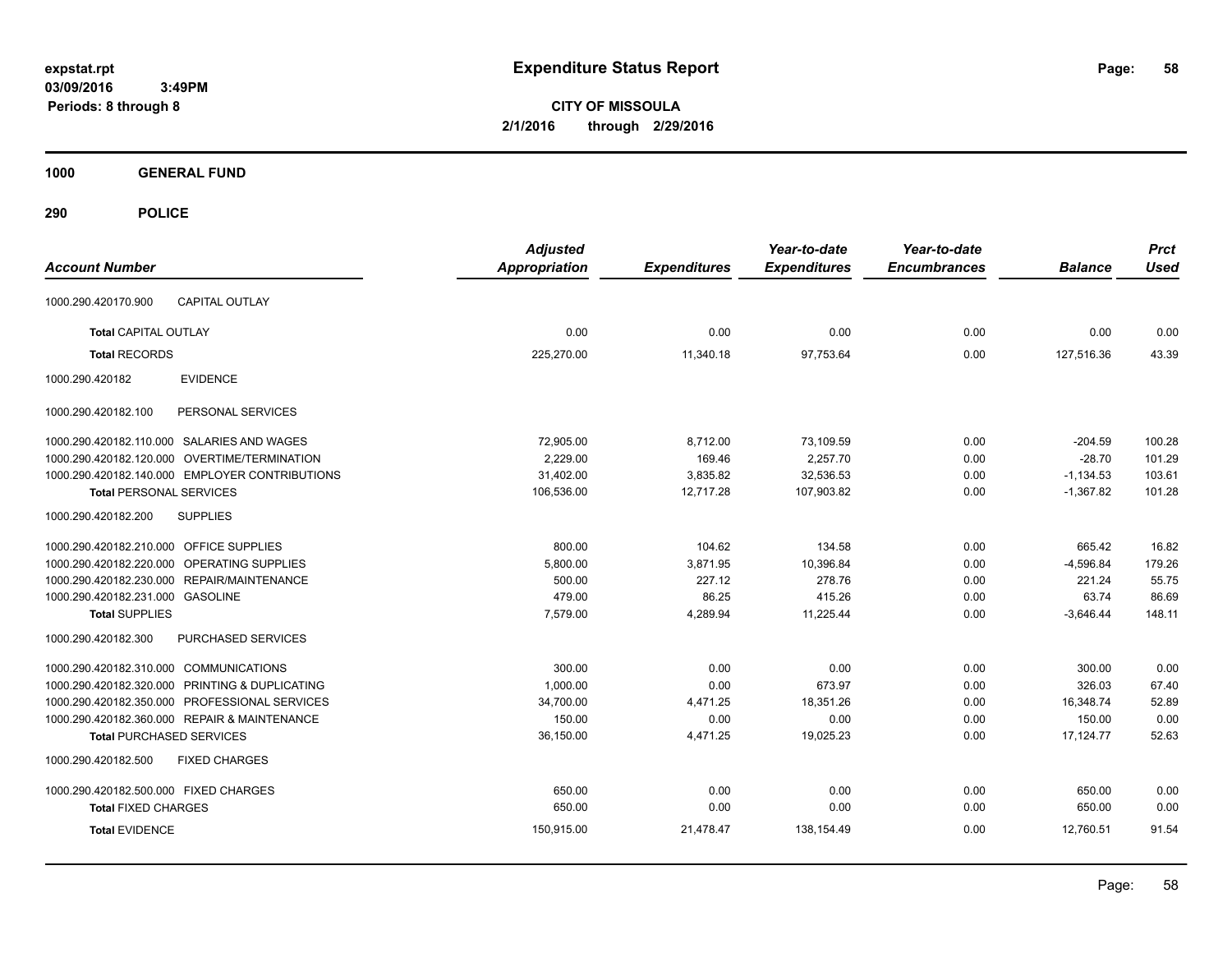**CITY OF MISSOULA 2/1/2016 through 2/29/2016**

**1000 GENERAL FUND**

| <b>Account Number</b>                         | <b>Adjusted</b><br><b>Appropriation</b> | <b>Expenditures</b> | Year-to-date<br><b>Expenditures</b> | Year-to-date<br><b>Encumbrances</b> | <b>Balance</b> | <b>Prct</b><br><b>Used</b> |
|-----------------------------------------------|-----------------------------------------|---------------------|-------------------------------------|-------------------------------------|----------------|----------------------------|
| <b>SPECIAL TEAMS</b><br>1000.290.420185       |                                         |                     |                                     |                                     |                |                            |
| 1000.290.420185.100<br>PERSONAL SERVICES      |                                         |                     |                                     |                                     |                |                            |
| <b>Total PERSONAL SERVICES</b>                | 0.00                                    | 0.00                | 0.00                                | 0.00                                | 0.00           | 0.00                       |
| 1000.290.420185.200<br><b>SUPPLIES</b>        |                                         |                     |                                     |                                     |                |                            |
| 1000.290.420185.220.000 OPERATING SUPPLIES    | 6,325.00                                | 0.00                | 1,623.93                            | 0.00                                | 4,701.07       | 25.67                      |
| 1000.290.420185.230.000 REPAIR/MAINTENANCE    | 200.00                                  | 0.00                | 31.68                               | 0.00                                | 168.32         | 15.84                      |
| 1000.290.420185.231.000 GASOLINE              | 239.00                                  | 47.99               | 183.82                              | 0.00                                | 55.18          | 76.91                      |
| <b>Total SUPPLIES</b>                         | 6,764.00                                | 47.99               | 1,839.43                            | 0.00                                | 4,924.57       | 27.19                      |
| PURCHASED SERVICES<br>1000.290.420185.300     |                                         |                     |                                     |                                     |                |                            |
| 1000.290.420185.350.000 PROFESSIONAL SERVICES | 175.00                                  | 0.00                | 0.00                                | 0.00                                | 175.00         | 0.00                       |
| 1000.290.420185.360.000 REPAIR & MAINTENANCE  | 350.00                                  | 0.00                | 0.00                                | 0.00                                | 350.00         | 0.00                       |
| <b>Total PURCHASED SERVICES</b>               | 525.00                                  | 0.00                | 0.00                                | 0.00                                | 525.00         | 0.00                       |
| <b>Total SPECIAL TEAMS</b>                    | 7,289.00                                | 47.99               | 1,839.43                            | 0.00                                | 5,449.57       | 25.24                      |
| 1000.290.420199                               | CONTINGENCY-NEW AWARD FUNDING           |                     |                                     |                                     |                |                            |
| PERSONAL SERVICES<br>1000.290.420199.100      |                                         |                     |                                     |                                     |                |                            |
| <b>Total PERSONAL SERVICES</b>                | 0.00                                    | 0.00                | 0.00                                | 0.00                                | 0.00           | 0.00                       |
| <b>SUPPLIES</b><br>1000.290.420199.200        |                                         |                     |                                     |                                     |                |                            |
| <b>Total SUPPLIES</b>                         | 0.00                                    | 0.00                | 0.00                                | 0.00                                | 0.00           | 0.00                       |
| PURCHASED SERVICES<br>1000.290.420199.300     |                                         |                     |                                     |                                     |                |                            |
| <b>Total PURCHASED SERVICES</b>               | 0.00                                    | 0.00                | 0.00                                | 0.00                                | 0.00           | 0.00                       |
| 1000.290.420199.900<br><b>CAPITAL OUTLAY</b>  |                                         |                     |                                     |                                     |                |                            |
| Total CONTINGENCY-NEW AWARD FUNDING           | 0.00                                    | 0.00                | 0.00                                | 0.00                                | 0.00           | 0.00                       |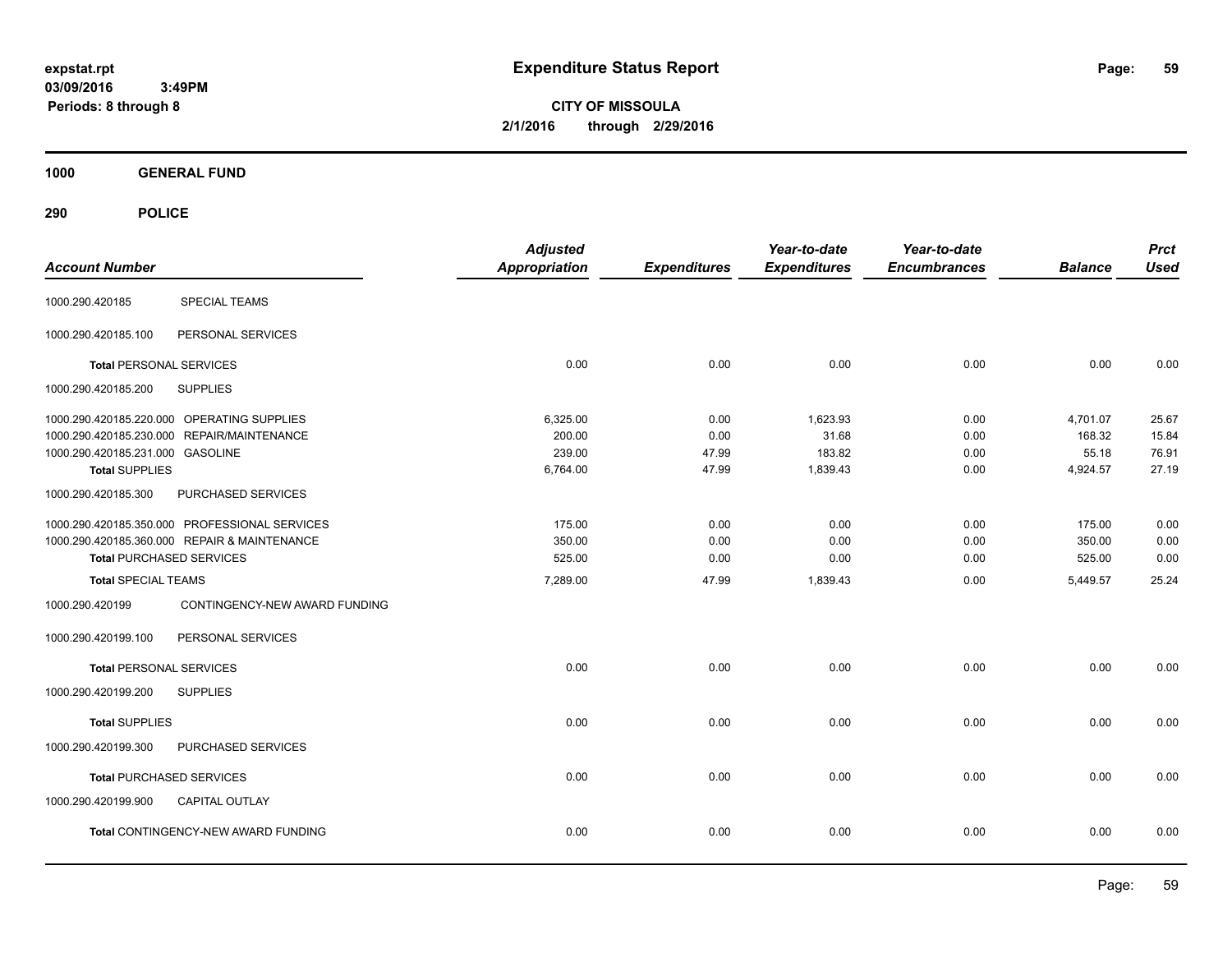**CITY OF MISSOULA 2/1/2016 through 2/29/2016**

**1000 GENERAL FUND**

| <b>Account Number</b>         |                         | <b>Adjusted</b><br><b>Appropriation</b> | <b>Expenditures</b> | Year-to-date<br><b>Expenditures</b> | Year-to-date<br><b>Encumbrances</b> | <b>Balance</b> | <b>Prct</b><br><b>Used</b> |
|-------------------------------|-------------------------|-----------------------------------------|---------------------|-------------------------------------|-------------------------------------|----------------|----------------------------|
| 1000.290.420256               | *** Title Not Found *** |                                         |                     |                                     |                                     |                |                            |
| 1000.290.420256.100           | PERSONAL SERVICES       |                                         |                     |                                     |                                     |                |                            |
| Total *** Title Not Found *** |                         | 0.00                                    | 0.00                | 0.00                                | 0.00                                | 0.00           | 0.00                       |
| <b>Total POLICE</b>           |                         | 14,475,954.00                           | 934,423.47          | 9,061,018.03                        | 0.00                                | 5,414,935.97   | 62.59                      |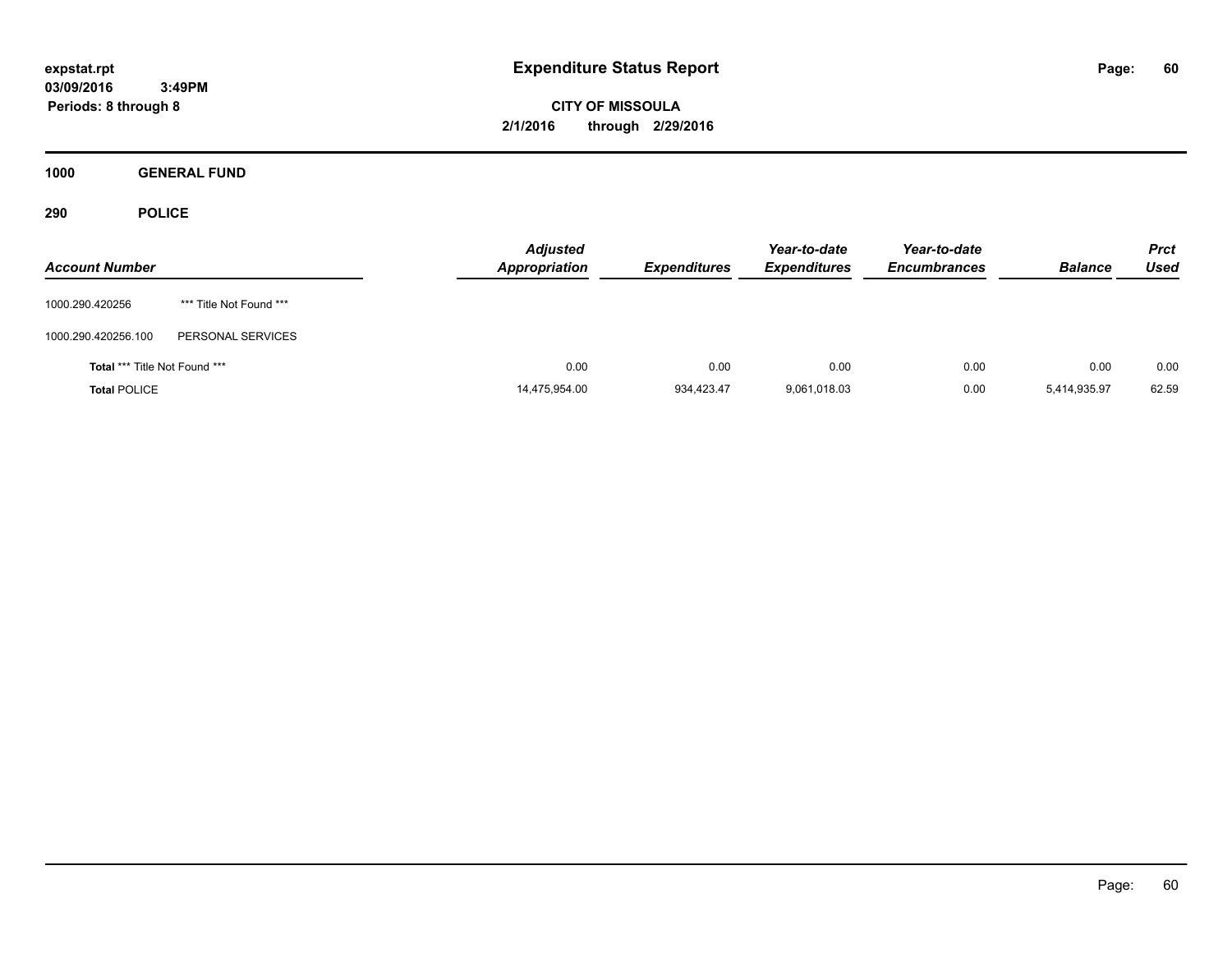**CITY OF MISSOULA 2/1/2016 through 2/29/2016**

**1000 GENERAL FUND**

| <b>Account Number</b>                   |                                                        | <b>Adjusted</b><br><b>Appropriation</b> | <b>Expenditures</b> | Year-to-date<br><b>Expenditures</b> | Year-to-date<br><b>Encumbrances</b> | <b>Balance</b> | <b>Prct</b><br><b>Used</b> |
|-----------------------------------------|--------------------------------------------------------|-----------------------------------------|---------------------|-------------------------------------|-------------------------------------|----------------|----------------------------|
| 1000.300.420410                         | <b>ADMINISTRATION</b>                                  |                                         |                     |                                     |                                     |                |                            |
| 1000.300.420410.100                     | PERSONAL SERVICES                                      |                                         |                     |                                     |                                     |                |                            |
|                                         | 1000.300.420410.110.000 SALARIES AND WAGES             | 441,354.00                              | 24,633.49           | 254,803.54                          | 0.00                                | 186,550.46     | 57.73                      |
| 1000.300.420410.115.000                 | SALARIES/HEALTH INSURANCE BENEFIT                      | 0.00                                    | 1,272.00            | 11,712.00                           | 0.00                                | $-11,712.00$   | 0.00                       |
|                                         | 1000.300.420410.140.000 EMPLOYER CONTRIBUTIONS         | 105,401.00                              | 7,446.63            | 75,358.47                           | 0.00                                | 30.042.53      | 71.50                      |
|                                         | 1000.300.420410.141.000 STATE RETIREMENT CONTRIBUTIONS | 120,013.00                              | 0.00                | 57,944.69                           | 0.00                                | 62,068.31      | 48.28                      |
| <b>Total PERSONAL SERVICES</b>          |                                                        | 666,768.00                              | 33,352.12           | 399,818.70                          | 0.00                                | 266,949.30     | 59.96                      |
| 1000.300.420410.200                     | <b>SUPPLIES</b>                                        |                                         |                     |                                     |                                     |                |                            |
| 1000.300.420410.210.000 OFFICE SUPPLIES |                                                        | 8.471.00                                | 1,736.45            | 4,877.04                            | 0.00                                | 3.593.96       | 57.57                      |
| 1000.300.420410.220.000                 | OPERATING SUPPLIES                                     | 2,822.00                                | 321.85              | 559.33                              | 0.00                                | 2,262.67       | 19.82                      |
|                                         | 1000.300.420410.230.000 REPAIR/MAINTENANCE             | 300.00                                  | 0.00                | 0.00                                | 0.00                                | 300.00         | 0.00                       |
| 1000.300.420410.240.000 OTHER SUPPLIES  |                                                        | 2.848.00                                | 0.00                | 0.00                                | 0.00                                | 2.848.00       | 0.00                       |
| <b>Total SUPPLIES</b>                   |                                                        | 14,441.00                               | 2,058.30            | 5,436.37                            | 0.00                                | 9,004.63       | 37.65                      |
| 1000.300.420410.300                     | PURCHASED SERVICES                                     |                                         |                     |                                     |                                     |                |                            |
| 1000.300.420410.310.000                 | <b>COMMUNICATIONS</b>                                  | 577.00                                  | 45.05               | 267.98                              | 0.00                                | 309.02         | 46.44                      |
|                                         | 1000.300.420410.320.000 PRINTING & DUPLICATING         | 240.00                                  | 0.00                | 0.00                                | 0.00                                | 240.00         | 0.00                       |
| 1000.300.420410.330.000                 | PUBLICITY, SUBSCRIPTIONS & DUES                        | 1,238.00                                | 600.00              | 1,004.00                            | 0.00                                | 234.00         | 81.10                      |
| 1000.300.420410.350.000                 | PROFESSIONAL SERVICES                                  | 192.00                                  | 0.00                | 192.00                              | 0.00                                | 0.00           | 100.00                     |
| 1000.300.420410.370.000                 | <b>TRAVEL</b>                                          | 4,240.00                                | 0.00                | 0.00                                | 0.00                                | 4,240.00       | 0.00                       |
| 1000.300.420410.380.000 TRAINING        |                                                        | 1,054.00                                | 0.00                | 0.00                                | 0.00                                | 1,054.00       | 0.00                       |
| <b>Total PURCHASED SERVICES</b>         |                                                        | 7,541.00                                | 645.05              | 1,463.98                            | 0.00                                | 6,077.02       | 19.41                      |
| 1000.300.420410.700                     | <b>GRANTS &amp; CONTRIBUTIONS</b>                      |                                         |                     |                                     |                                     |                |                            |
|                                         | 1000.300.420410.700.000 GRANTS & CONTRIBUTIONS         | 2,700.00                                | 0.00                | 0.00                                | 0.00                                | 2,700.00       | 0.00                       |
|                                         | Total GRANTS & CONTRIBUTIONS                           | 2,700.00                                | 0.00                | 0.00                                | 0.00                                | 2,700.00       | 0.00                       |
| 1000.300.420410.800                     | OTHER OBJECTS                                          |                                         |                     |                                     |                                     |                |                            |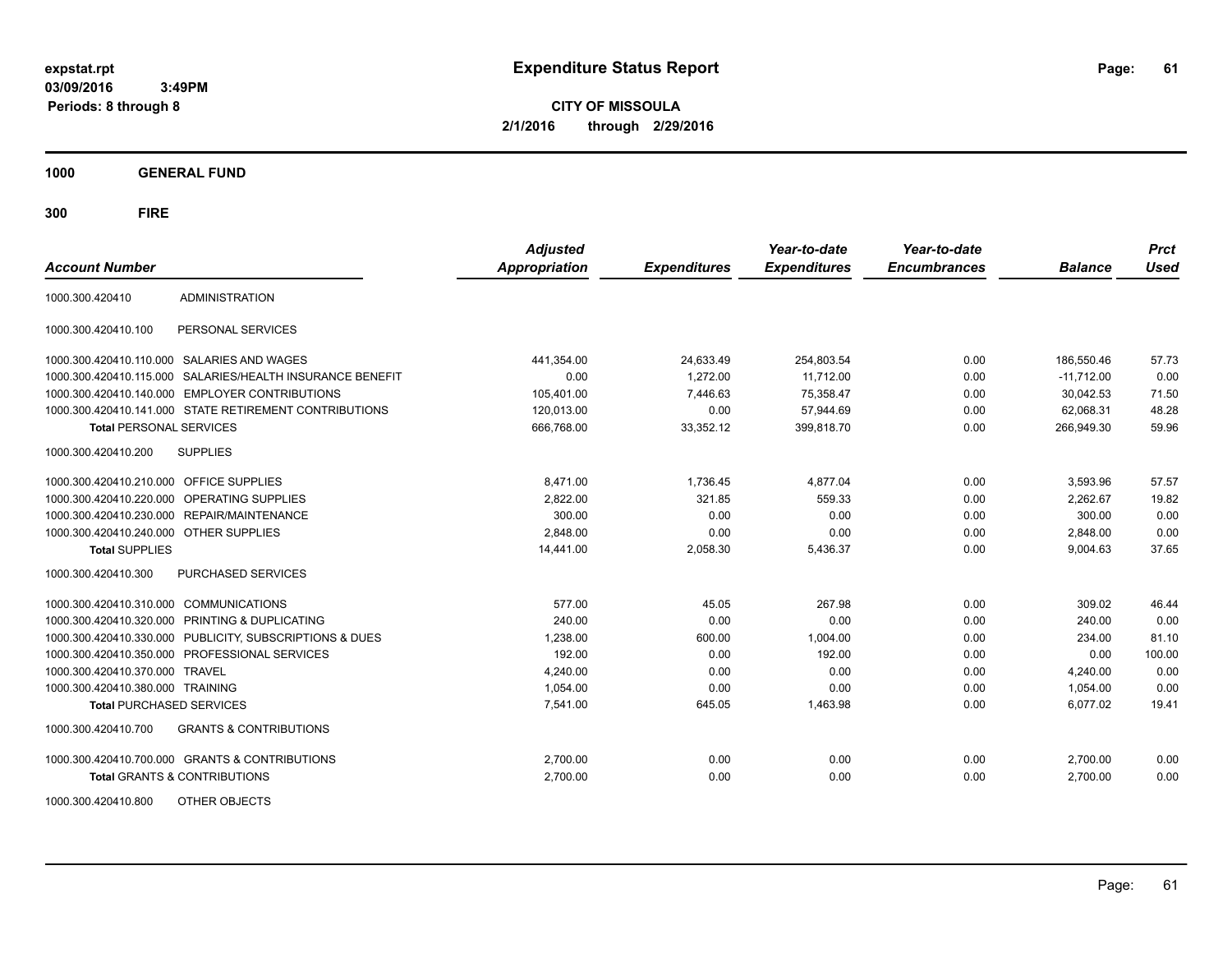**CITY OF MISSOULA 2/1/2016 through 2/29/2016**

**1000 GENERAL FUND**

| <b>Account Number</b>                             | <b>Adjusted</b><br><b>Appropriation</b> | <b>Expenditures</b> | Year-to-date<br><b>Expenditures</b> | Year-to-date<br><b>Encumbrances</b> | <b>Balance</b> | <b>Prct</b><br><b>Used</b> |
|---------------------------------------------------|-----------------------------------------|---------------------|-------------------------------------|-------------------------------------|----------------|----------------------------|
| 1000.300.420410.820.000 TRANSFERS TO OTHER FUNDS  | 0.00                                    | 0.00                | 2,700.00                            | 0.00                                | $-2,700.00$    | 0.00                       |
| 1000.300.420410.850.000 SALARY SAVINGS            | $-65,888.00$                            | 0.00                | 0.00                                | 0.00                                | $-65,888.00$   | 0.00                       |
| <b>Total OTHER OBJECTS</b>                        | $-65,888.00$                            | 0.00                | 2,700.00                            | 0.00                                | $-68,588.00$   | 0.00                       |
| <b>Total ADMINISTRATION</b>                       | 625,562.00                              | 36,055.47           | 409,419.05                          | 0.00                                | 216,142.95     | 65.45                      |
| <b>FACILITY</b><br>1000.300.420420                |                                         |                     |                                     |                                     |                |                            |
| 1000.300.420420.100<br>PERSONAL SERVICES          |                                         |                     |                                     |                                     |                |                            |
| <b>Total PERSONAL SERVICES</b>                    | 0.00                                    | 0.00                | 0.00                                | 0.00                                | 0.00           | 0.00                       |
| <b>SUPPLIES</b><br>1000.300.420420.200            |                                         |                     |                                     |                                     |                |                            |
| 1000.300.420420.210.000 OFFICE SUPPLIES           | 7.245.00                                | 0.00                | 3,332.93                            | 0.00                                | 3,912.07       | 46.00                      |
| 1000.300.420420.220.000<br>OPERATING SUPPLIES     | 6,448.00                                | 755.43              | 4,768.13                            | 0.00                                | 1,679.87       | 73.95                      |
| 1000.300.420420.230.000 REPAIR/MAINTENANCE        | 14,000.00                               | 1,641.18            | 6,306.45                            | 0.00                                | 7,693.55       | 45.05                      |
| <b>Total SUPPLIES</b>                             | 27,693.00                               | 2,396.61            | 14,407.51                           | 0.00                                | 13,285.49      | 52.03                      |
| 1000.300.420420.300<br><b>PURCHASED SERVICES</b>  |                                         |                     |                                     |                                     |                |                            |
| 1000.300.420420.340.000 SEWER                     | 1,394.00                                | 0.00                | 1,094.78                            | 0.00                                | 299.22         | 78.54                      |
| 1000.300.420420.341.000 ELECTRICITY & NATURAL GAS | 66,891.00                               | 0.00                | 33,191.84                           | 0.00                                | 33,699.16      | 49.62                      |
| 1000.300.420420.343.000 WATER CHARGES             | 14,677.00                               | 745.51              | 8,151.07                            | 0.00                                | 6,525.93       | 55.54                      |
| 1000.300.420420.344.000 TELEPHONE SERVICE         | 20,484.00                               | 1,213.93            | 8,894.57                            | 0.00                                | 11,589.43      | 43.42                      |
| 1000.300.420420.345.000 GARBAGE                   | 5,462.00                                | 0.00                | 3,089.45                            | 0.00                                | 2,372.55       | 56.56                      |
| 1000.300.420420.360.000 REPAIR & MAINTENANCE      | 25,258.00                               | 11,431.17           | 24,639.27                           | 0.00                                | 618.73         | 97.55                      |
| <b>Total PURCHASED SERVICES</b>                   | 134,166.00                              | 13,390.61           | 79,060.98                           | 0.00                                | 55,105.02      | 58.93                      |
| <b>FIXED CHARGES</b><br>1000.300.420420.500       |                                         |                     |                                     |                                     |                |                            |
| 1000.300.420420.530.000 PROPANE TANK RENTAL       | 226.00                                  | 0.00                | 0.00                                | 0.00                                | 226.00         | 0.00                       |
| <b>Total FIXED CHARGES</b>                        | 226.00                                  | 0.00                | 0.00                                | 0.00                                | 226.00         | 0.00                       |
| <b>Total FACILITY</b>                             | 162,085.00                              | 15,787.22           | 93,468.49                           | 0.00                                | 68,616.51      | 57.67                      |
| 1000.300.420430<br>PERSONNEL TRAINING             |                                         |                     |                                     |                                     |                |                            |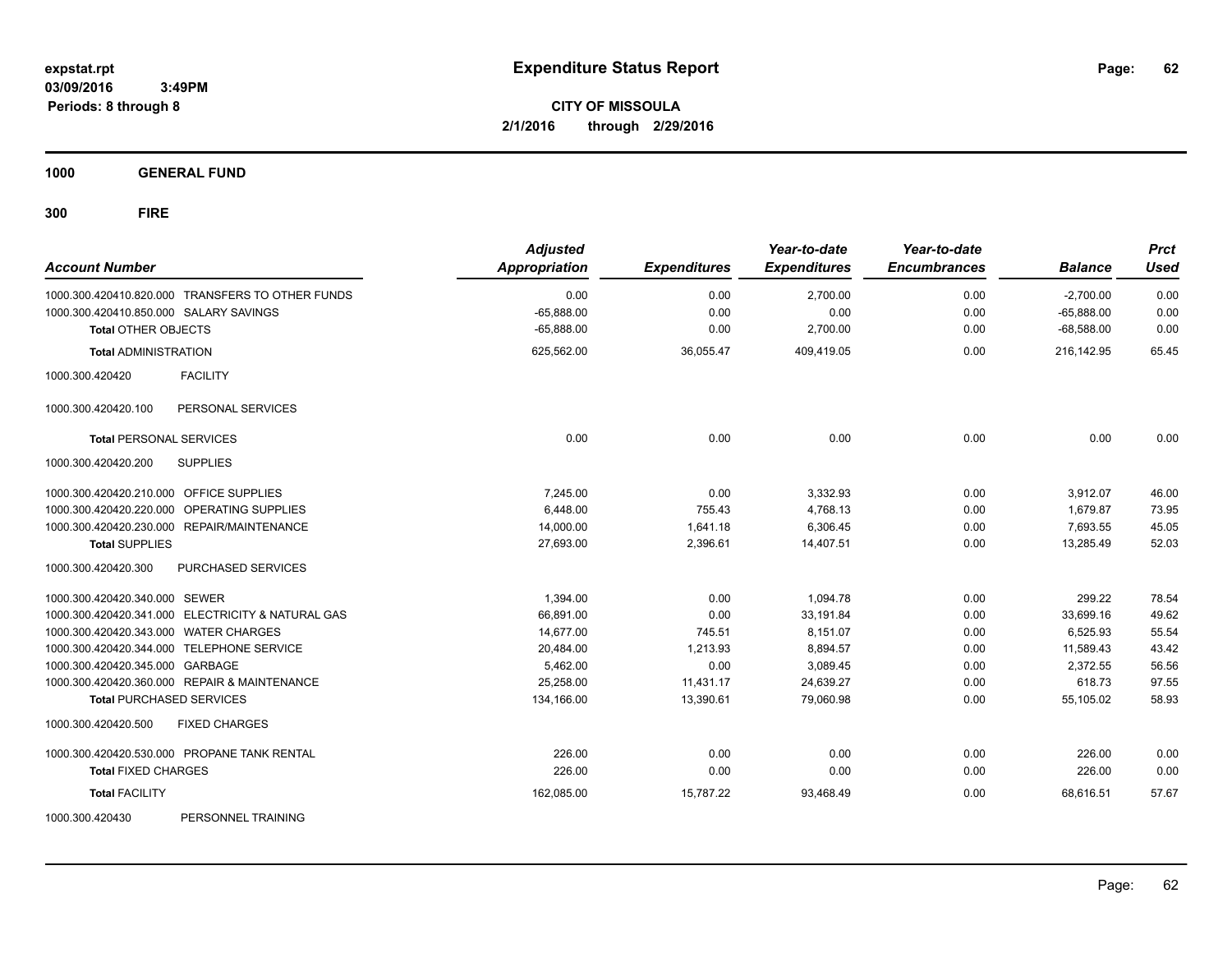**CITY OF MISSOULA 2/1/2016 through 2/29/2016**

**1000 GENERAL FUND**

| <b>Account Number</b>                                   |                                   | <b>Adjusted</b><br>Appropriation | <b>Expenditures</b> | Year-to-date<br><b>Expenditures</b> | Year-to-date<br><b>Encumbrances</b> | <b>Balance</b> | <b>Prct</b><br><b>Used</b> |
|---------------------------------------------------------|-----------------------------------|----------------------------------|---------------------|-------------------------------------|-------------------------------------|----------------|----------------------------|
| PERSONAL SERVICES<br>1000.300.420430.100                |                                   |                                  |                     |                                     |                                     |                |                            |
| 1000.300.420430.110.000 SALARIES AND WAGES              |                                   | 85,034.00                        | 8.988.00            | 57,259.92                           | 0.00                                | 27.774.08      | 67.34                      |
| 1000.300.420430.115.000                                 | SALARIES/HEALTH INSURANCE BENEFIT | 6.840.00                         | 636.00              | 4.374.00                            | 0.00                                | 2.466.00       | 63.95                      |
| 1000.300.420430.120.000<br>OVERTIME/TERMINATION         |                                   | 2,223.00                         | 0.00                | 0.00                                | 0.00                                | 2,223.00       | 0.00                       |
| 1000.300.420430.140.000 EMPLOYER CONTRIBUTIONS          |                                   | 29,960.00                        | 1,938.33            | 13,210.79                           | 0.00                                | 16,749.21      | 44.09                      |
| 1000.300.420430.141.000 STATE RETIREMENT CONTRIBUTIONS  |                                   | 20,870.00                        | 0.00                | 16,957.02                           | 0.00                                | 3,912.98       | 81.25                      |
| <b>Total PERSONAL SERVICES</b>                          |                                   | 144.927.00                       | 11,562.33           | 91.801.73                           | 0.00                                | 53.125.27      | 63.34                      |
| 1000.300.420430.200<br><b>SUPPLIES</b>                  |                                   |                                  |                     |                                     |                                     |                |                            |
| 1000.300.420430.210.000 OFFICE SUPPLIES                 |                                   | 96.00                            | 27.53               | 27.53                               | 0.00                                | 68.47          | 28.68                      |
| 1000.300.420430.220.000<br><b>OPERATING SUPPLIES</b>    |                                   | 3.701.00                         | 164.77              | 1.251.95                            | 0.00                                | 2,449.05       | 33.83                      |
| 1000.300.420430.230.000 REPAIR/MAINTENANCE              |                                   | 320.00                           | 0.00                | 879.36                              | 0.00                                | $-559.36$      | 274.80                     |
| <b>Total SUPPLIES</b>                                   |                                   | 4,117.00                         | 192.30              | 2,158.84                            | 0.00                                | 1,958.16       | 52.44                      |
| <b>PURCHASED SERVICES</b><br>1000.300.420430.300        |                                   |                                  |                     |                                     |                                     |                |                            |
| 1000.300.420430.320.000 PRINTING & DUPLICATING          |                                   | 192.00                           | 0.00                | 0.00                                | 0.00                                | 192.00         | 0.00                       |
| 1000.300.420430.330.000 PUBLICITY, SUBSCRIPTIONS & DUES |                                   | 322.00                           | 0.00                | 21.00                               | 0.00                                | 301.00         | 6.52                       |
| 1000.300.420430.370.000 TRAVEL                          |                                   | 1,148.00                         | 0.00                | 0.00                                | 0.00                                | 1,148.00       | 0.00                       |
| 1000.300.420430.380.000 TRAINING                        |                                   | 480.00                           | 555.00              | 555.00                              | 0.00                                | $-75.00$       | 115.63                     |
| <b>Total PURCHASED SERVICES</b>                         |                                   | 2,142.00                         | 555.00              | 576.00                              | 0.00                                | 1,566.00       | 26.89                      |
| <b>Total PERSONNEL TRAINING</b>                         |                                   | 151,186.00                       | 12,309.63           | 94,536.57                           | 0.00                                | 56,649.43      | 62.53                      |
| 1000.300.420440<br><b>FIRE PREVENTION</b>               |                                   |                                  |                     |                                     |                                     |                |                            |
| PERSONAL SERVICES<br>1000.300.420440.100                |                                   |                                  |                     |                                     |                                     |                |                            |
| 1000.300.420440.110.000 SALARIES AND WAGES              |                                   | 393,104.00                       | 32,460.36           | 243,146.63                          | 0.00                                | 149,957.37     | 61.85                      |
| 1000.300.420440.115.000                                 | SALARIES/HEALTH INSURANCE BENEFIT | 34,200.00                        | 2,544.00            | 20,346.00                           | 0.00                                | 13,854.00      | 59.49                      |
| 1000.300.420440.120.000 OVERTIME/TERMINATION            |                                   | 9,590.00                         | 1,160.81            | 7,575.17                            | 0.00                                | 2,014.83       | 78.99                      |
| 1000.300.420440.140.000 EMPLOYER CONTRIBUTIONS          |                                   | 139,344.00                       | 7,476.84            | 59,079.76                           | 0.00                                | 80,264.24      | 42.40                      |
| 1000.300.420440.141.000 STATE RETIREMENT CONTRIBUTIONS  |                                   | 97,889.00                        | 0.00                | 74,480.41                           | 0.00                                | 23,408.59      | 76.09                      |
| <b>Total PERSONAL SERVICES</b>                          |                                   | 674,127.00                       | 43,642.01           | 404,627.97                          | 0.00                                | 269,499.03     | 60.02                      |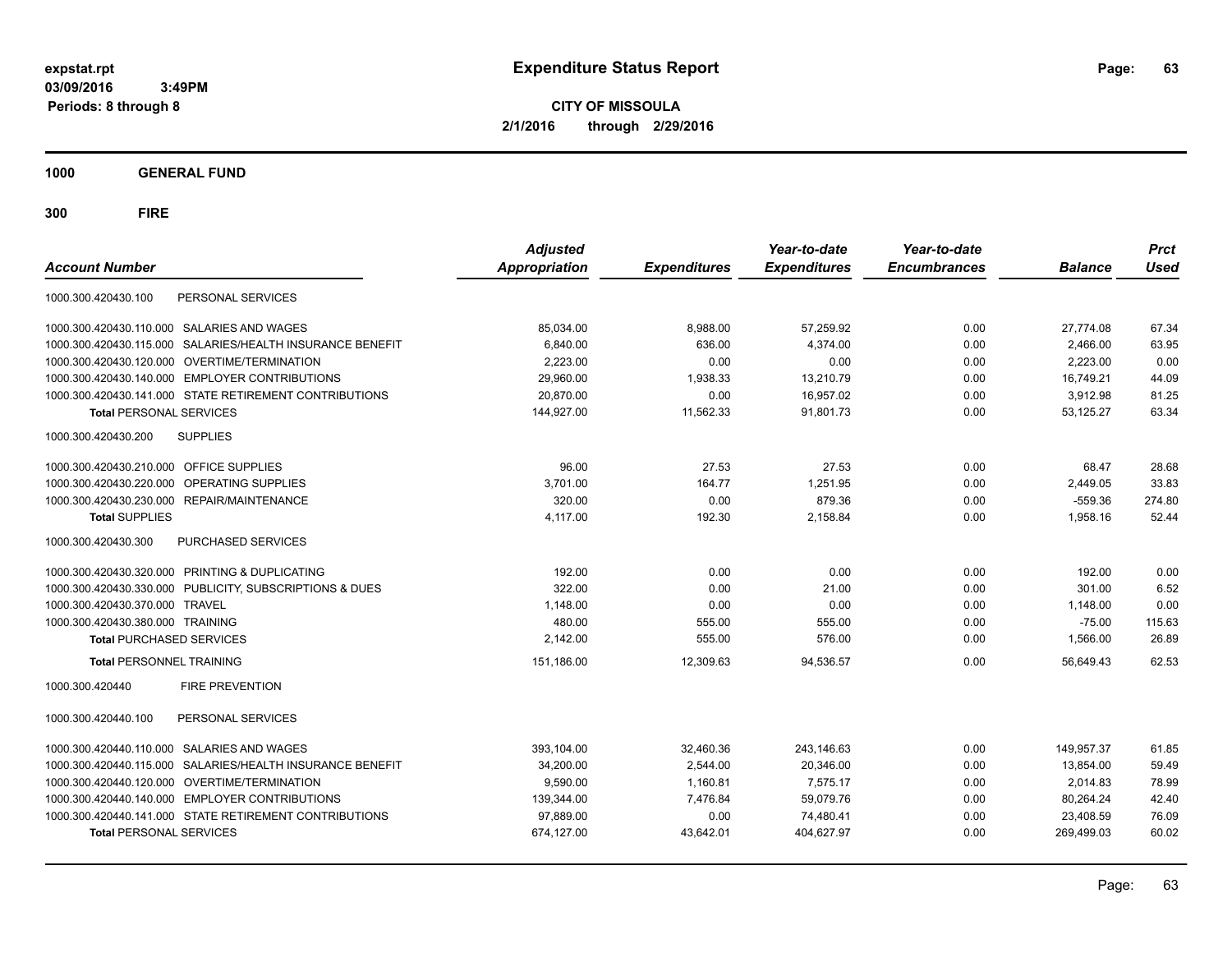**CITY OF MISSOULA 2/1/2016 through 2/29/2016**

**1000 GENERAL FUND**

**300 FIRE**

| <b>Account Number</b>                                        | <b>Adjusted</b><br>Appropriation | <b>Expenditures</b> | Year-to-date<br><b>Expenditures</b> | Year-to-date<br><b>Encumbrances</b> | <b>Balance</b> | <b>Prct</b><br><b>Used</b> |
|--------------------------------------------------------------|----------------------------------|---------------------|-------------------------------------|-------------------------------------|----------------|----------------------------|
|                                                              |                                  |                     |                                     |                                     |                |                            |
| 1000.300.420440.200<br><b>SUPPLIES</b>                       |                                  |                     |                                     |                                     |                |                            |
| 1000.300.420440.210.000 OFFICE SUPPLIES                      | 144.00                           | 0.00                | 0.00                                | 0.00                                | 144.00         | 0.00                       |
| OPERATING SUPPLIES<br>1000.300.420440.220.000                | 4,956.00                         | 0.00                | 948.47                              | 0.00                                | 4,007.53       | 19.14                      |
| 1000.300.420440.230.000 REPAIR/MAINTENANCE                   | 1,540.00                         | 439.14              | 986.29                              | 0.00                                | 553.71         | 64.04                      |
| <b>Total SUPPLIES</b>                                        | 6,640.00                         | 439.14              | 1,934.76                            | 0.00                                | 4,705.24       | 29.14                      |
| 1000.300.420440.300<br>PURCHASED SERVICES                    |                                  |                     |                                     |                                     |                |                            |
| 1000.300.420440.320.000 PRINTING & DUPLICATING               | 192.00                           | 0.00                | 136.22                              | 0.00                                | 55.78          | 70.95                      |
| 1000.300.420440.330.000 PUBLICITY, SUBSCRIPTIONS & DUES      | 3,916.00                         | 175.00              | 3,210.50                            | 0.00                                | 705.50         | 81.98                      |
| 1000.300.420440.370.000<br><b>TRAVEL</b>                     | 5,448.00                         | 167.32              | 167.32                              | 0.00                                | 5,280.68       | 3.07                       |
| 1000.300.420440.380.000 TRAINING                             | 2,506.00                         | 0.00                | 0.00                                | 0.00                                | 2,506.00       | 0.00                       |
| <b>Total PURCHASED SERVICES</b>                              | 12,062.00                        | 342.32              | 3,514.04                            | 0.00                                | 8,547.96       | 29.13                      |
| <b>Total FIRE PREVENTION</b>                                 | 692,829.00                       | 44,423.47           | 410,076.77                          | 0.00                                | 282,752.23     | 59.19                      |
| 1000.300.420450<br><b>FIRE GRANTS</b>                        |                                  |                     |                                     |                                     |                |                            |
| 1000.300.420450.300<br>PURCHASED SERVICES                    |                                  |                     |                                     |                                     |                |                            |
| <b>Total FIRE GRANTS</b>                                     | 0.00                             | 0.00                | 0.00                                | 0.00                                | 0.00           | 0.00                       |
| <b>EMS</b><br>1000.300.420455                                |                                  |                     |                                     |                                     |                |                            |
| PERSONAL SERVICES<br>1000.300.420455.100                     |                                  |                     |                                     |                                     |                |                            |
| 1000.300.420455.110.000 SALARIES AND WAGES                   | 55,243.00                        | 7,999.73            | 54,573.08                           | 0.00                                | 669.92         | 98.79                      |
| SALARIES/HEALTH INSURANCE BENEFIT<br>1000.300.420455.115.000 | 6,840.00                         | 636.00              | 4,374.00                            | 0.00                                | 2,466.00       | 63.95                      |
| 1000.300.420455.120.000 OVERTIME/TERMINATION                 | 2,158.00                         | 0.00                | 0.00                                | 0.00                                | 2,158.00       | 0.00                       |
| 1000.300.420455.140.000 EMPLOYER CONTRIBUTIONS               | 20,245.00                        | 1.795.78            | 12,469.11                           | 0.00                                | 7.775.89       | 61.59                      |
| 1000.300.420455.141.000 STATE RETIREMENT CONTRIBUTIONS       | 14,869.00                        | 0.00                | 16,402.58                           | 0.00                                | $-1,533.58$    | 110.31                     |
| <b>Total PERSONAL SERVICES</b>                               | 99,355.00                        | 10,431.51           | 87,818.77                           | 0.00                                | 11,536.23      | 88.39                      |
| 1000000010015500<br>0.1001100                                |                                  |                     |                                     |                                     |                |                            |

1000.300.420455.200 SUPPLIES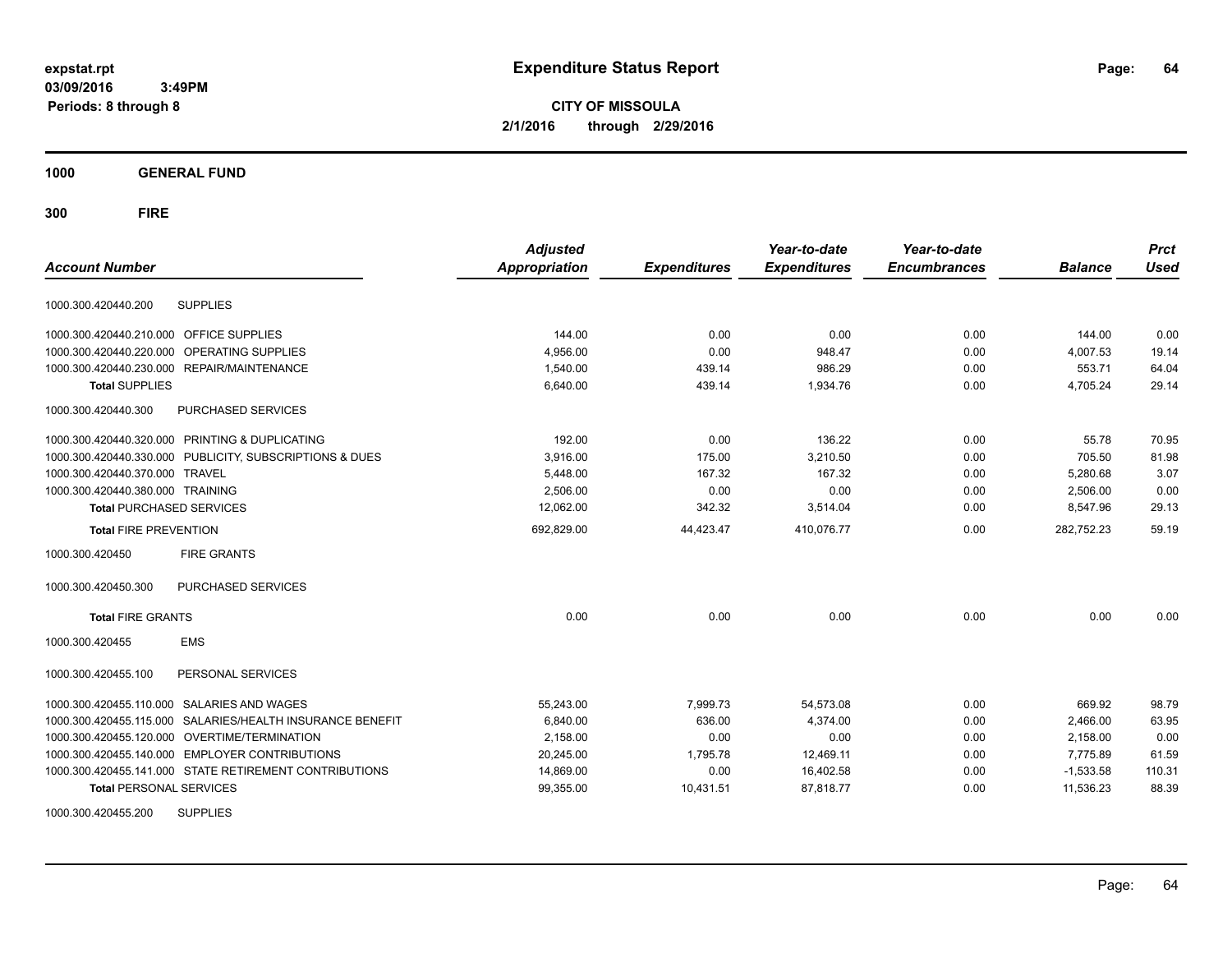**CITY OF MISSOULA 2/1/2016 through 2/29/2016**

**1000 GENERAL FUND**

| <b>Account Number</b>                                     | <b>Adjusted</b><br>Appropriation | <b>Expenditures</b> | Year-to-date<br><b>Expenditures</b> | Year-to-date<br><b>Encumbrances</b> | <b>Balance</b> | <b>Prct</b><br><b>Used</b> |
|-----------------------------------------------------------|----------------------------------|---------------------|-------------------------------------|-------------------------------------|----------------|----------------------------|
| 1000.300.420455.220.000 OPERATING SUPPLIES                | 18.581.00                        | 1,603.67            | 13.077.37                           | 0.00                                | 5,503.63       | 70.38                      |
| 1000.300.420455.230.000 REPAIR/MAINTENANCE                | 320.00                           | 0.00                | 493.87                              | 0.00                                | $-173.87$      | 154.33                     |
| <b>Total SUPPLIES</b>                                     | 18.901.00                        | 1,603.67            | 13.571.24                           | 0.00                                | 5,329.76       | 71.80                      |
| PURCHASED SERVICES<br>1000.300.420455.300                 |                                  |                     |                                     |                                     |                |                            |
| 1000.300.420455.330.000 PUBLICITY, SUBSCRIPTIONS & DUES   | 3.984.00                         | 1,125.00            | 1.350.00                            | 0.00                                | 2,634.00       | 33.89                      |
| 1000.300.420455.350.000 PROFESSIONAL SERVICES             | 5,000.00                         | 0.00                | 0.00                                | 0.00                                | 5,000.00       | 0.00                       |
| 1000.300.420455.360.000 REPAIR & MAINTENANCE              | 4,500.00                         | 0.00                | 1,900.00                            | 0.00                                | 2,600.00       | 42.22                      |
| 1000.300.420455.370.000 TRAVEL                            | 1,023.00                         | 0.00                | 1.296.51                            | 0.00                                | $-273.51$      | 126.74                     |
| 1000.300.420455.380.000 TRAINING                          | 1,920.00                         | 190.14              | 440.64                              | 0.00                                | 1,479.36       | 22.95                      |
| 1000.300.420455.390.000 OTHER PURCHASED SERVICES          | 10,080.00                        | 772.20              | 2,304.00                            | 0.00                                | 7,776.00       | 22.86                      |
| <b>Total PURCHASED SERVICES</b>                           | 26,507.00                        | 2,087.34            | 7,291.15                            | 0.00                                | 19,215.85      | 27.51                      |
| <b>Total EMS</b>                                          | 144,763.00                       | 14,122.52           | 108,681.16                          | 0.00                                | 36.081.84      | 75.08                      |
| <b>OPERATIONS</b><br>1000.300.420460                      |                                  |                     |                                     |                                     |                |                            |
| 1000.300.420460.100<br>PERSONAL SERVICES                  |                                  |                     |                                     |                                     |                |                            |
| 1000.300.420460.110.000 SALARIES AND WAGES                | 5,463,100.00                     | 501,547.75          | 3,555,108.14                        | 0.00                                | 1,907,991.86   | 65.07                      |
| 1000.300.420460.115.000 SALARIES/HEALTH INSURANCE BENEFIT | 547,200.00                       | 50,880.00           | 342,795.00                          | 0.00                                | 204,405.00     | 62.65                      |
| 1000.300.420460.120.000 OVERTIME/TERMINATION              | 302,147.00                       | 28,171.23           | 615,544.07                          | 0.00                                | $-313,397.07$  | 203.72                     |
| 1000.300.420460.130.000 OTHER                             | 81,324.00                        | 2,810.12            | 56.171.22                           | 0.00                                | 25,152.78      | 69.07                      |
| 1000.300.420460.140.000 EMPLOYER CONTRIBUTIONS            | 1,920,696.00                     | 122,012.33          | 944,534.11                          | 0.00                                | 976,161.89     | 49.18                      |
| 1000.300.420460.141.000 STATE RETIREMENT CONTRIBUTIONS    | 1,398,725.00                     | 0.00                | 1,090,490.37                        | 0.00                                | 308,234.63     | 77.96                      |
| <b>Total PERSONAL SERVICES</b>                            | 9,713,192.00                     | 705,421.43          | 6,604,642.91                        | 0.00                                | 3,108,549.09   | 68.00                      |
| 1000.300.420460.200<br><b>SUPPLIES</b>                    |                                  |                     |                                     |                                     |                |                            |
| 1000.300.420460.220.000 OPERATING SUPPLIES                | 76,236.00                        | 4,282.01            | 71,312.18                           | 0.00                                | 4,923.82       | 93.54                      |
| <b>REPAIR/MAINTENANCE</b><br>1000.300.420460.230.000      | 41,420.00                        | 4,253.58            | 34,472.32                           | 0.00                                | 6,947.68       | 83.23                      |
| 1000.300.420460.231.000 GASOLINE                          | 61,827.00                        | 2,338.99            | 23,142.81                           | 0.00                                | 38,684.19      | 37.43                      |
| <b>Total SUPPLIES</b>                                     | 179,483.00                       | 10,874.58           | 128,927.31                          | 0.00                                | 50,555.69      | 71.83                      |
| 1000.300.420460.300<br>PURCHASED SERVICES                 |                                  |                     |                                     |                                     |                |                            |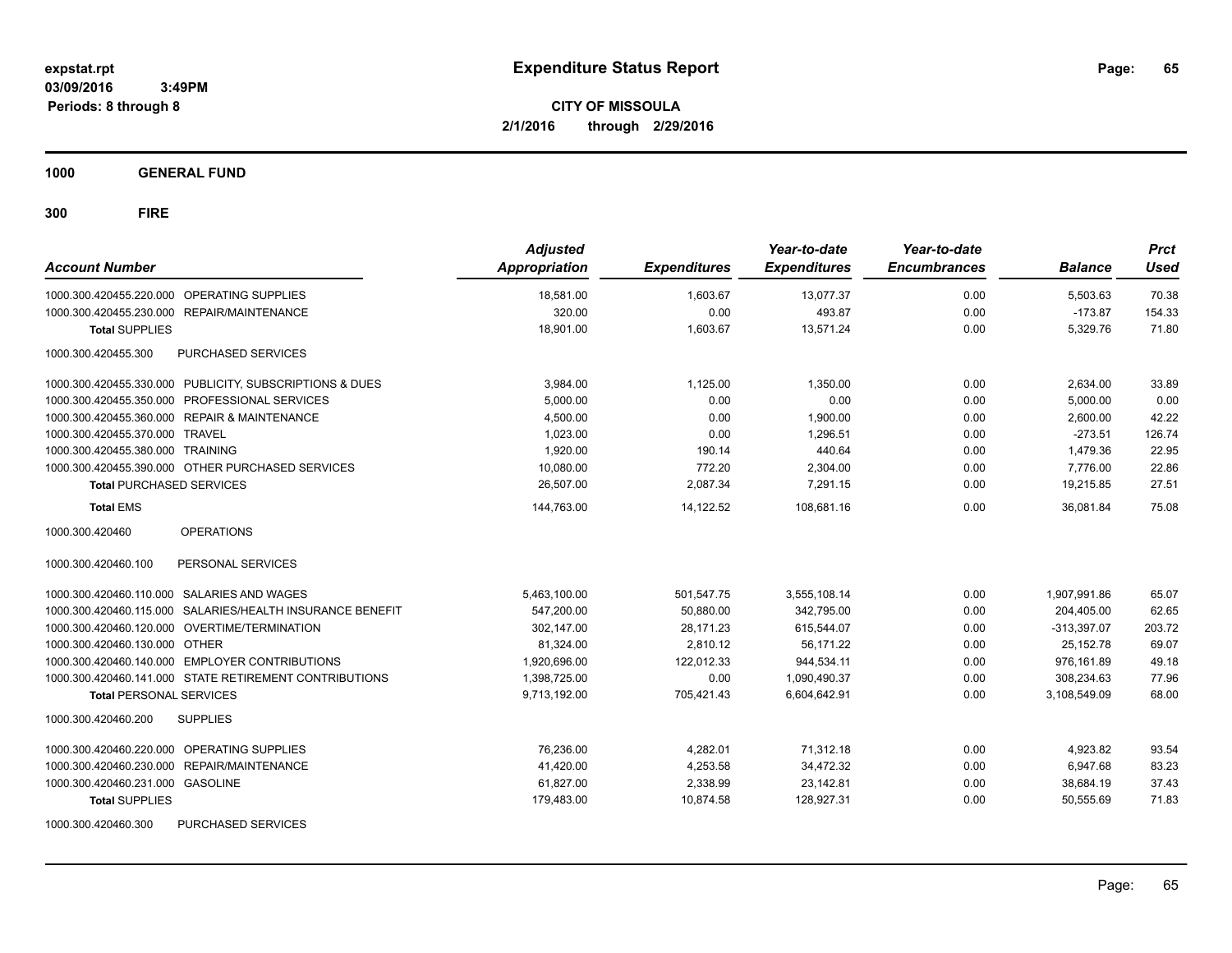**CITY OF MISSOULA 2/1/2016 through 2/29/2016**

**1000 GENERAL FUND**

| <b>Account Number</b>                                        | <b>Adjusted</b><br><b>Appropriation</b> | <b>Expenditures</b> | Year-to-date<br><b>Expenditures</b> | Year-to-date<br><b>Encumbrances</b> | <b>Balance</b> | <b>Prct</b><br><b>Used</b> |
|--------------------------------------------------------------|-----------------------------------------|---------------------|-------------------------------------|-------------------------------------|----------------|----------------------------|
| 1000.300.420460.320.000 PRINTING & DUPLICATING               | 864.00                                  | 0.00                | 277.44                              | 0.00                                | 586.56         | 32.11                      |
| 1000.300.420460.330.000 PUBLICITY, SUBSCRIPTIONS & DUES      | 312.00                                  | 0.00                | 0.00                                | 0.00                                | 312.00         | 0.00                       |
| 1000.300.420460.350.000 PROFESSIONAL SERVICES                | 19,080.00                               | 0.00                | 2,533.00                            | 0.00                                | 16,547.00      | 13.28                      |
| 1000.300.420460.360.000 REPAIR & MAINTENANCE                 | 22,225.00                               | 20.46               | 22,741.01                           | 0.00                                | $-516.01$      | 102.32                     |
| 1000.300.420460.370.000 TRAVEL                               | 6,158.00                                | 300.48              | 955.28                              | 0.00                                | 5.202.72       | 15.51                      |
| 1000.300.420460.380.000 TRAINING                             | 5,956.00                                | 735.00              | 760.00                              | 0.00                                | 5,196.00       | 12.76                      |
| 1000.300.420460.390.000 OTHER PURCHASED SERVICES             | 1,500.00                                | 0.00                | 0.00                                | 0.00                                | 1,500.00       | 0.00                       |
| <b>Total PURCHASED SERVICES</b>                              | 56,095.00                               | 1,055.94            | 27,266.73                           | 0.00                                | 28.828.27      | 48.61                      |
| 1000.300.420460.900<br><b>CAPITAL OUTLAY</b>                 |                                         |                     |                                     |                                     |                |                            |
| <b>Total CAPITAL OUTLAY</b>                                  | 0.00                                    | 0.00                | 0.00                                | 0.00                                | 0.00           | 0.00                       |
| <b>Total OPERATIONS</b>                                      | 9,948,770.00                            | 717,351.95          | 6,760,836.95                        | 0.00                                | 3,187,933.05   | 67.96                      |
| 1000.300.420490<br><b>MAINTENANCE</b>                        |                                         |                     |                                     |                                     |                |                            |
| PERSONAL SERVICES<br>1000.300.420490.100                     |                                         |                     |                                     |                                     |                |                            |
| 1000.300.420490.110.000 SALARIES AND WAGES                   | 143.974.00                              | 13,325.94           | 102.079.84                          | 0.00                                | 41,894.16      | 70.90                      |
| SALARIES/HEALTH INSURANCE BENEFIT<br>1000.300.420490.115.000 | 13,680.00                               | 1,272.00            | 8,748.00                            | 0.00                                | 4,932.00       | 63.95                      |
| 1000.300.420490.120.000 OVERTIME/TERMINATION                 | 4,426.00                                | 648.54              | 5,133.44                            | 0.00                                | $-707.44$      | 115.98                     |
| 1000.300.420490.140.000 EMPLOYER CONTRIBUTIONS               | 51,411.00                               | 3,199.87            | 25,411.94                           | 0.00                                | 25,999.06      | 49.43                      |
| 1000.300.420490.141.000 STATE RETIREMENT CONTRIBUTIONS       | 36,483.00                               | 0.00                | 31,222.63                           | 0.00                                | 5,260.37       | 85.58                      |
| <b>Total PERSONAL SERVICES</b>                               | 249,974.00                              | 18,446.35           | 172,595.85                          | 0.00                                | 77,378.15      | 69.05                      |
| 1000.300.420490.200<br><b>SUPPLIES</b>                       |                                         |                     |                                     |                                     |                |                            |
| OFFICE SUPPLIES<br>1000.300.420490.210.000                   | 48.00                                   | 0.00                | 0.00                                | 0.00                                | 48.00          | 0.00                       |
| 1000.300.420490.230.000 REPAIR/MAINTENANCE                   | 3,600.00                                | 180.54              | 2,880.30                            | 0.00                                | 719.70         | 80.01                      |
| <b>Total SUPPLIES</b>                                        | 3,648.00                                | 180.54              | 2,880.30                            | 0.00                                | 767.70         | 78.96                      |
| 1000.300.420490.300<br>PURCHASED SERVICES                    |                                         |                     |                                     |                                     |                |                            |
| 1000.300.420490.330.000 PUBLICITY, SUBSCRIPTIONS & DUES      | 91.00                                   | 0.00                | 0.00                                | 0.00                                | 91.00          | 0.00                       |
| 1000.300.420490.370.000 TRAVEL                               | 2,000.00                                | 78.40               | 78.40                               | 0.00                                | 1,921.60       | 3.92                       |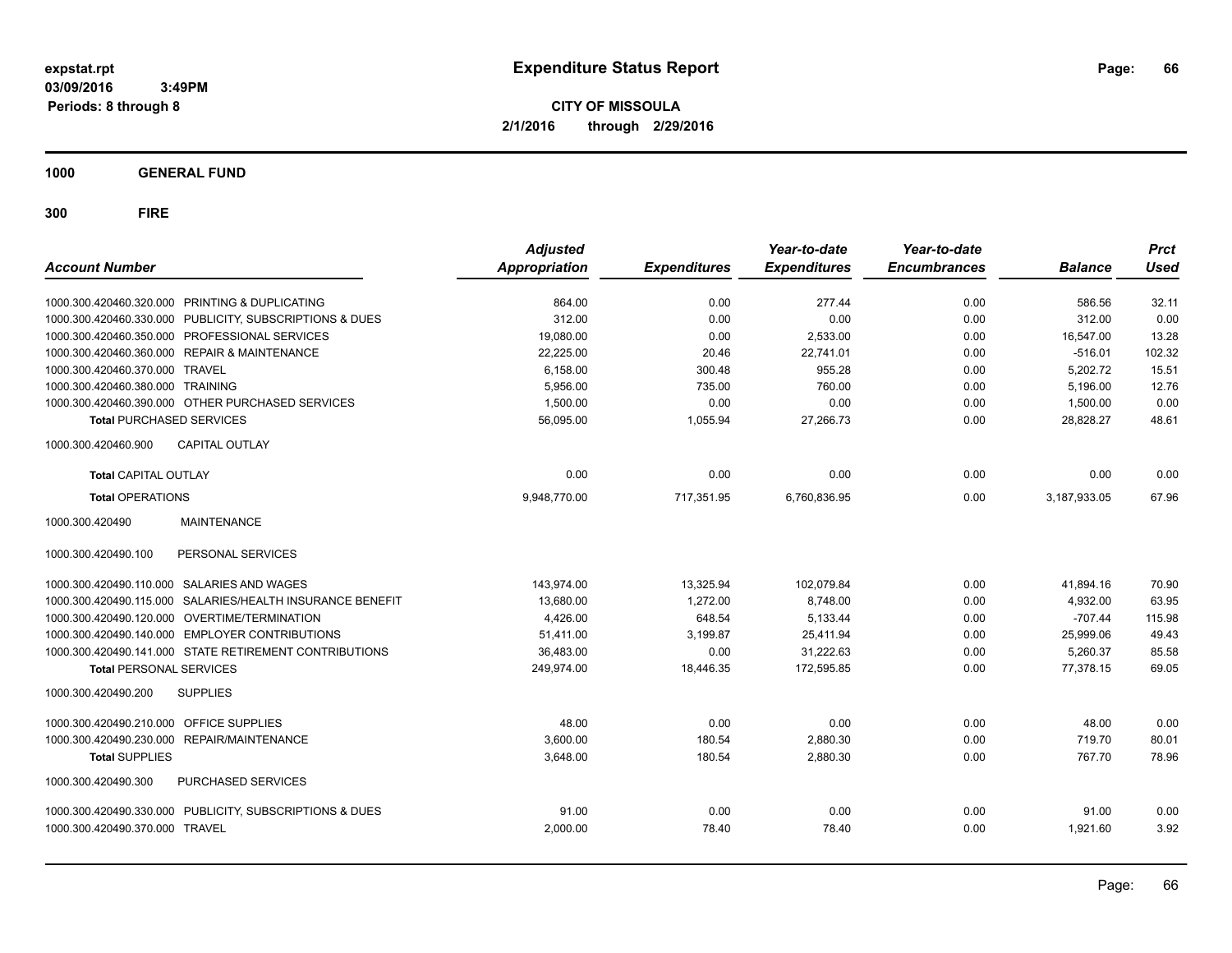**CITY OF MISSOULA 2/1/2016 through 2/29/2016**

**1000 GENERAL FUND**

|                                  | <b>Adjusted</b> |                     | Year-to-date        | Year-to-date        |                | Prct   |
|----------------------------------|-----------------|---------------------|---------------------|---------------------|----------------|--------|
| <b>Account Number</b>            | Appropriation   | <b>Expenditures</b> | <b>Expenditures</b> | <b>Encumbrances</b> | <b>Balance</b> | Used   |
| 1000.300.420490.380.000 TRAINING | 1.500.00        | 2,800.00            | 2.800.00            | 0.00                | $-1.300.00$    | 186.67 |
| <b>Total PURCHASED SERVICES</b>  | 3,591.00        | 2.878.40            | 2.878.40            | 0.00                | 712.60         | 80.16  |
| <b>Total MAINTENANCE</b>         | 257,213.00      | 21.505.29           | 178.354.55          | 0.00                | 78.858.45      | 69.34  |
| <b>Total FIRE</b>                | 11,982,408.00   | 861,555.55          | 8,055,373.54        | 0.00                | 3.927.034.46   | 67.23  |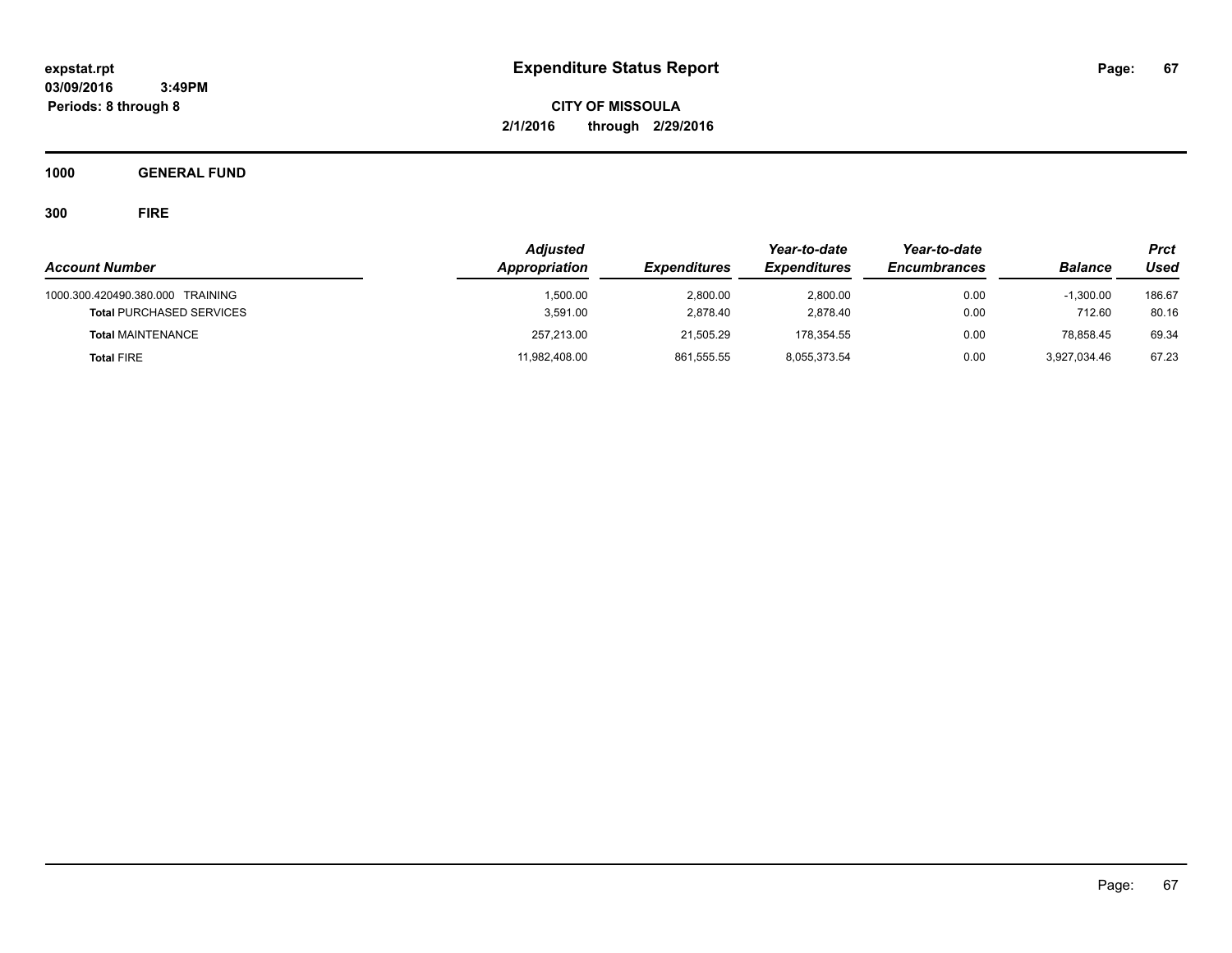**CITY OF MISSOULA 2/1/2016 through 2/29/2016**

**1000 GENERAL FUND**

|                                         |                                                         | <b>Adjusted</b>      |                     | Year-to-date        | Year-to-date        |                | <b>Prct</b> |
|-----------------------------------------|---------------------------------------------------------|----------------------|---------------------|---------------------|---------------------|----------------|-------------|
| <b>Account Number</b>                   |                                                         | <b>Appropriation</b> | <b>Expenditures</b> | <b>Expenditures</b> | <b>Encumbrances</b> | <b>Balance</b> | <b>Used</b> |
| 1000.320.430210                         | <b>ADMINISTRATION</b>                                   |                      |                     |                     |                     |                |             |
| 1000.320.430210.100                     | PERSONAL SERVICES                                       |                      |                     |                     |                     |                |             |
|                                         | 1000.320.430210.110.000 SALARIES AND WAGES              | 101,300.00           | 7.522.43            | 65,585.83           | 0.00                | 35.714.17      | 64.74       |
| 1000.320.430210.120.000                 | <b>OVERTIME/TERMINATION</b>                             | 0.00                 | 297.35              | 1,812.08            | 0.00                | $-1,812.08$    | 0.00        |
|                                         | 1000.320.430210.140.000 EMPLOYER CONTRIBUTIONS          | 54,286.00            | 4,383.94            | 37,612.34           | 0.00                | 16,673.66      | 69.29       |
|                                         | 1000.320.430210.141.000 STATE RETIREMENT CONTRIBUTIONS  | 0.00                 | 0.00                | 783.60              | 0.00                | $-783.60$      | 0.00        |
| <b>Total PERSONAL SERVICES</b>          |                                                         | 155.586.00           | 12.203.72           | 105.793.85          | 0.00                | 49.792.15      | 68.00       |
| 1000.320.430210.200                     | <b>SUPPLIES</b>                                         |                      |                     |                     |                     |                |             |
| 1000.320.430210.210.000 OFFICE SUPPLIES |                                                         | 1,600.00             | 0.00                | 95.21               | 0.00                | 1,504.79       | 5.95        |
| 1000.320.430210.220.000                 | OPERATING SUPPLIES                                      | 8,440.00             | 85.00               | 2,853.07            | 0.00                | 5,586.93       | 33.80       |
| <b>Total SUPPLIES</b>                   |                                                         | 10,040.00            | 85.00               | 2,948.28            | 0.00                | 7,091.72       | 29.37       |
| 1000.320.430210.300                     | PURCHASED SERVICES                                      |                      |                     |                     |                     |                |             |
|                                         | 1000.320.430210.320.000 PRINTING & DUPLICATING          | 7.000.00             | 0.00                | 2,508.12            | 0.00                | 4.491.88       | 35.83       |
|                                         | 1000.320.430210.330.000 PUBLICITY, SUBSCRIPTIONS & DUES | 3,000.00             | 0.00                | 2,923.22            | 0.00                | 76.78          | 97.44       |
| 1000.320.430210.370.000 TRAVEL          |                                                         | 2,300.00             | 472.50              | 1,272.91            | 0.00                | 1,027.09       | 55.34       |
| 1000.320.430210.380.000 TRAINING        |                                                         | 1,500.00             | 297.50              | 797.50              | 0.00                | 702.50         | 53.17       |
| <b>Total PURCHASED SERVICES</b>         |                                                         | 13,800.00            | 770.00              | 7,501.75            | 0.00                | 6,298.25       | 54.36       |
| 1000.320.430210.900                     | <b>CAPITAL OUTLAY</b>                                   |                      |                     |                     |                     |                |             |
| <b>Total CAPITAL OUTLAY</b>             |                                                         | 0.00                 | 0.00                | 0.00                | 0.00                | 0.00           | 0.00        |
| <b>Total ADMINISTRATION</b>             |                                                         | 179,426.00           | 13,058.72           | 116,243.88          | 0.00                | 63.182.12      | 64.79       |
| 1000.320.430220                         | <b>FACILITY</b>                                         |                      |                     |                     |                     |                |             |
| 1000.320.430220.100                     | PERSONAL SERVICES                                       |                      |                     |                     |                     |                |             |
|                                         | 1000.320.430220.110.000 SALARIES AND WAGES              | 46.647.00            | 3,462.03            | 30,183.91           | 0.00                | 16,463.09      | 64.71       |
|                                         | 1000.320.430220.120.000 OVERTIME/TERMINATION            | 0.00                 | 136.83              | 834.05              | 0.00                | $-834.05$      | 0.00        |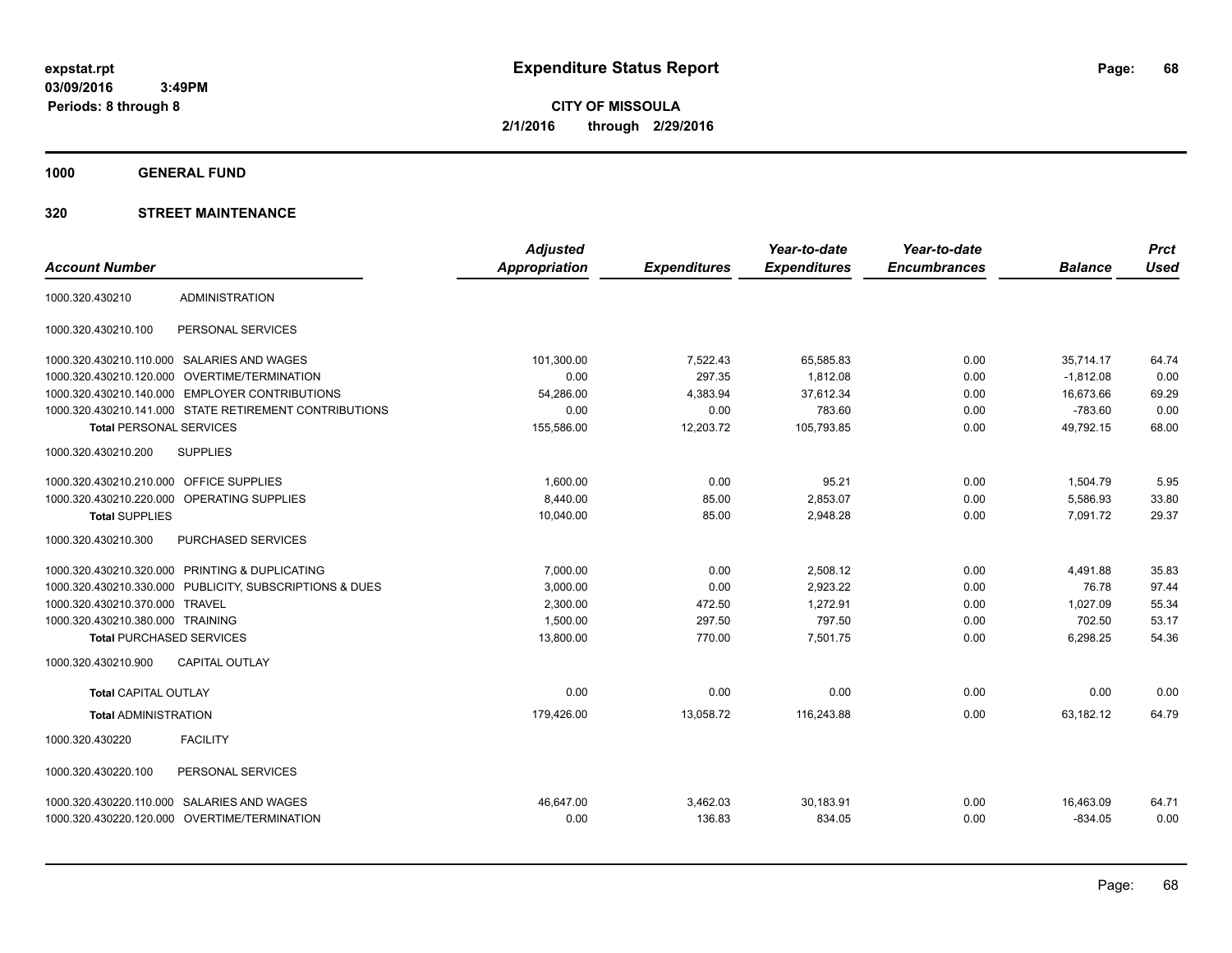**1000 GENERAL FUND**

| <b>Account Number</b>                          | <b>Adjusted</b><br><b>Appropriation</b> | <b>Expenditures</b> | Year-to-date<br><b>Expenditures</b> | Year-to-date<br><b>Encumbrances</b> | <b>Balance</b> | <b>Prct</b><br><b>Used</b> |
|------------------------------------------------|-----------------------------------------|---------------------|-------------------------------------|-------------------------------------|----------------|----------------------------|
| 1000.320.430220.140.000 EMPLOYER CONTRIBUTIONS | 24,998.00                               | 2,017.51            | 17,311.42                           | 0.00                                | 7,686.58       | 69.25                      |
| <b>Total PERSONAL SERVICES</b>                 | 71,645.00                               | 5,616.37            | 48,329.38                           | 0.00                                | 23,315.62      | 67.46                      |
| <b>SUPPLIES</b><br>1000.320.430220.200         |                                         |                     |                                     |                                     |                |                            |
| 1000.320.430220.220.000 OPERATING SUPPLIES     | 8,000.00                                | 3,881.57            | 5,515.08                            | 0.00                                | 2,484.92       | 68.94                      |
| <b>Total SUPPLIES</b>                          | 8,000.00                                | 3,881.57            | 5,515.08                            | 0.00                                | 2,484.92       | 68.94                      |
| 1000.320.430220.300<br>PURCHASED SERVICES      |                                         |                     |                                     |                                     |                |                            |
| 1000.320.430220.343.000 WATER CHARGES          | 7,000.00                                | 131.53              | 8,184.71                            | 0.00                                | $-1,184.71$    | 116.92                     |
| 1000.320.430220.344.000 TELEPHONE SERVICE      | 1,822.00                                | 168.37              | 1.330.75                            | 0.00                                | 491.25         | 73.04                      |
| 1000.320.430220.345.000 GARBAGE                | 0.00                                    | 29.50               | 424.50                              | 0.00                                | $-424.50$      | 0.00                       |
| 1000.320.430220.350.000 PROFESSIONAL SERVICES  | 1,650.00                                | 0.00                | 1,326.75                            | 0.00                                | 323.25         | 80.41                      |
| <b>Total PURCHASED SERVICES</b>                | 10,472.00                               | 329.40              | 11,266.71                           | 0.00                                | $-794.71$      | 107.59                     |
| <b>FIXED CHARGES</b><br>1000.320.430220.500    |                                         |                     |                                     |                                     |                |                            |
| 1000.320.430220.500.000 FIXED CHARGES          | 9.000.00                                | 0.00                | 200.00                              | 0.00                                | 8,800.00       | 2.22                       |
| <b>Total FIXED CHARGES</b>                     | 9,000.00                                | 0.00                | 200.00                              | 0.00                                | 8,800.00       | 2.22                       |
| <b>Total FACILITY</b>                          | 99,117.00                               | 9,827.34            | 65,311.17                           | 0.00                                | 33,805.83      | 65.89                      |
| <b>STREET RESTORATION</b><br>1000.320.430230   |                                         |                     |                                     |                                     |                |                            |
| PERSONAL SERVICES<br>1000.320.430230.100       |                                         |                     |                                     |                                     |                |                            |
| 1000.320.430230.110.000 SALARIES AND WAGES     | 303.251.00                              | 22.750.89           | 198.357.02                          | 0.00                                | 104.893.98     | 65.41                      |
| 1000.320.430230.120.000 OVERTIME/TERMINATION   | 3,000.00                                | 899.31              | 5,480.85                            | 0.00                                | $-2,480.85$    | 182.70                     |
| 1000.320.430230.140.000 EMPLOYER CONTRIBUTIONS | 164,119.00                              | 13,256.73           | 113,741.85                          | 0.00                                | 50,377.15      | 69.30                      |
| <b>Total PERSONAL SERVICES</b>                 | 470,370.00                              | 36,906.93           | 317,579.72                          | 0.00                                | 152,790.28     | 67.52                      |
| 1000.320.430230.200<br><b>SUPPLIES</b>         |                                         |                     |                                     |                                     |                |                            |
| 1000.320.430230.220.000 OPERATING SUPPLIES     | 1,599.00                                | 0.00                | 0.00                                | 0.00                                | 1,599.00       | 0.00                       |
| 1000.320.430230.230.000 REPAIR/MAINTENANCE     | 25,009.00                               | 53.70               | 3,355.07                            | 0.00                                | 21,653.93      | 13.42                      |
| 1000.320.430230.231.000 GASOLINE               | 74,487.00                               | 23,758.90           | 86,118.78                           | 0.00                                | $-11,631.78$   | 115.62                     |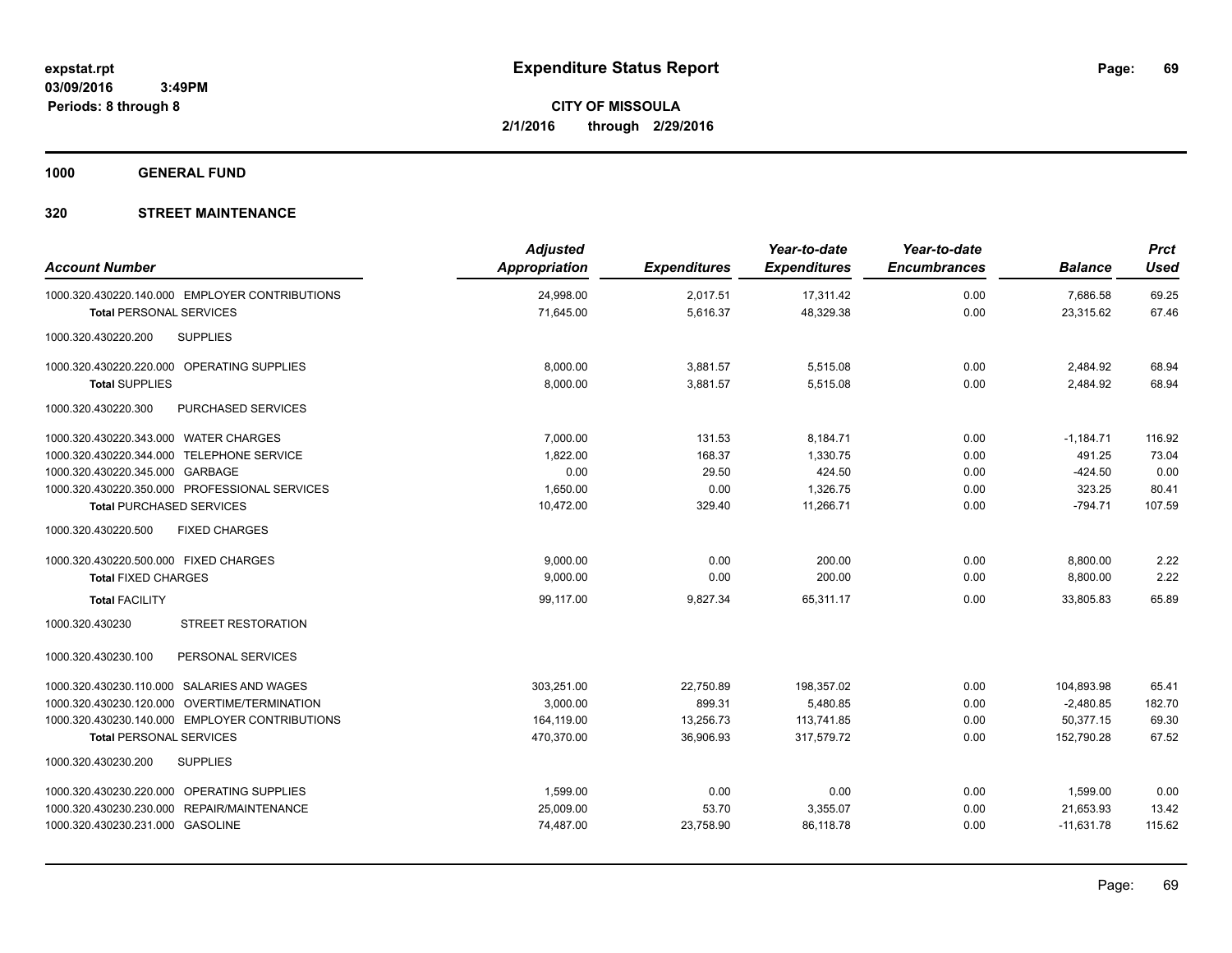**1000 GENERAL FUND**

| <b>Account Number</b>                            | <b>Adjusted</b><br><b>Appropriation</b> | <b>Expenditures</b> | Year-to-date<br><b>Expenditures</b> | Year-to-date<br><b>Encumbrances</b> | <b>Balance</b> | <b>Prct</b><br><b>Used</b> |
|--------------------------------------------------|-----------------------------------------|---------------------|-------------------------------------|-------------------------------------|----------------|----------------------------|
| <b>Total SUPPLIES</b>                            | 101,095.00                              | 23,812.60           | 89,473.85                           | 0.00                                | 11,621.15      | 88.50                      |
| 1000.320.430230.300<br>PURCHASED SERVICES        |                                         |                     |                                     |                                     |                |                            |
| 1000.320.430230.345.000 GARBAGE                  | 5,200.00                                | 15.00               | 969.16                              | 0.00                                | 4,230.84       | 18.64                      |
| 1000.320.430230.350.000 PROFESSIONAL SERVICES    | 1,000.00                                | 0.00                | 0.00                                | 0.00                                | 1,000.00       | 0.00                       |
| 1000.320.430230.360.000 REPAIR & MAINTENANCE     | 2,000.00                                | 59.84               | 668.64                              | 0.00                                | 1,331.36       | 33.43                      |
| <b>Total PURCHASED SERVICES</b>                  | 8,200.00                                | 74.84               | 1,637.80                            | 0.00                                | 6,562.20       | 19.97                      |
| 1000.320.430230.400<br><b>BUILDING MATERIALS</b> |                                         |                     |                                     |                                     |                |                            |
| 1000.320.430230.400.000 BUILDING MATERIALS       | 17,598.00                               | 0.00                | 0.00                                | 0.00                                | 17,598.00      | 0.00                       |
| <b>Total BUILDING MATERIALS</b>                  | 17,598.00                               | 0.00                | 0.00                                | 0.00                                | 17,598.00      | 0.00                       |
| 1000.320.430230.500<br><b>FIXED CHARGES</b>      |                                         |                     |                                     |                                     |                |                            |
| 1000.320.430230.500.000 FIXED CHARGES            | 5,500.00                                | 0.00                | 6,395.00                            | 0.00                                | $-895.00$      | 116.27                     |
| <b>Total FIXED CHARGES</b>                       | 5,500.00                                | 0.00                | 6,395.00                            | 0.00                                | $-895.00$      | 116.27                     |
| CAPITAL OUTLAY<br>1000.320.430230.900            |                                         |                     |                                     |                                     |                |                            |
| <b>Total CAPITAL OUTLAY</b>                      | 0.00                                    | 0.00                | 0.00                                | 0.00                                | 0.00           | 0.00                       |
| <b>Total STREET RESTORATION</b>                  | 602,763.00                              | 60,794.37           | 415,086.37                          | 0.00                                | 187,676.63     | 68.86                      |
| 1000.320.430240<br><b>STREET MAINTENANCE</b>     |                                         |                     |                                     |                                     |                |                            |
| 1000.320.430240.100<br>PERSONAL SERVICES         |                                         |                     |                                     |                                     |                |                            |
| 1000.320.430240.110.000 SALARIES AND WAGES       | 410,458.00                              | 30,882.86           | 269,257.01                          | 0.00                                | 141,200.99     | 65.60                      |
| 1000.320.430240.120.000 OVERTIME/TERMINATION     | 2,100.00                                | 1,220.76            | 7,439.84                            | 0.00                                | $-5,339.84$    | 354.28                     |
| 1000.320.430240.130.000 OTHER                    | 3,000.00                                | 0.00                | 0.00                                | 0.00                                | 3,000.00       | 0.00                       |
| 1000.320.430240.140.000 EMPLOYER CONTRIBUTIONS   | 222,697.00                              | 17,994.68           | 154,349.00                          | 0.00                                | 68,348.00      | 69.31                      |
| <b>Total PERSONAL SERVICES</b>                   | 638,255.00                              | 50,098.30           | 431,045.85                          | 0.00                                | 207,209.15     | 67.54                      |
| 1000.320.430240.200<br><b>SUPPLIES</b>           |                                         |                     |                                     |                                     |                |                            |
| 1000.320.430240.220.000 OPERATING SUPPLIES       | 1,599.00                                | 0.00                | 0.00                                | 0.00                                | 1,599.00       | 0.00                       |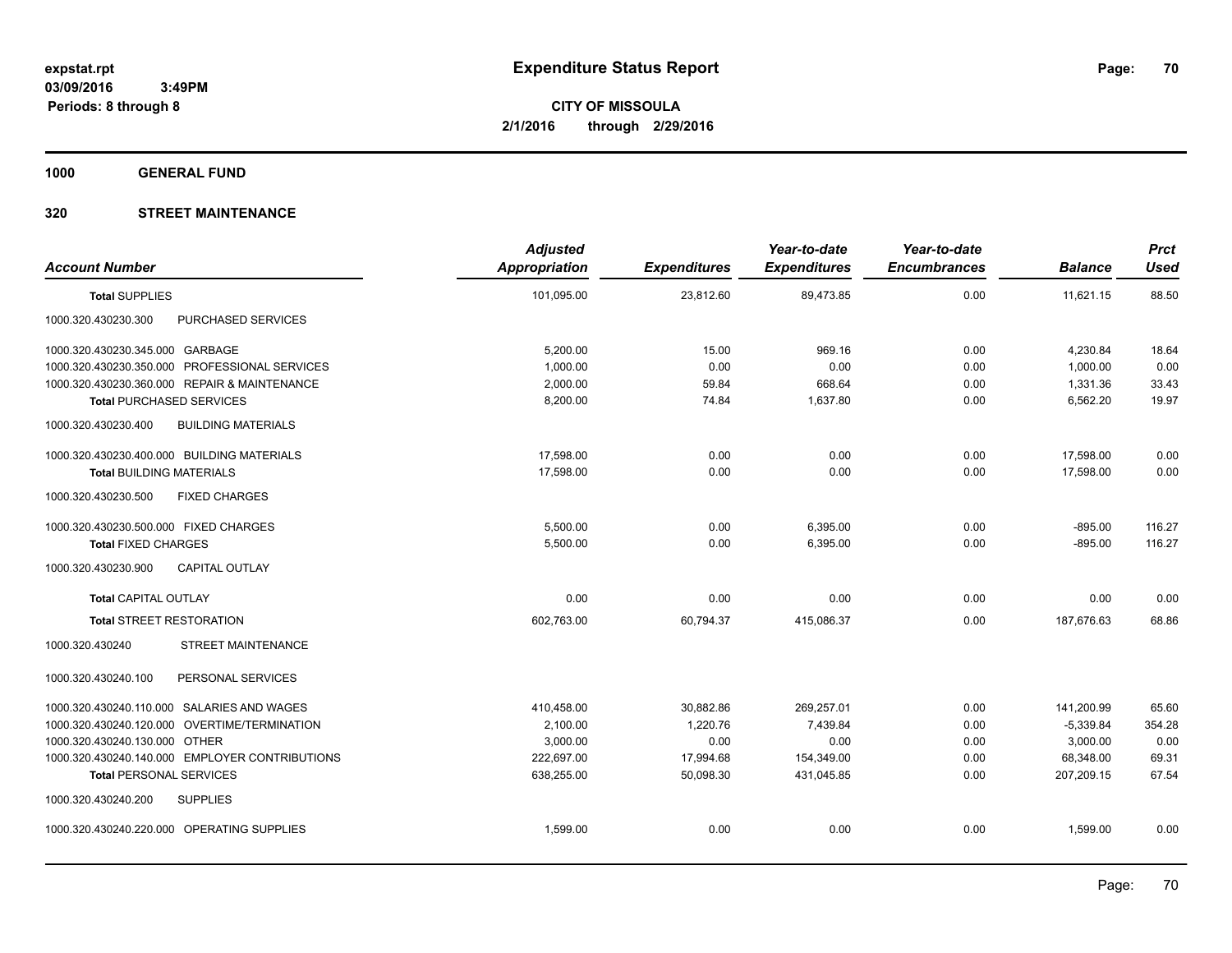**1000 GENERAL FUND**

| <b>Account Number</b>                 |                                                | <b>Adjusted</b><br><b>Appropriation</b> | <b>Expenditures</b> | Year-to-date<br><b>Expenditures</b> | Year-to-date<br><b>Encumbrances</b> | <b>Balance</b> | <b>Prct</b><br><b>Used</b> |
|---------------------------------------|------------------------------------------------|-----------------------------------------|---------------------|-------------------------------------|-------------------------------------|----------------|----------------------------|
|                                       | 1000.320.430240.230.000 REPAIR/MAINTENANCE     | 19,455.00                               | 14,133.30           | 14,108.06                           | 0.00                                | 5,346.94       | 72.52                      |
| 1000.320.430240.231.000 GASOLINE      |                                                | 14,133.00                               | 112.87              | 1,037.59                            | 0.00                                | 13,095.41      | 7.34                       |
| <b>Total SUPPLIES</b>                 |                                                | 35,187.00                               | 14,246.17           | 15,145.65                           | 0.00                                | 20,041.35      | 43.04                      |
| 1000.320.430240.300                   | <b>PURCHASED SERVICES</b>                      |                                         |                     |                                     |                                     |                |                            |
| 1000.320.430240.345.000 GARBAGE       |                                                | 2,080.00                                | 0.00                | 0.00                                | 0.00                                | 2,080.00       | 0.00                       |
|                                       | 1000.320.430240.350.000 PROFESSIONAL SERVICES  | 2,000.00                                | 0.00                | 0.00                                | 0.00                                | 2,000.00       | 0.00                       |
| <b>Total PURCHASED SERVICES</b>       |                                                | 4,080.00                                | 0.00                | 0.00                                | 0.00                                | 4,080.00       | 0.00                       |
| 1000.320.430240.400                   | <b>BUILDING MATERIALS</b>                      |                                         |                     |                                     |                                     |                |                            |
|                                       | 1000.320.430240.400.000 BUILDING MATERIALS     | 28,687.00                               | 0.00                | 0.00                                | 0.00                                | 28,687.00      | 0.00                       |
| <b>Total BUILDING MATERIALS</b>       |                                                | 28,687.00                               | 0.00                | 0.00                                | 0.00                                | 28,687.00      | 0.00                       |
| 1000.320.430240.500                   | <b>FIXED CHARGES</b>                           |                                         |                     |                                     |                                     |                |                            |
| 1000.320.430240.500.000 FIXED CHARGES |                                                | 5,000.00                                | 0.00                | 315.00                              | 0.00                                | 4,685.00       | 6.30                       |
| <b>Total FIXED CHARGES</b>            |                                                | 5,000.00                                | 0.00                | 315.00                              | 0.00                                | 4,685.00       | 6.30                       |
| 1000.320.430240.900                   | <b>CAPITAL OUTLAY</b>                          |                                         |                     |                                     |                                     |                |                            |
| <b>Total CAPITAL OUTLAY</b>           |                                                | 0.00                                    | 0.00                | 0.00                                | 0.00                                | 0.00           | 0.00                       |
| <b>Total STREET MAINTENANCE</b>       |                                                | 711,209.00                              | 64,344.47           | 446,506.50                          | 0.00                                | 264,702.50     | 62.78                      |
| 1000.320.430251                       | ICE & SNOW REMOVAL                             |                                         |                     |                                     |                                     |                |                            |
| 1000.320.430251.100                   | PERSONAL SERVICES                              |                                         |                     |                                     |                                     |                |                            |
|                                       | 1000.320.430251.110.000 SALARIES AND WAGES     | 137,340.00                              | 10,578.40           | 92,229.90                           | 0.00                                | 45,110.10      | 67.15                      |
|                                       | 1000.320.430251.120.000 OVERTIME/TERMINATION   | 4,950.00                                | 418.15              | 2,548.32                            | 0.00                                | 2,401.68       | 51.48                      |
|                                       | 1000.320.430251.140.000 EMPLOYER CONTRIBUTIONS | 76,253.00                               | 6,162.14            | 52,871.60                           | 0.00                                | 23,381.40      | 69.34                      |
| <b>Total PERSONAL SERVICES</b>        |                                                | 218,543.00                              | 17,158.69           | 147,649.82                          | 0.00                                | 70,893.18      | 67.56                      |
| 1000.320.430251.200                   | <b>SUPPLIES</b>                                |                                         |                     |                                     |                                     |                |                            |
|                                       | 1000.320.430251.220.000 OPERATING SUPPLIES     | 148,548.00                              | 91,165.74           | 212,924.56                          | 0.00                                | $-64,376.56$   | 143.34                     |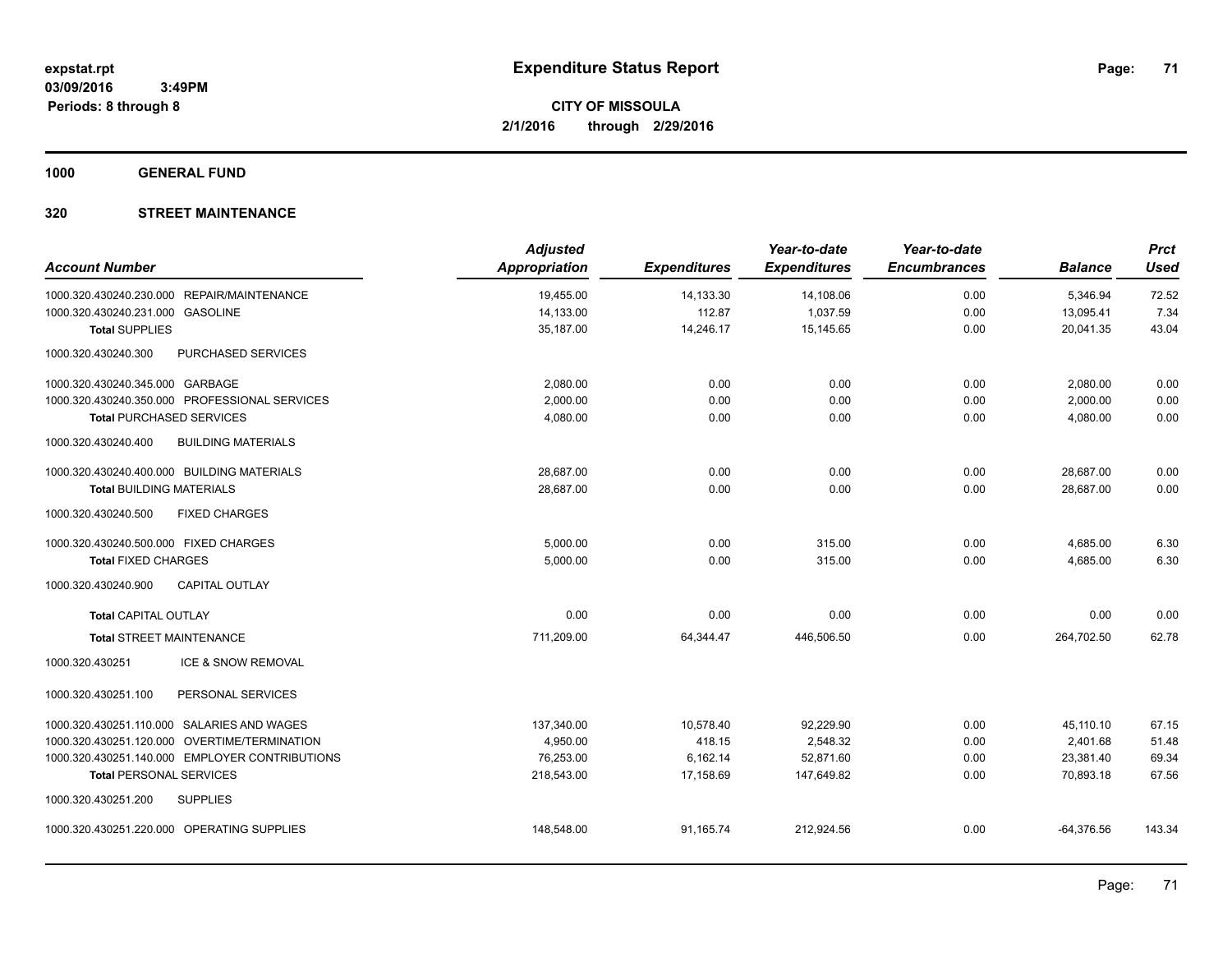**1000 GENERAL FUND**

| <b>Account Number</b>                                | <b>Adjusted</b><br><b>Appropriation</b> | <b>Expenditures</b> | Year-to-date<br><b>Expenditures</b> | Year-to-date<br><b>Encumbrances</b> | <b>Balance</b> | <b>Prct</b><br><b>Used</b> |
|------------------------------------------------------|-----------------------------------------|---------------------|-------------------------------------|-------------------------------------|----------------|----------------------------|
|                                                      |                                         |                     |                                     |                                     |                |                            |
| 1000.320.430251.230.000 REPAIR/MAINTENANCE           | 14,316.00                               | 15,419.31           | 20,274.72                           | 0.00                                | $-5,958.72$    | 141.62                     |
| 1000.320.430251.231.000 GASOLINE                     | 86,170.00                               | 0.00                | 0.00                                | 0.00                                | 86,170.00      | 0.00                       |
| <b>Total SUPPLIES</b>                                | 249,034.00                              | 106,585.05          | 233,199.28                          | 0.00                                | 15,834.72      | 93.64                      |
| PURCHASED SERVICES<br>1000.320.430251.300            |                                         |                     |                                     |                                     |                |                            |
| 1000.320.430251.360.000 REPAIR & MAINTENANCE         | 5,000.00                                | 229.00              | 269.00                              | 0.00                                | 4,731.00       | 5.38                       |
| <b>Total PURCHASED SERVICES</b>                      | 5.000.00                                | 229.00              | 269.00                              | 0.00                                | 4,731.00       | 5.38                       |
| 1000.320.430251.500<br><b>FIXED CHARGES</b>          |                                         |                     |                                     |                                     |                |                            |
| 1000.320.430251.500.000 FIXED CHARGES                | 2,000.00                                | 0.00                | 0.00                                | 0.00                                | 2,000.00       | 0.00                       |
| <b>Total FIXED CHARGES</b>                           | 2,000.00                                | 0.00                | 0.00                                | 0.00                                | 2,000.00       | 0.00                       |
| <b>CAPITAL OUTLAY</b><br>1000.320.430251.900         |                                         |                     |                                     |                                     |                |                            |
| <b>Total CAPITAL OUTLAY</b>                          | 0.00                                    | 0.00                | 0.00                                | 0.00                                | 0.00           | 0.00                       |
| Total ICE & SNOW REMOVAL                             | 474,577.00                              | 123,972.74          | 381,118.10                          | 0.00                                | 93,458.90      | 80.31                      |
| <b>STREET CLEANING</b><br>1000.320.430252            |                                         |                     |                                     |                                     |                |                            |
| PERSONAL SERVICES<br>1000.320.430252.100             |                                         |                     |                                     |                                     |                |                            |
| 1000.320.430252.110.000 SALARIES AND WAGES           | 346,341.00                              | 26,323.98           | 229,509.90                          | 0.00                                | 116,831.10     | 66.27                      |
| 1000.320.430252.120.000<br>OVERTIME/TERMINATION      | 4,950.00                                | 1,040.57            | 6,341.63                            | 0.00                                | $-1,391.63$    | 128.11                     |
| 1000.320.430252.130.000 OTHER                        | 3,000.00                                | 0.00                | 0.00                                | 0.00                                | 3,000.00       | 0.00                       |
| 1000.320.430252.140.000 EMPLOYER CONTRIBUTIONS       | 189,864.00                              | 15,337.19           | 133,891.54                          | 0.00                                | 55,972.46      | 70.52                      |
| <b>Total PERSONAL SERVICES</b>                       | 544,155.00                              | 42,701.74           | 369,743.07                          | 0.00                                | 174,411.93     | 67.95                      |
| 1000.320.430252.200<br><b>SUPPLIES</b>               |                                         |                     |                                     |                                     |                |                            |
| 1000.320.430252.220.000<br><b>OPERATING SUPPLIES</b> | 2,132.00                                | 0.00                | 0.00                                | 0.00                                | 2,132.00       | 0.00                       |
| REPAIR/MAINTENANCE<br>1000.320.430252.230.000        | 25,435.00                               | 3,217.09            | 16,885.58                           | 0.00                                | 8,549.42       | 66.39                      |
| 1000.320.430252.231.000 GASOLINE                     | 43,814.00                               | 0.00                | 0.00                                | 0.00                                | 43,814.00      | 0.00                       |
| <b>Total SUPPLIES</b>                                | 71,381.00                               | 3,217.09            | 16,885.58                           | 0.00                                | 54,495.42      | 23.66                      |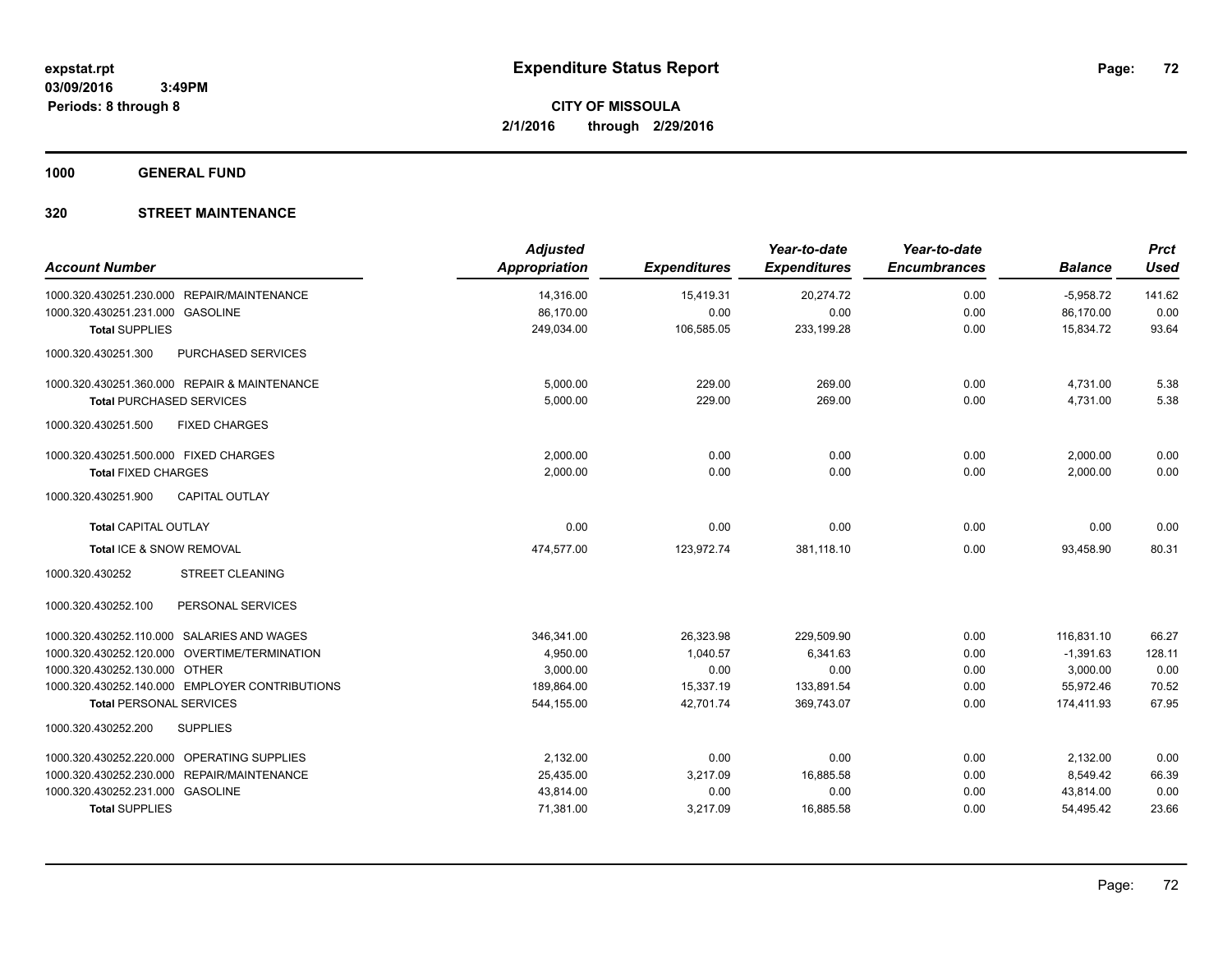**1000 GENERAL FUND**

### **320 STREET MAINTENANCE**

|                                                      | <b>Adjusted</b> |                     | Year-to-date        | Year-to-date        |                | <b>Prct</b> |
|------------------------------------------------------|-----------------|---------------------|---------------------|---------------------|----------------|-------------|
| <b>Account Number</b>                                | Appropriation   | <b>Expenditures</b> | <b>Expenditures</b> | <b>Encumbrances</b> | <b>Balance</b> | <b>Used</b> |
| PURCHASED SERVICES<br>1000.320.430252.300            |                 |                     |                     |                     |                |             |
| 1000.320.430252.350.000 PROFESSIONAL SERVICES        | 500.00          | 0.00                | 0.00                | 0.00                | 500.00         | 0.00        |
| 1000.320.430252.360.000 REPAIR & MAINTENANCE         | 14,000.00       | 0.00                | 0.00                | 0.00                | 14,000.00      | 0.00        |
| <b>Total PURCHASED SERVICES</b>                      | 14,500.00       | 0.00                | 0.00                | 0.00                | 14,500.00      | 0.00        |
| 1000.320.430252.400<br><b>BUILDING MATERIALS</b>     |                 |                     |                     |                     |                |             |
| <b>Total BUILDING MATERIALS</b>                      | 0.00            | 0.00                | 0.00                | 0.00                | 0.00           | 0.00        |
| 1000.320.430252.500<br><b>FIXED CHARGES</b>          |                 |                     |                     |                     |                |             |
| 1000.320.430252.500.000 FIXED CHARGES                | 9,000.00        | 0.00                | 3,250.00            | 0.00                | 5,750.00       | 36.11       |
| <b>Total FIXED CHARGES</b>                           | 9,000.00        | 0.00                | 3,250.00            | 0.00                | 5,750.00       | 36.11       |
| <b>Total STREET CLEANING</b>                         | 639,036.00      | 45,918.83           | 389,878.65          | 0.00                | 249, 157.35    | 61.01       |
| 1000.320.430270<br><b>COMMUNICATIONS MAINTENANCE</b> |                 |                     |                     |                     |                |             |
| 1000.320.430270.100<br>PERSONAL SERVICES             |                 |                     |                     |                     |                |             |
| <b>Total PERSONAL SERVICES</b>                       | 0.00            | 0.00                | 0.00                | 0.00                | 0.00           | 0.00        |
| 1000.320.430270.200<br><b>SUPPLIES</b>               |                 |                     |                     |                     |                |             |
| <b>Total SUPPLIES</b>                                | 0.00            | 0.00                | 0.00                | 0.00                | 0.00           | 0.00        |
| 1000.320.430270.900<br><b>CAPITAL OUTLAY</b>         |                 |                     |                     |                     |                |             |
| 1000.320.430270.930.000 IMPROVEMENTS                 | 197,705.00      | 248.74              | 38,635.67           | 0.00                | 159,069.33     | 19.54       |
| Total COMMUNICATIONS MAINTENANCE                     | 197,705.00      | 248.74              | 38,635.67           | 0.00                | 159,069.33     | 19.54       |
| <b>DEBT SERVICE</b><br>1000.320.490504               |                 |                     |                     |                     |                |             |
| 1000.320.490504.600<br><b>DEBT SERVICE</b>           |                 |                     |                     |                     |                |             |
| <b>Total DEBT SERVICE</b>                            | 0.00            | 0.00                | 0.00                | 0.00                | 0.00           | 0.00        |
| <b>Total STREET MAINTENANCE</b>                      | 2,903,833.00    | 318,165.21          | 1,852,780.34        | 0.00                | 1,051,052.66   | 63.80       |
|                                                      |                 |                     |                     |                     |                |             |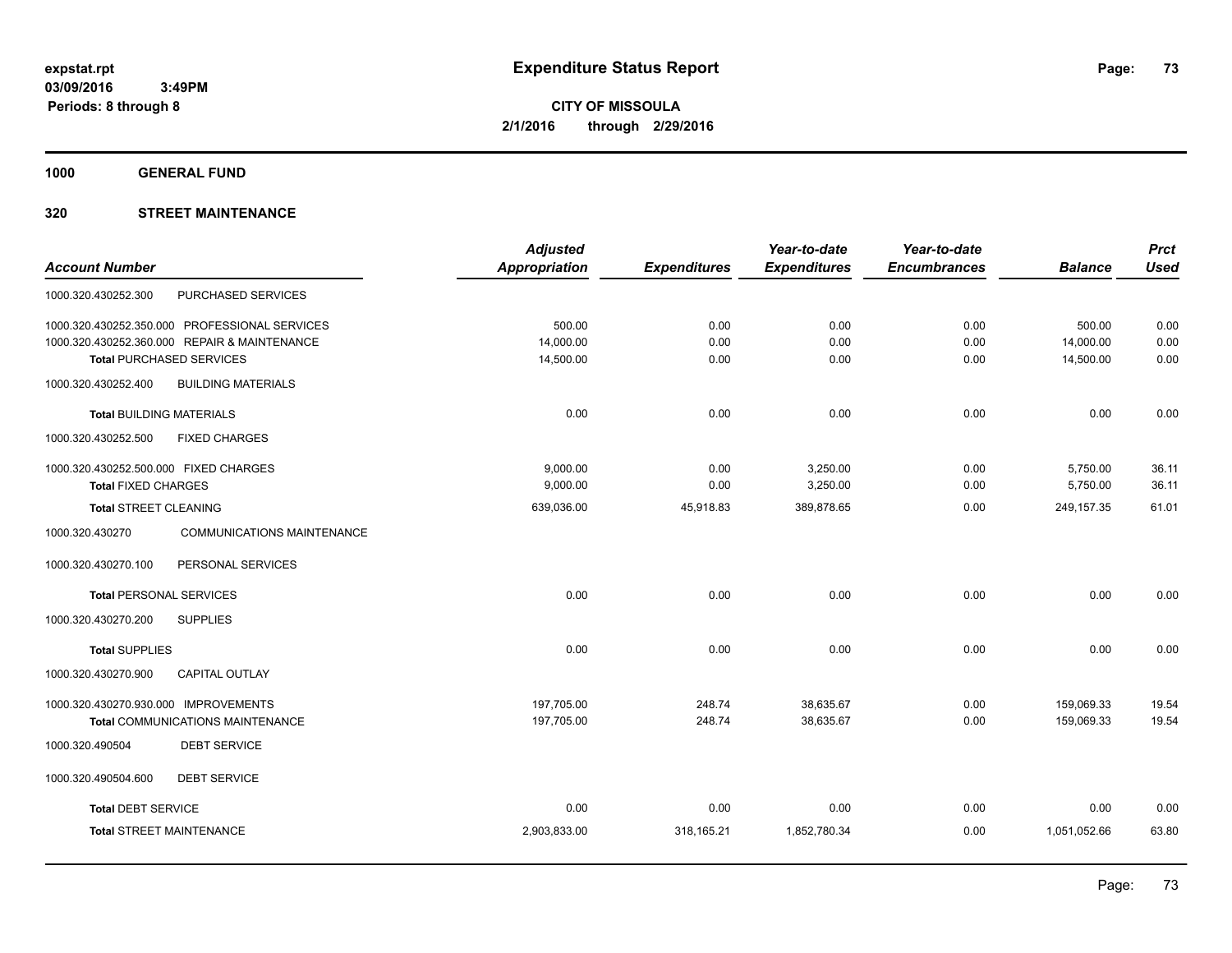**1000 GENERAL FUND**

| <b>Account Number</b>                  |                                                   | <b>Adjusted</b><br><b>Appropriation</b> | <b>Expenditures</b> | Year-to-date<br><b>Expenditures</b> | Year-to-date<br><b>Encumbrances</b> | <b>Balance</b> | <b>Prct</b><br><b>Used</b> |
|----------------------------------------|---------------------------------------------------|-----------------------------------------|---------------------|-------------------------------------|-------------------------------------|----------------|----------------------------|
| 1000.321.411231                        | <b>ENERGY CONSERVATION</b>                        |                                         |                     |                                     |                                     |                |                            |
| 1000.321.411231.100                    | PERSONAL SERVICES                                 |                                         |                     |                                     |                                     |                |                            |
| <b>Total PERSONAL SERVICES</b>         |                                                   | 0.00                                    | 0.00                | 0.00                                | 0.00                                | 0.00           | 0.00                       |
| 1000.321.411231.200                    | <b>SUPPLIES</b>                                   |                                         |                     |                                     |                                     |                |                            |
| <b>Total SUPPLIES</b>                  |                                                   | 0.00                                    | 0.00                | 0.00                                | 0.00                                | 0.00           | 0.00                       |
| 1000.321.411231.300                    | PURCHASED SERVICES                                |                                         |                     |                                     |                                     |                |                            |
|                                        | <b>Total ENERGY CONSERVATION</b>                  | 0.00                                    | 0.00                | 0.00                                | 0.00                                | 0.00           | 0.00                       |
| 1000.321.411810                        | <b>FACILITY MAINTENANCE</b>                       |                                         |                     |                                     |                                     |                |                            |
| 1000.321.411810.100                    | PERSONAL SERVICES                                 |                                         |                     |                                     |                                     |                |                            |
|                                        | 1000.321.411810.110.000 SALARIES AND WAGES        | 47,882.00                               | 3,199.75            | 26,455.47                           | 0.00                                | 21,426.53      | 55.25                      |
|                                        | 1000.321.411810.120.000 OVERTIME/TERMINATION      | 0.00                                    | 0.00                | 21.32                               | 0.00                                | $-21.32$       | 0.00                       |
|                                        | 1000.321.411810.140.000 EMPLOYER CONTRIBUTIONS    | 19,906.00                               | 1,381.64            | 11,510.62                           | 0.00                                | 8,395.38       | 57.82                      |
| <b>Total PERSONAL SERVICES</b>         |                                                   | 67,788.00                               | 4,581.39            | 37,987.41                           | 0.00                                | 29,800.59      | 56.04                      |
| 1000.321.411810.200                    | <b>SUPPLIES</b>                                   |                                         |                     |                                     |                                     |                |                            |
|                                        | 1000.321.411810.220.000 OPERATING SUPPLIES        | 450.00                                  | 0.00                | 0.00                                | 0.00                                | 450.00         | 0.00                       |
| 1000.321.411810.231.000 GASOLINE       |                                                   | 198.00                                  | 0.00                | 0.00                                | 0.00                                | 198.00         | 0.00                       |
| 1000.321.411810.240.000 OTHER SUPPLIES |                                                   | 6,070.00                                | 0.00                | 0.00                                | 0.00                                | 6,070.00       | 0.00                       |
| <b>Total SUPPLIES</b>                  |                                                   | 6,718.00                                | 0.00                | 0.00                                | 0.00                                | 6,718.00       | 0.00                       |
| 1000.321.411810.300                    | PURCHASED SERVICES                                |                                         |                     |                                     |                                     |                |                            |
| 1000.321.411810.340.000 SEWER          |                                                   | 748.00                                  | 0.00                | 0.00                                | 0.00                                | 748.00         | 0.00                       |
|                                        | 1000.321.411810.341.000 ELECTRICITY & NATURAL GAS | 25,420.00                               | 1,853.41            | 6,175.64                            | 0.00                                | 19,244.36      | 24.29                      |
| 1000.321.411810.343.000 WATER CHARGES  |                                                   | 957.00                                  | 0.00                | 0.00                                | 0.00                                | 957.00         | 0.00                       |
|                                        | 1000.321.411810.360.000 REPAIR & MAINTENANCE      | 10,020.00                               | 0.00                | 0.00                                | 0.00                                | 10,020.00      | 0.00                       |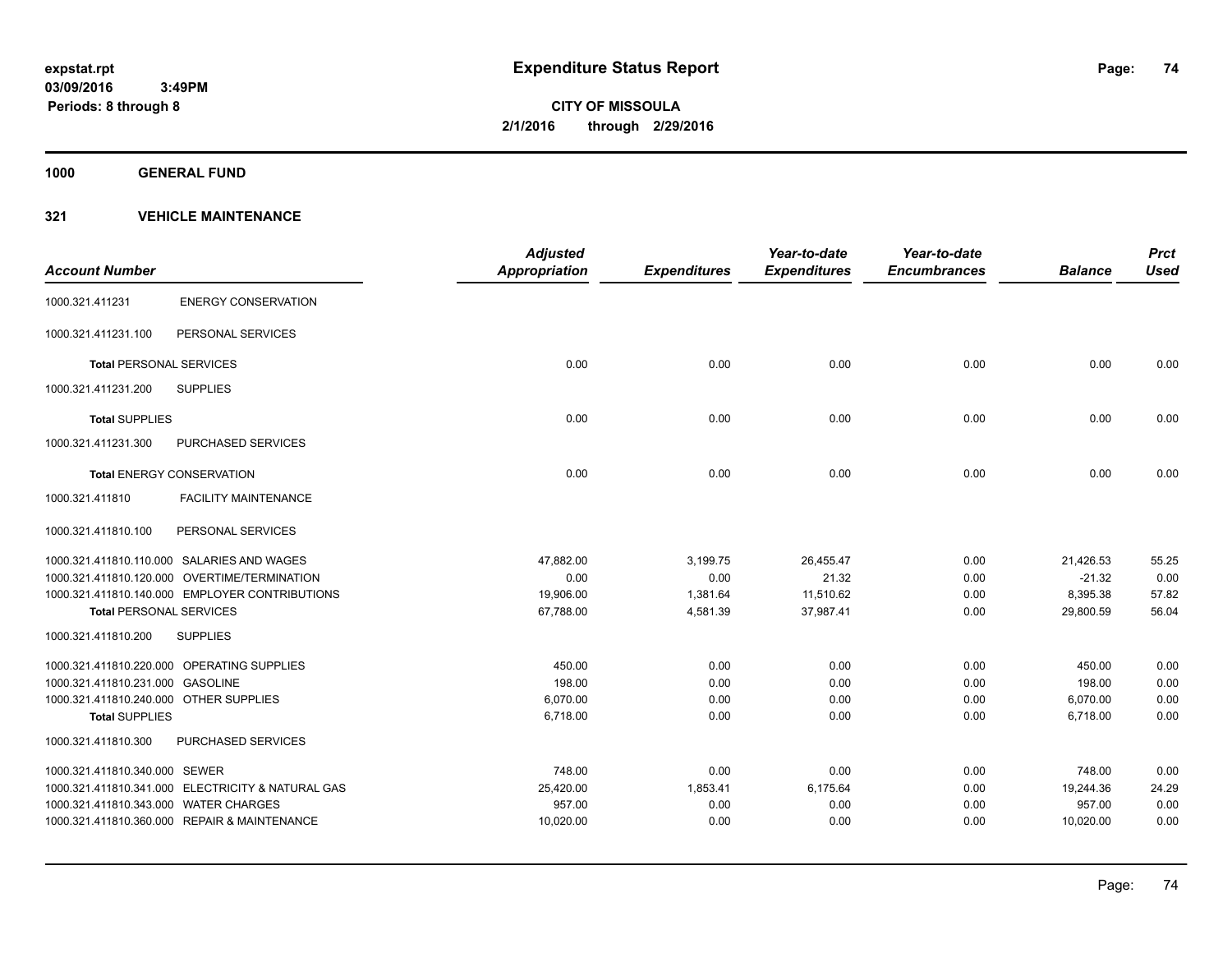**1000 GENERAL FUND**

| <b>Account Number</b>                   |                                                            | <b>Adjusted</b><br>Appropriation | <b>Expenditures</b> | Year-to-date<br><b>Expenditures</b> | Year-to-date<br><b>Encumbrances</b> | <b>Balance</b> | <b>Prct</b><br><b>Used</b> |
|-----------------------------------------|------------------------------------------------------------|----------------------------------|---------------------|-------------------------------------|-------------------------------------|----------------|----------------------------|
| 1000.321.411810.370.000 TRAVEL          |                                                            | 150.00                           | 0.00                | 0.00                                | 0.00                                | 150.00         | 0.00                       |
| <b>Total PURCHASED SERVICES</b>         |                                                            | 37,295.00                        | 1,853.41            | 6,175.64                            | 0.00                                | 31,119.36      | 16.56                      |
| 1000.321.411810.900                     | <b>CAPITAL OUTLAY</b>                                      |                                  |                     |                                     |                                     |                |                            |
| Total CAPITAL OUTLAY                    |                                                            | 0.00                             | 0.00                | 0.00                                | 0.00                                | 0.00           | 0.00                       |
| <b>Total FACILITY MAINTENANCE</b>       |                                                            | 111,801.00                       | 6,434.80            | 44,163.05                           | 0.00                                | 67,637.95      | 39.50                      |
| 1000.321.430220                         | <b>CITY HALL UTILITIES</b>                                 |                                  |                     |                                     |                                     |                |                            |
| 1000.321.430220.200                     | <b>SUPPLIES</b>                                            |                                  |                     |                                     |                                     |                |                            |
|                                         | 1000.321.430220.240.000 CITY HALL UTILITIES/OTHER SUPPLIES | 2,340.00                         | 265.44              | 2,197.96                            | 0.00                                | 142.04         | 93.93                      |
| <b>Total SUPPLIES</b>                   |                                                            | 2,340.00                         | 265.44              | 2,197.96                            | 0.00                                | 142.04         | 93.93                      |
| 1000.321.430220.300                     | PURCHASED SERVICES                                         |                                  |                     |                                     |                                     |                |                            |
| 1000.321.430220.340.000 CITY HALL/SEWER |                                                            | 1,233.00                         | 532.99              | 1,052.70                            | 0.00                                | 180.30         | 85.38                      |
|                                         | 1000.321.430220.341.000 CITYHALL/ELECTRICITY & NATURAL GAS | 78,950.00                        | 9,897.55            | 74,226.13                           | 0.00                                | 4,723.87       | 94.02                      |
|                                         | 1000.321.430220.343.000 CITYHALL/WATER CHARGES             | 7.677.00                         | 238.12              | 3.278.49                            | 0.00                                | 4.398.51       | 42.71                      |
|                                         | 1000.321.430220.344.000 CITYHALL/TELEPHONE SERVICE         | 637.00                           | 0.00                | 0.00                                | 0.00                                | 637.00         | 0.00                       |
|                                         | 1000.321.430220.345.000 CITY HALL/GARBAGE                  | 6,375.00                         | 0.00                | 3,141.51                            | 0.00                                | 3,233.49       | 49.28                      |
|                                         | 1000.321.430220.350.000 PROFESSIONAL SERVICES              | 1,720.00                         | 0.00                | 1,771.00                            | 0.00                                | $-51.00$       | 102.97                     |
|                                         | 1000.321.430220.360.000 CITY HALL/REPAIR & MAINTENANCE     | 170,086.00                       | 24,893.22           | 90,125.03                           | 0.00                                | 79,960.97      | 52.99                      |
| <b>Total PURCHASED SERVICES</b>         |                                                            | 266,678.00                       | 35,561.88           | 173,594.86                          | 0.00                                | 93,083.14      | 65.10                      |
| 1000.321.430220.900                     | <b>CAPITAL OUTLAY</b>                                      |                                  |                     |                                     |                                     |                |                            |
| <b>Total CAPITAL OUTLAY</b>             |                                                            | 0.00                             | 0.00                | 0.00                                | 0.00                                | 0.00           | 0.00                       |
| Total CITY HALL UTILITIES               |                                                            | 269.018.00                       | 35.827.32           | 175.792.82                          | 0.00                                | 93.225.18      | 65.35                      |
| 1000.321.431310                         | <b>ADMINISTRATION</b>                                      |                                  |                     |                                     |                                     |                |                            |
| 1000.321.431310.100                     | PERSONAL SERVICES                                          |                                  |                     |                                     |                                     |                |                            |
|                                         | 1000.321.431310.110.000 SALARIES AND WAGES                 | 87,284.00                        | 7,313.69            | 60,470.05                           | 0.00                                | 26,813.95      | 69.28                      |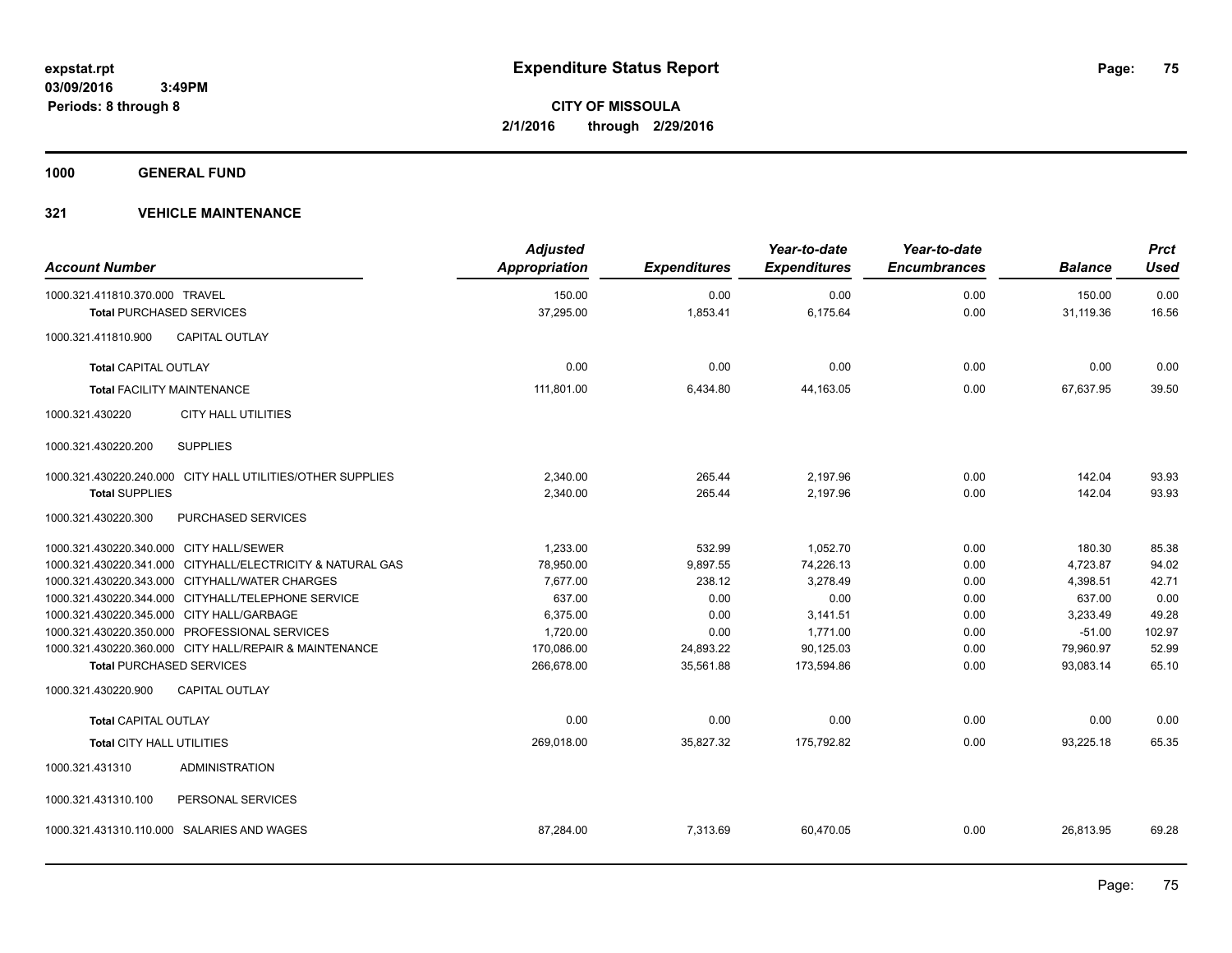**1000 GENERAL FUND**

| <b>Account Number</b>                                   | <b>Adjusted</b><br><b>Appropriation</b> | <b>Expenditures</b> | Year-to-date<br><b>Expenditures</b> | Year-to-date<br><b>Encumbrances</b> | <b>Balance</b> | <b>Prct</b><br><b>Used</b> |
|---------------------------------------------------------|-----------------------------------------|---------------------|-------------------------------------|-------------------------------------|----------------|----------------------------|
| 1000.321.431310.120.000 OVERTIME/TERMINATION            | 0.00                                    | 0.00                | 48.75                               | 0.00                                | $-48.75$       | 0.00                       |
| 1000.321.431310.140.000 EMPLOYER CONTRIBUTIONS          | 33,881.00                               | 3,158.97            | 26,323.19                           | 0.00                                | 7,557.81       | 77.69                      |
| <b>Total PERSONAL SERVICES</b>                          | 121,165.00                              | 10,472.66           | 86,841.99                           | 0.00                                | 34,323.01      | 71.67                      |
| 1000.321.431310.200<br><b>SUPPLIES</b>                  |                                         |                     |                                     |                                     |                |                            |
| 1000.321.431310.210.000 OFFICE SUPPLIES                 | 1.000.00                                | 0.00                | 44.25                               | 0.00                                | 955.75         | 4.43                       |
| 1000.321.431310.220.000 OPERATING SUPPLIES              | 150.00                                  | 0.00                | 0.00                                | 0.00                                | 150.00         | 0.00                       |
| <b>Total SUPPLIES</b>                                   | 1,150.00                                | 0.00                | 44.25                               | 0.00                                | 1,105.75       | 3.85                       |
| <b>PURCHASED SERVICES</b><br>1000.321.431310.300        |                                         |                     |                                     |                                     |                |                            |
| 1000.321.431310.310.000 COMMUNICATIONS                  | 150.00                                  | 0.00                | 0.00                                | 0.00                                | 150.00         | 0.00                       |
| 1000.321.431310.320.000 PRINTING & DUPLICATING          | 100.00                                  | 0.00                | 0.00                                | 0.00                                | 100.00         | 0.00                       |
| 1000.321.431310.330.000 PUBLICITY, SUBSCRIPTIONS & DUES | 230.00                                  | 247.50              | 247.50                              | 0.00                                | $-17.50$       | 107.61                     |
| <b>Total PURCHASED SERVICES</b>                         | 480.00                                  | 247.50              | 247.50                              | 0.00                                | 232.50         | 51.56                      |
| 1000.321.431310.800<br>OTHER OBJECTS                    |                                         |                     |                                     |                                     |                |                            |
| <b>Total OTHER OBJECTS</b>                              | 0.00                                    | 0.00                | 0.00                                | 0.00                                | 0.00           | 0.00                       |
| <b>Total ADMINISTRATION</b>                             | 122.795.00                              | 10,720.16           | 87.133.74                           | 0.00                                | 35.661.26      | 70.96                      |
| 1000.321.431330<br><b>EQUIPMENT MAINTENANCE</b>         |                                         |                     |                                     |                                     |                |                            |
| PERSONAL SERVICES<br>1000.321.431330.100                |                                         |                     |                                     |                                     |                |                            |
| 1000.321.431330.110.000 SALARIES AND WAGES              | 399,968.00                              | 35.197.04           | 291,009.90                          | 0.00                                | 108,958.10     | 72.76                      |
| 1000.321.431330.120.000 OVERTIME/TERMINATION            | 2,000.00                                | 0.00                | 234.60                              | 0.00                                | 1,765.40       | 11.73                      |
| 1000.321.431330.130.000 OTHER                           | 81.744.00                               | 0.00                | 0.00                                | 0.00                                | 81,744.00      | 0.00                       |
| 1000.321.431330.140.000 EMPLOYER CONTRIBUTIONS          | 191,565.00                              | 15,202.07           | 125,141.39                          | 0.00                                | 66,423.61      | 65.33                      |
| 1000.321.431330.141.000 STATE RETIREMENT CONTRIBUTIONS  | 0.00                                    | 0.00                | 332.22                              | 0.00                                | $-332.22$      | 0.00                       |
| <b>Total PERSONAL SERVICES</b>                          | 675,277.00                              | 50,399.11           | 416.718.11                          | 0.00                                | 258,558.89     | 61.71                      |
| 1000.321.431330.200<br><b>SUPPLIES</b>                  |                                         |                     |                                     |                                     |                |                            |
| 1000.321.431330.220.000 OPERATING SUPPLIES              | 17.600.00                               | 2.450.06            | 7.258.32                            | 0.00                                | 10.341.68      | 41.24                      |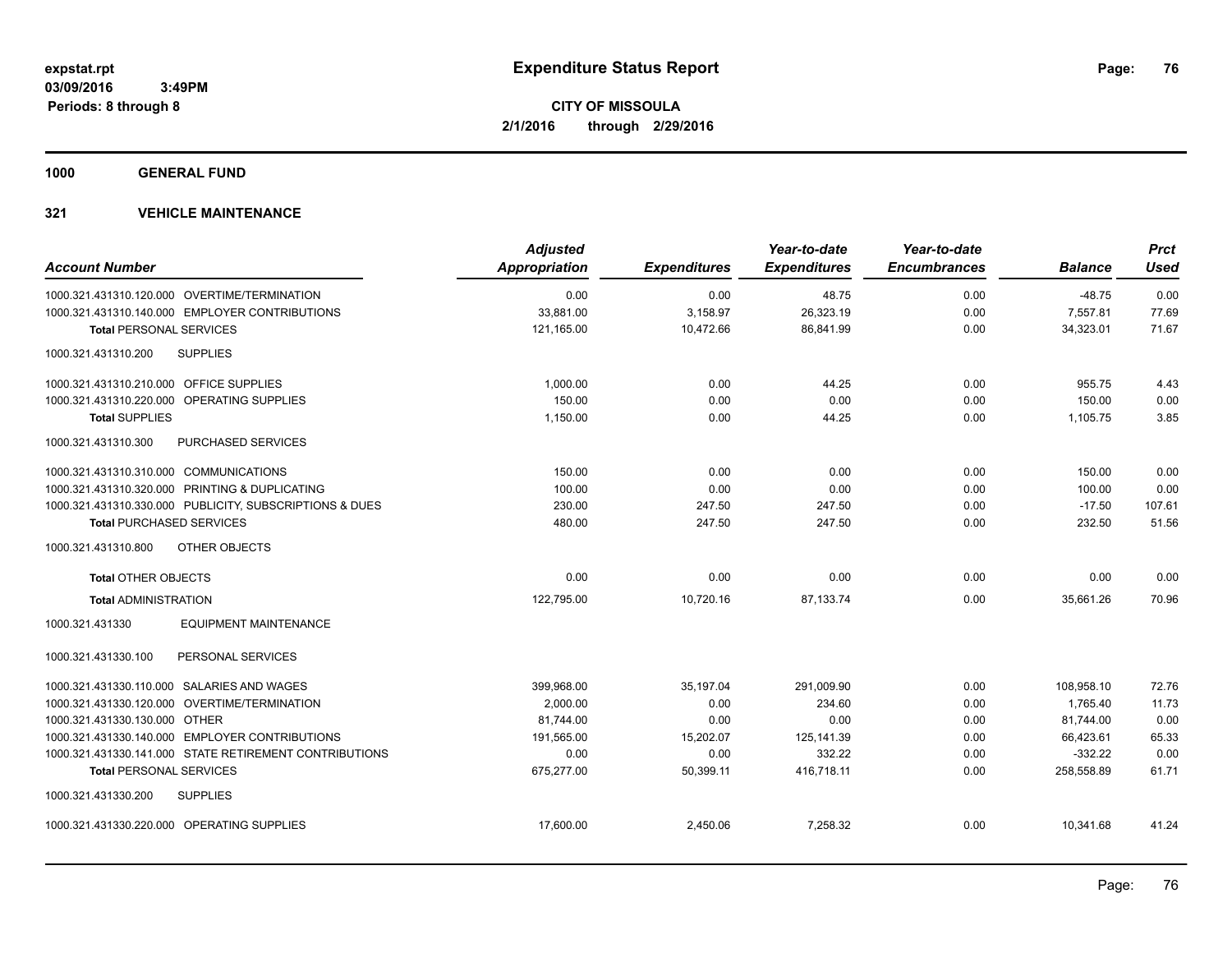**1000 GENERAL FUND**

|                                                   | <b>Adjusted</b>      |                     | Year-to-date        | Year-to-date        |                | <b>Prct</b> |
|---------------------------------------------------|----------------------|---------------------|---------------------|---------------------|----------------|-------------|
| <b>Account Number</b>                             | <b>Appropriation</b> | <b>Expenditures</b> | <b>Expenditures</b> | <b>Encumbrances</b> | <b>Balance</b> | <b>Used</b> |
| 1000.321.431330.230.000 REPAIR/MAINTENANCE        | 37,355.00            | 4,911.27            | 28,093.21           | 0.00                | 9,261.79       | 75.21       |
| 1000.321.431330.231.000 GASOLINE                  | 4,615.00             | 258.51              | 1,399.46            | 0.00                | 3,215.54       | 30.32       |
| 1000.321.431330.240.000 OTHER SUPPLIES            | 2,600.00             | 471.35              | 878.98              | 0.00                | 1,721.02       | 33.81       |
| <b>Total SUPPLIES</b>                             | 62,170.00            | 8,091.19            | 37,629.97           | 0.00                | 24,540.03      | 60.53       |
| 1000.321.431330.300<br><b>PURCHASED SERVICES</b>  |                      |                     |                     |                     |                |             |
| 1000.321.431330.320.000 PRINTING & DUPLICATING    | 250.00               | 0.00                | 0.00                | 0.00                | 250.00         | 0.00        |
| 1000.321.431330.350.000 PROFESSIONAL SERVICES     | 7,480.00             | 0.00                | 1,500.00            | 0.00                | 5,980.00       | 20.05       |
| 1000.321.431330.360.000 REPAIR & MAINTENANCE      | 15,735.00            | 421.27              | 3,910.34            | 0.00                | 11,824.66      | 24.85       |
| 1000.321.431330.370.000 TRAVEL                    | 900.00               | 0.00                | 0.00                | 0.00                | 900.00         | 0.00        |
| 1000.321.431330.380.000 TRAINING                  | 850.00               | 0.00                | 0.00                | 0.00                | 850.00         | 0.00        |
| <b>Total PURCHASED SERVICES</b>                   | 25,215.00            | 421.27              | 5,410.34            | 0.00                | 19,804.66      | 21.46       |
| <b>CAPITAL OUTLAY</b><br>1000.321.431330.900      |                      |                     |                     |                     |                |             |
| <b>Total CAPITAL OUTLAY</b>                       | 0.00                 | 0.00                | 0.00                | 0.00                | 0.00           | 0.00        |
| <b>Total EQUIPMENT MAINTENANCE</b>                | 762,662.00           | 58,911.57           | 459,758.42          | 0.00                | 302,903.58     | 60.28       |
| 1000.321.431350<br><b>VEHICLE FACILITY</b>        |                      |                     |                     |                     |                |             |
| <b>SUPPLIES</b><br>1000.321.431350.200            |                      |                     |                     |                     |                |             |
| 1000.321.431350.210.000 OFFICE SUPPLIES           | 0.00                 | 0.00                | 208.45              | 0.00                | $-208.45$      | 0.00        |
| 1000.321.431350.220.000 OPERATING SUPPLIES        | 10.151.00            | 144.78              | 144.78              | 0.00                | 10.006.22      | 1.43        |
| 1000.321.431350.230.000 REPAIR/MAINTENANCE        | 0.00                 | 77.00               | 384.08              | 0.00                | $-384.08$      | 0.00        |
| <b>Total SUPPLIES</b>                             | 10,151.00            | 221.78              | 737.31              | 0.00                | 9,413.69       | 7.26        |
| <b>PURCHASED SERVICES</b><br>1000.321.431350.300  |                      |                     |                     |                     |                |             |
| 1000.321.431350.340.000 SEWER                     | 748.00               | 160.02              | 314.52              | 0.00                | 433.48         | 42.05       |
| 1000.321.431350.341.000 ELECTRICITY & NATURAL GAS | 96,573.00            | 5,547.72            | 19,274.09           | 0.00                | 77,298.91      | 19.96       |
| 1000.321.431350.343.000 WATER CHARGES             | 3,722.00             | 116.39              | 1,122.95            | 0.00                | 2,599.05       | 30.17       |
| 1000.321.431350.344.000 TELEPHONE SERVICE         | 1,952.00             | 0.00                | 943.41              | 0.00                | 1,008.59       | 48.33       |
| 1000.321.431350.345.000 GARBAGE                   | 4,068.00             | 541.51              | 1,663.86            | 0.00                | 2,404.14       | 40.90       |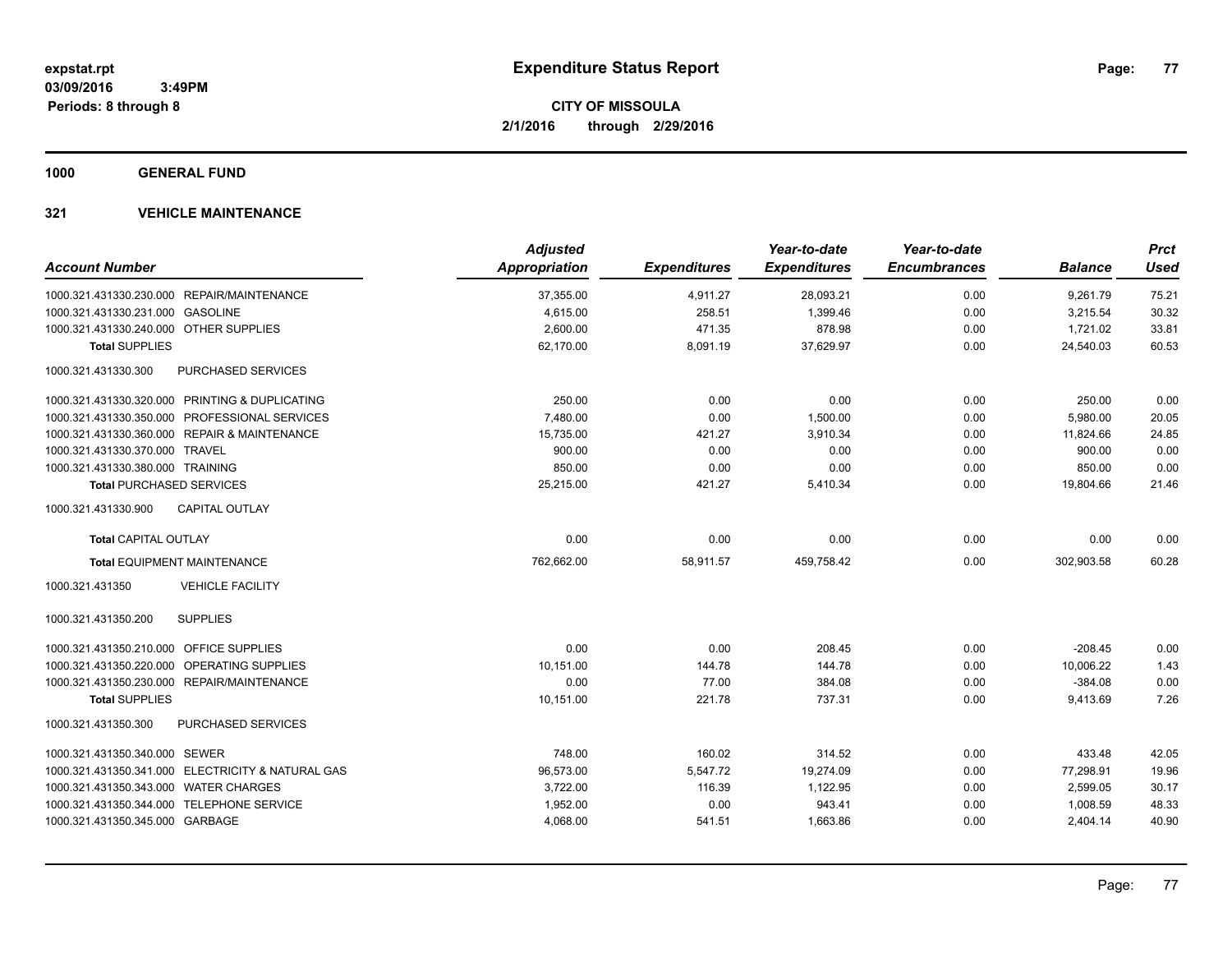**1000 GENERAL FUND**

| <b>Account Number</b>                                   | <b>Adjusted</b><br>Appropriation | <b>Expenditures</b> | Year-to-date<br><b>Expenditures</b> | Year-to-date<br><b>Encumbrances</b> | <b>Balance</b> | <b>Prct</b><br><b>Used</b> |
|---------------------------------------------------------|----------------------------------|---------------------|-------------------------------------|-------------------------------------|----------------|----------------------------|
| PROFESSIONAL SERVICES<br>1000.321.431350.350.000        | 5,195.00                         | 0.00                | 1,041.25                            | 0.00                                | 4,153.75       | 20.04                      |
| 1000.321.431350.360.000 REPAIR & MAINTENANCE            | 36,160.00                        | 3,849.34            | 14,241.28                           | 0.00                                | 21,918.72      | 39.38                      |
| <b>Total PURCHASED SERVICES</b>                         | 148.418.00                       | 10,214.98           | 38,601.36                           | 0.00                                | 109.816.64     | 26.01                      |
| <b>CAPITAL OUTLAY</b><br>1000.321.431350.900            |                                  |                     |                                     |                                     |                |                            |
| <b>Total CAPITAL OUTLAY</b>                             | 0.00                             | 0.00                | 0.00                                | 0.00                                | 0.00           | 0.00                       |
| <b>Total VEHICLE FACILITY</b>                           | 158,569.00                       | 10,436.76           | 39,338.67                           | 0.00                                | 119,230.33     | 24.81                      |
| <b>ART MUSEUM</b><br>1000.321.460452                    |                                  |                     |                                     |                                     |                |                            |
| <b>SUPPLIES</b><br>1000.321.460452.200                  |                                  |                     |                                     |                                     |                |                            |
| 1000.321.460452.240.000<br><b>OTHER SUPPLIES</b>        | 0.00                             | 0.00                | 107.39                              | 0.00                                | $-107.39$      | 0.00                       |
| <b>Total SUPPLIES</b>                                   | 0.00                             | 0.00                | 107.39                              | 0.00                                | $-107.39$      | 0.00                       |
| PURCHASED SERVICES<br>1000.321.460452.300               |                                  |                     |                                     |                                     |                |                            |
| 1000.321.460452.360.000 ART MUSEUM-REPAIR & MAINTENANCE | 44,526.00                        | 0.00                | 282.00                              | 0.00                                | 44.244.00      | 0.63                       |
| <b>Total PURCHASED SERVICES</b>                         | 44,526.00                        | 0.00                | 282.00                              | 0.00                                | 44,244.00      | 0.63                       |
| <b>Total ART MUSEUM</b>                                 | 44,526.00                        | 0.00                | 389.39                              | 0.00                                | 44,136.61      | 0.87                       |
| <b>Total VEHICLE MAINTENANCE</b>                        | 1,469,371.00                     | 122,330.61          | 806,576.09                          | 0.00                                | 662,794.91     | 54.89                      |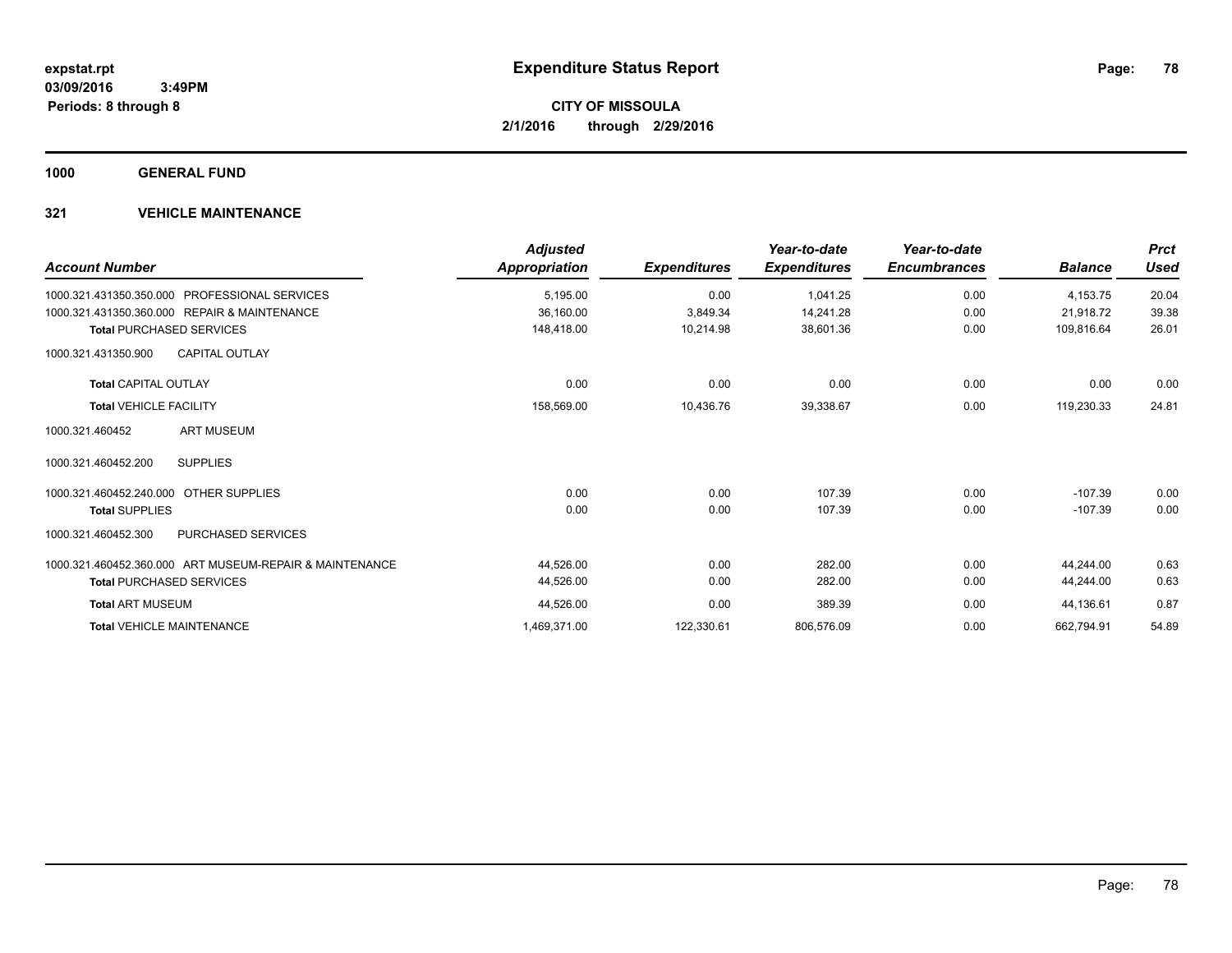**CITY OF MISSOULA 2/1/2016 through 2/29/2016**

**1000 GENERAL FUND**

| <b>Account Number</b>                                   | <b>Adjusted</b><br><b>Appropriation</b> | <b>Expenditures</b> | Year-to-date<br><b>Expenditures</b> | Year-to-date<br><b>Encumbrances</b> | <b>Balance</b> | <b>Prct</b><br><b>Used</b> |
|---------------------------------------------------------|-----------------------------------------|---------------------|-------------------------------------|-------------------------------------|----------------|----------------------------|
| <b>ADMINISTRATION</b><br>1000.340.430910                |                                         |                     |                                     |                                     |                |                            |
| 1000.340.430910.100<br>PERSONAL SERVICES                |                                         |                     |                                     |                                     |                |                            |
| 1000.340.430910.110.000 SALARIES AND WAGES              | 88,025.00                               | 5,944.19            | 49.905.38                           | 0.00                                | 38.119.62      | 56.69                      |
| 1000.340.430910.120.000 OVERTIME/TERMINATION            | 5.000.00                                | 14.40               | 659.31                              | 0.00                                | 4,340.69       | 13.19                      |
| 1000.340.430910.140.000 EMPLOYER CONTRIBUTIONS          | 35,158.00                               | 2,320.21            | 20,139.19                           | 0.00                                | 15,018.81      | 57.28                      |
| 1000.340.430910.141.000 STATE RETIREMENT CONTRIBUTIONS  | 0.00                                    | 0.00                | 202.92                              | 0.00                                | $-202.92$      | 0.00                       |
| <b>Total PERSONAL SERVICES</b>                          | 128,183.00                              | 8,278.80            | 70,906.80                           | 0.00                                | 57,276.20      | 55.32                      |
| <b>SUPPLIES</b><br>1000.340.430910.200                  |                                         |                     |                                     |                                     |                |                            |
| 1000.340.430910.210.000 OFFICE SUPPLIES                 | 2,770.00                                | 357.85              | 1,395.41                            | 0.00                                | 1,374.59       | 50.38                      |
| <b>Total SUPPLIES</b>                                   | 2.770.00                                | 357.85              | 1.395.41                            | 0.00                                | 1,374.59       | 50.38                      |
| 1000.340.430910.300<br>PURCHASED SERVICES               |                                         |                     |                                     |                                     |                |                            |
| 1000.340.430910.310.000 COMMUNICATIONS                  | 1,933.00                                | 50.96               | 584.22                              | 0.00                                | 1,348.78       | 30.22                      |
| 1000.340.430910.320.000 PRINTING & DUPLICATING          | 775.00                                  | 221.12              | 221.12                              | 0.00                                | 553.88         | 28.53                      |
| 1000.340.430910.330.000 PUBLICITY, SUBSCRIPTIONS & DUES | 813.00                                  | 0.00                | 281.74                              | 0.00                                | 531.26         | 34.65                      |
| 1000.340.430910.344.000 TELEPHONE SERVICE               | 2,100.00                                | 97.99               | 683.78                              | 0.00                                | 1,416.22       | 32.56                      |
| 1000.340.430910.350.000 PROFESSIONAL SERVICES           | 600.00                                  | 0.00                | 0.00                                | 0.00                                | 600.00         | 0.00                       |
| 1000.340.430910.360.000 REPAIR & MAINTENANCE            | 600.00                                  | 25.74               | 759.14                              | 0.00                                | $-159.14$      | 126.52                     |
| 1000.340.430910.370.000 TRAVEL                          | 500.00                                  | 0.00                | 0.00                                | 0.00                                | 500.00         | 0.00                       |
| 1000.340.430910.380.000 TRAINING                        | 1.006.00                                | 0.00                | 318.33                              | 0.00                                | 687.67         | 31.64                      |
| <b>Total PURCHASED SERVICES</b>                         | 8,327.00                                | 395.81              | 2,848.33                            | 0.00                                | 5,478.67       | 34.21                      |
| OTHER OBJECTS<br>1000.340.430910.800                    |                                         |                     |                                     |                                     |                |                            |
| 1000.340.430910.850.000 SALARY SAVINGS                  | $-3.479.00$                             | 0.00                | 0.00                                | 0.00                                | $-3.479.00$    | 0.00                       |
| <b>Total OTHER OBJECTS</b>                              | $-3,479.00$                             | 0.00                | 0.00                                | 0.00                                | $-3,479.00$    | 0.00                       |
| 1000.340.430910.900<br><b>CAPITAL OUTLAY</b>            |                                         |                     |                                     |                                     |                |                            |
| <b>Total CAPITAL OUTLAY</b>                             | 0.00                                    | 0.00                | 0.00                                | 0.00                                | 0.00           | 0.00                       |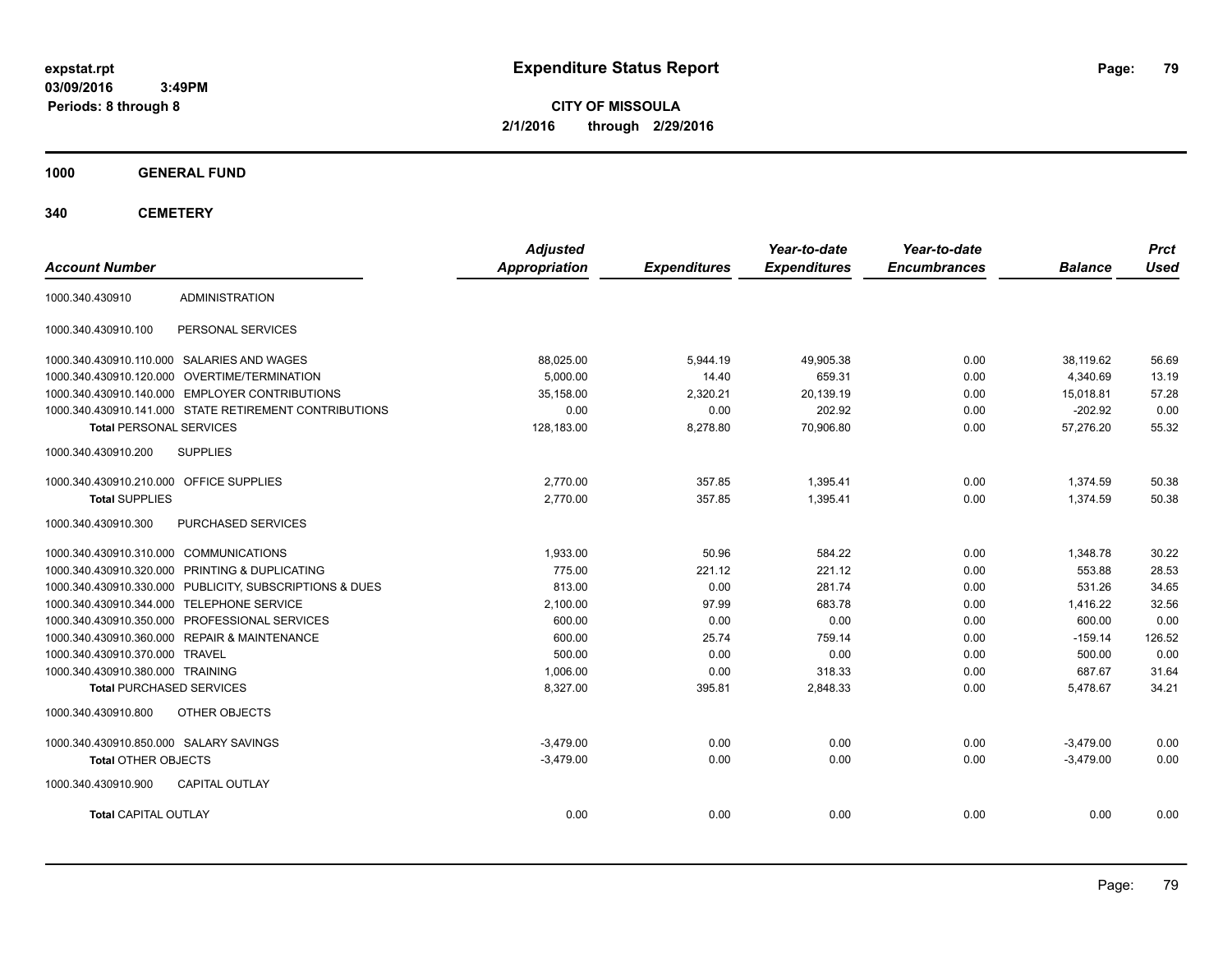**CITY OF MISSOULA 2/1/2016 through 2/29/2016**

**1000 GENERAL FUND**

| <b>Account Number</b>                                  | <b>Adjusted</b><br><b>Appropriation</b> | <b>Expenditures</b> | Year-to-date<br><b>Expenditures</b> | Year-to-date<br><b>Encumbrances</b> | <b>Balance</b> | <b>Prct</b><br><b>Used</b> |
|--------------------------------------------------------|-----------------------------------------|---------------------|-------------------------------------|-------------------------------------|----------------|----------------------------|
| <b>Total ADMINISTRATION</b>                            | 135,801.00                              | 9,032.46            | 75.150.54                           | 0.00                                | 60.650.46      | 55.34                      |
| <b>FACILITIES</b><br>1000.340.430920                   |                                         |                     |                                     |                                     |                |                            |
| PERSONAL SERVICES<br>1000.340.430920.100               |                                         |                     |                                     |                                     |                |                            |
| 1000.340.430920.110.000 SALARIES AND WAGES             | 6,501.00                                | 699.16              | 6.291.62                            | 0.00                                | 209.38         | 96.78                      |
| 1000.340.430920.120.000<br><b>OVERTIME/TERMINATION</b> | 0.00                                    | 16.54               | 131.94                              | 0.00                                | $-131.94$      | 0.00                       |
| 1000.340.430920.140.000 EMPLOYER CONTRIBUTIONS         | 2,928.00                                | 315.44              | 2,838.83                            | 0.00                                | 89.17          | 96.95                      |
| <b>Total PERSONAL SERVICES</b>                         | 9,429.00                                | 1,031.14            | 9,262.39                            | 0.00                                | 166.61         | 98.23                      |
| 1000.340.430920.200<br><b>SUPPLIES</b>                 |                                         |                     |                                     |                                     |                |                            |
| 1000.340.430920.220.000 OPERATING SUPPLIES             | 2,050.00                                | 57.20               | 673.21                              | 0.00                                | 1,376.79       | 32.84                      |
| 1000.340.430920.230.000 REPAIR/MAINTENANCE             | 500.00                                  | 27.95               | 198.15                              | 0.00                                | 301.85         | 39.63                      |
| <b>Total SUPPLIES</b>                                  | 2,550.00                                | 85.15               | 871.36                              | 0.00                                | 1,678.64       | 34.17                      |
| PURCHASED SERVICES<br>1000.340.430920.300              |                                         |                     |                                     |                                     |                |                            |
| 1000.340.430920.341.000 ELECTRICITY & NATURAL GAS      | 10,208.00                               | 1,002.56            | 3,062.77                            | 0.00                                | 7,145.23       | 30.00                      |
| 1000.340.430920.343.000 WATER CHARGES                  | 1.082.00                                | 69.39               | 527.27                              | 0.00                                | 554.73         | 48.73                      |
| 1000.340.430920.345.000 GARBAGE                        | 780.00                                  | 0.00                | 551.60                              | 0.00                                | 228.40         | 70.72                      |
| 1000.340.430920.350.000 PROFESSIONAL SERVICES          | 400.00                                  | 0.00                | 42.00                               | 0.00                                | 358.00         | 10.50                      |
| 1000.340.430920.360.000 REPAIR & MAINTENANCE           | 2.145.00                                | 130.00              | 370.00                              | 0.00                                | 1.775.00       | 17.25                      |
| <b>Total PURCHASED SERVICES</b>                        | 14,615.00                               | 1,201.95            | 4,553.64                            | 0.00                                | 10,061.36      | 31.16                      |
| <b>BUILDING MATERIALS</b><br>1000.340.430920.400       |                                         |                     |                                     |                                     |                |                            |
| <b>Total BUILDING MATERIALS</b>                        | 0.00                                    | 0.00                | 0.00                                | 0.00                                | 0.00           | 0.00                       |
| 1000.340.430920.900<br><b>CAPITAL OUTLAY</b>           |                                         |                     |                                     |                                     |                |                            |
| <b>Total CAPITAL OUTLAY</b>                            | 0.00                                    | 0.00                | 0.00                                | 0.00                                | 0.00           | 0.00                       |
| <b>Total FACILITIES</b>                                | 26,594.00                               | 2,318.24            | 14,687.39                           | 0.00                                | 11.906.61      | 55.23                      |
| 1000.340.430930<br><b>GROUNDS MAINTENANCE</b>          |                                         |                     |                                     |                                     |                |                            |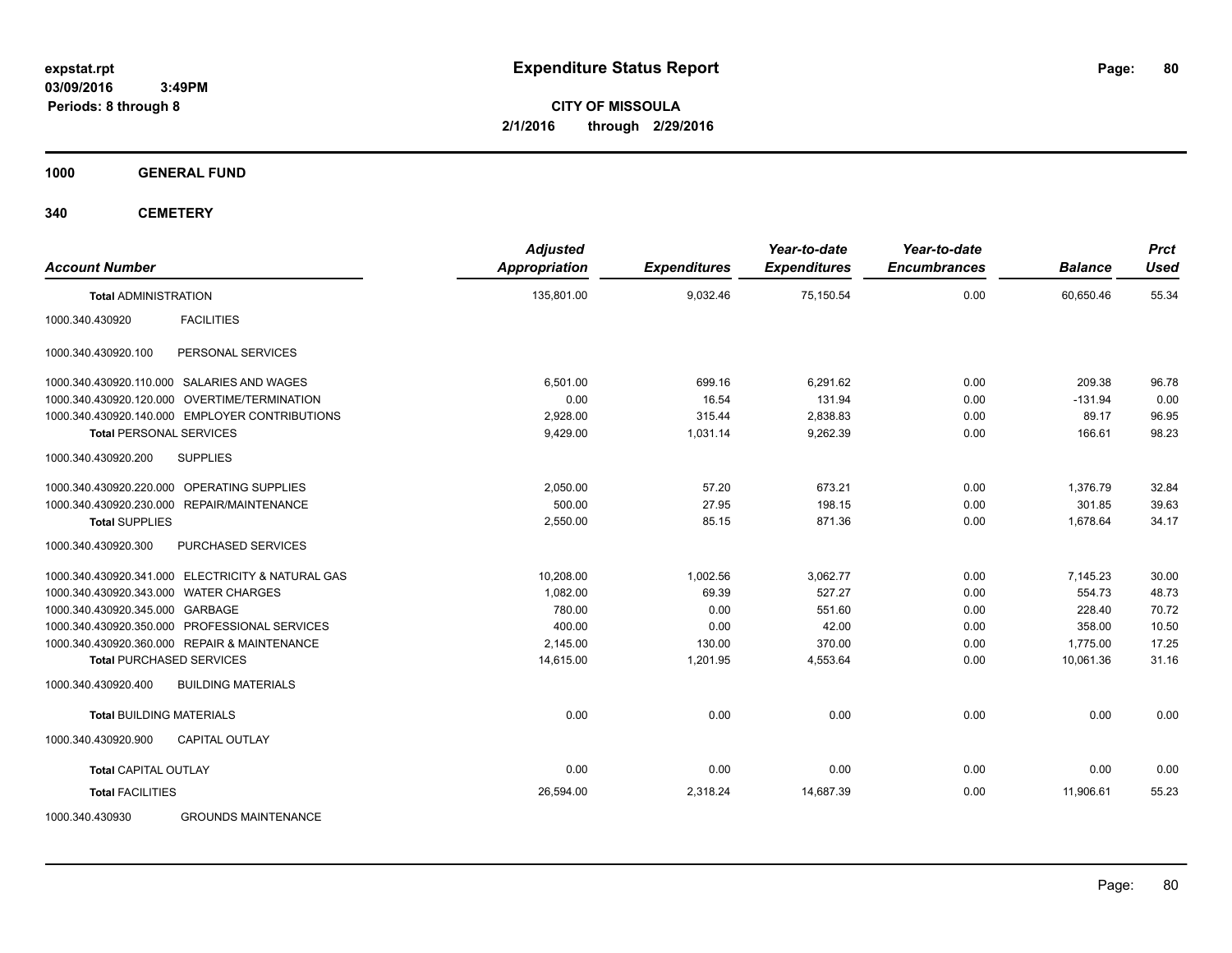**CITY OF MISSOULA 2/1/2016 through 2/29/2016**

**1000 GENERAL FUND**

| <b>Account Number</b>                             | <b>Adjusted</b><br><b>Appropriation</b> | <b>Expenditures</b> | Year-to-date<br><b>Expenditures</b> | Year-to-date<br><b>Encumbrances</b> | <b>Balance</b> | <b>Prct</b><br><b>Used</b> |
|---------------------------------------------------|-----------------------------------------|---------------------|-------------------------------------|-------------------------------------|----------------|----------------------------|
| PERSONAL SERVICES<br>1000.340.430930.100          |                                         |                     |                                     |                                     |                |                            |
| 1000.340.430930.110.000 SALARIES AND WAGES        | 190,438.00                              | 12,580.58           | 121,513.57                          | 0.00                                | 68,924.43      | 63.81                      |
| 1000.340.430930.120.000 OVERTIME/TERMINATION      | 0.00                                    | 138.41              | 1,313.53                            | 0.00                                | $-1,313.53$    | 0.00                       |
| 1000.340.430930.140.000 EMPLOYER CONTRIBUTIONS    | 88,887.00                               | 6,215.35            | 58,382.58                           | 0.00                                | 30,504.42      | 65.68                      |
| <b>Total PERSONAL SERVICES</b>                    | 279,325.00                              | 18,934.34           | 181,209.68                          | 0.00                                | 98.115.32      | 64.87                      |
| 1000.340.430930.200<br><b>SUPPLIES</b>            |                                         |                     |                                     |                                     |                |                            |
| 1000.340.430930.220.000 OPERATING SUPPLIES        | 32,252.00                               | 1,363.89            | 5,707.45                            | 0.00                                | 26,544.55      | 17.70                      |
| 1000.340.430930.230.000 REPAIR/MAINTENANCE        | 19,620.00                               | 914.95              | 14,564.11                           | 0.00                                | 5,055.89       | 74.23                      |
| 1000.340.430930.231.000 GASOLINE                  | 14,398.00                               | 415.77              | 5,425.68                            | 0.00                                | 8,972.32       | 37.68                      |
| <b>Total SUPPLIES</b>                             | 66,270.00                               | 2,694.61            | 25,697.24                           | 0.00                                | 40,572.76      | 38.78                      |
| 1000.340.430930.300<br>PURCHASED SERVICES         |                                         |                     |                                     |                                     |                |                            |
| 1000.340.430930.341.000 ELECTRICITY & NATURAL GAS | 7,657.00                                | 0.00                | 5,553.42                            | 0.00                                | 2,103.58       | 72.53                      |
| 1000.340.430930.344.000 TELEPHONE SERVICE         | 300.00                                  | 52.68               | 372.20                              | 0.00                                | $-72.20$       | 124.07                     |
| 1000.340.430930.345.000 GARBAGE                   | 290.00                                  | 111.00              | 197.62                              | 0.00                                | 92.38          | 68.14                      |
| 1000.340.430930.360.000 REPAIR & MAINTENANCE      | 955.00                                  | 142.10              | 1,032.26                            | 0.00                                | $-77.26$       | 108.09                     |
| 1000.340.430930.390.000 OTHER PURCHASED SERVICES  | 3,342.00                                | 176.25              | 1,943.21                            | 0.00                                | 1,398.79       | 58.15                      |
| <b>Total PURCHASED SERVICES</b>                   | 12,544.00                               | 482.03              | 9,098.71                            | 0.00                                | 3,445.29       | 72.53                      |
| 1000.340.430930.400<br><b>BUILDING MATERIALS</b>  |                                         |                     |                                     |                                     |                |                            |
| <b>Total BUILDING MATERIALS</b>                   | 0.00                                    | 0.00                | 0.00                                | 0.00                                | 0.00           | 0.00                       |
| 1000.340.430930.500<br><b>FIXED CHARGES</b>       |                                         |                     |                                     |                                     |                |                            |
| 1000.340.430930.530.000 EQUIPMENT RENTAL          | 500.00                                  | 10.50               | 308.50                              | 0.00                                | 191.50         | 61.70                      |
| <b>Total FIXED CHARGES</b>                        | 500.00                                  | 10.50               | 308.50                              | 0.00                                | 191.50         | 61.70                      |
| 1000.340.430930.900<br><b>CAPITAL OUTLAY</b>      |                                         |                     |                                     |                                     |                |                            |
| <b>Total CAPITAL OUTLAY</b>                       | 0.00                                    | 0.00                | 0.00                                | 0.00                                | 0.00           | 0.00                       |
| <b>Total GROUNDS MAINTENANCE</b>                  | 358,639.00                              | 22,121.48           | 216,314.13                          | 0.00                                | 142,324.87     | 60.32                      |
|                                                   |                                         |                     |                                     |                                     |                |                            |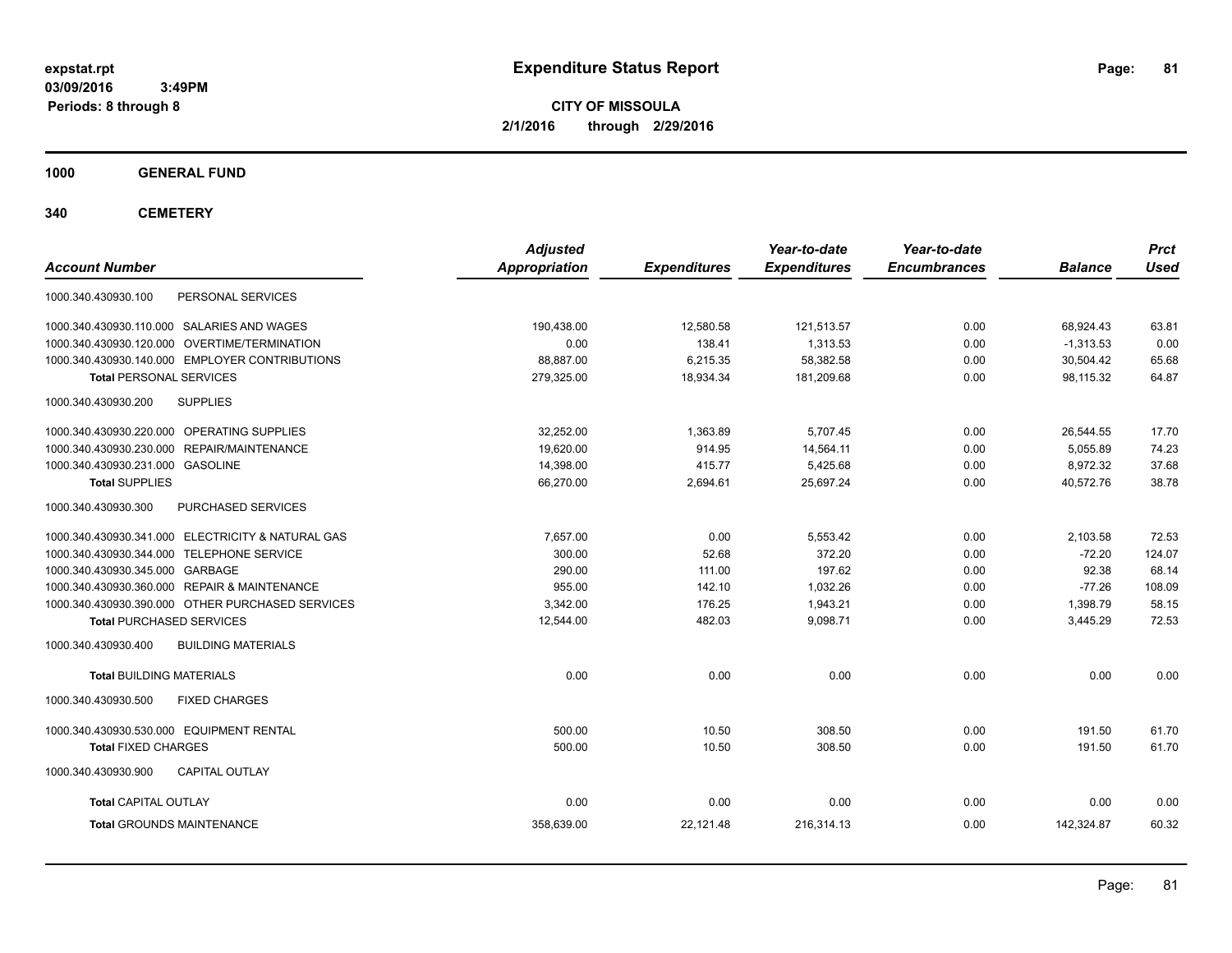**CITY OF MISSOULA 2/1/2016 through 2/29/2016**

**1000 GENERAL FUND**

| <b>Account Number</b>               |                                                | <b>Adjusted</b><br><b>Appropriation</b> | <b>Expenditures</b> | Year-to-date<br><b>Expenditures</b> | Year-to-date<br><b>Encumbrances</b> | <b>Balance</b> | <b>Prct</b><br><b>Used</b> |
|-------------------------------------|------------------------------------------------|-----------------------------------------|---------------------|-------------------------------------|-------------------------------------|----------------|----------------------------|
| 1000.340.430940                     | <b>BURIALS</b>                                 |                                         |                     |                                     |                                     |                |                            |
| 1000.340.430940.100                 | PERSONAL SERVICES                              |                                         |                     |                                     |                                     |                |                            |
|                                     | 1000.340.430940.110.000 SALARIES AND WAGES     | 71,067.00                               | 5,348.83            | 49,774.13                           | 0.00                                | 21,292.87      | 70.04                      |
|                                     | 1000.340.430940.120.000 OVERTIME/TERMINATION   | 0.00                                    | 82.38               | 703.74                              | 0.00                                | $-703.74$      | 0.00                       |
|                                     | 1000.340.430940.140.000 EMPLOYER CONTRIBUTIONS | 31,825.00                               | 3,230.81            | 26,522.98                           | 0.00                                | 5,302.02       | 83.34                      |
| <b>Total PERSONAL SERVICES</b>      |                                                | 102,892.00                              | 8,662.02            | 77,000.85                           | 0.00                                | 25,891.15      | 74.84                      |
| 1000.340.430940.200                 | <b>SUPPLIES</b>                                |                                         |                     |                                     |                                     |                |                            |
|                                     | 1000.340.430940.220.000 OPERATING SUPPLIES     | 1,500.00                                | 0.00                | 0.00                                | 0.00                                | 1,500.00       | 0.00                       |
| <b>Total SUPPLIES</b>               |                                                | 1,500.00                                | 0.00                | 0.00                                | 0.00                                | 1,500.00       | 0.00                       |
| 1000.340.430940.300                 | PURCHASED SERVICES                             |                                         |                     |                                     |                                     |                |                            |
|                                     | <b>Total PURCHASED SERVICES</b>                | 0.00                                    | 0.00                | 0.00                                | 0.00                                | 0.00           | 0.00                       |
| 1000.340.430940.400                 | <b>BUILDING MATERIALS</b>                      |                                         |                     |                                     |                                     |                |                            |
| <b>Total BUILDING MATERIALS</b>     |                                                | 0.00                                    | 0.00                | 0.00                                | 0.00                                | 0.00           | 0.00                       |
| 1000.340.430940.800                 | OTHER OBJECTS                                  |                                         |                     |                                     |                                     |                |                            |
| 1000.340.430940.845.000 CONTINGENCY |                                                | 8,185.00                                | 1,164.00            | 3,740.00                            | 0.00                                | 4,445.00       | 45.69                      |
| <b>Total OTHER OBJECTS</b>          |                                                | 8,185.00                                | 1,164.00            | 3,740.00                            | 0.00                                | 4,445.00       | 45.69                      |
| 1000.340.430940.900                 | <b>CAPITAL OUTLAY</b>                          |                                         |                     |                                     |                                     |                |                            |
| <b>Total CAPITAL OUTLAY</b>         |                                                | 0.00                                    | 0.00                | 0.00                                | 0.00                                | 0.00           | 0.00                       |
| <b>Total BURIALS</b>                |                                                | 112,577.00                              | 9,826.02            | 80,740.85                           | 0.00                                | 31,836.15      | 71.72                      |
| <b>Total CEMETERY</b>               |                                                | 633,611.00                              | 43,298.20           | 386,892.91                          | 0.00                                | 246,718.09     | 61.06                      |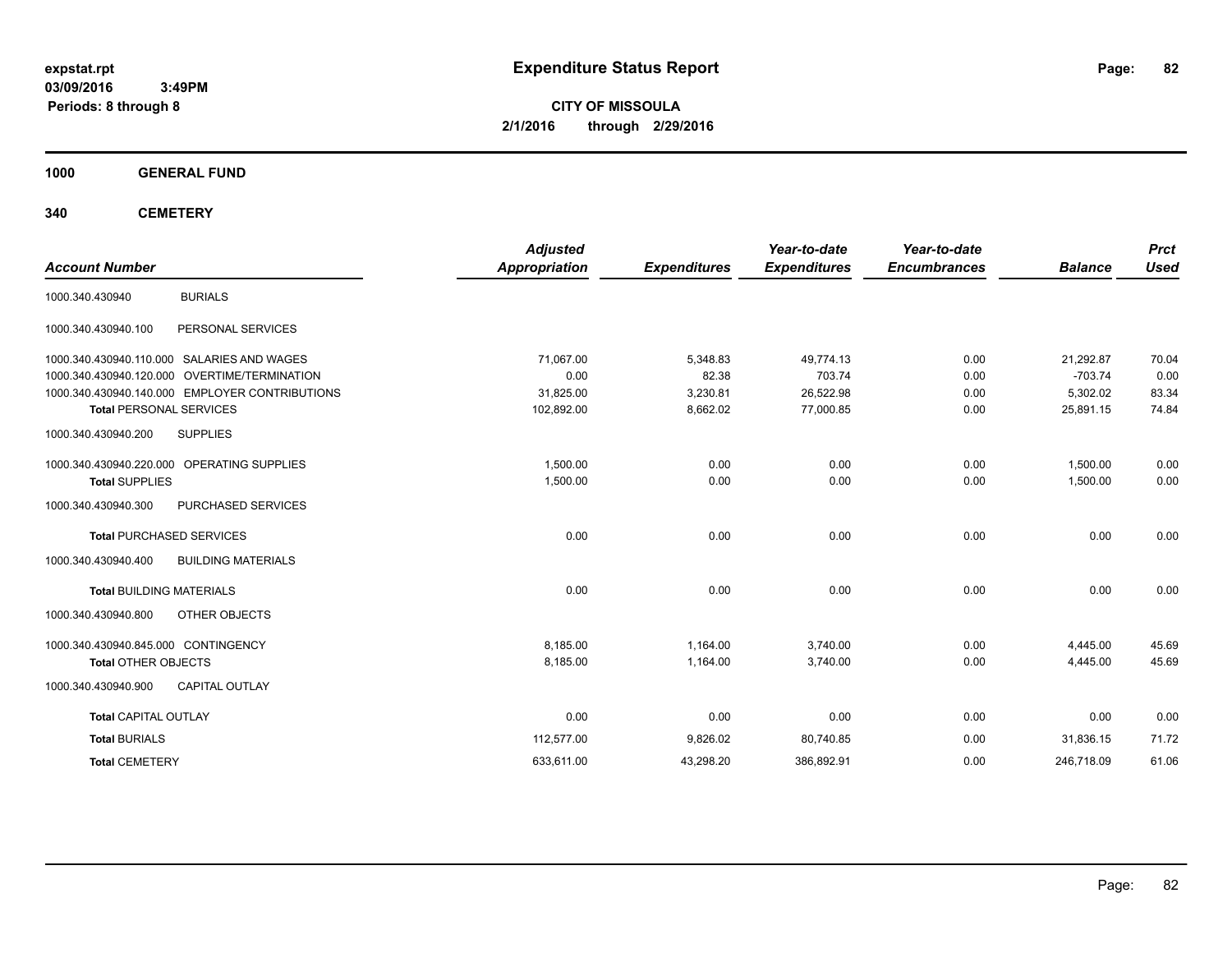**CITY OF MISSOULA 2/1/2016 through 2/29/2016**

**1000 GENERAL FUND**

#### **370 PARKS & RECREATION**

|                                            |                                                         | <b>Adjusted</b> |                     | Year-to-date        | Year-to-date        |                | <b>Prct</b> |
|--------------------------------------------|---------------------------------------------------------|-----------------|---------------------|---------------------|---------------------|----------------|-------------|
| <b>Account Number</b>                      |                                                         | Appropriation   | <b>Expenditures</b> | <b>Expenditures</b> | <b>Encumbrances</b> | <b>Balance</b> | <b>Used</b> |
| 1000.370.460410                            | PARKS & RECREATION ADMINISTRATION                       |                 |                     |                     |                     |                |             |
| 1000.370.460410.100                        | PERSONAL SERVICES                                       |                 |                     |                     |                     |                |             |
| 1000.370.460410.110.000                    | SALARIES AND WAGES                                      | 263,389.00      | 20,166.54           | 168,650.12          | 0.00                | 94,738.88      | 64.03       |
|                                            | 1000.370.460410.120.000 OVERTIME/TERMINATION            | 700.00          | 0.00                | 0.00                | 0.00                | 700.00         | 0.00        |
|                                            | 1000.370.460410.140.000 EMPLOYER CONTRIBUTIONS          | 85.672.00       | 6.690.48            | 57.569.44           | 0.00                | 28.102.56      | 67.20       |
|                                            | 1000.370.460410.141.000 STATE RETIREMENT CONTRIBUTIONS  | 0.00            | 0.00                | 1,211.96            | 0.00                | $-1,211.96$    | 0.00        |
| <b>Total PERSONAL SERVICES</b>             |                                                         | 349,761.00      | 26,857.02           | 227,431.52          | 0.00                | 122,329.48     | 65.02       |
| 1000.370.460410.200                        | <b>SUPPLIES</b>                                         |                 |                     |                     |                     |                |             |
| 1000.370.460410.210.000 OFFICE SUPPLIES    |                                                         | 2,095.00        | 172.49              | 826.05              | 0.00                | 1,268.95       | 39.43       |
| 1000.370.460410.220.000 OPERATING SUPPLIES |                                                         | 1,500.00        | 0.00                | 546.32              | 0.00                | 953.68         | 36.42       |
| <b>Total SUPPLIES</b>                      |                                                         | 3,595.00        | 172.49              | 1,372.37            | 0.00                | 2,222.63       | 38.17       |
| 1000.370.460410.300                        | <b>PURCHASED SERVICES</b>                               |                 |                     |                     |                     |                |             |
| 1000.370.460410.310.000 COMMUNICATIONS     |                                                         | 3,463.00        | 0.00                | 1.647.28            | 0.00                | 1.815.72       | 47.57       |
|                                            | 1000.370.460410.320.000 PRINTING & DUPLICATING          | 900.00          | 0.00                | 47.00               | 0.00                | 853.00         | 5.22        |
|                                            | 1000.370.460410.330.000 PUBLICITY, SUBSCRIPTIONS & DUES | 550.00          | 0.00                | 168.03              | 0.00                | 381.97         | 30.55       |
|                                            | 1000.370.460410.341.000 ELECTRICITY & NATURAL GAS       | 15,225.00       | 0.00                | 10,273.86           | 0.00                | 4,951.14       | 67.48       |
| 1000.370.460410.343.000 WATER CHARGES      |                                                         | 3,396.00        | 0.00                | 1,935.81            | 0.00                | 1,460.19       | 57.00       |
| 1000.370.460410.344.000 TELEPHONE SERVICE  |                                                         | 1.319.00        | 0.00                | 493.03              | 0.00                | 825.97         | 37.38       |
|                                            | 1000.370.460410.350.000 PROFESSIONAL SERVICES           | 15,980.00       | 158.00              | 3,105.73            | 0.00                | 12,874.27      | 19.44       |
|                                            | 1000.370.460410.360.000 REPAIR & MAINTENANCE            | 4,867.00        | 85.00               | 1,606.21            | 0.00                | 3,260.79       | 33.00       |
| 1000.370.460410.370.000 TRAVEL             |                                                         | 350.00          | 0.00                | 731.57              | 0.00                | $-381.57$      | 209.02      |
| 1000.370.460410.380.000 TRAINING           |                                                         | 800.00          | 0.00                | 708.45              | 0.00                | 91.55          | 88.56       |
| <b>Total PURCHASED SERVICES</b>            |                                                         | 46,850.00       | 243.00              | 20,716.97           | 0.00                | 26.133.03      | 44.22       |
|                                            | Total PARKS & RECREATION ADMINISTRATION                 | 400,206.00      | 27,272.51           | 249,520.86          | 0.00                | 150,685.14     | 62.35       |

1000.370.460411 NMT ADMIN

1000.370.460411.100 PERSONAL SERVICES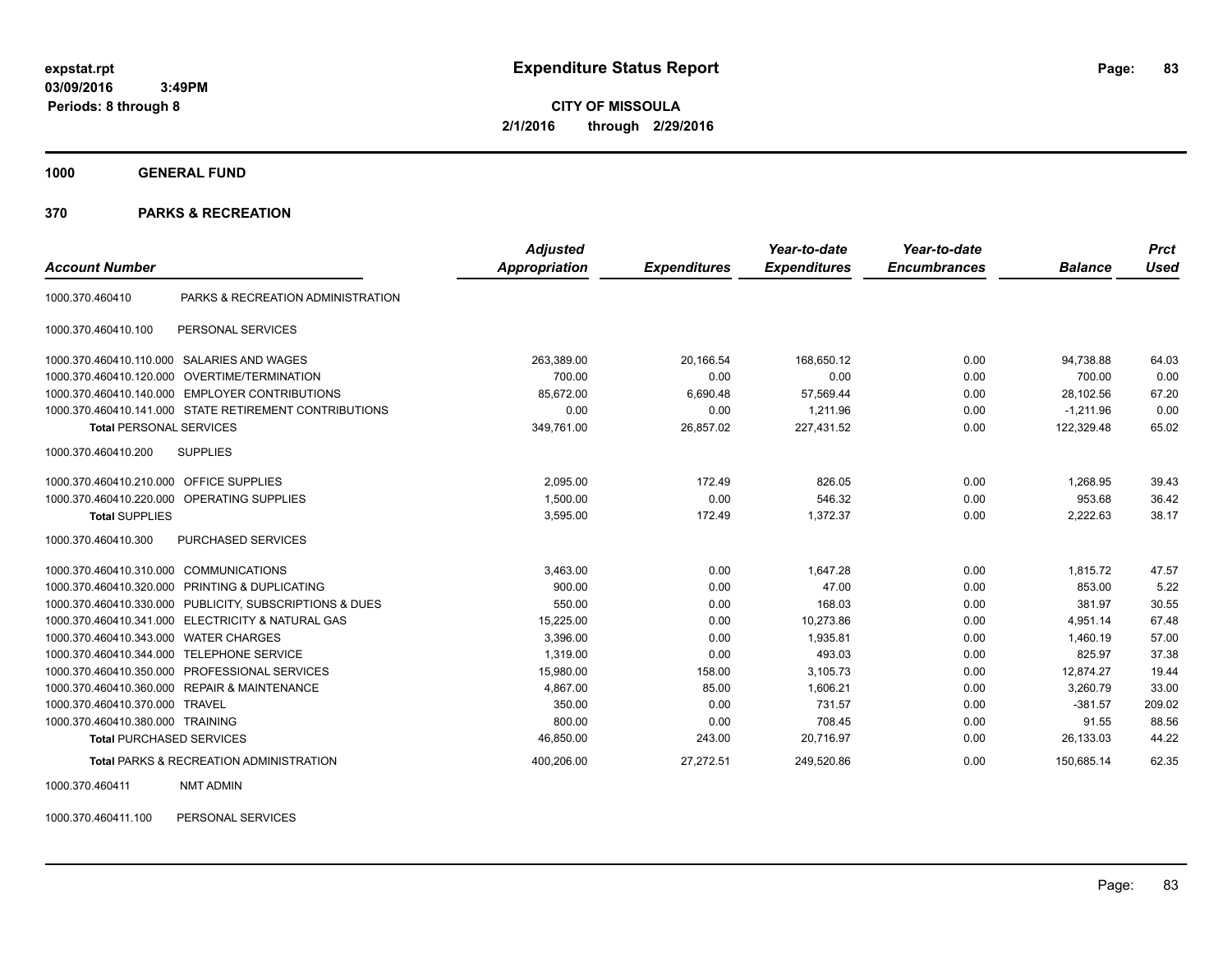**1000 GENERAL FUND**

|                                         |                                                         | <b>Adjusted</b>      |                     | Year-to-date        | Year-to-date        |                | <b>Prct</b> |
|-----------------------------------------|---------------------------------------------------------|----------------------|---------------------|---------------------|---------------------|----------------|-------------|
| <b>Account Number</b>                   |                                                         | <b>Appropriation</b> | <b>Expenditures</b> | <b>Expenditures</b> | <b>Encumbrances</b> | <b>Balance</b> | <b>Used</b> |
|                                         | 1000.370.460411.110.000 SALARIES AND WAGES              | 50,368.00            | 3,844.86            | 32,445.81           | 0.00                | 17,922.19      | 64.42       |
|                                         | 1000.370.460411.140.000 EMPLOYER CONTRIBUTIONS          | 17,627.00            | 1,392.80            | 12,036.65           | 0.00                | 5,590.35       | 68.29       |
| <b>Total PERSONAL SERVICES</b>          |                                                         | 67,995.00            | 5,237.66            | 44,482.46           | 0.00                | 23,512.54      | 65.42       |
| 1000.370.460411.200                     | <b>SUPPLIES</b>                                         |                      |                     |                     |                     |                |             |
| 1000.370.460411.210.000 OFFICE SUPPLIES |                                                         | 300.00               | 30.19               | 70.72               | 0.00                | 229.28         | 23.57       |
|                                         | 1000.370.460411.220.000 OPERATING SUPPLIES              | 400.00               | 0.00                | 0.00                | 0.00                | 400.00         | 0.00        |
| <b>Total SUPPLIES</b>                   |                                                         | 700.00               | 30.19               | 70.72               | 0.00                | 629.28         | 10.10       |
| 1000.370.460411.300                     | PURCHASED SERVICES                                      |                      |                     |                     |                     |                |             |
| 1000.370.460411.310.000 COMMUNICATIONS  |                                                         | 150.00               | 0.00                | 0.00                | 0.00                | 150.00         | 0.00        |
|                                         | 1000.370.460411.320.000 PRINTING & DUPLICATING          | 350.00               | 0.00                | 111.30              | 0.00                | 238.70         | 31.80       |
|                                         | 1000.370.460411.330.000 PUBLICITY, SUBSCRIPTIONS & DUES | 1,150.00             | 52.00               | 52.00               | 0.00                | 1,098.00       | 4.52        |
|                                         | 1000.370.460411.344.000 TELEPHONE SERVICE               | 795.00               | 0.00                | 255.75              | 0.00                | 539.25         | 32.17       |
|                                         | 1000.370.460411.350.000 PROFESSIONAL SERVICES           | 1,436.00             | 0.00                | 0.00                | 0.00                | 1,436.00       | 0.00        |
|                                         | 1000.370.460411.360.000 REPAIR & MAINTENANCE            | 1,346.00             | 0.00                | 0.00                | 0.00                | 1,346.00       | 0.00        |
| 1000.370.460411.370.000 TRAVEL          |                                                         | 300.00               | 0.00                | 50.54               | 0.00                | 249.46         | 16.85       |
| 1000.370.460411.380.000 TRAINING        |                                                         | 200.00               | 0.00                | 175.00              | 0.00                | 25.00          | 87.50       |
|                                         | 1000.370.460411.390.000 OTHER PURCHASED SERVICES        | 7,497.00             | 0.00                | 675.00              | 0.00                | 6,822.00       | 9.00        |
| <b>Total PURCHASED SERVICES</b>         |                                                         | 13,224.00            | 52.00               | 1,319.59            | 0.00                | 11,904.41      | 9.98        |
| <b>Total NMT ADMIN</b>                  |                                                         | 81,919.00            | 5,319.85            | 45,872.77           | 0.00                | 36,046.23      | 56.00       |
| 1000.370.460413                         | <b>PARKS PROJECTS</b>                                   |                      |                     |                     |                     |                |             |
| 1000.370.460413.100                     | PERSONAL SERVICES                                       |                      |                     |                     |                     |                |             |
|                                         | 1000.370.460413.110.000 SALARIES AND WAGES              | 56,680.00            | 4,324.00            | 36,310.23           | 0.00                | 20,369.77      | 64.06       |
|                                         | 1000.370.460413.140.000 EMPLOYER CONTRIBUTIONS          | 18.683.00            | 1,469.16            | 12.647.49           | 0.00                | 6,035.51       | 67.70       |
| <b>Total PERSONAL SERVICES</b>          |                                                         | 75,363.00            | 5,793.16            | 48,957.72           | 0.00                | 26,405.28      | 64.96       |
| 1000.370.460413.200                     | <b>SUPPLIES</b>                                         |                      |                     |                     |                     |                |             |
| 1000.370.460413.210.000 OFFICE SUPPLIES |                                                         | 100.00               | 0.00                | 0.00                | 0.00                | 100.00         | 0.00        |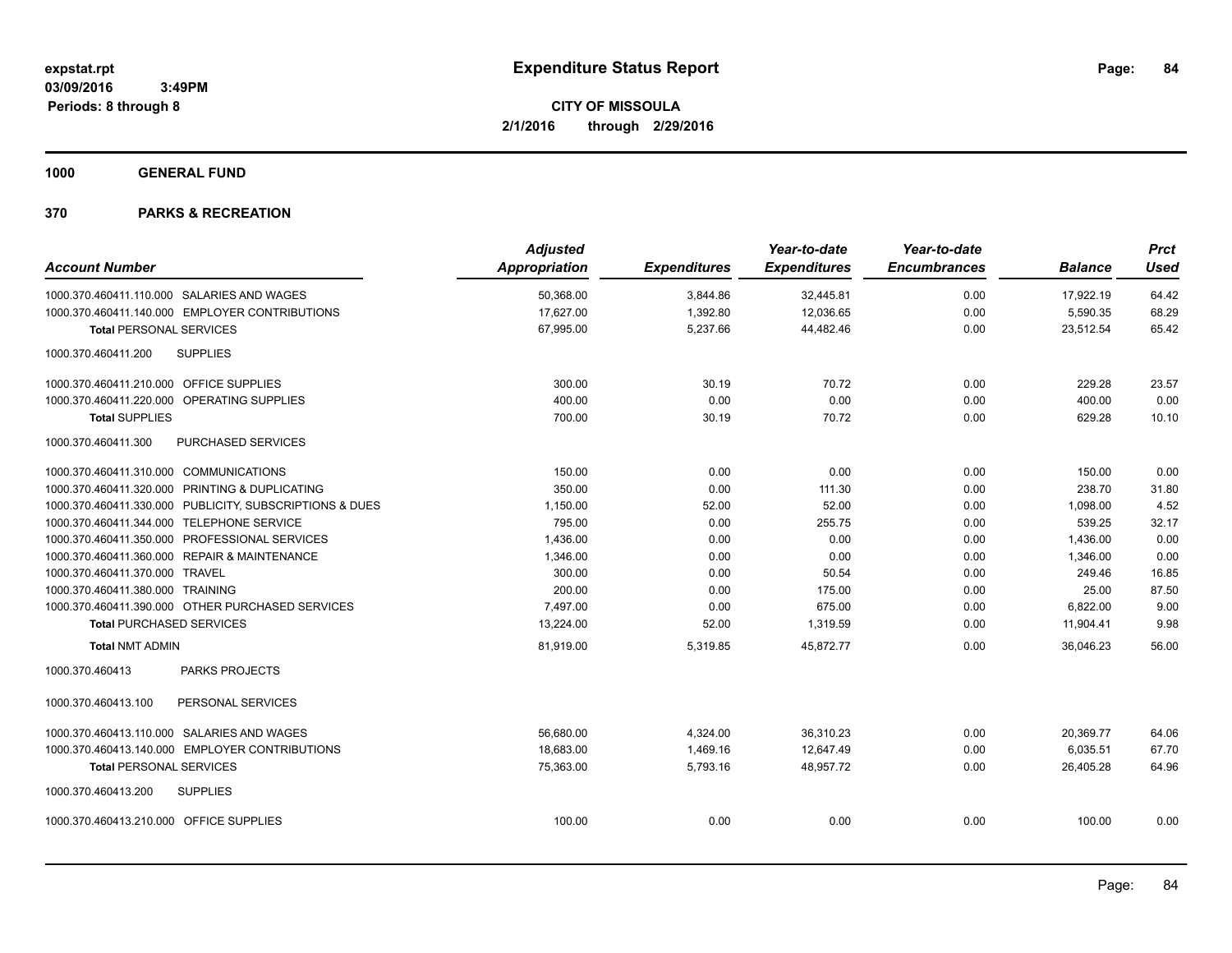**1000 GENERAL FUND**

|                                                         | <b>Adjusted</b>      |                     | Year-to-date        | Year-to-date        |                | <b>Prct</b> |
|---------------------------------------------------------|----------------------|---------------------|---------------------|---------------------|----------------|-------------|
| <b>Account Number</b>                                   | <b>Appropriation</b> | <b>Expenditures</b> | <b>Expenditures</b> | <b>Encumbrances</b> | <b>Balance</b> | <b>Used</b> |
| 1000.370.460413.220.000 OPERATING SUPPLIES              | 550.00               | 0.00                | 0.00                | 0.00                | 550.00         | 0.00        |
| <b>Total SUPPLIES</b>                                   | 650.00               | 0.00                | 0.00                | 0.00                | 650.00         | 0.00        |
| 1000.370.460413.300<br>PURCHASED SERVICES               |                      |                     |                     |                     |                |             |
| 1000.370.460413.320.000 PRINTING & DUPLICATING          | 150.00               | 0.00                | 77.00               | 0.00                | 73.00          | 51.33       |
| 1000.370.460413.344.000 TELEPHONE SERVICE               | 700.00               | 0.00                | 351.61              | 0.00                | 348.39         | 50.23       |
| 1000.370.460413.350.000 PROFESSIONAL SERVICES           | 150.00               | 0.00                | 368.75              | 0.00                | $-218.75$      | 245.83      |
| 1000.370.460413.360.000 REPAIR & MAINTENANCE            | 1,000.00             | 0.00                | 0.00                | 0.00                | 1,000.00       | 0.00        |
| 1000.370.460413.370.000 TRAVEL                          | 300.00               | 0.00                | 0.00                | 0.00                | 300.00         | 0.00        |
| 1000.370.460413.380.000 TRAINING                        | 200.00               | 0.00                | 0.00                | 0.00                | 200.00         | 0.00        |
| 1000.370.460413.390.000 OTHER PURCHASED SERVICES        | 137.00               | 0.00                | 0.00                | 0.00                | 137.00         | 0.00        |
| <b>Total PURCHASED SERVICES</b>                         | 2,637.00             | 0.00                | 797.36              | 0.00                | 1,839.64       | 30.24       |
| <b>Total PARKS PROJECTS</b>                             | 78,650.00            | 5,793.16            | 49,755.08           | 0.00                | 28,894.92      | 63.26       |
| <b>OPEN SPACE</b><br>1000.370.460431                    |                      |                     |                     |                     |                |             |
| PERSONAL SERVICES<br>1000.370.460431.100                |                      |                     |                     |                     |                |             |
| 1000.370.460431.110.000 SALARIES AND WAGES              | 57.280.00            | 4,372.49            | 36.746.18           | 0.00                | 20.533.82      | 64.15       |
| 1000.370.460431.140.000 EMPLOYER CONTRIBUTIONS          | 18,783.00            | 1.459.86            | 12,574.01           | 0.00                | 6,208.99       | 66.94       |
| <b>Total PERSONAL SERVICES</b>                          | 76,063.00            | 5,832.35            | 49,320.19           | 0.00                | 26,742.81      | 64.84       |
| <b>SUPPLIES</b><br>1000.370.460431.200                  |                      |                     |                     |                     |                |             |
| 1000.370.460431.210.000 OFFICE SUPPLIES                 | 200.00               | 0.00                | 9.10                | 0.00                | 190.90         | 4.55        |
| 1000.370.460431.220.000 OPERATING SUPPLIES              | 300.00               | 0.00                | 419.95              | 0.00                | $-119.95$      | 139.98      |
| <b>Total SUPPLIES</b>                                   | 500.00               | 0.00                | 429.05              | 0.00                | 70.95          | 85.81       |
| PURCHASED SERVICES<br>1000.370.460431.300               |                      |                     |                     |                     |                |             |
| 1000.370.460431.320.000 PRINTING & DUPLICATING          | 300.00               | 0.00                | 47.00               | 0.00                | 253.00         | 15.67       |
| 1000.370.460431.330.000 PUBLICITY, SUBSCRIPTIONS & DUES | 400.00               | 0.00                | 0.00                | 0.00                | 400.00         | 0.00        |
| 1000.370.460431.344.000 TELEPHONE SERVICE               | 425.00               | 0.00                | 224.67              | 0.00                | 200.33         | 52.86       |
| 1000.370.460431.350.000 PROFESSIONAL SERVICES           | 200.00               | 0.00                | 57.12               | 0.00                | 142.88         | 28.56       |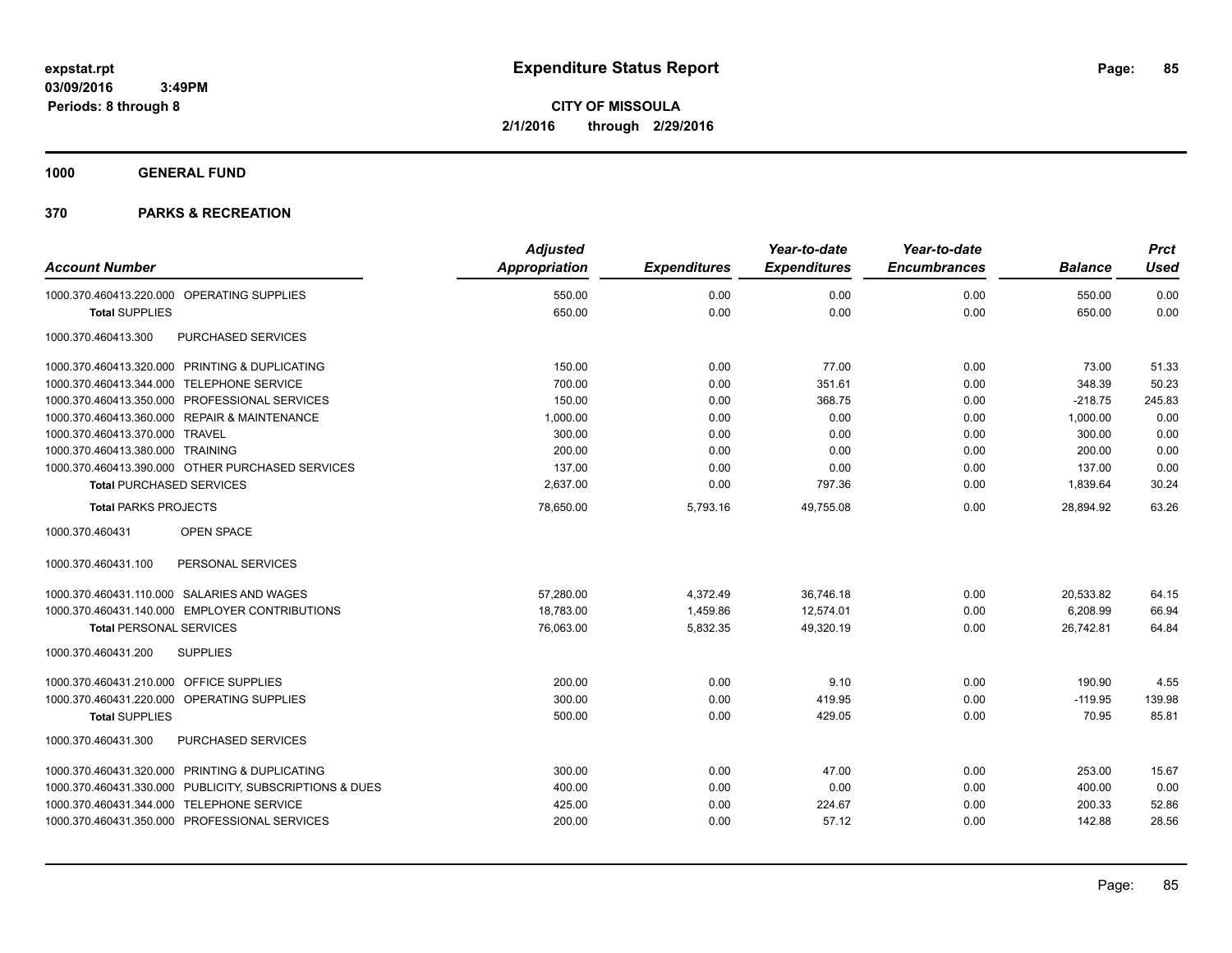**1000 GENERAL FUND**

|                                                         | <b>Adjusted</b>      |                     | Year-to-date        | Year-to-date        |                | <b>Prct</b> |
|---------------------------------------------------------|----------------------|---------------------|---------------------|---------------------|----------------|-------------|
| <b>Account Number</b>                                   | <b>Appropriation</b> | <b>Expenditures</b> | <b>Expenditures</b> | <b>Encumbrances</b> | <b>Balance</b> | <b>Used</b> |
| 1000.370.460431.370.000 TRAVEL                          | 300.00               | 0.00                | 0.00                | 0.00                | 300.00         | 0.00        |
| 1000.370.460431.380.000 TRAINING                        | 200.00               | 0.00                | 525.00              | 0.00                | $-325.00$      | 262.50      |
| <b>Total PURCHASED SERVICES</b>                         | 1,825.00             | 0.00                | 853.79              | 0.00                | 971.21         | 46.78       |
| <b>Total OPEN SPACE</b>                                 | 78.388.00            | 5,832.35            | 50.603.03           | 0.00                | 27.784.97      | 64.55       |
| 1000.370.460432<br>PARK ADMIN                           |                      |                     |                     |                     |                |             |
| 1000.370.460432.100<br>PERSONAL SERVICES                |                      |                     |                     |                     |                |             |
| 1000.370.460432.110.000 SALARIES AND WAGES              | 95,064.00            | 7,322.73            | 52,117.80           | 0.00                | 42,946.20      | 54.82       |
| 1000.370.460432.130.000 OTHER                           | 7,880.00             | 0.00                | 0.00                | 0.00                | 7,880.00       | 0.00        |
| 1000.370.460432.140.000 EMPLOYER CONTRIBUTIONS          | 46,113.00            | 3,640.01            | 24,207.85           | 0.00                | 21,905.15      | 52.50       |
| <b>Total PERSONAL SERVICES</b>                          | 149,057.00           | 10,962.74           | 76,325.65           | 0.00                | 72,731.35      | 51.21       |
| 1000.370.460432.200<br><b>SUPPLIES</b>                  |                      |                     |                     |                     |                |             |
| 1000.370.460432.210.000 OFFICE SUPPLIES                 | 1,520.00             | 19.98               | 597.77              | 0.00                | 922.23         | 39.33       |
| 1000.370.460432.220.000 OPERATING SUPPLIES              | 6.650.00             | 254.10              | 4,676.18            | 0.00                | 1.973.82       | 70.32       |
| <b>Total SUPPLIES</b>                                   | 8,170.00             | 274.08              | 5,273.95            | 0.00                | 2,896.05       | 64.55       |
| PURCHASED SERVICES<br>1000.370.460432.300               |                      |                     |                     |                     |                |             |
| 1000.370.460432.310.000 COMMUNICATIONS                  | 100.00               | 0.00                | 84.90               | 0.00                | 15.10          | 84.90       |
| 1000.370.460432.320.000 PRINTING & DUPLICATING          | 150.00               | 11.05               | 50.76               | 0.00                | 99.24          | 33.84       |
| 1000.370.460432.330.000 PUBLICITY, SUBSCRIPTIONS & DUES | 500.00               | 0.00                | 0.00                | 0.00                | 500.00         | 0.00        |
| 1000.370.460432.340.000 SEWER                           | 2,154.00             | 0.00                | 1,996.95            | 0.00                | 157.05         | 92.71       |
| 1000.370.460432.344.000 TELEPHONE SERVICE               | 14,429.00            | 463.53              | 6,170.65            | 0.00                | 8,258.35       | 42.77       |
| 1000.370.460432.350.000 PROFESSIONAL SERVICES           | 20,112.00            | 0.00                | 0.00                | 0.00                | 20,112.00      | 0.00        |
| 1000.370.460432.390.000 OTHER PURCHASED SERVICES        | 2,345.00             | 0.00                | 0.00                | 0.00                | 2,345.00       | 0.00        |
| <b>Total PURCHASED SERVICES</b>                         | 39,790.00            | 474.58              | 8,303.26            | 0.00                | 31,486.74      | 20.87       |
| 1000.370.460432.900<br><b>CAPITAL OUTLAY</b>            |                      |                     |                     |                     |                |             |
| <b>Total CAPITAL OUTLAY</b>                             | 0.00                 | 0.00                | 0.00                | 0.00                | 0.00           | 0.00        |
| <b>Total PARK ADMIN</b>                                 | 197,017.00           | 11,711.40           | 89,902.86           | 0.00                | 107,114.14     | 45.63       |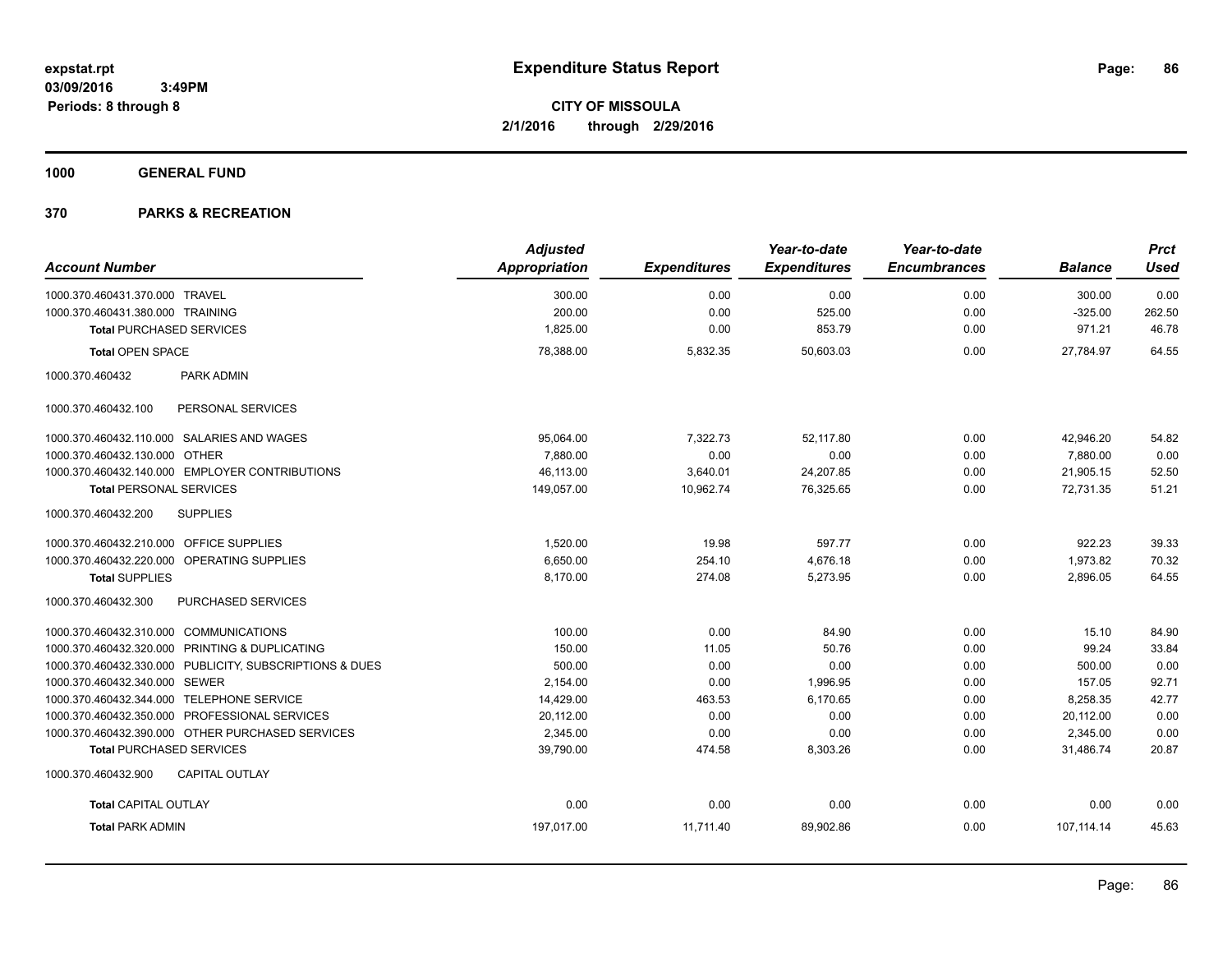**CITY OF MISSOULA 2/1/2016 through 2/29/2016**

**1000 GENERAL FUND**

|                                        |                                                         | <b>Adjusted</b> |                     | Year-to-date        | Year-to-date        |                | <b>Prct</b> |
|----------------------------------------|---------------------------------------------------------|-----------------|---------------------|---------------------|---------------------|----------------|-------------|
| <b>Account Number</b>                  |                                                         | Appropriation   | <b>Expenditures</b> | <b>Expenditures</b> | <b>Encumbrances</b> | <b>Balance</b> | <b>Used</b> |
| 1000.370.460434                        | <b>GREENWAYS &amp; HORTICULTURE</b>                     |                 |                     |                     |                     |                |             |
| 1000.370.460434.100                    | PERSONAL SERVICES                                       |                 |                     |                     |                     |                |             |
|                                        | 1000.370.460434.110.000 SALARIES AND WAGES              | 113,604.00      | 6,851.81            | 65,567.77           | 0.00                | 48,036.23      | 57.72       |
|                                        | 1000.370.460434.120.000 OVERTIME/TERMINATION            | 0.00            | 83.43               | 609.27              | 0.00                | $-609.27$      | 0.00        |
|                                        | 1000.370.460434.140.000 EMPLOYER CONTRIBUTIONS          | 43,055.00       | 3,067.86            | 27,899.71           | 0.00                | 15,155.29      | 64.80       |
|                                        | <b>Total GREENWAYS &amp; HORTICULTURE</b>               | 156,659.00      | 10,003.10           | 94,076.75           | 0.00                | 62.582.25      | 60.05       |
| 1000.370.460439                        | <b>URBAN FORESTRY</b>                                   |                 |                     |                     |                     |                |             |
| 1000.370.460439.100                    | PERSONAL SERVICES                                       |                 |                     |                     |                     |                |             |
|                                        | 1000.370.460439.110.000 SALARIES AND WAGES              | 168,497.00      | 10,997.48           | 99,720.76           | 0.00                | 68,776.24      | 59.18       |
|                                        | 1000.370.460439.120.000 OVERTIME/TERMINATION            | 1,750.00        | 4.48                | 9,186.00            | 0.00                | $-7,436.00$    | 524.91      |
|                                        | 1000.370.460439.140.000 EMPLOYER CONTRIBUTIONS          | 74,123.00       | 5,497.73            | 48,041.82           | 0.00                | 26,081.18      | 64.81       |
| <b>Total PERSONAL SERVICES</b>         |                                                         | 244,370.00      | 16,499.69           | 156,948.58          | 0.00                | 87,421.42      | 64.23       |
| 1000.370.460439.200                    | <b>SUPPLIES</b>                                         |                 |                     |                     |                     |                |             |
|                                        | 1000.370.460439.220.000 OPERATING SUPPLIES              | 2,132.00        | 0.00                | 0.00                | 0.00                | 2,132.00       | 0.00        |
|                                        | 1000.370.460439.230.000 REPAIR/MAINTENANCE              | 581.00          | 0.00                | 0.00                | 0.00                | 581.00         | 0.00        |
| <b>Total SUPPLIES</b>                  |                                                         | 2,713.00        | 0.00                | 0.00                | 0.00                | 2,713.00       | 0.00        |
| 1000.370.460439.300                    | <b>PURCHASED SERVICES</b>                               |                 |                     |                     |                     |                |             |
| 1000.370.460439.310.000 COMMUNICATIONS |                                                         | 145.00          | 0.00                | 0.00                | 0.00                | 145.00         | 0.00        |
|                                        | 1000.370.460439.320.000 PRINTING & DUPLICATING          | 100.00          | 0.00                | 0.00                | 0.00                | 100.00         | 0.00        |
|                                        | 1000.370.460439.330.000 PUBLICITY, SUBSCRIPTIONS & DUES | 700.00          | 0.00                | 0.00                | 0.00                | 700.00         | 0.00        |
|                                        | 1000.370.460439.350.000 PROFESSIONAL SERVICES           | 525.00          | 0.00                | 280.00              | 0.00                | 245.00         | 53.33       |
|                                        | 1000.370.460439.360.000 REPAIR & MAINTENANCE            | 18,642.00       | 0.00                | 0.00                | 0.00                | 18,642.00      | 0.00        |
| <b>Total PURCHASED SERVICES</b>        |                                                         | 20,112.00       | 0.00                | 280.00              | 0.00                | 19,832.00      | 1.39        |
| <b>Total URBAN FORESTRY</b>            |                                                         | 267,195.00      | 16,499.69           | 157,228.58          | 0.00                | 109.966.42     | 58.84       |
| 1000.370.460440                        | CITY LIFE GYM LEASE                                     |                 |                     |                     |                     |                |             |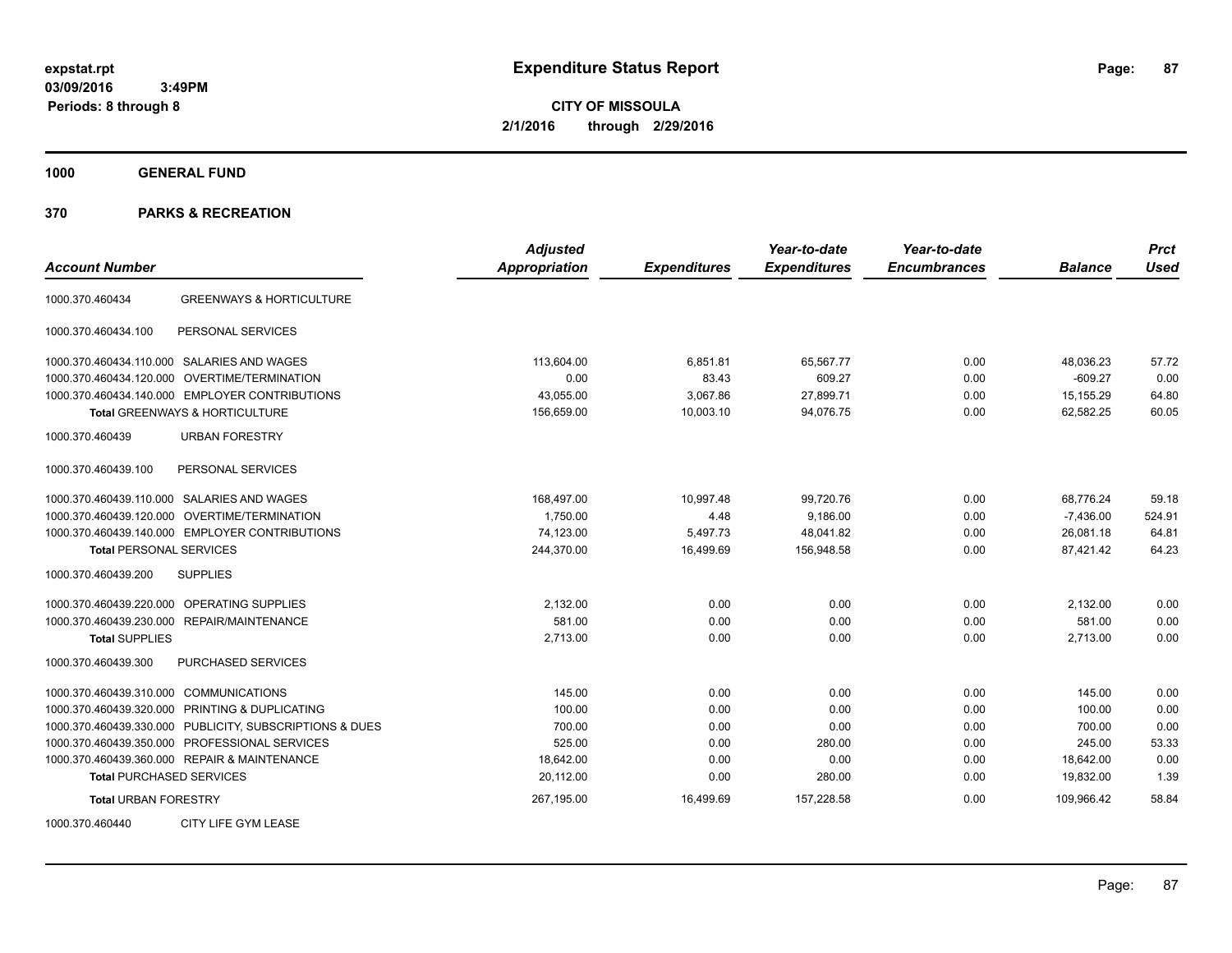**CITY OF MISSOULA 2/1/2016 through 2/29/2016**

### **1000 GENERAL FUND**

|                                         |                                                         | <b>Adjusted</b> |                     | Year-to-date        | Year-to-date        |                | <b>Prct</b> |
|-----------------------------------------|---------------------------------------------------------|-----------------|---------------------|---------------------|---------------------|----------------|-------------|
| <b>Account Number</b>                   |                                                         | Appropriation   | <b>Expenditures</b> | <b>Expenditures</b> | <b>Encumbrances</b> | <b>Balance</b> | <b>Used</b> |
|                                         | <b>SUPPLIES</b>                                         |                 |                     |                     |                     |                |             |
| 1000.370.460440.200                     |                                                         |                 |                     |                     |                     |                |             |
| Total CITY LIFE GYM LEASE               |                                                         | 0.00            | 0.00                | 0.00                | 0.00                | 0.00           | 0.00        |
| 1000.370.460441                         | <b>RECREATION</b>                                       |                 |                     |                     |                     |                |             |
| 1000.370.460441.100                     | PERSONAL SERVICES                                       |                 |                     |                     |                     |                |             |
|                                         | 1000.370.460441.110.000 SALARIES AND WAGES              | 133,865.00      | 10,391.54           | 91,569.14           | 0.00                | 42,295.86      | 68.40       |
|                                         | 1000.370.460441.120.000 OVERTIME/TERMINATION            | 700.00          | 0.00                | 0.00                | 0.00                | 700.00         | 0.00        |
| 1000.370.460441.130.000 OTHER           |                                                         | 4.880.00        | 0.00                | 0.00                | 0.00                | 4.880.00       | 0.00        |
|                                         | 1000.370.460441.140.000 EMPLOYER CONTRIBUTIONS          | 55,602.00       | 4,341.15            | 38,377.91           | 0.00                | 17,224.09      | 69.02       |
| <b>Total PERSONAL SERVICES</b>          |                                                         | 195,047.00      | 14,732.69           | 129,947.05          | 0.00                | 65,099.95      | 66.62       |
| 1000.370.460441.200                     | <b>SUPPLIES</b>                                         |                 |                     |                     |                     |                |             |
| 1000.370.460441.210.000 OFFICE SUPPLIES |                                                         | 300.00          | 30.32               | 185.16              | 0.00                | 114.84         | 61.72       |
| <b>Total SUPPLIES</b>                   |                                                         | 300.00          | 30.32               | 185.16              | 0.00                | 114.84         | 61.72       |
| 1000.370.460441.300                     | PURCHASED SERVICES                                      |                 |                     |                     |                     |                |             |
|                                         | 1000.370.460441.320.000 PRINTING & DUPLICATING          | 2,150.00        | 0.00                | 325.00              | 0.00                | 1,825.00       | 15.12       |
|                                         | 1000.370.460441.330.000 PUBLICITY, SUBSCRIPTIONS & DUES | 1,490.00        | 33.00               | 1.033.13            | 0.00                | 456.87         | 69.34       |
|                                         | 1000.370.460441.344.000 TELEPHONE SERVICE               | 696.00          | 0.00                | 244.16              | 0.00                | 451.84         | 35.08       |
|                                         | 1000.370.460441.350.000 PROFESSIONAL SERVICES           | 1,360.00        | 0.00                | 603.74              | 0.00                | 756.26         | 44.39       |
|                                         | 1000.370.460441.360.000 REPAIR & MAINTENANCE            | 1,200.00        | 111.71              | 278.71              | 0.00                | 921.29         | 23.23       |
| 1000.370.460441.370.000 TRAVEL          |                                                         | 1,200.00        | 0.00                | 573.57              | 0.00                | 626.43         | 47.80       |
| 1000.370.460441.380.000 TRAINING        |                                                         | 900.00          | 0.00                | 870.00              | 0.00                | 30.00          | 96.67       |
| <b>Total PURCHASED SERVICES</b>         |                                                         | 8,996.00        | 144.71              | 3,928.31            | 0.00                | 5,067.69       | 43.67       |
| 1000.370.460441.800                     | OTHER OBJECTS                                           |                 |                     |                     |                     |                |             |
|                                         | 1000.370.460441.820.000 TRANSFERS TO OTHER FUNDS        | 10,000.00       | 0.00                | 0.00                | 0.00                | 10,000.00      | 0.00        |
| <b>Total OTHER OBJECTS</b>              |                                                         | 10,000.00       | 0.00                | 0.00                | 0.00                | 10,000.00      | 0.00        |
| <b>Total RECREATION</b>                 |                                                         | 214,343.00      | 14,907.72           | 134,060.52          | 0.00                | 80,282.48      | 62.54       |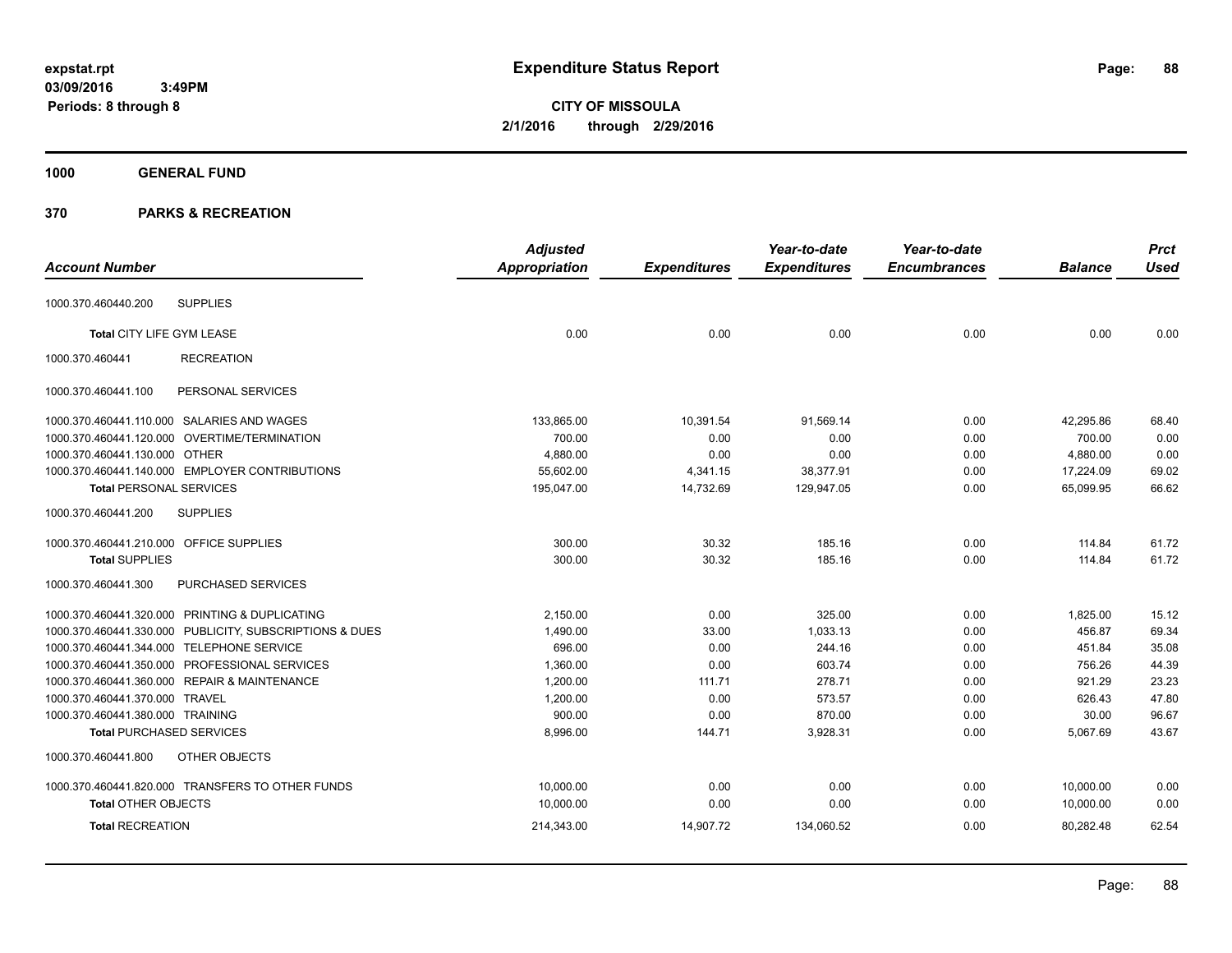**CITY OF MISSOULA 2/1/2016 through 2/29/2016**

**1000 GENERAL FUND**

| <b>Account Number</b>                                   | <b>Adjusted</b><br><b>Appropriation</b> | <b>Expenditures</b> | Year-to-date<br><b>Expenditures</b> | Year-to-date<br><b>Encumbrances</b> | <b>Balance</b> | <b>Prct</b><br><b>Used</b> |
|---------------------------------------------------------|-----------------------------------------|---------------------|-------------------------------------|-------------------------------------|----------------|----------------------------|
| <b>RECREATION MORE</b><br>1000.370.460470               |                                         |                     |                                     |                                     |                |                            |
| 1000.370.460470.100<br>PERSONAL SERVICES                |                                         |                     |                                     |                                     |                |                            |
| 1000.370.460470.110.000 SALARIES AND WAGES              | 148.228.00                              | 8,174.80            | 89,485.29                           | 0.00                                | 58,742.71      | 60.37                      |
| 1000.370.460470.120.000 OVERTIME/TERMINATION            | 0.00                                    | 0.00                | 417.94                              | 0.00                                | $-417.94$      | 0.00                       |
| 1000.370.460470.140.000 EMPLOYER CONTRIBUTIONS          | 45,411.00                               | 3,253.96            | 30,758.48                           | 0.00                                | 14,652.52      | 67.73                      |
| <b>Total PERSONAL SERVICES</b>                          | 193,639.00                              | 11,428.76           | 120,661.71                          | 0.00                                | 72,977.29      | 62.31                      |
| <b>SUPPLIES</b><br>1000.370.460470.200                  |                                         |                     |                                     |                                     |                |                            |
| 1000.370.460470.210.000 OFFICE SUPPLIES                 | 100.00                                  | 0.00                | 16.08                               | 0.00                                | 83.92          | 16.08                      |
| 1000.370.460470.220.000 OPERATING SUPPLIES              | 8,567.00                                | 124.32              | 7,076.74                            | 0.00                                | 1,490.26       | 82.60                      |
| <b>Total SUPPLIES</b>                                   | 8,667.00                                | 124.32              | 7,092.82                            | 0.00                                | 1,574.18       | 81.84                      |
| 1000.370.460470.300<br><b>PURCHASED SERVICES</b>        |                                         |                     |                                     |                                     |                |                            |
| 1000.370.460470.320.000 PRINTING & DUPLICATING          | 1,200.00                                | 0.00                | 517.77                              | 0.00                                | 682.23         | 43.15                      |
| 1000.370.460470.330.000 PUBLICITY, SUBSCRIPTIONS & DUES | 780.00                                  | 0.00                | 591.48                              | 0.00                                | 188.52         | 75.83                      |
| 1000.370.460470.344.000 TELEPHONE SERVICE               | 428.00                                  | 0.00                | 385.94                              | 0.00                                | 42.06          | 90.17                      |
| 1000.370.460470.390.000 OTHER PURCHASED SERVICES        | 21,372.00                               | 951.50              | 10.293.52                           | 0.00                                | 11,078.48      | 48.16                      |
| <b>Total PURCHASED SERVICES</b>                         | 23,780.00                               | 951.50              | 11,788.71                           | 0.00                                | 11,991.29      | 49.57                      |
| <b>Total RECREATION MORE</b>                            | 226,086.00                              | 12,504.58           | 139,543.24                          | 0.00                                | 86,542.76      | 61.72                      |
| 1000.370.460471<br><b>RECREATION ADULTS</b>             |                                         |                     |                                     |                                     |                |                            |
| PERSONAL SERVICES<br>1000.370.460471.100                |                                         |                     |                                     |                                     |                |                            |
| 1000.370.460471.110.000 SALARIES AND WAGES              | 111,162.00                              | 6,951.40            | 62,227.44                           | 0.00                                | 48,934.56      | 55.98                      |
| 1000.370.460471.140.000 EMPLOYER CONTRIBUTIONS          | 29.479.00                               | 2,114.84            | 18.667.93                           | 0.00                                | 10.811.07      | 63.33                      |
| <b>Total PERSONAL SERVICES</b>                          | 140,641.00                              | 9,066.24            | 80,895.37                           | 0.00                                | 59.745.63      | 57.52                      |
| 1000.370.460471.200<br><b>SUPPLIES</b>                  |                                         |                     |                                     |                                     |                |                            |
| 1000.370.460471.210.000 OFFICE SUPPLIES                 | 600.00                                  | 0.00                | 153.36                              | 0.00                                | 446.64         | 25.56                      |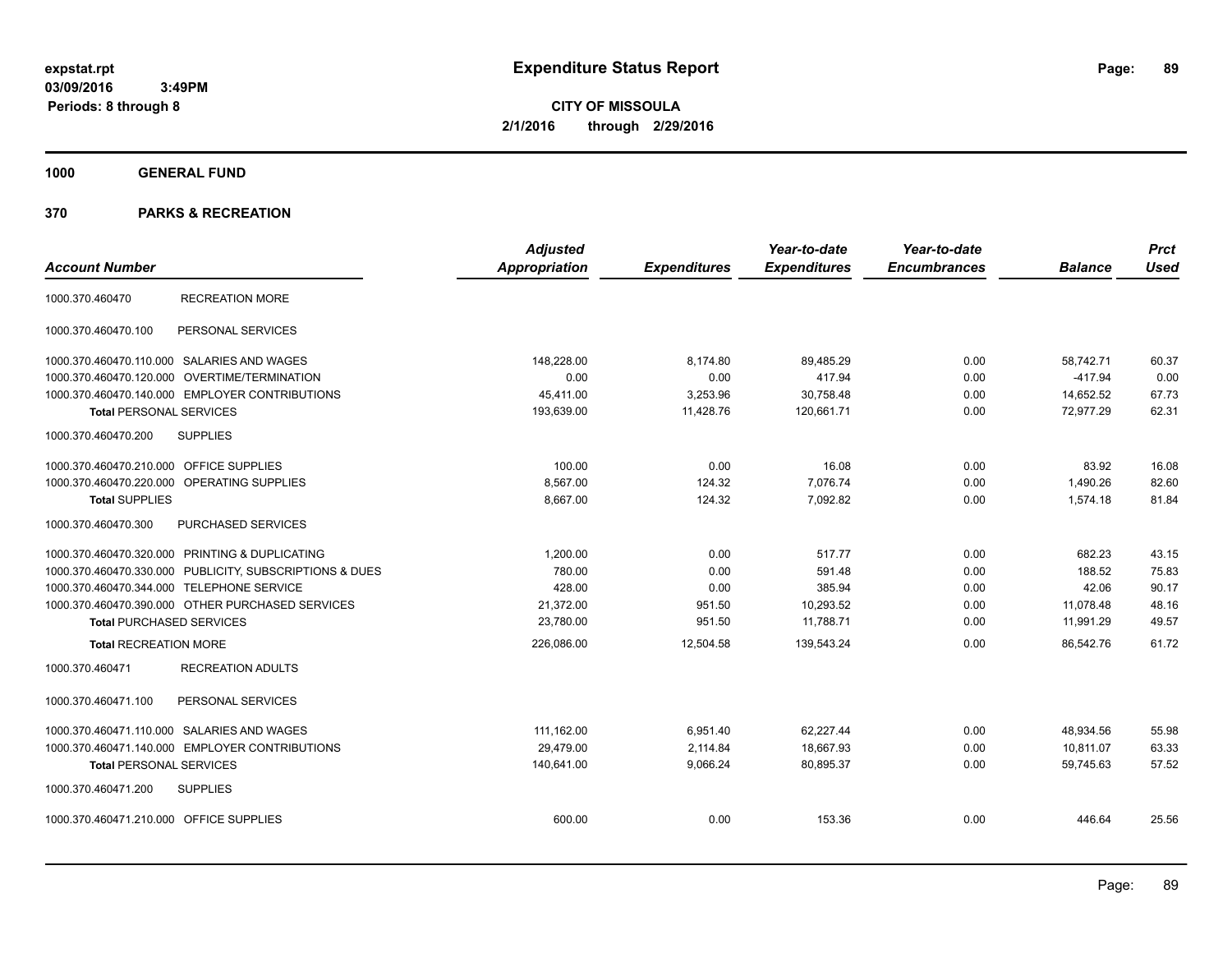**1000 GENERAL FUND**

|                                                         | <b>Adjusted</b>      |                     | Year-to-date        | Year-to-date        |                | <b>Prct</b> |
|---------------------------------------------------------|----------------------|---------------------|---------------------|---------------------|----------------|-------------|
| <b>Account Number</b>                                   | <b>Appropriation</b> | <b>Expenditures</b> | <b>Expenditures</b> | <b>Encumbrances</b> | <b>Balance</b> | <b>Used</b> |
| 1000.370.460471.210.147 OFFICE SUPPLIES                 | 0.00                 | 0.00                | 257.47              | 0.00                | $-257.47$      | 0.00        |
| 1000.370.460471.220.000 OPERATING SUPPLIES              | 6,892.00             | 72.00               | 581.40              | 0.00                | 6,310.60       | 8.44        |
| 1000.370.460471.220.143 OPERATING SUPPLIES              | 0.00                 | 0.00                | 1,384.28            | 0.00                | $-1,384.28$    | 0.00        |
| 1000.370.460471.220.144 OPERATING SUPPLIES              | 0.00                 | 0.00                | 1,248.22            | 0.00                | $-1,248.22$    | 0.00        |
| 1000.370.460471.220.146 OPERATING SUPPLIES              | 0.00                 | 0.00                | 328.48              | 0.00                | $-328.48$      | 0.00        |
| 1000.370.460471.220.147 OPERATING SUPPLIES              | 0.00                 | 9.99                | 3,939.39            | 0.00                | $-3,939.39$    | 0.00        |
| 1000.370.460471.220.191 OPERATING SUPPLIES              | 0.00                 | 0.00                | 41.34               | 0.00                | $-41.34$       | 0.00        |
| <b>Total SUPPLIES</b>                                   | 7,492.00             | 81.99               | 7,933.94            | 0.00                | $-441.94$      | 105.90      |
| PURCHASED SERVICES<br>1000.370.460471.300               |                      |                     |                     |                     |                |             |
| 1000.370.460471.310.000 COMMUNICATIONS                  | 460.00               | 0.00                | 0.00                | 0.00                | 460.00         | 0.00        |
| 1000.370.460471.320.000 PRINTING & DUPLICATING          | 1,800.00             | 0.00                | 396.76              | 0.00                | 1.403.24       | 22.04       |
| 1000.370.460471.320.147 PRINTING & DUPLICATING          | 0.00                 | 0.00                | 174.00              | 0.00                | $-174.00$      | 0.00        |
| 1000.370.460471.330.000 PUBLICITY, SUBSCRIPTIONS & DUES | 1,220.00             | 190.00              | 471.00              | 0.00                | 749.00         | 38.61       |
| 1000.370.460471.344.000 TELEPHONE SERVICE               | 567.00               | 9.61                | 347.89              | 0.00                | 219.11         | 61.36       |
| 1000.370.460471.390.000 OTHER PURCHASED SERVICES        | 10,000.00            | 0.00                | 0.00                | 0.00                | 10,000.00      | 0.00        |
| 1000.370.460471.390.143 OTHER PURCHASED SERVICES        | 0.00                 | 0.00                | 1,575.00            | 0.00                | $-1,575.00$    | 0.00        |
| 1000.370.460471.390.147 OTHER PURCHASED SERVICES        | 0.00                 | 0.00                | 815.00              | 0.00                | $-815.00$      | 0.00        |
| <b>Total PURCHASED SERVICES</b>                         | 14,047.00            | 199.61              | 3,779.65            | 0.00                | 10,267.35      | 26.91       |
| <b>Total RECREATION ADULTS</b>                          | 162,180.00           | 9,347.84            | 92,608.96           | 0.00                | 69,571.04      | 57.10       |
| <b>RECREATION YOUTH</b><br>1000.370.460472              |                      |                     |                     |                     |                |             |
| 1000.370.460472.100<br>PERSONAL SERVICES                |                      |                     |                     |                     |                |             |
| 1000.370.460472.110.000 SALARIES AND WAGES              | 100,766.00           | 4,506.35            | 58,402.73           | 0.00                | 42,363.27      | 57.96       |
| 1000.370.460472.120.000 OVERTIME/TERMINATION            | 0.00                 | 0.00                | 4.21                | 0.00                | $-4.21$        | 0.00        |
| 1000.370.460472.140.000 EMPLOYER CONTRIBUTIONS          | 24.139.00            | 1,575.45            | 16,146.35           | 0.00                | 7,992.65       | 66.89       |
| <b>Total PERSONAL SERVICES</b>                          | 124,905.00           | 6,081.80            | 74,553.29           | 0.00                | 50,351.71      | 59.69       |
| 1000.370.460472.200<br><b>SUPPLIES</b>                  |                      |                     |                     |                     |                |             |
| 1000.370.460472.210.000 OFFICE SUPPLIES                 | 100.00               | 0.00                | 51.89               | 0.00                | 48.11          | 51.89       |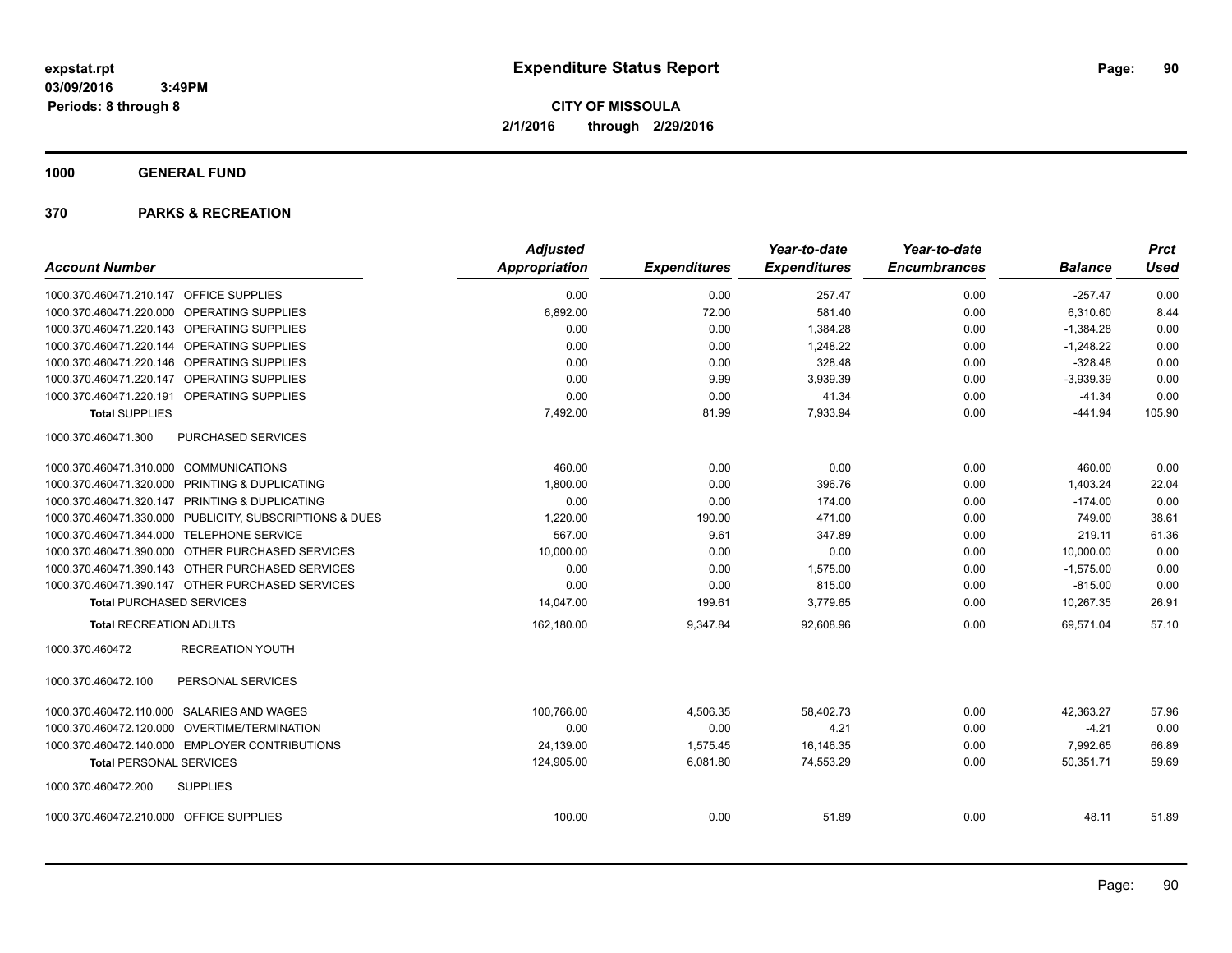**1000 GENERAL FUND**

|                                                         | <b>Adjusted</b> |                     | Year-to-date        | Year-to-date        |                | <b>Prct</b> |
|---------------------------------------------------------|-----------------|---------------------|---------------------|---------------------|----------------|-------------|
| <b>Account Number</b>                                   | Appropriation   | <b>Expenditures</b> | <b>Expenditures</b> | <b>Encumbrances</b> | <b>Balance</b> | <b>Used</b> |
| 1000.370.460472.210.193 OFFICE SUPPLIES                 | 0.00            | 0.00                | 26.47               | 0.00                | $-26.47$       | 0.00        |
| 1000.370.460472.220.000 OPERATING SUPPLIES              | 16,006.00       | 0.00                | 1,217.52            | 0.00                | 14,788.48      | 7.61        |
| 1000.370.460472.220.147 OPERATING SUPPLIES              | 0.00            | 0.00                | 10.21               | 0.00                | $-10.21$       | 0.00        |
| 1000.370.460472.220.190 OPERATING SUPPLIES              | 0.00            | 0.00                | 1,062.50            | 0.00                | $-1,062.50$    | 0.00        |
| 1000.370.460472.220.191 OPERATING SUPPLIES              | 0.00            | 0.00                | 7.139.60            | 0.00                | $-7,139.60$    | 0.00        |
| 1000.370.460472.220.192 OPERATING SUPPLIES              | 0.00            | 0.00                | 330.41              | 0.00                | $-330.41$      | 0.00        |
| 1000.370.460472.220.193 OPERATING SUPPLIES              | 0.00            | 0.00                | 909.88              | 0.00                | $-909.88$      | 0.00        |
| <b>Total SUPPLIES</b>                                   | 16,106.00       | 0.00                | 10,748.48           | 0.00                | 5,357.52       | 66.74       |
| PURCHASED SERVICES<br>1000.370.460472.300               |                 |                     |                     |                     |                |             |
| 1000.370.460472.320.000 PRINTING & DUPLICATING          | 1,300.00        | 0.00                | 186.02              | 0.00                | 1,113.98       | 14.31       |
| 1000.370.460472.320.193 PRINTING & DUPLICATING          | 0.00            | 0.00                | 587.99              | 0.00                | $-587.99$      | 0.00        |
| 1000.370.460472.330.000 PUBLICITY, SUBSCRIPTIONS & DUES | 1,500.00        | 190.00              | 1,317.12            | 0.00                | 182.88         | 87.81       |
| 1000.370.460472.341.000 ELECTRICITY & NATURAL GAS       | 1,225.00        | 0.00                | 0.00                | 0.00                | 1,225.00       | 0.00        |
| 1000.370.460472.343.000 WATER CHARGES                   | 601.00          | 0.00                | 0.00                | 0.00                | 601.00         | 0.00        |
| 1000.370.460472.344.000 TELEPHONE SERVICE               | 662.00          | 0.00                | 123.15              | 0.00                | 538.85         | 18.60       |
| 1000.370.460472.345.000 GARBAGE                         | 450.00          | 0.00                | 450.01              | 0.00                | $-0.01$        | 100.00      |
| 1000.370.460472.350.000 PROFESSIONAL SERVICES           | 2,487.00        | 112.50              | 112.50              | 0.00                | 2,374.50       | 4.52        |
| 1000.370.460472.350.190 PROFESSIONAL SERVICES           | 0.00            | 0.00                | 1,419.23            | 0.00                | $-1,419.23$    | 0.00        |
| 1000.370.460472.390.000 OTHER PURCHASED SERVICES        | 500.00          | 0.00                | 0.00                | 0.00                | 500.00         | 0.00        |
| 1000.370.460472.390.191 OTHER PURCHASED SERVICES        | 0.00            | 0.00                | 3,322.50            | 0.00                | $-3,322.50$    | 0.00        |
| <b>Total PURCHASED SERVICES</b>                         | 8,725.00        | 302.50              | 7,518.52            | 0.00                | 1,206.48       | 86.17       |
| <b>Total RECREATION YOUTH</b>                           | 149,736.00      | 6,384.30            | 92,820.29           | 0.00                | 56,915.71      | 61.99       |
| <b>RECREATION SPECIAL EVENTS</b><br>1000.370.460473     |                 |                     |                     |                     |                |             |
| <b>SUPPLIES</b><br>1000.370.460473.200                  |                 |                     |                     |                     |                |             |
| 1000.370.460473.220.000 OPERATING SUPPLIES              | 2,328.00        | 0.00                | 1.054.34            | 0.00                | 1,273.66       | 45.29       |
| 1000.370.460473.220.148 OPERATING SUPPLIES              | 0.00            | 54.71               | 54.71               | 0.00                | $-54.71$       | 0.00        |
| 1000.370.460473.220.193 OPERATING SUPPLIES              | 0.00            | 0.00                | 172.57              | 0.00                | $-172.57$      | 0.00        |
| <b>Total SUPPLIES</b>                                   | 2.328.00        | 54.71               | 1.281.62            | 0.00                | 1.046.38       | 55.05       |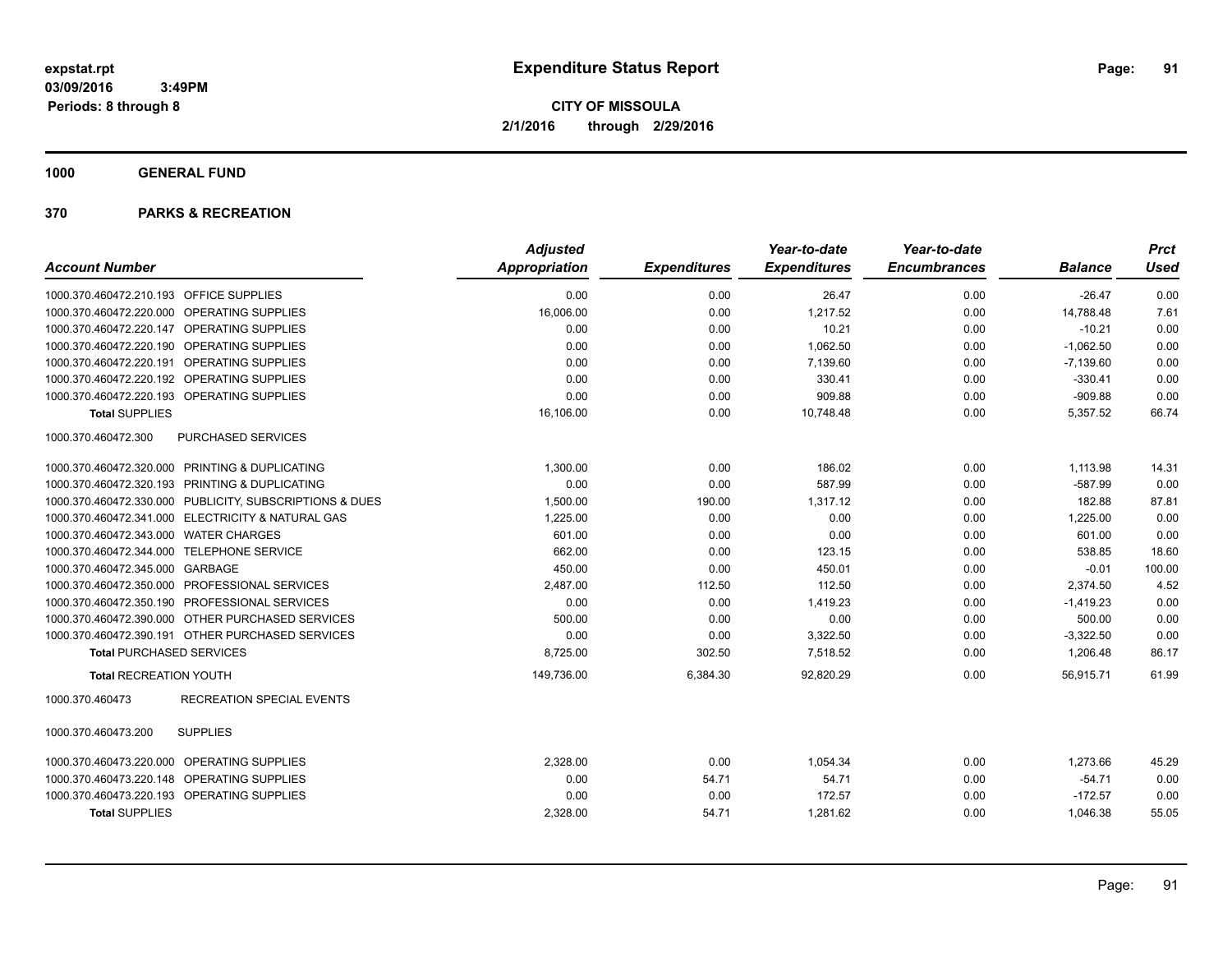**CITY OF MISSOULA 2/1/2016 through 2/29/2016**

**1000 GENERAL FUND**

| <b>Account Number</b>                                   | <b>Adjusted</b><br><b>Appropriation</b> | <b>Expenditures</b> | Year-to-date<br><b>Expenditures</b> | Year-to-date<br><b>Encumbrances</b> | <b>Balance</b> | <b>Prct</b><br><b>Used</b> |
|---------------------------------------------------------|-----------------------------------------|---------------------|-------------------------------------|-------------------------------------|----------------|----------------------------|
| PURCHASED SERVICES<br>1000.370.460473.300               |                                         |                     |                                     |                                     |                |                            |
| <b>Total PURCHASED SERVICES</b>                         | 0.00                                    | 0.00                | 0.00                                | 0.00                                | 0.00           | 0.00                       |
|                                                         |                                         |                     |                                     |                                     |                |                            |
| Total RECREATION SPECIAL EVENTS                         | 2,328.00                                | 54.71               | 1,281.62                            | 0.00                                | 1,046.38       | 55.05                      |
| SPRAY DECKS<br>1000.370.460474                          |                                         |                     |                                     |                                     |                |                            |
| 1000.370.460474.100<br>PERSONAL SERVICES                |                                         |                     |                                     |                                     |                |                            |
| 1000.370.460474.110.000 SALARIES AND WAGES              | 8.216.00                                | 0.00                | 0.00                                | 0.00                                | 8,216.00       | 0.00                       |
| 1000.370.460474.140.000 EMPLOYER CONTRIBUTIONS          | 1,149.00                                | 0.00                | 0.00                                | 0.00                                | 1,149.00       | 0.00                       |
| <b>Total PERSONAL SERVICES</b>                          | 9,365.00                                | 0.00                | 0.00                                | 0.00                                | 9,365.00       | 0.00                       |
| <b>SUPPLIES</b><br>1000.370.460474.200                  |                                         |                     |                                     |                                     |                |                            |
| 1000.370.460474.220.000 OPERATING SUPPLIES              | 1,535.00                                | 0.00                | 0.00                                | 0.00                                | 1,535.00       | 0.00                       |
| 1000.370.460474.230.000 REPAIR/MAINTENANCE              | 5,424.00                                | 0.00                | 1,283.17                            | 0.00                                | 4,140.83       | 23.66                      |
| <b>Total SUPPLIES</b>                                   | 6,959.00                                | 0.00                | 1,283.17                            | 0.00                                | 5,675.83       | 18.44                      |
| 1000.370.460474.300<br>PURCHASED SERVICES               |                                         |                     |                                     |                                     |                |                            |
| 1000.370.460474.330.000 PUBLICITY, SUBSCRIPTIONS & DUES | 750.00                                  | 0.00                | 450.00                              | 0.00                                | 300.00         | 60.00                      |
| 1000.370.460474.360.000 REPAIR & MAINTENANCE            | 2,050.00                                | 0.00                | 0.00                                | 0.00                                | 2,050.00       | 0.00                       |
| <b>Total PURCHASED SERVICES</b>                         | 2,800.00                                | 0.00                | 450.00                              | 0.00                                | 2,350.00       | 16.07                      |
| 1000.370.460474.900<br><b>CAPITAL OUTLAY</b>            |                                         |                     |                                     |                                     |                |                            |
| <b>Total CAPITAL OUTLAY</b>                             | 0.00                                    | 0.00                | 0.00                                | 0.00                                | 0.00           | 0.00                       |
| <b>Total SPRAY DECKS</b>                                | 19,124.00                               | 0.00                | 1,733.17                            | 0.00                                | 17,390.83      | 9.06                       |
| YOUTH DRUG<br>1000.370.460476                           |                                         |                     |                                     |                                     |                |                            |
| 1000.370.460476.100<br>PERSONAL SERVICES                |                                         |                     |                                     |                                     |                |                            |
| 1000.370.460476.110.000 SALARIES AND WAGES              | 9,145.00                                | 0.00                | 668.60                              | 0.00                                | 8,476.40       | 7.31                       |
| 1000.370.460476.140.000 EMPLOYER CONTRIBUTIONS          | 1.279.00                                | 0.00                | 93.48                               | 0.00                                | 1.185.52       | 7.31                       |
|                                                         |                                         |                     |                                     |                                     |                |                            |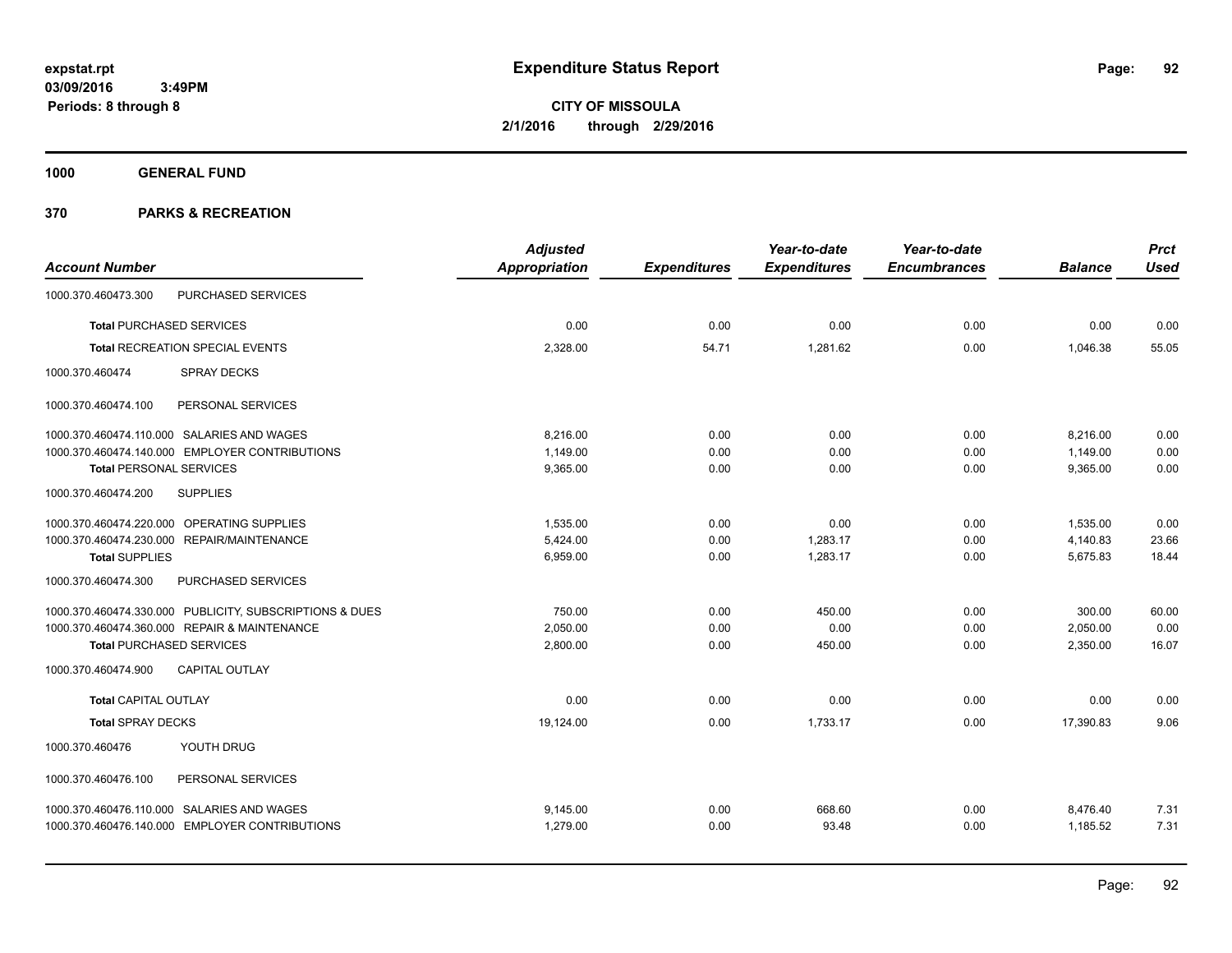**1000 GENERAL FUND**

### **370 PARKS & RECREATION**

| <b>Account Number</b>                                   | <b>Adjusted</b><br>Appropriation | <b>Expenditures</b> | Year-to-date<br><b>Expenditures</b> | Year-to-date<br><b>Encumbrances</b> | <b>Balance</b> | <b>Prct</b><br><b>Used</b> |
|---------------------------------------------------------|----------------------------------|---------------------|-------------------------------------|-------------------------------------|----------------|----------------------------|
| <b>Total PERSONAL SERVICES</b>                          | 10,424.00                        | 0.00                | 762.08                              | 0.00                                | 9,661.92       | 7.31                       |
| 1000.370.460476.200<br><b>SUPPLIES</b>                  |                                  |                     |                                     |                                     |                |                            |
| 1000.370.460476.210.000 OFFICE SUPPLIES                 | 150.00                           | 0.00                | 0.00                                | 0.00                                | 150.00         | 0.00                       |
| 1000.370.460476.220.000 OPERATING SUPPLIES              | 2,200.00                         | 0.00                | 14.95                               | 0.00                                | 2,185.05       | 0.68                       |
| <b>Total SUPPLIES</b>                                   | 2,350.00                         | 0.00                | 14.95                               | 0.00                                | 2,335.05       | 0.64                       |
| 1000.370.460476.300<br>PURCHASED SERVICES               |                                  |                     |                                     |                                     |                |                            |
| 1000.370.460476.320.000 PRINTING & DUPLICATING          | 250.00                           | 0.00                | 0.00                                | 0.00                                | 250.00         | 0.00                       |
| 1000.370.460476.330.000 PUBLICITY, SUBSCRIPTIONS & DUES | 100.00                           | 0.00                | 100.00                              | 0.00                                | 0.00           | 100.00                     |
| 1000.370.460476.350.000 PROFESSIONAL SERVICES           | 1,200.00                         | 0.00                | 0.00                                | 0.00                                | 1,200.00       | 0.00                       |
| 1000.370.460476.390.000 OTHER PURCHASED SERVICES        | 0.00                             | 166.25              | 166.25                              | 0.00                                | $-166.25$      | 0.00                       |
| <b>Total PURCHASED SERVICES</b>                         | 1,550.00                         | 166.25              | 266.25                              | 0.00                                | 1,283.75       | 17.18                      |
| <b>Total YOUTH DRUG</b>                                 | 14,324.00                        | 166.25              | 1,043.28                            | 0.00                                | 13,280.72      | 7.28                       |
| <b>GRILL VAN</b><br>1000.370.460477                     |                                  |                     |                                     |                                     |                |                            |
| <b>SUPPLIES</b><br>1000.370.460477.200                  |                                  |                     |                                     |                                     |                |                            |
| 1000.370.460477.220.000 OPERATING SUPPLIES              | 12,754.00                        | 1,395.48            | 5,723.36                            | 0.00                                | 7,030.64       | 44.88                      |
| 1000.370.460477.230.000 REPAIR/MAINTENANCE              | 29,102.00                        | 3,294.38            | 23,307.01                           | 0.00                                | 5,794.99       | 80.09                      |
| <b>Total SUPPLIES</b>                                   | 41,856.00                        | 4,689.86            | 29.030.37                           | 0.00                                | 12,825.63      | 69.36                      |
| 1000.370.460477.300<br>PURCHASED SERVICES               |                                  |                     |                                     |                                     |                |                            |
| 1000.370.460477.350.000 PROFESSIONAL SERVICES           | 900.00                           | 0.00                | 0.00                                | 0.00                                | 900.00         | 0.00                       |
| 1000.370.460477.360.000 REPAIR & MAINTENANCE            | 5,228.00                         | 0.00                | 5,045.83                            | 0.00                                | 182.17         | 96.52                      |
| <b>Total PURCHASED SERVICES</b>                         | 6,128.00                         | 0.00                | 5,045.83                            | 0.00                                | 1,082.17       | 82.34                      |
| <b>Total GRILL VAN</b>                                  | 47,984.00                        | 4,689.86            | 34,076.20                           | 0.00                                | 13,907.80      | 71.02                      |
| <b>CONSERVATION LANDS MGMT</b><br>1000.370.460484       |                                  |                     |                                     |                                     |                |                            |
| 1000.370.460484.100<br>PERSONAL SERVICES                |                                  |                     |                                     |                                     |                |                            |

Page: 93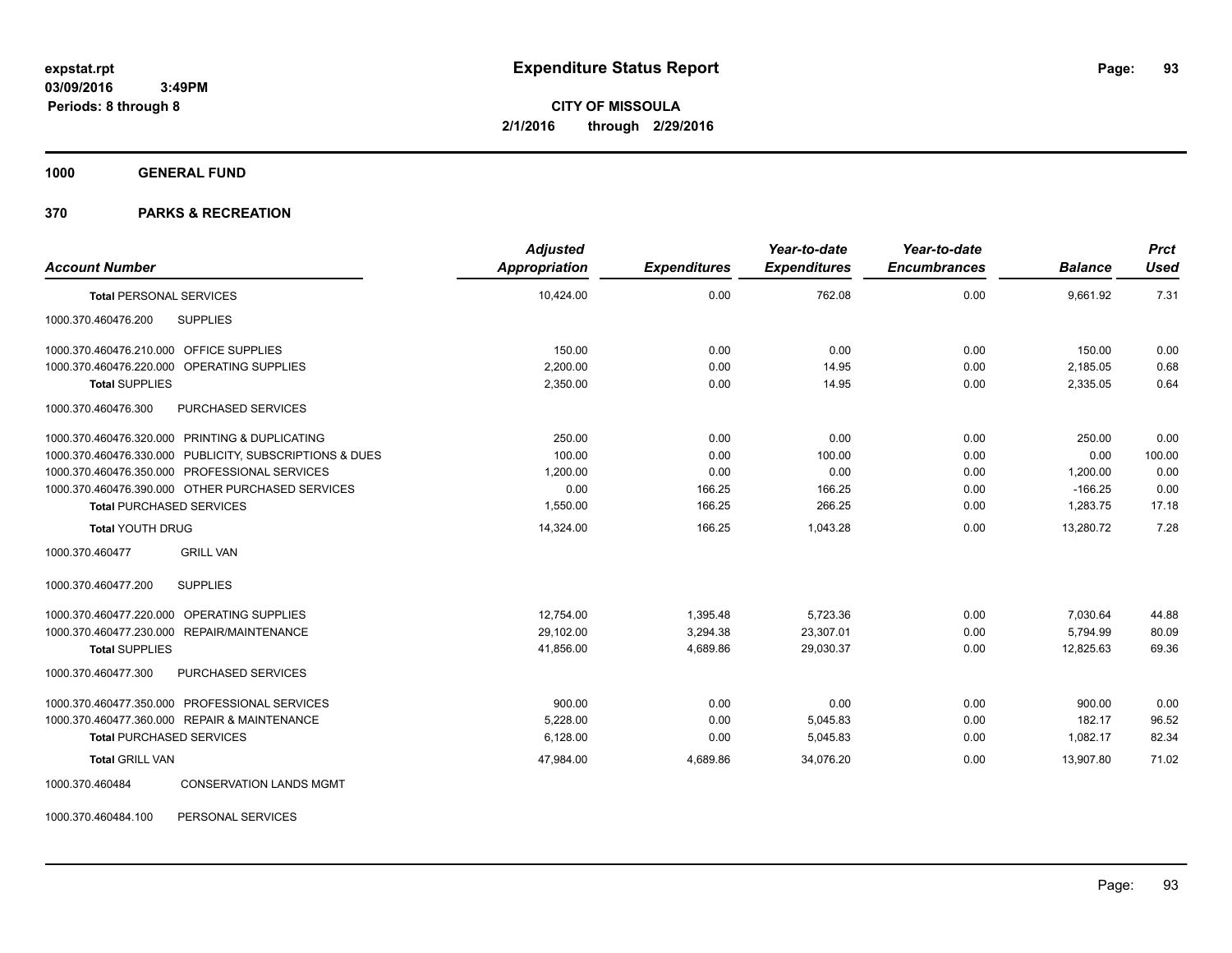**1000 GENERAL FUND**

| <b>Account Number</b>                            | <b>Adjusted</b><br>Appropriation | <b>Expenditures</b> | Year-to-date<br><b>Expenditures</b> | Year-to-date<br><b>Encumbrances</b> | <b>Balance</b> | <b>Prct</b><br><b>Used</b> |
|--------------------------------------------------|----------------------------------|---------------------|-------------------------------------|-------------------------------------|----------------|----------------------------|
| 1000.370.460484.110.000 SALARIES AND WAGES       | 172,491.00                       | 5,203.60            | 117,277.21                          | 0.00                                | 55,213.79      | 67.99                      |
| 1000.370.460484.120.000 OVERTIME/TERMINATION     | 1,750.00                         | 25.04               | 1,709.73                            | 0.00                                | 40.27          | 97.70                      |
| 1000.370.460484.140.000 EMPLOYER CONTRIBUTIONS   | 65,462.00                        | 3,188.85            | 49,044.75                           | 0.00                                | 16,417.25      | 74.92                      |
| <b>Total PERSONAL SERVICES</b>                   | 239,703.00                       | 8,417.49            | 168,031.69                          | 0.00                                | 71,671.31      | 70.10                      |
| <b>SUPPLIES</b><br>1000.370.460484.200           |                                  |                     |                                     |                                     |                |                            |
| 1000.370.460484.220.000 OPERATING SUPPLIES       | 4,837.00                         | 0.00                | 1,134.46                            | 0.00                                | 3,702.54       | 23.45                      |
| 1000.370.460484.230.000 REPAIR/MAINTENANCE       | 10,364.00                        | 12.68               | 1,464.08                            | 0.00                                | 8,899.92       | 14.13                      |
| <b>Total SUPPLIES</b>                            | 15,201.00                        | 12.68               | 2,598.54                            | 0.00                                | 12,602.46      | 17.09                      |
| 1000.370.460484.300<br><b>PURCHASED SERVICES</b> |                                  |                     |                                     |                                     |                |                            |
| 1000.370.460484.350.000 PROFESSIONAL SERVICES    | 3,984.00                         | 500.00              | 723.95                              | 0.00                                | 3,260.05       | 18.17                      |
| 1000.370.460484.390.000 OTHER PURCHASED SERVICES | 520.00                           | 0.00                | 0.00                                | 0.00                                | 520.00         | 0.00                       |
| <b>Total PURCHASED SERVICES</b>                  | 4,504.00                         | 500.00              | 723.95                              | 0.00                                | 3,780.05       | 16.07                      |
| <b>Total CONSERVATION LANDS MGMT</b>             | 259,408.00                       | 8,930.17            | 171,354.18                          | 0.00                                | 88,053.82      | 66.06                      |
| <b>SAFETY &amp; TRAINING</b><br>1000.370.460485  |                                  |                     |                                     |                                     |                |                            |
| <b>SUPPLIES</b><br>1000.370.460485.200           |                                  |                     |                                     |                                     |                |                            |
| 1000.370.460485.220.000<br>OPERATING SUPPLIES    | 5,980.00                         | $-213.57$           | 1,881.07                            | 0.00                                | 4,098.93       | 31.46                      |
| <b>Total SUPPLIES</b>                            | 5,980.00                         | $-213.57$           | 1,881.07                            | 0.00                                | 4,098.93       | 31.46                      |
| 1000.370.460485.300<br>PURCHASED SERVICES        |                                  |                     |                                     |                                     |                |                            |
| 1000.370.460485.310.000 COMMUNICATIONS           | 50.00                            | 0.00                | 0.00                                | 0.00                                | 50.00          | 0.00                       |
| 1000.370.460485.320.000 PRINTING & DUPLICATING   | 50.00                            | 0.00                | 0.00                                | 0.00                                | 50.00          | 0.00                       |
| 1000.370.460485.370.000 TRAVEL                   | 3,744.00                         | 0.00                | 124.50                              | 0.00                                | 3,619.50       | 3.33                       |
| 1000.370.460485.380.000 TRAINING                 | 2,936.00                         | 27.00               | 3,105.00                            | 0.00                                | $-169.00$      | 105.76                     |
| <b>Total PURCHASED SERVICES</b>                  | 6,780.00                         | 27.00               | 3,229.50                            | 0.00                                | 3,550.50       | 47.63                      |
| <b>Total SAFETY &amp; TRAINING</b>               | 12,760.00                        | $-186.57$           | 5,110.57                            | 0.00                                | 7,649.43       | 40.05                      |
| <b>CURRENTS POOL EXPENSES</b><br>1000.370.460490 |                                  |                     |                                     |                                     |                |                            |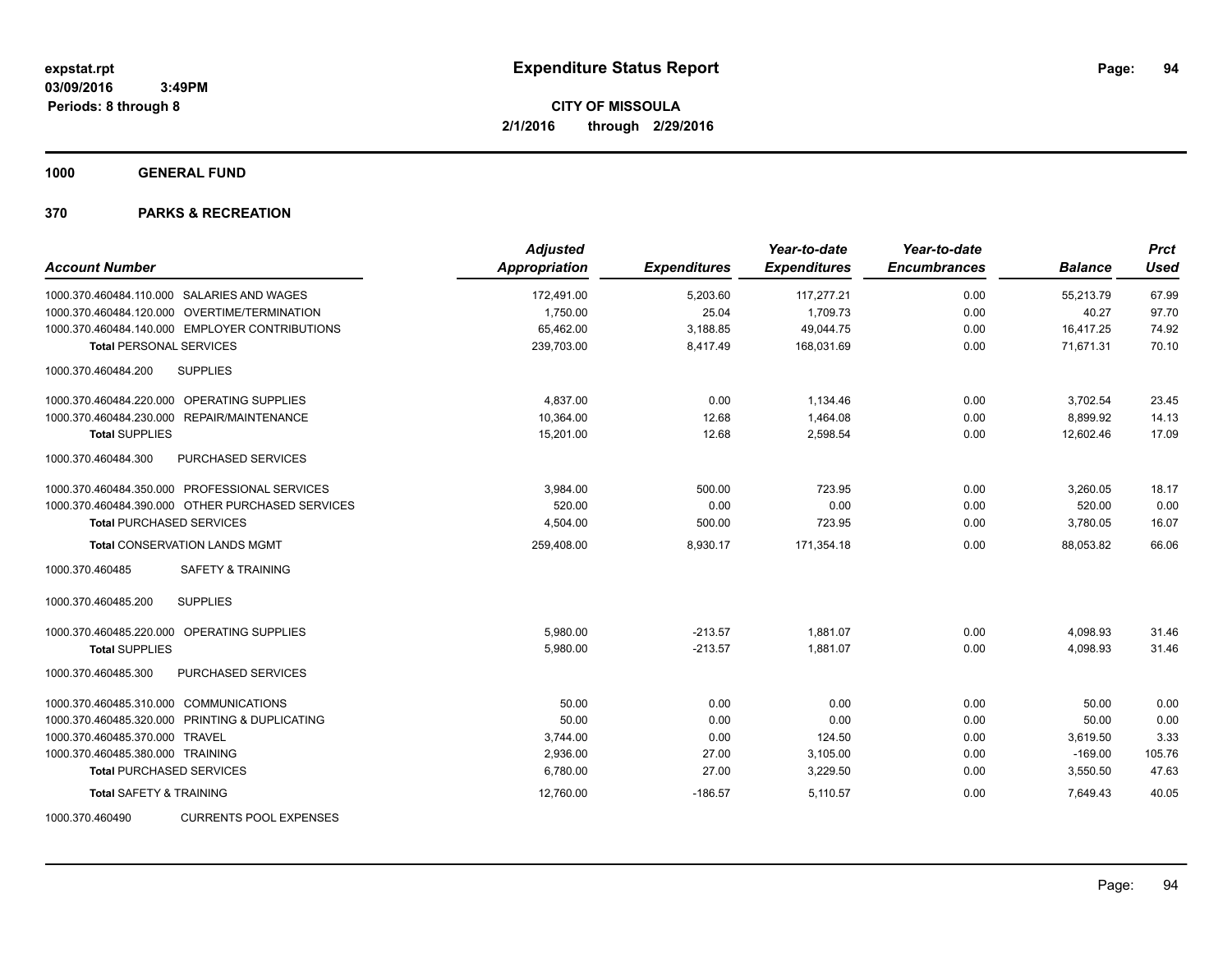**CITY OF MISSOULA 2/1/2016 through 2/29/2016**

**1000 GENERAL FUND**

|                                                   |                            | <b>Adjusted</b>      |                     | Year-to-date        | Year-to-date        |                | <b>Prct</b> |
|---------------------------------------------------|----------------------------|----------------------|---------------------|---------------------|---------------------|----------------|-------------|
| <b>Account Number</b>                             |                            | <b>Appropriation</b> | <b>Expenditures</b> | <b>Expenditures</b> | <b>Encumbrances</b> | <b>Balance</b> | <b>Used</b> |
| <b>SUPPLIES</b><br>1000.370.460490.200            |                            |                      |                     |                     |                     |                |             |
| <b>Total CURRENTS POOL EXPENSES</b>               |                            | 0.00                 | 0.00                | 0.00                | 0.00                | 0.00           | 0.00        |
| 1000.370.460500                                   | PARK MAINTENANCE CONTRACTS |                      |                     |                     |                     |                |             |
| <b>SUPPLIES</b><br>1000.370.460500.200            |                            |                      |                     |                     |                     |                |             |
| 1000.370.460500.220.000 OPERATING SUPPLIES        |                            | 6.540.00             | 0.00                | 0.00                | 0.00                | 6,540.00       | 0.00        |
| 1000.370.460500.230.000 REPAIR/MAINTENANCE        |                            | 3,939.00             | 0.00                | 1,010.80            | 0.00                | 2,928.20       | 25.66       |
| <b>Total SUPPLIES</b>                             |                            | 10,479.00            | 0.00                | 1,010.80            | 0.00                | 9,468.20       | 9.65        |
| 1000.370.460500.300                               | PURCHASED SERVICES         |                      |                     |                     |                     |                |             |
| <b>Total PURCHASED SERVICES</b>                   |                            | 0.00                 | 0.00                | 0.00                | 0.00                | 0.00           | 0.00        |
| Total PARK MAINTENANCE CONTRACTS                  |                            | 10,479.00            | 0.00                | 1,010.80            | 0.00                | 9,468.20       | 9.65        |
| 1000.370.460501                                   | PARK MAINTENANCE ROUTINE   |                      |                     |                     |                     |                |             |
| 1000.370.460501.100                               | PERSONAL SERVICES          |                      |                     |                     |                     |                |             |
| 1000.370.460501.110.000 SALARIES AND WAGES        |                            | 639,476.00           | 27,423.46           | 375,939.16          | 0.00                | 263,536.84     | 58.79       |
| 1000.370.460501.120.000 OVERTIME/TERMINATION      |                            | 2.100.00             | 20.40               | 2.098.34            | 0.00                | 1.66           | 99.92       |
| 1000.370.460501.140.000 EMPLOYER CONTRIBUTIONS    |                            | 236,261.00           | 15,245.75           | 158,553.56          | 0.00                | 77,707.44      | 67.11       |
| <b>Total PERSONAL SERVICES</b>                    |                            | 877,837.00           | 42,689.61           | 536,591.06          | 0.00                | 341,245.94     | 61.13       |
| 1000.370.460501.200<br><b>SUPPLIES</b>            |                            |                      |                     |                     |                     |                |             |
| 1000.370.460501.220.000 OPERATING SUPPLIES        |                            | 1.579.00             | 0.00                | 0.00                | 0.00                | 1,579.00       | 0.00        |
| 1000.370.460501.230.000 REPAIR/MAINTENANCE        |                            | 5.275.00             | 594.85              | 576.29              | 0.00                | 4,698.71       | 10.92       |
| 1000.370.460501.231.000 GASOLINE                  |                            | 79,836.00            | 4,545.57            | 31,852.82           | 0.00                | 47,983.18      | 39.90       |
| <b>Total SUPPLIES</b>                             |                            | 86,690.00            | 5,140.42            | 32,429.11           | 0.00                | 54,260.89      | 37.41       |
| 1000.370.460501.300                               | PURCHASED SERVICES         |                      |                     |                     |                     |                |             |
| 1000.370.460501.341.000 ELECTRICITY & NATURAL GAS |                            | 89,012.00            | 6,187.72            | 34,017.36           | 0.00                | 54,994.64      | 38.22       |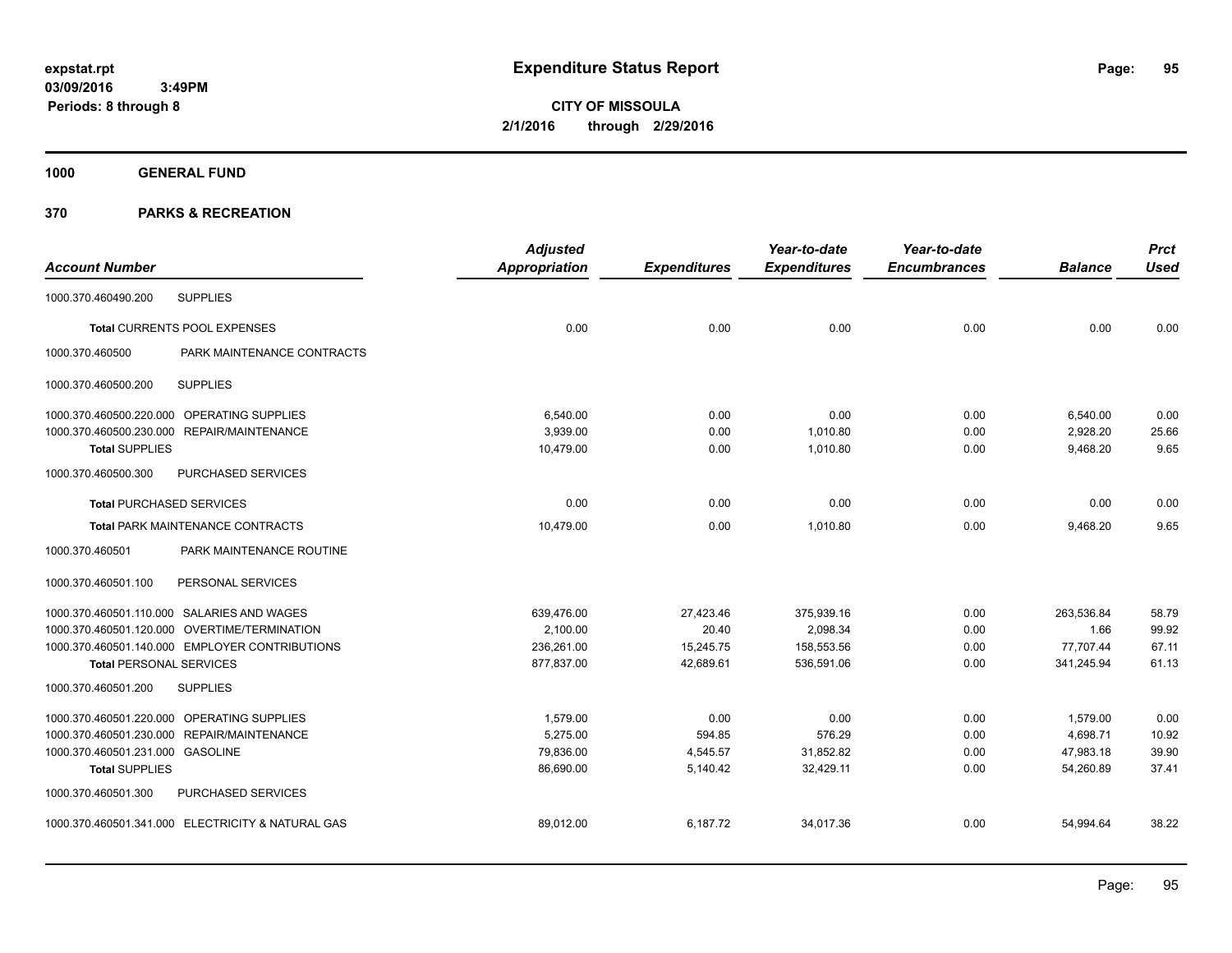**1000 GENERAL FUND**

| <b>Account Number</b>                      |                                               | <b>Adjusted</b><br>Appropriation | <b>Expenditures</b> | Year-to-date<br><b>Expenditures</b> | Year-to-date<br><b>Encumbrances</b> | <b>Balance</b> | <b>Prct</b><br><b>Used</b> |
|--------------------------------------------|-----------------------------------------------|----------------------------------|---------------------|-------------------------------------|-------------------------------------|----------------|----------------------------|
| 1000.370.460501.343.000 WATER CHARGES      |                                               | 152,803.00                       | 51.07               | 143,621.88                          | 0.00                                | 9,181.12       | 93.99                      |
| 1000.370.460501.345.000 GARBAGE            |                                               | 27,833.00                        | 39.00               | 22,629.63                           | 0.00                                | 5,203.37       | 81.31                      |
|                                            | 1000.370.460501.350.000 PROFESSIONAL SERVICES | 2,347.00                         | 123.00              | 3,108.92                            | 0.00                                | $-761.92$      | 132.46                     |
|                                            | 1000.370.460501.360.000 REPAIR & MAINTENANCE  | 3,183.00                         | 760.00              | 1.577.00                            | 0.00                                | 1,606.00       | 49.54                      |
| <b>Total PURCHASED SERVICES</b>            |                                               | 275,178.00                       | 7,160.79            | 204,954.79                          | 0.00                                | 70,223.21      | 74.48                      |
| 1000.370.460501.800                        | OTHER OBJECTS                                 |                                  |                     |                                     |                                     |                |                            |
| <b>Total OTHER OBJECTS</b>                 |                                               | 0.00                             | 0.00                | 0.00                                | 0.00                                | 0.00           | 0.00                       |
|                                            | <b>Total PARK MAINTENANCE ROUTINE</b>         | 1,239,705.00                     | 54,990.82           | 773,974.96                          | 0.00                                | 465,730.04     | 62.43                      |
| 1000.370.460502                            | <b>HICKORY FACILITY MAINTENANCE</b>           |                                  |                     |                                     |                                     |                |                            |
| 1000.370.460502.100                        | PERSONAL SERVICES                             |                                  |                     |                                     |                                     |                |                            |
| <b>Total PERSONAL SERVICES</b>             |                                               | 0.00                             | 0.00                | 0.00                                | 0.00                                | 0.00           | 0.00                       |
| 1000.370.460502.200                        | <b>SUPPLIES</b>                               |                                  |                     |                                     |                                     |                |                            |
| 1000.370.460502.220.000 OPERATING SUPPLIES |                                               | 3,200.00                         | 239.85              | 1,371.93                            | 0.00                                | 1,828.07       | 42.87                      |
|                                            | 1000.370.460502.230.000 REPAIR/MAINTENANCE    | 1,500.00                         | 331.56              | 331.56                              | 0.00                                | 1,168.44       | 22.10                      |
| <b>Total SUPPLIES</b>                      |                                               | 4,700.00                         | 571.41              | 1,703.49                            | 0.00                                | 2,996.51       | 36.24                      |
| 1000.370.460502.300                        | <b>PURCHASED SERVICES</b>                     |                                  |                     |                                     |                                     |                |                            |
|                                            | 1000.370.460502.350.000 PROFESSIONAL SERVICES | 2,080.00                         | 0.00                | 2,482.00                            | 0.00                                | $-402.00$      | 119.33                     |
|                                            | 1000.370.460502.360.000 REPAIR & MAINTENANCE  | 6.000.00                         | 817.00              | 2.271.46                            | 0.00                                | 3,728.54       | 37.86                      |
| <b>Total PURCHASED SERVICES</b>            |                                               | 8,080.00                         | 817.00              | 4,753.46                            | 0.00                                | 3,326.54       | 58.83                      |
|                                            | Total HICKORY FACILITY MAINTENANCE            | 12,780.00                        | 1.388.41            | 6,456.95                            | 0.00                                | 6,323.05       | 50.52                      |
| 1000.370.460503                            | SPORTS FACILITIES MAINTENANCE                 |                                  |                     |                                     |                                     |                |                            |
| 1000.370.460503.100                        | PERSONAL SERVICES                             |                                  |                     |                                     |                                     |                |                            |
|                                            | 1000.370.460503.110.000 SALARIES AND WAGES    | 66,067.00                        | 3,148.07            | 48,511.72                           | 0.00                                | 17,555.28      | 73.43                      |
|                                            | 1000.370.460503.120.000 OVERTIME/TERMINATION  | 0.00                             | 3.86                | 198.03                              | 0.00                                | $-198.03$      | 0.00                       |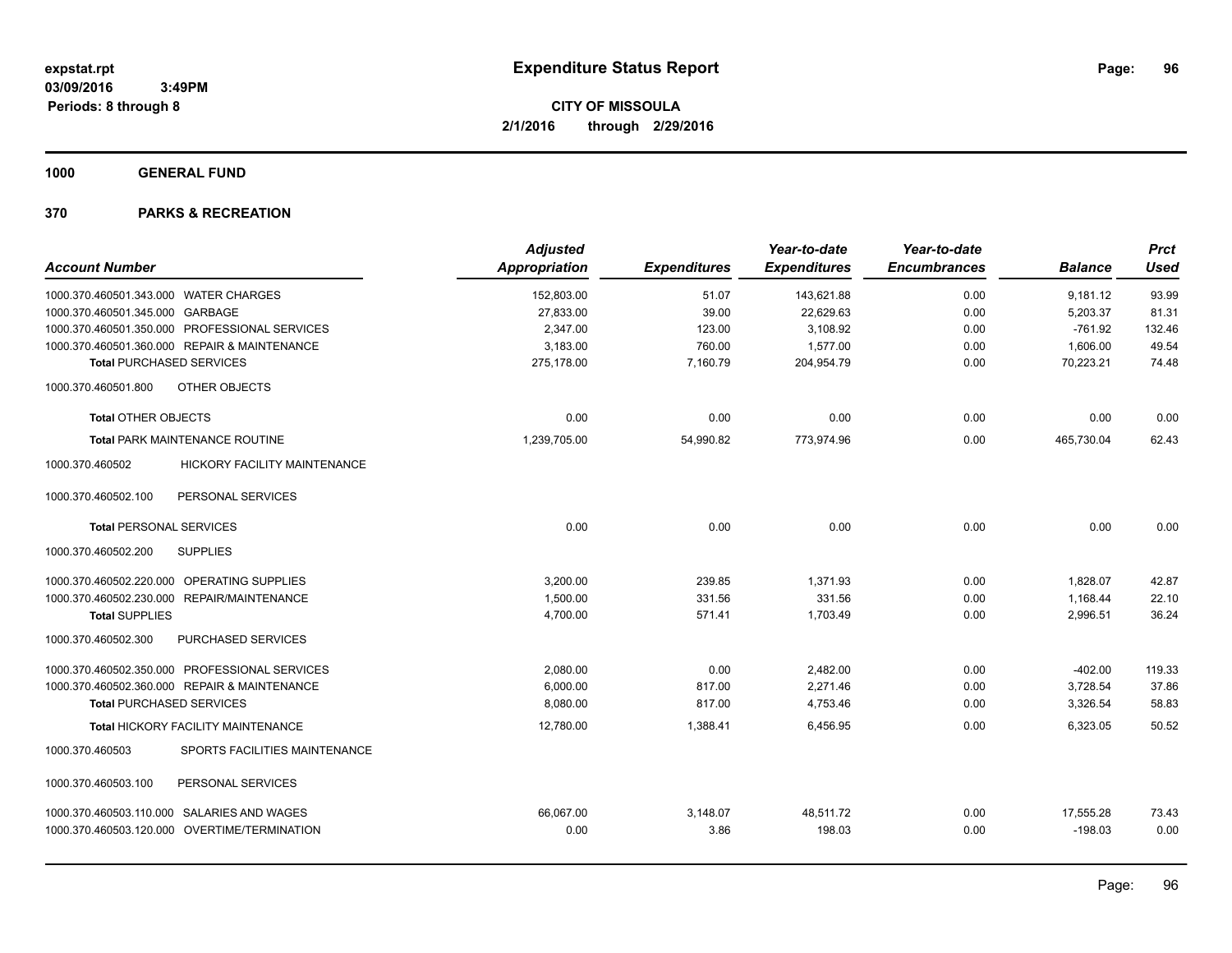**1000 GENERAL FUND**

| <b>Account Number</b>                                | <b>Adjusted</b><br><b>Appropriation</b> | <b>Expenditures</b> | Year-to-date<br><b>Expenditures</b> | Year-to-date<br><b>Encumbrances</b> | <b>Balance</b> | <b>Prct</b><br><b>Used</b> |
|------------------------------------------------------|-----------------------------------------|---------------------|-------------------------------------|-------------------------------------|----------------|----------------------------|
| 1000.370.460503.140.000 EMPLOYER CONTRIBUTIONS       | 23,970.00                               | 1,459.48            | 17,542.90                           | 0.00                                | 6,427.10       | 73.19                      |
| <b>Total PERSONAL SERVICES</b>                       | 90,037.00                               | 4,611.41            | 66,252.65                           | 0.00                                | 23,784.35      | 73.58                      |
| <b>SUPPLIES</b><br>1000.370.460503.200               |                                         |                     |                                     |                                     |                |                            |
| 1000.370.460503.220.000<br>OPERATING SUPPLIES        | 10.211.00                               | 0.00                | 13.131.81                           | 0.00                                | $-2,920.81$    | 128.60                     |
| <b>REPAIR/MAINTENANCE</b><br>1000.370.460503.230.000 | 12,464.00                               | 0.00                | 492.00                              | 0.00                                | 11,972.00      | 3.95                       |
| <b>Total SUPPLIES</b>                                | 22,675.00                               | 0.00                | 13,623.81                           | 0.00                                | 9,051.19       | 60.08                      |
| PURCHASED SERVICES<br>1000.370.460503.300            |                                         |                     |                                     |                                     |                |                            |
| <b>Total PURCHASED SERVICES</b>                      | 0.00                                    | 0.00                | 0.00                                | 0.00                                | 0.00           | 0.00                       |
| <b>Total SPORTS FACILITIES MAINTENANCE</b>           | 112,712.00                              | 4,611.41            | 79,876.46                           | 0.00                                | 32,835.54      | 70.87                      |
| PARK SPECIAL DISTRICTS<br>1000.370.460504            |                                         |                     |                                     |                                     |                |                            |
| 1000.370.460504.100<br>PERSONAL SERVICES             |                                         |                     |                                     |                                     |                |                            |
| <b>Total PERSONAL SERVICES</b>                       | 0.00                                    | 0.00                | 0.00                                | 0.00                                | 0.00           | 0.00                       |
| 1000.370.460504.200<br><b>SUPPLIES</b>               |                                         |                     |                                     |                                     |                |                            |
| <b>Total SUPPLIES</b>                                | 0.00                                    | 0.00                | 0.00                                | 0.00                                | 0.00           | 0.00                       |
| 1000.370.460504.300<br>PURCHASED SERVICES            |                                         |                     |                                     |                                     |                |                            |
| <b>Total PARK SPECIAL DISTRICTS</b>                  | 0.00                                    | 0.00                | 0.00                                | 0.00                                | 0.00           | 0.00                       |
| <b>Total PARKS &amp; RECREATION</b>                  | 3,743,983.00                            | 200,221.56          | 2,271,911.13                        | 0.00                                | 1,472,071.87   | 60.68                      |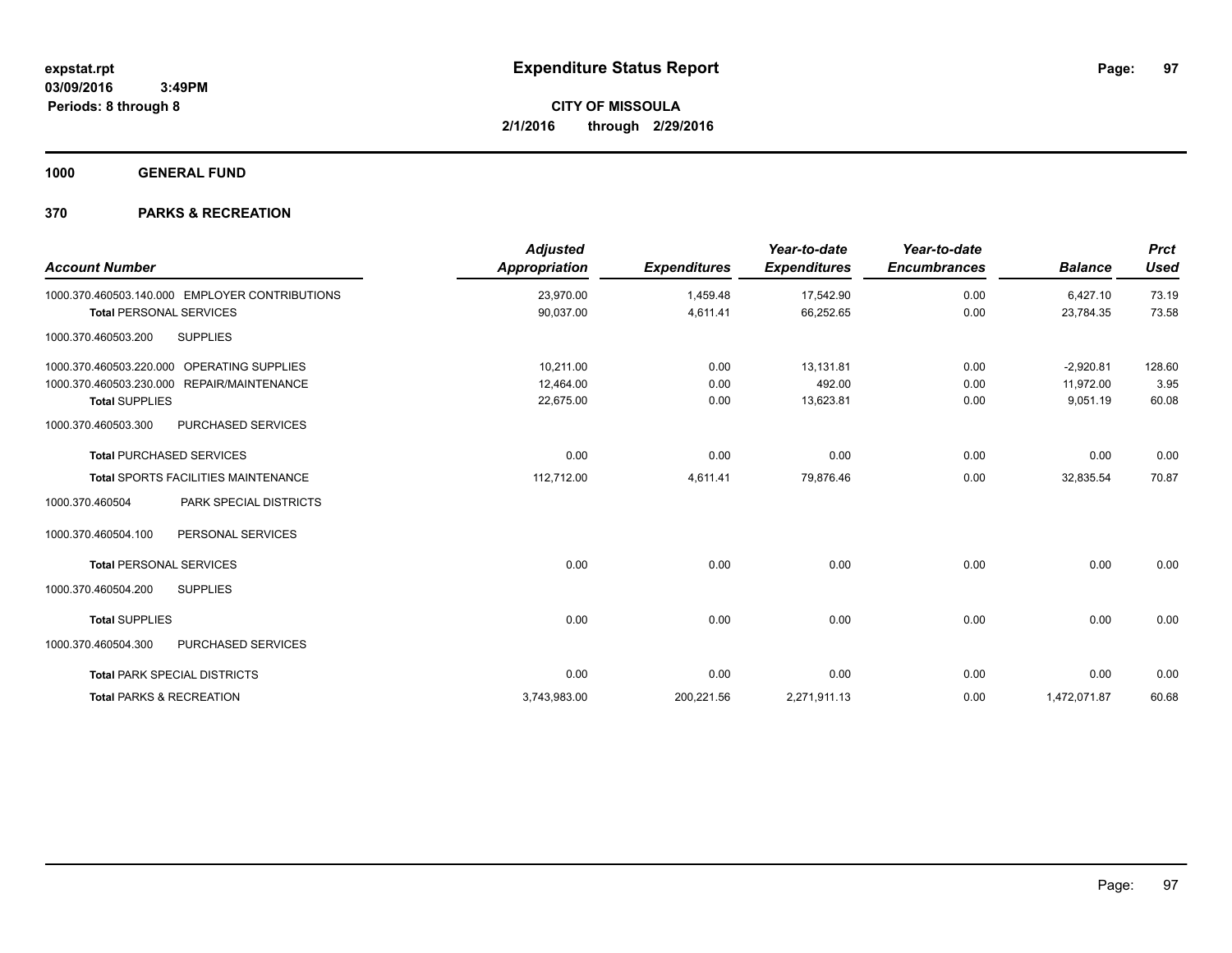**1000 GENERAL FUND**

| <b>Account Number</b>          |                                          | <b>Adjusted</b><br><b>Appropriation</b> | <b>Expenditures</b> | Year-to-date<br><b>Expenditures</b> | Year-to-date<br><b>Encumbrances</b> | <b>Balance</b> | <b>Prct</b><br><b>Used</b> |
|--------------------------------|------------------------------------------|-----------------------------------------|---------------------|-------------------------------------|-------------------------------------|----------------|----------------------------|
| 1000.390.410000                | <b>GENERAL GOVERNMENT</b>                |                                         |                     |                                     |                                     |                |                            |
| 1000.390.410000.200            | <b>SUPPLIES</b>                          |                                         |                     |                                     |                                     |                |                            |
|                                | <b>Total GENERAL GOVERNMENT</b>          | 0.00                                    | 0.00                | 0.00                                | 0.00                                | 0.00           | 0.00                       |
| 1000.390.410123                | LEGISLATIVE PROGRAM                      |                                         |                     |                                     |                                     |                |                            |
| 1000.390.410123.300            | PURCHASED SERVICES                       |                                         |                     |                                     |                                     |                |                            |
|                                | <b>Total LEGISLATIVE PROGRAM</b>         | 0.00                                    | 0.00                | 0.00                                | 0.00                                | 0.00           | 0.00                       |
| 1000.390.410230                | <b>WORK COMP CONSULTANT</b>              |                                         |                     |                                     |                                     |                |                            |
| 1000.390.410230.100            | PERSONAL SERVICES                        |                                         |                     |                                     |                                     |                |                            |
| <b>Total PERSONAL SERVICES</b> |                                          | 0.00                                    | 0.00                | 0.00                                | 0.00                                | 0.00           | 0.00                       |
| 1000.390.410230.300            | PURCHASED SERVICES                       |                                         |                     |                                     |                                     |                |                            |
|                                | <b>Total WORK COMP CONSULTANT</b>        | 0.00                                    | 0.00                | 0.00                                | 0.00                                | 0.00           | 0.00                       |
| 1000.390.410360                | COMMUNITY DISPUTE RESOLUTION             |                                         |                     |                                     |                                     |                |                            |
| 1000.390.410360.700            | <b>GRANTS &amp; CONTRIBUTIONS</b>        |                                         |                     |                                     |                                     |                |                            |
|                                | Total COMMUNITY DISPUTE RESOLUTION       | 0.00                                    | 0.00                | 0.00                                | 0.00                                | 0.00           | 0.00                       |
| 1000.390.410371                | SEXUAL ASSUALT PREVENTION CAMPAIGN       |                                         |                     |                                     |                                     |                |                            |
| 1000.390.410371.300            | PURCHASED SERVICES                       |                                         |                     |                                     |                                     |                |                            |
|                                | Total SEXUAL ASSUALT PREVENTION CAMPAIGN | 0.00                                    | 0.00                | 0.00                                | 0.00                                | 0.00           | 0.00                       |
| 1000.390.410550                | <b>ACCOUNTING</b>                        |                                         |                     |                                     |                                     |                |                            |
| 1000.390.410550.500            | <b>FIXED CHARGES</b>                     |                                         |                     |                                     |                                     |                |                            |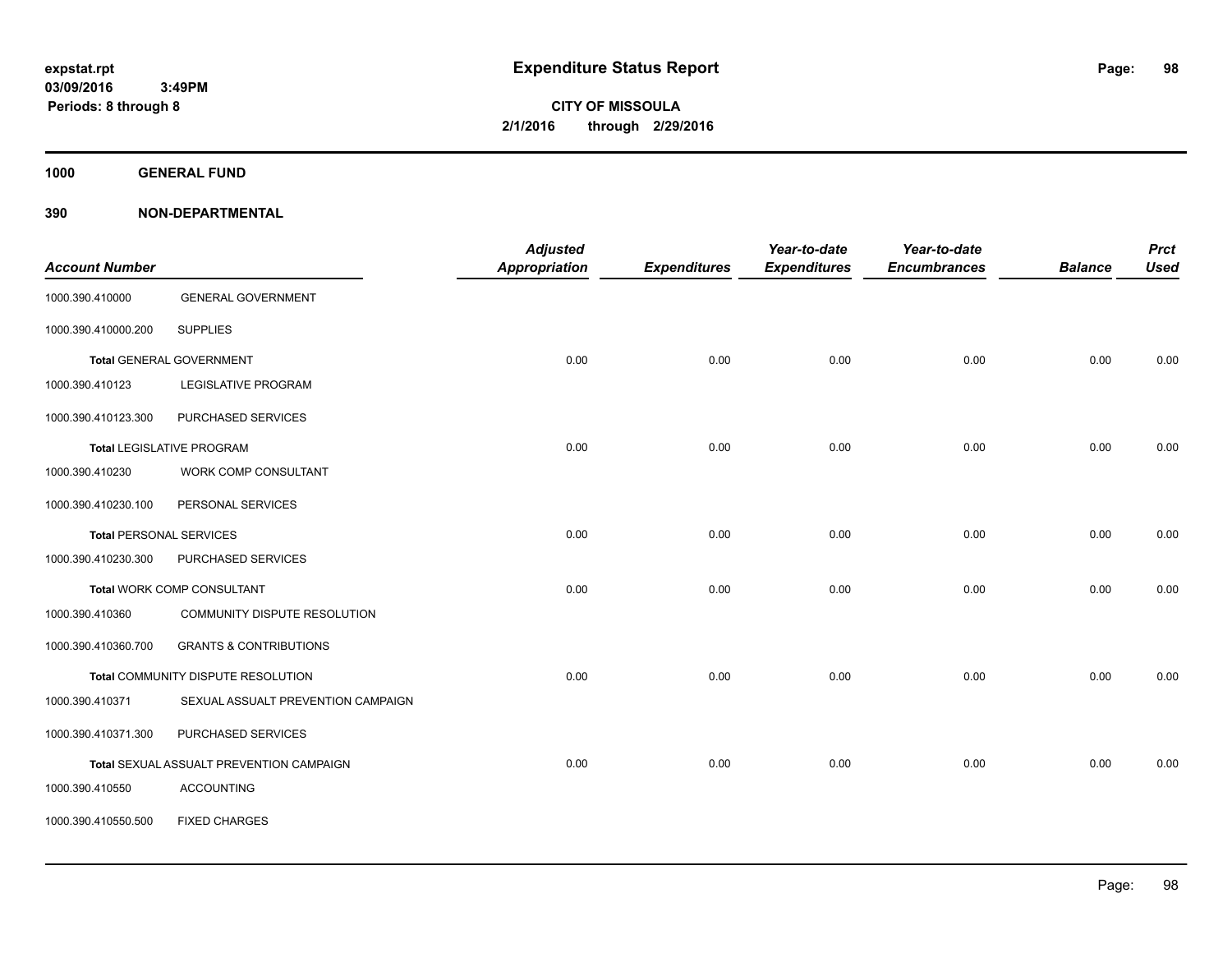**1000 GENERAL FUND**

|                                        |                                                    | <b>Adjusted</b>      |                     | Year-to-date        | Year-to-date        |                | <b>Prct</b> |
|----------------------------------------|----------------------------------------------------|----------------------|---------------------|---------------------|---------------------|----------------|-------------|
| <b>Account Number</b>                  |                                                    | <b>Appropriation</b> | <b>Expenditures</b> | <b>Expenditures</b> | <b>Encumbrances</b> | <b>Balance</b> | <b>Used</b> |
|                                        | 1000.390.410550.500.000 FIXED CHARGES-MISC         | 0.00                 | 0.00                | $-16,049.36$        | 0.00                | 16,049.36      | 0.00        |
| <b>Total ACCOUNTING</b>                |                                                    | 0.00                 | 0.00                | $-16,049.36$        | 0.00                | 16,049.36      | 0.00        |
| 1000.390.410551                        | RESERVE FOR SALARY INCREASES                       |                      |                     |                     |                     |                |             |
| 1000.390.410551.100                    | PERSONAL SERVICES                                  |                      |                     |                     |                     |                |             |
| 1000.390.410551.110.000 SALARY RESERVE |                                                    | 337,171.00           | 0.00                | 0.00                | 0.00                | 337,171.00     | 0.00        |
| 1000.390.410551.130.000 OTHER          |                                                    | 12,000.00            | 0.00                | 0.00                | 0.00                | 12,000.00      | 0.00        |
|                                        | 1000.390.410551.140.000 EMPLOYER CONTRIBUTIONS     | $-104,213.00$        | $-1.80$             | $-18.40$            | 0.00                | $-104, 194.60$ | 0.02        |
|                                        | Total RESERVE FOR SALARY INCREASES                 | 244,958.00           | $-1.80$             | $-18.40$            | 0.00                | 244,976.40     | 0.00        |
| 1000.390.411000                        | <b>MRTMA</b>                                       |                      |                     |                     |                     |                |             |
| 1000.390.411000.700                    | <b>GRANTS &amp; CONTRIBUTIONS</b>                  |                      |                     |                     |                     |                |             |
| <b>Total MRTMA</b>                     |                                                    | 0.00                 | 0.00                | 0.00                | 0.00                | 0.00           | 0.00        |
| 1000.390.411030                        | <b>PLANNING</b>                                    |                      |                     |                     |                     |                |             |
| 1000.390.411030.300                    | PURCHASED SERVICES                                 |                      |                     |                     |                     |                |             |
|                                        | 1000.390.411030.390.000 OTHER PURCHASED SERVICES   | 0.00                 | 3,420.00            | 8,590.38            | 0.00                | $-8,590.38$    | 0.00        |
| <b>Total PLANNING</b>                  |                                                    | 0.00                 | 3,420.00            | 8,590.38            | 0.00                | $-8,590.38$    | 0.00        |
| 1000.390.411031                        | PLANNING SUBSIDY                                   |                      |                     |                     |                     |                |             |
| 1000.390.411031.800                    | OTHER OBJECTS                                      |                      |                     |                     |                     |                |             |
| <b>Total PLANNING SUBSIDY</b>          |                                                    | 0.00                 | 0.00                | 0.00                | 0.00                | 0.00           | 0.00        |
| 1000.390.411071                        | MOUNTAIN LINE SUBSIDY                              |                      |                     |                     |                     |                |             |
| 1000.390.411071.700                    | <b>GRANTS &amp; CONTRIBUTIONS</b>                  |                      |                     |                     |                     |                |             |
|                                        | 1000.390.411071.700.000 MOUNTAIN LINE FARE SUBSIDY | 100,000.00           | 0.00                | 0.00                | 0.00                | 100,000.00     | 0.00        |
|                                        |                                                    |                      |                     |                     |                     |                |             |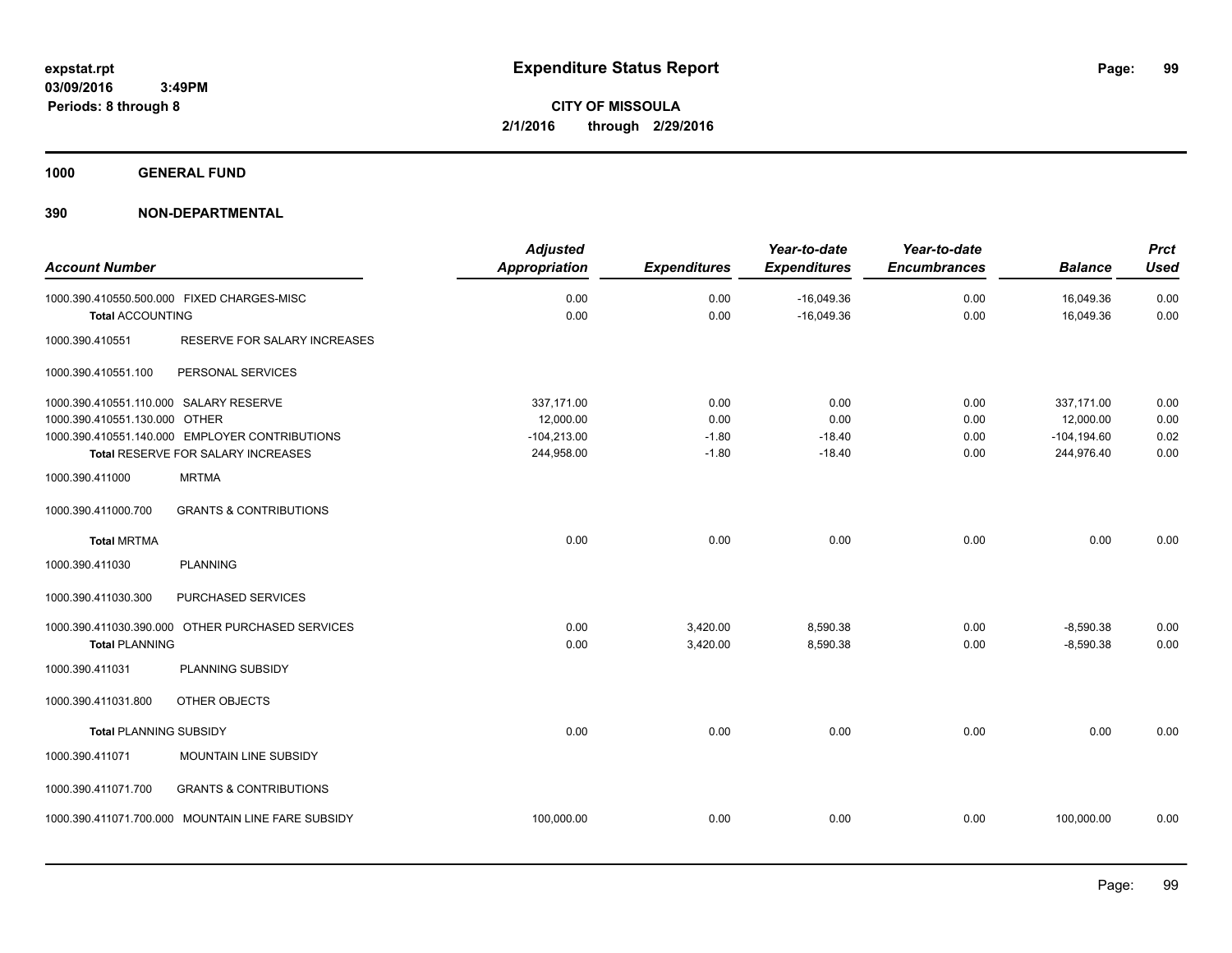**1000 GENERAL FUND**

| <b>Account Number</b>          |                                              | <b>Adjusted</b><br>Appropriation | <b>Expenditures</b> | Year-to-date<br><b>Expenditures</b> | Year-to-date<br><b>Encumbrances</b> | <b>Balance</b> | <b>Prct</b><br>Used |
|--------------------------------|----------------------------------------------|----------------------------------|---------------------|-------------------------------------|-------------------------------------|----------------|---------------------|
|                                | Total MOUNTAIN LINE SUBSIDY                  | 100,000.00                       | 0.00                | 0.00                                | 0.00                                | 100,000.00     | 0.00                |
| 1000.390.411080                | <b>MIM MDT</b>                               |                                  |                     |                                     |                                     |                |                     |
| 1000.390.411080.700            | <b>GRANTS &amp; CONTRIBUTIONS</b>            |                                  |                     |                                     |                                     |                |                     |
|                                | <b>Total GRANTS &amp; CONTRIBUTIONS</b>      | 0.00                             | 0.00                | 0.00                                | 0.00                                | 0.00           | 0.00                |
| 1000.390.411080.800            | OTHER OBJECTS                                |                                  |                     |                                     |                                     |                |                     |
| <b>Total MIM MDT</b>           |                                              | 0.00                             | 0.00                | 0.00                                | 0.00                                | 0.00           | 0.00                |
| 1000.390.411240                | CITY HALL POLICE RESTROOMS                   |                                  |                     |                                     |                                     |                |                     |
| 1000.390.411240.400            | <b>BUILDING MATERIALS</b>                    |                                  |                     |                                     |                                     |                |                     |
|                                | Total CITY HALL POLICE RESTROOMS             | 0.00                             | 0.00                | 0.00                                | 0.00                                | 0.00           | 0.00                |
| 1000.390.411802                | <b>VOLUNTEER MISSOULA</b>                    |                                  |                     |                                     |                                     |                |                     |
| 1000.390.411802.700            | <b>GRANTS &amp; CONTRIBUTIONS</b>            |                                  |                     |                                     |                                     |                |                     |
|                                | 1000.390.411802.700.000 VOLUNTEER MISSOULA   | 10.000.00                        | 0.00                | 10,000.00                           | 0.00                                | 0.00           | 100.00              |
|                                | Total VOLUNTEER MISSOULA                     | 10,000.00                        | 0.00                | 10,000.00                           | 0.00                                | 0.00           | 100.00              |
| 1000.390.411810                | <b>TERMINATION PAY</b>                       |                                  |                     |                                     |                                     |                |                     |
| 1000.390.411810.100            | PERSONAL SERVICES                            |                                  |                     |                                     |                                     |                |                     |
|                                | 1000.390.411810.120.000 OVERTIME/TERMINATION | 25,000.00                        | 0.00                | 0.00                                | 0.00                                | 25,000.00      | 0.00                |
| <b>Total PERSONAL SERVICES</b> |                                              | 25,000.00                        | 0.00                | 0.00                                | 0.00                                | 25,000.00      | 0.00                |
| 1000.390.411810.300            | PURCHASED SERVICES                           |                                  |                     |                                     |                                     |                |                     |
|                                | <b>Total PURCHASED SERVICES</b>              | 0.00                             | 0.00                | 0.00                                | 0.00                                | 0.00           | 0.00                |
| <b>Total TERMINATION PAY</b>   |                                              | 25,000.00                        | 0.00                | 0.00                                | 0.00                                | 25,000.00      | 0.00                |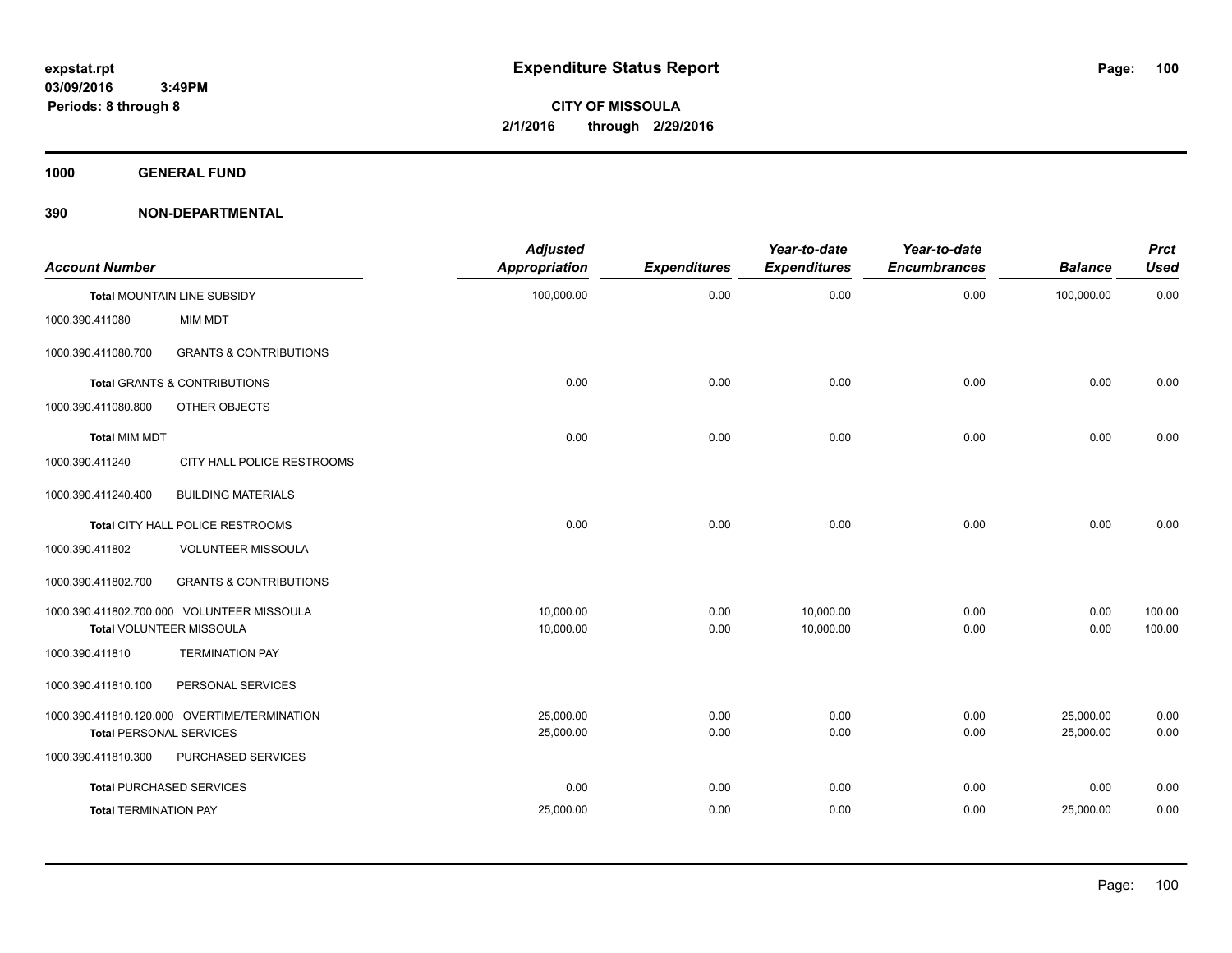**Periods: 8 through 8**

**CITY OF MISSOULA 2/1/2016 through 2/29/2016**

**1000 GENERAL FUND**

|                                        |                                                                            | <b>Adjusted</b>          |                     | Year-to-date             | Year-to-date        |                | <b>Prct</b>      |
|----------------------------------------|----------------------------------------------------------------------------|--------------------------|---------------------|--------------------------|---------------------|----------------|------------------|
| <b>Account Number</b>                  |                                                                            | <b>Appropriation</b>     | <b>Expenditures</b> | <b>Expenditures</b>      | <b>Encumbrances</b> | <b>Balance</b> | <b>Used</b>      |
| 1000.390.411850                        | ECONOMIC DEVELOPMENT                                                       |                          |                     |                          |                     |                |                  |
| 1000.390.411850.300                    | PURCHASED SERVICES                                                         |                          |                     |                          |                     |                |                  |
|                                        | <b>Total PURCHASED SERVICES</b>                                            | 0.00                     | 0.00                | 0.00                     | 0.00                | 0.00           | 0.00             |
| 1000.390.411850.700                    | <b>GRANTS &amp; CONTRIBUTIONS</b>                                          |                          |                     |                          |                     |                |                  |
|                                        | 1000.390.411850.700.000 ECONOMIC PARTNERSHIP<br>Total ECONOMIC DEVELOPMENT | 100,000.00<br>100,000.00 | 0.00<br>0.00        | 100,000.00<br>100,000.00 | 0.00<br>0.00        | 0.00<br>0.00   | 100.00<br>100.00 |
|                                        |                                                                            |                          |                     |                          |                     |                |                  |
| 1000.390.411853                        | <b>MCS</b>                                                                 |                          |                     |                          |                     |                |                  |
| 1000.390.411853.300                    | PURCHASED SERVICES                                                         |                          |                     |                          |                     |                |                  |
| <b>Total MCS</b>                       |                                                                            | 0.00                     | 0.00                | 0.00                     | 0.00                | 0.00           | 0.00             |
| 1000.390.411854                        | NEIGHBORHOOD AMBASSADOR                                                    |                          |                     |                          |                     |                |                  |
| 1000.390.411854.700                    | <b>GRANTS &amp; CONTRIBUTIONS</b>                                          |                          |                     |                          |                     |                |                  |
|                                        | 1000.390.411854.700.000 NEIGHBORHOOD AMBASSADOR                            | 10.000.00                | 0.00                | 10.000.00                | 0.00                | 0.00           | 100.00           |
|                                        | Total NEIGHBORHOOD AMBASSADOR                                              | 10,000.00                | 0.00                | 10,000.00                | 0.00                | 0.00           | 100.00           |
| 1000.390.411860                        | SPECIAL IMPROVEMENT ASSESSMENTS                                            |                          |                     |                          |                     |                |                  |
| 1000.390.411860.500                    | <b>FIXED CHARGES</b>                                                       |                          |                     |                          |                     |                |                  |
|                                        | 1000.390.411860.500.000 SID ASSESSMENTS-FIXED CHARGES                      | 116,000.00               | $-159.55$           | 51,794.37                | 0.00                | 64,205.63      | 44.65            |
|                                        | <b>Total SPECIAL IMPROVEMENT ASSESSMENTS</b>                               | 116,000.00               | $-159.55$           | 51,794.37                | 0.00                | 64,205.63      | 44.65            |
| 1000.390.420183                        | CELL PHONE EDUCATION CAMPAIGN                                              |                          |                     |                          |                     |                |                  |
| 1000.390.420183.200                    | <b>SUPPLIES</b>                                                            |                          |                     |                          |                     |                |                  |
| 1000.390.420183.240.000 OTHER SUPPLIES |                                                                            | 37,625.00                | 0.00                | 5,600.75                 | 0.00                | 32,024.25      | 14.89            |
|                                        | Total CELL PHONE EDUCATION CAMPAIGN                                        | 37,625.00                | 0.00                | 5,600.75                 | 0.00                | 32,024.25      | 14.89            |
|                                        |                                                                            |                          |                     |                          |                     |                |                  |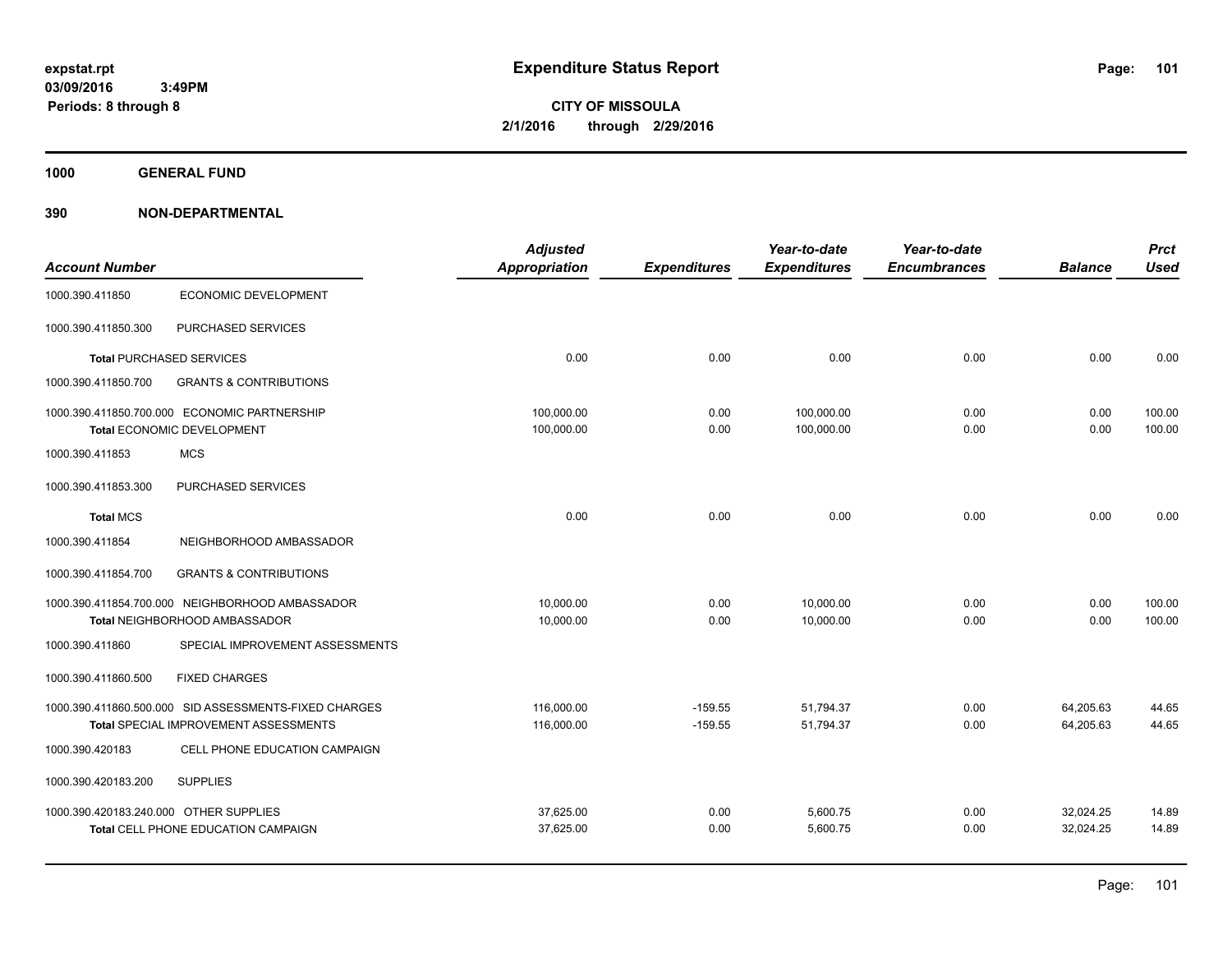**CITY OF MISSOULA 2/1/2016 through 2/29/2016**

**1000 GENERAL FUND**

| <b>Account Number</b>         |                                                                                               | <b>Adjusted</b><br><b>Appropriation</b> | <b>Expenditures</b> | Year-to-date<br><b>Expenditures</b> | Year-to-date<br><b>Encumbrances</b> | <b>Balance</b>           | <b>Prct</b><br><b>Used</b> |
|-------------------------------|-----------------------------------------------------------------------------------------------|-----------------------------------------|---------------------|-------------------------------------|-------------------------------------|--------------------------|----------------------------|
| 1000.390.420500               | PROTECTIVE INSPECTIONS                                                                        |                                         |                     |                                     |                                     |                          |                            |
| 1000.390.420500.500           | <b>FIXED CHARGES</b>                                                                          |                                         |                     |                                     |                                     |                          |                            |
|                               | 1000.390.420500.500.000 BLDG DEPT REIMB FOR GENERAL FUND TIME<br>Total PROTECTIVE INSPECTIONS | 5,000.00<br>5,000.00                    | 0.00<br>0.00        | 0.00<br>0.00                        | 0.00<br>0.00                        | 5,000.00<br>5,000.00     | 0.00<br>0.00               |
| 1000.390.430255               | <b>BIKE-PED PROGRAM</b>                                                                       |                                         |                     |                                     |                                     |                          |                            |
| 1000.390.430255.800           | OTHER OBJECTS                                                                                 |                                         |                     |                                     |                                     |                          |                            |
| <b>Total BIKE-PED PROGRAM</b> |                                                                                               | 0.00                                    | 0.00                | 0.00                                | 0.00                                | 0.00                     | 0.00                       |
| 1000.390.440190               | HEALTH DEPT CONTRIBUTIONS                                                                     |                                         |                     |                                     |                                     |                          |                            |
| 1000.390.440190.700           | <b>GRANTS &amp; CONTRIBUTIONS</b>                                                             |                                         |                     |                                     |                                     |                          |                            |
|                               | 1000.390.440190.700.000 HEALTH DEPT CONTRIBUTIONS<br>Total HEALTH DEPT CONTRIBUTIONS          | 1,355,693.00<br>1,355,693.00            | 0.00<br>0.00        | 677,846.50<br>677,846.50            | 0.00<br>0.00                        | 677,846.50<br>677,846.50 | 50.00<br>50.00             |
| 1000.390.440191               | PARTNERSHIP HEALTH                                                                            |                                         |                     |                                     |                                     |                          |                            |
| 1000.390.440191.700           | <b>GRANTS &amp; CONTRIBUTIONS</b>                                                             |                                         |                     |                                     |                                     |                          |                            |
|                               | 1000.390.440191.700.000 PARTNERSHIP HEALTH - CONTRIBUTIONS<br><b>Total PARTNERSHIP HEALTH</b> | 42,532.00<br>42,532.00                  | 0.00<br>0.00        | 42,532.00<br>42,532.00              | 0.00<br>0.00                        | 0.00<br>0.00             | 100.00<br>100.00           |
| 1000.390.440600               | ANIMAL CONTROL SERVICES                                                                       |                                         |                     |                                     |                                     |                          |                            |
| 1000.390.440600.700           | <b>GRANTS &amp; CONTRIBUTIONS</b>                                                             |                                         |                     |                                     |                                     |                          |                            |
|                               | 1000.390.440600.700.000 ANIMAL CONTROL TRANSFER<br><b>Total ANIMAL CONTROL SERVICES</b>       | 308,720.00<br>308,720.00                | 0.00<br>0.00        | 154,360.00<br>154,360.00            | 0.00<br>0.00                        | 154,360.00<br>154,360.00 | 50.00<br>50.00             |
| 1000.390.440700               | PEST MANAGEMENT CONTROL                                                                       |                                         |                     |                                     |                                     |                          |                            |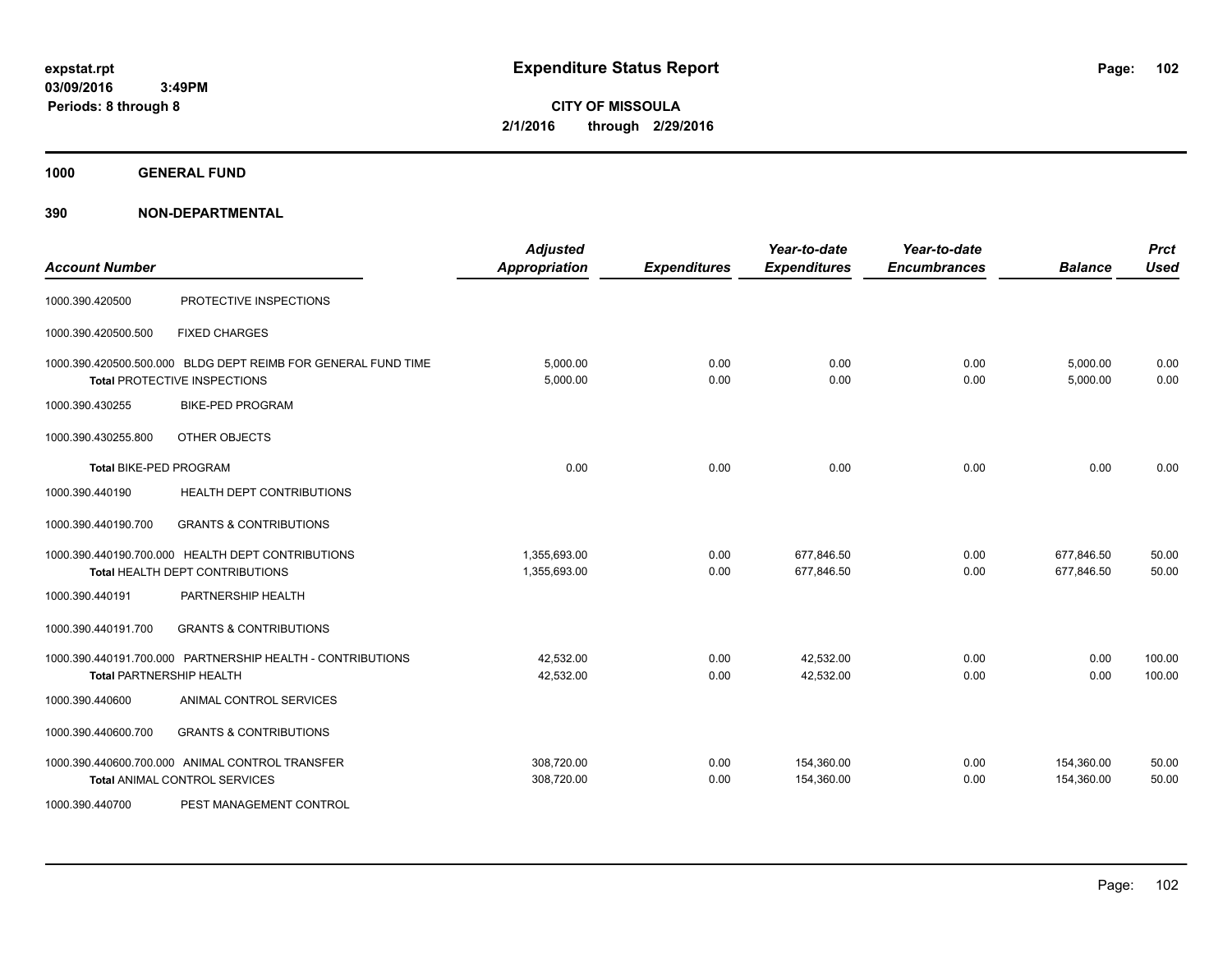**CITY OF MISSOULA 2/1/2016 through 2/29/2016**

**1000 GENERAL FUND**

| <b>Account Number</b>           |                                                                                                 | <b>Adjusted</b><br><b>Appropriation</b> | <b>Expenditures</b> | Year-to-date<br><b>Expenditures</b> | Year-to-date<br><b>Encumbrances</b> | <b>Balance</b>           | <b>Prct</b><br><b>Used</b> |
|---------------------------------|-------------------------------------------------------------------------------------------------|-----------------------------------------|---------------------|-------------------------------------|-------------------------------------|--------------------------|----------------------------|
| 1000.390.440700.700             | <b>GRANTS &amp; CONTRIBUTIONS</b>                                                               |                                         |                     |                                     |                                     |                          |                            |
|                                 | Total PEST MANAGEMENT CONTROL                                                                   | 0.00                                    | 0.00                | 0.00                                | 0.00                                | 0.00                     | 0.00                       |
| 1000.390.450000                 | <b>AGING SERVICES</b>                                                                           |                                         |                     |                                     |                                     |                          |                            |
| 1000.390.450000.700             | <b>GRANTS &amp; CONTRIBUTIONS</b>                                                               |                                         |                     |                                     |                                     |                          |                            |
| <b>Total AGING SERVICES</b>     | 1000.390.450000.700.000 AGING SERVICES - GRANTS & CONTRIBUTIONS                                 | 175,000.00<br>175,000.00                | 0.00<br>0.00        | 175,000.00<br>175,000.00            | 0.00<br>0.00                        | 0.00<br>0.00             | 100.00<br>100.00           |
| 1000.390.450131                 | <b>GENERAL ASSISTANCE</b>                                                                       |                                         |                     |                                     |                                     |                          |                            |
| 1000.390.450131.700             | <b>GRANTS &amp; CONTRIBUTIONS</b>                                                               |                                         |                     |                                     |                                     |                          |                            |
| <b>Total GENERAL ASSISTANCE</b> | 1000.390.450131.700.000 10 YR PLAN TO END HOMELESSNESS                                          | 35,000.00<br>35,000.00                  | 0.00<br>0.00        | 0.00<br>0.00                        | 0.00<br>0.00                        | 35,000.00<br>35,000.00   | 0.00<br>0.00               |
| 1000.390.460300                 | OTHER COMMUNITY EVENTS                                                                          |                                         |                     |                                     |                                     |                          |                            |
| 1000.390.460300.700             | <b>GRANTS &amp; CONTRIBUTIONS</b>                                                               |                                         |                     |                                     |                                     |                          |                            |
|                                 | 1000.390.460300.700.000 CULTURAL COUNCIL-GRANTS & CONTRIBUTIONS<br>Total OTHER COMMUNITY EVENTS | 90,750.00<br>90,750.00                  | 0.00<br>0.00        | 90,750.00<br>90,750.00              | 0.00<br>0.00                        | 0.00<br>0.00             | 100.00<br>100.00           |
| 1000.390.460433                 | <b>AQUATICS SUBSIDY</b>                                                                         |                                         |                     |                                     |                                     |                          |                            |
| 1000.390.460433.800             | OTHER OBJECTS                                                                                   |                                         |                     |                                     |                                     |                          |                            |
| <b>Total AQUATICS SUBSIDY</b>   | 1000.390.460433.820.000 AQUATICS SUBSIDY/TRANS TO OTHER FUNDS                                   | 203.000.00<br>203,000.00                | 0.00<br>0.00        | 0.00<br>0.00                        | 0.00<br>0.00                        | 203,000.00<br>203,000.00 | 0.00<br>0.00               |
| 1000.390.460451                 | <b>CITY BAND</b>                                                                                |                                         |                     |                                     |                                     |                          |                            |
| 1000.390.460451.700             | <b>GRANTS &amp; CONTRIBUTIONS</b>                                                               |                                         |                     |                                     |                                     |                          |                            |
|                                 | 1000.390.460451.700.000 CITY BAND-GRANTS & CONTRIBUTIONS                                        | 5,880.00                                | 0.00                | 5,880.00                            | 0.00                                | 0.00                     | 100.00                     |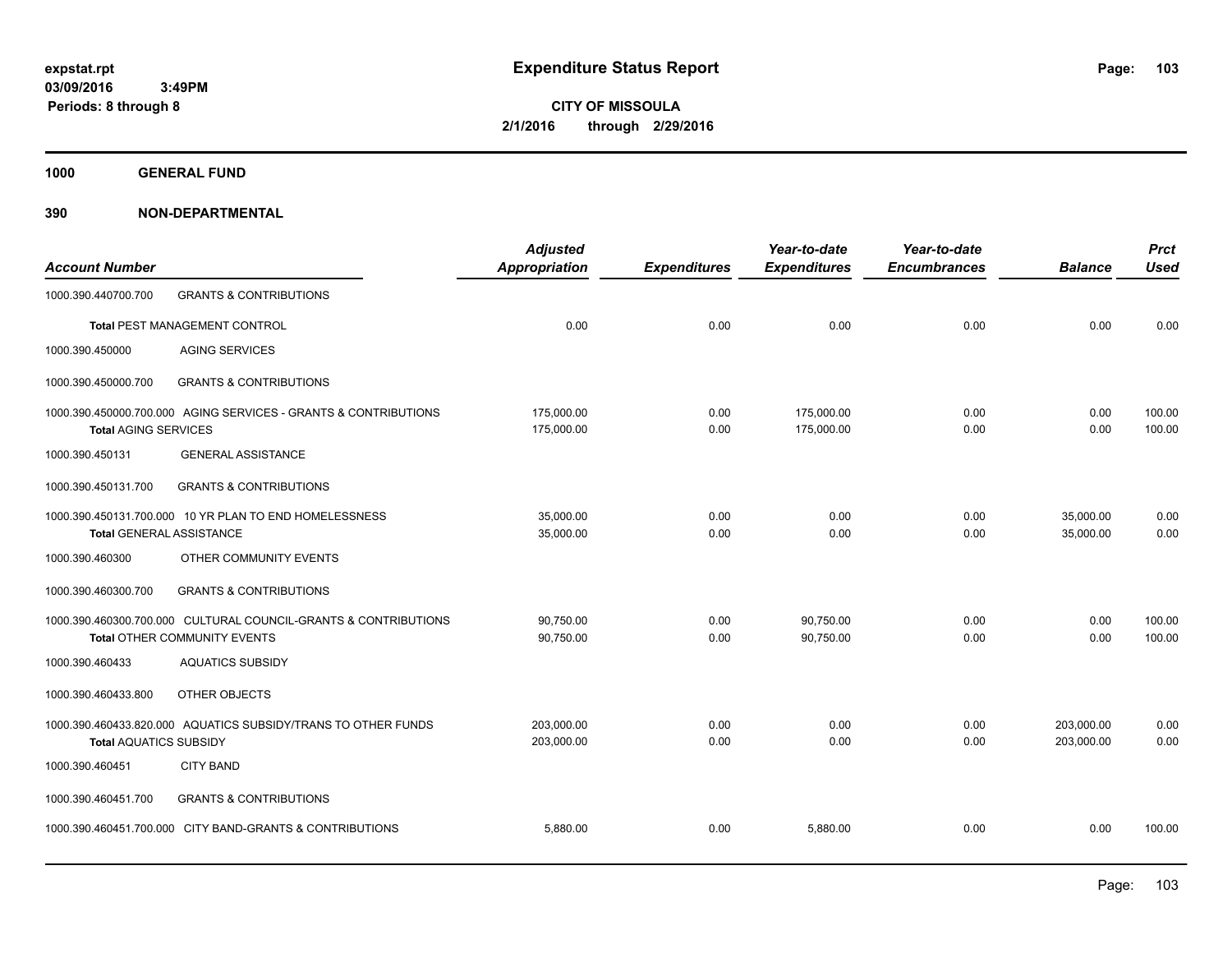**1000 GENERAL FUND**

| <b>Account Number</b>     |                                                                                        | <b>Adjusted</b><br><b>Appropriation</b> | <b>Expenditures</b>  | Year-to-date<br><b>Expenditures</b> | Year-to-date<br><b>Encumbrances</b> | <b>Balance</b>               | <b>Prct</b><br><b>Used</b> |
|---------------------------|----------------------------------------------------------------------------------------|-----------------------------------------|----------------------|-------------------------------------|-------------------------------------|------------------------------|----------------------------|
| <b>Total CITY BAND</b>    |                                                                                        | 5,880.00                                | 0.00                 | 5,880.00                            | 0.00                                | 0.00                         | 100.00                     |
| 1000.390.460452           | <b>ART MUSEUM</b>                                                                      |                                         |                      |                                     |                                     |                              |                            |
| 1000.390.460452.700       | <b>GRANTS &amp; CONTRIBUTIONS</b>                                                      |                                         |                      |                                     |                                     |                              |                            |
| <b>Total ART MUSEUM</b>   | 1000.390.460452.700.000 GRANTS & CONTRIBUTIONS                                         | 0.00<br>0.00                            | 3,950.00<br>3,950.00 | 25,885.24<br>25,885.24              | 0.00<br>0.00                        | $-25,885.24$<br>$-25.885.24$ | 0.00<br>0.00               |
| 1000.390.460453           | INTL CHORAL FESTIVAL                                                                   |                                         |                      |                                     |                                     |                              |                            |
| 1000.390.460453.700       | <b>GRANTS &amp; CONTRIBUTIONS</b>                                                      |                                         |                      |                                     |                                     |                              |                            |
|                           | 1000.390.460453.700.000 INT'L CHORAL FESTIVAL<br>Total INTL CHORAL FESTIVAL            | 12.000.00<br>12,000.00                  | 0.00<br>0.00         | 6,000.00<br>6,000.00                | 0.00<br>0.00                        | 6,000.00<br>6,000.00         | 50.00<br>50.00             |
| 1000.390.460455           | <b>MUSIC RIGHTS</b>                                                                    |                                         |                      |                                     |                                     |                              |                            |
| 1000.390.460455.500       | <b>FIXED CHARGES</b>                                                                   |                                         |                      |                                     |                                     |                              |                            |
| <b>Total MUSIC RIGHTS</b> | 1000.390.460455.500.000 MUSIC RIGHTS/MUSICAL VENUES                                    | 1,300.00<br>1,300.00                    | 0.00<br>0.00         | 1,275.60<br>1,275.60                | 0.00<br>0.00                        | 24.40<br>24.40               | 98.12<br>98.12             |
| 1000.390.460460           | HISTORIC PRESERVATION                                                                  |                                         |                      |                                     |                                     |                              |                            |
| 1000.390.460460.800       | OTHER OBJECTS                                                                          |                                         |                      |                                     |                                     |                              |                            |
|                           | <b>Total HISTORIC PRESERVATION</b>                                                     | 0.00                                    | 0.00                 | 0.00                                | 0.00                                | 0.00                         | 0.00                       |
| 1000.390.470324           | BIG SKY TRUST FUND SUPPORT                                                             |                                         |                      |                                     |                                     |                              |                            |
| 1000.390.470324.700       | <b>GRANTS &amp; CONTRIBUTIONS</b>                                                      |                                         |                      |                                     |                                     |                              |                            |
|                           | 1000.390.470324.700.000 BIG SKY TRUST FUND SUPPORT<br>Total BIG SKY TRUST FUND SUPPORT | 30,000.00<br>30,000.00                  | 0.00<br>0.00         | 0.00<br>0.00                        | 0.00<br>0.00                        | 30,000.00<br>30,000.00       | 0.00<br>0.00               |
| 1000.390.480400           | REC/GREEN TAG PROGRAM                                                                  |                                         |                      |                                     |                                     |                              |                            |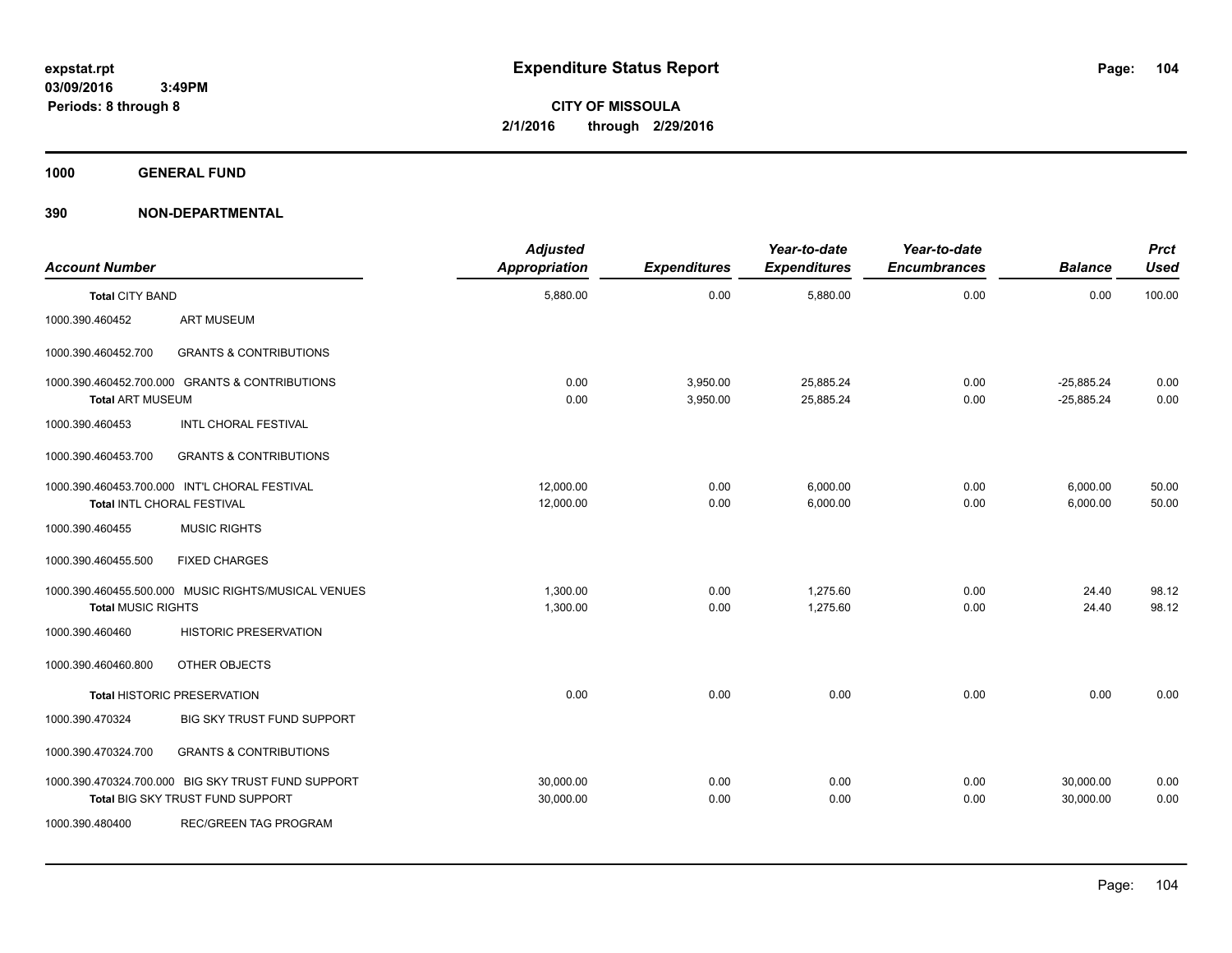**CITY OF MISSOULA 2/1/2016 through 2/29/2016**

**1000 GENERAL FUND**

|                                          |                                                            | <b>Adjusted</b>      |                     | Year-to-date        | Year-to-date        |                | <b>Prct</b> |
|------------------------------------------|------------------------------------------------------------|----------------------|---------------------|---------------------|---------------------|----------------|-------------|
| <b>Account Number</b>                    |                                                            | <b>Appropriation</b> | <b>Expenditures</b> | <b>Expenditures</b> | <b>Encumbrances</b> | <b>Balance</b> | <b>Used</b> |
| 1000.390.480400.300                      | PURCHASED SERVICES                                         |                      |                     |                     |                     |                |             |
|                                          | Total REC/GREEN TAG PROGRAM                                | 0.00                 | 0.00                | 0.00                | 0.00                | 0.00           | 0.00        |
| 1000.390.490504                          | OPERATING EQUIPMENT DEBT SERVICE                           |                      |                     |                     |                     |                |             |
| 1000.390.490504.600                      | <b>DEBT SERVICE</b>                                        |                      |                     |                     |                     |                |             |
|                                          | 1000.390.490504.610.000 OPERATING EQUIP DEBT SVS-PRINCIPAL | 425,005.00           | 0.00                | 425,005.25          | 0.00                | $-0.25$        | 100.00      |
|                                          | 1000.390.490504.620.000 OPERATING EQUIP DEBT SVS-INTEREST  | 9,143.00             | 1,663.71            | 9,142.99            | 0.00                | 0.01           | 100.00      |
|                                          | Total OPERATING EQUIPMENT DEBT SERVICE                     | 434,148.00           | 1,663.71            | 434,148.24          | 0.00                | $-0.24$        | 100.00      |
| 1000.390.490505                          | ACCELA LOAN DEBT SERVICE                                   |                      |                     |                     |                     |                |             |
| 1000.390.490505.600                      | <b>DEBT SERVICE</b>                                        |                      |                     |                     |                     |                |             |
| 1000.390.490505.610.000 ACCELA/PRINCIPAL |                                                            | 91,322.00            | 0.00                | 91,322.42           | 0.00                | $-0.42$        | 100.00      |
|                                          | 1000.390.490505.620.000 INTEREST / SERVICE FEES            | 9,104.00             | 0.00                | 9,103.60            | 0.00                | 0.40           | 100.00      |
|                                          | <b>Total ACCELA LOAN DEBT SERVICE</b>                      | 100,426.00           | 0.00                | 100,426.02          | 0.00                | $-0.02$        | 100.00      |
| 1000.390.510000                          | <b>MISCELLANEOUS</b>                                       |                      |                     |                     |                     |                |             |
| 1000.390.510000.800                      | OTHER OBJECTS                                              |                      |                     |                     |                     |                |             |
| <b>Total MISCELLANEOUS</b>               |                                                            | 0.00                 | 0.00                | 0.00                | 0.00                | 0.00           | 0.00        |
| 1000.390.510110                          | <b>MERCHANT SERVICES</b>                                   |                      |                     |                     |                     |                |             |
| 1000.390.510110.500                      | <b>FIXED CHARGES</b>                                       |                      |                     |                     |                     |                |             |
|                                          | 1000.390.510110.550.000 MERCHANT SERVICE FEES              | 29,700.00            | 0.00                | 0.00                | 0.00                | 29,700.00      | 0.00        |
| <b>Total MERCHANT SERVICES</b>           |                                                            | 29,700.00            | 0.00                | 0.00                | 0.00                | 29,700.00      | 0.00        |
| 1000.390.510250                          | <b>REIMBURSABLE LOSSES</b>                                 |                      |                     |                     |                     |                |             |
| 1000.390.510250.200                      | <b>SUPPLIES</b>                                            |                      |                     |                     |                     |                |             |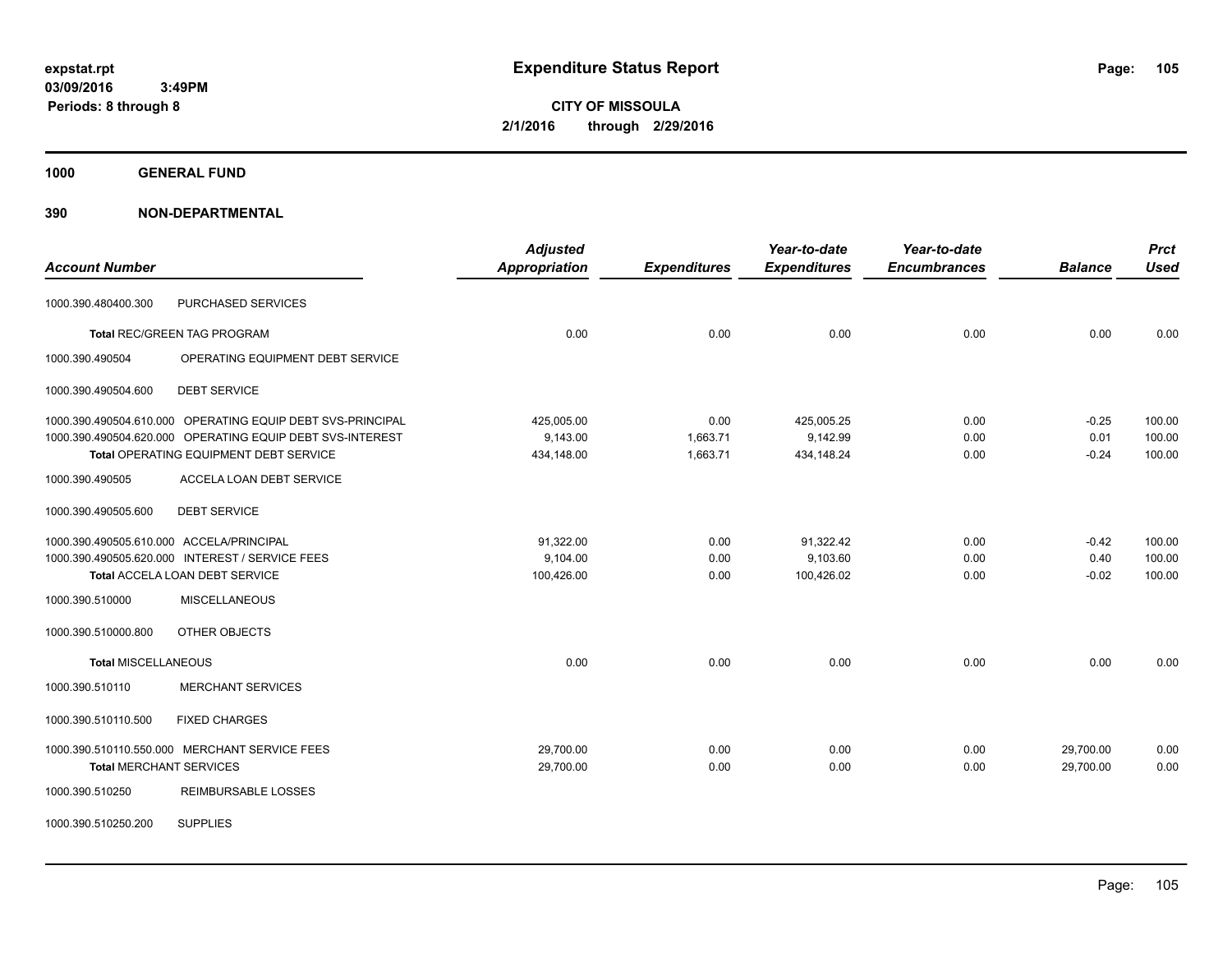**1000 GENERAL FUND**

| <b>Account Number</b>               |                                                                                 | <b>Adjusted</b><br><b>Appropriation</b> | <b>Expenditures</b> | Year-to-date<br><b>Expenditures</b> | Year-to-date<br><b>Encumbrances</b> | <b>Balance</b>         | <b>Prct</b><br><b>Used</b> |
|-------------------------------------|---------------------------------------------------------------------------------|-----------------------------------------|---------------------|-------------------------------------|-------------------------------------|------------------------|----------------------------|
| <b>Total SUPPLIES</b>               | 1000.390.510250.230.000 REIMBURSEABLE LOSSES-REPAIR/MAINTENANCE                 | 50,000.00<br>50,000.00                  | 0.00<br>0.00        | 0.00<br>0.00                        | 0.00<br>0.00                        | 50,000.00<br>50,000.00 | 0.00<br>0.00               |
| 1000.390.510250.300                 | PURCHASED SERVICES                                                              |                                         |                     |                                     |                                     |                        |                            |
|                                     | 1000.390.510250.360.000 REPAIR & MAINTENANCE<br><b>Total PURCHASED SERVICES</b> | 0.00<br>0.00                            | 38.95<br>38.95      | 138.90<br>138.90                    | 0.00<br>0.00                        | $-138.90$<br>$-138.90$ | 0.00<br>0.00               |
|                                     | <b>Total REIMBURSABLE LOSSES</b>                                                | 50,000.00                               | 38.95               | 138.90                              | 0.00                                | 49,861.10              | 0.28                       |
| 1000.390.510300                     | <b>CONTINGENCY</b>                                                              |                                         |                     |                                     |                                     |                        |                            |
| 1000.390.510300.800                 | OTHER OBJECTS                                                                   |                                         |                     |                                     |                                     |                        |                            |
| 1000.390.510300.845.000 CONTINGENCY |                                                                                 | 61,113.00                               | 0.00                | 0.00                                | 0.00                                | 61,113.00              | 0.00                       |
| <b>Total CONTINGENCY</b>            |                                                                                 | 61,113.00                               | 0.00                | 0.00                                | 0.00                                | 61,113.00              | 0.00                       |
| 1000.390.510301                     | <b>EMERGENCY RESPONSE OVERTIME</b>                                              |                                         |                     |                                     |                                     |                        |                            |
| 1000.390.510301.800                 | OTHER OBJECTS                                                                   |                                         |                     |                                     |                                     |                        |                            |
|                                     | 1000.390.510301.845.000 EMERGENCY RESPONSE                                      | 50,000.00                               | 0.00                | 0.00                                | 0.00                                | 50,000.00              | 0.00                       |
|                                     | Total EMERGENCY RESPONSE OVERTIME                                               | 50,000.00                               | 0.00                | 0.00                                | 0.00                                | 50.000.00              | 0.00                       |
| 1000.390.510303                     | <b>VEHICLE TRANSFERS</b>                                                        |                                         |                     |                                     |                                     |                        |                            |
| 1000.390.510303.900                 | <b>CAPITAL OUTLAY</b>                                                           |                                         |                     |                                     |                                     |                        |                            |
| <b>Total VEHICLE TRANSFERS</b>      |                                                                                 | 0.00                                    | 0.00                | 0.00                                | 0.00                                | 0.00                   | 0.00                       |
| 1000.390.510304                     | RESERVE-INSURANCE PREMIUM SAVINGS                                               |                                         |                     |                                     |                                     |                        |                            |
| 1000.390.510304.500                 | <b>FIXED CHARGES</b>                                                            |                                         |                     |                                     |                                     |                        |                            |
|                                     | Total RESERVE-INSURANCE PREMIUM SAVINGS                                         | 0.00                                    | 0.00                | 0.00                                | 0.00                                | 0.00                   | 0.00                       |
| 1000.390.510305                     | <b>BASELINE CUTS/CONTINGENCY</b>                                                |                                         |                     |                                     |                                     |                        |                            |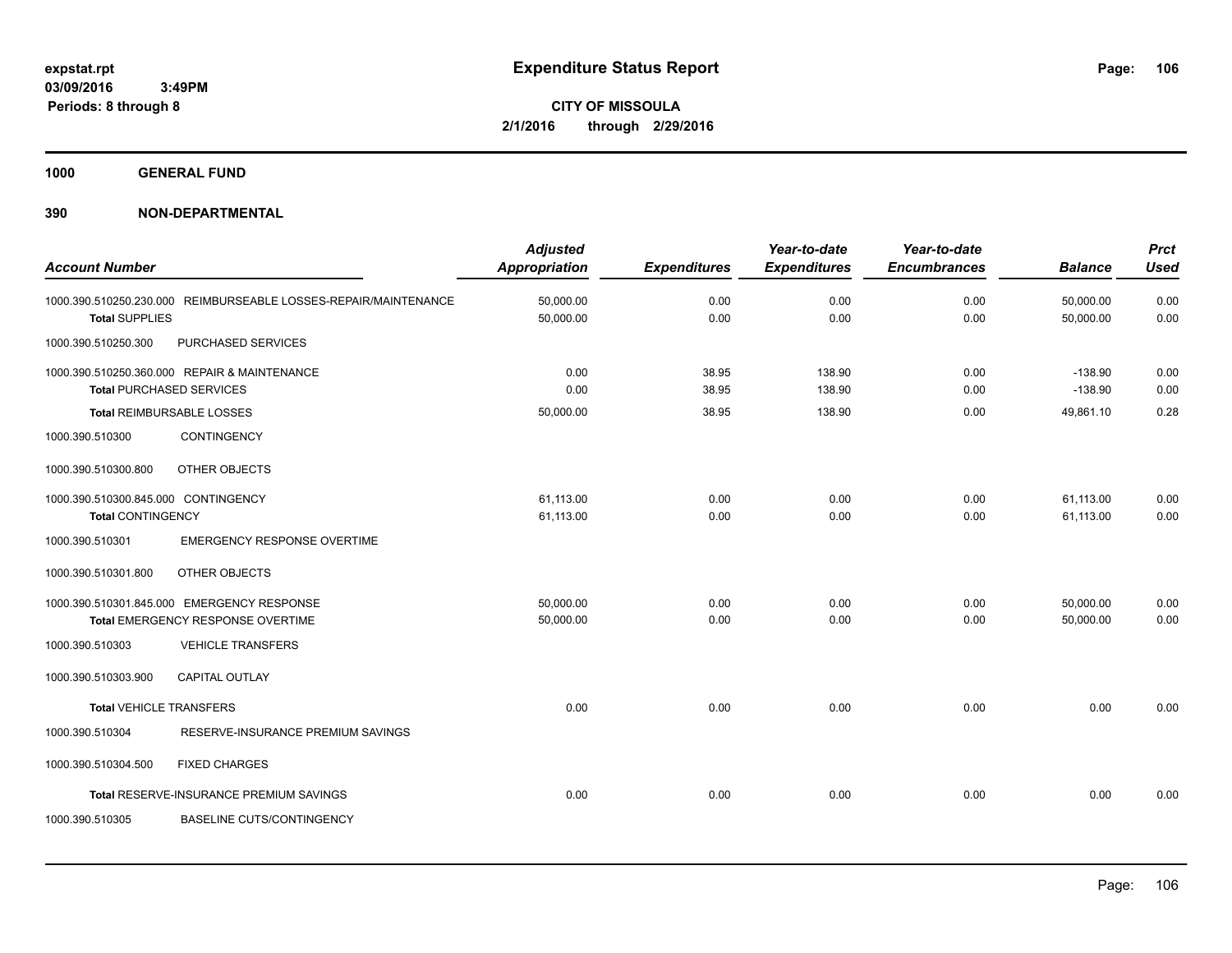**Periods: 8 through 8**

**CITY OF MISSOULA 2/1/2016 through 2/29/2016**

**1000 GENERAL FUND**

| <b>Account Number</b>                                       | <b>Adjusted</b><br><b>Appropriation</b> | <b>Expenditures</b> | Year-to-date<br><b>Expenditures</b> | Year-to-date<br><b>Encumbrances</b> | <b>Balance</b> | <b>Prct</b><br><b>Used</b> |
|-------------------------------------------------------------|-----------------------------------------|---------------------|-------------------------------------|-------------------------------------|----------------|----------------------------|
| <b>SUPPLIES</b><br>1000.390.510305.200                      |                                         |                     |                                     |                                     |                |                            |
| <b>Total SUPPLIES</b>                                       | 0.00                                    | 0.00                | 0.00                                | 0.00                                | 0.00           | 0.00                       |
| 1000.390.510305.300<br>PURCHASED SERVICES                   |                                         |                     |                                     |                                     |                |                            |
| <b>Total PURCHASED SERVICES</b>                             | 0.00                                    | 0.00                | 0.00                                | 0.00                                | 0.00           | 0.00                       |
| 1000.390.510305.800<br>OTHER OBJECTS                        |                                         |                     |                                     |                                     |                |                            |
| Total BASELINE CUTS/CONTINGENCY                             | 0.00                                    | 0.00                | 0.00                                | 0.00                                | 0.00           | 0.00                       |
| <b>COMPREHENSIVE LIABILITY INSURANCE</b><br>1000.390.510330 |                                         |                     |                                     |                                     |                |                            |
| <b>FIXED CHARGES</b><br>1000.390.510330.500                 |                                         |                     |                                     |                                     |                |                            |
| 1000.390.510330.500.000 COMPREHENSIVE INSURANCE-FIXED       | 907,563.00                              | 6,492.85            | 700,292.69                          | 0.00                                | 207,270.31     | 77.16                      |
| Total COMPREHENSIVE LIABILITY INSURANCE                     | 907,563.00                              | 6,492.85            | 700,292.69                          | 0.00                                | 207,270.31     | 77.16                      |
| 1000.390.521000<br>INTERFUND OPERATING TRANSFERS            |                                         |                     |                                     |                                     |                |                            |
| OTHER OBJECTS<br>1000.390.521000.800                        |                                         |                     |                                     |                                     |                |                            |
| 1000.390.521000.820.000 TRANSFERS TO OTHER FUNDS            | 6.000.00                                | 0.00                | 6.000.00                            | 0.00                                | 0.00           | 100.00                     |
| Total INTERFUND OPERATING TRANSFERS                         | 6,000.00                                | 0.00                | 6,000.00                            | 0.00                                | 0.00           | 100.00                     |
| <b>TRANSFER TO CIP</b><br>1000.390.521001                   |                                         |                     |                                     |                                     |                |                            |
| 1000.390.521001.800<br>OTHER OBJECTS                        |                                         |                     |                                     |                                     |                |                            |
| 1000.390.521001.820.000 TRANSFERS TO CIP                    | 1,084,565.00                            | 0.00                | 0.00                                | 0.00                                | 1,084,565.00   | 0.00                       |
| Total TRANSFER TO CIP                                       | 1,084,565.00                            | 0.00                | 0.00                                | 0.00                                | 1,084,565.00   | 0.00                       |
| HEALTH INSURANCE TRANSFER<br>1000.390.521006                |                                         |                     |                                     |                                     |                |                            |
| 1000.390.521006.800<br>OTHER OBJECTS                        |                                         |                     |                                     |                                     |                |                            |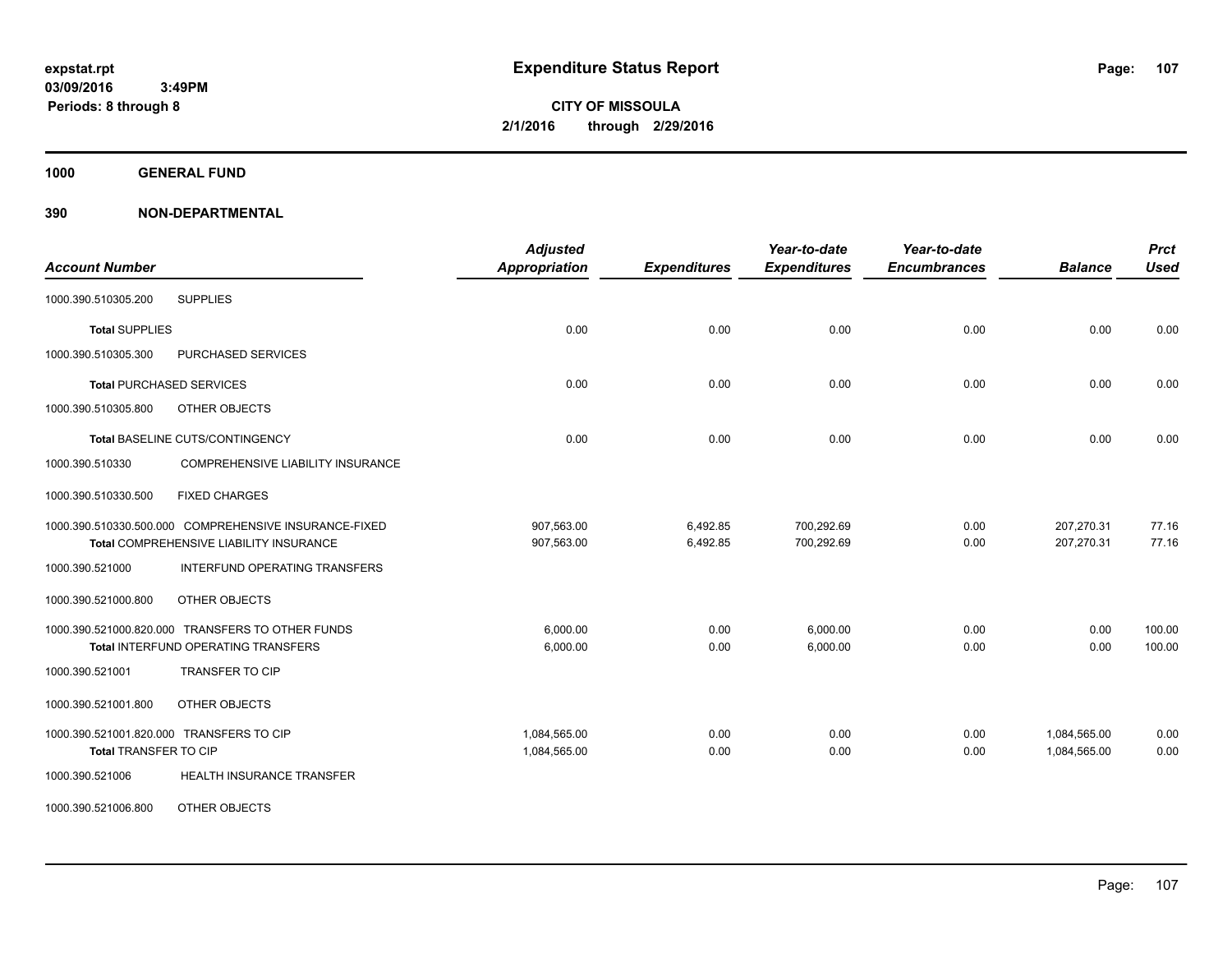**1000 GENERAL FUND**

|                                                   | <b>Adjusted</b> |                     | Year-to-date               | Year-to-date        |                | Prct  |
|---------------------------------------------------|-----------------|---------------------|----------------------------|---------------------|----------------|-------|
| <b>Account Number</b>                             | Appropriation   | <b>Expenditures</b> | <i><b>Expenditures</b></i> | <b>Encumbrances</b> | <b>Balance</b> | Used  |
| 1000.390.521006.820.000 HEALTH INSURANCE TRANSFER | 442,000.00      | 43.447.75           | 352,930.46                 | 0.00                | 89.069.54      | 79.85 |
| <b>Total HEALTH INSURANCE TRANSFER</b>            | 442,000.00      | 43.447.75           | 352.930.46                 | 0.00                | 89.069.54      | 79.85 |
| <b>Total NON-DEPARTMENTAL</b>                     | 6.073.973.00    | 58.851.91           | 2,943,383.39               | 0.00                | 3.130.589.61   | 48.46 |
| <b>Total GENERAL FUND</b>                         | 51,765,322.06   | 3,228,032.64        | 31,853,277.58              | 0.00                | 19.912.044.48  | 61.53 |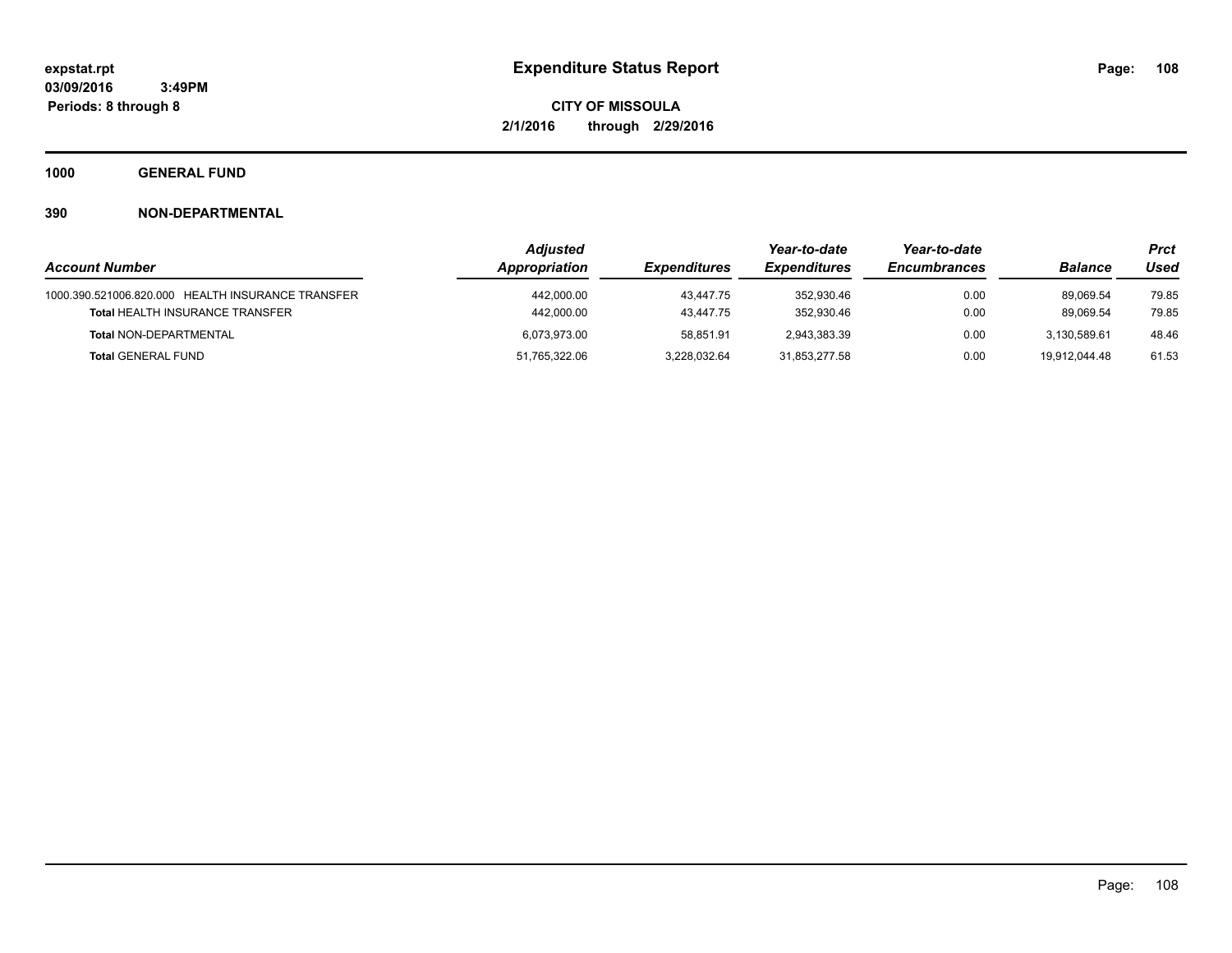# **1211 PARK ACQUISITION & DEVELOPMENT**

|                                                  | <b>Adjusted</b>      |                     | Year-to-date        | Year-to-date        |                | <b>Prct</b> |
|--------------------------------------------------|----------------------|---------------------|---------------------|---------------------|----------------|-------------|
| <b>Account Number</b>                            | <b>Appropriation</b> | <b>Expenditures</b> | <b>Expenditures</b> | <b>Encumbrances</b> | <b>Balance</b> | <b>Used</b> |
| *** Title Not Found ***<br>1211.370.460433       |                      |                     |                     |                     |                |             |
| <b>SUPPLIES</b><br>1211.370.460433.200           |                      |                     |                     |                     |                |             |
| <b>Total SUPPLIES</b>                            | 0.00                 | 0.00                | 0.00                | 0.00                | 0.00           | 0.00        |
| 1211.370.460433.300<br>PURCHASED SERVICES        |                      |                     |                     |                     |                |             |
| Total *** Title Not Found ***                    | 0.00                 | 0.00                | 0.00                | 0.00                | 0.00           | 0.00        |
| 1211.370.460510<br>PARK ACQUISITION & DEV        |                      |                     |                     |                     |                |             |
| <b>SUPPLIES</b><br>1211.370.460510.200           |                      |                     |                     |                     |                |             |
| 1211.370.460510.220.000 OPERATING SUPPLIES       | 10,000.00            | 0.00                | 0.00                | 0.00                | 10,000.00      | 0.00        |
| <b>Total SUPPLIES</b>                            | 10,000.00            | 0.00                | 0.00                | 0.00                | 10,000.00      | 0.00        |
| PURCHASED SERVICES<br>1211.370.460510.300        |                      |                     |                     |                     |                |             |
| 1211.370.460510.350.000 PROFESSIONAL SERVICES    | 25,000.00            | 0.00                | 0.00                | 0.00                | 25,000.00      | 0.00        |
| 1211.370.460510.390.000 OTHER PURCHASED SERVICES | 10,000.00            | 0.00                | 0.00                | 0.00                | 10,000.00      | 0.00        |
| <b>Total PURCHASED SERVICES</b>                  | 35,000.00            | 0.00                | 0.00                | 0.00                | 35,000.00      | 0.00        |
| OTHER OBJECTS<br>1211.370.460510.800             |                      |                     |                     |                     |                |             |
| <b>Total OTHER OBJECTS</b>                       | 0.00                 | 0.00                | 0.00                | 0.00                | 0.00           | 0.00        |
| 1211.370.460510.900<br><b>CAPITAL OUTLAY</b>     |                      |                     |                     |                     |                |             |
| 1211.370.460510.930.000 IMPROVEMENTS             | 168,578.00           | 0.00                | 0.00                | 0.00                | 168,578.00     | 0.00        |
| <b>Total CAPITAL OUTLAY</b>                      | 168,578.00           | 0.00                | 0.00                | 0.00                | 168,578.00     | 0.00        |
| Total PARK ACQUISITION & DEV                     | 213,578.00           | 0.00                | 0.00                | 0.00                | 213,578.00     | 0.00        |
| PARK ENTERPRISE<br>1211.370.460511               |                      |                     |                     |                     |                |             |
| 1211.370.460511.900<br><b>CAPITAL OUTLAY</b>     |                      |                     |                     |                     |                |             |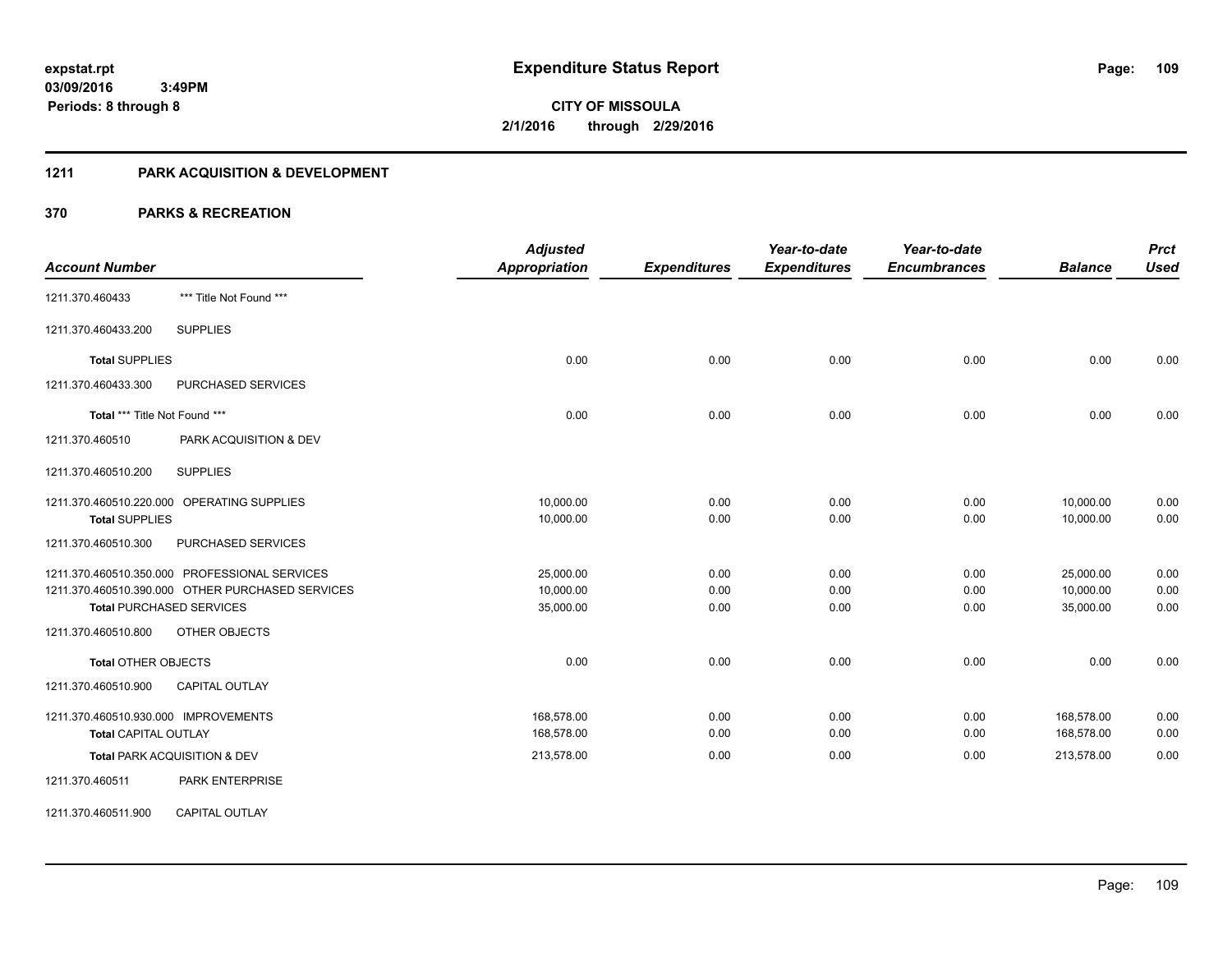# **1211 PARK ACQUISITION & DEVELOPMENT**

| <b>Account Number</b>        |                                                 | <b>Adjusted</b><br>Appropriation | <b>Expenditures</b> | Year-to-date<br><b>Expenditures</b> | Year-to-date<br><b>Encumbrances</b> | <b>Balance</b> | <b>Prct</b><br>Used |
|------------------------------|-------------------------------------------------|----------------------------------|---------------------|-------------------------------------|-------------------------------------|----------------|---------------------|
| <b>Total PARK ENTERPRISE</b> |                                                 | 0.00                             | 0.00                | 0.00                                | 0.00                                | 0.00           | 0.00                |
| 1211.370.510110              | <b>MERCHANT SERVICES</b>                        |                                  |                     |                                     |                                     |                |                     |
| 1211.370.510110.500          | <b>FIXED CHARGES</b>                            |                                  |                     |                                     |                                     |                |                     |
|                              | <b>Total MERCHANT SERVICES</b>                  | 0.00                             | 0.00                | 0.00                                | 0.00                                | 0.00           | 0.00                |
|                              | <b>Total PARK ACQUISITION &amp; DEVELOPMENT</b> | 213.578.00                       | 0.00                | 0.00                                | 0.00                                | 213.578.00     | 0.00                |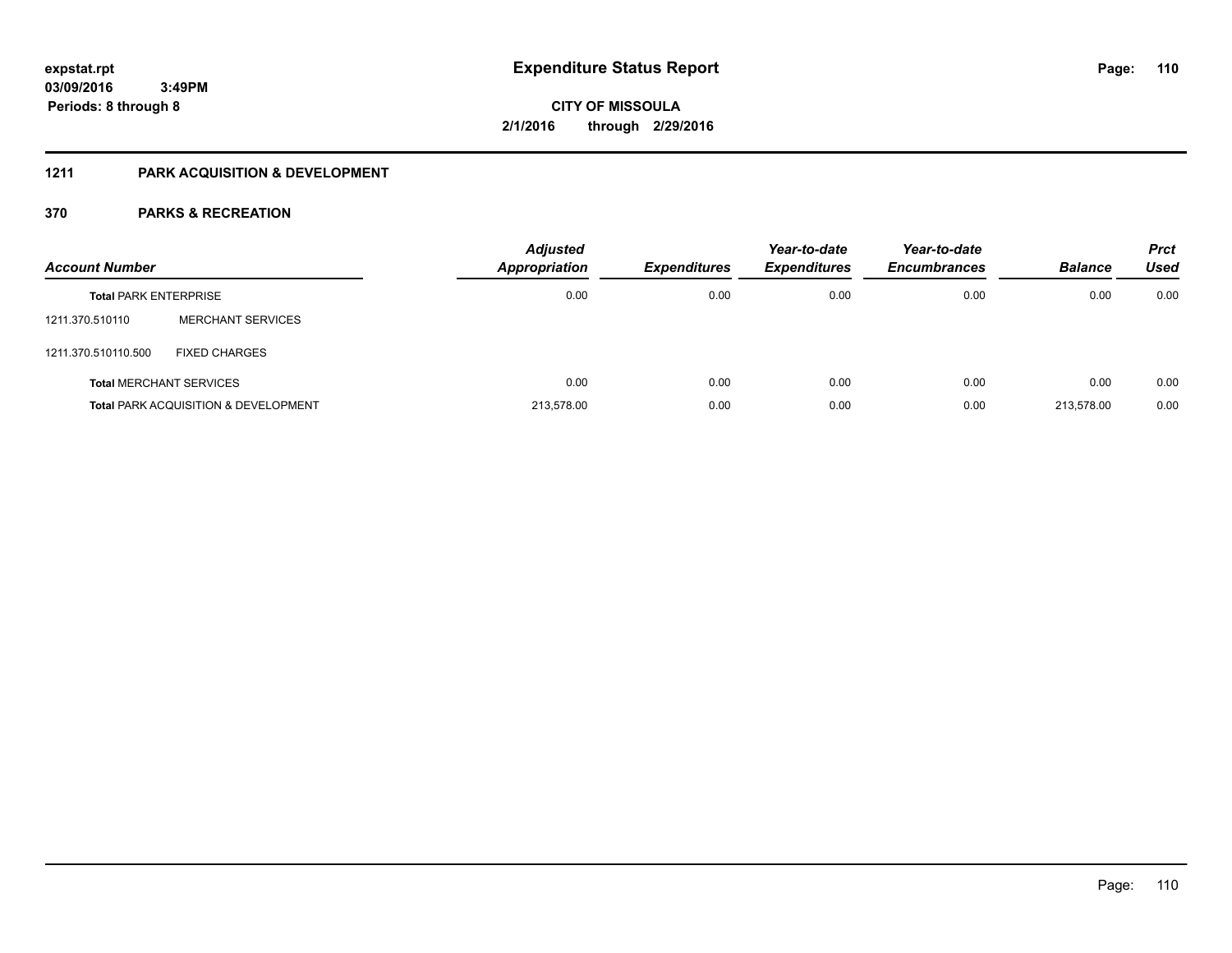#### **1212 PARK ENTERPRISE FUND**

|                       |                                               | <b>Adjusted</b>        |                     | Year-to-date        | Year-to-date        |                        | <b>Prct</b>  |
|-----------------------|-----------------------------------------------|------------------------|---------------------|---------------------|---------------------|------------------------|--------------|
| <b>Account Number</b> |                                               | <b>Appropriation</b>   | <b>Expenditures</b> | <b>Expenditures</b> | <b>Encumbrances</b> | <b>Balance</b>         | <b>Used</b>  |
| 1212.370.460433       | SILVER SUMMIT PICNIC AREA                     |                        |                     |                     |                     |                        |              |
| 1212.370.460433.200   | <b>SUPPLIES</b>                               |                        |                     |                     |                     |                        |              |
| <b>Total SUPPLIES</b> |                                               | 0.00                   | 0.00                | 0.00                | 0.00                | 0.00                   | 0.00         |
| 1212.370.460433.300   | PURCHASED SERVICES                            |                        |                     |                     |                     |                        |              |
|                       | Total SILVER SUMMIT PICNIC AREA               | 0.00                   | 0.00                | 0.00                | 0.00                | 0.00                   | 0.00         |
| 1212.370.460443       | <b>TRAINING</b>                               |                        |                     |                     |                     |                        |              |
| 1212.370.460443.200   | <b>SUPPLIES</b>                               |                        |                     |                     |                     |                        |              |
| <b>Total TRAINING</b> |                                               | 0.00                   | 0.00                | 0.00                | 0.00                | 0.00                   | 0.00         |
| 1212.370.460510       | PARK ACQUISITION & DEV                        |                        |                     |                     |                     |                        |              |
| 1212.370.460510.200   | <b>SUPPLIES</b>                               |                        |                     |                     |                     |                        |              |
| <b>Total SUPPLIES</b> |                                               | 0.00                   | 0.00                | 0.00                | 0.00                | 0.00                   | 0.00         |
| 1212.370.460510.300   | PURCHASED SERVICES                            |                        |                     |                     |                     |                        |              |
|                       | Total PARK ACQUISITION & DEV                  | 0.00                   | 0.00                | 0.00                | 0.00                | 0.00                   | 0.00         |
| 1212.370.460511       | <b>PARK ENTERPRISE</b>                        |                        |                     |                     |                     |                        |              |
| 1212.370.460511.200   | <b>SUPPLIES</b>                               |                        |                     |                     |                     |                        |              |
|                       | 1212.370.460511.220.000 OPERATING SUPPLIES    | 20,000.00              | 0.00                | 0.00                | 0.00                | 20,000.00              | 0.00         |
| <b>Total SUPPLIES</b> | 1212.370.460511.220.300 OPERATING SUPPLIES    | 15,000.00<br>35,000.00 | 0.00<br>0.00        | 0.00<br>0.00        | 0.00<br>0.00        | 15,000.00<br>35,000.00 | 0.00<br>0.00 |
| 1212.370.460511.300   | PURCHASED SERVICES                            |                        |                     |                     |                     |                        |              |
|                       | 1212.370.460511.350.000 PROFESSIONAL SERVICES | 10,000.00              | 0.00                | 332.50              | 0.00                | 9,667.50               | 3.33         |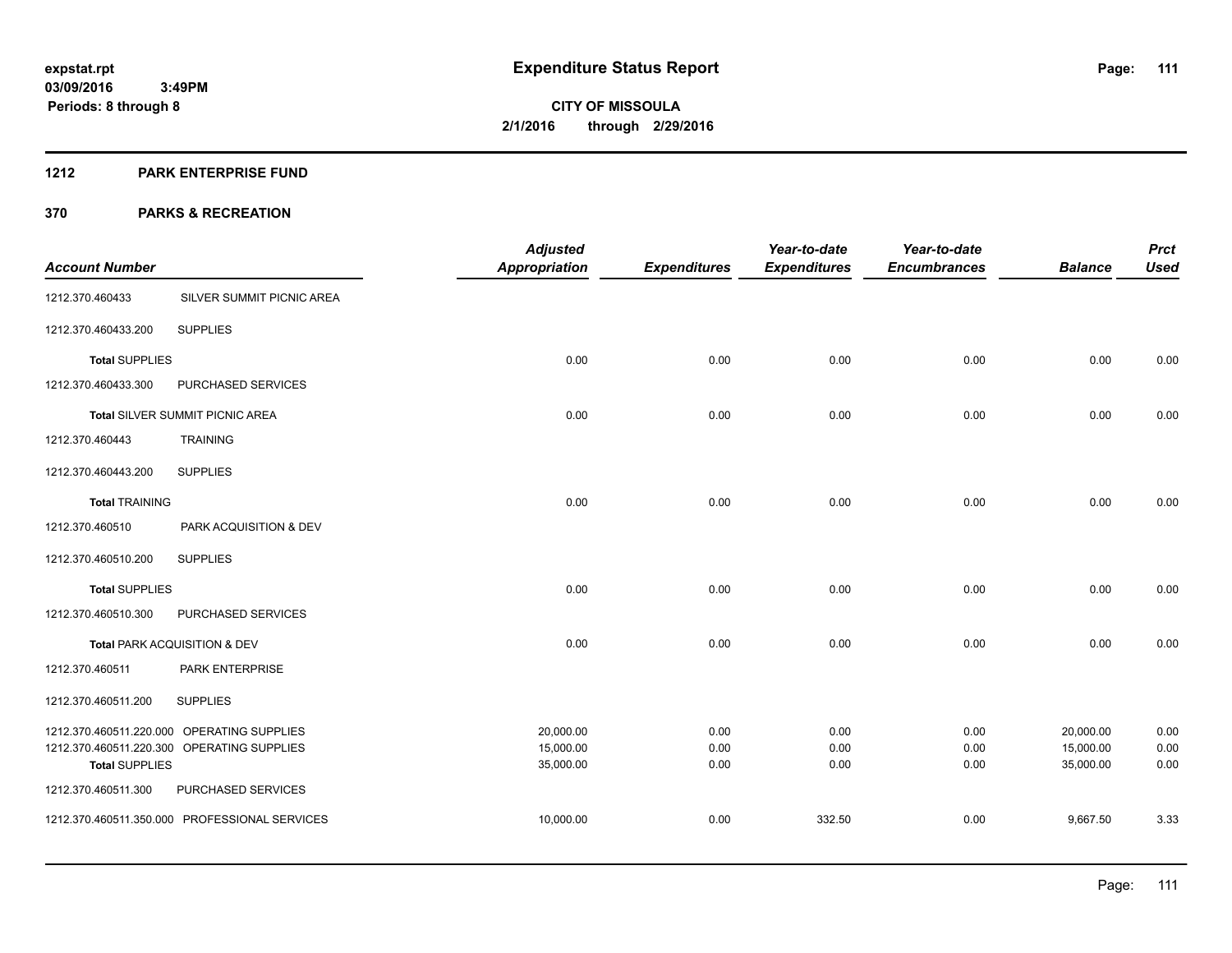# **1212 PARK ENTERPRISE FUND**

| <b>Account Number</b>                            | <b>Adjusted</b><br>Appropriation | <b>Expenditures</b> | Year-to-date<br><b>Expenditures</b> | Year-to-date<br><b>Encumbrances</b> | <b>Balance</b> | <b>Prct</b><br><b>Used</b> |
|--------------------------------------------------|----------------------------------|---------------------|-------------------------------------|-------------------------------------|----------------|----------------------------|
| 1212.370.460511.390.000 OTHER PURCHASED SERVICES | 20,000.00                        | 0.00                | 1,900.00                            | 0.00                                | 18,100.00      | 9.50                       |
| <b>Total PURCHASED SERVICES</b>                  | 30,000.00                        | 0.00                | 2,232.50                            | 0.00                                | 27,767.50      | 7.44                       |
| OTHER OBJECTS<br>1212.370.460511.800             |                                  |                     |                                     |                                     |                |                            |
| <b>Total OTHER OBJECTS</b>                       | 0.00                             | 0.00                | 0.00                                | 0.00                                | 0.00           | 0.00                       |
| <b>CAPITAL OUTLAY</b><br>1212.370.460511.900     |                                  |                     |                                     |                                     |                |                            |
| 1212.370.460511.930.000 IMPROVEMENTS             | 180,150.00                       | 0.00                | 0.00                                | 0.00                                | 180,150.00     | 0.00                       |
| 1212.370.460511.940.000 MACHINERY & EQUIPMENT    | 30,000.00                        | 0.00                | 0.00                                | 0.00                                | 30,000.00      | 0.00                       |
| <b>Total CAPITAL OUTLAY</b>                      | 210,150.00                       | 0.00                | 0.00                                | 0.00                                | 210,150.00     | 0.00                       |
| <b>Total PARK ENTERPRISE</b>                     | 275,150.00                       | 0.00                | 2,232.50                            | 0.00                                | 272,917.50     | 0.81                       |
| <b>MERCHANT SERVICES</b><br>1212.370.510110      |                                  |                     |                                     |                                     |                |                            |
| 1212.370.510110.500<br><b>FIXED CHARGES</b>      |                                  |                     |                                     |                                     |                |                            |
| <b>Total MERCHANT SERVICES</b>                   | 0.00                             | 0.00                | 0.00                                | 0.00                                | 0.00           | 0.00                       |
| <b>Total PARK ENTERPRISE FUND</b>                | 275,150.00                       | 0.00                | 2,232.50                            | 0.00                                | 272,917.50     | 0.81                       |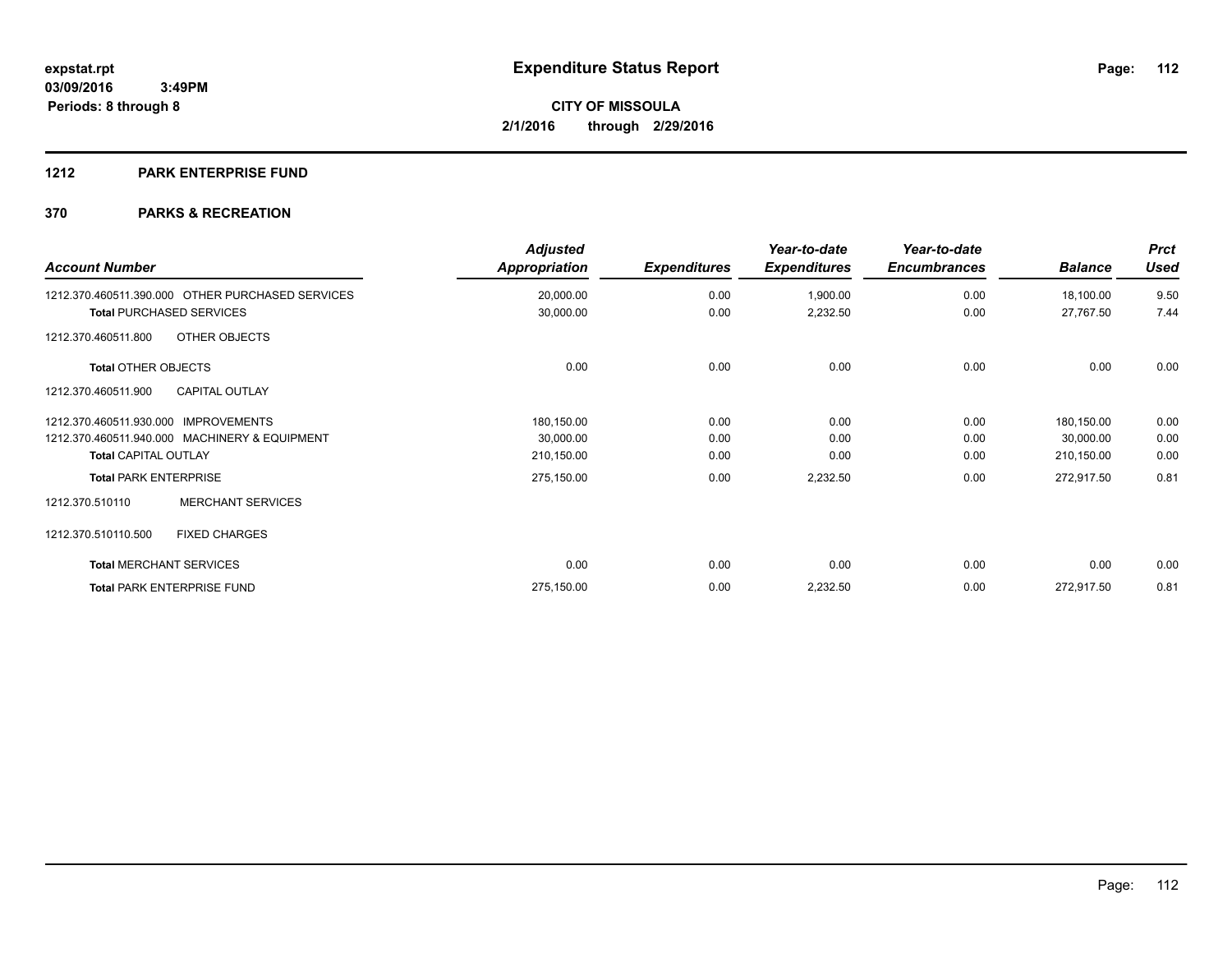# **1216 PARKS & REC TRAILS, DEV**

| <b>Account Number</b>          |                                                        | <b>Adjusted</b><br>Appropriation | <b>Expenditures</b> | Year-to-date<br><b>Expenditures</b> | Year-to-date<br><b>Encumbrances</b> | <b>Balance</b> | <b>Prct</b><br><b>Used</b> |
|--------------------------------|--------------------------------------------------------|----------------------------------|---------------------|-------------------------------------|-------------------------------------|----------------|----------------------------|
| 1216.370.460403                | PARK DEVELOPMENT & EXPANSION                           |                                  |                     |                                     |                                     |                |                            |
| 1216.370.460403.900            | <b>CAPITAL OUTLAY</b>                                  |                                  |                     |                                     |                                     |                |                            |
|                                | Total PARK DEVELOPMENT & EXPANSION                     | 0.00                             | 0.00                | 0.00                                | 0.00                                | 0.00           | 0.00                       |
| 1216.370.460433                | TRAILHEAD MAPS FOR WAYFINDING                          |                                  |                     |                                     |                                     |                |                            |
| 1216.370.460433.100            | PERSONAL SERVICES                                      |                                  |                     |                                     |                                     |                |                            |
| <b>Total PERSONAL SERVICES</b> |                                                        | 0.00                             | 0.00                | 0.00                                | 0.00                                | 0.00           | 0.00                       |
| 1216.370.460433.200            | <b>SUPPLIES</b>                                        |                                  |                     |                                     |                                     |                |                            |
| <b>Total SUPPLIES</b>          |                                                        | 0.00                             | 0.00                | 0.00                                | 0.00                                | 0.00           | 0.00                       |
| 1216.370.460433.300            | PURCHASED SERVICES                                     |                                  |                     |                                     |                                     |                |                            |
|                                | Total TRAILHEAD MAPS FOR WAYFINDING                    | 0.00                             | 0.00                | 0.00                                | 0.00                                | 0.00           | 0.00                       |
| 1216.370.460434                | <b>GREENWAYS &amp; HORTICULTURE</b>                    |                                  |                     |                                     |                                     |                |                            |
| 1216.370.460434.200            | <b>SUPPLIES</b>                                        |                                  |                     |                                     |                                     |                |                            |
|                                | 1216.370.460434.220.000 OPERATING SUPPLIES             | 7,000.00                         | 0.00                | 0.00                                | 0.00                                | 7,000.00       | 0.00                       |
| <b>Total SUPPLIES</b>          |                                                        | 7,000.00                         | 0.00                | 0.00                                | 0.00                                | 7,000.00       | 0.00                       |
| 1216.370.460434.300            | PURCHASED SERVICES                                     |                                  |                     |                                     |                                     |                |                            |
|                                | 1216.370.460434.350.000 RECREATION TRAIL PROGRAM GRANT | 18,000.00                        | 0.00                | 0.00                                | 0.00                                | 18,000.00      | 0.00                       |
|                                | <b>Total PURCHASED SERVICES</b>                        | 18,000.00                        | 0.00                | 0.00                                | 0.00                                | 18,000.00      | 0.00                       |
| 1216.370.460434.800            | OTHER OBJECTS                                          |                                  |                     |                                     |                                     |                |                            |
| Total OTHER OBJECTS            |                                                        | 0.00                             | 0.00                | 0.00                                | 0.00                                | 0.00           | 0.00                       |
| 1216.370.460434.900            | <b>CAPITAL OUTLAY</b>                                  |                                  |                     |                                     |                                     |                |                            |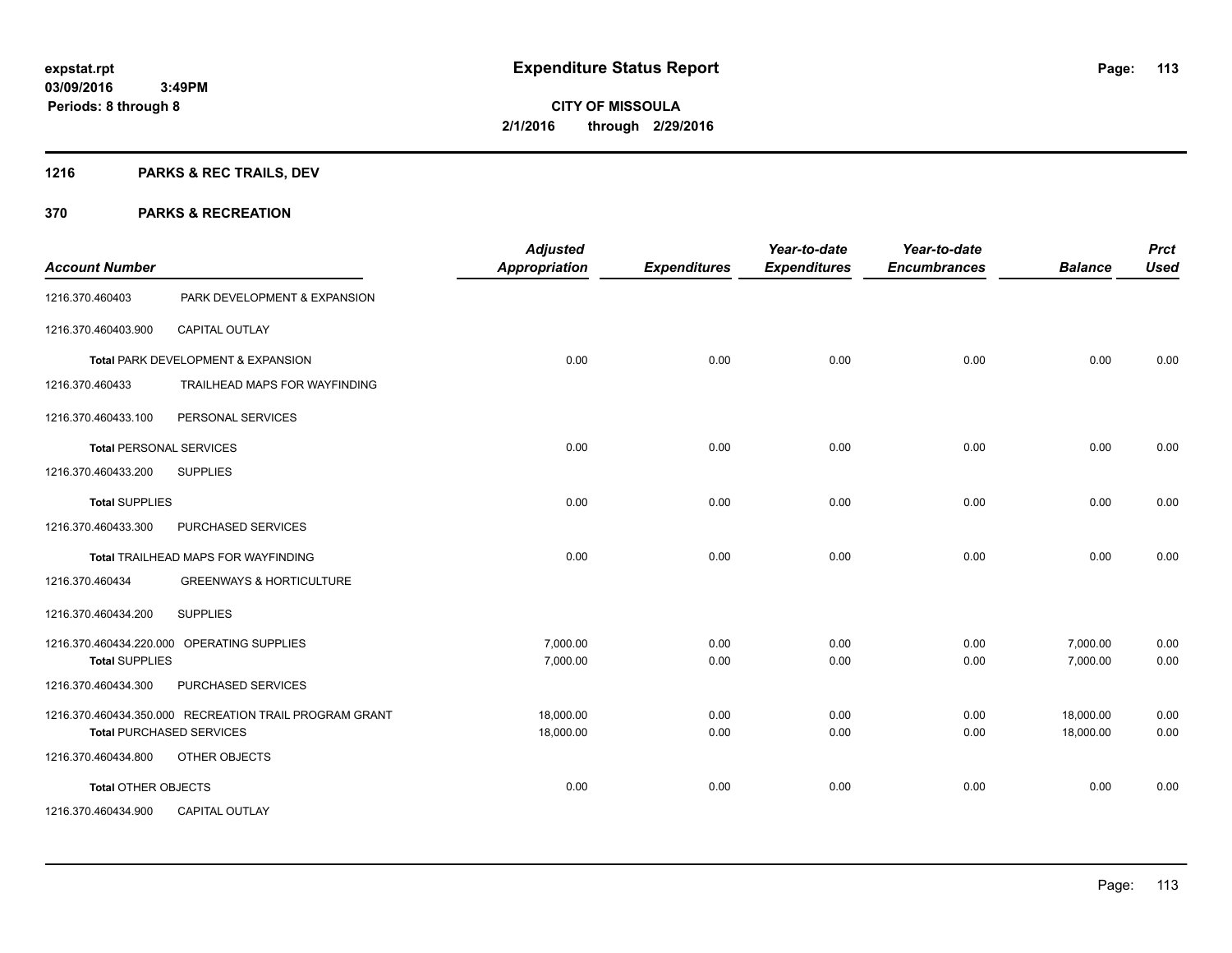# **1216 PARKS & REC TRAILS, DEV**

| <b>Account Number</b>          |                                                           | <b>Adjusted</b><br><b>Appropriation</b> | <b>Expenditures</b> | Year-to-date<br><b>Expenditures</b> | Year-to-date<br><b>Encumbrances</b> | <b>Balance</b>         | <b>Prct</b><br><b>Used</b> |
|--------------------------------|-----------------------------------------------------------|-----------------------------------------|---------------------|-------------------------------------|-------------------------------------|------------------------|----------------------------|
| <b>Total CAPITAL OUTLAY</b>    | 1216.370.460434.930.000 RECREATION TRAILS PROGRAM GRANT   | 65,000.00<br>65,000.00                  | 0.00<br>0.00        | 0.00<br>0.00                        | 0.00<br>0.00                        | 65,000.00<br>65,000.00 | 0.00<br>0.00               |
|                                | Total GREENWAYS & HORTICULTURE                            | 90,000.00                               | 0.00                | 0.00                                | 0.00                                | 90,000.00              | 0.00                       |
| 1216.370.460437                | TREE INVENTORY DNRC GRANT                                 |                                         |                     |                                     |                                     |                        |                            |
| 1216.370.460437.100            | PERSONAL SERVICES                                         |                                         |                     |                                     |                                     |                        |                            |
| <b>Total PERSONAL SERVICES</b> |                                                           | 0.00                                    | 0.00                | 0.00                                | 0.00                                | 0.00                   | 0.00                       |
| 1216.370.460437.200            | <b>SUPPLIES</b>                                           |                                         |                     |                                     |                                     |                        |                            |
|                                | Total TREE INVENTORY DNRC GRANT                           | 0.00                                    | 0.00                | 0.00                                | 0.00                                | 0.00                   | 0.00                       |
| 1216.370.460438                | MCCORMICK PARK SITE PLAN                                  |                                         |                     |                                     |                                     |                        |                            |
| 1216.370.460438.200            | <b>SUPPLIES</b>                                           |                                         |                     |                                     |                                     |                        |                            |
| <b>Total SUPPLIES</b>          |                                                           | 0.00                                    | 0.00                | 0.00                                | 0.00                                | 0.00                   | 0.00                       |
| 1216.370.460438.300            | PURCHASED SERVICES                                        |                                         |                     |                                     |                                     |                        |                            |
|                                | 1216.370.460438.350.000 AGO PROJECT/FT MSLA REGIONAL PARK | 0.00                                    | 0.00                | 4,125.00                            | 0.00                                | $-4,125.00$            | 0.00                       |
|                                | Total MCCORMICK PARK SITE PLAN                            | 0.00                                    | 0.00                | 4,125.00                            | 0.00                                | $-4.125.00$            | 0.00                       |
| 1216.370.460443                | <b>TRAINING</b>                                           |                                         |                     |                                     |                                     |                        |                            |
| 1216.370.460443.200            | <b>SUPPLIES</b>                                           |                                         |                     |                                     |                                     |                        |                            |
|                                | 1216.370.460443.220.000 OPERATING SUPPLIES                | 0.00                                    | $-450.00$           | 772.10                              | 0.00                                | $-772.10$              | 0.00                       |
| <b>Total SUPPLIES</b>          |                                                           | 0.00                                    | $-450.00$           | 772.10                              | 0.00                                | $-772.10$              | 0.00                       |
| 1216.370.460443.300            | PURCHASED SERVICES                                        |                                         |                     |                                     |                                     |                        |                            |
|                                | 1216.370.460443.350.000 PLAYGROUND SAFETY TRAINING        | 0.00                                    | 0.00                | 11,311.26                           | 0.00                                | $-11,311.26$           | 0.00                       |
|                                | <b>Total PURCHASED SERVICES</b>                           | 0.00                                    | 0.00                | 11,311.26                           | 0.00                                | $-11,311.26$           | 0.00                       |
| <b>Total TRAINING</b>          |                                                           | 0.00                                    | $-450.00$           | 12,083.36                           | 0.00                                | $-12,083.36$           | 0.00                       |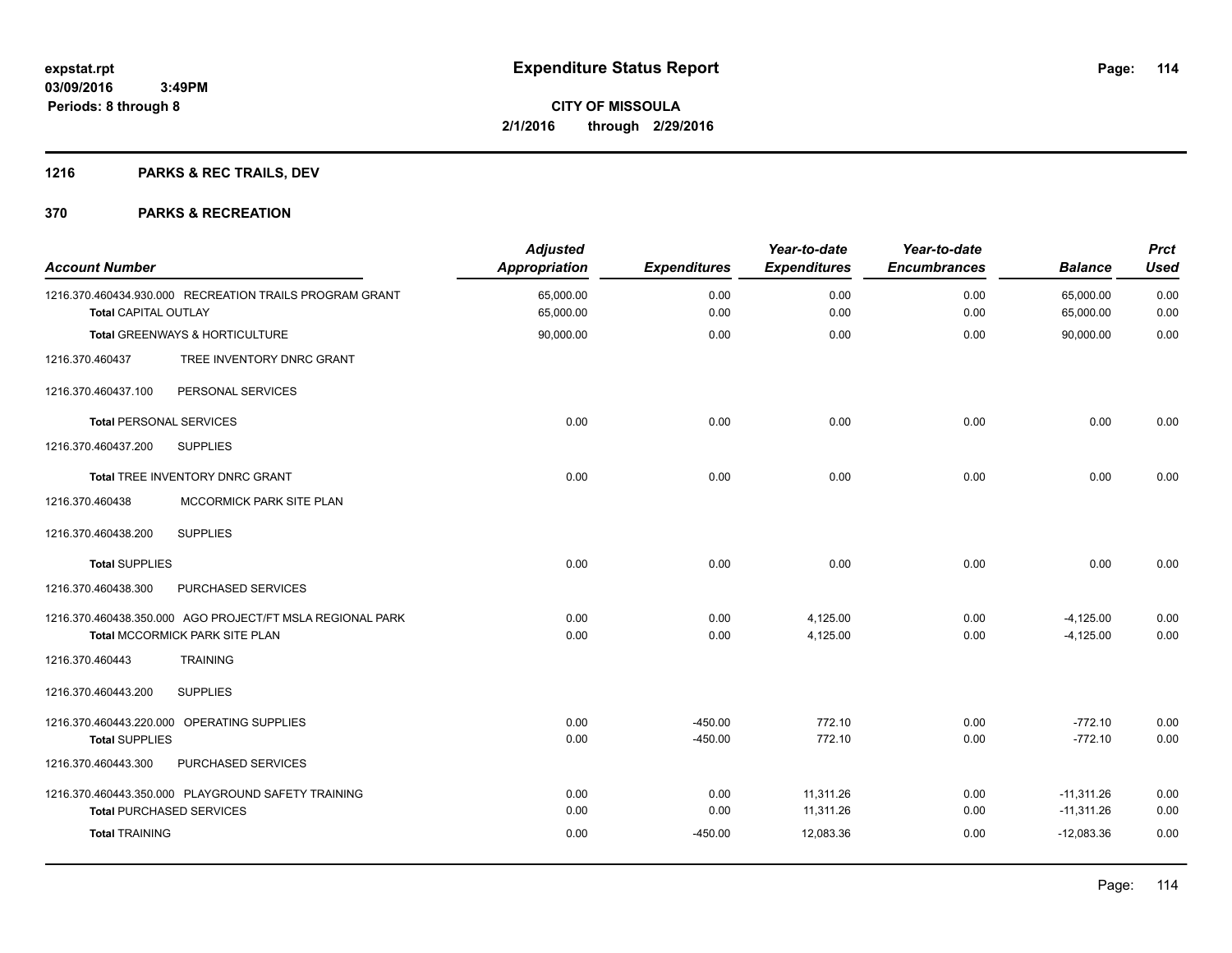# **1216 PARKS & REC TRAILS, DEV**

#### **370 PARKS & RECREATION**

| <b>Account Number</b>        |                                                                                                                                           | <b>Adjusted</b><br><b>Appropriation</b> | <b>Expenditures</b>          | Year-to-date<br><b>Expenditures</b> | Year-to-date<br><b>Encumbrances</b> | <b>Balance</b>                          | <b>Prct</b><br><b>Used</b> |
|------------------------------|-------------------------------------------------------------------------------------------------------------------------------------------|-----------------------------------------|------------------------------|-------------------------------------|-------------------------------------|-----------------------------------------|----------------------------|
| 1216.370.460444              | <b>PLAYGROUNDS</b>                                                                                                                        |                                         |                              |                                     |                                     |                                         |                            |
| 1216.370.460444.300          | PURCHASED SERVICES                                                                                                                        |                                         |                              |                                     |                                     |                                         |                            |
|                              | 1216.370.460444.350.000 PROFESSIONAL SERVICES<br><b>Total PURCHASED SERVICES</b>                                                          | 0.00<br>0.00                            | 0.00<br>0.00                 | 280.00<br>280.00                    | 0.00<br>0.00                        | $-280.00$<br>$-280.00$                  | 0.00<br>0.00               |
| 1216.370.460444.900          | <b>CAPITAL OUTLAY</b>                                                                                                                     |                                         |                              |                                     |                                     |                                         |                            |
| <b>Total CAPITAL OUTLAY</b>  | 1216.370.460444.930.000 LITTLE MCCORMICK PLAYGROUND/MPROVEMENTS                                                                           | 0.00<br>0.00                            | 0.00<br>0.00                 | 2,592.74<br>2,592.74                | 0.00<br>0.00                        | $-2,592.74$<br>$-2,592.74$              | 0.00<br>0.00               |
| <b>Total PLAYGROUNDS</b>     |                                                                                                                                           | 0.00                                    | 0.00                         | 2.872.74                            | 0.00                                | $-2.872.74$                             | 0.00                       |
| 1216.370.460470              | <b>RECREATION MORE</b>                                                                                                                    |                                         |                              |                                     |                                     |                                         |                            |
| 1216.370.460470.200          | <b>SUPPLIES</b>                                                                                                                           |                                         |                              |                                     |                                     |                                         |                            |
| <b>Total SUPPLIES</b>        | 1216.370.460470.220.000 MORE/OPERATING SUPPLIES<br>1216.370.460470.230.000 MORE/REPAI & MAINTENANCE                                       | 5,000.00<br>5,000.00<br>10,000.00       | 7,840.34<br>0.00<br>7,840.34 | 17,845.91<br>0.00<br>17,845.91      | 0.00<br>0.00<br>0.00                | $-12,845.91$<br>5,000.00<br>$-7,845.91$ | 356.92<br>0.00<br>178.46   |
| 1216.370.460470.300          | PURCHASED SERVICES                                                                                                                        |                                         |                              |                                     |                                     |                                         |                            |
|                              | 1216.370.460470.350.000 MORE/PROFESSIONAL SERVICES<br>1216.370.460470.390.000 OTHER PURCHASED SERVICES<br><b>Total PURCHASED SERVICES</b> | 10.000.00<br>10.000.00<br>20,000.00     | 0.00<br>0.00<br>0.00         | 0.00<br>0.00<br>0.00                | 0.00<br>0.00<br>0.00                | 10,000.00<br>10,000.00<br>20,000.00     | 0.00<br>0.00<br>0.00       |
| 1216.370.460470.900          | <b>CAPITAL OUTLAY</b>                                                                                                                     |                                         |                              |                                     |                                     |                                         |                            |
| <b>Total CAPITAL OUTLAY</b>  |                                                                                                                                           | 0.00                                    | 0.00                         | 0.00                                | 0.00                                | 0.00                                    | 0.00                       |
| <b>Total RECREATION MORE</b> |                                                                                                                                           | 30,000.00                               | 7,840.34                     | 17,845.91                           | 0.00                                | 12,154.09                               | 59.49                      |
| 1216.370.460471              | <b>RECREATION ADULTS</b>                                                                                                                  |                                         |                              |                                     |                                     |                                         |                            |

1216.370.460471.200 SUPPLIES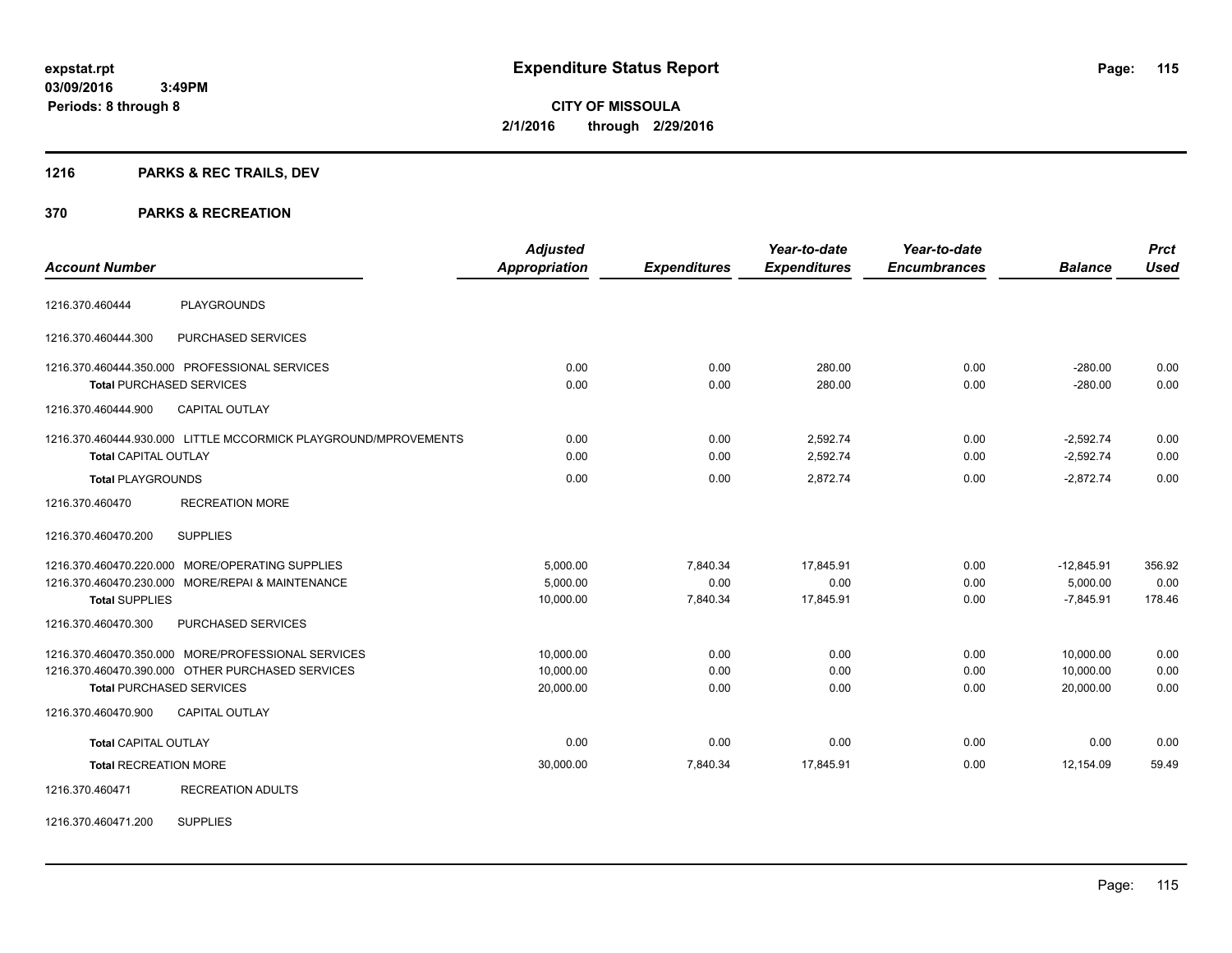# **1216 PARKS & REC TRAILS, DEV**

|                                                          | <b>Adjusted</b>      |                     | Year-to-date        | Year-to-date        |                | <b>Prct</b> |
|----------------------------------------------------------|----------------------|---------------------|---------------------|---------------------|----------------|-------------|
| <b>Account Number</b>                                    | <b>Appropriation</b> | <b>Expenditures</b> | <b>Expenditures</b> | <b>Encumbrances</b> | <b>Balance</b> | <b>Used</b> |
| 1216.370.460471.220.000 REC ADULT/OPERATING SUPPLIES     | 5,000.00             | 0.00                | 0.00                | 0.00                | 5,000.00       | 0.00        |
| <b>Total SUPPLIES</b>                                    | 5,000.00             | 0.00                | 0.00                | 0.00                | 5,000.00       | 0.00        |
| PURCHASED SERVICES<br>1216.370.460471.300                |                      |                     |                     |                     |                |             |
| <b>Total PURCHASED SERVICES</b>                          | 0.00                 | 0.00                | 0.00                | 0.00                | 0.00           | 0.00        |
| OTHER OBJECTS<br>1216.370.460471.800                     |                      |                     |                     |                     |                |             |
| 1216.370.460471.820.000 TRANSFERS TO OTHER FUNDS         | 20,000.00            | 0.00                | 0.00                | 0.00                | 20,000.00      | 0.00        |
| Total OTHER OBJECTS                                      | 20,000.00            | 0.00                | 0.00                | 0.00                | 20,000.00      | 0.00        |
| 1216.370.460471.900<br><b>CAPITAL OUTLAY</b>             |                      |                     |                     |                     |                |             |
| <b>Total CAPITAL OUTLAY</b>                              | 0.00                 | 0.00                | 0.00                | 0.00                | 0.00           | 0.00        |
| <b>Total RECREATION ADULTS</b>                           | 25,000.00            | 0.00                | 0.00                | 0.00                | 25.000.00      | 0.00        |
| <b>RECREATION YOUTH</b><br>1216.370.460472               |                      |                     |                     |                     |                |             |
| <b>SUPPLIES</b><br>1216.370.460472.200                   |                      |                     |                     |                     |                |             |
| 1216.370.460472.220.000 REC YOUTH/OPERATING SUPPLIES     | 5,000.00             | 0.00                | 0.00                | 0.00                | 5,000.00       | 0.00        |
| <b>Total SUPPLIES</b>                                    | 5,000.00             | 0.00                | 0.00                | 0.00                | 5,000.00       | 0.00        |
| 1216.370.460472.300<br>PURCHASED SERVICES                |                      |                     |                     |                     |                |             |
| <b>Total PURCHASED SERVICES</b>                          | 0.00                 | 0.00                | 0.00                | 0.00                | 0.00           | 0.00        |
| 1216.370.460472.700<br><b>GRANTS &amp; CONTRIBUTIONS</b> |                      |                     |                     |                     |                |             |
| Total GRANTS & CONTRIBUTIONS                             | 0.00                 | 0.00                | 0.00                | 0.00                | 0.00           | 0.00        |
| 1216.370.460472.800<br>OTHER OBJECTS                     |                      |                     |                     |                     |                |             |
| 1216.370.460472.820.000 TRANSFERS TO OTHER FUNDS         | 30,000.00            | 0.00                | 0.00                | 0.00                | 30,000.00      | 0.00        |
| <b>Total OTHER OBJECTS</b>                               | 30,000.00            | 0.00                | 0.00                | 0.00                | 30,000.00      | 0.00        |
| 1216.370.460472.900<br><b>CAPITAL OUTLAY</b>             |                      |                     |                     |                     |                |             |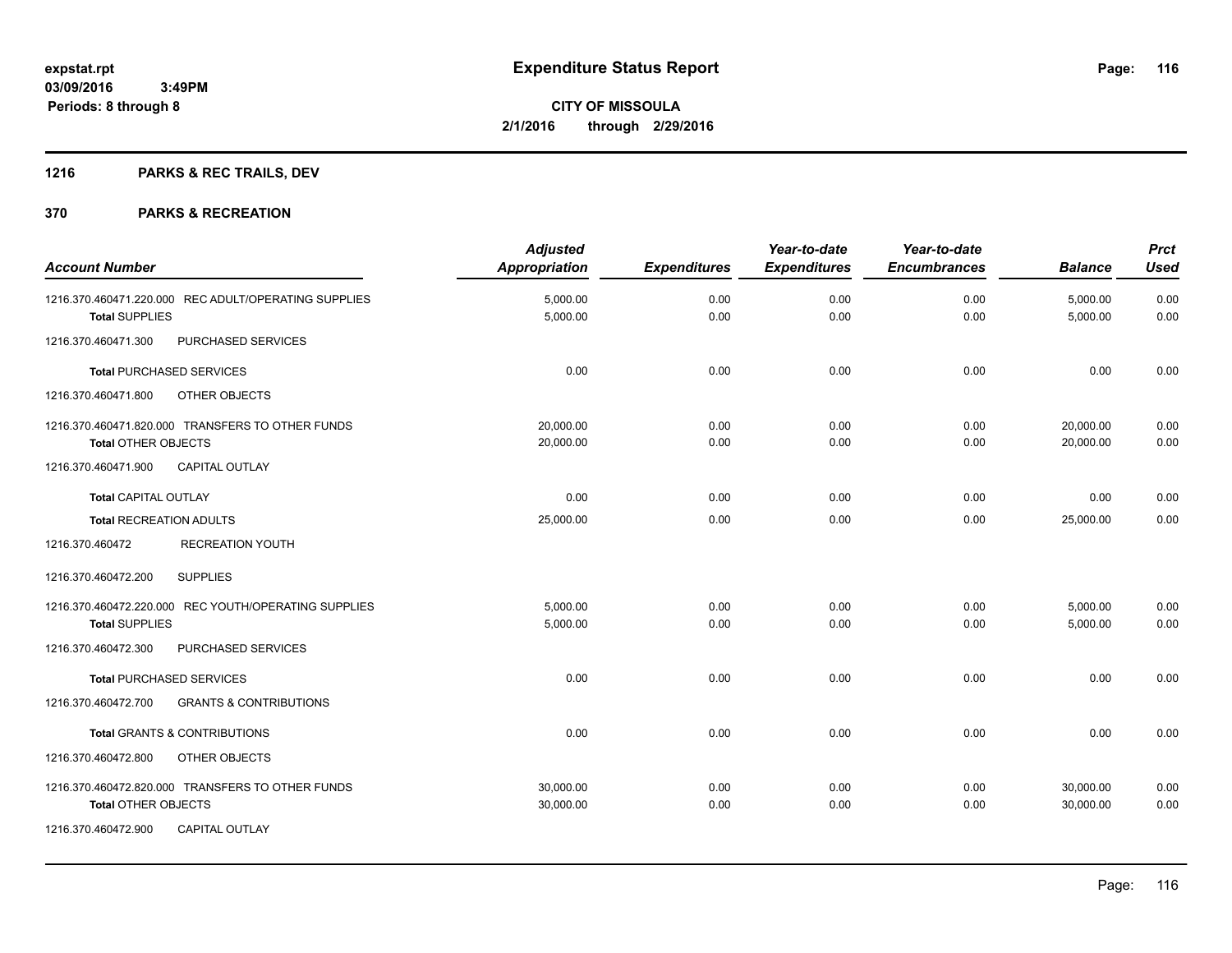# **1216 PARKS & REC TRAILS, DEV**

|                                        |                                                              | <b>Adjusted</b>      |                     | Year-to-date        | Year-to-date        |                | <b>Prct</b> |
|----------------------------------------|--------------------------------------------------------------|----------------------|---------------------|---------------------|---------------------|----------------|-------------|
| <b>Account Number</b>                  |                                                              | <b>Appropriation</b> | <b>Expenditures</b> | <b>Expenditures</b> | <b>Encumbrances</b> | <b>Balance</b> | <b>Used</b> |
| Total CAPITAL OUTLAY                   |                                                              | 0.00                 | 0.00                | 0.00                | 0.00                | 0.00           | 0.00        |
| <b>Total RECREATION YOUTH</b>          |                                                              | 35,000.00            | 0.00                | 0.00                | 0.00                | 35,000.00      | 0.00        |
|                                        |                                                              |                      |                     |                     |                     |                |             |
| 1216.370.460506                        | <b>CARAS PARK</b>                                            |                      |                     |                     |                     |                |             |
| 1216.370.460506.200                    | <b>SUPPLIES</b>                                              |                      |                     |                     |                     |                |             |
| <b>Total SUPPLIES</b>                  |                                                              | 0.00                 | 0.00                | 0.00                | 0.00                | 0.00           | 0.00        |
| 1216.370.460506.300                    | PURCHASED SERVICES                                           |                      |                     |                     |                     |                |             |
| <b>Total PURCHASED SERVICES</b>        |                                                              | 0.00                 | 0.00                | 0.00                | 0.00                | 0.00           | 0.00        |
| 1216.370.460506.900                    | <b>CAPITAL OUTLAY</b>                                        |                      |                     |                     |                     |                |             |
| <b>Total CARAS PARK</b>                |                                                              | 0.00                 | 0.00                | 0.00                | 0.00                | 0.00           | 0.00        |
| 1216.370.460507                        | <b>COMMUNITY TRAILS</b>                                      |                      |                     |                     |                     |                |             |
| 1216.370.460507.200                    | <b>SUPPLIES</b>                                              |                      |                     |                     |                     |                |             |
|                                        | 1216.370.460507.220.000 COMM TRAILS/OPERATING SUPPLIES       | 5,000.00             | 0.00                | 0.00                | 0.00                | 5,000.00       | 0.00        |
|                                        | 1216.370.460507.230.000 COMM TRAILS/REPAIR/MAINTENANCE       | 5,000.00             | 0.00                | 0.00                | 0.00                | 5,000.00       | 0.00        |
| 1216.370.460507.240.000 OTHER SUPPLIES |                                                              | 1,100.00             | 0.00                | 0.00                | 0.00                | 1,100.00       | 0.00        |
| <b>Total SUPPLIES</b>                  |                                                              | 11,100.00            | 0.00                | 0.00                | 0.00                | 11,100.00      | 0.00        |
| 1216.370.460507.300                    | PURCHASED SERVICES                                           |                      |                     |                     |                     |                |             |
|                                        | 1216.370.460507.350.000 COMM TRAILS/PROFESSIONAL SERVICES    | 10,000.00            | 0.00                | 0.00                | 0.00                | 10,000.00      | 0.00        |
|                                        | 1216.370.460507.360.000 COMM TRAILS/REPAIR & MAINTENANCE     | 10,000.00            | 560.00              | 560.00              | 0.00                | 9,440.00       | 5.60        |
|                                        | 1216.370.460507.390.000 COMM TRAILS/OTHER PURCHASED SERVICES | 40,000.00            | 0.00                | 0.00                | 0.00                | 40.000.00      | 0.00        |
| <b>Total PURCHASED SERVICES</b>        |                                                              | 60,000.00            | 560.00              | 560.00              | 0.00                | 59,440.00      | 0.93        |
| 1216.370.460507.900                    | <b>CAPITAL OUTLAY</b>                                        |                      |                     |                     |                     |                |             |
|                                        | 1216.370.460507.930.000 COMM TRAILS/IMPROVEMENTS             | 50,000.00            | 0.00                | 0.00                | 0.00                | 50,000.00      | 0.00        |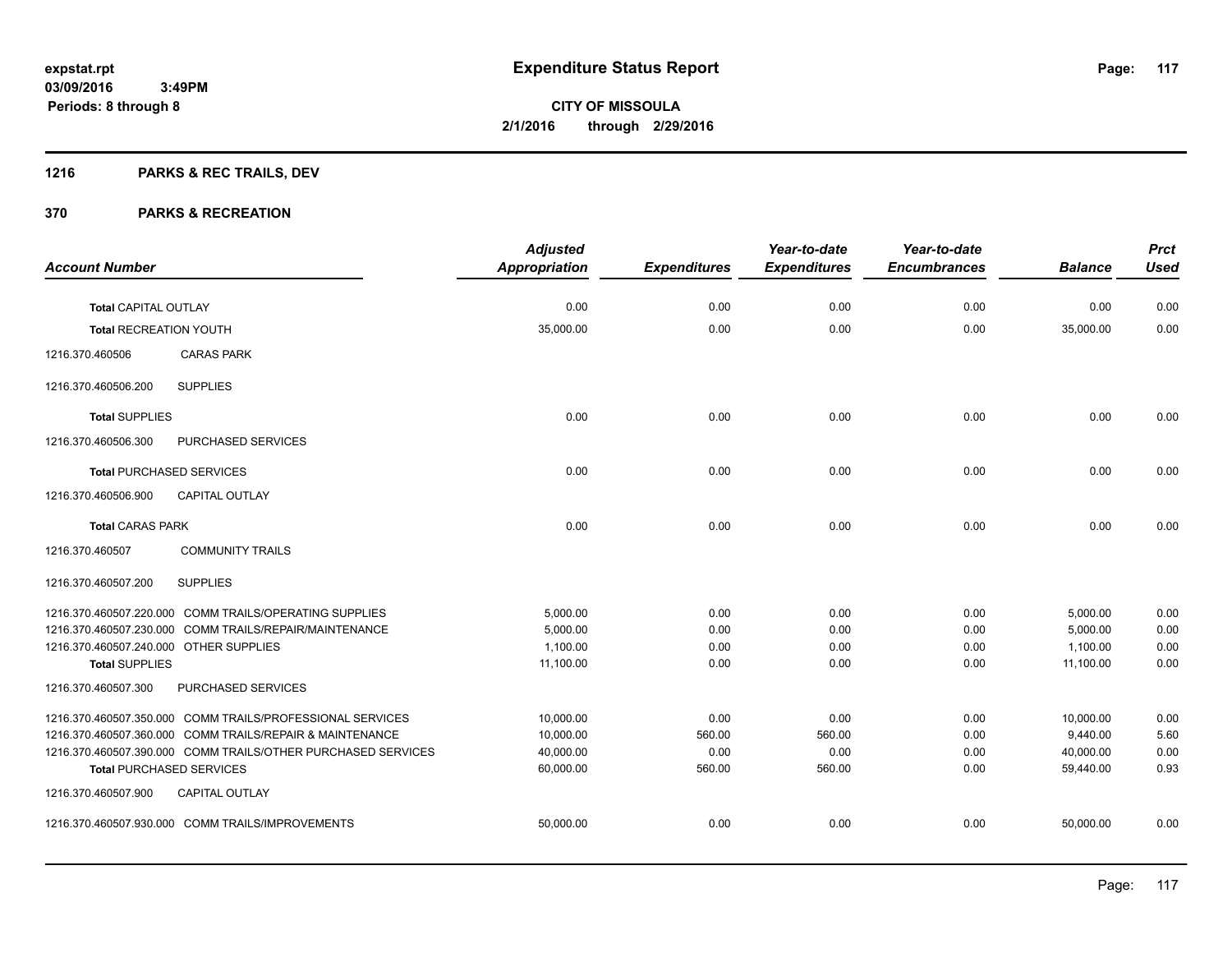# **1216 PARKS & REC TRAILS, DEV**

| <b>Account Number</b>           |                                                                                                                                                                       | <b>Adjusted</b><br><b>Appropriation</b> | <b>Expenditures</b>          | Year-to-date<br><b>Expenditures</b>   | Year-to-date<br><b>Encumbrances</b> | <b>Balance</b>                                    | <b>Prct</b><br><b>Used</b>   |
|---------------------------------|-----------------------------------------------------------------------------------------------------------------------------------------------------------------------|-----------------------------------------|------------------------------|---------------------------------------|-------------------------------------|---------------------------------------------------|------------------------------|
| <b>Total CAPITAL OUTLAY</b>     |                                                                                                                                                                       | 50,000.00                               | 0.00                         | 0.00                                  | 0.00                                | 50,000.00                                         | 0.00                         |
| <b>Total COMMUNITY TRAILS</b>   |                                                                                                                                                                       | 121,100.00                              | 560.00                       | 560.00                                | 0.00                                | 120,540.00                                        | 0.46                         |
| 1216.370.460508                 | <b>KIWANIS PARK</b>                                                                                                                                                   |                                         |                              |                                       |                                     |                                                   |                              |
| 1216.370.460508.900             | <b>CAPITAL OUTLAY</b>                                                                                                                                                 |                                         |                              |                                       |                                     |                                                   |                              |
| <b>Total KIWANIS PARK</b>       | 1216.370.460508.930.000 KIWANIS PARK IMPROVEMENTS                                                                                                                     | 158,650.00<br>158,650.00                | 0.00<br>0.00                 | 0.00<br>0.00                          | 0.00<br>0.00                        | 158,650.00<br>158,650.00                          | 0.00<br>0.00                 |
| 1216.370.460509                 | <b>KIM WILLIAMS TRAIL</b>                                                                                                                                             |                                         |                              |                                       |                                     |                                                   |                              |
| 1216.370.460509.900             | <b>CAPITAL OUTLAY</b>                                                                                                                                                 |                                         |                              |                                       |                                     |                                                   |                              |
| <b>Total KIM WILLIAMS TRAIL</b> | 1216.370.460509.930.000 KIM WILLIAMS/IMPROVEMENTS                                                                                                                     | 36,170.00<br>36,170.00                  | 0.00<br>0.00                 | 0.00<br>0.00                          | 0.00<br>0.00                        | 36,170.00<br>36,170.00                            | 0.00<br>0.00                 |
| 1216.370.460511                 | PARK ENTERPRISE                                                                                                                                                       |                                         |                              |                                       |                                     |                                                   |                              |
| 1216.370.460511.200             | <b>SUPPLIES</b>                                                                                                                                                       |                                         |                              |                                       |                                     |                                                   |                              |
| <b>Total SUPPLIES</b>           |                                                                                                                                                                       | 0.00                                    | 0.00                         | 0.00                                  | 0.00                                | 0.00                                              | 0.00                         |
| 1216.370.460511.300             | PURCHASED SERVICES                                                                                                                                                    |                                         |                              |                                       |                                     |                                                   |                              |
| <b>Total PARK ENTERPRISE</b>    |                                                                                                                                                                       | 0.00                                    | 0.00                         | 0.00                                  | 0.00                                | 0.00                                              | 0.00                         |
| 1216.370.460512                 | PARK MEMORIALS                                                                                                                                                        |                                         |                              |                                       |                                     |                                                   |                              |
| 1216.370.460512.200             | <b>SUPPLIES</b>                                                                                                                                                       |                                         |                              |                                       |                                     |                                                   |                              |
| <b>Total SUPPLIES</b>           | 1216.370.460512.220.000 PARK MEMORIALS/OPERATING SUPPLIES<br>1216.370.460512.220.094 RESTITUTION/DAMAGED TREES/SUPPLIES<br>1216.370.460512.220.155 OPERATING SUPPLIES | 0.00<br>0.00<br>0.00<br>0.00            | 0.00<br>0.00<br>0.00<br>0.00 | 626.52<br>725.00<br>43.90<br>1,395.42 | 0.00<br>0.00<br>0.00<br>0.00        | $-626.52$<br>$-725.00$<br>$-43.90$<br>$-1,395.42$ | 0.00<br>0.00<br>0.00<br>0.00 |
| 1216.370.460512.300             | PURCHASED SERVICES                                                                                                                                                    |                                         |                              |                                       |                                     |                                                   |                              |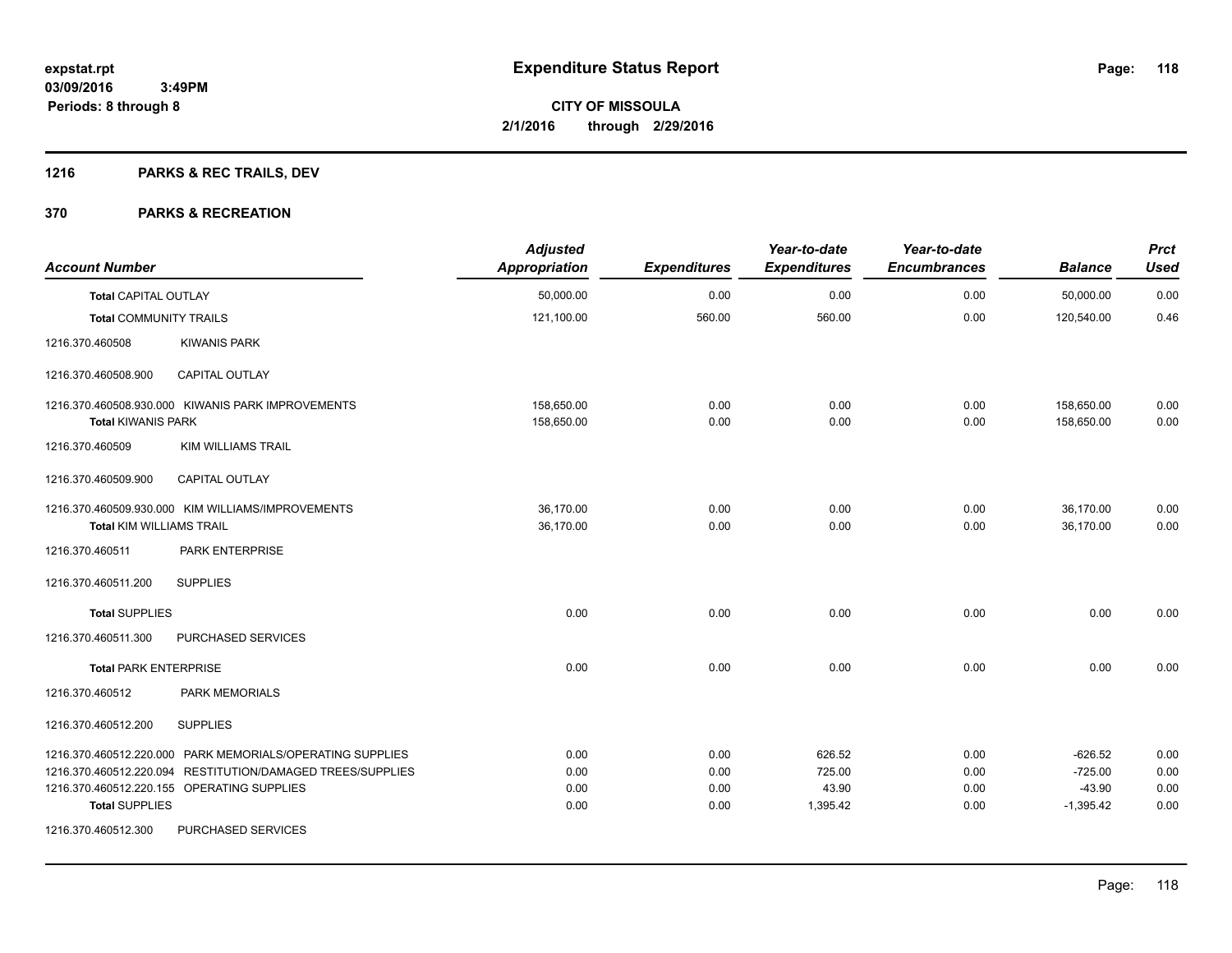# **1216 PARKS & REC TRAILS, DEV**

|                                                                | <b>Adjusted</b>      |                     | Year-to-date        | Year-to-date        |                | <b>Prct</b> |
|----------------------------------------------------------------|----------------------|---------------------|---------------------|---------------------|----------------|-------------|
| <b>Account Number</b>                                          | <b>Appropriation</b> | <b>Expenditures</b> | <b>Expenditures</b> | <b>Encumbrances</b> | <b>Balance</b> | <b>Used</b> |
| <b>Total PURCHASED SERVICES</b>                                | 0.00                 | 0.00                | 0.00                | 0.00                | 0.00           | 0.00        |
| 1216.370.460512.800<br>OTHER OBJECTS                           |                      |                     |                     |                     |                |             |
| <b>Total OTHER OBJECTS</b>                                     | 0.00                 | 0.00                | 0.00                | 0.00                | 0.00           | 0.00        |
| 1216.370.460512.900<br><b>CAPITAL OUTLAY</b>                   |                      |                     |                     |                     |                |             |
| 1216.370.460512.920.000 PARK MEMORIALS/BUILDINGS               | 100.000.00           | 0.00                | 0.00                | 0.00                | 100.000.00     | 0.00        |
| 1216.370.460512.940.000 PARK MEMORIALS-MACHINERY & EQUIPMENT   | 50,000.00            | 0.00                | 0.00                | 0.00                | 50,000.00      | 0.00        |
| <b>Total CAPITAL OUTLAY</b>                                    | 150,000.00           | 0.00                | 0.00                | 0.00                | 150,000.00     | 0.00        |
| <b>Total PARK MEMORIALS</b>                                    | 150,000.00           | 0.00                | 1,395.42            | 0.00                | 148,604.58     | 0.93        |
| 1216.370.460513<br>RECREATIONAL DONATIONS SPEC EVENTS          |                      |                     |                     |                     |                |             |
| <b>SUPPLIES</b><br>1216.370.460513.200                         |                      |                     |                     |                     |                |             |
| 1216.370.460513.220.000 REC DONATIONS/OPERATING SUPPLIES       | 20,000.00            | 0.00                | 400.00              | 0.00                | 19,600.00      | 2.00        |
| 1216.370.460513.220.090 REC DONATIONS/OPERATING SUPPLIES       | 0.00                 | 1,888.11            | 2,831.08            | 0.00                | $-2,831.08$    | 0.00        |
| 1216.370.460513.230.000 REC DONATIONS-REPAIR/MAINTENANCE       | 5,000.00             | 0.00                | 0.00                | 0.00                | 5,000.00       | 0.00        |
| <b>Total SUPPLIES</b>                                          | 25,000.00            | 1,888.11            | 3,231.08            | 0.00                | 21,768.92      | 12.92       |
| 1216.370.460513.300<br><b>PURCHASED SERVICES</b>               |                      |                     |                     |                     |                |             |
| 1216.370.460513.350.000 REC DONATIONS/PROFESSIONAL SERVICES    | 5,000.00             | 0.00                | 0.00                | 0.00                | 5,000.00       | 0.00        |
| 1216.370.460513.390.000 REC DONATIONS/OTHER PURCHASED SERVICES | 40,000.00            | 0.00                | 0.00                | 0.00                | 40,000.00      | 0.00        |
| <b>Total PURCHASED SERVICES</b>                                | 45,000.00            | 0.00                | 0.00                | 0.00                | 45,000.00      | 0.00        |
| 1216.370.460513.800<br>OTHER OBJECTS                           |                      |                     |                     |                     |                |             |
| <b>Total OTHER OBJECTS</b>                                     | 0.00                 | 0.00                | 0.00                | 0.00                | 0.00           | 0.00        |
| 1216.370.460513.900<br><b>CAPITAL OUTLAY</b>                   |                      |                     |                     |                     |                |             |
| <b>Total CAPITAL OUTLAY</b>                                    | 0.00                 | 0.00                | 0.00                | 0.00                | 0.00           | 0.00        |
| <b>Total RECREATIONAL DONATIONS SPEC EVENTS</b>                | 70,000.00            | 1,888.11            | 3,231.08            | 0.00                | 66.768.92      | 4.62        |
|                                                                |                      |                     |                     |                     |                |             |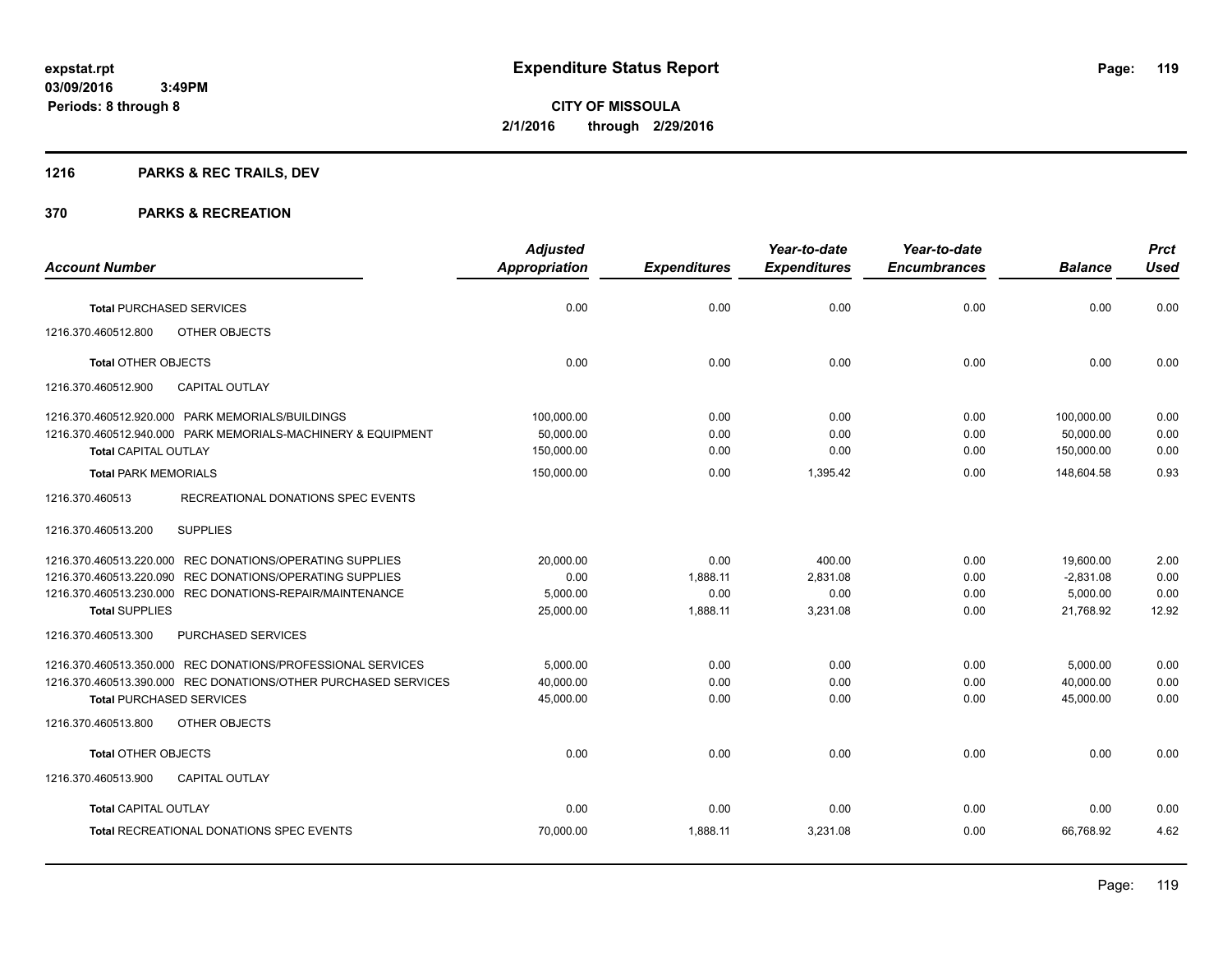# **1216 PARKS & REC TRAILS, DEV**

#### **370 PARKS & RECREATION**

| <b>Account Number</b>                |                                                              | <b>Adjusted</b><br><b>Appropriation</b> | <b>Expenditures</b> | Year-to-date<br><b>Expenditures</b> | Year-to-date<br><b>Encumbrances</b> | <b>Balance</b> | <b>Prct</b><br>Used |
|--------------------------------------|--------------------------------------------------------------|-----------------------------------------|---------------------|-------------------------------------|-------------------------------------|----------------|---------------------|
|                                      |                                                              |                                         |                     |                                     |                                     |                |                     |
| 1216.370.460514                      | <b>URBAN FORESTRY</b>                                        |                                         |                     |                                     |                                     |                |                     |
| 1216.370.460514.100                  | PERSONAL SERVICES                                            |                                         |                     |                                     |                                     |                |                     |
| <b>Total PERSONAL SERVICES</b>       |                                                              | 0.00                                    | 0.00                | 0.00                                | 0.00                                | 0.00           | 0.00                |
| 1216.370.460514.200                  | <b>SUPPLIES</b>                                              |                                         |                     |                                     |                                     |                |                     |
|                                      | 1216.370.460514.220.000 URBAN FORESTRY/OPERATING SUPPLIES    | 10,000.00                               | 184.43              | 184.43                              | 0.00                                | 9,815.57       | 1.84                |
|                                      | 1216.370.460514.220.192 OPERATING SUPPLIES                   | 0.00                                    | 0.00                | 60.00                               | 0.00                                | $-60.00$       | 0.00                |
|                                      | 1216.370.460514.230.000 URBAN FORESTRY-REPAIR/MAINTENANCE    | 5,000.00                                | 0.00                | 0.00                                | 0.00                                | 5,000.00       | 0.00                |
| <b>Total SUPPLIES</b>                |                                                              | 15,000.00                               | 184.43              | 244.43                              | 0.00                                | 14,755.57      | 1.63                |
| 1216.370.460514.300                  | <b>PURCHASED SERVICES</b>                                    |                                         |                     |                                     |                                     |                |                     |
|                                      | 1216.370.460514.350.000 URBAN FORESTRY/PROFESSIONAL SERVICES | 20,000.00                               | 0.00                | 0.00                                | 0.00                                | 20,000.00      | 0.00                |
|                                      | 1216.370.460514.350.085 FOREST HEALTH GRANT                  | 59,000.00                               | 0.00                | 0.00                                | 0.00                                | 59,000.00      | 0.00                |
| <b>Total PURCHASED SERVICES</b>      |                                                              | 79,000.00                               | 0.00                | 0.00                                | 0.00                                | 79,000.00      | 0.00                |
| 1216.370.460514.900                  | CAPITAL OUTLAY                                               |                                         |                     |                                     |                                     |                |                     |
| 1216.370.460514.930.000 IMPROVEMENTS |                                                              | 20,000.00                               | 0.00                | 0.00                                | 0.00                                | 20,000.00      | 0.00                |
|                                      | 1216.370.460514.940.000 MACHINERY & EQUIPMENT                | 0.00                                    | 0.00                | 9,450.00                            | 0.00                                | $-9,450.00$    | 0.00                |
| <b>Total CAPITAL OUTLAY</b>          |                                                              | 20,000.00                               | 0.00                | 9,450.00                            | 0.00                                | 10,550.00      | 47.25               |
| <b>Total URBAN FORESTRY</b>          |                                                              | 114,000.00                              | 184.43              | 9,694.43                            | 0.00                                | 104,305.57     | 8.50                |
| 1216.370.460516                      | PARK REVOLVING                                               |                                         |                     |                                     |                                     |                |                     |
| 1216.370.460516.800                  | OTHER OBJECTS                                                |                                         |                     |                                     |                                     |                |                     |
| 1216.370.460516.845.000 CONTINGENCY  |                                                              | 25.000.00                               | 0.00                | 0.00                                | 0.00                                | 25.000.00      | 0.00                |
| <b>Total PARK REVOLVING</b>          |                                                              | 25,000.00                               | 0.00                | 0.00                                | 0.00                                | 25,000.00      | 0.00                |
| 1010070100777                        | $QDEU QDEU QE BUBQU QE QE QEQU1 HU1 QUQ$                     |                                         |                     |                                     |                                     |                |                     |

1216.370.460517 OPEN SPACE PURCHASE & DONATIONS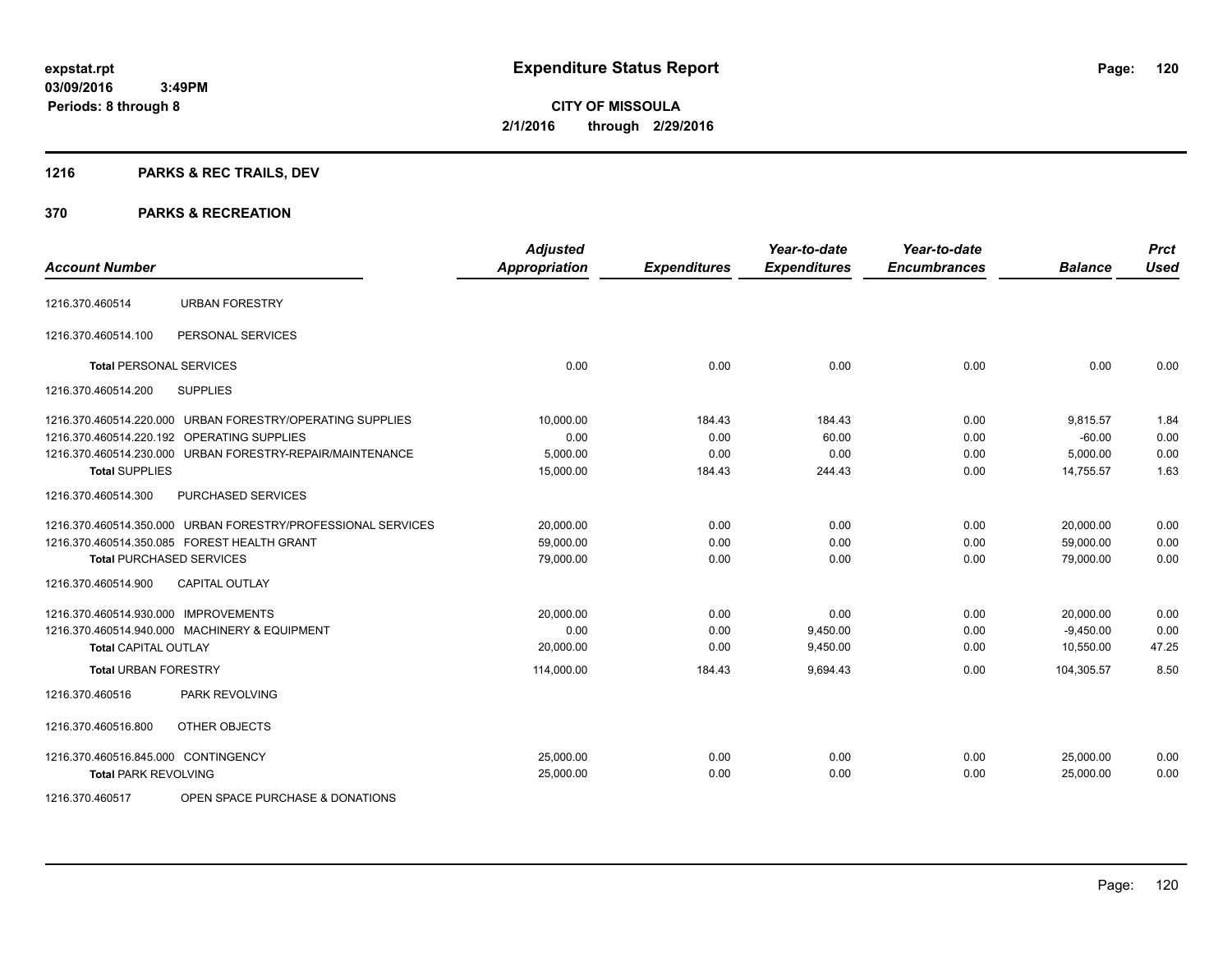# **1216 PARKS & REC TRAILS, DEV**

| <b>Account Number</b>         |                                                  | <b>Adjusted</b><br><b>Appropriation</b> | <b>Expenditures</b> | Year-to-date<br><b>Expenditures</b> | Year-to-date<br><b>Encumbrances</b> | <b>Balance</b> | <b>Prct</b><br><b>Used</b> |
|-------------------------------|--------------------------------------------------|-----------------------------------------|---------------------|-------------------------------------|-------------------------------------|----------------|----------------------------|
| 1216.370.460517.200           | <b>SUPPLIES</b>                                  |                                         |                     |                                     |                                     |                |                            |
|                               |                                                  |                                         |                     |                                     |                                     |                |                            |
| <b>Total SUPPLIES</b>         |                                                  | 0.00                                    | 0.00                | 0.00                                | 0.00                                | 0.00           | 0.00                       |
| 1216.370.460517.300           | PURCHASED SERVICES                               |                                         |                     |                                     |                                     |                |                            |
|                               | 1216.370.460517.390.000 OTHER PURCHASED SERVICES | 10,000.00                               | 0.00                | 0.00                                | 0.00                                | 10,000.00      | 0.00                       |
|                               | <b>Total PURCHASED SERVICES</b>                  | 10,000.00                               | 0.00                | 0.00                                | 0.00                                | 10,000.00      | 0.00                       |
| 1216.370.460517.900           | CAPITAL OUTLAY                                   |                                         |                     |                                     |                                     |                |                            |
| <b>Total CAPITAL OUTLAY</b>   |                                                  | 0.00                                    | 0.00                | 0.00                                | 0.00                                | 0.00           | 0.00                       |
|                               | Total OPEN SPACE PURCHASE & DONATIONS            | 10,000.00                               | 0.00                | 0.00                                | 0.00                                | 10,000.00      | 0.00                       |
| 1216.370.460518               | <b>SILVERS LAGOON</b>                            |                                         |                     |                                     |                                     |                |                            |
| 1216.370.460518.900           | <b>CAPITAL OUTLAY</b>                            |                                         |                     |                                     |                                     |                |                            |
| <b>Total SILVERS LAGOON</b>   |                                                  | 0.00                                    | 0.00                | 0.00                                | 0.00                                | 0.00           | 0.00                       |
| 1216.370.460519               | <b>AQUATICS CAPITAL</b>                          |                                         |                     |                                     |                                     |                |                            |
| 1216.370.460519.200           | <b>SUPPLIES</b>                                  |                                         |                     |                                     |                                     |                |                            |
| <b>Total SUPPLIES</b>         |                                                  | 0.00                                    | 0.00                | 0.00                                | 0.00                                | 0.00           | 0.00                       |
| 1216.370.460519.300           | PURCHASED SERVICES                               |                                         |                     |                                     |                                     |                |                            |
|                               | <b>Total PURCHASED SERVICES</b>                  | 0.00                                    | 0.00                | 0.00                                | 0.00                                | 0.00           | 0.00                       |
| 1216.370.460519.900           | <b>CAPITAL OUTLAY</b>                            |                                         |                     |                                     |                                     |                |                            |
| <b>Total AQUATICS CAPITAL</b> |                                                  | 0.00                                    | 0.00                | 0.00                                | 0.00                                | 0.00           | 0.00                       |
| 1216.370.460520               | *** Title Not Found ***                          |                                         |                     |                                     |                                     |                |                            |
| 1216.370.460520.200           | <b>SUPPLIES</b>                                  |                                         |                     |                                     |                                     |                |                            |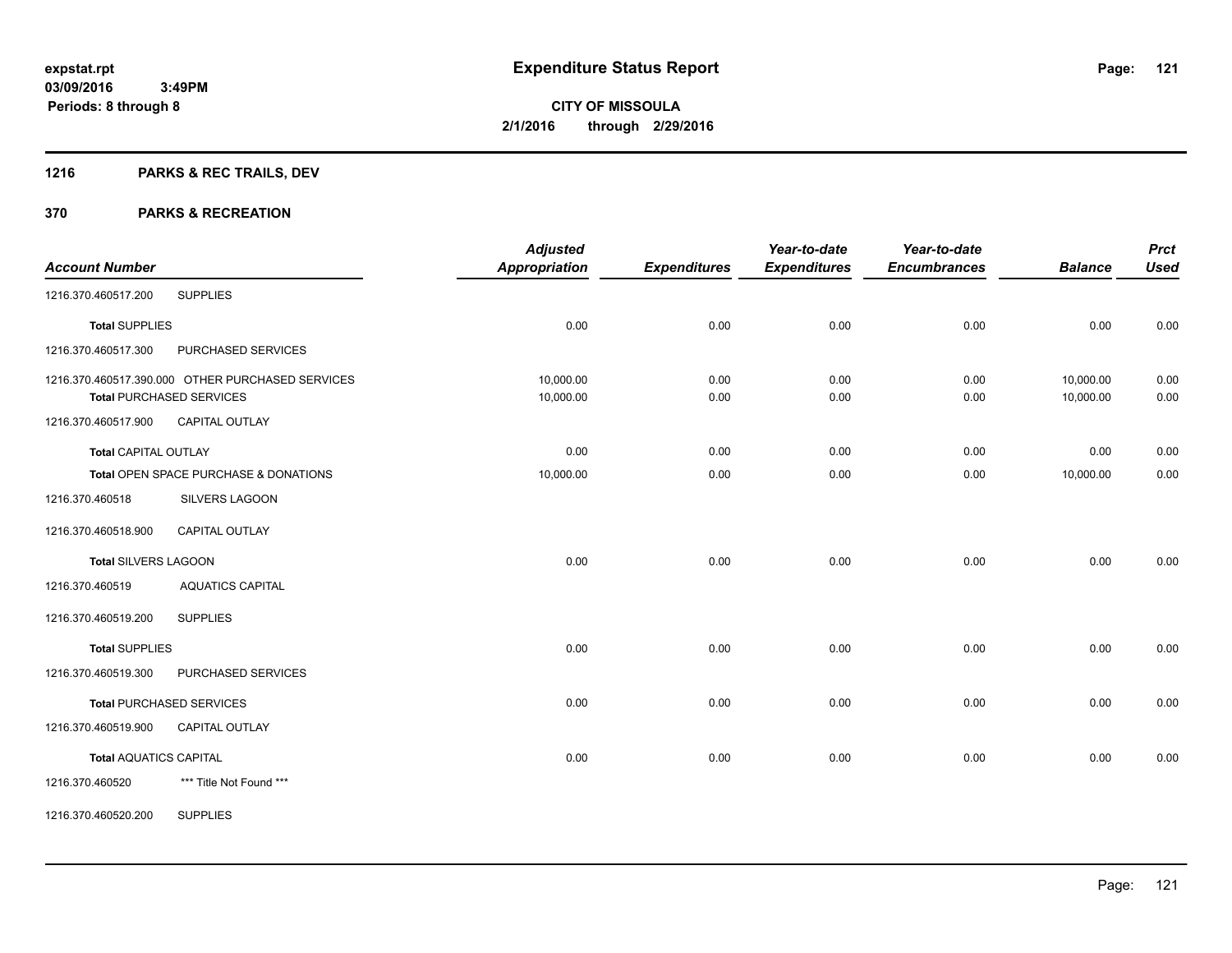# **1216 PARKS & REC TRAILS, DEV**

| <b>Account Number</b>            |                                                                 | <b>Adjusted</b><br><b>Appropriation</b> | <b>Expenditures</b> | Year-to-date<br><b>Expenditures</b> | Year-to-date<br><b>Encumbrances</b> | <b>Balance</b> | <b>Prct</b><br><b>Used</b> |
|----------------------------------|-----------------------------------------------------------------|-----------------------------------------|---------------------|-------------------------------------|-------------------------------------|----------------|----------------------------|
| <b>Total SUPPLIES</b>            |                                                                 | 0.00                                    | 0.00                | 0.00                                | 0.00                                | 0.00           | 0.00                       |
| 1216.370.460520.300              | PURCHASED SERVICES                                              |                                         |                     |                                     |                                     |                |                            |
| <b>Total PURCHASED SERVICES</b>  |                                                                 | 0.00                                    | 0.00                | 0.00                                | 0.00                                | 0.00           | 0.00                       |
| 1216.370.460520.900              | <b>CAPITAL OUTLAY</b>                                           |                                         |                     |                                     |                                     |                |                            |
| Total *** Title Not Found ***    |                                                                 | 0.00                                    | 0.00                | 0.00                                | 0.00                                | 0.00           | 0.00                       |
| 1216.370.460521                  | <b>CONSERVATION LANDS DONATIONS</b>                             |                                         |                     |                                     |                                     |                |                            |
| 1216.370.460521.100              | PERSONAL SERVICES                                               |                                         |                     |                                     |                                     |                |                            |
|                                  | 1216.370.460521.110.000 CONSV LANDS MGMT GRANTS                 | 11,291.00                               | 0.00                | 227.07                              | 0.00                                | 11,063.93      | 2.01                       |
|                                  | 1216.370.460521.110.106 SALARIES AND WAGES                      | 0.00                                    | 0.00                | 5,182.03                            | 0.00                                | $-5,182.03$    | 0.00                       |
|                                  | 1216.370.460521.140.000 CONSERVATION LAND MGMT GRANT/EMP CONTRI | 1,909.00                                | 0.00                | 1.077.67                            | 0.00                                | 831.33         | 56.45                      |
|                                  | 1216.370.460521.141.000 STATE RETIREMENT CONTRIBUTIONS          | 0.00                                    | 0.00                | 4.69                                | 0.00                                | $-4.69$        | 0.00                       |
| <b>Total PERSONAL SERVICES</b>   |                                                                 | 13,200.00                               | 0.00                | 6,491.46                            | 0.00                                | 6,708.54       | 49.18                      |
| 1216.370.460521.200              | <b>SUPPLIES</b>                                                 |                                         |                     |                                     |                                     |                |                            |
|                                  | 1216.370.460521.220.000 CONSVERVATION LANDS GRANT/OPER SUPPLIES | 10,000.00                               | 0.00                | 0.00                                | 0.00                                | 10.000.00      | 0.00                       |
|                                  | 1216.370.460521.220.086 OPERATING SUPPLIES~WEED PROGRAM         | 0.00                                    | 0.00                | 710.17                              | 0.00                                | $-710.17$      | 0.00                       |
|                                  | 1216.370.460521.230.000 CONSERVATION LANDS MGMT GRANT           | 5,000.00                                | 0.00                | 181.31                              | 0.00                                | 4,818.69       | 3.63                       |
| <b>Total SUPPLIES</b>            |                                                                 | 15,000.00                               | 0.00                | 891.48                              | 0.00                                | 14,108.52      | 5.94                       |
| 1216.370.460521.300              | PURCHASED SERVICES                                              |                                         |                     |                                     |                                     |                |                            |
|                                  | 1216.370.460521.350.000 CONSERVATION LANDS                      | 9,700.00                                | 0.00                | 0.00                                | 0.00                                | 9,700.00       | 0.00                       |
|                                  | 1216.370.460521.350.086 PROFESSIONAL SERVICES~WEED PROGRAM      | 15,000.00                               | 0.00                | 0.00                                | 0.00                                | 15,000.00      | 0.00                       |
| 1216.370.460521.370.000 TRAVEL   |                                                                 | 150.00                                  | 0.00                | 0.00                                | 0.00                                | 150.00         | 0.00                       |
| 1216.370.460521.380.000 TRAINING |                                                                 | 150.00                                  | 0.00                | 0.00                                | 0.00                                | 150.00         | 0.00                       |
| <b>Total PURCHASED SERVICES</b>  |                                                                 | 25,000.00                               | 0.00                | 0.00                                | 0.00                                | 25,000.00      | 0.00                       |
| 1216.370.460521.900              | <b>CAPITAL OUTLAY</b>                                           |                                         |                     |                                     |                                     |                |                            |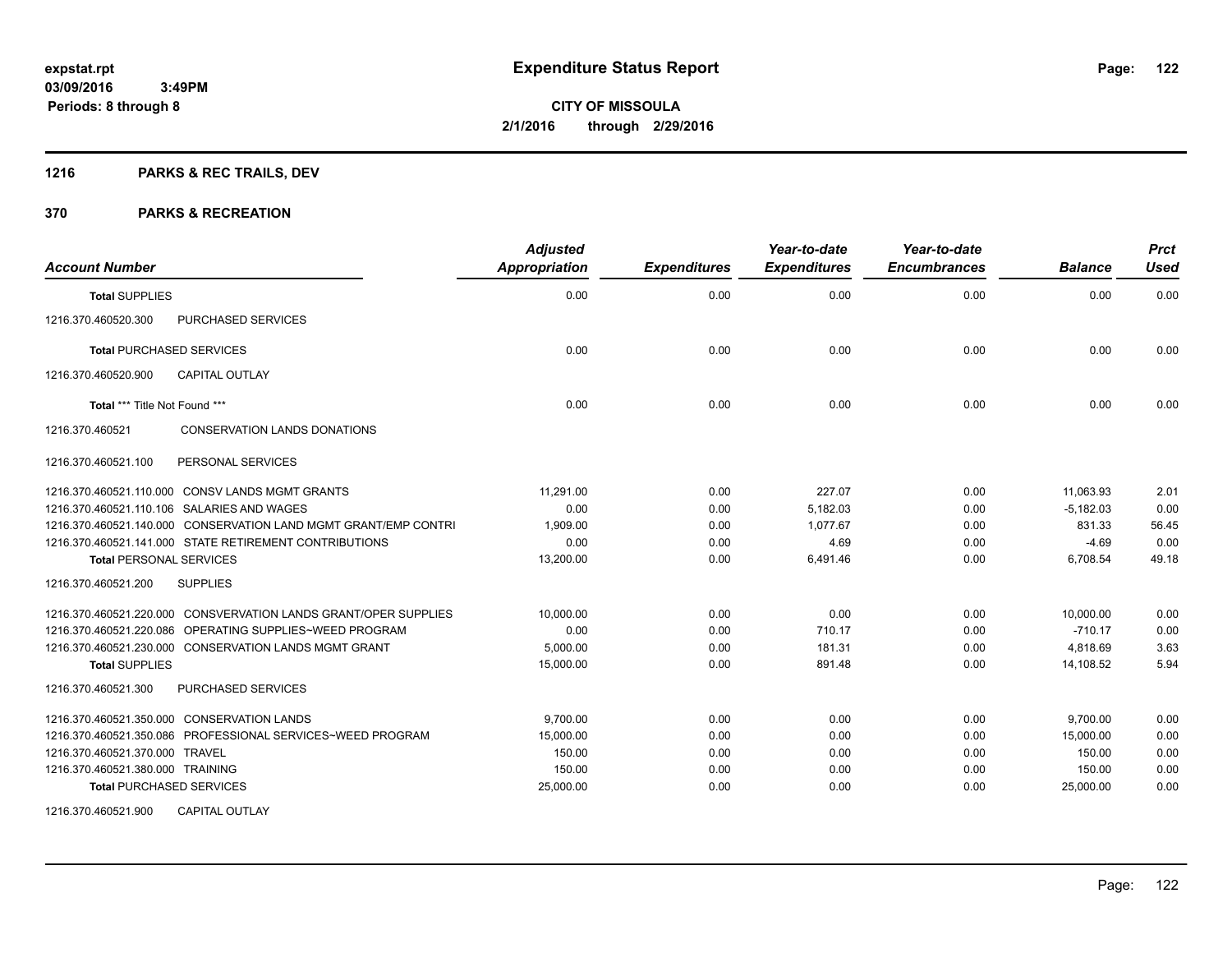# **1216 PARKS & REC TRAILS, DEV**

| <b>Account Number</b>                                        |                                            | <b>Adjusted</b><br><b>Appropriation</b> | <b>Expenditures</b> | Year-to-date<br><b>Expenditures</b> | Year-to-date<br><b>Encumbrances</b> | <b>Balance</b>       | <b>Prct</b><br><b>Used</b> |
|--------------------------------------------------------------|--------------------------------------------|-----------------------------------------|---------------------|-------------------------------------|-------------------------------------|----------------------|----------------------------|
| 1216.370.460521.930.000 IMPROVEMENTS<br>Total CAPITAL OUTLAY |                                            | 6,800.00<br>6,800.00                    | 0.00<br>0.00        | 0.00<br>0.00                        | 0.00<br>0.00                        | 6,800.00<br>6,800.00 | 0.00<br>0.00               |
|                                                              |                                            |                                         |                     |                                     |                                     |                      |                            |
|                                                              | Total CONSERVATION LANDS DONATIONS         | 60,000.00                               | 0.00                | 7,382.94                            | 0.00                                | 52,617.06            | 12.30                      |
| 1216.370.460522                                              | CONVERSATION LAND DONATIONS                |                                         |                     |                                     |                                     |                      |                            |
| 1216.370.460522.200                                          | <b>SUPPLIES</b>                            |                                         |                     |                                     |                                     |                      |                            |
|                                                              | 1216.370.460522.230.000 REPAIR/MAINTENANCE | 10.000.00                               | 0.00                | 0.00                                | 0.00                                | 10.000.00            | 0.00                       |
| <b>Total SUPPLIES</b>                                        |                                            | 10,000.00                               | 0.00                | 0.00                                | 0.00                                | 10,000.00            | 0.00                       |
| 1216.370.460522.900                                          | CAPITAL OUTLAY                             |                                         |                     |                                     |                                     |                      |                            |
| 1216.370.460522.930.000 IMPROVEMENTS                         |                                            | 10,000.00                               | 0.00                | 0.00                                | 0.00                                | 10,000.00            | 0.00                       |
| Total CAPITAL OUTLAY                                         |                                            | 10,000.00                               | 0.00                | 0.00                                | 0.00                                | 10,000.00            | 0.00                       |
|                                                              | Total CONVERSATION LAND DONATIONS          | 20,000.00                               | 0.00                | 0.00                                | 0.00                                | 20,000.00            | 0.00                       |
| 1216.370.460523                                              | *** Title Not Found ***                    |                                         |                     |                                     |                                     |                      |                            |
| 1216.370.460523.100                                          | PERSONAL SERVICES                          |                                         |                     |                                     |                                     |                      |                            |
| <b>Total PERSONAL SERVICES</b>                               |                                            | 0.00                                    | 0.00                | 0.00                                | 0.00                                | 0.00                 | 0.00                       |
| 1216.370.460523.300                                          | PURCHASED SERVICES                         |                                         |                     |                                     |                                     |                      |                            |
| <b>Total PURCHASED SERVICES</b>                              |                                            | 0.00                                    | 0.00                | 0.00                                | 0.00                                | 0.00                 | 0.00                       |
| 1216.370.460523.900                                          | <b>CAPITAL OUTLAY</b>                      |                                         |                     |                                     |                                     |                      |                            |
| Total *** Title Not Found ***                                |                                            | 0.00                                    | 0.00                | 0.00                                | 0.00                                | 0.00                 | 0.00                       |
| 1216.370.460524                                              | *** Title Not Found ***                    |                                         |                     |                                     |                                     |                      |                            |
| 1216.370.460524.100                                          | PERSONAL SERVICES                          |                                         |                     |                                     |                                     |                      |                            |
| <b>Total PERSONAL SERVICES</b>                               |                                            | 0.00                                    | 0.00                | 0.00                                | 0.00                                | 0.00                 | 0.00                       |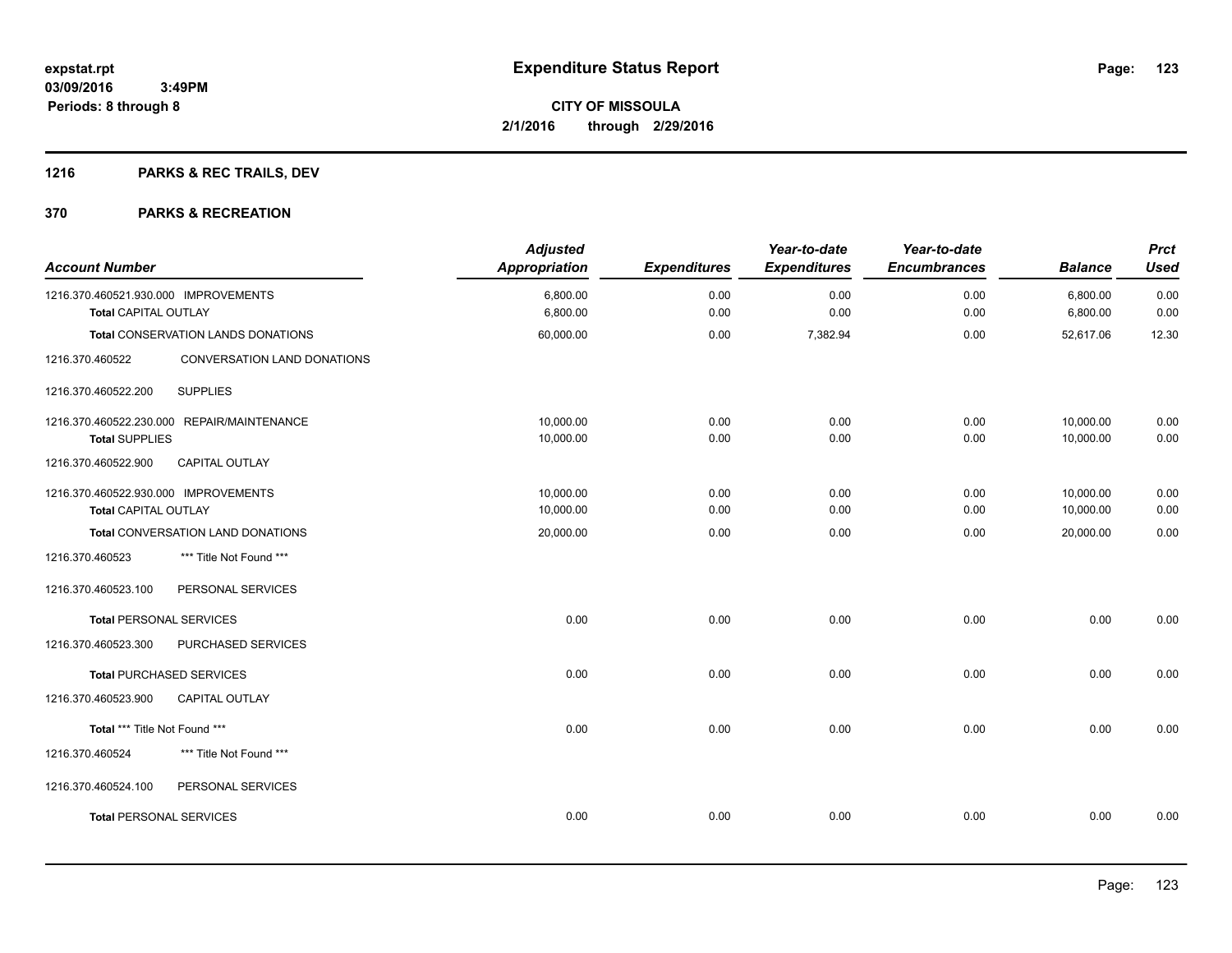# **1216 PARKS & REC TRAILS, DEV**

| <b>Account Number</b>         |                                | <b>Adjusted</b><br><b>Appropriation</b> | <b>Expenditures</b> | Year-to-date<br><b>Expenditures</b> | Year-to-date<br><b>Encumbrances</b> | <b>Balance</b> | <b>Prct</b><br><b>Used</b> |
|-------------------------------|--------------------------------|-----------------------------------------|---------------------|-------------------------------------|-------------------------------------|----------------|----------------------------|
| 1216.370.460524.200           | <b>SUPPLIES</b>                |                                         |                     |                                     |                                     |                |                            |
| <b>Total SUPPLIES</b>         |                                | 0.00                                    | 0.00                | 0.00                                | 0.00                                | 0.00           | 0.00                       |
| 1216.370.460524.300           | PURCHASED SERVICES             |                                         |                     |                                     |                                     |                |                            |
| Total *** Title Not Found *** |                                | 0.00                                    | 0.00                | 0.00                                | 0.00                                | 0.00           | 0.00                       |
| 1216.370.510110               | <b>MERCHANT SERVICES</b>       |                                         |                     |                                     |                                     |                |                            |
| 1216.370.510110.500           | <b>FIXED CHARGES</b>           |                                         |                     |                                     |                                     |                |                            |
|                               | <b>Total MERCHANT SERVICES</b> | 0.00                                    | 0.00                | 0.00                                | 0.00                                | 0.00           | 0.00                       |
|                               | Total PARKS & REC TRAILS, DEV  | 944,920.00                              | 10,022.88           | 59,190.88                           | 0.00                                | 885,729.12     | 6.26                       |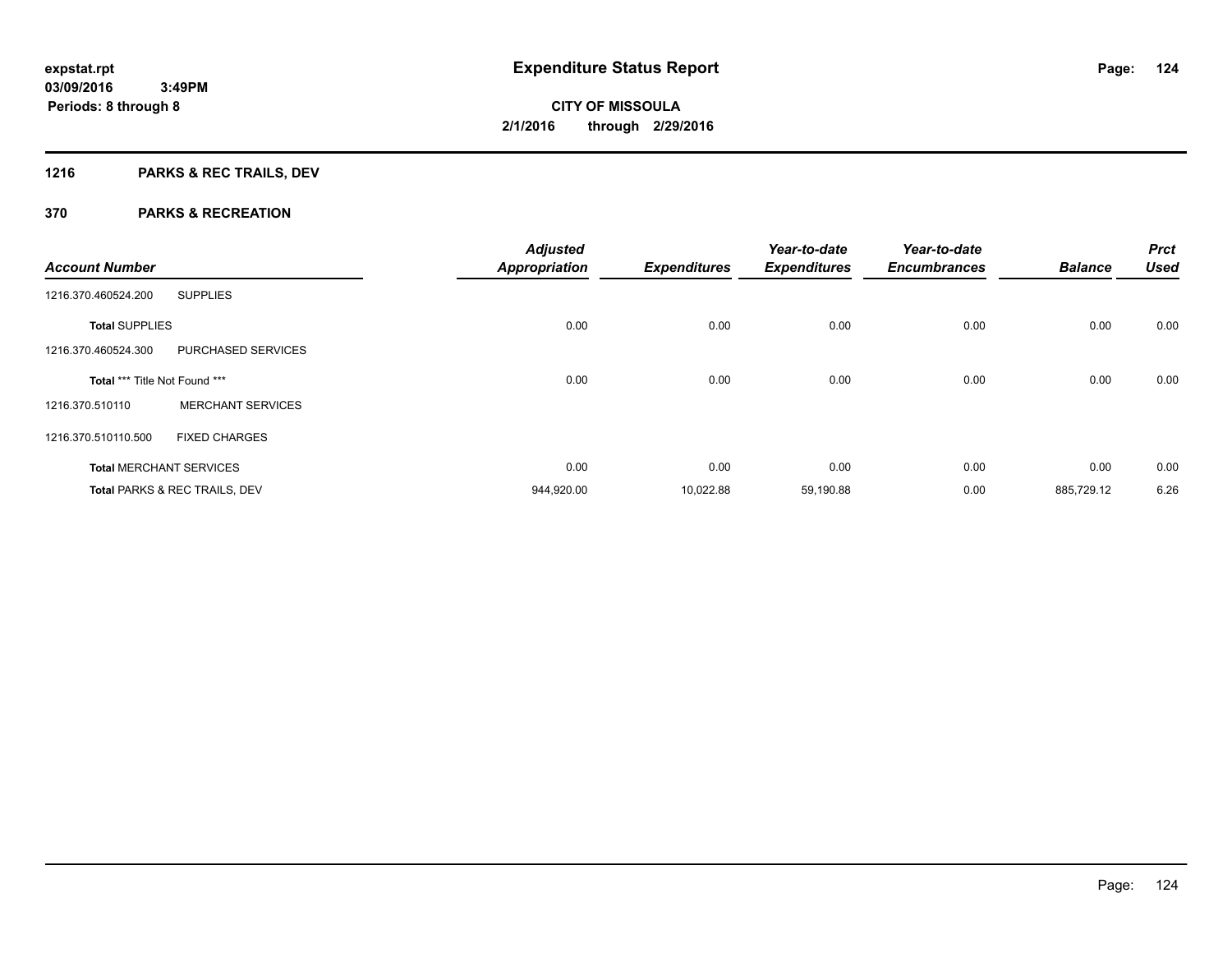# **1217 PARKS CITY LIFE GYM LEASE**

|                                |                                                         | <b>Adjusted</b>      |                     | Year-to-date        | Year-to-date        |                | <b>Prct</b> |
|--------------------------------|---------------------------------------------------------|----------------------|---------------------|---------------------|---------------------|----------------|-------------|
| <b>Account Number</b>          |                                                         | <b>Appropriation</b> | <b>Expenditures</b> | <b>Expenditures</b> | <b>Encumbrances</b> | <b>Balance</b> | <b>Used</b> |
| 1217.370.460440                | CITY LIFE GYM LEASE                                     |                      |                     |                     |                     |                |             |
| 1217.370.460440.100            | PERSONAL SERVICES                                       |                      |                     |                     |                     |                |             |
|                                | 1217.370.460440.110.000 SALARIES AND WAGES              | 12.000.00            | 0.00                | 0.00                | 0.00                | 12,000.00      | 0.00        |
| <b>Total PERSONAL SERVICES</b> |                                                         | 12,000.00            | 0.00                | 0.00                | 0.00                | 12.000.00      | 0.00        |
| 1217.370.460440.200            | <b>SUPPLIES</b>                                         |                      |                     |                     |                     |                |             |
|                                | 1217.370.460440.220.000 OPERATING SUPPLIES              | 2,500.00             | 15.26               | 86.21               | 0.00                | 2,413.79       | 3.45        |
|                                | 1217.370.460440.220.146 OPERATING SUPPLIES              | 0.00                 | 0.00                | 127.49              | 0.00                | $-127.49$      | 0.00        |
|                                | 1217.370.460440.220.147 OPERATING SUPPLIES              | 0.00                 | 114.92              | 145.58              | 0.00                | $-145.58$      | 0.00        |
|                                | 1217.370.460440.220.191 OPERATING SUPPLIES              | 0.00                 | 0.00                | 880.00              | 0.00                | $-880.00$      | 0.00        |
|                                | 1217.370.460440.230.000 REPAIR/MAINTENANCE              | 2.500.00             | 0.00                | 1.936.00            | 0.00                | 564.00         | 77.44       |
| <b>Total SUPPLIES</b>          |                                                         | 5,000.00             | 130.18              | 3,175.28            | 0.00                | 1,824.72       | 63.51       |
| 1217.370.460440.300            | PURCHASED SERVICES                                      |                      |                     |                     |                     |                |             |
|                                | 1217.370.460440.320.000 PRINTING & DUPLICATING          | 1,000.00             | 0.00                | 0.00                | 0.00                | 1,000.00       | 0.00        |
|                                | 1217.370.460440.330.000 PUBLICITY, SUBSCRIPTIONS & DUES | 1,000.00             | 0.00                | 0.00                | 0.00                | 1,000.00       | 0.00        |
|                                | <b>Total PURCHASED SERVICES</b>                         | 2,000.00             | 0.00                | 0.00                | 0.00                | 2,000.00       | 0.00        |
| 1217.370.460440.500            | <b>FIXED CHARGES</b>                                    |                      |                     |                     |                     |                |             |
|                                | 1217.370.460440.500.000 LEASE/FIXED CHARGES             | 24,000.00            | 2,000.00            | 18,000.00           | 0.00                | 6,000.00       | 75.00       |
| <b>Total FIXED CHARGES</b>     |                                                         | 24,000.00            | 2,000.00            | 18.000.00           | 0.00                | 6,000.00       | 75.00       |
| Total CITY LIFE GYM LEASE      |                                                         | 43,000.00            | 2,130.18            | 21,175.28           | 0.00                | 21,824.72      | 49.24       |
| 1217.370.460471                | <b>RECREATION ADULTS</b>                                |                      |                     |                     |                     |                |             |
| 1217.370.460471.200            | <b>SUPPLIES</b>                                         |                      |                     |                     |                     |                |             |
| <b>Total RECREATION ADULTS</b> |                                                         | 0.00                 | 0.00                | 0.00                | 0.00                | 0.00           | 0.00        |
| 1217.370.510110                | <b>MERCHANT SERVICES</b>                                |                      |                     |                     |                     |                |             |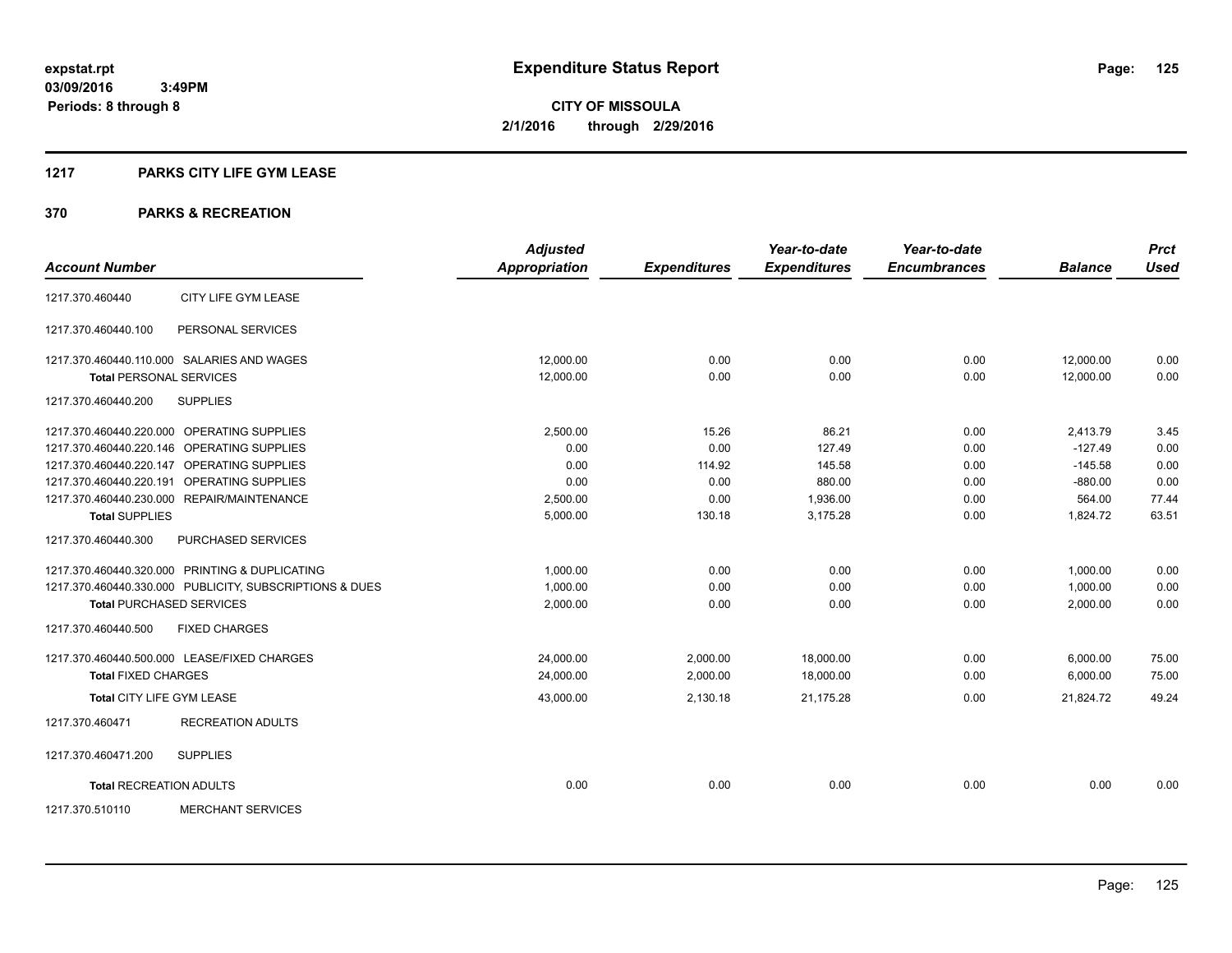# **1217 PARKS CITY LIFE GYM LEASE**

| <b>Account Number</b>                       | <b>Adjusted</b><br>Appropriation | <b>Expenditures</b> | Year-to-date<br><b>Expenditures</b> | Year-to-date<br><b>Encumbrances</b> | <b>Balance</b> | Prct<br>Used |
|---------------------------------------------|----------------------------------|---------------------|-------------------------------------|-------------------------------------|----------------|--------------|
| <b>FIXED CHARGES</b><br>1217.370.510110.500 |                                  |                     |                                     |                                     |                |              |
| <b>Total MERCHANT SERVICES</b>              | 0.00                             | 0.00                | 0.00                                | 0.00                                | 0.00           | 0.00         |
| <b>Total PARKS CITY LIFE GYM LEASE</b>      | 43,000.00                        | 2.130.18            | 21.175.28                           | 0.00                                | 21.824.72      | 49.24        |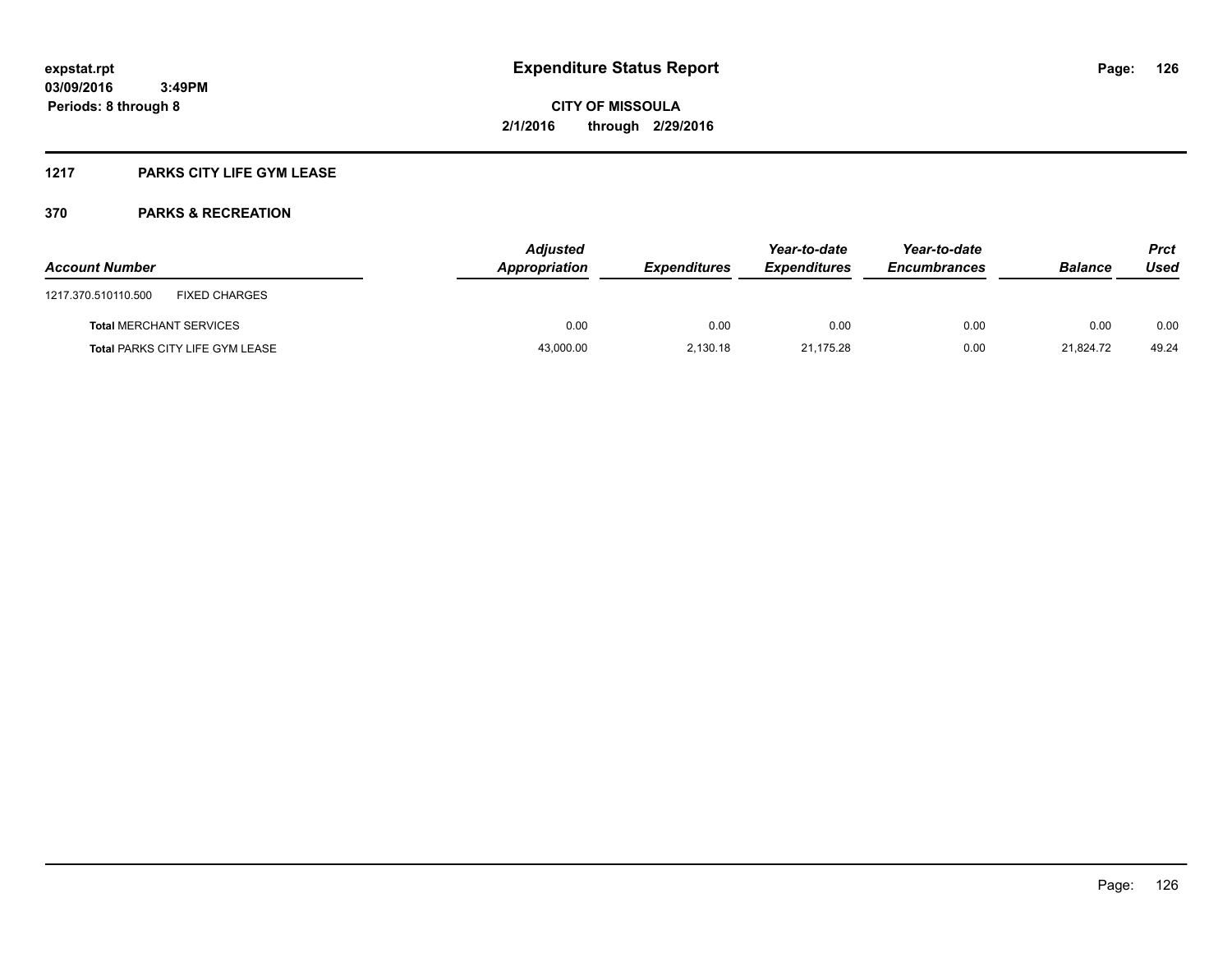#### **1218 ALL ABILITIES PLAYGROUND**

|                             |                                               | <b>Adjusted</b> |                     | Year-to-date        | Year-to-date        |                | <b>Prct</b> |
|-----------------------------|-----------------------------------------------|-----------------|---------------------|---------------------|---------------------|----------------|-------------|
| <b>Account Number</b>       |                                               | Appropriation   | <b>Expenditures</b> | <b>Expenditures</b> | <b>Encumbrances</b> | <b>Balance</b> | <b>Used</b> |
| 1218.370.460444             | PLAYGROUNDS                                   |                 |                     |                     |                     |                |             |
| 1218.370.460444.300         | PURCHASED SERVICES                            |                 |                     |                     |                     |                |             |
|                             | 1218.370.460444.350.000 PROFESSIONAL SERVICES | 50,000.00       | 0.00                | 438.10              | 0.00                | 49,561.90      | 0.88        |
|                             | <b>Total PURCHASED SERVICES</b>               | 50,000.00       | 0.00                | 438.10              | 0.00                | 49,561.90      | 0.88        |
| 1218.370.460444.900         | <b>CAPITAL OUTLAY</b>                         |                 |                     |                     |                     |                |             |
| 1218.370.460444.930.000     | <b>IMPROVEMENTS</b>                           | 478,000.00      | 0.00                | 0.00                | 0.00                | 478,000.00     | 0.00        |
| <b>Total CAPITAL OUTLAY</b> |                                               | 478,000.00      | 0.00                | 0.00                | 0.00                | 478,000.00     | 0.00        |
| <b>Total PLAYGROUNDS</b>    |                                               | 528,000.00      | 0.00                | 438.10              | 0.00                | 527,561.90     | 0.08        |
| 1218.370.510110             | <b>MERCHANT SERVICES</b>                      |                 |                     |                     |                     |                |             |
| 1218.370.510110.500         | <b>FIXED CHARGES</b>                          |                 |                     |                     |                     |                |             |
|                             | <b>Total MERCHANT SERVICES</b>                | 0.00            | 0.00                | 0.00                | 0.00                | 0.00           | 0.00        |
|                             | Total ALL ABILITIES PLAYGROUND                | 528,000.00      | 0.00                | 438.10              | 0.00                | 527,561.90     | 0.08        |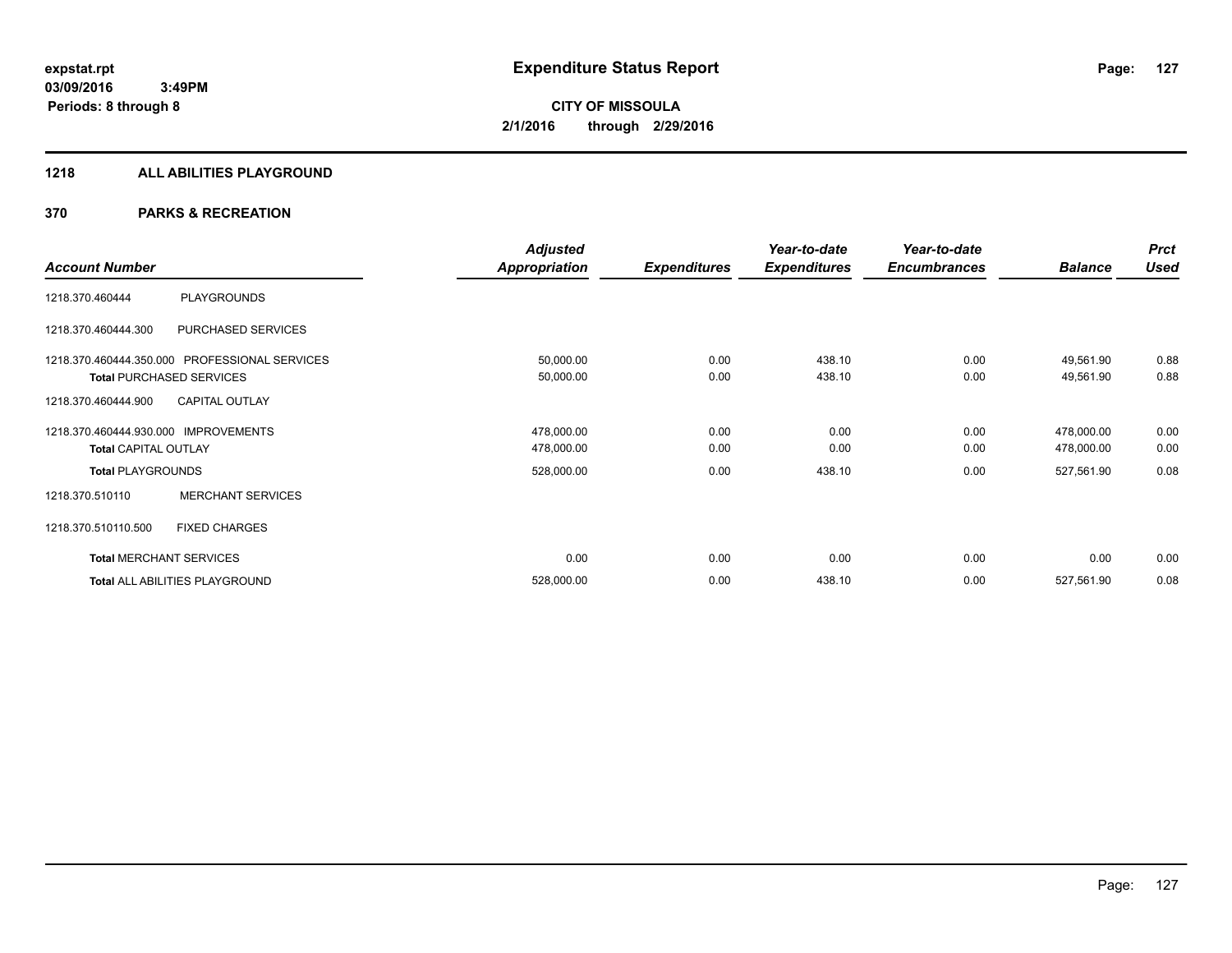# **1219 FY14 PARK & TRAIL BOND**

|                                 |                                               | <b>Adjusted</b>      |                     | Year-to-date        | Year-to-date        |                | <b>Prct</b> |
|---------------------------------|-----------------------------------------------|----------------------|---------------------|---------------------|---------------------|----------------|-------------|
| <b>Account Number</b>           |                                               | <b>Appropriation</b> | <b>Expenditures</b> | <b>Expenditures</b> | <b>Encumbrances</b> | <b>Balance</b> | <b>Used</b> |
| 1219.370.460401                 | FORT MSLA REGIONAL PARK                       |                      |                     |                     |                     |                |             |
| 1219.370.460401.200             | <b>SUPPLIES</b>                               |                      |                     |                     |                     |                |             |
| <b>Total SUPPLIES</b>           |                                               | 0.00                 | 0.00                | 0.00                | 0.00                | 0.00           | 0.00        |
| 1219.370.460401.300             | PURCHASED SERVICES                            |                      |                     |                     |                     |                |             |
| <b>Total PURCHASED SERVICES</b> |                                               | 0.00                 | 0.00                | 0.00                | 0.00                | 0.00           | 0.00        |
| 1219.370.460401.900             | <b>CAPITAL OUTLAY</b>                         |                      |                     |                     |                     |                |             |
|                                 | <b>Total FORT MSLA REGIONAL PARK</b>          | 0.00                 | 0.00                | 0.00                | 0.00                | 0.00           | 0.00        |
| 1219.370.460444                 | PLAYGROUNDS                                   |                      |                     |                     |                     |                |             |
| 1219.370.460444.300             | PURCHASED SERVICES                            |                      |                     |                     |                     |                |             |
|                                 | 1219.370.460444.350.000 PROFESSIONAL SERVICES | 0.00                 | 0.00                | 4,458.76            | 0.00                | $-4,458.76$    | 0.00        |
| <b>Total PURCHASED SERVICES</b> |                                               | 0.00                 | 0.00                | 4,458.76            | 0.00                | $-4,458.76$    | 0.00        |
| 1219.370.460444.900             | <b>CAPITAL OUTLAY</b>                         |                      |                     |                     |                     |                |             |
|                                 | 1219.370.460444.940.000 MACHINERY & EQUIPMENT | 0.00                 | 2,299.02            | $-13,642.62$        | 0.00                | 13,642.62      | 0.00        |
| <b>Total CAPITAL OUTLAY</b>     |                                               | 0.00                 | 2,299.02            | $-13,642.62$        | 0.00                | 13,642.62      | 0.00        |
| <b>Total PLAYGROUNDS</b>        |                                               | 0.00                 | 2,299.02            | $-9,183.86$         | 0.00                | 9,183.86       | 0.00        |
| 1219.370.510110                 | <b>MERCHANT SERVICES</b>                      |                      |                     |                     |                     |                |             |
| 1219.370.510110.500             | <b>FIXED CHARGES</b>                          |                      |                     |                     |                     |                |             |
| <b>Total MERCHANT SERVICES</b>  |                                               | 0.00                 | 0.00                | 0.00                | 0.00                | 0.00           | 0.00        |
| Total FY14 PARK & TRAIL BOND    |                                               | 0.00                 | 2,299.02            | $-9,183.86$         | 0.00                | 9,183.86       | 0.00        |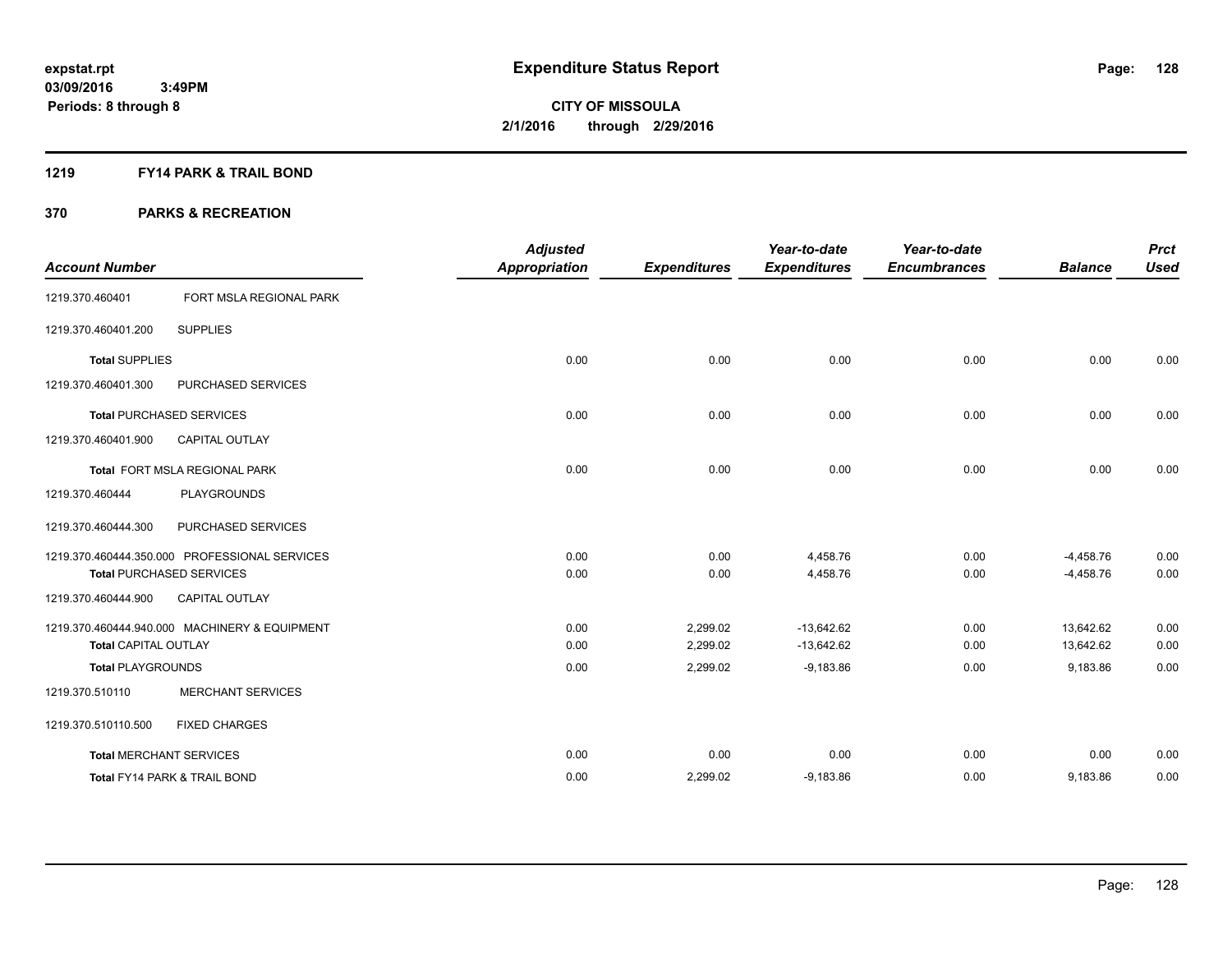**03/09/2016 3:49PM Periods: 8 through 8**

**CITY OF MISSOULA 2/1/2016 through 2/29/2016**

# **1241 CREMAIN WALL & CEMETERY DONATIONS FUND**

**340 CEMETERY**

| <b>Account Number</b>                                           |                                              | <b>Adjusted</b><br><b>Appropriation</b> | <b>Expenditures</b> | Year-to-date<br><b>Expenditures</b> | Year-to-date<br><b>Encumbrances</b> | <b>Balance</b>       | <b>Prct</b><br><b>Used</b> |
|-----------------------------------------------------------------|----------------------------------------------|-----------------------------------------|---------------------|-------------------------------------|-------------------------------------|----------------------|----------------------------|
| 1241.340.430920                                                 | <b>FACILITIES</b>                            |                                         |                     |                                     |                                     |                      |                            |
| 1241.340.430920.900                                             | <b>CAPITAL OUTLAY</b>                        |                                         |                     |                                     |                                     |                      |                            |
| 1241.340.430920.930.000 IMPROVEMENTS<br><b>Total FACILITIES</b> |                                              | 2,500.00<br>2,500.00                    | 0.00<br>0.00        | 0.00<br>0.00                        | 0.00<br>0.00                        | 2,500.00<br>2,500.00 | 0.00<br>0.00               |
| 1241.340.430921                                                 | <b>CEMETERY MEMORIAL</b>                     |                                         |                     |                                     |                                     |                      |                            |
| 1241.340.430921.900                                             | <b>CAPITAL OUTLAY</b>                        |                                         |                     |                                     |                                     |                      |                            |
| <b>Total CEMETERY MEMORIAL</b>                                  |                                              | 0.00                                    | 0.00                | 0.00                                | 0.00                                | 0.00                 | 0.00                       |
| 1241.340.430930                                                 | <b>GROUNDS MAINTENANCE</b>                   |                                         |                     |                                     |                                     |                      |                            |
| 1241.340.430930.900                                             | <b>CAPITAL OUTLAY</b>                        |                                         |                     |                                     |                                     |                      |                            |
| 1241.340.430930.930.000 IMPROVEMENTS                            |                                              | 0.00                                    | 100.00              | 873.00                              | 0.00                                | $-873.00$            | 0.00                       |
|                                                                 | <b>Total GROUNDS MAINTENANCE</b>             | 0.00                                    | 100.00              | 873.00                              | 0.00                                | $-873.00$            | 0.00                       |
| 1241.340.510110                                                 | <b>MERCHANT SERVICES</b>                     |                                         |                     |                                     |                                     |                      |                            |
| 1241.340.510110.500                                             | <b>FIXED CHARGES</b>                         |                                         |                     |                                     |                                     |                      |                            |
| <b>Total MERCHANT SERVICES</b>                                  |                                              | 0.00                                    | 0.00                | 0.00                                | 0.00                                | 0.00                 | 0.00                       |
|                                                                 | Total CREMAIN WALL & CEMETERY DONATIONS FUND | 2,500.00                                | 100.00              | 873.00                              | 0.00                                | 1,627.00             | 34.92                      |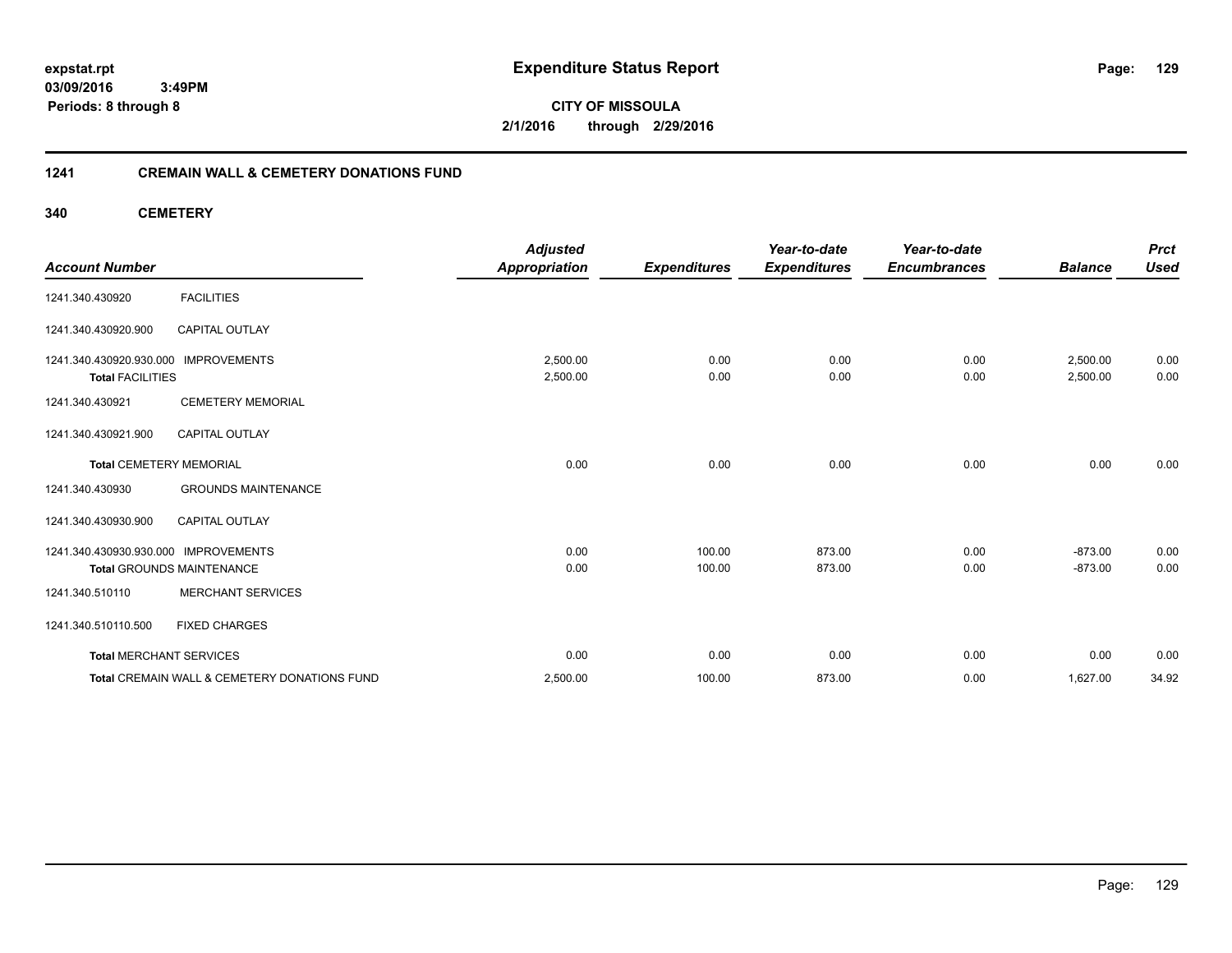# **1242 CEMETERY CARE FUND**

# **340 CEMETERY**

|                                     |                                               | <b>Adjusted</b>      |                     | Year-to-date        | Year-to-date        |                | <b>Prct</b> |
|-------------------------------------|-----------------------------------------------|----------------------|---------------------|---------------------|---------------------|----------------|-------------|
| <b>Account Number</b>               |                                               | <b>Appropriation</b> | <b>Expenditures</b> | <b>Expenditures</b> | <b>Encumbrances</b> | <b>Balance</b> | <b>Used</b> |
| 1242.340.430920                     | <b>FACILITIES</b>                             |                      |                     |                     |                     |                |             |
| 1242.340.430920.800                 | OTHER OBJECTS                                 |                      |                     |                     |                     |                |             |
| 1242.340.430920.820.000             | <b>TRANSFERS TO OTHER FUNDS</b>               | 9,545.00             | 0.00                | 0.00                | 0.00                | 9,545.00       | 0.00        |
| 1242.340.430920.845.000 CONTINGENCY |                                               | 10,000.00            | 0.00                | 0.00                | 0.00                | 10,000.00      | 0.00        |
| <b>Total OTHER OBJECTS</b>          |                                               | 19,545.00            | 0.00                | 0.00                | 0.00                | 19,545.00      | 0.00        |
| 1242.340.430920.900                 | <b>CAPITAL OUTLAY</b>                         |                      |                     |                     |                     |                |             |
|                                     | 1242.340.430920.940.000 MACHINERY & EQUIPMENT | 153,500.00           | 0.00                | 0.00                | 0.00                | 153,500.00     | 0.00        |
| <b>Total CAPITAL OUTLAY</b>         |                                               | 153,500.00           | 0.00                | 0.00                | 0.00                | 153,500.00     | 0.00        |
| <b>Total FACILITIES</b>             |                                               | 173,045.00           | 0.00                | 0.00                | 0.00                | 173,045.00     | 0.00        |
| 1242.340.430930                     | <b>GROUNDS MAINTENANCE</b>                    |                      |                     |                     |                     |                |             |
| 1242.340.430930.900                 | <b>CAPITAL OUTLAY</b>                         |                      |                     |                     |                     |                |             |
| 1242.340.430930.930.000             | <b>IMPROVEMENTS</b>                           | 0.00                 | 0.00                | 5,895.00            | 0.00                | $-5,895.00$    | 0.00        |
|                                     | <b>Total GROUNDS MAINTENANCE</b>              | 0.00                 | 0.00                | 5,895.00            | 0.00                | $-5.895.00$    | 0.00        |
| 1242.340.510110                     | <b>MERCHANT SERVICES</b>                      |                      |                     |                     |                     |                |             |
| 1242.340.510110.500                 | <b>FIXED CHARGES</b>                          |                      |                     |                     |                     |                |             |
| <b>Total MERCHANT SERVICES</b>      |                                               | 0.00                 | 0.00                | 0.00                | 0.00                | 0.00           | 0.00        |
|                                     | <b>Total CEMETERY CARE FUND</b>               | 173,045.00           | 0.00                | 5,895.00            | 0.00                | 167,150.00     | 3.41        |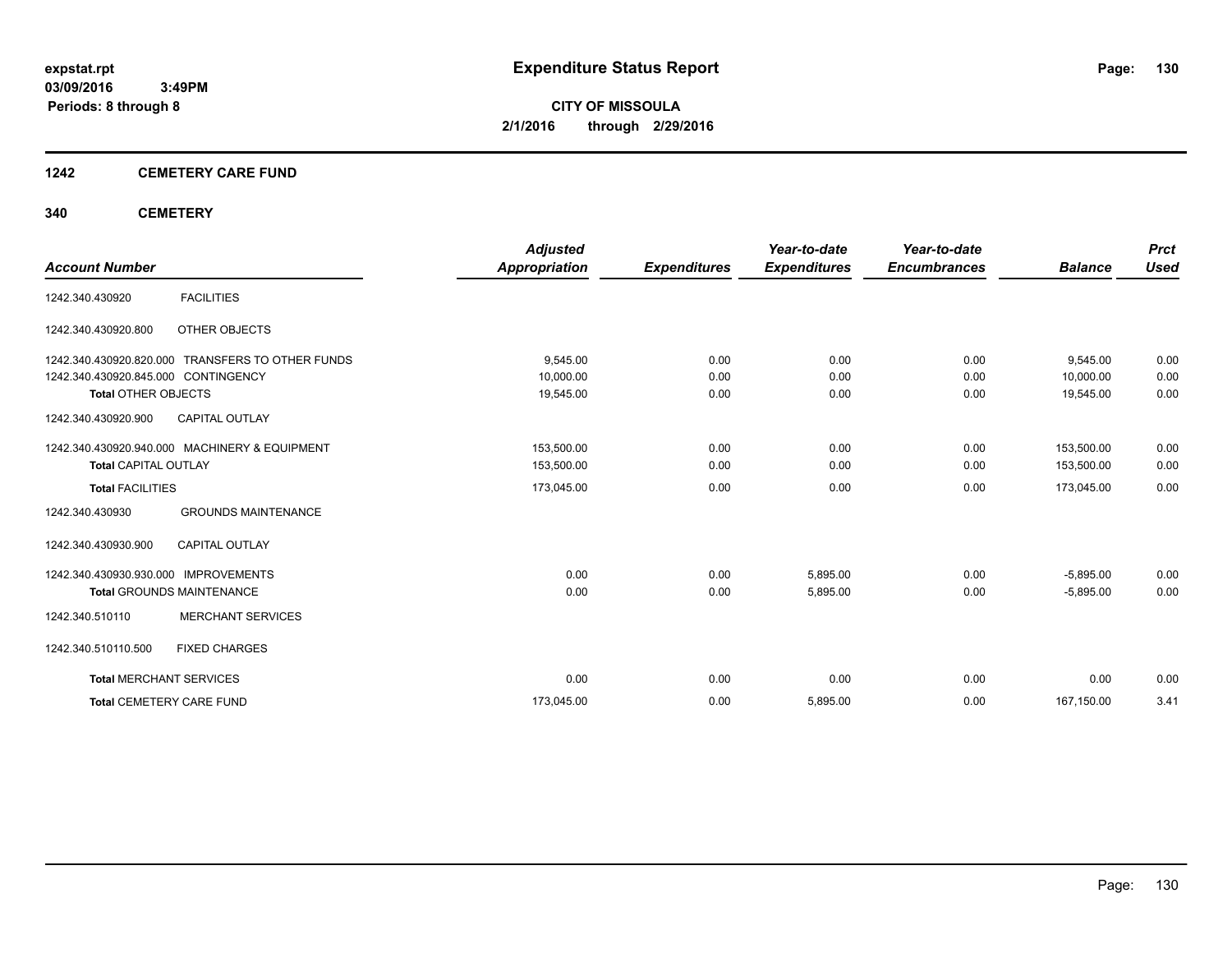# **1243 CEMETERY MEMORIAL FUND**

# **340 CEMETERY**

|                                      |                                     | <b>Adjusted</b>      |                     | Year-to-date        | Year-to-date        |                | <b>Prct</b> |
|--------------------------------------|-------------------------------------|----------------------|---------------------|---------------------|---------------------|----------------|-------------|
| <b>Account Number</b>                |                                     | <b>Appropriation</b> | <b>Expenditures</b> | <b>Expenditures</b> | <b>Encumbrances</b> | <b>Balance</b> | <b>Used</b> |
| 1243.340.430921                      | <b>CEMETERY MEMORIAL</b>            |                      |                     |                     |                     |                |             |
| 1243.340.430921.900                  | <b>CAPITAL OUTLAY</b>               |                      |                     |                     |                     |                |             |
| <b>Total CEMETERY MEMORIAL</b>       |                                     | 0.00                 | 0.00                | 0.00                | 0.00                | 0.00           | 0.00        |
| 1243.340.430930                      | <b>GROUNDS MAINTENANCE</b>          |                      |                     |                     |                     |                |             |
| 1243.340.430930.900                  | <b>CAPITAL OUTLAY</b>               |                      |                     |                     |                     |                |             |
| 1243.340.430930.930.000 IMPROVEMENTS |                                     | 500.00               | 0.00                | 2,998.11            | 0.00                | $-2,498.11$    | 599.62      |
|                                      | <b>Total GROUNDS MAINTENANCE</b>    | 500.00               | 0.00                | 2,998.11            | 0.00                | $-2,498.11$    | 599.62      |
| 1243.340.510110                      | <b>MERCHANT SERVICES</b>            |                      |                     |                     |                     |                |             |
| 1243.340.510110.500                  | <b>FIXED CHARGES</b>                |                      |                     |                     |                     |                |             |
| <b>Total MERCHANT SERVICES</b>       |                                     | 0.00                 | 0.00                | 0.00                | 0.00                | 0.00           | 0.00        |
|                                      | <b>Total CEMETERY MEMORIAL FUND</b> | 500.00               | 0.00                | 2,998.11            | 0.00                | $-2,498.11$    | 599.62      |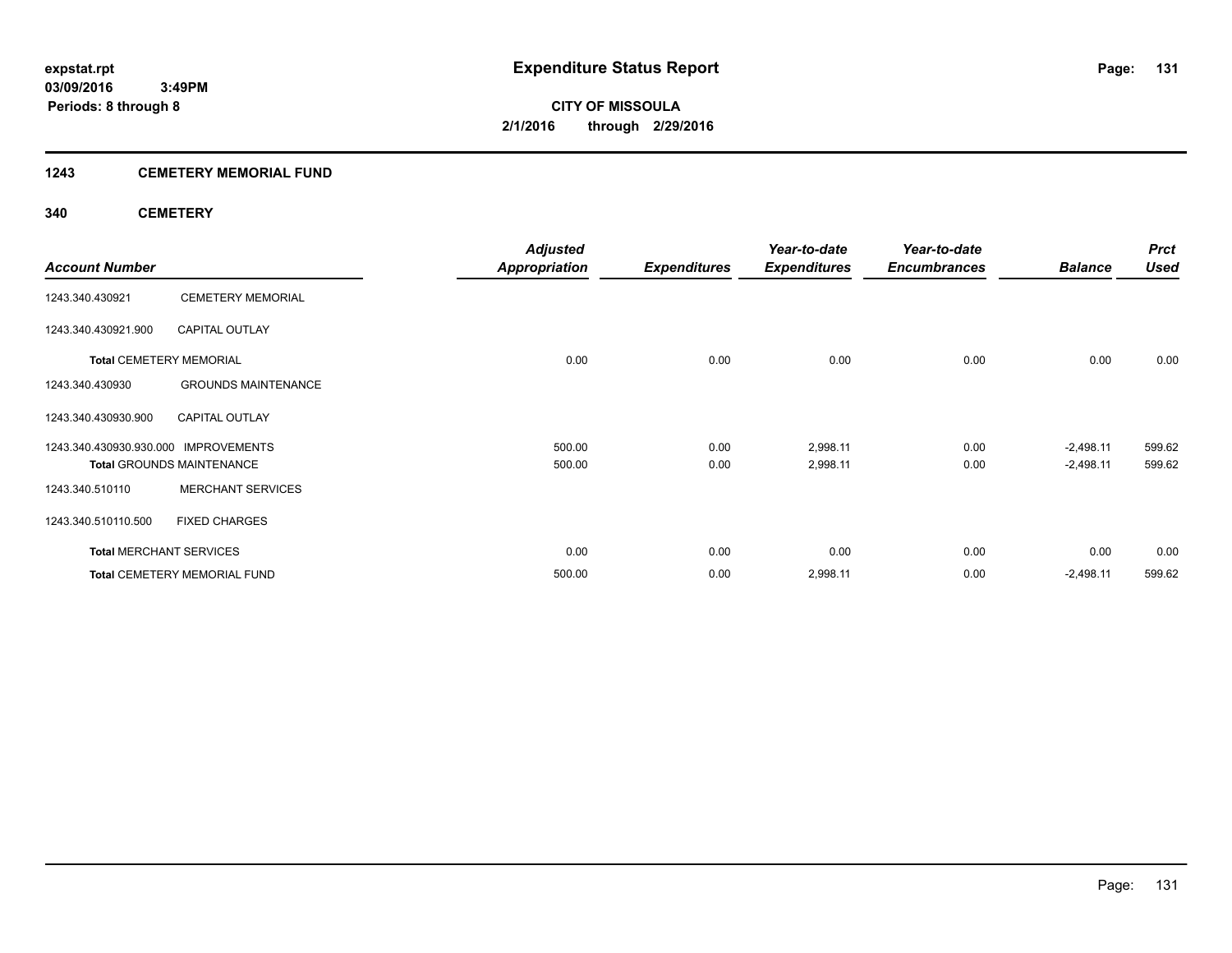# **1265 TITLE 1 PROJECTS FUND**

# **240 FINANCE**

| <b>Account Number</b>                                               |                                                                                           | <b>Adjusted</b><br><b>Appropriation</b> | <b>Expenditures</b> | Year-to-date<br><b>Expenditures</b> | Year-to-date<br><b>Encumbrances</b> | <b>Balance</b>             | <b>Prct</b><br><b>Used</b> |
|---------------------------------------------------------------------|-------------------------------------------------------------------------------------------|-----------------------------------------|---------------------|-------------------------------------|-------------------------------------|----------------------------|----------------------------|
| 1265.240.411850                                                     | ECONOMIC DEVELOPMENT                                                                      |                                         |                     |                                     |                                     |                            |                            |
| 1265.240.411850.500                                                 | <b>FIXED CHARGES</b>                                                                      |                                         |                     |                                     |                                     |                            |                            |
| 1265.240.411850.500.000 FIXED CHARGES<br><b>Total FIXED CHARGES</b> |                                                                                           | 0.00<br>0.00                            | 0.00<br>0.00        | 5,015.50<br>5,015.50                | 0.00<br>0.00                        | $-5,015.50$<br>$-5,015.50$ | 0.00<br>0.00               |
| 1265.240.411850.700                                                 | <b>GRANTS &amp; CONTRIBUTIONS</b>                                                         |                                         |                     |                                     |                                     |                            |                            |
|                                                                     | 1265.240.411850.700.000 GRANTS & CONTRIBUTIONS<br><b>Total GRANTS &amp; CONTRIBUTIONS</b> | 136,000.00<br>136,000.00                | 0.00<br>0.00        | 0.00<br>0.00                        | 0.00<br>0.00                        | 136,000.00<br>136,000.00   | 0.00<br>0.00               |
| 1265.240.411850.800                                                 | OTHER OBJECTS                                                                             |                                         |                     |                                     |                                     |                            |                            |
| <b>Total OTHER OBJECTS</b>                                          |                                                                                           | 0.00                                    | 0.00                | 0.00                                | 0.00                                | 0.00                       | 0.00                       |
|                                                                     | Total ECONOMIC DEVELOPMENT                                                                | 136,000.00                              | 0.00                | 5,015.50                            | 0.00                                | 130,984.50                 | 3.69                       |
| 1265.240.440150                                                     | *** Title Not Found ***                                                                   |                                         |                     |                                     |                                     |                            |                            |
| 1265.240.440150.800                                                 | OTHER OBJECTS                                                                             |                                         |                     |                                     |                                     |                            |                            |
| Total *** Title Not Found ***                                       |                                                                                           | 0.00                                    | 0.00                | 0.00                                | 0.00                                | 0.00                       | 0.00                       |
| 1265.240.470343                                                     | MISSOULA HOUSING CORPORATION                                                              |                                         |                     |                                     |                                     |                            |                            |
| 1265.240.470343.700                                                 | <b>GRANTS &amp; CONTRIBUTIONS</b>                                                         |                                         |                     |                                     |                                     |                            |                            |
|                                                                     | Total MISSOULA HOUSING CORPORATION                                                        | 0.00                                    | 0.00                | 0.00                                | 0.00                                | 0.00                       | 0.00                       |
| 1265.240.510110                                                     | <b>MERCHANT SERVICES</b>                                                                  |                                         |                     |                                     |                                     |                            |                            |
| 1265.240.510110.500                                                 | <b>FIXED CHARGES</b>                                                                      |                                         |                     |                                     |                                     |                            |                            |
| <b>Total MERCHANT SERVICES</b>                                      |                                                                                           | 0.00                                    | 0.00                | 0.00                                | 0.00                                | 0.00                       | 0.00                       |
|                                                                     | Total TITLE 1 PROJECTS FUND                                                               | 136,000.00                              | 0.00                | 5,015.50                            | 0.00                                | 130,984.50                 | 3.69                       |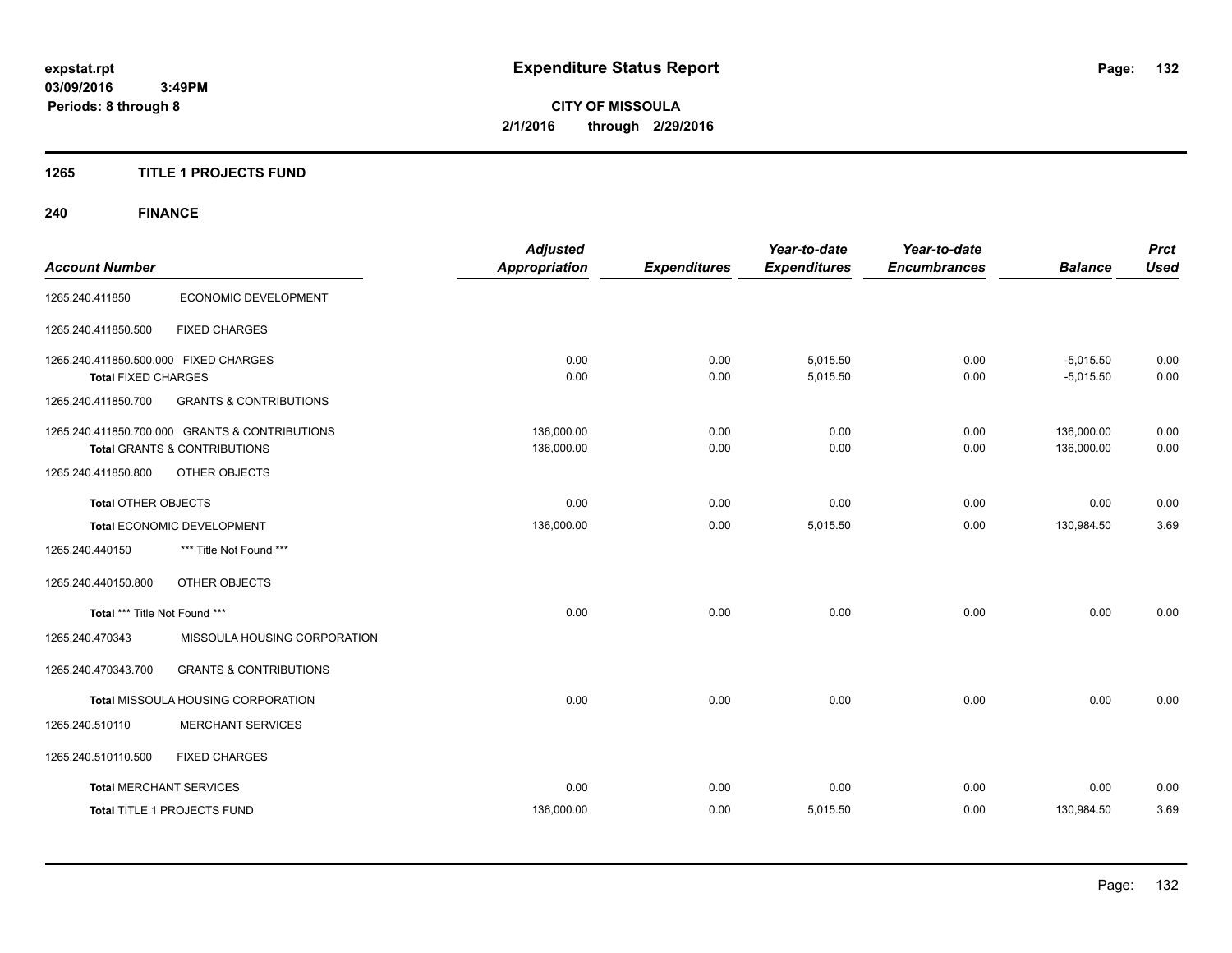**03/09/2016 3:49PM**

**Periods: 8 through 8**

**133**

**CITY OF MISSOULA 2/1/2016 through 2/29/2016**

# **1396 PROGRAM INCOME REVOLVING LOAN PROGRAM**

|                            |                                             | <b>Adjusted</b>      |                     | Year-to-date        | Year-to-date        |                | <b>Prct</b> |
|----------------------------|---------------------------------------------|----------------------|---------------------|---------------------|---------------------|----------------|-------------|
| <b>Account Number</b>      |                                             | <b>Appropriation</b> | <b>Expenditures</b> | <b>Expenditures</b> | <b>Encumbrances</b> | <b>Balance</b> | <b>Used</b> |
| 1396.390.470200            | <b>HOUSING REHAB</b>                        |                      |                     |                     |                     |                |             |
| 1396.390.470200.700        | <b>GRANTS &amp; CONTRIBUTIONS</b>           |                      |                     |                     |                     |                |             |
| 1396.390.470200.700.000    | <b>RENTAL REHAB GRANTS</b>                  | 38,472.00            | 0.00                | 0.00                | 0.00                | 38,472.00      | 0.00        |
| <b>Total HOUSING REHAB</b> |                                             | 38,472.00            | 0.00                | 0.00                | 0.00                | 38,472.00      | 0.00        |
| 1396.390.470401            | <b>WORD GRANT</b>                           |                      |                     |                     |                     |                |             |
| 1396.390.470401.300        | PURCHASED SERVICES                          |                      |                     |                     |                     |                |             |
| <b>Total WORD GRANT</b>    |                                             | 0.00                 | 0.00                | 0.00                | 0.00                | 0.00           | 0.00        |
| 1396.390.510110            | <b>MERCHANT SERVICES</b>                    |                      |                     |                     |                     |                |             |
| 1396.390.510110.500        | <b>FIXED CHARGES</b>                        |                      |                     |                     |                     |                |             |
|                            | <b>Total MERCHANT SERVICES</b>              | 0.00                 | 0.00                | 0.00                | 0.00                | 0.00           | 0.00        |
|                            | Total PROGRAM INCOME REVOLVING LOAN PROGRAM | 38,472.00            | 0.00                | 0.00                | 0.00                | 38,472.00      | 0.00        |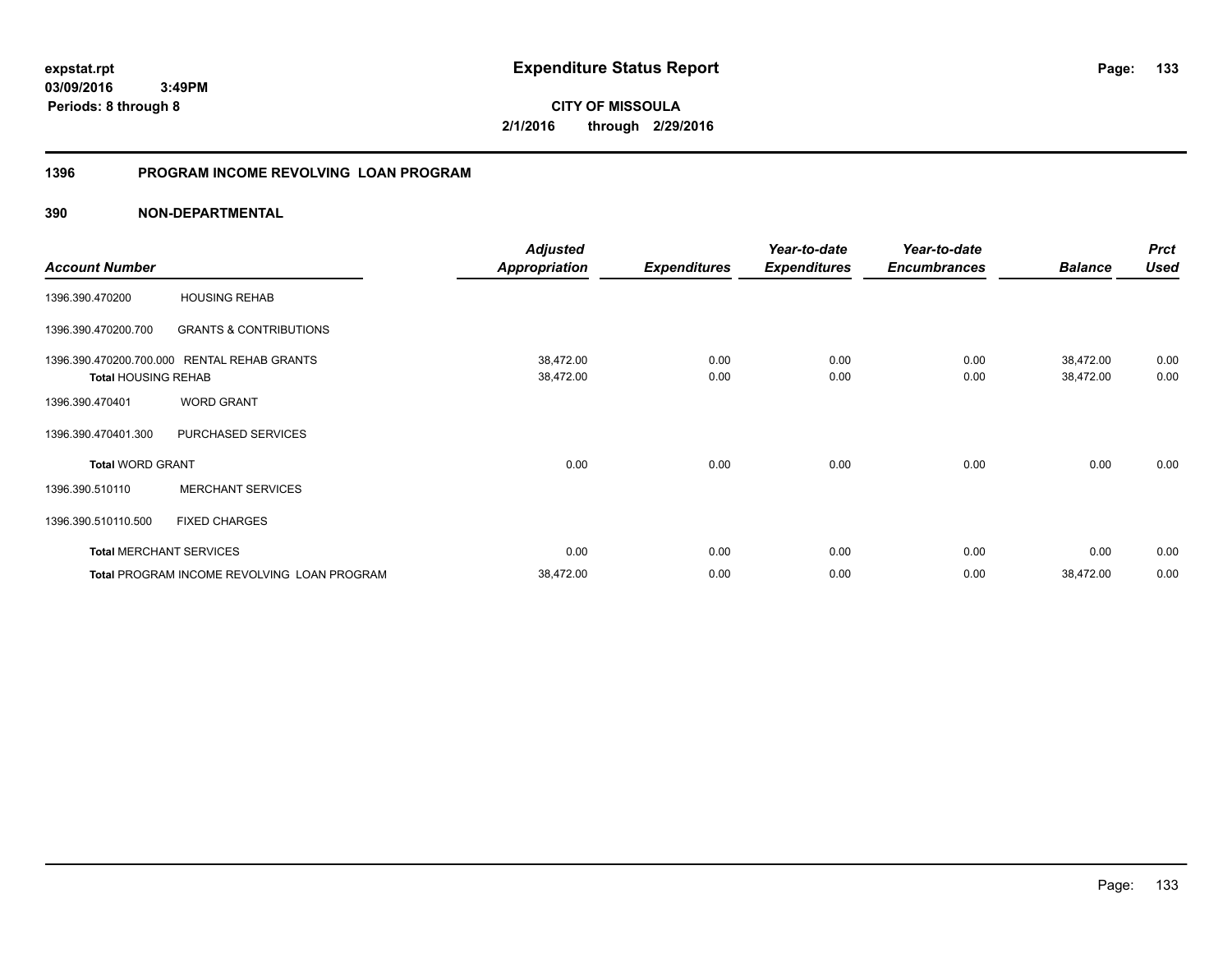# **1397 STATE HOME PROGRAM INCOME**

| <b>Account Number</b>          |                                                                | <b>Adjusted</b><br><b>Appropriation</b> | <b>Expenditures</b> | Year-to-date<br><b>Expenditures</b> | Year-to-date<br><b>Encumbrances</b> | <b>Balance</b>           | <b>Prct</b><br><b>Used</b> |
|--------------------------------|----------------------------------------------------------------|-----------------------------------------|---------------------|-------------------------------------|-------------------------------------|--------------------------|----------------------------|
| 1397.390.470200                | <b>HOUSING REHAB</b>                                           |                                         |                     |                                     |                                     |                          |                            |
| 1397.390.470200.300            | <b>PURCHASED SERVICES</b>                                      |                                         |                     |                                     |                                     |                          |                            |
| <b>Total HOUSING REHAB</b>     | 1397.390.470200.350.000 STATE HOME PROGRAM INCOME/CONTRACT SVS | 600,000.00<br>600,000.00                | 0.00<br>0.00        | 0.00<br>0.00                        | 0.00<br>0.00                        | 600,000.00<br>600,000.00 | 0.00<br>0.00               |
| 1397.390.510110                | <b>MERCHANT SERVICES</b>                                       |                                         |                     |                                     |                                     |                          |                            |
| 1397.390.510110.500            | <b>FIXED CHARGES</b>                                           |                                         |                     |                                     |                                     |                          |                            |
| <b>Total MERCHANT SERVICES</b> |                                                                | 0.00                                    | 0.00                | 0.00                                | 0.00                                | 0.00                     | 0.00                       |
|                                | <b>Total STATE HOME PROGRAM INCOME</b>                         | 600,000.00                              | 0.00                | 0.00                                | 0.00                                | 600.000.00               | 0.00                       |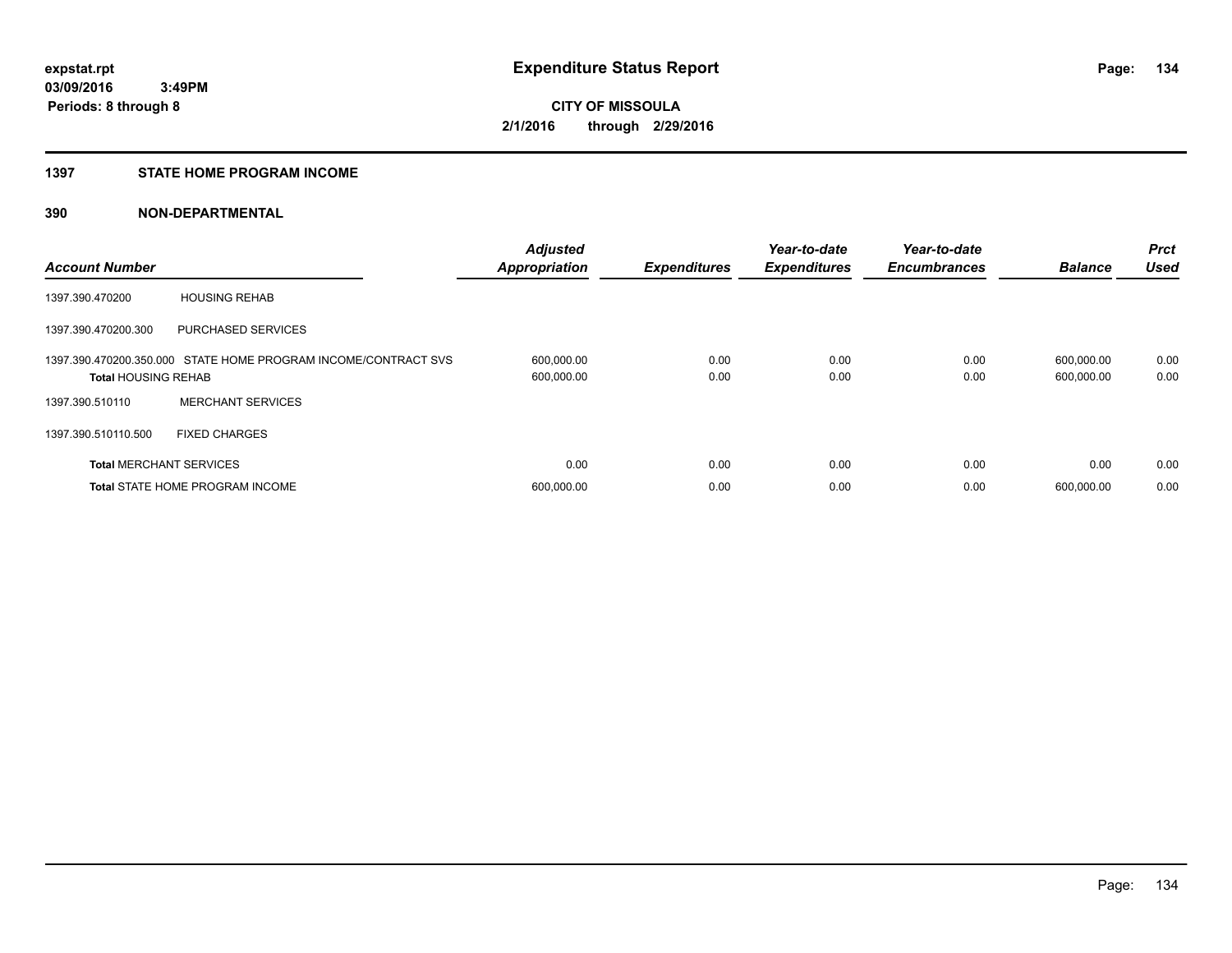**03/09/2016 3:49PM Periods: 8 through 8**

**CITY OF MISSOULA 2/1/2016 through 2/29/2016**

#### **2250 PLANNING FUND**

# **250 DEVELOPMENT SERVICES**

|                                                            | <b>Adjusted</b> |                     | Year-to-date        | Year-to-date        |                | <b>Prct</b> |
|------------------------------------------------------------|-----------------|---------------------|---------------------|---------------------|----------------|-------------|
| <b>Account Number</b>                                      | Appropriation   | <b>Expenditures</b> | <b>Expenditures</b> | <b>Encumbrances</b> | <b>Balance</b> | <b>Used</b> |
| <b>PLANNING</b><br>2250.250.411030                         |                 |                     |                     |                     |                |             |
| PERSONAL SERVICES<br>2250.250.411030.100                   |                 |                     |                     |                     |                |             |
| 2250.250.411030.110.000 SALARIES AND WAGES                 | 262.841.00      | 19,506.46           | 162.044.46          | 0.00                | 100.796.54     | 61.65       |
| 2250.250.411030.140.000 EMPLOYER CONTRIBUTIONS             | 83,643.00       | 7,210.62            | 59,584.56           | 0.00                | 24,058.44      | 71.24       |
| 2250.250.411030.141.000 STATE RETIREMENT CONTRIBUTIONS     | 0.00            | 0.00                | 142.54              | 0.00                | $-142.54$      | 0.00        |
| <b>Total PERSONAL SERVICES</b>                             | 346,484.00      | 26,717.08           | 221,771.56          | 0.00                | 124,712.44     | 64.01       |
| <b>SUPPLIES</b><br>2250.250.411030.200                     |                 |                     |                     |                     |                |             |
| 2250.250.411030.210.000 OFFICE SUPPLIES                    | 2,550.00        | 0.00                | 408.21              | 0.00                | 2,141.79       | 16.01       |
| 2250.250.411030.210.301 OFFICE SUPPLIES                    | 0.00            | 52.57               | 777.75              | 0.00                | $-777.75$      | 0.00        |
| OPERATING SUPPLIES<br>2250.250.411030.220.000              | 900.00          | 0.00                | 84.96               | 0.00                | 815.04         | 9.44        |
| 2250.250.411030.231.000<br><b>GASOLINE</b>                 | 0.00            | 53.64               | 87.19               | 0.00                | $-87.19$       | 0.00        |
| 2250.250.411030.240.000 OTHER SUPPLIES                     | 400.00          | 0.00                | 64.44               | 0.00                | 335.56         | 16.11       |
| <b>Total SUPPLIES</b>                                      | 3,850.00        | 106.21              | 1,422.55            | 0.00                | 2,427.45       | 36.95       |
| PURCHASED SERVICES<br>2250.250.411030.300                  |                 |                     |                     |                     |                |             |
| 2250.250.411030.310.000 COMMUNICATIONS                     | 1,100.00        | 0.00                | 27.75               | 0.00                | 1,072.25       | 2.52        |
| 2250.250.411030.310.351 COMMUNICATIONS                     | 0.00            | 96.52               | 118.53              | 0.00                | $-118.53$      | 0.00        |
| 2250.250.411030.320.000 PRINTING & DUPLICATING             | 8,000.00        | 0.00                | 1,492.20            | 0.00                | 6,507.80       | 18.65       |
| 2250.250.411030.330.000 PUBLICITY, SUBSCRIPTIONS & DUES    | 4,005.00        | 386.00              | 2,303.87            | 0.00                | 1,701.13       | 57.52       |
| 2250.250.411030.344.000 TELEPHONE SERVICE                  | 125.00          | 0.00                | 18.24               | 0.00                | 106.76         | 14.59       |
| 2250.250.411030.350.000 PROFESSIONAL SERVICES              | 50,000.00       | 0.00                | 1,159.00            | 0.00                | 48,841.00      | 2.32        |
| 2250.250.411030.360.000<br><b>REPAIR &amp; MAINTENANCE</b> | 1,540.00        | 0.00                | 0.00                | 0.00                | 1,540.00       | 0.00        |
| 2250.250.411030.370.000 TRAVEL                             | 5,185.00        | 0.00                | 218.95              | 0.00                | 4,966.05       | 4.22        |
| 2250.250.411030.380.000 TRAINING                           | 4,595.00        | 16.00               | 2,150.00            | 0.00                | 2,445.00       | 46.79       |
| 2250.250.411030.390.000 OTHER PURCHASED SERVICES           | 3,750.00        | 0.00                | 0.00                | 0.00                | 3,750.00       | 0.00        |
| <b>Total PURCHASED SERVICES</b>                            | 78,300.00       | 498.52              | 7,488.54            | 0.00                | 70,811.46      | 9.56        |
| 2250.250.411030.500<br><b>FIXED CHARGES</b>                |                 |                     |                     |                     |                |             |
| 2250.250.411030.500.000 FIXED CHARGES                      | 24,000.00       | 0.00                | 12,000.00           | 0.00                | 12,000.00      | 50.00       |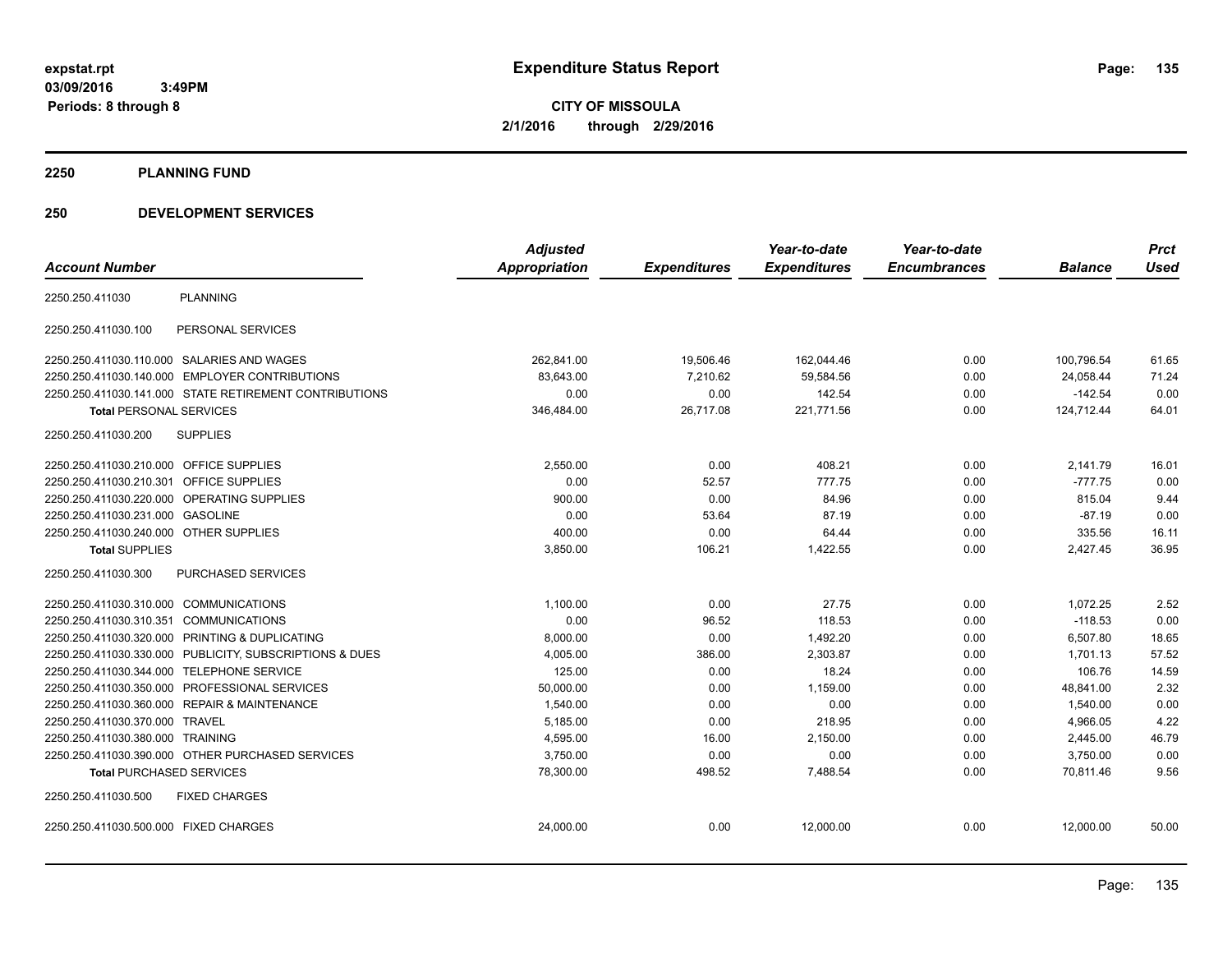**2250 PLANNING FUND**

# **250 DEVELOPMENT SERVICES**

| <b>Account Number</b>       |                                     | <b>Adjusted</b><br><b>Appropriation</b> | <b>Expenditures</b> | Year-to-date<br><b>Expenditures</b> | Year-to-date<br><b>Encumbrances</b> | <b>Balance</b> | <b>Prct</b><br><b>Used</b> |
|-----------------------------|-------------------------------------|-----------------------------------------|---------------------|-------------------------------------|-------------------------------------|----------------|----------------------------|
| <b>Total FIXED CHARGES</b>  |                                     | 24,000.00                               | 0.00                | 12,000.00                           | 0.00                                | 12,000.00      | 50.00                      |
| 2250.250.411030.800         | OTHER OBJECTS                       |                                         |                     |                                     |                                     |                |                            |
| <b>Total OTHER OBJECTS</b>  |                                     | 0.00                                    | 0.00                | 0.00                                | 0.00                                | 0.00           | 0.00                       |
| <b>Total PLANNING</b>       |                                     | 452,634.00                              | 27,321.81           | 242,682.65                          | 0.00                                | 209,951.35     | 53.62                      |
| 2250.250.411050             | DEVELOPMENT & PERMIT REVIEWS        |                                         |                     |                                     |                                     |                |                            |
| 2250.250.411050.200         | <b>SUPPLIES</b>                     |                                         |                     |                                     |                                     |                |                            |
|                             | Total DEVELOPMENT & PERMIT REVIEWS  | 0.00                                    | 0.00                | 0.00                                | 0.00                                | 0.00           | 0.00                       |
| 2250.250.411070             | <b>TRANSPORTATION</b>               |                                         |                     |                                     |                                     |                |                            |
| 2250.250.411070.100         | PERSONAL SERVICES                   |                                         |                     |                                     |                                     |                |                            |
| <b>Total TRANSPORTATION</b> |                                     | 0.00                                    | 0.00                | 0.00                                | 0.00                                | 0.00           | 0.00                       |
| 2250.250.430255             | <b>BIKE-PED PROGRAM</b>             |                                         |                     |                                     |                                     |                |                            |
| 2250.250.430255.300         | PURCHASED SERVICES                  |                                         |                     |                                     |                                     |                |                            |
| Total BIKE-PED PROGRAM      |                                     | 0.00                                    | 0.00                | 0.00                                | 0.00                                | 0.00           | 0.00                       |
| 2250.250.510110             | <b>MERCHANT SERVICES</b>            |                                         |                     |                                     |                                     |                |                            |
| 2250.250.510110.500         | <b>FIXED CHARGES</b>                |                                         |                     |                                     |                                     |                |                            |
|                             | <b>Total MERCHANT SERVICES</b>      | 0.00                                    | 0.00                | 0.00                                | 0.00                                | 0.00           | 0.00                       |
| 2250.250.521000             | INTERFUND OPERATING TRANSFERS       |                                         |                     |                                     |                                     |                |                            |
| 2250.250.521000.800         | OTHER OBJECTS                       |                                         |                     |                                     |                                     |                |                            |
|                             | Total INTERFUND OPERATING TRANSFERS | 0.00                                    | 0.00                | 0.00                                | 0.00                                | 0.00           | 0.00                       |
| <b>Total PLANNING FUND</b>  |                                     | 452,634.00                              | 27,321.81           | 242,682.65                          | 0.00                                | 209,951.35     | 53.62                      |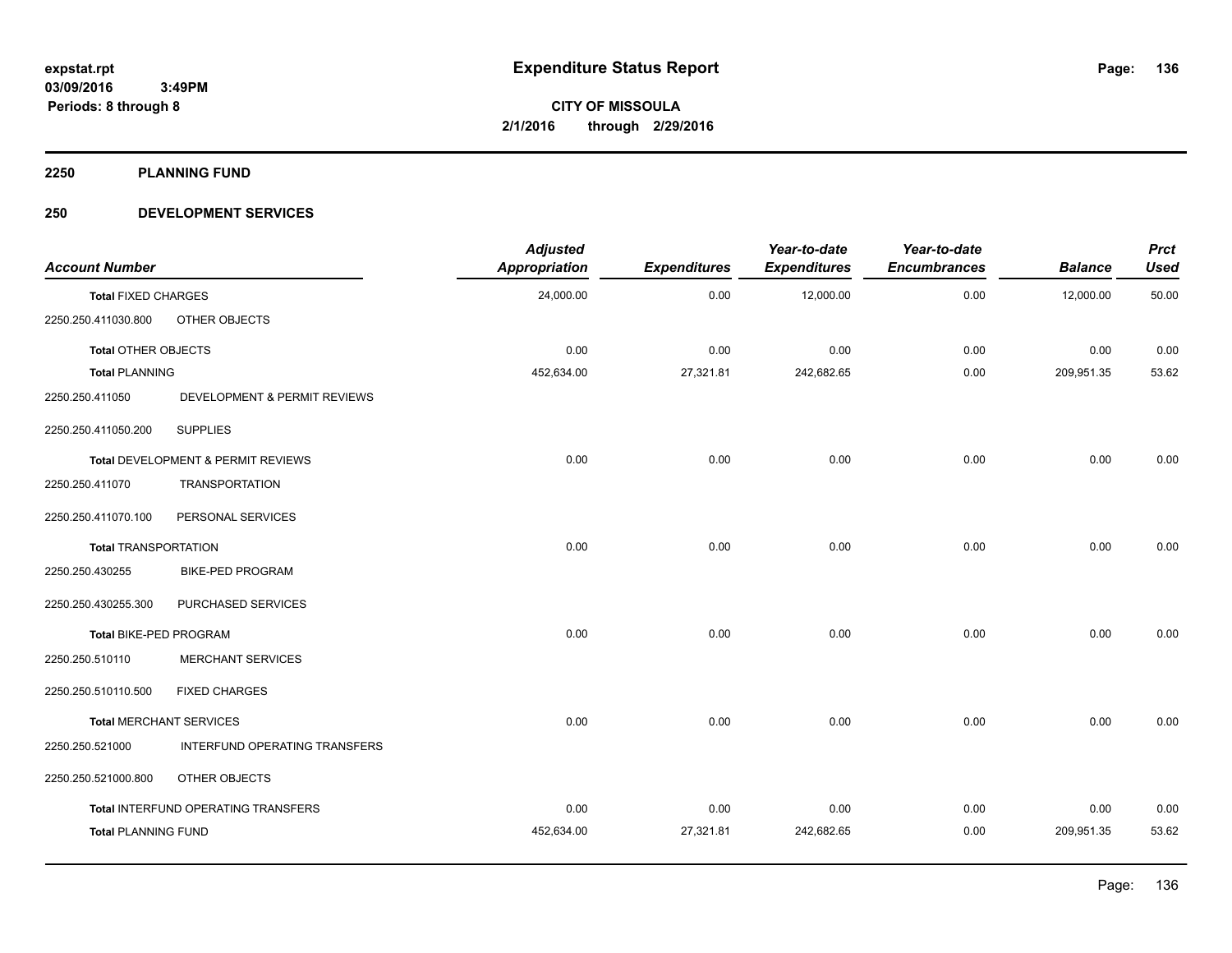# **2310 PUBLIC SAFETY INFORMATION SYSTEMS**

# **310 BUILDING INSPECTION**

| <b>Account Number</b>       |                                                | <b>Adjusted</b><br><b>Appropriation</b> | <b>Expenditures</b> | Year-to-date<br><b>Expenditures</b> | Year-to-date<br><b>Encumbrances</b> | <b>Balance</b> | <b>Prct</b><br><b>Used</b> |
|-----------------------------|------------------------------------------------|-----------------------------------------|---------------------|-------------------------------------|-------------------------------------|----------------|----------------------------|
| 2310.310.420510             | ADMINISTRATION                                 |                                         |                     |                                     |                                     |                |                            |
| 2310.310.420510.800         | OTHER OBJECTS                                  |                                         |                     |                                     |                                     |                |                            |
| <b>Total ADMINISTRATION</b> |                                                | 0.00                                    | 0.00                | 0.00                                | 0.00                                | 0.00           | 0.00                       |
| 2310.310.510110             | <b>MERCHANT SERVICES</b>                       |                                         |                     |                                     |                                     |                |                            |
| 2310.310.510110.500         | <b>FIXED CHARGES</b>                           |                                         |                     |                                     |                                     |                |                            |
|                             | <b>Total PUBLIC SAFETY INFORMATION SYSTEMS</b> | 0.00                                    | 0.00                | 0.00                                | 0.00                                | 0.00           | 0.00                       |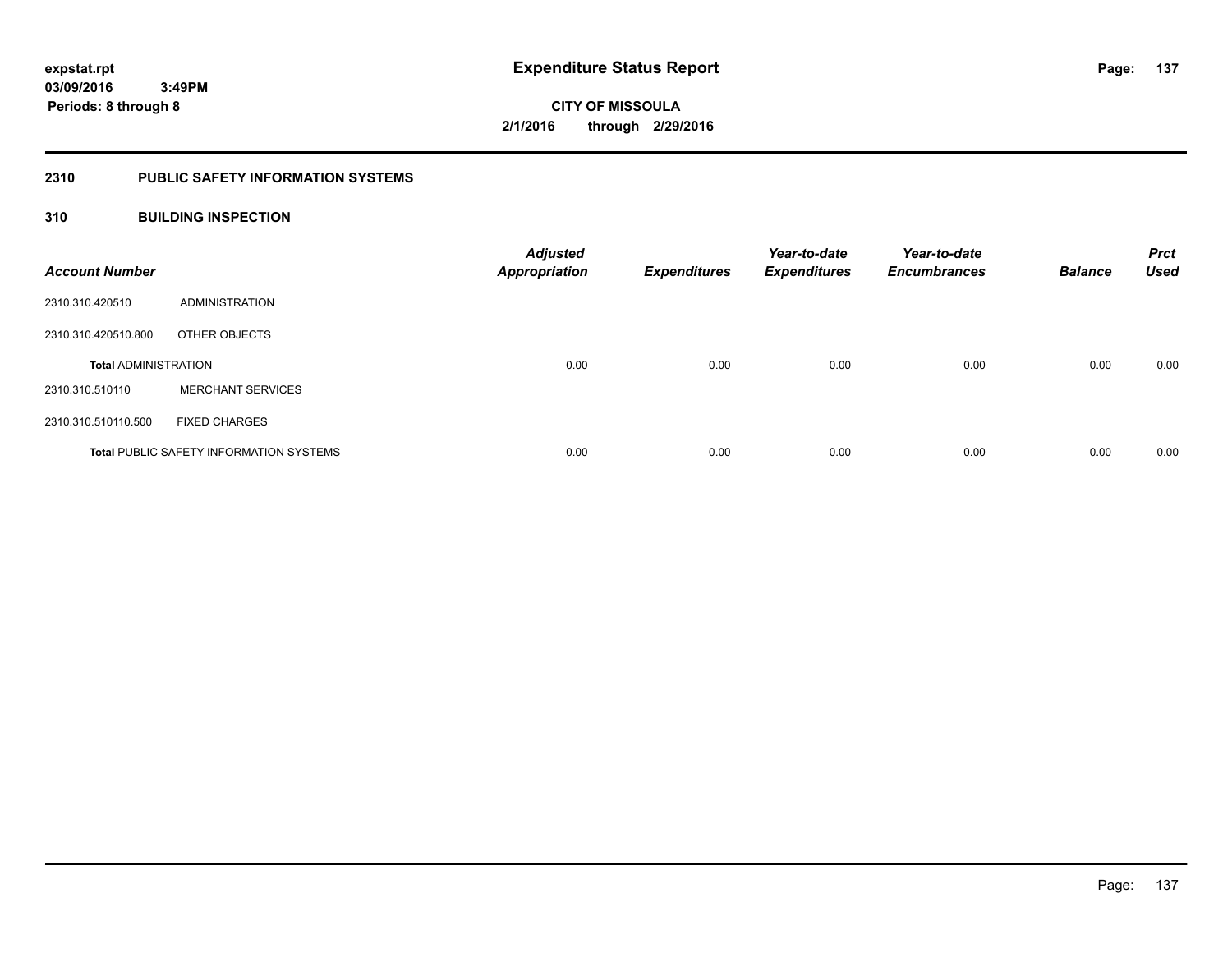# **2321 IMPACT FEE FUND**

|                                                          | <b>Adjusted</b>                                                                                                             |                                       | Year-to-date         | Year-to-date         |                      | <b>Prct</b>                           |
|----------------------------------------------------------|-----------------------------------------------------------------------------------------------------------------------------|---------------------------------------|----------------------|----------------------|----------------------|---------------------------------------|
|                                                          | <b>Appropriation</b>                                                                                                        | <b>Expenditures</b>                   | <b>Expenditures</b>  | <b>Encumbrances</b>  | <b>Balance</b>       | <b>Used</b>                           |
| CITY HALL POLICE RESTROOMS                               |                                                                                                                             |                                       |                      |                      |                      |                                       |
| <b>CAPITAL OUTLAY</b>                                    |                                                                                                                             |                                       |                      |                      |                      |                                       |
| 2321.390.411240.930.000 CITY HALL POLICE RESTROOMS       | 74,500.00                                                                                                                   | 0.00                                  | 0.00                 | 0.00                 | 74,500.00            | 0.00                                  |
|                                                          |                                                                                                                             |                                       |                      |                      |                      | 0.00                                  |
| <b>GRANT CREEK I-90 IMPROVEMENTS</b>                     |                                                                                                                             |                                       |                      |                      |                      |                                       |
| <b>CAPITAL OUTLAY</b>                                    |                                                                                                                             |                                       |                      |                      |                      |                                       |
| 2321.390.430230.930.000 GRANT CREEK I-90 MPROVEMENTS     | 200,000.00                                                                                                                  | 0.00                                  | 0.00                 | 0.00                 | 200,000.00           | 0.00                                  |
|                                                          |                                                                                                                             |                                       |                      |                      |                      | 0.00                                  |
|                                                          |                                                                                                                             |                                       |                      |                      |                      | 0.00                                  |
| HILLVIEW WAY STREET IMPROVEMENTS                         |                                                                                                                             |                                       |                      |                      |                      |                                       |
| <b>CAPITAL OUTLAY</b>                                    |                                                                                                                             |                                       |                      |                      |                      |                                       |
| 2321.390.430247.930.000 HILLVIEW WAY STREET IMPROVEMENTS | 1,069,122.00                                                                                                                | 0.00                                  | 0.00                 | 0.00                 | 1,069,122.00         | 0.00                                  |
| Total HILLVIEW WAY STREET IMPROVEMENTS                   | 1,069,122.00                                                                                                                | 0.00                                  | 0.00                 | 0.00                 | 1,069,122.00         | 0.00                                  |
| <b>CREGG LN IMPROVEMENTS</b>                             |                                                                                                                             |                                       |                      |                      |                      |                                       |
| <b>CAPITAL OUTLAY</b>                                    |                                                                                                                             |                                       |                      |                      |                      |                                       |
| 2321.390.430248.930.000 CREGG LN IMPROVEMENTS            | 0.00                                                                                                                        | 0.00                                  | 1.249.00             | 0.00                 | $-1,249.00$          | 0.00                                  |
| <b>Total CREGG LN IMPROVEMENTS</b>                       | 0.00                                                                                                                        | 0.00                                  | 1,249.00             | 0.00                 | $-1,249.00$          | 0.00                                  |
| OLD US HWY 93 IMPROVEMENTS                               |                                                                                                                             |                                       |                      |                      |                      |                                       |
| <b>CAPITAL OUTLAY</b>                                    |                                                                                                                             |                                       |                      |                      |                      |                                       |
| Total OLD US HWY 93 IMPROVEMENTS                         | 0.00                                                                                                                        | 0.00                                  | 0.00                 | 0.00                 | 0.00                 | 0.00                                  |
| <b>GRANT CREEK CABLE RAIL</b>                            |                                                                                                                             |                                       |                      |                      |                      |                                       |
|                                                          | <b>Total CITY HALL POLICE RESTROOMS</b><br>2321.390.430230.930.460 GRANT CREEK TRAIL<br>Total GRANT CREEK I-90 IMPROVEMENTS | 74,500.00<br>120,000.00<br>320,000.00 | 0.00<br>0.00<br>0.00 | 0.00<br>0.00<br>0.00 | 0.00<br>0.00<br>0.00 | 74,500.00<br>120,000.00<br>320,000.00 |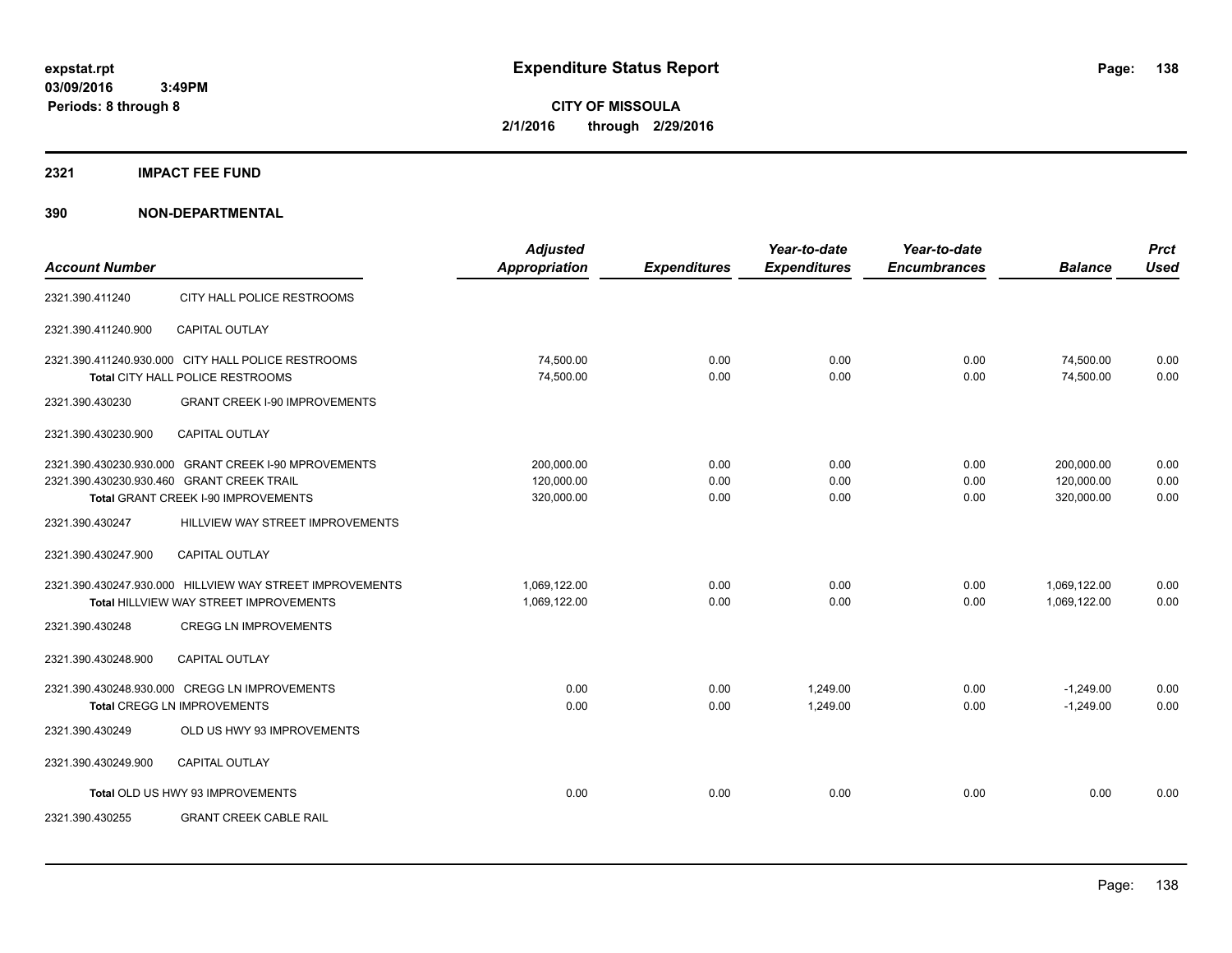# **2321 IMPACT FEE FUND**

| <b>Account Number</b>         |                                                     | <b>Adjusted</b><br><b>Appropriation</b> | <b>Expenditures</b> | Year-to-date<br><b>Expenditures</b> | Year-to-date<br><b>Encumbrances</b> | <b>Balance</b> | <b>Prct</b><br><b>Used</b> |
|-------------------------------|-----------------------------------------------------|-----------------------------------------|---------------------|-------------------------------------|-------------------------------------|----------------|----------------------------|
|                               |                                                     |                                         |                     |                                     |                                     |                |                            |
| 2321.390.430255.900           | <b>CAPITAL OUTLAY</b>                               |                                         |                     |                                     |                                     |                |                            |
|                               | 2321.390.430255.930.000 GRANT CREEK CABLE RAIL      | 45,000.00                               | 0.00                | 24,971.25                           | 0.00                                | 20,028.75      | 55.49                      |
|                               | Total GRANT CREEK CABLE RAIL                        | 45,000.00                               | 0.00                | 24,971.25                           | 0.00                                | 20,028.75      | 55.49                      |
| 2321.390.430260               | TRAFFIC & PEDESTRIAN SERVICES                       |                                         |                     |                                     |                                     |                |                            |
| 2321.390.430260.300           | PURCHASED SERVICES                                  |                                         |                     |                                     |                                     |                |                            |
|                               | 2321.390.430260.350.000 VAN BUREN ST RECONSTRUCTION | 0.00                                    | 6,941.25            | 6,941.25                            | 0.00                                | $-6.941.25$    | 0.00                       |
|                               | <b>Total PURCHASED SERVICES</b>                     | 0.00                                    | 6,941.25            | 6,941.25                            | 0.00                                | $-6,941.25$    | 0.00                       |
| 2321.390.430260.900           | CAPITAL OUTLAY                                      |                                         |                     |                                     |                                     |                |                            |
| <b>Total CAPITAL OUTLAY</b>   |                                                     | 0.00                                    | 0.00                | 0.00                                | 0.00                                | 0.00           | 0.00                       |
|                               | <b>Total TRAFFIC &amp; PEDESTRIAN SERVICES</b>      | 0.00                                    | 6,941.25            | 6,941.25                            | 0.00                                | $-6,941.25$    | 0.00                       |
| 2321.390.430261               | *** Title Not Found ***                             |                                         |                     |                                     |                                     |                |                            |
| 2321.390.430261.300           | PURCHASED SERVICES                                  |                                         |                     |                                     |                                     |                |                            |
|                               | <b>Total PURCHASED SERVICES</b>                     | 0.00                                    | 0.00                | 0.00                                | 0.00                                | 0.00           | 0.00                       |
| 2321.390.430261.800           | OTHER OBJECTS                                       |                                         |                     |                                     |                                     |                |                            |
| <b>Total OTHER OBJECTS</b>    |                                                     | 0.00                                    | 0.00                | 0.00                                | 0.00                                | 0.00           | 0.00                       |
| 2321.390.430261.900           | CAPITAL OUTLAY                                      |                                         |                     |                                     |                                     |                |                            |
| Total *** Title Not Found *** |                                                     | 0.00                                    | 0.00                | 0.00                                | 0.00                                | 0.00           | 0.00                       |
| 2321.390.430280               | MILLER CR: BRIGGS TO MOCKINGBIRD                    |                                         |                     |                                     |                                     |                |                            |
| 2321.390.430280.900           | <b>CAPITAL OUTLAY</b>                               |                                         |                     |                                     |                                     |                |                            |
|                               | Total MILLER CR: BRIGGS TO MOCKINGBIRD              | 0.00                                    | 0.00                | 0.00                                | 0.00                                | 0.00           | 0.00                       |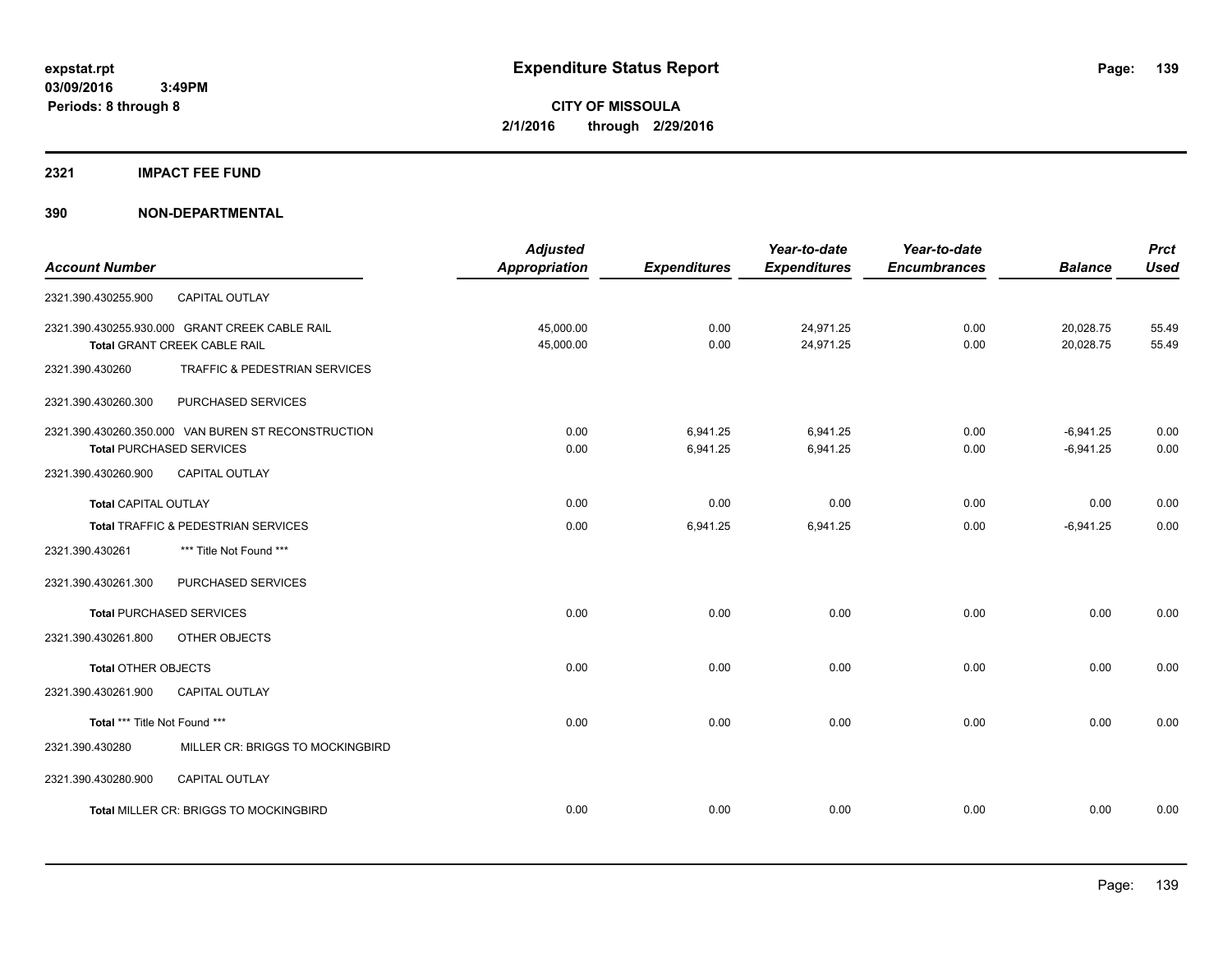**2321 IMPACT FEE FUND**

| <b>Account Number</b>                 |                                                                                  | <b>Adjusted</b><br><b>Appropriation</b> | <b>Expenditures</b> | Year-to-date<br><b>Expenditures</b> | Year-to-date<br><b>Encumbrances</b> | <b>Balance</b>               | <b>Prct</b><br><b>Used</b> |
|---------------------------------------|----------------------------------------------------------------------------------|-----------------------------------------|---------------------|-------------------------------------|-------------------------------------|------------------------------|----------------------------|
| 2321.390.430281                       | SOUTH 3RD STREET PROJECT                                                         |                                         |                     |                                     |                                     |                              |                            |
| 2321.390.430281.300                   | PURCHASED SERVICES                                                               |                                         |                     |                                     |                                     |                              |                            |
|                                       | <b>Total PURCHASED SERVICES</b>                                                  | 0.00                                    | 0.00                | 0.00                                | 0.00                                | 0.00                         | 0.00                       |
| 2321.390.430281.900                   | CAPITAL OUTLAY                                                                   |                                         |                     |                                     |                                     |                              |                            |
|                                       | 2321.390.430281.930.000 SO 3RD ST/IMPROVEMENTS<br>Total SOUTH 3RD STREET PROJECT | 572,000.00<br>572,000.00                | 0.00<br>0.00        | 256,669.19<br>256,669.19            | 0.00<br>0.00                        | 315,330.81<br>315,330.81     | 44.87<br>44.87             |
| 2321.390.460401                       | FORT MSLA REGIONAL PARK                                                          |                                         |                     |                                     |                                     |                              |                            |
| 2321.390.460401.900                   | CAPITAL OUTLAY                                                                   |                                         |                     |                                     |                                     |                              |                            |
| 2321.390.460401.930.000 FORT MISSOULA | Total FORT MSLA REGIONAL PARK                                                    | 0.00<br>0.00                            | 845.72<br>845.72    | 12,307.62<br>12,307.62              | 0.00<br>0.00                        | $-12,307.62$<br>$-12,307.62$ | 0.00<br>0.00               |
| 2321.390.460404                       | <b>EATON TRAIL</b>                                                               |                                         |                     |                                     |                                     |                              |                            |
| 2321.390.460404.100                   | PERSONAL SERVICES                                                                |                                         |                     |                                     |                                     |                              |                            |
| <b>Total PERSONAL SERVICES</b>        |                                                                                  | 0.00                                    | 0.00                | 0.00                                | 0.00                                | 0.00                         | 0.00                       |
| 2321.390.460404.300                   | PURCHASED SERVICES                                                               |                                         |                     |                                     |                                     |                              |                            |
|                                       | <b>Total PURCHASED SERVICES</b>                                                  | 0.00                                    | 0.00                | 0.00                                | 0.00                                | 0.00                         | 0.00                       |
| 2321.390.460404.900                   | <b>CAPITAL OUTLAY</b>                                                            |                                         |                     |                                     |                                     |                              |                            |
| <b>Total EATON TRAIL</b>              |                                                                                  | 0.00                                    | 0.00                | 0.00                                | 0.00                                | 0.00                         | 0.00                       |
| 2321.390.460406                       | WHITE PINE PARK                                                                  |                                         |                     |                                     |                                     |                              |                            |
| 2321.390.460406.100                   | PERSONAL SERVICES                                                                |                                         |                     |                                     |                                     |                              |                            |
| <b>Total PERSONAL SERVICES</b>        |                                                                                  | 0.00                                    | 0.00                | 0.00                                | 0.00                                | 0.00                         | 0.00                       |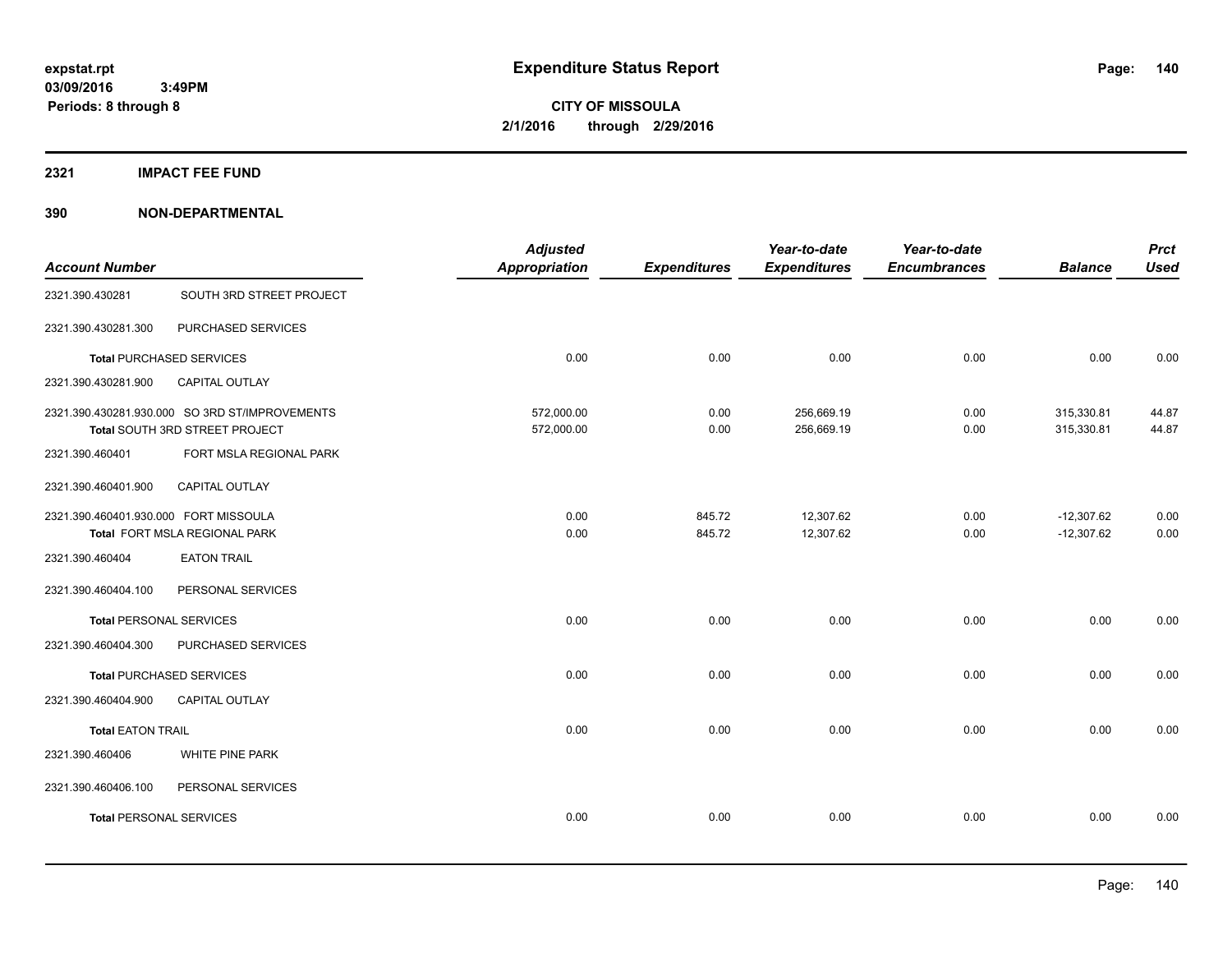**2321 IMPACT FEE FUND**

|                              |                                                | <b>Adjusted</b>      |                     | Year-to-date        | Year-to-date        |                | <b>Prct</b> |
|------------------------------|------------------------------------------------|----------------------|---------------------|---------------------|---------------------|----------------|-------------|
| <b>Account Number</b>        |                                                | <b>Appropriation</b> | <b>Expenditures</b> | <b>Expenditures</b> | <b>Encumbrances</b> | <b>Balance</b> | <b>Used</b> |
| 2321.390.460406.300          | PURCHASED SERVICES                             |                      |                     |                     |                     |                |             |
| <b>Total WHITE PINE PARK</b> |                                                | 0.00                 | 0.00                | 0.00                | 0.00                | 0.00           | 0.00        |
| 2321.390.460408              | CONSERVATION LAND MANAGEMENT PLAN              |                      |                     |                     |                     |                |             |
| 2321.390.460408.900          | <b>CAPITAL OUTLAY</b>                          |                      |                     |                     |                     |                |             |
|                              | Total CONSERVATION LAND MANAGEMENT PLAN        | 0.00                 | 0.00                | 0.00                | 0.00                | 0.00           | 0.00        |
| 2321.390.460409              | MISSOULA TO LOLO TRAIL                         |                      |                     |                     |                     |                |             |
| 2321.390.460409.800          | OTHER OBJECTS                                  |                      |                     |                     |                     |                |             |
| <b>Total OTHER OBJECTS</b>   |                                                | 0.00                 | 0.00                | 0.00                | 0.00                | 0.00           | 0.00        |
| 2321.390.460409.900          | <b>CAPITAL OUTLAY</b>                          |                      |                     |                     |                     |                |             |
|                              | 2321.390.460409.930.000 MISSOULA TO LOLO TRAIL | 156,000.00           | 0.00                | 12,120.00           | 0.00                | 143,880.00     | 7.77        |
|                              | Total MISSOULA TO LOLO TRAIL                   | 156,000.00           | 0.00                | 12,120.00           | 0.00                | 143,880.00     | 7.77        |
| 2321.390.460411              | MISSOULA TO LOLO TRAIL                         |                      |                     |                     |                     |                |             |
| 2321.390.460411.900          | CAPITAL OUTLAY                                 |                      |                     |                     |                     |                |             |
|                              | Total MISSOULA TO LOLO TRAIL                   | 0.00                 | 0.00                | 0.00                | 0.00                | 0.00           | 0.00        |
| 2321.390.460412              | PLEASANT VIEW PARK                             |                      |                     |                     |                     |                |             |
| 2321.390.460412.900          | <b>CAPITAL OUTLAY</b>                          |                      |                     |                     |                     |                |             |
|                              | <b>Total PLEASANT VIEW PARK</b>                | 0.00                 | 0.00                | 0.00                | 0.00                | 0.00           | 0.00        |
| 2321.390.460444              | PLAYGROUNDS                                    |                      |                     |                     |                     |                |             |
| 2321.390.460444.900          | CAPITAL OUTLAY                                 |                      |                     |                     |                     |                |             |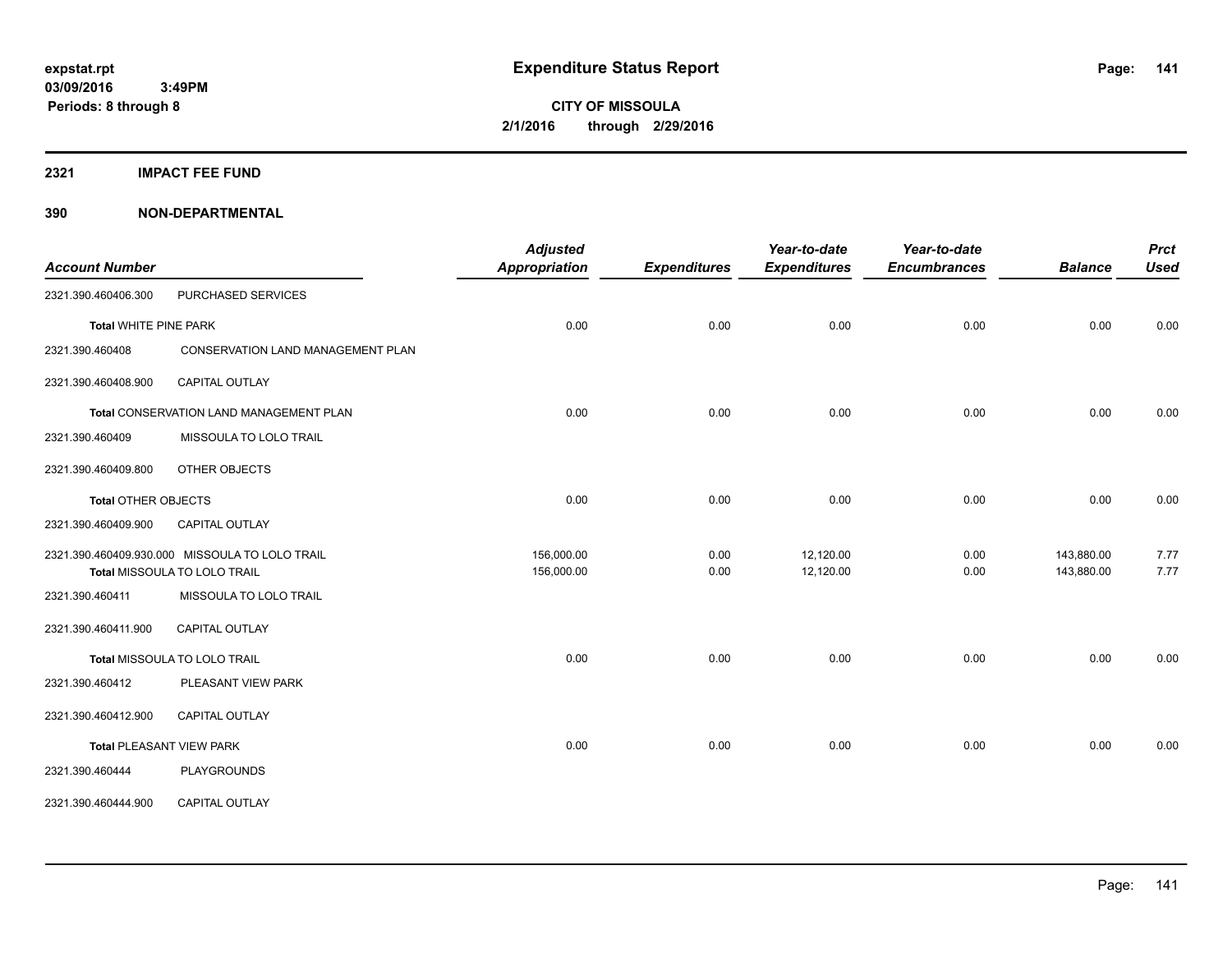# **2321 IMPACT FEE FUND**

| <b>Account Number</b>                               | <b>Adjusted</b><br>Appropriation | <b>Expenditures</b> | Year-to-date<br><b>Expenditures</b> | Year-to-date<br><b>Encumbrances</b> | <b>Balance</b> | <b>Prct</b><br><b>Used</b> |
|-----------------------------------------------------|----------------------------------|---------------------|-------------------------------------|-------------------------------------|----------------|----------------------------|
| 2321.390.460444.930.000 PARK TRAIL BOND PLAYGROUNDS | 234,500.00                       | 0.00                | 0.00                                | 0.00                                | 234,500.00     | 0.00                       |
| <b>Total PLAYGROUNDS</b>                            | 234,500.00                       | 0.00                | 0.00                                | 0.00                                | 234,500.00     | 0.00                       |
| UNALLOCATED IMPACT FEES<br>2321.390.510000          |                                  |                     |                                     |                                     |                |                            |
| 2321.390.510000.800<br>OTHER OBJECTS                |                                  |                     |                                     |                                     |                |                            |
| <b>Total OTHER OBJECTS</b>                          | 0.00                             | 0.00                | 0.00                                | 0.00                                | 0.00           | 0.00                       |
| 2321.390.510000.900<br><b>CAPITAL OUTLAY</b>        |                                  |                     |                                     |                                     |                |                            |
| 2321.390.510000.930.000 IMPROVEMENTS                | 253,378.00                       | 0.00                | 0.00                                | 0.00                                | 253.378.00     | 0.00                       |
| Total UNALLOCATED IMPACT FEES                       | 253,378.00                       | 0.00                | 0.00                                | 0.00                                | 253,378.00     | 0.00                       |
| <b>MERCHANT SERVICES</b><br>2321.390.510110         |                                  |                     |                                     |                                     |                |                            |
| 2321.390.510110.500<br><b>FIXED CHARGES</b>         |                                  |                     |                                     |                                     |                |                            |
| <b>Total MERCHANT SERVICES</b>                      | 0.00                             | 0.00                | 0.00                                | 0.00                                | 0.00           | 0.00                       |
| <b>Total IMPACT FEE FUND</b>                        | 2,724,500.00                     | 7,786.97            | 314,258.31                          | 0.00                                | 2,410,241.69   | 11.53                      |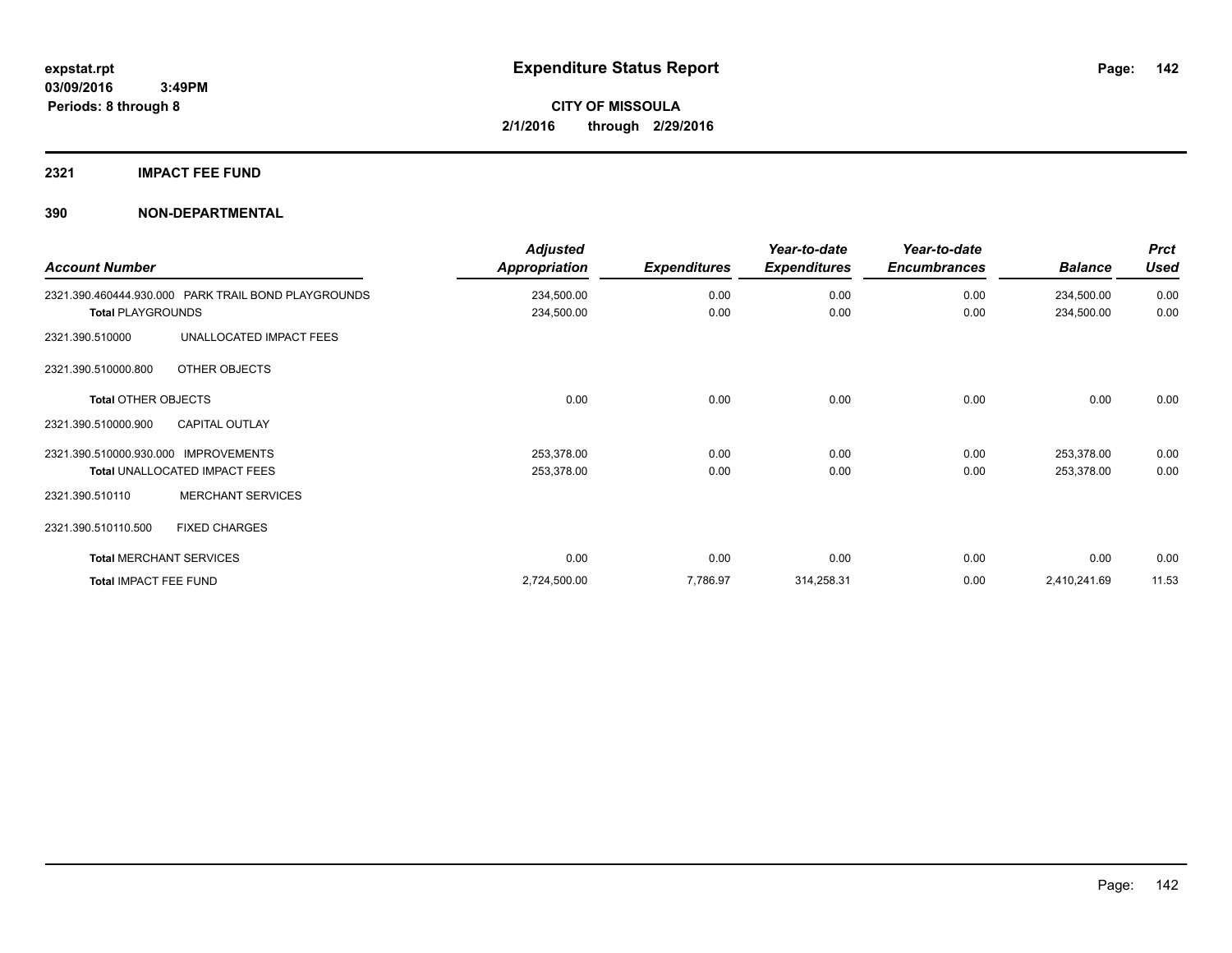**03/09/2016 3:49PM Periods: 8 through 8**

**CITY OF MISSOULA 2/1/2016 through 2/29/2016**

# **2322 GEORGE ELMER/CATTLE DR INTERSECTION**

| <b>Account Number</b>                             |                                                                                                   | <b>Adjusted</b><br><b>Appropriation</b> | <b>Expenditures</b> | Year-to-date<br><b>Expenditures</b> | Year-to-date<br><b>Encumbrances</b> | <b>Balance</b>         | <b>Prct</b><br><b>Used</b> |
|---------------------------------------------------|---------------------------------------------------------------------------------------------------|-----------------------------------------|---------------------|-------------------------------------|-------------------------------------|------------------------|----------------------------|
| 2322.390.510100                                   | SPECIAL ASSESSMENTS                                                                               |                                         |                     |                                     |                                     |                        |                            |
| 2322.390.510100.300                               | PURCHASED SERVICES                                                                                |                                         |                     |                                     |                                     |                        |                            |
| 2322.390.510100.800                               | 2322.390.510100.350.000 PROFESSIONAL SERVICES<br><b>Total PURCHASED SERVICES</b><br>OTHER OBJECTS | 15,000.00<br>15,000.00                  | 0.00<br>0.00        | 0.00<br>0.00                        | 0.00<br>0.00                        | 15,000.00<br>15,000.00 | 0.00<br>0.00               |
| <b>Total OTHER OBJECTS</b><br>2322.390.510100.900 | <b>CAPITAL OUTLAY</b>                                                                             | 0.00                                    | 0.00                | 0.00                                | 0.00                                | 0.00                   | 0.00                       |
| <b>Total CAPITAL OUTLAY</b>                       |                                                                                                   | 0.00                                    | 0.00                | 0.00                                | 0.00                                | 0.00                   | 0.00                       |
| 2322.390.510110                                   | <b>Total SPECIAL ASSESSMENTS</b><br><b>MERCHANT SERVICES</b>                                      | 15,000.00                               | 0.00                | 0.00                                | 0.00                                | 15,000.00              | 0.00                       |
| 2322.390.510110.500                               | <b>FIXED CHARGES</b>                                                                              |                                         |                     |                                     |                                     |                        |                            |
|                                                   | <b>Total MERCHANT SERVICES</b>                                                                    | 0.00                                    | 0.00                | 0.00                                | 0.00                                | 0.00                   | 0.00                       |
|                                                   | Total GEORGE ELMER/CATTLE DR INTERSECTION                                                         | 15,000.00                               | 0.00                | 0.00                                | 0.00                                | 15,000.00              | 0.00                       |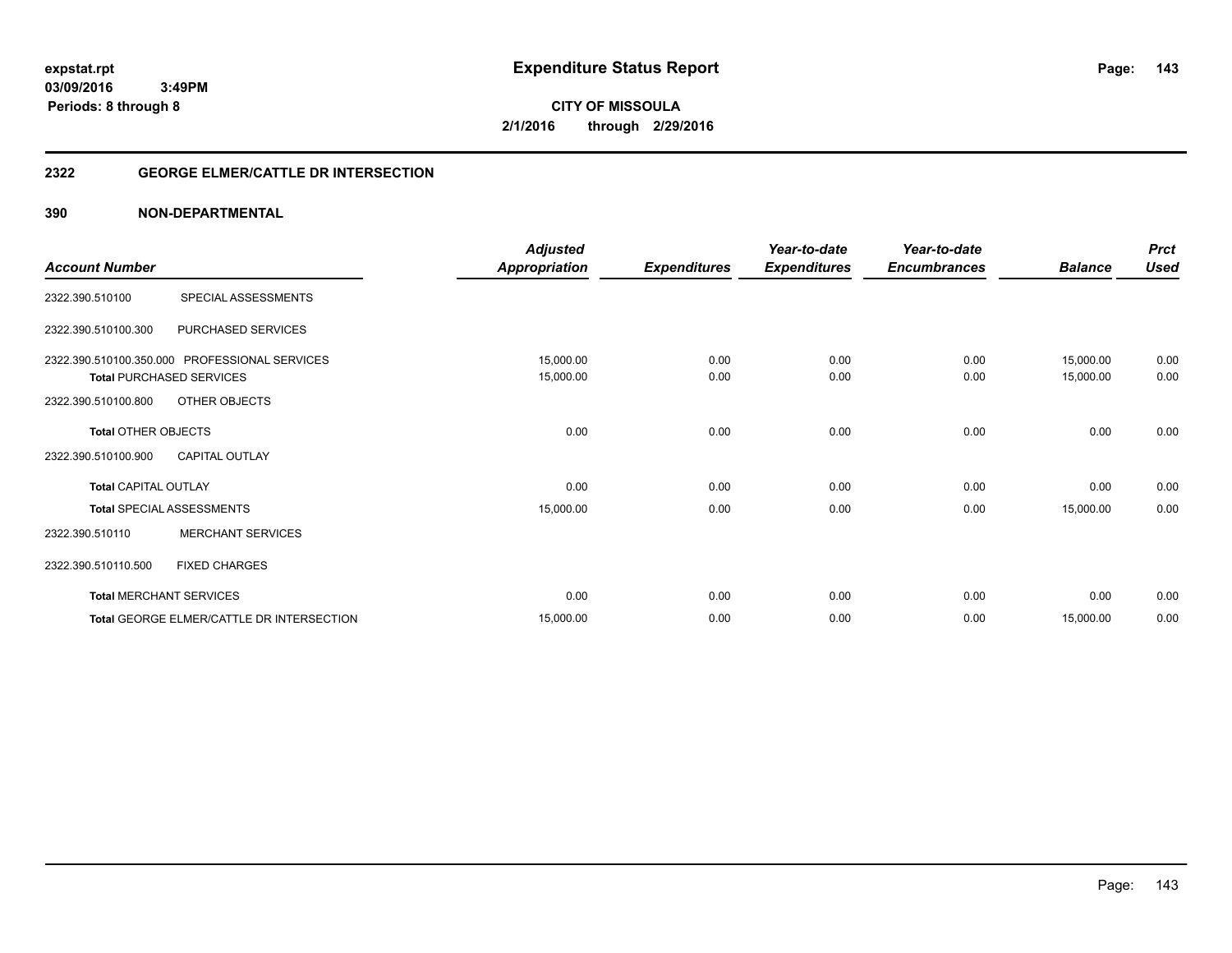**03/09/2016 3:49PM Periods: 8 through 8**

**CITY OF MISSOULA 2/1/2016 through 2/29/2016**

# **2365 PUBLIC ART FUND**

# **220 MAYOR**

| <b>Account Number</b>                                                                                   |                          | <b>Adjusted</b><br>Appropriation | <b>Expenditures</b> | Year-to-date<br><b>Expenditures</b> | Year-to-date<br><b>Encumbrances</b> | <b>Balance</b>               | <b>Prct</b><br><b>Used</b> |
|---------------------------------------------------------------------------------------------------------|--------------------------|----------------------------------|---------------------|-------------------------------------|-------------------------------------|------------------------------|----------------------------|
| 2365.220.460518                                                                                         | PUBLIC ART PROJECTS      |                                  |                     |                                     |                                     |                              |                            |
| 2365.220.460518.300                                                                                     | PURCHASED SERVICES       |                                  |                     |                                     |                                     |                              |                            |
| 2365.220.460518.350.000 PROFESSIONAL SERVICES<br><b>Total PURCHASED SERVICES</b><br>2365.220.460518.800 | OTHER OBJECTS            | 7,350.00<br>7,350.00             | 0.00<br>0.00        | 6,603.09<br>6,603.09                | 0.00<br>0.00                        | 746.91<br>746.91             | 89.84<br>89.84             |
| <b>Total OTHER OBJECTS</b><br>2365.220.460518.900                                                       | <b>CAPITAL OUTLAY</b>    | 0.00                             | 0.00                | 0.00                                | 0.00                                | 0.00                         | 0.00                       |
| 2365.220.460518.930.000 IMPROVEMENTS<br><b>Total CAPITAL OUTLAY</b>                                     |                          | 5,615.00<br>5,615.00             | 0.00<br>0.00        | 20,400.00<br>20,400.00              | 0.00<br>0.00                        | $-14,785.00$<br>$-14,785.00$ | 363.31<br>363.31           |
| <b>Total PUBLIC ART PROJECTS</b>                                                                        |                          | 12,965.00                        | 0.00                | 27,003.09                           | 0.00                                | $-14,038.09$                 | 208.28                     |
| 2365.220.510110                                                                                         | <b>MERCHANT SERVICES</b> |                                  |                     |                                     |                                     |                              |                            |
| 2365.220.510110.500                                                                                     | <b>FIXED CHARGES</b>     |                                  |                     |                                     |                                     |                              |                            |
| <b>Total FIXED CHARGES</b>                                                                              |                          | 0.00                             | 0.00                | 0.00                                | 0.00                                | 0.00                         | 0.00                       |
| <b>Total MERCHANT SERVICES</b>                                                                          |                          | 0.00                             | 0.00                | 0.00                                | 0.00                                | 0.00                         | 0.00                       |
| <b>Total PUBLIC ART FUND</b>                                                                            |                          | 12.965.00                        | 0.00                | 27,003.09                           | 0.00                                | $-14,038.09$                 | 208.28                     |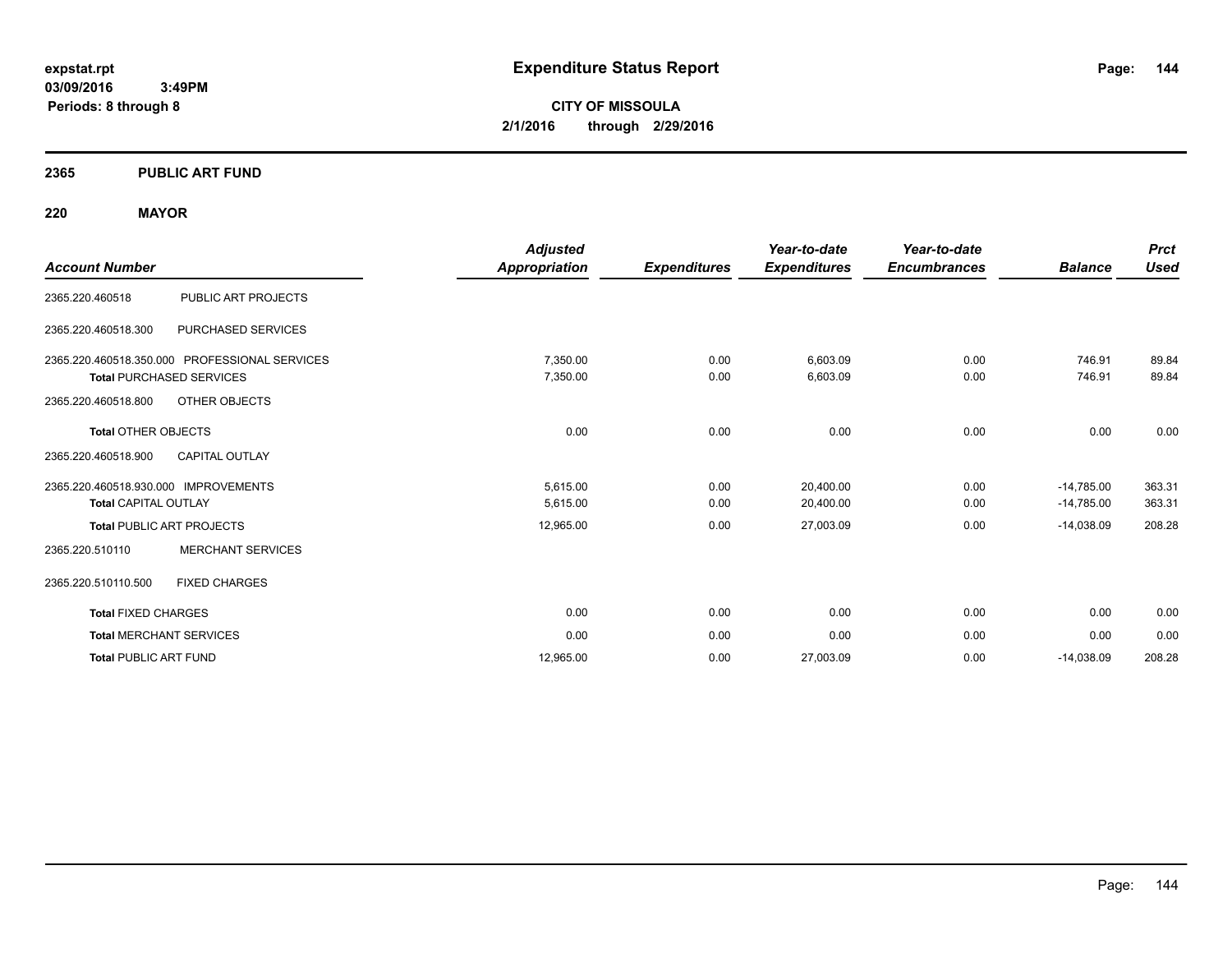**145**

**CITY OF MISSOULA 2/1/2016 through 2/29/2016**

### **2371 EMPLOYEE HEALTH INSURANCE LEVY FUND**

| <b>Account Number</b>          |                                                  | <b>Adjusted</b><br><b>Appropriation</b> | <b>Expenditures</b> | Year-to-date<br><b>Expenditures</b> | Year-to-date<br><b>Encumbrances</b> | <b>Balance</b> | <b>Prct</b><br>Used |
|--------------------------------|--------------------------------------------------|-----------------------------------------|---------------------|-------------------------------------|-------------------------------------|----------------|---------------------|
| 2371.390.510110                | <b>MERCHANT SERVICES</b>                         |                                         |                     |                                     |                                     |                |                     |
| 2371.390.510110.500            | <b>FIXED CHARGES</b>                             |                                         |                     |                                     |                                     |                |                     |
| <b>Total MERCHANT SERVICES</b> |                                                  | 0.00                                    | 0.00                | 0.00                                | 0.00                                | 0.00           | 0.00                |
| 2371.390.521000                | INTERFUND OPERATING TRANSFERS                    |                                         |                     |                                     |                                     |                |                     |
| 2371.390.521000.800            | OTHER OBJECTS                                    |                                         |                     |                                     |                                     |                |                     |
|                                | 2371.390.521000.820.000 TRANSFERS TO OTHER FUNDS | 4,462.00                                | 0.00                | 2,231.00                            | 0.00                                | 2,231.00       | 50.00               |
|                                | <b>Total INTERFUND OPERATING TRANSFERS</b>       | 4,462.00                                | 0.00                | 2,231.00                            | 0.00                                | 2,231.00       | 50.00               |
|                                | Total EMPLOYEE HEALTH INSURANCE LEVY FUND        | 4,462.00                                | 0.00                | 2,231.00                            | 0.00                                | 2,231.00       | 50.00               |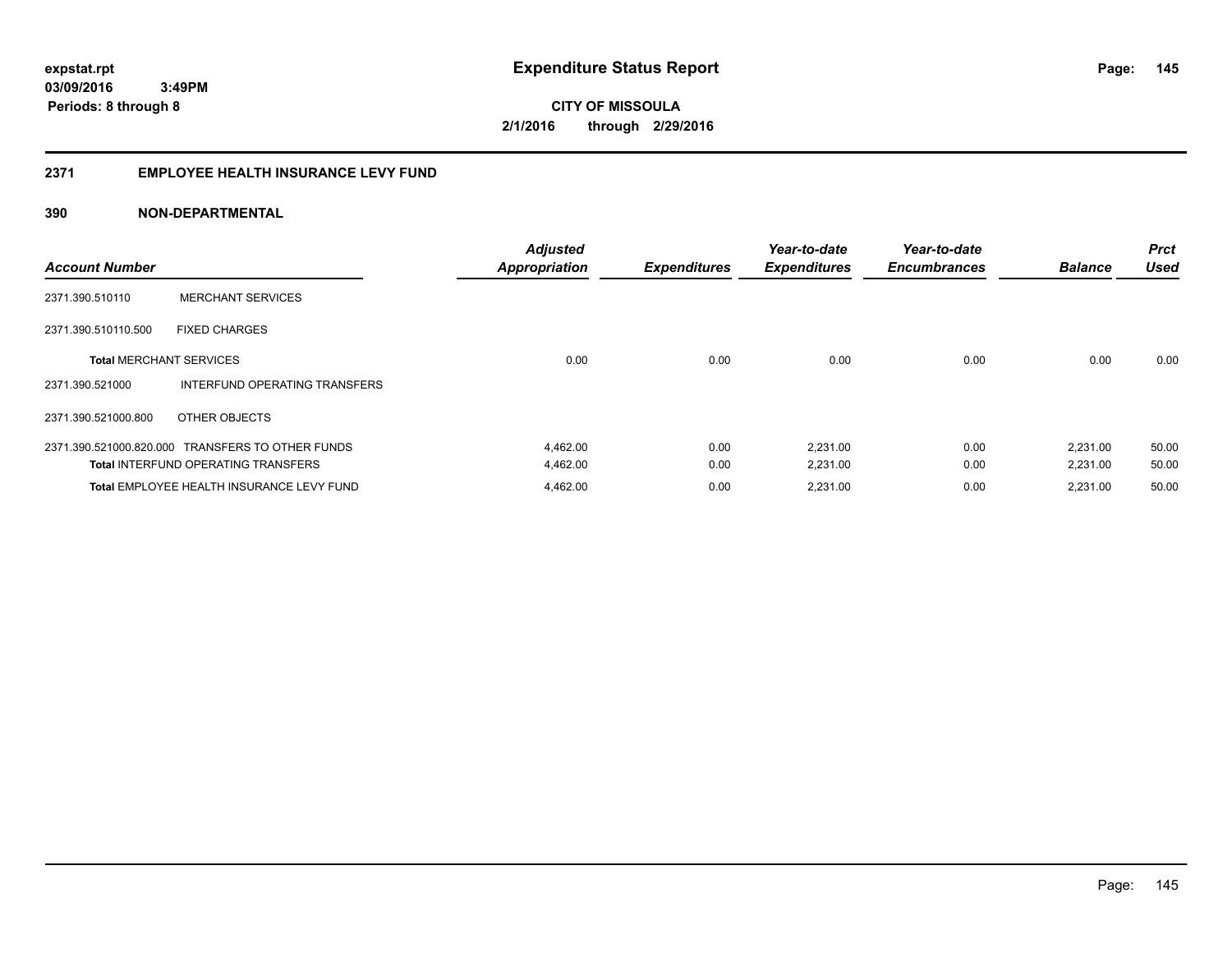### **2372 PERMISSIVE MEDICAL LEVY**

| <b>Account Number</b>          |                                                  | <b>Adjusted</b><br><b>Appropriation</b> | <b>Expenditures</b> | Year-to-date<br><b>Expenditures</b> | Year-to-date<br><b>Encumbrances</b> | <b>Balance</b> | <b>Prct</b><br><b>Used</b> |
|--------------------------------|--------------------------------------------------|-----------------------------------------|---------------------|-------------------------------------|-------------------------------------|----------------|----------------------------|
| 2372.390.510110                | <b>MERCHANT SERVICES</b>                         |                                         |                     |                                     |                                     |                |                            |
| 2372.390.510110.500            | <b>FIXED CHARGES</b>                             |                                         |                     |                                     |                                     |                |                            |
| <b>Total MERCHANT SERVICES</b> |                                                  | 0.00                                    | 0.00                | 0.00                                | 0.00                                | 0.00           | 0.00                       |
| 2372.390.521000                | INTERFUND OPERATING TRANSFERS                    |                                         |                     |                                     |                                     |                |                            |
| 2372.390.521000.800            | OTHER OBJECTS                                    |                                         |                     |                                     |                                     |                |                            |
|                                | 2372.390.521000.820.000 TRANSFERS TO OTHER FUNDS | 4,405,445.00                            | 0.00                | 2,202,723.00                        | 0.00                                | 2,202,722.00   | 50.00                      |
|                                | <b>Total INTERFUND OPERATING TRANSFERS</b>       | 4,405,445.00                            | 0.00                | 2,202,723.00                        | 0.00                                | 2,202,722.00   | 50.00                      |
|                                | <b>Total PERMISSIVE MEDICAL LEVY</b>             | 4,405,445.00                            | 0.00                | 2,202,723.00                        | 0.00                                | 2.202.722.00   | 50.00                      |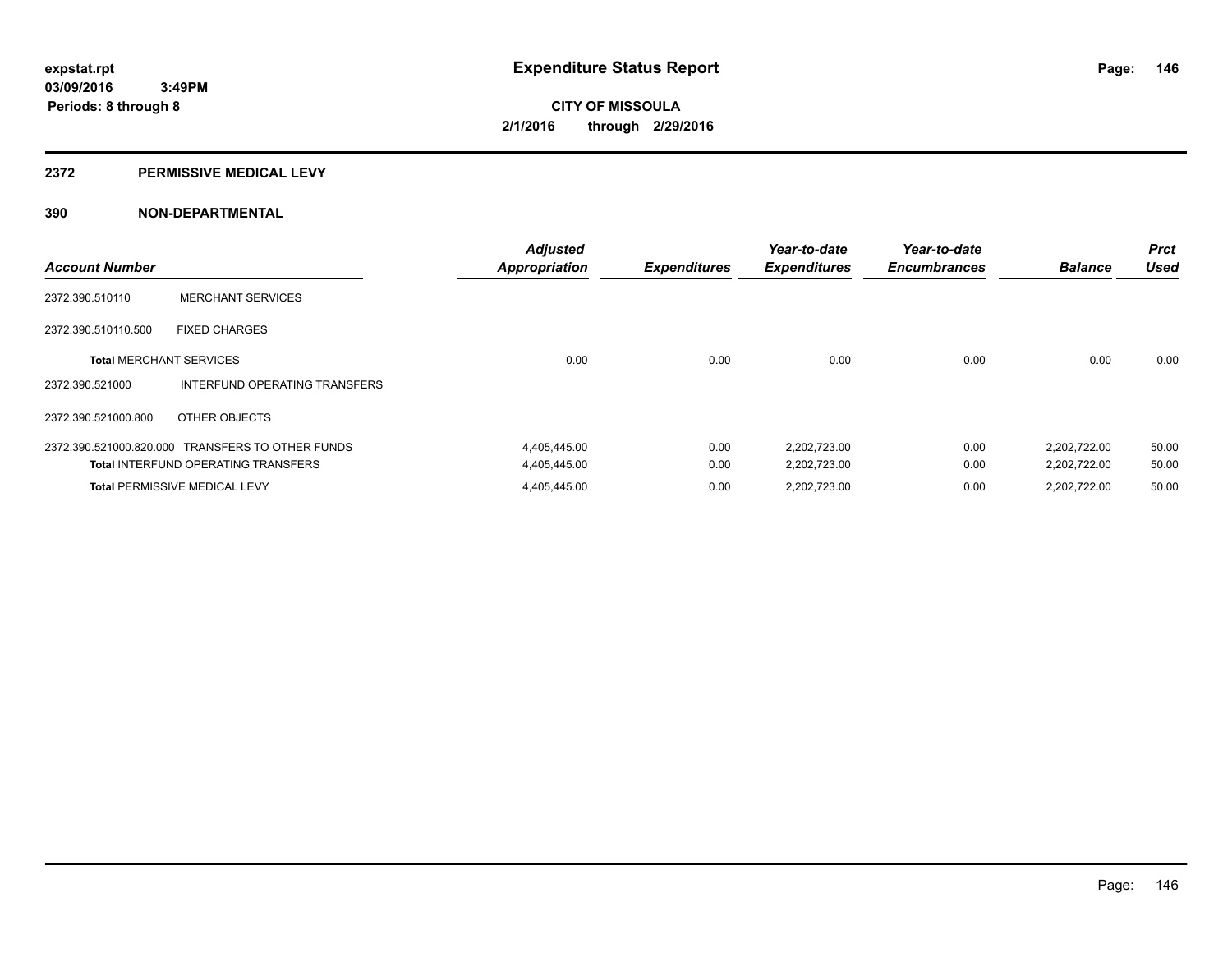**CITY OF MISSOULA 2/1/2016 through 2/29/2016**

# **2389 CABLE TELEVISION FRANCHISE FUND**

|                                  |                                                  | <b>Adjusted</b>      |                     | Year-to-date        | Year-to-date        |                | <b>Prct</b> |
|----------------------------------|--------------------------------------------------|----------------------|---------------------|---------------------|---------------------|----------------|-------------|
| <b>Account Number</b>            |                                                  | <b>Appropriation</b> | <b>Expenditures</b> | <b>Expenditures</b> | <b>Encumbrances</b> | <b>Balance</b> | <b>Used</b> |
| 2389.390.411810                  | <b>CABLE TV FRANCHISE</b>                        |                      |                     |                     |                     |                |             |
| 2389.390.411810.300              | <b>PURCHASED SERVICES</b>                        |                      |                     |                     |                     |                |             |
|                                  | 2389.390.411810.350.000 PROFESSIONAL SERVICES    | 5.000.00             | 0.00                | 11.409.90           | 0.00                | $-6.409.90$    | 228.20      |
| 2389.390.411810.370.000 TRAVEL   |                                                  | 1.000.00             | 0.00                | 0.00                | 0.00                | 1.000.00       | 0.00        |
| 2389.390.411810.380.000 TRAINING |                                                  | 1.000.00             | 0.00                | 0.00                | 0.00                | 1.000.00       | 0.00        |
|                                  | <b>Total PURCHASED SERVICES</b>                  | 7,000.00             | 0.00                | 11,409.90           | 0.00                | $-4,409.90$    | 163.00      |
| 2389.390.411810.700              | <b>GRANTS &amp; CONTRIBUTIONS</b>                |                      |                     |                     |                     |                |             |
|                                  | 2389.390.411810.700.000 GRANTS & CONTRIBUTIONS   | 440,000.00           | 0.00                | 245,274.26          | 0.00                | 194,725.74     | 55.74       |
|                                  | <b>Total GRANTS &amp; CONTRIBUTIONS</b>          | 440,000.00           | 0.00                | 245,274.26          | 0.00                | 194,725.74     | 55.74       |
| 2389.390.411810.800              | OTHER OBJECTS                                    |                      |                     |                     |                     |                |             |
|                                  | 2389.390.411810.820.000 TRANSFERS TO OTHER FUNDS | 251,433.00           | 0.00                | 125,717.00          | 0.00                | 125,716.00     | 50.00       |
| <b>Total OTHER OBJECTS</b>       |                                                  | 251,433.00           | 0.00                | 125,717.00          | 0.00                | 125,716.00     | 50.00       |
| 2389.390.411810.900              | <b>CAPITAL OUTLAY</b>                            |                      |                     |                     |                     |                |             |
|                                  | 2389.390.411810.940.000 MACHINERY & EQUIPMENT    | 37.567.00            | 0.00                | 13,610.77           | 0.00                | 23,956.23      | 36.23       |
| <b>Total CAPITAL OUTLAY</b>      |                                                  | 37,567.00            | 0.00                | 13,610.77           | 0.00                | 23,956.23      | 36.23       |
| Total CABLE TV FRANCHISE         |                                                  | 736,000.00           | 0.00                | 396,011.93          | 0.00                | 339,988.07     | 53.81       |
| 2389.390.510110                  | <b>MERCHANT SERVICES</b>                         |                      |                     |                     |                     |                |             |
| 2389.390.510110.500              | <b>FIXED CHARGES</b>                             |                      |                     |                     |                     |                |             |
| <b>Total MERCHANT SERVICES</b>   |                                                  | 0.00                 | 0.00                | 0.00                | 0.00                | 0.00           | 0.00        |
|                                  | <b>Total CABLE TELEVISION FRANCHISE FUND</b>     | 736.000.00           | 0.00                | 396,011.93          | 0.00                | 339.988.07     | 53.81       |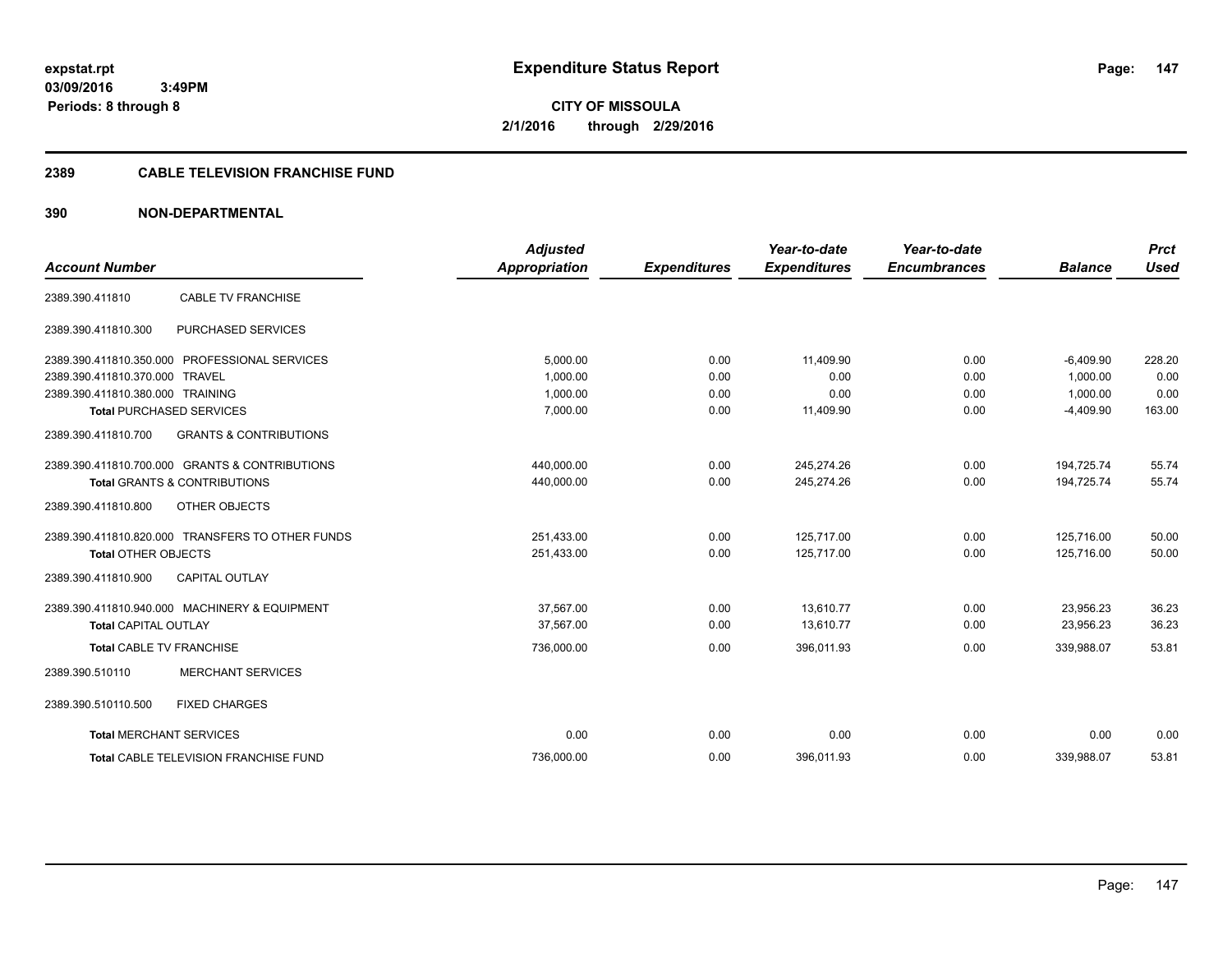**CITY OF MISSOULA 2/1/2016 through 2/29/2016**

# **2390 DRUG FORFEITURE FUND**

|                                            |                                                  | <b>Adjusted</b>      |                     | Year-to-date        | Year-to-date        |                | <b>Prct</b> |
|--------------------------------------------|--------------------------------------------------|----------------------|---------------------|---------------------|---------------------|----------------|-------------|
| <b>Account Number</b>                      |                                                  | <b>Appropriation</b> | <b>Expenditures</b> | <b>Expenditures</b> | <b>Encumbrances</b> | <b>Balance</b> | <b>Used</b> |
| 2390.290.420142                            | <b>NARCOTICS</b>                                 |                      |                     |                     |                     |                |             |
| 2390.290.420142.100                        | PERSONAL SERVICES                                |                      |                     |                     |                     |                |             |
| <b>Total PERSONAL SERVICES</b>             |                                                  | 0.00                 | 0.00                | 0.00                | 0.00                | 0.00           | 0.00        |
| 2390.290.420142.200                        | <b>SUPPLIES</b>                                  |                      |                     |                     |                     |                |             |
| 2390.290.420142.220.000 OPERATING SUPPLIES |                                                  | 3,000.00             | 594.83              | 8,296.96            | 0.00                | $-5,296.96$    | 276.57      |
| 2390.290.420142.230.000 REPAIR/MAINTENANCE |                                                  | 3,000.00             | 0.00                | 0.00                | 0.00                | 3,000.00       | 0.00        |
| 2390.290.420142.231.000 GASOLINE           |                                                  | 500.00               | 0.00                | 0.00                | 0.00                | 500.00         | 0.00        |
| <b>Total SUPPLIES</b>                      |                                                  | 6,500.00             | 594.83              | 8,296.96            | 0.00                | $-1,796.96$    | 127.65      |
| 2390.290.420142.300                        | PURCHASED SERVICES                               |                      |                     |                     |                     |                |             |
| 2390.290.420142.310.000 COMMUNICATIONS     |                                                  | 500.00               | 0.00                | 0.00                | 0.00                | 500.00         | 0.00        |
|                                            | 2390.290.420142.320.000 PRINTING & DUPLICATING   | 300.00               | 0.00                | 0.00                | 0.00                | 300.00         | 0.00        |
|                                            | 2390.290.420142.360.000 REPAIR & MAINTENANCE     | 1,000.00             | 0.00                | 392.00              | 0.00                | 608.00         | 39.20       |
| 2390.290.420142.370.000 TRAVEL             |                                                  | 4,000.00             | 4,053.29            | 4,378.50            | 0.00                | $-378.50$      | 109.46      |
| 2390.290.420142.380.000 TRAINING           |                                                  | 2,000.00             | 0.00                | 0.00                | 0.00                | 2,000.00       | 0.00        |
|                                            | 2390.290.420142.390.000 OTHER PURCHASED SERVICES | 500.00               | 0.00                | 0.00                | 0.00                | 500.00         | 0.00        |
| <b>Total PURCHASED SERVICES</b>            |                                                  | 8,300.00             | 4,053.29            | 4,770.50            | 0.00                | 3,529.50       | 57.48       |
| 2390.290.420142.500                        | <b>FIXED CHARGES</b>                             |                      |                     |                     |                     |                |             |
| 2390.290.420142.500.000 FIXED CHARGES      |                                                  | 1,000.00             | 0.00                | 0.00                | 0.00                | 1,000.00       | 0.00        |
| <b>Total FIXED CHARGES</b>                 |                                                  | 1,000.00             | 0.00                | 0.00                | 0.00                | 1,000.00       | 0.00        |
| 2390.290.420142.700                        | <b>GRANTS &amp; CONTRIBUTIONS</b>                |                      |                     |                     |                     |                |             |
|                                            | <b>Total GRANTS &amp; CONTRIBUTIONS</b>          | 0.00                 | 0.00                | 0.00                | 0.00                | 0.00           | 0.00        |
| 2390.290.420142.800                        | OTHER OBJECTS                                    |                      |                     |                     |                     |                |             |
| <b>Total OTHER OBJECTS</b>                 |                                                  | 0.00                 | 0.00                | 0.00                | 0.00                | 0.00           | 0.00        |
| 2390.290.420142.900                        | <b>CAPITAL OUTLAY</b>                            |                      |                     |                     |                     |                |             |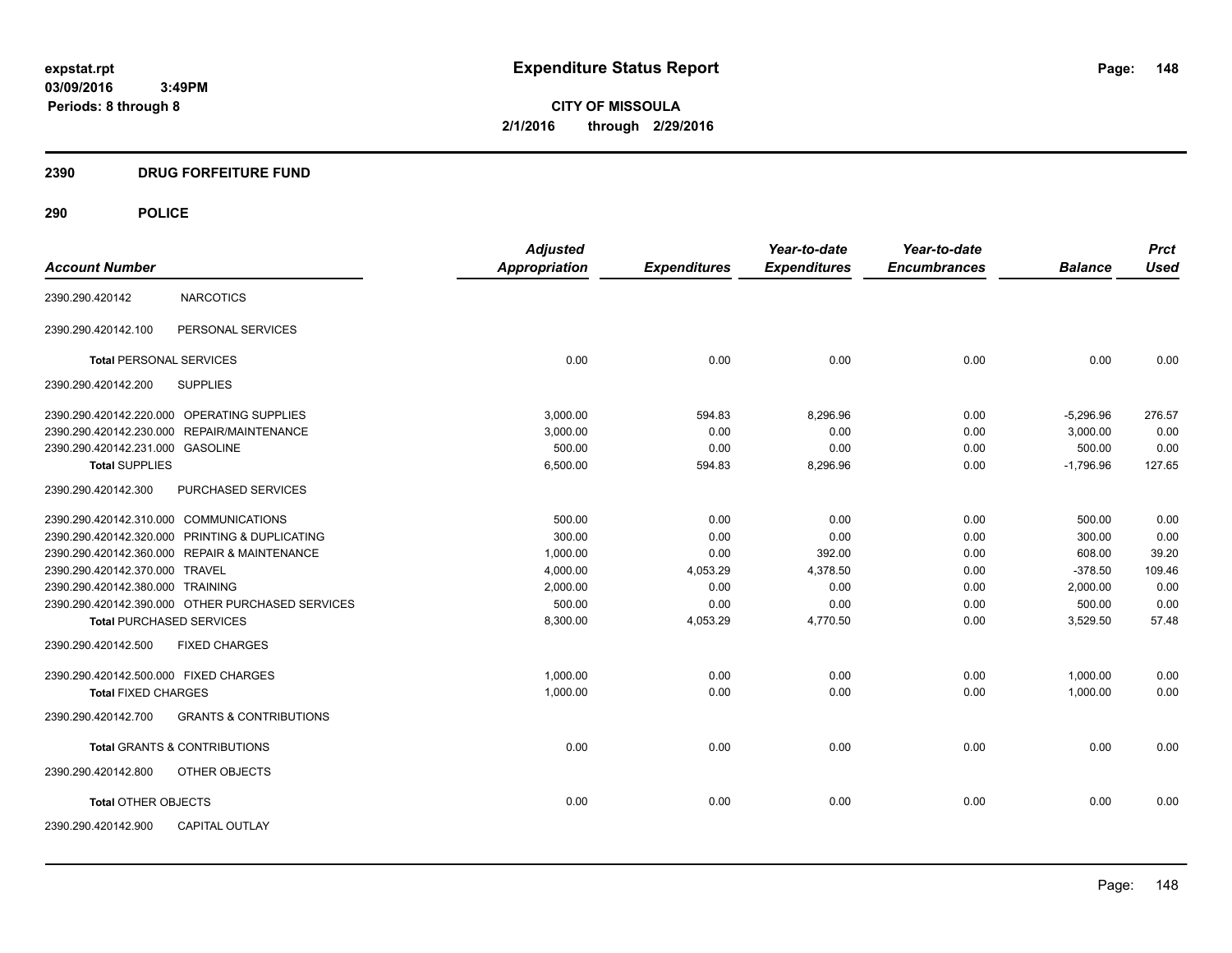**CITY OF MISSOULA 2/1/2016 through 2/29/2016**

# **2390 DRUG FORFEITURE FUND**

| <b>Account Number</b>                         | <b>Adjusted</b><br><b>Appropriation</b> | <b>Expenditures</b> | Year-to-date<br><b>Expenditures</b> | Year-to-date<br><b>Encumbrances</b> | <b>Balance</b> | <b>Prct</b><br><b>Used</b> |
|-----------------------------------------------|-----------------------------------------|---------------------|-------------------------------------|-------------------------------------|----------------|----------------------------|
| 2390.290.420142.940.000 MACHINERY & EQUIPMENT | 12.000.00                               | 0.00                | 0.00                                | 0.00                                | 12.000.00      | 0.00                       |
| <b>Total CAPITAL OUTLAY</b>                   | 12,000.00                               | 0.00                | 0.00                                | 0.00                                | 12.000.00      | 0.00                       |
| <b>Total NARCOTICS</b>                        | 27,800.00                               | 4.648.12            | 13,067.46                           | 0.00                                | 14.732.54      | 47.01                      |
| <b>MERCHANT SERVICES</b><br>2390.290.510110   |                                         |                     |                                     |                                     |                |                            |
| 2390.290.510110.500<br><b>FIXED CHARGES</b>   |                                         |                     |                                     |                                     |                |                            |
| <b>Total MERCHANT SERVICES</b>                | 0.00                                    | 0.00                | 0.00                                | 0.00                                | 0.00           | 0.00                       |
| <b>Total DRUG FORFEITURE FUND</b>             | 27,800.00                               | 4.648.12            | 13.067.46                           | 0.00                                | 14.732.54      | 47.01                      |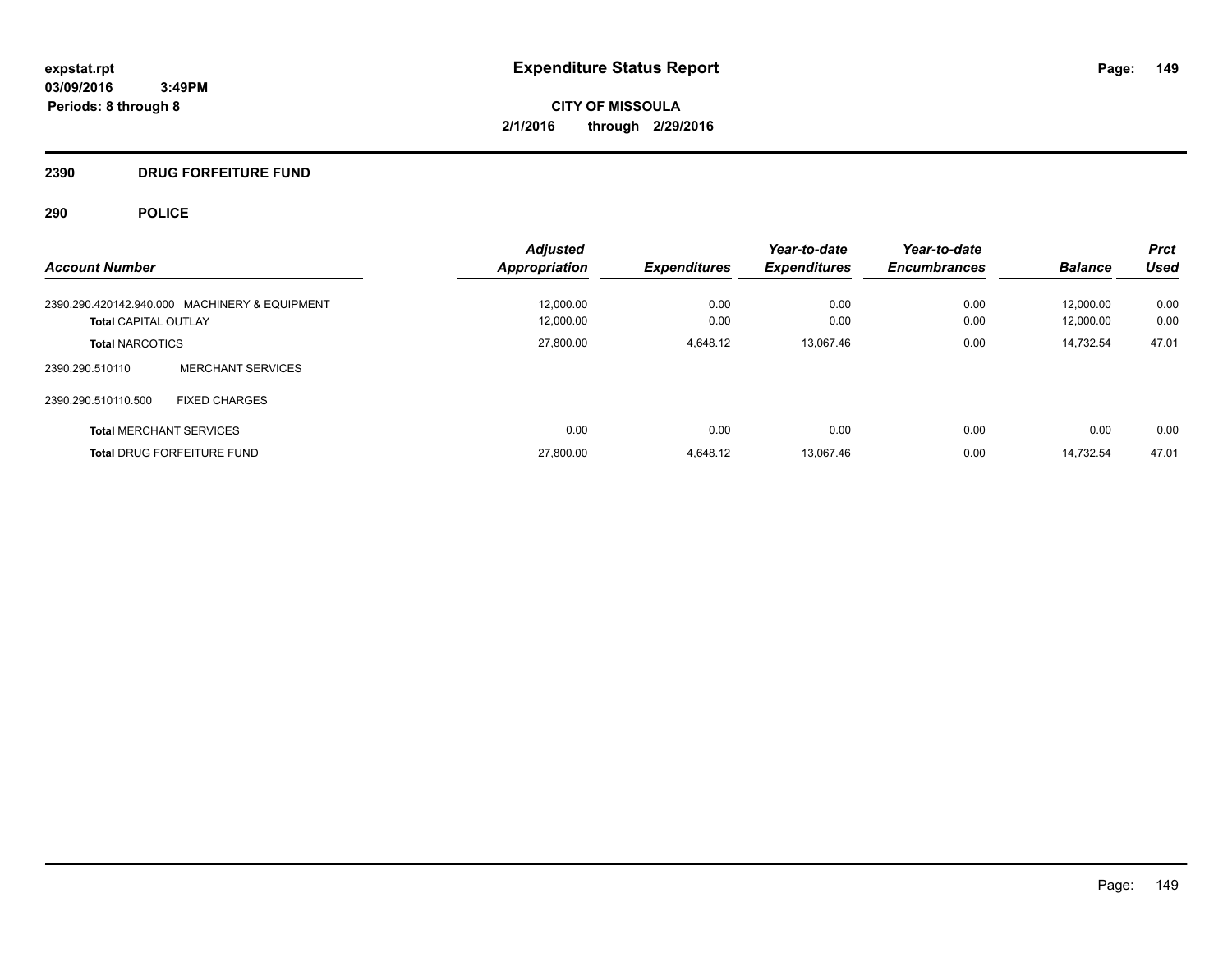**CITY OF MISSOULA 2/1/2016 through 2/29/2016**

### **2394 BUILDING INSPECTION FUND**

# **310 BUILDING INSPECTION**

| <b>Account Number</b>                                        | <b>Adjusted</b><br><b>Appropriation</b> | <b>Expenditures</b> | Year-to-date<br><b>Expenditures</b> | Year-to-date<br><b>Encumbrances</b> | <b>Balance</b> | <b>Prct</b><br><b>Used</b> |
|--------------------------------------------------------------|-----------------------------------------|---------------------|-------------------------------------|-------------------------------------|----------------|----------------------------|
|                                                              |                                         |                     |                                     |                                     |                |                            |
| PROTECTIVE INSPECTIONS<br>2394.310.420500                    |                                         |                     |                                     |                                     |                |                            |
| 2394.310.420500.100<br>PERSONAL SERVICES                     |                                         |                     |                                     |                                     |                |                            |
| 2394.310.420500.110.000 SALARIES AND WAGES                   | 628,525.00                              | 35,822.49           | 351,625.63                          | 0.00                                | 276,899.37     | 55.94                      |
| OVERTIME/TERMINATION<br>2394.310.420500.120.000              | 500.00                                  | 0.00                | 0.00                                | 0.00                                | 500.00         | 0.00                       |
| 2394.310.420500.130.000 OTHER                                | 19,912.00                               | 0.00                | 0.00                                | 0.00                                | 19,912.00      | 0.00                       |
| 2394.310.420500.140.000 EMPLOYER CONTRIBUTIONS               | 214,330.00                              | 13,453.70           | 130,616.65                          | 0.00                                | 83,713.35      | 60.94                      |
| 2394.310.420500.141.000 STATE RETIREMENT CONTRIBUTIONS       | 0.00                                    | 0.00                | 315.80                              | 0.00                                | $-315.80$      | 0.00                       |
| <b>Total PERSONAL SERVICES</b>                               | 863,267.00                              | 49,276.19           | 482,558.08                          | 0.00                                | 380,708.92     | 55.90                      |
| <b>SUPPLIES</b><br>2394.310.420500.200                       |                                         |                     |                                     |                                     |                |                            |
| 2394.310.420500.210.000 OFFICE SUPPLIES                      | 2,200.00                                | 46.50               | 12,477.11                           | 0.00                                | $-10,277.11$   | 567.14                     |
| 2394.310.420500.220.000 OPERATING SUPPLIES                   | 5,500.00                                | 497.95              | 5,424.91                            | 0.00                                | 75.09          | 98.63                      |
| 2394.310.420500.230.000 REPAIR/MAINTENANCE                   | 3,000.00                                | 5.50                | 203.85                              | 0.00                                | 2,796.15       | 6.80                       |
| 2394.310.420500.231.000 GASOLINE                             | 11,475.00                               | 732.36              | 3,577.57                            | 0.00                                | 7,897.43       | 31.18                      |
| 2394.310.420500.250.000 SUPPLIES FOR RESALE                  | 500.00                                  | 0.00                | 0.00                                | 0.00                                | 500.00         | 0.00                       |
| <b>Total SUPPLIES</b>                                        | 22,675.00                               | 1,282.31            | 21,683.44                           | 0.00                                | 991.56         | 95.63                      |
| PURCHASED SERVICES<br>2394.310.420500.300                    |                                         |                     |                                     |                                     |                |                            |
| 2394.310.420500.310.000 COMMUNICATIONS                       | 1,000.00                                | 0.11                | 45.19                               | 0.00                                | 954.81         | 4.52                       |
| 2394.310.420500.320.000<br><b>PRINTING &amp; DUPLICATING</b> | 7,600.00                                | 0.00                | 1,303.14                            | 0.00                                | 6,296.86       | 17.15                      |
| 2394.310.420500.330.000 PUBLICITY, SUBSCRIPTIONS & DUES      | 2,100.00                                | 120.00              | 23,324.45                           | 0.00                                | $-21,224.45$   | 1,110.69                   |
| 2394.310.420500.344.000<br><b>TELEPHONE SERVICE</b>          | 13,549.00                               | 662.00              | 7,492.24                            | 0.00                                | 6,056.76       | 55.30                      |
| PROFESSIONAL SERVICES<br>2394.310.420500.350.000             | 14,600.00                               | 0.00                | 22,925.04                           | 0.00                                | $-8,325.04$    | 157.02                     |
| <b>REPAIR &amp; MAINTENANCE</b><br>2394.310.420500.360.000   | 33,378.00                               | 0.00                | 2,349.00                            | 0.00                                | 31,029.00      | 7.04                       |
| 2394.310.420500.370.000<br><b>TRAVEL</b>                     | 5,025.00                                | 0.00                | 4,832.13                            | 0.00                                | 192.87         | 96.16                      |
| 2394.310.420500.380.000 TRAINING                             | 6,500.00                                | 976.65              | 5,068.65                            | 0.00                                | 1,431.35       | 77.98                      |
| <b>Total PURCHASED SERVICES</b>                              | 83,752.00                               | 1,758.76            | 67,339.84                           | 0.00                                | 16,412.16      | 80.40                      |
| 2394.310.420500.500<br><b>FIXED CHARGES</b>                  |                                         |                     |                                     |                                     |                |                            |
| 2394.310.420500.500.000 FIXED CHARGES                        | 310,310.00                              | 0.00                | 161,110.61                          | 0.00                                | 149,199.39     | 51.92                      |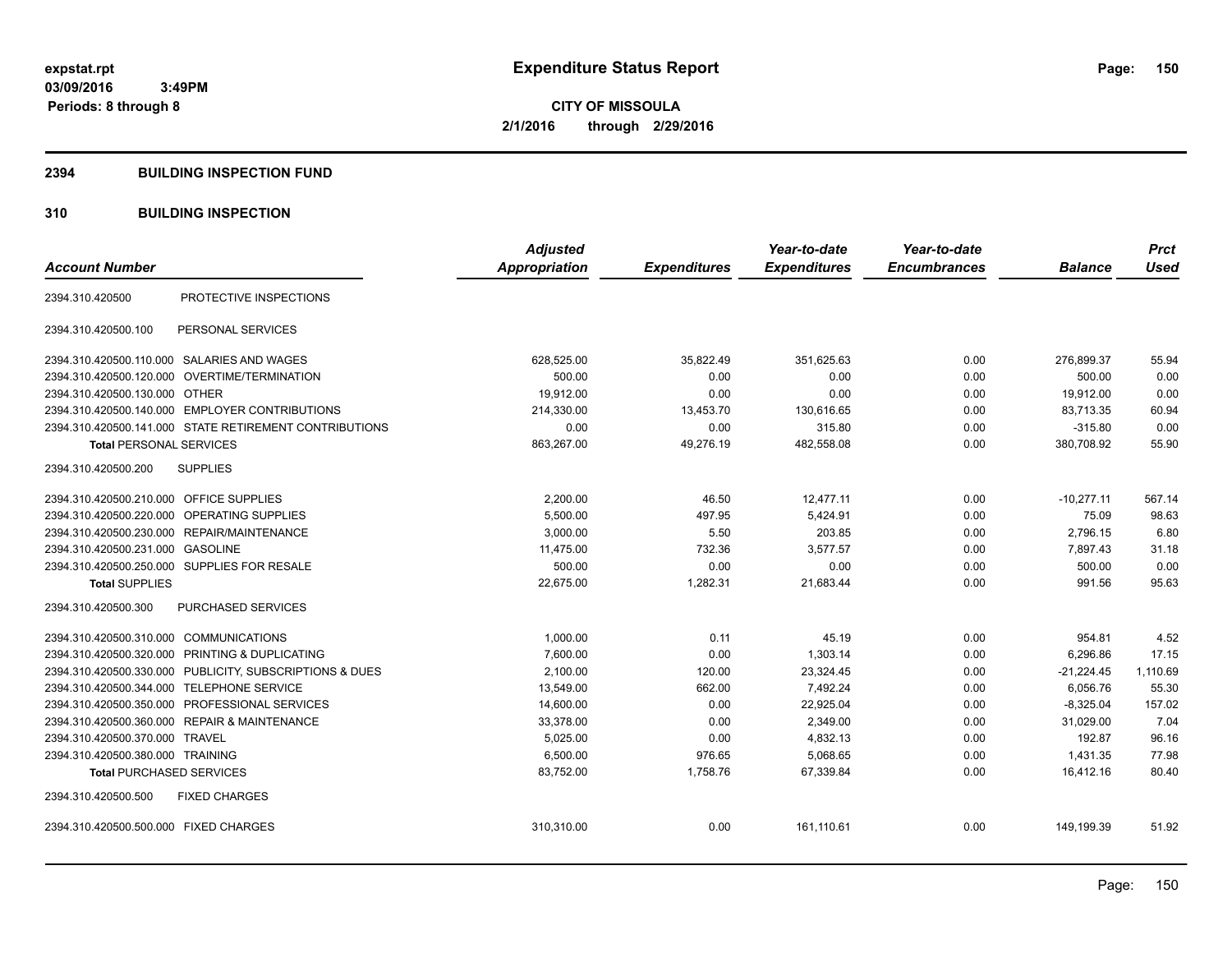# **2394 BUILDING INSPECTION FUND**

# **310 BUILDING INSPECTION**

| <b>Account Number</b>               |                                               | <b>Adjusted</b><br><b>Appropriation</b> | <b>Expenditures</b> | Year-to-date<br><b>Expenditures</b> | Year-to-date<br><b>Encumbrances</b> | <b>Balance</b> | <b>Prct</b><br><b>Used</b> |
|-------------------------------------|-----------------------------------------------|-----------------------------------------|---------------------|-------------------------------------|-------------------------------------|----------------|----------------------------|
| <b>Total FIXED CHARGES</b>          |                                               | 310,310.00                              | 0.00                | 161,110.61                          | 0.00                                | 149,199.39     | 51.92                      |
| 2394.310.420500.600                 | <b>DEBT SERVICE</b>                           |                                         |                     |                                     |                                     |                |                            |
| <b>Total DEBT SERVICE</b>           |                                               | 0.00                                    | 0.00                | 0.00                                | 0.00                                | 0.00           | 0.00                       |
| 2394.310.420500.900                 | <b>CAPITAL OUTLAY</b>                         |                                         |                     |                                     |                                     |                |                            |
| <b>Total CAPITAL OUTLAY</b>         |                                               | 0.00                                    | 0.00                | 0.00                                | 0.00                                | 0.00           | 0.00                       |
| <b>Total PROTECTIVE INSPECTIONS</b> |                                               | 1,280,004.00                            | 52,317.26           | 732,691.97                          | 0.00                                | 547,312.03     | 57.24                      |
| 2394.310.510110                     | <b>MERCHANT SERVICES</b>                      |                                         |                     |                                     |                                     |                |                            |
| 2394.310.510110.500                 | <b>FIXED CHARGES</b>                          |                                         |                     |                                     |                                     |                |                            |
|                                     | 2394.310.510110.550.000 MERCHANT SERVICE FEES | 15,400.00                               | 0.00                | 6,697.71                            | 0.00                                | 8,702.29       | 43.49                      |
| <b>Total MERCHANT SERVICES</b>      |                                               | 15,400.00                               | 0.00                | 6,697.71                            | 0.00                                | 8,702.29       | 43.49                      |
|                                     | <b>Total BUILDING INSPECTION FUND</b>         | 1,295,404.00                            | 52,317.26           | 739,389.68                          | 0.00                                | 556,014.32     | 57.08                      |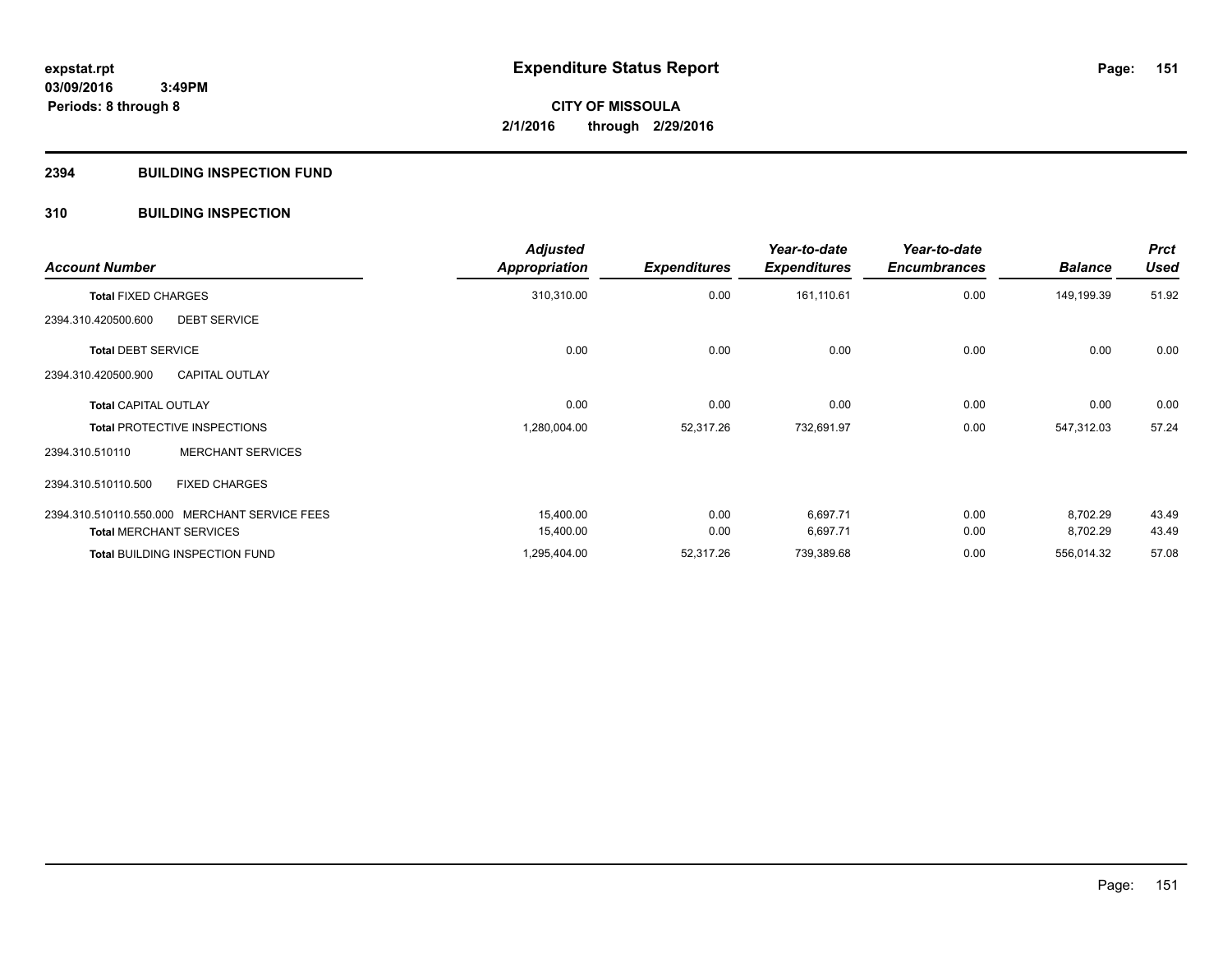**CITY OF MISSOULA 2/1/2016 through 2/29/2016**

# **2395 CITY GRANTS & PROGRAM INCOME FUND**

|                             |                                               | <b>Adjusted</b>      |                     | Year-to-date        | Year-to-date        |                | <b>Prct</b> |
|-----------------------------|-----------------------------------------------|----------------------|---------------------|---------------------|---------------------|----------------|-------------|
| <b>Account Number</b>       |                                               | <b>Appropriation</b> | <b>Expenditures</b> | <b>Expenditures</b> | <b>Encumbrances</b> | <b>Balance</b> | <b>Used</b> |
| 2395.390.470200             | <b>HOUSING REHAB</b>                          |                      |                     |                     |                     |                |             |
| 2395.390.470200.700         | <b>GRANTS &amp; CONTRIBUTIONS</b>             |                      |                     |                     |                     |                |             |
|                             | <b>Total GRANTS &amp; CONTRIBUTIONS</b>       | 0.00                 | 0.00                | 0.00                | 0.00                | 0.00           | 0.00        |
| 2395.390.470200.800         | OTHER OBJECTS                                 |                      |                     |                     |                     |                |             |
| <b>Total HOUSING REHAB</b>  |                                               | 0.00                 | 0.00                | 0.00                | 0.00                | 0.00           | 0.00        |
| 2395.390.470210             | <b>ADMINISTRATION</b>                         |                      |                     |                     |                     |                |             |
| 2395.390.470210.300         | PURCHASED SERVICES                            |                      |                     |                     |                     |                |             |
|                             | 2395.390.470210.350.000 PROFESSIONAL SERVICES | 250.00               | 0.00                | 0.00                | 0.00                | 250.00         | 0.00        |
|                             | <b>Total PURCHASED SERVICES</b>               | 250.00               | 0.00                | 0.00                | 0.00                | 250.00         | 0.00        |
| 2395.390.470210.800         | OTHER OBJECTS                                 |                      |                     |                     |                     |                |             |
| Total OTHER OBJECTS         |                                               | 0.00                 | 0.00                | 0.00                | 0.00                | 0.00           | 0.00        |
| <b>Total ADMINISTRATION</b> |                                               | 250.00               | 0.00                | 0.00                | 0.00                | 250.00         | 0.00        |
| 2395.390.470220             | PROPERTY ACQUISITION                          |                      |                     |                     |                     |                |             |
| 2395.390.470220.300         | PURCHASED SERVICES                            |                      |                     |                     |                     |                |             |
|                             | <b>Total PROPERTY ACQUISITION</b>             | 0.00                 | 0.00                | 0.00                | 0.00                | 0.00           | 0.00        |
| 2395.390.470300             | ECONOMIC DEVELOPMENT                          |                      |                     |                     |                     |                |             |
| 2395.390.470300.700         | <b>GRANTS &amp; CONTRIBUTIONS</b>             |                      |                     |                     |                     |                |             |
|                             | Total ECONOMIC DEVELOPMENT                    | 0.00                 | 0.00                | 0.00                | 0.00                | 0.00           | 0.00        |
| 2395.390.510110             | <b>MERCHANT SERVICES</b>                      |                      |                     |                     |                     |                |             |
| 2395.390.510110.500         | <b>FIXED CHARGES</b>                          |                      |                     |                     |                     |                |             |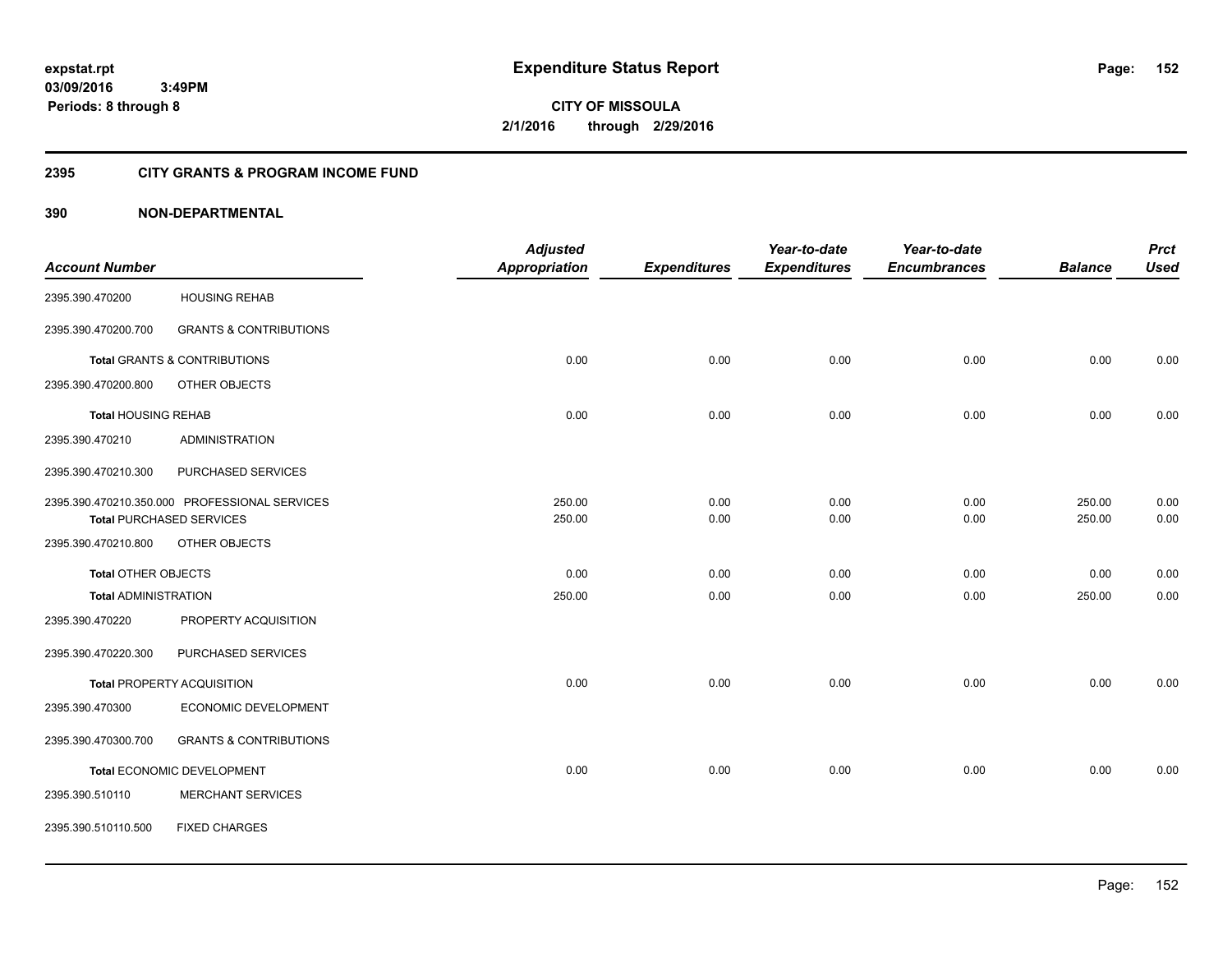**CITY OF MISSOULA 2/1/2016 through 2/29/2016**

# **2395 CITY GRANTS & PROGRAM INCOME FUND**

| <b>Account Number</b>                   | <b>Adjusted</b><br><b>Appropriation</b> | <b>Expenditures</b> | Year-to-date<br><b>Expenditures</b> | Year-to-date<br><b>Encumbrances</b> | <b>Balance</b> | <b>Prct</b><br>Used |
|-----------------------------------------|-----------------------------------------|---------------------|-------------------------------------|-------------------------------------|----------------|---------------------|
| <b>Total MERCHANT SERVICES</b>          | 0.00                                    | 0.00                | 0.00                                | 0.00                                | 0.00           | 0.00                |
| Total CITY GRANTS & PROGRAM INCOME FUND | 250.00                                  | 0.00                | 0.00                                | 0.00                                | 250.00         | 0.00                |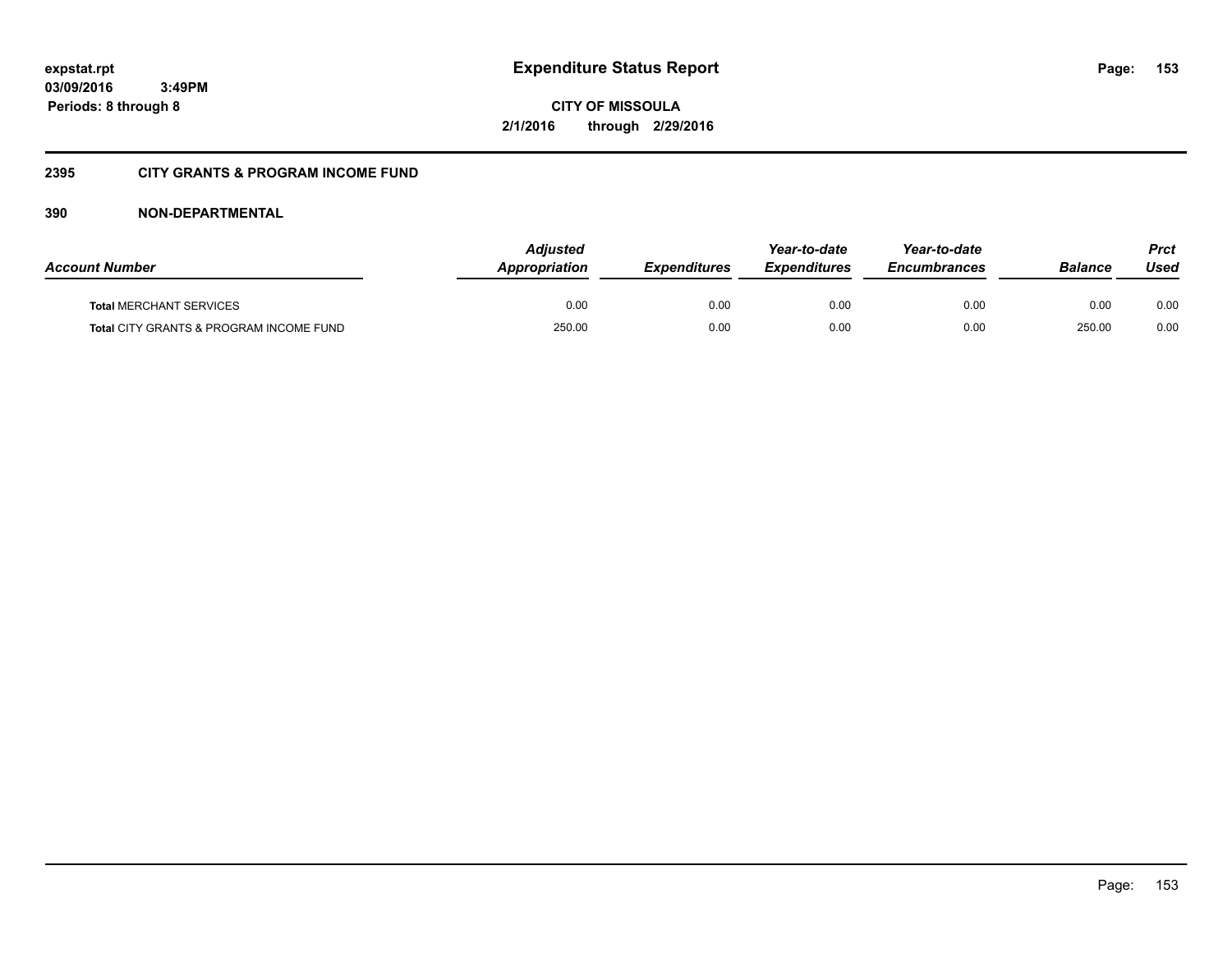**CITY OF MISSOULA 2/1/2016 through 2/29/2016**

# **2396 ENERGY EFFICIENCY REVOLVING LOAN FUND**

| <b>Account Number</b> |                                                    | <b>Adjusted</b><br>Appropriation | <b>Expenditures</b> | Year-to-date<br><i><b>Expenditures</b></i> | Year-to-date<br><b>Encumbrances</b> | <b>Balance</b> | <b>Prct</b><br>Used |
|-----------------------|----------------------------------------------------|----------------------------------|---------------------|--------------------------------------------|-------------------------------------|----------------|---------------------|
| 2396.390.510001       | EECBG REVOLVING LOAN FUND                          |                                  |                     |                                            |                                     |                |                     |
| 2396.390.510001.700   | <b>GRANTS &amp; CONTRIBUTIONS</b>                  |                                  |                     |                                            |                                     |                |                     |
|                       | <b>Total ENERGY EFFICIENCY REVOLVING LOAN FUND</b> | 0.00                             | 0.00                | 0.00                                       | 0.00                                | 0.00           | 0.00                |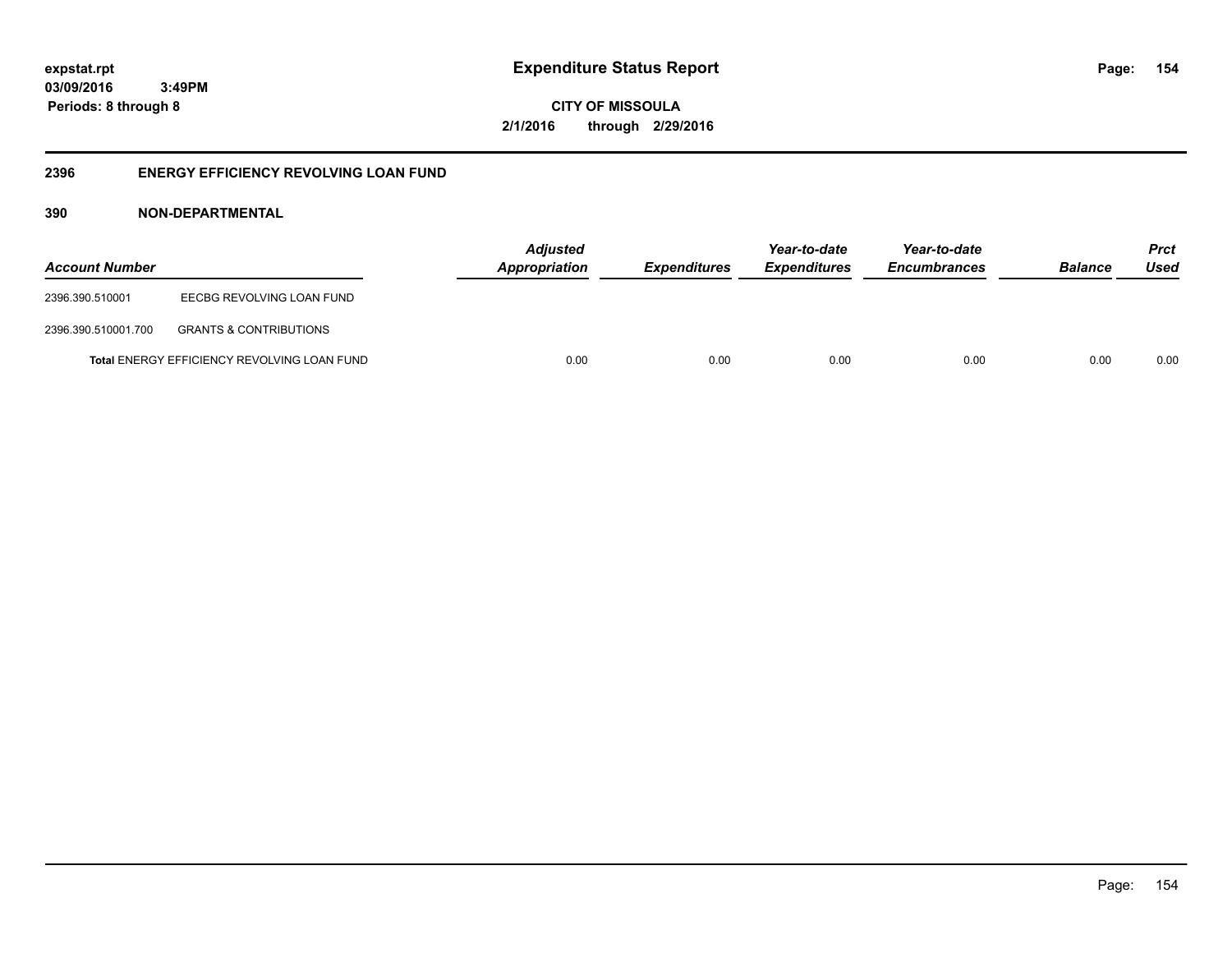**CITY OF MISSOULA 2/1/2016 through 2/29/2016**

# **2399 DANGEROUS BUILDING DEMOLITION & REPAIR F**

# **310 BUILDING INSPECTION**

| <b>Account Number</b>                                              |                                                           | <b>Adjusted</b><br><b>Appropriation</b> | <b>Expenditures</b> | Year-to-date<br><b>Expenditures</b> | Year-to-date<br><b>Encumbrances</b> | <b>Balance</b>         | <b>Prct</b><br><b>Used</b> |
|--------------------------------------------------------------------|-----------------------------------------------------------|-----------------------------------------|---------------------|-------------------------------------|-------------------------------------|------------------------|----------------------------|
| 2399.310.420510                                                    | ADMINISTRATION                                            |                                         |                     |                                     |                                     |                        |                            |
| 2399.310.420510.800                                                | OTHER OBJECTS                                             |                                         |                     |                                     |                                     |                        |                            |
| 2399.310.420510.845.000 CONTINGENCY<br><b>Total ADMINISTRATION</b> |                                                           | 15,000.00<br>15,000.00                  | 0.00<br>0.00        | 0.00<br>0.00                        | 0.00<br>0.00                        | 15,000.00<br>15,000.00 | 0.00<br>0.00               |
| 2399.310.510110                                                    | <b>MERCHANT SERVICES</b>                                  |                                         |                     |                                     |                                     |                        |                            |
| 2399.310.510110.500                                                | <b>FIXED CHARGES</b>                                      |                                         |                     |                                     |                                     |                        |                            |
| <b>Total MERCHANT SERVICES</b>                                     |                                                           | 0.00                                    | 0.00                | 0.00                                | 0.00                                | 0.00                   | 0.00                       |
|                                                                    | <b>Total DANGEROUS BUILDING DEMOLITION &amp; REPAIR F</b> | 15,000.00                               | 0.00                | 0.00                                | 0.00                                | 15,000.00              | 0.00                       |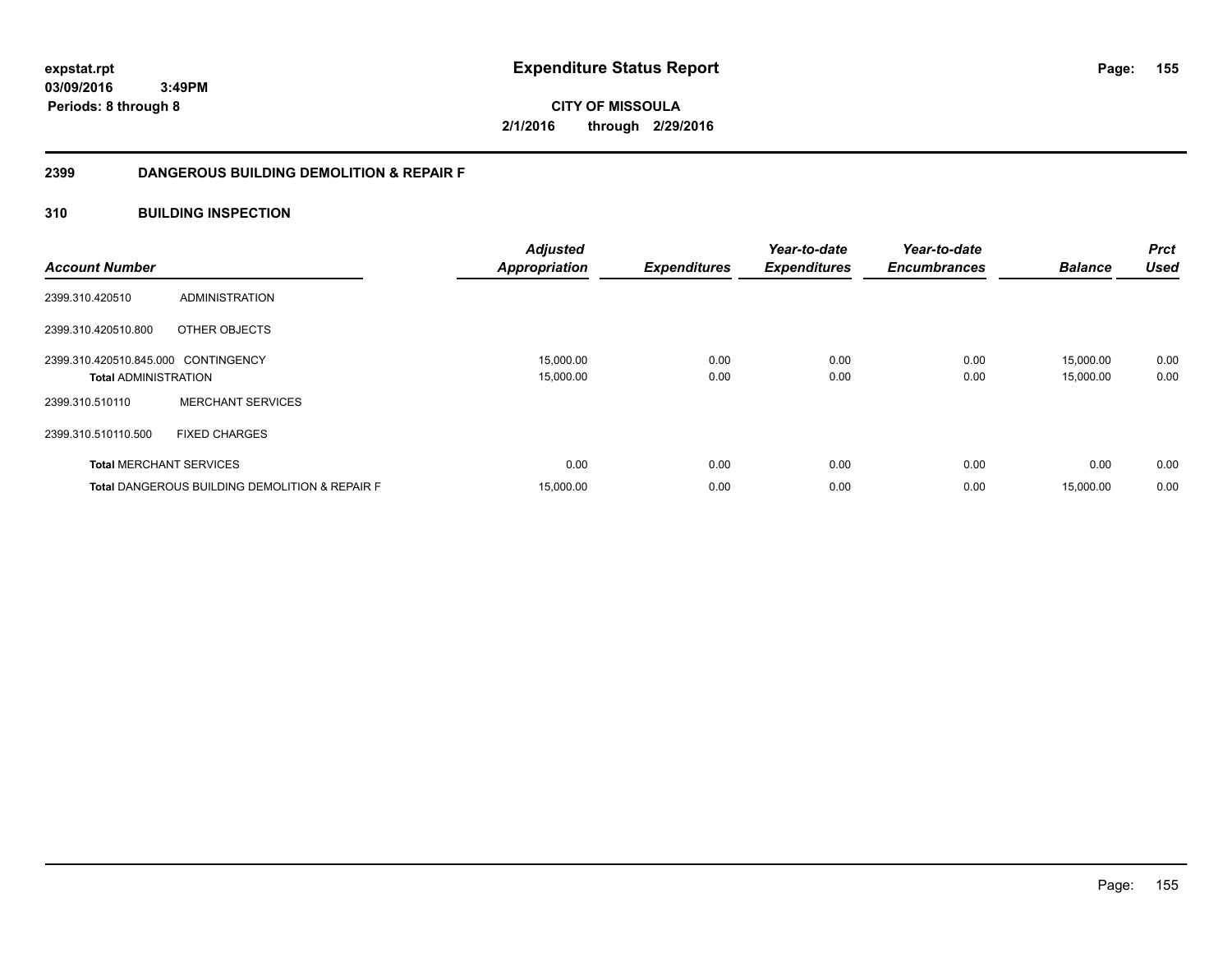**CITY OF MISSOULA 2/1/2016 through 2/29/2016**

### **2400 STREET LIGHTING ASSESSMENTS FUND**

# **280 PUBLIC WORKS OPERATIONS**

| <b>Account Number</b>          |                                                   | <b>Adjusted</b><br><b>Appropriation</b> | <b>Expenditures</b> | Year-to-date<br><b>Expenditures</b> | Year-to-date<br><b>Encumbrances</b> | <b>Balance</b> | <b>Prct</b><br><b>Used</b> |
|--------------------------------|---------------------------------------------------|-----------------------------------------|---------------------|-------------------------------------|-------------------------------------|----------------|----------------------------|
| 2400.280.430263                | <b>STREET LIGHTING</b>                            |                                         |                     |                                     |                                     |                |                            |
| 2400.280.430263.300            | PURCHASED SERVICES                                |                                         |                     |                                     |                                     |                |                            |
|                                | 2400.280.430263.341.000 ELECTRICITY & NATURAL GAS | 327,174.00                              | 30,175.25           | 192,180.02                          | 0.00                                | 134,993.98     | 58.74                      |
|                                | 2400.280.430263.350.000 PROFESSIONAL SERVICES     | 22,902.00                               | 0.00                | 7,726.00                            | 0.00                                | 15,176.00      | 33.74                      |
| <b>Total STREET LIGHTING</b>   |                                                   | 350,076.00                              | 30,175.25           | 199,906.02                          | 0.00                                | 150,169.98     | 57.10                      |
| 2400.280.510110                | <b>MERCHANT SERVICES</b>                          |                                         |                     |                                     |                                     |                |                            |
| 2400.280.510110.500            | <b>FIXED CHARGES</b>                              |                                         |                     |                                     |                                     |                |                            |
| <b>Total FIXED CHARGES</b>     |                                                   | 0.00                                    | 0.00                | 0.00                                | 0.00                                | 0.00           | 0.00                       |
| <b>Total MERCHANT SERVICES</b> |                                                   | 0.00                                    | 0.00                | 0.00                                | 0.00                                | 0.00           | 0.00                       |
|                                | <b>Total STREET LIGHTING ASSESSMENTS FUND</b>     | 350,076.00                              | 30,175.25           | 199,906.02                          | 0.00                                | 150.169.98     | 57.10                      |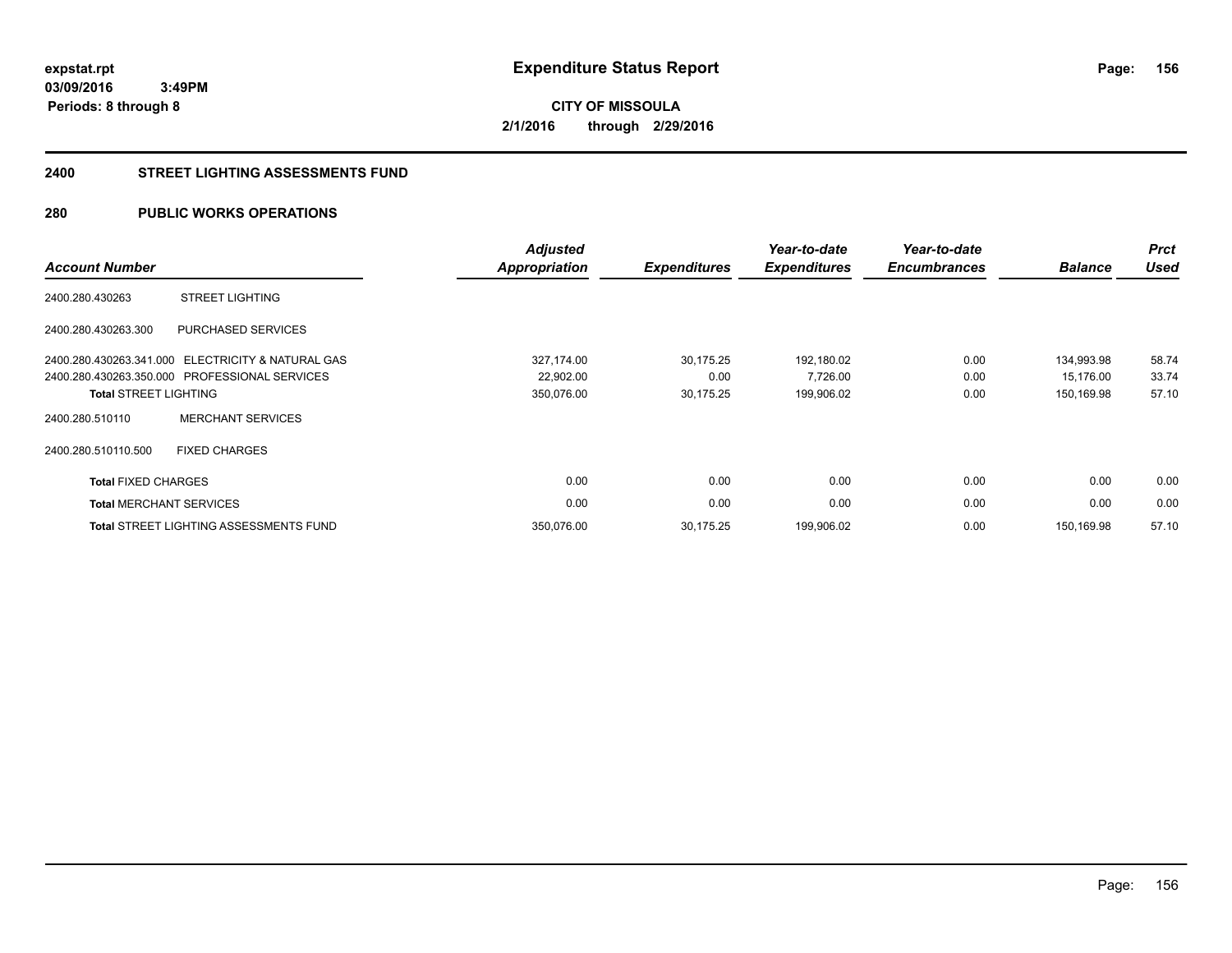**CITY OF MISSOULA 2/1/2016 through 2/29/2016**

## **2500 STREET MAINTENANCE ASSESSMENT FUND**

|                                 |                                                  | <b>Adjusted</b>      |                     | Year-to-date        | Year-to-date        |                | <b>Prct</b> |
|---------------------------------|--------------------------------------------------|----------------------|---------------------|---------------------|---------------------|----------------|-------------|
| <b>Account Number</b>           |                                                  | <b>Appropriation</b> | <b>Expenditures</b> | <b>Expenditures</b> | <b>Encumbrances</b> | <b>Balance</b> | <b>Used</b> |
| 2500.390.510110                 | <b>MERCHANT SERVICES</b>                         |                      |                     |                     |                     |                |             |
| 2500.390.510110.500             | <b>FIXED CHARGES</b>                             |                      |                     |                     |                     |                |             |
| <b>Total MERCHANT SERVICES</b>  |                                                  | 0.00                 | 0.00                | 0.00                | 0.00                | 0.00           | 0.00        |
| 2500.390.521000                 | <b>INTERFUND OPERATING TRANSFERS</b>             |                      |                     |                     |                     |                |             |
| 2500.390.521000.300             | PURCHASED SERVICES                               |                      |                     |                     |                     |                |             |
| 2500.390.521000.345.000 GARBAGE |                                                  | 32,014.00            | 1,332.59            | 13,377.44           | 0.00                | 18,636.56      | 41.79       |
|                                 | <b>Total PURCHASED SERVICES</b>                  | 32,014.00            | 1,332.59            | 13,377.44           | 0.00                | 18,636.56      | 41.79       |
| 2500.390.521000.800             | OTHER OBJECTS                                    |                      |                     |                     |                     |                |             |
|                                 | 2500.390.521000.820.000 TRANSFERS TO OTHER FUNDS | 27,281.00            | 0.00                | 13,641.00           | 0.00                | 13,640.00      | 50.00       |
| <b>Total OTHER OBJECTS</b>      |                                                  | 27,281.00            | 0.00                | 13,641.00           | 0.00                | 13,640.00      | 50.00       |
|                                 | <b>Total STREET MAINTENANCE ASSESSMENT FUND</b>  | 59,295.00            | 1,332.59            | 27,018.44           | 0.00                | 32,276.56      | 45.57       |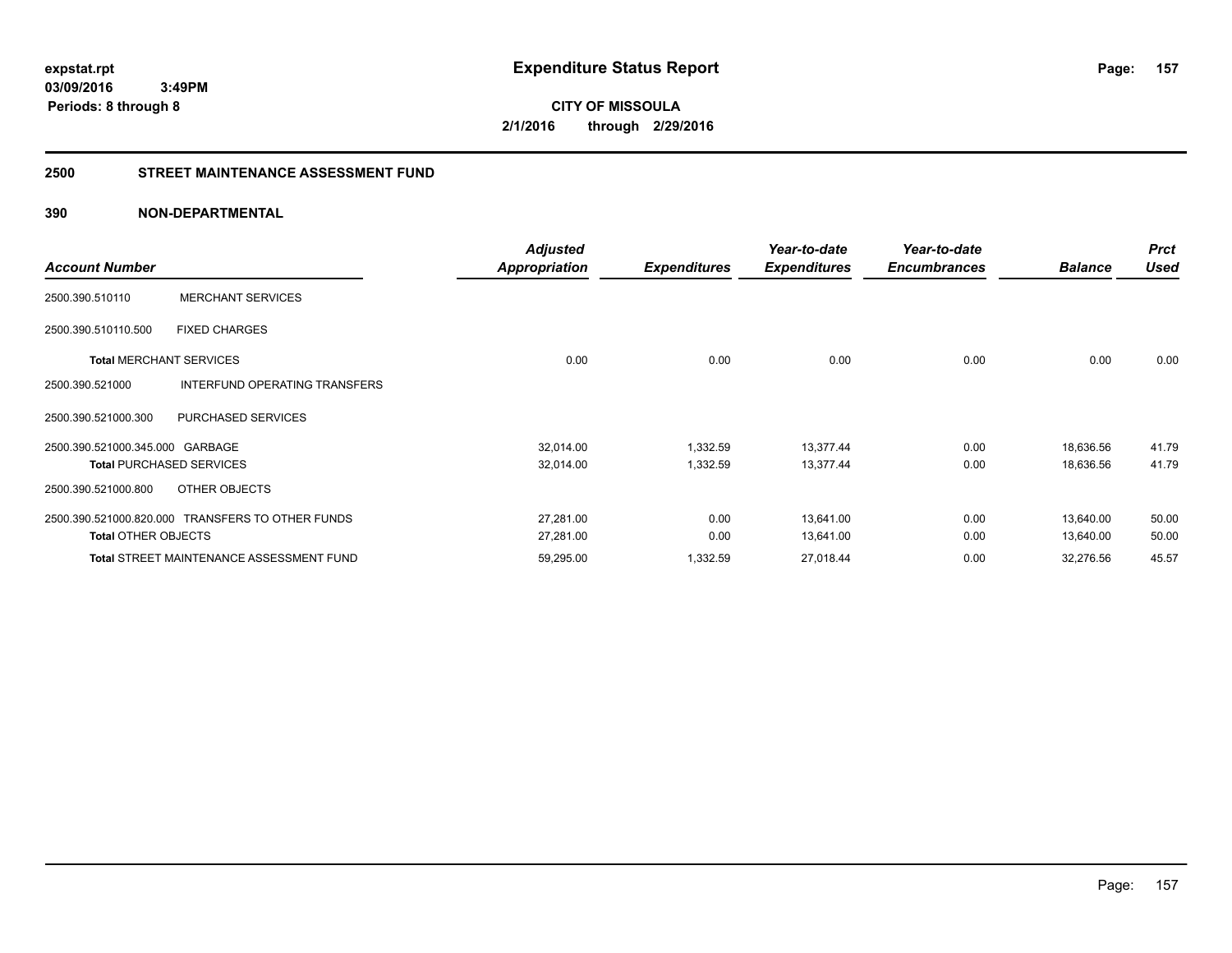**CITY OF MISSOULA 2/1/2016 through 2/29/2016**

# **2510 RUSSELL PARK MAINTENANCE ASSESSMENT FUND**

| <b>Account Number</b> |                                                       | <b>Adjusted</b><br><b>Appropriation</b> | <b>Expenditures</b> | Year-to-date<br><b>Expenditures</b> | Year-to-date<br><b>Encumbrances</b> | <b>Balance</b> | <b>Prct</b><br><b>Used</b> |
|-----------------------|-------------------------------------------------------|-----------------------------------------|---------------------|-------------------------------------|-------------------------------------|----------------|----------------------------|
| 2510.370.460430       | <b>PARKS</b>                                          |                                         |                     |                                     |                                     |                |                            |
| 2510.370.460430.800   | OTHER OBJECTS                                         |                                         |                     |                                     |                                     |                |                            |
| <b>Total PARKS</b>    |                                                       | 0.00                                    | 0.00                | 0.00                                | 0.00                                | 0.00           | 0.00                       |
| 2510.370.510110       | <b>MERCHANT SERVICES</b>                              |                                         |                     |                                     |                                     |                |                            |
| 2510.370.510110.500   | <b>FIXED CHARGES</b>                                  |                                         |                     |                                     |                                     |                |                            |
|                       | <b>Total MERCHANT SERVICES</b>                        | 0.00                                    | 0.00                | 0.00                                | 0.00                                | 0.00           | 0.00                       |
|                       | <b>Total RUSSELL PARK MAINTENANCE ASSESSMENT FUND</b> | 0.00                                    | 0.00                | 0.00                                | 0.00                                | 0.00           | 0.00                       |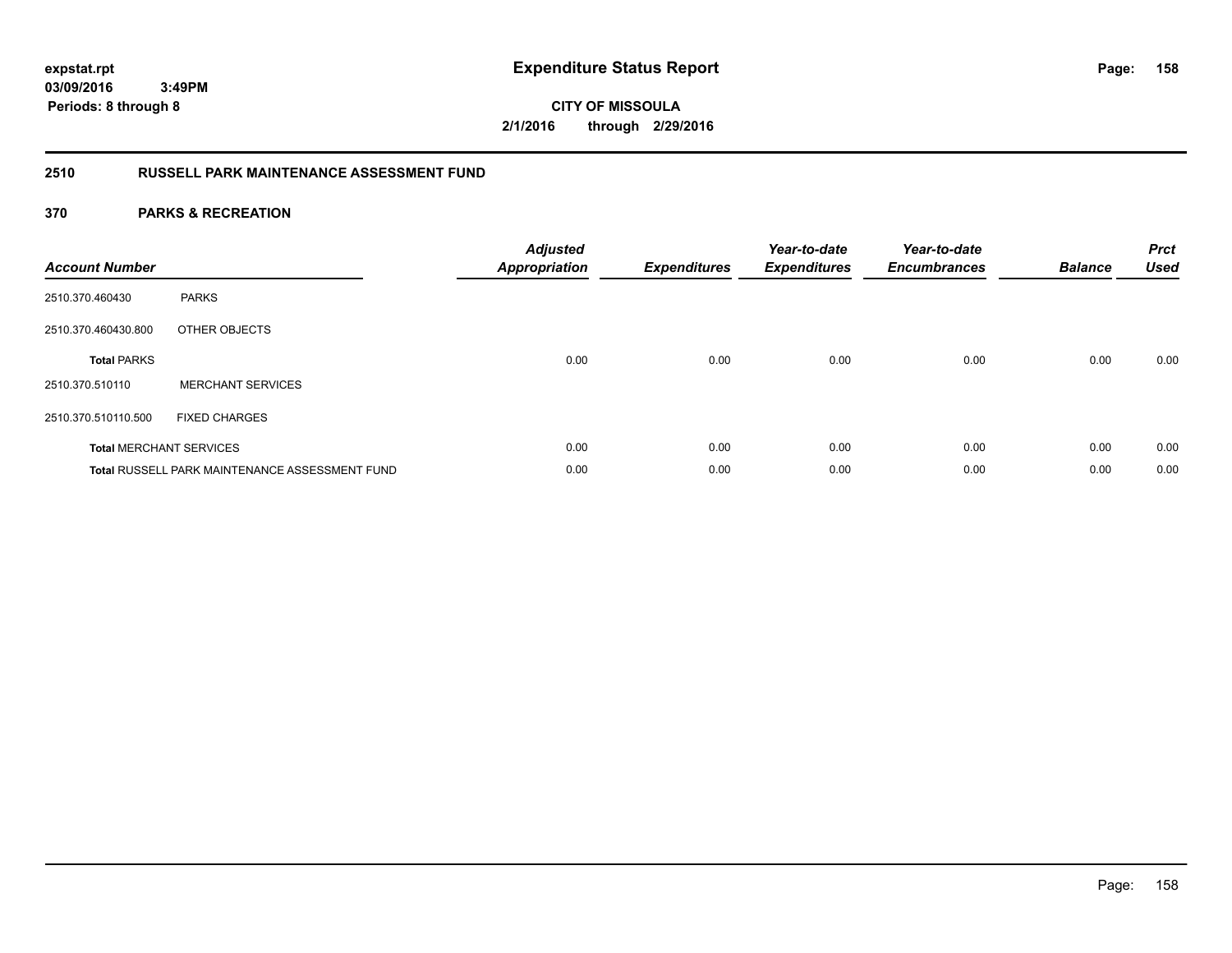**03/09/2016 3:49PM**

**Periods: 8 through 8**

**159**

**CITY OF MISSOULA 2/1/2016 through 2/29/2016**

# **2511 WILLOWWOOD PARK MAINTENANCE ASSESSMENT F**

| <b>Account Number</b>     |                                                | <b>Adjusted</b><br><b>Appropriation</b> | <b>Expenditures</b> | Year-to-date<br><b>Expenditures</b> | Year-to-date<br><b>Encumbrances</b> | <b>Balance</b> | <b>Prct</b><br><b>Used</b> |
|---------------------------|------------------------------------------------|-----------------------------------------|---------------------|-------------------------------------|-------------------------------------|----------------|----------------------------|
| 2511.370.460430           | <b>PARKS</b>                                   |                                         |                     |                                     |                                     |                |                            |
| 2511.370.460430.600       | <b>DEBT SERVICE</b>                            |                                         |                     |                                     |                                     |                |                            |
| <b>Total DEBT SERVICE</b> |                                                | 0.00                                    | 0.00                | 0.00                                | 0.00                                | 0.00           | 0.00                       |
| 2511.370.460430.800       | OTHER OBJECTS                                  |                                         |                     |                                     |                                     |                |                            |
| <b>Total PARKS</b>        |                                                | 0.00                                    | 0.00                | 0.00                                | 0.00                                | 0.00           | 0.00                       |
| 2511.370.510110           | <b>MERCHANT SERVICES</b>                       |                                         |                     |                                     |                                     |                |                            |
| 2511.370.510110.500       | <b>FIXED CHARGES</b>                           |                                         |                     |                                     |                                     |                |                            |
|                           | Total WILLOWWOOD PARK MAINTENANCE ASSESSMENT F | 0.00                                    | 0.00                | 0.00                                | 0.00                                | 0.00           | 0.00                       |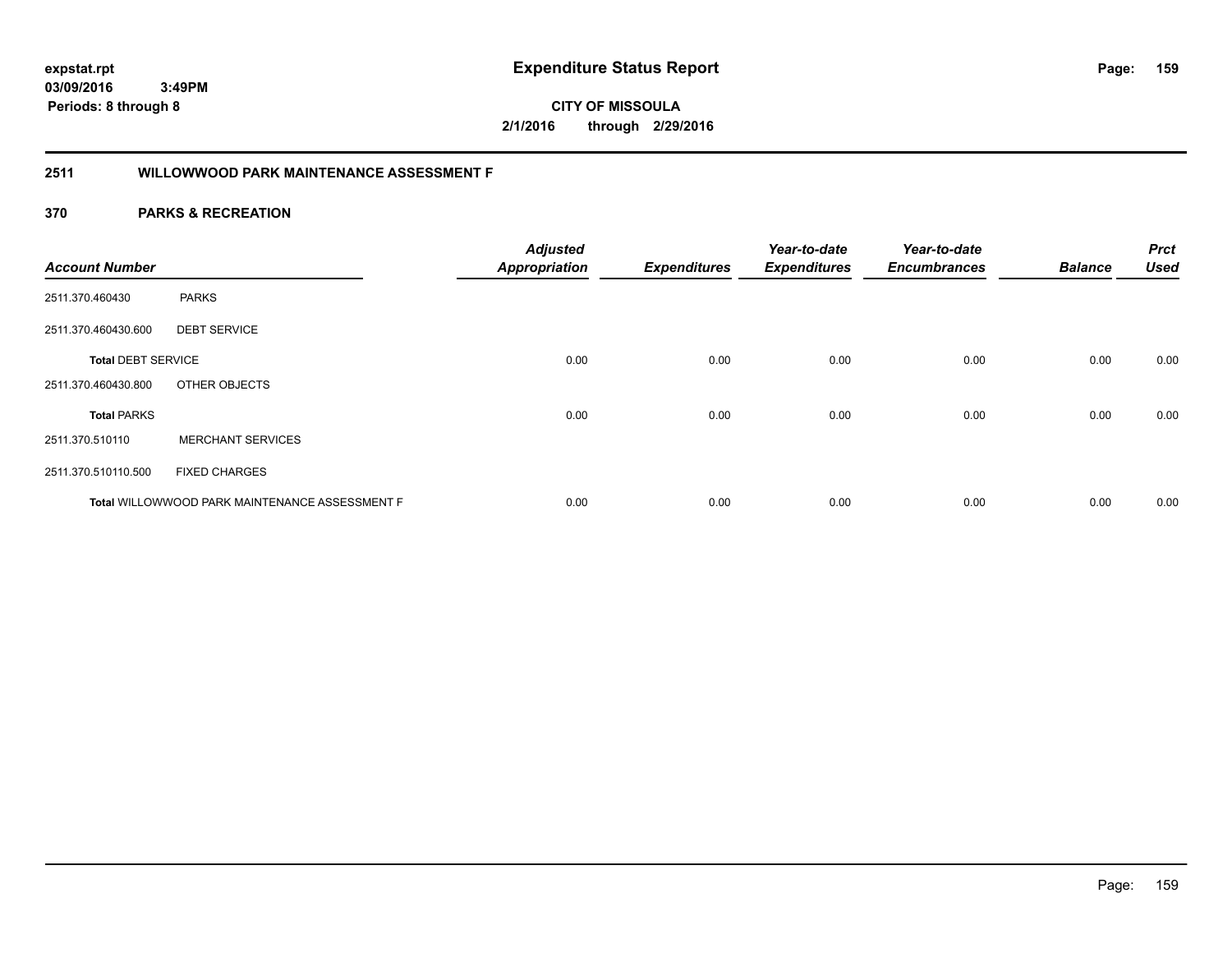### **2512 ROAD DISTRICT #1**

| <b>Account Number</b>                   |                                                        | <b>Adjusted</b><br><b>Appropriation</b> | <b>Expenditures</b> | Year-to-date<br><b>Expenditures</b> | Year-to-date<br><b>Encumbrances</b> | <b>Balance</b> | <b>Prct</b><br><b>Used</b> |
|-----------------------------------------|--------------------------------------------------------|-----------------------------------------|---------------------|-------------------------------------|-------------------------------------|----------------|----------------------------|
|                                         |                                                        |                                         |                     |                                     |                                     |                |                            |
| 2512.320.430100                         | PUBLIC WORKS ADMINISTRATION                            |                                         |                     |                                     |                                     |                |                            |
| 2512.320.430100.100                     | PERSONAL SERVICES                                      |                                         |                     |                                     |                                     |                |                            |
|                                         | 2512.320.430100.110.000 SALARIES AND WAGES             | 31,353.00                               | 1,243.26            | 3,854.88                            | 0.00                                | 27,498.12      | 12.30                      |
| 2512.320.430100.140.000                 | <b>EMPLOYER CONTRIBUTIONS</b>                          | 9,855.00                                | 217.67              | 674.92                              | 0.00                                | 9,180.08       | 6.85                       |
|                                         | 2512.320.430100.141.000 STATE RETIREMENT CONTRIBUTIONS | 0.00                                    | 0.00                | 2.61                                | 0.00                                | $-2.61$        | 0.00                       |
| <b>Total PERSONAL SERVICES</b>          |                                                        | 41,208.00                               | 1,460.93            | 4,532.41                            | 0.00                                | 36,675.59      | 11.00                      |
| 2512.320.430100.200                     | <b>SUPPLIES</b>                                        |                                         |                     |                                     |                                     |                |                            |
| 2512.320.430100.210.000 OFFICE SUPPLIES |                                                        | 6,185.00                                | 59.99               | 4,943.75                            | 0.00                                | 1,241.25       | 79.93                      |
| <b>Total SUPPLIES</b>                   |                                                        | 6,185.00                                | 59.99               | 4,943.75                            | 0.00                                | 1,241.25       | 79.93                      |
| 2512.320.430100.300                     | <b>PURCHASED SERVICES</b>                              |                                         |                     |                                     |                                     |                |                            |
|                                         | 2512.320.430100.350.000 PROFESSIONAL SERVICES          | 19,500.00                               | 0.00                | 0.00                                | 0.00                                | 19,500.00      | 0.00                       |
| 2512.320.430100.370.000 TRAVEL          |                                                        | 1,450.00                                | 0.00                | 384.96                              | 0.00                                | 1,065.04       | 26.55                      |
| 2512.320.430100.380.000 TRAINING        |                                                        | 350.00                                  | 0.00                | 0.00                                | 0.00                                | 350.00         | 0.00                       |
| <b>Total PURCHASED SERVICES</b>         |                                                        | 21,300.00                               | 0.00                | 384.96                              | 0.00                                | 20,915.04      | 1.81                       |
| 2512.320.430100.800                     | OTHER OBJECTS                                          |                                         |                     |                                     |                                     |                |                            |
| 2512.320.430100.845.000 CONTINGENCY     |                                                        | 37,295.00                               | 0.00                | 24,856.33                           | 0.00                                | 12,438.67      | 66.65                      |
| <b>Total OTHER OBJECTS</b>              |                                                        | 37.295.00                               | 0.00                | 24,856.33                           | 0.00                                | 12.438.67      | 66.65                      |
|                                         | <b>Total PUBLIC WORKS ADMINISTRATION</b>               | 105,988.00                              | 1,520.92            | 34,717.45                           | 0.00                                | 71,270.55      | 32.76                      |
| 2512.320.430220                         | <b>FACILITY</b>                                        |                                         |                     |                                     |                                     |                |                            |
| 2512.320.430220.200                     | <b>SUPPLIES</b>                                        |                                         |                     |                                     |                                     |                |                            |
|                                         | 2512.320.430220.230.000 REPAIR/MAINTENANCE             | 0.00                                    | 0.00                | 179.99                              | 0.00                                | $-179.99$      | 0.00                       |
| <b>Total SUPPLIES</b>                   |                                                        | 0.00                                    | 0.00                | 179.99                              | 0.00                                | $-179.99$      | 0.00                       |
| 2512.320.430220.300                     | <b>PURCHASED SERVICES</b>                              |                                         |                     |                                     |                                     |                |                            |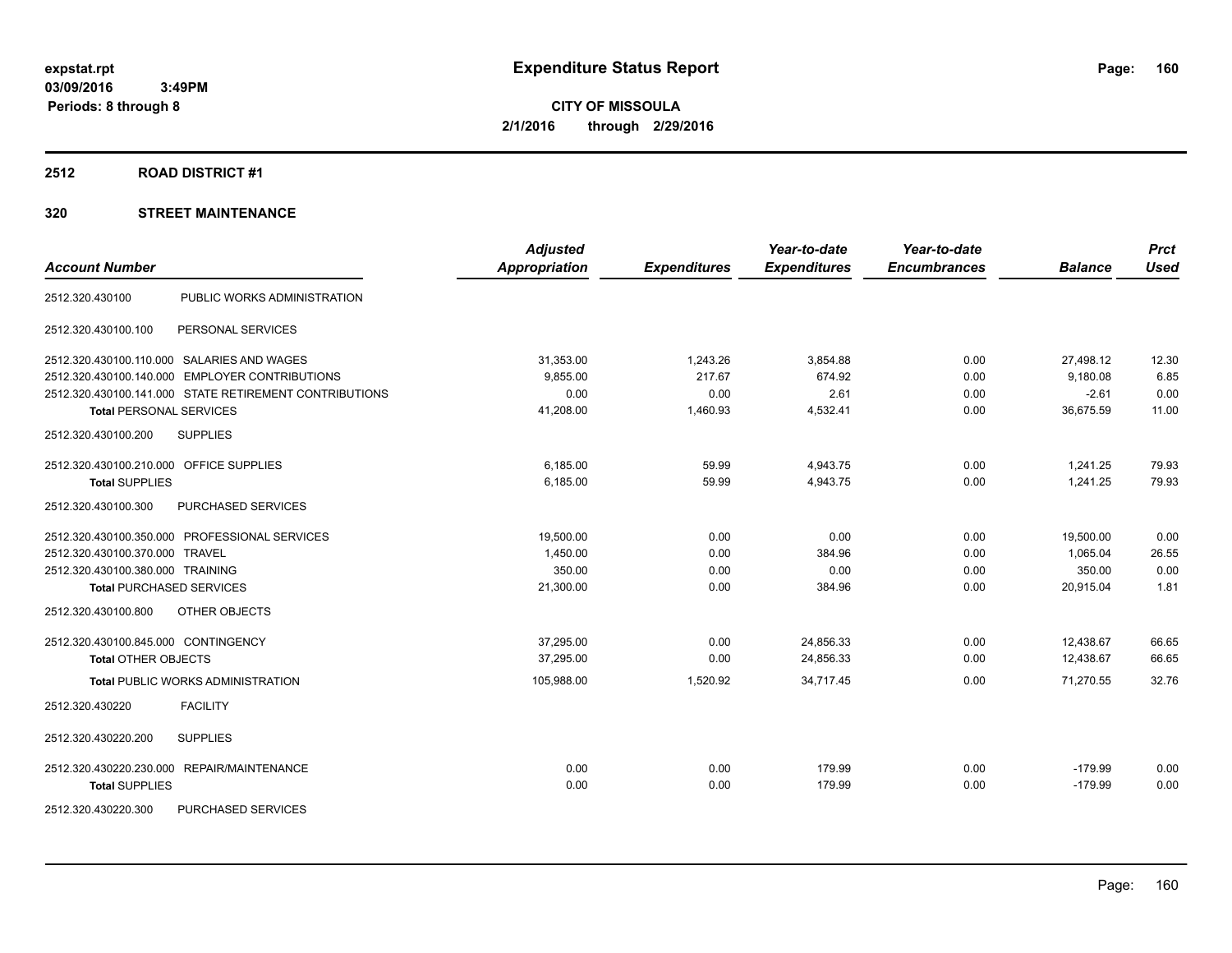### **2512 ROAD DISTRICT #1**

| <b>Account Number</b>                                     | <b>Adjusted</b><br><b>Appropriation</b> | <b>Expenditures</b> | Year-to-date<br><b>Expenditures</b> | Year-to-date<br><b>Encumbrances</b> | <b>Balance</b> | <b>Prct</b><br><b>Used</b> |
|-----------------------------------------------------------|-----------------------------------------|---------------------|-------------------------------------|-------------------------------------|----------------|----------------------------|
| <b>Total PURCHASED SERVICES</b>                           | 0.00                                    | 0.00                | 0.00                                | 0.00                                | 0.00           | 0.00                       |
| <b>Total FACILITY</b>                                     | 0.00                                    | 0.00                | 179.99                              | 0.00                                | $-179.99$      | 0.00                       |
| STREET RESTORATION<br>2512.320.430230                     |                                         |                     |                                     |                                     |                |                            |
| <b>SUPPLIES</b><br>2512.320.430230.200                    |                                         |                     |                                     |                                     |                |                            |
| 2512.320.430230.220.000 STREET RESTORATION/OPERATING SUPP | 1,401.00                                | 0.00                | 12,884.92                           | 0.00                                | $-11,483.92$   | 919.69                     |
| 2512.320.430230.230.000 STREET RESTORATION/MAINT & REPAIR | 31,739.00                               | 0.00                | 38,434.66                           | 0.00                                | $-6,695.66$    | 121.10                     |
| <b>Total SUPPLIES</b>                                     | 33,140.00                               | 0.00                | 51,319.58                           | 0.00                                | $-18,179.58$   | 154.86                     |
| 2512.320.430230.400<br><b>BUILDING MATERIALS</b>          |                                         |                     |                                     |                                     |                |                            |
| 2512.320.430230.400.000 BUILDING MATERIALS                | 215,418.00                              | 0.00                | 79,550.23                           | 0.00                                | 135,867.77     | 36.93                      |
| <b>Total BUILDING MATERIALS</b>                           | 215,418.00                              | 0.00                | 79,550.23                           | 0.00                                | 135,867.77     | 36.93                      |
| 2512.320.430230.800<br>OTHER OBJECTS                      |                                         |                     |                                     |                                     |                |                            |
| <b>Total OTHER OBJECTS</b>                                | 0.00                                    | 0.00                | 0.00                                | 0.00                                | 0.00           | 0.00                       |
| 2512.320.430230.900<br><b>CAPITAL OUTLAY</b>              |                                         |                     |                                     |                                     |                |                            |
| <b>Total CAPITAL OUTLAY</b>                               | 0.00                                    | 0.00                | 0.00                                | 0.00                                | 0.00           | 0.00                       |
| <b>Total STREET RESTORATION</b>                           | 248,558.00                              | 0.00                | 130,869.81                          | 0.00                                | 117,688.19     | 52.65                      |
| 2512.320.430234<br><b>CURB &amp; GUTTERS</b>              |                                         |                     |                                     |                                     |                |                            |
| 2512.320.430234.900<br><b>CAPITAL OUTLAY</b>              |                                         |                     |                                     |                                     |                |                            |
| 2512.320.430234.930.000 ADA SIDEWALK ASSISTANCE           | 60,000.00                               | 625.00              | 46,008.67                           | 0.00                                | 13,991.33      | 76.68                      |
| <b>Total CURB &amp; GUTTERS</b>                           | 60,000.00                               | 625.00              | 46,008.67                           | 0.00                                | 13.991.33      | 76.68                      |
| STREET MAINTENANCE<br>2512.320.430240                     |                                         |                     |                                     |                                     |                |                            |
| 2512.320.430240.100<br>PERSONAL SERVICES                  |                                         |                     |                                     |                                     |                |                            |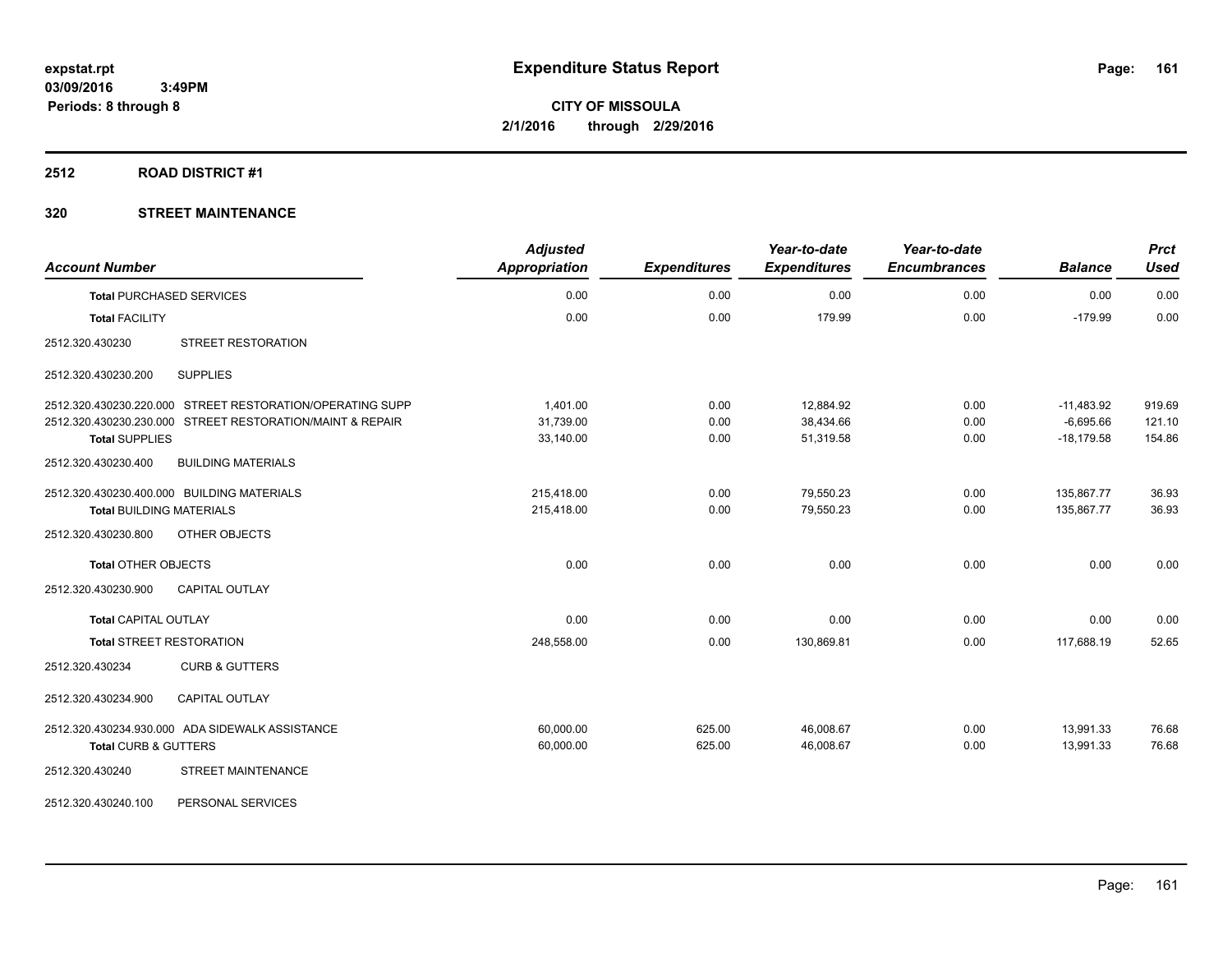# **2512 ROAD DISTRICT #1**

|                                                        | <b>Adjusted</b> |                     | Year-to-date        | Year-to-date        |                | <b>Prct</b> |
|--------------------------------------------------------|-----------------|---------------------|---------------------|---------------------|----------------|-------------|
| <b>Account Number</b>                                  | Appropriation   | <b>Expenditures</b> | <b>Expenditures</b> | <b>Encumbrances</b> | <b>Balance</b> | Used        |
| 2512.320.430240.110.000 SALARIES AND WAGES             | 50,492.00       | 0.00                | 0.00                | 0.00                | 50,492.00      | 0.00        |
| 2512.320.430240.140.000 EMPLOYER CONTRIBUTIONS         | 12,556.00       | 0.00                | 0.00                | 0.00                | 12,556.00      | 0.00        |
| <b>Total PERSONAL SERVICES</b>                         | 63,048.00       | 0.00                | 0.00                | 0.00                | 63,048.00      | 0.00        |
| 2512.320.430240.200<br><b>SUPPLIES</b>                 |                 |                     |                     |                     |                |             |
| 2512.320.430240.220.000 STREET MAINT/OPER SUPPLIES     | 1.401.00        | 0.00                | 2,640.55            | 0.00                | $-1,239.55$    | 188.48      |
| 2512.320.430240.230.000 STREET MAINT/REPAIR & MAINT    | 17,045.00       | 0.00                | 22.410.75           | 0.00                | $-5,365.75$    | 131.48      |
| 2512.320.430240.240.000 OTHER SUPPLIES                 | 400.00          | 0.00                | 0.00                | 0.00                | 400.00         | 0.00        |
| <b>Total SUPPLIES</b>                                  | 18,846.00       | 0.00                | 25,051.30           | 0.00                | $-6,205.30$    | 132.93      |
| 2512.320.430240.400<br><b>BUILDING MATERIALS</b>       |                 |                     |                     |                     |                |             |
| 2512.320.430240.400.000 BUILDING MATERIALS             | 59,783.00       | 0.00                | 23,354.56           | 0.00                | 36,428.44      | 39.07       |
| <b>Total BUILDING MATERIALS</b>                        | 59,783.00       | 0.00                | 23,354.56           | 0.00                | 36,428.44      | 39.07       |
| <b>Total STREET MAINTENANCE</b>                        | 141,677.00      | 0.00                | 48,405.86           | 0.00                | 93,271.14      | 34.17       |
| <b>TRANSFER CENTER IMPROVEMENTS</b><br>2512.320.430247 |                 |                     |                     |                     |                |             |
| 2512.320.430247.900<br><b>CAPITAL OUTLAY</b>           |                 |                     |                     |                     |                |             |
| Total TRANSFER CENTER IMPROVEMENTS                     | 0.00            | 0.00                | 0.00                | 0.00                | 0.00           | 0.00        |
| ICE & SNOW REMOVAL<br>2512.320.430251                  |                 |                     |                     |                     |                |             |
| 2512.320.430251.100<br>PERSONAL SERVICES               |                 |                     |                     |                     |                |             |
| 2512.320.430251.110.000 SALARIES AND WAGES             | 10,721.00       | 0.00                | 0.00                | 0.00                | 10,721.00      | 0.00        |
| 2512.320.430251.140.000 EMPLOYER CONTRIBUTIONS         | 3,939.00        | 0.00                | 767.00              | 0.00                | 3,172.00       | 19.47       |
| <b>Total PERSONAL SERVICES</b>                         | 14,660.00       | 0.00                | 767.00              | 0.00                | 13,893.00      | 5.23        |
| 2512.320.430251.200<br><b>SUPPLIES</b>                 |                 |                     |                     |                     |                |             |
| 2512.320.430251.220.000 OPERATING SUPPLIES             | 86,343.00       | 0.00                | 77,171.52           | 0.00                | 9,171.48       | 89.38       |
| 2512.320.430251.230.000 SNOW/ICE CTRL REPAIR & MAINT   | 12,544.00       | 0.00                | 9,851.91            | 0.00                | 2,692.09       | 78.54       |
| <b>Total SUPPLIES</b>                                  | 98,887.00       | 0.00                | 87,023.43           | 0.00                | 11,863.57      | 88.00       |
|                                                        |                 |                     |                     |                     |                |             |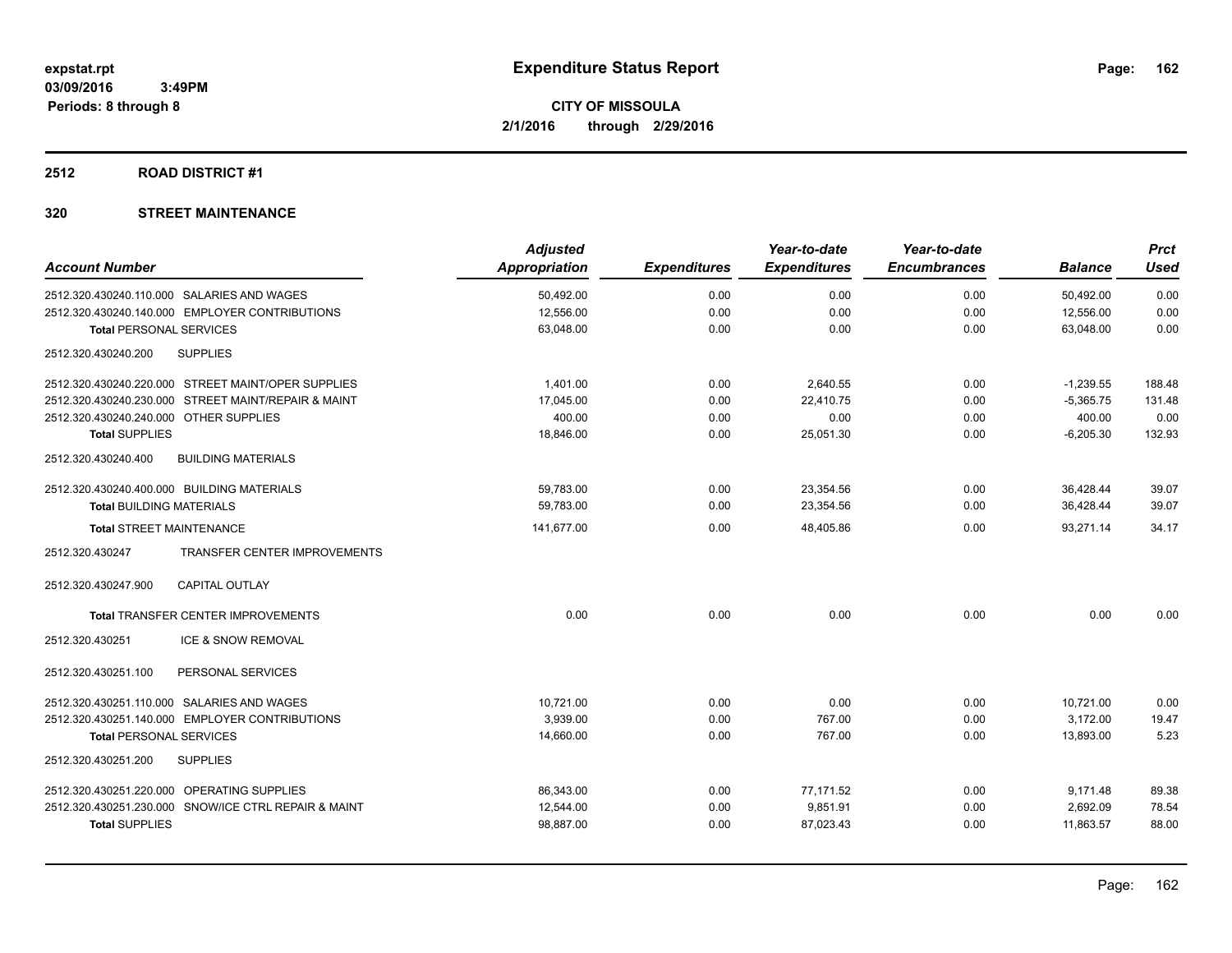### **2512 ROAD DISTRICT #1**

| <b>Account Number</b>                 |                                                               | <b>Adjusted</b><br><b>Appropriation</b> | <b>Expenditures</b> | Year-to-date<br><b>Expenditures</b> | Year-to-date<br><b>Encumbrances</b> | <b>Balance</b> | <b>Prct</b><br><b>Used</b> |
|---------------------------------------|---------------------------------------------------------------|-----------------------------------------|---------------------|-------------------------------------|-------------------------------------|----------------|----------------------------|
| Total ICE & SNOW REMOVAL              |                                                               | 113,547.00                              | 0.00                | 87,790.43                           | 0.00                                | 25,756.57      | 77.32                      |
| 2512.320.430252                       | <b>STREET CLEANING</b>                                        |                                         |                     |                                     |                                     |                |                            |
| 2512.320.430252.200                   | <b>SUPPLIES</b>                                               |                                         |                     |                                     |                                     |                |                            |
|                                       | 2512.320.430252.220.000 STREET CLEANING/OPERATING SUPPLIES    | 1,869.00                                | 0.00                | 307.00                              | 0.00                                | 1,562.00       | 16.43                      |
|                                       | 2512.320.430252.230.000 STREET CLEANING/REPAIR & MAINT        | 22,285.00                               | 0.00                | 14,382.93                           | 0.00                                | 7,902.07       | 64.54                      |
| <b>Total SUPPLIES</b>                 |                                                               | 24,154.00                               | 0.00                | 14,689.93                           | 0.00                                | 9,464.07       | 60.82                      |
| 2512.320.430252.500                   | <b>FIXED CHARGES</b>                                          |                                         |                     |                                     |                                     |                |                            |
| 2512.320.430252.500.000 FIXED CHARGES |                                                               | 10,000.00                               | 0.00                | 10,000.00                           | 0.00                                | 0.00           | 100.00                     |
| <b>Total FIXED CHARGES</b>            |                                                               | 10,000.00                               | 0.00                | 10,000.00                           | 0.00                                | 0.00           | 100.00                     |
| <b>Total STREET CLEANING</b>          |                                                               | 34,154.00                               | 0.00                | 24.689.93                           | 0.00                                | 9,464.07       | 72.29                      |
| 2512.320.430262                       | <b>SIDEWALKS</b>                                              |                                         |                     |                                     |                                     |                |                            |
| 2512.320.430262.300                   | PURCHASED SERVICES                                            |                                         |                     |                                     |                                     |                |                            |
|                                       | 2512.320.430262.350.000 SIDEWALK & CURB-PROFESSIONAL SERVICES | 20,000.00                               | 0.00                | 0.00                                | 0.00                                | 20,000.00      | 0.00                       |
| <b>Total PURCHASED SERVICES</b>       |                                                               | 20.000.00                               | 0.00                | 0.00                                | 0.00                                | 20.000.00      | 0.00                       |
| 2512.320.430262.900                   | <b>CAPITAL OUTLAY</b>                                         |                                         |                     |                                     |                                     |                |                            |
|                                       | 2512.320.430262.930.000 SIDEWALK & CURB-MPROVEMENTS           | 408,000.00                              | 0.00                | 465,479.51                          | 0.00                                | $-57,479.51$   | 114.09                     |
| <b>Total CAPITAL OUTLAY</b>           |                                                               | 408,000.00                              | 0.00                | 465,479.51                          | 0.00                                | $-57,479.51$   | 114.09                     |
| <b>Total SIDEWALKS</b>                |                                                               | 428,000.00                              | 0.00                | 465,479.51                          | 0.00                                | $-37.479.51$   | 108.76                     |
| 2512.320.430265                       | <b>SIGNING &amp; STRIPING</b>                                 |                                         |                     |                                     |                                     |                |                            |
| 2512.320.430265.200                   | <b>SUPPLIES</b>                                               |                                         |                     |                                     |                                     |                |                            |
|                                       | 2512.320.430265.230.000 SIGNING & STRIPING-REPAIR/MAINTENANCE | 8.865.00                                | 0.00                | 8,865.00                            | 0.00                                | 0.00           | 100.00                     |
|                                       | 2512.320.430265.231.000 SIGNING & STRIPING/GASOLINE           | 1,135.00                                | 0.00                | 1,135.00                            | 0.00                                | 0.00           | 100.00                     |
| <b>Total SIGNING &amp; STRIPING</b>   |                                                               | 10,000.00                               | 0.00                | 10,000.00                           | 0.00                                | 0.00           | 100.00                     |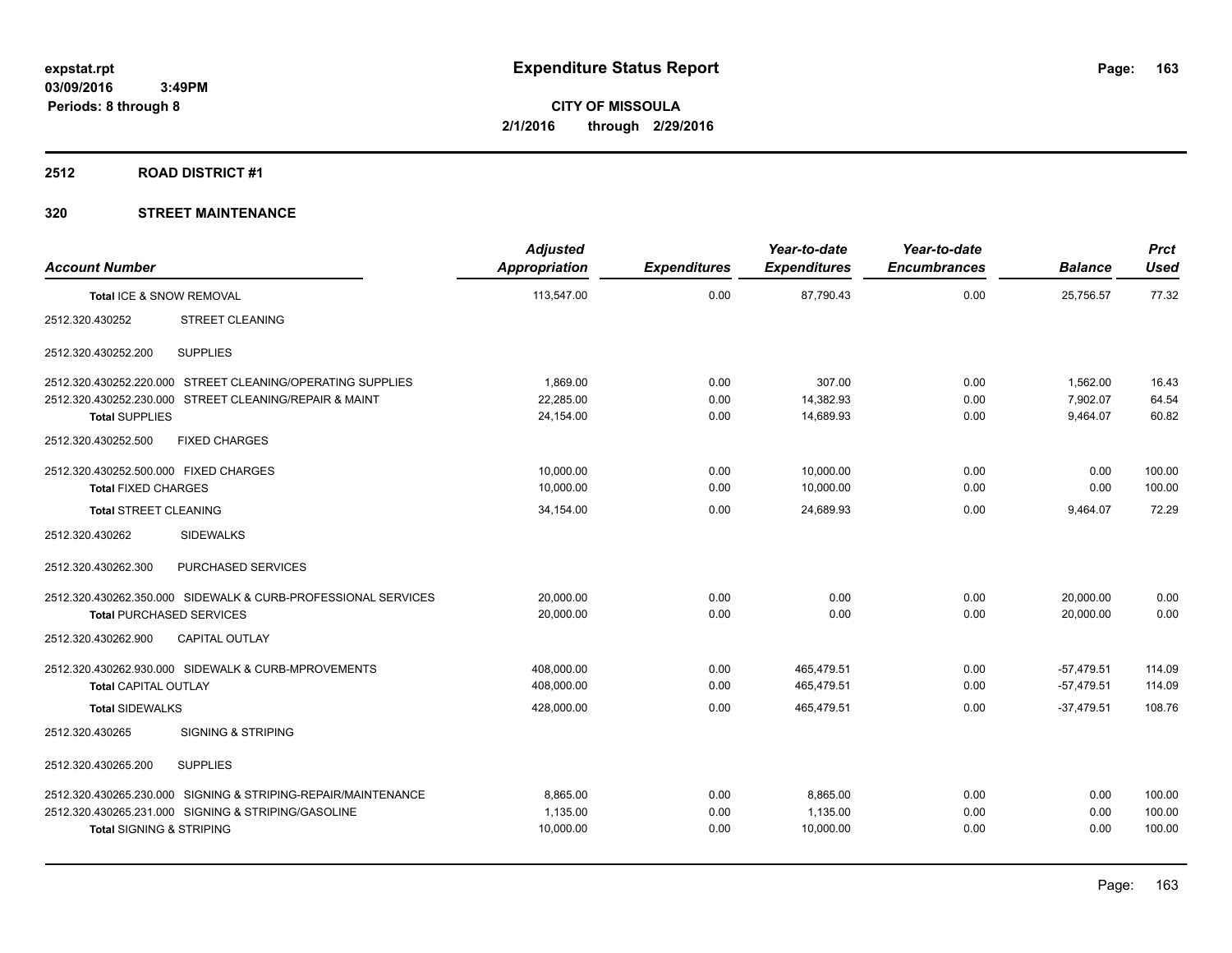### **2512 ROAD DISTRICT #1**

# **320 STREET MAINTENANCE**

| <b>Account Number</b>                                                           | <b>Adjusted</b><br><b>Appropriation</b> | <b>Expenditures</b> | Year-to-date<br><b>Expenditures</b> | Year-to-date<br><b>Encumbrances</b> | <b>Balance</b>        | <b>Prct</b><br><b>Used</b> |
|---------------------------------------------------------------------------------|-----------------------------------------|---------------------|-------------------------------------|-------------------------------------|-----------------------|----------------------------|
| <b>COMMUNICATIONS MAINTENANCE</b><br>2512.320.430270                            |                                         |                     |                                     |                                     |                       |                            |
| PERSONAL SERVICES<br>2512.320.430270.100                                        |                                         |                     |                                     |                                     |                       |                            |
| 2512.320.430270.130.000 OTHER<br><b>Total PERSONAL SERVICES</b>                 | 4,176.00<br>4,176.00                    | 0.00<br>0.00        | 0.00<br>0.00                        | 0.00<br>0.00                        | 4,176.00<br>4,176.00  | 0.00<br>0.00               |
| 2512.320.430270.900<br><b>CAPITAL OUTLAY</b>                                    |                                         |                     |                                     |                                     |                       |                            |
| <b>Total CAPITAL OUTLAY</b>                                                     | 0.00                                    | 0.00                | 0.00                                | 0.00                                | 0.00                  | 0.00                       |
| Total COMMUNICATIONS MAINTENANCE                                                | 4,176.00                                | 0.00                | 0.00                                | 0.00                                | 4,176.00              | 0.00                       |
| 2512.320.431200<br>FLOOD CONTROL                                                |                                         |                     |                                     |                                     |                       |                            |
| 2512.320.431200.100<br>PERSONAL SERVICES                                        |                                         |                     |                                     |                                     |                       |                            |
| 2512.320.431200.110.000 SALARIES AND WAGES                                      | 22.374.00                               | 0.00                | 0.00                                | 0.00                                | 22,374.00             | 0.00                       |
| 2512.320.431200.130.000 OTHER<br>2512.320.431200.140.000 EMPLOYER CONTRIBUTIONS | 2,881.00<br>11,440.00                   | 0.00<br>0.00        | 0.00<br>0.00                        | 0.00<br>0.00                        | 2,881.00<br>11,440.00 | 0.00<br>0.00               |
| <b>Total PERSONAL SERVICES</b>                                                  | 36,695.00                               | 0.00                | 0.00                                | 0.00                                | 36,695.00             | 0.00                       |
| 2512.320.431200.200<br><b>SUPPLIES</b>                                          |                                         |                     |                                     |                                     |                       |                            |
| 2512.320.431200.210.000 OFFICE SUPPLIES                                         | 2,318.00                                | 0.00                | 3,169.55                            | 0.00                                | $-851.55$             | 136.74                     |
| <b>Total SUPPLIES</b>                                                           | 2,318.00                                | 0.00                | 3,169.55                            | 0.00                                | $-851.55$             | 136.74                     |
| 2512.320.431200.300<br>PURCHASED SERVICES                                       |                                         |                     |                                     |                                     |                       |                            |
| 2512.320.431200.310.000 COMMUNICATIONS                                          | 1,000.00                                | 0.00                | 0.00                                | 0.00                                | 1,000.00              | 0.00                       |
| 2512.320.431200.330.000 PUBLICITY, SUBSCRIPTIONS & DUES                         | 7,000.00                                | 0.00                | 6,450.00                            | 0.00                                | 550.00                | 92.14                      |
| 2512.320.431200.350.000 PROFESSIONAL SERVICES                                   | 50,000.00                               | 15,312.50           | 21,343.25                           | 0.00                                | 28,656.75             | 42.69                      |
| 2512.320.431200.370.000 TRAVEL                                                  | 0.00                                    | 0.00                | 293.45                              | 0.00                                | $-293.45$             | 0.00                       |
| <b>Total PURCHASED SERVICES</b>                                                 | 58,000.00                               | 15,312.50           | 28,086.70                           | 0.00                                | 29,913.30             | 48.43                      |
| 2512.320.431200.900<br><b>CAPITAL OUTLAY</b>                                    |                                         |                     |                                     |                                     |                       |                            |

Page: 164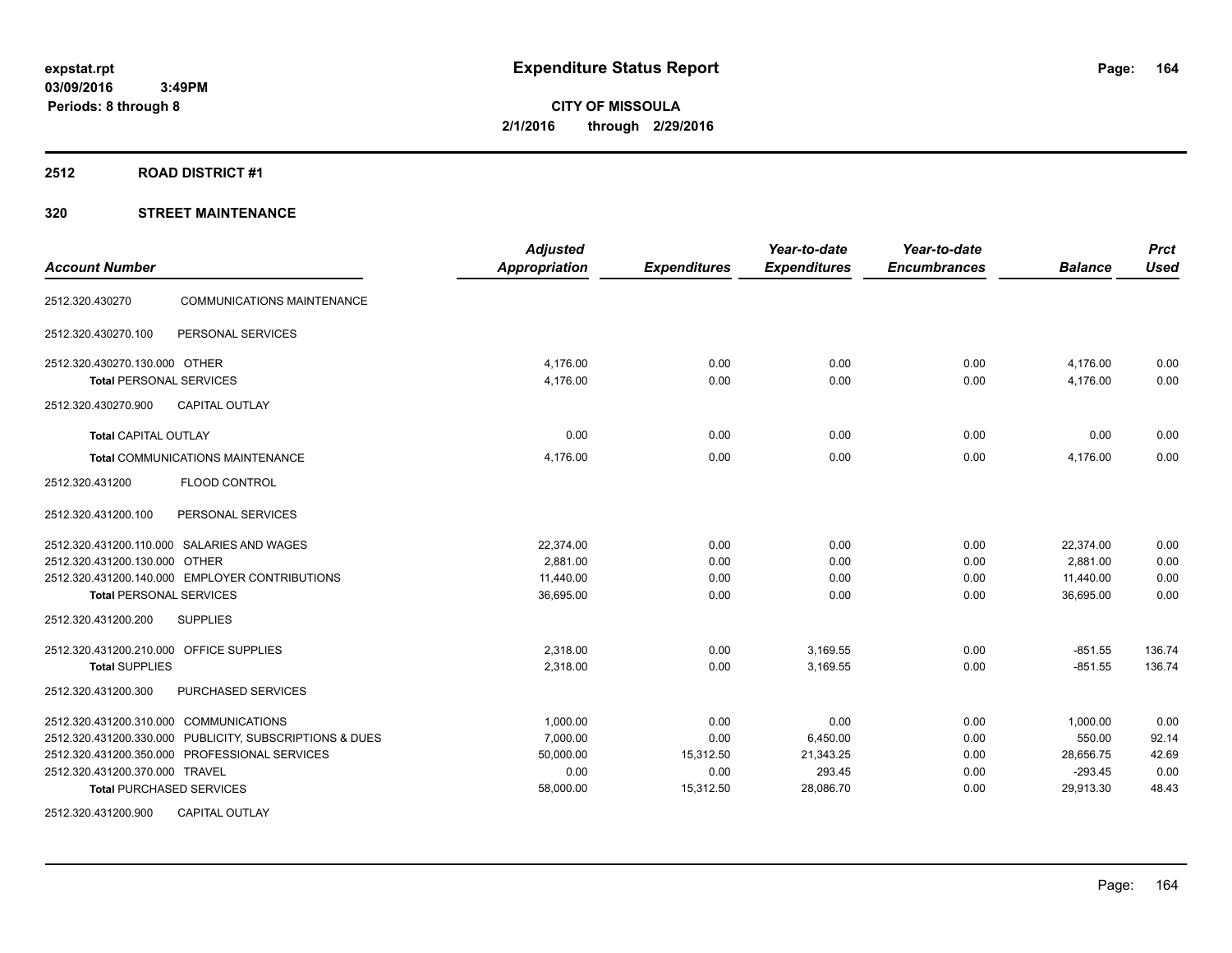# **2512 ROAD DISTRICT #1**

| <b>Account Number</b>          |                                                         | <b>Adjusted</b><br><b>Appropriation</b> | <b>Expenditures</b> | Year-to-date<br><b>Expenditures</b> | Year-to-date<br><b>Encumbrances</b> | <b>Balance</b> | <b>Prct</b><br><b>Used</b> |
|--------------------------------|---------------------------------------------------------|-----------------------------------------|---------------------|-------------------------------------|-------------------------------------|----------------|----------------------------|
|                                | 2512.320.431200.930.000 FLOOD CONTROL MAINT/MPROVEMENTS | 10,000.00                               | 0.00                | 1,649.73                            | 0.00                                | 8,350.27       | 16.50                      |
| <b>Total CAPITAL OUTLAY</b>    |                                                         | 10,000.00                               | 0.00                | 1,649.73                            | 0.00                                | 8,350.27       | 16.50                      |
| <b>Total FLOOD CONTROL</b>     |                                                         | 107,013.00                              | 15,312.50           | 32,905.98                           | 0.00                                | 74,107.02      | 30.75                      |
| 2512.320.460434                | <b>GREENWAYS &amp; HORTICULTURE</b>                     |                                         |                     |                                     |                                     |                |                            |
| 2512.320.460434.200            | <b>SUPPLIES</b>                                         |                                         |                     |                                     |                                     |                |                            |
|                                | 2512.320.460434.230.000 ADOPT A TRAFFIC CIRCLE          | 2,500.00                                | 0.00                | 633.71                              | 0.00                                | 1,866.29       | 25.35                      |
|                                | <b>Total GREENWAYS &amp; HORTICULTURE</b>               | 2,500.00                                | 0.00                | 633.71                              | 0.00                                | 1,866.29       | 25.35                      |
| 2512.320.490504                | <b>DEBT SERVICE</b>                                     |                                         |                     |                                     |                                     |                |                            |
| 2512.320.490504.600            | <b>DEBT SERVICE</b>                                     |                                         |                     |                                     |                                     |                |                            |
| 2512.320.490504.610.000        | PRINCIPAL                                               | 418,252.00                              | 0.00                | 305,820.65                          | 0.00                                | 112,431.35     | 73.12                      |
|                                | 2512.320.490504.620.000 INTEREST / SERVICE FEES         | 48,753.00                               | 3,509.18            | 54,764.97                           | 0.00                                | $-6.011.97$    | 112.33                     |
| <b>Total DEBT SERVICE</b>      |                                                         | 467,005.00                              | 3,509.18            | 360,585.62                          | 0.00                                | 106,419.38     | 77.21                      |
| 2512.320.510110                | <b>MERCHANT SERVICES</b>                                |                                         |                     |                                     |                                     |                |                            |
| 2512.320.510110.500            | <b>FIXED CHARGES</b>                                    |                                         |                     |                                     |                                     |                |                            |
| <b>Total MERCHANT SERVICES</b> |                                                         | 0.00                                    | 0.00                | 0.00                                | 0.00                                | 0.00           | 0.00                       |
| <b>Total ROAD DISTRICT #1</b>  |                                                         | 1,722,618.00                            | 20,967.60           | 1,242,266.96                        | 0.00                                | 480,351.04     | 72.12                      |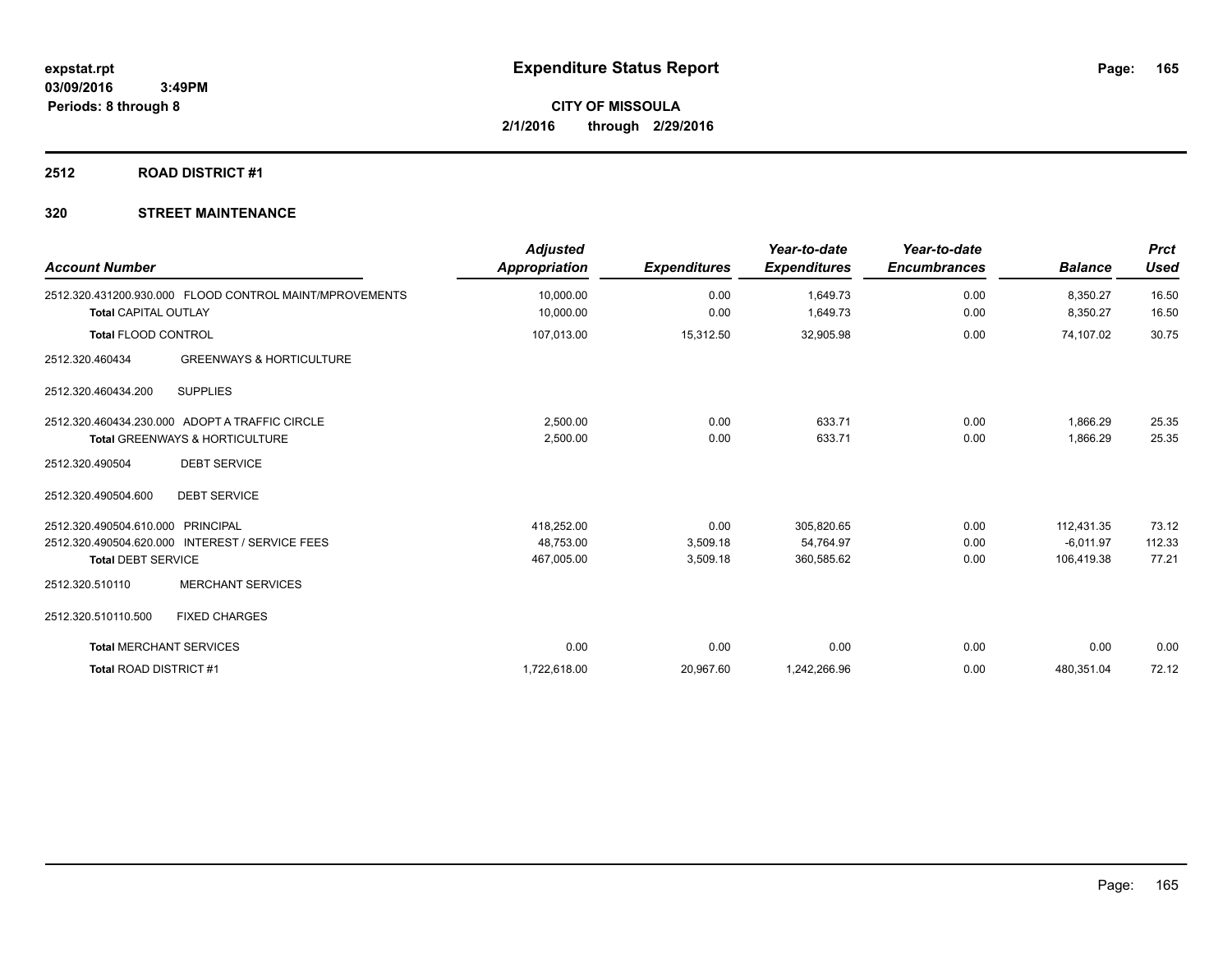# **2513 PARK DISTRICT #1**

|                                                         | <b>Adjusted</b>      |                     | Year-to-date        | Year-to-date        |                | <b>Prct</b> |
|---------------------------------------------------------|----------------------|---------------------|---------------------|---------------------|----------------|-------------|
| <b>Account Number</b>                                   | <b>Appropriation</b> | <b>Expenditures</b> | <b>Expenditures</b> | <b>Encumbrances</b> | <b>Balance</b> | <b>Used</b> |
| RENOVATE REPLACE IMPROV<br>2513.370.460400              |                      |                     |                     |                     |                |             |
| PURCHASED SERVICES<br>2513.370.460400.300               |                      |                     |                     |                     |                |             |
| 2513.370.460400.350.000 RENOVATE REPLACE IMPROVE        | 96,870.00            | 800.00              | 877.00              | 0.00                | 95,993.00      | 0.91        |
| <b>Total PURCHASED SERVICES</b>                         | 96,870.00            | 800.00              | 877.00              | 0.00                | 95,993.00      | 0.91        |
| <b>CAPITAL OUTLAY</b><br>2513.370.460400.900            |                      |                     |                     |                     |                |             |
| 2513.370.460400.930.000 RENOVATE REPLACE IMPROVE        | 62,720.00            | 7,600.00            | 20,824.87           | 0.00                | 41.895.13      | 33.20       |
| Total CAPITAL OUTLAY                                    | 62,720.00            | 7,600.00            | 20,824.87           | 0.00                | 41,895.13      | 33.20       |
| Total RENOVATE REPLACE IMPROV                           | 159,590.00           | 8,400.00            | 21.701.87           | 0.00                | 137.888.13     | 13.60       |
| 2513.370.460432<br>PARK ADMIN                           |                      |                     |                     |                     |                |             |
| PERSONAL SERVICES<br>2513.370.460432.100                |                      |                     |                     |                     |                |             |
| 2513.370.460432.110.000 SALARIES AND WAGES              | 10,200.00            | 0.00                | 0.00                | 0.00                | 10.200.00      | 0.00        |
| 2513.370.460432.140.00 EMPLOYER CONTRIBUTIONS           | 1,909.00             | 0.00                | 0.00                | 0.00                | 1,909.00       | 0.00        |
| 2513.370.460432.141.000 STATE RETIREMENT CONTRIBUTIONS  | 0.00                 | 0.00                | 41.55               | 0.00                | $-41.55$       | 0.00        |
| <b>Total PERSONAL SERVICES</b>                          | 12,109.00            | 0.00                | 41.55               | 0.00                | 12,067.45      | 0.34        |
| <b>SUPPLIES</b><br>2513.370.460432.200                  |                      |                     |                     |                     |                |             |
| 2513.370.460432.220.000 OPERATING SUPPLIES              | 900.00               | 0.00                | 0.00                | 0.00                | 900.00         | 0.00        |
| <b>Total SUPPLIES</b>                                   | 900.00               | 0.00                | 0.00                | 0.00                | 900.00         | 0.00        |
| PURCHASED SERVICES<br>2513.370.460432.300               |                      |                     |                     |                     |                |             |
| 2513.370.460432.330.000 PUBLICITY, SUBSCRIPTIONS & DUES | 2,500.00             | 0.00                | 0.00                | 0.00                | 2,500.00       | 0.00        |
| 2513.370.460432.344.000 TELEPHONE SERVICE               | 360.00               | 0.00                | 0.00                | 0.00                | 360.00         | 0.00        |
| 2513.370.460432.350.000 PROFESSIONAL SERVICES           | 14,000.00            | 712.20              | 9,760.26            | 0.00                | 4,239.74       | 69.72       |
| 2513.370.460432.360.000 REPAIR & MAINTENANCE            | 3,000.00             | 0.00                | 0.00                | 0.00                | 3,000.00       | 0.00        |
| 2513.370.460432.380.000 TRAINING                        | 200.00               | 0.00                | 0.00                | 0.00                | 200.00         | 0.00        |
| <b>Total PURCHASED SERVICES</b>                         | 20,060.00            | 712.20              | 9,760.26            | 0.00                | 10,299.74      | 48.66       |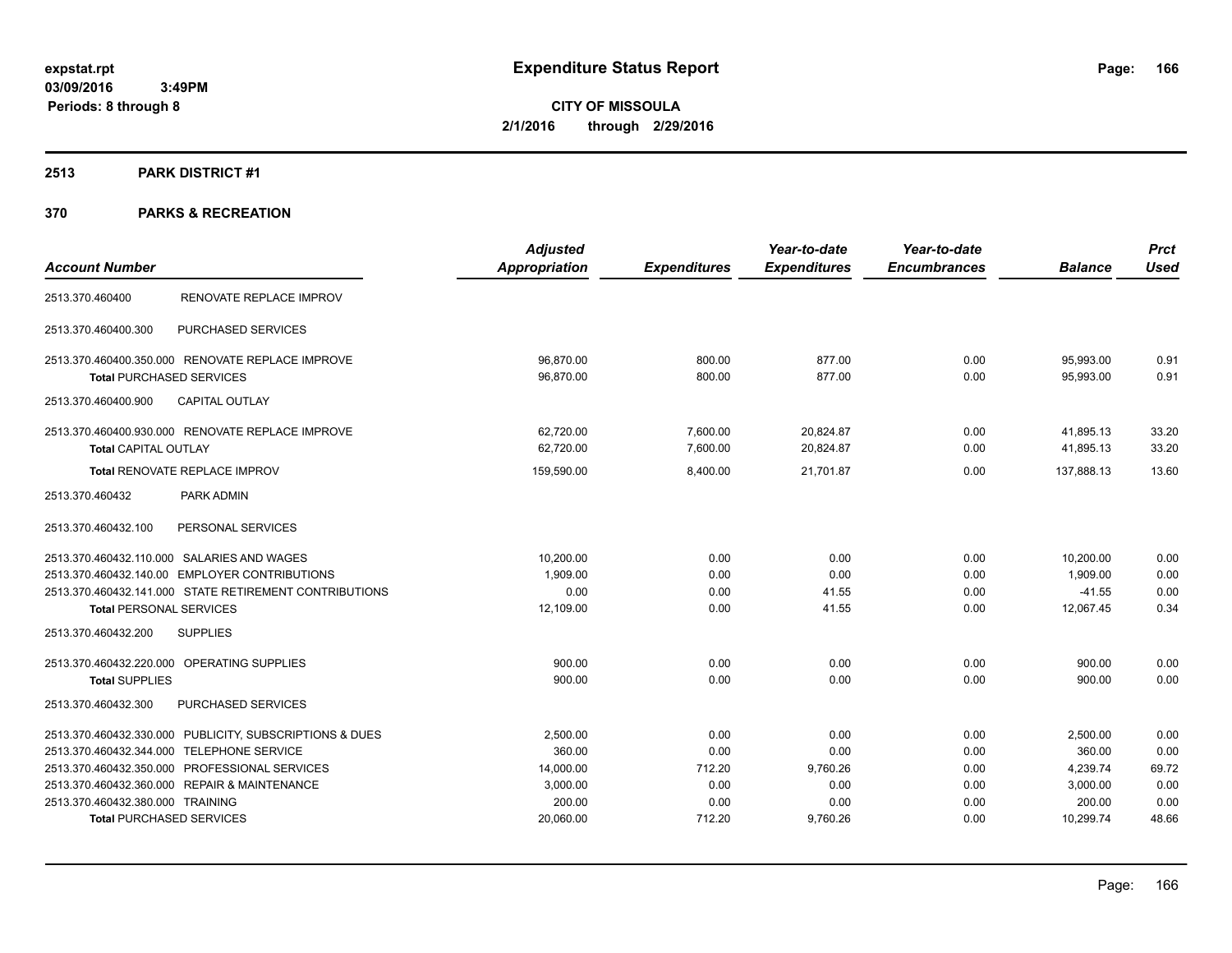### **2513 PARK DISTRICT #1**

| <b>Account Number</b>                                       | <b>Adjusted</b><br><b>Appropriation</b> | <b>Expenditures</b> | Year-to-date<br><b>Expenditures</b> | Year-to-date<br><b>Encumbrances</b> | <b>Balance</b> | <b>Prct</b><br><b>Used</b> |
|-------------------------------------------------------------|-----------------------------------------|---------------------|-------------------------------------|-------------------------------------|----------------|----------------------------|
|                                                             |                                         |                     |                                     |                                     |                |                            |
| <b>DEBT SERVICE</b><br>2513.370.460432.600                  |                                         |                     |                                     |                                     |                |                            |
| <b>Total DEBT SERVICE</b>                                   | 0.00                                    | 0.00                | 0.00                                | 0.00                                | 0.00           | 0.00                       |
| <b>Total PARK ADMIN</b>                                     | 33,069.00                               | 712.20              | 9,801.81                            | 0.00                                | 23,267.19      | 29.64                      |
| <b>GREENWAYS &amp; HORTICULTURE</b><br>2513.370.460434      |                                         |                     |                                     |                                     |                |                            |
| PERSONAL SERVICES<br>2513.370.460434.100                    |                                         |                     |                                     |                                     |                |                            |
| 2513.370.460434.110.000 GREENWAYS & HORTCULTURE             | 25,069.00                               | 1,835.51            | 11,472.89                           | 0.00                                | 13,596.11      | 45.77                      |
| 2513.370.460434.120.000 OVERTIME/TERMINATION                | 0.00                                    | 4.66                | 169.83                              | 0.00                                | $-169.83$      | 0.00                       |
| 2513.370.460434.140.000 GREENWAYS & HORTICLTURE-EMPL CONTRI | 8,028.00                                | 1,174.64            | 4,447.02                            | 0.00                                | 3,580.98       | 55.39                      |
| <b>Total PERSONAL SERVICES</b>                              | 33,097.00                               | 3,014.81            | 16.089.74                           | 0.00                                | 17.007.26      | 48.61                      |
| <b>SUPPLIES</b><br>2513.370.460434.200                      |                                         |                     |                                     |                                     |                |                            |
| 2513.370.460434.220.000 OPERATING SUPPLIES                  | 3,373.00                                | 214.06              | 3,673.60                            | 0.00                                | $-300.60$      | 108.91                     |
| 2513.370.460434.230.000 REPAIR/MAINTENANCE                  | 7,135.00                                | 0.00                | 351.25                              | 0.00                                | 6,783.75       | 4.92                       |
| 2513.370.460434.231.000 GASOLINE                            | 2,000.00                                | 0.00                | 2,000.00                            | 0.00                                | 0.00           | 100.00                     |
| <b>Total SUPPLIES</b>                                       | 12,508.00                               | 214.06              | 6,024.85                            | 0.00                                | 6,483.15       | 48.17                      |
| 2513.370.460434.300<br>PURCHASED SERVICES                   |                                         |                     |                                     |                                     |                |                            |
| 2513.370.460434.330.000 PUBLICITY, SUBSCRIPTIONS & DUES     | 0.00                                    | 0.00                | 61.82                               | 0.00                                | $-61.82$       | 0.00                       |
| 2513.370.460434.341.000 ELECTRICITY & NATURAL GAS           | 310.00                                  | 0.00                | 303.59                              | 0.00                                | 6.41           | 97.93                      |
| 2513.370.460434.343.000 WATER CHARGES                       | 310.00                                  | 0.00                | 130.28                              | 0.00                                | 179.72         | 42.03                      |
| 2513.370.460434.345.000 GARBAGE                             | 136.00                                  | 0.00                | 96.75                               | 0.00                                | 39.25          | 71.14                      |
| 2513.370.460434.350.000 PROFESSIONAL SERVICES               | 5,000.00                                | 369.00              | 1,384.56                            | 0.00                                | 3.615.44       | 27.69                      |
| 2513.370.460434.360.000 REPAIR & MAINTENANCE                | 2.589.00                                | 810.00              | 810.00                              | 0.00                                | 1.779.00       | 31.29                      |
| 2513.370.460434.380.000 TRAINING                            | 95.00                                   | 0.00                | 0.00                                | 0.00                                | 95.00          | 0.00                       |
| <b>Total PURCHASED SERVICES</b>                             | 8,440.00                                | 1,179.00            | 2,787.00                            | 0.00                                | 5,653.00       | 33.02                      |
| <b>Total GREENWAYS &amp; HORTICULTURE</b>                   | 54,045.00                               | 4,407.87            | 24,901.59                           | 0.00                                | 29.143.41      | 46.08                      |
| 2513.370.460439<br><b>URBAN FORESTRY</b>                    |                                         |                     |                                     |                                     |                |                            |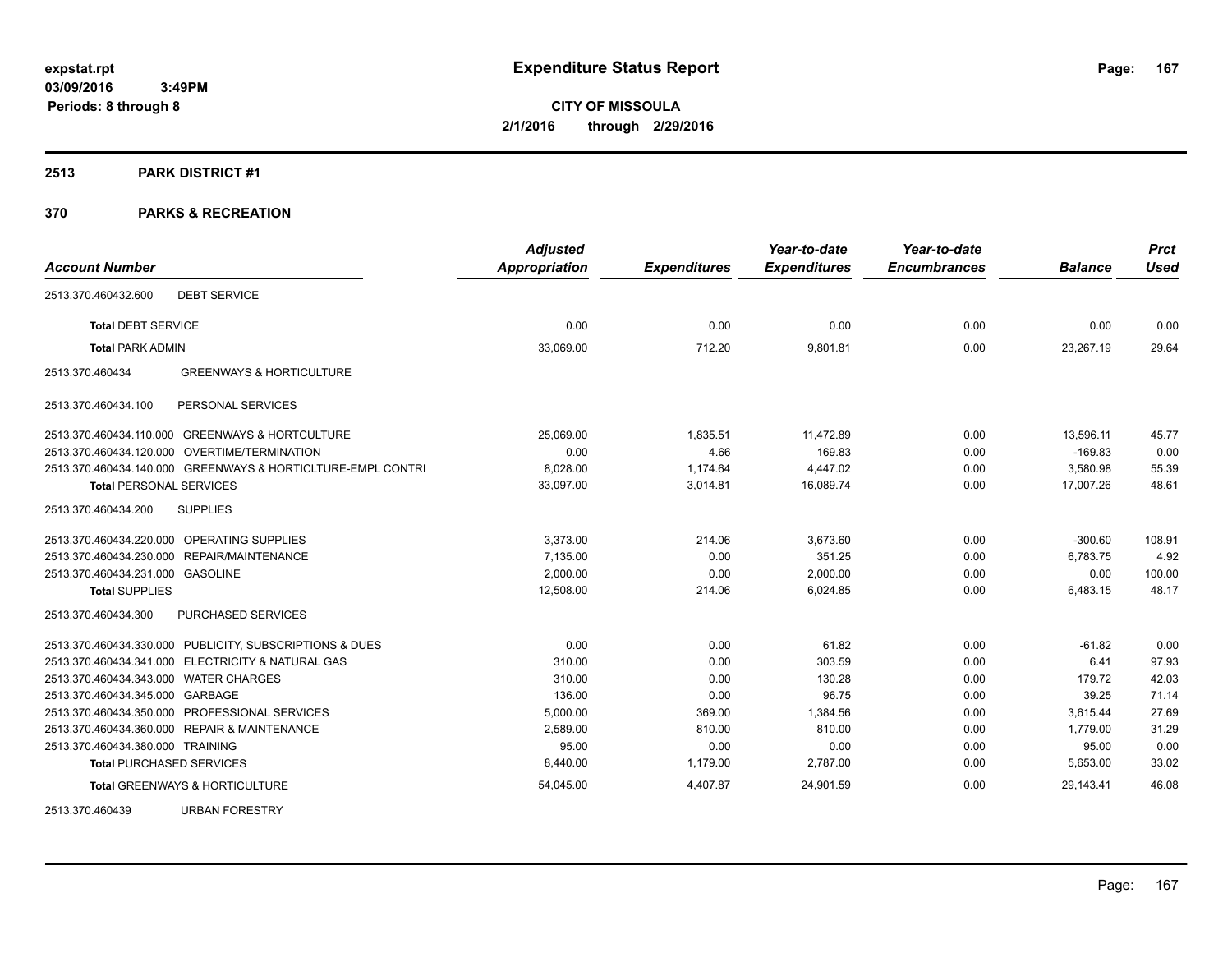### **2513 PARK DISTRICT #1**

|                                                         | <b>Adjusted</b>      |                     | Year-to-date        | Year-to-date        |                | <b>Prct</b> |
|---------------------------------------------------------|----------------------|---------------------|---------------------|---------------------|----------------|-------------|
| <b>Account Number</b>                                   | <b>Appropriation</b> | <b>Expenditures</b> | <b>Expenditures</b> | <b>Encumbrances</b> | <b>Balance</b> | <b>Used</b> |
| PERSONAL SERVICES<br>2513.370.460439.100                |                      |                     |                     |                     |                |             |
| 2513.370.460439.110.000 SALARIES AND WAGES              | 48.682.00            | 2,994.40            | 17,749.12           | 0.00                | 30.932.88      | 36.46       |
| 2513.370.460439.120.000 OVERTIME/TERMINATION            | 0.00                 | 0.13                | 0.13                | 0.00                | $-0.13$        | 0.00        |
| 2513.370.460439.140.000 EMPLOYER CONTRIBUTIONS          | 22,061.00            | 2,197.51            | 10,038.28           | 0.00                | 12,022.72      | 45.50       |
| <b>Total PERSONAL SERVICES</b>                          | 70,743.00            | 5,192.04            | 27,787.53           | 0.00                | 42,955.47      | 39.28       |
| <b>SUPPLIES</b><br>2513.370.460439.200                  |                      |                     |                     |                     |                |             |
| 2513.370.460439.220.000 OPERATING SUPPLIES              | 24,352.00            | 72.84               | 9,181.50            | 0.00                | 15,170.50      | 37.70       |
| 2513.370.460439.230.000 REPAIR/MAINTENANCE              | 3,952.00             | 55.00               | 260.62              | 0.00                | 3,691.38       | 6.59        |
| <b>Total SUPPLIES</b>                                   | 28,304.00            | 127.84              | 9,442.12            | 0.00                | 18,861.88      | 33.36       |
| PURCHASED SERVICES<br>2513.370.460439.300               |                      |                     |                     |                     |                |             |
| 2513.370.460439.330.000 PUBLICITY, SUBSCRIPTIONS & DUES | 0.00                 | 0.00                | 61.82               | 0.00                | $-61.82$       | 0.00        |
| 2513.370.460439.350.000 PROFESSIONAL SERVICES           | 2,660.00             | 110.00              | 24,148.21           | 0.00                | $-21,488.21$   | 907.83      |
| 2513.370.460439.360.000 REPAIR & MAINTENANCE            | 79,450.00            | 27,180.00           | 67,759.20           | 0.00                | 11,690.80      | 85.29       |
| 2513.370.460439.370.000 TRAVEL                          | 0.00                 | 0.00                | 99.51               | 0.00                | $-99.51$       | 0.00        |
| 2513.370.460439.380.000 TRAINING                        | 0.00                 | 0.00                | 489.50              | 0.00                | $-489.50$      | 0.00        |
| <b>Total PURCHASED SERVICES</b>                         | 82,110.00            | 27,290.00           | 92,558.24           | 0.00                | $-10,448.24$   | 112.72      |
| <b>Total URBAN FORESTRY</b>                             | 181,157.00           | 32,609.88           | 129.787.89          | 0.00                | 51,369.11      | 71.64       |
| <b>RECREATION MORE</b><br>2513.370.460470               |                      |                     |                     |                     |                |             |
| PERSONAL SERVICES<br>2513.370.460470.100                |                      |                     |                     |                     |                |             |
| 2513.370.460470.110.000 SALARIES AND WAGES              | 4,124.00             | 0.00                | 0.00                | 0.00                | 4,124.00       | 0.00        |
| 2513.370.460470.140.000 EMPLOYER CONTRIBUTIONS          | 847.00               | 0.00                | 0.00                | 0.00                | 847.00         | 0.00        |
| <b>Total PERSONAL SERVICES</b>                          | 4.971.00             | 0.00                | 0.00                | 0.00                | 4,971.00       | 0.00        |
| PURCHASED SERVICES<br>2513.370.460470.300               |                      |                     |                     |                     |                |             |
| 2513.370.460470.360.000 REPAIR & MAINTENANCE            | 3,000.00             | 0.00                | 0.00                | 0.00                | 3,000.00       | 0.00        |
| <b>Total PURCHASED SERVICES</b>                         | 3,000.00             | 0.00                | 0.00                | 0.00                | 3,000.00       | 0.00        |
|                                                         |                      |                     |                     |                     |                |             |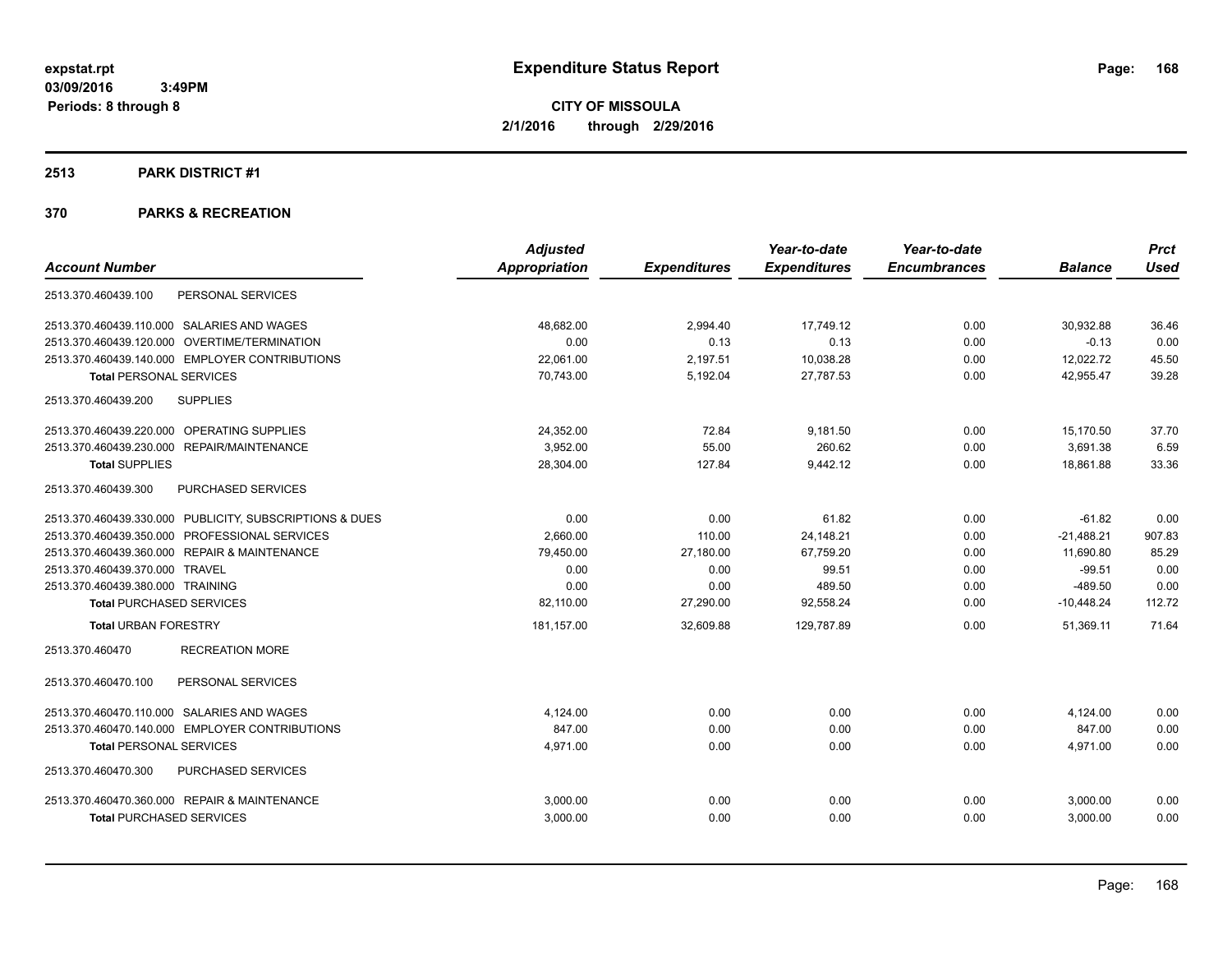# **2513 PARK DISTRICT #1**

| <b>Account Number</b>           |                                                              | <b>Adjusted</b><br>Appropriation | <b>Expenditures</b> | Year-to-date<br><b>Expenditures</b> | Year-to-date<br><b>Encumbrances</b> | <b>Balance</b> | <b>Prct</b><br><b>Used</b> |
|---------------------------------|--------------------------------------------------------------|----------------------------------|---------------------|-------------------------------------|-------------------------------------|----------------|----------------------------|
| <b>Total RECREATION MORE</b>    |                                                              | 7,971.00                         | 0.00                | 0.00                                | 0.00                                | 7,971.00       | 0.00                       |
| 2513.370.460474                 | <b>SPRAY DECKS</b>                                           |                                  |                     |                                     |                                     |                |                            |
| 2513.370.460474.200             | <b>SUPPLIES</b>                                              |                                  |                     |                                     |                                     |                |                            |
|                                 | 2513.370.460474.230.000 SPRAY DECKS/REPAIR/MAINTENANCE       | 1.600.00                         | 0.00                | 0.00                                | 0.00                                | 1,600.00       | 0.00                       |
| <b>Total SUPPLIES</b>           |                                                              | 1,600.00                         | 0.00                | 0.00                                | 0.00                                | 1.600.00       | 0.00                       |
| 2513.370.460474.300             | PURCHASED SERVICES                                           |                                  |                     |                                     |                                     |                |                            |
|                                 | 2513.370.460474.341.000 ELECTRICITY & NATURAL GAS            | 2,100.00                         | 0.00                | 0.00                                | 0.00                                | 2,100.00       | 0.00                       |
|                                 | 2513.370.460474.360.000 REPAIR & MAINTENANCE                 | 6,300.00                         | 0.00                | 219.77                              | 0.00                                | 6,080.23       | 3.49                       |
| <b>Total PURCHASED SERVICES</b> |                                                              | 8,400.00                         | 0.00                | 219.77                              | 0.00                                | 8,180.23       | 2.62                       |
| <b>Total SPRAY DECKS</b>        |                                                              | 10,000.00                        | 0.00                | 219.77                              | 0.00                                | 9,780.23       | 2.20                       |
| 2513.370.460477                 | <b>GRILL VAN</b>                                             |                                  |                     |                                     |                                     |                |                            |
| 2513.370.460477.200             | <b>SUPPLIES</b>                                              |                                  |                     |                                     |                                     |                |                            |
|                                 | 2513.370.460477.230.000 REPAIR/MAINTENANCE                   | 0.00                             | 0.00                | 23.46                               | 0.00                                | $-23.46$       | 0.00                       |
| <b>Total SUPPLIES</b>           |                                                              | 0.00                             | 0.00                | 23.46                               | 0.00                                | $-23.46$       | 0.00                       |
| 2513.370.460477.300             | PURCHASED SERVICES                                           |                                  |                     |                                     |                                     |                |                            |
| <b>Total PURCHASED SERVICES</b> |                                                              | 0.00                             | 0.00                | 0.00                                | 0.00                                | 0.00           | 0.00                       |
| <b>Total GRILL VAN</b>          |                                                              | 0.00                             | 0.00                | 23.46                               | 0.00                                | $-23.46$       | 0.00                       |
| 2513.370.460484                 | <b>CONSERVATION LANDS MGMT</b>                               |                                  |                     |                                     |                                     |                |                            |
| 2513.370.460484.100             | PERSONAL SERVICES                                            |                                  |                     |                                     |                                     |                |                            |
|                                 | 2513.370.460484.110.000 CONSRVTN LAND MGMT/WAGES             | 60.079.00                        | 2,147.48            | 25,500.05                           | 0.00                                | 34,578.95      | 42.44                      |
|                                 | 2513.370.460484.120.000 OVERTIME/TERMINATION                 | 0.00                             | 8.23                | 421.89                              | 0.00                                | $-421.89$      | 0.00                       |
|                                 | 2513.370.460484.140.000 CONSRVTN LAND MGMT/EMP CONTRIBUTIONS | 31,781.00                        | 1,244.66            | 11,669.51                           | 0.00                                | 20,111.49      | 36.72                      |
| <b>Total PERSONAL SERVICES</b>  |                                                              | 91,860.00                        | 3,400.37            | 37,591.45                           | 0.00                                | 54,268.55      | 40.92                      |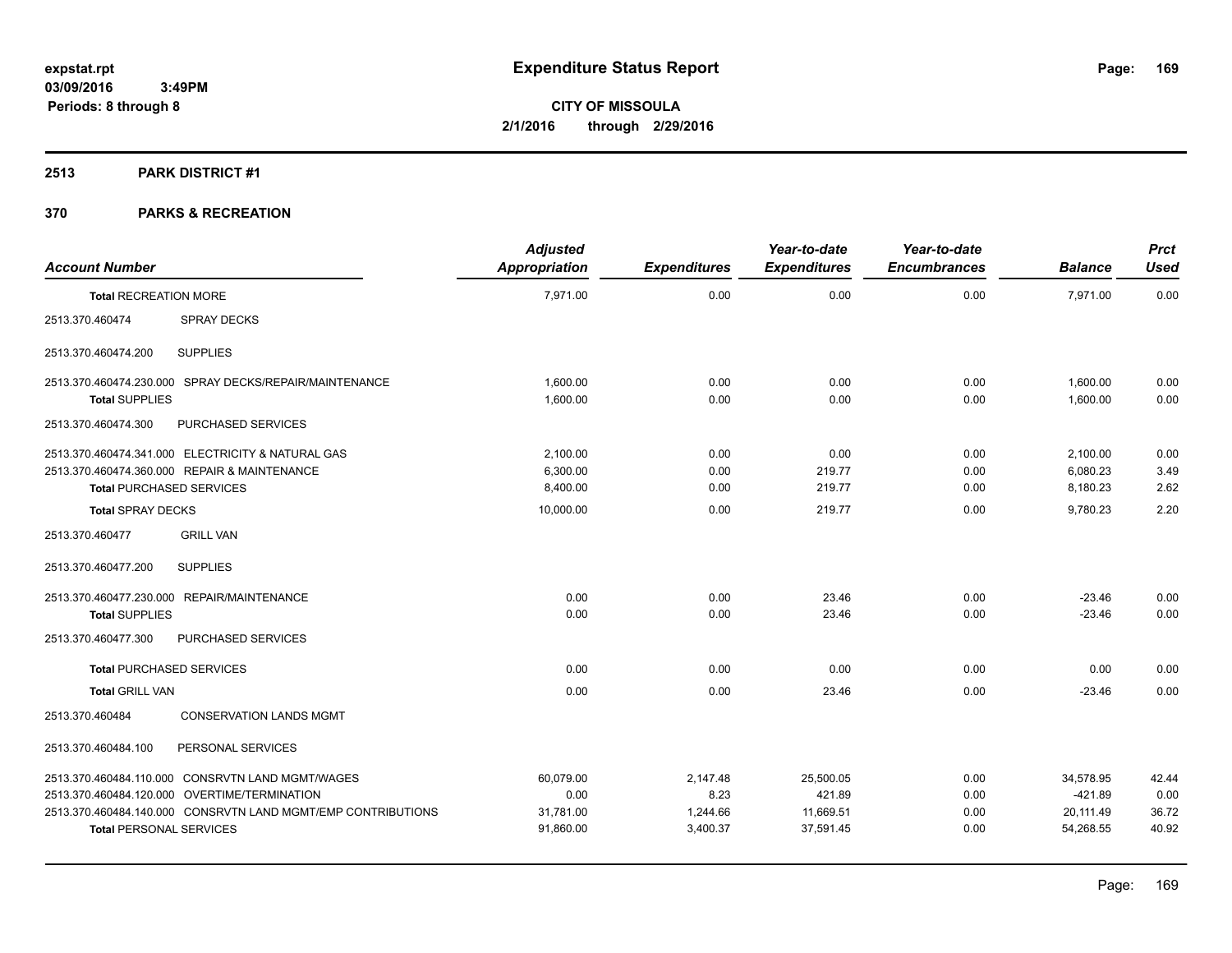### **2513 PARK DISTRICT #1**

|                                                  |                                                               | <b>Adjusted</b> |                     | Year-to-date        | Year-to-date        |                | <b>Prct</b> |
|--------------------------------------------------|---------------------------------------------------------------|-----------------|---------------------|---------------------|---------------------|----------------|-------------|
| <b>Account Number</b>                            |                                                               | Appropriation   | <b>Expenditures</b> | <b>Expenditures</b> | <b>Encumbrances</b> | <b>Balance</b> | <b>Used</b> |
| 2513.370.460484.200<br><b>SUPPLIES</b>           |                                                               |                 |                     |                     |                     |                |             |
| 2513.370.460484.220.000 OPERATING SUPPLIES       |                                                               | 1,000.00        | 0.00                | 2,223.63            | 0.00                | $-1,223.63$    | 222.36      |
| 2513.370.460484.230.000 REPAIR/MAINTENANCE       |                                                               | 3,000.00        | 0.00                | 28,908.04           | 0.00                | $-25,908.04$   | 963.60      |
| <b>Total SUPPLIES</b>                            |                                                               | 4,000.00        | 0.00                | 31,131.67           | 0.00                | $-27,131.67$   | 778.29      |
| 2513.370.460484.300                              | PURCHASED SERVICES                                            |                 |                     |                     |                     |                |             |
| 2513.370.460484.350.000 PROFESSIONAL SERVICES    |                                                               | 39,127.00       | 0.00                | 10,523.89           | 0.00                | 28,603.11      | 26.90       |
| <b>Total PURCHASED SERVICES</b>                  |                                                               | 39,127.00       | 0.00                | 10,523.89           | 0.00                | 28,603.11      | 26.90       |
| <b>Total CONSERVATION LANDS MGMT</b>             |                                                               | 134,987.00      | 3,400.37            | 79,247.01           | 0.00                | 55,739.99      | 58.71       |
| 2513.370.460485                                  | <b>SAFETY &amp; TRAINING</b>                                  |                 |                     |                     |                     |                |             |
| 2513.370.460485.100                              | PERSONAL SERVICES                                             |                 |                     |                     |                     |                |             |
| <b>Total PERSONAL SERVICES</b>                   |                                                               | 0.00            | 0.00                | 0.00                | 0.00                | 0.00           | 0.00        |
| 2513.370.460485.300                              | PURCHASED SERVICES                                            |                 |                     |                     |                     |                |             |
| <b>Total SAFETY &amp; TRAINING</b>               |                                                               | 0.00            | 0.00                | 0.00                | 0.00                | 0.00           | 0.00        |
| 2513.370.460501                                  | PARK MAINTENANCE ROUTINE                                      |                 |                     |                     |                     |                |             |
| 2513.370.460501.100                              | PERSONAL SERVICES                                             |                 |                     |                     |                     |                |             |
|                                                  | 2513.370.460501.110.000 PARK MAINT ROUTINE/SALARIES AND WAGES | 9,738.00        | 0.00                | 4,532.15            | 0.00                | 5,205.85       | 46.54       |
| 2513.370.460501.140.000 PARK MAINT ROUTINE/WAGES |                                                               | 2,167.00        | 0.00                | 912.02              | 0.00                | 1,254.98       | 42.09       |
| <b>Total PERSONAL SERVICES</b>                   |                                                               | 11,905.00       | 0.00                | 5,444.17            | 0.00                | 6,460.83       | 45.73       |
| 2513.370.460501.200<br><b>SUPPLIES</b>           |                                                               |                 |                     |                     |                     |                |             |
| 2513.370.460501.220.000 OPERATING SUPPLIES       |                                                               | 41,491.00       | 1,344.75            | 48,051.41           | 0.00                | $-6,560.41$    | 115.81      |
| 2513.370.460501.230.000 REPAIR/MAINTENANCE       |                                                               | 77,580.00       | 406.34              | 21,016.93           | 0.00                | 56,563.07      | 27.09       |
| 2513.370.460501.231.000 GASOLINE                 |                                                               | 8,144.00        | 0.00                | 8,144.00            | 0.00                | 0.00           | 100.00      |
| <b>Total SUPPLIES</b>                            |                                                               | 127,215.00      | 1,751.09            | 77.212.34           | 0.00                | 50.002.66      | 60.69       |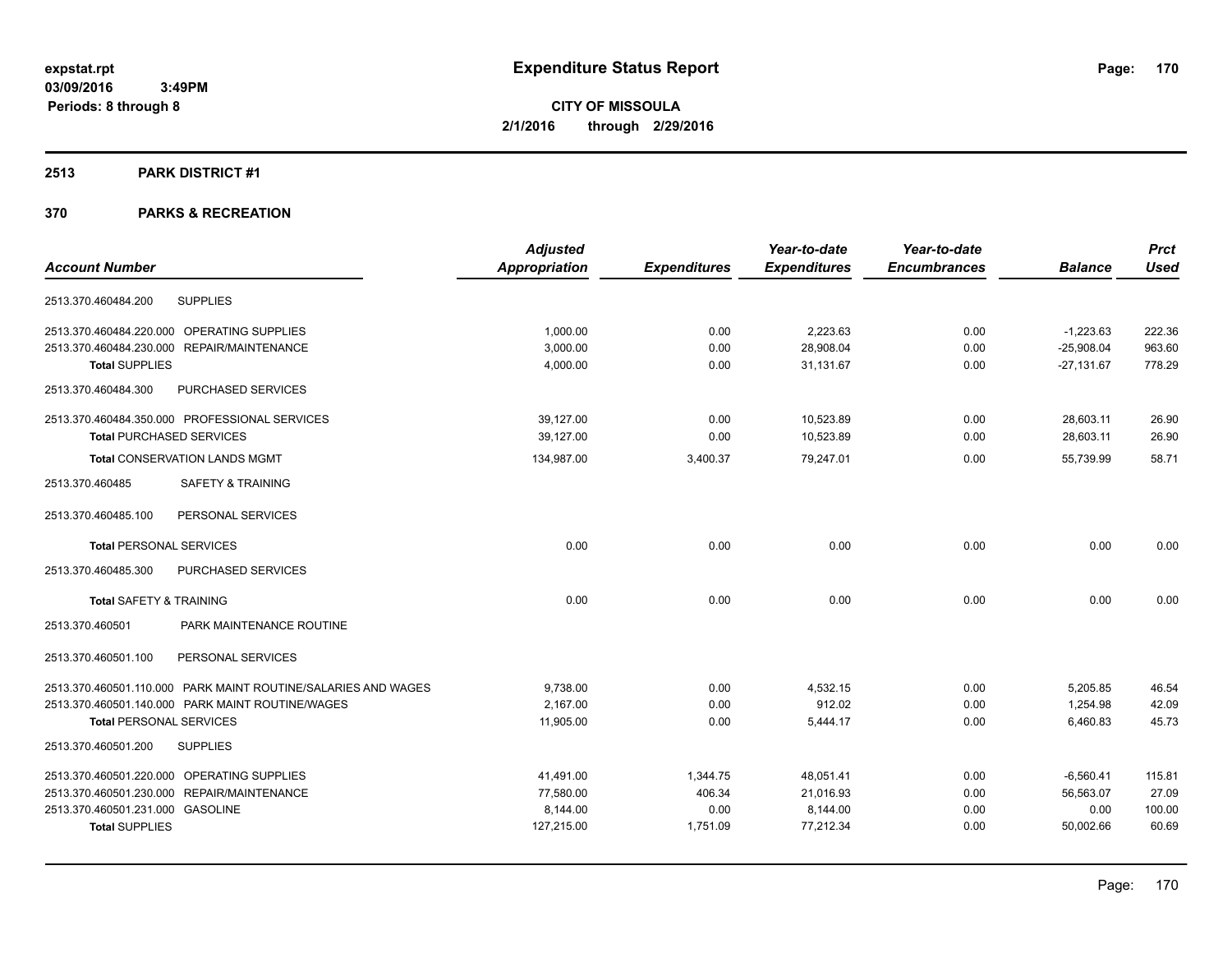# **2513 PARK DISTRICT #1**

|                                                   | <b>Adjusted</b>      |                     | Year-to-date        | Year-to-date        |                | <b>Prct</b> |
|---------------------------------------------------|----------------------|---------------------|---------------------|---------------------|----------------|-------------|
| <b>Account Number</b>                             | <b>Appropriation</b> | <b>Expenditures</b> | <b>Expenditures</b> | <b>Encumbrances</b> | <b>Balance</b> | <b>Used</b> |
| PURCHASED SERVICES<br>2513.370.460501.300         |                      |                     |                     |                     |                |             |
| 2513.370.460501.341.000 ELECTRICITY & NATURAL GAS | 26,212.00            | 0.00                | 26,132.80           | 0.00                | 79.20          | 99.70       |
| 2513.370.460501.343.000 WATER CHARGES             | 7,375.00             | 0.00                | 7.188.79            | 0.00                | 186.21         | 97.48       |
| 2513.370.460501.345.000 GARBAGE                   | 2,954.00             | 0.00                | 1,884.85            | 0.00                | 1,069.15       | 63.81       |
| 2513.370.460501.350.000 PROFESSIONAL SERVICES     | 5,557.00             | 0.00                | 7,405.56            | 0.00                | $-1,848.56$    | 133.27      |
| 2513.370.460501.360.000 REPAIR & MAINTENANCE      | 55,751.00            | 1,039.64            | 31,032.58           | 0.00                | 24,718.42      | 55.66       |
| <b>Total PURCHASED SERVICES</b>                   | 97,849.00            | 1,039.64            | 73,644.58           | 0.00                | 24,204.42      | 75.26       |
| Total PARK MAINTENANCE ROUTINE                    | 236,969.00           | 2,790.73            | 156,301.09          | 0.00                | 80,667.91      | 65.96       |
| SPORTS FACILITIES MAINTENANCE<br>2513.370.460503  |                      |                     |                     |                     |                |             |
| 2513.370.460503.200<br><b>SUPPLIES</b>            |                      |                     |                     |                     |                |             |
| 2513.370.460503.220.000 OPERATING SUPPLIES        | 0.00                 | 0.00                | 403.94              | 0.00                | $-403.94$      | 0.00        |
| <b>Total SPORTS FACILITIES MAINTENANCE</b>        | 0.00                 | 0.00                | 403.94              | 0.00                | $-403.94$      | 0.00        |
| 2513.370.460506<br><b>CARAS PARK IMPROVEMENTS</b> |                      |                     |                     |                     |                |             |
| <b>CAPITAL OUTLAY</b><br>2513.370.460506.900      |                      |                     |                     |                     |                |             |
| 2513.370.460506.930.000 CARAS PARK MPROVEMENTS    | 75,000.00            | 0.00                | 0.00                | 0.00                | 75,000.00      | 0.00        |
| <b>Total CARAS PARK IMPROVEMENTS</b>              | 75,000.00            | 0.00                | 0.00                | 0.00                | 75,000.00      | 0.00        |
| 2513.370.490504<br><b>DEBT SERVICE</b>            |                      |                     |                     |                     |                |             |
| <b>DEBT SERVICE</b><br>2513.370.490504.600        |                      |                     |                     |                     |                |             |
| 2513.370.490504.610.000 PRINCIPAL                 | 218.119.00           | 0.00                | 167,553.44          | 0.00                | 50,565.56      | 76.82       |
| 2513.370.490504.620.000 INTEREST / SERVICE FEES   | 4,413.00             | 364.93              | 3,963.70            | 0.00                | 449.30         | 89.82       |
| <b>Total DEBT SERVICE</b>                         | 222,532.00           | 364.93              | 171,517.14          | 0.00                | 51,014.86      | 77.08       |
| <b>MERCHANT SERVICES</b><br>2513.370.510110       |                      |                     |                     |                     |                |             |
| 2513.370.510110.500<br><b>FIXED CHARGES</b>       |                      |                     |                     |                     |                |             |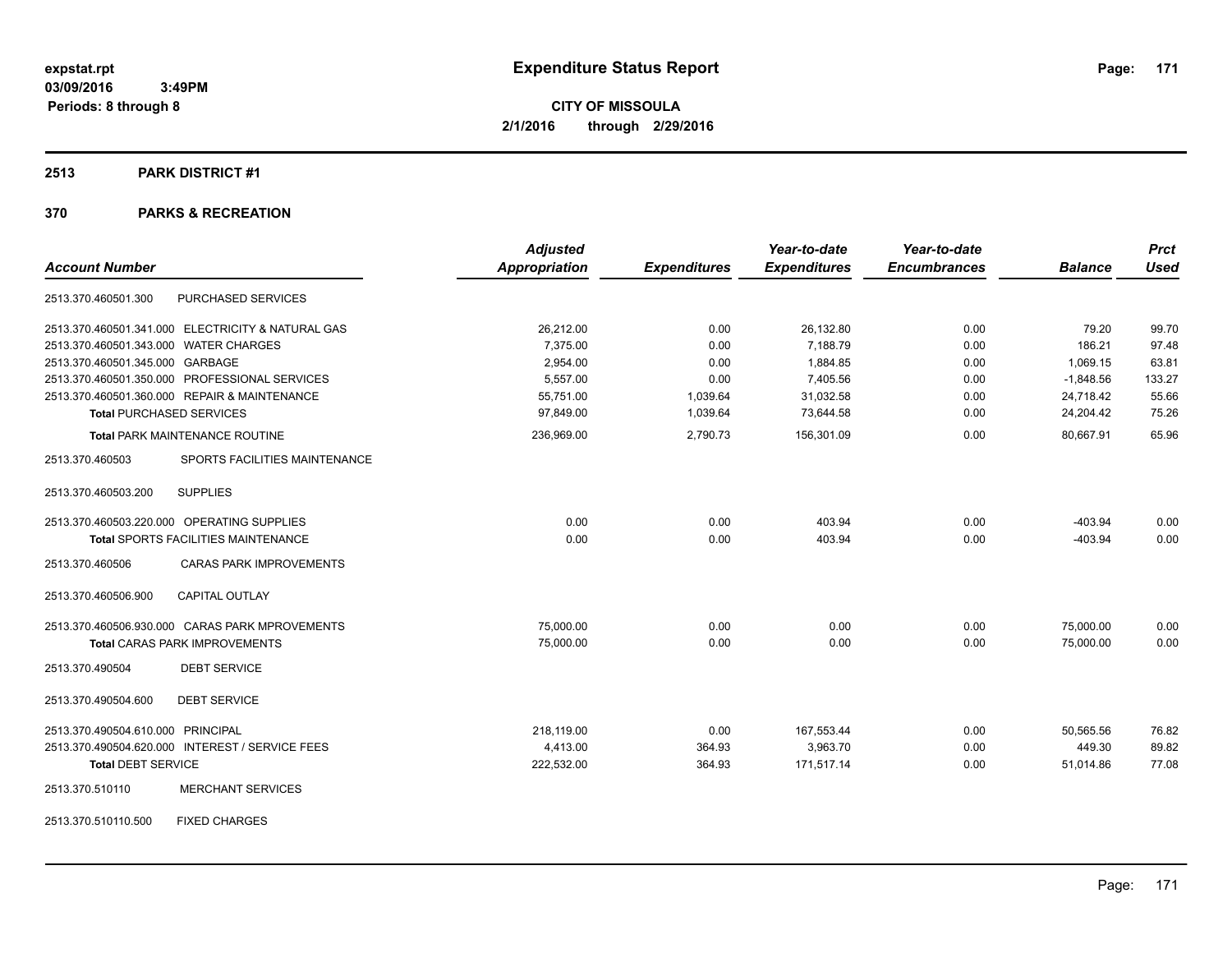**2513 PARK DISTRICT #1**

| <b>Account Number</b>                |                                | <b>Adjusted</b><br>Appropriation | <b>Expenditures</b> | Year-to-date<br><b>Expenditures</b> | Year-to-date<br><b>Encumbrances</b> | <b>Balance</b> | <b>Prct</b><br>Used |
|--------------------------------------|--------------------------------|----------------------------------|---------------------|-------------------------------------|-------------------------------------|----------------|---------------------|
|                                      | <b>Total MERCHANT SERVICES</b> | 0.00                             | 0.00                | 0.00                                | 0.00                                | 0.00           | 0.00                |
| 2513.370.640439                      | *** Title Not Found ***        |                                  |                     |                                     |                                     |                |                     |
| 2513.370.640439.300                  | PURCHASED SERVICES             |                                  |                     |                                     |                                     |                |                     |
| <b>Total *** Title Not Found ***</b> |                                | 0.00                             | 0.00                | 0.00                                | 0.00                                | 0.00           | 0.00                |
| <b>Total PARK DISTRICT #1</b>        |                                | 1,115,320.00                     | 52,685.98           | 593,905.57                          | 0.00                                | 521.414.43     | 53.25               |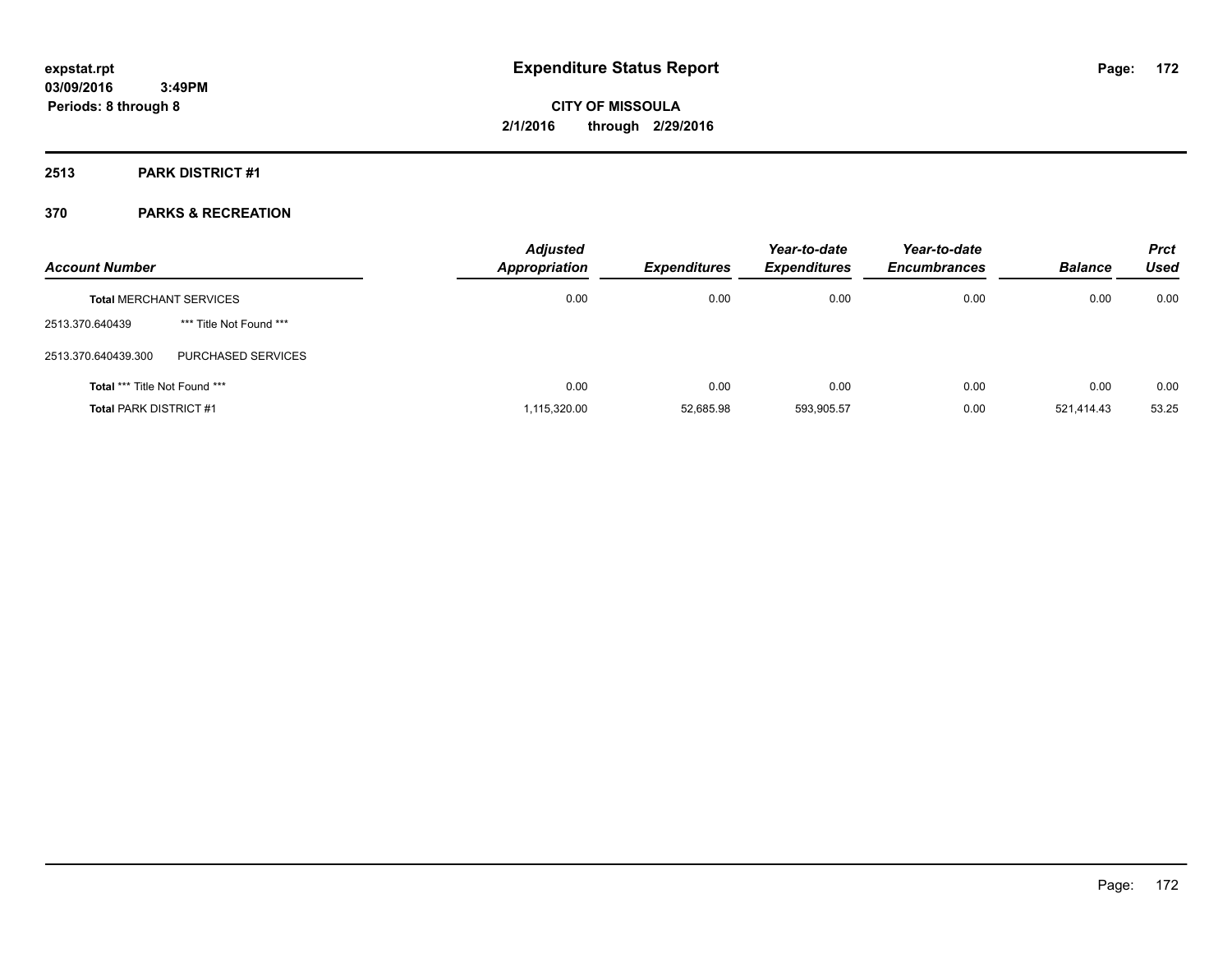# **2514 PUBLIC SAFETY & JUSTICE DISTRICT**

# **297 PUBLIC SAFETY/JUSTICE**

| <b>Account Number</b>      |                                                   | <b>Adjusted</b><br><b>Appropriation</b> | <b>Expenditures</b> | Year-to-date<br><b>Expenditures</b> | Year-to-date<br><b>Encumbrances</b> | <b>Balance</b> | <b>Prct</b><br><b>Used</b> |
|----------------------------|---------------------------------------------------|-----------------------------------------|---------------------|-------------------------------------|-------------------------------------|----------------|----------------------------|
| 2514.297.420000            | <b>PUBLIC SAFETY</b>                              |                                         |                     |                                     |                                     |                |                            |
| 2514.297.420000.300        | PURCHASED SERVICES                                |                                         |                     |                                     |                                     |                |                            |
| <b>Total PUBLIC SAFETY</b> |                                                   | 0.00                                    | 0.00                | 0.00                                | 0.00                                | 0.00           | 0.00                       |
| 2514.297.510110            | <b>MERCHANT SERVICES</b>                          |                                         |                     |                                     |                                     |                |                            |
| 2514.297.510110.500        | <b>FIXED CHARGES</b>                              |                                         |                     |                                     |                                     |                |                            |
|                            | <b>Total PUBLIC SAFETY &amp; JUSTICE DISTRICT</b> | 0.00                                    | 0.00                | 0.00                                | 0.00                                | 0.00           | 0.00                       |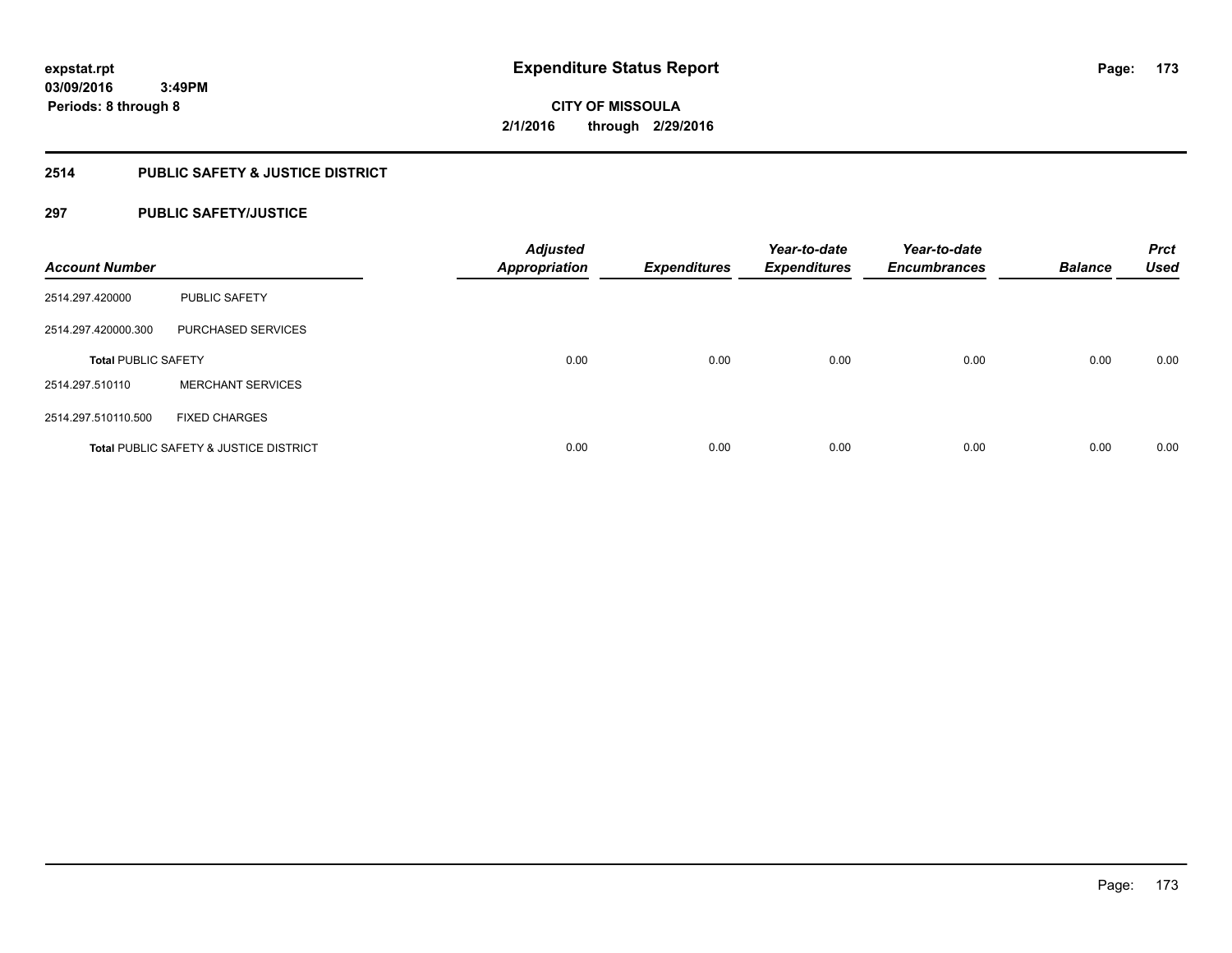## **2820 STATE GAS TAX FUND**

# **280 PUBLIC WORKS OPERATIONS**

| <b>Account Number</b>                                               |                                                  | <b>Adjusted</b><br><b>Appropriation</b> | <b>Expenditures</b> | Year-to-date<br><b>Expenditures</b> | Year-to-date<br><b>Encumbrances</b> | <b>Balance</b>           | <b>Prct</b><br><b>Used</b> |
|---------------------------------------------------------------------|--------------------------------------------------|-----------------------------------------|---------------------|-------------------------------------|-------------------------------------|--------------------------|----------------------------|
| 2820.280.430230                                                     | STREET RESTORATION                               |                                         |                     |                                     |                                     |                          |                            |
| 2820.280.430230.300                                                 | PURCHASED SERVICES                               |                                         |                     |                                     |                                     |                          |                            |
| <b>Total PURCHASED SERVICES</b>                                     |                                                  | 0.00                                    | 0.00                | 0.00                                | 0.00                                | 0.00                     | 0.00                       |
| 2820.280.430230.500                                                 | <b>FIXED CHARGES</b>                             |                                         |                     |                                     |                                     |                          |                            |
| <b>Total FIXED CHARGES</b>                                          |                                                  | 0.00                                    | 0.00                | 0.00                                | 0.00                                | 0.00                     | 0.00                       |
| 2820.280.430230.800                                                 | OTHER OBJECTS                                    |                                         |                     |                                     |                                     |                          |                            |
| <b>Total OTHER OBJECTS</b>                                          | 2820.280.430230.820.000 TRANSFERS TO OTHER FUNDS | 564,000.00<br>564,000.00                | 0.00<br>0.00        | 282,000.00<br>282,000.00            | 0.00<br>0.00                        | 282,000.00<br>282,000.00 | 50.00<br>50.00             |
| 2820.280.430230.900                                                 | <b>CAPITAL OUTLAY</b>                            |                                         |                     |                                     |                                     |                          |                            |
| 2820.280.430230.930.000 IMPROVEMENTS<br><b>Total CAPITAL OUTLAY</b> |                                                  | 373,100.00<br>373,100.00                | 0.00<br>0.00        | 234,055.78<br>234,055.78            | 0.00<br>0.00                        | 139,044.22<br>139,044.22 | 62.73<br>62.73             |
| <b>Total STREET RESTORATION</b>                                     |                                                  | 937,100.00                              | 0.00                | 516,055.78                          | 0.00                                | 421,044.22               | 55.07                      |
| 2820.280.510110                                                     | <b>MERCHANT SERVICES</b>                         |                                         |                     |                                     |                                     |                          |                            |
| 2820.280.510110.500                                                 | <b>FIXED CHARGES</b>                             |                                         |                     |                                     |                                     |                          |                            |
| <b>Total FIXED CHARGES</b>                                          |                                                  | 0.00                                    | 0.00                | 0.00                                | 0.00                                | 0.00                     | 0.00                       |
| <b>Total MERCHANT SERVICES</b>                                      |                                                  | 0.00                                    | 0.00                | 0.00                                | 0.00                                | 0.00                     | 0.00                       |
| <b>Total STATE GAS TAX FUND</b>                                     |                                                  | 937,100.00                              | 0.00                | 516,055.78                          | 0.00                                | 421,044.22               | 55.07                      |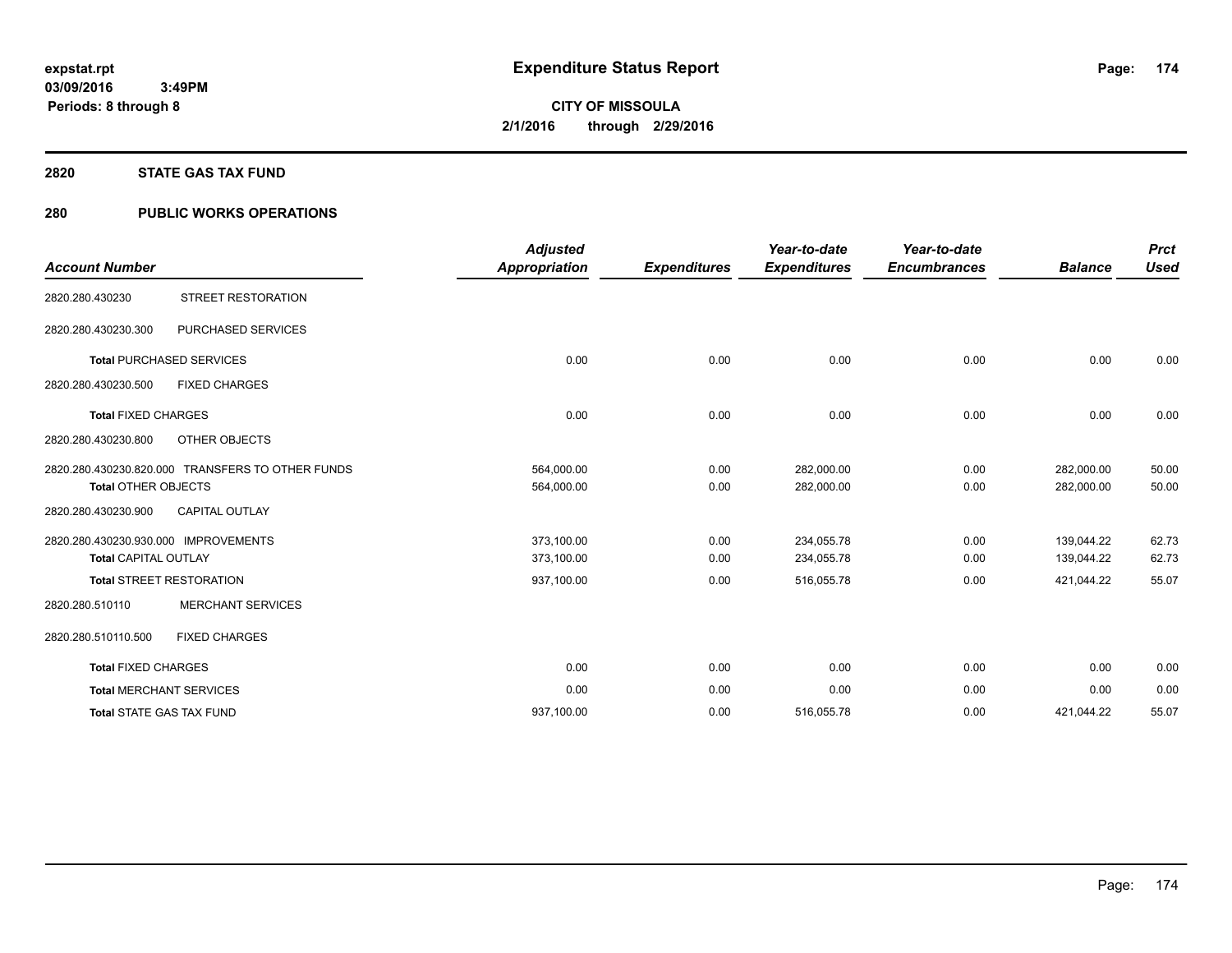## **2917 CRIME VICTIM SURCHARGE**

| <b>Account Number</b> |                                     | Adjusted<br><b>Appropriation</b> | <b>Expenditures</b> | Year-to-date<br><b>Expenditures</b> | Year-to-date<br><b>Encumbrances</b> | <b>Balance</b> | <b>Prct</b><br><b>Used</b> |
|-----------------------|-------------------------------------|----------------------------------|---------------------|-------------------------------------|-------------------------------------|----------------|----------------------------|
| 2917.390.510110       | <b>MERCHANT SERVICES</b>            |                                  |                     |                                     |                                     |                |                            |
| 2917.390.510110.500   | <b>FIXED CHARGES</b>                |                                  |                     |                                     |                                     |                |                            |
|                       | <b>Total CRIME VICTIM SURCHARGE</b> | 0.00                             | 0.00                | 0.00                                | 0.00                                | 0.00           | 0.00                       |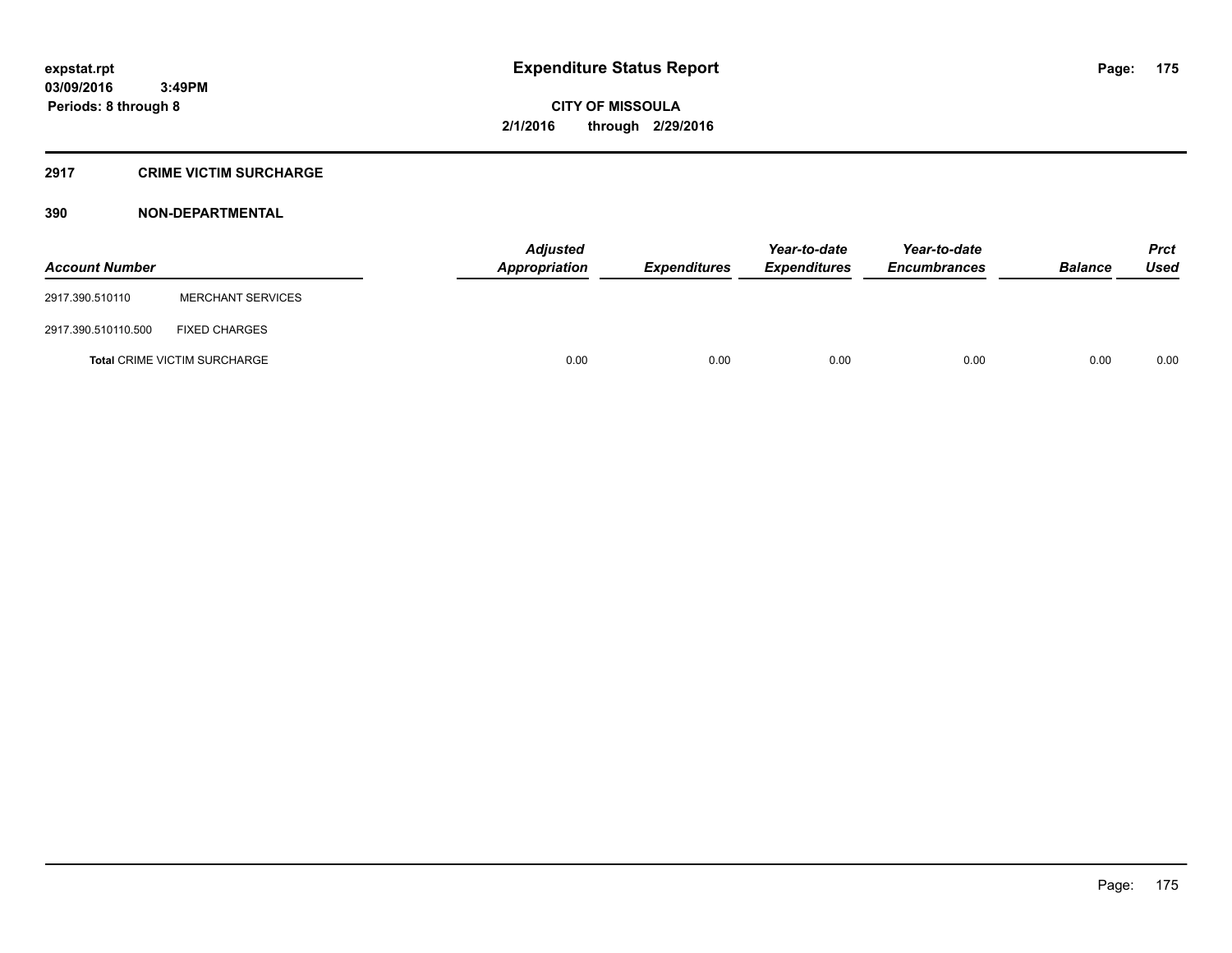**CITY OF MISSOULA 2/1/2016 through 2/29/2016**

# **2918 LAW ENFORCEMENT BLOCK GRANT FUND**

| <b>Account Number</b>     |                                                       | <b>Adjusted</b><br>Appropriation | <b>Expenditures</b> | Year-to-date<br><b>Expenditures</b> | Year-to-date<br><b>Encumbrances</b> | <b>Balance</b>               | <b>Prct</b><br><b>Used</b> |
|---------------------------|-------------------------------------------------------|----------------------------------|---------------------|-------------------------------------|-------------------------------------|------------------------------|----------------------------|
| 2918.290.420170           | <b>JAG VIII GRANT</b>                                 |                                  |                     |                                     |                                     |                              |                            |
| 2918.290.420170.200       | <b>SUPPLIES</b>                                       |                                  |                     |                                     |                                     |                              |                            |
| <b>Total SUPPLIES</b>     |                                                       | 0.00                             | 0.00                | 0.00                                | 0.00                                | 0.00                         | 0.00                       |
| 2918.290.420170.300       | PURCHASED SERVICES                                    |                                  |                     |                                     |                                     |                              |                            |
|                           | <b>Total PURCHASED SERVICES</b>                       | 0.00                             | 0.00                | 0.00                                | 0.00                                | 0.00                         | 0.00                       |
| 2918.290.420170.900       | CAPITAL OUTLAY                                        |                                  |                     |                                     |                                     |                              |                            |
| Total JAG VIII GRANT      |                                                       | 0.00                             | 0.00                | 0.00                                | 0.00                                | 0.00                         | 0.00                       |
| 2918.290.420171           | <b>JAG IX GRANT</b>                                   |                                  |                     |                                     |                                     |                              |                            |
| 2918.290.420171.200       | <b>SUPPLIES</b>                                       |                                  |                     |                                     |                                     |                              |                            |
| <b>Total SUPPLIES</b>     |                                                       | 0.00                             | 0.00                | 0.00                                | 0.00                                | 0.00                         | 0.00                       |
| 2918.290.420171.300       | PURCHASED SERVICES                                    |                                  |                     |                                     |                                     |                              |                            |
|                           | <b>Total PURCHASED SERVICES</b>                       | 0.00                             | 0.00                | 0.00                                | 0.00                                | 0.00                         | 0.00                       |
| 2918.290.420171.700       | <b>GRANTS &amp; CONTRIBUTIONS</b>                     |                                  |                     |                                     |                                     |                              |                            |
| <b>Total JAG IX GRANT</b> |                                                       | 0.00                             | 0.00                | 0.00                                | 0.00                                | 0.00                         | 0.00                       |
| 2918.290.420172           | <b>JAG XII</b>                                        |                                  |                     |                                     |                                     |                              |                            |
| 2918.290.420172.300       | PURCHASED SERVICES                                    |                                  |                     |                                     |                                     |                              |                            |
|                           | <b>Total PURCHASED SERVICES</b>                       | 0.00                             | 0.00                | 0.00                                | 0.00                                | 0.00                         | 0.00                       |
| 2918.290.420172.900       | CAPITAL OUTLAY                                        |                                  |                     |                                     |                                     |                              |                            |
| <b>Total JAG XII</b>      | 2918.290.420172.940.000 JAG XII-MACHINERY & EQUIPMENT | 0.00<br>0.00                     | 0.00<br>0.00        | 40,011.00<br>40,011.00              | 0.00<br>0.00                        | $-40,011.00$<br>$-40,011.00$ | 0.00<br>0.00               |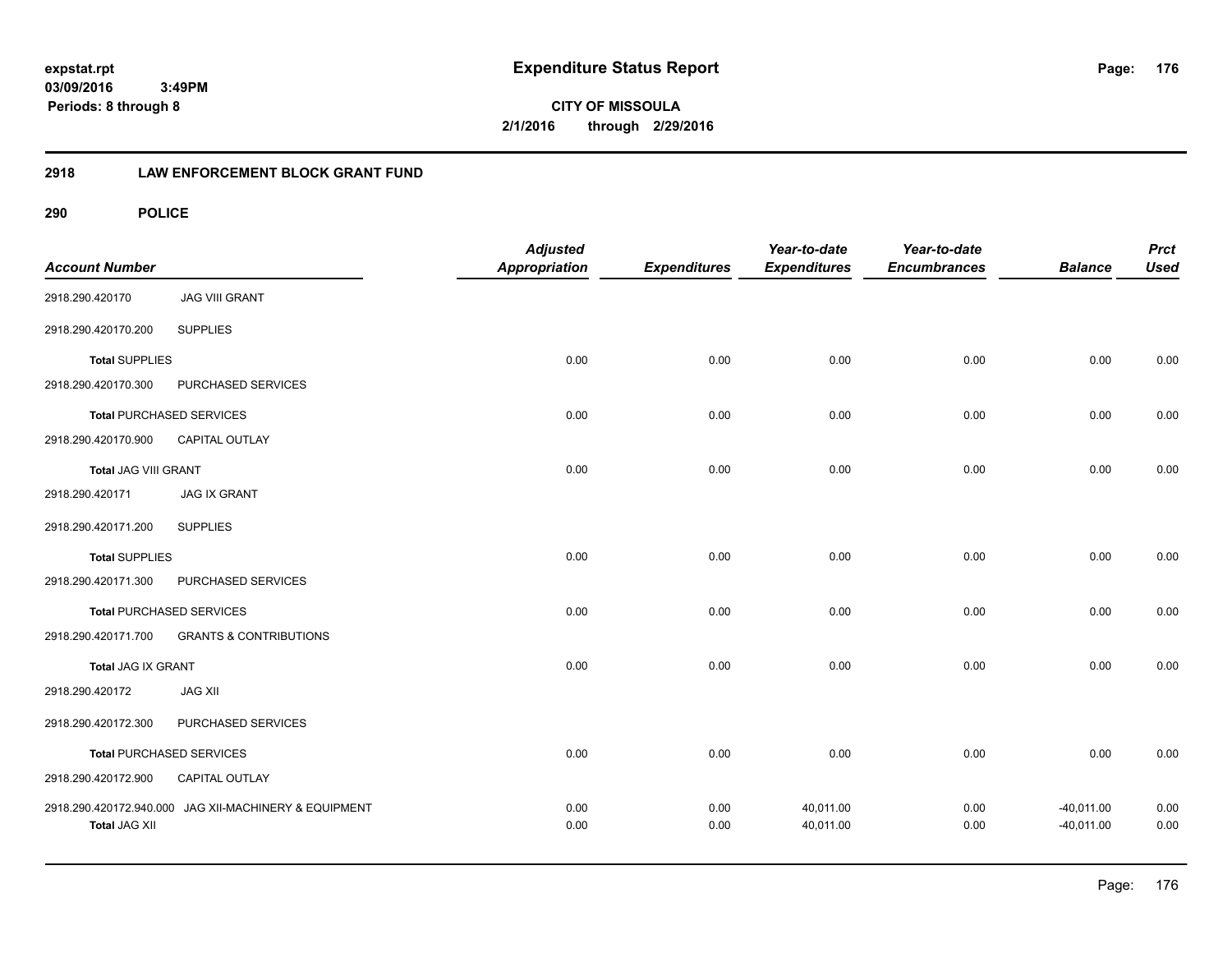**CITY OF MISSOULA 2/1/2016 through 2/29/2016**

# **2918 LAW ENFORCEMENT BLOCK GRANT FUND**

| <b>Account Number</b>       |                                                                                | <b>Adjusted</b><br><b>Appropriation</b> | <b>Expenditures</b> | Year-to-date<br><b>Expenditures</b> | Year-to-date<br><b>Encumbrances</b> | <b>Balance</b>             | <b>Prct</b><br><b>Used</b> |
|-----------------------------|--------------------------------------------------------------------------------|-----------------------------------------|---------------------|-------------------------------------|-------------------------------------|----------------------------|----------------------------|
| 2918.290.420173             | <b>JAG XI</b>                                                                  |                                         |                     |                                     |                                     |                            |                            |
| 2918.290.420173.200         | <b>SUPPLIES</b>                                                                |                                         |                     |                                     |                                     |                            |                            |
| <b>Total SUPPLIES</b>       |                                                                                | 0.00                                    | 0.00                | 0.00                                | 0.00                                | 0.00                       | 0.00                       |
| 2918.290.420173.300         | PURCHASED SERVICES                                                             |                                         |                     |                                     |                                     |                            |                            |
|                             | <b>Total PURCHASED SERVICES</b>                                                | 0.00                                    | 0.00                | 0.00                                | 0.00                                | 0.00                       | 0.00                       |
| 2918.290.420173.700         | <b>GRANTS &amp; CONTRIBUTIONS</b>                                              |                                         |                     |                                     |                                     |                            |                            |
|                             | 2918.290.420173.700.000 GRANTS & CONTRIBUTIONS<br>Total GRANTS & CONTRIBUTIONS | 24,590.00<br>24,590.00                  | 0.00<br>0.00        | 0.00<br>0.00                        | 0.00<br>0.00                        | 24,590.00<br>24,590.00     | 0.00<br>0.00               |
| 2918.290.420173.900         | <b>CAPITAL OUTLAY</b>                                                          |                                         |                     |                                     |                                     |                            |                            |
| <b>Total CAPITAL OUTLAY</b> | 2918.290.420173.940.000 JAGXI/MACHINERY & EQUIPMENT                            | 0.00<br>0.00                            | 0.00<br>0.00        | 8,471.90<br>8,471.90                | 0.00<br>0.00                        | $-8,471.90$<br>$-8,471.90$ | 0.00<br>0.00               |
| Total JAG XI                |                                                                                | 24,590.00                               | 0.00                | 8,471.90                            | 0.00                                | 16,118.10                  | 34.45                      |
| 2918.290.420174             | <b>JAG V GRANT</b>                                                             |                                         |                     |                                     |                                     |                            |                            |
| 2918.290.420174.200         | <b>SUPPLIES</b>                                                                |                                         |                     |                                     |                                     |                            |                            |
| <b>Total SUPPLIES</b>       |                                                                                | 0.00                                    | 0.00                | 0.00                                | 0.00                                | 0.00                       | 0.00                       |
| 2918.290.420174.300         | PURCHASED SERVICES                                                             |                                         |                     |                                     |                                     |                            |                            |
|                             | <b>Total PURCHASED SERVICES</b>                                                | 0.00                                    | 0.00                | 0.00                                | 0.00                                | 0.00                       | 0.00                       |
| 2918.290.420174.700         | <b>GRANTS &amp; CONTRIBUTIONS</b>                                              |                                         |                     |                                     |                                     |                            |                            |
|                             | Total GRANTS & CONTRIBUTIONS                                                   | 0.00                                    | 0.00                | 0.00                                | 0.00                                | 0.00                       | 0.00                       |
| 2918.290.420174.900         | <b>CAPITAL OUTLAY</b>                                                          |                                         |                     |                                     |                                     |                            |                            |
| Total JAG V GRANT           |                                                                                | 0.00                                    | 0.00                | 0.00                                | 0.00                                | 0.00                       | 0.00                       |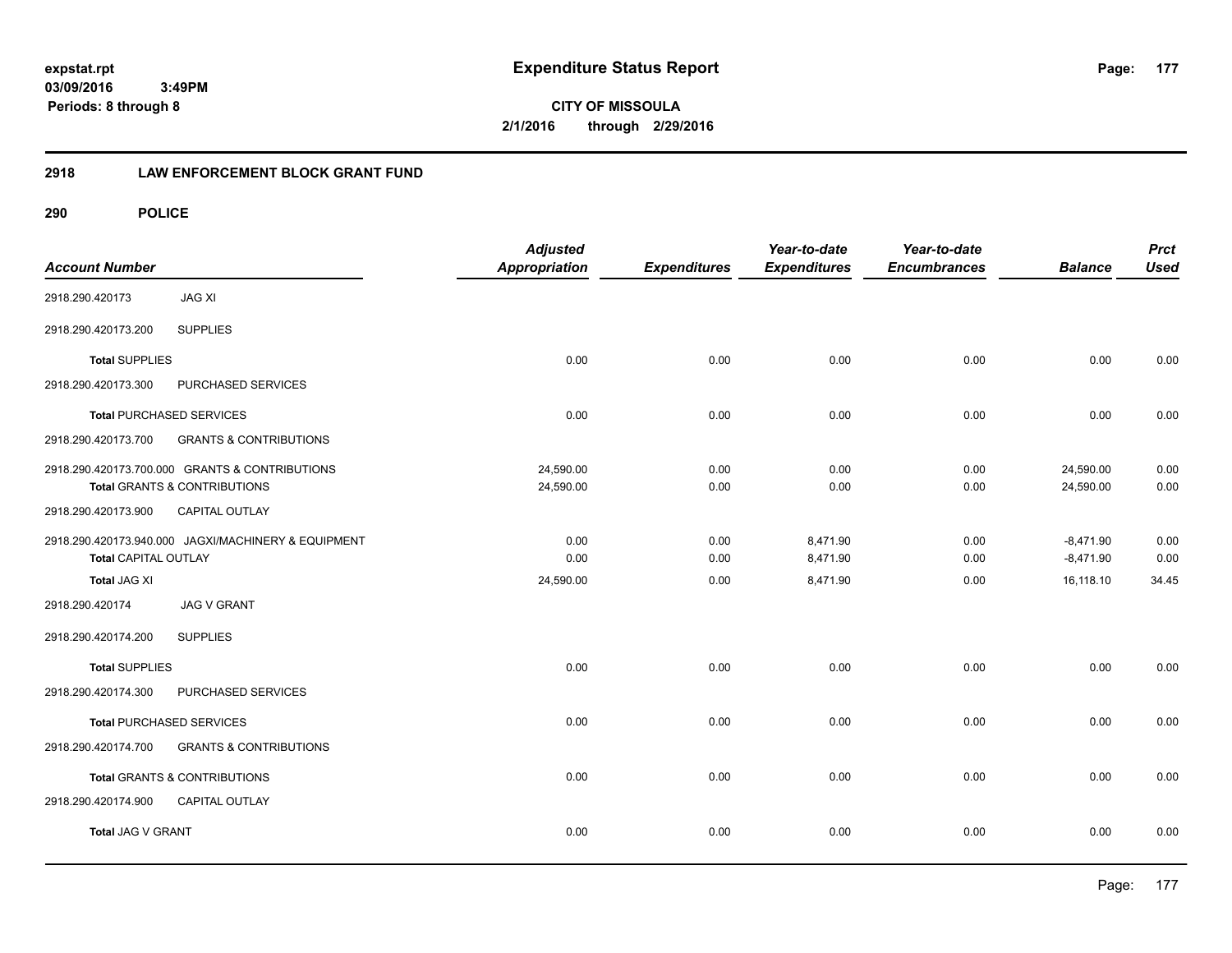**CITY OF MISSOULA 2/1/2016 through 2/29/2016**

# **2918 LAW ENFORCEMENT BLOCK GRANT FUND**

| <b>Account Number</b>          |                                         | <b>Adjusted</b><br><b>Appropriation</b> | <b>Expenditures</b> | Year-to-date<br><b>Expenditures</b> | Year-to-date<br><b>Encumbrances</b> | <b>Balance</b> | <b>Prct</b><br><b>Used</b> |
|--------------------------------|-----------------------------------------|-----------------------------------------|---------------------|-------------------------------------|-------------------------------------|----------------|----------------------------|
| 2918.290.420175                | <b>JAG X GRANT</b>                      |                                         |                     |                                     |                                     |                |                            |
| 2918.290.420175.200            | <b>SUPPLIES</b>                         |                                         |                     |                                     |                                     |                |                            |
| <b>Total SUPPLIES</b>          |                                         | 0.00                                    | 0.00                | 0.00                                | 0.00                                | 0.00           | 0.00                       |
| 2918.290.420175.300            | PURCHASED SERVICES                      |                                         |                     |                                     |                                     |                |                            |
| Total JAG X GRANT              |                                         | 0.00                                    | 0.00                | 0.00                                | 0.00                                | 0.00           | 0.00                       |
| 2918.290.420176                | <b>JAG VII GRANT</b>                    |                                         |                     |                                     |                                     |                |                            |
| 2918.290.420176.100            | PERSONAL SERVICES                       |                                         |                     |                                     |                                     |                |                            |
| <b>Total PERSONAL SERVICES</b> |                                         | 0.00                                    | 0.00                | 0.00                                | 0.00                                | 0.00           | 0.00                       |
| 2918.290.420176.200            | <b>SUPPLIES</b>                         |                                         |                     |                                     |                                     |                |                            |
| <b>Total SUPPLIES</b>          |                                         | 0.00                                    | 0.00                | 0.00                                | 0.00                                | 0.00           | 0.00                       |
| 2918.290.420176.300            | PURCHASED SERVICES                      |                                         |                     |                                     |                                     |                |                            |
|                                | <b>Total PURCHASED SERVICES</b>         | 0.00                                    | 0.00                | 0.00                                | 0.00                                | 0.00           | 0.00                       |
| 2918.290.420176.700            | <b>GRANTS &amp; CONTRIBUTIONS</b>       |                                         |                     |                                     |                                     |                |                            |
|                                | <b>Total GRANTS &amp; CONTRIBUTIONS</b> | 0.00                                    | 0.00                | 0.00                                | 0.00                                | 0.00           | 0.00                       |
| 2918.290.420176.900            | CAPITAL OUTLAY                          |                                         |                     |                                     |                                     |                |                            |
| <b>Total JAG VII GRANT</b>     |                                         | 0.00                                    | 0.00                | 0.00                                | 0.00                                | 0.00           | 0.00                       |
| 2918.290.420177                | <b>SMART POLICING</b>                   |                                         |                     |                                     |                                     |                |                            |
| 2918.290.420177.700            | <b>GRANTS &amp; CONTRIBUTIONS</b>       |                                         |                     |                                     |                                     |                |                            |
| <b>Total SMART POLICING</b>    |                                         | 0.00                                    | 0.00                | 0.00                                | 0.00                                | 0.00           | 0.00                       |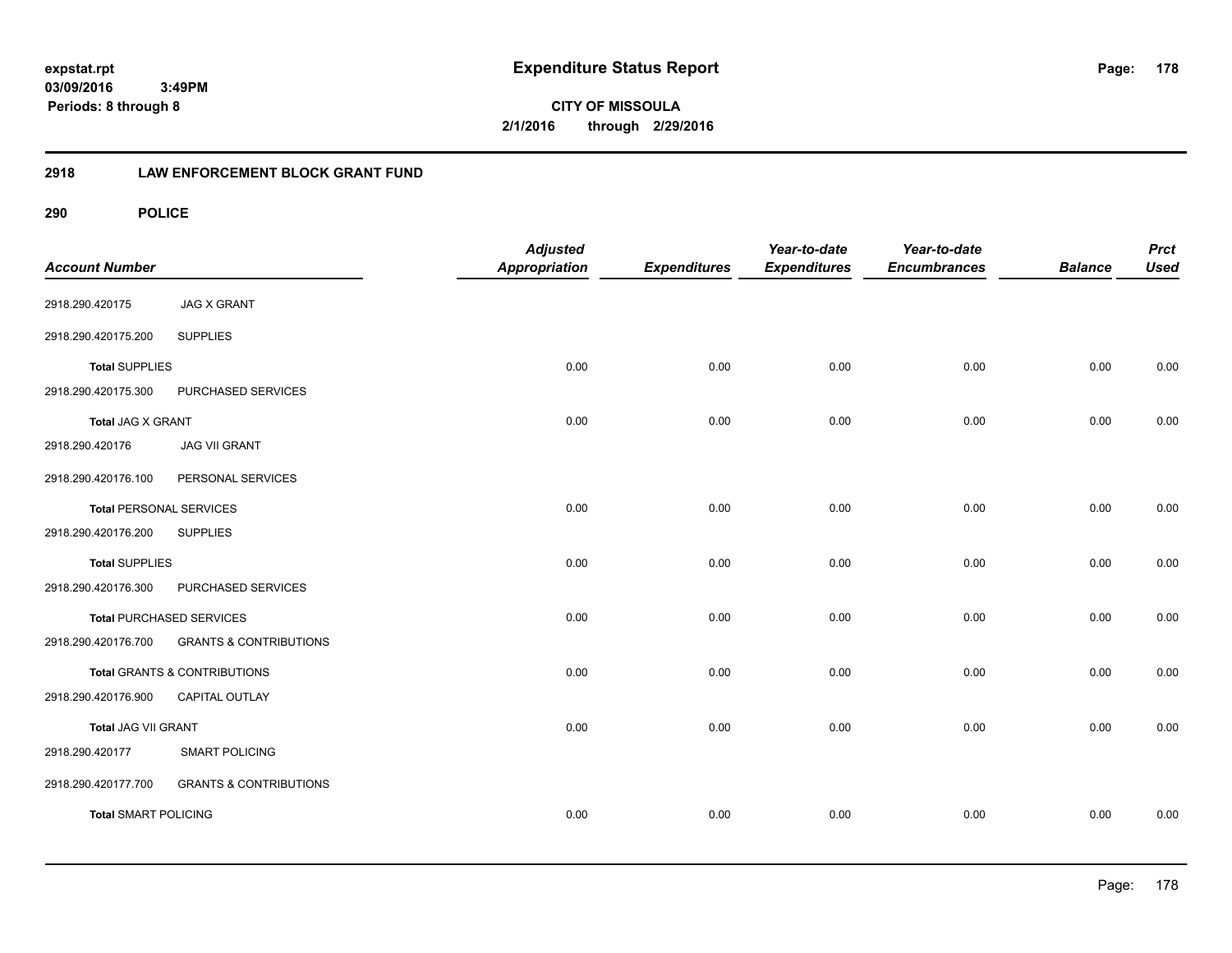**CITY OF MISSOULA 2/1/2016 through 2/29/2016**

# **2918 LAW ENFORCEMENT BLOCK GRANT FUND**

| <b>Account Number</b>          |                                                                  | <b>Adjusted</b><br><b>Appropriation</b> | <b>Expenditures</b> | Year-to-date<br><b>Expenditures</b> | Year-to-date<br><b>Encumbrances</b> | <b>Balance</b> | <b>Prct</b><br><b>Used</b> |
|--------------------------------|------------------------------------------------------------------|-----------------------------------------|---------------------|-------------------------------------|-------------------------------------|----------------|----------------------------|
| 2918.290.420178                | COPS HIRING FY2011                                               |                                         |                     |                                     |                                     |                |                            |
| 2918.290.420178.100            | PERSONAL SERVICES                                                |                                         |                     |                                     |                                     |                |                            |
| <b>Total PERSONAL SERVICES</b> |                                                                  | 0.00                                    | 0.00                | 0.00                                | 0.00                                | 0.00           | 0.00                       |
| 2918.290.420178.200            | <b>SUPPLIES</b>                                                  |                                         |                     |                                     |                                     |                |                            |
| <b>Total SUPPLIES</b>          |                                                                  | 0.00                                    | 0.00                | 0.00                                | 0.00                                | 0.00           | 0.00                       |
| 2918.290.420178.300            | PURCHASED SERVICES                                               |                                         |                     |                                     |                                     |                |                            |
|                                | <b>Total PURCHASED SERVICES</b>                                  | 0.00                                    | 0.00                | 0.00                                | 0.00                                | 0.00           | 0.00                       |
| 2918.290.420178.900            | <b>CAPITAL OUTLAY</b>                                            |                                         |                     |                                     |                                     |                |                            |
| Total COPS HIRING FY2011       |                                                                  | 0.00                                    | 0.00                | 0.00                                | 0.00                                | 0.00           | 0.00                       |
| 2918.290.420179                | FY14 COPS HIRING GRANT                                           |                                         |                     |                                     |                                     |                |                            |
| 2918.290.420179.100            | PERSONAL SERVICES                                                |                                         |                     |                                     |                                     |                |                            |
|                                | 2918.290.420179.110.000 FY14COPS HIRING GRANT SALARIES AND WAGES | 30,390.00                               | 0.00                | 0.00                                | 0.00                                | 30,390.00      | 0.00                       |
|                                | 2918.290.420179.140.000 EMPLOYER CONTRIBUTIONS                   | 11,610.00                               | 0.00                | 0.00                                | 0.00                                | 11,610.00      | 0.00                       |
|                                | Total FY14 COPS HIRING GRANT                                     | 42,000.00                               | 0.00                | 0.00                                | 0.00                                | 42,000.00      | 0.00                       |
| 2918.290.420190                | LAW ENFORCEMENT BLOCK GRANT                                      |                                         |                     |                                     |                                     |                |                            |
| 2918.290.420190.900            | CAPITAL OUTLAY                                                   |                                         |                     |                                     |                                     |                |                            |
|                                | Total LAW ENFORCEMENT BLOCK GRANT                                | 0.00                                    | 0.00                | 0.00                                | 0.00                                | 0.00           | 0.00                       |
| 2918.290.510110                | <b>MERCHANT SERVICES</b>                                         |                                         |                     |                                     |                                     |                |                            |
| 2918.290.510110.500            | <b>FIXED CHARGES</b>                                             |                                         |                     |                                     |                                     |                |                            |
| <b>Total MERCHANT SERVICES</b> |                                                                  | 0.00                                    | 0.00                | 0.00                                | 0.00                                | 0.00           | 0.00                       |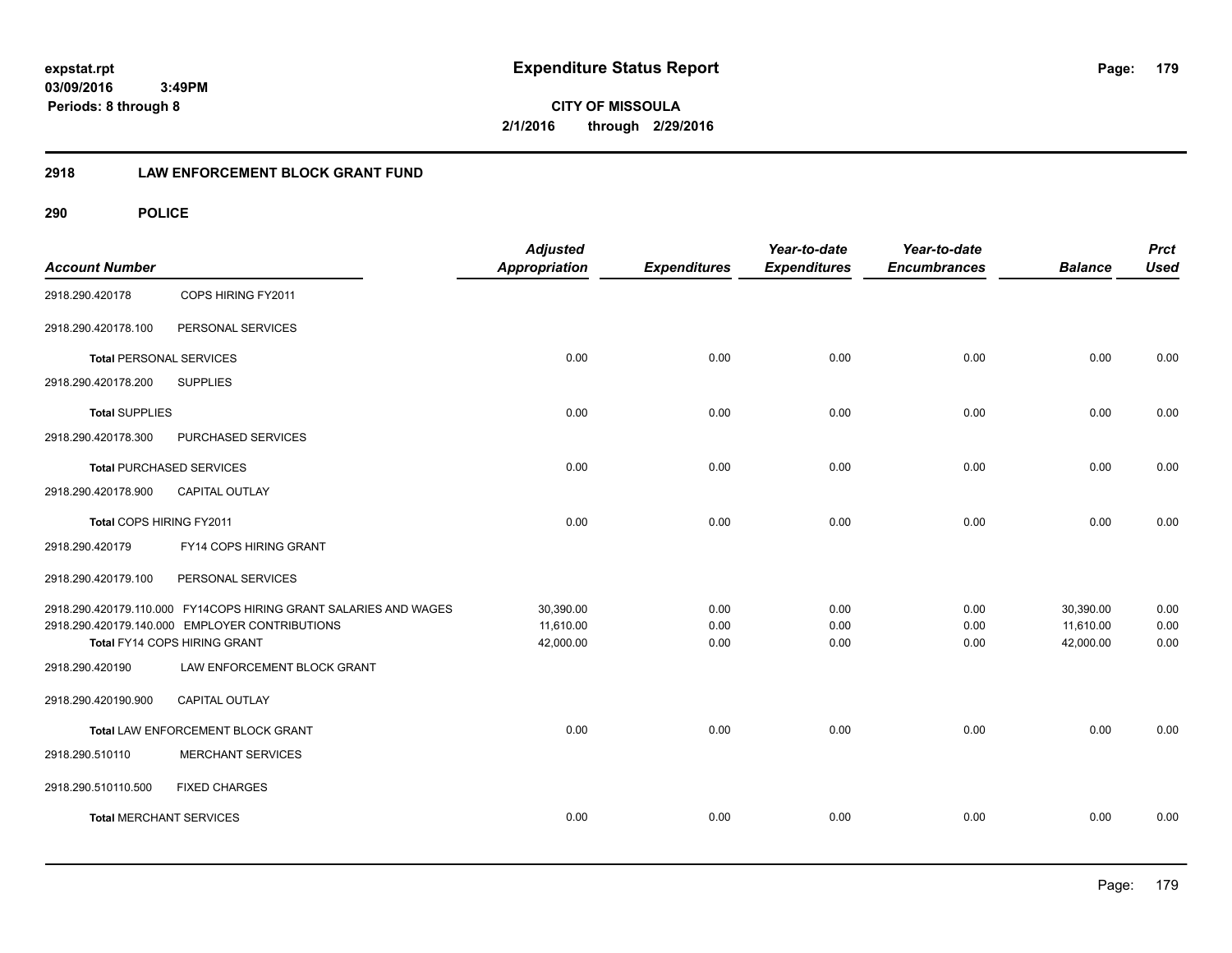**CITY OF MISSOULA 2/1/2016 through 2/29/2016 Periods: 8 through 8 2918 LAW ENFORCEMENT BLOCK GRANT FUND Total** POLICE 66,590.00 0.00 48,482.90 0.00 18,107.10 72.81 **390 NON-DEPARTMENTAL** *Prct Balance Used Year-to-date Encumbrances Year-to-date Expenditures Expenditures Adjusted Account Number Appropriation* 2918.390.420172 JAG XII 2918.390.420172.300 PURCHASED SERVICES **Total** JAG XII 0.00 0.00 0.00 0.00 0.00 0.00 2918.390.420191 COPS TECHNOLOGY 2918.390.420191.500 FIXED CHARGES **Total** COPS TECHNOLOGY 0.00 0.00 0.00 0.00 0.00 0.00 2918.390.510110 MERCHANT SERVICES 2918.390.510110.500 FIXED CHARGES **Total** NON-DEPARTMENTAL 0.00 0.00 0.00 0.00 0.00 0.00 Total LAW ENFORCEMENT BLOCK GRANT FUND **66,590.00** 66,590.00 66,590.00 66,590.00 48,482.90 0.00 18,107.10 72.81

**expstat.rpt Expenditure Status Report Page:**

**180**

**03/09/2016 3:49PM**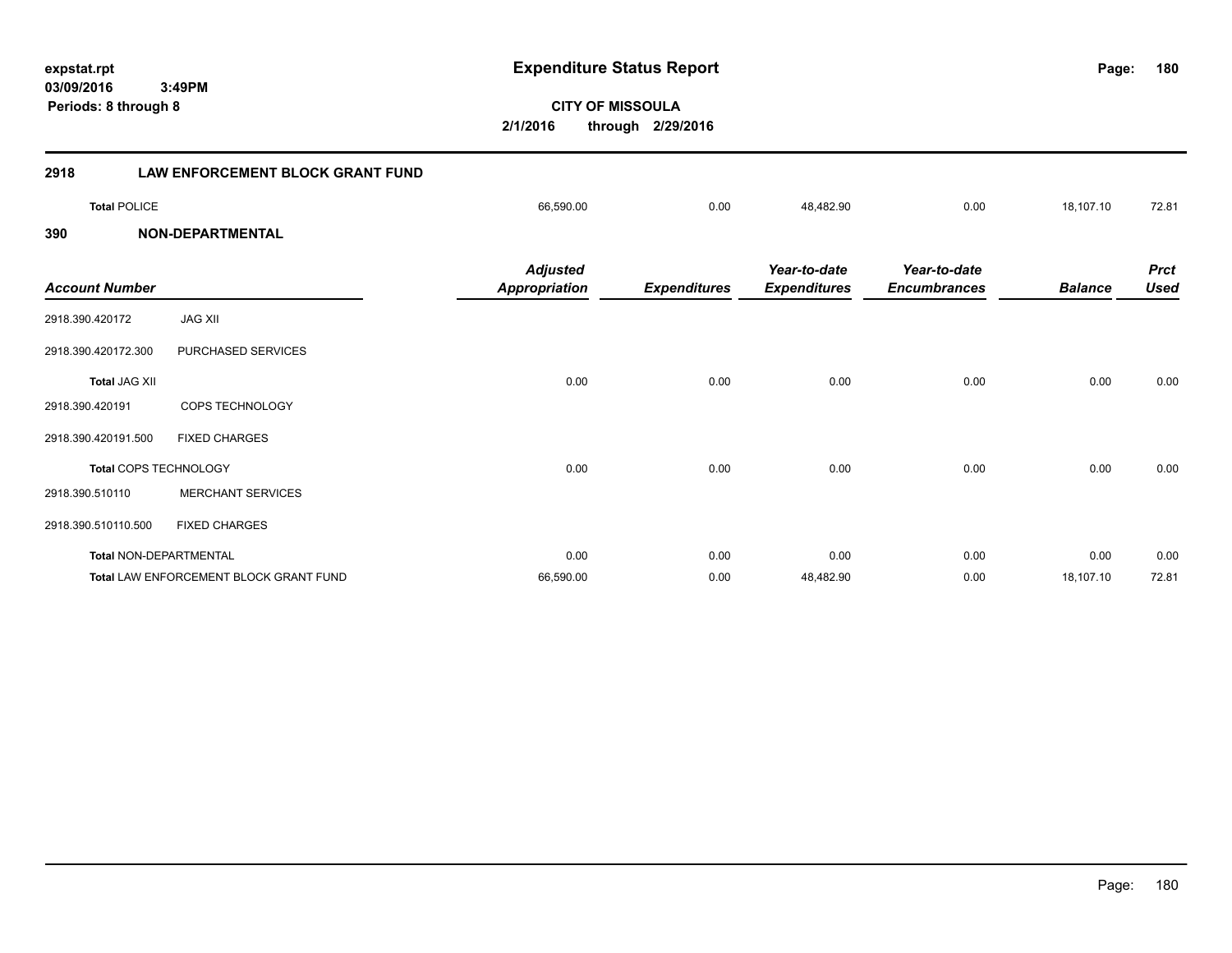**CITY OF MISSOULA 2/1/2016 through 2/29/2016**

# **2919 HIDTA FUND**

# **290 POLICE**

|                                                          | <b>Adjusted</b> |                     | Year-to-date        | Year-to-date        |                | <b>Prct</b> |
|----------------------------------------------------------|-----------------|---------------------|---------------------|---------------------|----------------|-------------|
| <b>Account Number</b>                                    | Appropriation   | <b>Expenditures</b> | <b>Expenditures</b> | <b>Encumbrances</b> | <b>Balance</b> | <b>Used</b> |
| <b>HIDTA STATE FORFEITURES</b><br>2919.290.420142        |                 |                     |                     |                     |                |             |
| PERSONAL SERVICES<br>2919.290.420142.100                 |                 |                     |                     |                     |                |             |
| 2919.290.420142.120.000 OVERTIME/TERMINATION             | 15,000.00       | 0.00                | 0.00                | 0.00                | 15,000.00      | 0.00        |
| 2919.290.420142.140.000 EMPLOYER CONTRIBUTIONS           | 1,350.00        | 0.00                | 0.00                | 0.00                | 1,350.00       | 0.00        |
| <b>Total PERSONAL SERVICES</b>                           | 16,350.00       | 0.00                | 0.00                | 0.00                | 16,350.00      | 0.00        |
| 2919.290.420142.200<br><b>SUPPLIES</b>                   |                 |                     |                     |                     |                |             |
| 2919.290.420142.210.000 OFFICE SUPPLIES                  | 500.00          | 0.00                | 0.00                | 0.00                | 500.00         | 0.00        |
| 2919.290.420142.220.000 OPERATING SUPPLIES               | 500.00          | 208.13              | 18,885.48           | 0.00                | $-18,385.48$   | 3,777.10    |
| <b>Total SUPPLIES</b>                                    | 1,000.00        | 208.13              | 18,885.48           | 0.00                | $-17,885.48$   | 1,888.55    |
| 2919.290.420142.300<br>PURCHASED SERVICES                |                 |                     |                     |                     |                |             |
| 2919.290.420142.341.000 ELECTRICITY & NATURAL GAS        | 4,600.00        | 0.00                | 0.00                | 0.00                | 4,600.00       | 0.00        |
| 2919.290.420142.344.000 TELEPHONE SERVICE                | 250.00          | 0.00                | 0.00                | 0.00                | 250.00         | 0.00        |
| 2919.290.420142.350.000 PROFESSIONAL SERVICES            | 4,000.00        | 0.00                | 277.50              | 0.00                | 3,722.50       | 6.94        |
| 2919.290.420142.350.011 TOWING/PROFESSIONAL SERVICES     | 0.00            | 550.00              | 1,520.00            | 0.00                | $-1,520.00$    | 0.00        |
| 2919.290.420142.360.000 REPAIR & MAINTENANCE             | 1,200.00        | 0.00                | 0.00                | 0.00                | 1,200.00       | 0.00        |
| 2919.290.420142.370.000 TRAVEL                           | 1,500.00        | 0.00                | 0.00                | 0.00                | 1,500.00       | 0.00        |
| 2919.290.420142.380.000 TRAINING                         | 1,500.00        | 0.00                | 0.00                | 0.00                | 1,500.00       | 0.00        |
| 2919.290.420142.390.000 OTHER PURCHASED SERVICES         | 200.00          | 0.00                | 0.00                | 0.00                | 200.00         | 0.00        |
| <b>Total PURCHASED SERVICES</b>                          | 13,250.00       | 550.00              | 1,797.50            | 0.00                | 11,452.50      | 13.57       |
| 2919.290.420142.500<br><b>FIXED CHARGES</b>              |                 |                     |                     |                     |                |             |
| 2919.290.420142.500.000 FIXED CHARGES                    | 11,700.00       | 1,719.87            | 16,274.55           | 0.00                | $-4,574.55$    | 139.10      |
| <b>Total FIXED CHARGES</b>                               | 11,700.00       | 1.719.87            | 16.274.55           | 0.00                | $-4.574.55$    | 139.10      |
| <b>GRANTS &amp; CONTRIBUTIONS</b><br>2919.290.420142.700 |                 |                     |                     |                     |                |             |
| 2919.290.420142.700.000 HIDTA STATE FORFEITURE           | 100,000.00      | 3,325.90            | 16,754.50           | 0.00                | 83,245.50      | 16.75       |
| 2919.290.420142.700.002 STATE/GRANTS & CONTRIBUTIONS     | 0.00            | 0.00                | 6,355.53            | 0.00                | $-6,355.53$    | 0.00        |
| <b>Total GRANTS &amp; CONTRIBUTIONS</b>                  | 100,000.00      | 3,325.90            | 23,110.03           | 0.00                | 76,889.97      | 23.11       |
|                                                          |                 |                     |                     |                     |                |             |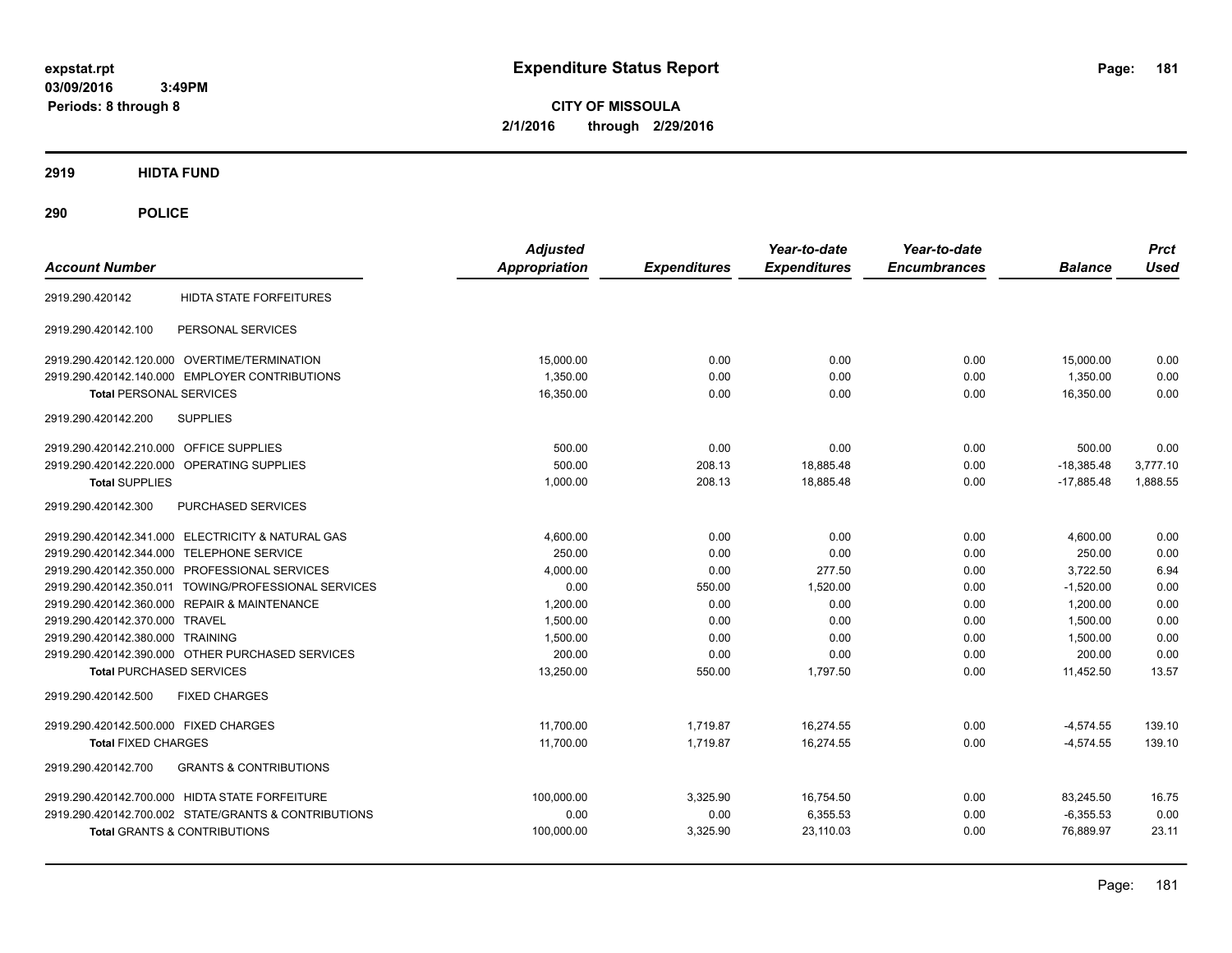**CITY OF MISSOULA 2/1/2016 through 2/29/2016**

**2919 HIDTA FUND**

**290 POLICE**

| <b>Account Number</b>                         | <b>Adjusted</b><br>Appropriation | <b>Expenditures</b> | Year-to-date<br><b>Expenditures</b> | Year-to-date<br><b>Encumbrances</b> | <b>Balance</b> | <b>Prct</b><br><b>Used</b> |
|-----------------------------------------------|----------------------------------|---------------------|-------------------------------------|-------------------------------------|----------------|----------------------------|
| <b>CAPITAL OUTLAY</b><br>2919.290.420142.900  |                                  |                     |                                     |                                     |                |                            |
| 2919.290.420142.920.000 BUILDINGS             | 50,000.00                        | 0.00                | 0.00                                | 0.00                                | 50,000.00      | 0.00                       |
| 2919.290.420142.940.000 MACHINERY & EQUIPMENT | 0.00                             | 0.00                | 8.918.00                            | 0.00                                | $-8,918.00$    | 0.00                       |
| <b>Total CAPITAL OUTLAY</b>                   | 50,000.00                        | 0.00                | 8,918.00                            | 0.00                                | 41,082.00      | 17.84                      |
| <b>Total HIDTA STATE FORFEITURES</b>          | 192,300.00                       | 5,803.90            | 68,985.56                           | 0.00                                | 123,314.44     | 35.87                      |
| <b>MERCHANT SERVICES</b><br>2919.290.510110   |                                  |                     |                                     |                                     |                |                            |
| <b>FIXED CHARGES</b><br>2919.290.510110.500   |                                  |                     |                                     |                                     |                |                            |
| <b>Total MERCHANT SERVICES</b>                | 0.00                             | 0.00                | 0.00                                | 0.00                                | 0.00           | 0.00                       |
| <b>Total HIDTA FUND</b>                       | 192,300.00                       | 5,803.90            | 68,985.56                           | 0.00                                | 123.314.44     | 35.87                      |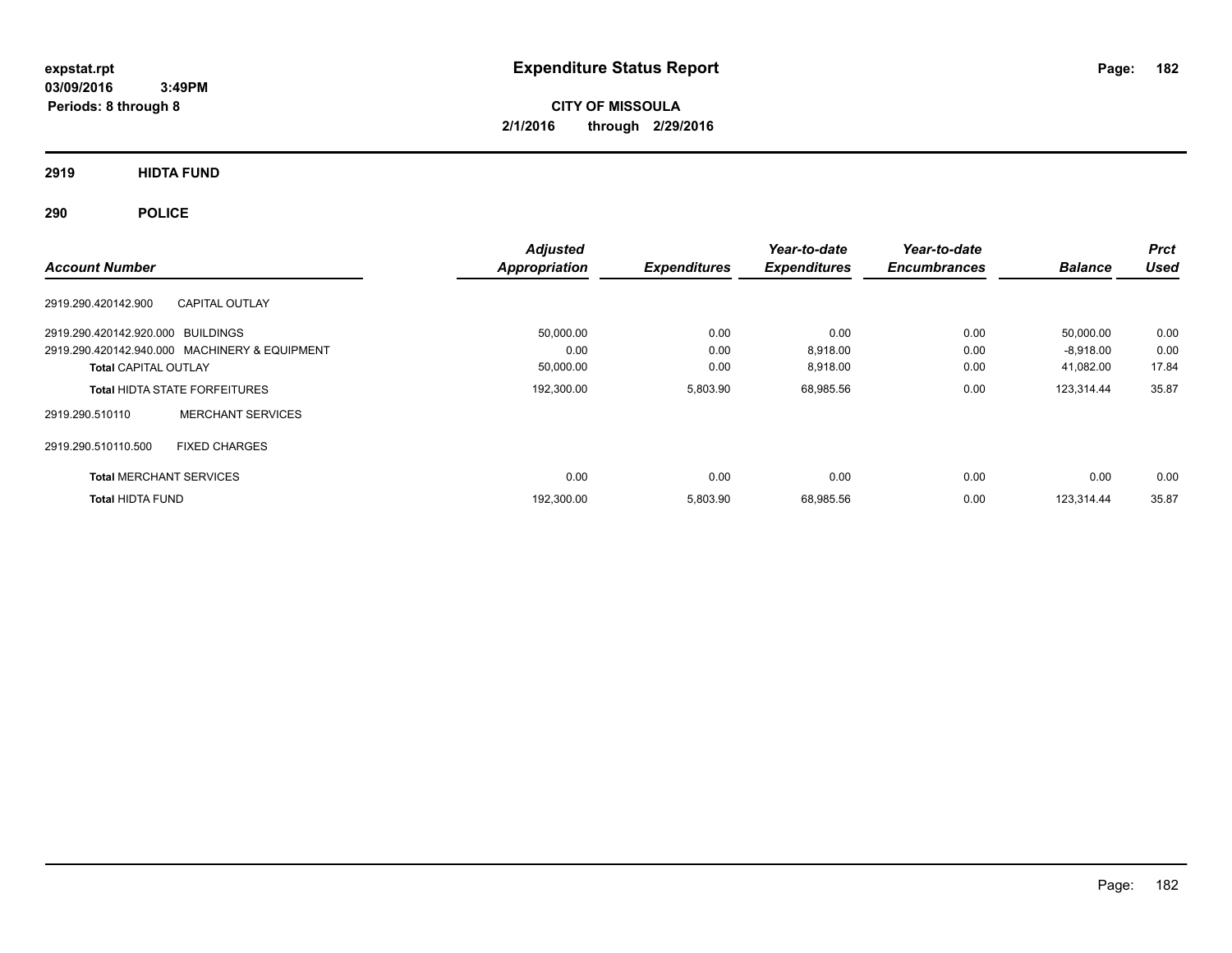**CITY OF MISSOULA 2/1/2016 through 2/29/2016**

# **2939 CDBG PROGRAM INCOME ACCOUNT**

|                            |                                                  | <b>Adjusted</b> |                     | Year-to-date        | Year-to-date        |                | <b>Prct</b> |
|----------------------------|--------------------------------------------------|-----------------|---------------------|---------------------|---------------------|----------------|-------------|
| <b>Account Number</b>      |                                                  | Appropriation   | <b>Expenditures</b> | <b>Expenditures</b> | <b>Encumbrances</b> | <b>Balance</b> | <b>Used</b> |
| 2939.400.470000            | HOUSING & COMMUNITY DEVELOPMENT                  |                 |                     |                     |                     |                |             |
| 2939.400.470000.300        | PURCHASED SERVICES                               |                 |                     |                     |                     |                |             |
|                            | 2939.400.470000.350.000 PROFESSIONAL SERVICES    | 14,383.00       | 0.00                | 0.00                | 0.00                | 14,383.00      | 0.00        |
|                            | <b>Total PURCHASED SERVICES</b>                  | 14,383.00       | 0.00                | 0.00                | 0.00                | 14,383.00      | 0.00        |
| 2939.400.470000.800        | OTHER OBJECTS                                    |                 |                     |                     |                     |                |             |
|                            | 2939.400.470000.820.000 TRANSFERS TO OTHER FUNDS | 0.00            | 0.00                | 19,239.31           | 0.00                | $-19,239.31$   | 0.00        |
| <b>Total OTHER OBJECTS</b> |                                                  | 0.00            | 0.00                | 19,239.31           | 0.00                | $-19,239.31$   | 0.00        |
|                            | <b>Total HOUSING &amp; COMMUNITY DEVELOPMENT</b> | 14,383.00       | 0.00                | 19,239.31           | 0.00                | $-4,856.31$    | 133.76      |
| 2939.400.510110            | <b>MERCHANT SERVICES</b>                         |                 |                     |                     |                     |                |             |
| 2939.400.510110.500        | <b>FIXED CHARGES</b>                             |                 |                     |                     |                     |                |             |
|                            | <b>Total MERCHANT SERVICES</b>                   | 0.00            | 0.00                | 0.00                | 0.00                | 0.00           | 0.00        |
|                            | Total CDBG PROGRAM INCOME ACCOUNT                | 14,383.00       | 0.00                | 19,239.31           | 0.00                | $-4,856.31$    | 133.76      |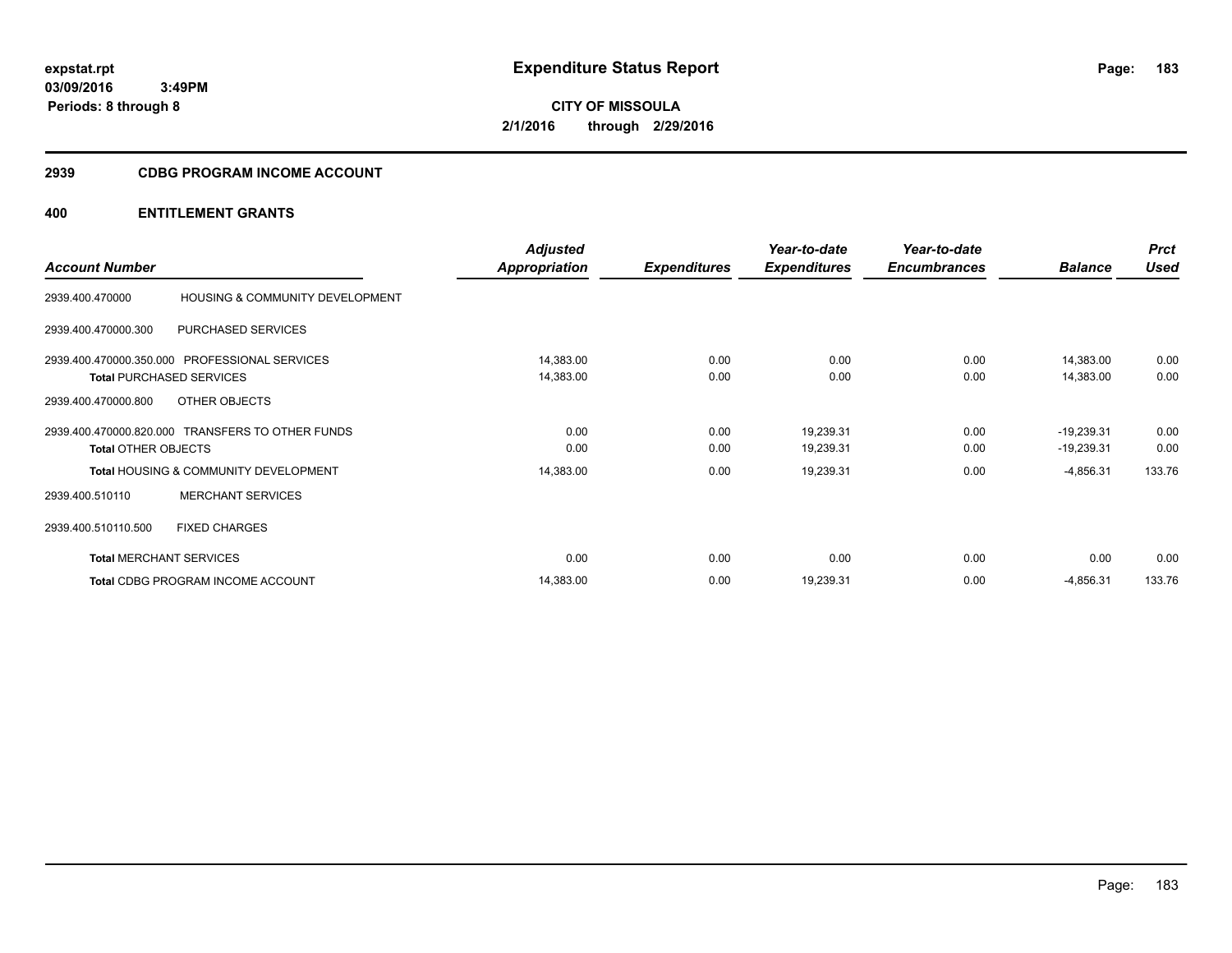**CITY OF MISSOULA 2/1/2016 through 2/29/2016**

**2940 CDBG FUND**

| <b>Account Number</b>                                                   |                                                                                             | <b>Adjusted</b><br>Appropriation | <b>Expenditures</b>    | Year-to-date<br><b>Expenditures</b> | Year-to-date<br><b>Encumbrances</b> | <b>Balance</b>               | <b>Prct</b><br><b>Used</b> |
|-------------------------------------------------------------------------|---------------------------------------------------------------------------------------------|----------------------------------|------------------------|-------------------------------------|-------------------------------------|------------------------------|----------------------------|
| 2940.400.470000                                                         | HOUSING & COMMUNITY DEVELOPMENT                                                             |                                  |                        |                                     |                                     |                              |                            |
| 2940.400.470000.700                                                     | <b>GRANTS &amp; CONTRIBUTIONS</b>                                                           |                                  |                        |                                     |                                     |                              |                            |
|                                                                         | 2940.400.470000.700.000 TBD/GRANTS & CONTRIBUTIONS<br>Total HOUSING & COMMUNITY DEVELOPMENT | 457,664.00<br>457,664.00         | 0.00<br>0.00           | 0.00<br>0.00                        | 0.00<br>0.00                        | 457,664.00<br>457,664.00     | 0.00<br>0.00               |
| 2940.400.470001                                                         | <b>FAIR HOUSING STUDY</b>                                                                   |                                  |                        |                                     |                                     |                              |                            |
| 2940.400.470001.700                                                     | <b>GRANTS &amp; CONTRIBUTIONS</b>                                                           |                                  |                        |                                     |                                     |                              |                            |
| <b>Total FAIR HOUSING STUDY</b>                                         |                                                                                             | 0.00                             | 0.00                   | 0.00                                | 0.00                                | 0.00                         | 0.00                       |
| 2940.400.470291                                                         | <b>YWCA</b>                                                                                 |                                  |                        |                                     |                                     |                              |                            |
| 2940.400.470291.700                                                     | <b>GRANTS &amp; CONTRIBUTIONS</b>                                                           |                                  |                        |                                     |                                     |                              |                            |
| 2940.400.470291.700.000 FY13 YWCA<br><b>Total YWCA</b>                  |                                                                                             | 0.00<br>0.00                     | 8,561.00<br>8,561.00   | 25,561.00<br>25,561.00              | 0.00<br>0.00                        | $-25,561.00$<br>$-25,561.00$ | 0.00<br>0.00               |
| 2940.400.470292                                                         | FY12 homeWORD                                                                               |                                  |                        |                                     |                                     |                              |                            |
| 2940.400.470292.700                                                     | <b>GRANTS &amp; CONTRIBUTIONS</b>                                                           |                                  |                        |                                     |                                     |                              |                            |
| Total FY12 homeWORD                                                     | 2940.400.470292.700.000 FY13 homeWORD/GRANTS & CONTRIBUTIONS                                | 0.00<br>0.00                     | 0.00<br>0.00           | 1,725.00<br>1,725.00                | 0.00<br>0.00                        | $-1,725.00$<br>$-1,725.00$   | 0.00<br>0.00               |
| 2940.400.470293                                                         | MISSOULA FOOD BANK                                                                          |                                  |                        |                                     |                                     |                              |                            |
| 2940.400.470293.700                                                     | <b>GRANTS &amp; CONTRIBUTIONS</b>                                                           |                                  |                        |                                     |                                     |                              |                            |
| 2940.400.470293.700.000 FY13 MSLA FOOD BANK<br>Total MISSOULA FOOD BANK |                                                                                             | 0.00<br>0.00                     | 10,800.00<br>10,800.00 | 10,800.00<br>10,800.00              | 0.00<br>0.00                        | $-10,800.00$<br>$-10,800.00$ | 0.00<br>0.00               |
| 2940.400.470294                                                         | FY12 WORD                                                                                   |                                  |                        |                                     |                                     |                              |                            |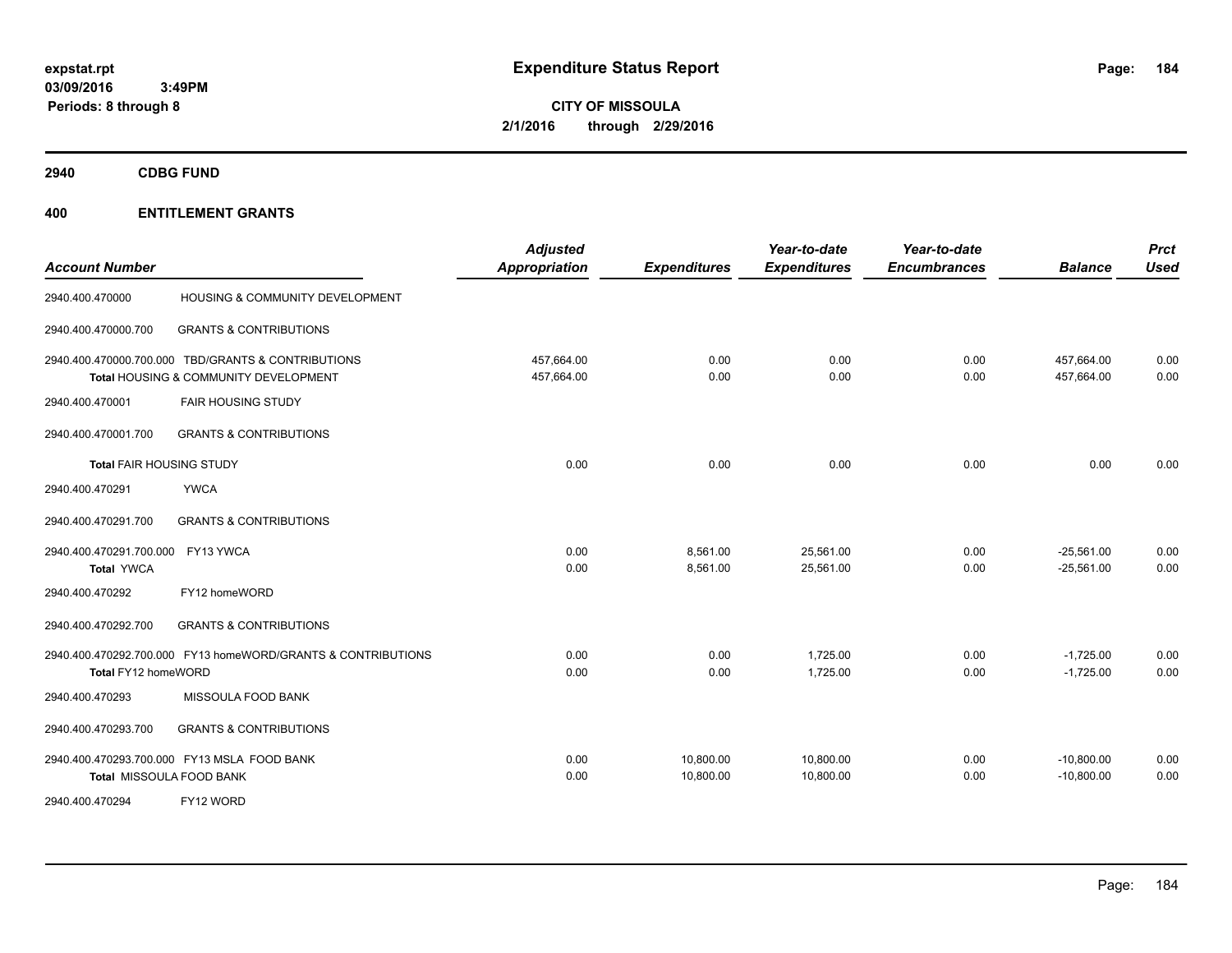**CITY OF MISSOULA 2/1/2016 through 2/29/2016**

**2940 CDBG FUND**

|                                                | <b>Adjusted</b>                        |                       | Year-to-date        | Year-to-date        |                | <b>Prct</b>  |
|------------------------------------------------|----------------------------------------|-----------------------|---------------------|---------------------|----------------|--------------|
|                                                |                                        | <b>Expenditures</b>   | <b>Expenditures</b> | <b>Encumbrances</b> | <b>Balance</b> | <b>Used</b>  |
| <b>GRANTS &amp; CONTRIBUTIONS</b>              |                                        |                       |                     |                     |                |              |
| 2940.400.470294.700.000 FY13 WORD              | 0.00                                   | 7,532.44              | 10,154.08           | 0.00                | $-10, 154.08$  | 0.00         |
| Total FY12 WORD                                |                                        |                       |                     |                     |                | 0.00         |
| MISSOULA AGING SERVICES                        |                                        |                       |                     |                     |                |              |
| <b>GRANTS &amp; CONTRIBUTIONS</b>              |                                        |                       |                     |                     |                |              |
| 2940.400.470296.700.000 GRANTS & CONTRIBUTIONS | 0.00                                   | 0.00                  | 8,439.00            | 0.00                | $-8,439.00$    | 0.00         |
| Total MISSOULA AGING SERVICES                  | 0.00                                   | 0.00                  | 8,439.00            | 0.00                | $-8,439.00$    | 0.00         |
| FY12 RAMP                                      |                                        |                       |                     |                     |                |              |
| <b>GRANTS &amp; CONTRIBUTIONS</b>              |                                        |                       |                     |                     |                |              |
| 2940.400.470298.700.000 FY13 RAMP              | 0.00                                   | 0.00                  | 25,927.77           | 0.00                | $-25,927.77$   | 0.00         |
| Total FY12 RAMP                                | 0.00                                   | 0.00                  | 25,927.77           | 0.00                | $-25,927.77$   | 0.00         |
| MISSOULA SENIOR CENTER                         |                                        |                       |                     |                     |                |              |
| <b>GRANTS &amp; CONTRIBUTIONS</b>              |                                        |                       |                     |                     |                |              |
| <b>Total MISSOULA SENIOR CENTER</b>            | 0.00                                   | 0.00                  | 0.00                | 0.00                | 0.00           | 0.00         |
| <b>MISSOULA PARKS &amp; REC</b>                |                                        |                       |                     |                     |                |              |
| <b>GRANTS &amp; CONTRIBUTIONS</b>              |                                        |                       |                     |                     |                |              |
| Total MISSOULA PARKS & REC                     | 0.00                                   | 0.00                  | 0.00                | 0.00                | 0.00           | 0.00         |
| FY12 POVERELLO FACILITY REPAIRS                |                                        |                       |                     |                     |                |              |
| <b>GRANTS &amp; CONTRIBUTIONS</b>              |                                        |                       |                     |                     |                |              |
|                                                | 0.00                                   | 0.00                  | 3,086.25            | 0.00                | $-3,086.25$    | 0.00         |
| <b>Total FY12 POVERELLO FACILITY REPAIRS</b>   | 0.00                                   | 0.00                  | 3,086.25            | 0.00                | $-3,086.25$    | 0.00         |
|                                                | 2940.400.470318.700.000 FY13 POVERELLO | Appropriation<br>0.00 | 7,532.44            | 10,154.08           | 0.00           | $-10,154.08$ |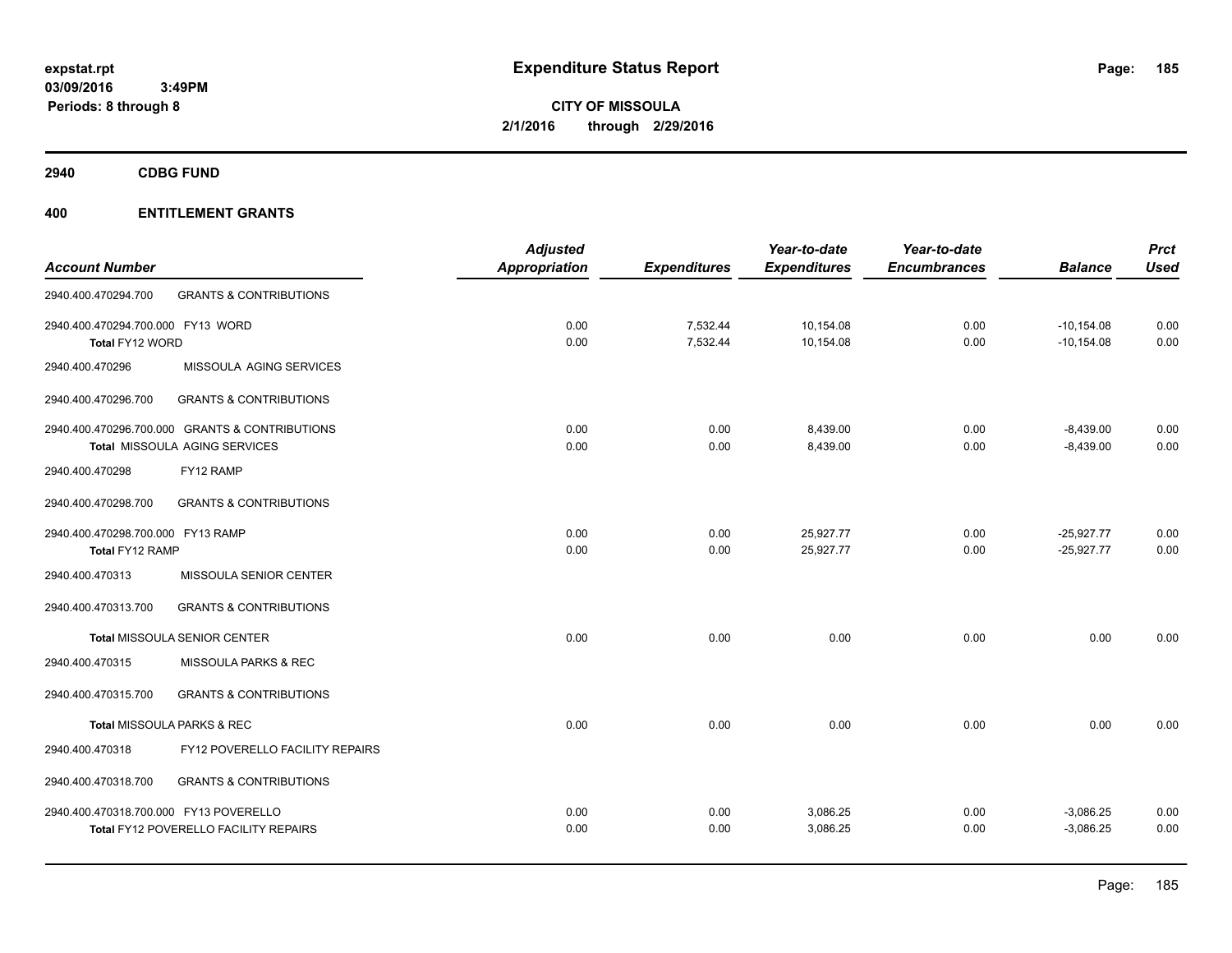**CITY OF MISSOULA 2/1/2016 through 2/29/2016**

**2940 CDBG FUND**

| <b>Account Number</b> |                                                                                              | <b>Adjusted</b><br><b>Appropriation</b> | <b>Expenditures</b>    | Year-to-date<br><b>Expenditures</b> | Year-to-date<br><b>Encumbrances</b> | <b>Balance</b>                 | <b>Prct</b><br><b>Used</b> |
|-----------------------|----------------------------------------------------------------------------------------------|-----------------------------------------|------------------------|-------------------------------------|-------------------------------------|--------------------------------|----------------------------|
| 2940.400.470335       | <b>GRANT &amp; COMMUNITY PROGRAMS</b>                                                        |                                         |                        |                                     |                                     |                                |                            |
| 2940.400.470335.300   | PURCHASED SERVICES                                                                           |                                         |                        |                                     |                                     |                                |                            |
|                       | 2940.400.470335.350.000 PROFESSIONAL SERVICES<br><b>Total GRANT &amp; COMMUNITY PROGRAMS</b> | 106,591.00<br>106,591.00                | 46,299.33<br>46,299.33 | 46,299.33<br>46,299.33              | 0.00<br>0.00                        | 60,291.67<br>60,291.67         | 43.44<br>43.44             |
| 2940.400.470372       | WESTERN MT MENTAL HEALTH CENTER                                                              |                                         |                        |                                     |                                     |                                |                            |
| 2940.400.470372.700   | <b>GRANTS &amp; CONTRIBUTIONS</b>                                                            |                                         |                        |                                     |                                     |                                |                            |
|                       | Total WESTERN MT MENTAL HEALTH CENTER                                                        | 0.00                                    | 0.00                   | 0.00                                | 0.00                                | 0.00                           | 0.00                       |
| 2940.400.470397       | FY12 GARDEN CITY HARVEST                                                                     |                                         |                        |                                     |                                     |                                |                            |
| 2940.400.470397.700   | <b>GRANTS &amp; CONTRIBUTIONS</b>                                                            |                                         |                        |                                     |                                     |                                |                            |
|                       | 2940.400.470397.700.000 FY13 GARDEN CITY HARVEST<br><b>Total FY12 GARDEN CITY HARVEST</b>    | 0.00<br>0.00                            | 0.00<br>0.00           | 12,000.00<br>12,000.00              | 0.00<br>0.00                        | $-12,000.00$<br>$-12,000.00$   | 0.00<br>0.00               |
| 2940.400.470403       | <b>FY12 PARKS &amp; RECREATION GRANTS</b>                                                    |                                         |                        |                                     |                                     |                                |                            |
| 2940.400.470403.700   | <b>GRANTS &amp; CONTRIBUTIONS</b>                                                            |                                         |                        |                                     |                                     |                                |                            |
|                       | Total FY12 PARKS & RECREATION GRANTS                                                         | 0.00                                    | 0.00                   | 0.00                                | 0.00                                | 0.00                           | 0.00                       |
| 2940.400.470439       | FY16 HOMEWORD SWEETGRASS                                                                     |                                         |                        |                                     |                                     |                                |                            |
| 2940.400.470439.700   | <b>GRANTS &amp; CONTRIBUTIONS</b>                                                            |                                         |                        |                                     |                                     |                                |                            |
|                       | 2940.400.470439.700.000 FY16 HOMEWORD SWEETGRASS<br>Total FY16 HOMEWORD SWEETGRASS           | 0.00<br>0.00                            | 0.00<br>0.00           | 377,300.00<br>377,300.00            | 0.00<br>0.00                        | $-377,300.00$<br>$-377,300.00$ | 0.00<br>0.00               |
| 2940.400.470440       | FY10 DIST XI HRS/RESIDENCES REHAB                                                            |                                         |                        |                                     |                                     |                                |                            |
| 2940.400.470440.700   | <b>GRANTS &amp; CONTRIBUTIONS</b>                                                            |                                         |                        |                                     |                                     |                                |                            |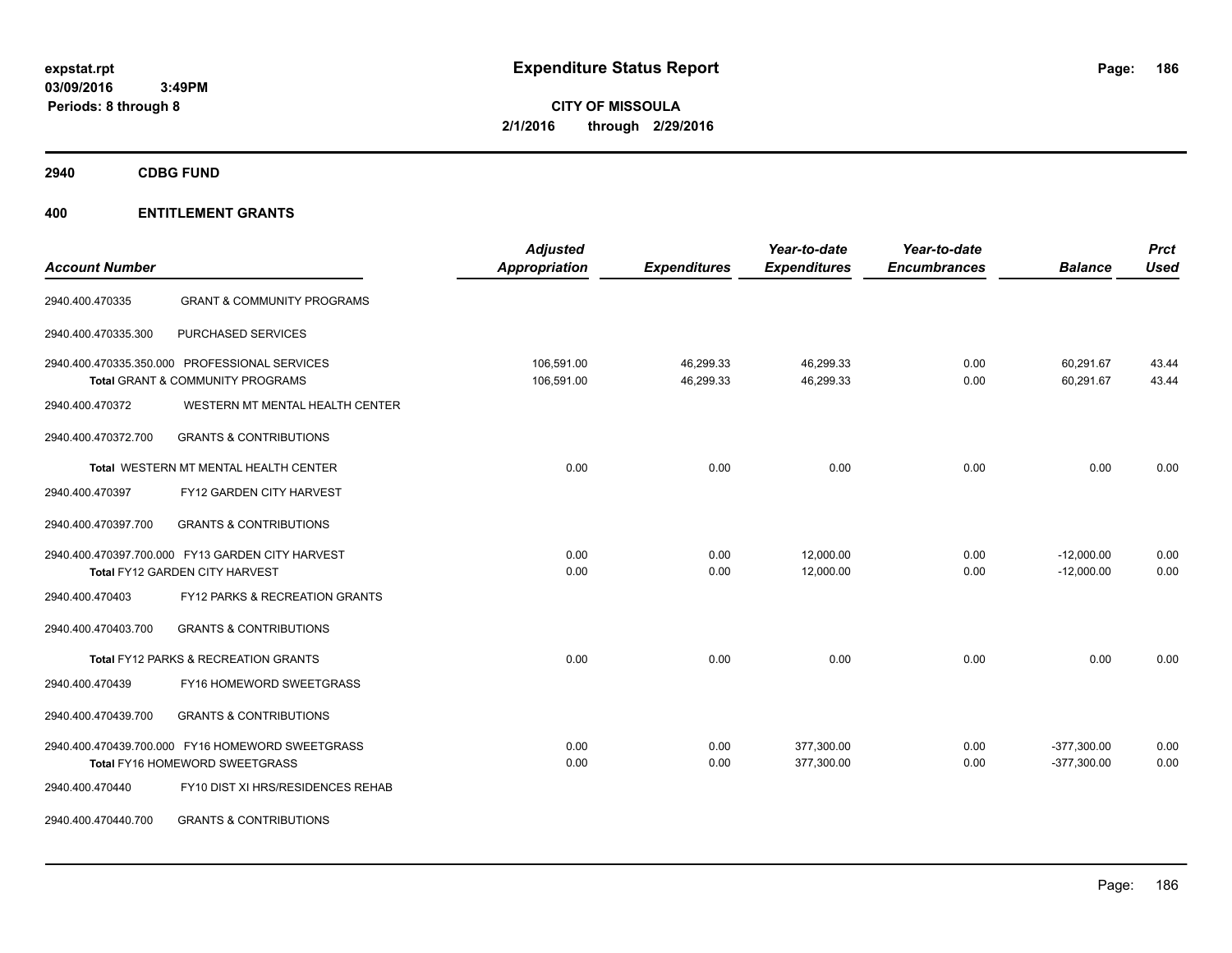**2940 CDBG FUND**

| <b>Account Number</b>  |                                         | <b>Adjusted</b><br><b>Appropriation</b> | <b>Expenditures</b> | Year-to-date<br><b>Expenditures</b> | Year-to-date<br><b>Encumbrances</b> | <b>Balance</b> | <b>Prct</b><br><b>Used</b> |
|------------------------|-----------------------------------------|-----------------------------------------|---------------------|-------------------------------------|-------------------------------------|----------------|----------------------------|
|                        | Total FY10 DIST XI HRS/RESIDENCES REHAB | 0.00                                    | 0.00                | 0.00                                | 0.00                                | 0.00           | 0.00                       |
| 2940.400.470520        | FY16 WORD TBRA                          |                                         |                     |                                     |                                     |                |                            |
| 2940.400.470520.700    | <b>GRANTS &amp; CONTRIBUTIONS</b>       |                                         |                     |                                     |                                     |                |                            |
| Total FY16 WORD TBRA   |                                         | 0.00                                    | 0.00                | 0.00                                | 0.00                                | 0.00           | 0.00                       |
| 2940.400.510110        | <b>MERCHANT SERVICES</b>                |                                         |                     |                                     |                                     |                |                            |
| 2940.400.510110.500    | <b>FIXED CHARGES</b>                    |                                         |                     |                                     |                                     |                |                            |
|                        | <b>Total MERCHANT SERVICES</b>          | 0.00                                    | 0.00                | 0.00                                | 0.00                                | 0.00           | 0.00                       |
| 2940.400.521000        | INTERFUND OPERATING TRANSFERS           |                                         |                     |                                     |                                     |                |                            |
| 2940.400.521000.800    | OTHER OBJECTS                           |                                         |                     |                                     |                                     |                |                            |
|                        | Total INTERFUND OPERATING TRANSFERS     | 0.00                                    | 0.00                | 0.00                                | 0.00                                | 0.00           | 0.00                       |
| <b>Total CDBG FUND</b> |                                         | 564,255.00                              | 73,192.77           | 521,292.43                          | 0.00                                | 42,962.57      | 92.39                      |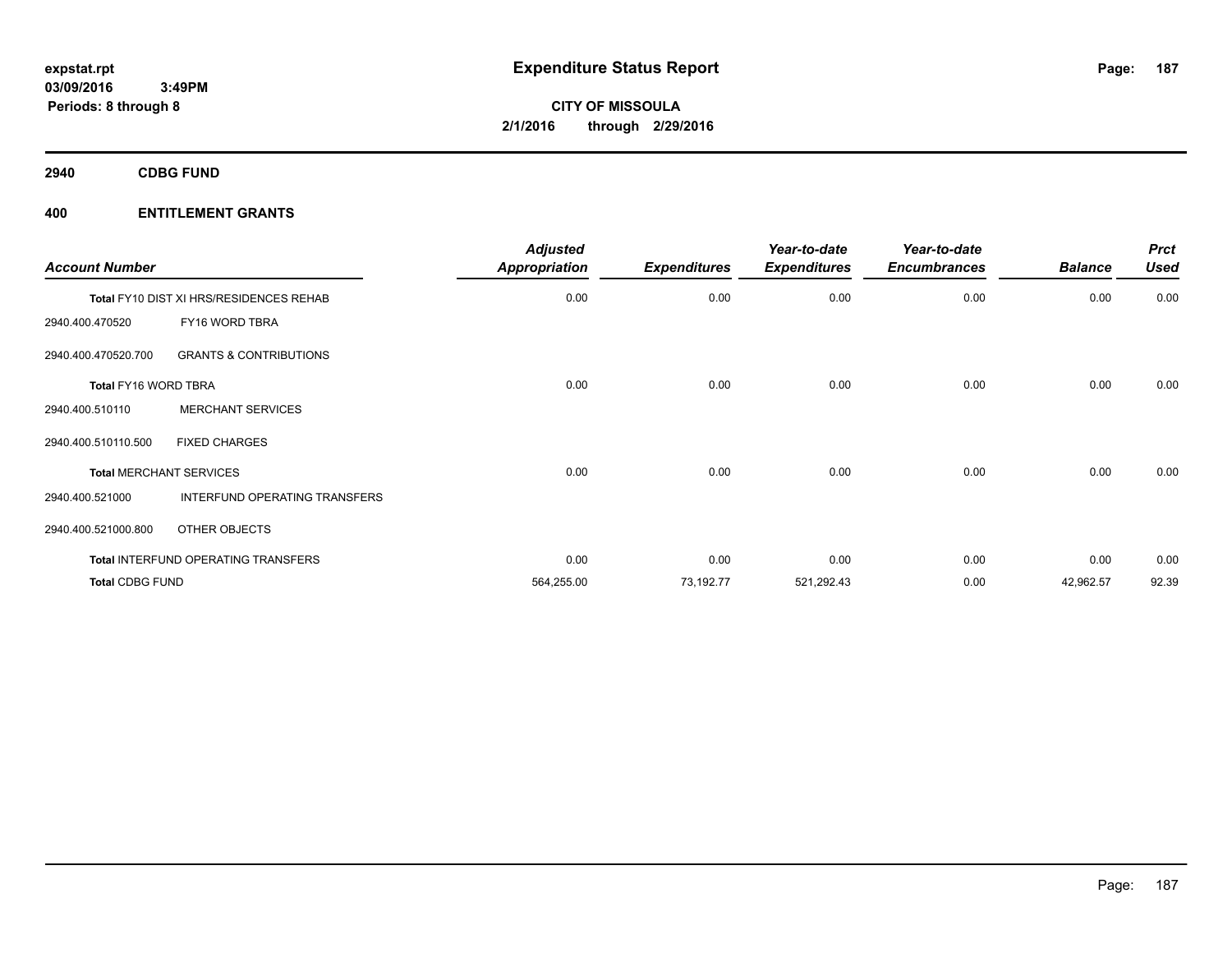**2941 HOME FUND**

|                                    |                                                   | <b>Adjusted</b>      |                     | Year-to-date        | Year-to-date        |                | <b>Prct</b> |
|------------------------------------|---------------------------------------------------|----------------------|---------------------|---------------------|---------------------|----------------|-------------|
| <b>Account Number</b>              |                                                   | <b>Appropriation</b> | <b>Expenditures</b> | <b>Expenditures</b> | <b>Encumbrances</b> | <b>Balance</b> | <b>Used</b> |
| 2941.400.470327                    | *** Title Not Found ***                           |                      |                     |                     |                     |                |             |
| 2941.400.470327.700                | <b>GRANTS &amp; CONTRIBUTIONS</b>                 |                      |                     |                     |                     |                |             |
| Total *** Title Not Found ***      |                                                   | 0.00                 | 0.00                | 0.00                | 0.00                | 0.00           | 0.00        |
| 2941.400.470335                    | <b>GRANT &amp; COMMUNITY PROGRAMS</b>             |                      |                     |                     |                     |                |             |
| 2941.400.470335.300                | PURCHASED SERVICES                                |                      |                     |                     |                     |                |             |
| 2941.400.470335.350.000 ADMIN FEES |                                                   | 57,921.00            | 28,217.60           | 28,217.60           | 0.00                | 29,703.40      | 48.72       |
|                                    | <b>Total PURCHASED SERVICES</b>                   | 57,921.00            | 28,217.60           | 28,217.60           | 0.00                | 29,703.40      | 48.72       |
| 2941.400.470335.800                | OTHER OBJECTS                                     |                      |                     |                     |                     |                |             |
| <b>Total OTHER OBJECTS</b>         |                                                   | 0.00                 | 0.00                | 0.00                | 0.00                | 0.00           | 0.00        |
|                                    | Total GRANT & COMMUNITY PROGRAMS                  | 57,921.00            | 28,217.60           | 28,217.60           | 0.00                | 29,703.40      | 48.72       |
| 2941.400.470372                    | WESTERN MT MENTAL HEALTH CENTER                   |                      |                     |                     |                     |                |             |
| 2941.400.470372.700                | <b>GRANTS &amp; CONTRIBUTIONS</b>                 |                      |                     |                     |                     |                |             |
|                                    | Total WESTERN MT MENTAL HEALTH CENTER             | 0.00                 | 0.00                | 0.00                | 0.00                | 0.00           | 0.00        |
| 2941.400.470385                    | FY15 DISTRICT XI HRC TBRA                         |                      |                     |                     |                     |                |             |
| 2941.400.470385.700                | <b>GRANTS &amp; CONTRIBUTIONS</b>                 |                      |                     |                     |                     |                |             |
|                                    | 2941.400.470385.700.000 FY15 DISTRICT XI HRC TBRA | 0.00                 | 0.00                | 1,667.00            | 0.00                | $-1,667.00$    | 0.00        |
|                                    | Total FY15 DISTRICT XI HRC TBRA                   | 0.00                 | 0.00                | 1,667.00            | 0.00                | $-1,667.00$    | 0.00        |
| 2941.400.470405                    | HOME PROGRAM INCOME                               |                      |                     |                     |                     |                |             |
| 2941.400.470405.700                | <b>GRANTS &amp; CONTRIBUTIONS</b>                 |                      |                     |                     |                     |                |             |
|                                    | <b>Total HOME PROGRAM INCOME</b>                  | 0.00                 | 0.00                | 0.00                | 0.00                | 0.00           | 0.00        |
|                                    |                                                   |                      |                     |                     |                     |                |             |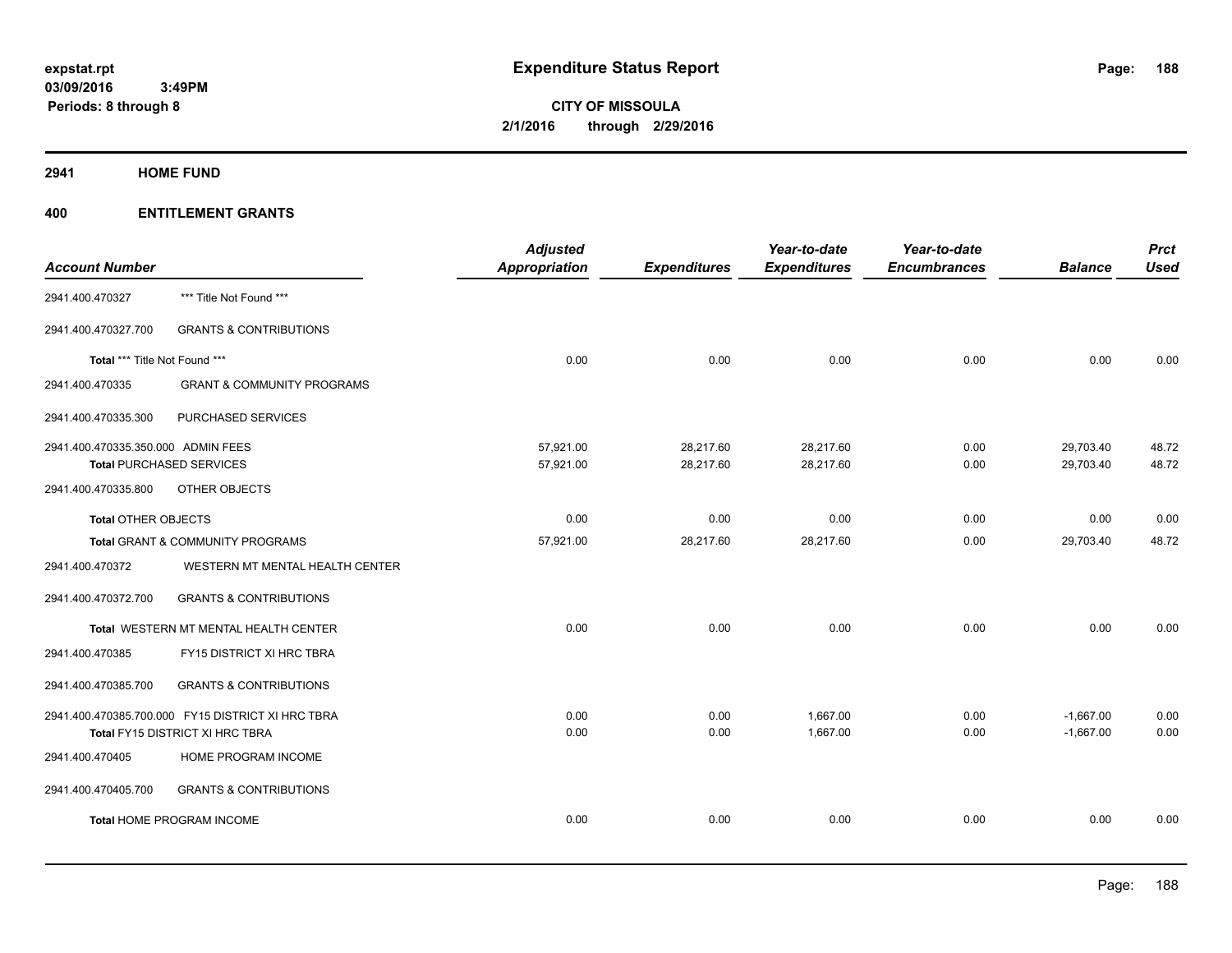**Periods: 8 through 8**

**CITY OF MISSOULA 2/1/2016 through 2/29/2016**

**2941 HOME FUND**

| <b>Account Number</b>             |                                                    | <b>Adjusted</b><br><b>Appropriation</b> | <b>Expenditures</b> | Year-to-date<br><b>Expenditures</b> | Year-to-date<br><b>Encumbrances</b> | <b>Balance</b> | <b>Prct</b><br><b>Used</b> |
|-----------------------------------|----------------------------------------------------|-----------------------------------------|---------------------|-------------------------------------|-------------------------------------|----------------|----------------------------|
| 2941.400.470407                   | FY12 DIST XI HRC                                   |                                         |                     |                                     |                                     |                |                            |
| 2941.400.470407.700               | <b>GRANTS &amp; CONTRIBUTIONS</b>                  |                                         |                     |                                     |                                     |                |                            |
| Total FY12 DIST XI HRC            |                                                    | 0.00                                    | 0.00                | 0.00                                | 0.00                                | 0.00           | 0.00                       |
| 2941.400.470408                   | FY12 homeWORD                                      |                                         |                     |                                     |                                     |                |                            |
| 2941.400.470408.700               | <b>GRANTS &amp; CONTRIBUTIONS</b>                  |                                         |                     |                                     |                                     |                |                            |
| Total FY12 homeWORD               |                                                    | 0.00                                    | 0.00                | 0.00                                | 0.00                                | 0.00           | 0.00                       |
| 2941.400.470410                   | FY10-12 DIST XI HRC/1ST TIME HOMEBUYER             |                                         |                     |                                     |                                     |                |                            |
| 2941.400.470410.700               | <b>GRANTS &amp; CONTRIBUTIONS</b>                  |                                         |                     |                                     |                                     |                |                            |
|                                   | Total FY10-12 DIST XI HRC/1ST TIME HOMEBUYER       | 0.00                                    | 0.00                | 0.00                                | 0.00                                | 0.00           | 0.00                       |
| 2941.400.470439                   | HOMEWORD SWEETGRASS                                |                                         |                     |                                     |                                     |                |                            |
| 2941.400.470439.700               | <b>GRANTS &amp; CONTRIBUTIONS</b>                  |                                         |                     |                                     |                                     |                |                            |
|                                   | 2941.400.470439.700.000 GRANTS & CONTRIBUTIONS     | 0.00                                    | 0.00                | 156,750.00                          | 0.00                                | $-156,750.00$  | 0.00                       |
|                                   | Total HOMEWORD SWEETGRASS                          | 0.00                                    | 0.00                | 156,750.00                          | 0.00                                | $-156,750.00$  | 0.00                       |
| 2941.400.470500                   | <b>HOME GRANTS</b>                                 |                                         |                     |                                     |                                     |                |                            |
| 2941.400.470500.700               | <b>GRANTS &amp; CONTRIBUTIONS</b>                  |                                         |                     |                                     |                                     |                |                            |
|                                   | 2941.400.470500.700.000 TBD-GRANTS & CONTRIBUTIONS | 335,666.00                              | 0.00                | 0.00                                | 0.00                                | 335,666.00     | 0.00                       |
| <b>Total HOME GRANTS</b>          |                                                    | 335,666.00                              | 0.00                | 0.00                                | 0.00                                | 335,666.00     | 0.00                       |
| 2941.400.470520                   | FY16 WORD TBRA                                     |                                         |                     |                                     |                                     |                |                            |
| 2941.400.470520.700               | <b>GRANTS &amp; CONTRIBUTIONS</b>                  |                                         |                     |                                     |                                     |                |                            |
| 2941.400.470520.700.000 WORD TBRA |                                                    | 0.00                                    | 4,852.61            | 6,797.61                            | 0.00                                | $-6,797.61$    | 0.00                       |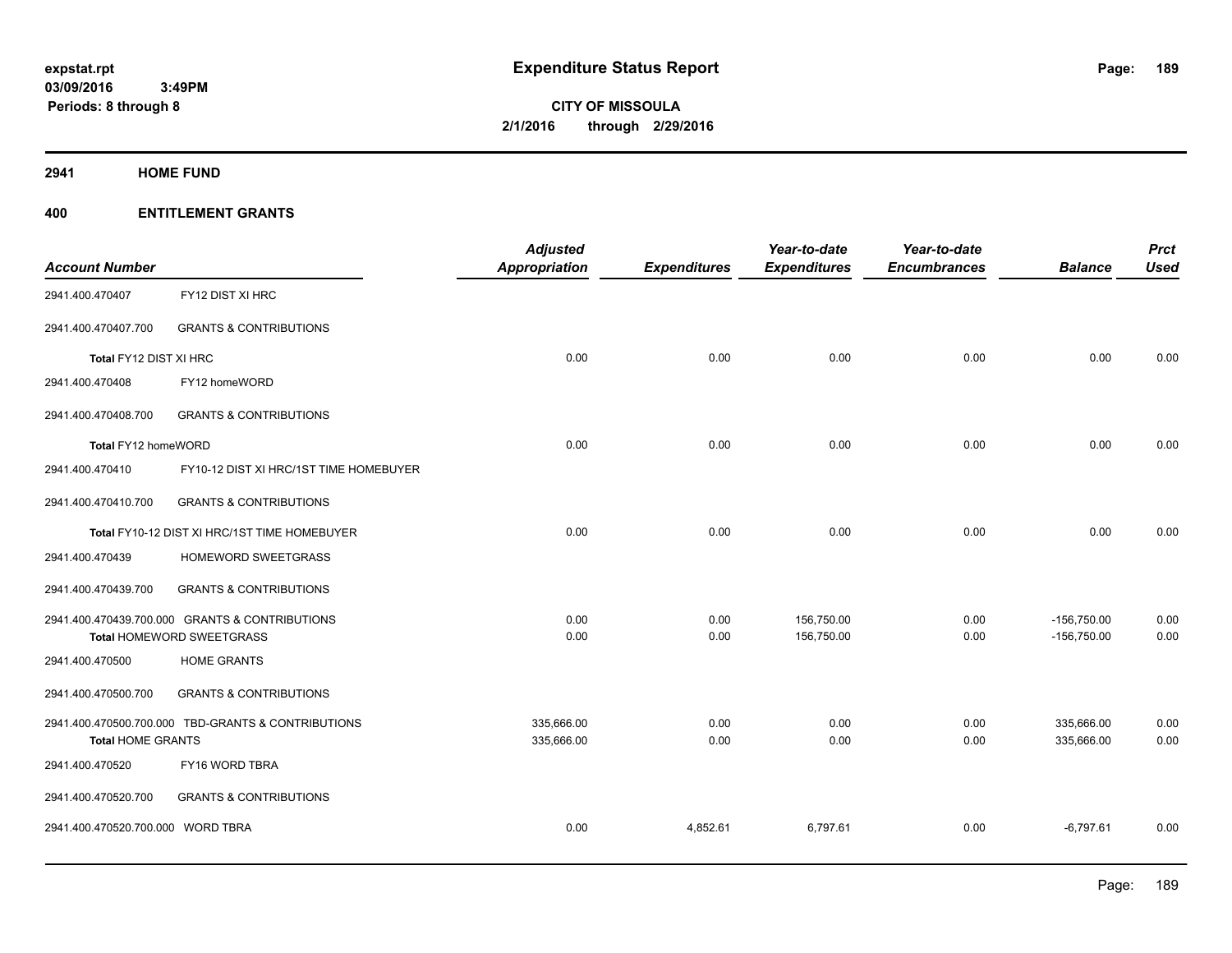**2941 HOME FUND**

| <b>Account Number</b>       |                                            | <b>Adjusted</b><br><b>Appropriation</b> | <b>Expenditures</b> | Year-to-date<br><b>Expenditures</b> | Year-to-date<br><b>Encumbrances</b> | <b>Balance</b> | <b>Prct</b><br><b>Used</b> |
|-----------------------------|--------------------------------------------|-----------------------------------------|---------------------|-------------------------------------|-------------------------------------|----------------|----------------------------|
| <b>Total FY16 WORD TBRA</b> |                                            | 0.00                                    | 4,852.61            | 6,797.61                            | 0.00                                | $-6,797.61$    | 0.00                       |
| 2941.400.510110             | <b>MERCHANT SERVICES</b>                   |                                         |                     |                                     |                                     |                |                            |
| 2941.400.510110.500         | <b>FIXED CHARGES</b>                       |                                         |                     |                                     |                                     |                |                            |
|                             | <b>Total MERCHANT SERVICES</b>             | 0.00                                    | 0.00                | 0.00                                | 0.00                                | 0.00           | 0.00                       |
| 2941.400.521000             | INTERFUND OPERATING TRANSFERS              |                                         |                     |                                     |                                     |                |                            |
| 2941.400.521000.800         | OTHER OBJECTS                              |                                         |                     |                                     |                                     |                |                            |
|                             | <b>Total INTERFUND OPERATING TRANSFERS</b> | 0.00                                    | 0.00                | 0.00                                | 0.00                                | 0.00           | 0.00                       |
| <b>Total HOME FUND</b>      |                                            | 393,587.00                              | 33,070.21           | 193,432.21                          | 0.00                                | 200,154.79     | 49.15                      |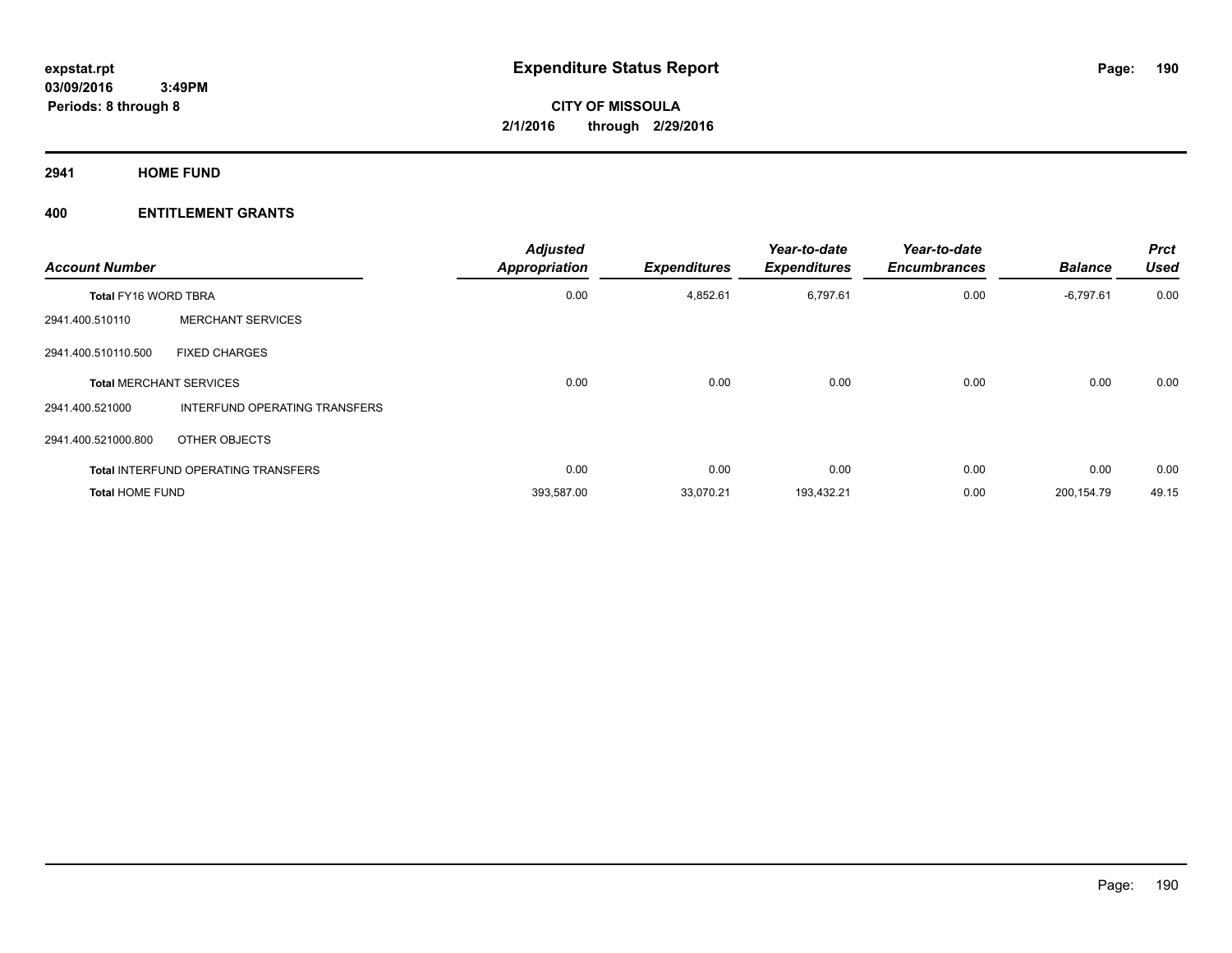**2942 ADDI PROGRAM**

| <b>Account Number</b>              |                                       | <b>Adjusted</b><br><b>Appropriation</b> | <b>Expenditures</b> | Year-to-date<br><b>Expenditures</b> | Year-to-date<br><b>Encumbrances</b> | <b>Balance</b>         | <b>Prct</b><br><b>Used</b> |
|------------------------------------|---------------------------------------|-----------------------------------------|---------------------|-------------------------------------|-------------------------------------|------------------------|----------------------------|
| 2942.400.470335                    | <b>GRANT &amp; COMMUNITY PROGRAMS</b> |                                         |                     |                                     |                                     |                        |                            |
| 2942.400.470335.300                | PURCHASED SERVICES                    |                                         |                     |                                     |                                     |                        |                            |
| 2942.400.470335.350.000 ADMIN FEES | Total GRANT & COMMUNITY PROGRAMS      | 12,846.00<br>12,846.00                  | 0.00<br>0.00        | 0.00<br>0.00                        | 0.00<br>0.00                        | 12,846.00<br>12,846.00 | 0.00<br>0.00               |
| 2942.400.470370                    | PARENTING PLACE                       |                                         |                     |                                     |                                     |                        |                            |
| 2942.400.470370.700                | <b>GRANTS &amp; CONTRIBUTIONS</b>     |                                         |                     |                                     |                                     |                        |                            |
| <b>Total PARENTING PLACE</b>       |                                       | 0.00                                    | 0.00                | 0.00                                | 0.00                                | 0.00                   | 0.00                       |
| 2942.400.510110                    | <b>MERCHANT SERVICES</b>              |                                         |                     |                                     |                                     |                        |                            |
| 2942.400.510110.500                | <b>FIXED CHARGES</b>                  |                                         |                     |                                     |                                     |                        |                            |
|                                    | <b>Total MERCHANT SERVICES</b>        | 0.00                                    | 0.00                | 0.00                                | 0.00                                | 0.00                   | 0.00                       |
| <b>Total ADDI PROGRAM</b>          |                                       | 12,846.00                               | 0.00                | 0.00                                | 0.00                                | 12,846.00              | 0.00                       |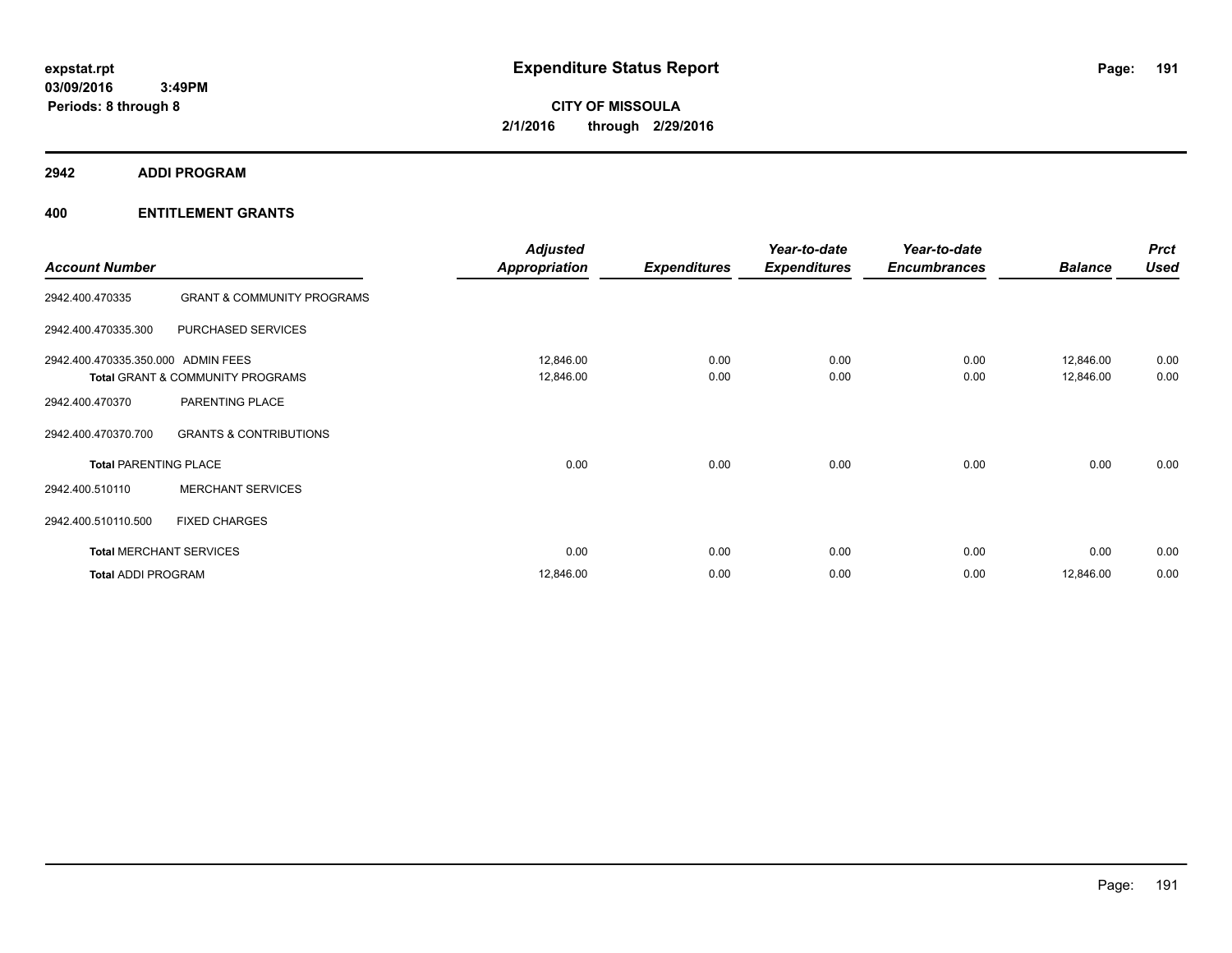#### **2943 CITY HOME PROGRAM INCOME**

|                               |                                                  | <b>Adjusted</b>      |                     | Year-to-date        | Year-to-date        |                | <b>Prct</b> |
|-------------------------------|--------------------------------------------------|----------------------|---------------------|---------------------|---------------------|----------------|-------------|
| <b>Account Number</b>         |                                                  | <b>Appropriation</b> | <b>Expenditures</b> | <b>Expenditures</b> | <b>Encumbrances</b> | <b>Balance</b> | <b>Used</b> |
| 2943.400.470405               | *** Title Not Found ***                          |                      |                     |                     |                     |                |             |
| 2943.400.470405.300           | PURCHASED SERVICES                               |                      |                     |                     |                     |                |             |
|                               | 2943.400.470405.350.000 PROFESSIONAL SERVICES    | 31,000.00            | 0.00                | 0.00                | 0.00                | 31,000.00      | 0.00        |
|                               | 2943.400.470405.390.000 OTHER PURCHASED SERVICES | 500.00               | 0.00                | 0.00                | 0.00                | 500.00         | 0.00        |
|                               | <b>Total PURCHASED SERVICES</b>                  | 31,500.00            | 0.00                | 0.00                | 0.00                | 31,500.00      | 0.00        |
| 2943.400.470405.700           | <b>GRANTS &amp; CONTRIBUTIONS</b>                |                      |                     |                     |                     |                |             |
|                               | <b>Total GRANTS &amp; CONTRIBUTIONS</b>          | 0.00                 | 0.00                | 0.00                | 0.00                | 0.00           | 0.00        |
| Total *** Title Not Found *** |                                                  | 31,500.00            | 0.00                | 0.00                | 0.00                | 31,500.00      | 0.00        |
| 2943.400.510110               | <b>MERCHANT SERVICES</b>                         |                      |                     |                     |                     |                |             |
| 2943.400.510110.500           | <b>FIXED CHARGES</b>                             |                      |                     |                     |                     |                |             |
|                               | <b>Total MERCHANT SERVICES</b>                   | 0.00                 | 0.00                | 0.00                | 0.00                | 0.00           | 0.00        |
|                               | Total CITY HOME PROGRAM INCOME                   | 31,500.00            | 0.00                | 0.00                | 0.00                | 31,500.00      | 0.00        |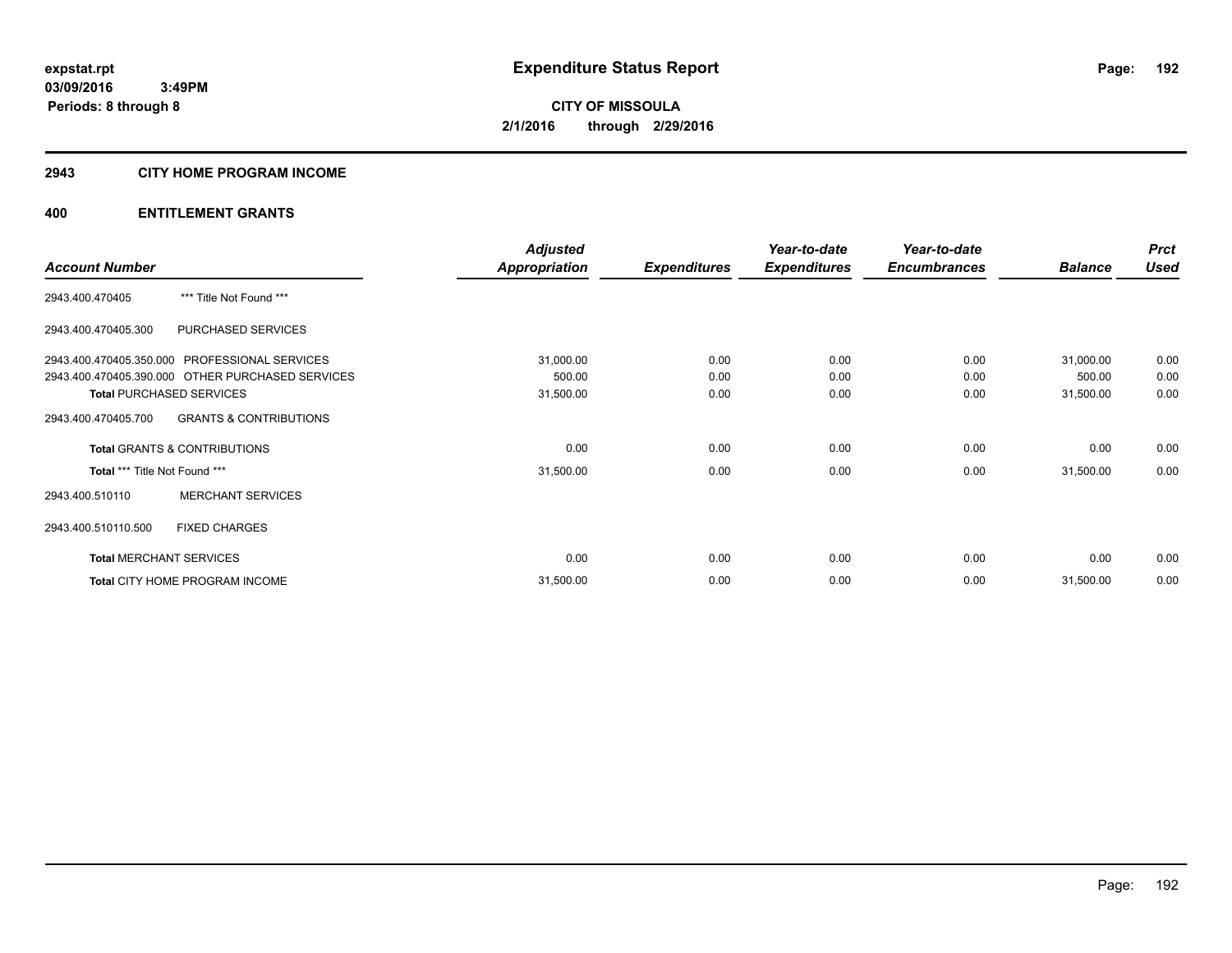**193**

**CITY OF MISSOULA 2/1/2016 through 2/29/2016**

#### **2944 NEIGHBORHOOD STABILIZATION PROGRAM**

| <b>Account Number</b> |                                   | <b>Adjusted</b><br><b>Appropriation</b> | <b>Expenditures</b> | Year-to-date<br><b>Expenditures</b> | Year-to-date<br><b>Encumbrances</b> | <b>Balance</b> | <b>Prct</b><br><b>Used</b> |
|-----------------------|-----------------------------------|-----------------------------------------|---------------------|-------------------------------------|-------------------------------------|----------------|----------------------------|
| 2944.400.470425       | SILVERTIP APARTMENTS              |                                         |                     |                                     |                                     |                |                            |
| 2944.400.470425.300   | PURCHASED SERVICES                |                                         |                     |                                     |                                     |                |                            |
|                       | <b>Total SILVERTIP APARTMENTS</b> | 0.00                                    | 0.00                | 0.00                                | 0.00                                | 0.00           | 0.00                       |
| 2944.400.510110       | <b>MERCHANT SERVICES</b>          |                                         |                     |                                     |                                     |                |                            |
| 2944.400.510110.500   | <b>FIXED CHARGES</b>              |                                         |                     |                                     |                                     |                |                            |
|                       | <b>Total ENTITLEMENT GRANTS</b>   | 0.00                                    | 0.00                | 0.00                                | 0.00                                | 0.00           | 0.00                       |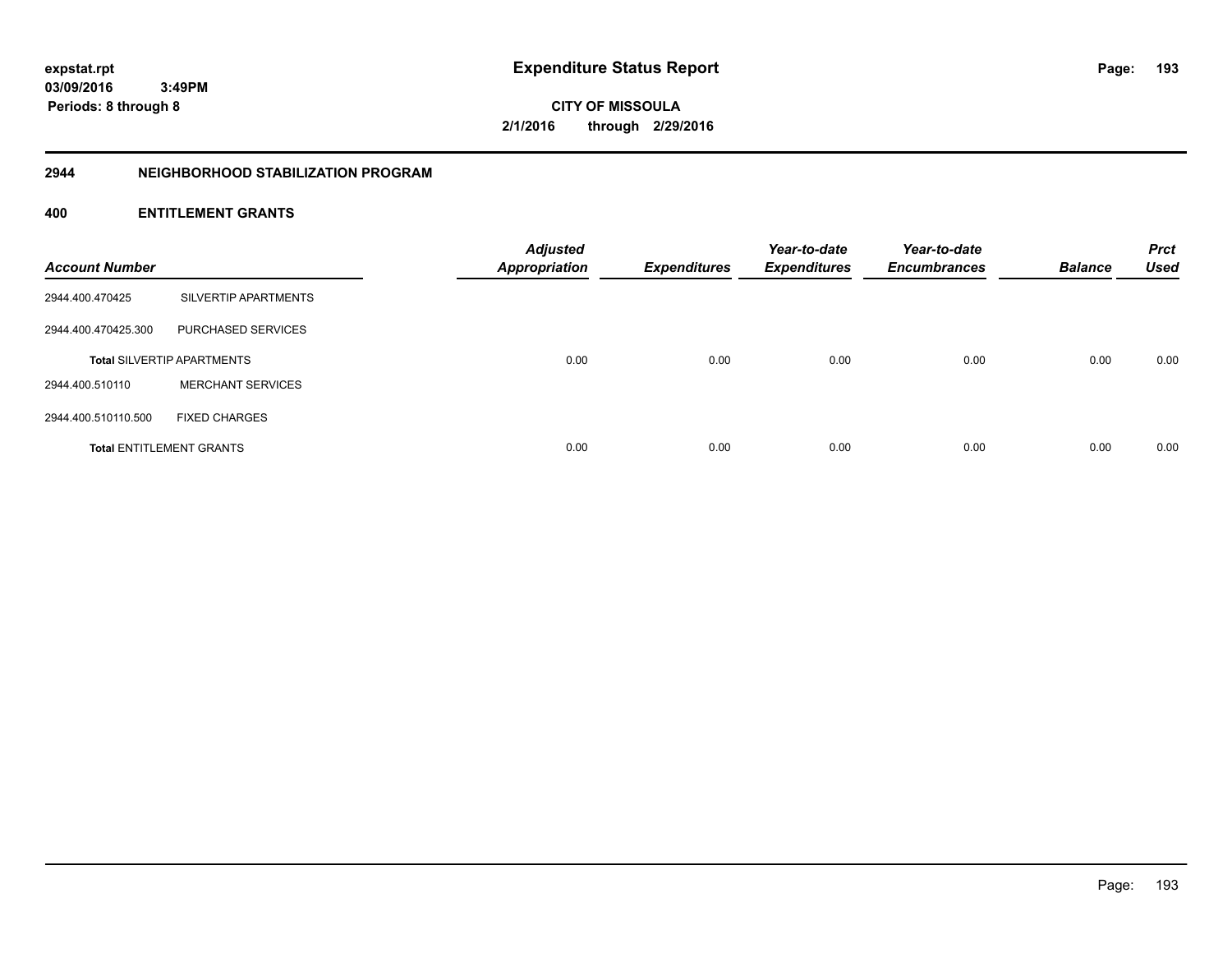**194**

**CITY OF MISSOULA 2/1/2016 through 2/29/2016**

# **2944 NEIGHBORHOOD STABILIZATION PROGRAM**

# **401 MHA/SILVERTIP**

| <b>Account Number</b>         |                          | <b>Adjusted</b><br><b>Appropriation</b> | <b>Expenditures</b> | Year-to-date<br><b>Expenditures</b> | Year-to-date<br><b>Encumbrances</b> | <b>Balance</b> | <b>Prct</b><br><b>Used</b> |
|-------------------------------|--------------------------|-----------------------------------------|---------------------|-------------------------------------|-------------------------------------|----------------|----------------------------|
| 2944.401.470425               | *** Title Not Found ***  |                                         |                     |                                     |                                     |                |                            |
| 2944.401.470425.300           | PURCHASED SERVICES       |                                         |                     |                                     |                                     |                |                            |
| Total *** Title Not Found *** |                          | 0.00                                    | 0.00                | 0.00                                | 0.00                                | 0.00           | 0.00                       |
| 2944.401.510110               | <b>MERCHANT SERVICES</b> |                                         |                     |                                     |                                     |                |                            |
| 2944.401.510110.500           | <b>FIXED CHARGES</b>     |                                         |                     |                                     |                                     |                |                            |
| <b>Total MHA/SILVERTIP</b>    |                          | 0.00                                    | 0.00                | 0.00                                | 0.00                                | 0.00           | 0.00                       |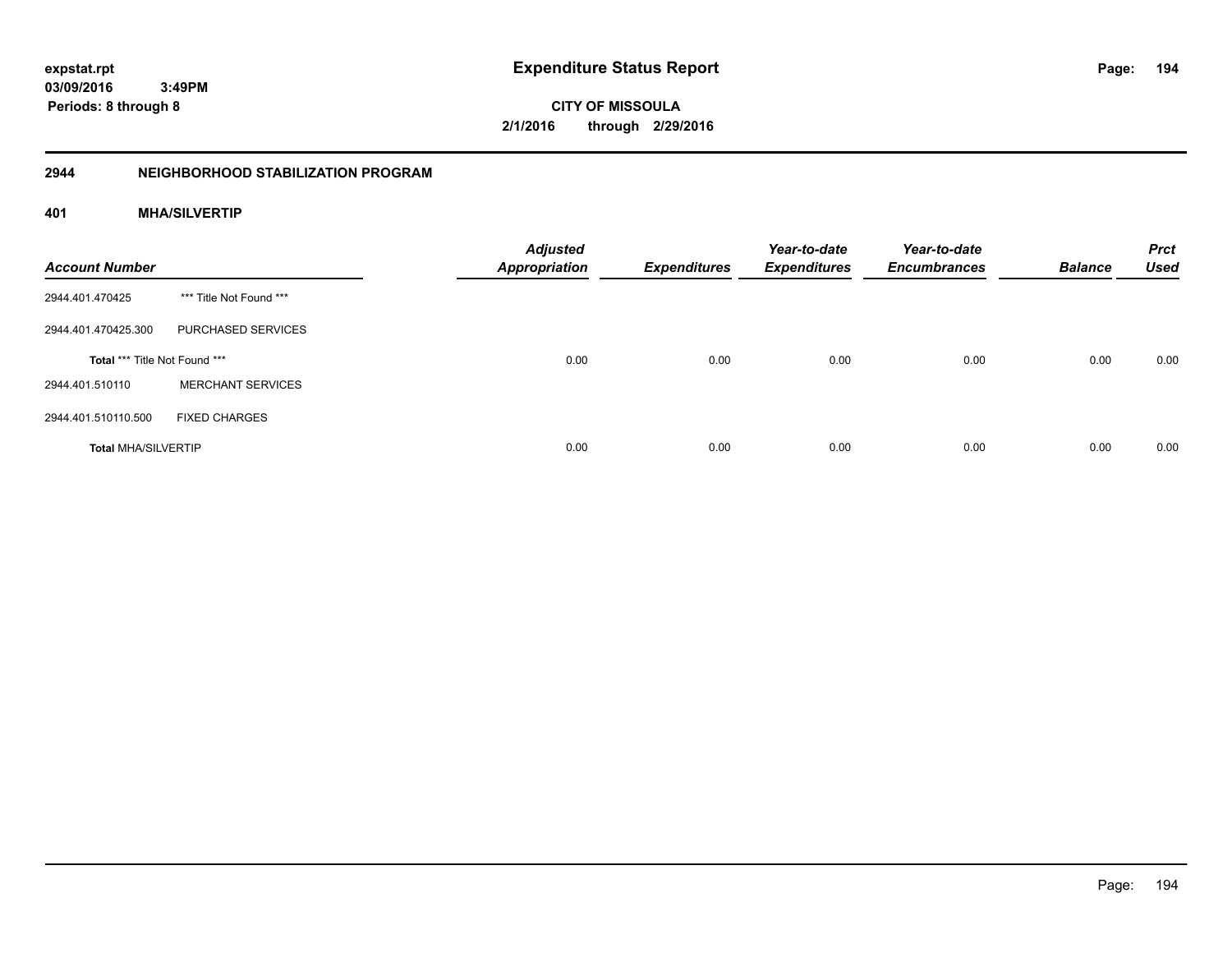**195**

**03/09/2016 3:49PM Periods: 8 through 8**

**CITY OF MISSOULA 2/1/2016 through 2/29/2016**

# **2944 NEIGHBORHOOD STABILIZATION PROGRAM**

# **402 HUD/SILVERTIP**

| <b>Account Number</b>         |                                                 | <b>Adjusted</b><br><b>Appropriation</b> | <b>Expenditures</b> | Year-to-date<br><b>Expenditures</b> | Year-to-date<br><b>Encumbrances</b> | <b>Balance</b> | <b>Prct</b><br><b>Used</b> |
|-------------------------------|-------------------------------------------------|-----------------------------------------|---------------------|-------------------------------------|-------------------------------------|----------------|----------------------------|
| 2944.402.470425               | *** Title Not Found ***                         |                                         |                     |                                     |                                     |                |                            |
| 2944.402.470425.300           | PURCHASED SERVICES                              |                                         |                     |                                     |                                     |                |                            |
| Total *** Title Not Found *** |                                                 | 0.00                                    | 0.00                | 0.00                                | 0.00                                | 0.00           | 0.00                       |
| 2944.402.510110               | <b>MERCHANT SERVICES</b>                        |                                         |                     |                                     |                                     |                |                            |
| 2944.402.510110.500           | <b>FIXED CHARGES</b>                            |                                         |                     |                                     |                                     |                |                            |
|                               | <b>Total NEIGHBORHOOD STABILIZATION PROGRAM</b> | 0.00                                    | 0.00                | 0.00                                | 0.00                                | 0.00           | 0.00                       |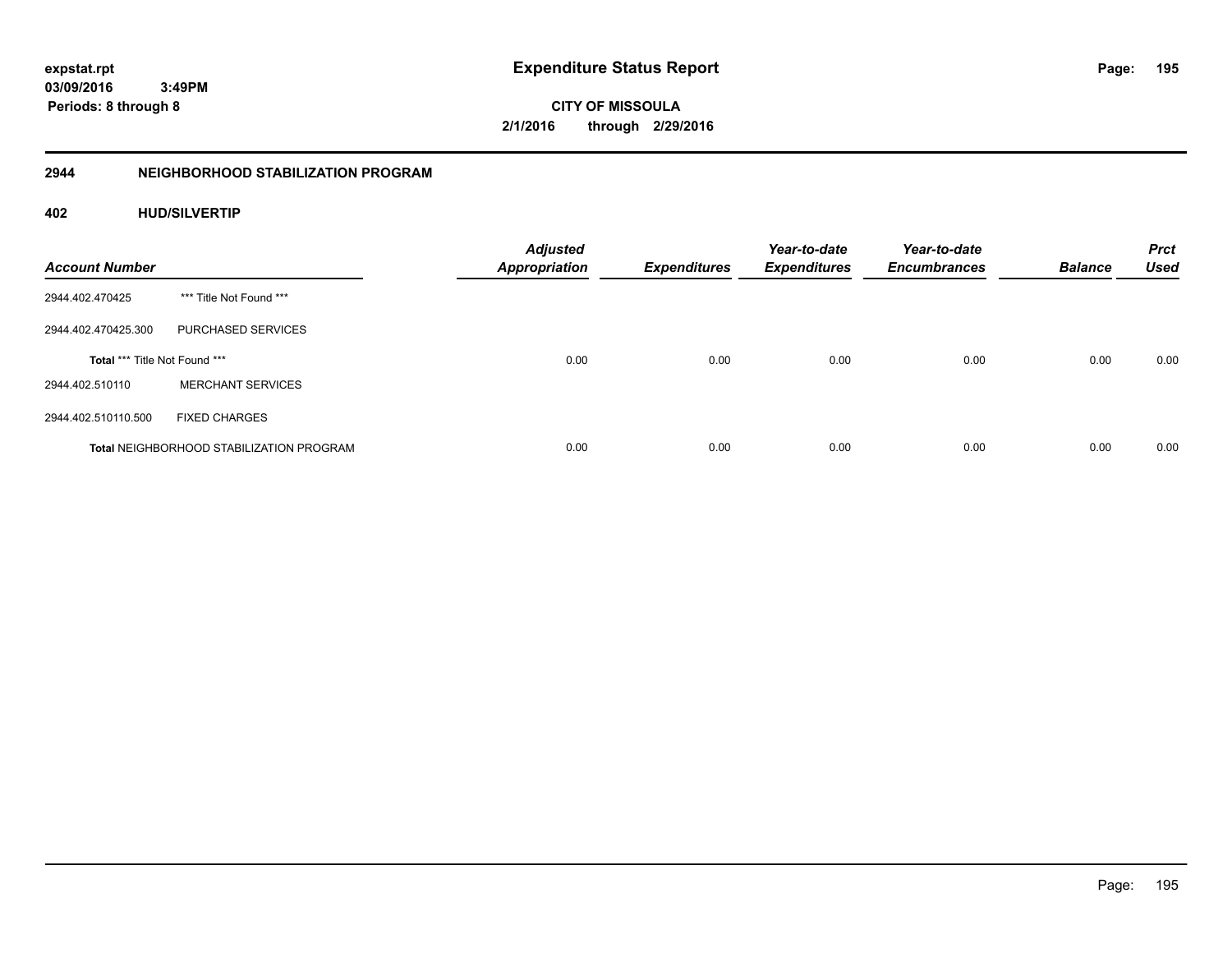#### **2955 TRANSPORTATION**

# **250 DEVELOPMENT SERVICES**

|                                                          | <b>Adjusted</b> |                     | Year-to-date        | Year-to-date        |                | <b>Prct</b> |
|----------------------------------------------------------|-----------------|---------------------|---------------------|---------------------|----------------|-------------|
| <b>Account Number</b>                                    | Appropriation   | <b>Expenditures</b> | <b>Expenditures</b> | <b>Encumbrances</b> | <b>Balance</b> | <b>Used</b> |
| <b>TRANSPORTATION</b><br>2955.250.411070                 |                 |                     |                     |                     |                |             |
| PERSONAL SERVICES<br>2955.250.411070.100                 |                 |                     |                     |                     |                |             |
| 2955.250.411070.110.000 SALARIES AND WAGES               | 248,182.00      | 18,929.03           | 159,118.13          | 0.00                | 89,063.87      | 64.11       |
| 2955.250.411070.140.000 EMPLOYER CONTRIBUTIONS           | 82,416.00       | 6,549.36            | 56,445.67           | 0.00                | 25,970.33      | 68.49       |
| 2955.250.411070.141.000 STATE RETIREMENT CONTRIBUTIONS   | 0.00            | 0.00                | 170.89              | 0.00                | $-170.89$      | 0.00        |
| <b>Total PERSONAL SERVICES</b>                           | 330,598.00      | 25,478.39           | 215,734.69          | 0.00                | 114,863.31     | 65.26       |
| 2955.250.411070.200<br><b>SUPPLIES</b>                   |                 |                     |                     |                     |                |             |
| 2955.250.411070.210.000 OFFICE SUPPLIES                  | 5.000.00        | 0.00                | 358.88              | 0.00                | 4,641.12       | 7.18        |
| 2955.250.411070.220.000 OPERATING SUPPLIES               | 1,300.00        | 920.40              | 1,879.84            | 0.00                | $-579.84$      | 144.60      |
| 2955.250.411070.240.000 OTHER SUPPLIES                   | 360.00          | 0.00                | 0.00                | 0.00                | 360.00         | 0.00        |
| <b>Total SUPPLIES</b>                                    | 6,660.00        | 920.40              | 2,238.72            | 0.00                | 4,421.28       | 33.61       |
| 2955.250.411070.300<br><b>PURCHASED SERVICES</b>         |                 |                     |                     |                     |                |             |
| 2955.250.411070.310.000 COMMUNICATIONS                   | 500.00          | 0.00                | 2.41                | 0.00                | 497.59         | 0.48        |
| 2955.250.411070.320.000 PRINTING & DUPLICATING           | 3,500.00        | 0.00                | 76.53               | 0.00                | 3,423.47       | 2.19        |
| 2955.250.411070.330.000 PUBLICITY, SUBSCRIPTIONS & DUES  | 3,000.00        | 0.00                | 2,272.85            | 0.00                | 727.15         | 75.76       |
| 2955.250.411070.344.000 TELEPHONE SERVICE                | 500.00          | 0.00                | 330.65              | 0.00                | 169.35         | 66.13       |
| 2955.250.411070.350.000 PROFESSIONAL SERVICES            | 150,000.00      | 0.00                | 6,498.53            | 0.00                | 143,501.47     | 4.33        |
| 2955.250.411070.360.000 REPAIR & MAINTENANCE             | 8,900.00        | 1,311.30            | 1,573.19            | 0.00                | 7,326.81       | 17.68       |
| 2955.250.411070.370.000 TRAVEL                           | 9,000.00        | 0.00                | 76.83               | 0.00                | 8,923.17       | 0.85        |
| 2955.250.411070.380.000 TRAINING                         | 5,500.00        | 16.00               | 418.80              | 0.00                | 5,081.20       | 7.61        |
| 2955.250.411070.390.000 OTHER PURCHASED SERVICES         | 0.00            | 104.65              | 134,331.84          | 0.00                | $-134,331.84$  | 0.00        |
| <b>Total PURCHASED SERVICES</b>                          | 180,900.00      | 1,431.95            | 145,581.63          | 0.00                | 35,318.37      | 80.48       |
| <b>FIXED CHARGES</b><br>2955.250.411070.500              |                 |                     |                     |                     |                |             |
| 2955.250.411070.500.000 FIXED CHARGES                    | 24,000.00       | 0.00                | 12,360.00           | 0.00                | 11,640.00      | 51.50       |
| <b>Total FIXED CHARGES</b>                               | 24,000.00       | 0.00                | 12,360.00           | 0.00                | 11,640.00      | 51.50       |
| 2955.250.411070.700<br><b>GRANTS &amp; CONTRIBUTIONS</b> |                 |                     |                     |                     |                |             |

Page: 196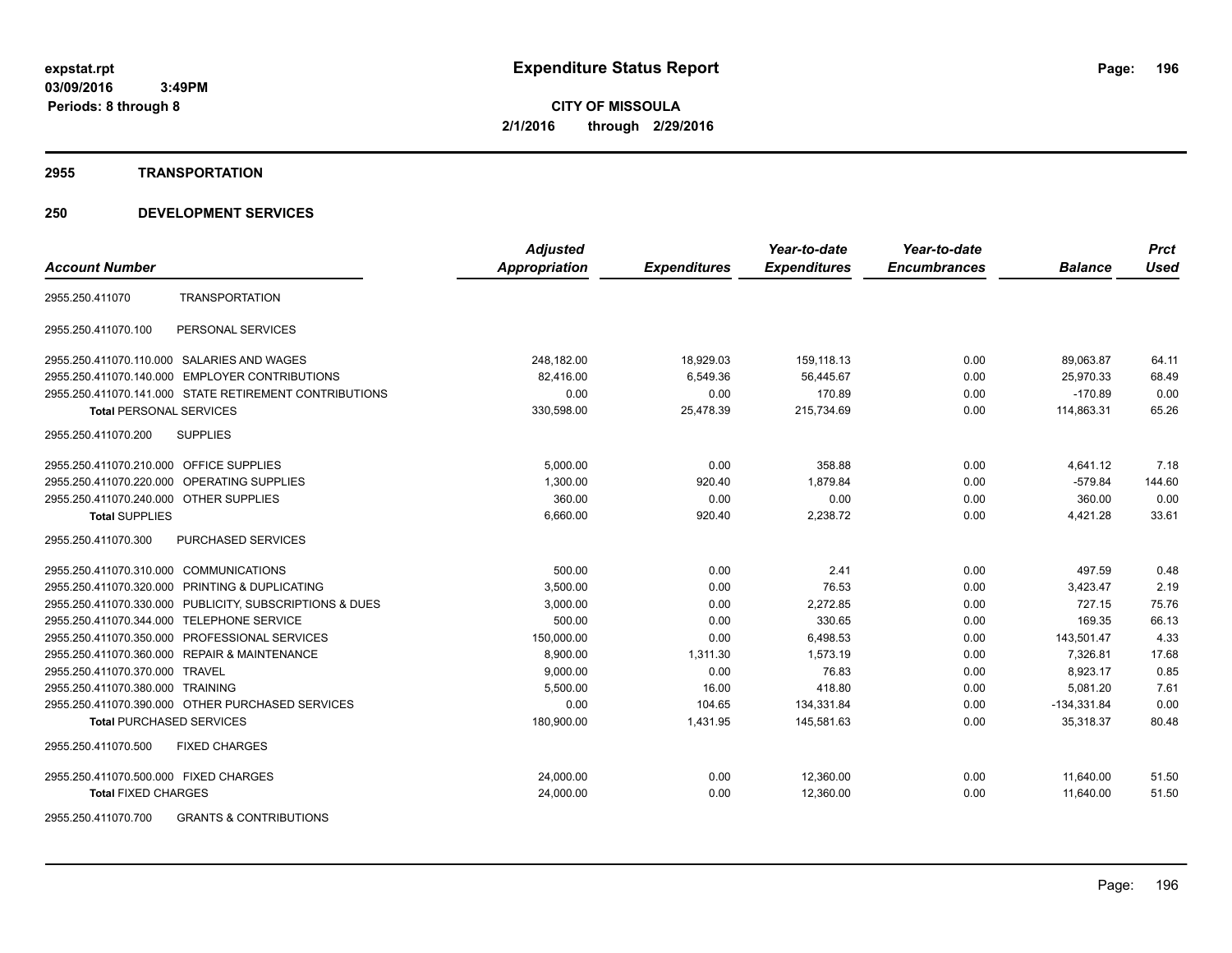# **2955 TRANSPORTATION**

| <b>Account Number</b>                                   | <b>Adjusted</b><br>Appropriation | <b>Expenditures</b> | Year-to-date<br><b>Expenditures</b> | Year-to-date<br><b>Encumbrances</b> | <b>Balance</b> | <b>Prct</b><br><b>Used</b> |
|---------------------------------------------------------|----------------------------------|---------------------|-------------------------------------|-------------------------------------|----------------|----------------------------|
| 2955.250.411070.700.000 GRANTS & CONTRIBUTIONS          | 142,802.00                       | 0.00                | 20,787.00                           | 0.00                                | 122,015.00     | 14.56                      |
| <b>Total GRANTS &amp; CONTRIBUTIONS</b>                 | 142,802.00                       | 0.00                | 20,787.00                           | 0.00                                | 122,015.00     | 14.56                      |
| OTHER OBJECTS<br>2955.250.411070.800                    |                                  |                     |                                     |                                     |                |                            |
|                                                         |                                  |                     |                                     |                                     |                |                            |
| 2955.250.411070.845.000 CONTINGENCY                     | 127,295.00                       | 0.00                | 0.00                                | 0.00                                | 127,295.00     | 0.00                       |
| Total OTHER OBJECTS                                     | 127,295.00                       | 0.00                | 0.00                                | 0.00                                | 127,295.00     | 0.00                       |
| <b>Total TRANSPORTATION</b>                             | 812,255.00                       | 27,830.74           | 396,702.04                          | 0.00                                | 415,552.96     | 48.84                      |
| <b>MIM MDT</b><br>2955.250.411080                       |                                  |                     |                                     |                                     |                |                            |
| 2955.250.411080.100<br>PERSONAL SERVICES                |                                  |                     |                                     |                                     |                |                            |
| 2955.250.411080.110.000 CMAQ/MIM-SALARIES AND WAGES     | 148,499.00                       | 7,177.81            | 71.210.45                           | 0.00                                | 77.288.55      | 47.95                      |
| 2955.250.411080.120.000 OVERTIME/TERMINATION            | 0.00                             | 0.00                | 12.30                               | 0.00                                | $-12.30$       | 0.00                       |
| 2955.250.411080.140.000 EMPLOYER CONTRIBUTIONS          | 60,292.00                        | 3,288.47            | 29,933.59                           | 0.00                                | 30,358.41      | 49.65                      |
| <b>Total PERSONAL SERVICES</b>                          | 208,791.00                       | 10,466.28           | 101,156.34                          | 0.00                                | 107,634.66     | 48.45                      |
| 2955.250.411080.200<br><b>SUPPLIES</b>                  |                                  |                     |                                     |                                     |                |                            |
| 2955.250.411080.210.000 OFFICE SUPPLIES                 | 770.00                           | 24.00               | 794.79                              | 0.00                                | $-24.79$       | 103.22                     |
| 2955.250.411080.220.000 OPERATING SUPPLIES              | 34,157.00                        | 0.00                | 27,307.03                           | 0.00                                | 6,849.97       | 79.95                      |
| <b>Total SUPPLIES</b>                                   | 34,927.00                        | 24.00               | 28,101.82                           | 0.00                                | 6,825.18       | 80.46                      |
| 2955.250.411080.300<br><b>PURCHASED SERVICES</b>        |                                  |                     |                                     |                                     |                |                            |
| 2955.250.411080.310.000 COMMUNICATIONS                  | 500.00                           | 75.00               | 724.66                              | 0.00                                | $-224.66$      | 144.93                     |
| 2955.250.411080.320.000 PRINTING & DUPLICATING          | 5.130.00                         | 0.00                | 6.381.91                            | 0.00                                | $-1.251.91$    | 124.40                     |
| 2955.250.411080.330.000 PUBLICITY, SUBSCRIPTIONS & DUES | 29,100.00                        | $-103.64$           | 17, 113.22                          | 0.00                                | 11,986.78      | 58.81                      |
| 2955.250.411080.344.000 TELEPHONE SERVICE               | 100.00                           | 0.00                | 17.65                               | 0.00                                | 82.35          | 17.65                      |
| 2955.250.411080.350.000 PROFESSIONAL SERVICES           | 11,000.00                        | 0.00                | 3,959.00                            | 0.00                                | 7,041.00       | 35.99                      |
| 2955.250.411080.370.000 TRAVEL                          | 3,000.00                         | 0.00                | 89.69                               | 0.00                                | 2,910.31       | 2.99                       |
| 2955.250.411080.380.000 TRAINING                        | 9,000.00                         | 299.00              | 341.00                              | 0.00                                | 8,659.00       | 3.79                       |
| 2955.250.411080.390.000 OTHER PURCHASED SERVICES        | 19,200.00                        | 30.51               | 15,270.51                           | 0.00                                | 3,929.49       | 79.53                      |
| <b>Total PURCHASED SERVICES</b>                         | 77,030.00                        | 300.87              | 43,897.64                           | 0.00                                | 33,132.36      | 56.99                      |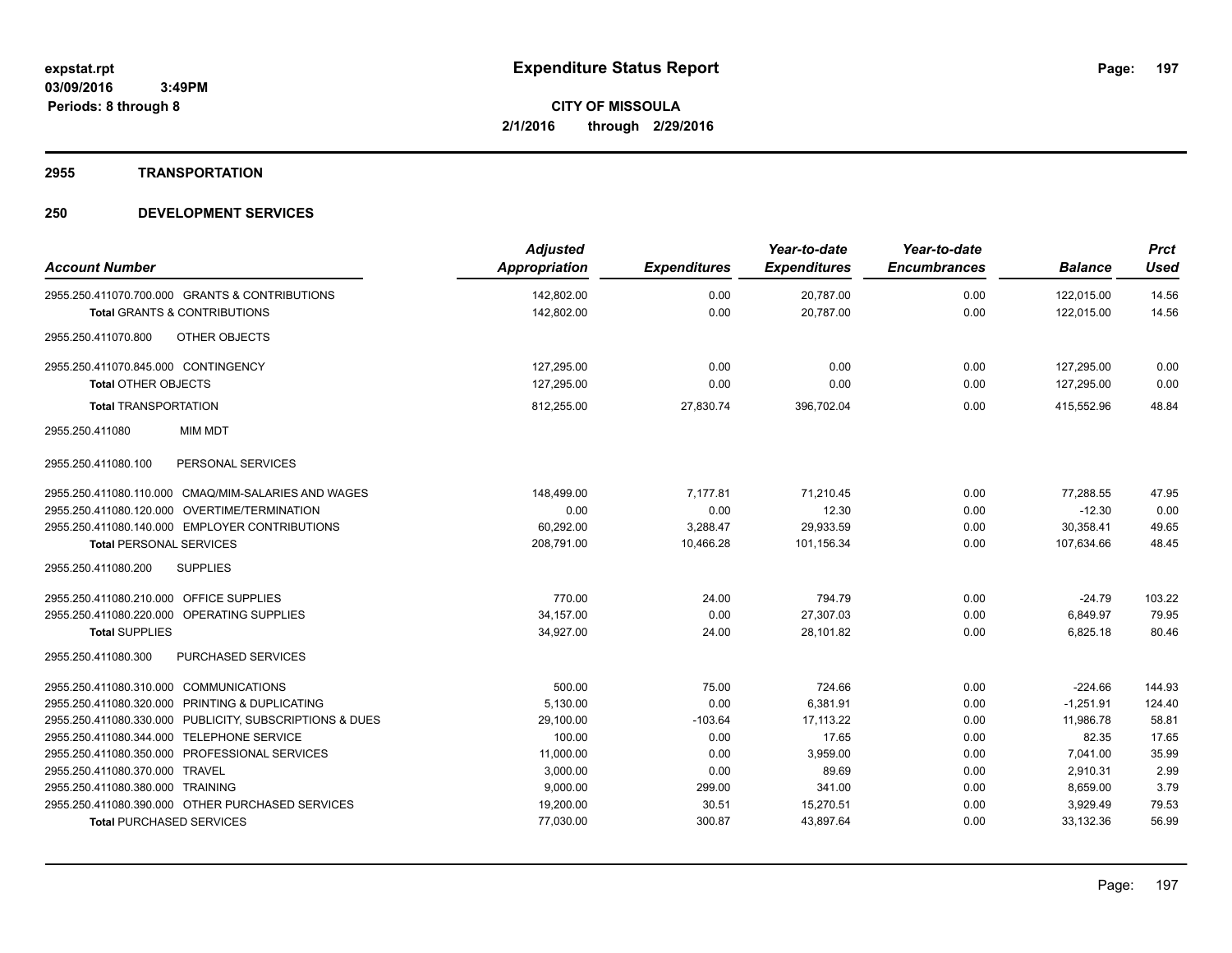**2955 TRANSPORTATION**

|                                                          | <b>Adjusted</b>      |                     | Year-to-date        | Year-to-date        |                | <b>Prct</b> |
|----------------------------------------------------------|----------------------|---------------------|---------------------|---------------------|----------------|-------------|
| <b>Account Number</b>                                    | <b>Appropriation</b> | <b>Expenditures</b> | <b>Expenditures</b> | <b>Encumbrances</b> | <b>Balance</b> | <b>Used</b> |
| 2955.250.411080.500<br><b>FIXED CHARGES</b>              |                      |                     |                     |                     |                |             |
| 2955.250.411080.500.000 FIXED CHARGES                    | 10,000.00            | 0.00                | 0.00                | 0.00                | 10,000.00      | 0.00        |
| <b>Total FIXED CHARGES</b>                               | 10,000.00            | 0.00                | 0.00                | 0.00                | 10,000.00      | 0.00        |
| 2955.250.411080.700<br><b>GRANTS &amp; CONTRIBUTIONS</b> |                      |                     |                     |                     |                |             |
| <b>Total GRANTS &amp; CONTRIBUTIONS</b>                  | 0.00                 | 0.00                | 0.00                | 0.00                | 0.00           | 0.00        |
| OTHER OBJECTS<br>2955.250.411080.800                     |                      |                     |                     |                     |                |             |
| <b>Total OTHER OBJECTS</b>                               | 0.00                 | 0.00                | 0.00                | 0.00                | 0.00           | 0.00        |
| <b>Total MIM MDT</b>                                     | 330,748.00           | 10,791.15           | 173,155.80          | 0.00                | 157,592.20     | 52.35       |
| 2955.250.430255<br><b>BIKE-PED PROGRAM</b>               |                      |                     |                     |                     |                |             |
| PERSONAL SERVICES<br>2955.250.430255.100                 |                      |                     |                     |                     |                |             |
| 2955.250.430255.110.000 SALARIES AND WAGES               | 48.012.00            | 3,754.20            | 31,528.30           | 0.00                | 16,483.70      | 65.67       |
| 2955.250.430255.140.000 EMPLOYER CONTRIBUTIONS           | 17,429.00            | 1,380.78            | 11,914.54           | 0.00                | 5,514.46       | 68.36       |
| <b>Total PERSONAL SERVICES</b>                           | 65,441.00            | 5,134.98            | 43.442.84           | 0.00                | 21,998.16      | 66.38       |
| 2955.250.430255.200<br><b>SUPPLIES</b>                   |                      |                     |                     |                     |                |             |
| 2955.250.430255.210.000 OFFICE SUPPLIES                  | 1,000.00             | 0.51                | 14.30               | 0.00                | 985.70         | 1.43        |
| 2955.250.430255.220.000 OPERATING SUPPLIES               | 0.00                 | 0.00                | 120.00              | 0.00                | $-120.00$      | 0.00        |
| <b>Total SUPPLIES</b>                                    | 1,000.00             | 0.51                | 134.30              | 0.00                | 865.70         | 13.43       |
| 2955.250.430255.300<br>PURCHASED SERVICES                |                      |                     |                     |                     |                |             |
| 2955.250.430255.310.000 COMMUNICATIONS                   | 0.00                 | 0.43                | 180.94              | 0.00                | $-180.94$      | 0.00        |
| 2955.250.430255.320.000 PRINTING & DUPLICATING           | 125.00               | 0.00                | 0.00                | 0.00                | 125.00         | 0.00        |
| 2955.250.430255.330.000 PUBLICITY, SUBSCRIPTIONS & DUES  | 395.00               | 0.00                | 75.00               | 0.00                | 320.00         | 18.99       |
| 2955.250.430255.344.000 TELEPHONE SERVICE                | 29.00                | 0.00                | 16.86               | 0.00                | 12.14          | 58.14       |
| 2955.250.430255.350.000 PROFESSIONAL SERVICES            | 4,005.00             | 0.00                | 0.00                | 0.00                | 4,005.00       | 0.00        |
| 2955.250.430255.370.000 TRAVEL                           | 1,200.00             | 0.00                | 0.00                | 0.00                | 1,200.00       | 0.00        |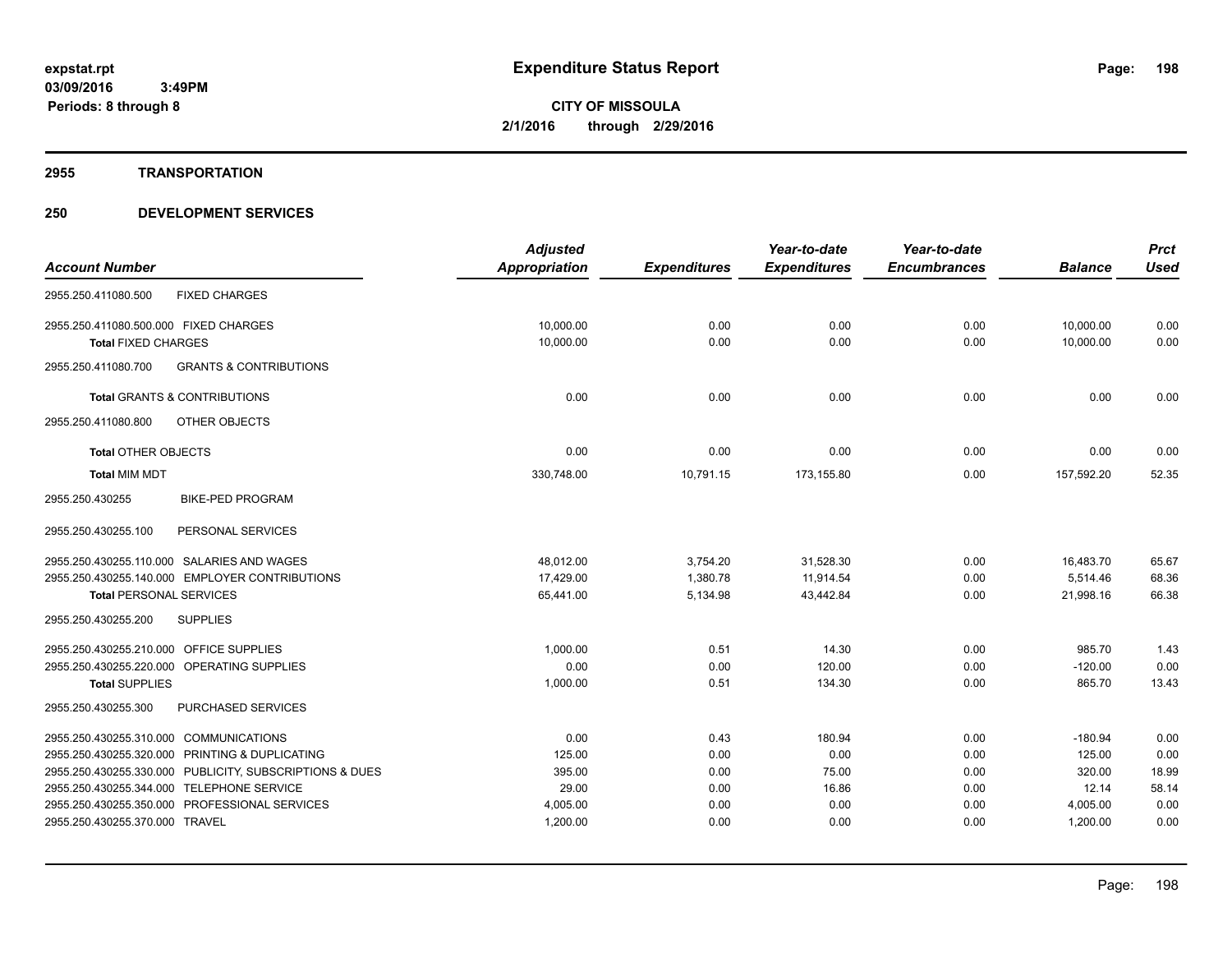#### **2955 TRANSPORTATION**

| <b>Account Number</b>                   |                                                  | <b>Adjusted</b><br><b>Appropriation</b> | <b>Expenditures</b> | Year-to-date<br><b>Expenditures</b> | Year-to-date<br><b>Encumbrances</b> | <b>Balance</b> | <b>Prct</b><br><b>Used</b> |
|-----------------------------------------|--------------------------------------------------|-----------------------------------------|---------------------|-------------------------------------|-------------------------------------|----------------|----------------------------|
| 2955.250.430255.380.000 TRAINING        |                                                  | 800.00                                  | 0.00                | 0.00                                | 0.00                                | 800.00         | 0.00                       |
|                                         | 2955.250.430255.390.000 OTHER PURCHASED SERVICES | 4,500.00                                | 72.88               | 72.88                               | 0.00                                | 4,427.12       | 1.62                       |
|                                         | <b>Total PURCHASED SERVICES</b>                  | 11,054.00                               | 73.31               | 345.68                              | 0.00                                | 10,708.32      | 3.13                       |
| 2955.250.430255.500                     | <b>FIXED CHARGES</b>                             |                                         |                     |                                     |                                     |                |                            |
| 2955.250.430255.500.000 FIXED CHARGES   |                                                  | 4,592.00                                | 0.00                | 2,310.89                            | 0.00                                | 2,281.11       | 50.32                      |
| <b>Total FIXED CHARGES</b>              |                                                  | 4,592.00                                | 0.00                | 2,310.89                            | 0.00                                | 2,281.11       | 50.32                      |
| 2955.250.430255.900                     | <b>CAPITAL OUTLAY</b>                            |                                         |                     |                                     |                                     |                |                            |
| <b>Total CAPITAL OUTLAY</b>             |                                                  | 0.00                                    | 0.00                | 0.00                                | 0.00                                | 0.00           | 0.00                       |
| <b>Total BIKE-PED PROGRAM</b>           |                                                  | 82,087.00                               | 5,208.80            | 46,233.71                           | 0.00                                | 35,853.29      | 56.32                      |
| 2955.250.430257                         | <b>BICYCLE COMMUTER NETWORK</b>                  |                                         |                     |                                     |                                     |                |                            |
| 2955.250.430257.200                     | <b>SUPPLIES</b>                                  |                                         |                     |                                     |                                     |                |                            |
|                                         | 2955.250.430257.220.000 OPERATING SUPPLIES       | 0.00                                    | 0.00                | 11.88                               | 0.00                                | $-11.88$       | 0.00                       |
| <b>Total SUPPLIES</b>                   |                                                  | 0.00                                    | 0.00                | 11.88                               | 0.00                                | $-11.88$       | 0.00                       |
| 2955.250.430257.900                     | <b>CAPITAL OUTLAY</b>                            |                                         |                     |                                     |                                     |                |                            |
| <b>Total CAPITAL OUTLAY</b>             |                                                  | 0.00                                    | 0.00                | 0.00                                | 0.00                                | 0.00           | 0.00                       |
|                                         | Total BICYCLE COMMUTER NETWORK                   | 0.00                                    | 0.00                | 11.88                               | 0.00                                | $-11.88$       | 0.00                       |
| 2955.250.430267                         | <b>CMAQ GRANT</b>                                |                                         |                     |                                     |                                     |                |                            |
| 2955.250.430267.200                     | <b>SUPPLIES</b>                                  |                                         |                     |                                     |                                     |                |                            |
| 2955.250.430267.210.000 OFFICE SUPPLIES |                                                  | 0.00                                    | 0.00                | 24.95                               | 0.00                                | $-24.95$       | 0.00                       |
| <b>Total CMAQ GRANT</b>                 |                                                  | 0.00                                    | 0.00                | 24.95                               | 0.00                                | $-24.95$       | 0.00                       |
| 2955.250.510110                         | <b>MERCHANT SERVICES</b>                         |                                         |                     |                                     |                                     |                |                            |
| 2955.250.510110.500                     | <b>FIXED CHARGES</b>                             |                                         |                     |                                     |                                     |                |                            |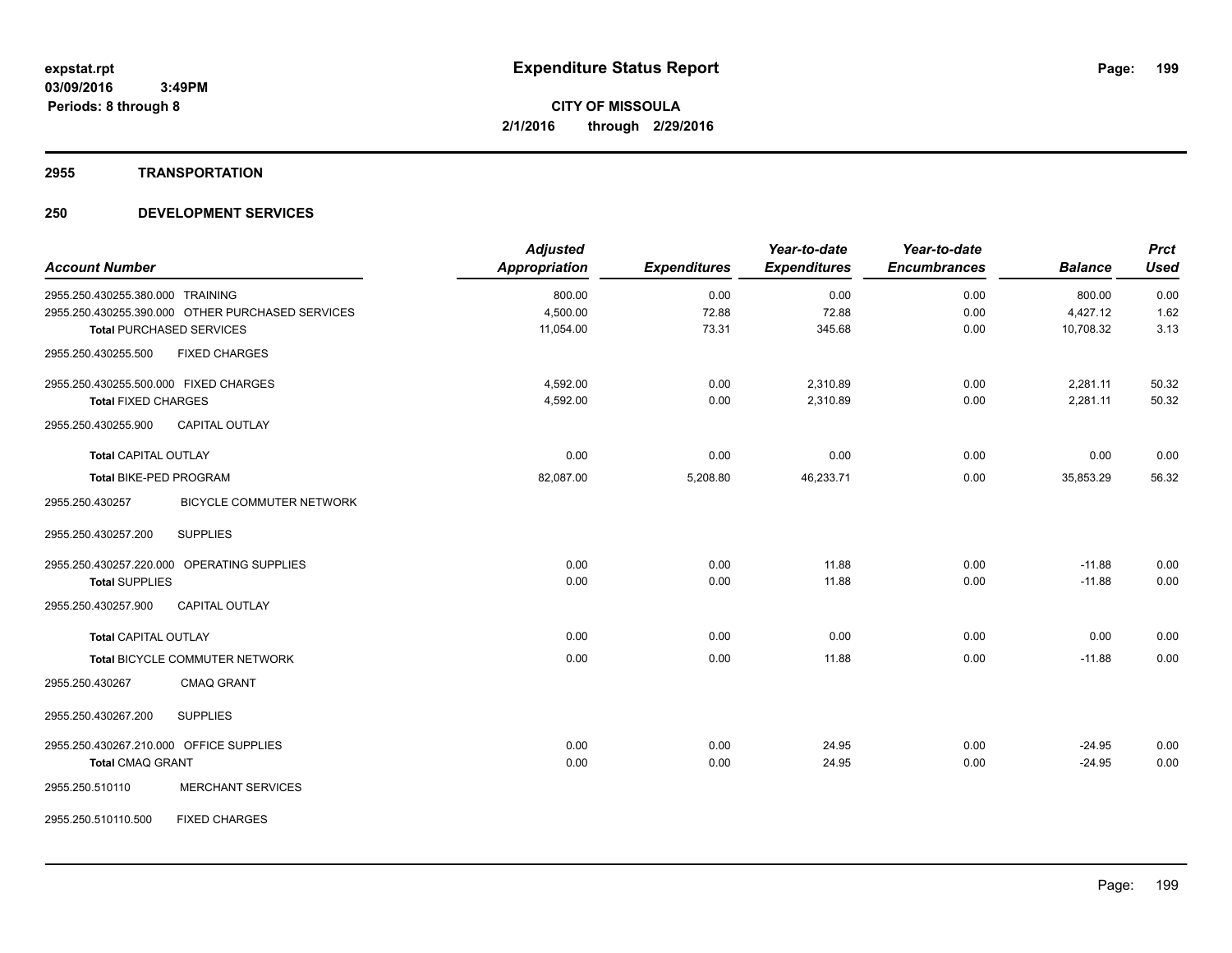**2955 TRANSPORTATION**

| <b>Account Number</b>       |                                            | <b>Adjusted</b><br>Appropriation | <b>Expenditures</b> | Year-to-date<br><b>Expenditures</b> | Year-to-date<br><b>Encumbrances</b> | <b>Balance</b> | <b>Prct</b><br>Used |
|-----------------------------|--------------------------------------------|----------------------------------|---------------------|-------------------------------------|-------------------------------------|----------------|---------------------|
|                             | <b>Total MERCHANT SERVICES</b>             | 0.00                             | 0.00                | 0.00                                | 0.00                                | 0.00           | 0.00                |
| 2955.250.521000             | INTERFUND OPERATING TRANSFERS              |                                  |                     |                                     |                                     |                |                     |
| 2955.250.521000.800         | OTHER OBJECTS                              |                                  |                     |                                     |                                     |                |                     |
|                             | <b>Total INTERFUND OPERATING TRANSFERS</b> | 0.00                             | 0.00                | 0.00                                | 0.00                                | 0.00           | 0.00                |
| <b>Total TRANSPORTATION</b> |                                            | 1.225.090.00                     | 43.830.69           | 616.128.38                          | 0.00                                | 608.961.62     | 50.29               |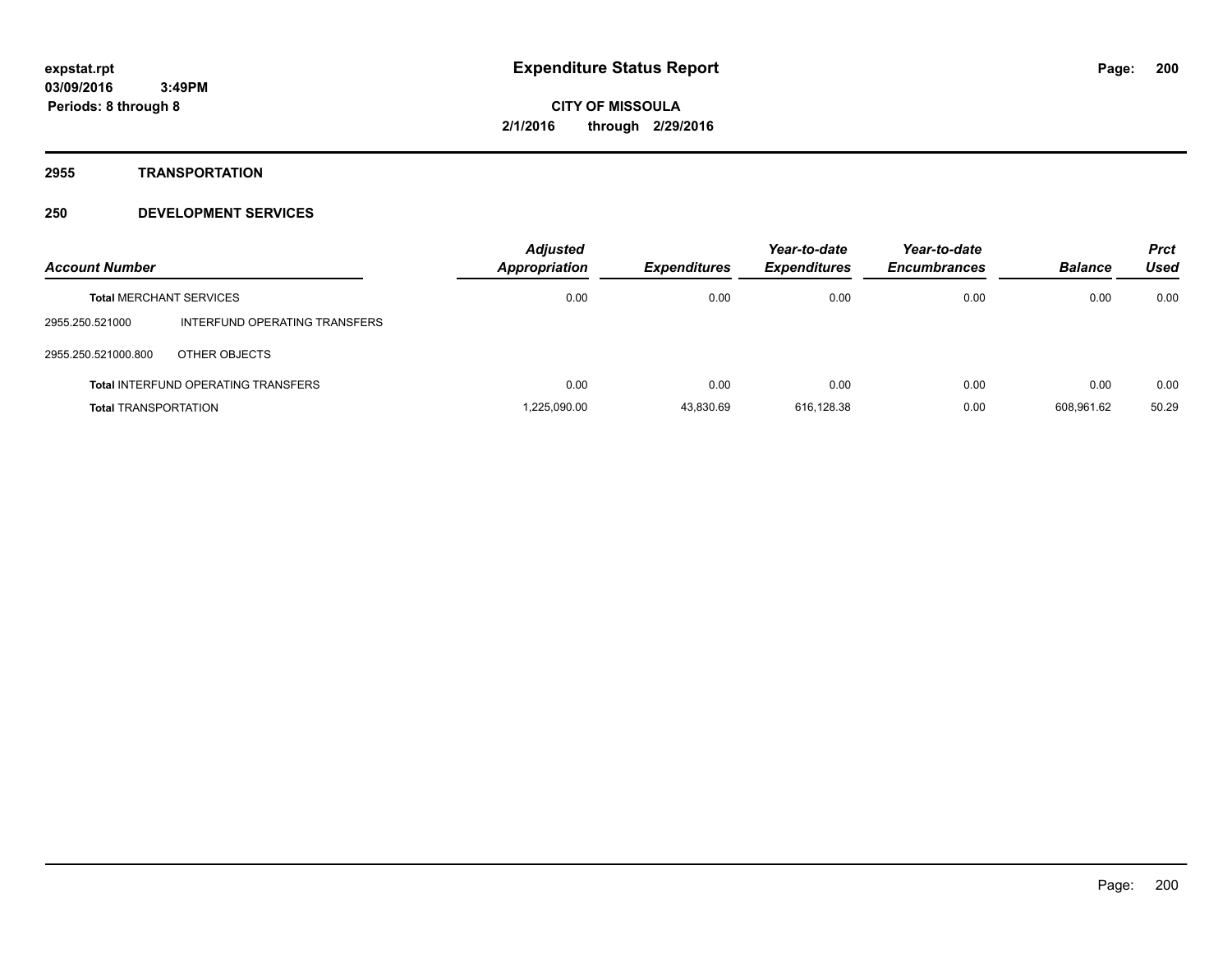#### **2987 FEDERAL TRANSPORTATION FUND**

# **370 PARKS & RECREATION**

|                                     |                                                        | <b>Adjusted</b> |                     | Year-to-date        | Year-to-date        |                | <b>Prct</b> |
|-------------------------------------|--------------------------------------------------------|-----------------|---------------------|---------------------|---------------------|----------------|-------------|
| <b>Account Number</b>               |                                                        | Appropriation   | <b>Expenditures</b> | <b>Expenditures</b> | <b>Encumbrances</b> | <b>Balance</b> | <b>Used</b> |
| 2987.370.411121                     | DV ACCOUNTABILITY GRANT                                |                 |                     |                     |                     |                |             |
| 2987.370.411121.100                 | PERSONAL SERVICES                                      |                 |                     |                     |                     |                |             |
|                                     | 2987.370.411121.141.000 STATE RETIREMENT CONTRIBUTIONS | 0.00            | 0.00                | 105.04              | 0.00                | $-105.04$      | 0.00        |
|                                     | Total DV ACCOUNTABILITY GRANT                          | 0.00            | 0.00                | 105.04              | 0.00                | $-105.04$      | 0.00        |
| 2987.370.430258                     | *** Title Not Found ***                                |                 |                     |                     |                     |                |             |
| 2987.370.430258.100                 | PERSONAL SERVICES                                      |                 |                     |                     |                     |                |             |
|                                     | 2987.370.430258.110.000 SALARIES AND WAGES             | 0.00            | 0.00                | 530.84              | 0.00                | $-530.84$      | 0.00        |
|                                     | 2987.370.430258.140.000 EMPLOYER CONTRIBUTIONS         | 0.00            | 0.00                | 118.12              | 0.00                | $-118.12$      | 0.00        |
| Total *** Title Not Found ***       |                                                        | 0.00            | 0.00                | 648.96              | 0.00                | $-648.96$      | 0.00        |
| 2987.370.510110                     | <b>MERCHANT SERVICES</b>                               |                 |                     |                     |                     |                |             |
| 2987.370.510110.500                 | <b>FIXED CHARGES</b>                                   |                 |                     |                     |                     |                |             |
| <b>Total MERCHANT SERVICES</b>      |                                                        | 0.00            | 0.00                | 0.00                | 0.00                | 0.00           | 0.00        |
| <b>Total PARKS &amp; RECREATION</b> |                                                        | 0.00            | 0.00                | 754.00              | 0.00                | $-754.00$      | 0.00        |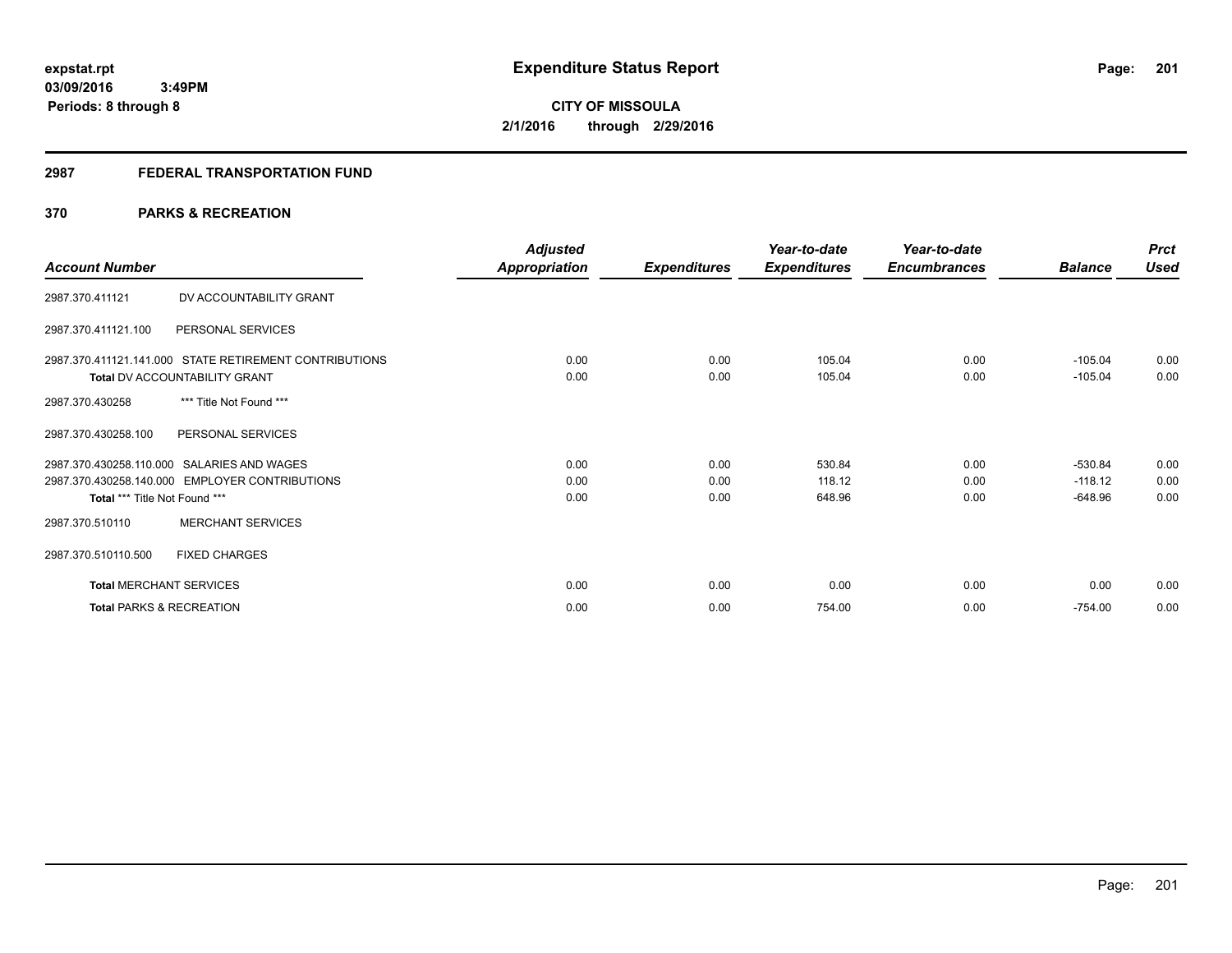# **2987 FEDERAL TRANSPORTATION FUND**

| <b>Account Number</b>          |                                                                                                 | <b>Adjusted</b><br><b>Appropriation</b> | <b>Expenditures</b> | Year-to-date<br><b>Expenditures</b> | Year-to-date<br><b>Encumbrances</b> | <b>Balance</b>               | <b>Prct</b><br><b>Used</b> |
|--------------------------------|-------------------------------------------------------------------------------------------------|-----------------------------------------|---------------------|-------------------------------------|-------------------------------------|------------------------------|----------------------------|
| 2987.390.430233                | *** Title Not Found ***                                                                         |                                         |                     |                                     |                                     |                              |                            |
| 2987.390.430233.900            | CAPITAL OUTLAY                                                                                  |                                         |                     |                                     |                                     |                              |                            |
| Total *** Title Not Found ***  |                                                                                                 | 0.00                                    | 0.00                | 0.00                                | 0.00                                | 0.00                         | 0.00                       |
| 2987.390.430256                | SAFE ROUTES TO SCHOOLS                                                                          |                                         |                     |                                     |                                     |                              |                            |
| 2987.390.430256.900            | <b>CAPITAL OUTLAY</b>                                                                           |                                         |                     |                                     |                                     |                              |                            |
|                                | Total SAFE ROUTES TO SCHOOLS                                                                    | 0.00                                    | 0.00                | 0.00                                | 0.00                                | 0.00                         | 0.00                       |
| 2987.390.430257                | <b>BICYCLE COMMUTER NETWORK</b>                                                                 |                                         |                     |                                     |                                     |                              |                            |
| 2987.390.430257.900            | CAPITAL OUTLAY                                                                                  |                                         |                     |                                     |                                     |                              |                            |
|                                | 2987.390.430257.930.000 BICYCLE COMMUTER NETWORK/IMPROVEMENTS<br>Total BICYCLE COMMUTER NETWORK | 386,689.00<br>386,689.00                | 0.00<br>0.00        | 0.00<br>0.00                        | 0.00<br>0.00                        | 386,689.00<br>386,689.00     | 0.00<br>0.00               |
| 2987.390.430258                | <b>GRANT CREEK TRAIL BCN</b>                                                                    |                                         |                     |                                     |                                     |                              |                            |
| 2987.390.430258.100            | PERSONAL SERVICES                                                                               |                                         |                     |                                     |                                     |                              |                            |
| <b>Total PERSONAL SERVICES</b> |                                                                                                 | 0.00                                    | 0.00                | 0.00                                | 0.00                                | 0.00                         | 0.00                       |
| 2987.390.430258.900            | CAPITAL OUTLAY                                                                                  |                                         |                     |                                     |                                     |                              |                            |
|                                | 2987.390.430258.930.000 GRANT CREEK TRAIL BCN<br><b>Total GRANT CREEK TRAIL BCN</b>             | 0.00<br>0.00                            | 0.00<br>0.00        | 68,476.77<br>68,476.77              | 0.00<br>0.00                        | $-68,476.77$<br>$-68,476.77$ | 0.00<br>0.00               |
| 2987.390.430259                | RTLSNK CR/BRDWAY CROSSING                                                                       |                                         |                     |                                     |                                     |                              |                            |
| 2987.390.430259.900            | <b>CAPITAL OUTLAY</b>                                                                           |                                         |                     |                                     |                                     |                              |                            |
|                                | Total RTLSNK CR/BRDWAY CROSSING                                                                 | 0.00                                    | 0.00                | 0.00                                | 0.00                                | 0.00                         | 0.00                       |
| 2987.390.430262                | MASTER SIDEWALK PLAN                                                                            |                                         |                     |                                     |                                     |                              |                            |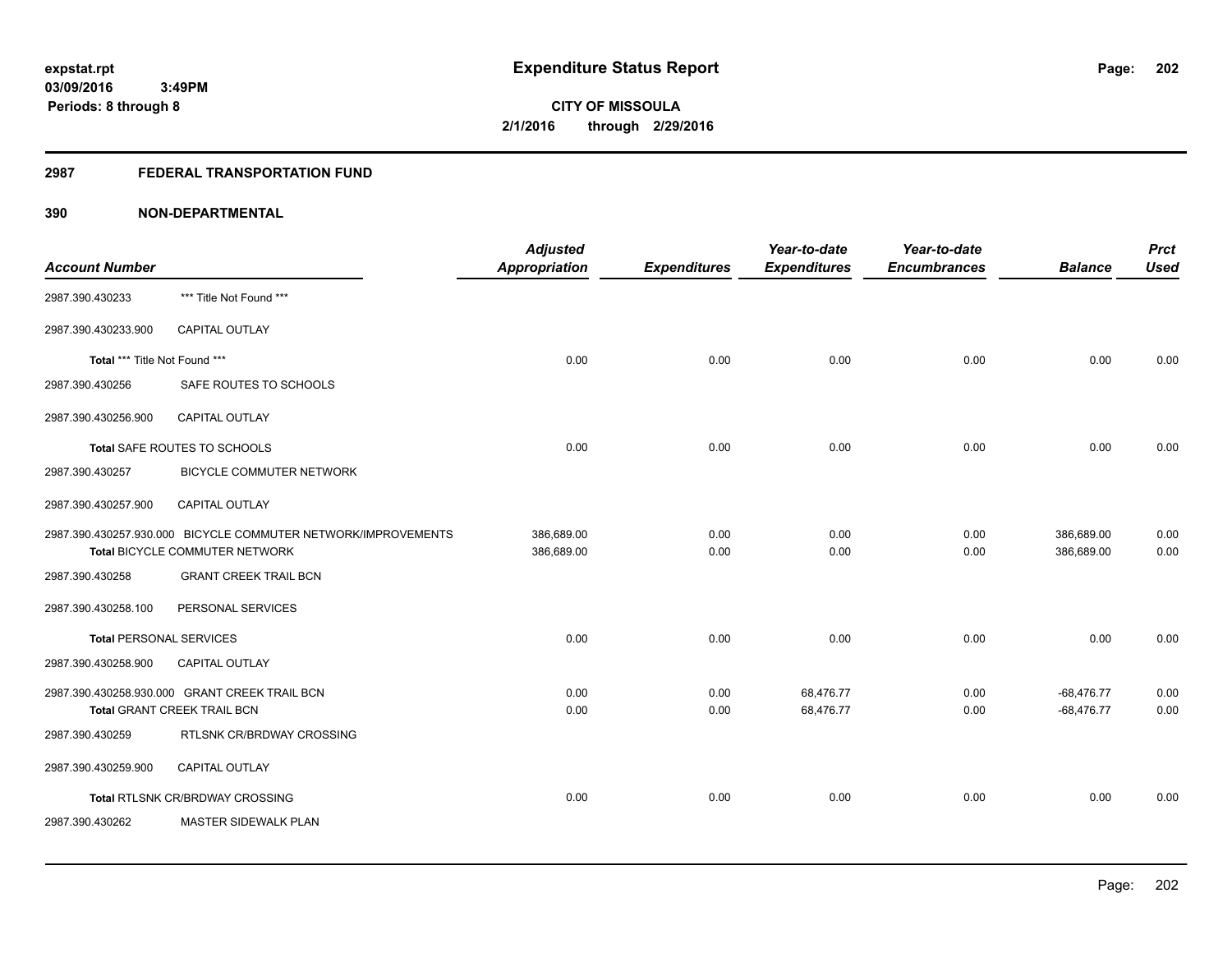#### **2987 FEDERAL TRANSPORTATION FUND**

| <b>Account Number</b>      |                                            | <b>Adjusted</b><br><b>Appropriation</b> | <b>Expenditures</b> | Year-to-date<br><b>Expenditures</b> | Year-to-date<br><b>Encumbrances</b> | <b>Balance</b> | <b>Prct</b><br><b>Used</b> |
|----------------------------|--------------------------------------------|-----------------------------------------|---------------------|-------------------------------------|-------------------------------------|----------------|----------------------------|
|                            |                                            |                                         |                     |                                     |                                     |                |                            |
| 2987.390.430262.900        | CAPITAL OUTLAY                             |                                         |                     |                                     |                                     |                |                            |
|                            | <b>Total MASTER SIDEWALK PLAN</b>          | 0.00                                    | 0.00                | 0.00                                | 0.00                                | 0.00           | 0.00                       |
| 2987.390.430271            | HIGGINS HILL/BECKWITH RECONSTRUCTION       |                                         |                     |                                     |                                     |                |                            |
| 2987.390.430271.900        | <b>CAPITAL OUTLAY</b>                      |                                         |                     |                                     |                                     |                |                            |
|                            | Total HIGGINS HILL/BECKWITH RECONSTRUCTION | 0.00                                    | 0.00                | 0.00                                | 0.00                                | 0.00           | 0.00                       |
| 2987.390.430272            | SIGNALIZATION                              |                                         |                     |                                     |                                     |                |                            |
| 2987.390.430272.900        | <b>CAPITAL OUTLAY</b>                      |                                         |                     |                                     |                                     |                |                            |
| <b>Total SIGNALIZATION</b> |                                            | 0.00                                    | 0.00                | 0.00                                | 0.00                                | 0.00           | 0.00                       |
| 2987.390.430276            | RUSSELL S 3RD IMPROVEMENTS                 |                                         |                     |                                     |                                     |                |                            |
| 2987.390.430276.900        | <b>CAPITAL OUTLAY</b>                      |                                         |                     |                                     |                                     |                |                            |
|                            | Total RUSSELL S 3RD IMPROVEMENTS           | 0.00                                    | 0.00                | 0.00                                | 0.00                                | 0.00           | 0.00                       |
| 2987.390.430278            | LOLO ST-BRIDGE TO DUNCAN S/C               |                                         |                     |                                     |                                     |                |                            |
| 2987.390.430278.900        | CAPITAL OUTLAY                             |                                         |                     |                                     |                                     |                |                            |
|                            | Total LOLO ST-BRIDGE TO DUNCAN S/C         | 0.00                                    | 0.00                | 0.00                                | 0.00                                | 0.00           | 0.00                       |
| 2987.390.430279            | U OF M CROSSWALK PROJECT                   |                                         |                     |                                     |                                     |                |                            |
| 2987.390.430279.900        | CAPITAL OUTLAY                             |                                         |                     |                                     |                                     |                |                            |
|                            | Total U OF M CROSSWALK PROJECT             | 0.00                                    | 0.00                | 0.00                                | 0.00                                | 0.00           | 0.00                       |
| 2987.390.460405            | PLAYFAIR PARK - MINOR IMPROVEMENTS         |                                         |                     |                                     |                                     |                |                            |
| 2987.390.460405.900        | CAPITAL OUTLAY                             |                                         |                     |                                     |                                     |                |                            |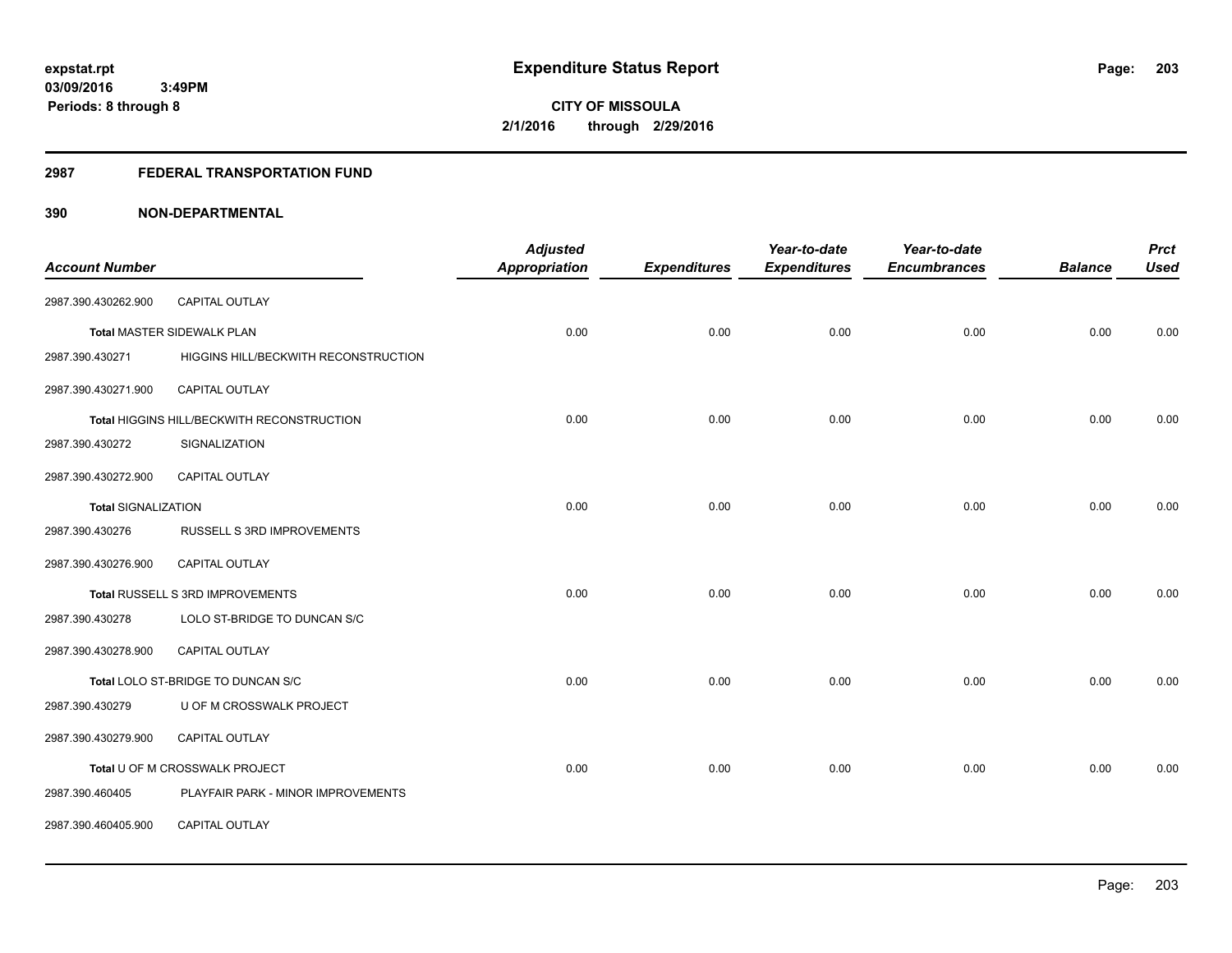# **2987 FEDERAL TRANSPORTATION FUND**

| <b>Account Number</b>           |                                           | <b>Adjusted</b><br><b>Appropriation</b> | <b>Expenditures</b> | Year-to-date<br><b>Expenditures</b> | Year-to-date<br><b>Encumbrances</b> | <b>Balance</b> | <b>Prct</b><br><b>Used</b> |
|---------------------------------|-------------------------------------------|-----------------------------------------|---------------------|-------------------------------------|-------------------------------------|----------------|----------------------------|
|                                 |                                           |                                         |                     |                                     |                                     |                |                            |
|                                 | Total PLAYFAIR PARK - MINOR IMPROVEMENTS  | 0.00                                    | 0.00                | 0.00                                | 0.00                                | 0.00           | 0.00                       |
| 2987.390.460415                 | SOUTH HILLS TRAIL SYSTEM                  |                                         |                     |                                     |                                     |                |                            |
| 2987.390.460415.900             | <b>CAPITAL OUTLAY</b>                     |                                         |                     |                                     |                                     |                |                            |
|                                 | Total SOUTH HILLS TRAIL SYSTEM            | 0.00                                    | 0.00                | 0.00                                | 0.00                                | 0.00           | 0.00                       |
| 2987.390.460435                 | SILVER PARK MILL SITE                     |                                         |                     |                                     |                                     |                |                            |
| 2987.390.460435.900             | CAPITAL OUTLAY                            |                                         |                     |                                     |                                     |                |                            |
|                                 | Total SILVER PARK MILL SITE               | 0.00                                    | 0.00                | 0.00                                | 0.00                                | 0.00           | 0.00                       |
| 2987.390.460509                 | <b>KIM WILLIAMS TRAIL</b>                 |                                         |                     |                                     |                                     |                |                            |
| 2987.390.460509.900             | <b>CAPITAL OUTLAY</b>                     |                                         |                     |                                     |                                     |                |                            |
|                                 | 2987.390.460509.930.000 KIM WILLIAMS EAST | 375,500.00                              | 16,041.98           | 26,245.18                           | 0.00                                | 349,254.82     | 6.99                       |
| <b>Total KIM WILLIAMS TRAIL</b> |                                           | 375,500.00                              | 16,041.98           | 26,245.18                           | 0.00                                | 349,254.82     | 6.99                       |
| 2987.390.510000                 | <b>MISCELLANEOUS</b>                      |                                         |                     |                                     |                                     |                |                            |
| 2987.390.510000.800             | OTHER OBJECTS                             |                                         |                     |                                     |                                     |                |                            |
| <b>Total MISCELLANEOUS</b>      |                                           | 0.00                                    | 0.00                | 0.00                                | 0.00                                | 0.00           | 0.00                       |
| 2987.390.510110                 | <b>MERCHANT SERVICES</b>                  |                                         |                     |                                     |                                     |                |                            |
| 2987.390.510110.500             | <b>FIXED CHARGES</b>                      |                                         |                     |                                     |                                     |                |                            |
| <b>Total MERCHANT SERVICES</b>  |                                           | 0.00                                    | 0.00                | 0.00                                | 0.00                                | 0.00           | 0.00                       |
| Total NON-DEPARTMENTAL          |                                           | 762,189.00                              | 16,041.98           | 94,721.95                           | 0.00                                | 667,467.05     | 12.43                      |
|                                 | <b>Total FEDERAL TRANSPORTATION FUND</b>  | 762,189.00                              | 16,041.98           | 95,475.95                           | 0.00                                | 666,713.05     | 12.53                      |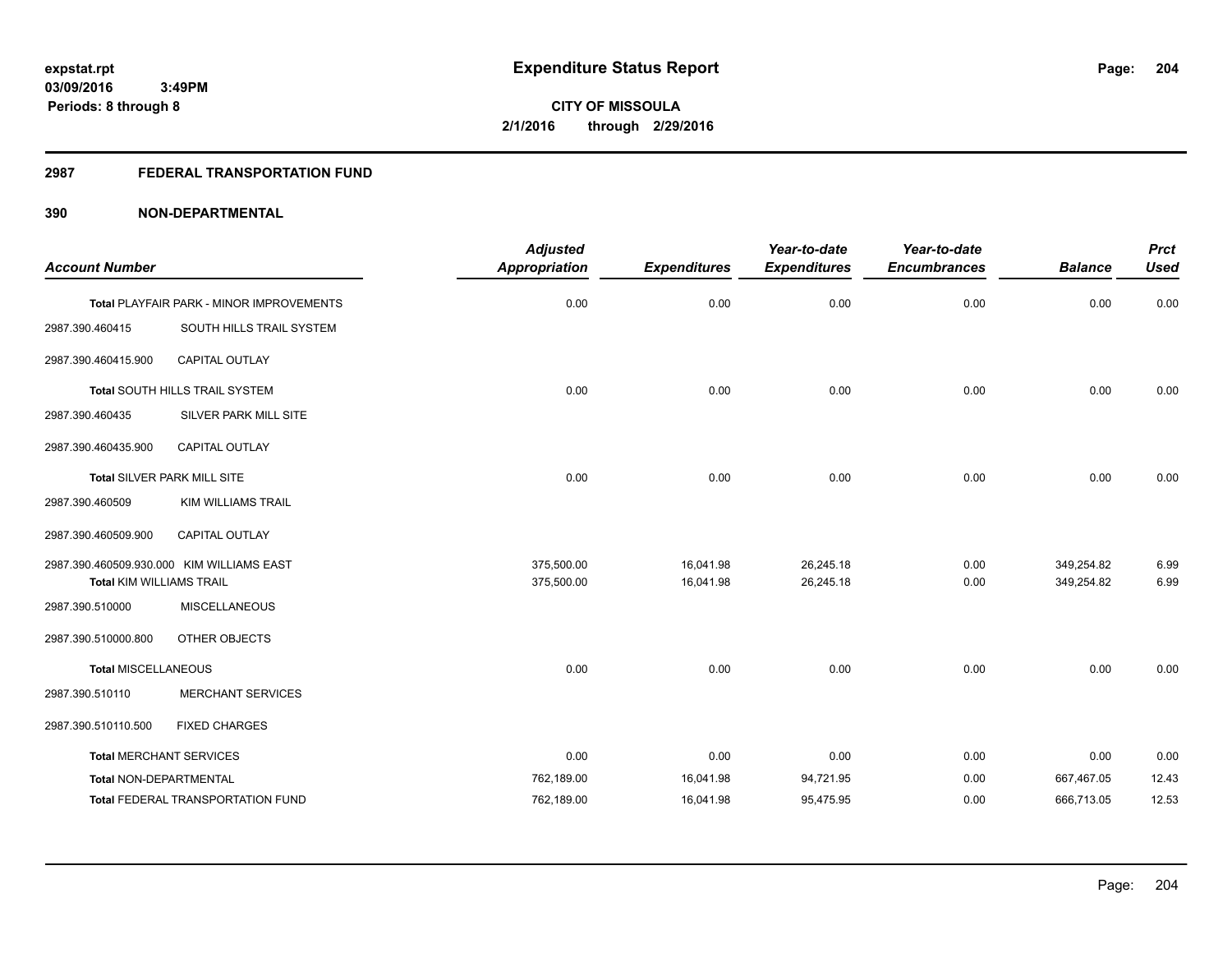#### **2988 GRANTS & DONATIONS FUND**

# **223 CITY CLERK**

| <b>Account Number</b>      |                          | <b>Adjusted</b><br><b>Appropriation</b> | <b>Expenditures</b> | Year-to-date<br><b>Expenditures</b> | Year-to-date<br><b>Encumbrances</b> | <b>Balance</b> | <b>Prct</b><br><b>Used</b> |
|----------------------------|--------------------------|-----------------------------------------|---------------------|-------------------------------------|-------------------------------------|----------------|----------------------------|
| 2988.223.420000            | <b>PUBLIC SAFETY</b>     |                                         |                     |                                     |                                     |                |                            |
| 2988.223.420000.200        | <b>SUPPLIES</b>          |                                         |                     |                                     |                                     |                |                            |
| <b>Total PUBLIC SAFETY</b> |                          | 0.00                                    | 0.00                | 0.00                                | 0.00                                | 0.00           | 0.00                       |
| 2988.223.510110            | <b>MERCHANT SERVICES</b> |                                         |                     |                                     |                                     |                |                            |
| 2988.223.510110.500        | <b>FIXED CHARGES</b>     |                                         |                     |                                     |                                     |                |                            |
| <b>Total CITY CLERK</b>    |                          | 0.00                                    | 0.00                | 0.00                                | 0.00                                | 0.00           | 0.00                       |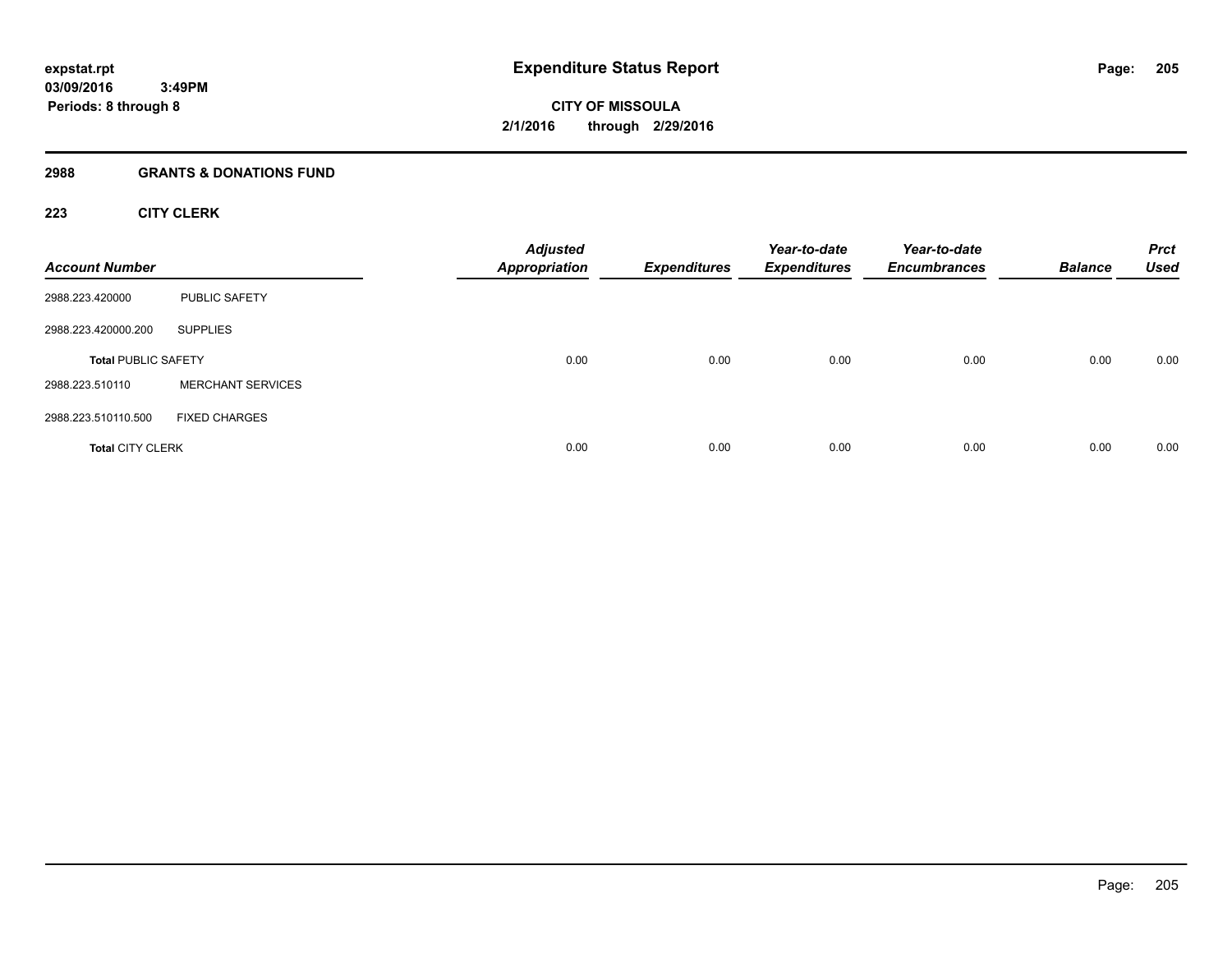#### **2988 GRANTS & DONATIONS FUND**

# **270 CITY ATTORNEY**

|                                |                                                        | <b>Adjusted</b>      |                     | Year-to-date        | Year-to-date        |                | <b>Prct</b> |
|--------------------------------|--------------------------------------------------------|----------------------|---------------------|---------------------|---------------------|----------------|-------------|
| <b>Account Number</b>          |                                                        | <b>Appropriation</b> | <b>Expenditures</b> | <b>Expenditures</b> | <b>Encumbrances</b> | <b>Balance</b> | <b>Used</b> |
| 2988.270.411121                | DV ACCOUNTABILITY GRANT                                |                      |                     |                     |                     |                |             |
| 2988.270.411121.100            | PERSONAL SERVICES                                      |                      |                     |                     |                     |                |             |
|                                | 2988.270.411121.110.000 DV GRANT/SALARIES AND WAGES    | 0.00                 | 2,300.99            | 19,318.73           | 0.00                | $-19,318.73$   | 0.00        |
|                                | 2988.270.411121.140.000 EMPLOYER CONTRIBUTIONS         | 0.00                 | 742.60              | 6,587.23            | 0.00                | $-6,587.23$    | 0.00        |
|                                | 2988.270.411121.141.000 STATE RETIREMENT CONTRIBUTIONS | 0.00                 | 0.00                | 11.80               | 0.00                | $-11.80$       | 0.00        |
| <b>Total PERSONAL SERVICES</b> |                                                        | 0.00                 | 3,043.59            | 25,917.76           | 0.00                | $-25,917.76$   | 0.00        |
| 2988.270.411121.300            | PURCHASED SERVICES                                     |                      |                     |                     |                     |                |             |
|                                | <b>Total PURCHASED SERVICES</b>                        | 0.00                 | 0.00                | 0.00                | 0.00                | 0.00           | 0.00        |
|                                | <b>Total DV ACCOUNTABILITY GRANT</b>                   | 0.00                 | 3,043.59            | 25,917.76           | 0.00                | $-25,917.76$   | 0.00        |
| 2988.270.510110                | <b>MERCHANT SERVICES</b>                               |                      |                     |                     |                     |                |             |
| 2988.270.510110.500            | <b>FIXED CHARGES</b>                                   |                      |                     |                     |                     |                |             |
| <b>Total MERCHANT SERVICES</b> |                                                        | 0.00                 | 0.00                | 0.00                | 0.00                | 0.00           | 0.00        |
| <b>Total CITY ATTORNEY</b>     |                                                        | 0.00                 | 3,043.59            | 25,917.76           | 0.00                | $-25,917.76$   | 0.00        |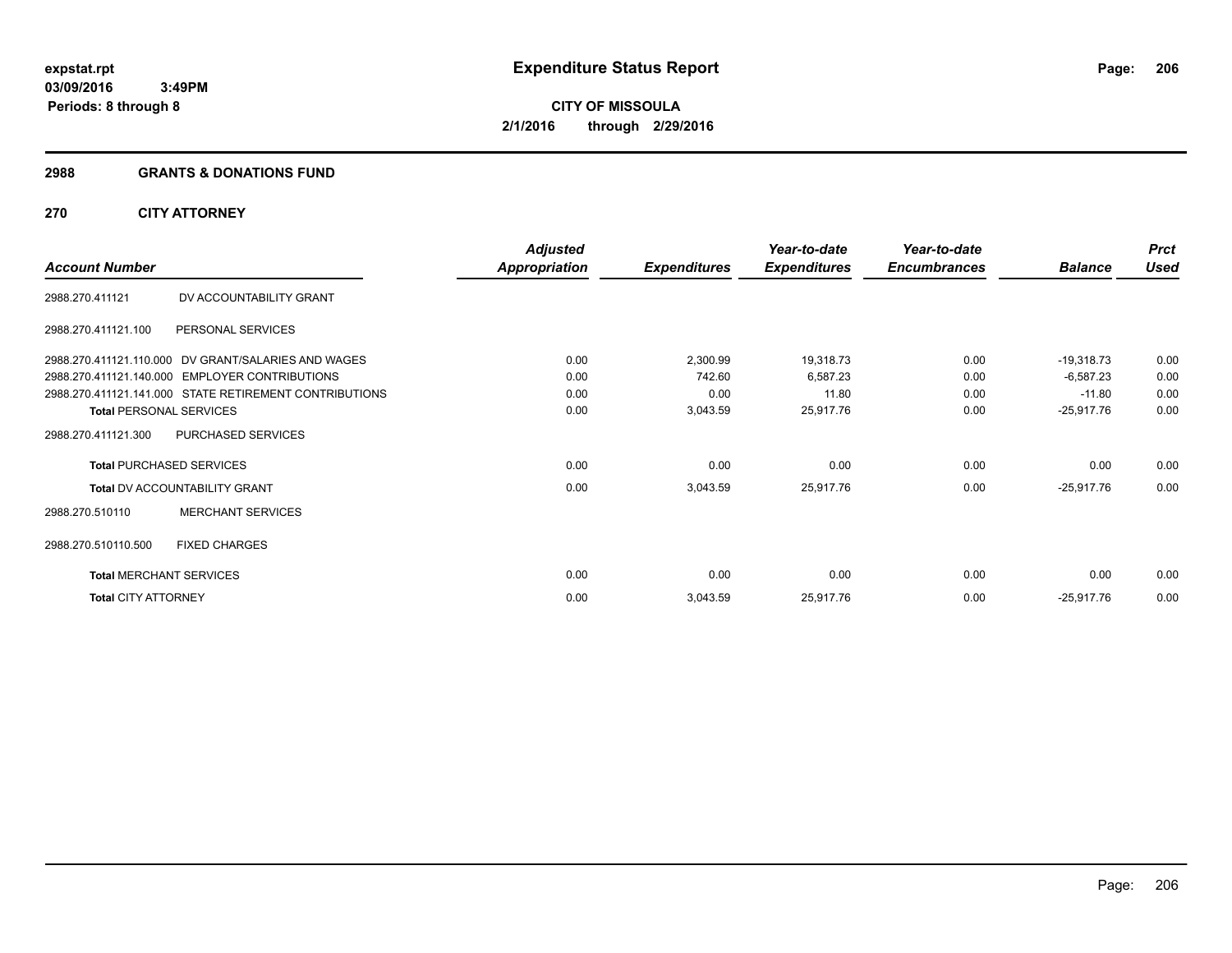# **2988 GRANTS & DONATIONS FUND**

# **290 POLICE**

|                       |                                                | <b>Adjusted</b>      |                     | Year-to-date        | Year-to-date        |                | <b>Prct</b> |
|-----------------------|------------------------------------------------|----------------------|---------------------|---------------------|---------------------|----------------|-------------|
| <b>Account Number</b> |                                                | <b>Appropriation</b> | <b>Expenditures</b> | <b>Expenditures</b> | <b>Encumbrances</b> | <b>Balance</b> | <b>Used</b> |
| 2988.290.420161       | <b>ICAC GOOGLE</b>                             |                      |                     |                     |                     |                |             |
| 2988.290.420161.100   | PERSONAL SERVICES                              |                      |                     |                     |                     |                |             |
|                       | <b>Total PERSONAL SERVICES</b>                 | 0.00                 | 0.00                | 0.00                | 0.00                | 0.00           | 0.00        |
| 2988.290.420161.900   | <b>CAPITAL OUTLAY</b>                          |                      |                     |                     |                     |                |             |
|                       | 2988.290.420161.940.000 MT DES EQUIPMENT GRANT | 0.00                 | 0.00                | 243,765.60          | 0.00                | $-243,765.60$  | 0.00        |
| Total ICAC GOOGLE     |                                                | 0.00                 | 0.00                | 243,765.60          | 0.00                | -243,765.60    | 0.00        |
| 2988.290.420186       | FY15 HITDA                                     |                      |                     |                     |                     |                |             |
| 2988.290.420186.200   | <b>SUPPLIES</b>                                |                      |                     |                     |                     |                |             |
| <b>Total SUPPLIES</b> |                                                | 0.00                 | 0.00                | 0.00                | 0.00                | 0.00           | 0.00        |
| 2988.290.420186.300   | PURCHASED SERVICES                             |                      |                     |                     |                     |                |             |
| Total FY15 HITDA      |                                                | 0.00                 | 0.00                | 0.00                | 0.00                | 0.00           | 0.00        |
| <b>Total POLICE</b>   |                                                | 0.00                 | 0.00                | 243,765.60          | 0.00                | $-243,765.60$  | 0.00        |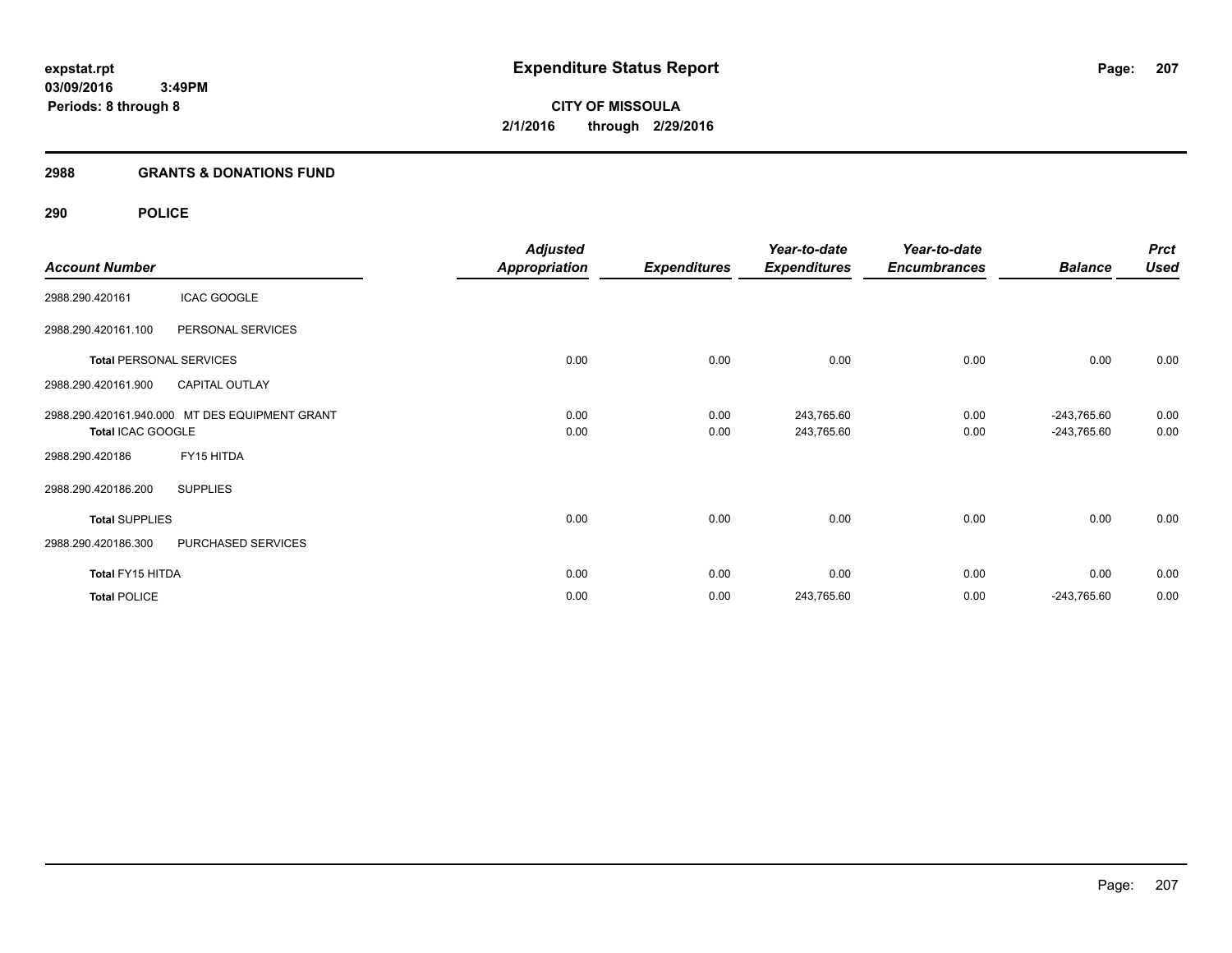#### **2988 GRANTS & DONATIONS FUND**

# **300 FIRE**

| <b>Account Number</b>         |                                                 | <b>Adjusted</b><br><b>Appropriation</b> | <b>Expenditures</b> | Year-to-date<br><b>Expenditures</b> | Year-to-date<br><b>Encumbrances</b> | <b>Balance</b>               | <b>Prct</b><br><b>Used</b> |
|-------------------------------|-------------------------------------------------|-----------------------------------------|---------------------|-------------------------------------|-------------------------------------|------------------------------|----------------------------|
| 2988.300.420731               | AFG GRANT                                       |                                         |                     |                                     |                                     |                              |                            |
| 2988.300.420731.900           | <b>CAPITAL OUTLAY</b>                           |                                         |                     |                                     |                                     |                              |                            |
| <b>Total AFG GRANT</b>        | 2988.300.420731.940.000 AFG GRANT-LARYNGOSCOPES | 0.00<br>0.00                            | 0.00<br>0.00        | 9,593.83<br>9,593.83                | 0.00<br>0.00                        | $-9,593.83$<br>$-9,593.83$   | 0.00<br>0.00               |
| 2988.300.720731               | *** Title Not Found ***                         |                                         |                     |                                     |                                     |                              |                            |
| 2988.300.720731.900           | <b>CAPITAL OUTLAY</b>                           |                                         |                     |                                     |                                     |                              |                            |
| Total *** Title Not Found *** | 2988.300.720731.940.000 MACHINERY & EQUIPMENT   | 0.00<br>0.00                            | 0.00<br>0.00        | 86,254.44<br>86,254.44              | 0.00<br>0.00                        | $-86.254.44$<br>$-86,254.44$ | 0.00<br>0.00               |
| <b>Total FIRE</b>             |                                                 | 0.00                                    | 0.00                | 95,848.27                           | 0.00                                | $-95,848.27$                 | 0.00                       |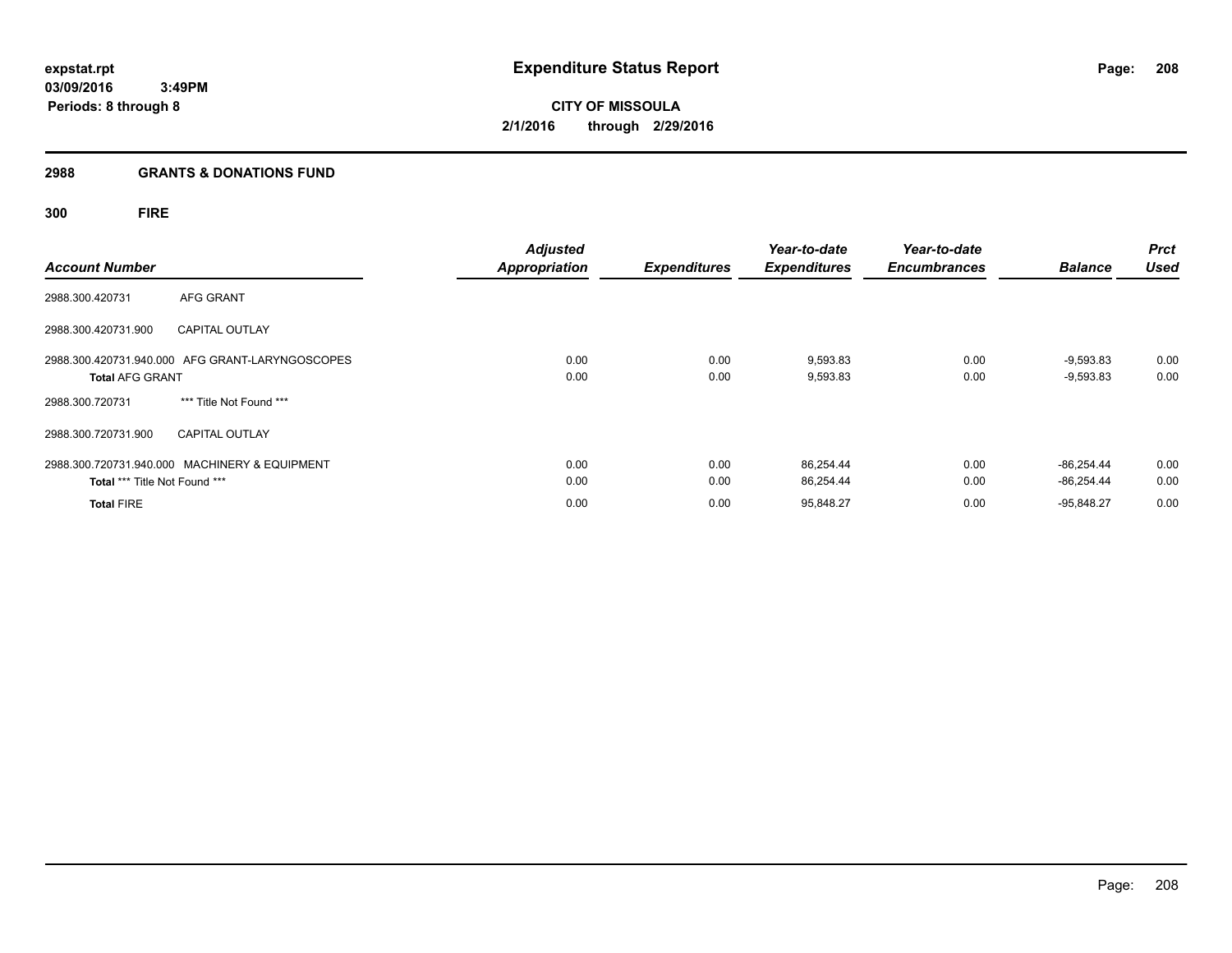#### **2988 GRANTS & DONATIONS FUND**

| <b>Account Number</b>           |                                                          | <b>Adjusted</b><br>Appropriation | <b>Expenditures</b> | Year-to-date<br><b>Expenditures</b> | Year-to-date<br><b>Encumbrances</b> | <b>Balance</b> | <b>Prct</b><br><b>Used</b> |
|---------------------------------|----------------------------------------------------------|----------------------------------|---------------------|-------------------------------------|-------------------------------------|----------------|----------------------------|
|                                 |                                                          |                                  |                     |                                     |                                     |                |                            |
| 2988.390.402816                 | *** Title Not Found ***                                  |                                  |                     |                                     |                                     |                |                            |
| 2988.390.402816.300             | PURCHASED SERVICES                                       |                                  |                     |                                     |                                     |                |                            |
| Total *** Title Not Found ***   |                                                          | 0.00                             | 0.00                | 0.00                                | 0.00                                | 0.00           | 0.00                       |
| 2988.390.410105                 | WAPIKIYA HOMEOWNERS ASSN GRANT                           |                                  |                     |                                     |                                     |                |                            |
| 2988.390.410105.200             | <b>SUPPLIES</b>                                          |                                  |                     |                                     |                                     |                |                            |
|                                 | <b>Total WAPIKIYA HOMEOWNERS ASSN GRANT</b>              | 0.00                             | 0.00                | 0.00                                | 0.00                                | 0.00           | 0.00                       |
| 2988.390.420000                 | <b>MISC GRANTS</b>                                       |                                  |                     |                                     |                                     |                |                            |
| 2988.390.420000.700             | <b>GRANTS &amp; CONTRIBUTIONS</b>                        |                                  |                     |                                     |                                     |                |                            |
|                                 | 2988.390.420000.700.000 GRANTS & CONTRIBUTIONS           | 46,000.00                        | 0.00                | 0.00                                | 0.00                                | 46,000.00      | 0.00                       |
|                                 | <b>Total GRANTS &amp; CONTRIBUTIONS</b>                  | 46,000.00                        | 0.00                | 0.00                                | 0.00                                | 46,000.00      | 0.00                       |
| 2988.390.420000.800             | OTHER OBJECTS                                            |                                  |                     |                                     |                                     |                |                            |
| <b>Total OTHER OBJECTS</b>      |                                                          | 0.00                             | 0.00                | 0.00                                | 0.00                                | 0.00           | 0.00                       |
| <b>Total MISC GRANTS</b>        |                                                          | 46,000.00                        | 0.00                | 0.00                                | 0.00                                | 46,000.00      | 0.00                       |
| 2988.390.420110                 | COPS TECHNOLOGY GRANT(D0J)                               |                                  |                     |                                     |                                     |                |                            |
| 2988.390.420110.900             | CAPITAL OUTLAY                                           |                                  |                     |                                     |                                     |                |                            |
|                                 | 2988.390.420110.940.000 COPS TECHNOLOGY GRANT/ EQUIPMENT | 293,592.00                       | 0.00                | 0.00                                | 0.00                                | 293,592.00     | 0.00                       |
|                                 | Total COPS TECHNOLOGY GRANT(D0J)                         | 293,592.00                       | 0.00                | 0.00                                | 0.00                                | 293,592.00     | 0.00                       |
| 2988.390.420112                 | COPS TECH GRANT X2 \$750,000                             |                                  |                     |                                     |                                     |                |                            |
| 2988.390.420112.300             | PURCHASED SERVICES                                       |                                  |                     |                                     |                                     |                |                            |
| <b>Total PURCHASED SERVICES</b> |                                                          | 0.00                             | 0.00                | 0.00                                | 0.00                                | 0.00           | 0.00                       |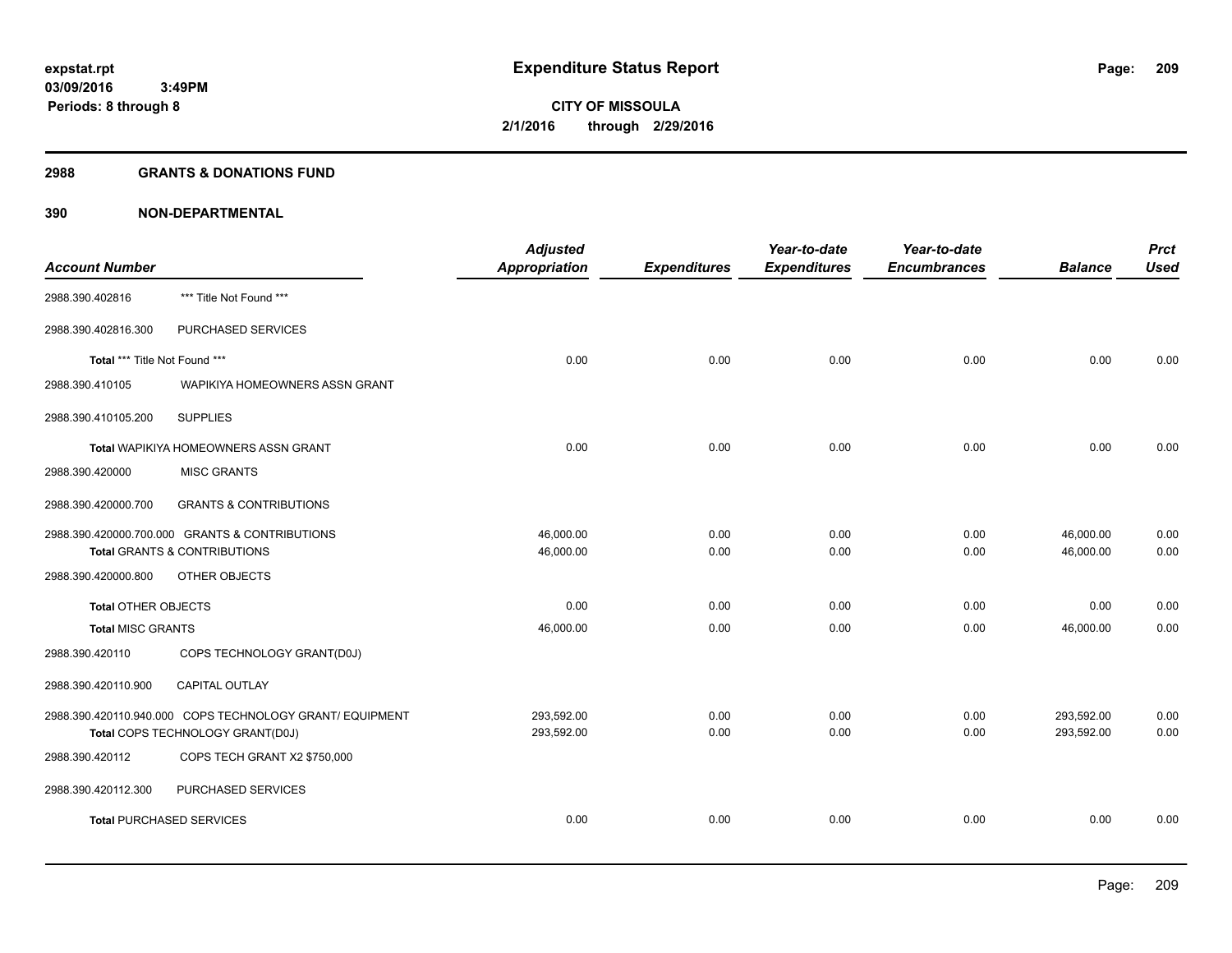#### **2988 GRANTS & DONATIONS FUND**

| <b>Account Number</b>          |                                                                                                                                                            | <b>Adjusted</b><br><b>Appropriation</b> | <b>Expenditures</b>    | Year-to-date<br><b>Expenditures</b> | Year-to-date<br><b>Encumbrances</b> | <b>Balance</b>                    | <b>Prct</b><br><b>Used</b> |
|--------------------------------|------------------------------------------------------------------------------------------------------------------------------------------------------------|-----------------------------------------|------------------------|-------------------------------------|-------------------------------------|-----------------------------------|----------------------------|
| 2988.390.420112.800            | OTHER OBJECTS                                                                                                                                              |                                         |                        |                                     |                                     |                                   |                            |
| <b>Total OTHER OBJECTS</b>     |                                                                                                                                                            | 0.00                                    | 0.00                   | 0.00                                | 0.00                                | 0.00                              | 0.00                       |
| 2988.390.420112.900            | <b>CAPITAL OUTLAY</b>                                                                                                                                      |                                         |                        |                                     |                                     |                                   |                            |
|                                | 2988.390.420112.940.000 MACHINERY & EQUIPMENT<br>Total COPS TECH GRANT X2 \$750,000                                                                        | 700,000.00<br>700,000.00                | 0.00<br>0.00           | 0.00<br>0.00                        | 0.00<br>0.00                        | 700,000.00<br>700,000.00          | 0.00<br>0.00               |
| 2988.390.420143                | <b>ANTI-GRAFFITI PROJECT</b>                                                                                                                               |                                         |                        |                                     |                                     |                                   |                            |
| 2988.390.420143.200            | <b>SUPPLIES</b>                                                                                                                                            |                                         |                        |                                     |                                     |                                   |                            |
|                                | 2988.390.420143.210.000 OFFICE SUPPLIES - ANTI-GRAFFITI PROJECT<br>2988.390.420143.220.000 OPERATING SUPPLIES-ANTI GRAFITTI<br>Total ANTI-GRAFFITI PROJECT | 5,000.00<br>0.00<br>5,000.00            | 0.00<br>13.97<br>13.97 | 0.00<br>149.97<br>149.97            | 0.00<br>0.00<br>0.00                | 5,000.00<br>$-149.97$<br>4,850.03 | 0.00<br>0.00<br>3.00       |
| 2988.390.420144                | <b>BIAS CRIME CONTROL CAMPAIGN</b>                                                                                                                         |                                         |                        |                                     |                                     |                                   |                            |
| 2988.390.420144.300            | PURCHASED SERVICES                                                                                                                                         |                                         |                        |                                     |                                     |                                   |                            |
|                                | 2988.390.420144.350.000 BIAS CAMPAIGN - PROFESSIONAL SERVICES<br>Total BIAS CRIME CONTROL CAMPAIGN                                                         | 10,903.00<br>10,903.00                  | 0.00<br>0.00           | 0.00<br>0.00                        | 0.00<br>0.00                        | 10,903.00<br>10.903.00            | 0.00<br>0.00               |
| 2988.390.420145                | FY10 UNDERAGE DRINKING                                                                                                                                     |                                         |                        |                                     |                                     |                                   |                            |
| 2988.390.420145.100            | PERSONAL SERVICES                                                                                                                                          |                                         |                        |                                     |                                     |                                   |                            |
| <b>Total PERSONAL SERVICES</b> |                                                                                                                                                            | 0.00                                    | 0.00                   | 0.00                                | 0.00                                | 0.00                              | 0.00                       |
| 2988.390.420145.200            | <b>SUPPLIES</b>                                                                                                                                            |                                         |                        |                                     |                                     |                                   |                            |
| <b>Total SUPPLIES</b>          |                                                                                                                                                            | 0.00                                    | 0.00                   | 0.00                                | 0.00                                | 0.00                              | 0.00                       |
| 2988.390.420145.300            | PURCHASED SERVICES                                                                                                                                         |                                         |                        |                                     |                                     |                                   |                            |
|                                | Total FY10 UNDERAGE DRINKING                                                                                                                               | 0.00                                    | 0.00                   | 0.00                                | 0.00                                | 0.00                              | 0.00                       |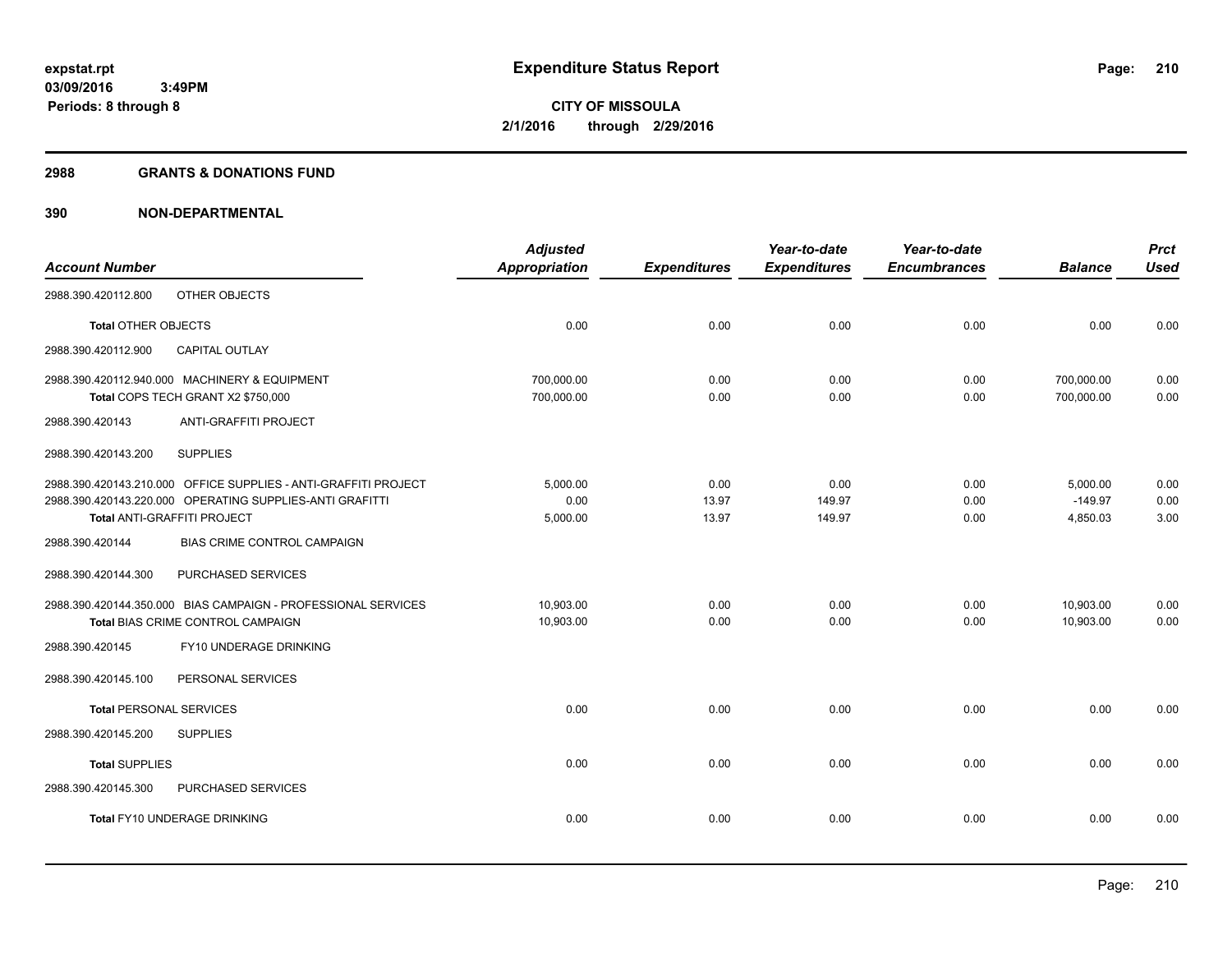#### **2988 GRANTS & DONATIONS FUND**

|                                            |                                                                  | <b>Adjusted</b>      |                     | Year-to-date        | Year-to-date        |                | <b>Prct</b> |
|--------------------------------------------|------------------------------------------------------------------|----------------------|---------------------|---------------------|---------------------|----------------|-------------|
| <b>Account Number</b>                      |                                                                  | <b>Appropriation</b> | <b>Expenditures</b> | <b>Expenditures</b> | <b>Encumbrances</b> | <b>Balance</b> | <b>Used</b> |
| 2988.390.420150                            | TRAFFIC POLICING-UNIFORM                                         |                      |                     |                     |                     |                |             |
| 2988.390.420150.900                        | <b>CAPITAL OUTLAY</b>                                            |                      |                     |                     |                     |                |             |
|                                            | 2988.390.420150.940.000 STATE EQUIPMENT GRANT-STEP               | 10.338.00            | 0.00                | 10,338.00           | 0.00                | 0.00           | 100.00      |
|                                            | Total TRAFFIC POLICING-UNIFORM                                   | 10,338.00            | 0.00                | 10,338.00           | 0.00                | 0.00           | 100.00      |
| 2988.390.420160                            | FY09 POLICE ICAC FEDERAL GRANT                                   |                      |                     |                     |                     |                |             |
| 2988.390.420160.100                        | PERSONAL SERVICES                                                |                      |                     |                     |                     |                |             |
|                                            | 2988.390.420160.120.000 FY09 POLICE ICAC GRANT/OT & /TERMINATION | 15,755.00            | 49.13               | 2,283.35            | 0.00                | 13.471.65      | 14.49       |
|                                            | 2988.390.420160.140.000 FY09 POLICE ICAC GRANT                   | 9,453.00             | 3.32                | 152.35              | 0.00                | 9,300.65       | 1.61        |
|                                            | 2988.390.420160.141.000 STATE RETIREMENT CONTRIBUTIONS           | 0.00                 | 0.00                | 12,044.82           | 0.00                | $-12,044.82$   | 0.00        |
| <b>Total PERSONAL SERVICES</b>             |                                                                  | 25,208.00            | 52.45               | 14,480.52           | 0.00                | 10,727.48      | 57.44       |
| 2988.390.420160.200                        | <b>SUPPLIES</b>                                                  |                      |                     |                     |                     |                |             |
| 2988.390.420160.220.000 OPERATING SUPPLIES |                                                                  | 0.00                 | 0.00                | 74.82               | 0.00                | $-74.82$       | 0.00        |
| <b>Total SUPPLIES</b>                      |                                                                  | 0.00                 | 0.00                | 74.82               | 0.00                | $-74.82$       | 0.00        |
| 2988.390.420160.300                        | PURCHASED SERVICES                                               |                      |                     |                     |                     |                |             |
|                                            | 2988.390.420160.341.000 ELECTRICITY & NATURAL GAS                | 750.00               | 0.00                | 0.00                | 0.00                | 750.00         | 0.00        |
|                                            | 2988.390.420160.350.000 FY09 POLICE ICAC GRANT/PROF SVS          | 1,500.00             | 0.00                | 0.00                | 0.00                | 1,500.00       | 0.00        |
|                                            | 2988.390.420160.370.000 Fy09 POLICE ICAC GRANT/TRAVEL            | 0.00                 | 0.00                | 1,127.13            | 0.00                | $-1.127.13$    | 0.00        |
| <b>Total PURCHASED SERVICES</b>            |                                                                  | 2,250.00             | 0.00                | 1,127.13            | 0.00                | 1,122.87       | 50.09       |
| 2988.390.420160.400                        | <b>BUILDING MATERIALS</b>                                        |                      |                     |                     |                     |                |             |
| <b>Total BUILDING MATERIALS</b>            |                                                                  | 0.00                 | 0.00                | 0.00                | 0.00                | 0.00           | 0.00        |
| 2988.390.420160.500                        | <b>FIXED CHARGES</b>                                             |                      |                     |                     |                     |                |             |
|                                            | 2988.390.420160.500.000 FY09 POLICE ICAC GRANT/OTHER EXPENSES    | 2,980.00             | 0.00                | 0.00                | 0.00                | 2,980.00       | 0.00        |
| <b>Total FIXED CHARGES</b>                 |                                                                  | 2,980.00             | 0.00                | 0.00                | 0.00                | 2.980.00       | 0.00        |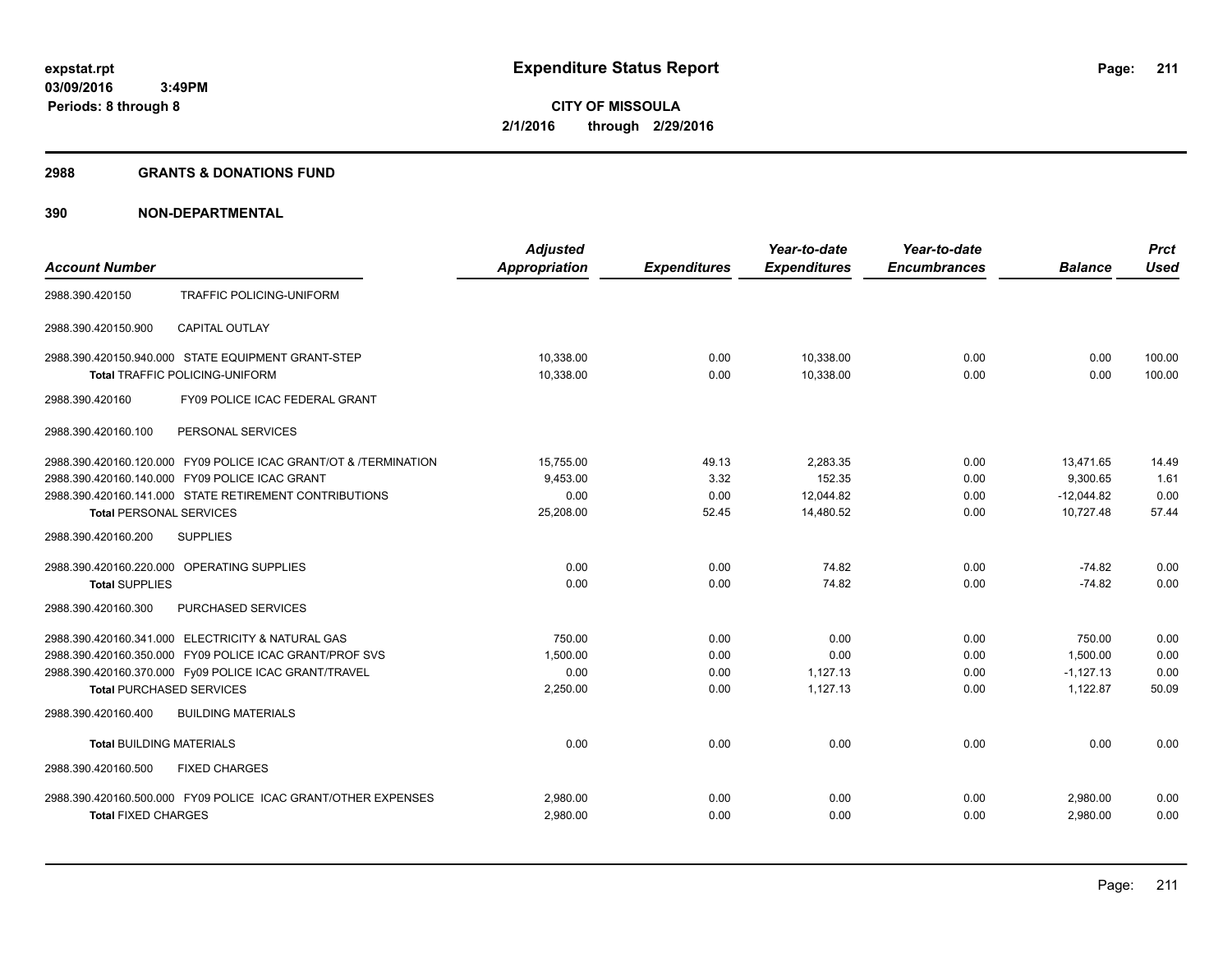#### **2988 GRANTS & DONATIONS FUND**

| <b>Account Number</b>                                           | <b>Adjusted</b><br><b>Appropriation</b> | <b>Expenditures</b> | Year-to-date<br><b>Expenditures</b> | Year-to-date<br><b>Encumbrances</b> | <b>Balance</b> | <b>Prct</b><br><b>Used</b> |
|-----------------------------------------------------------------|-----------------------------------------|---------------------|-------------------------------------|-------------------------------------|----------------|----------------------------|
| OTHER OBJECTS<br>2988.390.420160.800                            |                                         |                     |                                     |                                     |                |                            |
| <b>Total OTHER OBJECTS</b>                                      | 0.00                                    | 0.00                | 0.00                                | 0.00                                | 0.00           | 0.00                       |
| 2988.390.420160.900<br><b>CAPITAL OUTLAY</b>                    |                                         |                     |                                     |                                     |                |                            |
| <b>Total CAPITAL OUTLAY</b>                                     | 0.00                                    | 0.00                | 0.00                                | 0.00                                | 0.00           | 0.00                       |
| <b>Total FY09 POLICE ICAC FEDERAL GRANT</b>                     | 30,438.00                               | 52.45               | 15,682.47                           | 0.00                                | 14,755.53      | 51.52                      |
| <b>FY09 POLICE TRAINING SIMULATOR GRANT</b><br>2988.390.420161  |                                         |                     |                                     |                                     |                |                            |
| PERSONAL SERVICES<br>2988.390.420161.100                        |                                         |                     |                                     |                                     |                |                            |
| 2988.390.420161.110.000 ICAC GOOGLE-SALARIES AND WAGES          | 0.00                                    | 5,395.60            | 44,032.05                           | 0.00                                | $-44,032.05$   | 0.00                       |
| 2988.390.420161.115.000 SALARIES/HEALTH INSURANCE BENEFIT       | 0.00                                    | 636.00              | 4,383.00                            | 0.00                                | $-4,383.00$    | 0.00                       |
| 2988.390.420161.130.000 OTHER                                   | 0.00                                    | 0.00                | 690.00                              | 0.00                                | $-690.00$      | 0.00                       |
| 2988.390.420161.133.000 EDUCATION COMPENSATION                  | 0.00                                    | 0.00                | 10.00                               | 0.00                                | $-10.00$       | 0.00                       |
| 2988.390.420161.140.000 EMPLOYER CONTRIBUTIONS                  | 0.00                                    | 1,395.95            | 11,586.09                           | 0.00                                | $-11,586.09$   | 0.00                       |
| <b>Total PERSONAL SERVICES</b>                                  | 0.00                                    | 7,427.55            | 60,701.14                           | 0.00                                | $-60,701.14$   | 0.00                       |
| 2988.390.420161.200<br><b>SUPPLIES</b>                          |                                         |                     |                                     |                                     |                |                            |
| <b>Total SUPPLIES</b>                                           | 0.00                                    | 0.00                | 0.00                                | 0.00                                | 0.00           | 0.00                       |
| Total FY09 POLICE TRAINING SIMULATOR GRANT                      | 0.00                                    | 7,427.55            | 60,701.14                           | 0.00                                | $-60,701.14$   | 0.00                       |
| 2988.390.420180<br><b>BULLETPROOF VEST PROGRAM</b>              |                                         |                     |                                     |                                     |                |                            |
| <b>SUPPLIES</b><br>2988.390.420180.200                          |                                         |                     |                                     |                                     |                |                            |
| 2988.390.420180.220.000 OPERATING SUPPLIES-BULLETPROOF VEST GNT | 10.500.00                               | 659.00              | 2.658.39                            | 0.00                                | 7,841.61       | 25.32                      |
| <b>Total BULLETPROOF VEST PROGRAM</b>                           | 10,500.00                               | 659.00              | 2,658.39                            | 0.00                                | 7,841.61       | 25.32                      |
| FY16 HIDTA<br>2988.390.420181                                   |                                         |                     |                                     |                                     |                |                            |
| PERSONAL SERVICES<br>2988.390.420181.100                        |                                         |                     |                                     |                                     |                |                            |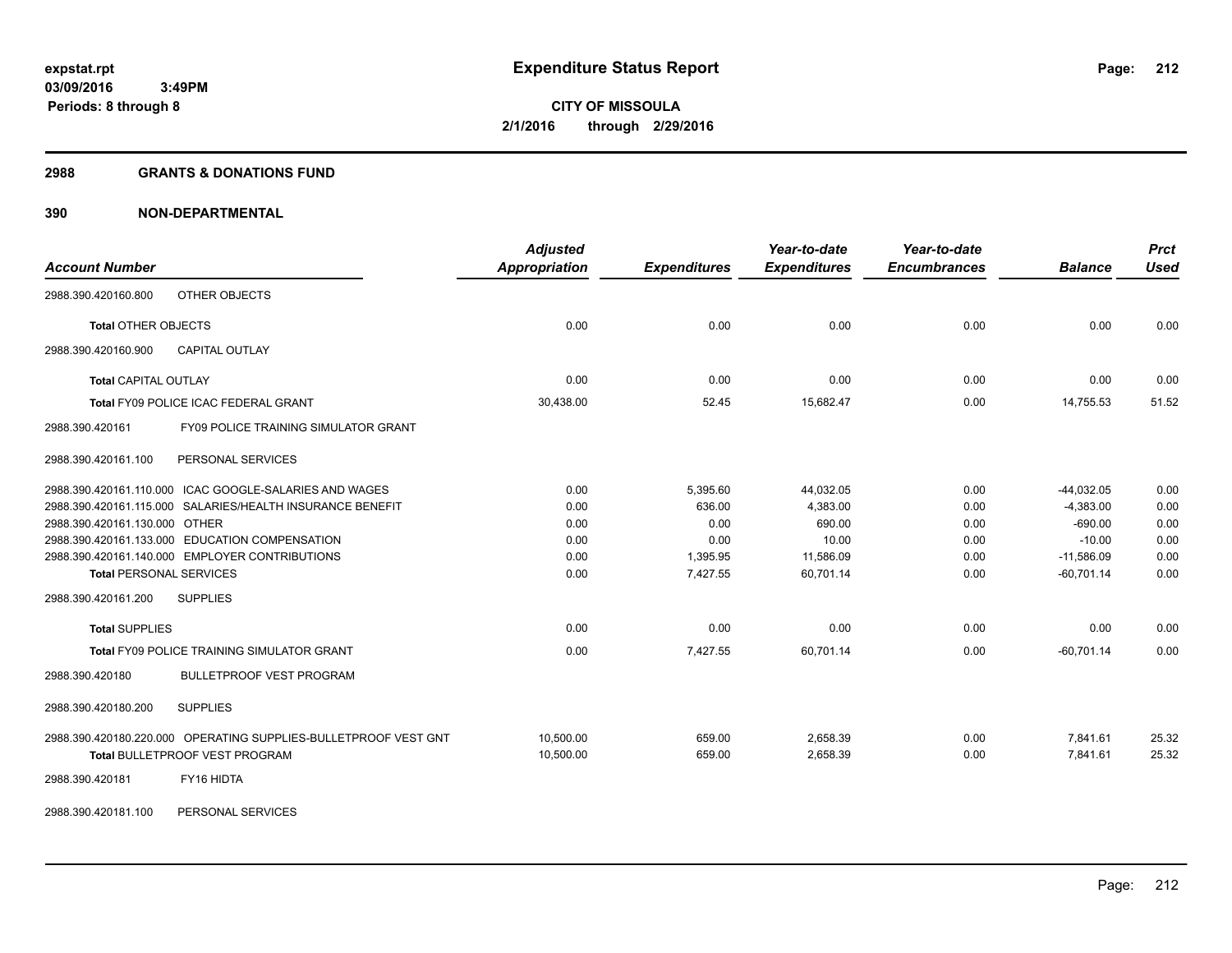#### **2988 GRANTS & DONATIONS FUND**

| <b>Account Number</b>                                       | <b>Adjusted</b><br>Appropriation | <b>Expenditures</b> | Year-to-date<br><b>Expenditures</b> | Year-to-date<br><b>Encumbrances</b> | <b>Balance</b> | <b>Prct</b><br>Used |
|-------------------------------------------------------------|----------------------------------|---------------------|-------------------------------------|-------------------------------------|----------------|---------------------|
|                                                             |                                  |                     |                                     |                                     |                |                     |
| 2988.390.420181.120.000 FY12 HIDTA-OVERTIME/TERMINATION     | 0.00                             | 1,279.01            | 2,843.40                            | 0.00                                | $-2,843.40$    | 0.00                |
| 2988.390.420181.140.000 FY12 HIDTA-EMPLOYER CONTRIBUTIONS   | 0.00                             | 84.39               | 187.40                              | 0.00                                | $-187.40$      | 0.00                |
| <b>Total PERSONAL SERVICES</b>                              | 0.00                             | 1,363.40            | 3,030.80                            | 0.00                                | $-3,030.80$    | 0.00                |
| <b>SUPPLIES</b><br>2988.390.420181.200                      |                                  |                     |                                     |                                     |                |                     |
| 2988.390.420181.220.000 FY12 HIDTA-OPERATING SUPPLIES       | 0.00                             | 555.96              | 555.96                              | 0.00                                | $-555.96$      | 0.00                |
| <b>Total SUPPLIES</b>                                       | 0.00                             | 555.96              | 555.96                              | 0.00                                | $-555.96$      | 0.00                |
| 2988.390.420181.300<br>PURCHASED SERVICES                   |                                  |                     |                                     |                                     |                |                     |
| 2988.390.420181.344.000 FY12 HIDTA-TELEPHONE SERVICE        | 0.00                             | 496.04              | 535.50                              | 0.00                                | $-535.50$      | 0.00                |
| 2988.390.420181.350.000 FY12 HIDTA-PROFESSIONAL SERVICES    | 0.00                             | 451.00              | 502.00                              | 0.00                                | $-502.00$      | 0.00                |
| 2988.390.420181.350.013 FY12 HIDTA-SERVICE CONTRACTS        | 0.00                             | 3,098.99            | 4,525.24                            | 0.00                                | $-4,525.24$    | 0.00                |
| <b>Total PURCHASED SERVICES</b>                             | 0.00                             | 4,046.03            | 5,562.74                            | 0.00                                | $-5,562.74$    | 0.00                |
| 2988.390.420181.500<br><b>FIXED CHARGES</b>                 |                                  |                     |                                     |                                     |                |                     |
| 2988.390.420181.500.000 FACILITY LEASE-FIXED CHARGES        | 0.00                             | 5,669.70            | 17,009.10                           | 0.00                                | $-17,009.10$   | 0.00                |
| <b>Total FIXED CHARGES</b>                                  | 0.00                             | 5,669.70            | 17,009.10                           | 0.00                                | $-17,009.10$   | 0.00                |
| 2988.390.420181.900<br><b>CAPITAL OUTLAY</b>                |                                  |                     |                                     |                                     |                |                     |
| <b>Total CAPITAL OUTLAY</b>                                 | 0.00                             | 0.00                | 0.00                                | 0.00                                | 0.00           | 0.00                |
| <b>Total FY16 HIDTA</b>                                     | 0.00                             | 11,635.09           | 26,158.60                           | 0.00                                | $-26,158.60$   | 0.00                |
| <b>DUI TASK FORCE GRANT</b><br>2988.390.420184              |                                  |                     |                                     |                                     |                |                     |
| 2988.390.420184.100<br>PERSONAL SERVICES                    |                                  |                     |                                     |                                     |                |                     |
| 2988.390.420184.120.000 DUI TASK FORCE OVERTIME/TERMINATION | 4,300.00                         | 0.00                | 0.00                                | 0.00                                | 4,300.00       | 0.00                |
| 2988.390.420184.141.000 STATE RETIREMENT CONTRIBUTIONS      | 700.00                           | 0.00                | 0.00                                | 0.00                                | 700.00         | 0.00                |
| <b>Total PERSONAL SERVICES</b>                              | 5,000.00                         | 0.00                | 0.00                                | 0.00                                | 5,000.00       | 0.00                |
| <b>SUPPLIES</b><br>2988.390.420184.200                      |                                  |                     |                                     |                                     |                |                     |
| <b>Total SUPPLIES</b>                                       | 0.00                             | 0.00                | 0.00                                | 0.00                                | 0.00           | 0.00                |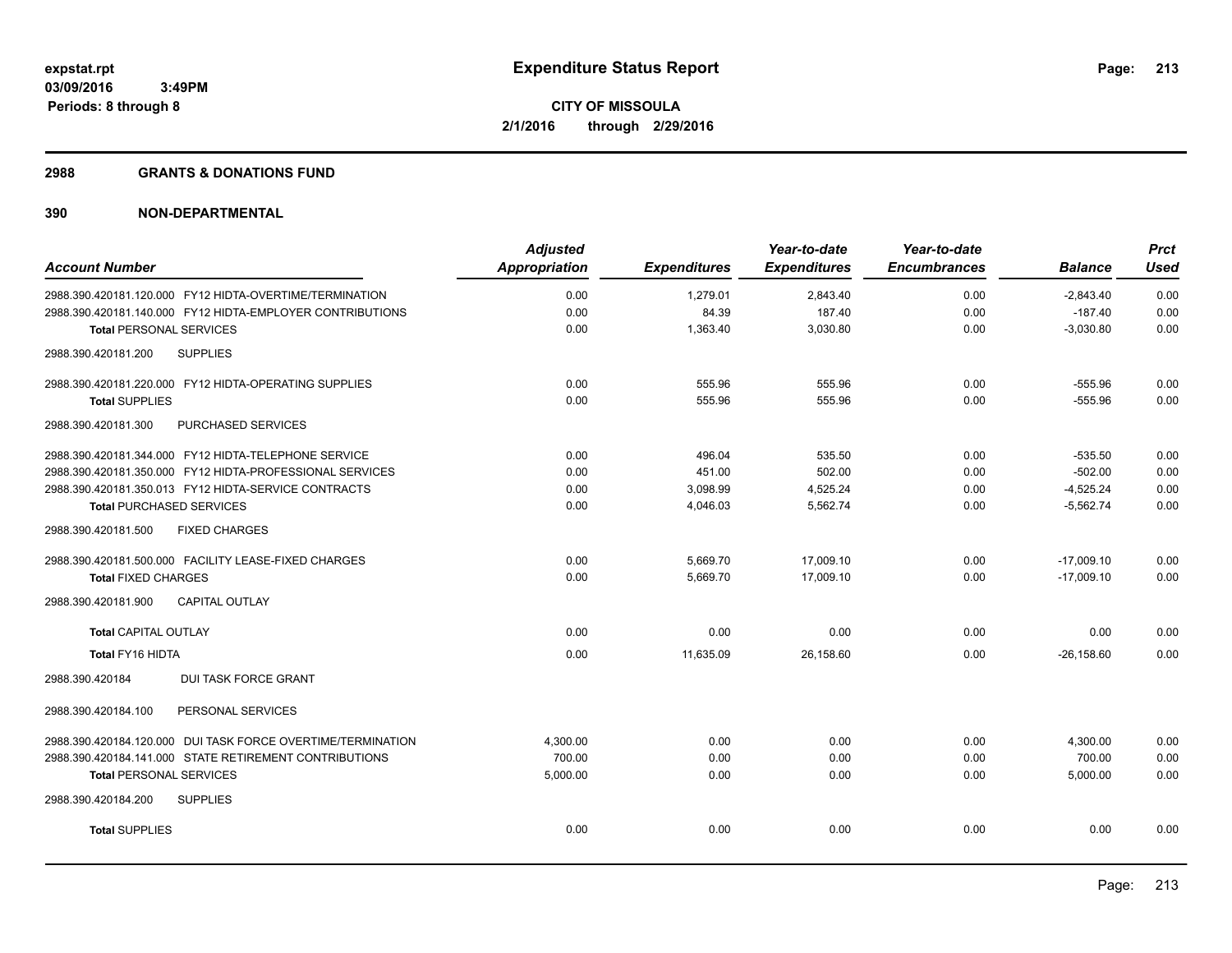#### **2988 GRANTS & DONATIONS FUND**

| <b>Account Number</b>                                                            | <b>Adjusted</b><br><b>Appropriation</b> | <b>Expenditures</b> | Year-to-date<br><b>Expenditures</b> | Year-to-date<br><b>Encumbrances</b> | <b>Balance</b>            | <b>Prct</b><br><b>Used</b> |
|----------------------------------------------------------------------------------|-----------------------------------------|---------------------|-------------------------------------|-------------------------------------|---------------------------|----------------------------|
| <b>Total DUI TASK FORCE GRANT</b>                                                | 5,000.00                                | 0.00                | 0.00                                | 0.00                                | 5,000.00                  | 0.00                       |
| DUI - COPS IN SHOPS<br>2988.390.420185                                           |                                         |                     |                                     |                                     |                           |                            |
| PERSONAL SERVICES<br>2988.390.420185.100                                         |                                         |                     |                                     |                                     |                           |                            |
| <b>Total PERSONAL SERVICES</b>                                                   | 0.00                                    | 0.00                | 0.00                                | 0.00                                | 0.00                      | 0.00                       |
| <b>SUPPLIES</b><br>2988.390.420185.200                                           |                                         |                     |                                     |                                     |                           |                            |
| Total DUI - COPS IN SHOPS                                                        | 0.00                                    | 0.00                | 0.00                                | 0.00                                | 0.00                      | 0.00                       |
| FY15 HITDA<br>2988.390.420186                                                    |                                         |                     |                                     |                                     |                           |                            |
| 2988.390.420186.100<br>PERSONAL SERVICES                                         |                                         |                     |                                     |                                     |                           |                            |
| 2988.390.420186.120.000 FY15 HIDTA/OVERTIME/TERMINATION                          | 0.00                                    | 0.00                | 14,614.74                           | 0.00                                | $-14,614.74$              | 0.00                       |
| 2988.390.420186.140.000 EMPLOYER CONTRIBUTIONS<br><b>Total PERSONAL SERVICES</b> | 0.00<br>0.00                            | 0.00<br>0.00        | 953.90<br>15,568.64                 | 0.00<br>0.00                        | $-953.90$<br>$-15,568.64$ | 0.00<br>0.00               |
| 2988.390.420186.200<br><b>SUPPLIES</b>                                           |                                         |                     |                                     |                                     |                           |                            |
| 2988.390.420186.210.000 OFFICE SUPPLIES                                          | 0.00                                    | 0.00                | 946.45                              | 0.00                                | $-946.45$                 | 0.00                       |
| 2988.390.420186.220.000 FY15 HIDTA/OPERATING SUPPLIES                            | 0.00                                    | 429.50              | 880.75                              | 0.00                                | $-880.75$                 | 0.00                       |
| <b>Total SUPPLIES</b>                                                            | 0.00                                    | 429.50              | 1,827.20                            | 0.00                                | $-1,827.20$               | 0.00                       |
| PURCHASED SERVICES<br>2988.390.420186.300                                        |                                         |                     |                                     |                                     |                           |                            |
| 2988.390.420186.344.000 FY15 HIDTA/TELEPHONE SERVICE                             | 0.00                                    | 0.00                | 1,562.66                            | 0.00                                | $-1,562.66$               | 0.00                       |
| 2988.390.420186.350.000 PROFESSIONAL SERVICES                                    | 0.00                                    | 0.00                | 2,706.00                            | 0.00                                | $-2,706.00$               | 0.00                       |
| 2988.390.420186.350.013 FY15 HIDTA/PROFESSIONAL SERVICES                         | 0.00                                    | 0.00                | 384.00                              | 0.00                                | $-384.00$                 | 0.00                       |
| 2988.390.420186.350.039 PROFESSIONAL SERVICES                                    | 0.00                                    | 0.00                | 32,731.84                           | 0.00                                | $-32,731.84$              | 0.00                       |
| 2988.390.420186.350.040 PROFESSIONAL SERVICES                                    | 0.00                                    | 548.51              | 5,220.38                            | 0.00                                | $-5,220.38$               | 0.00                       |
| <b>Total PURCHASED SERVICES</b>                                                  | 0.00                                    | 548.51              | 42,604.88                           | 0.00                                | $-42,604.88$              | 0.00                       |
| <b>FIXED CHARGES</b><br>2988.390.420186.500                                      |                                         |                     |                                     |                                     |                           |                            |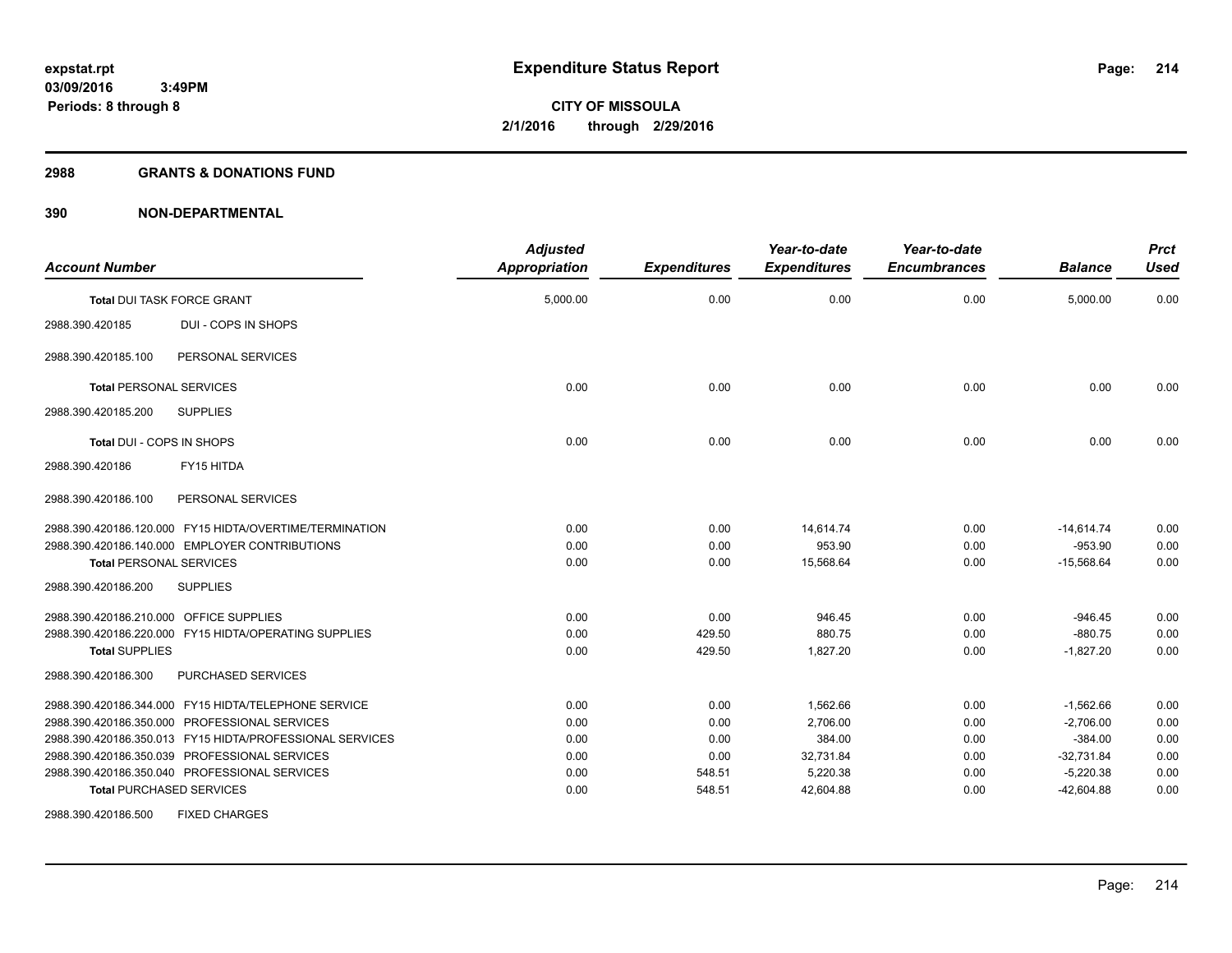# **2988 GRANTS & DONATIONS FUND**

| <b>Account Number</b>                                         | <b>Adjusted</b><br>Appropriation | <b>Expenditures</b> | Year-to-date<br><b>Expenditures</b> | Year-to-date<br><b>Encumbrances</b> | <b>Balance</b> | <b>Prct</b><br><b>Used</b> |
|---------------------------------------------------------------|----------------------------------|---------------------|-------------------------------------|-------------------------------------|----------------|----------------------------|
| 2988.390.420186.500.000 FIXED CHARGES                         | 0.00                             | 0.00                | 32,846.64                           | 0.00                                | $-32.846.64$   | 0.00                       |
| <b>Total FIXED CHARGES</b>                                    | 0.00                             | 0.00                | 32,846.64                           | 0.00                                | $-32,846.64$   | 0.00                       |
| <b>Total FY15 HITDA</b>                                       | 0.00                             | 978.01              | 92,847.36                           | 0.00                                | $-92,847.36$   | 0.00                       |
| 2988.390.420190<br>STATE OT SEAT BELT GRANT                   |                                  |                     |                                     |                                     |                |                            |
| 2988.390.420190.100<br>PERSONAL SERVICES                      |                                  |                     |                                     |                                     |                |                            |
| 2988.390.420190.110.113 SALARIES AND WAGES                    | 0.00                             | 0.00                | 1,618.93                            | 0.00                                | $-1,618.93$    | 0.00                       |
| 2988.390.420190.120.000 OVERTIME/TERMINATION - MDOT/SEATBELT  | 30,000.00                        | 1,969.68            | 24,759.18                           | 0.00                                | 5,240.82       | 82.53                      |
| 2988.390.420190.120.113 STEP GRANT COORD/OVERTIME/TERMINATION | 0.00                             | 485.97              | 957.50                              | 0.00                                | $-957.50$      | 0.00                       |
| 2988.390.420190.140.000 EMPLOYER CONTRIBUTIONS-MDOT/SEATBELT  | 30,000.00                        | 160.90              | 1,771.05                            | 0.00                                | 28,228.95      | 5.90                       |
| <b>Total PERSONAL SERVICES</b>                                | 60,000.00                        | 2,616.55            | 29,106.66                           | 0.00                                | 30,893.34      | 48.51                      |
| 2988.390.420190.200<br><b>SUPPLIES</b>                        |                                  |                     |                                     |                                     |                |                            |
| <b>Total SUPPLIES</b>                                         | 0.00                             | 0.00                | 0.00                                | 0.00                                | 0.00           | 0.00                       |
| 2988.390.420190.300<br>PURCHASED SERVICES                     |                                  |                     |                                     |                                     |                |                            |
| 2988.390.420190.390.000 OTHER PURCHASED SERVICES              | 0.00                             | 0.00                | 274.79                              | 0.00                                | $-274.79$      | 0.00                       |
| <b>Total PURCHASED SERVICES</b>                               | 0.00                             | 0.00                | 274.79                              | 0.00                                | $-274.79$      | 0.00                       |
| Total STATE OT SEAT BELT GRANT                                | 60,000.00                        | 2,616.55            | 29,381.45                           | 0.00                                | 30,618.55      | 48.97                      |
| <b>HIDTA INITIATIVE</b><br>2988.390.420191                    |                                  |                     |                                     |                                     |                |                            |
| 2988.390.420191.100<br>PERSONAL SERVICES                      |                                  |                     |                                     |                                     |                |                            |
| <b>Total HIDTA INITIATIVE</b>                                 | 0.00                             | 0.00                | 0.00                                | 0.00                                | 0.00           | 0.00                       |
| UNDERAGE DRINKING GRANT<br>2988.390.420192                    |                                  |                     |                                     |                                     |                |                            |
| 2988.390.420192.100<br>PERSONAL SERVICES                      |                                  |                     |                                     |                                     |                |                            |
| Total UNDERAGE DRINKING GRANT                                 | 0.00                             | 0.00                | 0.00                                | 0.00                                | 0.00           | 0.00                       |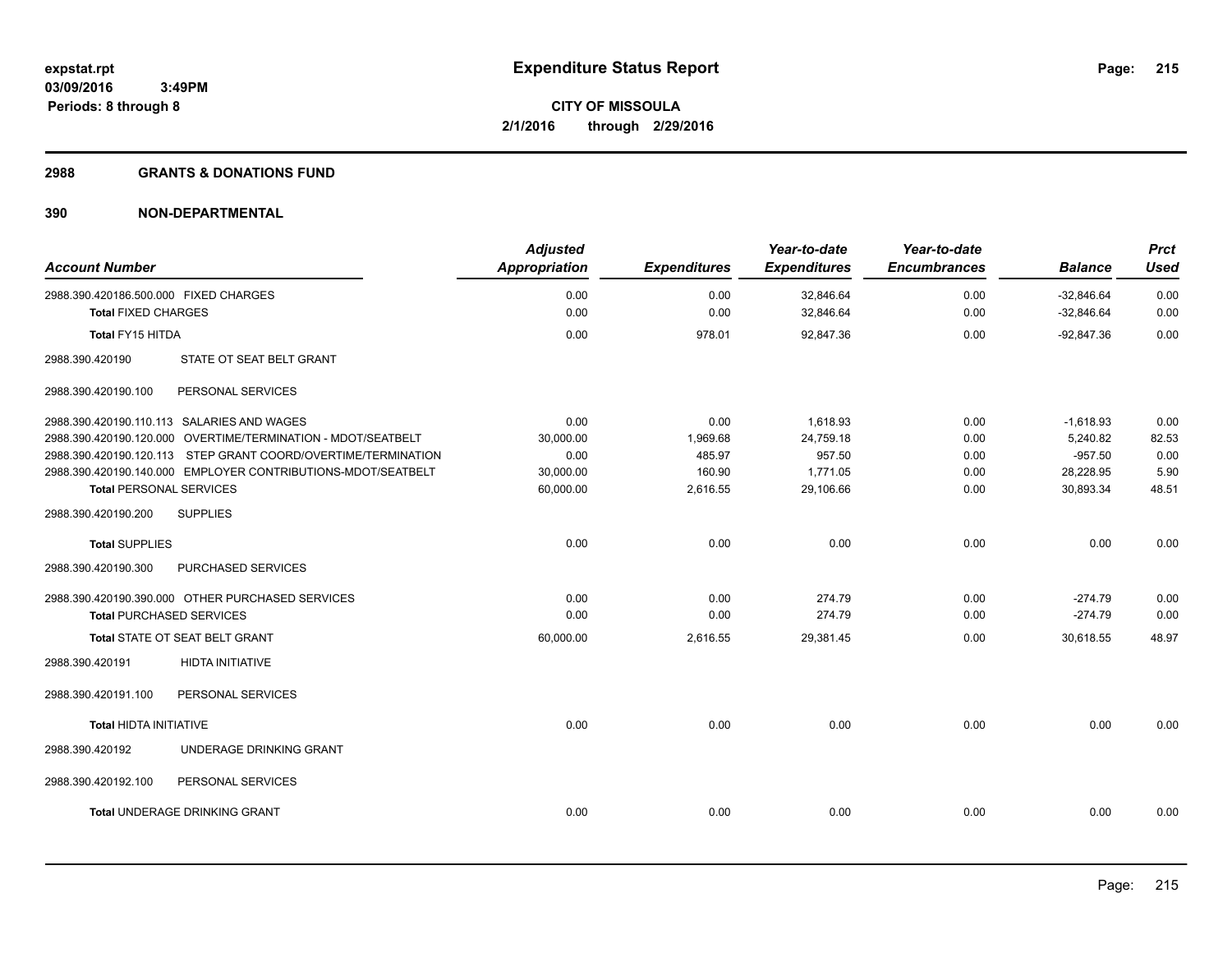#### **2988 GRANTS & DONATIONS FUND**

| <b>Account Number</b>                                    | <b>Adjusted</b><br><b>Appropriation</b> | <b>Expenditures</b> | Year-to-date<br><b>Expenditures</b> | Year-to-date<br><b>Encumbrances</b> | <b>Balance</b> | <b>Prct</b><br><b>Used</b> |
|----------------------------------------------------------|-----------------------------------------|---------------------|-------------------------------------|-------------------------------------|----------------|----------------------------|
|                                                          |                                         |                     |                                     |                                     |                |                            |
| FY13 HIDTA<br>2988.390.420193                            |                                         |                     |                                     |                                     |                |                            |
| 2988.390.420193.100<br>PERSONAL SERVICES                 |                                         |                     |                                     |                                     |                |                            |
| 2988.390.420193.120.000 OVERTIME/TERMINATION-FY13 HIDTA  | 25,000.00                               | 0.00                | 0.00                                | 0.00                                | 25,000.00      | 0.00                       |
| 2988.390.420193.140.000 EMPLOYER CONTRIBUTIONS           | 2,250.00                                | 0.00                | 0.00                                | 0.00                                | 2,250.00       | 0.00                       |
| <b>Total PERSONAL SERVICES</b>                           | 27,250.00                               | 0.00                | 0.00                                | 0.00                                | 27.250.00      | 0.00                       |
| <b>SUPPLIES</b><br>2988.390.420193.200                   |                                         |                     |                                     |                                     |                |                            |
| 2988.390.420193.210.000 OFFICE SUPPLIES                  | 1.000.00                                | 0.00                | 0.00                                | 0.00                                | 1.000.00       | 0.00                       |
| 2988.390.420193.220.000 OPERATING SUPPLIES               | 29,743.00                               | 0.00                | 0.00                                | 0.00                                | 29,743.00      | 0.00                       |
| <b>Total SUPPLIES</b>                                    | 30,743.00                               | 0.00                | 0.00                                | 0.00                                | 30,743.00      | 0.00                       |
| PURCHASED SERVICES<br>2988.390.420193.300                |                                         |                     |                                     |                                     |                |                            |
| 2988.390.420193.344.000 TELEPHONE SERVICE - FY13 HIDTA   | 1,200.00                                | 0.00                | 0.00                                | 0.00                                | 1,200.00       | 0.00                       |
| 2988.390.420193.350.000 PROFESSIONAL SERVICES-FY13 HIDTA | 47.156.00                               | 0.00                | 0.00                                | 0.00                                | 47.156.00      | 0.00                       |
| 2988.390.420193.360.000 REPAIR & MAINTENANCE             | 1,000.00                                | 0.00                | 0.00                                | 0.00                                | 1,000.00       | 0.00                       |
| 2988.390.420193.370.000 TRAVEL-FY13 HIDTA                | 3,250.00                                | 0.00                | 0.00                                | 0.00                                | 3,250.00       | 0.00                       |
| <b>Total PURCHASED SERVICES</b>                          | 52,606.00                               | 0.00                | 0.00                                | 0.00                                | 52,606.00      | 0.00                       |
| 2988.390.420193.500<br><b>FIXED CHARGES</b>              |                                         |                     |                                     |                                     |                |                            |
| 2988.390.420193.500.000 FIXED CHARGES-FY13 HIDTA         | 39.150.00                               | 0.00                | 0.00                                | 0.00                                | 39.150.00      | 0.00                       |
| <b>Total FIXED CHARGES</b>                               | 39,150.00                               | 0.00                | 0.00                                | 0.00                                | 39.150.00      | 0.00                       |
| Total FY13 HIDTA                                         | 149,749.00                              | 0.00                | 0.00                                | 0.00                                | 149,749.00     | 0.00                       |
| UNDERAGE DRINKING GRANT<br>2988.390.420194               |                                         |                     |                                     |                                     |                |                            |
| PERSONAL SERVICES<br>2988.390.420194.100                 |                                         |                     |                                     |                                     |                |                            |
| <b>Total PERSONAL SERVICES</b>                           | 0.00                                    | 0.00                | 0.00                                | 0.00                                | 0.00           | 0.00                       |
| <b>SUPPLIES</b><br>2988.390.420194.200                   |                                         |                     |                                     |                                     |                |                            |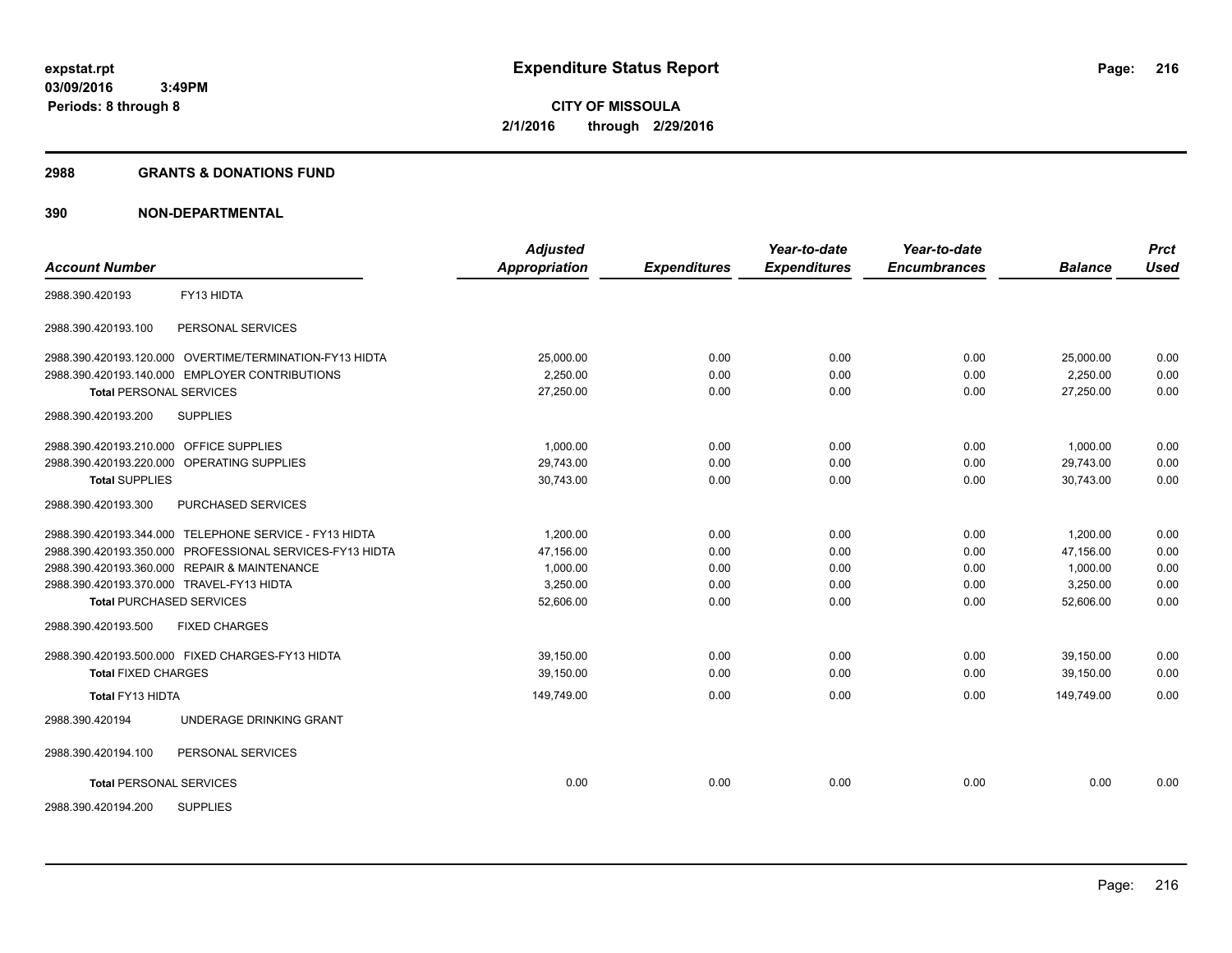# **2988 GRANTS & DONATIONS FUND**

| <b>Account Number</b>                                                                                                                                                                                                                                                                                  | <b>Adjusted</b><br><b>Appropriation</b>      | <b>Expenditures</b>                          | Year-to-date<br><b>Expenditures</b>                           | Year-to-date<br><b>Encumbrances</b>          | <b>Balance</b>                                                      | <b>Prct</b><br><b>Used</b>                   |
|--------------------------------------------------------------------------------------------------------------------------------------------------------------------------------------------------------------------------------------------------------------------------------------------------------|----------------------------------------------|----------------------------------------------|---------------------------------------------------------------|----------------------------------------------|---------------------------------------------------------------------|----------------------------------------------|
| <b>Total SUPPLIES</b>                                                                                                                                                                                                                                                                                  | 0.00                                         | 0.00                                         | 0.00                                                          | 0.00                                         | 0.00                                                                | 0.00                                         |
| PURCHASED SERVICES<br>2988.390.420194.300                                                                                                                                                                                                                                                              |                                              |                                              |                                                               |                                              |                                                                     |                                              |
| <b>Total UNDERAGE DRINKING GRANT</b>                                                                                                                                                                                                                                                                   | 0.00                                         | 0.00                                         | 0.00                                                          | 0.00                                         | 0.00                                                                | 0.00                                         |
| FY09 HIDTA<br>2988.390.420195                                                                                                                                                                                                                                                                          |                                              |                                              |                                                               |                                              |                                                                     |                                              |
| 2988.390.420195.100<br>PERSONAL SERVICES                                                                                                                                                                                                                                                               |                                              |                                              |                                                               |                                              |                                                                     |                                              |
| <b>Total PERSONAL SERVICES</b>                                                                                                                                                                                                                                                                         | 0.00                                         | 0.00                                         | 0.00                                                          | 0.00                                         | 0.00                                                                | 0.00                                         |
| <b>SUPPLIES</b><br>2988.390.420195.200                                                                                                                                                                                                                                                                 |                                              |                                              |                                                               |                                              |                                                                     |                                              |
| 2988.390.420195.210.000 OFFICE SUPPLIES<br>2988.390.420195.220.000 OPERATING SUPPLIES<br><b>Total SUPPLIES</b><br>2988.390.420195.300<br>PURCHASED SERVICES<br><b>Total PURCHASED SERVICES</b><br><b>FIXED CHARGES</b><br>2988.390.420195.500<br><b>Total FIXED CHARGES</b><br><b>Total FY09 HIDTA</b> | 0.00<br>0.00<br>0.00<br>0.00<br>0.00<br>0.00 | 0.00<br>0.00<br>0.00<br>0.00<br>0.00<br>0.00 | $-114.88$<br>9,319.49<br>9,204.61<br>0.00<br>0.00<br>9,204.61 | 0.00<br>0.00<br>0.00<br>0.00<br>0.00<br>0.00 | 114.88<br>$-9,319.49$<br>$-9,204.61$<br>0.00<br>0.00<br>$-9,204.61$ | 0.00<br>0.00<br>0.00<br>0.00<br>0.00<br>0.00 |
| <b>HIDTA 2010</b><br>2988.390.420196                                                                                                                                                                                                                                                                   |                                              |                                              |                                                               |                                              |                                                                     |                                              |
| 2988.390.420196.100<br>PERSONAL SERVICES                                                                                                                                                                                                                                                               |                                              |                                              |                                                               |                                              |                                                                     |                                              |
| 2988.390.420196.120.000 HIDTA 2014-OVERTIME/TERMINATION<br>2988.390.420196.140.000 HIDTA 2014-EMPLOYER CONTRIBUTIONS<br><b>Total PERSONAL SERVICES</b>                                                                                                                                                 | 25,000.00<br>2,250.00<br>27,250.00           | 0.00<br>0.00<br>0.00                         | 0.00<br>0.00<br>0.00                                          | 0.00<br>0.00<br>0.00                         | 25,000.00<br>2,250.00<br>27,250.00                                  | 0.00<br>0.00<br>0.00                         |
| <b>SUPPLIES</b><br>2988.390.420196.200                                                                                                                                                                                                                                                                 |                                              |                                              |                                                               |                                              |                                                                     |                                              |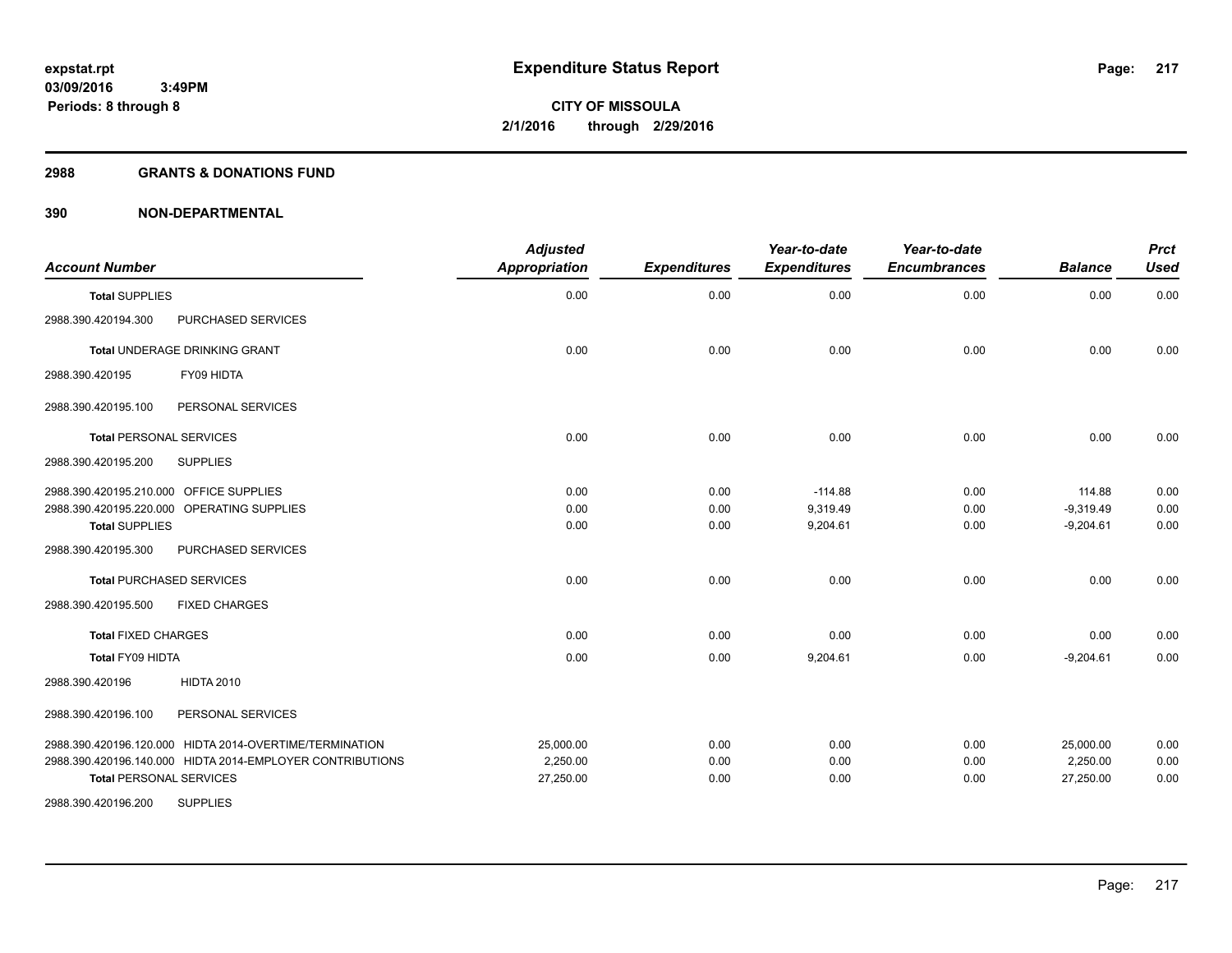### **2988 GRANTS & DONATIONS FUND**

| <b>Account Number</b>          |                                                          | <b>Adjusted</b><br><b>Appropriation</b> | <b>Expenditures</b> | Year-to-date<br><b>Expenditures</b> | Year-to-date<br><b>Encumbrances</b> | <b>Balance</b> | <b>Prct</b><br><b>Used</b> |
|--------------------------------|----------------------------------------------------------|-----------------------------------------|---------------------|-------------------------------------|-------------------------------------|----------------|----------------------------|
|                                | 2988.390.420196.210.000 HIDTA 2014 - OFFICE SUPPLIES     | 1,000.00                                | 0.00                | 0.00                                | 0.00                                | 1,000.00       | 0.00                       |
|                                | 2988.390.420196.220.000 HIDTA 2014-OPERATING SUPPLIES    | 29,743.00                               | 0.00                | 0.00                                | 0.00                                | 29,743.00      | 0.00                       |
| <b>Total SUPPLIES</b>          |                                                          | 30,743.00                               | 0.00                | 0.00                                | 0.00                                | 30,743.00      | 0.00                       |
| 2988.390.420196.300            | PURCHASED SERVICES                                       |                                         |                     |                                     |                                     |                |                            |
|                                | 2988.390.420196.344.000 HIDTA 2014-TELEPHONE SERVICE     | 1,200.00                                | 0.00                | 0.00                                | 0.00                                | 1,200.00       | 0.00                       |
|                                | 2988.390.420196.350.000 HIDTA 2014-PROFESSIONAL SERVICES | 47,156.00                               | 0.00                | 0.00                                | 0.00                                | 47,156.00      | 0.00                       |
|                                | 2988.390.420196.360.000 HIDTA2014-REPAIR & MAINTENANCE   | 1,000.00                                | 0.00                | 0.00                                | 0.00                                | 1,000.00       | 0.00                       |
| 2988.390.420196.370.000 TRAVEL |                                                          | 3,250.00                                | 0.00                | 0.00                                | 0.00                                | 3,250.00       | 0.00                       |
|                                | <b>Total PURCHASED SERVICES</b>                          | 52,606.00                               | 0.00                | 0.00                                | 0.00                                | 52,606.00      | 0.00                       |
| 2988.390.420196.500            | <b>FIXED CHARGES</b>                                     |                                         |                     |                                     |                                     |                |                            |
|                                | 2988.390.420196.500.000 HIDTA 2014-FIXED CHARGES         | 39,150.00                               | 0.00                | 0.00                                | 0.00                                | 39,150.00      | 0.00                       |
| <b>Total FIXED CHARGES</b>     |                                                          | 39,150.00                               | 0.00                | 0.00                                | 0.00                                | 39,150.00      | 0.00                       |
| 2988.390.420196.900            | CAPITAL OUTLAY                                           |                                         |                     |                                     |                                     |                |                            |
| <b>Total CAPITAL OUTLAY</b>    |                                                          | 0.00                                    | 0.00                | 0.00                                | 0.00                                | 0.00           | 0.00                       |
| Total HIDTA 2010               |                                                          | 149,749.00                              | 0.00                | 0.00                                | 0.00                                | 149,749.00     | 0.00                       |
| 2988.390.420197                | *** Title Not Found ***                                  |                                         |                     |                                     |                                     |                |                            |
| 2988.390.420197.100            | PERSONAL SERVICES                                        |                                         |                     |                                     |                                     |                |                            |
| Total *** Title Not Found ***  |                                                          | 0.00                                    | 0.00                | 0.00                                | 0.00                                | 0.00           | 0.00                       |
| 2988.390.420199                | FY11 UNDERAGE DRINKING                                   |                                         |                     |                                     |                                     |                |                            |
| 2988.390.420199.100            | PERSONAL SERVICES                                        |                                         |                     |                                     |                                     |                |                            |
| <b>Total PERSONAL SERVICES</b> |                                                          | 0.00                                    | 0.00                | 0.00                                | 0.00                                | 0.00           | 0.00                       |
| 2988.390.420199.200            | <b>SUPPLIES</b>                                          |                                         |                     |                                     |                                     |                |                            |
| <b>Total SUPPLIES</b>          |                                                          | 0.00                                    | 0.00                | 0.00                                | 0.00                                | 0.00           | 0.00                       |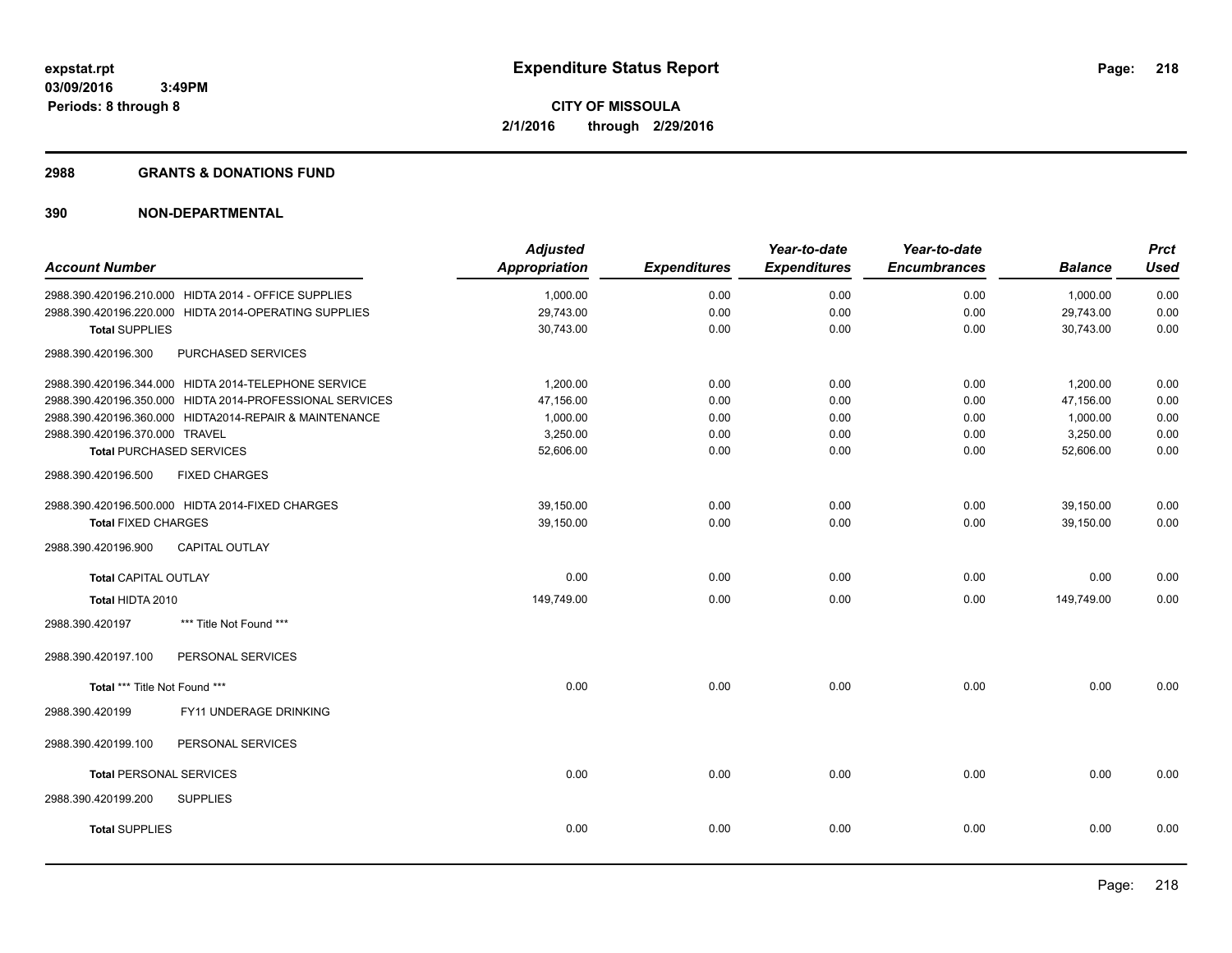## **2988 GRANTS & DONATIONS FUND**

| <b>Account Number</b>          |                                                               | <b>Adjusted</b><br><b>Appropriation</b> | <b>Expenditures</b> | Year-to-date<br><b>Expenditures</b> | Year-to-date<br><b>Encumbrances</b> | <b>Balance</b>       | <b>Prct</b><br><b>Used</b> |
|--------------------------------|---------------------------------------------------------------|-----------------------------------------|---------------------|-------------------------------------|-------------------------------------|----------------------|----------------------------|
| 2988.390.420199.300            | PURCHASED SERVICES                                            |                                         |                     |                                     |                                     |                      |                            |
|                                | Total FY11 UNDERAGE DRINKING                                  | 0.00                                    | 0.00                | 0.00                                | 0.00                                | 0.00                 | 0.00                       |
| 2988.390.420200                | FY11 HIDTA                                                    |                                         |                     |                                     |                                     |                      |                            |
| 2988.390.420200.100            | PERSONAL SERVICES                                             |                                         |                     |                                     |                                     |                      |                            |
| <b>Total PERSONAL SERVICES</b> |                                                               | 0.00                                    | 0.00                | 0.00                                | 0.00                                | 0.00                 | 0.00                       |
| 2988.390.420200.200            | <b>SUPPLIES</b>                                               |                                         |                     |                                     |                                     |                      |                            |
| <b>Total SUPPLIES</b>          |                                                               | 0.00                                    | 0.00                | 0.00                                | 0.00                                | 0.00                 | 0.00                       |
| 2988.390.420200.300            | PURCHASED SERVICES                                            |                                         |                     |                                     |                                     |                      |                            |
|                                | <b>Total PURCHASED SERVICES</b>                               | 0.00                                    | 0.00                | 0.00                                | 0.00                                | 0.00                 | 0.00                       |
| 2988.390.420200.500            | <b>FIXED CHARGES</b>                                          |                                         |                     |                                     |                                     |                      |                            |
| <b>Total FY11 HIDTA</b>        |                                                               | 0.00                                    | 0.00                | 0.00                                | 0.00                                | 0.00                 | 0.00                       |
| 2988.390.420260                | *** Title Not Found ***                                       |                                         |                     |                                     |                                     |                      |                            |
| 2988.390.420260.300            | PURCHASED SERVICES                                            |                                         |                     |                                     |                                     |                      |                            |
| Total *** Title Not Found ***  |                                                               | 0.00                                    | 0.00                | 0.00                                | 0.00                                | 0.00                 | 0.00                       |
| 2988.390.420432                | <b>FIRE EXPLORERS</b>                                         |                                         |                     |                                     |                                     |                      |                            |
| 2988.390.420432.700            | <b>GRANTS &amp; CONTRIBUTIONS</b>                             |                                         |                     |                                     |                                     |                      |                            |
| <b>Total FIRE EXPLORERS</b>    | 2988.390.420432.700.000 FIRE EXPLORERS/GRANTS & CONTRIBUTIONS | 1,650.00<br>1,650.00                    | 0.00<br>0.00        | 0.00<br>0.00                        | 0.00<br>0.00                        | 1,650.00<br>1,650.00 | 0.00<br>0.00               |
| 2988.390.420433                | <b>COMBAT CHALLENGE</b>                                       |                                         |                     |                                     |                                     |                      |                            |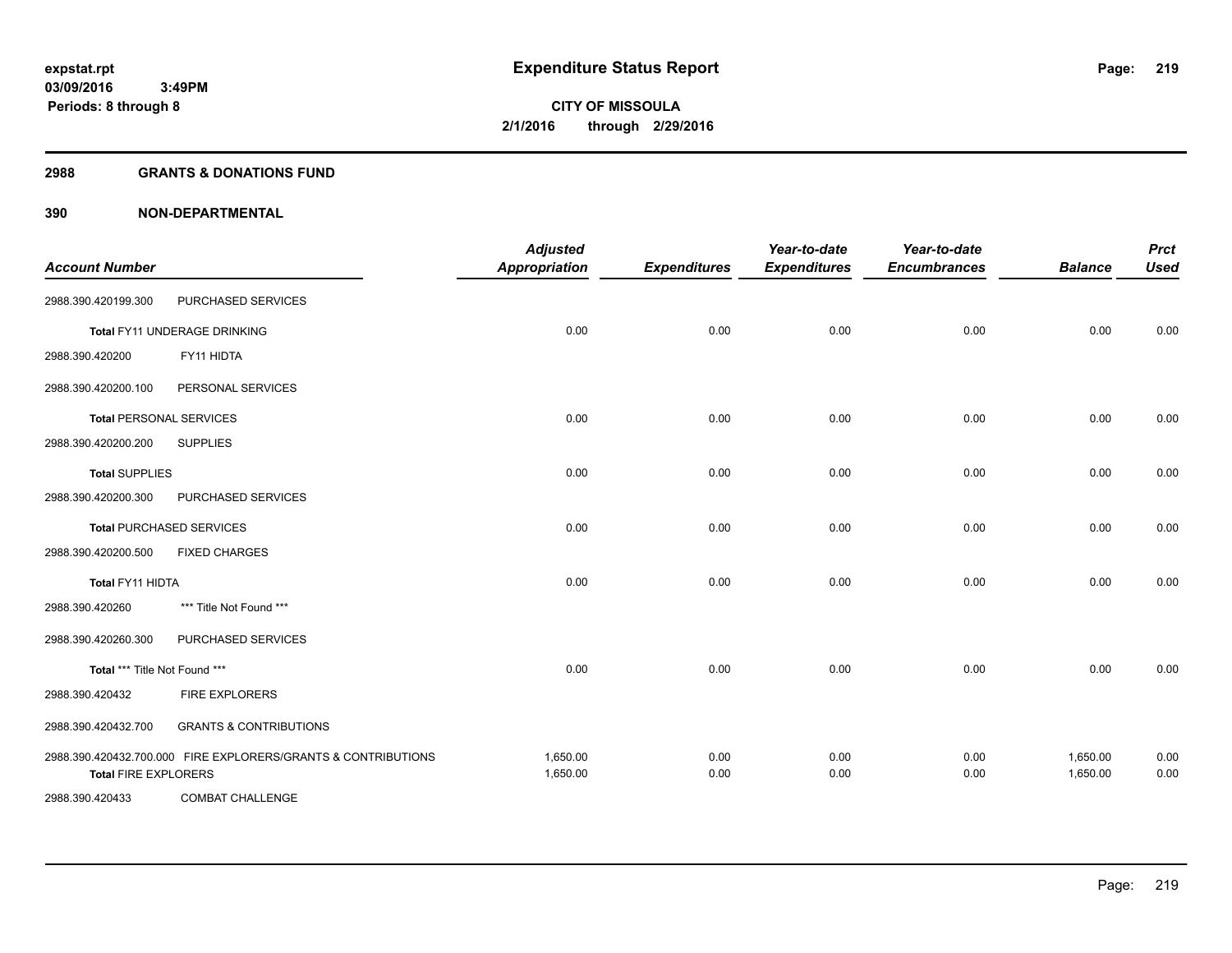### **2988 GRANTS & DONATIONS FUND**

|                                 |                                                   | <b>Adjusted</b> |                     | Year-to-date        | Year-to-date        |                | <b>Prct</b> |
|---------------------------------|---------------------------------------------------|-----------------|---------------------|---------------------|---------------------|----------------|-------------|
| <b>Account Number</b>           |                                                   | Appropriation   | <b>Expenditures</b> | <b>Expenditures</b> | <b>Encumbrances</b> | <b>Balance</b> | <b>Used</b> |
| 2988.390.420433.200             | <b>SUPPLIES</b>                                   |                 |                     |                     |                     |                |             |
|                                 | 2988.390.420433.210.000 COMBAT CHALLENGE SUPPLIES | 838.00          | 0.00                | 0.00                | 0.00                | 838.00         | 0.00        |
| <b>Total SUPPLIES</b>           |                                                   | 838.00          | 0.00                | 0.00                | 0.00                | 838.00         | 0.00        |
| 2988.390.420433.300             | PURCHASED SERVICES                                |                 |                     |                     |                     |                |             |
|                                 | 2988.390.420433.370.000 COMBAT CHALLENGE TRAVEL   | 2,696.00        | 0.00                | 0.00                | 0.00                | 2,696.00       | 0.00        |
|                                 | 2988.390.420433.380.000 COMBAT CHALLENGE TRAINING | 558.00          | 0.00                | 0.00                | 0.00                | 558.00         | 0.00        |
| <b>Total PURCHASED SERVICES</b> |                                                   | 3,254.00        | 0.00                | 0.00                | 0.00                | 3,254.00       | 0.00        |
| 2988.390.420433.700             | <b>GRANTS &amp; CONTRIBUTIONS</b>                 |                 |                     |                     |                     |                |             |
|                                 | <b>Total GRANTS &amp; CONTRIBUTIONS</b>           | 0.00            | 0.00                | 0.00                | 0.00                | 0.00           | 0.00        |
| <b>Total COMBAT CHALLENGE</b>   |                                                   | 4,092.00        | 0.00                | 0.00                | 0.00                | 4,092.00       | 0.00        |
| 2988.390.420434                 | <b>THERMAL IMAGERS</b>                            |                 |                     |                     |                     |                |             |
| 2988.390.420434.900             | <b>CAPITAL OUTLAY</b>                             |                 |                     |                     |                     |                |             |
| <b>Total THERMAL IMAGERS</b>    |                                                   | 0.00            | 0.00                | 0.00                | 0.00                | 0.00           | 0.00        |
| 2988.390.430100                 | <b>GREEN BLOCKS PILOT PROJECT</b>                 |                 |                     |                     |                     |                |             |
| 2988.390.430100.300             | PURCHASED SERVICES                                |                 |                     |                     |                     |                |             |
| <b>Total PURCHASED SERVICES</b> |                                                   | 0.00            | 0.00                | 0.00                | 0.00                | 0.00           | 0.00        |
| 2988.390.430100.700             | <b>GRANTS &amp; CONTRIBUTIONS</b>                 |                 |                     |                     |                     |                |             |
|                                 | Total GREEN BLOCKS PILOT PROJECT                  | 0.00            | 0.00                | 0.00                | 0.00                | 0.00           | 0.00        |
| 2988.390.430230                 | STREET RESTORATION                                |                 |                     |                     |                     |                |             |
| 2988.390.430230.900             | <b>CAPITAL OUTLAY</b>                             |                 |                     |                     |                     |                |             |
| 2988.390.430230.930.000         | <b>IMPROVEMENTS</b>                               | 24,822.00       | 0.00                | 0.00                | 0.00                | 24,822.00      | 0.00        |
|                                 |                                                   |                 |                     |                     |                     |                |             |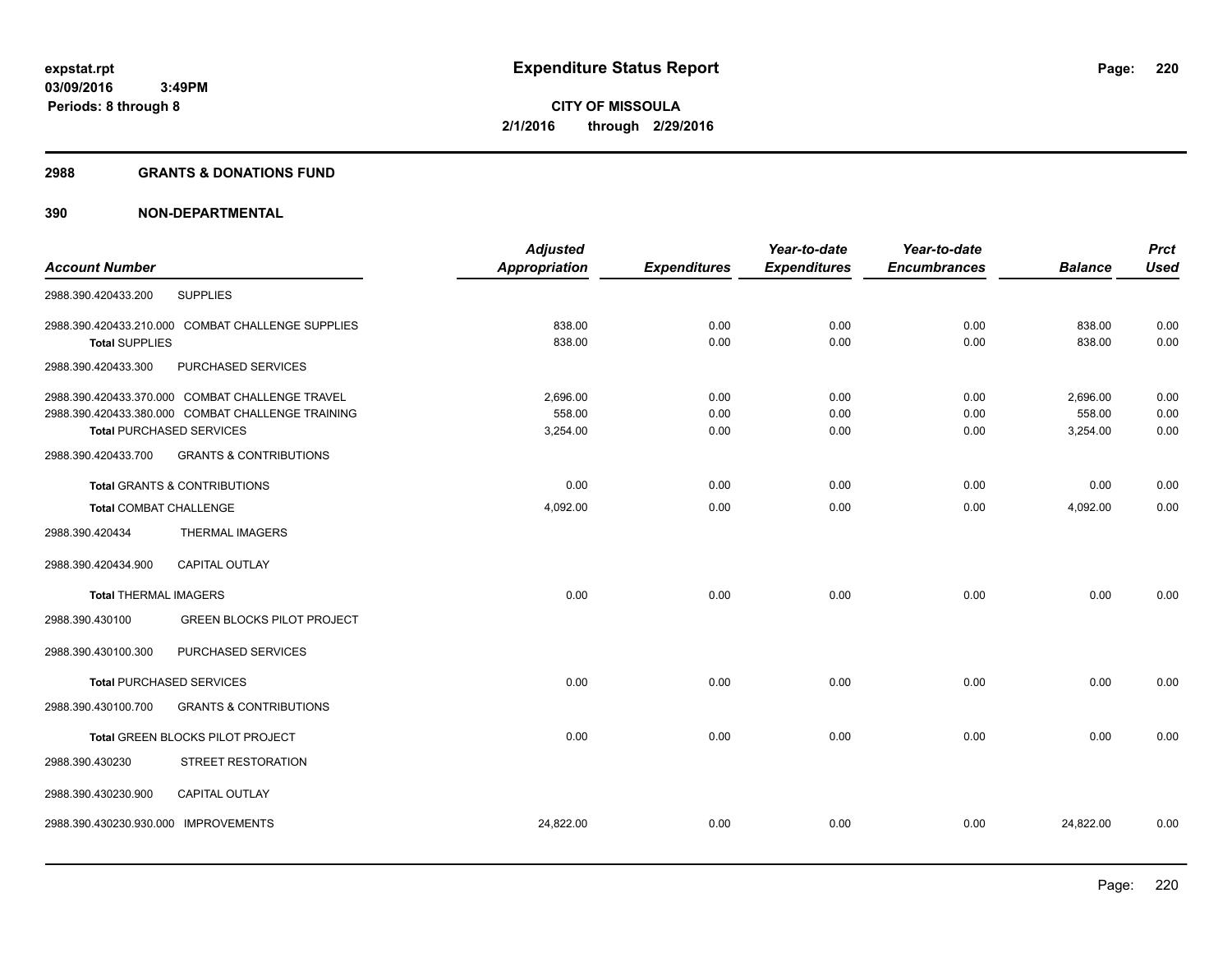### **2988 GRANTS & DONATIONS FUND**

| <b>Account Number</b>          |                                      | <b>Adjusted</b><br>Appropriation | <b>Expenditures</b> | Year-to-date<br><b>Expenditures</b> | Year-to-date<br><b>Encumbrances</b> | <b>Balance</b> | <b>Prct</b><br><b>Used</b> |
|--------------------------------|--------------------------------------|----------------------------------|---------------------|-------------------------------------|-------------------------------------|----------------|----------------------------|
|                                | <b>Total STREET RESTORATION</b>      | 24,822.00                        | 0.00                | 0.00                                | 0.00                                | 24,822.00      | 0.00                       |
| 2988.390.430243                | SCHILLING ST FOOT BRIDGE             |                                  |                     |                                     |                                     |                |                            |
| 2988.390.430243.200            | <b>SUPPLIES</b>                      |                                  |                     |                                     |                                     |                |                            |
|                                | Total SCHILLING ST FOOT BRIDGE       | 0.00                             | 0.00                | 0.00                                | 0.00                                | 0.00           | 0.00                       |
| 2988.390.430264                | PEDESTRIAN SAFETY                    |                                  |                     |                                     |                                     |                |                            |
| 2988.390.430264.900            | CAPITAL OUTLAY                       |                                  |                     |                                     |                                     |                |                            |
| <b>Total PEDESTRIAN SAFETY</b> |                                      | 0.00                             | 0.00                | 0.00                                | 0.00                                | 0.00           | 0.00                       |
| 2988.390.430300                | <b>EECBG</b>                         |                                  |                     |                                     |                                     |                |                            |
| 2988.390.430300.300            | PURCHASED SERVICES                   |                                  |                     |                                     |                                     |                |                            |
| <b>Total EECBG</b>             |                                      | 0.00                             | 0.00                | 0.00                                | 0.00                                | 0.00           | 0.00                       |
| 2988.390.431400                | <b>ENGINEERING</b>                   |                                  |                     |                                     |                                     |                |                            |
| 2988.390.431400.300            | PURCHASED SERVICES                   |                                  |                     |                                     |                                     |                |                            |
| <b>Total ENGINEERING</b>       |                                      | 0.00                             | 0.00                | 0.00                                | 0.00                                | 0.00           | 0.00                       |
| 2988.390.460416                | PARKS GPS TRACKING GRANT(ARRA)       |                                  |                     |                                     |                                     |                |                            |
| 2988.390.460416.300            | PURCHASED SERVICES                   |                                  |                     |                                     |                                     |                |                            |
|                                | Total PARKS GPS TRACKING GRANT(ARRA) | 0.00                             | 0.00                | 0.00                                | 0.00                                | 0.00           | 0.00                       |
| 2988.390.470402                | <b>BROWNFIELD CLEANUP</b>            |                                  |                     |                                     |                                     |                |                            |
| 2988.390.470402.700            | <b>GRANTS &amp; CONTRIBUTIONS</b>    |                                  |                     |                                     |                                     |                |                            |
|                                | Total BROWNFIELD CLEANUP             | 0.00                             | 0.00                | 0.00                                | 0.00                                | 0.00           | 0.00                       |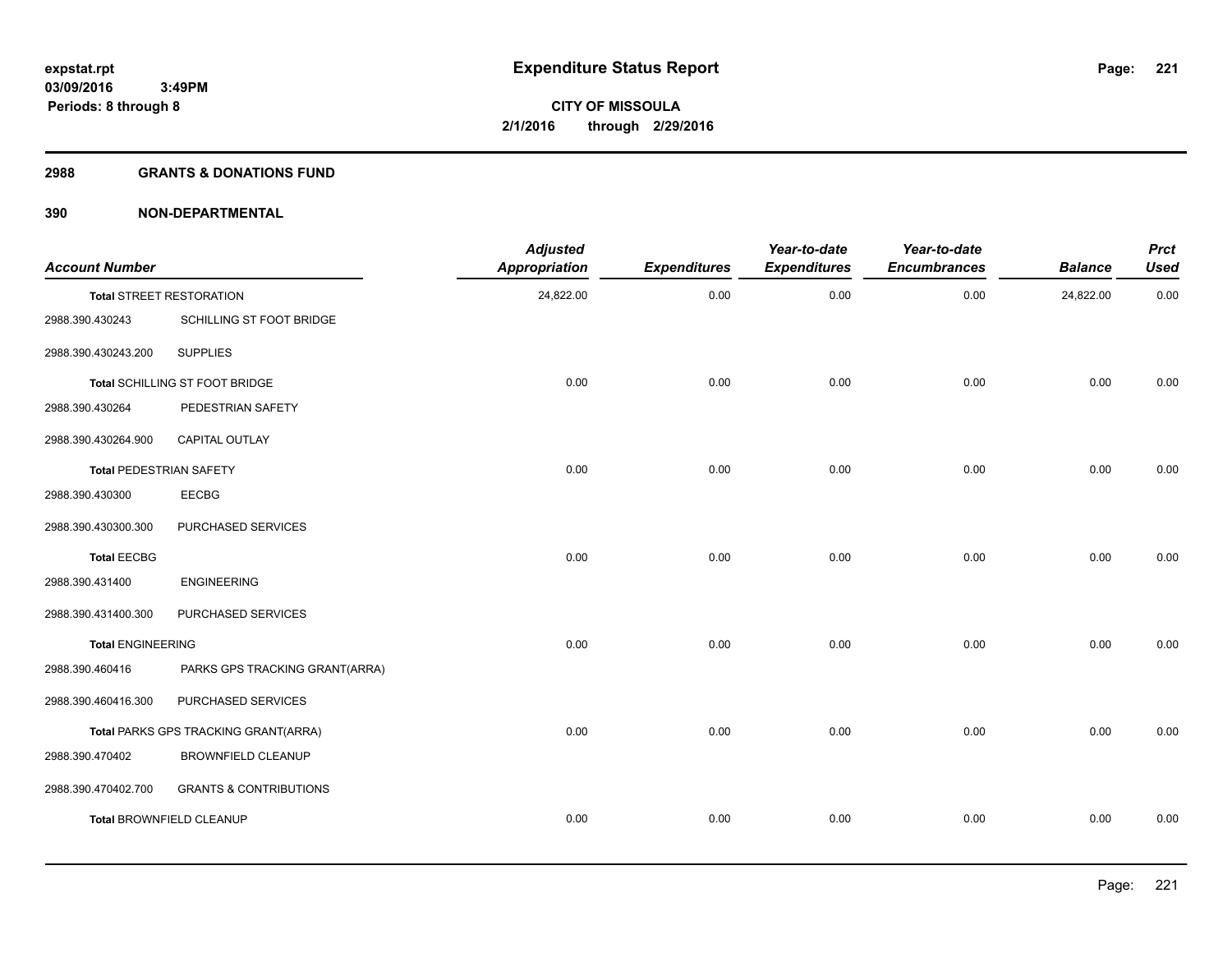### **2988 GRANTS & DONATIONS FUND**

| <b>Account Number</b>          |                                                             | <b>Adjusted</b><br><b>Appropriation</b> | <b>Expenditures</b> | Year-to-date<br><b>Expenditures</b> | Year-to-date<br><b>Encumbrances</b> | <b>Balance</b> | <b>Prct</b><br><b>Used</b> |
|--------------------------------|-------------------------------------------------------------|-----------------------------------------|---------------------|-------------------------------------|-------------------------------------|----------------|----------------------------|
|                                |                                                             |                                         |                     |                                     |                                     |                |                            |
| 2988.390.470404                | <b>BROWNFIELDS CLEANUP RLF</b>                              |                                         |                     |                                     |                                     |                |                            |
| 2988.390.470404.300            | PURCHASED SERVICES                                          |                                         |                     |                                     |                                     |                |                            |
|                                | <b>Total PURCHASED SERVICES</b>                             | 0.00                                    | 0.00                | 0.00                                | 0.00                                | 0.00           | 0.00                       |
| 2988.390.470404.700            | <b>GRANTS &amp; CONTRIBUTIONS</b>                           |                                         |                     |                                     |                                     |                |                            |
|                                | 2988.390.470404.700.000 BROWNSFIELD RLF CLEANUP             | 587.106.00                              | 0.00                | 1.093.00                            | 0.00                                | 586.013.00     | 0.19                       |
|                                | <b>Total GRANTS &amp; CONTRIBUTIONS</b>                     | 587,106.00                              | 0.00                | 1,093.00                            | 0.00                                | 586,013.00     | 0.19                       |
| 2988.390.470404.800            | OTHER OBJECTS                                               |                                         |                     |                                     |                                     |                |                            |
| <b>Total OTHER OBJECTS</b>     |                                                             | 0.00                                    | 0.00                | 0.00                                | 0.00                                | 0.00           | 0.00                       |
|                                | Total BROWNFIELDS CLEANUP RLF                               | 587,106.00                              | 0.00                | 1,093.00                            | 0.00                                | 586,013.00     | 0.19                       |
| 2988.390.470405                | BROWNFIELD AREA-WIDE PLANNING GRANT                         |                                         |                     |                                     |                                     |                |                            |
| 2988.390.470405.700            | <b>GRANTS &amp; CONTRIBUTIONS</b>                           |                                         |                     |                                     |                                     |                |                            |
|                                | 2988.390.470405.700.000 BROWNFIELD AREA-WIDE PLANNING GRANT | 400.000.00                              | 0.00                | 0.00                                | 0.00                                | 400.000.00     | 0.00                       |
|                                | <b>Total GRANTS &amp; CONTRIBUTIONS</b>                     | 400,000.00                              | 0.00                | 0.00                                | 0.00                                | 400.000.00     | 0.00                       |
| 2988.390.470405.800            | OTHER OBJECTS                                               |                                         |                     |                                     |                                     |                |                            |
| <b>Total OTHER OBJECTS</b>     |                                                             | 0.00                                    | 0.00                | 0.00                                | 0.00                                | 0.00           | 0.00                       |
|                                | <b>Total BROWNFIELD AREA-WIDE PLANNING GRANT</b>            | 400,000.00                              | 0.00                | 0.00                                | 0.00                                | 400,000.00     | 0.00                       |
| 2988.390.480002                | DEPT OF AG INTERN                                           |                                         |                     |                                     |                                     |                |                            |
| 2988.390.480002.100            | PERSONAL SERVICES                                           |                                         |                     |                                     |                                     |                |                            |
| <b>Total DEPT OF AG INTERN</b> |                                                             | 0.00                                    | 0.00                | 0.00                                | 0.00                                | 0.00           | 0.00                       |
| 2988.390.510110                | <b>MERCHANT SERVICES</b>                                    |                                         |                     |                                     |                                     |                |                            |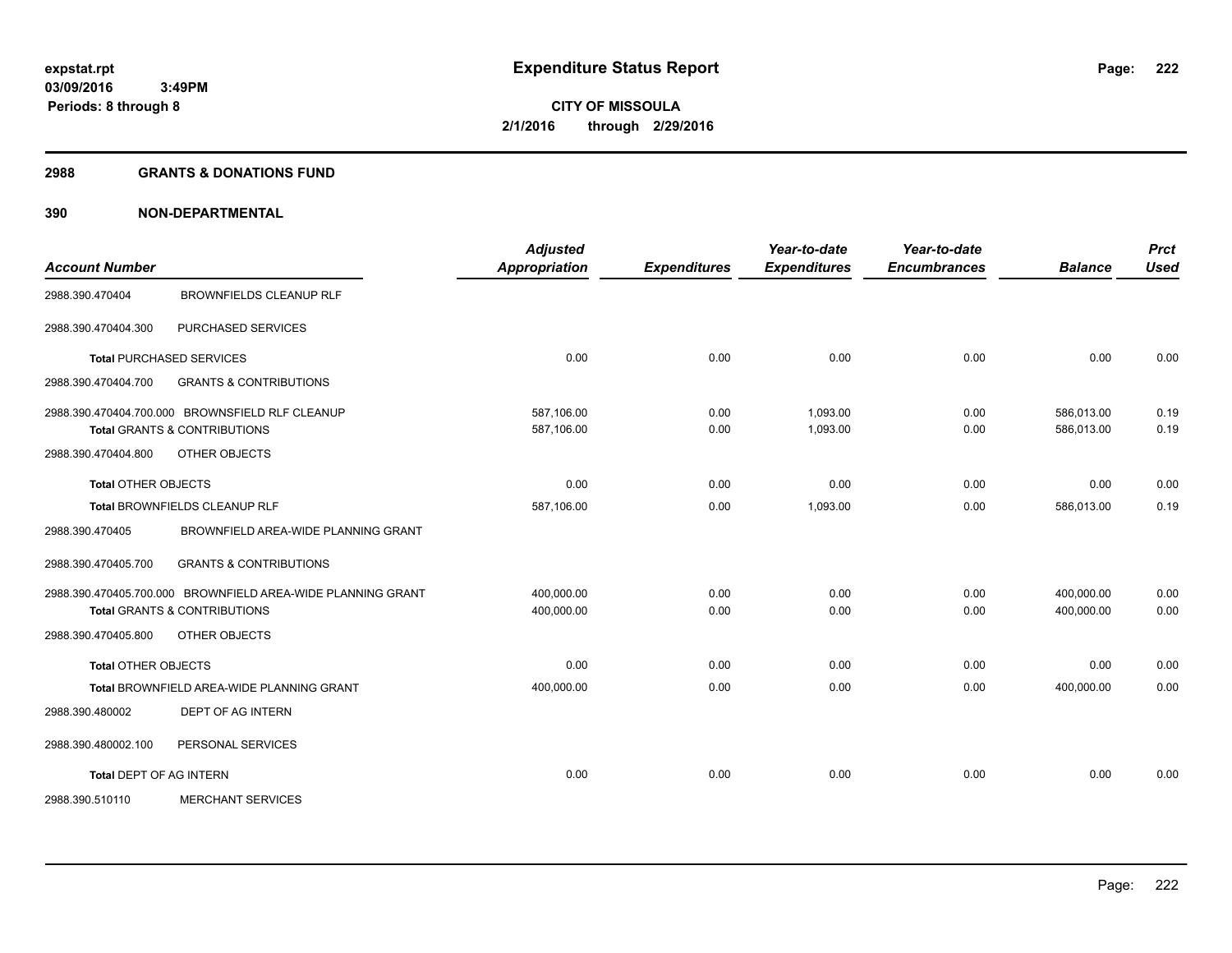# **2988 GRANTS & DONATIONS FUND**

| <b>Account Number</b>                       | <b>Adjusted</b><br>Appropriation | <b>Expenditures</b> | Year-to-date<br><b>Expenditures</b> | Year-to-date<br><b>Encumbrances</b> | <b>Balance</b> | Prct<br>Used |
|---------------------------------------------|----------------------------------|---------------------|-------------------------------------|-------------------------------------|----------------|--------------|
| <b>FIXED CHARGES</b><br>2988.390.510110.500 |                                  |                     |                                     |                                     |                |              |
| <b>Total MERCHANT SERVICES</b>              | 0.00                             | 0.00                | 0.00                                | 0.00                                | 0.00           | 0.00         |
| Total NON-DEPARTMENTAL                      | 2,488,939.00                     | 23,382.62           | 248.214.99                          | 0.00                                | 2.240.724.01   | 9.97         |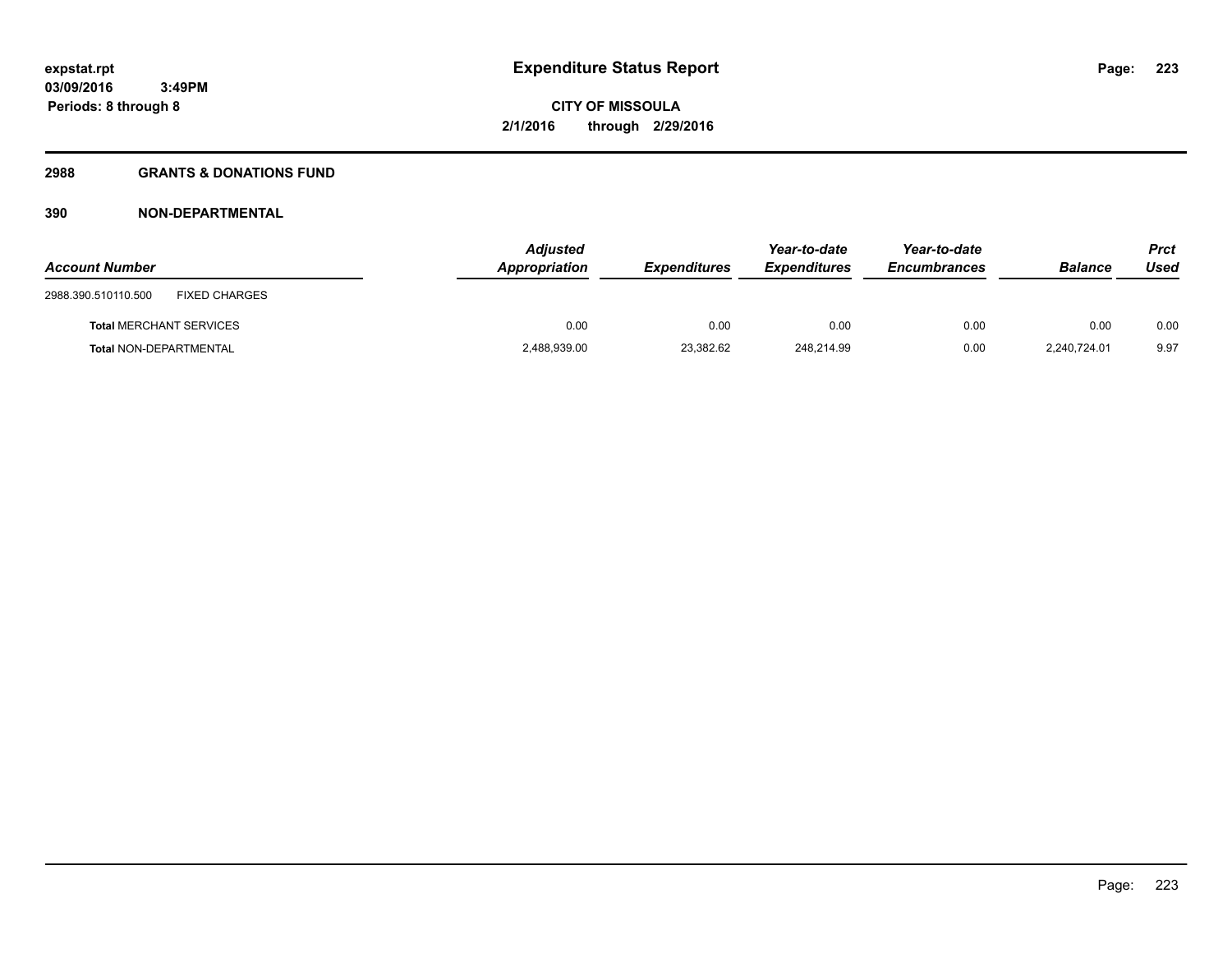### **2988 GRANTS & DONATIONS FUND**

# **400 ENTITLEMENT GRANTS**

| <b>Account Number</b>      |                                                    | <b>Adjusted</b><br><b>Appropriation</b> | <b>Expenditures</b> | Year-to-date<br><b>Expenditures</b> | Year-to-date<br><b>Encumbrances</b> | <b>Balance</b> | <b>Prct</b><br><b>Used</b> |
|----------------------------|----------------------------------------------------|-----------------------------------------|---------------------|-------------------------------------|-------------------------------------|----------------|----------------------------|
| 2988.400.470320            | <b>GOOMZEE INC BSTF GRANT</b>                      |                                         |                     |                                     |                                     |                |                            |
| 2988.400.470320.700        | <b>GRANTS &amp; CONTRIBUTIONS</b>                  |                                         |                     |                                     |                                     |                |                            |
|                            | Total GOOMZEE INC BSTF GRANT                       | 0.00                                    | 0.00                | 0.00                                | 0.00                                | 0.00           | 0.00                       |
| 2988.400.470321            | ADVANCED TECHNOLOGY GROUP/ BSTF GRANT              |                                         |                     |                                     |                                     |                |                            |
| 2988.400.470321.700        | <b>GRANTS &amp; CONTRIBUTIONS</b>                  |                                         |                     |                                     |                                     |                |                            |
|                            | <b>Total ADVANCED TECHNOLOGY GROUP/ BSTF GRANT</b> | 0.00                                    | 0.00                | 0.00                                | 0.00                                | 0.00           | 0.00                       |
| 2988.400.470322            | <b>RIVERTOP RENEWABLES/BSTFG</b>                   |                                         |                     |                                     |                                     |                |                            |
| 2988.400.470322.700        | <b>GRANTS &amp; CONTRIBUTIONS</b>                  |                                         |                     |                                     |                                     |                |                            |
|                            | Total RIVERTOP RENEWABLES/BSTFG                    | 0.00                                    | 0.00                | 0.00                                | 0.00                                | 0.00           | 0.00                       |
| 2988.400.470323            | <b>TERRA ECHOS/BSTFG</b>                           |                                         |                     |                                     |                                     |                |                            |
| 2988.400.470323.700        | <b>GRANTS &amp; CONTRIBUTIONS</b>                  |                                         |                     |                                     |                                     |                |                            |
|                            | <b>Total TERRA ECHOS/BSTFG</b>                     | 0.00                                    | 0.00                | 0.00                                | 0.00                                | 0.00           | 0.00                       |
| 2988.400.510110            | <b>MERCHANT SERVICES</b>                           |                                         |                     |                                     |                                     |                |                            |
| 2988.400.510110.500        | <b>FIXED CHARGES</b>                               |                                         |                     |                                     |                                     |                |                            |
| <b>Total FIXED CHARGES</b> |                                                    | 0.00                                    | 0.00                | 0.00                                | 0.00                                | 0.00           | 0.00                       |
|                            | <b>Total ENTITLEMENT GRANTS</b>                    | 0.00                                    | 0.00                | 0.00                                | 0.00                                | 0.00           | 0.00                       |
|                            | <b>Total GRANTS &amp; DONATIONS FUND</b>           | 2,488,939.00                            | 26,426.21           | 613,746.62                          | 0.00                                | 1,875,192.38   | 24.66                      |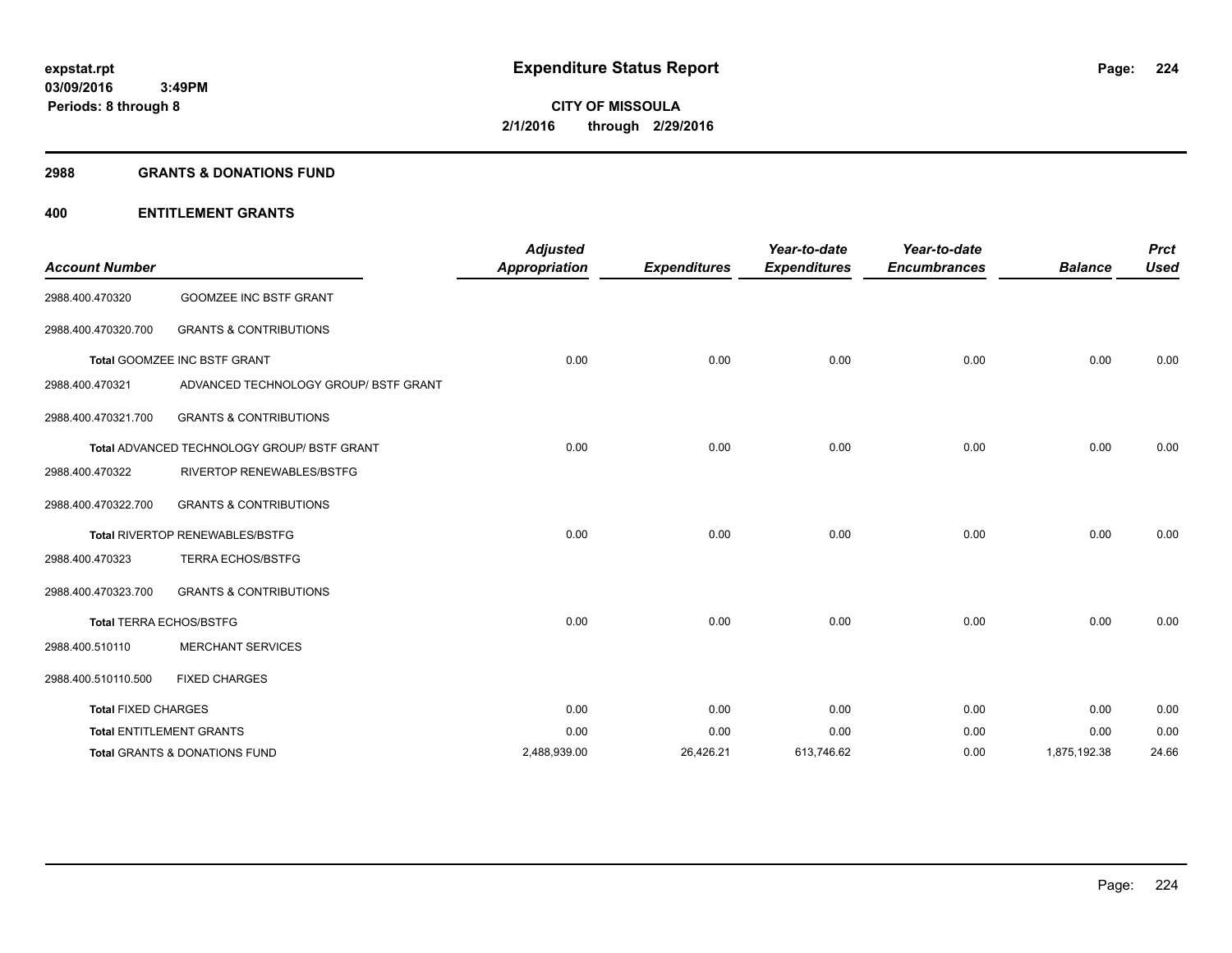**3000 SID REVOLVING FUND**

| <b>Account Number</b>           |                                            | <b>Adjusted</b><br><b>Appropriation</b> | <b>Expenditures</b> | Year-to-date<br><b>Expenditures</b> | Year-to-date<br><b>Encumbrances</b> | <b>Balance</b> | <b>Prct</b><br><b>Used</b> |
|---------------------------------|--------------------------------------------|-----------------------------------------|---------------------|-------------------------------------|-------------------------------------|----------------|----------------------------|
| 3000.390.510110                 | <b>MERCHANT SERVICES</b>                   |                                         |                     |                                     |                                     |                |                            |
| 3000.390.510110.500             | <b>FIXED CHARGES</b>                       |                                         |                     |                                     |                                     |                |                            |
| <b>Total MERCHANT SERVICES</b>  |                                            | 0.00                                    | 0.00                | 0.00                                | 0.00                                | 0.00           | 0.00                       |
| 3000.390.521000                 | INTERFUND OPERATING TRANSFERS              |                                         |                     |                                     |                                     |                |                            |
| 3000.390.521000.800             | OTHER OBJECTS                              |                                         |                     |                                     |                                     |                |                            |
| 3000.390.521000.820.000         | <b>TRANSFERS TO OTHER FUNDS</b>            | 100,000.00                              | 0.00                | 0.00                                | 0.00                                | 100.000.00     | 0.00                       |
|                                 | <b>Total INTERFUND OPERATING TRANSFERS</b> | 100,000.00                              | 0.00                | 0.00                                | 0.00                                | 100,000.00     | 0.00                       |
| <b>Total SID REVOLVING FUND</b> |                                            | 100,000.00                              | 0.00                | 0.00                                | 0.00                                | 100.000.00     | 0.00                       |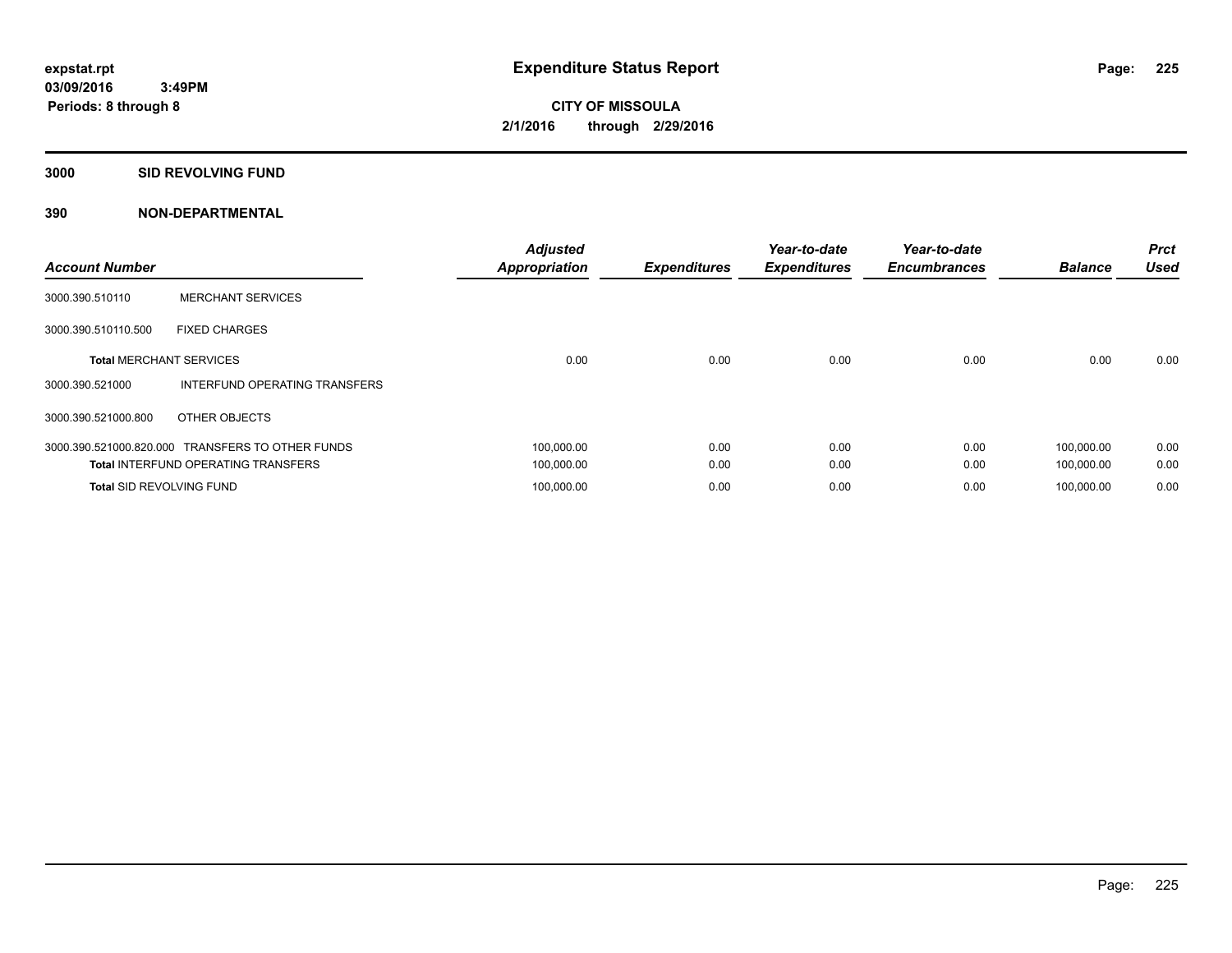**CITY OF MISSOULA 2/1/2016 through 2/29/2016**

**3005 SID REBATES**

| <b>Account Number</b>    |                          | <b>Adjusted</b><br>Appropriation | Expenditures | Year-to-date<br><b>Expenditures</b> | Year-to-date<br><b>Encumbrances</b> | <b>Balance</b> | <b>Prct</b><br>Used |
|--------------------------|--------------------------|----------------------------------|--------------|-------------------------------------|-------------------------------------|----------------|---------------------|
| 3005.390.510110          | <b>MERCHANT SERVICES</b> |                                  |              |                                     |                                     |                |                     |
| 3005.390.510110.500      | <b>FIXED CHARGES</b>     |                                  |              |                                     |                                     |                |                     |
| <b>Total SID REBATES</b> |                          | 0.00                             | 0.00         | 0.00                                | 0.00                                | 0.00           | 0.00                |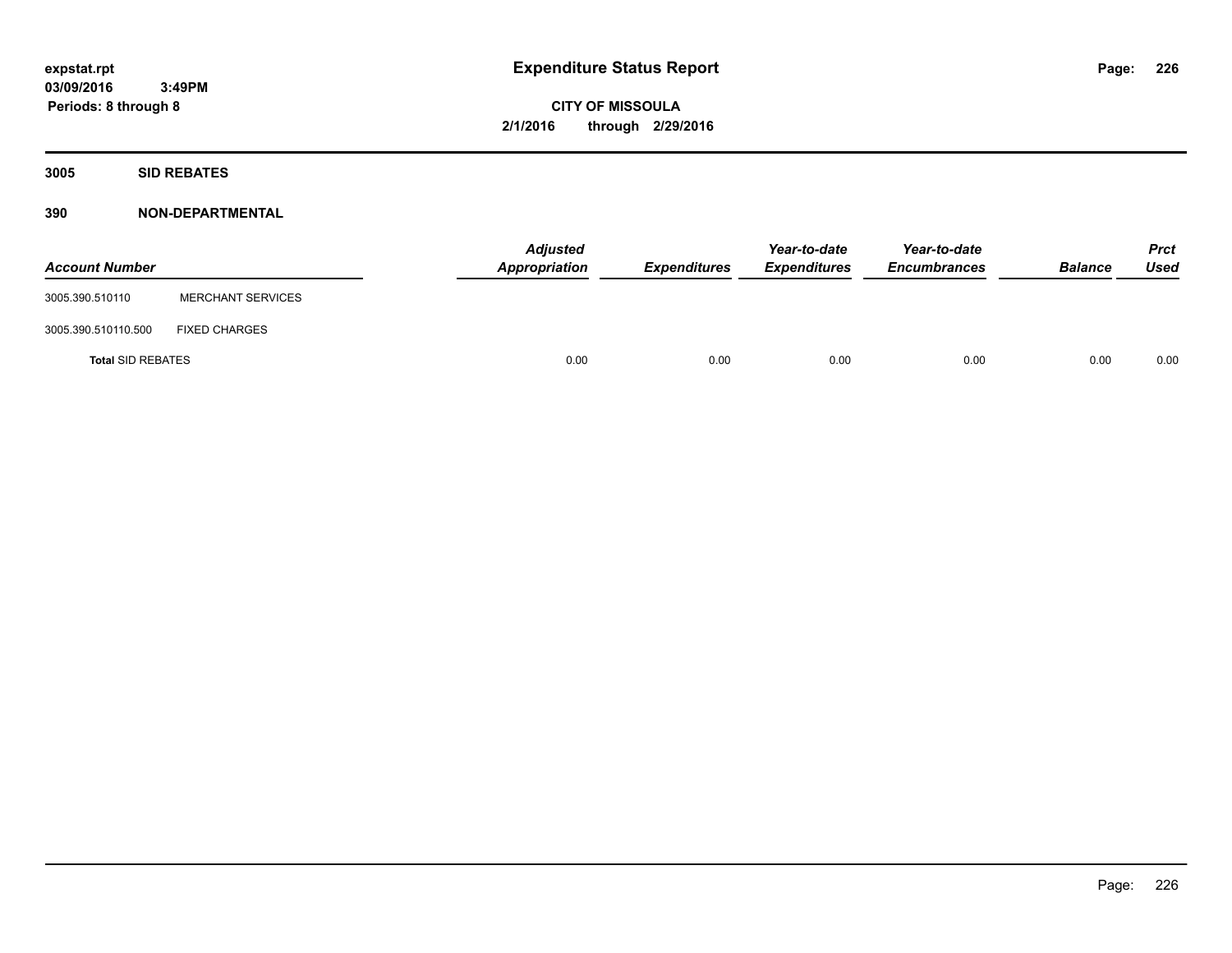**227**

**03/09/2016 3:49PM Periods: 8 through 8**

**CITY OF MISSOULA 2/1/2016 through 2/29/2016**

# **3065 1998 PUBLIC SAFETY G O BONDS FUND**

**000 \*\*\* Title Not Found \*\*\***

| <b>Account Number</b>         |                         | <b>Adjusted</b><br>Appropriation | <b>Expenditures</b> | Year-to-date<br><b>Expenditures</b> | Year-to-date<br><b>Encumbrances</b> | <b>Balance</b> | <b>Prct</b><br>Used |
|-------------------------------|-------------------------|----------------------------------|---------------------|-------------------------------------|-------------------------------------|----------------|---------------------|
| 3065.000.520100               | *** Title Not Found *** |                                  |                     |                                     |                                     |                |                     |
| 3065.000.520100.800           | OTHER OBJECTS           |                                  |                     |                                     |                                     |                |                     |
| Total *** Title Not Found *** |                         | 0.00                             | 0.00                | 0.00                                | 0.00                                | 0.00           | 0.00                |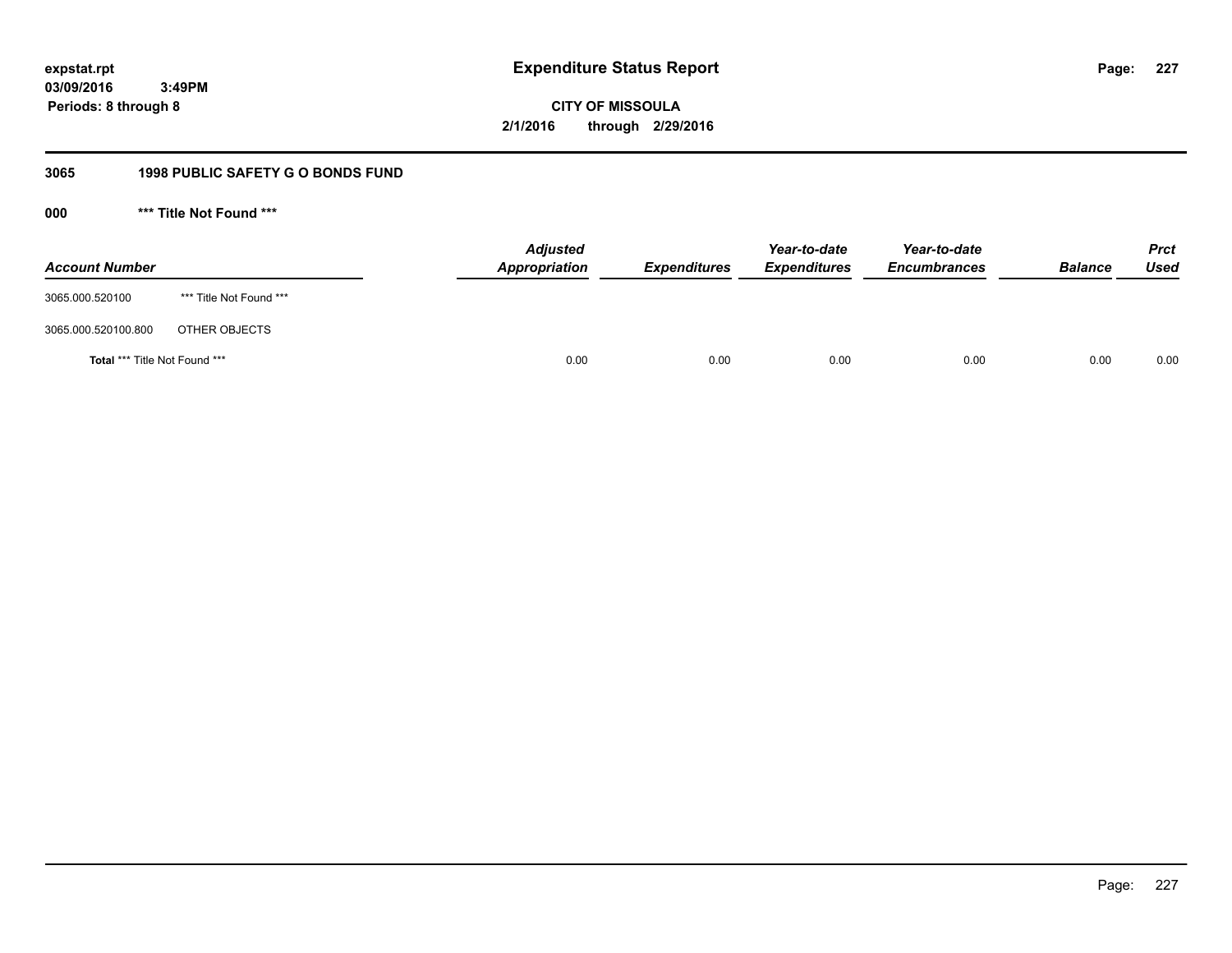**228**

**03/09/2016 3:49PM Periods: 8 through 8**

**CITY OF MISSOULA 2/1/2016 through 2/29/2016**

# **3065 1998 PUBLIC SAFETY G O BONDS FUND**

| <b>Account Number</b>          |                                         | <b>Adjusted</b><br><b>Appropriation</b> | <b>Expenditures</b> | Year-to-date<br><b>Expenditures</b> | Year-to-date<br><b>Encumbrances</b> | <b>Balance</b> | <b>Prct</b><br><b>Used</b> |
|--------------------------------|-----------------------------------------|-----------------------------------------|---------------------|-------------------------------------|-------------------------------------|----------------|----------------------------|
| 3065.390.510110                | <b>MERCHANT SERVICES</b>                |                                         |                     |                                     |                                     |                |                            |
| 3065.390.510110.500            | <b>FIXED CHARGES</b>                    |                                         |                     |                                     |                                     |                |                            |
| <b>Total MERCHANT SERVICES</b> |                                         | 0.00                                    | 0.00                | 0.00                                | 0.00                                | 0.00           | 0.00                       |
|                                | Total 1998 PUBLIC SAFETY G O BONDS FUND | 0.00                                    | 0.00                | 0.00                                | 0.00                                | 0.00           | 0.00                       |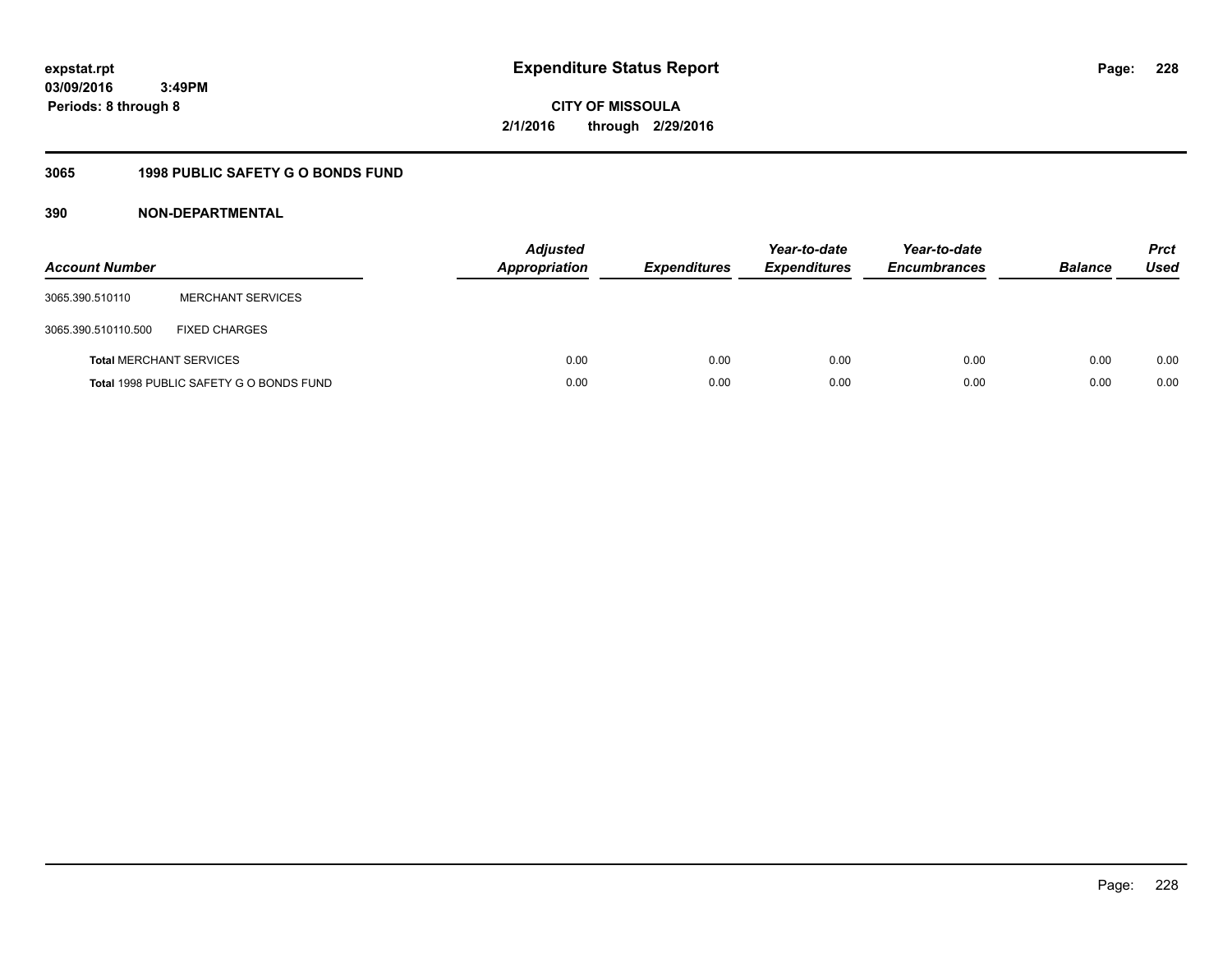# **3070 1996 OPEN SPACE GO BONDS**

| <b>Account Number</b> |                                | <b>Adjusted</b><br>Appropriation | <b>Expenditures</b> | Year-to-date<br><b>Expenditures</b> | Year-to-date<br><b>Encumbrances</b> | <b>Balance</b> | <b>Prct</b><br><b>Used</b> |
|-----------------------|--------------------------------|----------------------------------|---------------------|-------------------------------------|-------------------------------------|----------------|----------------------------|
| 3070.390.490100       | <b>GO BONDS</b>                |                                  |                     |                                     |                                     |                |                            |
| 3070.390.490100.800   | OTHER OBJECTS                  |                                  |                     |                                     |                                     |                |                            |
| <b>Total GO BONDS</b> |                                | 0.00                             | 0.00                | 0.00                                | 0.00                                | 0.00           | 0.00                       |
| 3070.390.510110       | <b>MERCHANT SERVICES</b>       |                                  |                     |                                     |                                     |                |                            |
| 3070.390.510110.500   | <b>FIXED CHARGES</b>           |                                  |                     |                                     |                                     |                |                            |
|                       | <b>Total MERCHANT SERVICES</b> | 0.00                             | 0.00                | 0.00                                | 0.00                                | 0.00           | 0.00                       |
|                       | Total 1996 OPEN SPACE GO BONDS | 0.00                             | 0.00                | 0.00                                | 0.00                                | 0.00           | 0.00                       |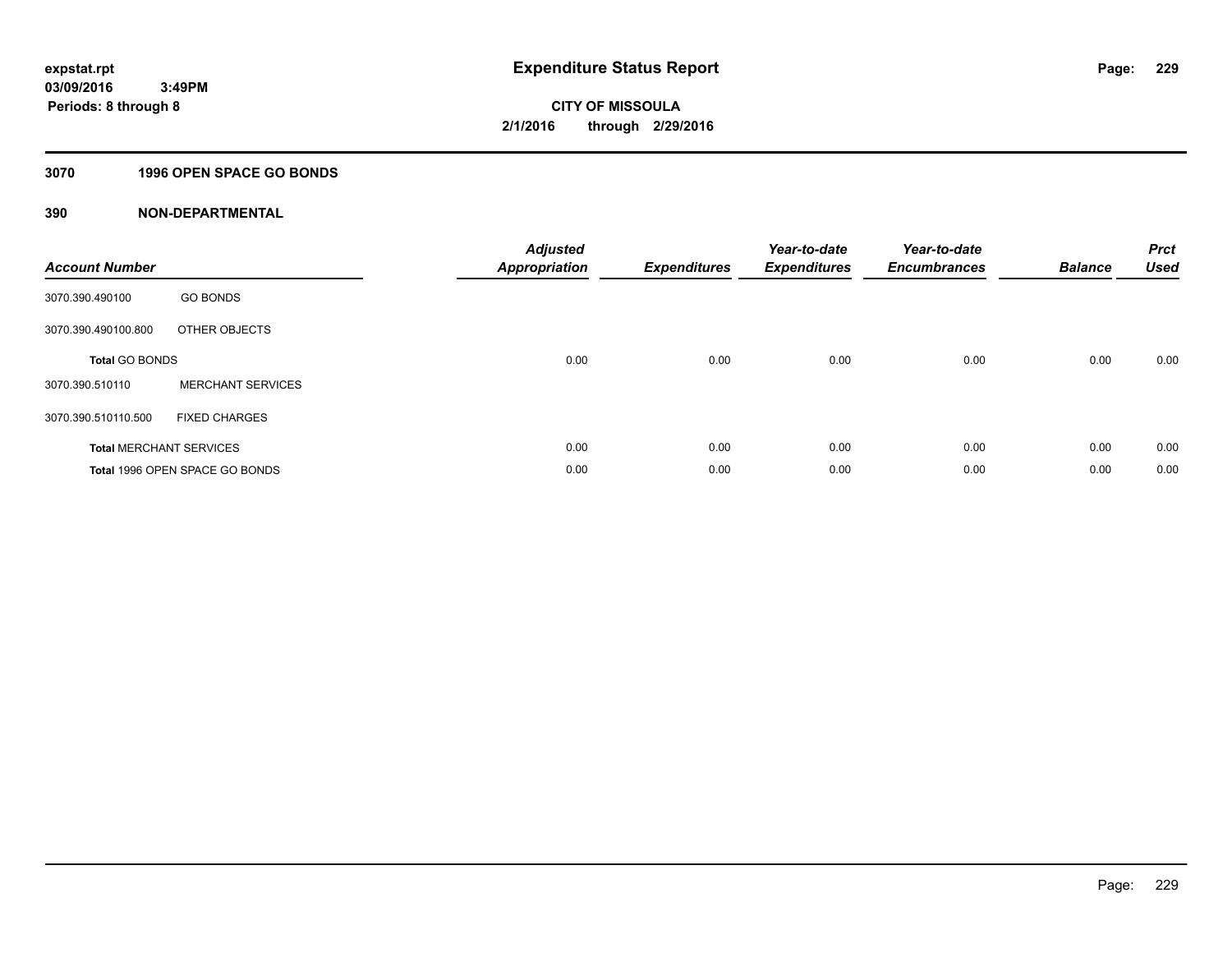# **3075 1997 OPEN SPACE G O BOND FUND**

| <b>Account Number</b> |                                     | <b>Adjusted</b><br>Appropriation | <b>Expenditures</b> | Year-to-date<br><b>Expenditures</b> | Year-to-date<br><b>Encumbrances</b> | <b>Balance</b> | <b>Prct</b><br><b>Used</b> |
|-----------------------|-------------------------------------|----------------------------------|---------------------|-------------------------------------|-------------------------------------|----------------|----------------------------|
| 3075.390.490100       | <b>GO BONDS</b>                     |                                  |                     |                                     |                                     |                |                            |
| 3075.390.490100.800   | OTHER OBJECTS                       |                                  |                     |                                     |                                     |                |                            |
| <b>Total GO BONDS</b> |                                     | 0.00                             | 0.00                | 0.00                                | 0.00                                | 0.00           | 0.00                       |
| 3075.390.510110       | <b>MERCHANT SERVICES</b>            |                                  |                     |                                     |                                     |                |                            |
| 3075.390.510110.500   | <b>FIXED CHARGES</b>                |                                  |                     |                                     |                                     |                |                            |
|                       | <b>Total MERCHANT SERVICES</b>      | 0.00                             | 0.00                | 0.00                                | 0.00                                | 0.00           | 0.00                       |
|                       | Total 1997 OPEN SPACE G O BOND FUND | 0.00                             | 0.00                | 0.00                                | 0.00                                | 0.00           | 0.00                       |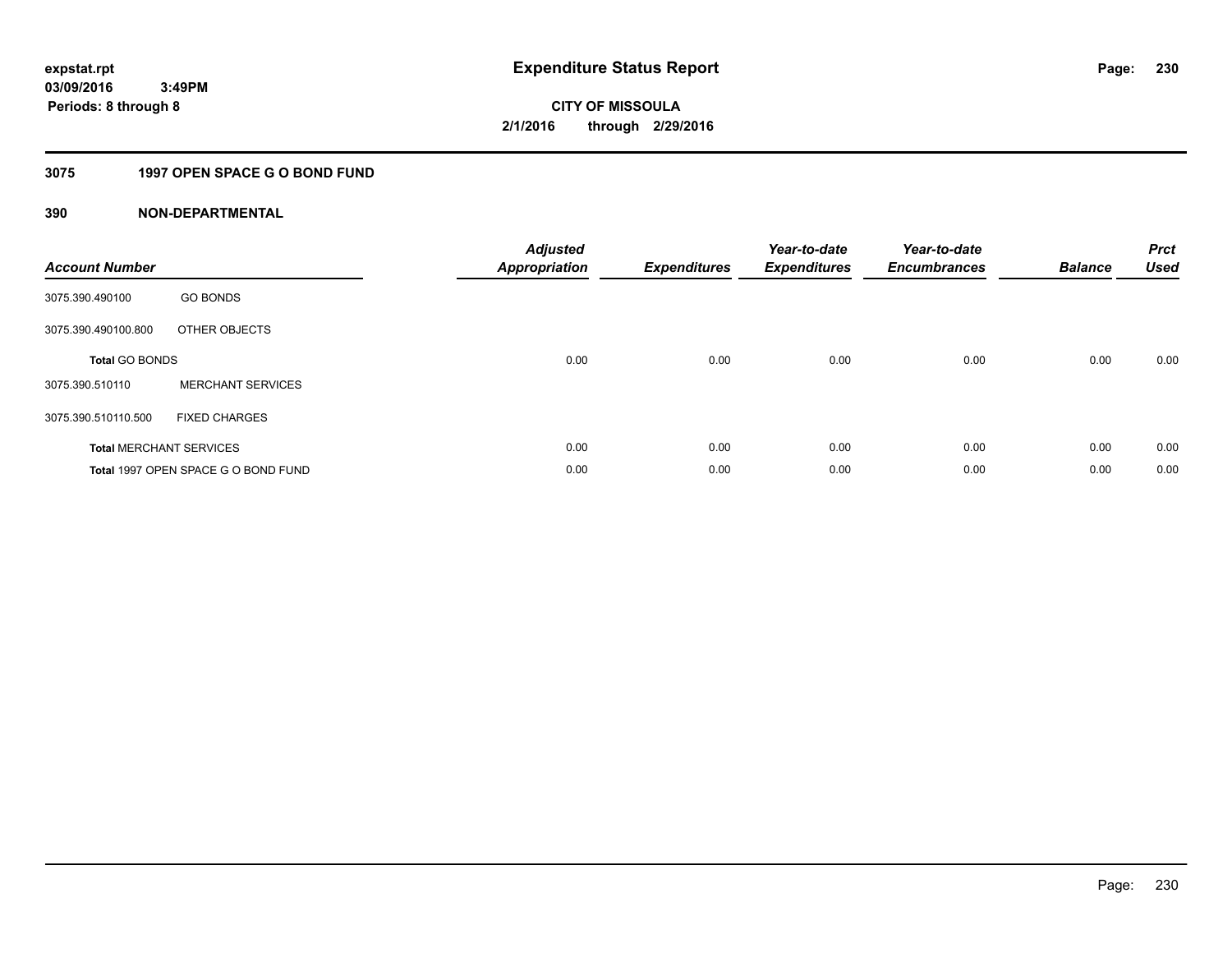**231**

**03/09/2016 3:49PM Periods: 8 through 8**

**CITY OF MISSOULA 2/1/2016 through 2/29/2016**

# **3080 1994 FIRE EQUIP/CITY HALLS REFUND BOND F**

| <b>Account Number</b>     |                                                | <b>Adjusted</b><br><b>Appropriation</b> | <b>Expenditures</b> | Year-to-date<br><b>Expenditures</b> | Year-to-date<br><b>Encumbrances</b> | <b>Balance</b> | <b>Prct</b><br><b>Used</b> |
|---------------------------|------------------------------------------------|-----------------------------------------|---------------------|-------------------------------------|-------------------------------------|----------------|----------------------------|
| 3080.390.490100           | <b>GO BONDS</b>                                |                                         |                     |                                     |                                     |                |                            |
| 3080.390.490100.600       | <b>DEBT SERVICE</b>                            |                                         |                     |                                     |                                     |                |                            |
| <b>Total DEBT SERVICE</b> |                                                | 0.00                                    | 0.00                | 0.00                                | 0.00                                | 0.00           | 0.00                       |
| 3080.390.490100.800       | OTHER OBJECTS                                  |                                         |                     |                                     |                                     |                |                            |
| <b>Total GO BONDS</b>     |                                                | 0.00                                    | 0.00                | 0.00                                | 0.00                                | 0.00           | 0.00                       |
| 3080.390.510110           | <b>MERCHANT SERVICES</b>                       |                                         |                     |                                     |                                     |                |                            |
| 3080.390.510110.500       | <b>FIXED CHARGES</b>                           |                                         |                     |                                     |                                     |                |                            |
|                           | <b>Total MERCHANT SERVICES</b>                 | 0.00                                    | 0.00                | 0.00                                | 0.00                                | 0.00           | 0.00                       |
|                           | Total 1994 FIRE EQUIP/CITY HALLS REFUND BOND F | 0.00                                    | 0.00                | 0.00                                | 0.00                                | 0.00           | 0.00                       |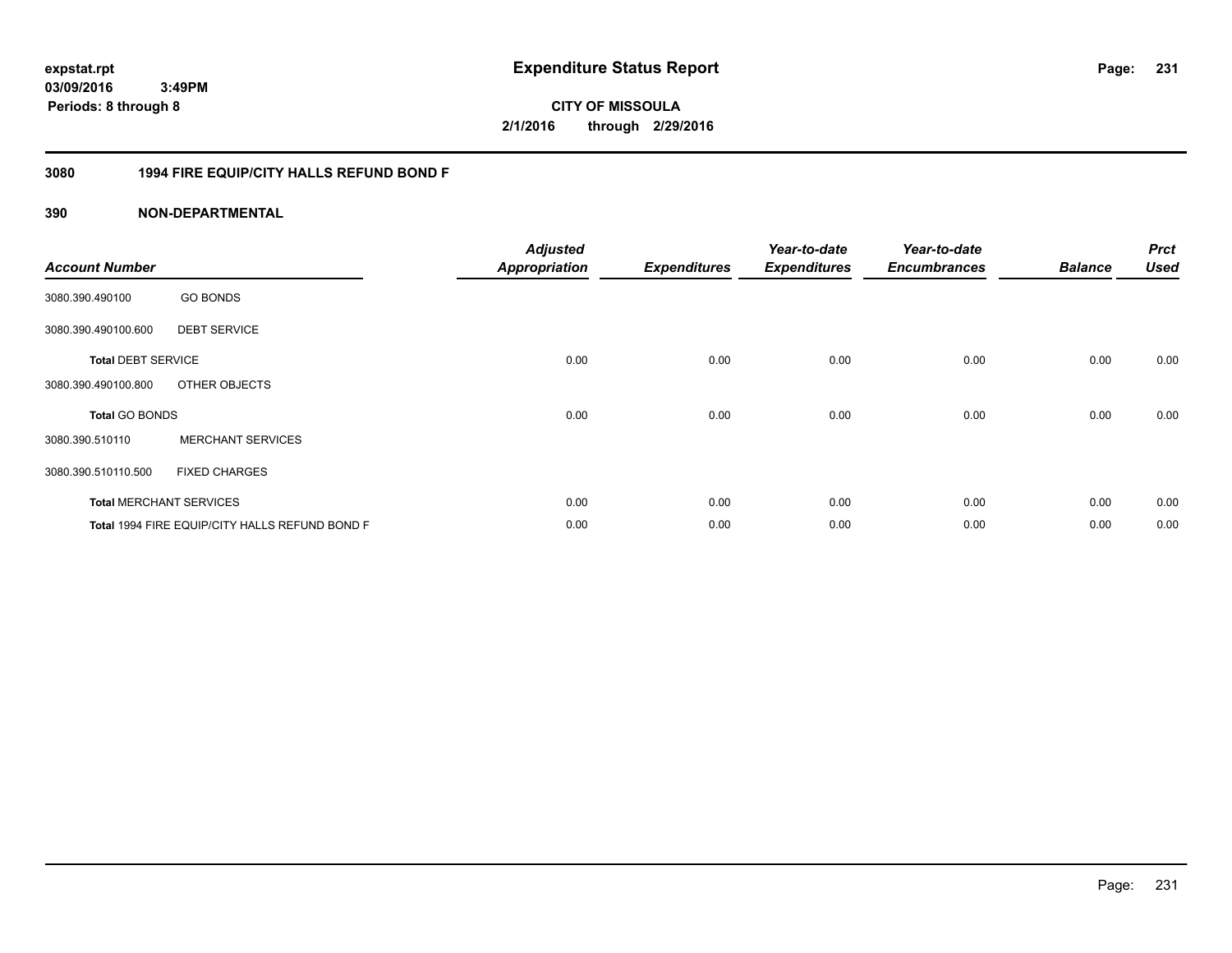# **3085 1993 FIRE STATION G O BOND FUND**

| <b>Account Number</b> |                                       | <b>Adjusted</b><br>Appropriation | <b>Expenditures</b> | Year-to-date<br><b>Expenditures</b> | Year-to-date<br><b>Encumbrances</b> | <b>Balance</b> | <b>Prct</b><br><b>Used</b> |
|-----------------------|---------------------------------------|----------------------------------|---------------------|-------------------------------------|-------------------------------------|----------------|----------------------------|
| 3085.390.490100       | <b>GO BONDS</b>                       |                                  |                     |                                     |                                     |                |                            |
| 3085.390.490100.800   | OTHER OBJECTS                         |                                  |                     |                                     |                                     |                |                            |
| <b>Total GO BONDS</b> |                                       | 0.00                             | 0.00                | 0.00                                | 0.00                                | 0.00           | 0.00                       |
| 3085.390.510110       | <b>MERCHANT SERVICES</b>              |                                  |                     |                                     |                                     |                |                            |
| 3085.390.510110.500   | <b>FIXED CHARGES</b>                  |                                  |                     |                                     |                                     |                |                            |
|                       | <b>Total MERCHANT SERVICES</b>        | 0.00                             | 0.00                | 0.00                                | 0.00                                | 0.00           | 0.00                       |
|                       | Total 1993 FIRE STATION G O BOND FUND | 0.00                             | 0.00                | 0.00                                | 0.00                                | 0.00           | 0.00                       |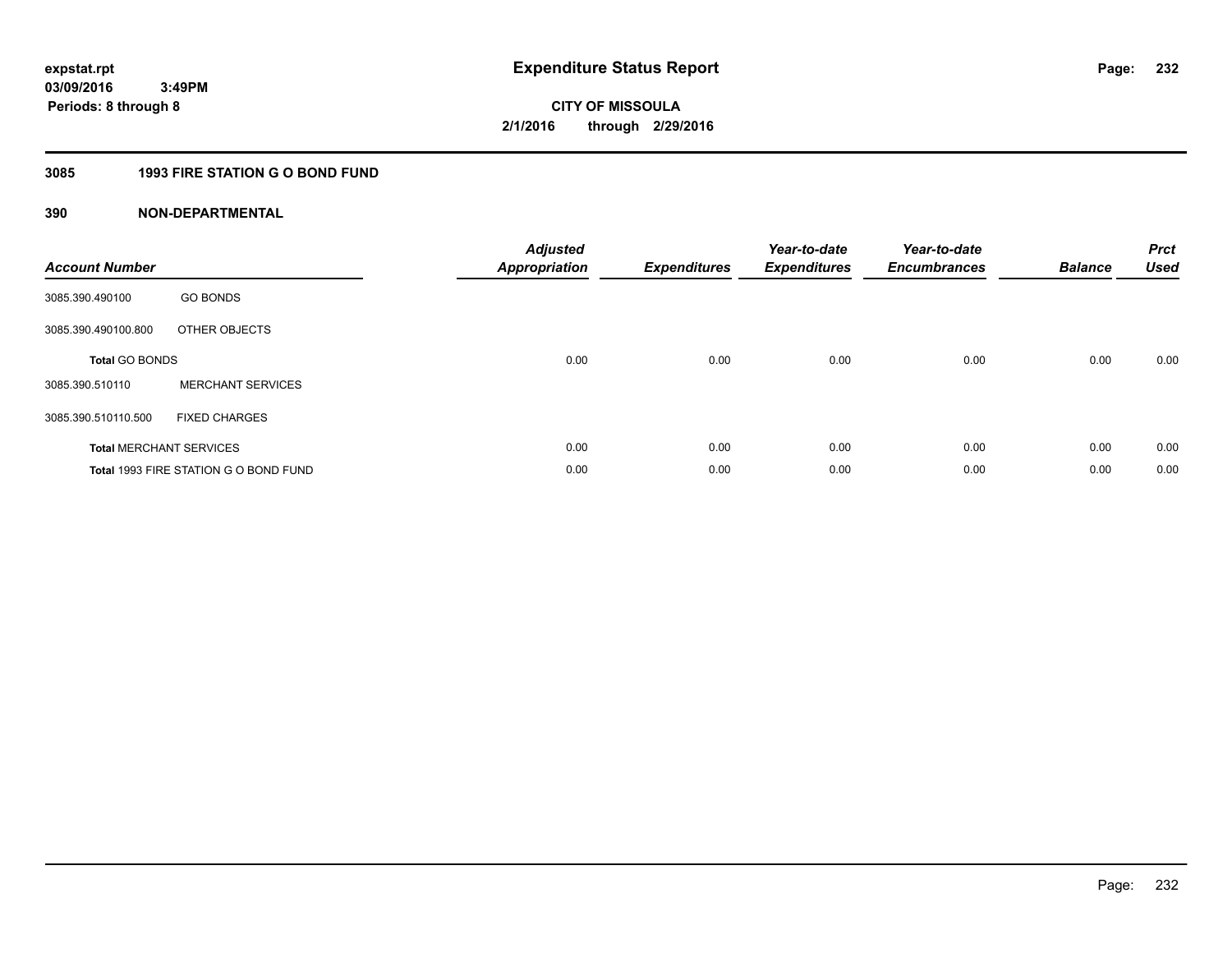# **3090 2004 AQUATICS BOND**

|                           |                                | <b>Adjusted</b>      |                     | Year-to-date        | Year-to-date        |                | <b>Prct</b> |
|---------------------------|--------------------------------|----------------------|---------------------|---------------------|---------------------|----------------|-------------|
| <b>Account Number</b>     |                                | <b>Appropriation</b> | <b>Expenditures</b> | <b>Expenditures</b> | <b>Encumbrances</b> | <b>Balance</b> | <b>Used</b> |
| 3090.390.490100           | <b>GO BONDS</b>                |                      |                     |                     |                     |                |             |
| 3090.390.490100.600       | <b>DEBT SERVICE</b>            |                      |                     |                     |                     |                |             |
| <b>Total DEBT SERVICE</b> |                                | 0.00                 | 0.00                | 0.00                | 0.00                | 0.00           | 0.00        |
| 3090.390.490100.800       | OTHER OBJECTS                  |                      |                     |                     |                     |                |             |
| <b>Total GO BONDS</b>     |                                | 0.00                 | 0.00                | 0.00                | 0.00                | 0.00           | 0.00        |
| 3090.390.510110           | <b>MERCHANT SERVICES</b>       |                      |                     |                     |                     |                |             |
| 3090.390.510110.500       | <b>FIXED CHARGES</b>           |                      |                     |                     |                     |                |             |
|                           | <b>Total MERCHANT SERVICES</b> | 0.00                 | 0.00                | 0.00                | 0.00                | 0.00           | 0.00        |
| Total 2004 AQUATICS BOND  |                                | 0.00                 | 0.00                | 0.00                | 0.00                | 0.00           | 0.00        |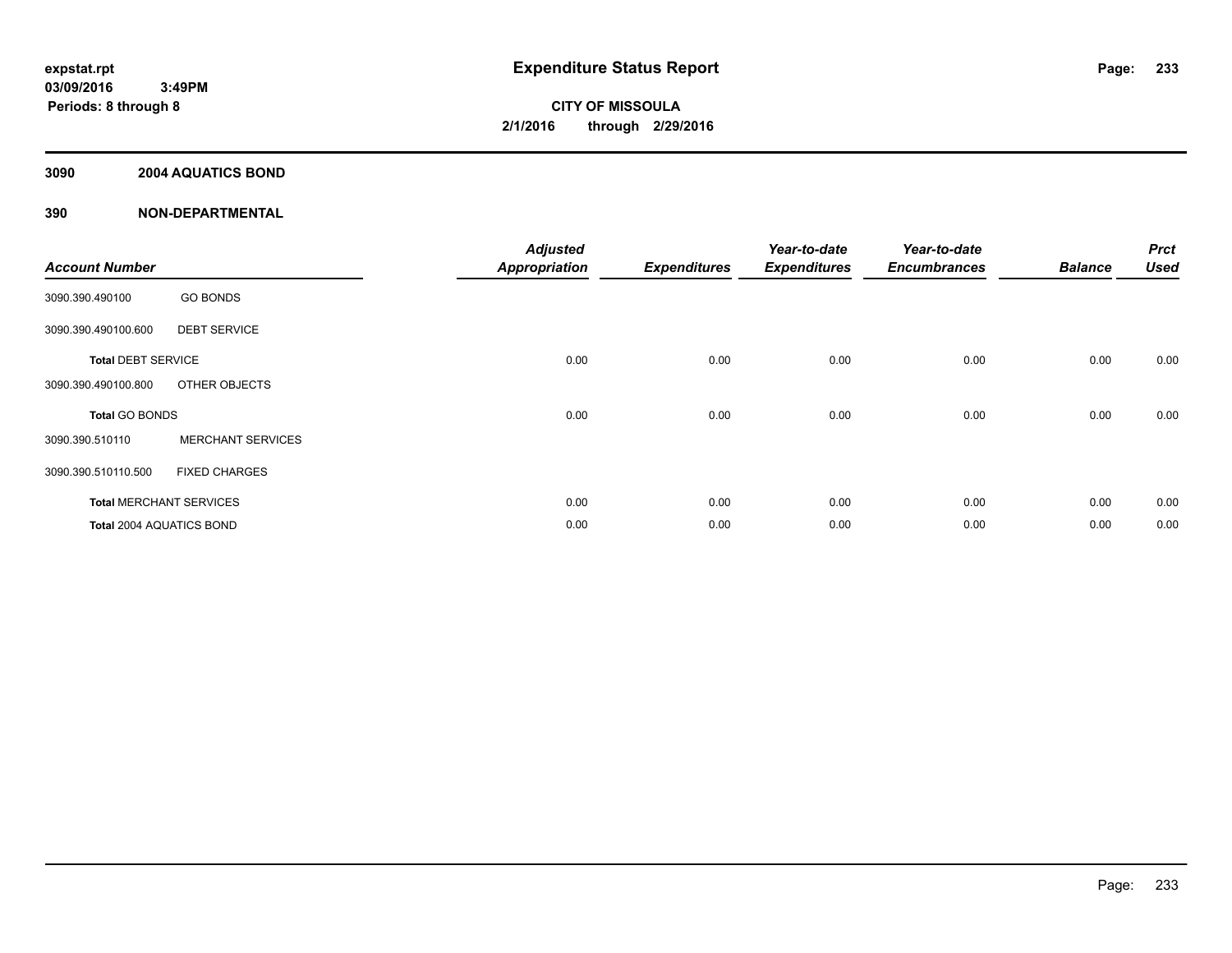**CITY OF MISSOULA 2/1/2016 through 2/29/2016**

# **3091 SERIES 2012A AQUATICS REFUNDING BOND**

|                                   |                                                 | <b>Adjusted</b>      |                     | Year-to-date        | Year-to-date        |                | <b>Prct</b> |
|-----------------------------------|-------------------------------------------------|----------------------|---------------------|---------------------|---------------------|----------------|-------------|
| <b>Account Number</b>             |                                                 | <b>Appropriation</b> | <b>Expenditures</b> | <b>Expenditures</b> | <b>Encumbrances</b> | <b>Balance</b> | <b>Used</b> |
| 3091.390.490100                   | <b>GO BONDS</b>                                 |                      |                     |                     |                     |                |             |
| 3091.390.490100.600               | <b>DEBT SERVICE</b>                             |                      |                     |                     |                     |                |             |
| 3091.390.490100.610.000 PRINCIPAL |                                                 | 505,000.00           | 0.00                | 0.00                | 0.00                | 505,000.00     | 0.00        |
|                                   | 3091.390.490100.620.000 INTEREST / SERVICE FEES | 90,148.00            | 0.00                | 45,248.75           | 0.00                | 44,899.25      | 50.19       |
| <b>Total DEBT SERVICE</b>         |                                                 | 595,148.00           | 0.00                | 45,248.75           | 0.00                | 549,899.25     | 7.60        |
| 3091.390.490100.800               | OTHER OBJECTS                                   |                      |                     |                     |                     |                |             |
| <b>Total OTHER OBJECTS</b>        |                                                 | 0.00                 | 0.00                | 0.00                | 0.00                | 0.00           | 0.00        |
| <b>Total GO BONDS</b>             |                                                 | 595,148.00           | 0.00                | 45,248.75           | 0.00                | 549,899.25     | 7.60        |
| 3091.390.510110                   | <b>MERCHANT SERVICES</b>                        |                      |                     |                     |                     |                |             |
| 3091.390.510110.500               | <b>FIXED CHARGES</b>                            |                      |                     |                     |                     |                |             |
|                                   | <b>Total MERCHANT SERVICES</b>                  | 0.00                 | 0.00                | 0.00                | 0.00                | 0.00           | 0.00        |
|                                   | Total SERIES 2012A AQUATICS REFUNDING BOND      | 595,148.00           | 0.00                | 45,248.75           | 0.00                | 549,899.25     | 7.60        |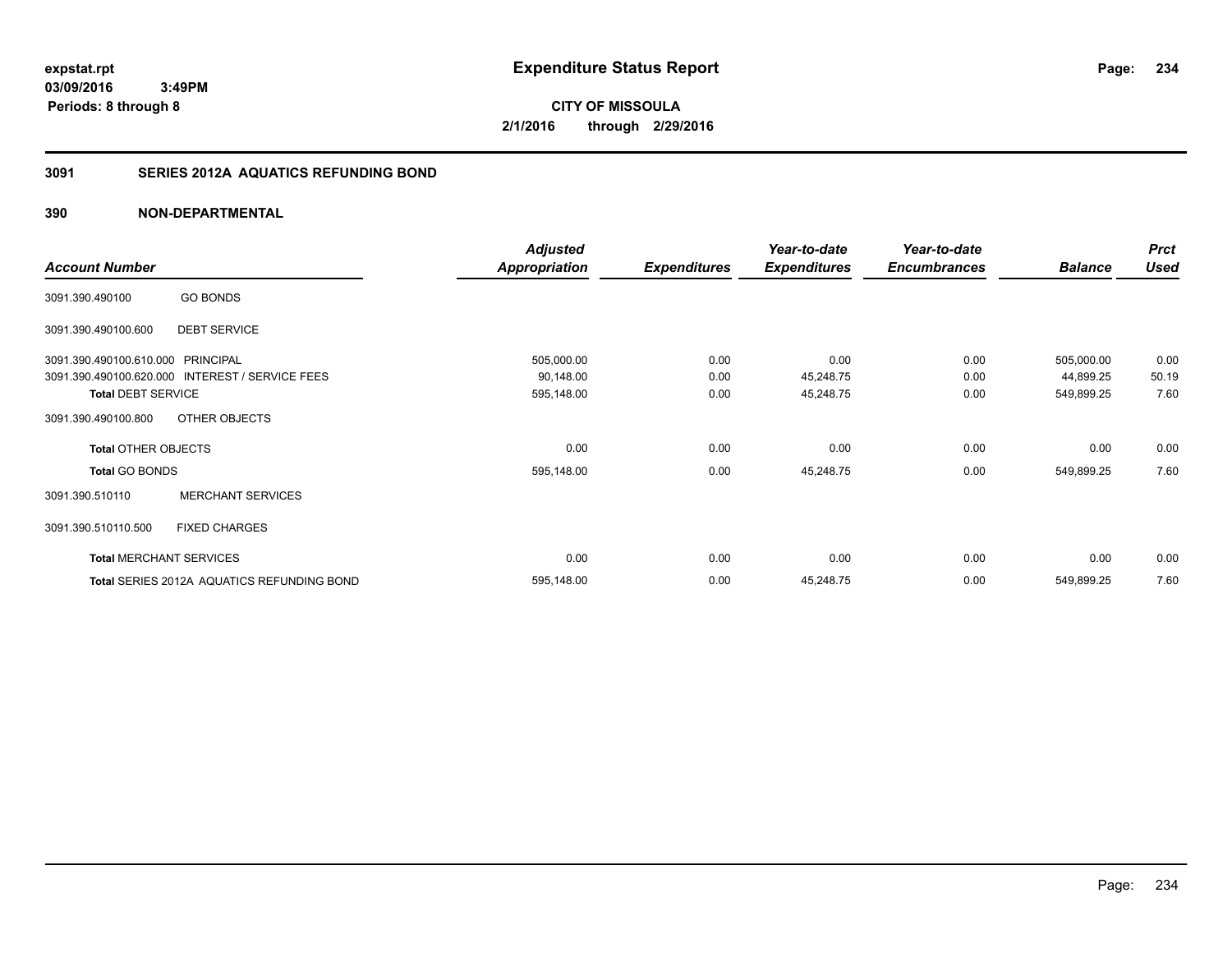**235**

**03/09/2016 3:49PM Periods: 8 through 8**

**CITY OF MISSOULA 2/1/2016 through 2/29/2016**

# **3092 Series 2013A GO REFUNDING BONDS**

|                                   |                                       | <b>Adjusted</b>      |                     | Year-to-date        | Year-to-date        |                | <b>Prct</b> |
|-----------------------------------|---------------------------------------|----------------------|---------------------|---------------------|---------------------|----------------|-------------|
| <b>Account Number</b>             |                                       | <b>Appropriation</b> | <b>Expenditures</b> | <b>Expenditures</b> | <b>Encumbrances</b> | <b>Balance</b> | <b>Used</b> |
| 3092.390.490100                   | <b>GO BONDS</b>                       |                      |                     |                     |                     |                |             |
| 3092.390.490100.600               | <b>DEBT SERVICE</b>                   |                      |                     |                     |                     |                |             |
| 3092.390.490100.610.000 PRINCIPAL |                                       | 580,000.00           | 0.00                | 0.00                | 0.00                | 580,000.00     | 0.00        |
| 3092.390.490100.620.000           | INTEREST / SERVICE FEES               | 108,926.00           | 0.00                | 54,638.00           | 0.00                | 54,288.00      | 50.16       |
| <b>Total GO BONDS</b>             |                                       | 688,926.00           | 0.00                | 54,638.00           | 0.00                | 634,288.00     | 7.93        |
| 3092.390.510110                   | <b>MERCHANT SERVICES</b>              |                      |                     |                     |                     |                |             |
| 3092.390.510110.500               | <b>FIXED CHARGES</b>                  |                      |                     |                     |                     |                |             |
| <b>Total MERCHANT SERVICES</b>    |                                       | 0.00                 | 0.00                | 0.00                | 0.00                | 0.00           | 0.00        |
| 3092.390.521000                   | INTERFUND OPERATING TRANSFERS         |                      |                     |                     |                     |                |             |
| 3092.390.521000.800               | OTHER OBJECTS                         |                      |                     |                     |                     |                |             |
|                                   | Total INTERFUND OPERATING TRANSFERS   | 0.00                 | 0.00                | 0.00                | 0.00                | 0.00           | 0.00        |
|                                   | Total Series 2013A GO REFUNDING BONDS | 688,926.00           | 0.00                | 54,638.00           | 0.00                | 634,288.00     | 7.93        |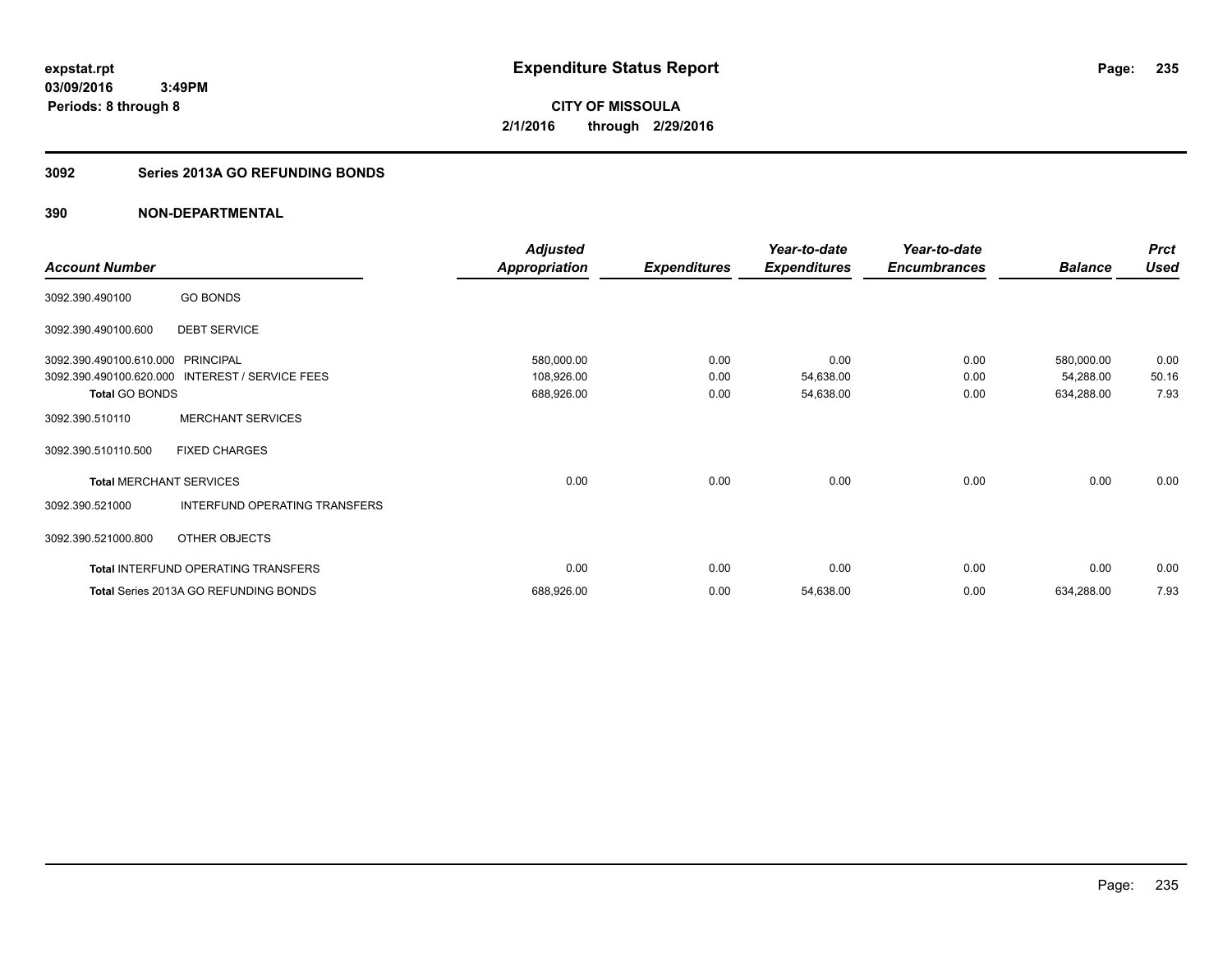**236**

**03/09/2016 3:49PM Periods: 8 through 8**

**CITY OF MISSOULA 2/1/2016 through 2/29/2016**

### **3095 2004 REFUNDING BONDS DEBT SERVICE**

| <b>Account Number</b>          |                                                 | <b>Adjusted</b><br><b>Appropriation</b> | <b>Expenditures</b> | Year-to-date<br><b>Expenditures</b> | Year-to-date<br><b>Encumbrances</b> | <b>Balance</b> | <b>Prct</b><br><b>Used</b> |
|--------------------------------|-------------------------------------------------|-----------------------------------------|---------------------|-------------------------------------|-------------------------------------|----------------|----------------------------|
| 3095.390.490100                | <b>GO BONDS</b>                                 |                                         |                     |                                     |                                     |                |                            |
| 3095.390.490100.600            | <b>DEBT SERVICE</b>                             |                                         |                     |                                     |                                     |                |                            |
|                                | 3095.390.490100.620.000 INTEREST / SERVICE FEES | 0.00                                    | 0.00                | 3,100.00                            | 0.00                                | $-3,100.00$    | 0.00                       |
| <b>Total GO BONDS</b>          |                                                 | 0.00                                    | 0.00                | 3,100.00                            | 0.00                                | $-3,100.00$    | 0.00                       |
| 3095.390.510110                | <b>MERCHANT SERVICES</b>                        |                                         |                     |                                     |                                     |                |                            |
| 3095.390.510110.500            | <b>FIXED CHARGES</b>                            |                                         |                     |                                     |                                     |                |                            |
| <b>Total MERCHANT SERVICES</b> |                                                 | 0.00                                    | 0.00                | 0.00                                | 0.00                                | 0.00           | 0.00                       |
|                                | <b>Total 2004 REFUNDING BONDS DEBT SERVICE</b>  | 0.00                                    | 0.00                | 3,100.00                            | 0.00                                | $-3,100.00$    | 0.00                       |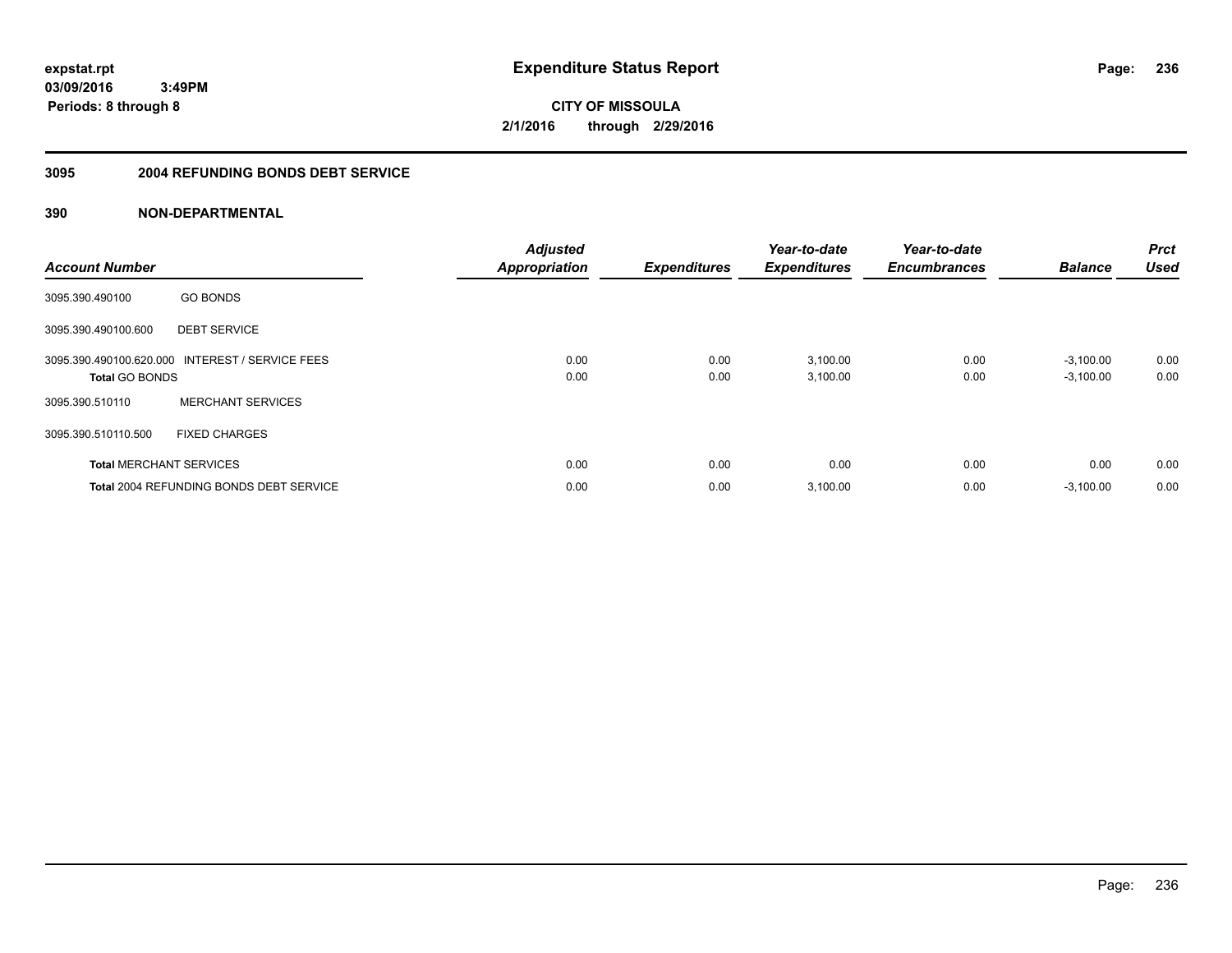## **3096 NEW FIRE STATION GO BOND**

|                                   |                                                 | <b>Adjusted</b>      |                     | Year-to-date        | Year-to-date        |                | <b>Prct</b> |
|-----------------------------------|-------------------------------------------------|----------------------|---------------------|---------------------|---------------------|----------------|-------------|
| <b>Account Number</b>             |                                                 | <b>Appropriation</b> | <b>Expenditures</b> | <b>Expenditures</b> | <b>Encumbrances</b> | <b>Balance</b> | <b>Used</b> |
| 3096.390.490100                   | <b>GO BONDS</b>                                 |                      |                     |                     |                     |                |             |
| 3096.390.490100.600               | <b>DEBT SERVICE</b>                             |                      |                     |                     |                     |                |             |
| 3096.390.490100.610.000 PRINCIPAL |                                                 | 3,876,559.00         | 0.00                | 0.00                | 0.00                | 3,876,559.00   | 0.00        |
|                                   | 3096.390.490100.620.000 INTEREST / SERVICE FEES | 12,500.00            | 0.00                | 6,425.00            | 0.00                | 6,075.00       | 51.40       |
| <b>Total DEBT SERVICE</b>         |                                                 | 3,889,059.00         | 0.00                | 6,425.00            | 0.00                | 3,882,634.00   | 0.17        |
| 3096.390.490100.800               | OTHER OBJECTS                                   |                      |                     |                     |                     |                |             |
| <b>Total OTHER OBJECTS</b>        |                                                 | 0.00                 | 0.00                | 0.00                | 0.00                | 0.00           | 0.00        |
| <b>Total GO BONDS</b>             |                                                 | 3,889,059.00         | 0.00                | 6,425.00            | 0.00                | 3,882,634.00   | 0.17        |
| 3096.390.510110                   | <b>MERCHANT SERVICES</b>                        |                      |                     |                     |                     |                |             |
| 3096.390.510110.500               | <b>FIXED CHARGES</b>                            |                      |                     |                     |                     |                |             |
|                                   | <b>Total MERCHANT SERVICES</b>                  | 0.00                 | 0.00                | 0.00                | 0.00                | 0.00           | 0.00        |
|                                   | Total NEW FIRE STATION GO BOND                  | 3,889,059.00         | 0.00                | 6,425.00            | 0.00                | 3,882,634.00   | 0.17        |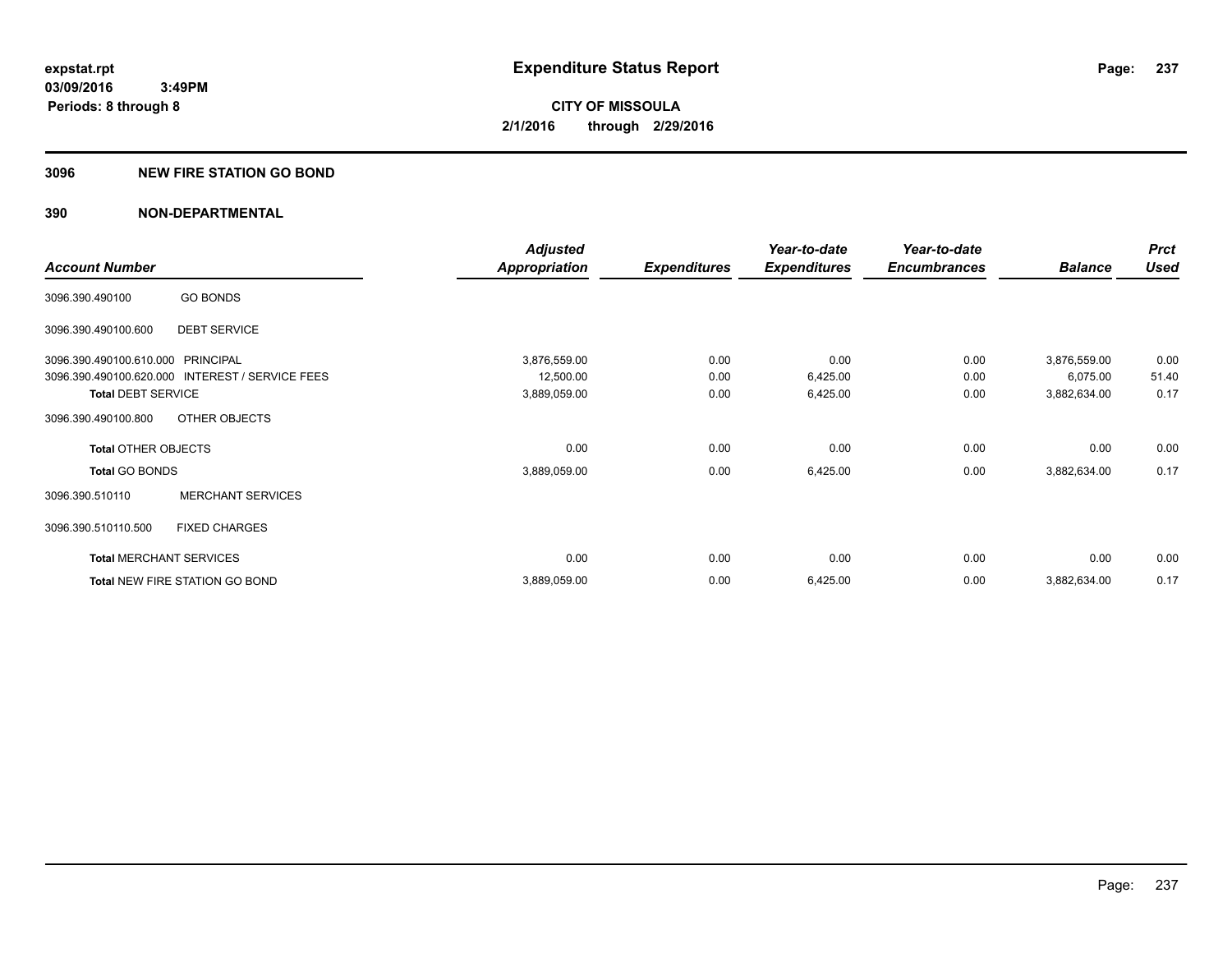## **3097 2007 REFUNDING BONDS**

| <b>Account Number</b>      |                                | <b>Adjusted</b><br><b>Appropriation</b> | <b>Expenditures</b> | Year-to-date<br><b>Expenditures</b> | Year-to-date<br><b>Encumbrances</b> | <b>Balance</b> | <b>Prct</b><br><b>Used</b> |
|----------------------------|--------------------------------|-----------------------------------------|---------------------|-------------------------------------|-------------------------------------|----------------|----------------------------|
| 3097.390.490100            | <b>GO BONDS</b>                |                                         |                     |                                     |                                     |                |                            |
| 3097.390.490100.600        | <b>DEBT SERVICE</b>            |                                         |                     |                                     |                                     |                |                            |
| <b>Total GO BONDS</b>      |                                | 0.00                                    | 0.00                | 0.00                                | 0.00                                | 0.00           | 0.00                       |
| 3097.390.490500            | <b>DEBT PAYMENTS</b>           |                                         |                     |                                     |                                     |                |                            |
| 3097.390.490500.500        | <b>FIXED CHARGES</b>           |                                         |                     |                                     |                                     |                |                            |
| <b>Total DEBT PAYMENTS</b> |                                | 0.00                                    | 0.00                | 0.00                                | 0.00                                | 0.00           | 0.00                       |
| 3097.390.510110            | <b>MERCHANT SERVICES</b>       |                                         |                     |                                     |                                     |                |                            |
| 3097.390.510110.500        | <b>FIXED CHARGES</b>           |                                         |                     |                                     |                                     |                |                            |
|                            | <b>Total MERCHANT SERVICES</b> | 0.00                                    | 0.00                | 0.00                                | 0.00                                | 0.00           | 0.00                       |
|                            | Total 2007 REFUNDING BONDS     | 0.00                                    | 0.00                | 0.00                                | 0.00                                | 0.00           | 0.00                       |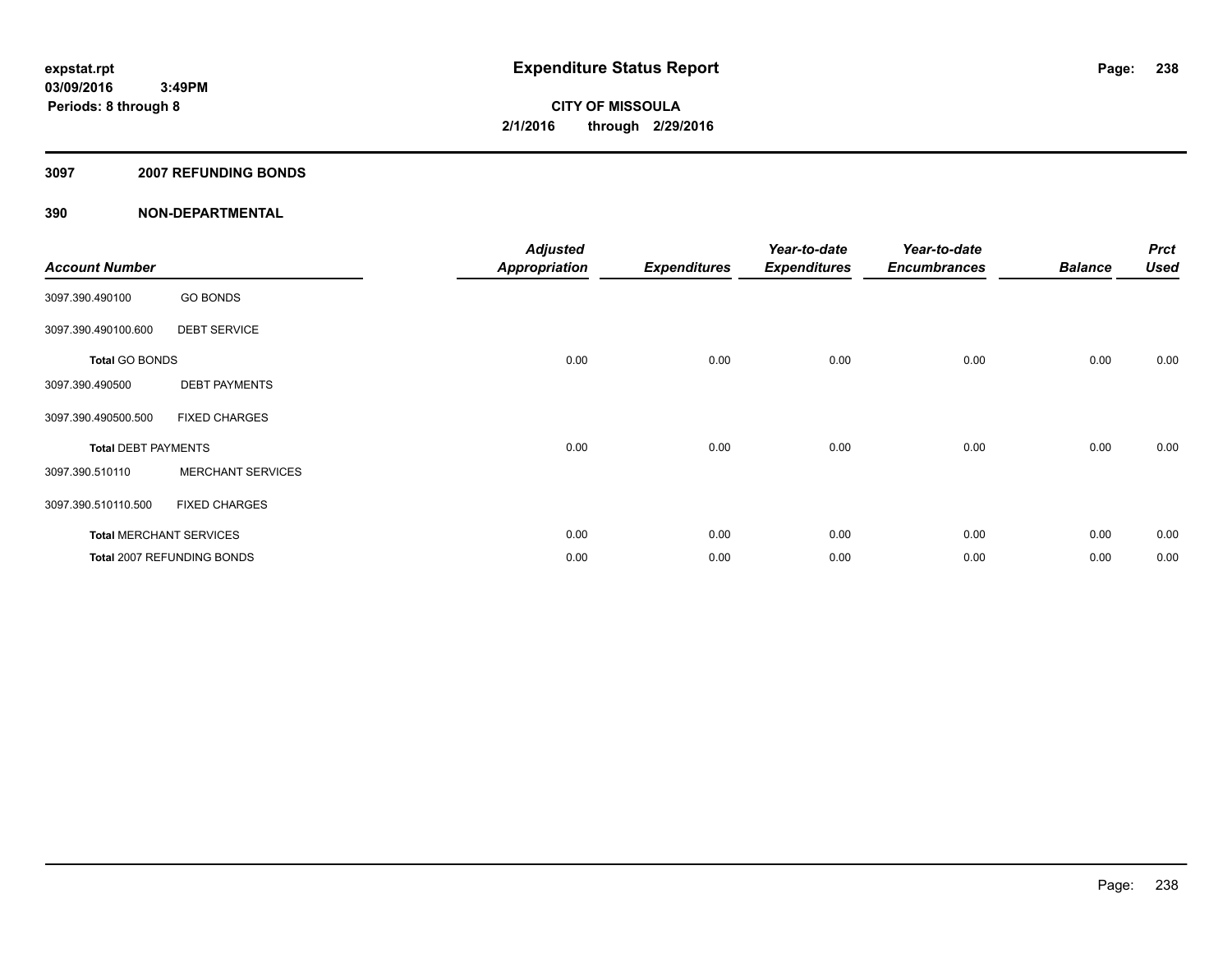**239**

**CITY OF MISSOULA 2/1/2016 through 2/29/2016**

# **3100 SIDEWALK & CURB WARRANTS FUND**

| <b>Account Number</b>          |                                                | <b>Adjusted</b><br><b>Appropriation</b> | <b>Expenditures</b> | Year-to-date<br><b>Expenditures</b> | Year-to-date<br><b>Encumbrances</b> | <b>Balance</b> | <b>Prct</b><br><b>Used</b> |
|--------------------------------|------------------------------------------------|-----------------------------------------|---------------------|-------------------------------------|-------------------------------------|----------------|----------------------------|
| 3100.390.490300                | SPECIAL IMPROVEMENTS BONDS                     |                                         |                     |                                     |                                     |                |                            |
| 3100.390.490300.600            | <b>DEBT SERVICE</b>                            |                                         |                     |                                     |                                     |                |                            |
|                                | <b>Total SPECIAL IMPROVEMENTS BONDS</b>        | 0.00                                    | 0.00                | 0.00                                | 0.00                                | 0.00           | 0.00                       |
| 3100.390.510110                | <b>MERCHANT SERVICES</b>                       |                                         |                     |                                     |                                     |                |                            |
| 3100.390.510110.500            | <b>FIXED CHARGES</b>                           |                                         |                     |                                     |                                     |                |                            |
| <b>Total MERCHANT SERVICES</b> |                                                | 0.00                                    | 0.00                | 0.00                                | 0.00                                | 0.00           | 0.00                       |
| 3100.390.521000                | INTERFUND OPERATING TRANSFERS                  |                                         |                     |                                     |                                     |                |                            |
| 3100.390.521000.800            | OTHER OBJECTS                                  |                                         |                     |                                     |                                     |                |                            |
|                                | Total INTERFUND OPERATING TRANSFERS            | 0.00                                    | 0.00                | 0.00                                | 0.00                                | 0.00           | 0.00                       |
|                                | <b>Total SIDEWALK &amp; CURB WARRANTS FUND</b> | 0.00                                    | 0.00                | 0.00                                | 0.00                                | 0.00           | 0.00                       |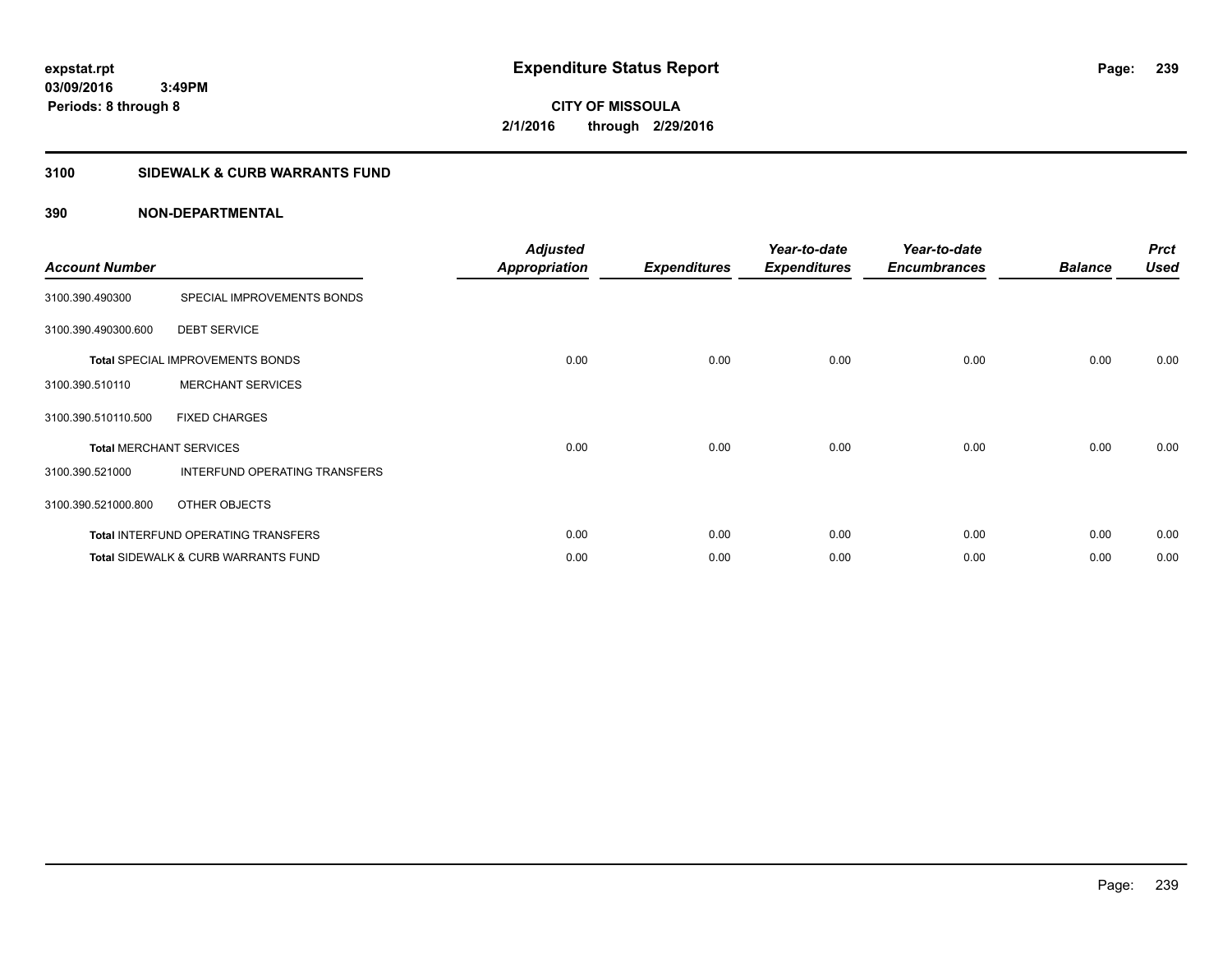**CITY OF MISSOULA 2/1/2016 through 2/29/2016**

# **3200 FY99 SIDEWALK & CURB DEBT SERVICE FUND**

| <b>Account Number</b>     |                                              | <b>Adjusted</b><br>Appropriation | <b>Expenditures</b> | Year-to-date<br><b>Expenditures</b> | Year-to-date<br><b>Encumbrances</b> | <b>Balance</b> | <b>Prct</b><br><b>Used</b> |
|---------------------------|----------------------------------------------|----------------------------------|---------------------|-------------------------------------|-------------------------------------|----------------|----------------------------|
| 3200.390.490300           | SPECIAL IMPROVEMENTS BONDS                   |                                  |                     |                                     |                                     |                |                            |
| 3200.390.490300.600       | <b>DEBT SERVICE</b>                          |                                  |                     |                                     |                                     |                |                            |
|                           | <b>Total SPECIAL IMPROVEMENTS BONDS</b>      | 0.00                             | 0.00                | 0.00                                | 0.00                                | 0.00           | 0.00                       |
| 3200.390.510100           | SPECIAL ASSESSMENTS                          |                                  |                     |                                     |                                     |                |                            |
| 3200.390.510100.600       | <b>DEBT SERVICE</b>                          |                                  |                     |                                     |                                     |                |                            |
| <b>Total DEBT SERVICE</b> |                                              | 0.00                             | 0.00                | 0.00                                | 0.00                                | 0.00           | 0.00                       |
| 3200.390.510100.800       | OTHER OBJECTS                                |                                  |                     |                                     |                                     |                |                            |
|                           | <b>Total SPECIAL ASSESSMENTS</b>             | 0.00                             | 0.00                | 0.00                                | 0.00                                | 0.00           | 0.00                       |
| 3200.390.510110           | <b>MERCHANT SERVICES</b>                     |                                  |                     |                                     |                                     |                |                            |
| 3200.390.510110.500       | <b>FIXED CHARGES</b>                         |                                  |                     |                                     |                                     |                |                            |
|                           | <b>Total MERCHANT SERVICES</b>               | 0.00                             | 0.00                | 0.00                                | 0.00                                | 0.00           | 0.00                       |
|                           | Total FY99 SIDEWALK & CURB DEBT SERVICE FUND | 0.00                             | 0.00                | 0.00                                | 0.00                                | 0.00           | 0.00                       |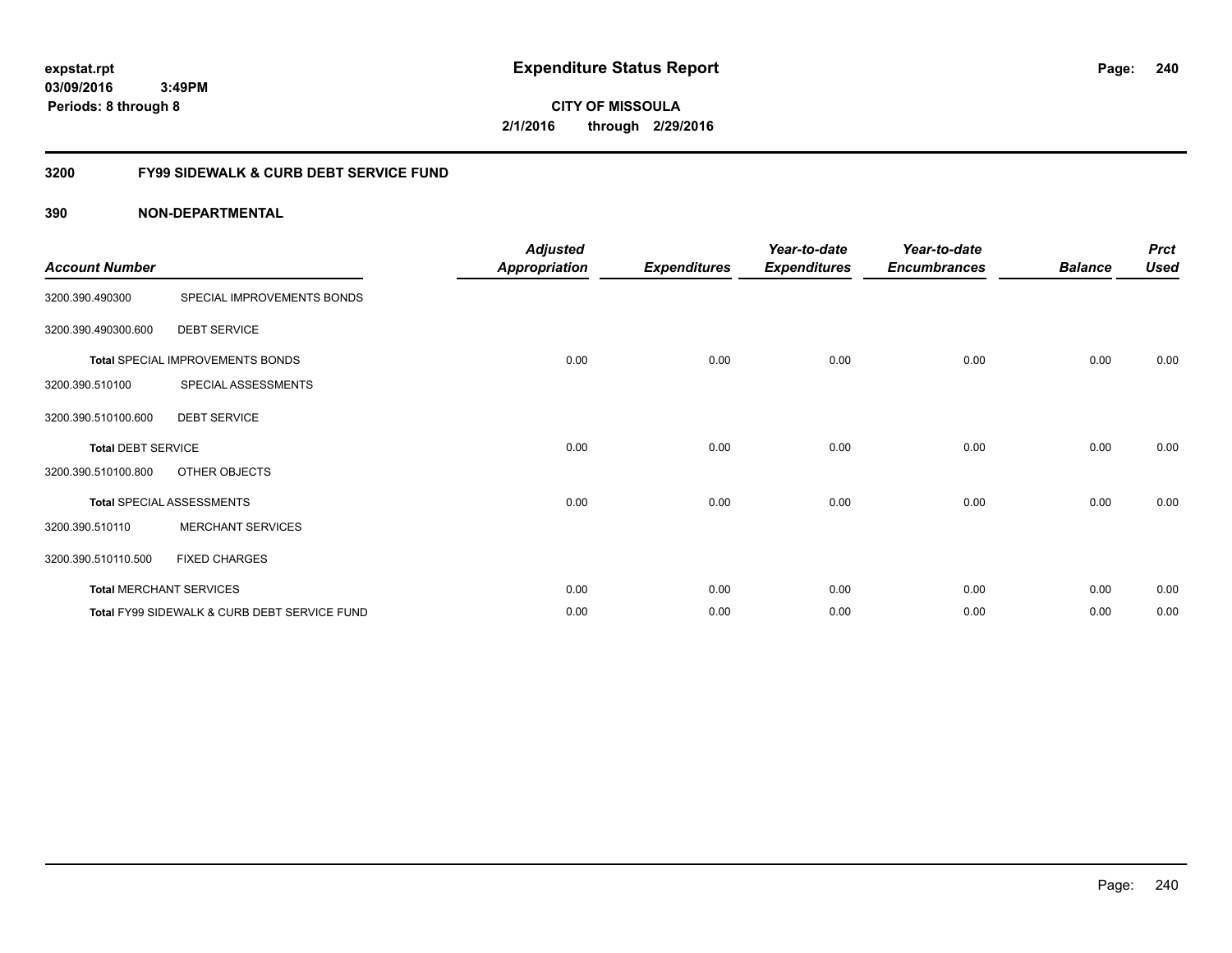**CITY OF MISSOULA 2/1/2016 through 2/29/2016**

# **3300 FY00 SIDEWALK & CURB DEBT SERVICE FUND**

| <b>Account Number</b> |                                              | <b>Adjusted</b><br>Appropriation | <b>Expenditures</b> | Year-to-date<br><b>Expenditures</b> | Year-to-date<br><b>Encumbrances</b> | <b>Balance</b> | <b>Prct</b><br><b>Used</b> |
|-----------------------|----------------------------------------------|----------------------------------|---------------------|-------------------------------------|-------------------------------------|----------------|----------------------------|
| 3300.390.510100       | SPECIAL ASSESSMENTS                          |                                  |                     |                                     |                                     |                |                            |
| 3300.390.510100.600   | <b>DEBT SERVICE</b>                          |                                  |                     |                                     |                                     |                |                            |
|                       | <b>Total SPECIAL ASSESSMENTS</b>             | 0.00                             | 0.00                | 0.00                                | 0.00                                | 0.00           | 0.00                       |
| 3300.390.510110       | <b>MERCHANT SERVICES</b>                     |                                  |                     |                                     |                                     |                |                            |
| 3300.390.510110.500   | <b>FIXED CHARGES</b>                         |                                  |                     |                                     |                                     |                |                            |
|                       | <b>Total MERCHANT SERVICES</b>               | 0.00                             | 0.00                | 0.00                                | 0.00                                | 0.00           | 0.00                       |
|                       | Total FY00 SIDEWALK & CURB DEBT SERVICE FUND | 0.00                             | 0.00                | 0.00                                | 0.00                                | 0.00           | 0.00                       |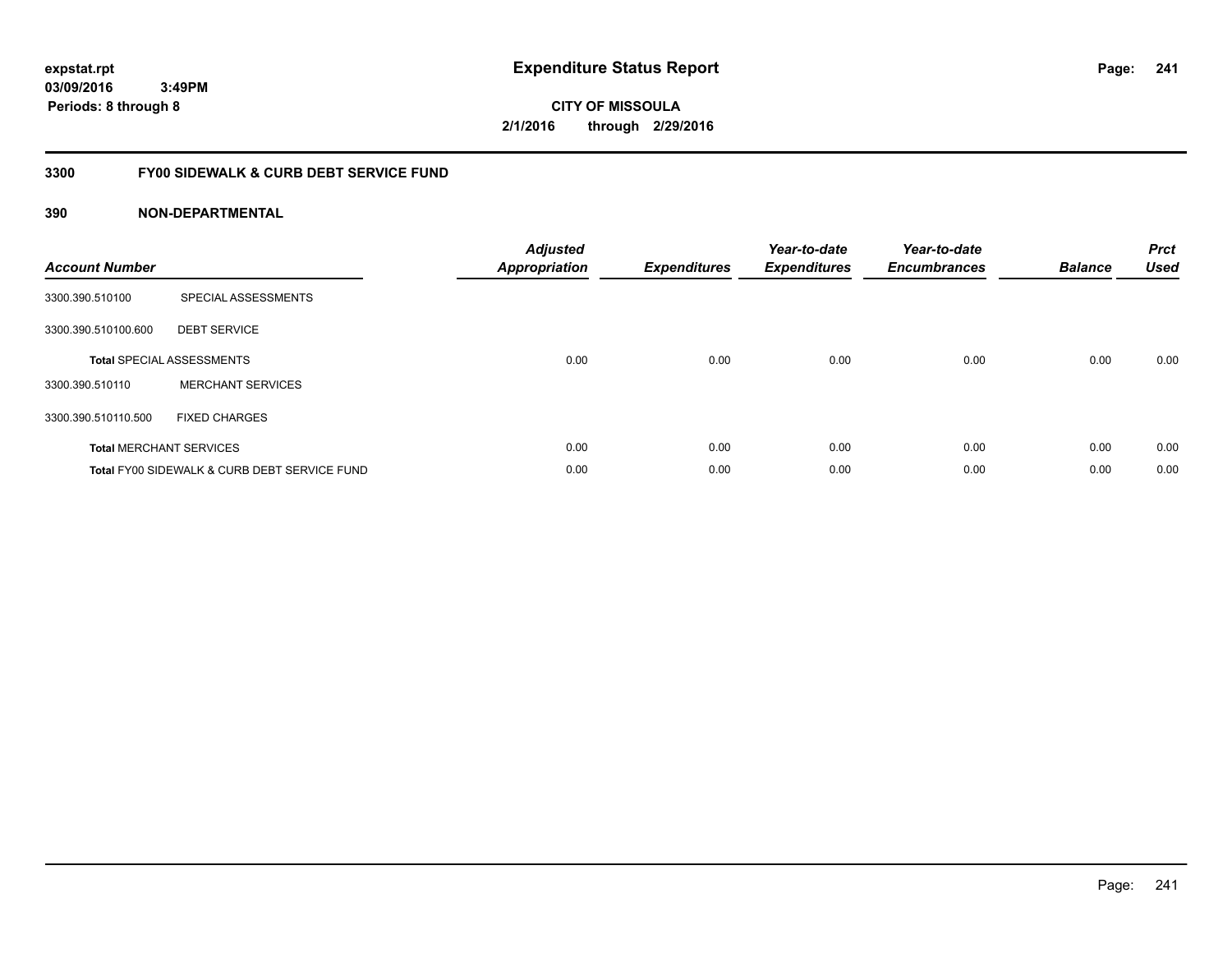**Periods: 8 through 8**

**CITY OF MISSOULA 2/1/2016 through 2/29/2016**

**3305 JUDGMENT LEVIES**

**390 NON-DEPARTMENTAL**

 **3:49PM**

| <b>Account Number</b>        |                     | <b>Adjusted</b><br><b>Appropriation</b> | <b>Expenditures</b> | Year-to-date<br><b>Expenditures</b> | Year-to-date<br><b>Encumbrances</b> | <b>Balance</b> | <b>Prct</b><br><b>Used</b> |
|------------------------------|---------------------|-----------------------------------------|---------------------|-------------------------------------|-------------------------------------|----------------|----------------------------|
| 3305.390.490550              | JUDGMENT LEVY DEBT  |                                         |                     |                                     |                                     |                |                            |
| 3305.390.490550.600          | <b>DEBT SERVICE</b> |                                         |                     |                                     |                                     |                |                            |
| <b>Total DEBT SERVICE</b>    |                     | 0.00                                    | 0.00                | 0.00                                | 0.00                                | 0.00           | 0.00                       |
| 3305.390.490550.800          | OTHER OBJECTS       |                                         |                     |                                     |                                     |                |                            |
| <b>Total JUDGMENT LEVIES</b> |                     | 0.00                                    | 0.00                | 0.00                                | 0.00                                | 0.00           | 0.00                       |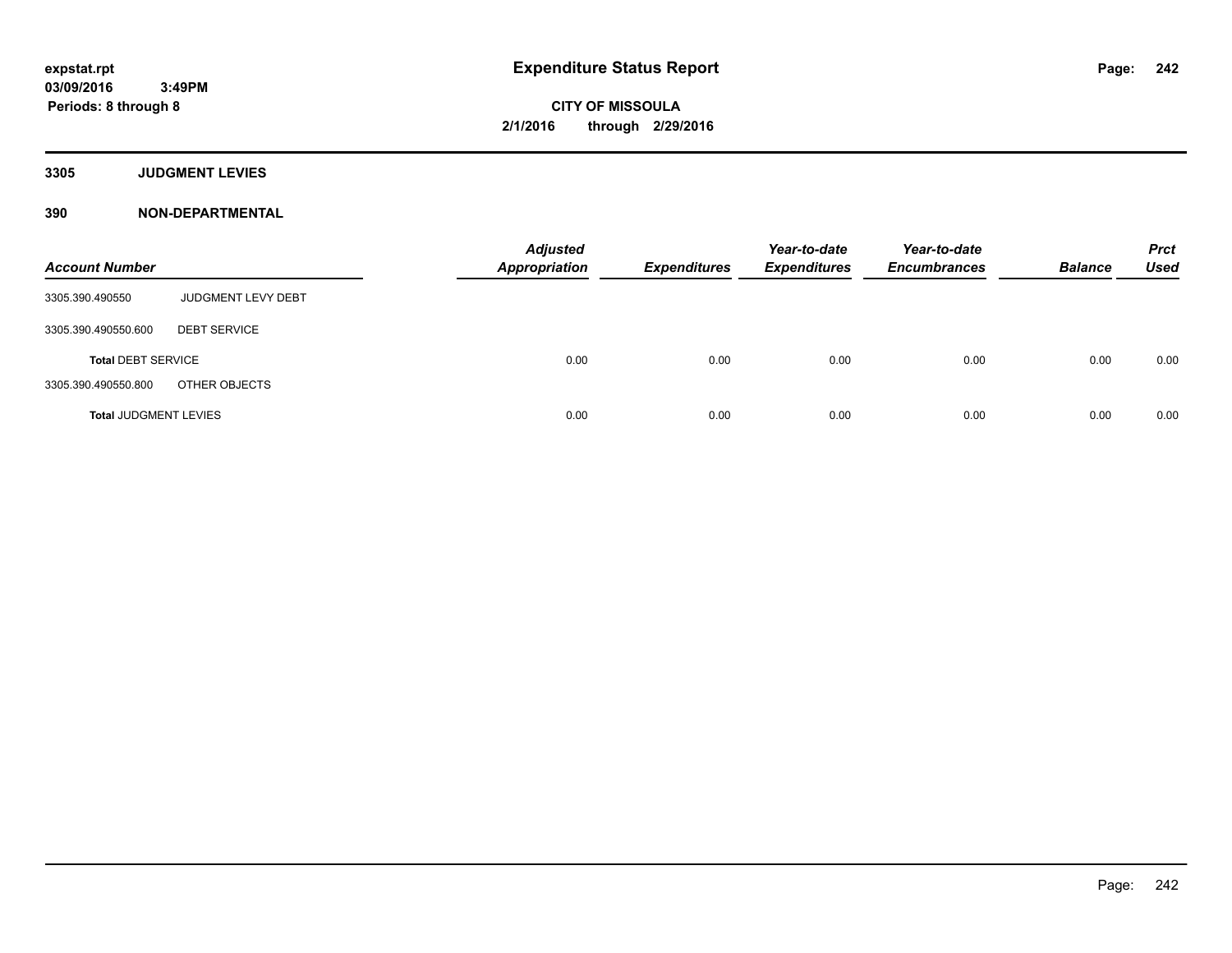**243**

**03/09/2016 3:49PM Periods: 8 through 8**

# **CITY OF MISSOULA 2/1/2016 through 2/29/2016**

# **3400 FY01 SIDEWALK & CURB DEBT SERVICE FUND**

**000 \*\*\* Title Not Found \*\*\***

| <b>Account Number</b>         |                         | <b>Adjusted</b><br>Appropriation | <b>Expenditures</b> | Year-to-date<br><b>Expenditures</b> | Year-to-date<br><b>Encumbrances</b> | <b>Balance</b> | <b>Prct</b><br>Used |
|-------------------------------|-------------------------|----------------------------------|---------------------|-------------------------------------|-------------------------------------|----------------|---------------------|
| 3400.000.520100               | *** Title Not Found *** |                                  |                     |                                     |                                     |                |                     |
| 3400.000.520100.800           | OTHER OBJECTS           |                                  |                     |                                     |                                     |                |                     |
| Total *** Title Not Found *** |                         | 0.00                             | 0.00                | 0.00                                | 0.00                                | 0.00           | 0.00                |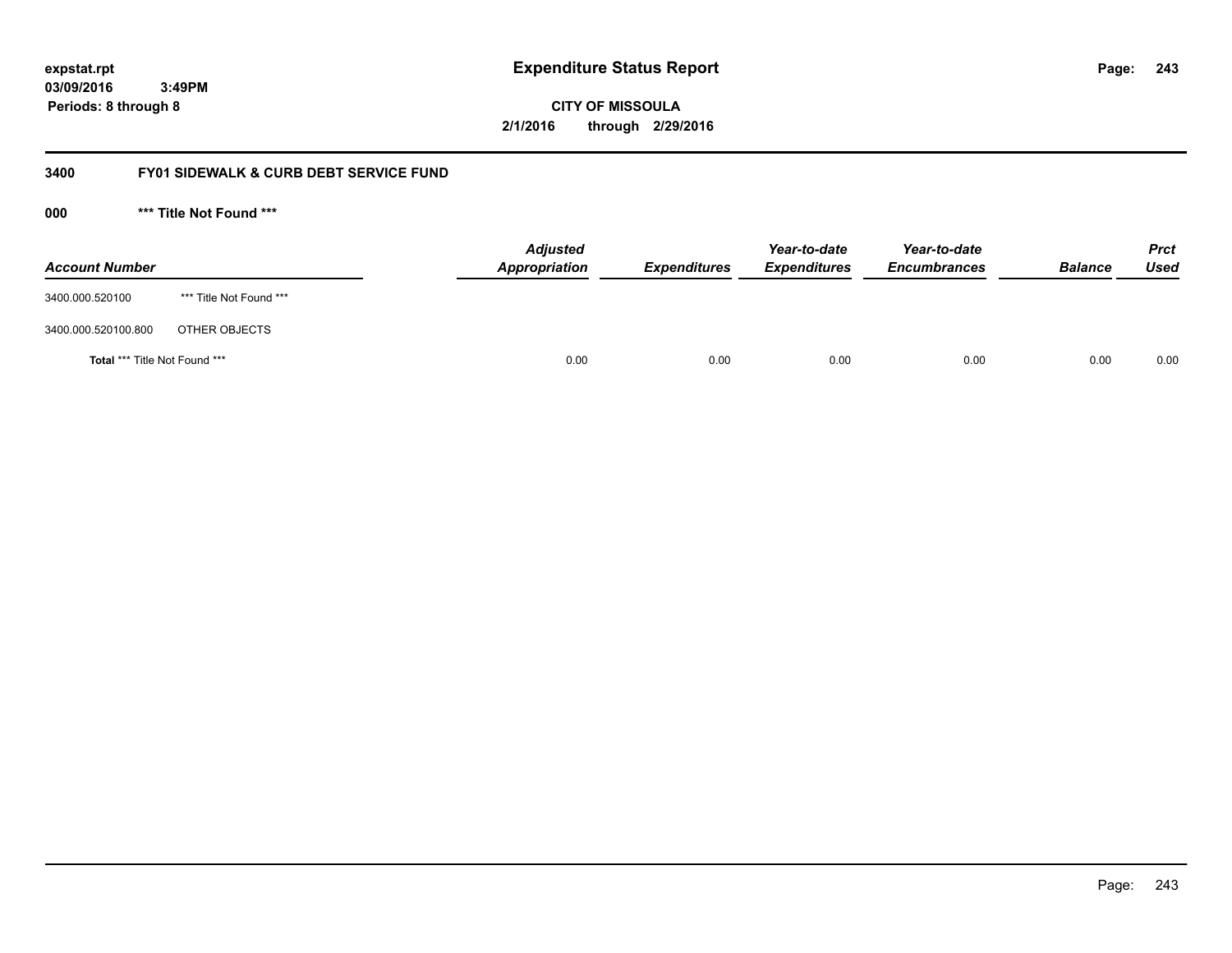**CITY OF MISSOULA 2/1/2016 through 2/29/2016**

# **3400 FY01 SIDEWALK & CURB DEBT SERVICE FUND**

| <b>Account Number</b>     |                                              | <b>Adjusted</b><br><b>Appropriation</b> | <b>Expenditures</b> | Year-to-date<br><b>Expenditures</b> | Year-to-date<br><b>Encumbrances</b> | <b>Balance</b> | <b>Prct</b><br><b>Used</b> |
|---------------------------|----------------------------------------------|-----------------------------------------|---------------------|-------------------------------------|-------------------------------------|----------------|----------------------------|
| 3400.390.510100           | SPECIAL ASSESSMENTS                          |                                         |                     |                                     |                                     |                |                            |
| 3400.390.510100.600       | <b>DEBT SERVICE</b>                          |                                         |                     |                                     |                                     |                |                            |
| <b>Total DEBT SERVICE</b> |                                              | 0.00                                    | 0.00                | 0.00                                | 0.00                                | 0.00           | 0.00                       |
| 3400.390.510100.800       | OTHER OBJECTS                                |                                         |                     |                                     |                                     |                |                            |
|                           | <b>Total SPECIAL ASSESSMENTS</b>             | 0.00                                    | 0.00                | 0.00                                | 0.00                                | 0.00           | 0.00                       |
| 3400.390.510110           | <b>MERCHANT SERVICES</b>                     |                                         |                     |                                     |                                     |                |                            |
| 3400.390.510110.500       | <b>FIXED CHARGES</b>                         |                                         |                     |                                     |                                     |                |                            |
|                           | Total FY01 SIDEWALK & CURB DEBT SERVICE FUND | 0.00                                    | 0.00                | 0.00                                | 0.00                                | 0.00           | 0.00                       |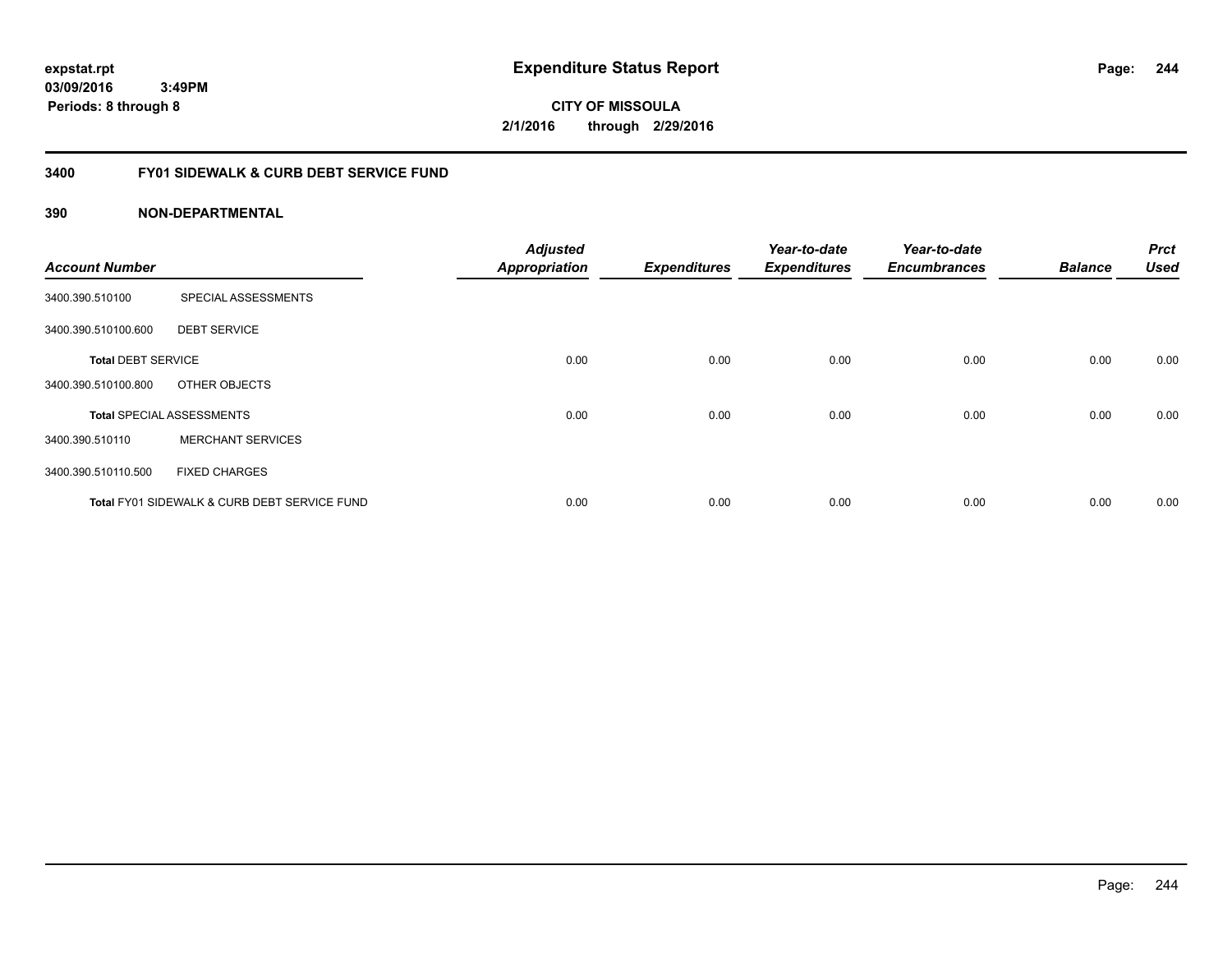**245**

**03/09/2016 3:49PM Periods: 8 through 8**

# **CITY OF MISSOULA 2/1/2016 through 2/29/2016**

# **3410 FY02 SIDEWALK & CURB DEBT SERVICE FUND**

**000 \*\*\* Title Not Found \*\*\***

| <b>Account Number</b>         |                         | <b>Adjusted</b><br>Appropriation | <b>Expenditures</b> | Year-to-date<br><b>Expenditures</b> | Year-to-date<br><b>Encumbrances</b> | <b>Balance</b> | <b>Prct</b><br>Used |
|-------------------------------|-------------------------|----------------------------------|---------------------|-------------------------------------|-------------------------------------|----------------|---------------------|
| 3410.000.520100               | *** Title Not Found *** |                                  |                     |                                     |                                     |                |                     |
| 3410.000.520100.800           | OTHER OBJECTS           |                                  |                     |                                     |                                     |                |                     |
| Total *** Title Not Found *** |                         | 0.00                             | 0.00                | 0.00                                | 0.00                                | 0.00           | 0.00                |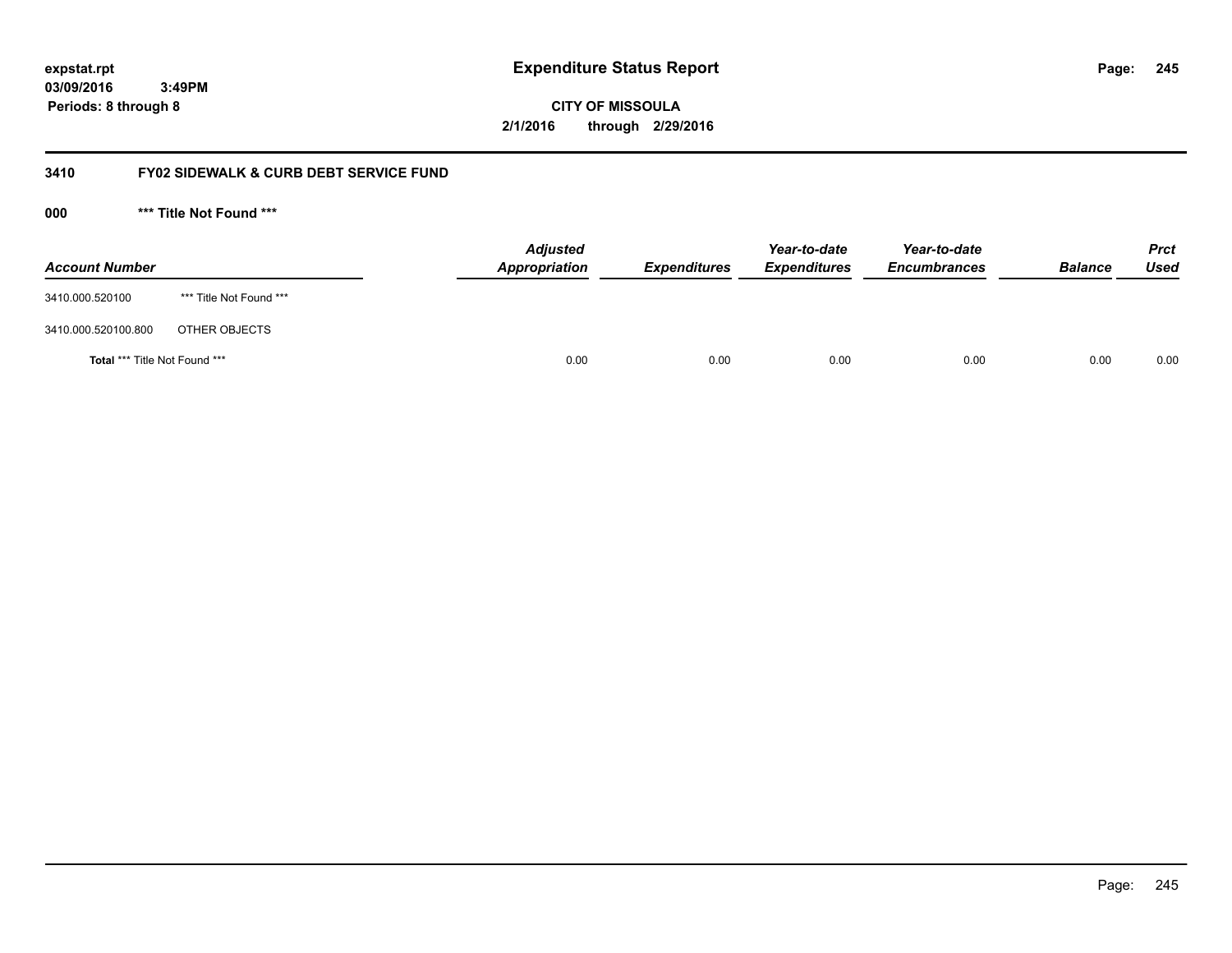**CITY OF MISSOULA 2/1/2016 through 2/29/2016**

# **3410 FY02 SIDEWALK & CURB DEBT SERVICE FUND**

| <b>Account Number</b> |                                                 | <b>Adjusted</b><br><b>Appropriation</b> | <b>Expenditures</b> | Year-to-date<br><b>Expenditures</b> | Year-to-date<br><b>Encumbrances</b> | <b>Balance</b> | <b>Prct</b><br><b>Used</b> |
|-----------------------|-------------------------------------------------|-----------------------------------------|---------------------|-------------------------------------|-------------------------------------|----------------|----------------------------|
| 3410.390.510100       | SPECIAL ASSESSMENTS                             |                                         |                     |                                     |                                     |                |                            |
| 3410.390.510100.600   | <b>DEBT SERVICE</b>                             |                                         |                     |                                     |                                     |                |                            |
|                       | 3410.390.510100.620.000 INTEREST / SERVICE FEES | 0.00                                    | 0.00                | 350.00                              | 0.00                                | $-350.00$      | 0.00                       |
|                       | <b>Total SPECIAL ASSESSMENTS</b>                | 0.00                                    | 0.00                | 350.00                              | 0.00                                | $-350.00$      | 0.00                       |
| 3410.390.510110       | <b>MERCHANT SERVICES</b>                        |                                         |                     |                                     |                                     |                |                            |
| 3410.390.510110.500   | <b>FIXED CHARGES</b>                            |                                         |                     |                                     |                                     |                |                            |
|                       | <b>Total MERCHANT SERVICES</b>                  | 0.00                                    | 0.00                | 0.00                                | 0.00                                | 0.00           | 0.00                       |
|                       | Total FY02 SIDEWALK & CURB DEBT SERVICE FUND    | 0.00                                    | 0.00                | 350.00                              | 0.00                                | $-350.00$      | 0.00                       |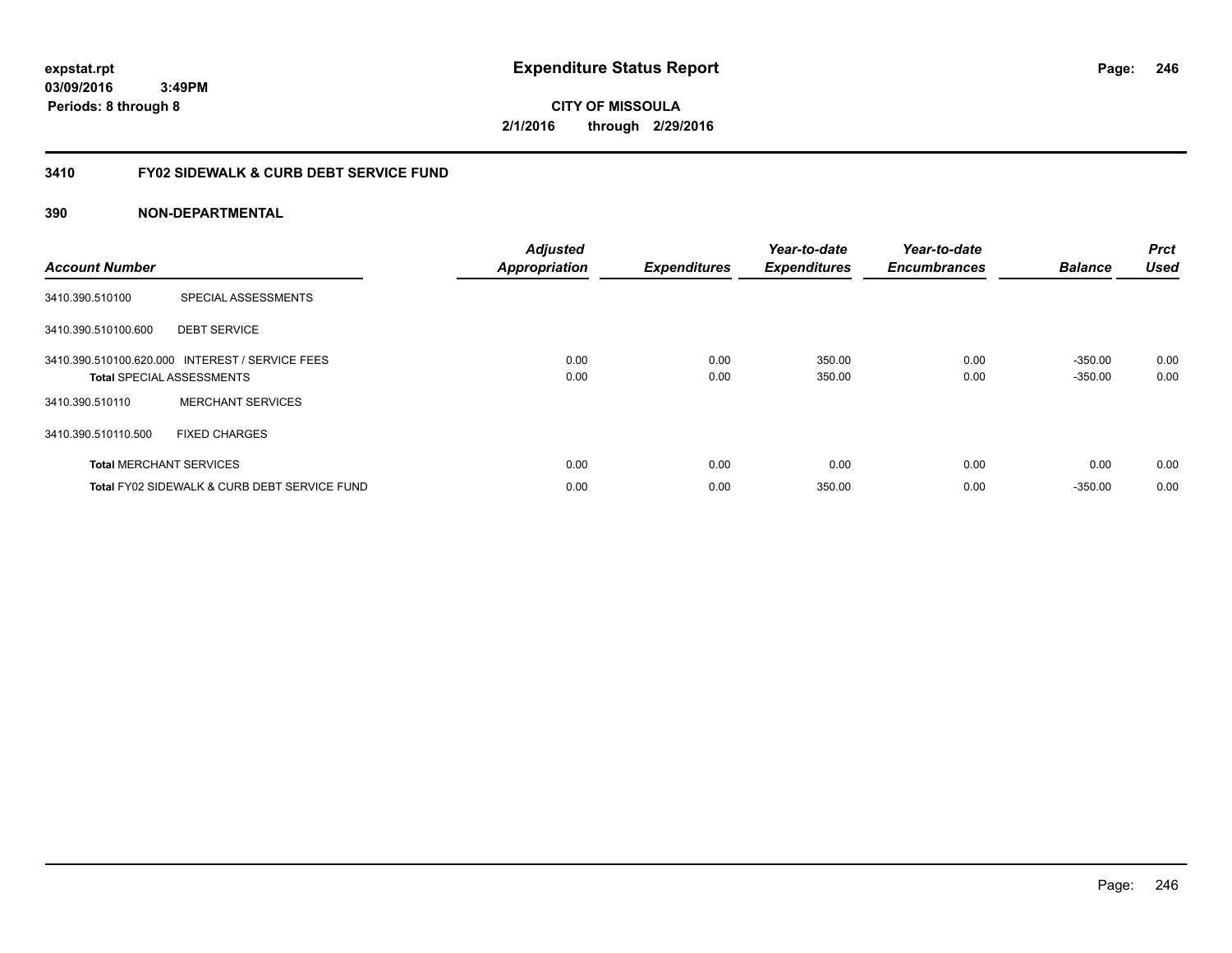**CITY OF MISSOULA 2/1/2016 through 2/29/2016**

# **3420 FY03 SIDEWALK & CURB DEBT SERVICE**

| <b>Account Number</b> |                                                                                     | <b>Adjusted</b><br><b>Appropriation</b> | <b>Expenditures</b> | Year-to-date<br><b>Expenditures</b> | Year-to-date<br><b>Encumbrances</b> | <b>Balance</b>         | <b>Prct</b><br><b>Used</b> |
|-----------------------|-------------------------------------------------------------------------------------|-----------------------------------------|---------------------|-------------------------------------|-------------------------------------|------------------------|----------------------------|
| 3420.390.510100       | SPECIAL ASSESSMENTS                                                                 |                                         |                     |                                     |                                     |                        |                            |
| 3420.390.510100.600   | <b>DEBT SERVICE</b>                                                                 |                                         |                     |                                     |                                     |                        |                            |
|                       | 3420.390.510100.620.000 INTEREST / SERVICE FEES<br><b>Total SPECIAL ASSESSMENTS</b> | 0.00<br>0.00                            | 0.00<br>0.00        | 350.00<br>350.00                    | 0.00<br>0.00                        | $-350.00$<br>$-350.00$ | 0.00<br>0.00               |
| 3420.390.510110       | <b>MERCHANT SERVICES</b>                                                            |                                         |                     |                                     |                                     |                        |                            |
| 3420.390.510110.500   | <b>FIXED CHARGES</b>                                                                |                                         |                     |                                     |                                     |                        |                            |
|                       | <b>Total MERCHANT SERVICES</b>                                                      | 0.00                                    | 0.00                | 0.00                                | 0.00                                | 0.00                   | 0.00                       |
|                       | <b>Total FY03 SIDEWALK &amp; CURB DEBT SERVICE</b>                                  | 0.00                                    | 0.00                | 350.00                              | 0.00                                | $-350.00$              | 0.00                       |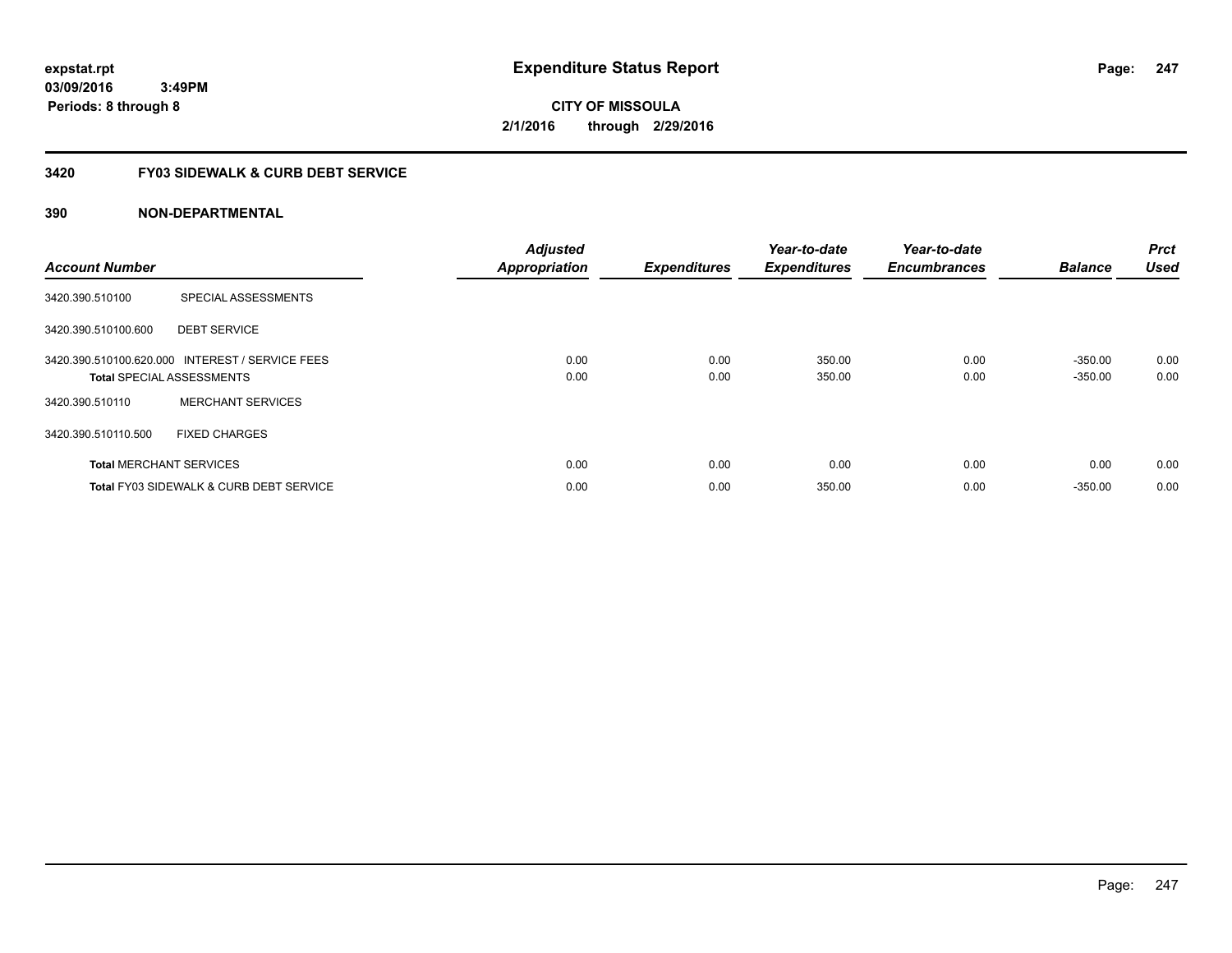# **CITY OF MISSOULA 2/1/2016 through 2/29/2016**

# **3430 FY04 SIDEWALK CURB DEBT SERVICE**

|                                   |                                                 | <b>Adjusted</b>      |                     | Year-to-date        | Year-to-date        |                | <b>Prct</b> |
|-----------------------------------|-------------------------------------------------|----------------------|---------------------|---------------------|---------------------|----------------|-------------|
| <b>Account Number</b>             |                                                 | <b>Appropriation</b> | <b>Expenditures</b> | <b>Expenditures</b> | <b>Encumbrances</b> | <b>Balance</b> | <b>Used</b> |
| 3430.390.510100                   | SPECIAL ASSESSMENTS                             |                      |                     |                     |                     |                |             |
| 3430.390.510100.600               | <b>DEBT SERVICE</b>                             |                      |                     |                     |                     |                |             |
| 3430.390.510100.610.000 PRINCIPAL |                                                 | 10,000.00            | 0.00                | 0.00                | 0.00                | 10,000.00      | 0.00        |
|                                   | 3430.390.510100.620.000 INTEREST / SERVICE FEES | 824.00               | 0.00                | 587.50              | 0.00                | 236.50         | 71.30       |
| <b>Total SPECIAL ASSESSMENTS</b>  |                                                 | 10,824.00            | 0.00                | 587.50              | 0.00                | 10,236.50      | 5.43        |
| 3430.390.510110                   | <b>MERCHANT SERVICES</b>                        |                      |                     |                     |                     |                |             |
| 3430.390.510110.500               | <b>FIXED CHARGES</b>                            |                      |                     |                     |                     |                |             |
| <b>Total MERCHANT SERVICES</b>    |                                                 | 0.00                 | 0.00                | 0.00                | 0.00                | 0.00           | 0.00        |
|                                   | <b>Total FY04 SIDEWALK CURB DEBT SERVICE</b>    | 10,824.00            | 0.00                | 587.50              | 0.00                | 10,236.50      | 5.43        |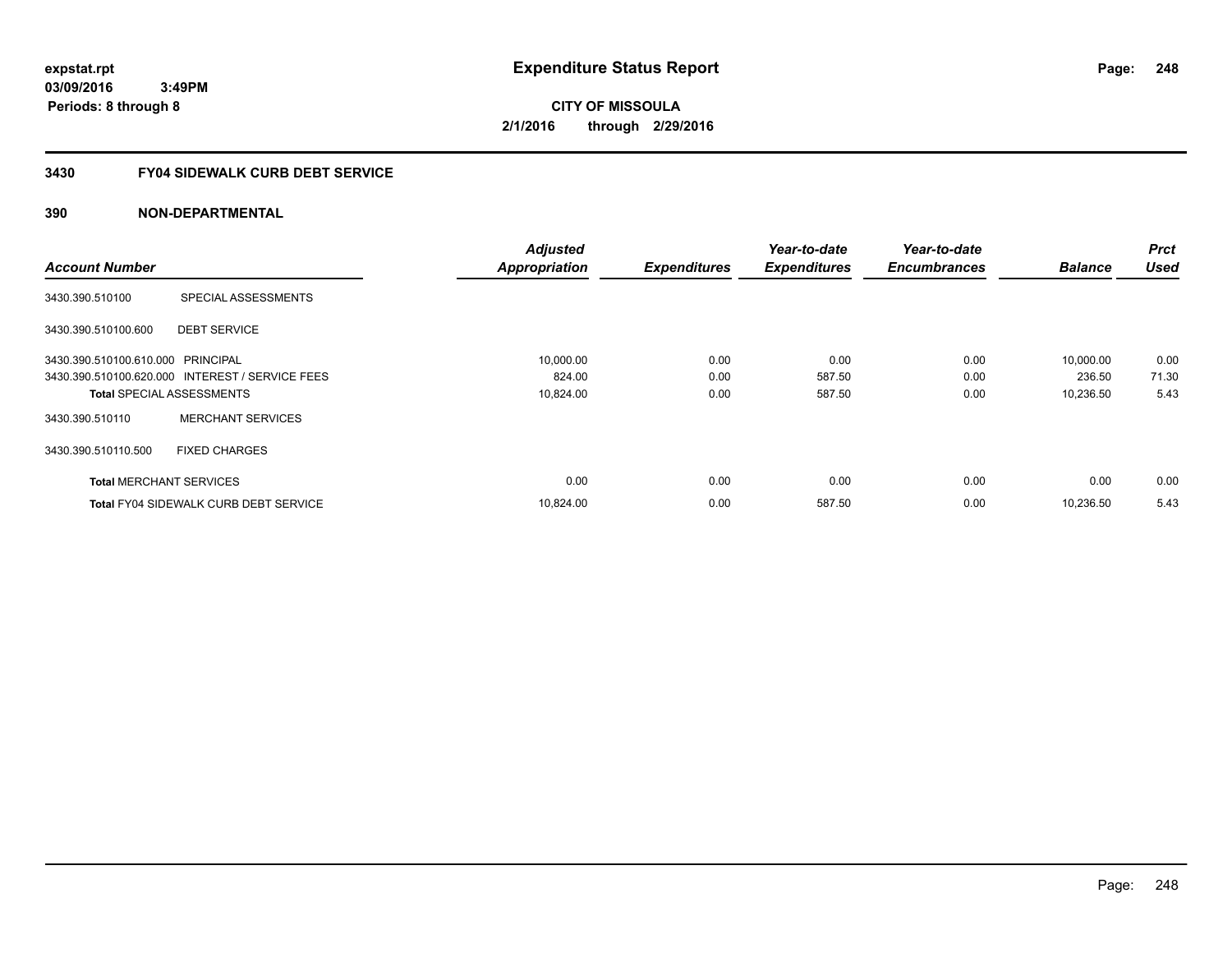### **3440 FY 05 SIDEWALK AND CURB**

|                                   |                                                 | <b>Adjusted</b> |                     | Year-to-date        | Year-to-date        |                | <b>Prct</b> |
|-----------------------------------|-------------------------------------------------|-----------------|---------------------|---------------------|---------------------|----------------|-------------|
| <b>Account Number</b>             |                                                 | Appropriation   | <b>Expenditures</b> | <b>Expenditures</b> | <b>Encumbrances</b> | <b>Balance</b> | <b>Used</b> |
| 3440.390.510100                   | SPECIAL ASSESSMENTS                             |                 |                     |                     |                     |                |             |
| 3440.390.510100.600               | <b>DEBT SERVICE</b>                             |                 |                     |                     |                     |                |             |
| 3440.390.510100.610.000 PRINCIPAL |                                                 | 35,000.00       | 0.00                | 0.00                | 0.00                | 35,000.00      | 0.00        |
|                                   | 3440.390.510100.620.000 INTEREST / SERVICE FEES | 3,588.00        | 0.00                | 1,968.75            | 0.00                | 1.619.25       | 54.87       |
|                                   | <b>Total SPECIAL ASSESSMENTS</b>                | 38,588.00       | 0.00                | 1,968.75            | 0.00                | 36,619.25      | 5.10        |
| 3440.390.510110                   | <b>MERCHANT SERVICES</b>                        |                 |                     |                     |                     |                |             |
| 3440.390.510110.500               | <b>FIXED CHARGES</b>                            |                 |                     |                     |                     |                |             |
| <b>Total MERCHANT SERVICES</b>    |                                                 | 0.00            | 0.00                | 0.00                | 0.00                | 0.00           | 0.00        |
|                                   | <b>Total FY 05 SIDEWALK AND CURB</b>            | 38,588.00       | 0.00                | 1,968.75            | 0.00                | 36.619.25      | 5.10        |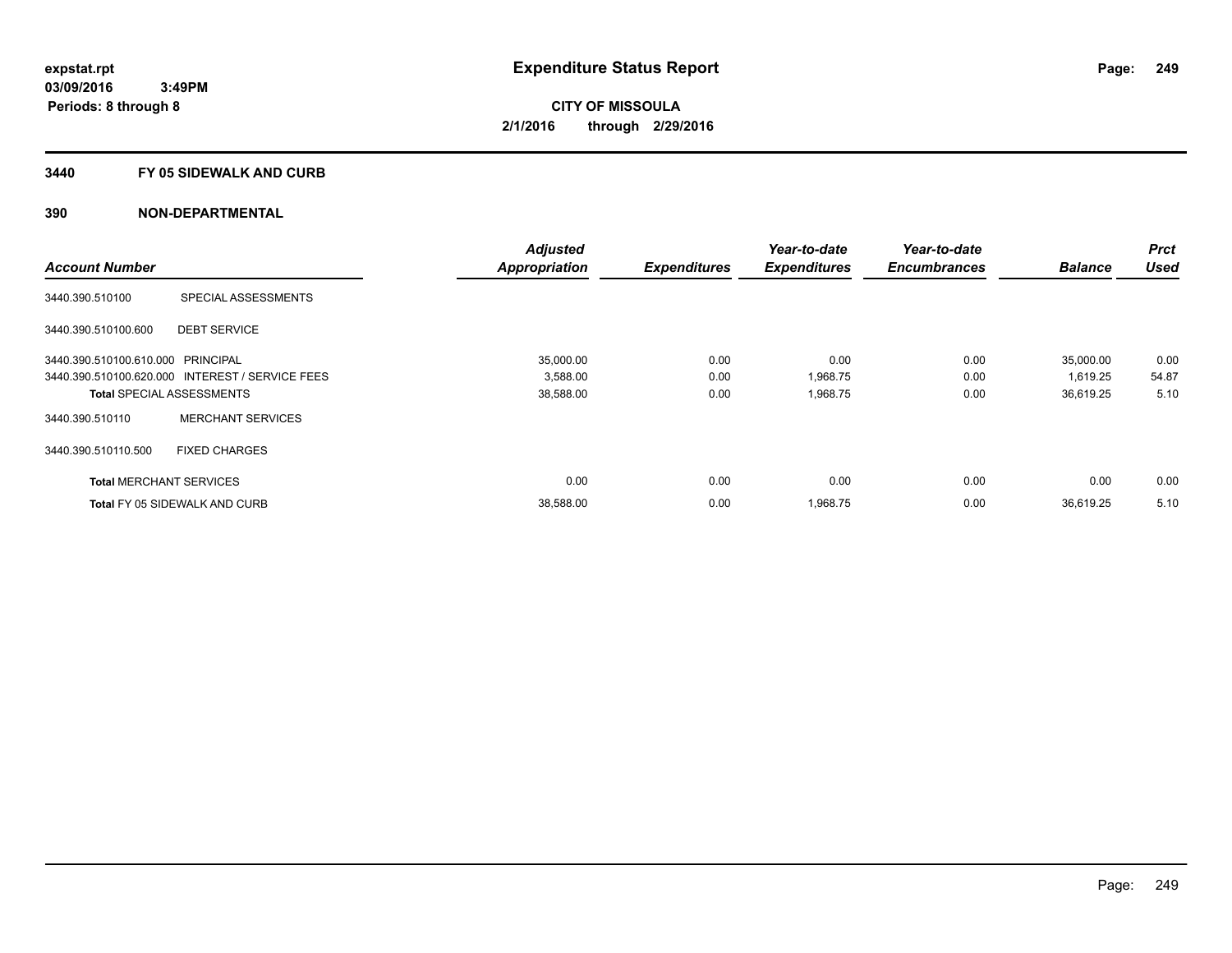## **3450 FY 06 SIDEWALK AND CURB**

|                                   |                                                 | <b>Adjusted</b>      |                     | Year-to-date        | Year-to-date        |                | Prct        |
|-----------------------------------|-------------------------------------------------|----------------------|---------------------|---------------------|---------------------|----------------|-------------|
| <b>Account Number</b>             |                                                 | <b>Appropriation</b> | <b>Expenditures</b> | <b>Expenditures</b> | <b>Encumbrances</b> | <b>Balance</b> | <b>Used</b> |
| 3450.390.510100                   | SPECIAL ASSESSMENTS                             |                      |                     |                     |                     |                |             |
| 3450.390.510100.600               | <b>DEBT SERVICE</b>                             |                      |                     |                     |                     |                |             |
| 3450.390.510100.610.000 PRINCIPAL |                                                 | 25.000.00            | 0.00                | 0.00                | 0.00                | 25,000.00      | 0.00        |
|                                   | 3450.390.510100.620.000 INTEREST / SERVICE FEES | 3,537.00             | 0.00                | 1,593.75            | 0.00                | 1,943.25       | 45.06       |
|                                   | <b>Total SPECIAL ASSESSMENTS</b>                | 28,537.00            | 0.00                | 1,593.75            | 0.00                | 26,943.25      | 5.58        |
| 3450.390.510110                   | <b>MERCHANT SERVICES</b>                        |                      |                     |                     |                     |                |             |
| 3450.390.510110.500               | <b>FIXED CHARGES</b>                            |                      |                     |                     |                     |                |             |
| <b>Total MERCHANT SERVICES</b>    |                                                 | 0.00                 | 0.00                | 0.00                | 0.00                | 0.00           | 0.00        |
|                                   | <b>Total FY 06 SIDEWALK AND CURB</b>            | 28,537.00            | 0.00                | 1,593.75            | 0.00                | 26.943.25      | 5.58        |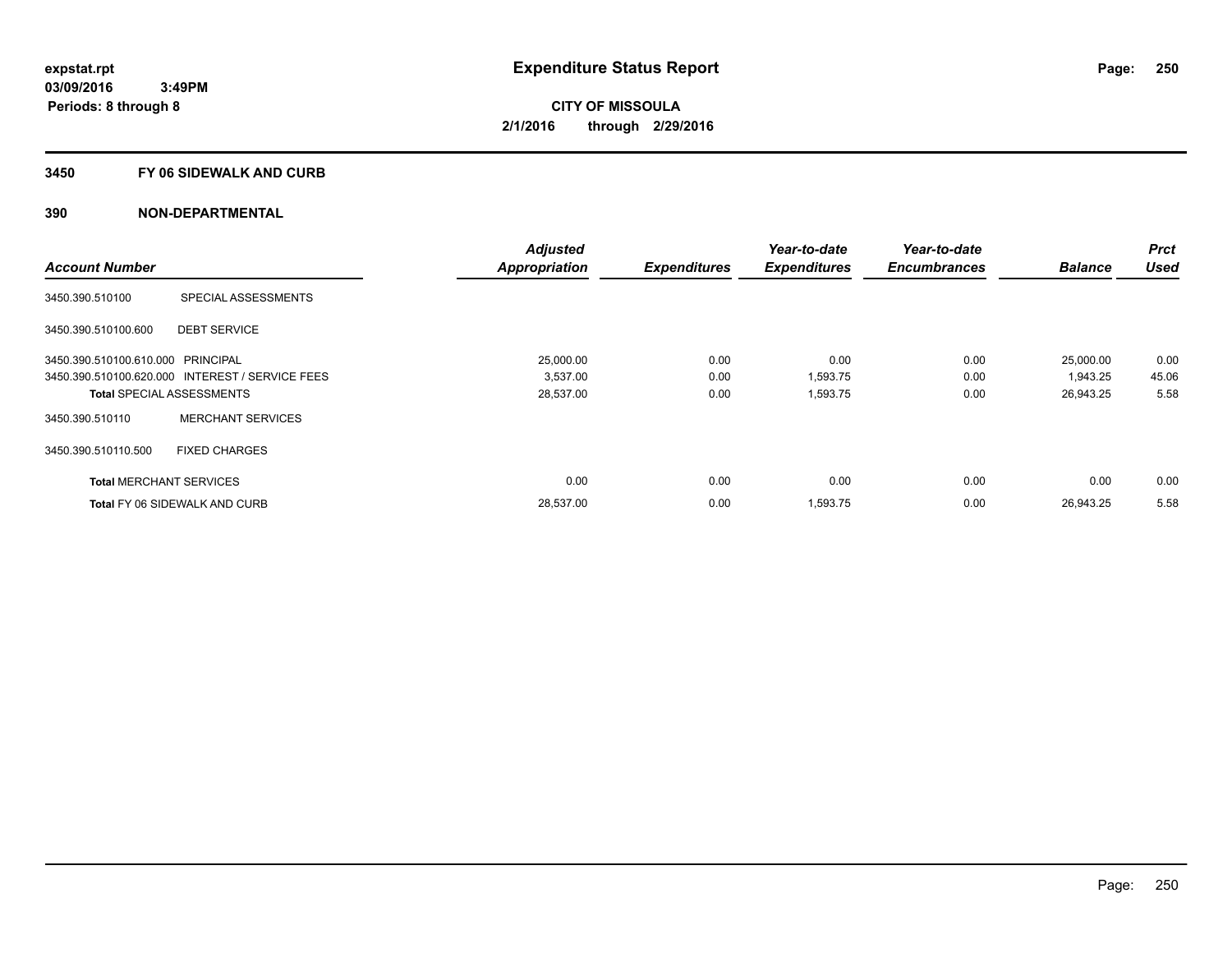# **3460 FY07 SIDEWALK AND CURB DEBT**

| <b>Account Number</b>             |                                                 | <b>Adjusted</b><br><b>Appropriation</b> | <b>Expenditures</b> | Year-to-date<br><b>Expenditures</b> | Year-to-date<br><b>Encumbrances</b> | <b>Balance</b> | <b>Prct</b><br><b>Used</b> |
|-----------------------------------|-------------------------------------------------|-----------------------------------------|---------------------|-------------------------------------|-------------------------------------|----------------|----------------------------|
| 3460.390.510100                   | SPECIAL ASSESSMENTS                             |                                         |                     |                                     |                                     |                |                            |
| 3460.390.510100.600               | <b>DEBT SERVICE</b>                             |                                         |                     |                                     |                                     |                |                            |
| 3460.390.510100.610.000 PRINCIPAL |                                                 | 45,000.00                               | 0.00                | 0.00                                | 0.00                                | 45,000.00      | 0.00                       |
|                                   | 3460.390.510100.620.000 INTEREST / SERVICE FEES | 13,810.00                               | 0.00                | 7,080.00                            | 0.00                                | 6,730.00       | 51.27                      |
|                                   | <b>Total SPECIAL ASSESSMENTS</b>                | 58,810.00                               | 0.00                | 7,080.00                            | 0.00                                | 51,730.00      | 12.04                      |
| 3460.390.510110                   | <b>MERCHANT SERVICES</b>                        |                                         |                     |                                     |                                     |                |                            |
| 3460.390.510110.500               | <b>FIXED CHARGES</b>                            |                                         |                     |                                     |                                     |                |                            |
| <b>Total FIXED CHARGES</b>        |                                                 | 0.00                                    | 0.00                | 0.00                                | 0.00                                | 0.00           | 0.00                       |
| <b>Total MERCHANT SERVICES</b>    |                                                 | 0.00                                    | 0.00                | 0.00                                | 0.00                                | 0.00           | 0.00                       |
|                                   | <b>Total FY07 SIDEWALK AND CURB DEBT</b>        | 58,810.00                               | 0.00                | 7,080.00                            | 0.00                                | 51,730.00      | 12.04                      |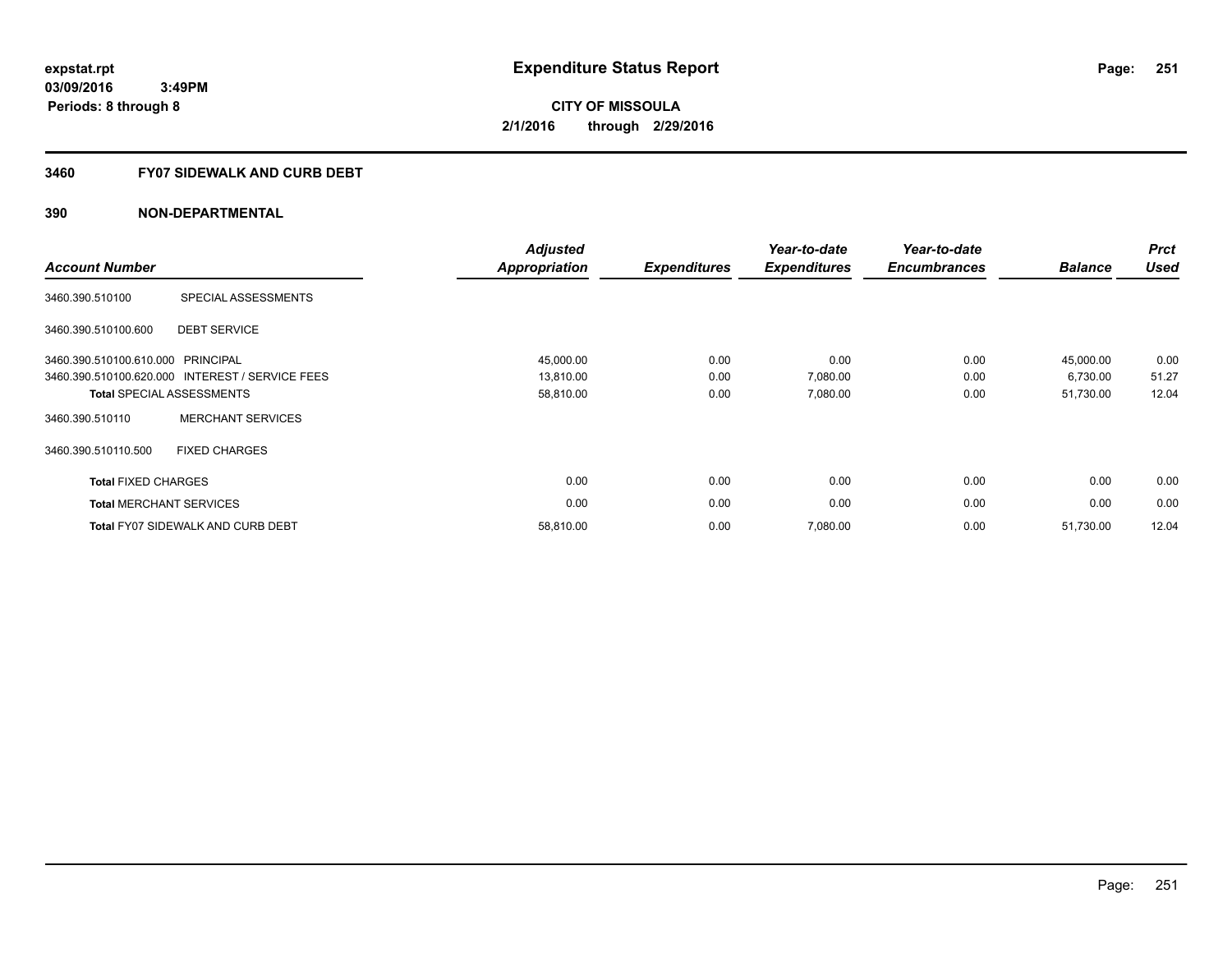# **CITY OF MISSOULA 2/1/2016 through 2/29/2016**

# **3461 SERIES 2008A SIDEWALK AND CURB**

# **280 PUBLIC WORKS OPERATIONS**

| <b>Account Number</b>          |                                      | <b>Adjusted</b><br><b>Appropriation</b> | <b>Expenditures</b> | Year-to-date<br><b>Expenditures</b> | Year-to-date<br><b>Encumbrances</b> | <b>Balance</b> | <b>Prct</b><br><b>Used</b> |
|--------------------------------|--------------------------------------|-----------------------------------------|---------------------|-------------------------------------|-------------------------------------|----------------|----------------------------|
| 3461.280.510110                | <b>MERCHANT SERVICES</b>             |                                         |                     |                                     |                                     |                |                            |
| 3461.280.510110.500            | <b>FIXED CHARGES</b>                 |                                         |                     |                                     |                                     |                |                            |
| <b>Total MERCHANT SERVICES</b> |                                      | 0.00                                    | 0.00                | 0.00                                | 0.00                                | 0.00           | 0.00                       |
| 3461.280.521000                | INTERFUND OPERATING TRANSFERS        |                                         |                     |                                     |                                     |                |                            |
| 3461.280.521000.800            | OTHER OBJECTS                        |                                         |                     |                                     |                                     |                |                            |
|                                | <b>Total PUBLIC WORKS OPERATIONS</b> | 0.00                                    | 0.00                | 0.00                                | 0.00                                | 0.00           | 0.00                       |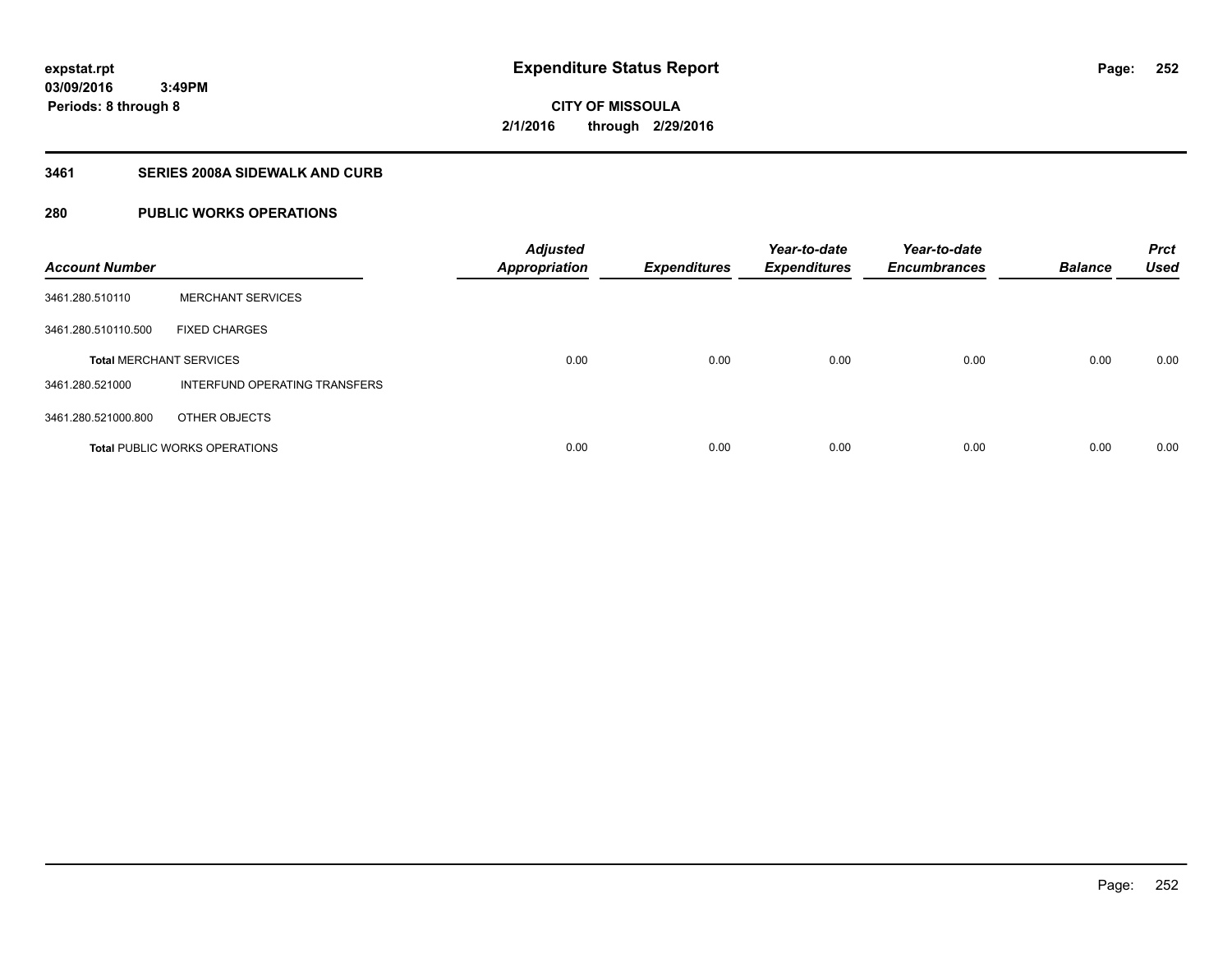**03/09/2016 3:49PM Periods: 8 through 8**

# **CITY OF MISSOULA 2/1/2016 through 2/29/2016**

# **3461 SERIES 2008A SIDEWALK AND CURB**

|                                   |                                                 | <b>Adjusted</b>      |                     | Year-to-date        | Year-to-date        |                | <b>Prct</b> |
|-----------------------------------|-------------------------------------------------|----------------------|---------------------|---------------------|---------------------|----------------|-------------|
| <b>Account Number</b>             |                                                 | <b>Appropriation</b> | <b>Expenditures</b> | <b>Expenditures</b> | <b>Encumbrances</b> | <b>Balance</b> | <b>Used</b> |
| 3461.390.510100                   | SPECIAL ASSESSMENTS                             |                      |                     |                     |                     |                |             |
| 3461.390.510100.600               | <b>DEBT SERVICE</b>                             |                      |                     |                     |                     |                |             |
| 3461.390.510100.610.000 PRINCIPAL |                                                 | 50,000.00            | 0.00                | 0.00                | 0.00                | 50,000.00      | 0.00        |
|                                   | 3461.390.510100.620.000 INTEREST / SERVICE FEES | 10,213.00            | 0.00                | 4,931.25            | 0.00                | 5,281.75       | 48.28       |
| <b>Total SPECIAL ASSESSMENTS</b>  |                                                 | 60,213.00            | 0.00                | 4,931.25            | 0.00                | 55,281.75      | 8.19        |
| 3461.390.510110                   | <b>MERCHANT SERVICES</b>                        |                      |                     |                     |                     |                |             |
| 3461.390.510110.500               | <b>FIXED CHARGES</b>                            |                      |                     |                     |                     |                |             |
| <b>Total MERCHANT SERVICES</b>    |                                                 | 0.00                 | 0.00                | 0.00                | 0.00                | 0.00           | 0.00        |
| 3461.390.521000                   | INTERFUND OPERATING TRANSFERS                   |                      |                     |                     |                     |                |             |
| 3461.390.521000.800               | OTHER OBJECTS                                   |                      |                     |                     |                     |                |             |
|                                   | Total INTERFUND OPERATING TRANSFERS             | 0.00                 | 0.00                | 0.00                | 0.00                | 0.00           | 0.00        |
|                                   | Total SERIES 2008A SIDEWALK AND CURB            | 60,213.00            | 0.00                | 4,931.25            | 0.00                | 55,281.75      | 8.19        |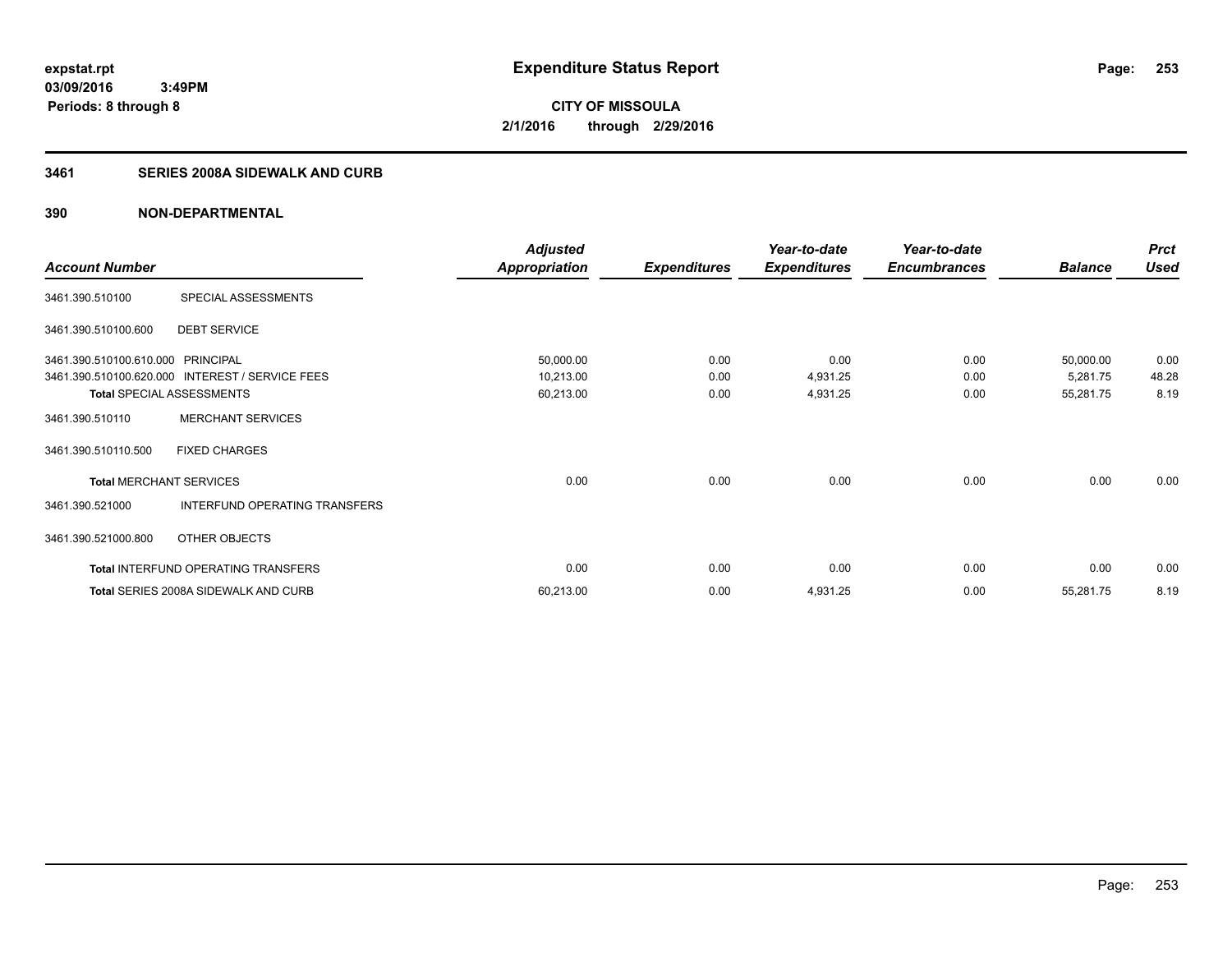#### **3462 SERIES 2009 SIDEWALK AND CURB**

|                                   |                                                 | <b>Adjusted</b>      |                     | Year-to-date        | Year-to-date        |                | <b>Prct</b> |
|-----------------------------------|-------------------------------------------------|----------------------|---------------------|---------------------|---------------------|----------------|-------------|
| <b>Account Number</b>             |                                                 | <b>Appropriation</b> | <b>Expenditures</b> | <b>Expenditures</b> | <b>Encumbrances</b> | <b>Balance</b> | <b>Used</b> |
| 3462.390.510100                   | SPECIAL ASSESSMENTS                             |                      |                     |                     |                     |                |             |
| 3462.390.510100.600               | <b>DEBT SERVICE</b>                             |                      |                     |                     |                     |                |             |
| 3462.390.510100.610.000 PRINCIPAL |                                                 | 50,000.00            | 0.00                | 0.00                | 0.00                | 50,000.00      | 0.00        |
|                                   | 3462.390.510100.620.000 INTEREST / SERVICE FEES | 15,342.00            | 0.00                | 7,796.25            | 0.00                | 7,545.75       | 50.82       |
| <b>Total SPECIAL ASSESSMENTS</b>  |                                                 | 65,342.00            | 0.00                | 7,796.25            | 0.00                | 57,545.75      | 11.93       |
| 3462.390.510110                   | <b>MERCHANT SERVICES</b>                        |                      |                     |                     |                     |                |             |
| 3462.390.510110.500               | <b>FIXED CHARGES</b>                            |                      |                     |                     |                     |                |             |
| <b>Total MERCHANT SERVICES</b>    |                                                 | 0.00                 | 0.00                | 0.00                | 0.00                | 0.00           | 0.00        |
| 3462.390.521000                   | INTERFUND OPERATING TRANSFERS                   |                      |                     |                     |                     |                |             |
| 3462.390.521000.800               | OTHER OBJECTS                                   |                      |                     |                     |                     |                |             |
|                                   | Total INTERFUND OPERATING TRANSFERS             | 0.00                 | 0.00                | 0.00                | 0.00                | 0.00           | 0.00        |
|                                   | <b>Total SERIES 2009 SIDEWALK AND CURB</b>      | 65,342.00            | 0.00                | 7,796.25            | 0.00                | 57,545.75      | 11.93       |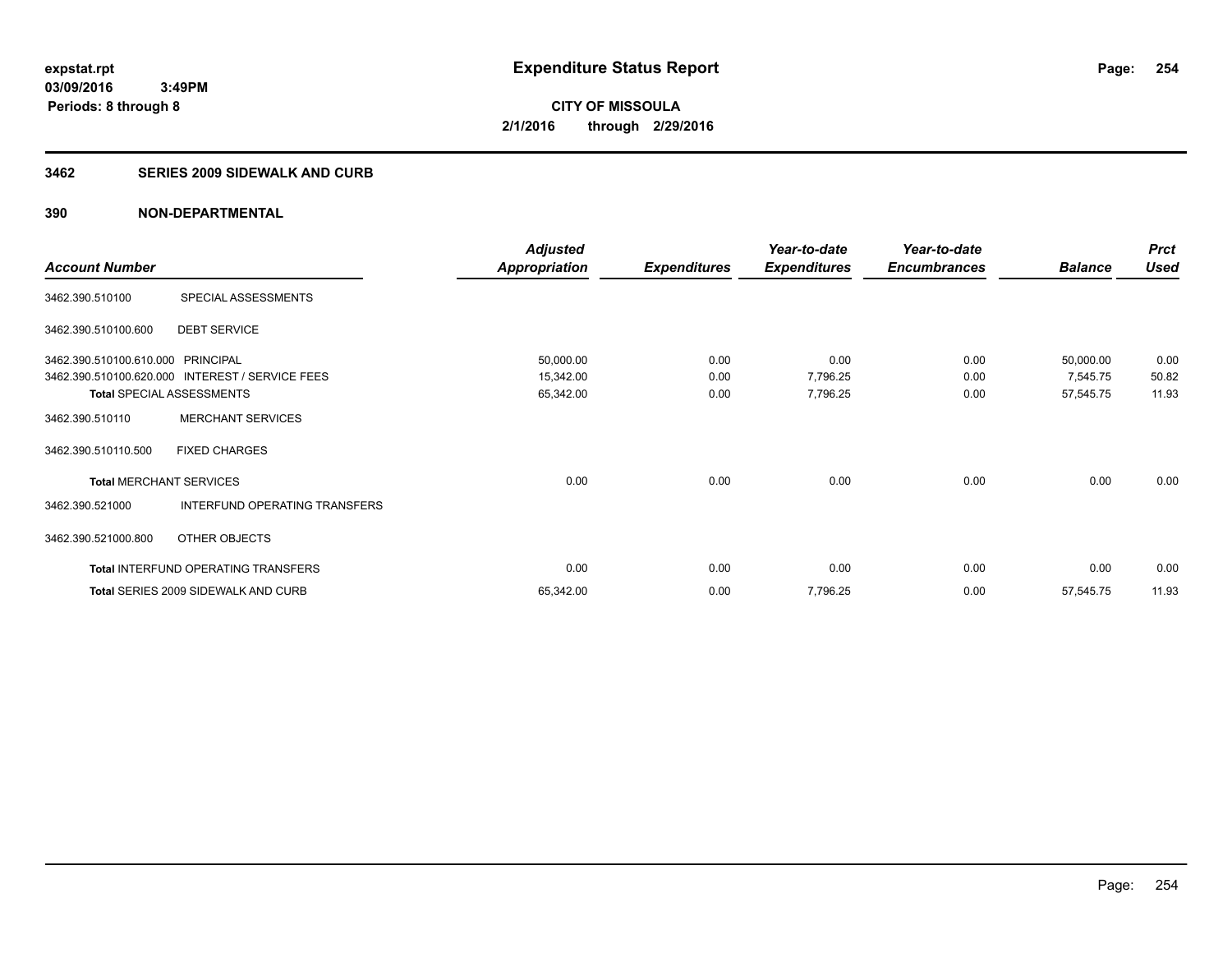# **3463 SERIES 2010 SIDEWALK AND CURB**

|                                   |                                                 | <b>Adjusted</b>      |                     | Year-to-date        | Year-to-date        |                | <b>Prct</b> |
|-----------------------------------|-------------------------------------------------|----------------------|---------------------|---------------------|---------------------|----------------|-------------|
| <b>Account Number</b>             |                                                 | <b>Appropriation</b> | <b>Expenditures</b> | <b>Expenditures</b> | <b>Encumbrances</b> | <b>Balance</b> | <b>Used</b> |
| 3463.390.510100                   | SPECIAL ASSESSMENTS                             |                      |                     |                     |                     |                |             |
| 3463.390.510100.600               | <b>DEBT SERVICE</b>                             |                      |                     |                     |                     |                |             |
| 3463.390.510100.610.000 PRINCIPAL |                                                 | 75,000.00            | 0.00                | 0.00                | 0.00                | 75,000.00      | 0.00        |
|                                   | 3463.390.510100.620.000 INTEREST / SERVICE FEES | 25,413.00            | 0.00                | 12,881.25           | 0.00                | 12,531.75      | 50.69       |
| <b>Total SPECIAL ASSESSMENTS</b>  |                                                 | 100,413.00           | 0.00                | 12,881.25           | 0.00                | 87,531.75      | 12.83       |
| 3463.390.510110                   | <b>MERCHANT SERVICES</b>                        |                      |                     |                     |                     |                |             |
| 3463.390.510110.500               | <b>FIXED CHARGES</b>                            |                      |                     |                     |                     |                |             |
| <b>Total MERCHANT SERVICES</b>    |                                                 | 0.00                 | 0.00                | 0.00                | 0.00                | 0.00           | 0.00        |
|                                   | <b>Total SERIES 2010 SIDEWALK AND CURB</b>      | 100.413.00           | 0.00                | 12.881.25           | 0.00                | 87.531.75      | 12.83       |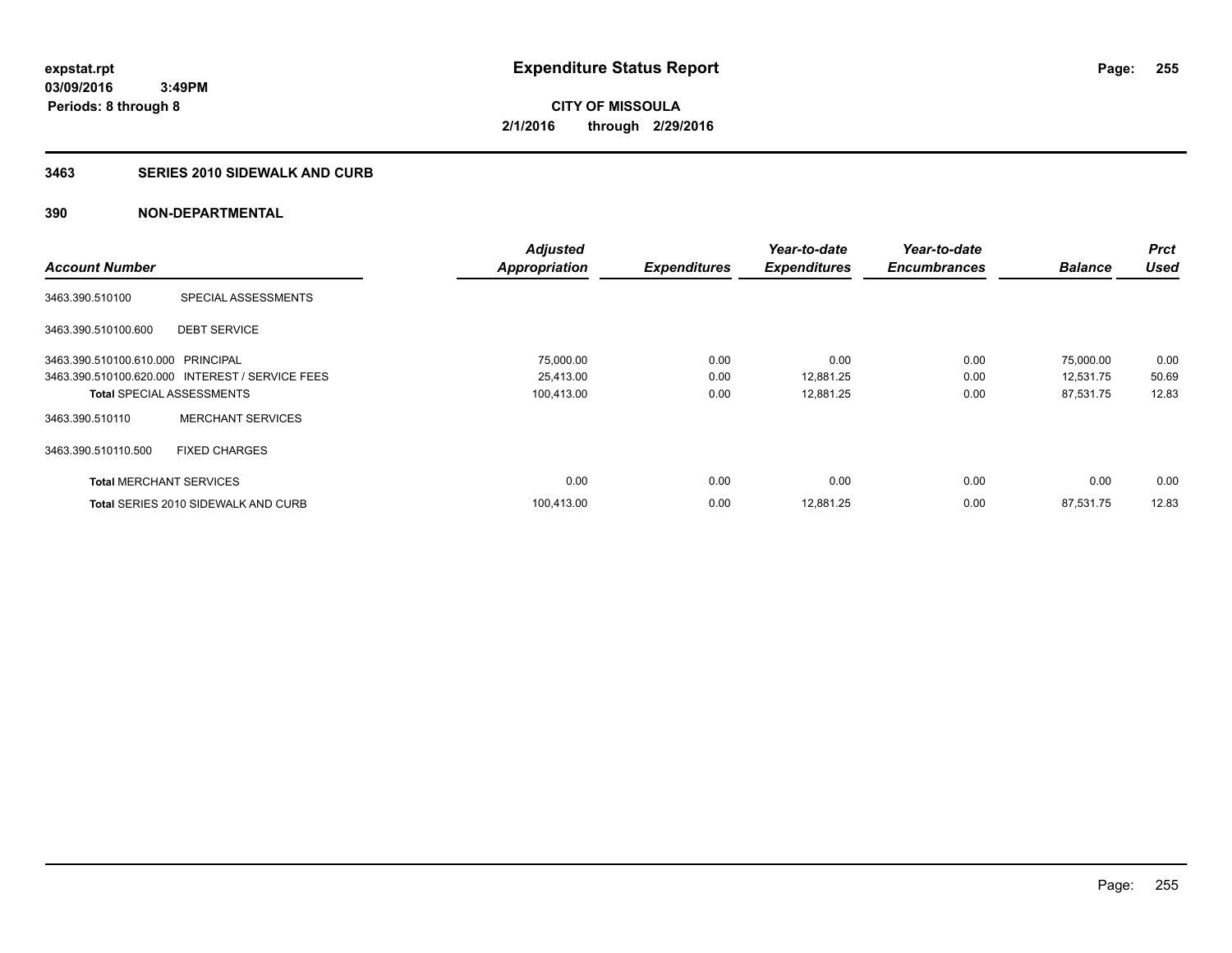### **3464 FY12 S/C DEBT SERVICE**

|                                   |                                                 | <b>Adjusted</b>      |                     | Year-to-date        | Year-to-date        |                | <b>Prct</b> |
|-----------------------------------|-------------------------------------------------|----------------------|---------------------|---------------------|---------------------|----------------|-------------|
| <b>Account Number</b>             |                                                 | <b>Appropriation</b> | <b>Expenditures</b> | <b>Expenditures</b> | <b>Encumbrances</b> | <b>Balance</b> | <b>Used</b> |
| 3464.390.510100                   | SPECIAL ASSESSMENTS                             |                      |                     |                     |                     |                |             |
| 3464.390.510100.600               | <b>DEBT SERVICE</b>                             |                      |                     |                     |                     |                |             |
| 3464.390.510100.610.000 PRINCIPAL |                                                 | 50,000.00            | 0.00                | 0.00                | 0.00                | 50,000.00      | 0.00        |
|                                   | 3464.390.510100.620.000 INTEREST / SERVICE FEES | 21,785.00            | 0.00                | 11,067.50           | 0.00                | 10,717.50      | 50.80       |
| <b>Total SPECIAL ASSESSMENTS</b>  |                                                 | 71,785.00            | 0.00                | 11,067.50           | 0.00                | 60,717.50      | 15.42       |
| 3464.390.510110                   | <b>MERCHANT SERVICES</b>                        |                      |                     |                     |                     |                |             |
| 3464.390.510110.500               | <b>FIXED CHARGES</b>                            |                      |                     |                     |                     |                |             |
| <b>Total MERCHANT SERVICES</b>    |                                                 | 0.00                 | 0.00                | 0.00                | 0.00                | 0.00           | 0.00        |
| Total FY12 S/C DEBT SERVICE       |                                                 | 71,785.00            | 0.00                | 11,067.50           | 0.00                | 60.717.50      | 15.42       |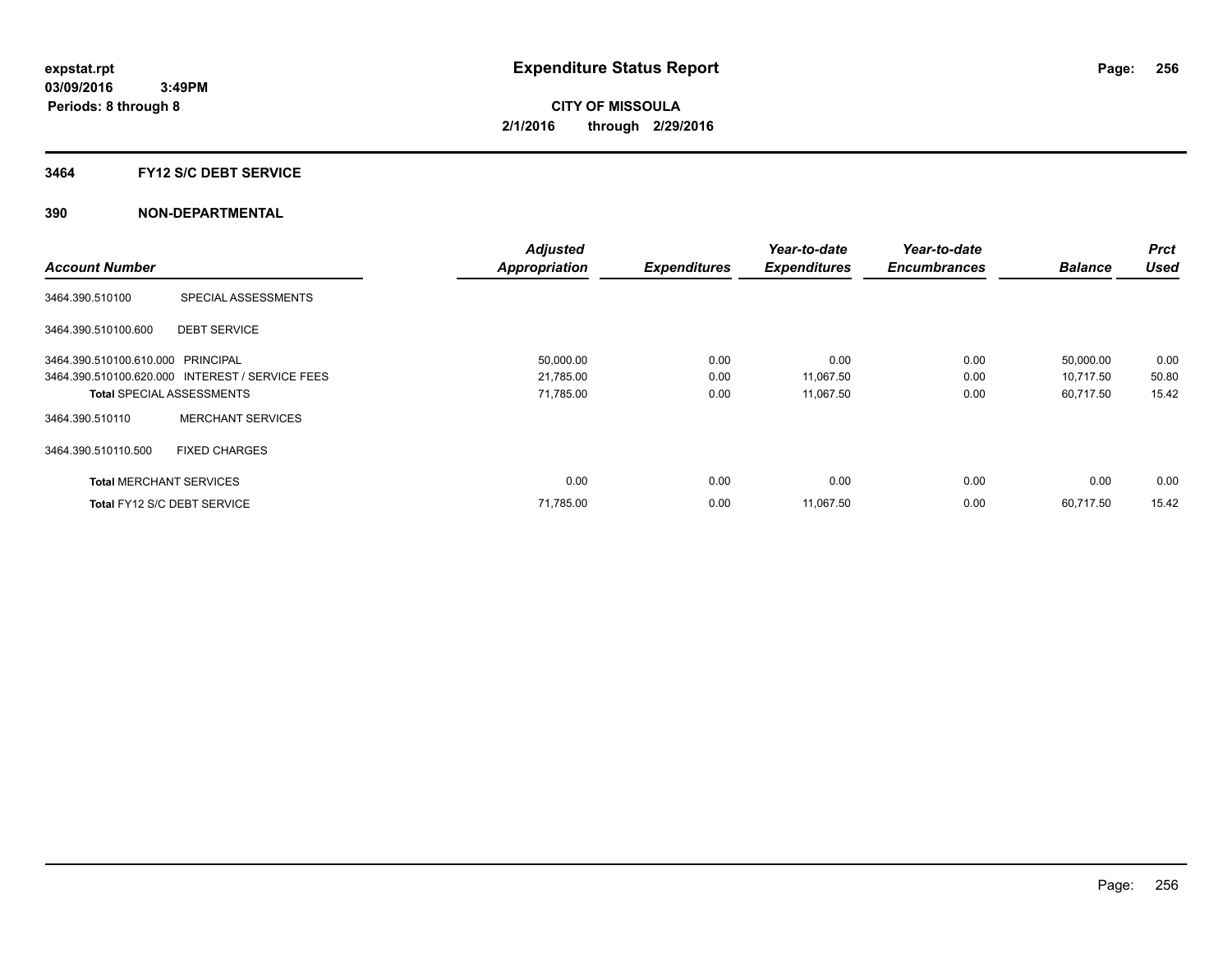**03/09/2016 3:49PM Periods: 8 through 8**

# **CITY OF MISSOULA 2/1/2016 through 2/29/2016**

# **3465 FY13 SIDEWALK/CURB DEBT SERVICE**

|                                   |                                                 | <b>Adjusted</b>      |                     | Year-to-date        | Year-to-date        |                | <b>Prct</b> |
|-----------------------------------|-------------------------------------------------|----------------------|---------------------|---------------------|---------------------|----------------|-------------|
| <b>Account Number</b>             |                                                 | <b>Appropriation</b> | <b>Expenditures</b> | <b>Expenditures</b> | <b>Encumbrances</b> | <b>Balance</b> | <b>Used</b> |
| 3465.390.510100                   | SPECIAL ASSESSMENTS                             |                      |                     |                     |                     |                |             |
| 3465.390.510100.600               | <b>DEBT SERVICE</b>                             |                      |                     |                     |                     |                |             |
| 3465.390.510100.610.000 PRINCIPAL |                                                 | 29,000.00            | 0.00                | 0.00                | 0.00                | 29,000.00      | 0.00        |
|                                   | 3465.390.510100.620.000 INTEREST / SERVICE FEES | 11,021.00            | 0.00                | 5,556.17            | 0.00                | 5,464.83       | 50.41       |
|                                   | <b>Total SPECIAL ASSESSMENTS</b>                | 40,021.00            | 0.00                | 5,556.17            | 0.00                | 34,464.83      | 13.88       |
| 3465.390.510110                   | <b>MERCHANT SERVICES</b>                        |                      |                     |                     |                     |                |             |
| 3465.390.510110.500               | <b>FIXED CHARGES</b>                            |                      |                     |                     |                     |                |             |
| <b>Total MERCHANT SERVICES</b>    |                                                 | 0.00                 | 0.00                | 0.00                | 0.00                | 0.00           | 0.00        |
|                                   | <b>Total FY13 SIDEWALK/CURB DEBT SERVICE</b>    | 40.021.00            | 0.00                | 5,556.17            | 0.00                | 34.464.83      | 13.88       |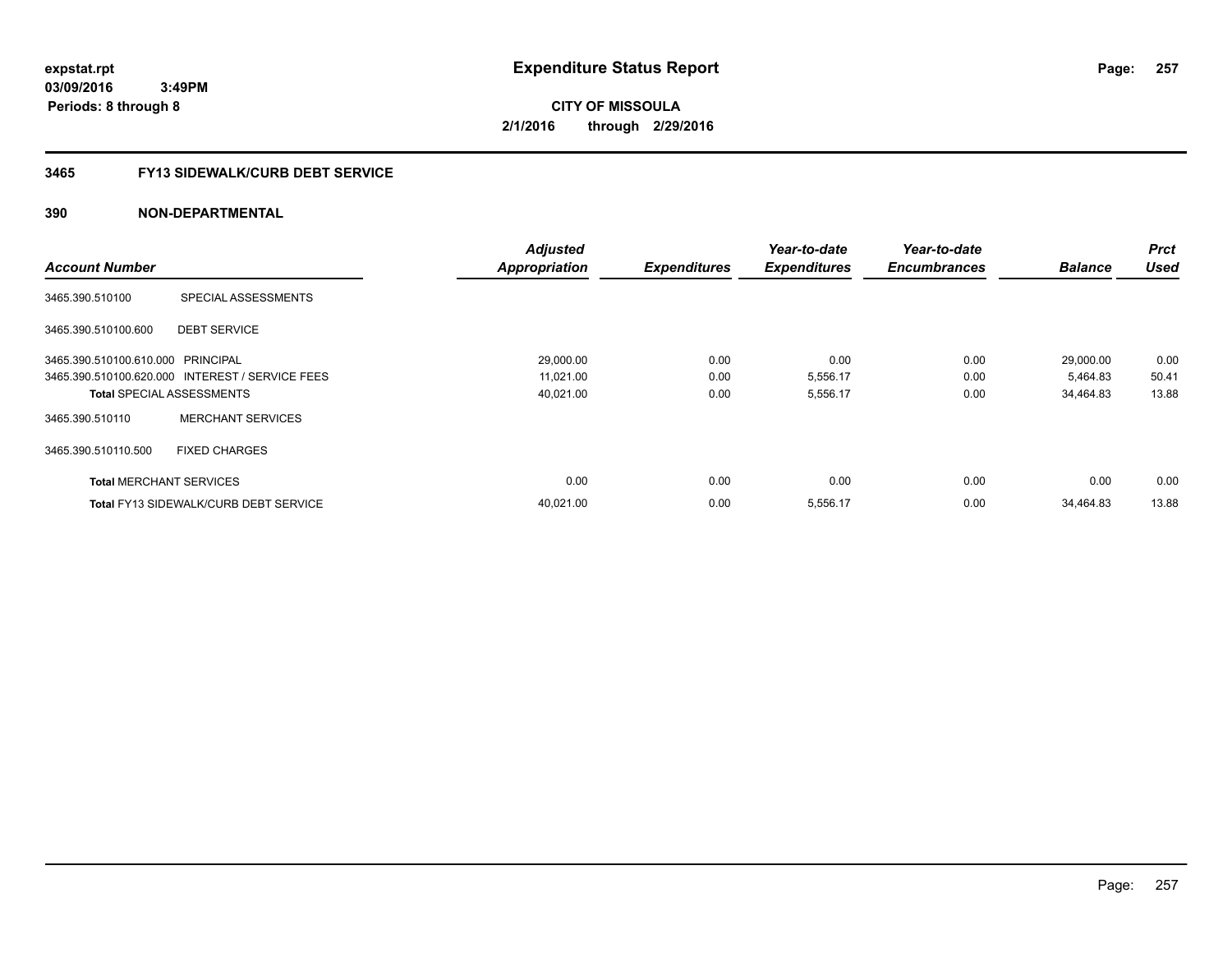**03/09/2016 3:49PM Periods: 8 through 8**

**CITY OF MISSOULA 2/1/2016 through 2/29/2016**

# **3466 FY15 SIDEWALK/CURB DEBT SERVICE**

|                                 |                                                 | <b>Adjusted</b> |                     | Year-to-date        | Year-to-date        |                | <b>Prct</b> |
|---------------------------------|-------------------------------------------------|-----------------|---------------------|---------------------|---------------------|----------------|-------------|
| <b>Account Number</b>           |                                                 | Appropriation   | <b>Expenditures</b> | <b>Expenditures</b> | <b>Encumbrances</b> | <b>Balance</b> | <b>Used</b> |
| 3466.390.510100                 | SPECIAL ASSESSMENTS                             |                 |                     |                     |                     |                |             |
| 3466.390.510100.300             | PURCHASED SERVICES                              |                 |                     |                     |                     |                |             |
|                                 | 3466.390.510100.350.000 PROFESSIONAL SERVICES   | 0.00            | 0.00                | 25,812.46           | 0.00                | $-25,812.46$   | 0.00        |
| <b>Total PURCHASED SERVICES</b> |                                                 | 0.00            | 0.00                | 25,812.46           | 0.00                | $-25,812.46$   | 0.00        |
| 3466.390.510100.600             | <b>DEBT SERVICE</b>                             |                 |                     |                     |                     |                |             |
|                                 | 3466.390.510100.620.000 INTEREST / SERVICE FEES | 0.00            | 0.00                | 8,683.15            | 0.00                | $-8,683.15$    | 0.00        |
| <b>Total DEBT SERVICE</b>       |                                                 | 0.00            | 0.00                | 8,683.15            | 0.00                | $-8,683.15$    | 0.00        |
|                                 | <b>Total SPECIAL ASSESSMENTS</b>                | 0.00            | 0.00                | 34,495.61           | 0.00                | $-34,495.61$   | 0.00        |
| 3466.390.510110                 | <b>MERCHANT SERVICES</b>                        |                 |                     |                     |                     |                |             |
| 3466.390.510110.500             | <b>FIXED CHARGES</b>                            |                 |                     |                     |                     |                |             |
| <b>Total MERCHANT SERVICES</b>  |                                                 | 0.00            | 0.00                | 0.00                | 0.00                | 0.00           | 0.00        |
|                                 | Total FY15 SIDEWALK/CURB DEBT SERVICE           | 0.00            | 0.00                | 34,495.61           | 0.00                | $-34,495.61$   | 0.00        |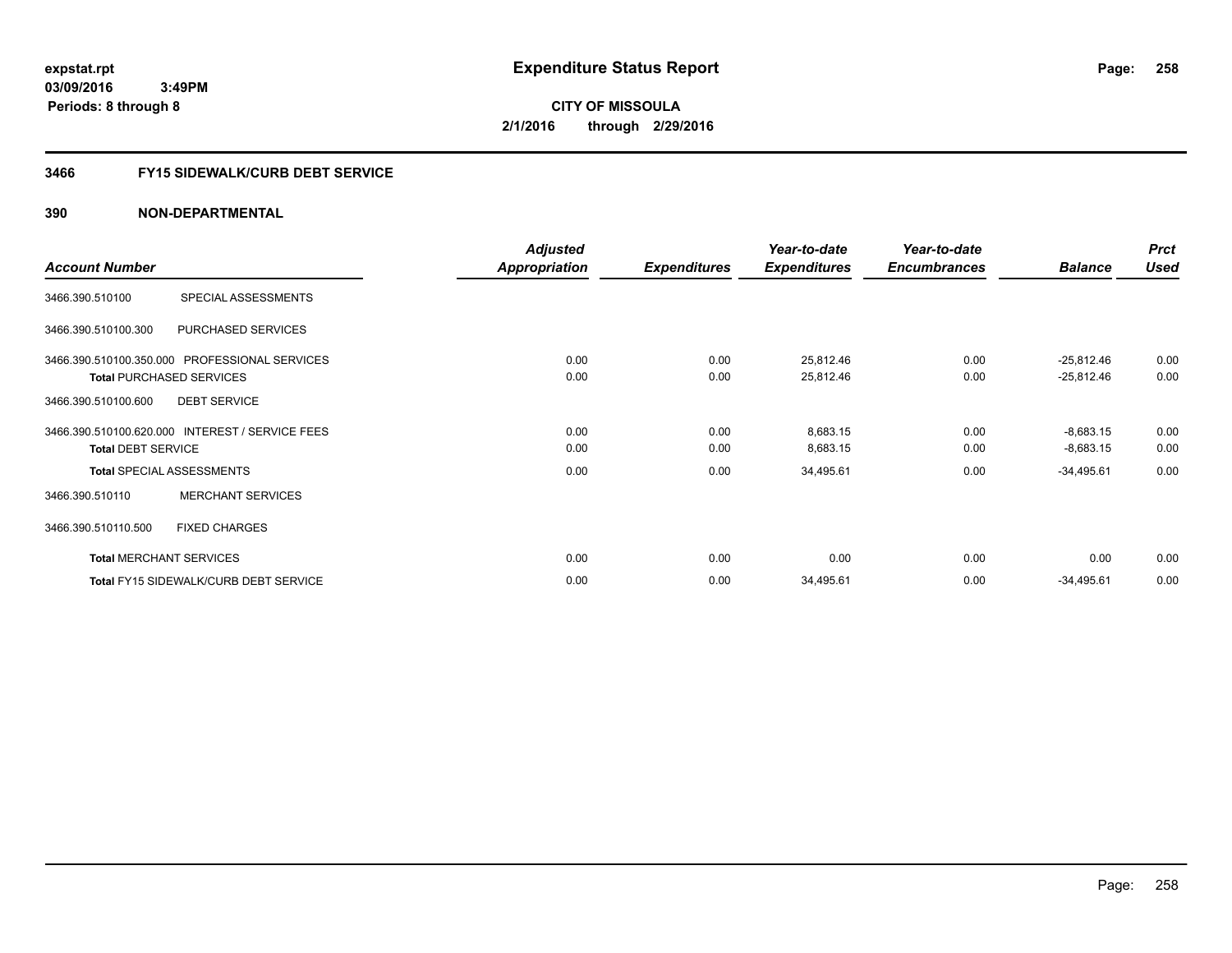# **3491 SID 491 DEBT SERVICE FUND**

| <b>Account Number</b> |                                 | <b>Adjusted</b><br>Appropriation | <b>Expenditures</b> | Year-to-date<br><b>Expenditures</b> | Year-to-date<br><b>Encumbrances</b> | <b>Balance</b> | <b>Prct</b><br><b>Used</b> |
|-----------------------|---------------------------------|----------------------------------|---------------------|-------------------------------------|-------------------------------------|----------------|----------------------------|
| 3491.390.510100       | SPECIAL ASSESSMENTS             |                                  |                     |                                     |                                     |                |                            |
| 3491.390.510100.600   | <b>DEBT SERVICE</b>             |                                  |                     |                                     |                                     |                |                            |
|                       | Total SID 491 DEBT SERVICE FUND | 0.00                             | 0.00                | 0.00                                | 0.00                                | 0.00           | 0.00                       |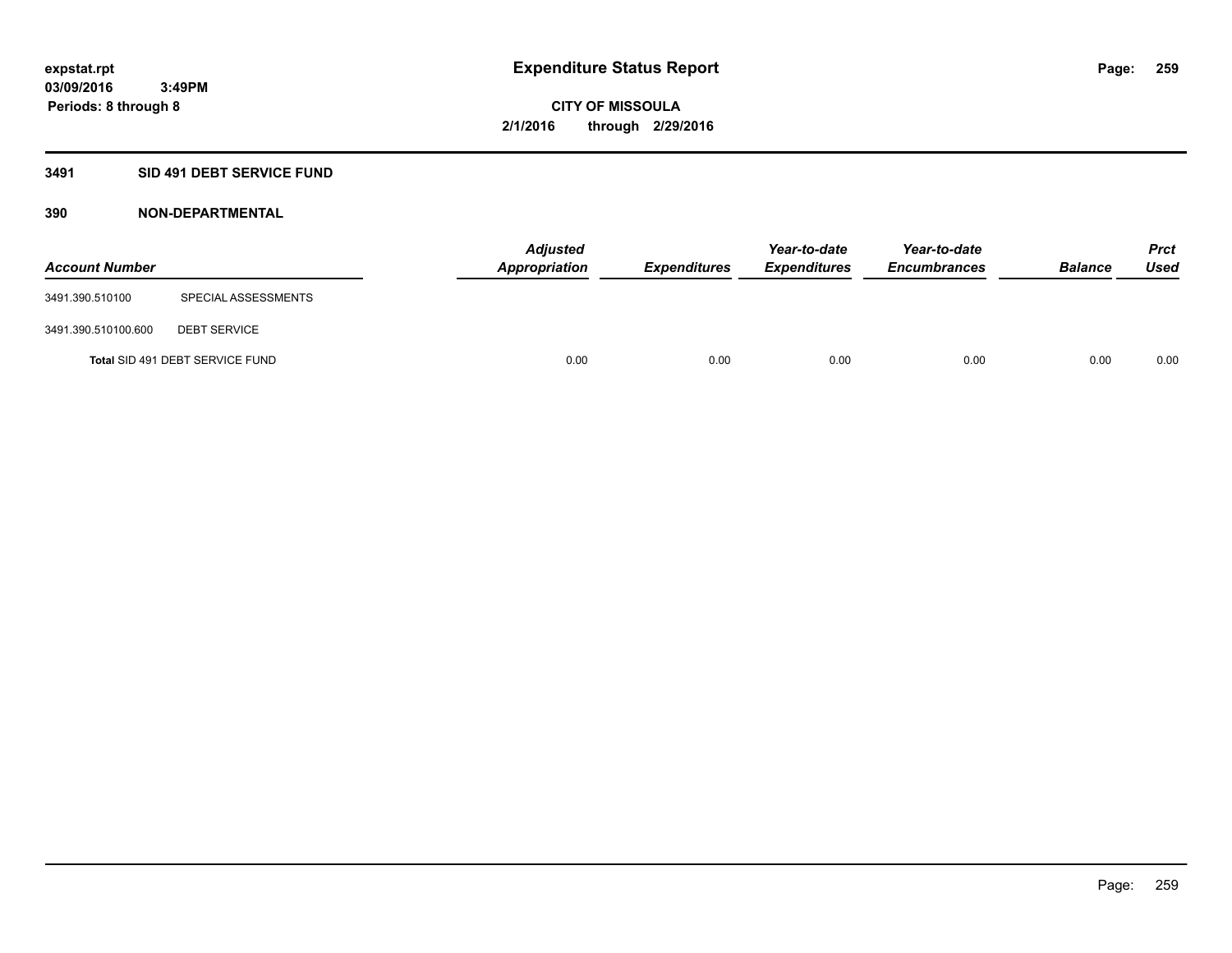### **3495 SID 495 DEBT SERVICE FUND**

| <b>Account Number</b>                |                         | <b>Adjusted</b><br><b>Appropriation</b> | <b>Expenditures</b> | Year-to-date<br><b>Expenditures</b> | Year-to-date<br><b>Encumbrances</b> | <b>Balance</b> | <b>Prct</b><br><b>Used</b> |
|--------------------------------------|-------------------------|-----------------------------------------|---------------------|-------------------------------------|-------------------------------------|----------------|----------------------------|
| 3495.000.520100                      | *** Title Not Found *** |                                         |                     |                                     |                                     |                |                            |
| 3495.000.520100.800                  | OTHER OBJECTS           |                                         |                     |                                     |                                     |                |                            |
| <b>Total *** Title Not Found ***</b> |                         | 0.00                                    | 0.00                | 0.00                                | 0.00                                | 0.00           | 0.00                       |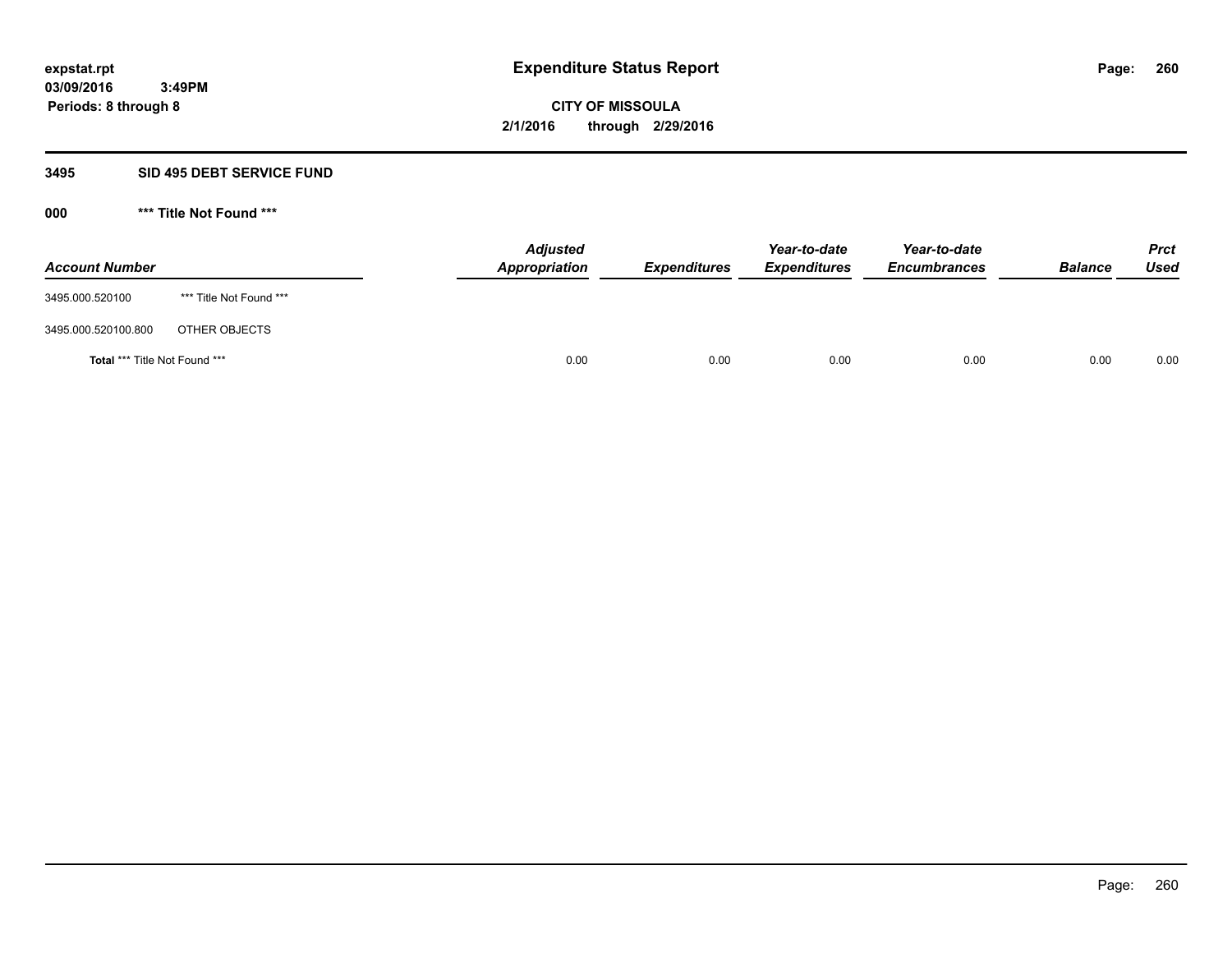# **3495 SID 495 DEBT SERVICE FUND**

| <b>Account Number</b> |                                  | <b>Adjusted</b><br><b>Appropriation</b> | <b>Expenditures</b> | Year-to-date<br><b>Expenditures</b> | Year-to-date<br><b>Encumbrances</b> | <b>Balance</b> | <b>Prct</b><br><b>Used</b> |
|-----------------------|----------------------------------|-----------------------------------------|---------------------|-------------------------------------|-------------------------------------|----------------|----------------------------|
| 3495.390.510100       | SPECIAL ASSESSMENTS              |                                         |                     |                                     |                                     |                |                            |
| 3495.390.510100.800   | OTHER OBJECTS                    |                                         |                     |                                     |                                     |                |                            |
|                       | <b>Total SPECIAL ASSESSMENTS</b> | 0.00                                    | 0.00                | 0.00                                | 0.00                                | 0.00           | 0.00                       |
| 3495.390.510110       | <b>MERCHANT SERVICES</b>         |                                         |                     |                                     |                                     |                |                            |
| 3495.390.510110.500   | <b>FIXED CHARGES</b>             |                                         |                     |                                     |                                     |                |                            |
|                       | Total SID 495 DEBT SERVICE FUND  | 0.00                                    | 0.00                | 0.00                                | 0.00                                | 0.00           | 0.00                       |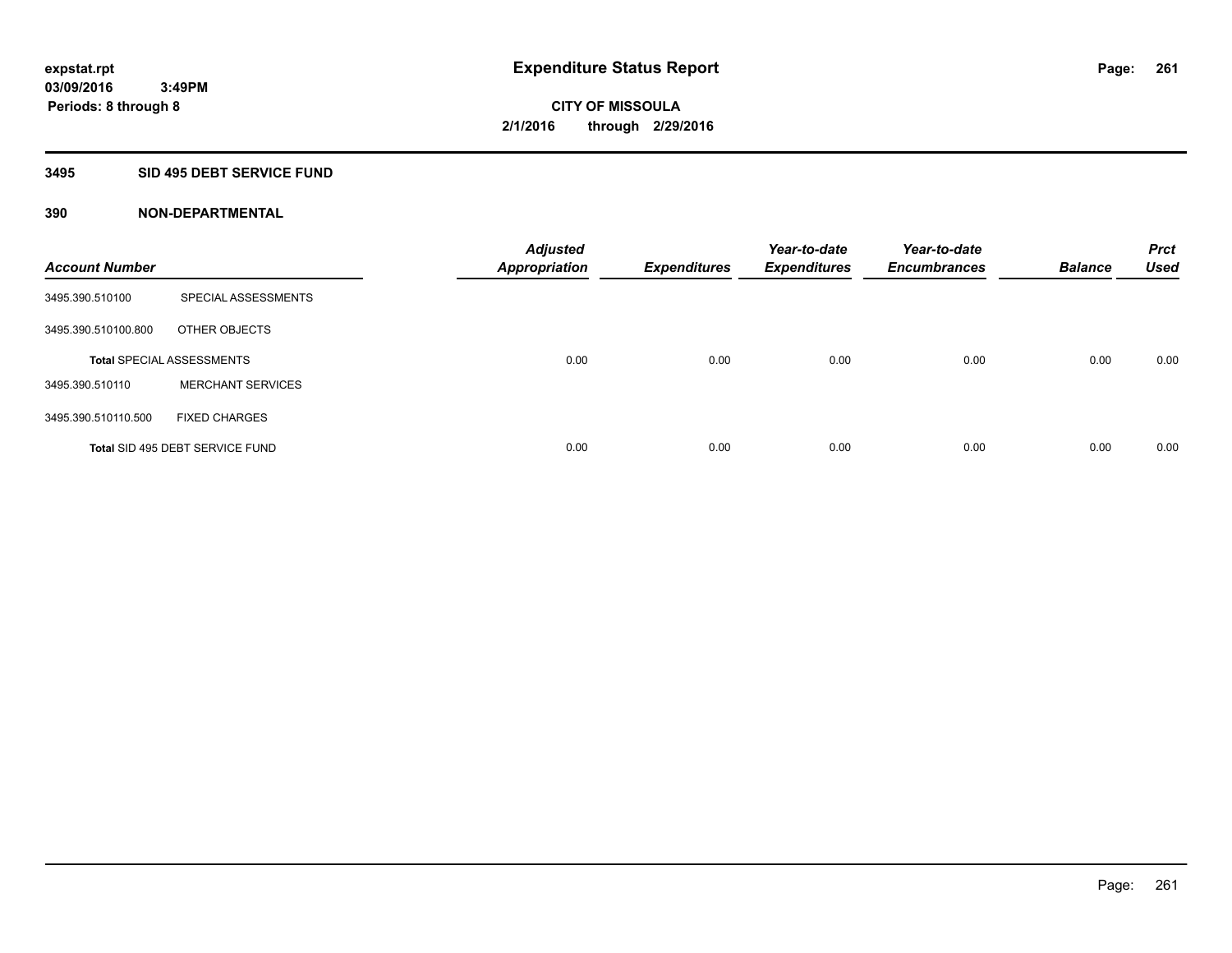### **3497 SID 497 DEBT SERVICE FUND**

| <b>Account Number</b>         |                         | <b>Adjusted</b><br>Appropriation | <b>Expenditures</b> | Year-to-date<br><b>Expenditures</b> | Year-to-date<br><b>Encumbrances</b> | <b>Balance</b> | <b>Prct</b><br>Used |
|-------------------------------|-------------------------|----------------------------------|---------------------|-------------------------------------|-------------------------------------|----------------|---------------------|
| 3497.000.520100               | *** Title Not Found *** |                                  |                     |                                     |                                     |                |                     |
| 3497.000.520100.800           | OTHER OBJECTS           |                                  |                     |                                     |                                     |                |                     |
| Total *** Title Not Found *** |                         | 0.00                             | 0.00                | 0.00                                | 0.00                                | 0.00           | 0.00                |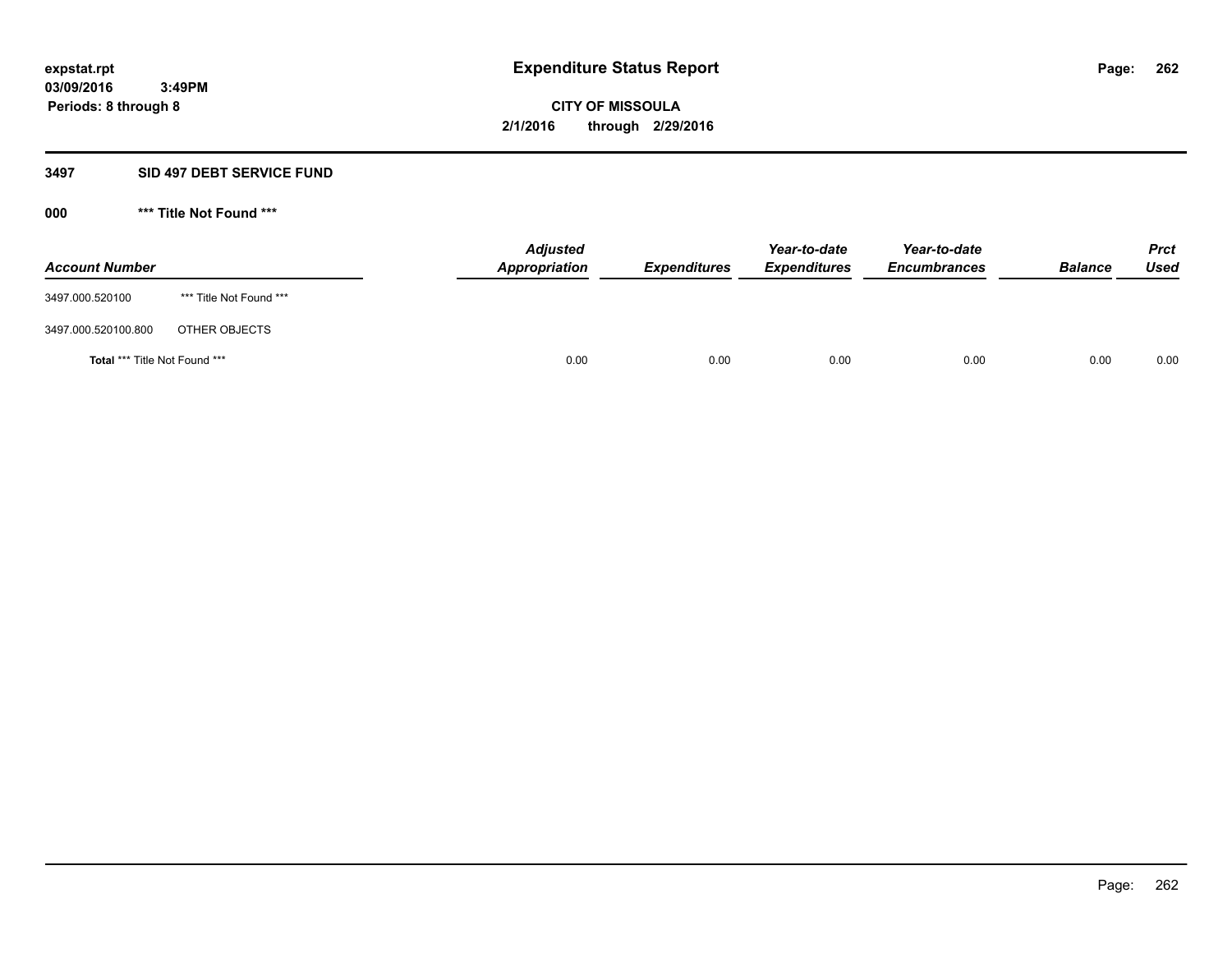### **3497 SID 497 DEBT SERVICE FUND**

|                            |                                  | <b>Adjusted</b> |                     | Year-to-date        | Year-to-date        |                | <b>Prct</b> |
|----------------------------|----------------------------------|-----------------|---------------------|---------------------|---------------------|----------------|-------------|
| <b>Account Number</b>      |                                  | Appropriation   | <b>Expenditures</b> | <b>Expenditures</b> | <b>Encumbrances</b> | <b>Balance</b> | <b>Used</b> |
| 3497.390.510000            | <b>MISCELLANEOUS</b>             |                 |                     |                     |                     |                |             |
| 3497.390.510000.800        | OTHER OBJECTS                    |                 |                     |                     |                     |                |             |
| <b>Total MISCELLANEOUS</b> |                                  | 0.00            | 0.00                | 0.00                | 0.00                | 0.00           | 0.00        |
| 3497.390.510100            | SPECIAL ASSESSMENTS              |                 |                     |                     |                     |                |             |
| 3497.390.510100.600        | <b>DEBT SERVICE</b>              |                 |                     |                     |                     |                |             |
| <b>Total DEBT SERVICE</b>  |                                  | 0.00            | 0.00                | 0.00                | 0.00                | 0.00           | 0.00        |
| 3497.390.510100.800        | OTHER OBJECTS                    |                 |                     |                     |                     |                |             |
|                            | <b>Total SPECIAL ASSESSMENTS</b> | 0.00            | 0.00                | 0.00                | 0.00                | 0.00           | 0.00        |
| 3497.390.510110            | <b>MERCHANT SERVICES</b>         |                 |                     |                     |                     |                |             |
| 3497.390.510110.500        | <b>FIXED CHARGES</b>             |                 |                     |                     |                     |                |             |
|                            | Total SID 497 DEBT SERVICE FUND  | 0.00            | 0.00                | 0.00                | 0.00                | 0.00           | 0.00        |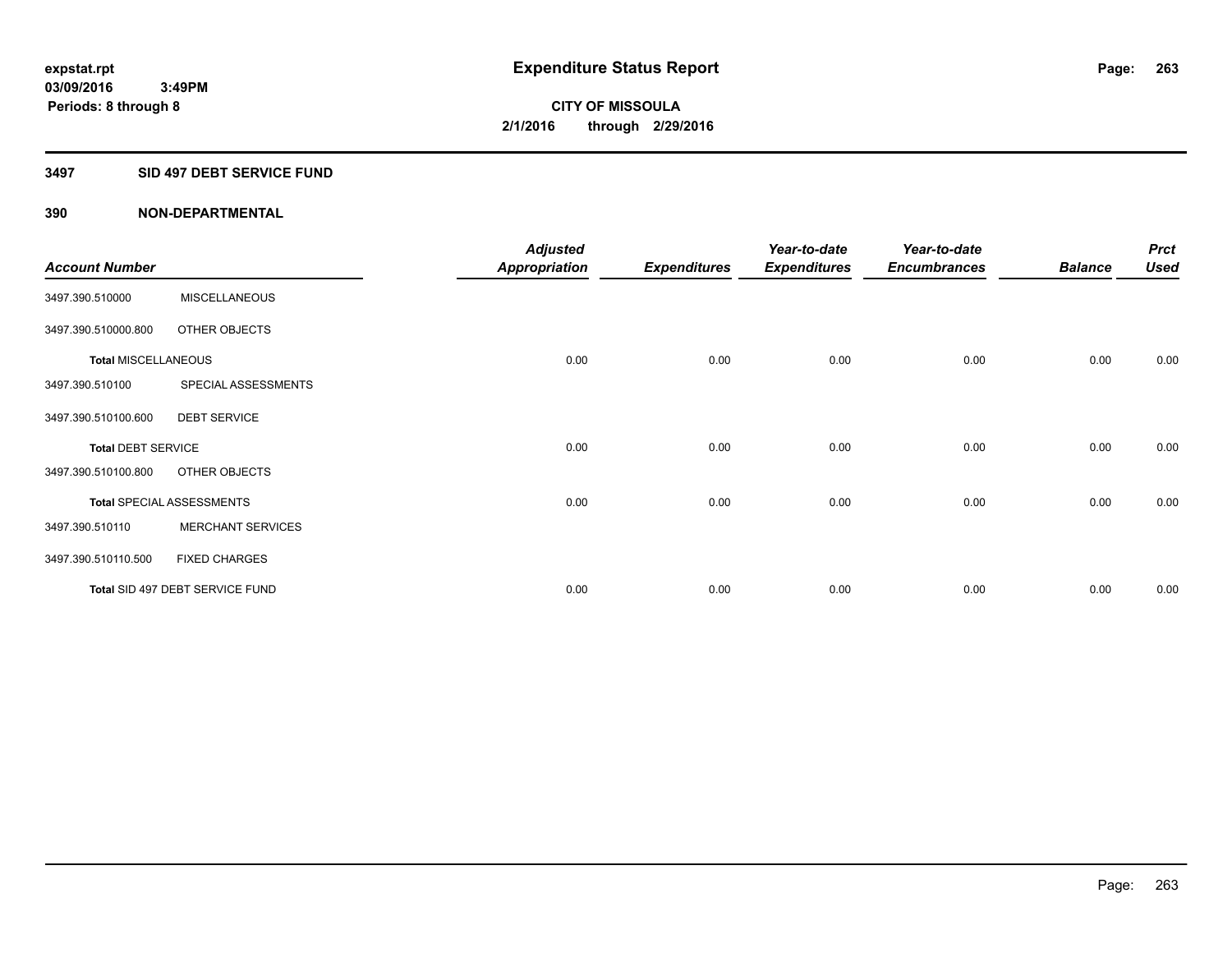# **3498 SID 498 DEBT SERVICE FUND**

| <b>Account Number</b>                |                         | <b>Adjusted</b><br>Appropriation | <b>Expenditures</b> | Year-to-date<br><b>Expenditures</b> | Year-to-date<br><b>Encumbrances</b> | <b>Balance</b> | <b>Prct</b><br>Used |
|--------------------------------------|-------------------------|----------------------------------|---------------------|-------------------------------------|-------------------------------------|----------------|---------------------|
| 3498.000.520100                      | *** Title Not Found *** |                                  |                     |                                     |                                     |                |                     |
| 3498.000.520100.800                  | OTHER OBJECTS           |                                  |                     |                                     |                                     |                |                     |
| <b>Total *** Title Not Found ***</b> |                         | 0.00                             | 0.00                | 0.00                                | 0.00                                | 0.00           | 0.00                |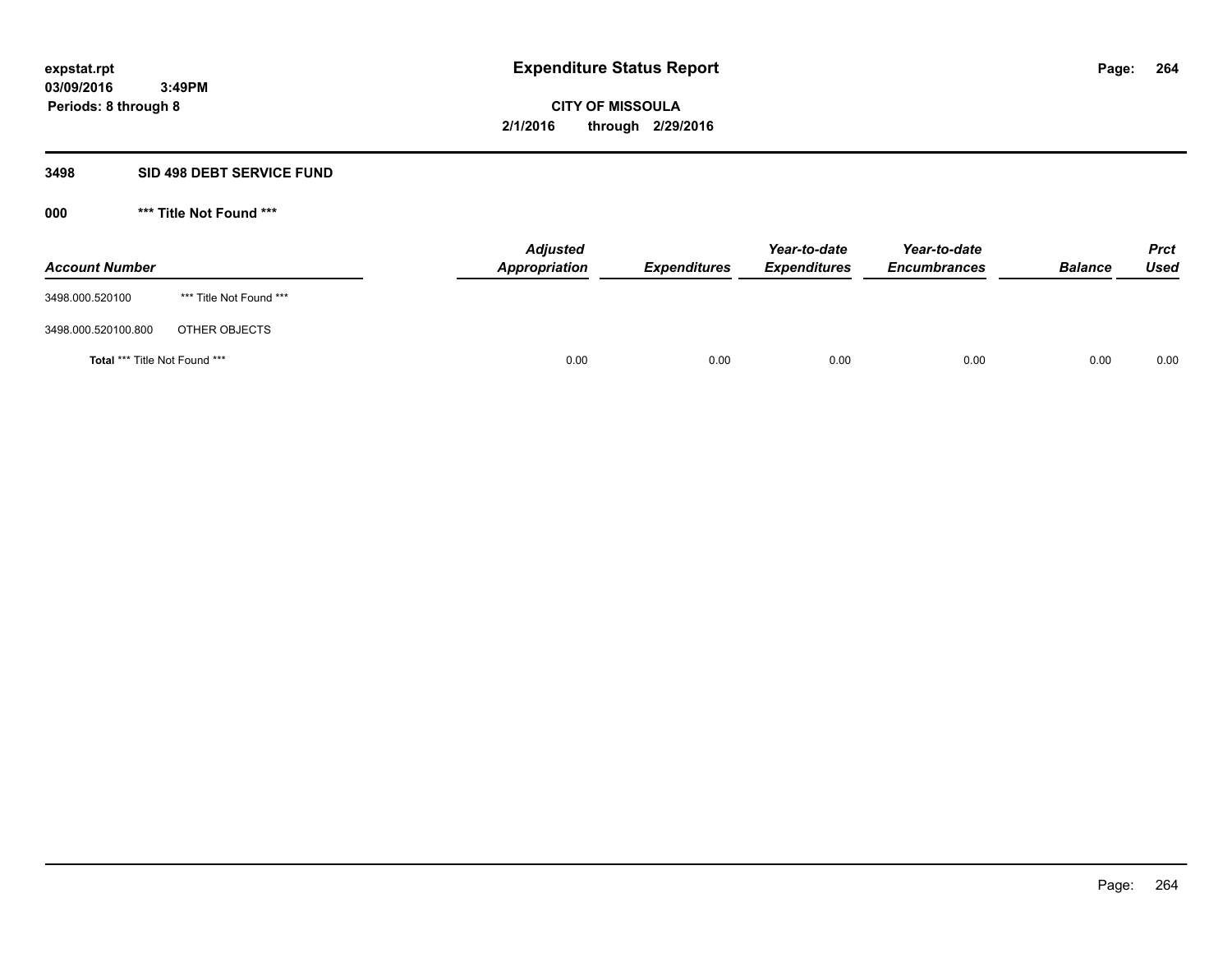# **3498 SID 498 DEBT SERVICE FUND**

| <b>Account Number</b> |                                  | <b>Adjusted</b><br>Appropriation | <b>Expenditures</b> | Year-to-date<br><b>Expenditures</b> | Year-to-date<br><b>Encumbrances</b> | <b>Balance</b> | <b>Prct</b><br><b>Used</b> |
|-----------------------|----------------------------------|----------------------------------|---------------------|-------------------------------------|-------------------------------------|----------------|----------------------------|
| 3498.390.510100       | SPECIAL ASSESSMENTS              |                                  |                     |                                     |                                     |                |                            |
| 3498.390.510100.600   | <b>DEBT SERVICE</b>              |                                  |                     |                                     |                                     |                |                            |
|                       | <b>Total SPECIAL ASSESSMENTS</b> | 0.00                             | 0.00                | 0.00                                | 0.00                                | 0.00           | 0.00                       |
| 3498.390.510110       | <b>MERCHANT SERVICES</b>         |                                  |                     |                                     |                                     |                |                            |
| 3498.390.510110.500   | <b>FIXED CHARGES</b>             |                                  |                     |                                     |                                     |                |                            |
|                       | <b>Total MERCHANT SERVICES</b>   | 0.00                             | 0.00                | 0.00                                | 0.00                                | 0.00           | 0.00                       |
|                       | Total SID 498 DEBT SERVICE FUND  | 0.00                             | 0.00                | 0.00                                | 0.00                                | 0.00           | 0.00                       |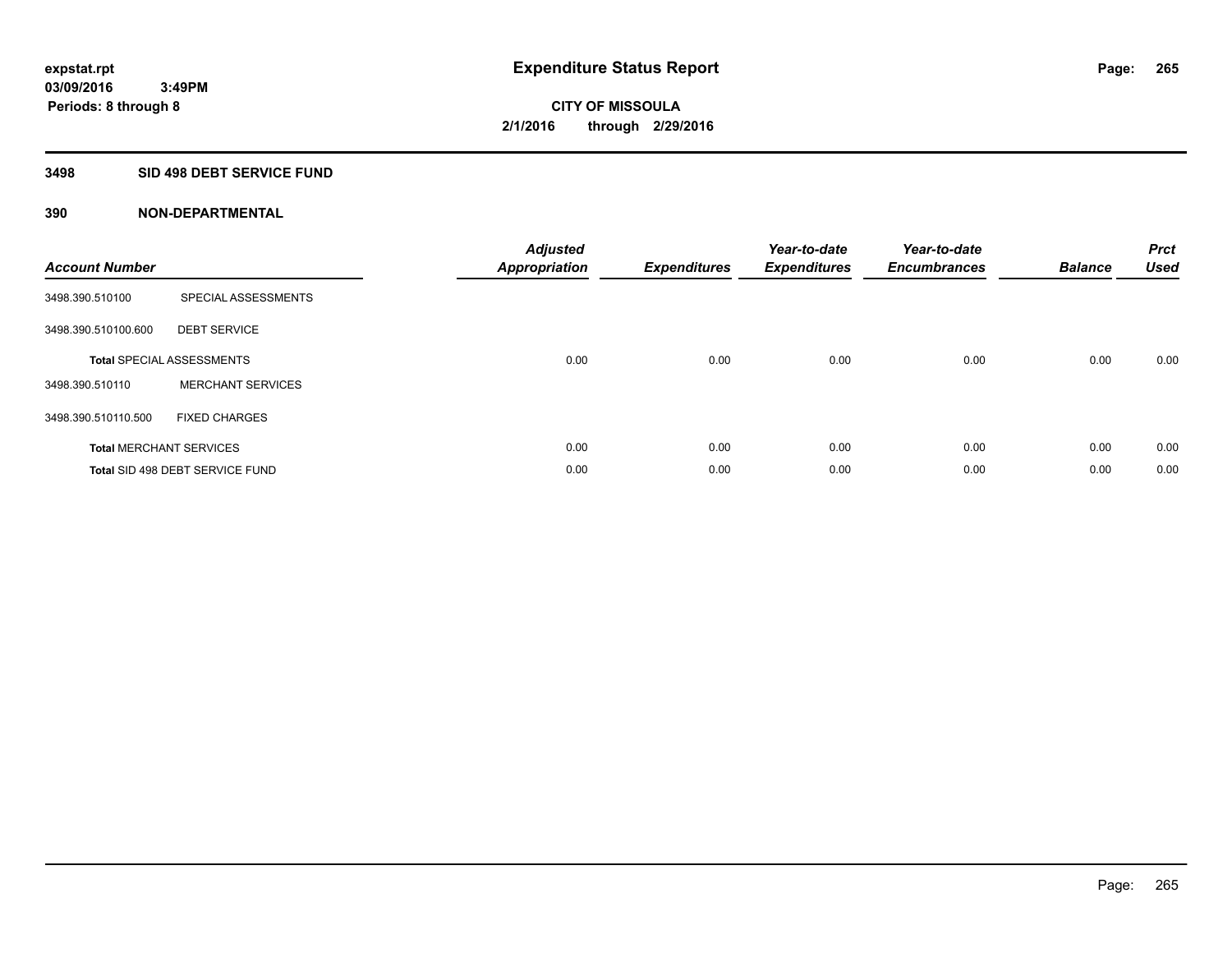# **3500 SID 500 DEBT SERVICE FUND**

| <b>Account Number</b>     |                                 | <b>Adjusted</b><br><b>Appropriation</b> | <b>Expenditures</b> | Year-to-date<br><b>Expenditures</b> | Year-to-date<br><b>Encumbrances</b> | <b>Balance</b> | <b>Prct</b><br>Used |
|---------------------------|---------------------------------|-----------------------------------------|---------------------|-------------------------------------|-------------------------------------|----------------|---------------------|
| 3500.390.510100           | SPECIAL ASSESSMENTS             |                                         |                     |                                     |                                     |                |                     |
| 3500.390.510100.600       | <b>DEBT SERVICE</b>             |                                         |                     |                                     |                                     |                |                     |
| <b>Total DEBT SERVICE</b> |                                 | 0.00                                    | 0.00                | 0.00                                | 0.00                                | 0.00           | 0.00                |
| 3500.390.510100.800       | OTHER OBJECTS                   |                                         |                     |                                     |                                     |                |                     |
|                           | Total SID 500 DEBT SERVICE FUND | 0.00                                    | 0.00                | 0.00                                | 0.00                                | 0.00           | 0.00                |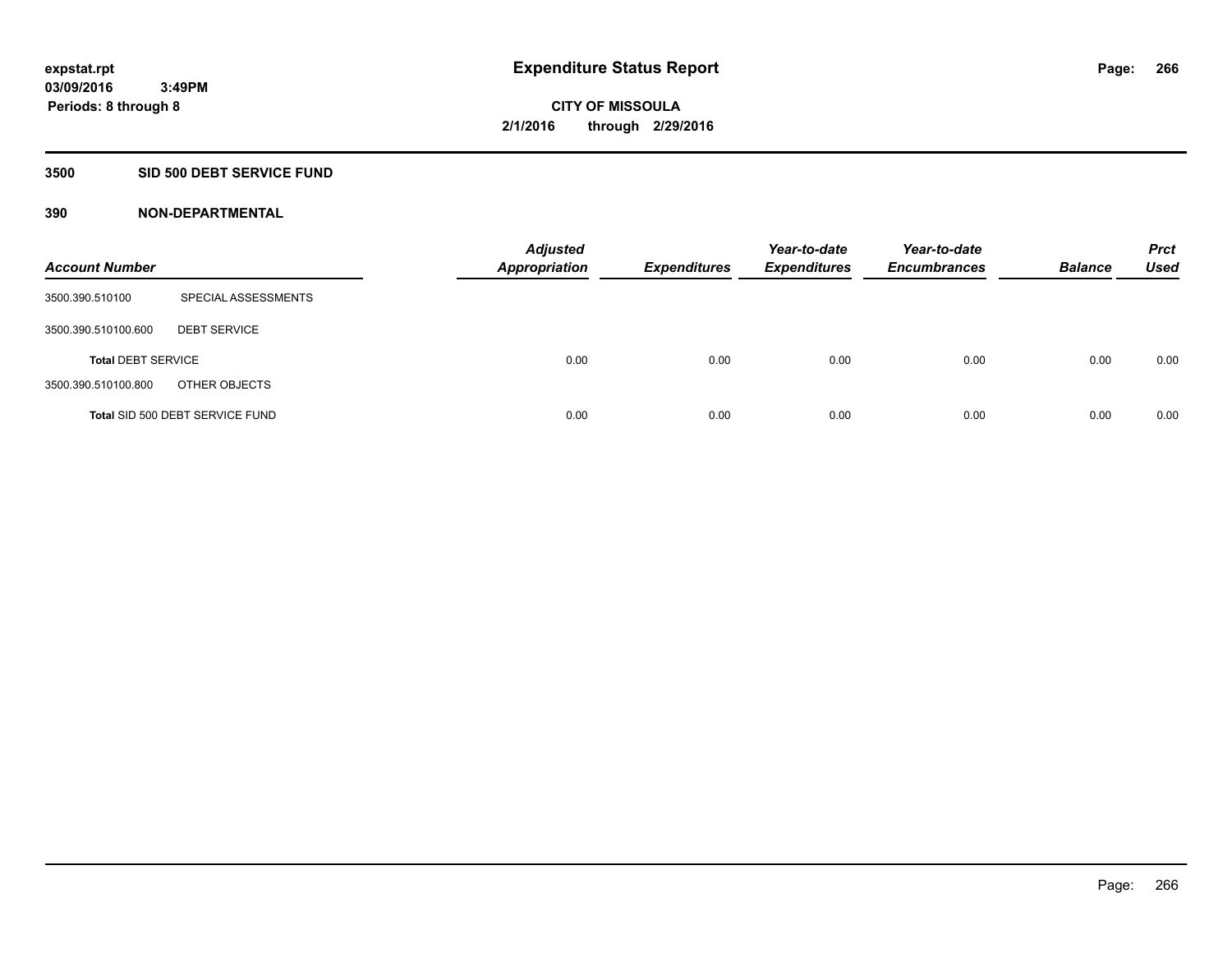# **3501 SID 501 DEBT SERVICE FUND**

| <b>Account Number</b>         |                         | <b>Adjusted</b><br>Appropriation | <b>Expenditures</b> | Year-to-date<br><b>Expenditures</b> | Year-to-date<br><b>Encumbrances</b> | <b>Balance</b> | <b>Prct</b><br>Used |
|-------------------------------|-------------------------|----------------------------------|---------------------|-------------------------------------|-------------------------------------|----------------|---------------------|
| 3501.000.520100               | *** Title Not Found *** |                                  |                     |                                     |                                     |                |                     |
| 3501.000.520100.800           | OTHER OBJECTS           |                                  |                     |                                     |                                     |                |                     |
| Total *** Title Not Found *** |                         | 0.00                             | 0.00                | 0.00                                | 0.00                                | 0.00           | 0.00                |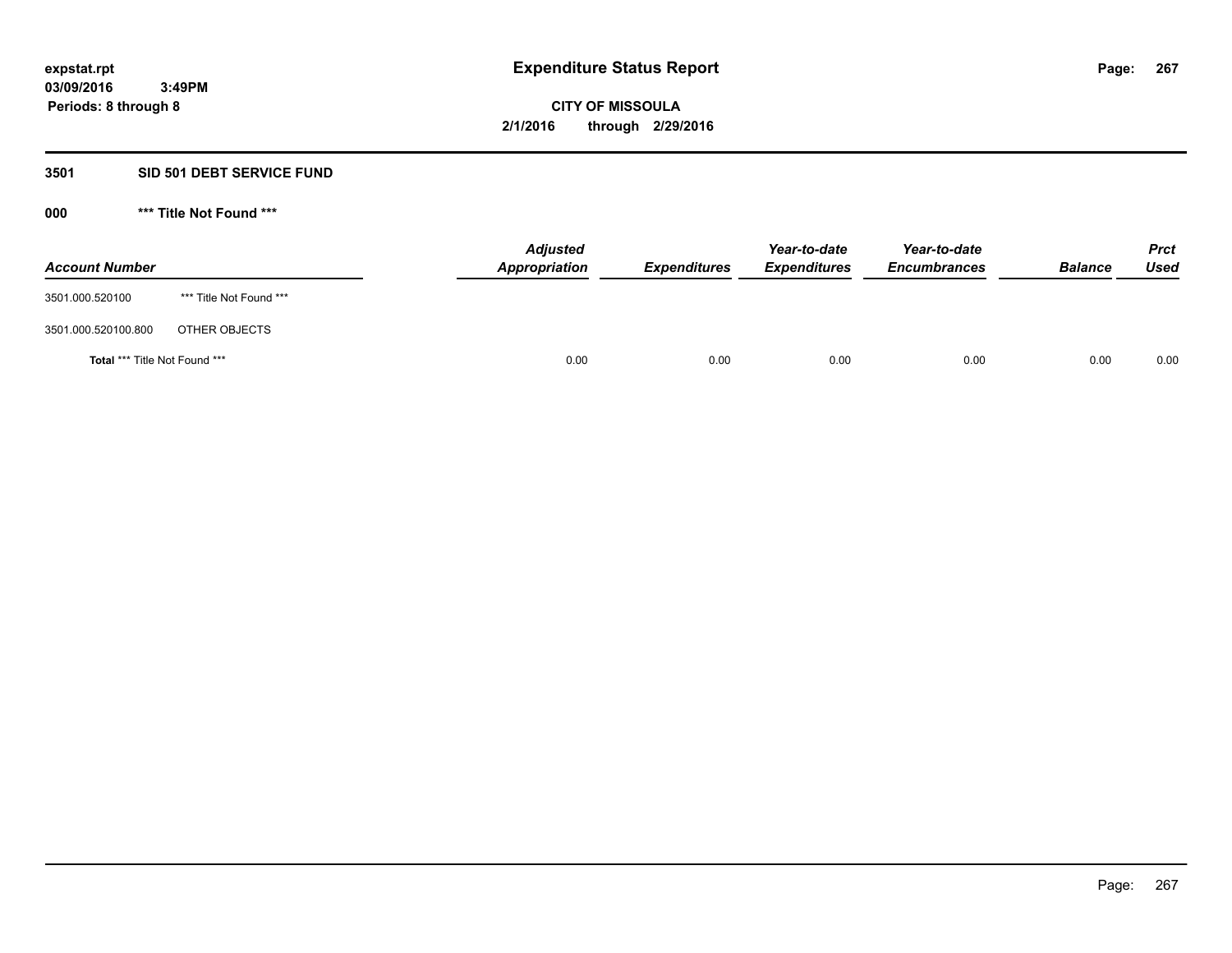# **3501 SID 501 DEBT SERVICE FUND**

| <b>Account Number</b> |                                  | <b>Adjusted</b><br><b>Appropriation</b> | <b>Expenditures</b> | Year-to-date<br><b>Expenditures</b> | Year-to-date<br><b>Encumbrances</b> | <b>Balance</b> | <b>Prct</b><br><b>Used</b> |
|-----------------------|----------------------------------|-----------------------------------------|---------------------|-------------------------------------|-------------------------------------|----------------|----------------------------|
| 3501.390.510100       | SPECIAL ASSESSMENTS              |                                         |                     |                                     |                                     |                |                            |
| 3501.390.510100.600   | <b>DEBT SERVICE</b>              |                                         |                     |                                     |                                     |                |                            |
|                       | <b>Total SPECIAL ASSESSMENTS</b> | 0.00                                    | 0.00                | 0.00                                | 0.00                                | 0.00           | 0.00                       |
| 3501.390.510110       | <b>MERCHANT SERVICES</b>         |                                         |                     |                                     |                                     |                |                            |
| 3501.390.510110.500   | <b>FIXED CHARGES</b>             |                                         |                     |                                     |                                     |                |                            |
|                       | Total SID 501 DEBT SERVICE FUND  | 0.00                                    | 0.00                | 0.00                                | 0.00                                | 0.00           | 0.00                       |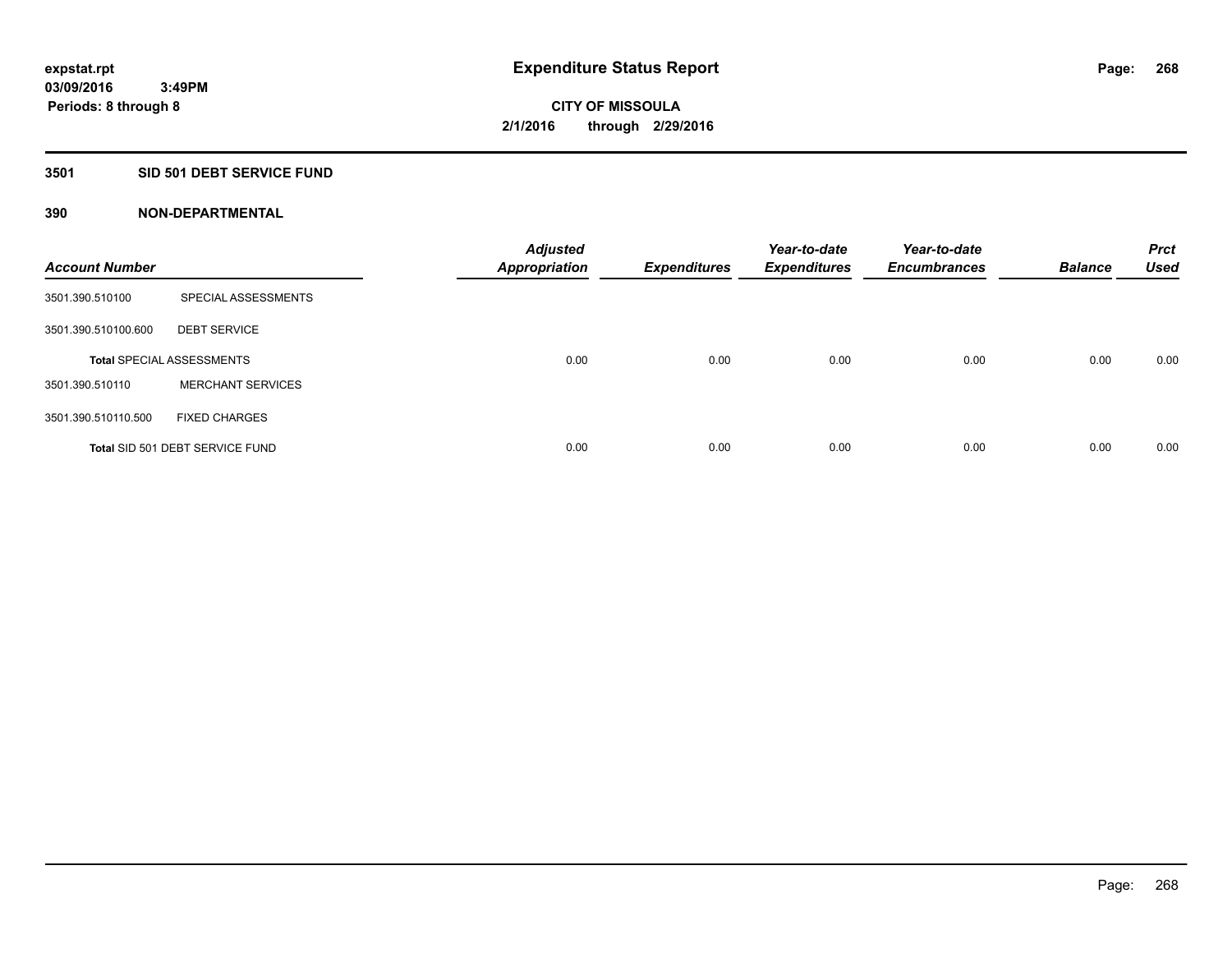### **3503 SID 503 DEBT SERVICE FUND**

| <b>Account Number</b>         |                         | <b>Adjusted</b><br>Appropriation | <b>Expenditures</b> | Year-to-date<br><b>Expenditures</b> | Year-to-date<br><b>Encumbrances</b> | <b>Balance</b> | <b>Prct</b><br>Used |
|-------------------------------|-------------------------|----------------------------------|---------------------|-------------------------------------|-------------------------------------|----------------|---------------------|
| 3503.000.520100               | *** Title Not Found *** |                                  |                     |                                     |                                     |                |                     |
| 3503.000.520100.800           | OTHER OBJECTS           |                                  |                     |                                     |                                     |                |                     |
| Total *** Title Not Found *** |                         | 0.00                             | 0.00                | 0.00                                | 0.00                                | 0.00           | 0.00                |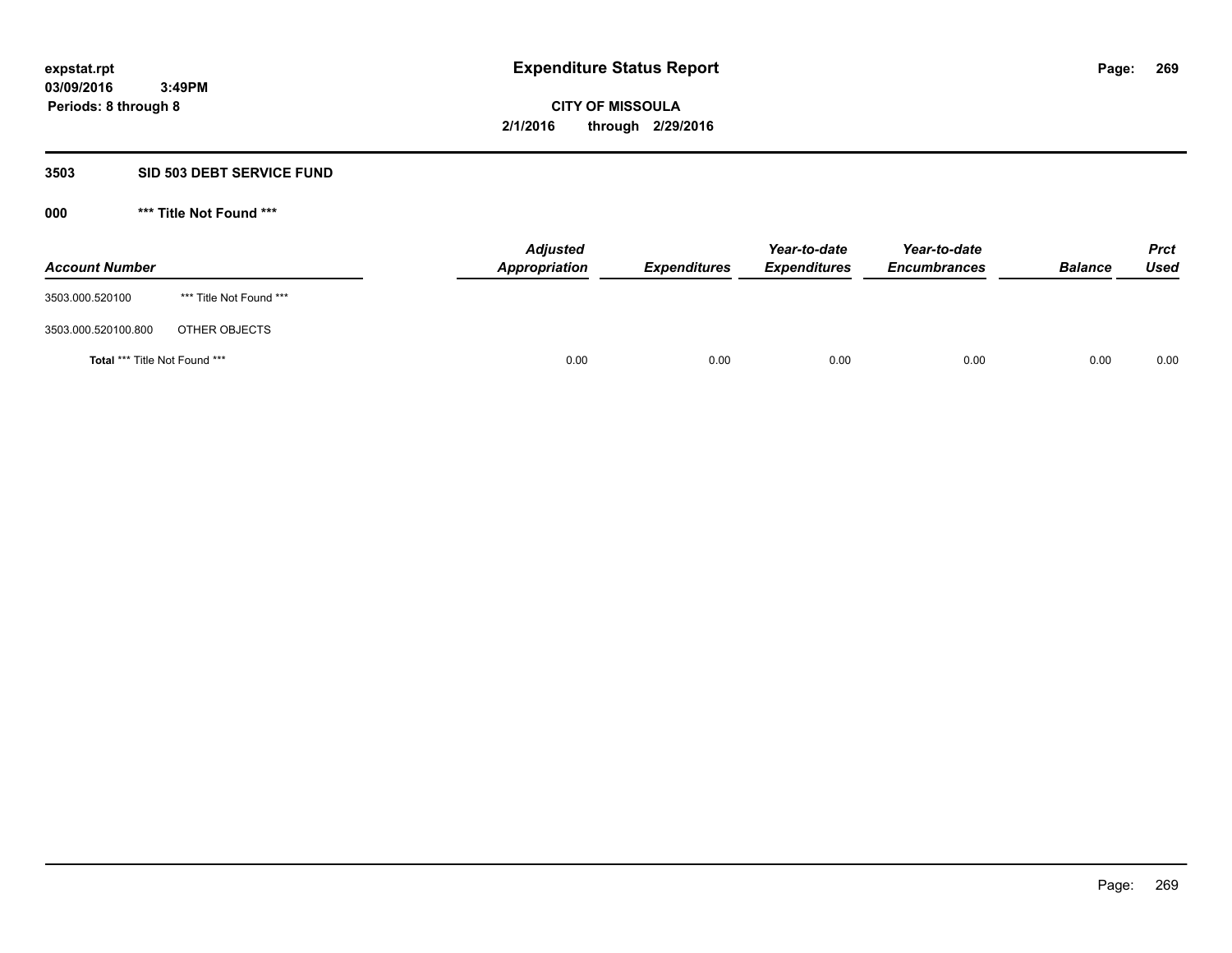### **3503 SID 503 DEBT SERVICE FUND**

| <b>Account Number</b> |                                  | <b>Adjusted</b><br><b>Appropriation</b> | <b>Expenditures</b> | Year-to-date<br><b>Expenditures</b> | Year-to-date<br><b>Encumbrances</b> | <b>Balance</b> | <b>Prct</b><br><b>Used</b> |
|-----------------------|----------------------------------|-----------------------------------------|---------------------|-------------------------------------|-------------------------------------|----------------|----------------------------|
| 3503.390.510100       | SPECIAL ASSESSMENTS              |                                         |                     |                                     |                                     |                |                            |
| 3503.390.510100.600   | <b>DEBT SERVICE</b>              |                                         |                     |                                     |                                     |                |                            |
|                       | <b>Total SPECIAL ASSESSMENTS</b> | 0.00                                    | 0.00                | 0.00                                | 0.00                                | 0.00           | 0.00                       |
| 3503.390.510110       | <b>MERCHANT SERVICES</b>         |                                         |                     |                                     |                                     |                |                            |
| 3503.390.510110.500   | <b>FIXED CHARGES</b>             |                                         |                     |                                     |                                     |                |                            |
|                       | Total SID 503 DEBT SERVICE FUND  | 0.00                                    | 0.00                | 0.00                                | 0.00                                | 0.00           | 0.00                       |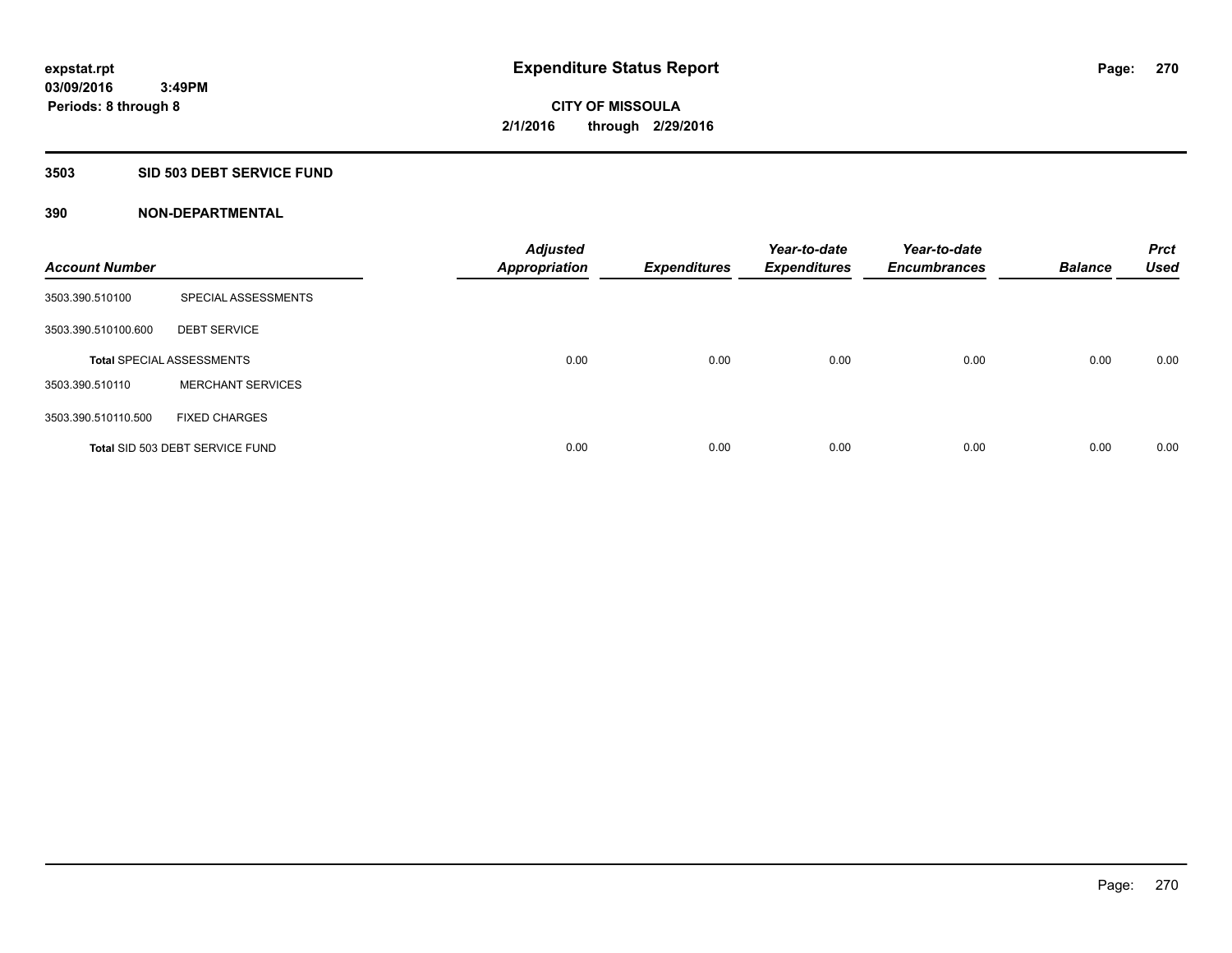# **3505 SID 505 DEBT SERVICE FUND**

| <b>Account Number</b>                |                         | <b>Adjusted</b><br>Appropriation | <b>Expenditures</b> | Year-to-date<br><b>Expenditures</b> | Year-to-date<br><b>Encumbrances</b> | <b>Balance</b> | <b>Prct</b><br><b>Used</b> |
|--------------------------------------|-------------------------|----------------------------------|---------------------|-------------------------------------|-------------------------------------|----------------|----------------------------|
| 3505.000.520100                      | *** Title Not Found *** |                                  |                     |                                     |                                     |                |                            |
| 3505.000.520100.800                  | OTHER OBJECTS           |                                  |                     |                                     |                                     |                |                            |
| <b>Total *** Title Not Found ***</b> |                         | 0.00                             | 0.00                | 0.00                                | 0.00                                | 0.00           | 0.00                       |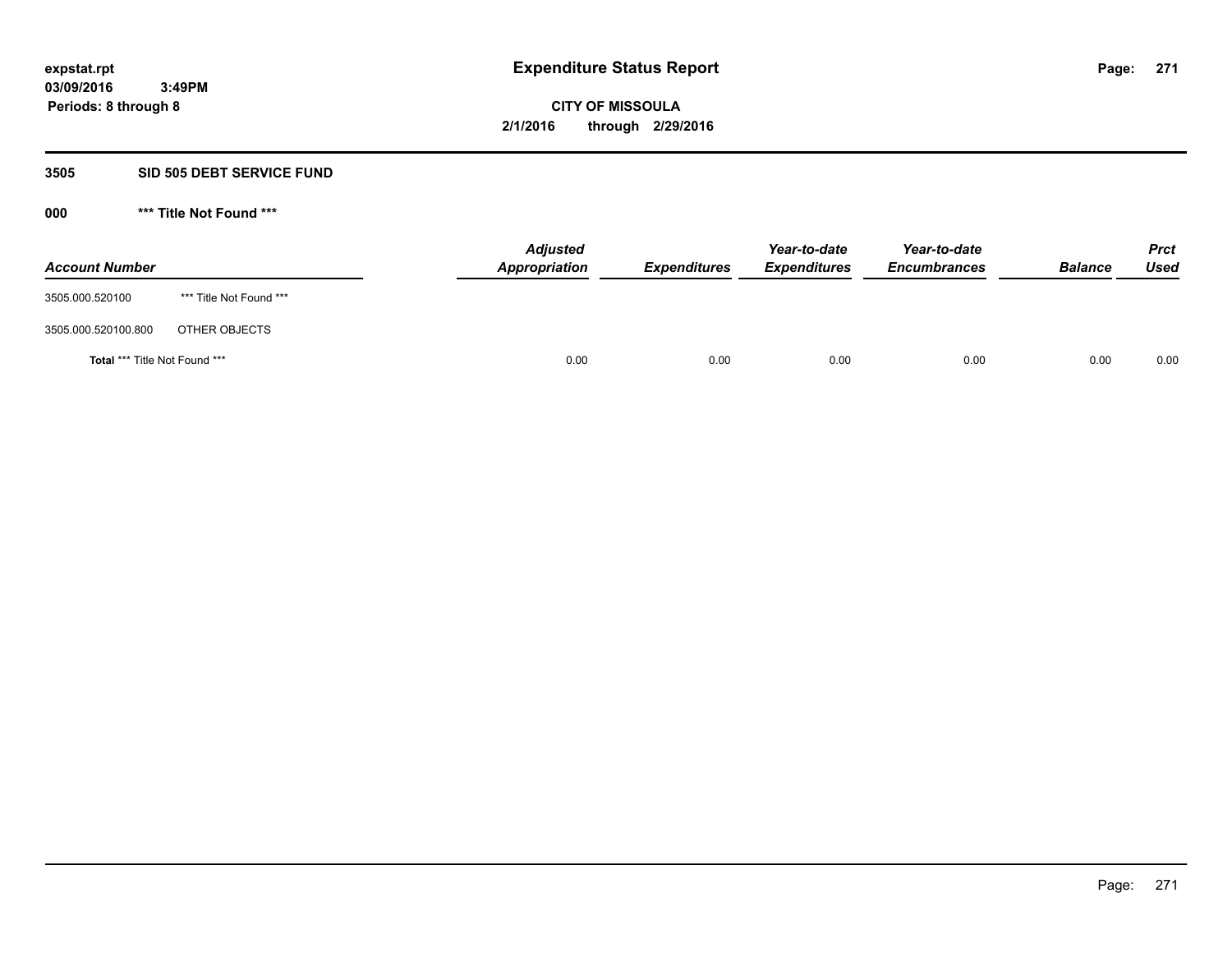### **3505 SID 505 DEBT SERVICE FUND**

| <b>Account Number</b> |                                  | <b>Adjusted</b><br><b>Appropriation</b> | <b>Expenditures</b> | Year-to-date<br><b>Expenditures</b> | Year-to-date<br><b>Encumbrances</b> | <b>Balance</b> | <b>Prct</b><br><b>Used</b> |
|-----------------------|----------------------------------|-----------------------------------------|---------------------|-------------------------------------|-------------------------------------|----------------|----------------------------|
| 3505.390.510100       | SPECIAL ASSESSMENTS              |                                         |                     |                                     |                                     |                |                            |
| 3505.390.510100.600   | <b>DEBT SERVICE</b>              |                                         |                     |                                     |                                     |                |                            |
|                       | <b>Total SPECIAL ASSESSMENTS</b> | 0.00                                    | 0.00                | 0.00                                | 0.00                                | 0.00           | 0.00                       |
| 3505.390.510110       | <b>MERCHANT SERVICES</b>         |                                         |                     |                                     |                                     |                |                            |
| 3505.390.510110.500   | <b>FIXED CHARGES</b>             |                                         |                     |                                     |                                     |                |                            |
|                       | Total SID 505 DEBT SERVICE FUND  | 0.00                                    | 0.00                | 0.00                                | 0.00                                | 0.00           | 0.00                       |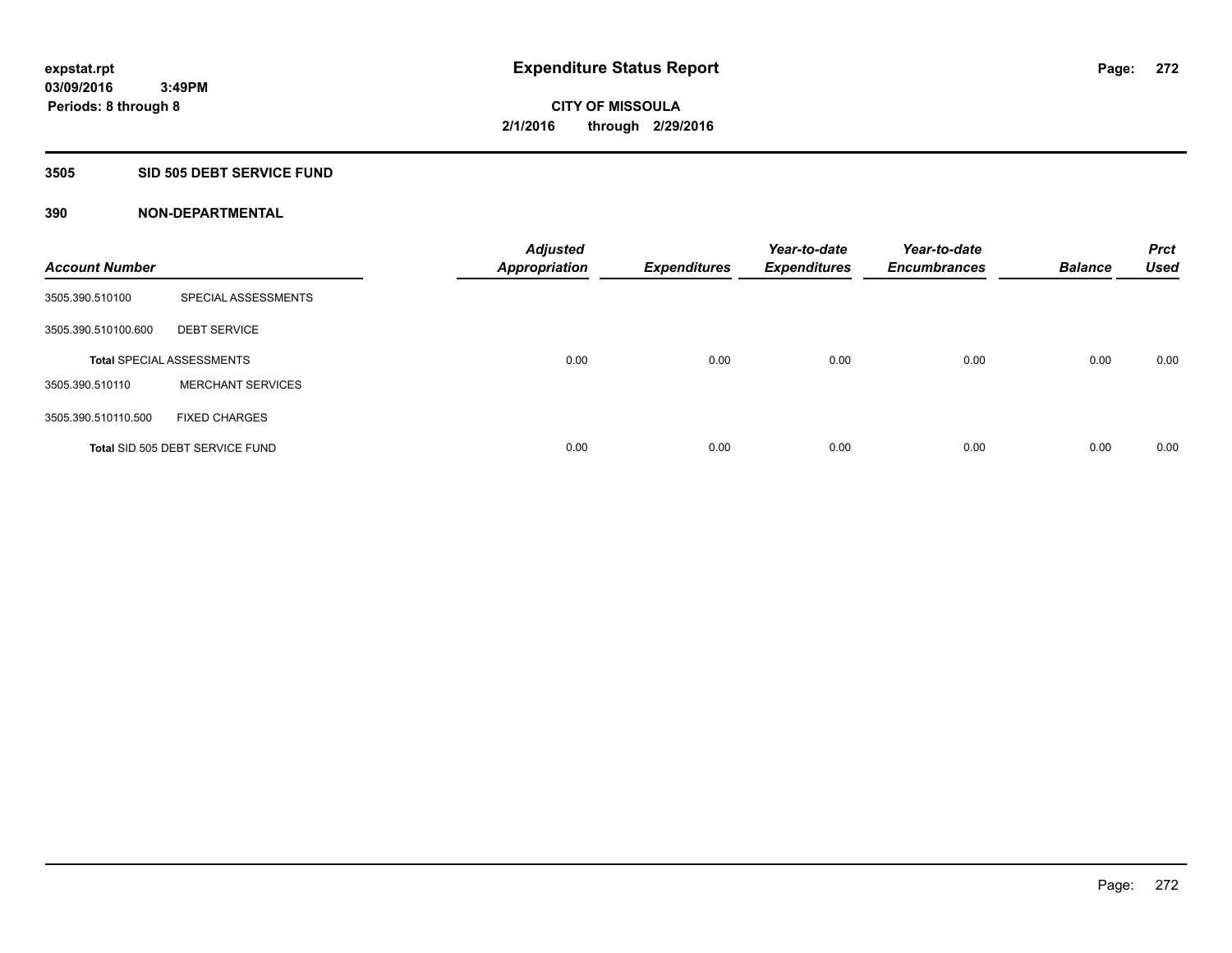# **3506 SID 506 DEBT SERVICE FUND**

| <b>Account Number</b>                |                         | <b>Adjusted</b><br>Appropriation | <b>Expenditures</b> | Year-to-date<br><b>Expenditures</b> | Year-to-date<br><b>Encumbrances</b> | <b>Balance</b> | <b>Prct</b><br><b>Used</b> |
|--------------------------------------|-------------------------|----------------------------------|---------------------|-------------------------------------|-------------------------------------|----------------|----------------------------|
| 3506.000.520100                      | *** Title Not Found *** |                                  |                     |                                     |                                     |                |                            |
| 3506.000.520100.800                  | OTHER OBJECTS           |                                  |                     |                                     |                                     |                |                            |
| <b>Total *** Title Not Found ***</b> |                         | 0.00                             | 0.00                | 0.00                                | 0.00                                | 0.00           | 0.00                       |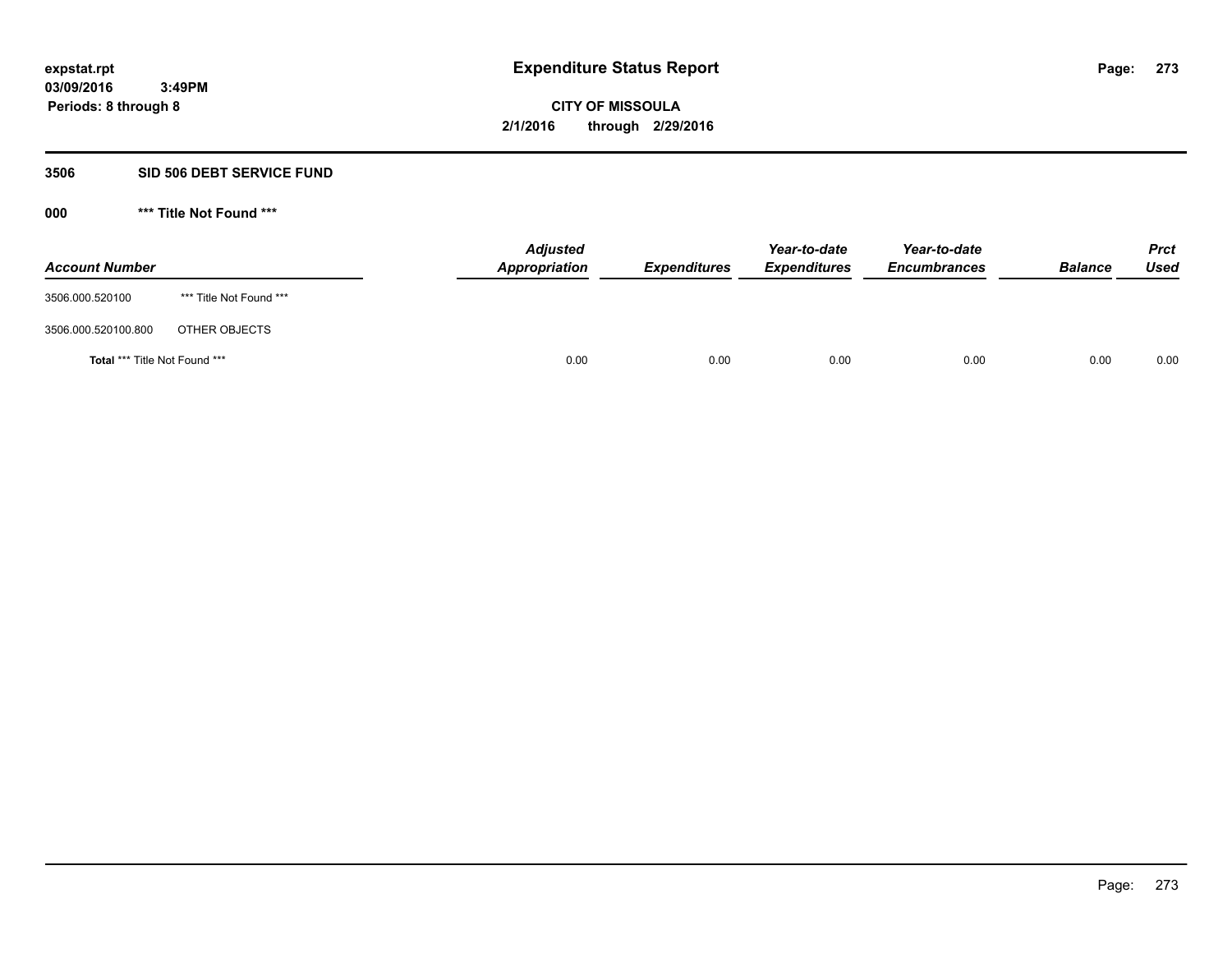### **3506 SID 506 DEBT SERVICE FUND**

| <b>Account Number</b> |                                  | <b>Adjusted</b><br><b>Appropriation</b> | <b>Expenditures</b> | Year-to-date<br><b>Expenditures</b> | Year-to-date<br><b>Encumbrances</b> | <b>Balance</b> | <b>Prct</b><br><b>Used</b> |
|-----------------------|----------------------------------|-----------------------------------------|---------------------|-------------------------------------|-------------------------------------|----------------|----------------------------|
| 3506.390.510100       | SPECIAL ASSESSMENTS              |                                         |                     |                                     |                                     |                |                            |
| 3506.390.510100.600   | <b>DEBT SERVICE</b>              |                                         |                     |                                     |                                     |                |                            |
|                       | <b>Total SPECIAL ASSESSMENTS</b> | 0.00                                    | 0.00                | 0.00                                | 0.00                                | 0.00           | 0.00                       |
| 3506.390.510110       | <b>MERCHANT SERVICES</b>         |                                         |                     |                                     |                                     |                |                            |
| 3506.390.510110.500   | <b>FIXED CHARGES</b>             |                                         |                     |                                     |                                     |                |                            |
|                       | Total SID 506 DEBT SERVICE FUND  | 0.00                                    | 0.00                | 0.00                                | 0.00                                | 0.00           | 0.00                       |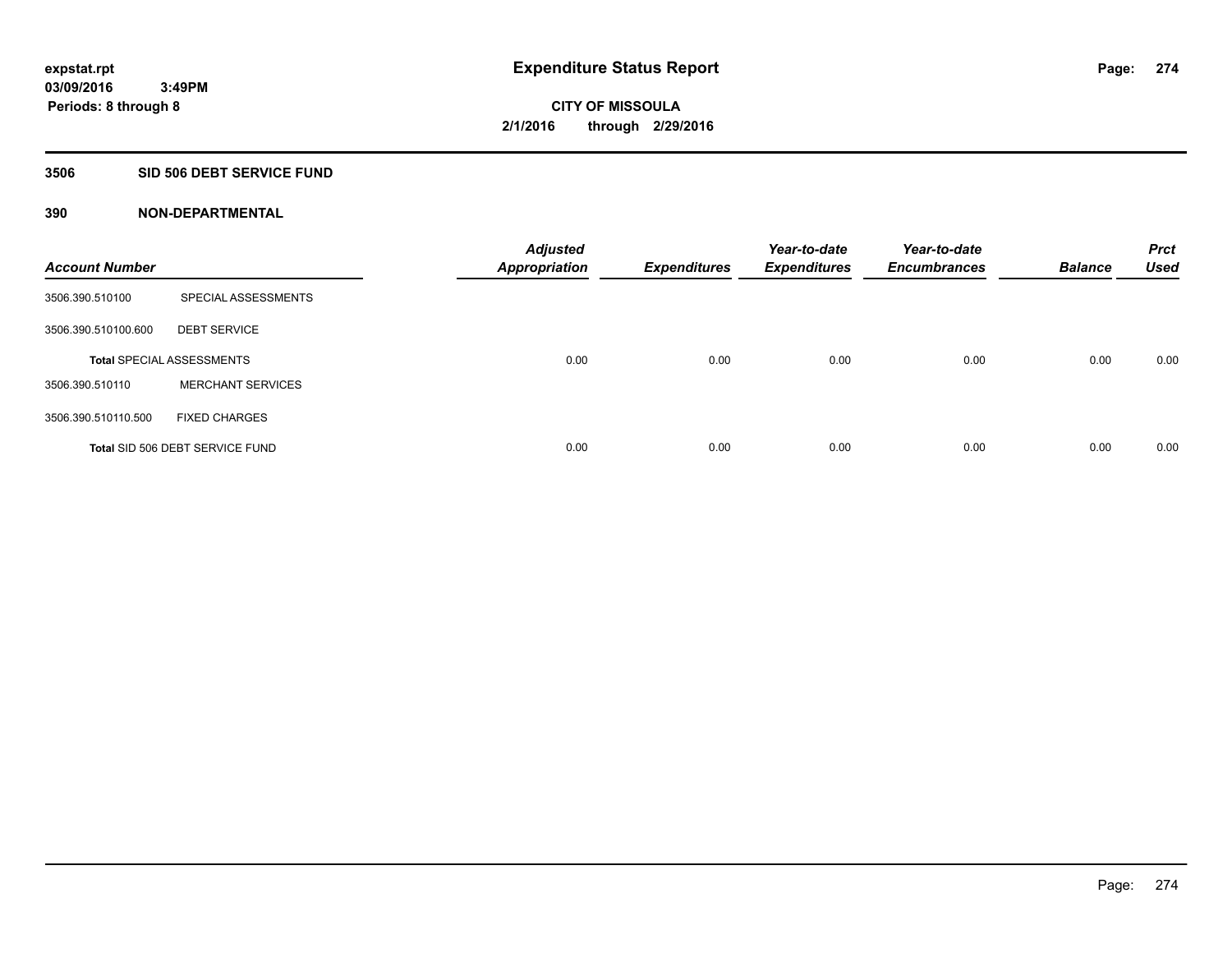### **3507 SID 507 DEBT SERVICE FUND**

| <b>Account Number</b>                |                         | <b>Adjusted</b><br><b>Appropriation</b> | <b>Expenditures</b> | Year-to-date<br><b>Expenditures</b> | Year-to-date<br><b>Encumbrances</b> | <b>Balance</b> | <b>Prct</b><br><b>Used</b> |
|--------------------------------------|-------------------------|-----------------------------------------|---------------------|-------------------------------------|-------------------------------------|----------------|----------------------------|
| 3507.000.520100                      | *** Title Not Found *** |                                         |                     |                                     |                                     |                |                            |
| 3507.000.520100.800                  | OTHER OBJECTS           |                                         |                     |                                     |                                     |                |                            |
| <b>Total *** Title Not Found ***</b> |                         | 0.00                                    | 0.00                | 0.00                                | 0.00                                | 0.00           | 0.00                       |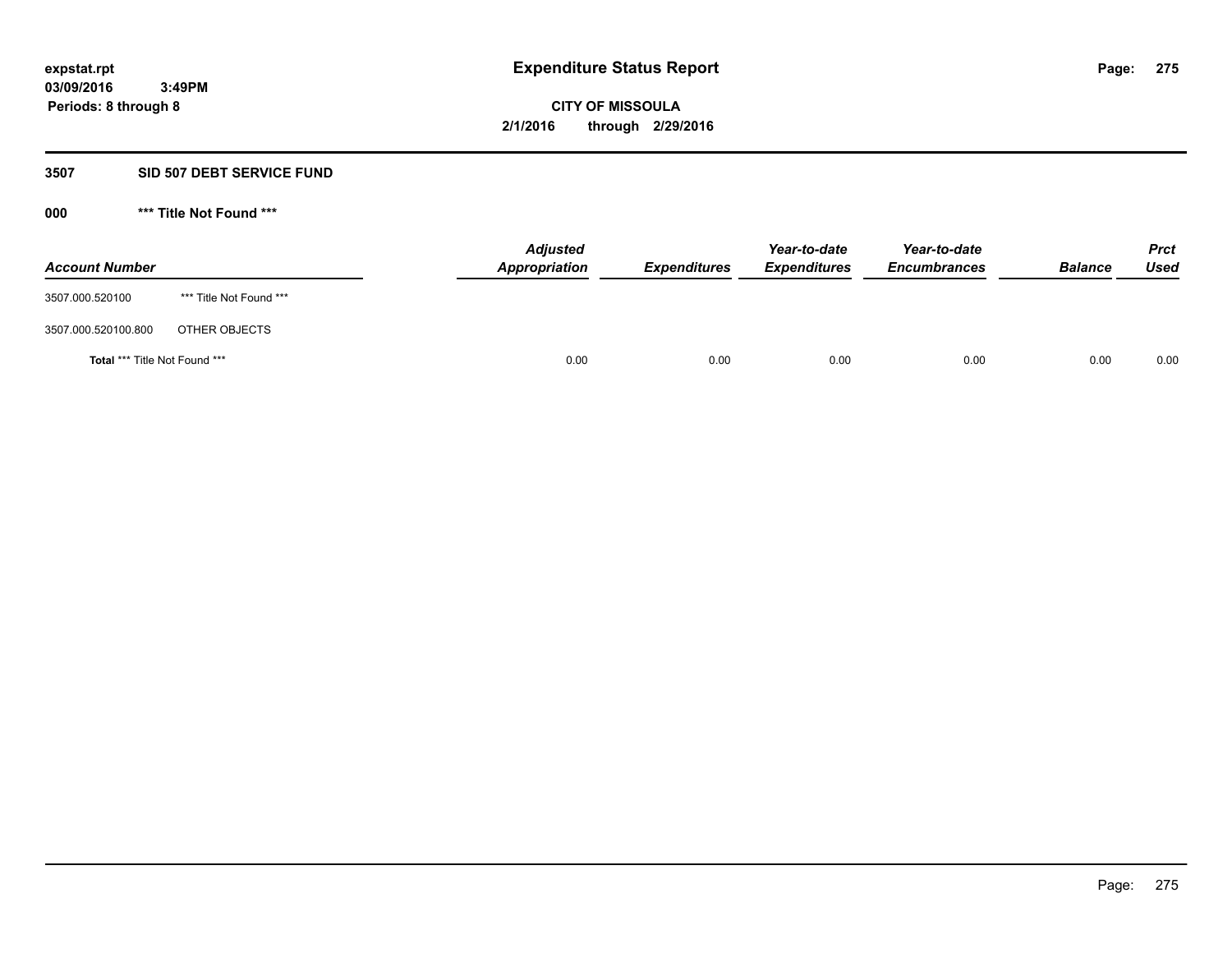# **3507 SID 507 DEBT SERVICE FUND**

| <b>Account Number</b> |                                 | <b>Adjusted</b><br>Appropriation | <b>Expenditures</b> | Year-to-date<br><b>Expenditures</b> | Year-to-date<br><b>Encumbrances</b> | <b>Balance</b> | <b>Prct</b><br><b>Used</b> |
|-----------------------|---------------------------------|----------------------------------|---------------------|-------------------------------------|-------------------------------------|----------------|----------------------------|
| 3507.390.510110       | <b>MERCHANT SERVICES</b>        |                                  |                     |                                     |                                     |                |                            |
| 3507.390.510110.500   | <b>FIXED CHARGES</b>            |                                  |                     |                                     |                                     |                |                            |
|                       | Total SID 507 DEBT SERVICE FUND | 0.00                             | 0.00                | 0.00                                | 0.00                                | 0.00           | 0.00                       |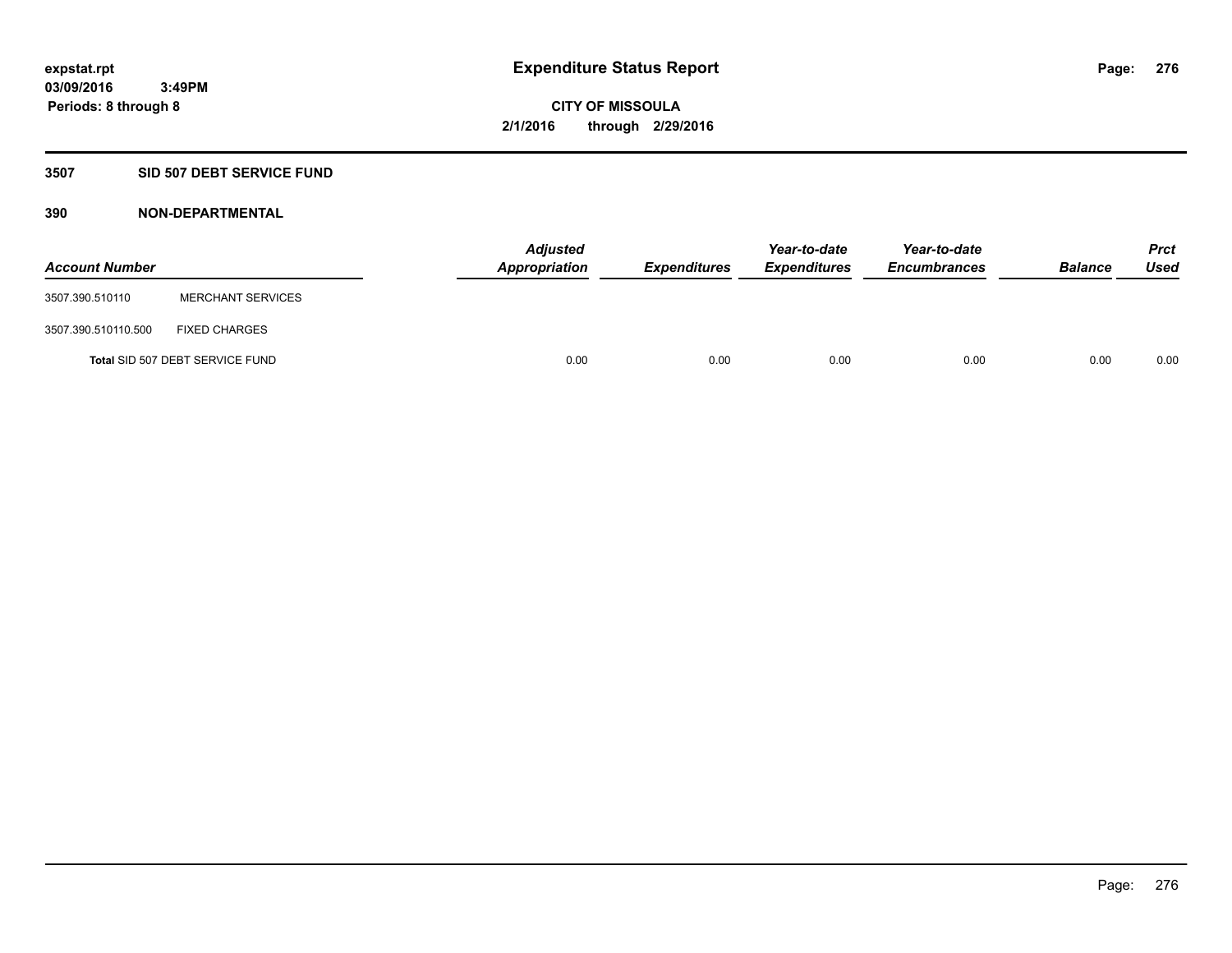### **3508 SID 508 DEBT SERVICE FUND**

| <b>Account Number</b>                |                         | Appropriation | <b>Adjusted</b><br><b>Expenditures</b> | Year-to-date<br><b>Expenditures</b> | Year-to-date<br><b>Encumbrances</b> | <b>Balance</b> | <b>Prct</b><br>Used |
|--------------------------------------|-------------------------|---------------|----------------------------------------|-------------------------------------|-------------------------------------|----------------|---------------------|
| 3508.000.520100                      | *** Title Not Found *** |               |                                        |                                     |                                     |                |                     |
| 3508.000.520100.800                  | OTHER OBJECTS           |               |                                        |                                     |                                     |                |                     |
| <b>Total *** Title Not Found ***</b> |                         |               | 0.00<br>0.00                           | 0.00                                | 0.00                                | 0.00           | 0.00                |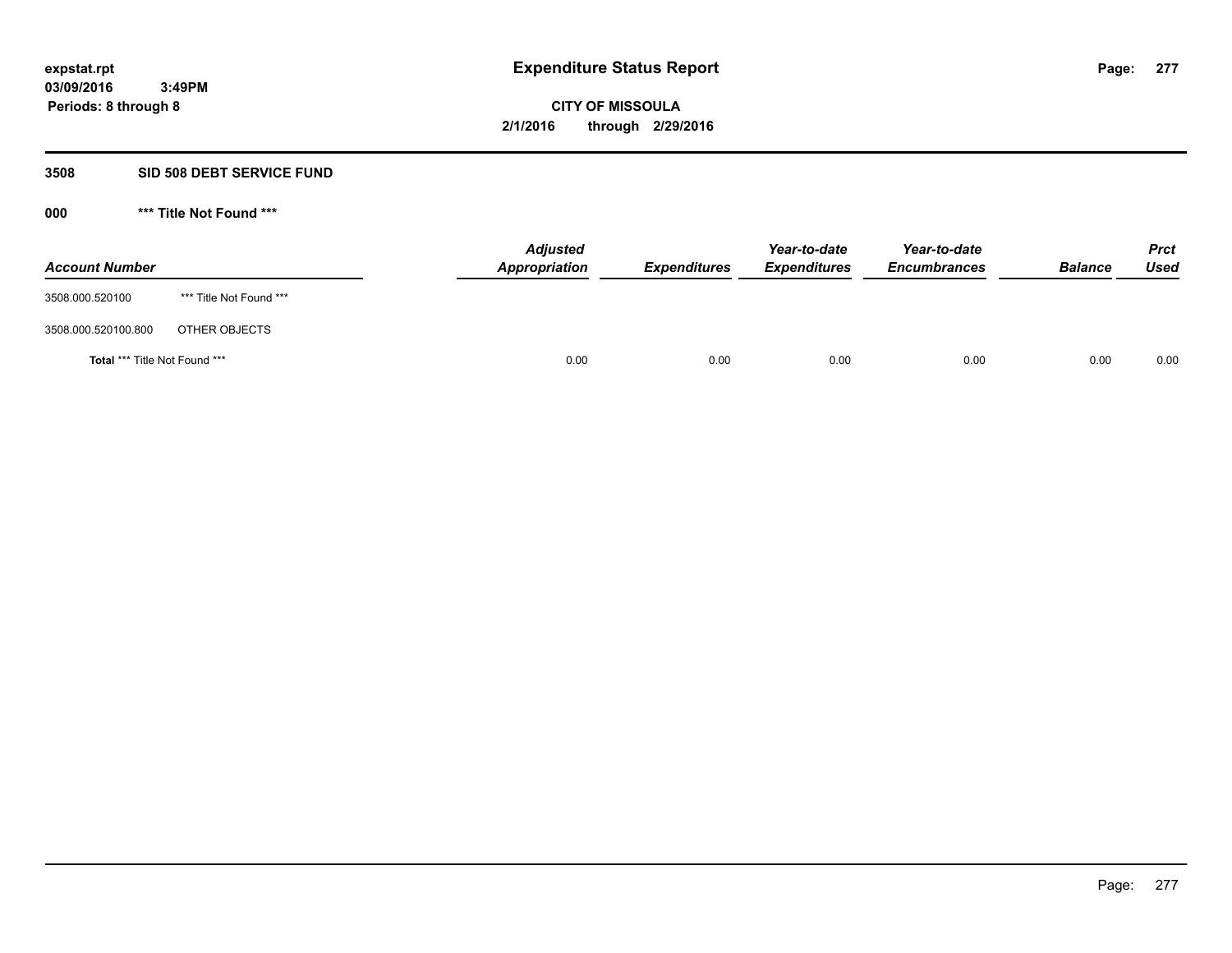# **3508 SID 508 DEBT SERVICE FUND**

| <b>Account Number</b> |                                 | <b>Adjusted</b><br>Appropriation | <b>Expenditures</b> | Year-to-date<br><b>Expenditures</b> | Year-to-date<br><b>Encumbrances</b> | <b>Balance</b> | <b>Prct</b><br><b>Used</b> |
|-----------------------|---------------------------------|----------------------------------|---------------------|-------------------------------------|-------------------------------------|----------------|----------------------------|
| 3508.390.510110       | <b>MERCHANT SERVICES</b>        |                                  |                     |                                     |                                     |                |                            |
| 3508.390.510110.500   | <b>FIXED CHARGES</b>            |                                  |                     |                                     |                                     |                |                            |
|                       | Total SID 508 DEBT SERVICE FUND | 0.00                             | 0.00                | 0.00                                | 0.00                                | 0.00           | 0.00                       |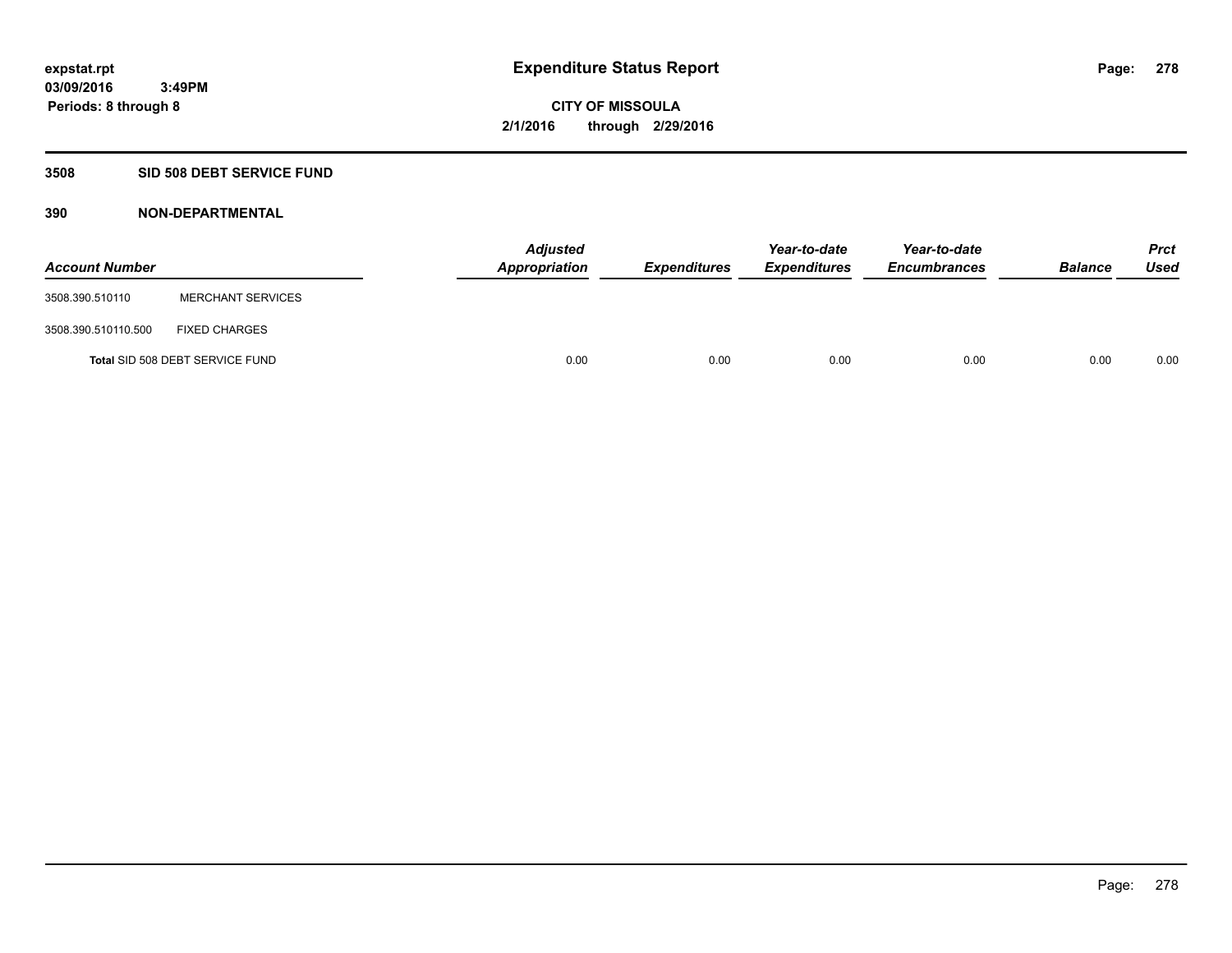# **3510 SID 510 DEBT SERVICE FUND**

| <b>Account Number</b>         |                         | <b>Adjusted</b><br>Appropriation | <b>Expenditures</b> | Year-to-date<br><b>Expenditures</b> | Year-to-date<br><b>Encumbrances</b> | <b>Balance</b> | <b>Prct</b><br>Used |
|-------------------------------|-------------------------|----------------------------------|---------------------|-------------------------------------|-------------------------------------|----------------|---------------------|
| 3510.000.520100               | *** Title Not Found *** |                                  |                     |                                     |                                     |                |                     |
| 3510.000.520100.800           | OTHER OBJECTS           |                                  |                     |                                     |                                     |                |                     |
| Total *** Title Not Found *** |                         | 0.00                             | 0.00                | 0.00                                | 0.00                                | 0.00           | 0.00                |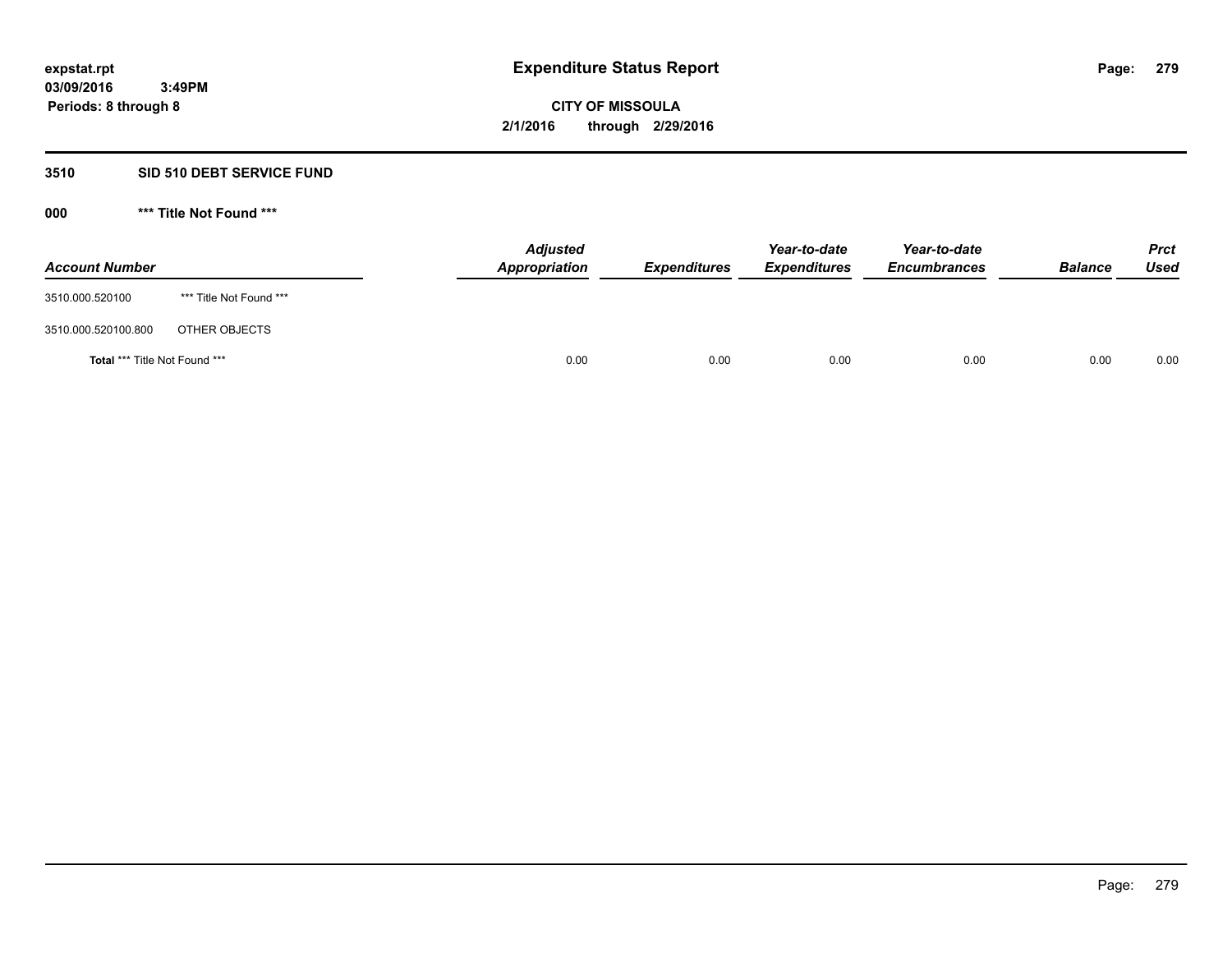# **3510 SID 510 DEBT SERVICE FUND**

| <b>Account Number</b> |                                  | <b>Adjusted</b><br><b>Appropriation</b> | <b>Expenditures</b> | Year-to-date<br><b>Expenditures</b> | Year-to-date<br><b>Encumbrances</b> | <b>Balance</b> | <b>Prct</b><br><b>Used</b> |
|-----------------------|----------------------------------|-----------------------------------------|---------------------|-------------------------------------|-------------------------------------|----------------|----------------------------|
| 3510.390.510100       | SPECIAL ASSESSMENTS              |                                         |                     |                                     |                                     |                |                            |
| 3510.390.510100.600   | <b>DEBT SERVICE</b>              |                                         |                     |                                     |                                     |                |                            |
|                       | <b>Total SPECIAL ASSESSMENTS</b> | 0.00                                    | 0.00                | 0.00                                | 0.00                                | 0.00           | 0.00                       |
| 3510.390.510110       | <b>MERCHANT SERVICES</b>         |                                         |                     |                                     |                                     |                |                            |
| 3510.390.510110.500   | <b>FIXED CHARGES</b>             |                                         |                     |                                     |                                     |                |                            |
|                       | Total SID 510 DEBT SERVICE FUND  | 0.00                                    | 0.00                | 0.00                                | 0.00                                | 0.00           | 0.00                       |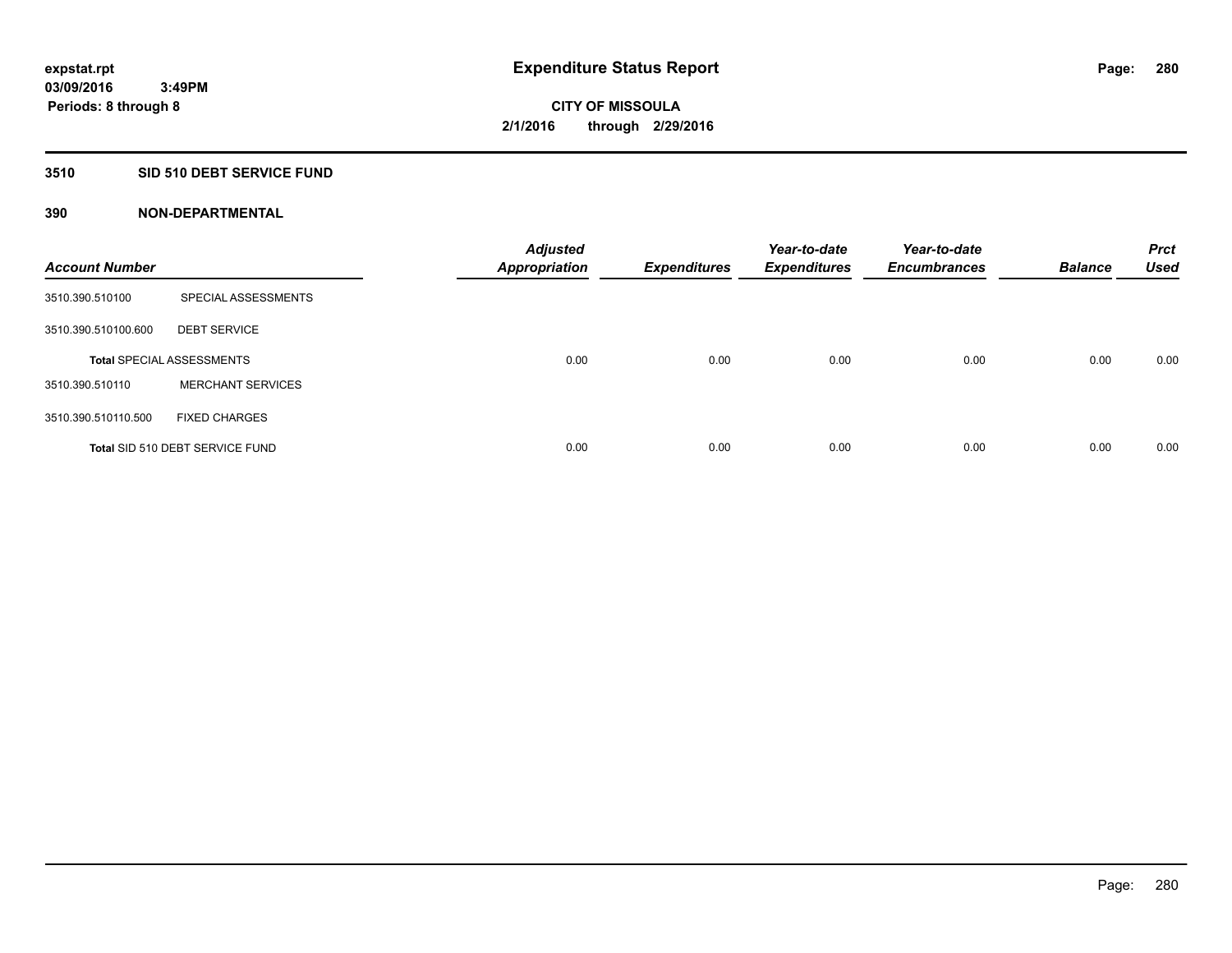# **3511 SID 511 DEBT SERVICE FUND**

| <b>Account Number</b>                |                         | <b>Adjusted</b><br>Appropriation | <b>Expenditures</b> | Year-to-date<br><b>Expenditures</b> | Year-to-date<br><b>Encumbrances</b> | <b>Balance</b> | <b>Prct</b><br><b>Used</b> |
|--------------------------------------|-------------------------|----------------------------------|---------------------|-------------------------------------|-------------------------------------|----------------|----------------------------|
| 3511.000.520100                      | *** Title Not Found *** |                                  |                     |                                     |                                     |                |                            |
| 3511.000.520100.800                  | OTHER OBJECTS           |                                  |                     |                                     |                                     |                |                            |
| <b>Total *** Title Not Found ***</b> |                         | 0.00                             | 0.00                | 0.00                                | 0.00                                | 0.00           | 0.00                       |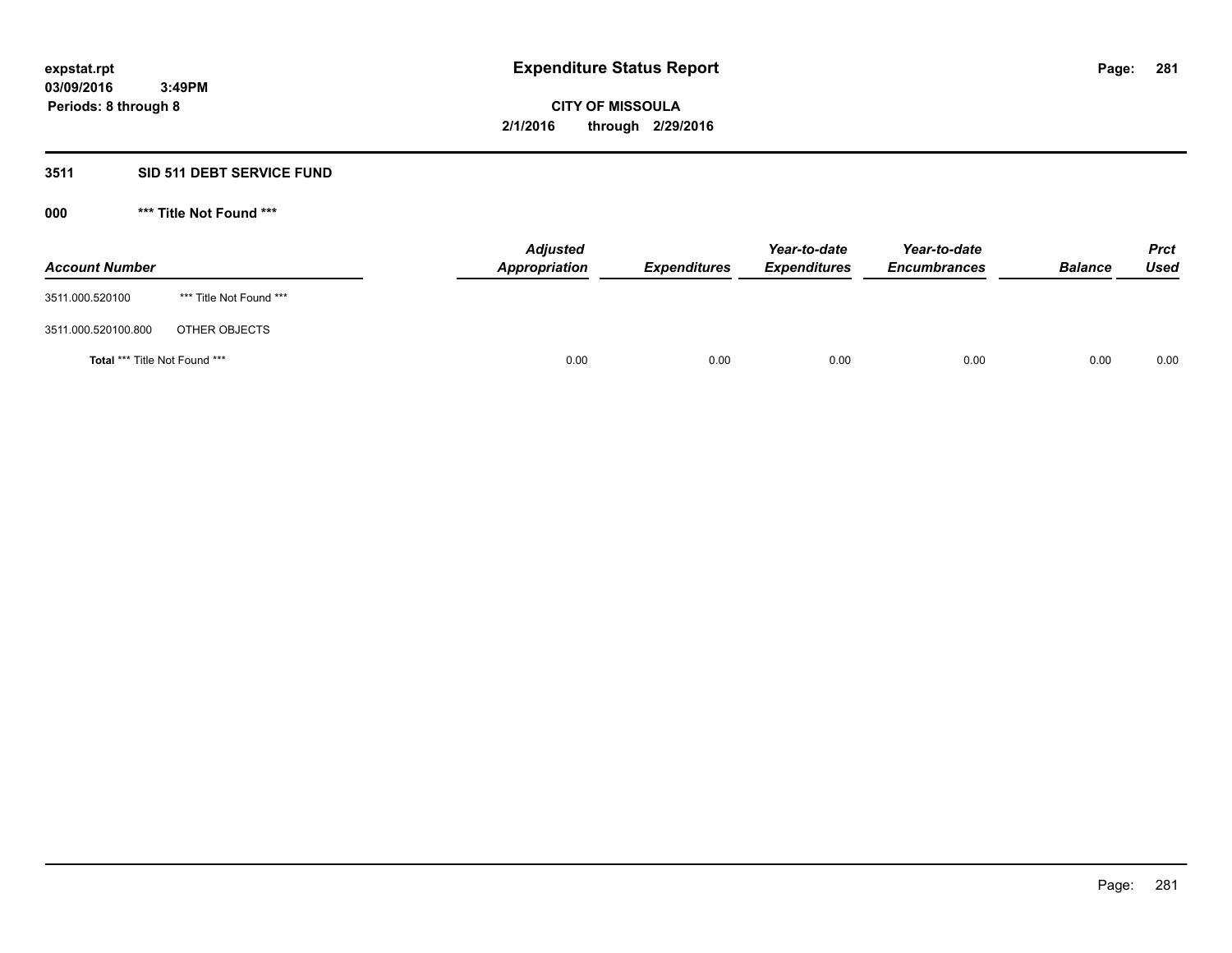# **3511 SID 511 DEBT SERVICE FUND**

| <b>Account Number</b> |                                  | <b>Adjusted</b><br>Appropriation | <b>Expenditures</b> | Year-to-date<br><b>Expenditures</b> | Year-to-date<br><b>Encumbrances</b> | <b>Balance</b> | <b>Prct</b><br><b>Used</b> |
|-----------------------|----------------------------------|----------------------------------|---------------------|-------------------------------------|-------------------------------------|----------------|----------------------------|
| 3511.390.510100       | SPECIAL ASSESSMENTS              |                                  |                     |                                     |                                     |                |                            |
| 3511.390.510100.600   | <b>DEBT SERVICE</b>              |                                  |                     |                                     |                                     |                |                            |
|                       | <b>Total SPECIAL ASSESSMENTS</b> | 0.00                             | 0.00                | 0.00                                | 0.00                                | 0.00           | 0.00                       |
| 3511.390.510110       | <b>MERCHANT SERVICES</b>         |                                  |                     |                                     |                                     |                |                            |
| 3511.390.510110.500   | <b>FIXED CHARGES</b>             |                                  |                     |                                     |                                     |                |                            |
|                       | <b>Total MERCHANT SERVICES</b>   | 0.00                             | 0.00                | 0.00                                | 0.00                                | 0.00           | 0.00                       |
|                       | Total SID 511 DEBT SERVICE FUND  | 0.00                             | 0.00                | 0.00                                | 0.00                                | 0.00           | 0.00                       |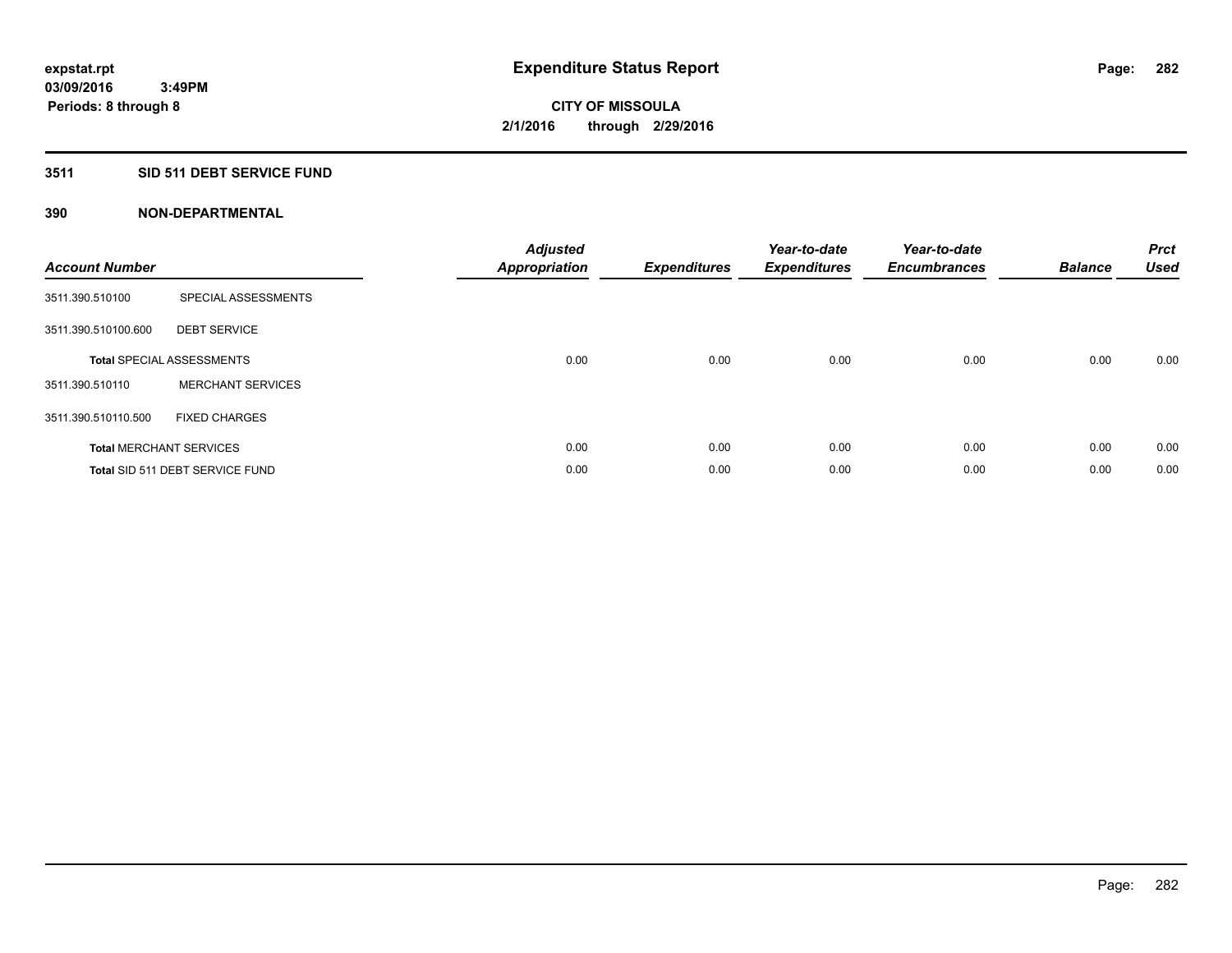# **3512 SID 512 DEBT SERVICE FUND**

| <b>Account Number</b>             |                                                 | <b>Adjusted</b><br><b>Appropriation</b> | <b>Expenditures</b> | Year-to-date<br><b>Expenditures</b> | Year-to-date<br><b>Encumbrances</b> | <b>Balance</b> | <b>Prct</b><br><b>Used</b> |
|-----------------------------------|-------------------------------------------------|-----------------------------------------|---------------------|-------------------------------------|-------------------------------------|----------------|----------------------------|
| 3512.390.510100                   | SPECIAL ASSESSMENTS                             |                                         |                     |                                     |                                     |                |                            |
| 3512.390.510100.600               | <b>DEBT SERVICE</b>                             |                                         |                     |                                     |                                     |                |                            |
| 3512.390.510100.610.000 PRINCIPAL |                                                 | 29,670.00                               | 0.00                | 0.00                                | 0.00                                | 29,670.00      | 0.00                       |
|                                   | 3512.390.510100.620.000 INTEREST / SERVICE FEES | 3,685.00                                | 0.00                | 2,017.70                            | 0.00                                | 1,667.30       | 54.75                      |
|                                   | <b>Total SPECIAL ASSESSMENTS</b>                | 33,355.00                               | 0.00                | 2,017.70                            | 0.00                                | 31,337.30      | 6.05                       |
| 3512.390.510110                   | <b>MERCHANT SERVICES</b>                        |                                         |                     |                                     |                                     |                |                            |
| 3512.390.510110.500               | <b>FIXED CHARGES</b>                            |                                         |                     |                                     |                                     |                |                            |
| <b>Total FIXED CHARGES</b>        |                                                 | 0.00                                    | 0.00                | 0.00                                | 0.00                                | 0.00           | 0.00                       |
| <b>Total MERCHANT SERVICES</b>    |                                                 | 0.00                                    | 0.00                | 0.00                                | 0.00                                | 0.00           | 0.00                       |
|                                   | Total SID 512 DEBT SERVICE FUND                 | 33,355.00                               | 0.00                | 2,017.70                            | 0.00                                | 31,337.30      | 6.05                       |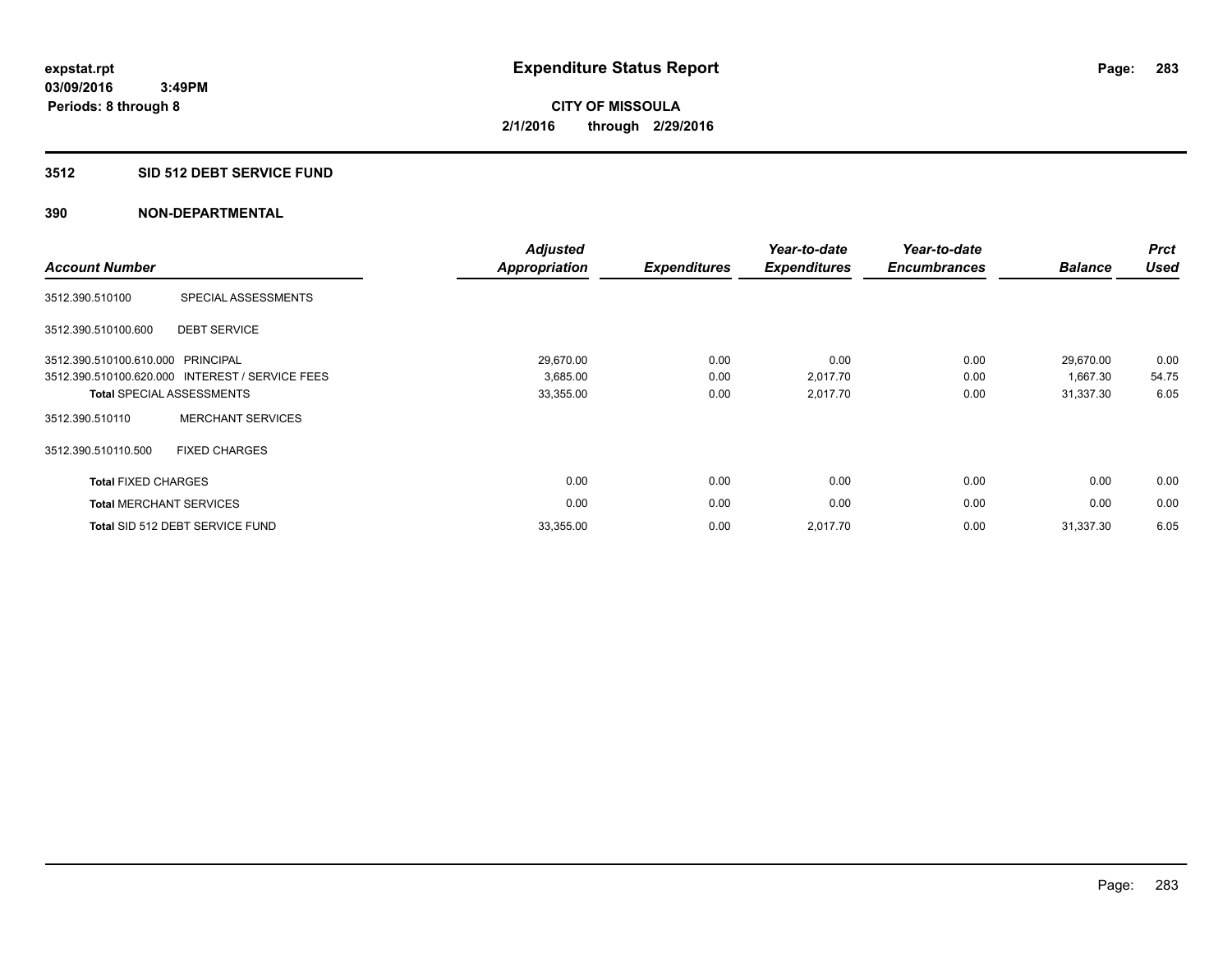# **3513 SID 513 DEBT SERVICE FUND**

# **280 PUBLIC WORKS OPERATIONS**

| <b>Account Number</b>          |                                      | <b>Adjusted</b><br><b>Appropriation</b> | <b>Expenditures</b> | Year-to-date<br><b>Expenditures</b> | Year-to-date<br><b>Encumbrances</b> | <b>Balance</b> | <b>Prct</b><br><b>Used</b> |
|--------------------------------|--------------------------------------|-----------------------------------------|---------------------|-------------------------------------|-------------------------------------|----------------|----------------------------|
| 3513.280.510110                | <b>MERCHANT SERVICES</b>             |                                         |                     |                                     |                                     |                |                            |
| 3513.280.510110.500            | <b>FIXED CHARGES</b>                 |                                         |                     |                                     |                                     |                |                            |
| <b>Total MERCHANT SERVICES</b> |                                      | 0.00                                    | 0.00                | 0.00                                | 0.00                                | 0.00           | 0.00                       |
| 3513.280.521000                | INTERFUND OPERATING TRANSFERS        |                                         |                     |                                     |                                     |                |                            |
| 3513.280.521000.800            | OTHER OBJECTS                        |                                         |                     |                                     |                                     |                |                            |
|                                | <b>Total PUBLIC WORKS OPERATIONS</b> | 0.00                                    | 0.00                | 0.00                                | 0.00                                | 0.00           | 0.00                       |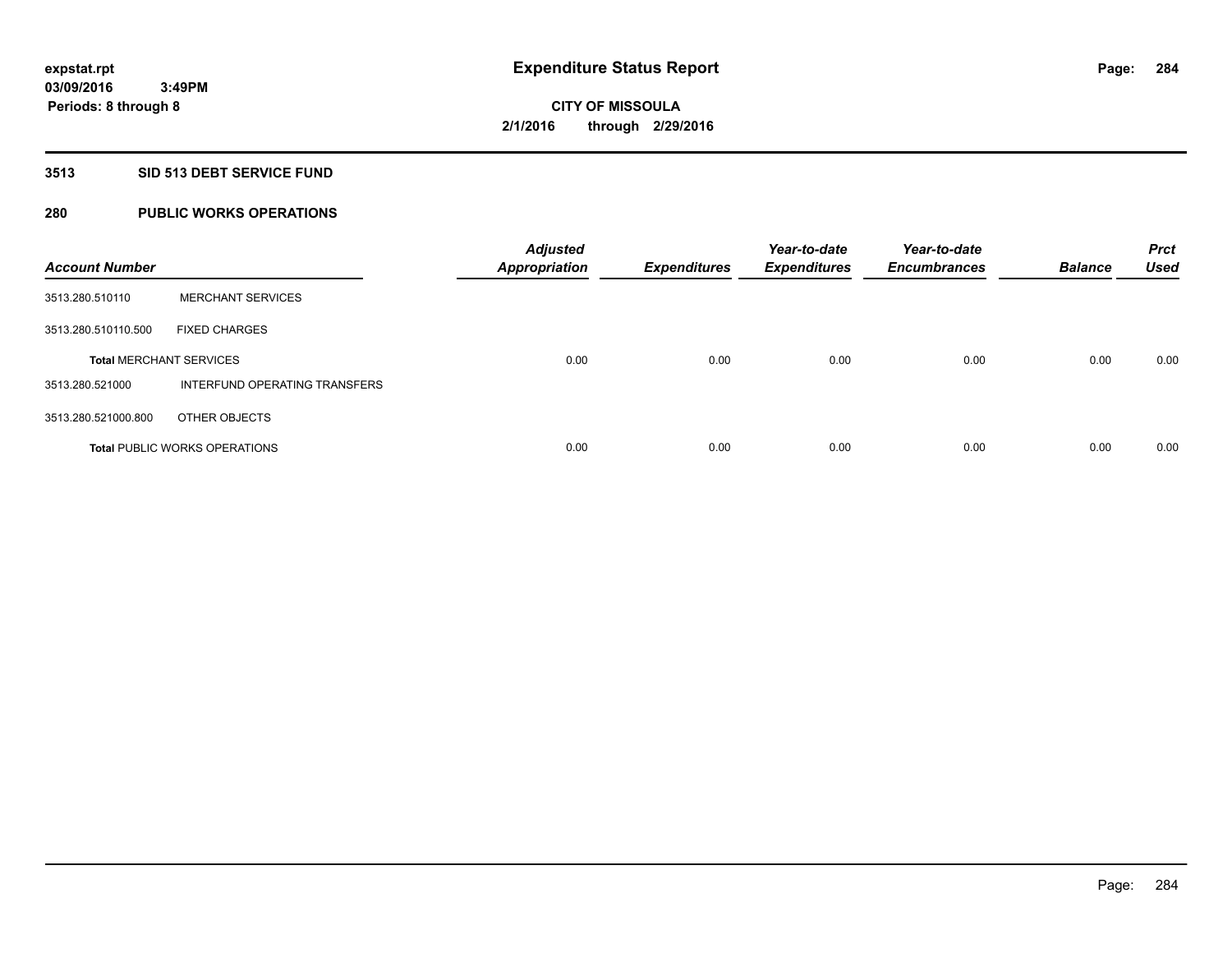### **3513 SID 513 DEBT SERVICE FUND**

|                                |                                  | <b>Adjusted</b>      |                     | Year-to-date        | Year-to-date        |                | <b>Prct</b> |
|--------------------------------|----------------------------------|----------------------|---------------------|---------------------|---------------------|----------------|-------------|
| <b>Account Number</b>          |                                  | <b>Appropriation</b> | <b>Expenditures</b> | <b>Expenditures</b> | <b>Encumbrances</b> | <b>Balance</b> | <b>Used</b> |
| 3513.390.510100                | SPECIAL ASSESSMENTS              |                      |                     |                     |                     |                |             |
| 3513.390.510100.600            | <b>DEBT SERVICE</b>              |                      |                     |                     |                     |                |             |
| <b>Total DEBT SERVICE</b>      |                                  | 0.00                 | 0.00                | 0.00                | 0.00                | 0.00           | 0.00        |
| 3513.390.510100.800            | OTHER OBJECTS                    |                      |                     |                     |                     |                |             |
|                                | <b>Total SPECIAL ASSESSMENTS</b> | 0.00                 | 0.00                | 0.00                | 0.00                | 0.00           | 0.00        |
| 3513.390.510110                | <b>MERCHANT SERVICES</b>         |                      |                     |                     |                     |                |             |
| 3513.390.510110.500            | <b>FIXED CHARGES</b>             |                      |                     |                     |                     |                |             |
| <b>Total MERCHANT SERVICES</b> |                                  | 0.00                 | 0.00                | 0.00                | 0.00                | 0.00           | 0.00        |
| 3513.390.521000                | INTERFUND OPERATING TRANSFERS    |                      |                     |                     |                     |                |             |
| 3513.390.521000.800            | OTHER OBJECTS                    |                      |                     |                     |                     |                |             |
|                                | Total SID 513 DEBT SERVICE FUND  | 0.00                 | 0.00                | 0.00                | 0.00                | 0.00           | 0.00        |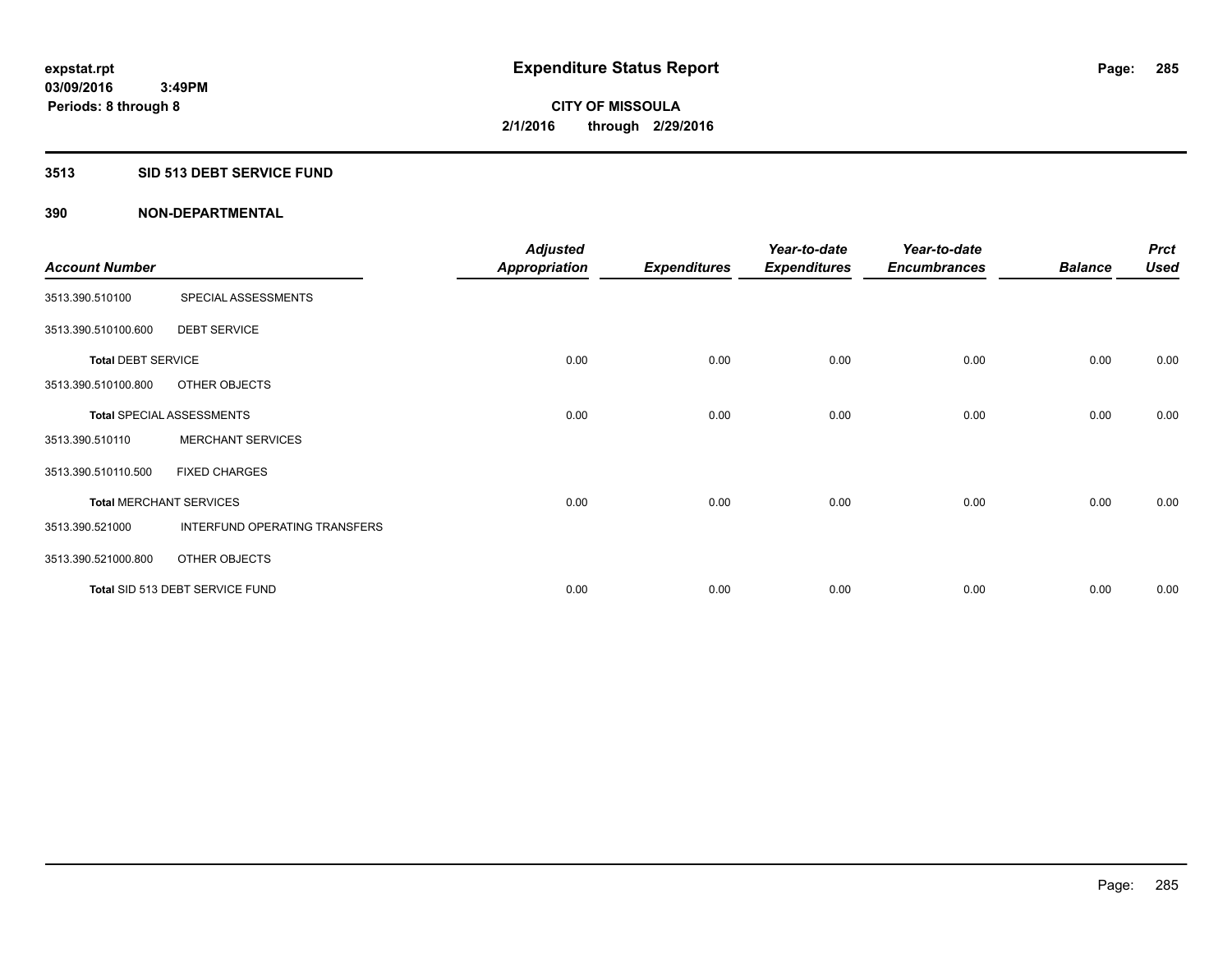# **3514 SID 514 DEBT SERVICE FUND**

| <b>Account Number</b>                |                         | <b>Adjusted</b><br>Appropriation | <b>Expenditures</b> | Year-to-date<br><b>Expenditures</b> | Year-to-date<br><b>Encumbrances</b> | <b>Balance</b> | <b>Prct</b><br>Used |
|--------------------------------------|-------------------------|----------------------------------|---------------------|-------------------------------------|-------------------------------------|----------------|---------------------|
| 3514.000.520100                      | *** Title Not Found *** |                                  |                     |                                     |                                     |                |                     |
| 3514.000.520100.800                  | OTHER OBJECTS           |                                  |                     |                                     |                                     |                |                     |
| <b>Total *** Title Not Found ***</b> |                         | 0.00                             | 0.00                | 0.00                                | 0.00                                | 0.00           | 0.00                |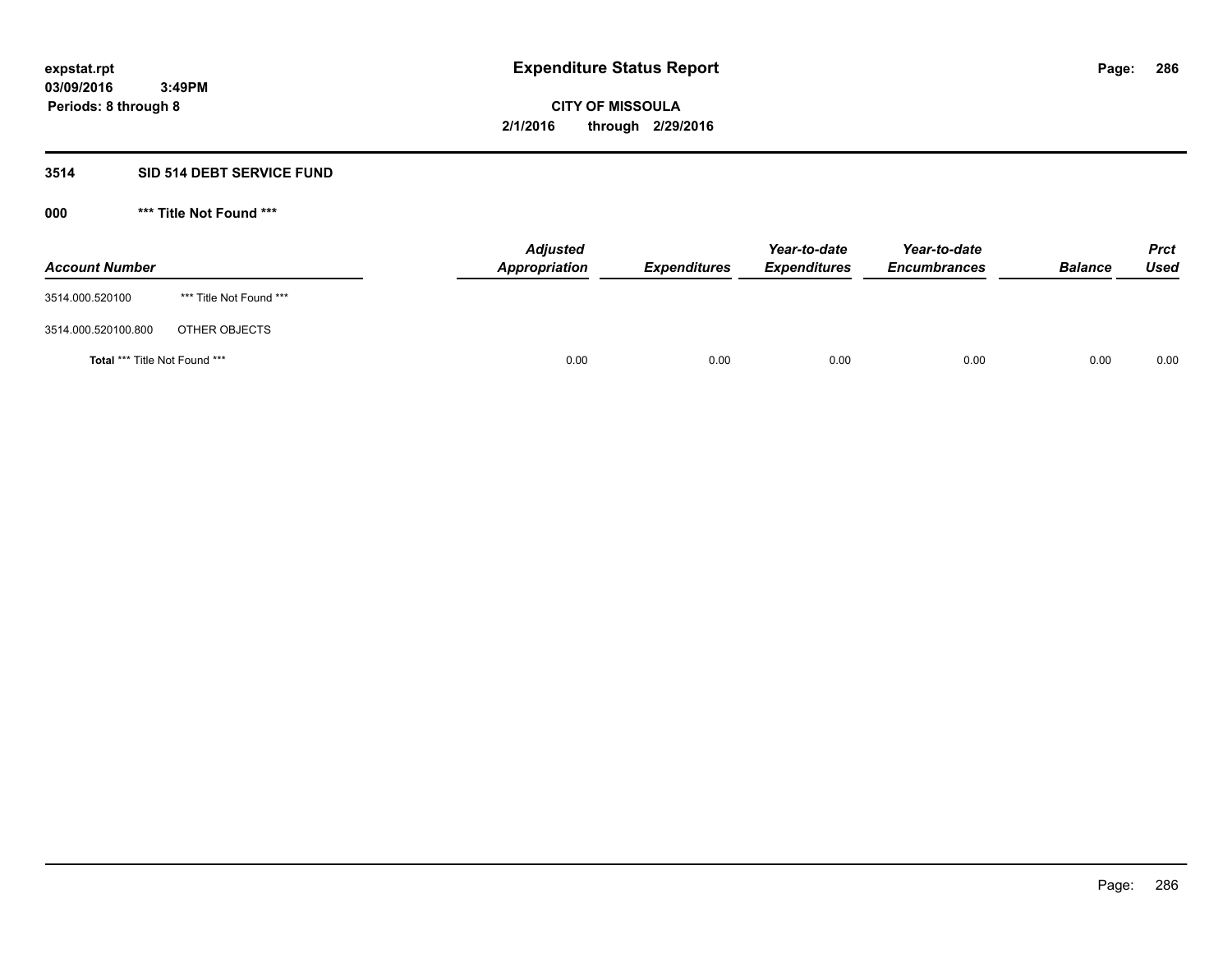# **3514 SID 514 DEBT SERVICE FUND**

| <b>Account Number</b> |                                  | <b>Adjusted</b><br>Appropriation | <b>Expenditures</b> | Year-to-date<br><b>Expenditures</b> | Year-to-date<br><b>Encumbrances</b> | <b>Balance</b> | <b>Prct</b><br><b>Used</b> |
|-----------------------|----------------------------------|----------------------------------|---------------------|-------------------------------------|-------------------------------------|----------------|----------------------------|
| 3514.390.510100       | SPECIAL ASSESSMENTS              |                                  |                     |                                     |                                     |                |                            |
| 3514.390.510100.600   | <b>DEBT SERVICE</b>              |                                  |                     |                                     |                                     |                |                            |
|                       | <b>Total SPECIAL ASSESSMENTS</b> | 0.00                             | 0.00                | 0.00                                | 0.00                                | 0.00           | 0.00                       |
| 3514.390.510110       | <b>MERCHANT SERVICES</b>         |                                  |                     |                                     |                                     |                |                            |
| 3514.390.510110.500   | <b>FIXED CHARGES</b>             |                                  |                     |                                     |                                     |                |                            |
|                       | <b>Total MERCHANT SERVICES</b>   | 0.00                             | 0.00                | 0.00                                | 0.00                                | 0.00           | 0.00                       |
|                       | Total SID 514 DEBT SERVICE FUND  | 0.00                             | 0.00                | 0.00                                | 0.00                                | 0.00           | 0.00                       |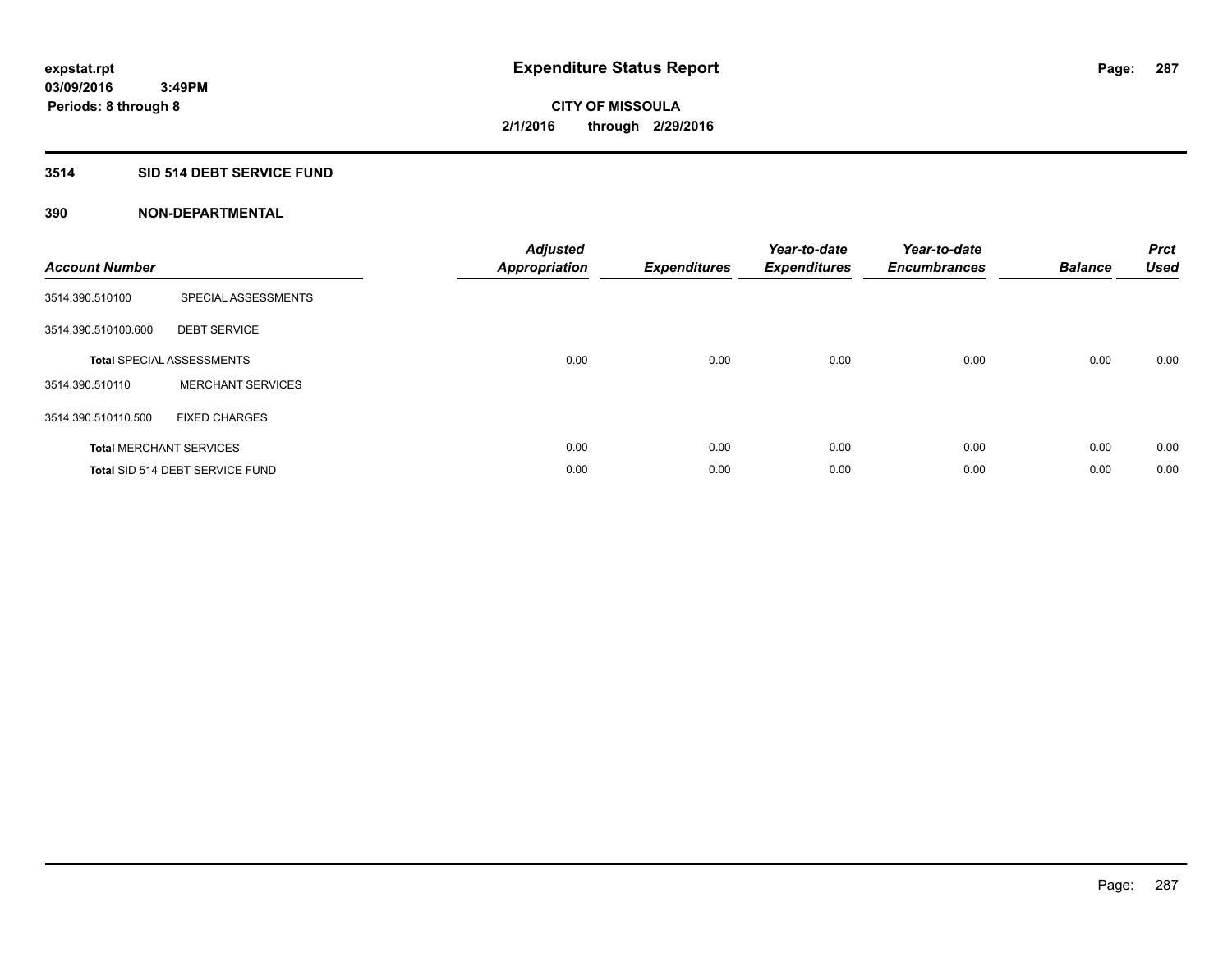# **3515 SID 515 DEBT SERVICE FUND**

|                           |                                  | <b>Adjusted</b>      |                     | Year-to-date        | Year-to-date        |                | <b>Prct</b> |
|---------------------------|----------------------------------|----------------------|---------------------|---------------------|---------------------|----------------|-------------|
| <b>Account Number</b>     |                                  | <b>Appropriation</b> | <b>Expenditures</b> | <b>Expenditures</b> | <b>Encumbrances</b> | <b>Balance</b> | <b>Used</b> |
| 3515.390.510100           | SPECIAL ASSESSMENTS              |                      |                     |                     |                     |                |             |
| 3515.390.510100.600       | <b>DEBT SERVICE</b>              |                      |                     |                     |                     |                |             |
| <b>Total DEBT SERVICE</b> |                                  | 0.00                 | 0.00                | 0.00                | 0.00                | 0.00           | 0.00        |
| 3515.390.510100.800       | OTHER OBJECTS                    |                      |                     |                     |                     |                |             |
|                           | <b>Total SPECIAL ASSESSMENTS</b> | 0.00                 | 0.00                | 0.00                | 0.00                | 0.00           | 0.00        |
| 3515.390.510110           | <b>MERCHANT SERVICES</b>         |                      |                     |                     |                     |                |             |
| 3515.390.510110.500       | <b>FIXED CHARGES</b>             |                      |                     |                     |                     |                |             |
|                           | Total SID 515 DEBT SERVICE FUND  | 0.00                 | 0.00                | 0.00                | 0.00                | 0.00           | 0.00        |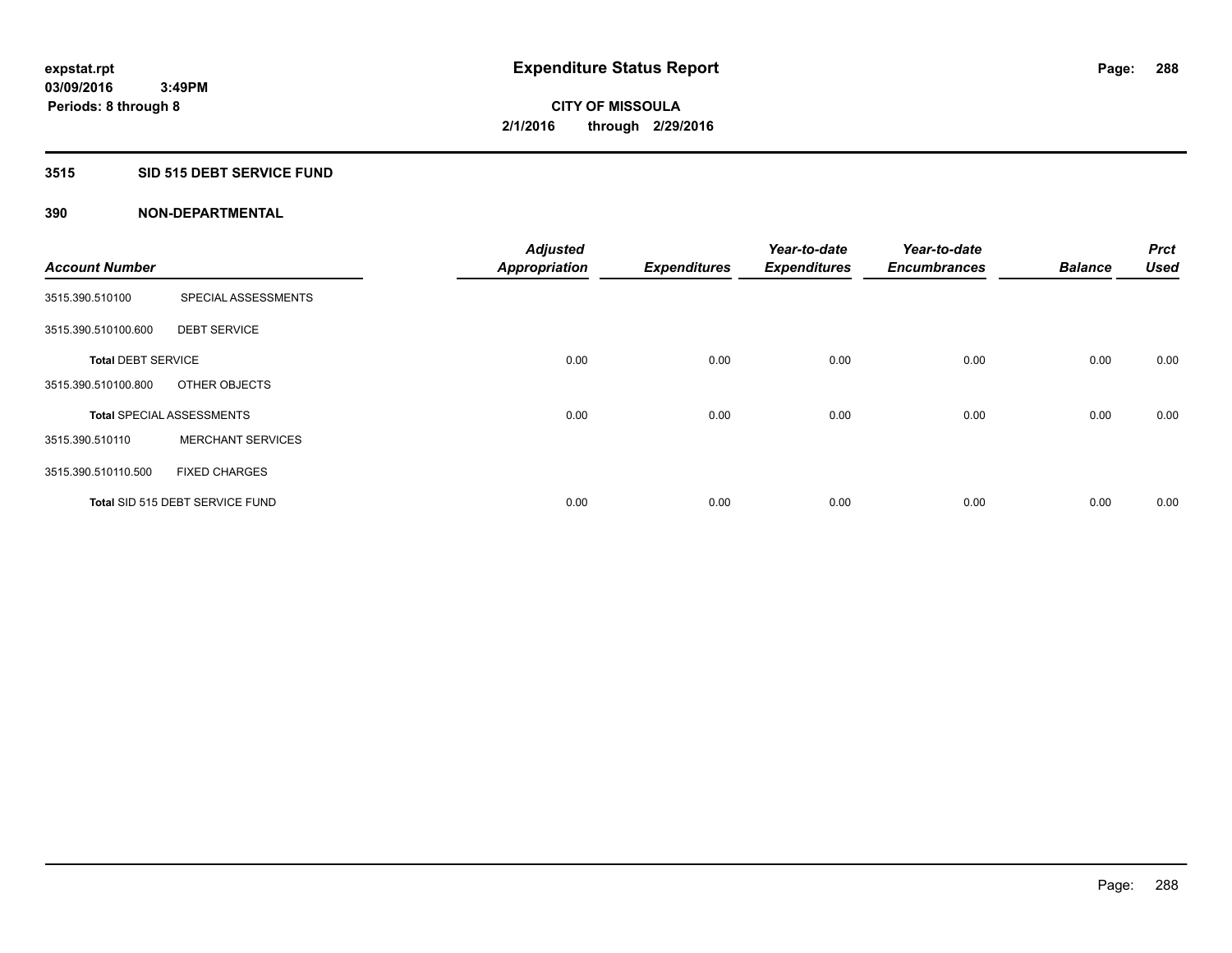#### **3517 SID 517 DEBT SERVICE FUND**

**000 \*\*\* Title Not Found \*\*\***

| <b>Account Number</b>                |                         | <b>Adjusted</b><br>Appropriation | <b>Expenditures</b> | Year-to-date<br><b>Expenditures</b> | Year-to-date<br><b>Encumbrances</b> | <b>Balance</b> | <b>Prct</b><br>Used |
|--------------------------------------|-------------------------|----------------------------------|---------------------|-------------------------------------|-------------------------------------|----------------|---------------------|
| 3517.000.520100                      | *** Title Not Found *** |                                  |                     |                                     |                                     |                |                     |
| 3517.000.520100.800                  | OTHER OBJECTS           |                                  |                     |                                     |                                     |                |                     |
| <b>Total *** Title Not Found ***</b> |                         | 0.00                             | 0.00                | 0.00                                | 0.00                                | 0.00           | 0.00                |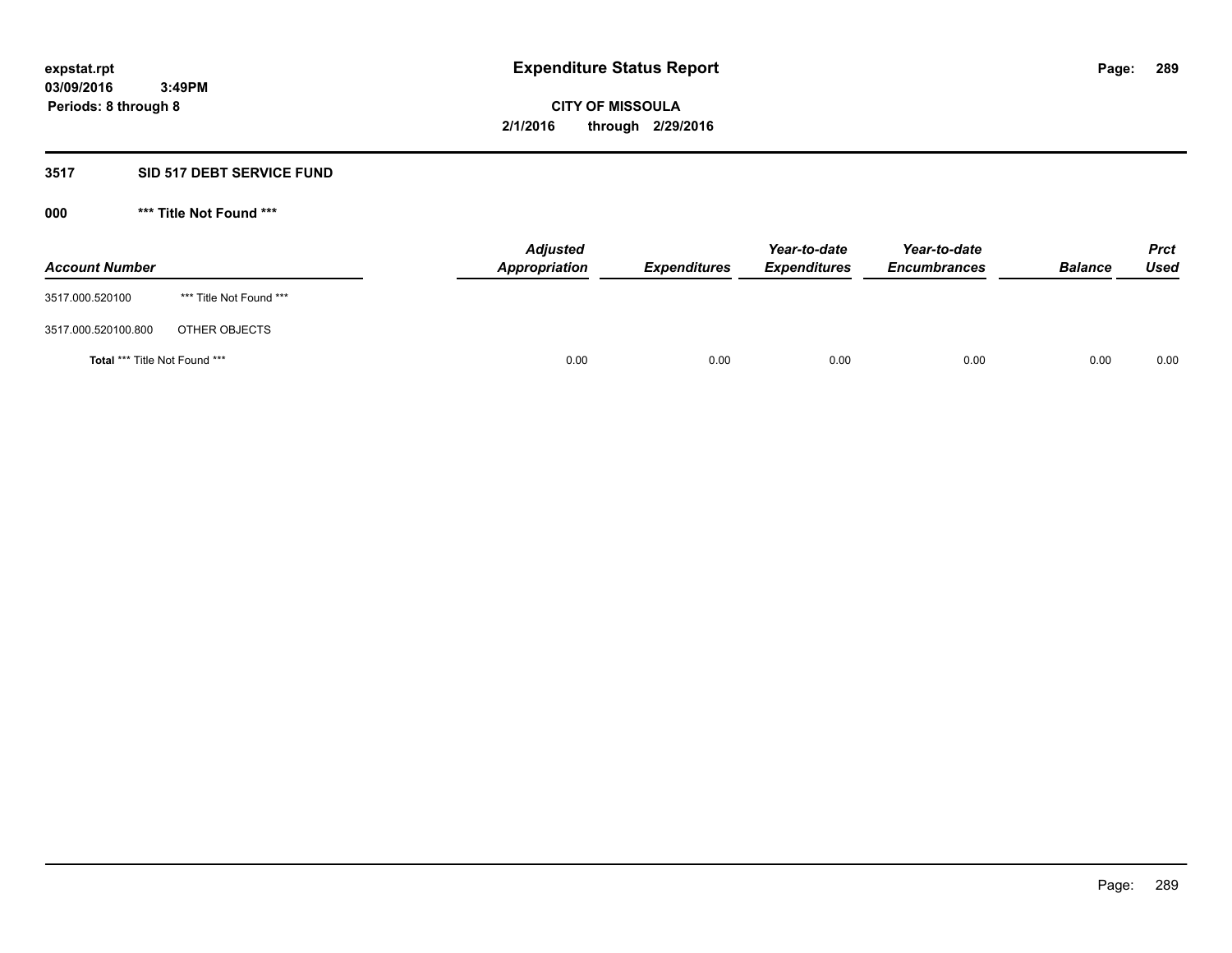## **3517 SID 517 DEBT SERVICE FUND**

| <b>Account Number</b> |                                  | <b>Adjusted</b><br><b>Appropriation</b> | <b>Expenditures</b> | Year-to-date<br><b>Expenditures</b> | Year-to-date<br><b>Encumbrances</b> | <b>Balance</b> | <b>Prct</b><br>Used |
|-----------------------|----------------------------------|-----------------------------------------|---------------------|-------------------------------------|-------------------------------------|----------------|---------------------|
| 3517.390.510100       | SPECIAL ASSESSMENTS              |                                         |                     |                                     |                                     |                |                     |
| 3517.390.510100.600   | <b>DEBT SERVICE</b>              |                                         |                     |                                     |                                     |                |                     |
|                       | <b>Total SPECIAL ASSESSMENTS</b> | 0.00                                    | 0.00                | 0.00                                | 0.00                                | 0.00           | 0.00                |
| 3517.390.510110       | <b>MERCHANT SERVICES</b>         |                                         |                     |                                     |                                     |                |                     |
| 3517.390.510110.500   | <b>FIXED CHARGES</b>             |                                         |                     |                                     |                                     |                |                     |
|                       | Total SID 517 DEBT SERVICE FUND  | 0.00                                    | 0.00                | 0.00                                | 0.00                                | 0.00           | 0.00                |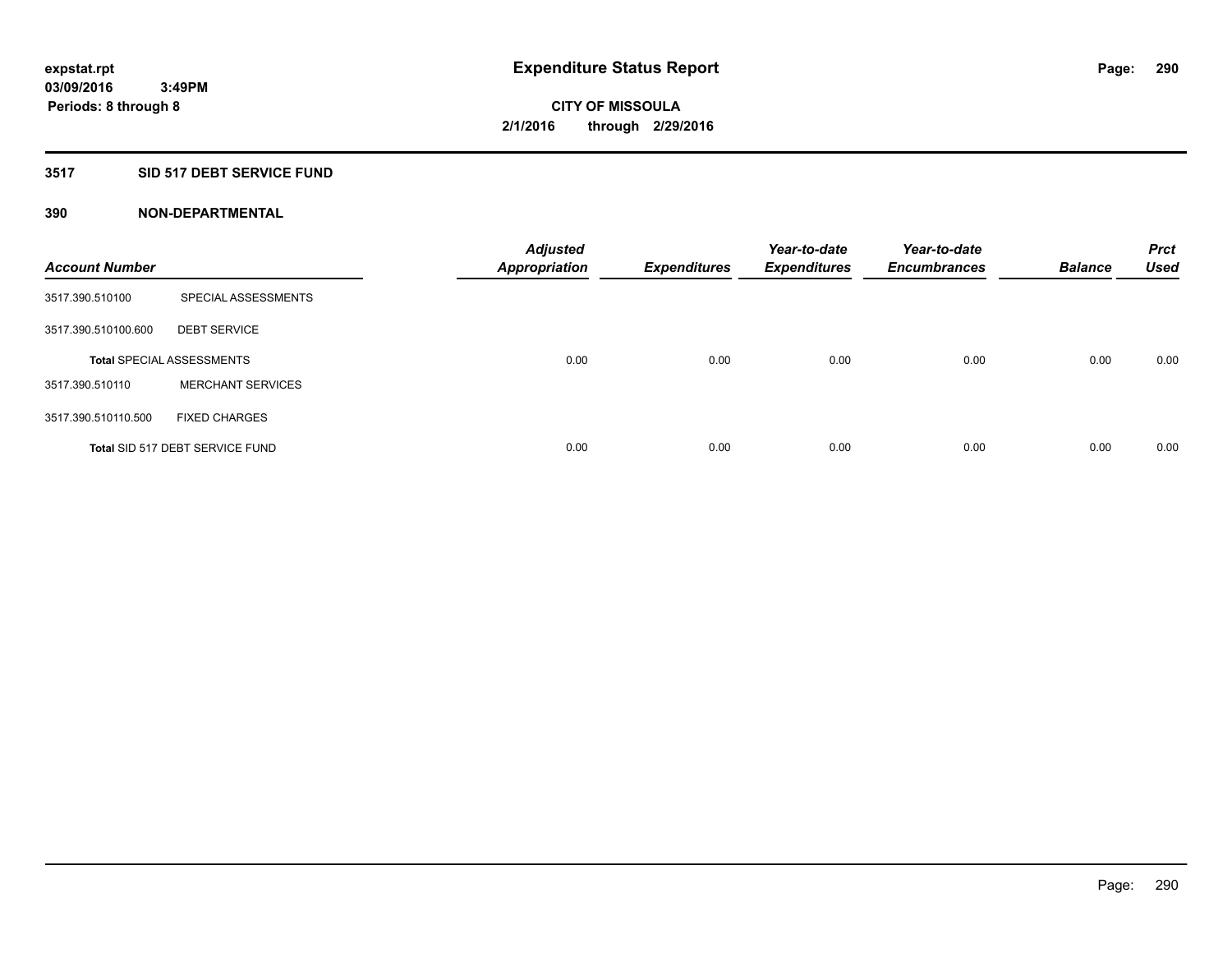## **3518 SID 518 DEBT SERVICE FUND**

**000 \*\*\* Title Not Found \*\*\***

| <b>Account Number</b>         |                         | <b>Adjusted</b><br>Appropriation | <b>Expenditures</b> | Year-to-date<br><b>Expenditures</b> | Year-to-date<br><b>Encumbrances</b> | <b>Balance</b> | <b>Prct</b><br>Used |
|-------------------------------|-------------------------|----------------------------------|---------------------|-------------------------------------|-------------------------------------|----------------|---------------------|
| 3518.000.520100               | *** Title Not Found *** |                                  |                     |                                     |                                     |                |                     |
| 3518.000.520100.800           | OTHER OBJECTS           |                                  |                     |                                     |                                     |                |                     |
| Total *** Title Not Found *** |                         | 0.00                             | 0.00                | 0.00                                | 0.00                                | 0.00           | 0.00                |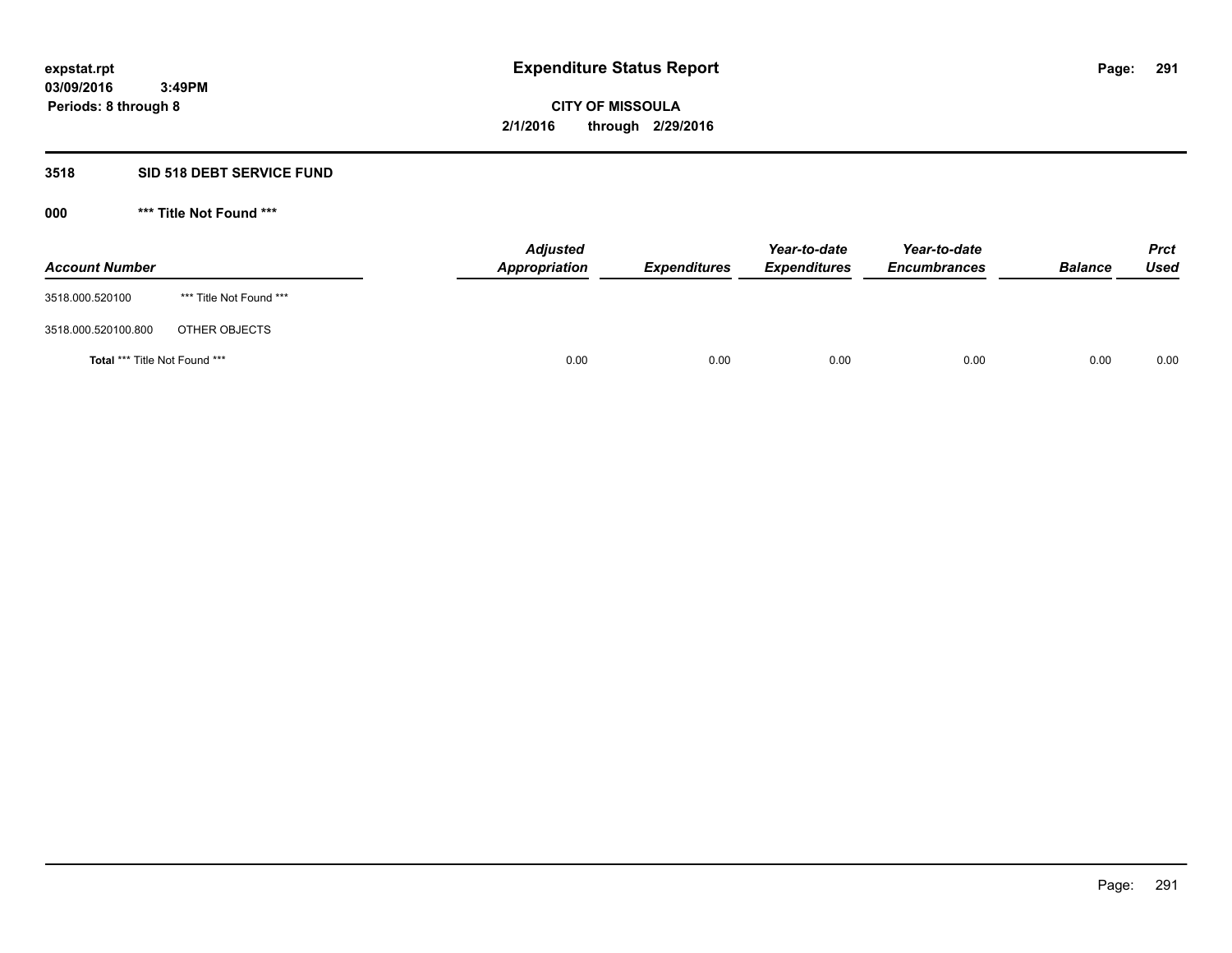## **3518 SID 518 DEBT SERVICE FUND**

| <b>Account Number</b> |                                            | <b>Adjusted</b><br><b>Appropriation</b> | <b>Expenditures</b> | Year-to-date<br><b>Expenditures</b> | Year-to-date<br><b>Encumbrances</b> | <b>Balance</b> | <b>Prct</b><br><b>Used</b> |
|-----------------------|--------------------------------------------|-----------------------------------------|---------------------|-------------------------------------|-------------------------------------|----------------|----------------------------|
| 3518.390.510100       | SPECIAL ASSESSMENTS                        |                                         |                     |                                     |                                     |                |                            |
| 3518.390.510100.600   | <b>DEBT SERVICE</b>                        |                                         |                     |                                     |                                     |                |                            |
|                       | <b>Total SPECIAL ASSESSMENTS</b>           | 0.00                                    | 0.00                | 0.00                                | 0.00                                | 0.00           | 0.00                       |
| 3518.390.510110       | <b>MERCHANT SERVICES</b>                   |                                         |                     |                                     |                                     |                |                            |
| 3518.390.510110.500   | <b>FIXED CHARGES</b>                       |                                         |                     |                                     |                                     |                |                            |
|                       | <b>Total MERCHANT SERVICES</b>             | 0.00                                    | 0.00                | 0.00                                | 0.00                                | 0.00           | 0.00                       |
| 3518.390.521000       | <b>INTERFUND OPERATING TRANSFERS</b>       |                                         |                     |                                     |                                     |                |                            |
| 3518.390.521000.800   | OTHER OBJECTS                              |                                         |                     |                                     |                                     |                |                            |
|                       | <b>Total INTERFUND OPERATING TRANSFERS</b> | 0.00                                    | 0.00                | 0.00                                | 0.00                                | 0.00           | 0.00                       |
|                       | Total SID 518 DEBT SERVICE FUND            | 0.00                                    | 0.00                | 0.00                                | 0.00                                | 0.00           | 0.00                       |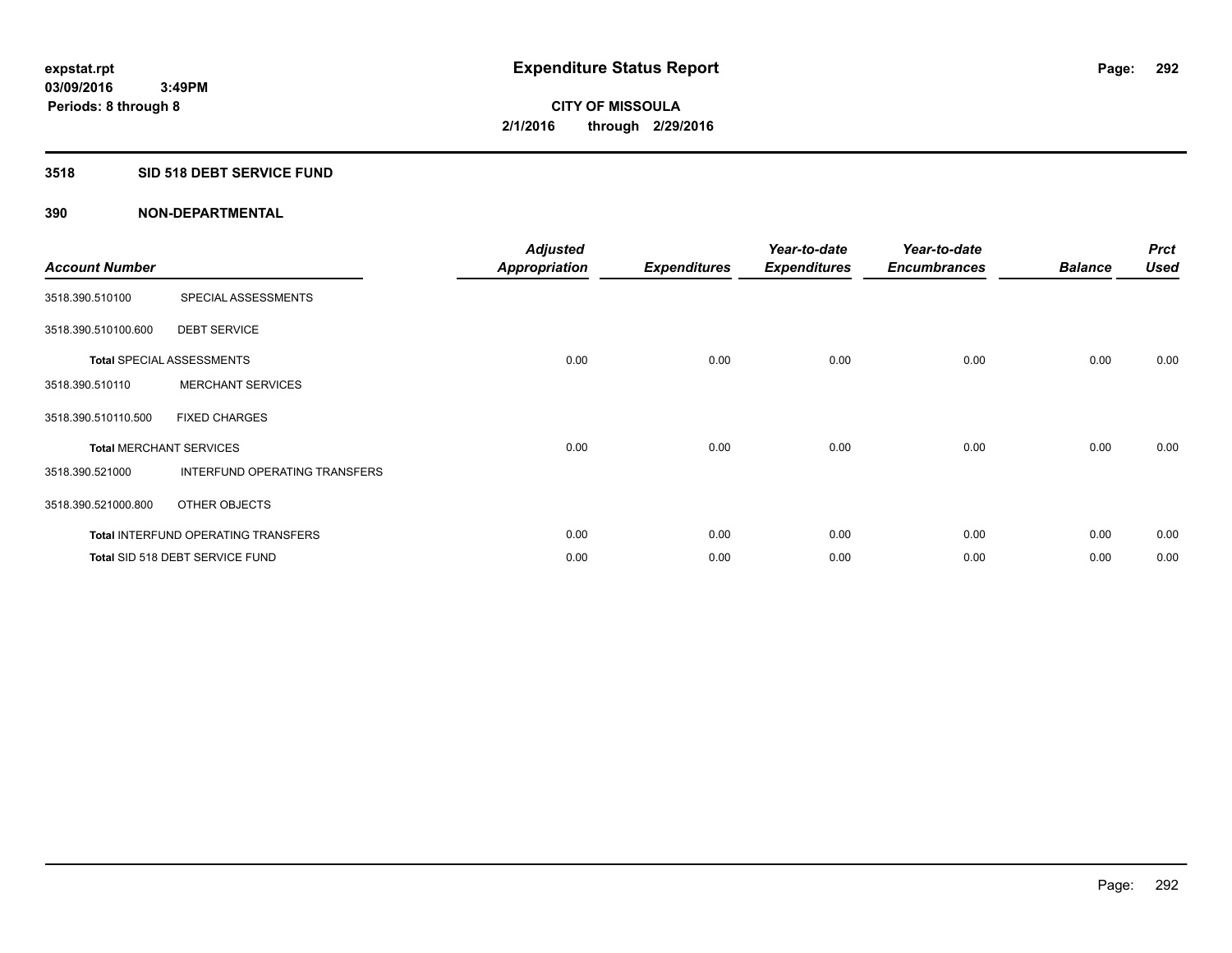## **3519 SID 519 DEBT SERVICE FUND**

| <b>Account Number</b> |                                            | <b>Adjusted</b><br><b>Appropriation</b> | <b>Expenditures</b> | Year-to-date<br><b>Expenditures</b> | Year-to-date<br><b>Encumbrances</b> | <b>Balance</b> | <b>Prct</b><br><b>Used</b> |
|-----------------------|--------------------------------------------|-----------------------------------------|---------------------|-------------------------------------|-------------------------------------|----------------|----------------------------|
| 3519.390.510100       | SPECIAL ASSESSMENTS                        |                                         |                     |                                     |                                     |                |                            |
| 3519.390.510100.600   | <b>DEBT SERVICE</b>                        |                                         |                     |                                     |                                     |                |                            |
|                       | <b>Total SPECIAL ASSESSMENTS</b>           | 0.00                                    | 0.00                | 0.00                                | 0.00                                | 0.00           | 0.00                       |
| 3519.390.510110       | <b>MERCHANT SERVICES</b>                   |                                         |                     |                                     |                                     |                |                            |
| 3519.390.510110.500   | <b>FIXED CHARGES</b>                       |                                         |                     |                                     |                                     |                |                            |
|                       | <b>Total MERCHANT SERVICES</b>             | 0.00                                    | 0.00                | 0.00                                | 0.00                                | 0.00           | 0.00                       |
| 3519.390.521000       | INTERFUND OPERATING TRANSFERS              |                                         |                     |                                     |                                     |                |                            |
| 3519.390.521000.800   | OTHER OBJECTS                              |                                         |                     |                                     |                                     |                |                            |
|                       | <b>Total INTERFUND OPERATING TRANSFERS</b> | 0.00                                    | 0.00                | 0.00                                | 0.00                                | 0.00           | 0.00                       |
|                       | Total SID 519 DEBT SERVICE FUND            | 0.00                                    | 0.00                | 0.00                                | 0.00                                | 0.00           | 0.00                       |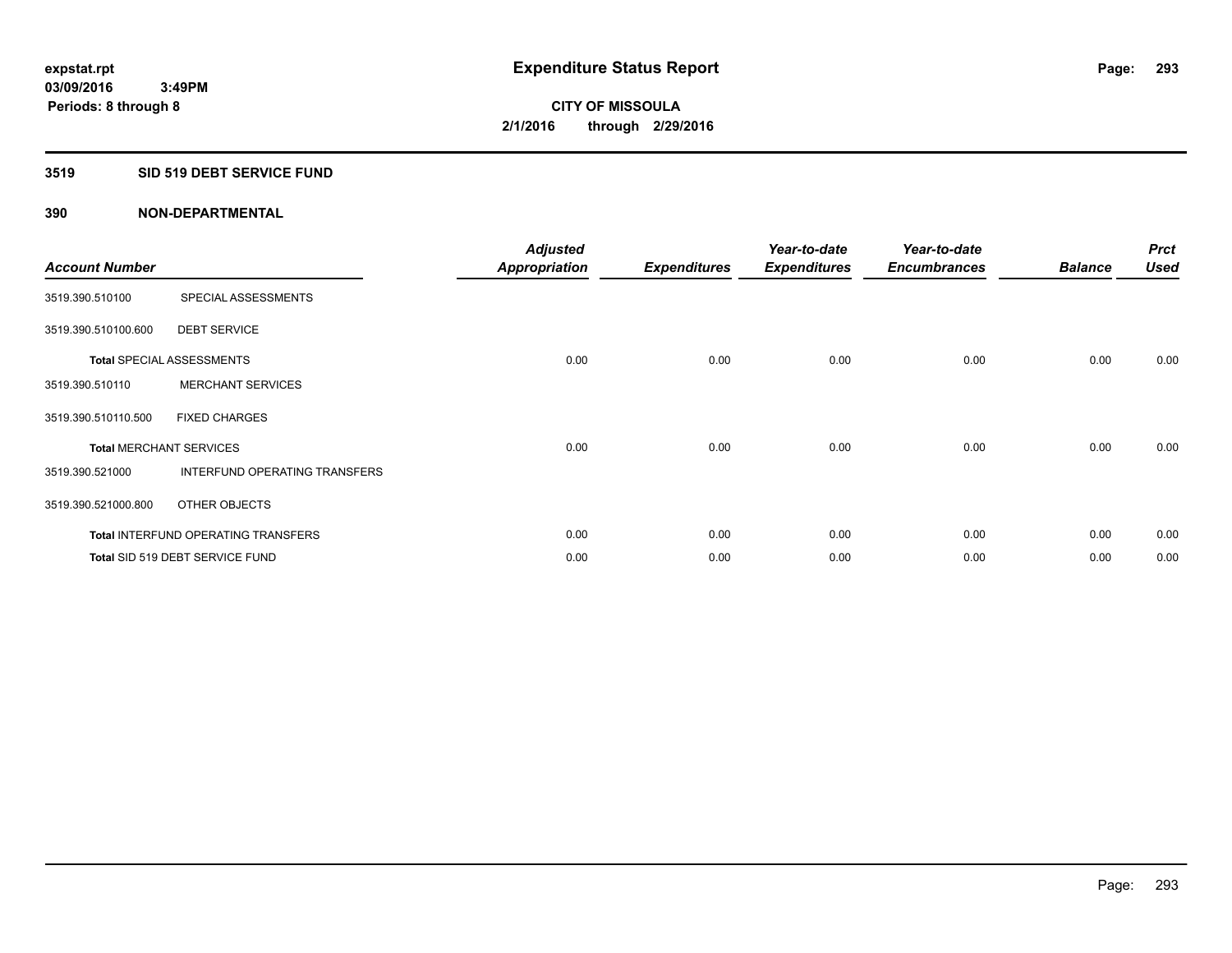#### **3520 SID 520 DEBT SERVICE FUND**

|                                   |                                                 | <b>Adjusted</b>      |                     | Year-to-date        | Year-to-date        |                | Prct        |
|-----------------------------------|-------------------------------------------------|----------------------|---------------------|---------------------|---------------------|----------------|-------------|
| <b>Account Number</b>             |                                                 | <b>Appropriation</b> | <b>Expenditures</b> | <b>Expenditures</b> | <b>Encumbrances</b> | <b>Balance</b> | <b>Used</b> |
| 3520.390.510100                   | SPECIAL ASSESSMENTS                             |                      |                     |                     |                     |                |             |
| 3520.390.510100.600               | <b>DEBT SERVICE</b>                             |                      |                     |                     |                     |                |             |
| 3520.390.510100.610.000 PRINCIPAL |                                                 | 138,000.00           | 0.00                | 68,000.00           | 0.00                | 70.000.00      | 49.28       |
|                                   | 3520.390.510100.620.000 INTEREST / SERVICE FEES | 21,920.00            | 0.00                | 11,640.00           | 0.00                | 10,280.00      | 53.10       |
| <b>Total SPECIAL ASSESSMENTS</b>  |                                                 | 159,920.00           | 0.00                | 79,640.00           | 0.00                | 80,280.00      | 49.80       |
| 3520.390.510110                   | <b>MERCHANT SERVICES</b>                        |                      |                     |                     |                     |                |             |
| 3520.390.510110.500               | <b>FIXED CHARGES</b>                            |                      |                     |                     |                     |                |             |
| <b>Total MERCHANT SERVICES</b>    |                                                 | 0.00                 | 0.00                | 0.00                | 0.00                | 0.00           | 0.00        |
|                                   | Total SID 520 DEBT SERVICE FUND                 | 159,920.00           | 0.00                | 79,640.00           | 0.00                | 80.280.00      | 49.80       |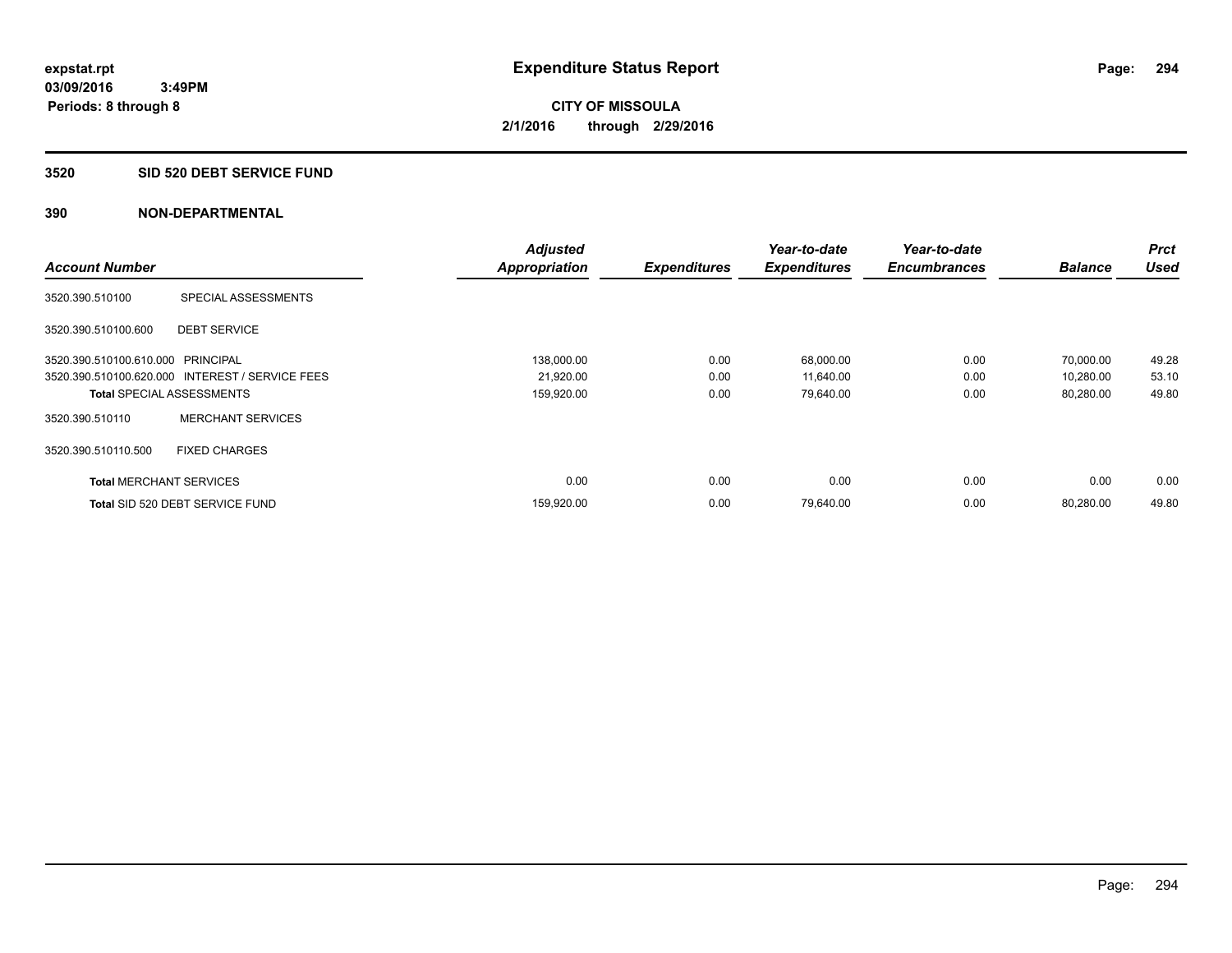## **3521 SID 521 DEBT SERVICE FUND**

|                                   |                                                 | <b>Adjusted</b>      |                     | Year-to-date        | Year-to-date        |                | <b>Prct</b> |
|-----------------------------------|-------------------------------------------------|----------------------|---------------------|---------------------|---------------------|----------------|-------------|
| <b>Account Number</b>             |                                                 | <b>Appropriation</b> | <b>Expenditures</b> | <b>Expenditures</b> | <b>Encumbrances</b> | <b>Balance</b> | <b>Used</b> |
| 3521.390.510100                   | SPECIAL ASSESSMENTS                             |                      |                     |                     |                     |                |             |
| 3521.390.510100.600               | <b>DEBT SERVICE</b>                             |                      |                     |                     |                     |                |             |
| 3521.390.510100.610.000 PRINCIPAL |                                                 | 135.00               | 0.00                | 0.00                | 0.00                | 135.00         | 0.00        |
|                                   | 3521.390.510100.620.000 INTEREST / SERVICE FEES | 15.00                | 0.00                | 7.59                | 0.00                | 7.41           | 50.60       |
| <b>Total SPECIAL ASSESSMENTS</b>  |                                                 | 150.00               | 0.00                | 7.59                | 0.00                | 142.41         | 5.06        |
| 3521.390.510110                   | <b>MERCHANT SERVICES</b>                        |                      |                     |                     |                     |                |             |
| 3521.390.510110.500               | <b>FIXED CHARGES</b>                            |                      |                     |                     |                     |                |             |
| <b>Total MERCHANT SERVICES</b>    |                                                 | 0.00                 | 0.00                | 0.00                | 0.00                | 0.00           | 0.00        |
|                                   | Total SID 521 DEBT SERVICE FUND                 | 150.00               | 0.00                | 7.59                | 0.00                | 142.41         | 5.06        |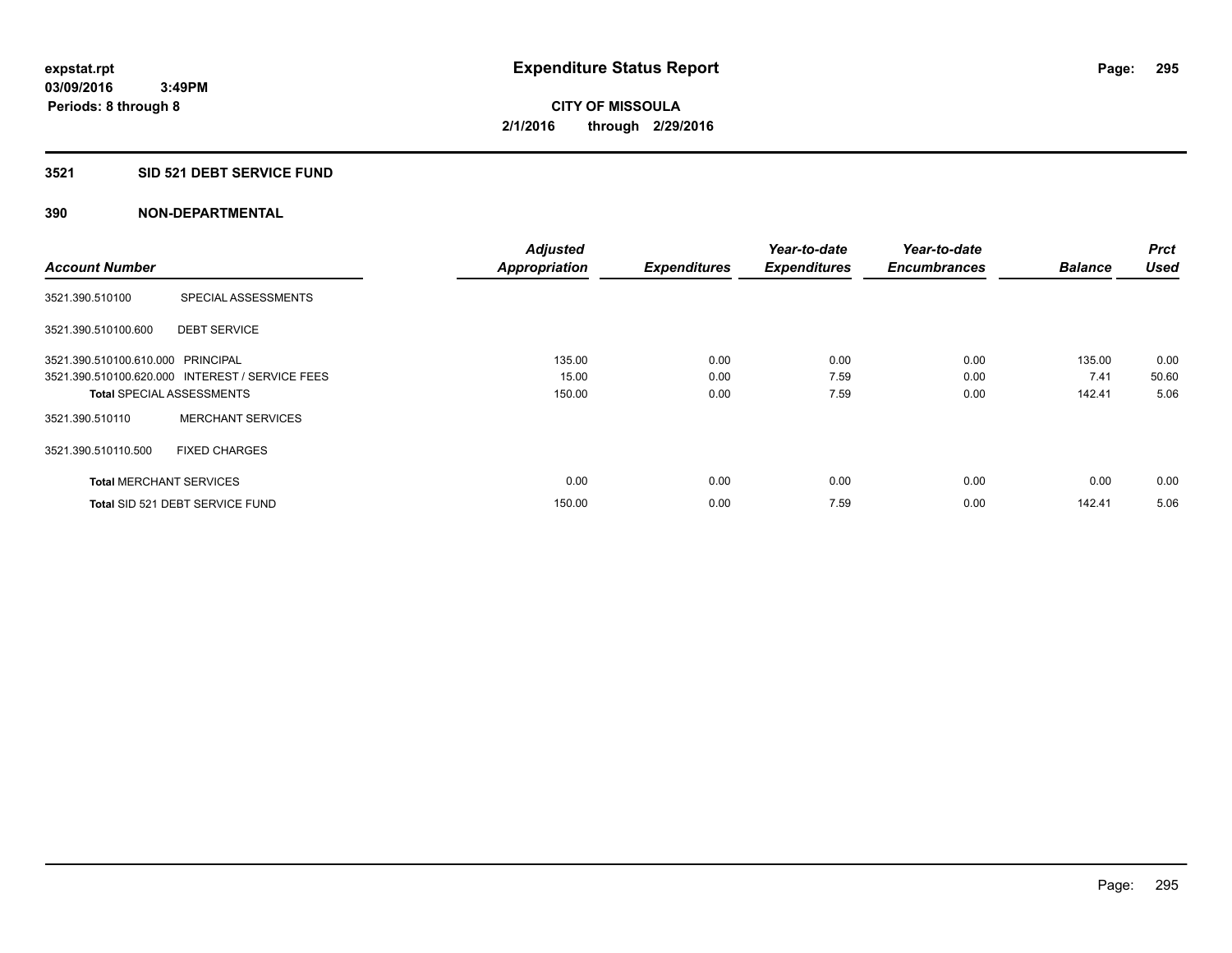#### **3522 SID 522 DEBT SERVICE FUND**

|                                   |                                                 | <b>Adjusted</b>      |                     | Year-to-date        | Year-to-date        |                | <b>Prct</b> |
|-----------------------------------|-------------------------------------------------|----------------------|---------------------|---------------------|---------------------|----------------|-------------|
| <b>Account Number</b>             |                                                 | <b>Appropriation</b> | <b>Expenditures</b> | <b>Expenditures</b> | <b>Encumbrances</b> | <b>Balance</b> | <b>Used</b> |
| 3522.390.510100                   | SPECIAL ASSESSMENTS                             |                      |                     |                     |                     |                |             |
| 3522.390.510100.600               | <b>DEBT SERVICE</b>                             |                      |                     |                     |                     |                |             |
| 3522.390.510100.610.000 PRINCIPAL |                                                 | 195.00               | 0.00                | 0.00                | 0.00                | 195.00         | 0.00        |
|                                   | 3522.390.510100.620.000 INTEREST / SERVICE FEES | 22.00                | 0.00                | 10.96               | 0.00                | 11.04          | 49.82       |
| <b>Total SPECIAL ASSESSMENTS</b>  |                                                 | 217.00               | 0.00                | 10.96               | 0.00                | 206.04         | 5.05        |
| 3522.390.510110                   | <b>MERCHANT SERVICES</b>                        |                      |                     |                     |                     |                |             |
| 3522.390.510110.500               | <b>FIXED CHARGES</b>                            |                      |                     |                     |                     |                |             |
| <b>Total MERCHANT SERVICES</b>    |                                                 | 0.00                 | 0.00                | 0.00                | 0.00                | 0.00           | 0.00        |
|                                   | Total SID 522 DEBT SERVICE FUND                 | 217.00               | 0.00                | 10.96               | 0.00                | 206.04         | 5.05        |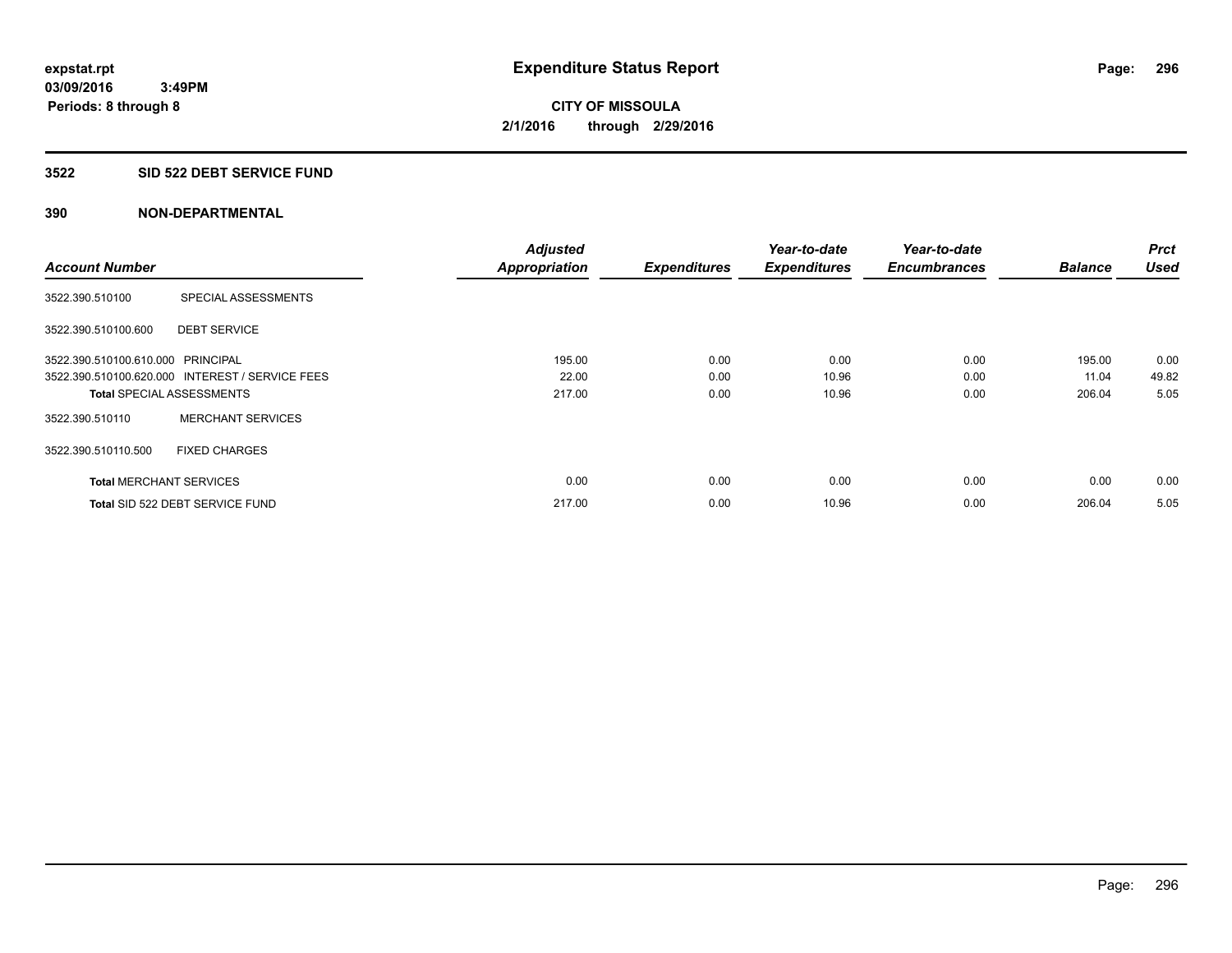#### **3524 SID 524 DEBT SERVICE FUND**

|                                   |                                                 | <b>Adjusted</b>      |                     | Year-to-date        | Year-to-date        |                | <b>Prct</b> |
|-----------------------------------|-------------------------------------------------|----------------------|---------------------|---------------------|---------------------|----------------|-------------|
| <b>Account Number</b>             |                                                 | <b>Appropriation</b> | <b>Expenditures</b> | <b>Expenditures</b> | <b>Encumbrances</b> | <b>Balance</b> | <b>Used</b> |
| 3524.390.510100                   | SPECIAL ASSESSMENTS                             |                      |                     |                     |                     |                |             |
| 3524.390.510100.600               | <b>DEBT SERVICE</b>                             |                      |                     |                     |                     |                |             |
| 3524.390.510100.610.000 PRINCIPAL |                                                 | 224,000.00           | 0.00                | 111,000.00          | 0.00                | 113,000.00     | 49.55       |
|                                   | 3524.390.510100.620.000 INTEREST / SERVICE FEES | 80,660.00            | 0.00                | 41,440.00           | 0.00                | 39,220.00      | 51.38       |
|                                   | <b>Total SPECIAL ASSESSMENTS</b>                | 304,660.00           | 0.00                | 152,440.00          | 0.00                | 152,220.00     | 50.04       |
| 3524.390.510110                   | <b>MERCHANT SERVICES</b>                        |                      |                     |                     |                     |                |             |
| 3524.390.510110.500               | <b>FIXED CHARGES</b>                            |                      |                     |                     |                     |                |             |
| <b>Total MERCHANT SERVICES</b>    |                                                 | 0.00                 | 0.00                | 0.00                | 0.00                | 0.00           | 0.00        |
|                                   | Total SID 524 DEBT SERVICE FUND                 | 304,660.00           | 0.00                | 152,440.00          | 0.00                | 152.220.00     | 50.04       |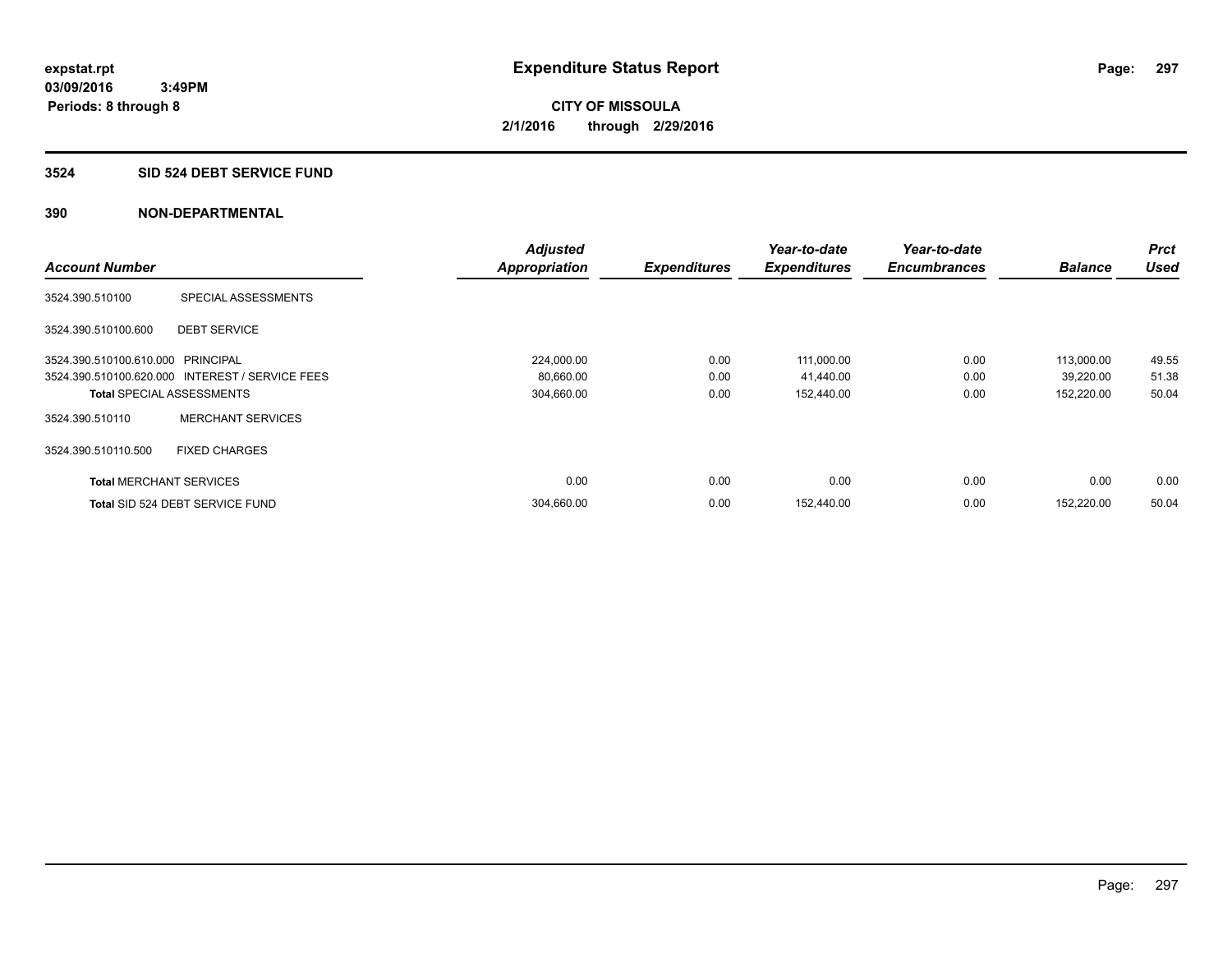#### **3525 SID 525 DEBT SERVICE FUND**

|                                   |                                                 | <b>Adjusted</b>      |                     | Year-to-date        | Year-to-date        |                | <b>Prct</b> |
|-----------------------------------|-------------------------------------------------|----------------------|---------------------|---------------------|---------------------|----------------|-------------|
| <b>Account Number</b>             |                                                 | <b>Appropriation</b> | <b>Expenditures</b> | <b>Expenditures</b> | <b>Encumbrances</b> | <b>Balance</b> | <b>Used</b> |
| 3525.390.510100                   | SPECIAL ASSESSMENTS                             |                      |                     |                     |                     |                |             |
| 3525.390.510100.600               | <b>DEBT SERVICE</b>                             |                      |                     |                     |                     |                |             |
| 3525.390.510100.610.000 PRINCIPAL |                                                 | 26,000.00            | 0.00                | 13,000.00           | 0.00                | 13,000.00      | 50.00       |
|                                   | 3525.390.510100.620.000 INTEREST / SERVICE FEES | 5,500.00             | 0.00                | 2,880.00            | 0.00                | 2,620.00       | 52.36       |
| <b>Total SPECIAL ASSESSMENTS</b>  |                                                 | 31,500.00            | 0.00                | 15,880.00           | 0.00                | 15,620.00      | 50.41       |
| 3525.390.510110                   | <b>MERCHANT SERVICES</b>                        |                      |                     |                     |                     |                |             |
| 3525.390.510110.500               | <b>FIXED CHARGES</b>                            |                      |                     |                     |                     |                |             |
| <b>Total MERCHANT SERVICES</b>    |                                                 | 0.00                 | 0.00                | 0.00                | 0.00                | 0.00           | 0.00        |
|                                   | Total SID 525 DEBT SERVICE FUND                 | 31,500.00            | 0.00                | 15,880.00           | 0.00                | 15.620.00      | 50.41       |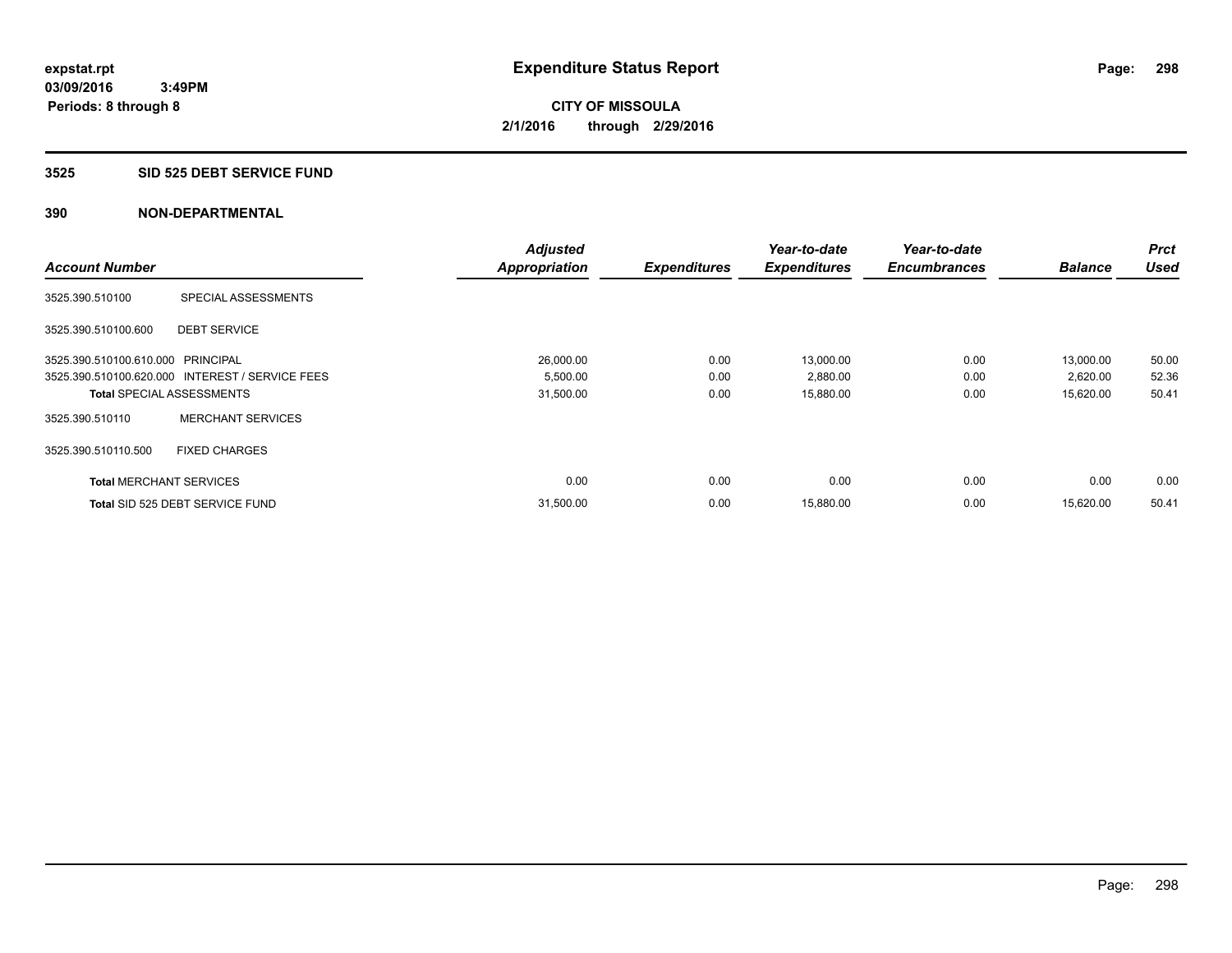#### **3526 SID 526 DEBT SERVICE FUND**

|                                   |                                                 | <b>Adjusted</b>      |                     | Year-to-date        | Year-to-date        |                | <b>Prct</b> |
|-----------------------------------|-------------------------------------------------|----------------------|---------------------|---------------------|---------------------|----------------|-------------|
| <b>Account Number</b>             |                                                 | <b>Appropriation</b> | <b>Expenditures</b> | <b>Expenditures</b> | <b>Encumbrances</b> | <b>Balance</b> | <b>Used</b> |
| 3526.390.510100                   | SPECIAL ASSESSMENTS                             |                      |                     |                     |                     |                |             |
| 3526.390.510100.600               | <b>DEBT SERVICE</b>                             |                      |                     |                     |                     |                |             |
| 3526.390.510100.610.000 PRINCIPAL |                                                 | 154,000.00           | 0.00                | 76,000.00           | 0.00                | 78,000.00      | 49.35       |
|                                   | 3526.390.510100.620.000 INTEREST / SERVICE FEES | 39,320.00            | 0.00                | 20,420.00           | 0.00                | 18,900.00      | 51.93       |
| <b>Total SPECIAL ASSESSMENTS</b>  |                                                 | 193,320.00           | 0.00                | 96,420.00           | 0.00                | 96,900.00      | 49.88       |
| 3526.390.510110                   | <b>MERCHANT SERVICES</b>                        |                      |                     |                     |                     |                |             |
| 3526.390.510110.500               | <b>FIXED CHARGES</b>                            |                      |                     |                     |                     |                |             |
| <b>Total MERCHANT SERVICES</b>    |                                                 | 0.00                 | 0.00                | 0.00                | 0.00                | 0.00           | 0.00        |
|                                   | Total SID 526 DEBT SERVICE FUND                 | 193,320.00           | 0.00                | 96,420.00           | 0.00                | 96.900.00      | 49.88       |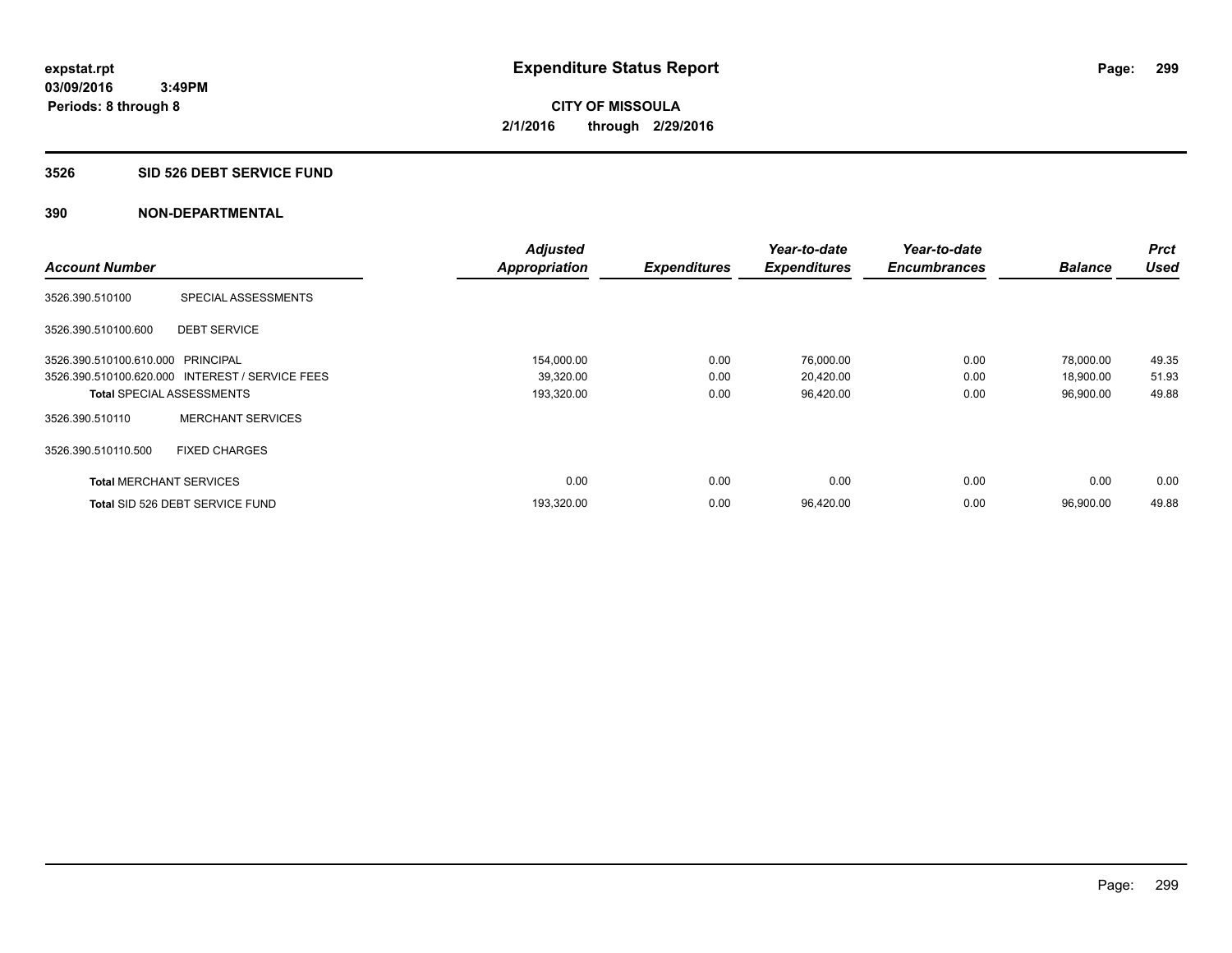## **3527 SID 527 DEBT SERVICE FUND**

**000 \*\*\* Title Not Found \*\*\***

| <b>Account Number</b>         |                         | <b>Adjusted</b><br>Appropriation | <b>Expenditures</b> | Year-to-date<br><b>Expenditures</b> | Year-to-date<br><b>Encumbrances</b> | <b>Balance</b> | <b>Prct</b><br>Used |
|-------------------------------|-------------------------|----------------------------------|---------------------|-------------------------------------|-------------------------------------|----------------|---------------------|
| 3527.000.520100               | *** Title Not Found *** |                                  |                     |                                     |                                     |                |                     |
| 3527.000.520100.800           | OTHER OBJECTS           |                                  |                     |                                     |                                     |                |                     |
| Total *** Title Not Found *** |                         | 0.00                             | 0.00                | 0.00                                | 0.00                                | 0.00           | 0.00                |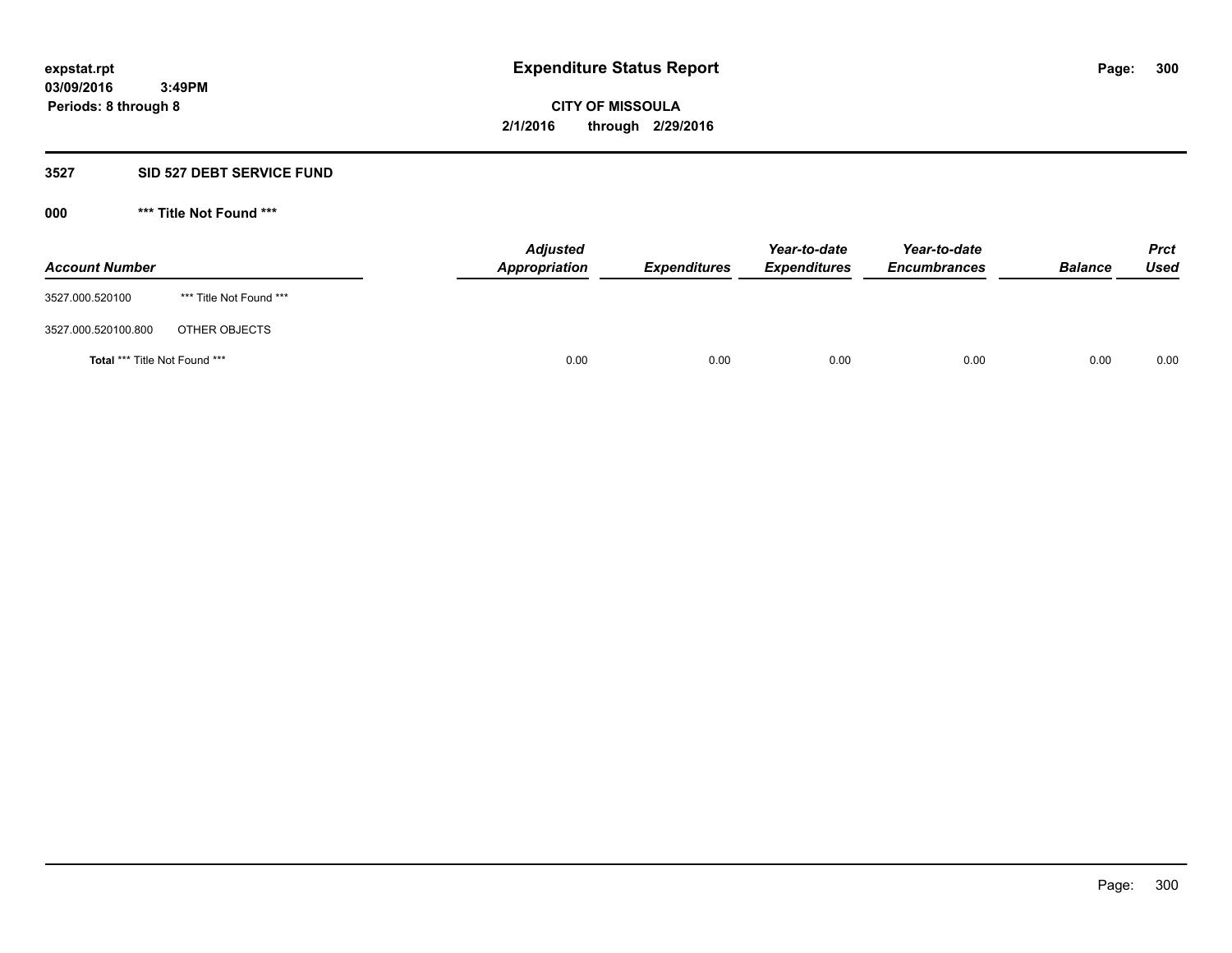## **3527 SID 527 DEBT SERVICE FUND**

| <b>Account Number</b> |                                  | <b>Adjusted</b><br>Appropriation | <b>Expenditures</b> | Year-to-date<br><b>Expenditures</b> | Year-to-date<br><b>Encumbrances</b> | <b>Balance</b> | <b>Prct</b><br><b>Used</b> |
|-----------------------|----------------------------------|----------------------------------|---------------------|-------------------------------------|-------------------------------------|----------------|----------------------------|
| 3527.390.510100       | SPECIAL ASSESSMENTS              |                                  |                     |                                     |                                     |                |                            |
| 3527.390.510100.600   | <b>DEBT SERVICE</b>              |                                  |                     |                                     |                                     |                |                            |
|                       | <b>Total SPECIAL ASSESSMENTS</b> | 0.00                             | 0.00                | 0.00                                | 0.00                                | 0.00           | 0.00                       |
| 3527.390.510110       | <b>MERCHANT SERVICES</b>         |                                  |                     |                                     |                                     |                |                            |
| 3527.390.510110.500   | <b>FIXED CHARGES</b>             |                                  |                     |                                     |                                     |                |                            |
|                       | <b>Total MERCHANT SERVICES</b>   | 0.00                             | 0.00                | 0.00                                | 0.00                                | 0.00           | 0.00                       |
|                       | Total SID 527 DEBT SERVICE FUND  | 0.00                             | 0.00                | 0.00                                | 0.00                                | 0.00           | 0.00                       |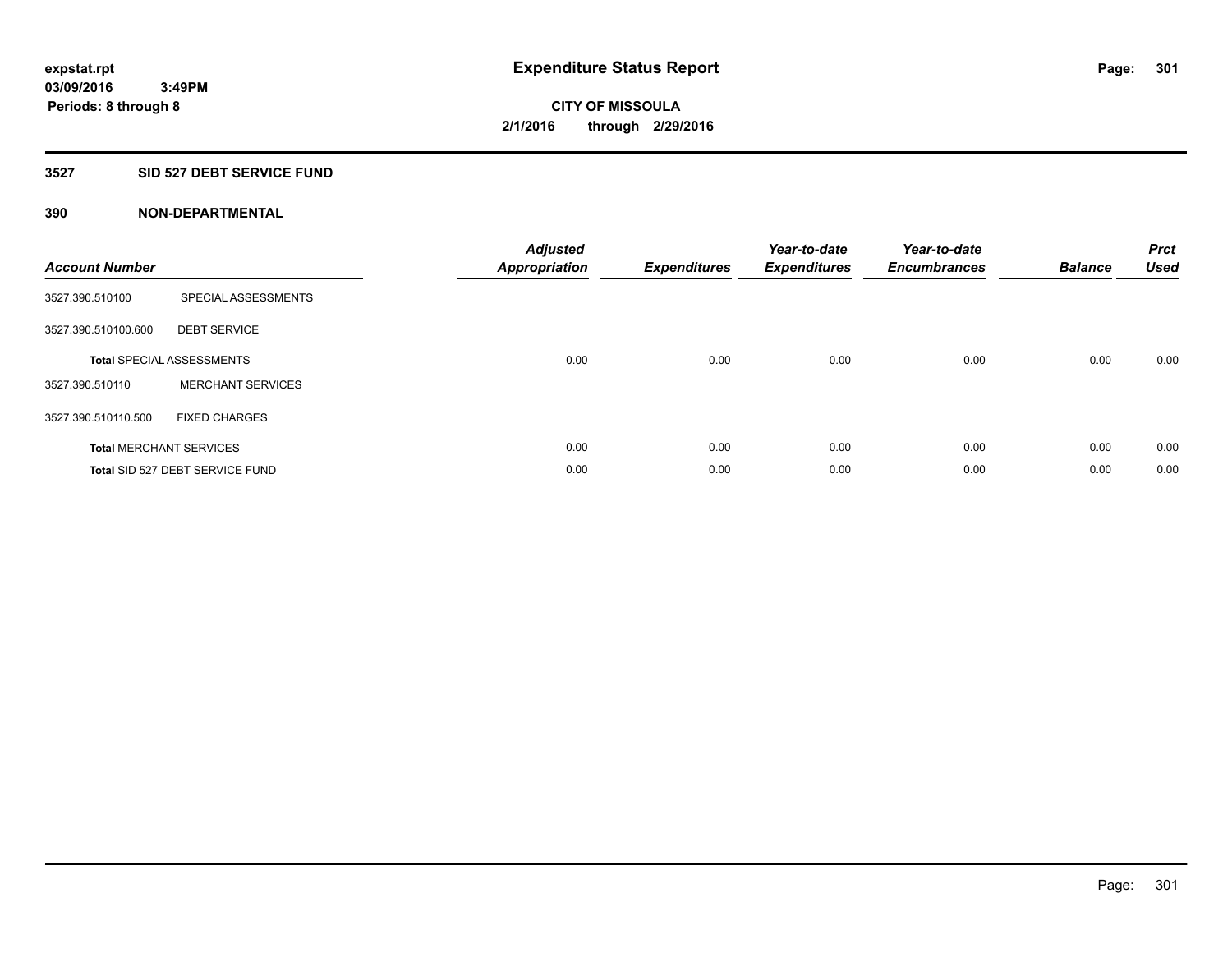#### **3530 SID 530 DEBT SERVICE FUND**

|                                   |                                                 | <b>Adjusted</b>      |                     | Year-to-date        | Year-to-date        |                | <b>Prct</b> |
|-----------------------------------|-------------------------------------------------|----------------------|---------------------|---------------------|---------------------|----------------|-------------|
| <b>Account Number</b>             |                                                 | <b>Appropriation</b> | <b>Expenditures</b> | <b>Expenditures</b> | <b>Encumbrances</b> | <b>Balance</b> | <b>Used</b> |
| 3530.390.510100                   | SPECIAL ASSESSMENTS                             |                      |                     |                     |                     |                |             |
| 3530.390.510100.600               | <b>DEBT SERVICE</b>                             |                      |                     |                     |                     |                |             |
| 3530.390.510100.610.000 PRINCIPAL |                                                 | 677.00               | 0.00                | 676.45              | 0.00                | 0.55           | 99.92       |
|                                   | 3530.390.510100.620.000 INTEREST / SERVICE FEES | 4.00                 | 0.00                | 4.19                | 0.00                | $-0.19$        | 104.75      |
| <b>Total SPECIAL ASSESSMENTS</b>  |                                                 | 681.00               | 0.00                | 680.64              | 0.00                | 0.36           | 99.95       |
| 3530.390.510110                   | <b>MERCHANT SERVICES</b>                        |                      |                     |                     |                     |                |             |
| 3530.390.510110.500               | <b>FIXED CHARGES</b>                            |                      |                     |                     |                     |                |             |
| <b>Total MERCHANT SERVICES</b>    |                                                 | 0.00                 | 0.00                | 0.00                | 0.00                | 0.00           | 0.00        |
| 3530.390.521000                   | INTERFUND OPERATING TRANSFERS                   |                      |                     |                     |                     |                |             |
| 3530.390.521000.800               | OTHER OBJECTS                                   |                      |                     |                     |                     |                |             |
|                                   | Total INTERFUND OPERATING TRANSFERS             | 0.00                 | 0.00                | 0.00                | 0.00                | 0.00           | 0.00        |
|                                   | Total SID 530 DEBT SERVICE FUND                 | 681.00               | 0.00                | 680.64              | 0.00                | 0.36           | 99.95       |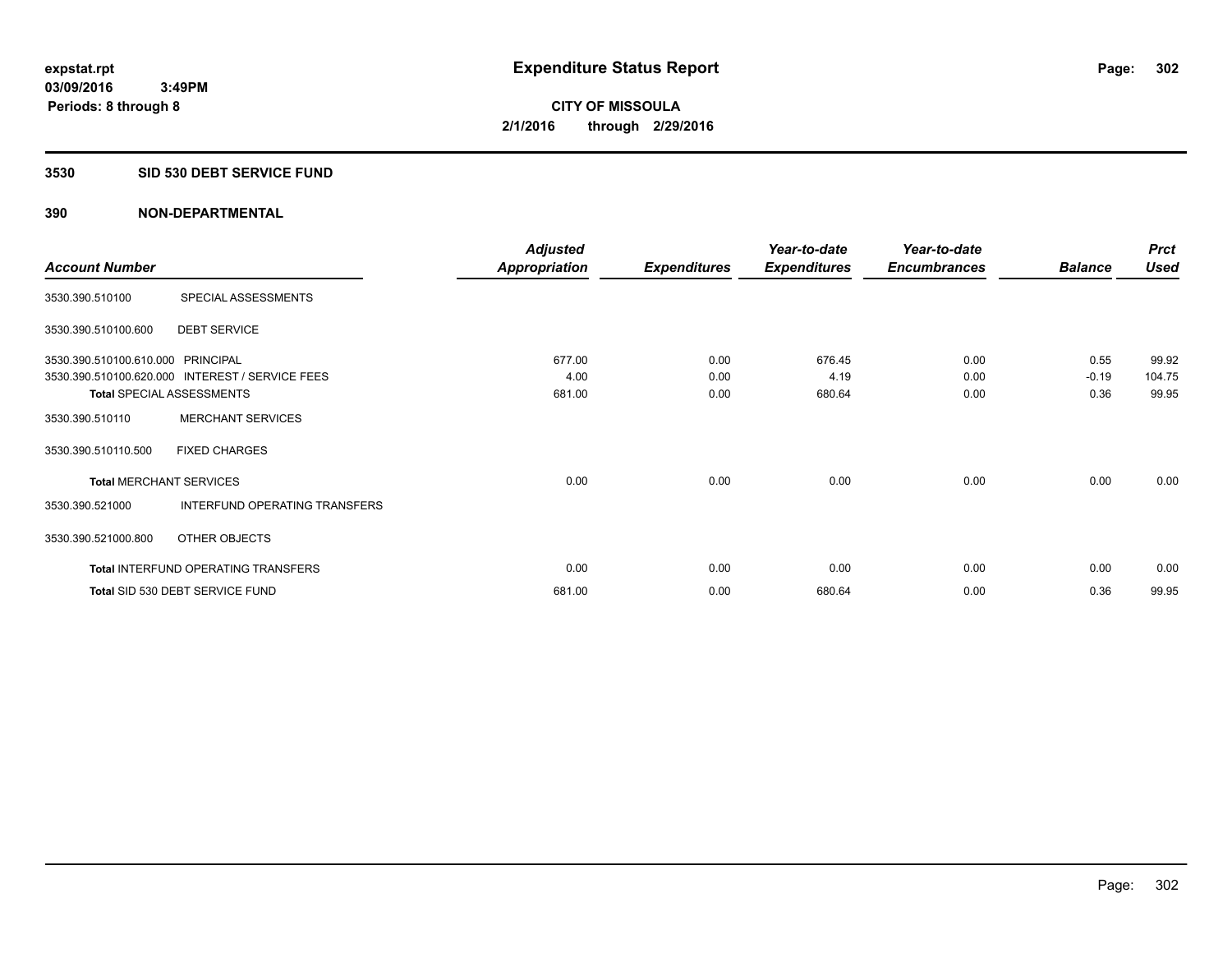# **3531 SID 531 HICKORY ST CALMING**

| <b>Account Number</b> |                                            | <b>Adjusted</b><br>Appropriation | <b>Expenditures</b> | Year-to-date<br><b>Expenditures</b> | Year-to-date<br><b>Encumbrances</b> | <b>Balance</b> | <b>Prct</b><br><b>Used</b> |
|-----------------------|--------------------------------------------|----------------------------------|---------------------|-------------------------------------|-------------------------------------|----------------|----------------------------|
| 3531.390.510110       | <b>MERCHANT SERVICES</b>                   |                                  |                     |                                     |                                     |                |                            |
| 3531.390.510110.500   | <b>FIXED CHARGES</b>                       |                                  |                     |                                     |                                     |                |                            |
|                       | <b>Total MERCHANT SERVICES</b>             | 0.00                             | 0.00                | 0.00                                | 0.00                                | 0.00           | 0.00                       |
| 3531.390.521000       | INTERFUND OPERATING TRANSFERS              |                                  |                     |                                     |                                     |                |                            |
| 3531.390.521000.800   | OTHER OBJECTS                              |                                  |                     |                                     |                                     |                |                            |
|                       | <b>Total INTERFUND OPERATING TRANSFERS</b> | 0.00                             | 0.00                | 0.00                                | 0.00                                | 0.00           | 0.00                       |
|                       | <b>Total SID 531 HICKORY ST CALMING</b>    | 0.00                             | 0.00                | 0.00                                | 0.00                                | 0.00           | 0.00                       |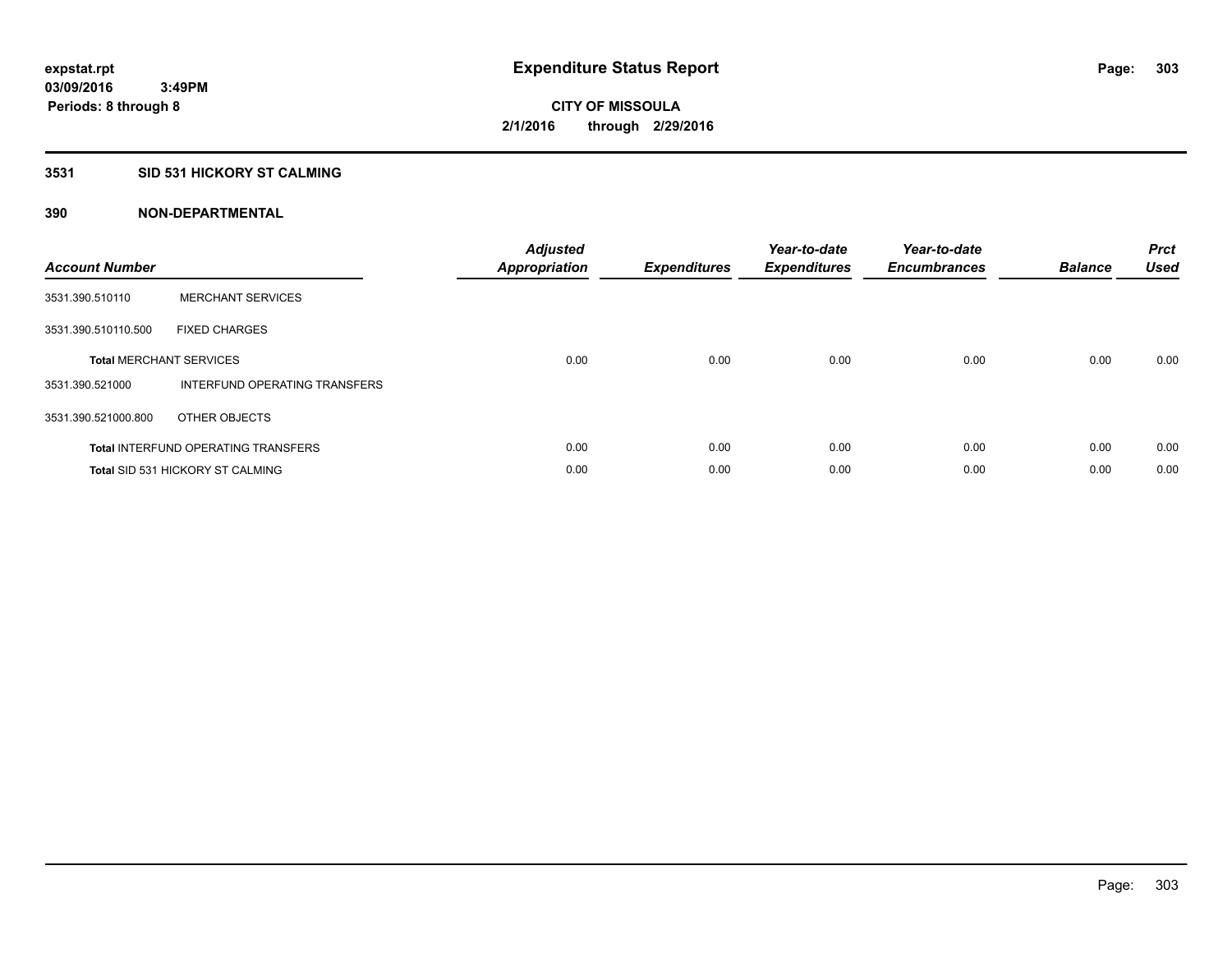#### **3532 SID 532 DEBT SERVICE FUND**

| <b>Account Number</b>             |                                                 | <b>Adjusted</b><br><b>Appropriation</b> | <b>Expenditures</b> | Year-to-date<br><b>Expenditures</b> | Year-to-date<br><b>Encumbrances</b> | <b>Balance</b> | <b>Prct</b><br><b>Used</b> |
|-----------------------------------|-------------------------------------------------|-----------------------------------------|---------------------|-------------------------------------|-------------------------------------|----------------|----------------------------|
| 3532.390.510100                   | SPECIAL ASSESSMENTS                             |                                         |                     |                                     |                                     |                |                            |
| 3532.390.510100.600               | <b>DEBT SERVICE</b>                             |                                         |                     |                                     |                                     |                |                            |
| 3532.390.510100.610.000 PRINCIPAL |                                                 | 30,000.00                               | 0.00                | 0.00                                | 0.00                                | 30,000.00      | 0.00                       |
|                                   | 3532.390.510100.620.000 INTEREST / SERVICE FEES | 12,363.00                               | 0.00                | 6,356.25                            | 0.00                                | 6,006.75       | 51.41                      |
|                                   | <b>Total SPECIAL ASSESSMENTS</b>                | 42,363.00                               | 0.00                | 6,356.25                            | 0.00                                | 36,006.75      | 15.00                      |
| 3532.390.510110                   | <b>MERCHANT SERVICES</b>                        |                                         |                     |                                     |                                     |                |                            |
| 3532.390.510110.500               | <b>FIXED CHARGES</b>                            |                                         |                     |                                     |                                     |                |                            |
| <b>Total FIXED CHARGES</b>        |                                                 | 0.00                                    | 0.00                | 0.00                                | 0.00                                | 0.00           | 0.00                       |
|                                   | <b>Total MERCHANT SERVICES</b>                  | 0.00                                    | 0.00                | 0.00                                | 0.00                                | 0.00           | 0.00                       |
|                                   | Total SID 532 DEBT SERVICE FUND                 | 42,363.00                               | 0.00                | 6,356.25                            | 0.00                                | 36,006.75      | 15.00                      |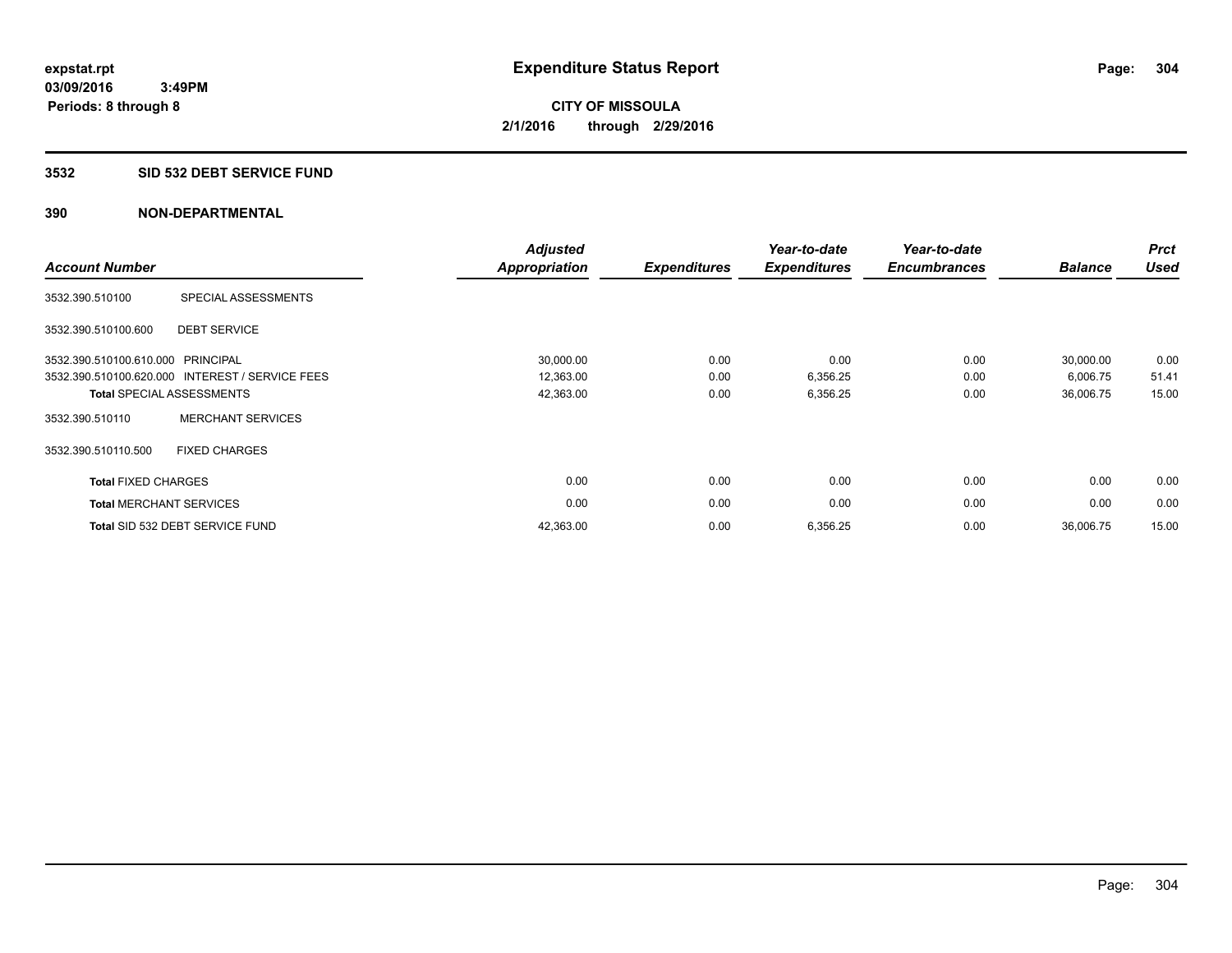**CITY OF MISSOULA 2/1/2016 through 2/29/2016**

# **3533 GILBERT ST SEWER SID DEBT FUND**

## **330 WASTEWATER**

| <b>Account Number</b>   |                          | <b>Adjusted</b><br>Appropriation | <b>Expenditures</b> | Year-to-date<br><b>Expenditures</b> | Year-to-date<br><b>Encumbrances</b> | <b>Balance</b> | <b>Prct</b><br>Used |
|-------------------------|--------------------------|----------------------------------|---------------------|-------------------------------------|-------------------------------------|----------------|---------------------|
| 3533.330.510110         | <b>MERCHANT SERVICES</b> |                                  |                     |                                     |                                     |                |                     |
| 3533.330.510110.500     | <b>FIXED CHARGES</b>     |                                  |                     |                                     |                                     |                |                     |
| <b>Total WASTEWATER</b> |                          | 0.00                             | 0.00                | 0.00                                | 0.00                                | 0.00           | 0.00                |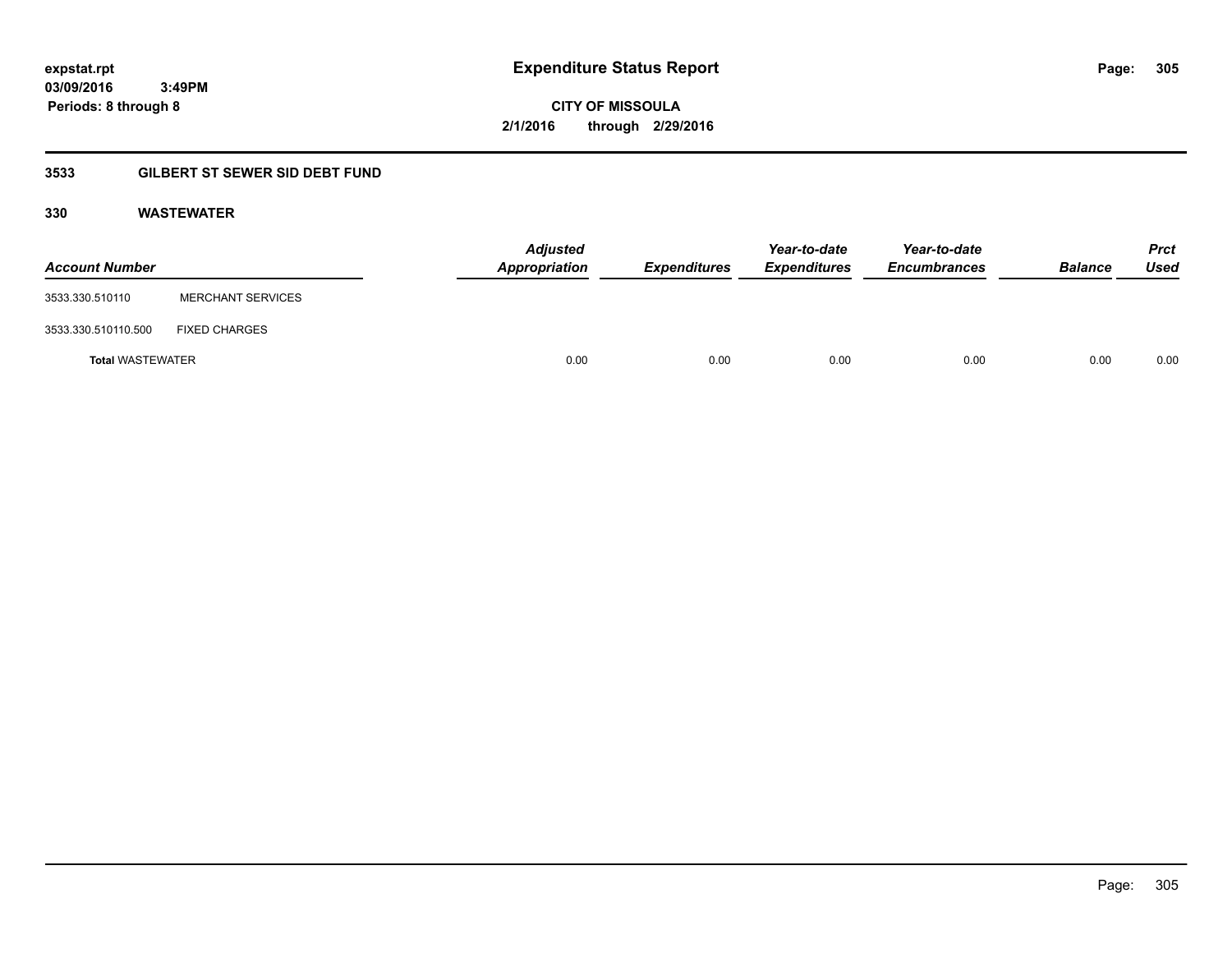# **CITY OF MISSOULA 2/1/2016 through 2/29/2016**

# **3533 GILBERT ST SEWER SID DEBT FUND**

| <b>Account Number</b>             |                                                 | <b>Adjusted</b><br>Appropriation | <b>Expenditures</b> | Year-to-date<br><b>Expenditures</b> | Year-to-date<br><b>Encumbrances</b> | <b>Balance</b> | <b>Prct</b><br><b>Used</b> |
|-----------------------------------|-------------------------------------------------|----------------------------------|---------------------|-------------------------------------|-------------------------------------|----------------|----------------------------|
|                                   |                                                 |                                  |                     |                                     |                                     |                |                            |
| 3533.390.510100                   | SPECIAL ASSESSMENTS                             |                                  |                     |                                     |                                     |                |                            |
| 3533.390.510100.500               | <b>FIXED CHARGES</b>                            |                                  |                     |                                     |                                     |                |                            |
| <b>Total FIXED CHARGES</b>        |                                                 | 0.00                             | 0.00                | 0.00                                | 0.00                                | 0.00           | 0.00                       |
| 3533.390.510100.600               | <b>DEBT SERVICE</b>                             |                                  |                     |                                     |                                     |                |                            |
| 3533.390.510100.610.000 PRINCIPAL |                                                 | 12,000.00                        | 0.00                | 6,000.00                            | 0.00                                | 6,000.00       | 50.00                      |
|                                   | 3533.390.510100.620.000 INTEREST / SERVICE FEES | 5,325.00                         | 0.00                | 2,718.75                            | 0.00                                | 2,606.25       | 51.06                      |
|                                   | <b>Total SPECIAL ASSESSMENTS</b>                | 17,325.00                        | 0.00                | 8,718.75                            | 0.00                                | 8,606.25       | 50.32                      |
| 3533.390.510110                   | <b>MERCHANT SERVICES</b>                        |                                  |                     |                                     |                                     |                |                            |
| 3533.390.510110.500               | <b>FIXED CHARGES</b>                            |                                  |                     |                                     |                                     |                |                            |
| <b>Total MERCHANT SERVICES</b>    |                                                 | 0.00                             | 0.00                | 0.00                                | 0.00                                | 0.00           | 0.00                       |
| 3533.390.521000                   | INTERFUND OPERATING TRANSFERS                   |                                  |                     |                                     |                                     |                |                            |
| 3533.390.521000.800               | OTHER OBJECTS                                   |                                  |                     |                                     |                                     |                |                            |
|                                   | <b>Total INTERFUND OPERATING TRANSFERS</b>      | 0.00                             | 0.00                | 0.00                                | 0.00                                | 0.00           | 0.00                       |
|                                   | <b>Total GILBERT ST SEWER SID DEBT FUND</b>     | 17,325.00                        | 0.00                | 8,718.75                            | 0.00                                | 8,606.25       | 50.32                      |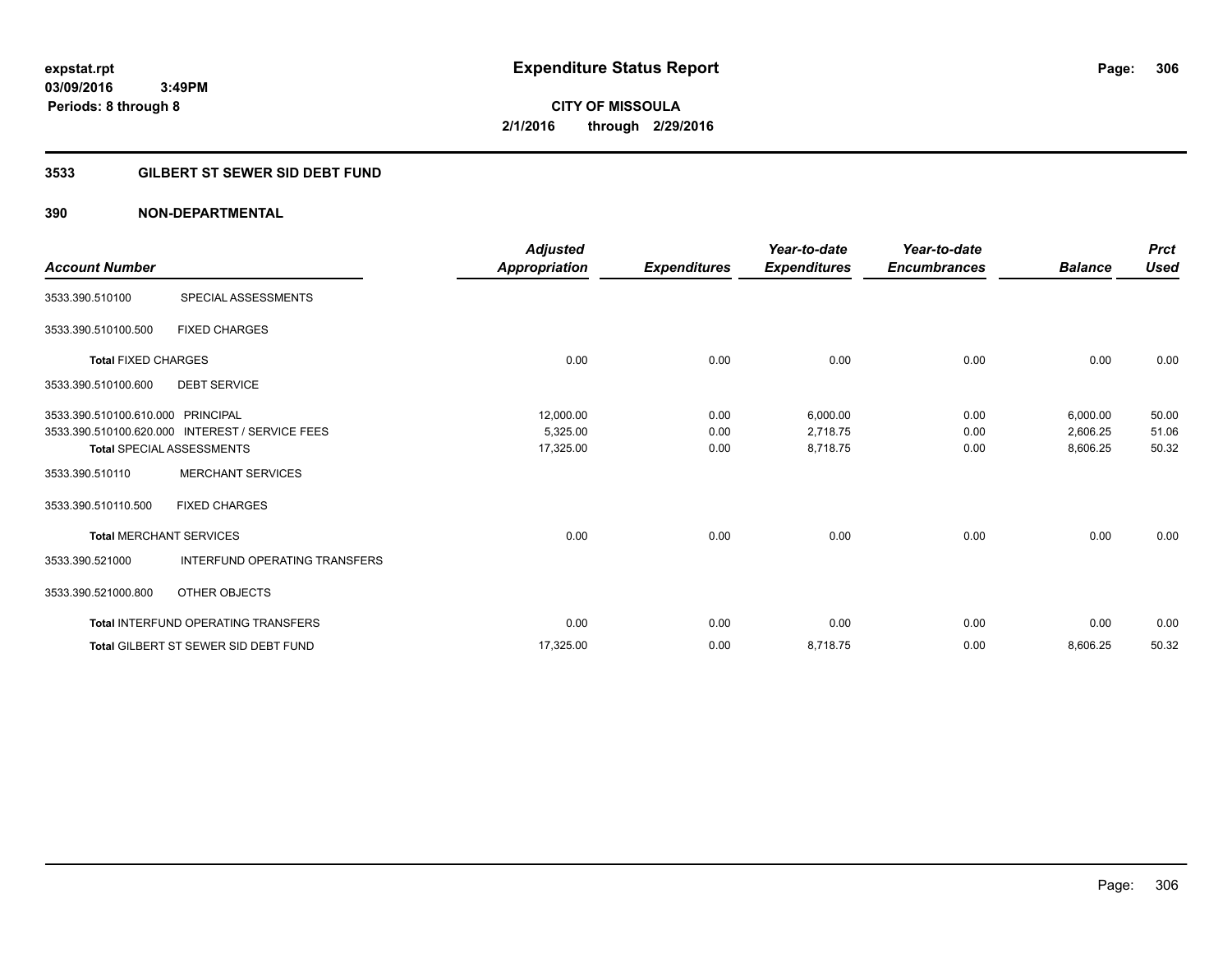# **3534 LINCOLNWOOD SEWER PHASE I**

| <b>Account Number</b>             |                                                 | <b>Adjusted</b><br><b>Appropriation</b> | <b>Expenditures</b> | Year-to-date<br><b>Expenditures</b> | Year-to-date<br><b>Encumbrances</b> | <b>Balance</b> | <b>Prct</b><br><b>Used</b> |
|-----------------------------------|-------------------------------------------------|-----------------------------------------|---------------------|-------------------------------------|-------------------------------------|----------------|----------------------------|
| 3534.390.510100                   | SPECIAL ASSESSMENTS                             |                                         |                     |                                     |                                     |                |                            |
| 3534.390.510100.600               | <b>DEBT SERVICE</b>                             |                                         |                     |                                     |                                     |                |                            |
| 3534.390.510100.610.000 PRINCIPAL |                                                 | 12,000.00                               | 0.00                | 6,000.00                            | 0.00                                | 6,000.00       | 50.00                      |
|                                   | 3534.390.510100.620.000 INTEREST / SERVICE FEES | 5,963.00                                | 0.00                | 3,037.50                            | 0.00                                | 2,925.50       | 50.94                      |
|                                   | <b>Total SPECIAL ASSESSMENTS</b>                | 17,963.00                               | 0.00                | 9,037.50                            | 0.00                                | 8,925.50       | 50.31                      |
| 3534.390.510110                   | <b>MERCHANT SERVICES</b>                        |                                         |                     |                                     |                                     |                |                            |
| 3534.390.510110.500               | <b>FIXED CHARGES</b>                            |                                         |                     |                                     |                                     |                |                            |
| <b>Total FIXED CHARGES</b>        |                                                 | 0.00                                    | 0.00                | 0.00                                | 0.00                                | 0.00           | 0.00                       |
|                                   | <b>Total MERCHANT SERVICES</b>                  | 0.00                                    | 0.00                | 0.00                                | 0.00                                | 0.00           | 0.00                       |
|                                   | <b>Total LINCOLNWOOD SEWER PHASE I</b>          | 17,963.00                               | 0.00                | 9,037.50                            | 0.00                                | 8,925.50       | 50.31                      |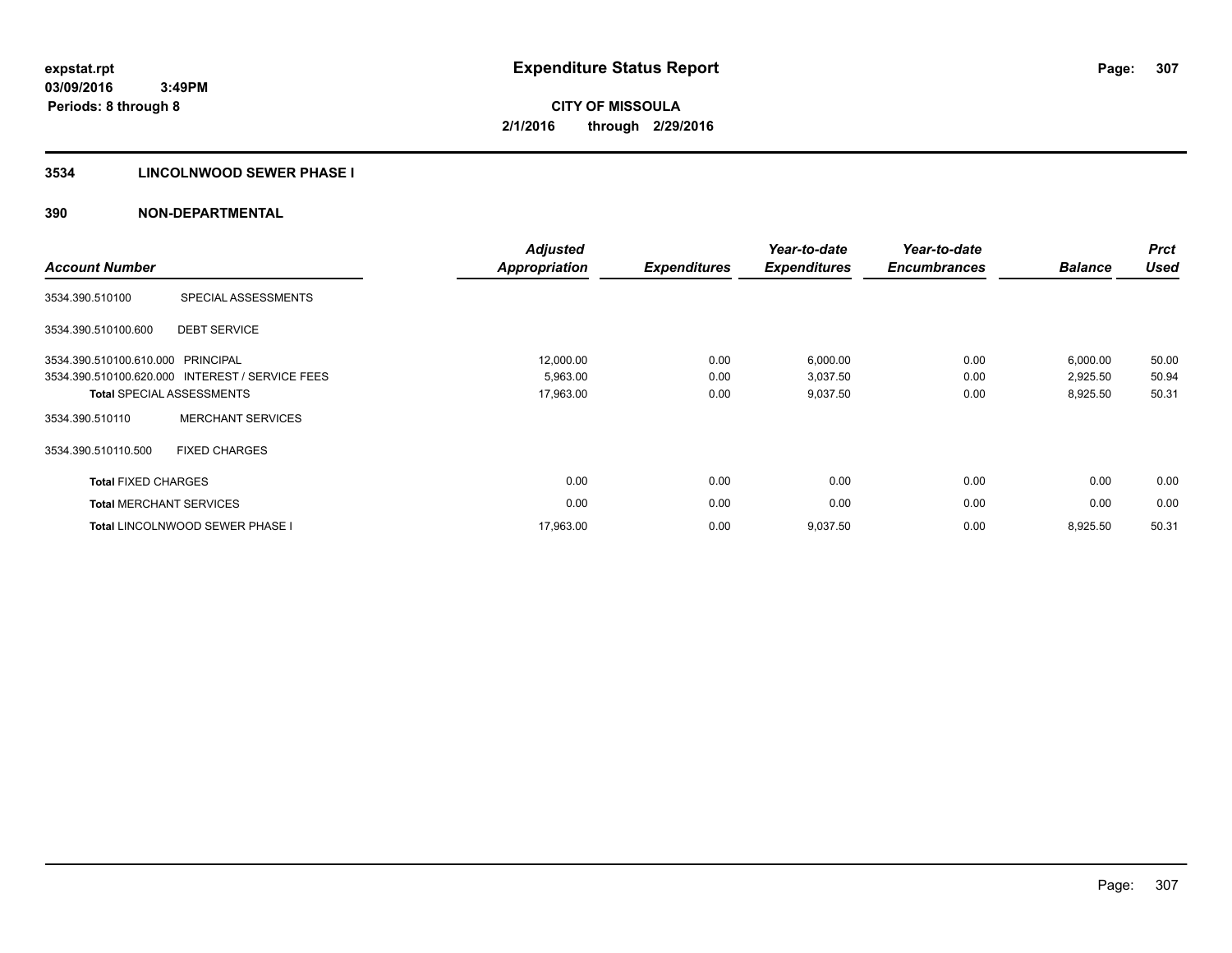# **3535 SLANT STREET TRAFFIC CALMING**

| <b>Account Number</b> |                                            | <b>Adjusted</b><br><b>Appropriation</b> | <b>Expenditures</b> | Year-to-date<br><b>Expenditures</b> | Year-to-date<br><b>Encumbrances</b> | <b>Balance</b> | <b>Prct</b><br>Used |
|-----------------------|--------------------------------------------|-----------------------------------------|---------------------|-------------------------------------|-------------------------------------|----------------|---------------------|
| 3535.390.510110       | <b>MERCHANT SERVICES</b>                   |                                         |                     |                                     |                                     |                |                     |
| 3535.390.510110.500   | <b>FIXED CHARGES</b>                       |                                         |                     |                                     |                                     |                |                     |
|                       | <b>Total MERCHANT SERVICES</b>             | 0.00                                    | 0.00                | 0.00                                | 0.00                                | 0.00           | 0.00                |
| 3535.390.521000       | INTERFUND OPERATING TRANSFERS              |                                         |                     |                                     |                                     |                |                     |
| 3535.390.521000.800   | OTHER OBJECTS                              |                                         |                     |                                     |                                     |                |                     |
|                       | <b>Total INTERFUND OPERATING TRANSFERS</b> | 0.00                                    | 0.00                | 0.00                                | 0.00                                | 0.00           | 0.00                |
|                       | <b>Total SLANT STREET TRAFFIC CALMING</b>  | 0.00                                    | 0.00                | 0.00                                | 0.00                                | 0.00           | 0.00                |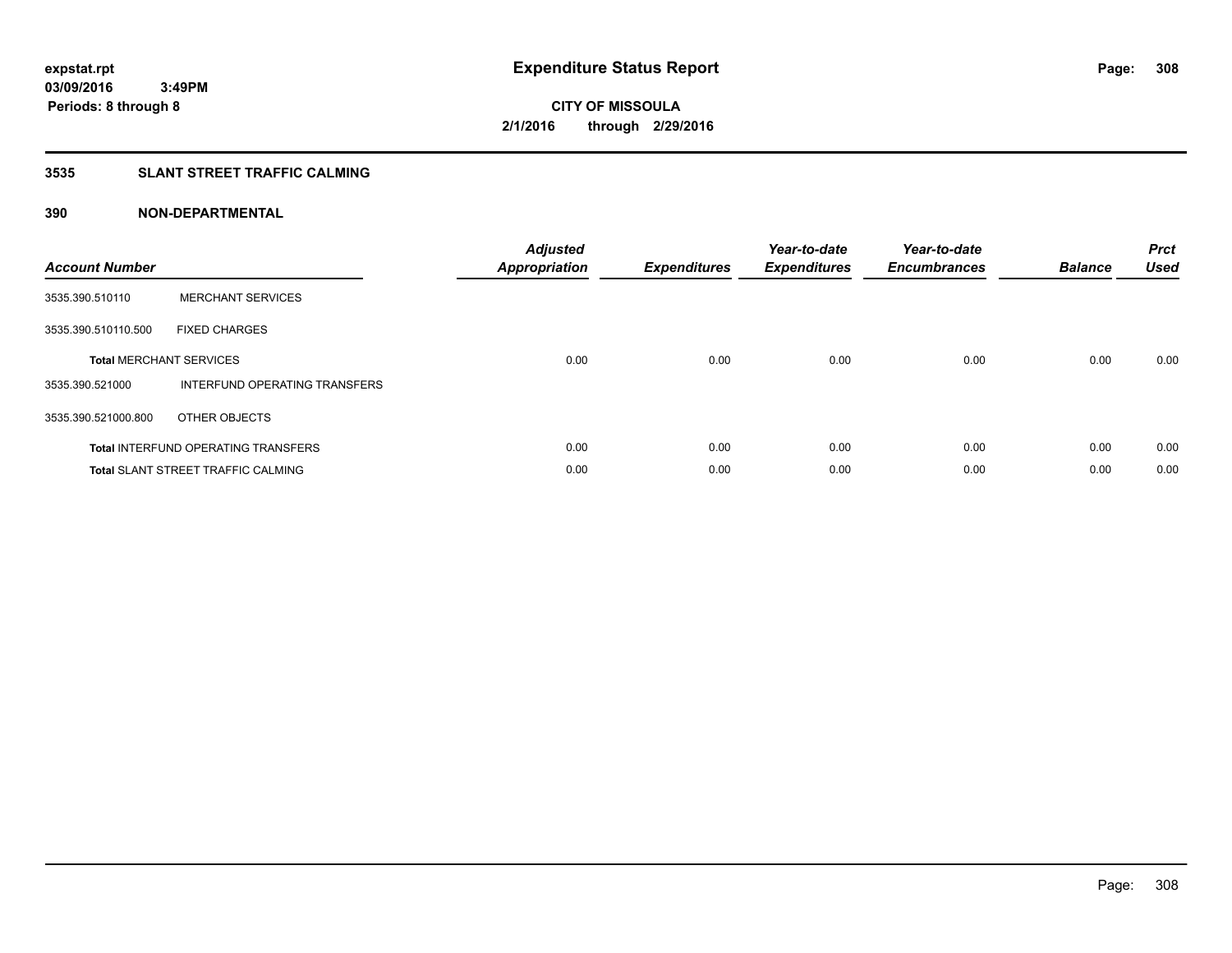# **3536 LINCOLNWOOD SEWER PHASE II**

| <b>Account Number</b>             |                                                 | <b>Adjusted</b><br><b>Appropriation</b> | <b>Expenditures</b> | Year-to-date<br><b>Expenditures</b> | Year-to-date<br><b>Encumbrances</b> | <b>Balance</b> | <b>Prct</b><br><b>Used</b> |
|-----------------------------------|-------------------------------------------------|-----------------------------------------|---------------------|-------------------------------------|-------------------------------------|----------------|----------------------------|
| 3536.390.510100                   | SPECIAL ASSESSMENTS                             |                                         |                     |                                     |                                     |                |                            |
| 3536.390.510100.600               | <b>DEBT SERVICE</b>                             |                                         |                     |                                     |                                     |                |                            |
| 3536.390.510100.610.000 PRINCIPAL |                                                 | 21,000.00                               | 0.00                | 10,000.00                           | 0.00                                | 11,000.00      | 47.62                      |
|                                   | 3536.390.510100.620.000 INTEREST / SERVICE FEES | 10,350.00                               | 0.00                | 5,268.75                            | 0.00                                | 5,081.25       | 50.91                      |
|                                   | <b>Total SPECIAL ASSESSMENTS</b>                | 31,350.00                               | 0.00                | 15,268.75                           | 0.00                                | 16,081.25      | 48.70                      |
| 3536.390.510110                   | <b>MERCHANT SERVICES</b>                        |                                         |                     |                                     |                                     |                |                            |
| 3536.390.510110.500               | <b>FIXED CHARGES</b>                            |                                         |                     |                                     |                                     |                |                            |
| <b>Total FIXED CHARGES</b>        |                                                 | 0.00                                    | 0.00                | 0.00                                | 0.00                                | 0.00           | 0.00                       |
| <b>Total MERCHANT SERVICES</b>    |                                                 | 0.00                                    | 0.00                | 0.00                                | 0.00                                | 0.00           | 0.00                       |
|                                   | <b>Total LINCOLNWOOD SEWER PHASE II</b>         | 31,350.00                               | 0.00                | 15,268.75                           | 0.00                                | 16.081.25      | 48.70                      |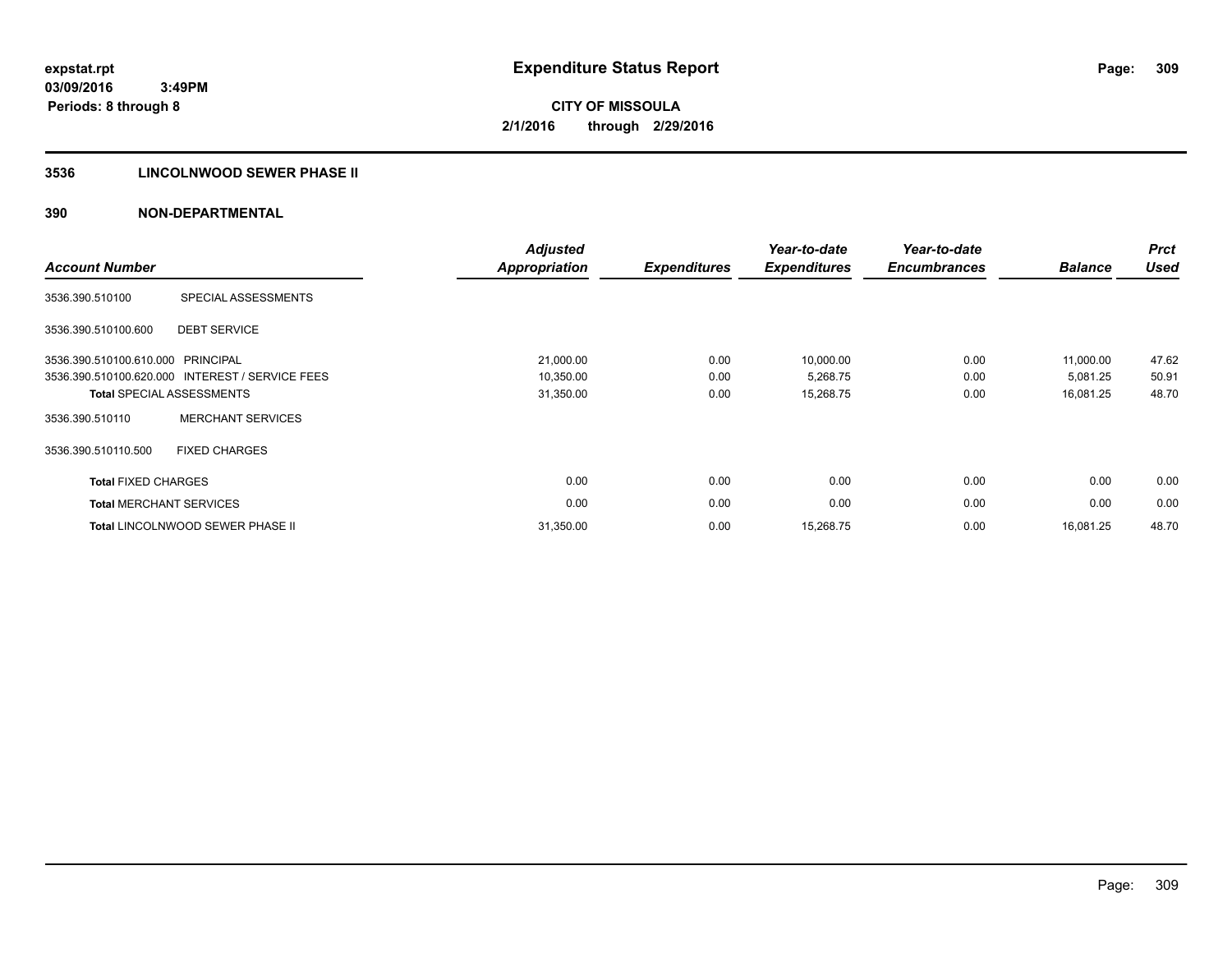# **3539 SOUTH 4TH STREET W TRAFFIC**

| <b>Account Number</b> |                                            | <b>Adjusted</b><br>Appropriation | <b>Expenditures</b> | Year-to-date<br><b>Expenditures</b> | Year-to-date<br><b>Encumbrances</b> | <b>Balance</b> | <b>Prct</b><br><b>Used</b> |
|-----------------------|--------------------------------------------|----------------------------------|---------------------|-------------------------------------|-------------------------------------|----------------|----------------------------|
| 3539.390.510110       | <b>MERCHANT SERVICES</b>                   |                                  |                     |                                     |                                     |                |                            |
| 3539.390.510110.500   | <b>FIXED CHARGES</b>                       |                                  |                     |                                     |                                     |                |                            |
|                       | <b>Total MERCHANT SERVICES</b>             | 0.00                             | 0.00                | 0.00                                | 0.00                                | 0.00           | 0.00                       |
| 3539.390.521000       | INTERFUND OPERATING TRANSFERS              |                                  |                     |                                     |                                     |                |                            |
| 3539.390.521000.800   | OTHER OBJECTS                              |                                  |                     |                                     |                                     |                |                            |
|                       | <b>Total INTERFUND OPERATING TRANSFERS</b> | 0.00                             | 0.00                | 0.00                                | 0.00                                | 0.00           | 0.00                       |
|                       | <b>Total SOUTH 4TH STREET W TRAFFIC</b>    | 0.00                             | 0.00                | 0.00                                | 0.00                                | 0.00           | 0.00                       |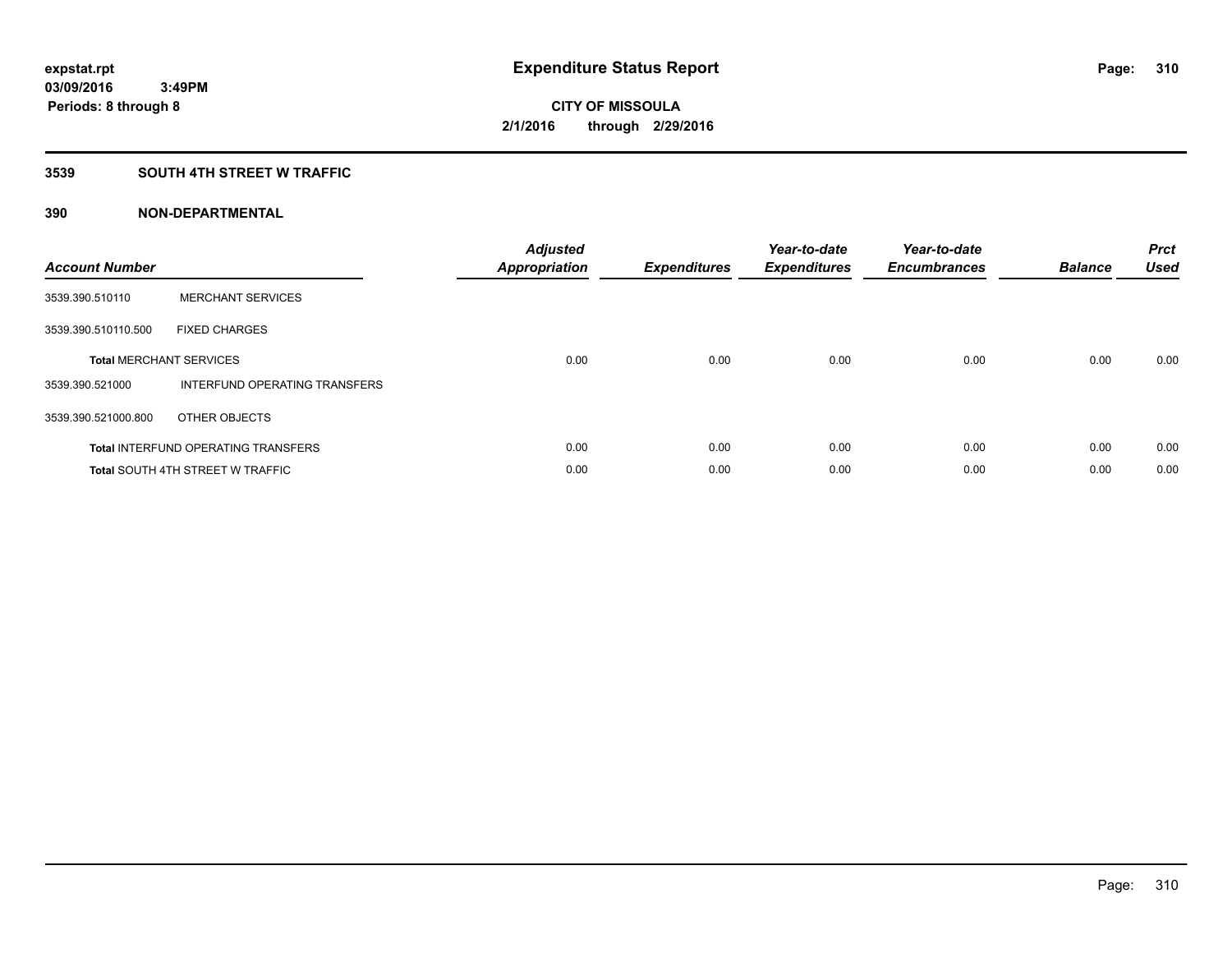#### **3540 SID 540 DEBT SERVICE FUND**

|                                   |                                                 | <b>Adjusted</b>      |                     | Year-to-date        | Year-to-date        |                | <b>Prct</b> |
|-----------------------------------|-------------------------------------------------|----------------------|---------------------|---------------------|---------------------|----------------|-------------|
| <b>Account Number</b>             |                                                 | <b>Appropriation</b> | <b>Expenditures</b> | <b>Expenditures</b> | <b>Encumbrances</b> | <b>Balance</b> | <b>Used</b> |
| 3540.390.510100                   | SPECIAL ASSESSMENTS                             |                      |                     |                     |                     |                |             |
| 3540.390.510100.600               | <b>DEBT SERVICE</b>                             |                      |                     |                     |                     |                |             |
| 3540.390.510100.610.000 PRINCIPAL |                                                 | 70,000.00            | 0.00                | 0.00                | 0.00                | 70,000.00      | 0.00        |
|                                   | 3540.390.510100.620.000 INTEREST / SERVICE FEES | 49,192.00            | 0.00                | 24,771.25           | 0.00                | 24,420.75      | 50.36       |
| <b>Total SPECIAL ASSESSMENTS</b>  |                                                 | 119,192.00           | 0.00                | 24,771.25           | 0.00                | 94,420.75      | 20.78       |
| 3540.390.510110                   | <b>MERCHANT SERVICES</b>                        |                      |                     |                     |                     |                |             |
| 3540.390.510110.500               | <b>FIXED CHARGES</b>                            |                      |                     |                     |                     |                |             |
| <b>Total MERCHANT SERVICES</b>    |                                                 | 0.00                 | 0.00                | 0.00                | 0.00                | 0.00           | 0.00        |
|                                   | Total SID 540 DEBT SERVICE FUND                 | 119,192.00           | 0.00                | 24,771.25           | 0.00                | 94.420.75      | 20.78       |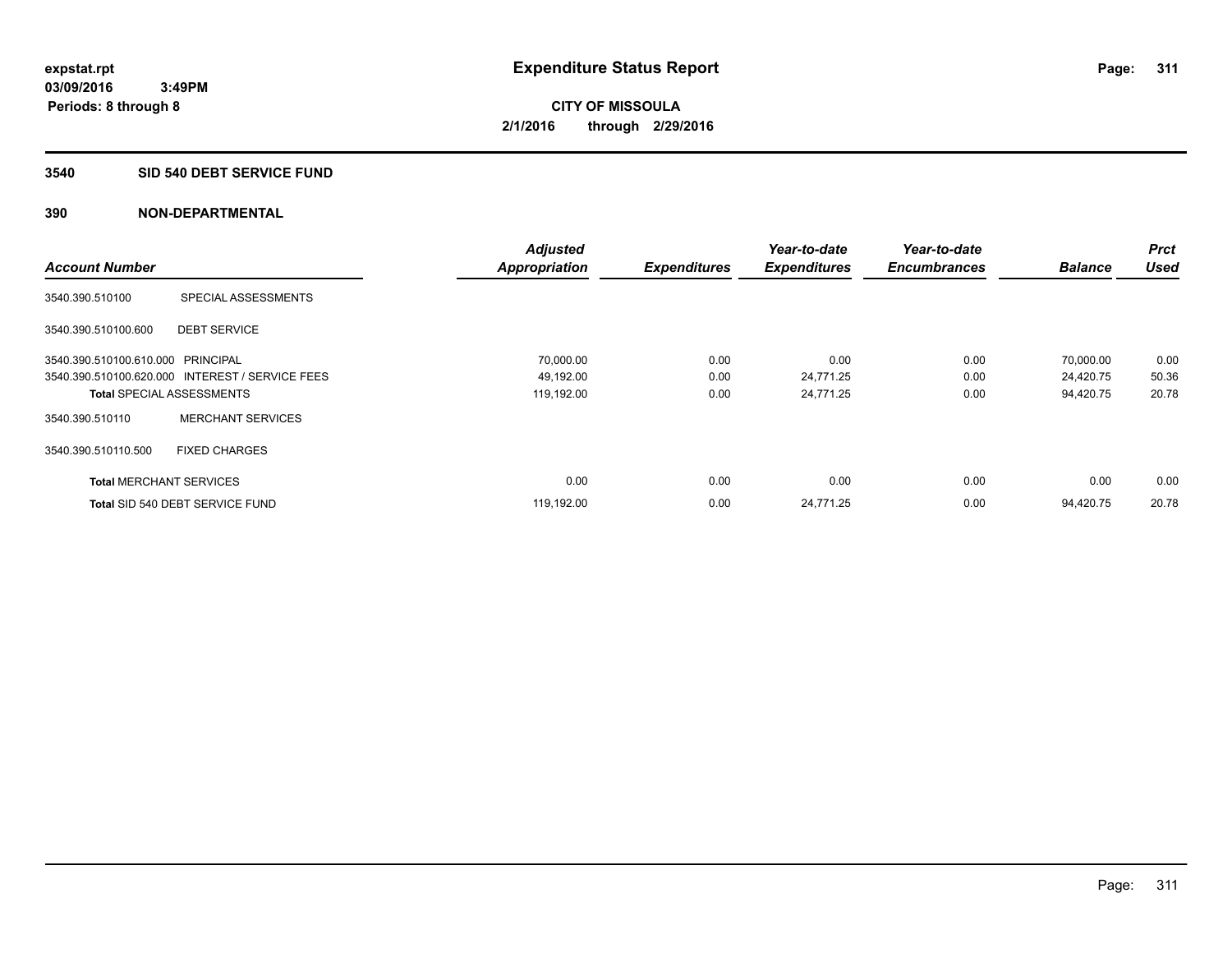#### **3541 SID 541 DEBT SERVICE**

|                                           |                                  | <b>Adjusted</b>      |                     | Year-to-date        | Year-to-date        |                | <b>Prct</b> |
|-------------------------------------------|----------------------------------|----------------------|---------------------|---------------------|---------------------|----------------|-------------|
| <b>Account Number</b>                     |                                  | <b>Appropriation</b> | <b>Expenditures</b> | <b>Expenditures</b> | <b>Encumbrances</b> | <b>Balance</b> | <b>Used</b> |
| 3541.390.510100                           | <b>SPECIAL ASSESSMENTS</b>       |                      |                     |                     |                     |                |             |
| 3541.390.510100.600                       | <b>DEBT SERVICE</b>              |                      |                     |                     |                     |                |             |
| 3541.390.510100.610.000 PRINCIPAL         |                                  | 30,000.00            | 0.00                | 0.00                | 0.00                | 30,000.00      | 0.00        |
| 3541.390.510100.620.000 PINEVIEW PARK/INT |                                  | 29,303.00            | 0.00                | 14,776.25           | 0.00                | 14,526.75      | 50.43       |
|                                           | <b>Total SPECIAL ASSESSMENTS</b> | 59,303.00            | 0.00                | 14,776.25           | 0.00                | 44,526.75      | 24.92       |
| 3541.390.510110                           | <b>MERCHANT SERVICES</b>         |                      |                     |                     |                     |                |             |
| 3541.390.510110.500                       | <b>FIXED CHARGES</b>             |                      |                     |                     |                     |                |             |
| <b>Total MERCHANT SERVICES</b>            |                                  | 0.00                 | 0.00                | 0.00                | 0.00                | 0.00           | 0.00        |
| Total SID 541 DEBT SERVICE                |                                  | 59,303.00            | 0.00                | 14,776.25           | 0.00                | 44,526.75      | 24.92       |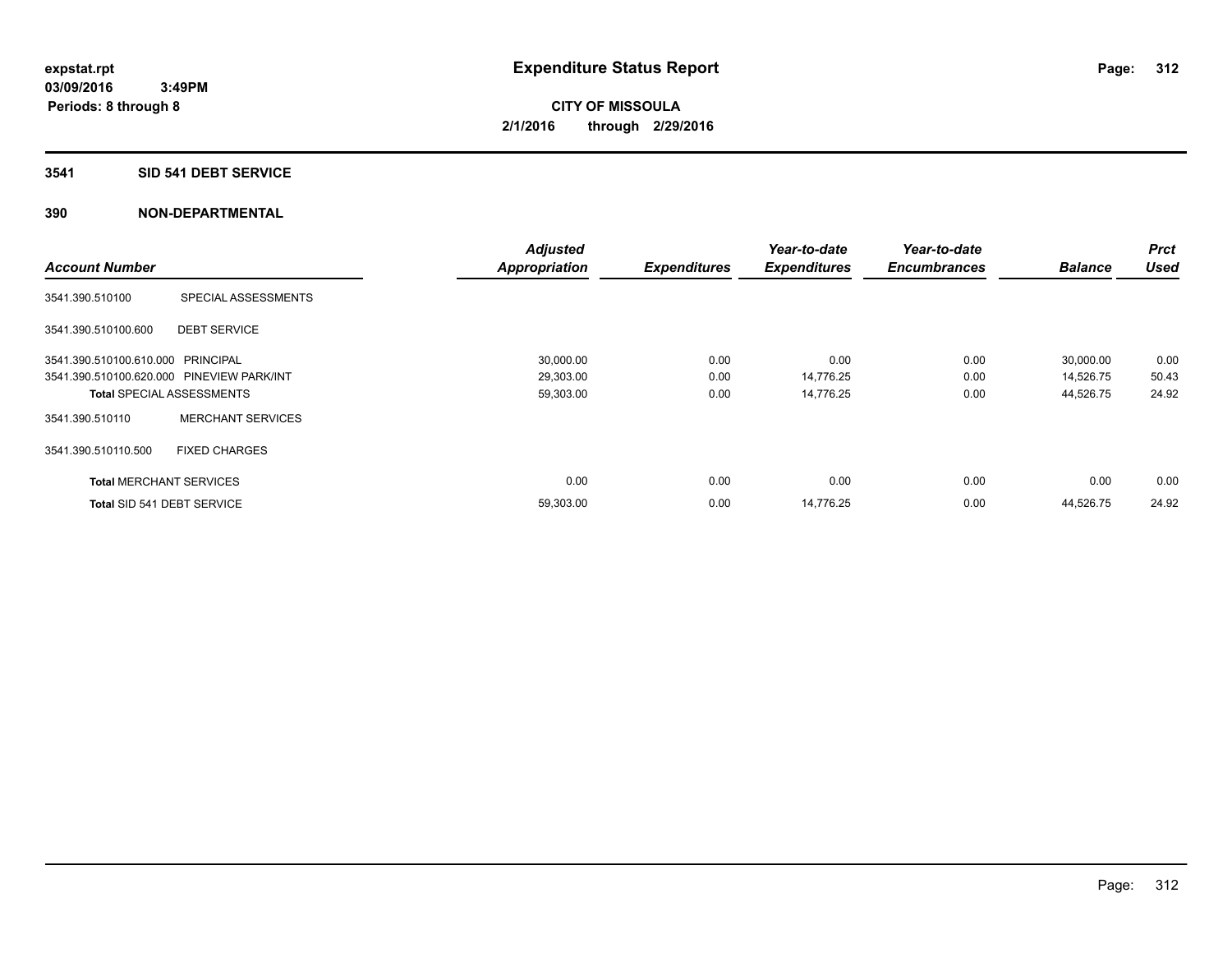#### **3543 SID 543 DEBT SERVICE**

| <b>Account Number</b>      |                                     | <b>Adjusted</b><br><b>Appropriation</b> | <b>Expenditures</b> | Year-to-date<br><b>Expenditures</b> | Year-to-date<br><b>Encumbrances</b> | <b>Balance</b> | <b>Prct</b><br><b>Used</b> |
|----------------------------|-------------------------------------|-----------------------------------------|---------------------|-------------------------------------|-------------------------------------|----------------|----------------------------|
| 3543.390.510000            | <b>MISCELLANEOUS</b>                |                                         |                     |                                     |                                     |                |                            |
| 3543.390.510000.800        | OTHER OBJECTS                       |                                         |                     |                                     |                                     |                |                            |
| <b>Total MISCELLANEOUS</b> |                                     | 0.00                                    | 0.00                | 0.00                                | 0.00                                | 0.00           | 0.00                       |
| 3543.390.510100            | SPECIAL ASSESSMENTS                 |                                         |                     |                                     |                                     |                |                            |
| 3543.390.510100.600        | <b>DEBT SERVICE</b>                 |                                         |                     |                                     |                                     |                |                            |
|                            | <b>Total SPECIAL ASSESSMENTS</b>    | 0.00                                    | 0.00                | 0.00                                | 0.00                                | 0.00           | 0.00                       |
| 3543.390.510110            | <b>MERCHANT SERVICES</b>            |                                         |                     |                                     |                                     |                |                            |
| 3543.390.510110.500        | <b>FIXED CHARGES</b>                |                                         |                     |                                     |                                     |                |                            |
|                            | <b>Total MERCHANT SERVICES</b>      | 0.00                                    | 0.00                | 0.00                                | 0.00                                | 0.00           | 0.00                       |
| 3543.390.521000            | INTERFUND OPERATING TRANSFERS       |                                         |                     |                                     |                                     |                |                            |
| 3543.390.521000.800        | OTHER OBJECTS                       |                                         |                     |                                     |                                     |                |                            |
|                            | Total INTERFUND OPERATING TRANSFERS | 0.00                                    | 0.00                | 0.00                                | 0.00                                | 0.00           | 0.00                       |
|                            | Total SID 543 DEBT SERVICE          | 0.00                                    | 0.00                | 0.00                                | 0.00                                | 0.00           | 0.00                       |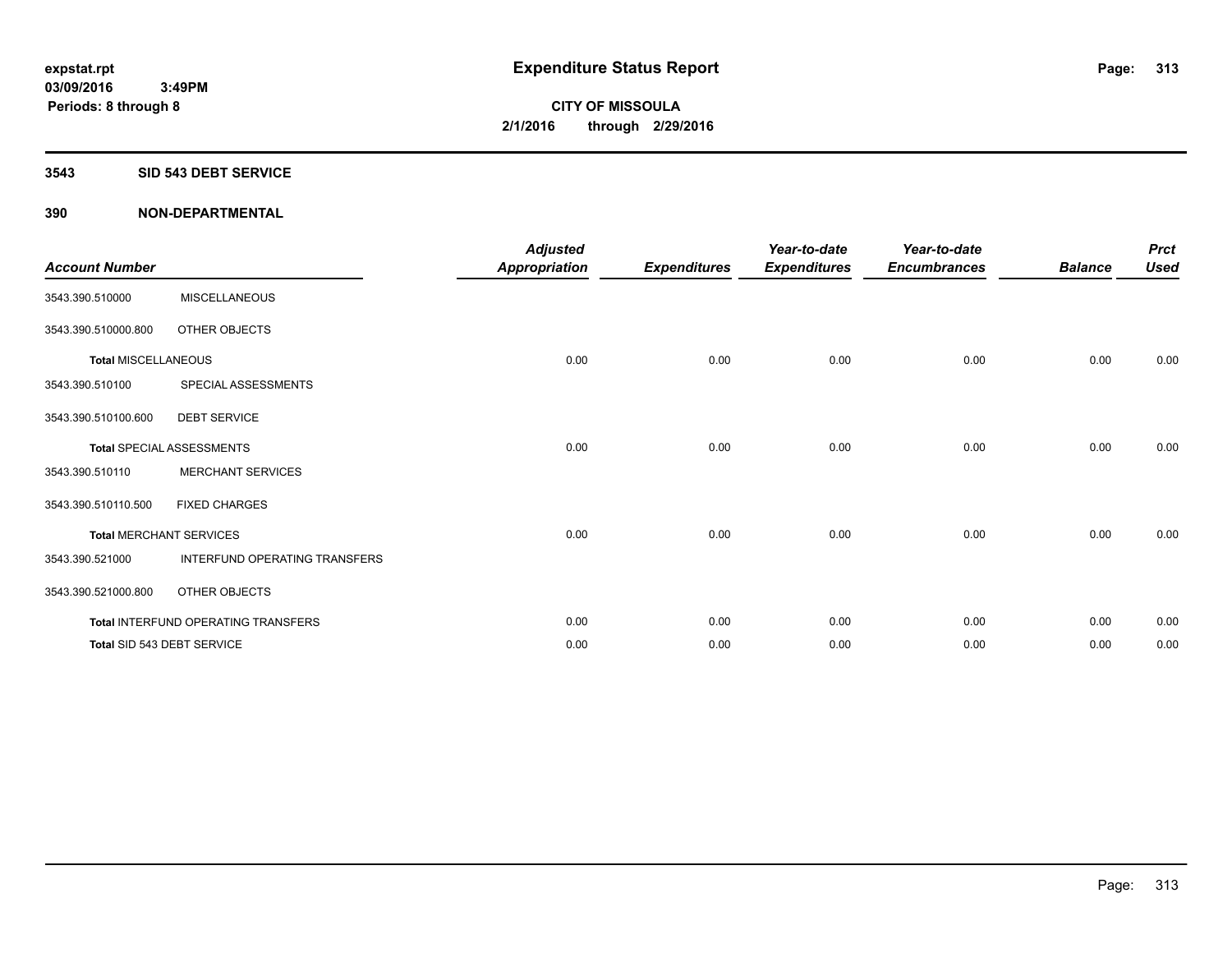**CITY OF MISSOULA 2/1/2016 through 2/29/2016**

## **3544 SID 544 RATTLESNAKE DEBT SERVICE**

| <b>Account Number</b>                      |                                                 | <b>Adjusted</b><br>Appropriation | <b>Expenditures</b> | Year-to-date<br><b>Expenditures</b> | Year-to-date<br><b>Encumbrances</b> | <b>Balance</b> | <b>Prct</b><br>Used |
|--------------------------------------------|-------------------------------------------------|----------------------------------|---------------------|-------------------------------------|-------------------------------------|----------------|---------------------|
| 3544.390.510100                            | SPECIAL ASSESSMENTS                             |                                  |                     |                                     |                                     |                |                     |
| 3544.390.510100.600                        | <b>DEBT SERVICE</b>                             |                                  |                     |                                     |                                     |                |                     |
| 3544.390.510100.610.000 SID 544C/PRINCIPAL |                                                 | 67,000.00                        | 0.00                | 33.000.00                           | 0.00                                | 34.000.00      | 49.25               |
|                                            | 3544.390.510100.620.000 INTEREST / SERVICE FEES | 49,181.00                        | 0.00                | 25.340.63                           | 0.00                                | 23.840.37      | 51.53               |
| <b>Total DEBT SERVICE</b>                  |                                                 | 116,181.00                       | 0.00                | 58,340.63                           | 0.00                                | 57,840.37      | 50.22               |
| <b>Total NON-DEPARTMENTAL</b>              |                                                 | 116.181.00                       | 0.00                | 58.340.63                           | 0.00                                | 57.840.37      | 50.22               |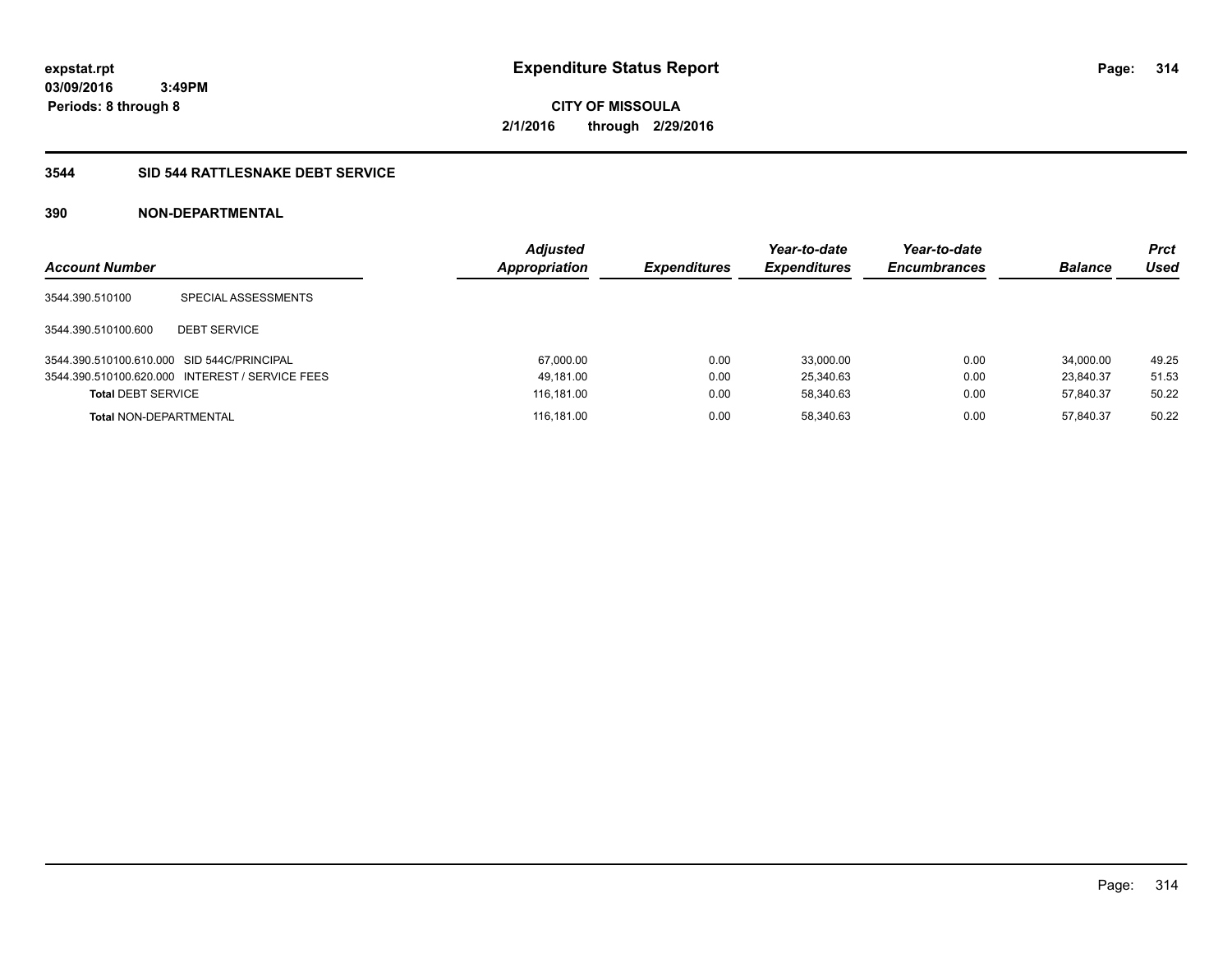**CITY OF MISSOULA 2/1/2016 through 2/29/2016**

# **3544 SID 544 RATTLESNAKE DEBT SERVICE**

# **550 SID 544 PROJECT**

| <b>Account Number</b>     |                                                 | <b>Adjusted</b><br><b>Appropriation</b> | <b>Expenditures</b> | Year-to-date<br><b>Expenditures</b> | Year-to-date<br><b>Encumbrances</b> | <b>Balance</b> | <b>Prct</b><br>Used |
|---------------------------|-------------------------------------------------|-----------------------------------------|---------------------|-------------------------------------|-------------------------------------|----------------|---------------------|
| 3544.550.510100           | SPECIAL ASSESSMENTS                             |                                         |                     |                                     |                                     |                |                     |
| 3544.550.510100.600       | <b>DEBT SERVICE</b>                             |                                         |                     |                                     |                                     |                |                     |
|                           | 3544.550.510100.610.000 SID 544B ARRA/PRINCIPAL | 16,000.00                               | 0.00                | 8,000.00                            | 0.00                                | 8.000.00       | 50.00               |
|                           | 3544.550.510100.620.000 INTEREST / SERVICE FEES | 4.830.00                                | 0.00                | 2.450.00                            | 0.00                                | 2.380.00       | 50.72               |
| <b>Total DEBT SERVICE</b> |                                                 | 20,830.00                               | 0.00                | 10,450.00                           | 0.00                                | 10.380.00      | 50.17               |
| Total SID 544 PROJECT     |                                                 | 20,830.00                               | 0.00                | 10.450.00                           | 0.00                                | 10.380.00      | 50.17               |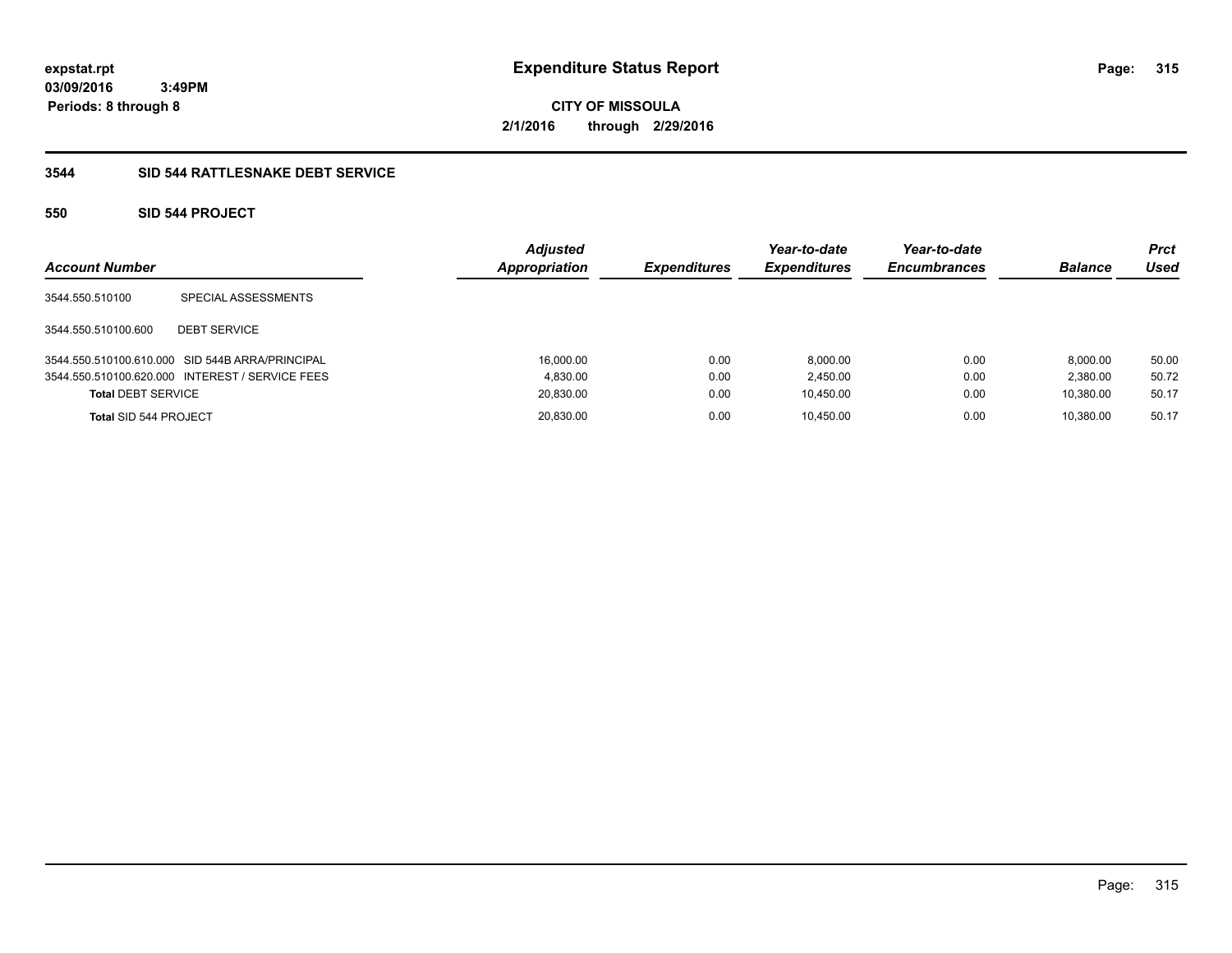**316**

**03/09/2016 3:49PM Periods: 8 through 8**

**CITY OF MISSOULA 2/1/2016 through 2/29/2016**

#### **3544 SID 544 RATTLESNAKE DEBT SERVICE**

## **555 LOLO STREET PROJECT**

| <b>Account Number</b>          |                                                           | <b>Adjusted</b><br><b>Appropriation</b> | <b>Expenditures</b> | Year-to-date<br><b>Expenditures</b> | Year-to-date<br><b>Encumbrances</b> | <b>Balance</b> | <b>Prct</b><br><b>Used</b> |
|--------------------------------|-----------------------------------------------------------|-----------------------------------------|---------------------|-------------------------------------|-------------------------------------|----------------|----------------------------|
| 3544.555.510100                | SPECIAL ASSESSMENTS                                       |                                         |                     |                                     |                                     |                |                            |
| 3544.555.510100.600            | <b>DEBT SERVICE</b>                                       |                                         |                     |                                     |                                     |                |                            |
|                                | 3544.555.510100.610.000 SID 544D LOLOD/PRINCIPAL          | 1,500.00                                | 0.00                | 500.00                              | 0.00                                | 1,000.00       | 33.33                      |
|                                | 3544.555.510100.620.000 SID 544 D INTEREST / SERVICE FEES | 872.00                                  | 0.00                | 0.00                                | 0.00                                | 872.00         | 0.00                       |
|                                | <b>Total SPECIAL ASSESSMENTS</b>                          | 2,372.00                                | 0.00                | 500.00                              | 0.00                                | 1,872.00       | 21.08                      |
| 3544.555.510110                | <b>MERCHANT SERVICES</b>                                  |                                         |                     |                                     |                                     |                |                            |
| 3544.555.510110.500            | <b>FIXED CHARGES</b>                                      |                                         |                     |                                     |                                     |                |                            |
| <b>Total MERCHANT SERVICES</b> |                                                           | 0.00                                    | 0.00                | 0.00                                | 0.00                                | 0.00           | 0.00                       |
|                                | <b>Total LOLO STREET PROJECT</b>                          | 2,372.00                                | 0.00                | 500.00                              | 0.00                                | 1,872.00       | 21.08                      |
|                                | Total SID 544 RATTLESNAKE DEBT SERVICE                    | 139,383.00                              | 0.00                | 69,290.63                           | 0.00                                | 70.092.37      | 49.71                      |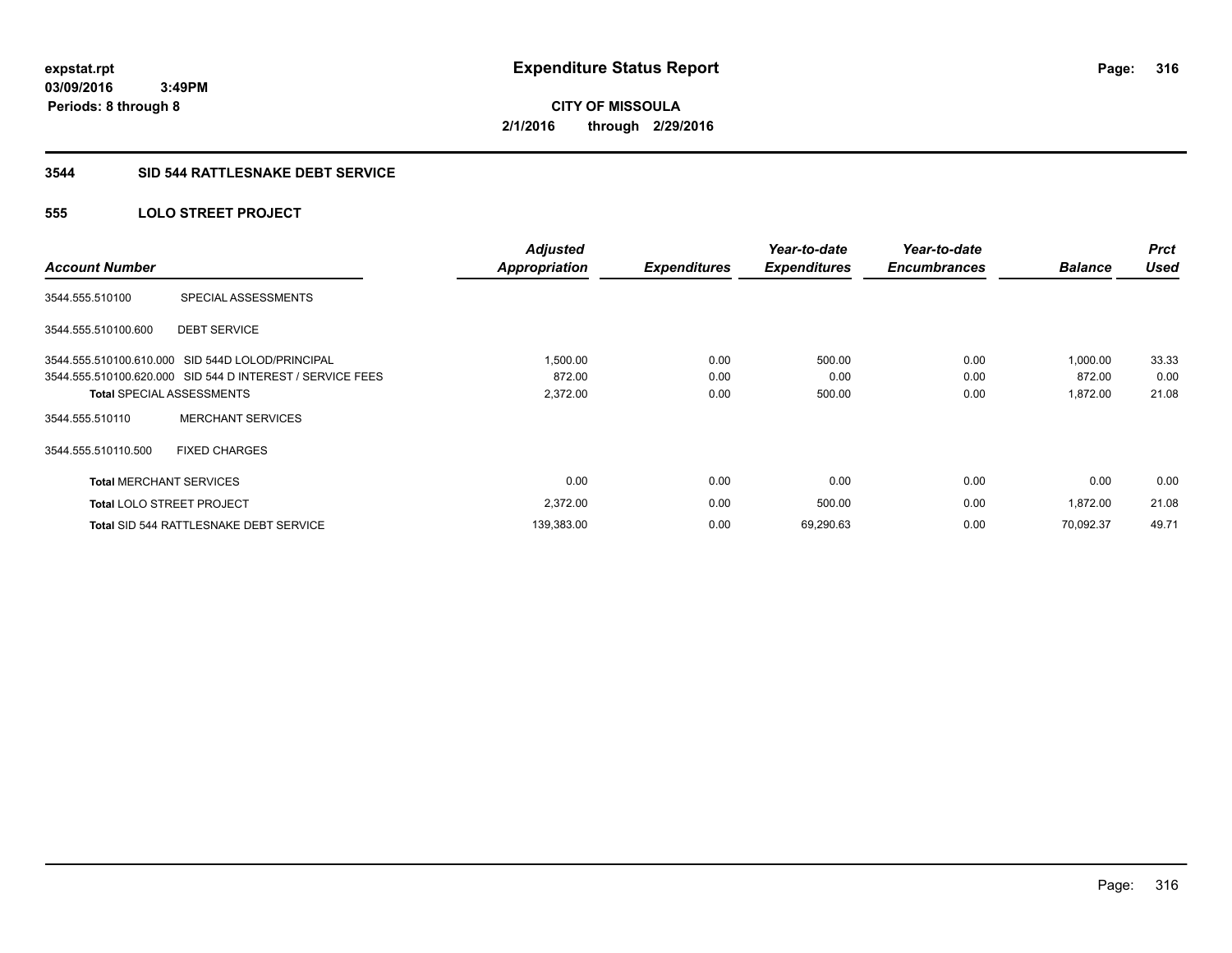#### **3545 SID 545 DEBT SERVICE**

| <b>Account Number</b> |                                     | <b>Adjusted</b><br><b>Appropriation</b> | <b>Expenditures</b> | Year-to-date<br><b>Expenditures</b> | Year-to-date<br><b>Encumbrances</b> | <b>Balance</b> | <b>Prct</b><br><b>Used</b> |
|-----------------------|-------------------------------------|-----------------------------------------|---------------------|-------------------------------------|-------------------------------------|----------------|----------------------------|
| 3545.390.510100       | SPECIAL ASSESSMENTS                 |                                         |                     |                                     |                                     |                |                            |
| 3545.390.510100.600   | <b>DEBT SERVICE</b>                 |                                         |                     |                                     |                                     |                |                            |
|                       | Total SPECIAL ASSESSMENTS           | 0.00                                    | 0.00                | 0.00                                | 0.00                                | 0.00           | 0.00                       |
| 3545.390.510110       | <b>MERCHANT SERVICES</b>            |                                         |                     |                                     |                                     |                |                            |
| 3545.390.510110.500   | <b>FIXED CHARGES</b>                |                                         |                     |                                     |                                     |                |                            |
|                       | <b>Total MERCHANT SERVICES</b>      | 0.00                                    | 0.00                | 0.00                                | 0.00                                | 0.00           | 0.00                       |
| 3545.390.521000       | INTERFUND OPERATING TRANSFERS       |                                         |                     |                                     |                                     |                |                            |
| 3545.390.521000.800   | OTHER OBJECTS                       |                                         |                     |                                     |                                     |                |                            |
|                       | Total INTERFUND OPERATING TRANSFERS | 0.00                                    | 0.00                | 0.00                                | 0.00                                | 0.00           | 0.00                       |
|                       | Total SID 545 DEBT SERVICE          | 0.00                                    | 0.00                | 0.00                                | 0.00                                | 0.00           | 0.00                       |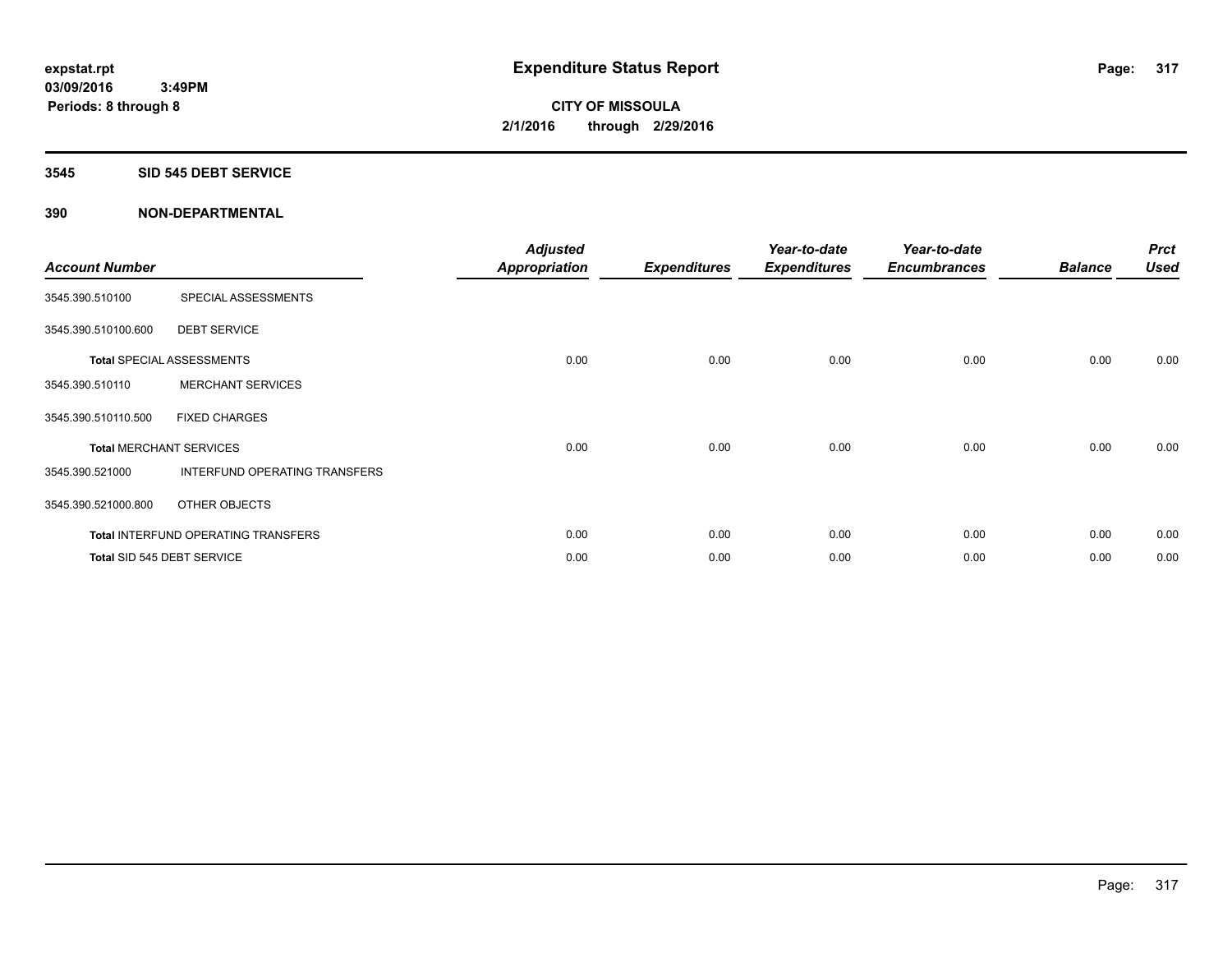#### **3546 SID 546 DEBT SERVICE**

| <b>Account Number</b> |                                     | <b>Adjusted</b><br><b>Appropriation</b> | <b>Expenditures</b> | Year-to-date<br><b>Expenditures</b> | Year-to-date<br><b>Encumbrances</b> | <b>Balance</b> | <b>Prct</b><br><b>Used</b> |
|-----------------------|-------------------------------------|-----------------------------------------|---------------------|-------------------------------------|-------------------------------------|----------------|----------------------------|
| 3546.390.510100       | SPECIAL ASSESSMENTS                 |                                         |                     |                                     |                                     |                |                            |
| 3546.390.510100.600   | <b>DEBT SERVICE</b>                 |                                         |                     |                                     |                                     |                |                            |
|                       | Total SPECIAL ASSESSMENTS           | 0.00                                    | 0.00                | 0.00                                | 0.00                                | 0.00           | 0.00                       |
| 3546.390.510110       | <b>MERCHANT SERVICES</b>            |                                         |                     |                                     |                                     |                |                            |
| 3546.390.510110.500   | <b>FIXED CHARGES</b>                |                                         |                     |                                     |                                     |                |                            |
|                       | <b>Total MERCHANT SERVICES</b>      | 0.00                                    | 0.00                | 0.00                                | 0.00                                | 0.00           | 0.00                       |
| 3546.390.521000       | INTERFUND OPERATING TRANSFERS       |                                         |                     |                                     |                                     |                |                            |
| 3546.390.521000.800   | OTHER OBJECTS                       |                                         |                     |                                     |                                     |                |                            |
|                       | Total INTERFUND OPERATING TRANSFERS | 0.00                                    | 0.00                | 0.00                                | 0.00                                | 0.00           | 0.00                       |
|                       | Total SID 546 DEBT SERVICE          | 0.00                                    | 0.00                | 0.00                                | 0.00                                | 0.00           | 0.00                       |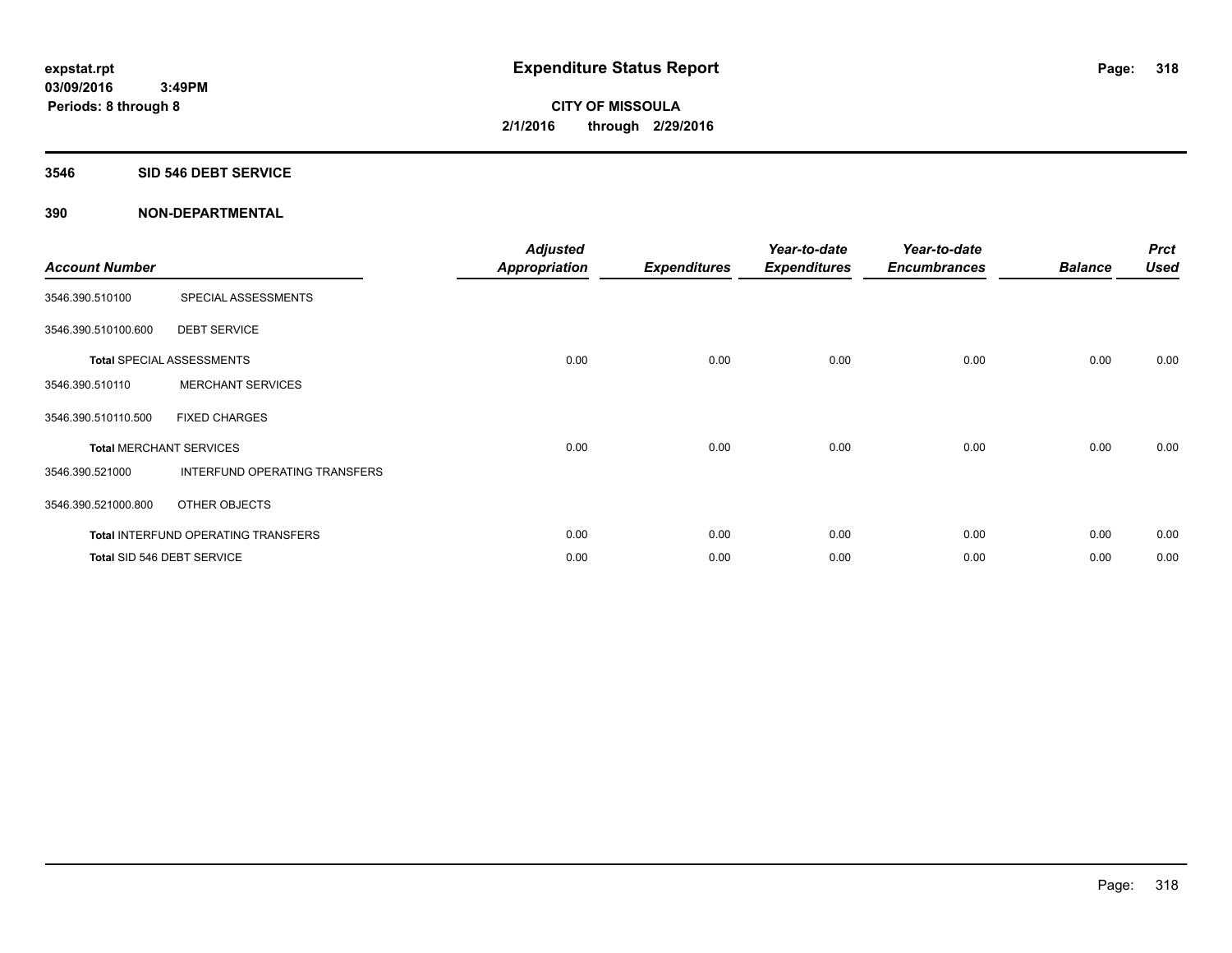# **3548 SID 548-5TH, 6TH & ARTHUR**

|                                            |                                                 | <b>Adjusted</b>      |                     | Year-to-date        | Year-to-date        |                | <b>Prct</b> |
|--------------------------------------------|-------------------------------------------------|----------------------|---------------------|---------------------|---------------------|----------------|-------------|
| <b>Account Number</b>                      |                                                 | <b>Appropriation</b> | <b>Expenditures</b> | <b>Expenditures</b> | <b>Encumbrances</b> | <b>Balance</b> | <b>Used</b> |
| 3548.390.510100                            | SPECIAL ASSESSMENTS                             |                      |                     |                     |                     |                |             |
| 3548.390.510100.600                        | <b>DEBT SERVICE</b>                             |                      |                     |                     |                     |                |             |
| 3548.390.510100.610.000 SID 544C/PRINCIPAL |                                                 | 65,000.00            | 0.00                | 0.00                | 0.00                | 65,000.00      | 0.00        |
|                                            | 3548.390.510100.620.000 INTEREST / SERVICE FEES | 46,525.00            | 0.00                | 23,437.50           | 0.00                | 23,087.50      | 50.38       |
| <b>Total SPECIAL ASSESSMENTS</b>           |                                                 | 111,525.00           | 0.00                | 23,437.50           | 0.00                | 88,087.50      | 21.02       |
| 3548.390.510110                            | <b>MERCHANT SERVICES</b>                        |                      |                     |                     |                     |                |             |
| 3548.390.510110.500                        | <b>FIXED CHARGES</b>                            |                      |                     |                     |                     |                |             |
| <b>Total MERCHANT SERVICES</b>             |                                                 | 0.00                 | 0.00                | 0.00                | 0.00                | 0.00           | 0.00        |
|                                            | Total SID 548-5TH, 6TH & ARTHUR                 | 111,525.00           | 0.00                | 23,437.50           | 0.00                | 88.087.50      | 21.02       |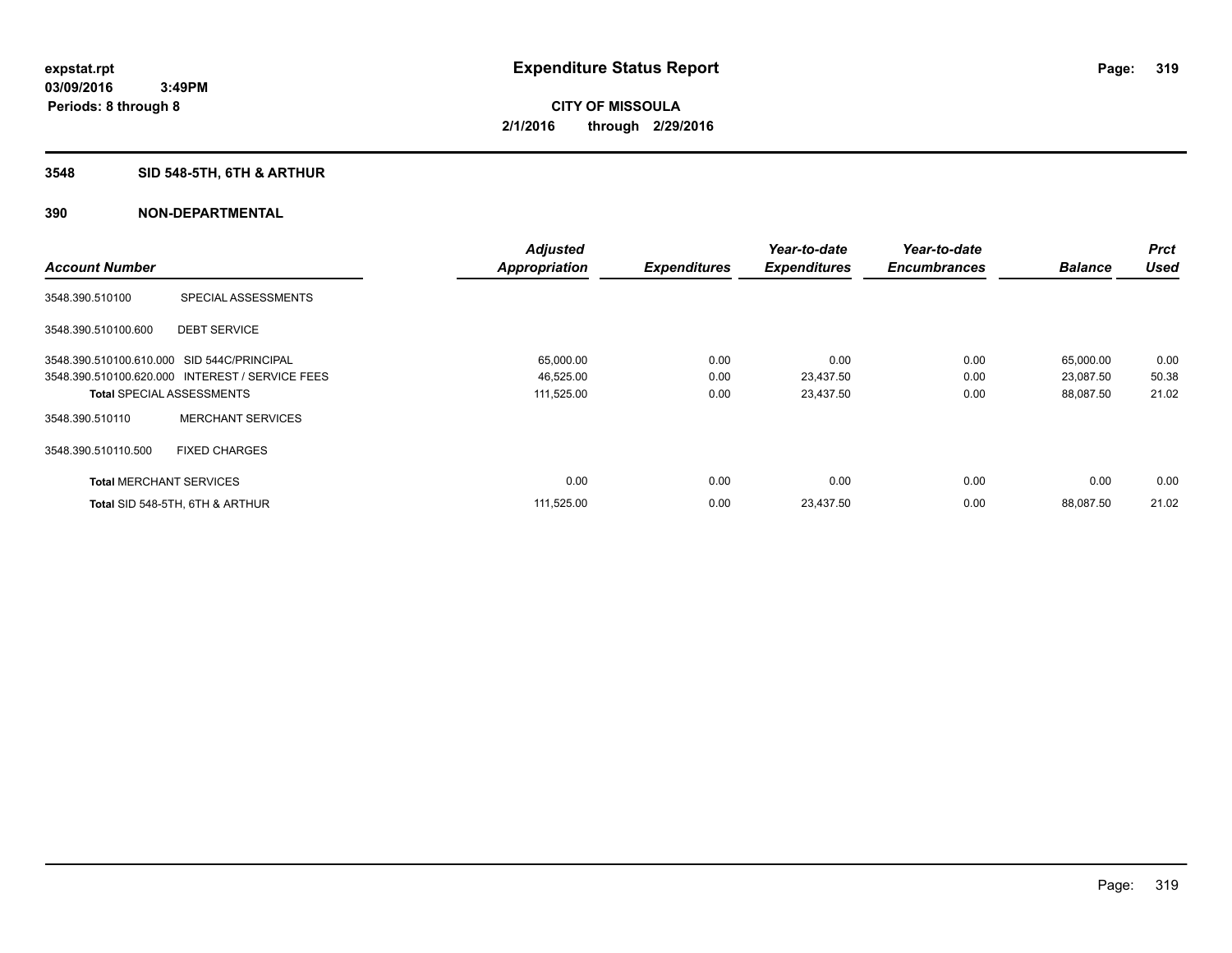#### **3549 SID 549 HILLVIEW WAY**

| <b>Account Number</b> |                                  | <b>Adjusted</b><br>Appropriation | <b>Expenditures</b> | Year-to-date<br><b>Expenditures</b> | Year-to-date<br><b>Encumbrances</b> | <b>Balance</b> | <b>Prct</b><br><b>Used</b> |
|-----------------------|----------------------------------|----------------------------------|---------------------|-------------------------------------|-------------------------------------|----------------|----------------------------|
| 3549.390.510100       | SPECIAL ASSESSMENTS              |                                  |                     |                                     |                                     |                |                            |
| 3549.390.510100.600   | <b>DEBT SERVICE</b>              |                                  |                     |                                     |                                     |                |                            |
|                       | <b>Total SPECIAL ASSESSMENTS</b> | 0.00                             | 0.00                | 0.00                                | 0.00                                | 0.00           | 0.00                       |
|                       | Total SID 549 HILLVIEW WAY       | 0.00                             | 0.00                | 0.00                                | 0.00                                | 0.00           | 0.00                       |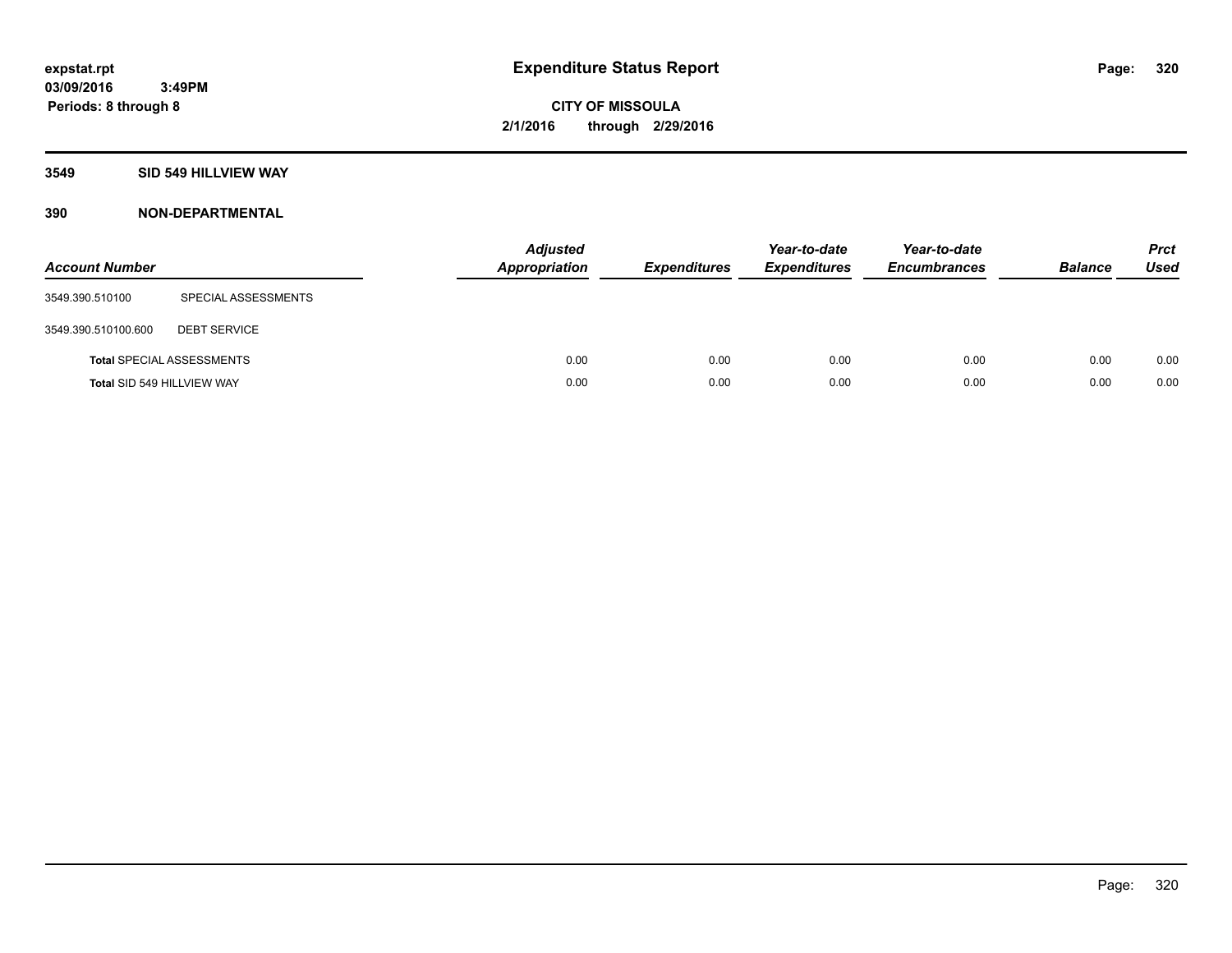**CITY OF MISSOULA 2/1/2016 through 2/29/2016**

#### **4060 CAPITAL IMPROVEMENT PROGRAM FUND**

| <b>Account Number</b>                   |                                                                                                | <b>Adjusted</b><br>Appropriation | <b>Expenditures</b> | Year-to-date<br><b>Expenditures</b> | Year-to-date<br><b>Encumbrances</b> | <b>Balance</b>                 | <b>Prct</b><br><b>Used</b> |
|-----------------------------------------|------------------------------------------------------------------------------------------------|----------------------------------|---------------------|-------------------------------------|-------------------------------------|--------------------------------|----------------------------|
| 4060.390.410000                         | <b>GENERAL GOVERNMENT</b>                                                                      |                                  |                     |                                     |                                     |                                |                            |
| 4060.390.410000.600                     | <b>DEBT SERVICE</b>                                                                            |                                  |                     |                                     |                                     |                                |                            |
|                                         | <b>Total GENERAL GOVERNMENT</b>                                                                | 0.00                             | 0.00                | 0.00                                | 0.00                                | 0.00                           | 0.00                       |
| 4060.390.410001                         | SELF HOSTING ACCELA AUTOMATION                                                                 |                                  |                     |                                     |                                     |                                |                            |
| 4060.390.410001.900                     | <b>CAPITAL OUTLAY</b>                                                                          |                                  |                     |                                     |                                     |                                |                            |
|                                         | 4060.390.410001.940.000 SELF HOSTING ACCELA AUTOMATION<br>Total SELF HOSTING ACCELA AUTOMATION | 0.00<br>0.00                     | 0.00<br>0.00        | 153,058.67<br>153,058.67            | 0.00<br>0.00                        | $-153,058.67$<br>$-153,058.67$ | 0.00<br>0.00               |
| 4060.390.410211                         | MAYORS NEIGHBORHOOD OFFICE REMODEL                                                             |                                  |                     |                                     |                                     |                                |                            |
| 4060.390.410211.900                     | CAPITAL OUTLAY                                                                                 |                                  |                     |                                     |                                     |                                |                            |
|                                         | <b>Total MAYORS NEIGHBORHOOD OFFICE REMODEL</b>                                                | 0.00                             | 0.00                | 0.00                                | 0.00                                | 0.00                           | 0.00                       |
| 4060.390.410360                         | CITY HALL EXPANSION                                                                            |                                  |                     |                                     |                                     |                                |                            |
| 4060.390.410360.800                     | OTHER OBJECTS                                                                                  |                                  |                     |                                     |                                     |                                |                            |
| <b>Total CITY HALL EXPANSION</b>        |                                                                                                | 0.00                             | 0.00                | 0.00                                | 0.00                                | 0.00                           | 0.00                       |
| 4060.390.410368                         | MUNI COURT EXPANSION DEBT SERVICE                                                              |                                  |                     |                                     |                                     |                                |                            |
| 4060.390.410368.600                     | <b>DEBT SERVICE</b>                                                                            |                                  |                     |                                     |                                     |                                |                            |
| 4060.390.410368.610.000 PRINCIPAL       |                                                                                                | 50,000.00                        | 0.00                | 0.00                                | 0.00                                | 50,000.00                      | 0.00                       |
| 4060.390.410368.620.000 INTEREST & FEES |                                                                                                | 31,860.00                        | 0.00                | 16,280.00                           | 0.00                                | 15,580.00                      | 51.10                      |
|                                         | Total MUNI COURT EXPANSION DEBT SERVICE                                                        | 81,860.00                        | 0.00                | 16,280.00                           | 0.00                                | 65,580.00                      | 19.89                      |
| 4060.390.410560                         | COPIERS/COMPUTER EQUIP                                                                         |                                  |                     |                                     |                                     |                                |                            |
| 4060.390.410560.900                     | CAPITAL OUTLAY                                                                                 |                                  |                     |                                     |                                     |                                |                            |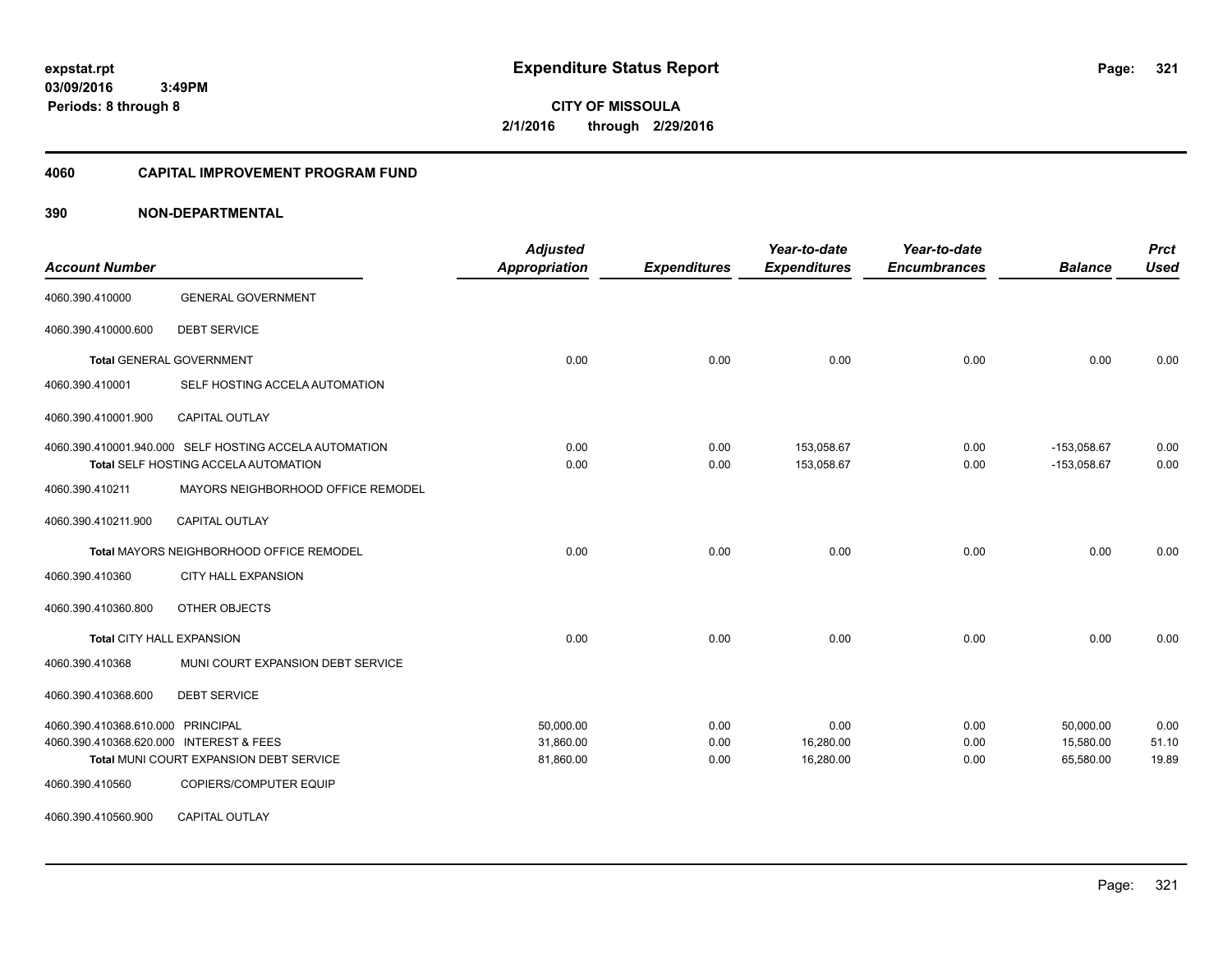**322**

**CITY OF MISSOULA 2/1/2016 through 2/29/2016**

#### **4060 CAPITAL IMPROVEMENT PROGRAM FUND**

| <b>Account Number</b>     |                                                                                                                                                | <b>Adjusted</b><br><b>Appropriation</b> | <b>Expenditures</b>    | Year-to-date<br><b>Expenditures</b> | Year-to-date<br><b>Encumbrances</b> | <b>Balance</b>                        | <b>Prct</b><br><b>Used</b> |
|---------------------------|------------------------------------------------------------------------------------------------------------------------------------------------|-----------------------------------------|------------------------|-------------------------------------|-------------------------------------|---------------------------------------|----------------------------|
|                           | 4060.390.410560.940.000 COPIERS/COMPUTER EQUIP<br>Total COPIERS/COMPUTER EQUIP                                                                 | 0.00<br>0.00                            | 758.06<br>758.06       | 48,700.87<br>48,700.87              | 0.00<br>0.00                        | $-48,700.87$<br>$-48,700.87$          | 0.00<br>0.00               |
| 4060.390.410587           | <b>CUSTOMER SERVICE REQUEST MODULE</b>                                                                                                         |                                         |                        |                                     |                                     |                                       |                            |
| 4060.390.410587.900       | <b>CAPITAL OUTLAY</b>                                                                                                                          |                                         |                        |                                     |                                     |                                       |                            |
|                           | Total CUSTOMER SERVICE REQUEST MODULE                                                                                                          | 0.00                                    | 0.00                   | 0.00                                | 0.00                                | 0.00                                  | 0.00                       |
| 4060.390.411011           | <b>CAFR BUILDER</b>                                                                                                                            |                                         |                        |                                     |                                     |                                       |                            |
| 4060.390.411011.900       | <b>CAPITAL OUTLAY</b>                                                                                                                          |                                         |                        |                                     |                                     |                                       |                            |
| <b>Total CAFR BUILDER</b> |                                                                                                                                                | 0.00                                    | 0.00                   | 0.00                                | 0.00                                | 0.00                                  | 0.00                       |
| 4060.390.411241           | ENERGY CONSERVATION CLIMATE ACTION                                                                                                             |                                         |                        |                                     |                                     |                                       |                            |
| 4060.390.411241.900       | <b>CAPITAL OUTLAY</b>                                                                                                                          |                                         |                        |                                     |                                     |                                       |                            |
|                           | 4060.390.411241.930.000 ENERGY CONSERVATION CLIMATE ACTION<br><b>Total ENERGY CONSERVATION CLIMATE ACTION</b>                                  | 0.00<br>0.00                            | 15.327.62<br>15,327.62 | 53,987.92<br>53,987.92              | 0.00<br>0.00                        | $-53.987.92$<br>$-53,987.92$          | 0.00<br>0.00               |
| 4060.390.411242           | COUNCIL CHAMBERS HVAC                                                                                                                          |                                         |                        |                                     |                                     |                                       |                            |
| 4060.390.411242.900       | <b>CAPITAL OUTLAY</b>                                                                                                                          |                                         |                        |                                     |                                     |                                       |                            |
|                           | <b>Total COUNCIL CHAMBERS HVAC</b>                                                                                                             | 0.00                                    | 0.00                   | 0.00                                | 0.00                                | 0.00                                  | 0.00                       |
| 4060.390.411300           | <b>VOIP/DATA/GIS UPGRADES</b>                                                                                                                  |                                         |                        |                                     |                                     |                                       |                            |
| 4060.390.411300.600       | <b>DEBT SERVICE</b>                                                                                                                            |                                         |                        |                                     |                                     |                                       |                            |
|                           | 4060.390.411300.610.000 INTERNALLY FINANCED EQUIP/PRINCIPAL<br>4060.390.411300.620.000 INTEREST / SERVICE FEES<br>Total VOIP/DATA/GIS UPGRADES | 148,493.00<br>11.185.00<br>159,678.00   | 0.00<br>0.00<br>0.00   | 0.00<br>0.00<br>0.00                | 0.00<br>0.00<br>0.00                | 148,493.00<br>11,185.00<br>159,678.00 | 0.00<br>0.00<br>0.00       |
| 4060.390.420001           | PUBLIC SAFETY OPERATING/LIGHT VEHICLES                                                                                                         |                                         |                        |                                     |                                     |                                       |                            |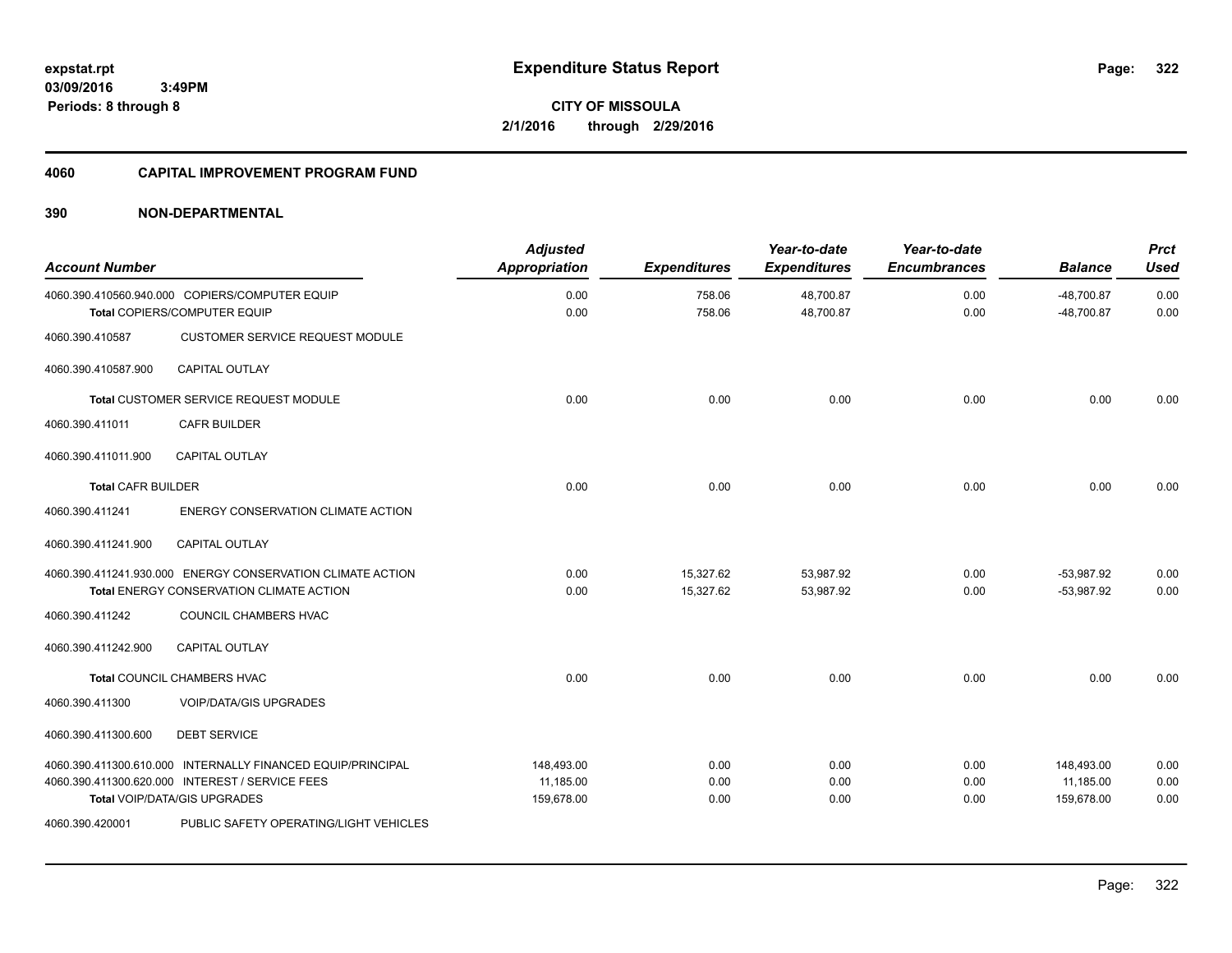**CITY OF MISSOULA 2/1/2016 through 2/29/2016**

#### **4060 CAPITAL IMPROVEMENT PROGRAM FUND**

|                                  |                                                          | <b>Adjusted</b> |                     | Year-to-date        | Year-to-date        |                | <b>Prct</b> |
|----------------------------------|----------------------------------------------------------|-----------------|---------------------|---------------------|---------------------|----------------|-------------|
| <b>Account Number</b>            |                                                          | Appropriation   | <b>Expenditures</b> | <b>Expenditures</b> | <b>Encumbrances</b> | <b>Balance</b> | <b>Used</b> |
| 4060.390.420001.900              | <b>CAPITAL OUTLAY</b>                                    |                 |                     |                     |                     |                |             |
|                                  | 4060.390.420001.940.000 PS CORE OPERATING LIGHT VEHICLES | 0.00            | 11,710.31           | 123,439.75          | 0.00                | $-123,439.75$  | 0.00        |
|                                  | <b>Total PUBLIC SAFETY OPERATING/LIGHT VEHICLES</b>      | 0.00            | 11.710.31           | 123.439.75          | 0.00                | $-123.439.75$  | 0.00        |
| 4060.390.420002                  | PUBLIC SAFETY CORE HEAVY EQUIP                           |                 |                     |                     |                     |                |             |
| 4060.390.420002.900              | <b>CAPITAL OUTLAY</b>                                    |                 |                     |                     |                     |                |             |
|                                  | 4060.390.420002.940.000 PS CORE HEAVY EQUIPMENT          | 0.00            | 0.00                | 64.00               | 0.00                | $-64.00$       | 0.00        |
|                                  | Total PUBLIC SAFETY CORE HEAVY EQUIP                     | 0.00            | 0.00                | 64.00               | 0.00                | $-64.00$       | 0.00        |
| 4060.390.420421                  | FIRE STATION IMPROVEMENTS                                |                 |                     |                     |                     |                |             |
| 4060.390.420421.900              | CAPITAL OUTLAY                                           |                 |                     |                     |                     |                |             |
|                                  | 4060.390.420421.930.000 FIRE STATION 1 ROOF REPAIR       | 0.00            | 6,431.93            | 26,849.90           | 0.00                | $-26,849.90$   | 0.00        |
|                                  | <b>Total FIRE STATION IMPROVEMENTS</b>                   | 0.00            | 6,431.93            | 26,849.90           | 0.00                | $-26,849.90$   | 0.00        |
| 4060.390.420470                  | <b>SEARCH &amp; RESCUE</b>                               |                 |                     |                     |                     |                |             |
| 4060.390.420470.900              | <b>CAPITAL OUTLAY</b>                                    |                 |                     |                     |                     |                |             |
|                                  | 4060.390.420470.930.000 BOAT RAMP IMPROVEMENTS           | 0.00            | 3,339.50            | 6,485.50            | 0.00                | $-6,485.50$    | 0.00        |
| <b>Total SEARCH &amp; RESCUE</b> |                                                          | 0.00            | 3,339.50            | 6,485.50            | 0.00                | $-6,485.50$    | 0.00        |
| 4060.390.420471                  | <b>BOAT RAMP IMPROVEMENTS</b>                            |                 |                     |                     |                     |                |             |
| 4060.390.420471.300              | PURCHASED SERVICES                                       |                 |                     |                     |                     |                |             |
| <b>Total PURCHASED SERVICES</b>  |                                                          | 0.00            | 0.00                | 0.00                | 0.00                | 0.00           | 0.00        |
| 4060.390.420471.900              | CAPITAL OUTLAY                                           |                 |                     |                     |                     |                |             |
|                                  | <b>Total BOAT RAMP IMPROVEMENTS</b>                      | 0.00            | 0.00                | 0.00                | 0.00                | 0.00           | 0.00        |
| 4060.390.420640                  | <b>SCBA EQUPMENT</b>                                     |                 |                     |                     |                     |                |             |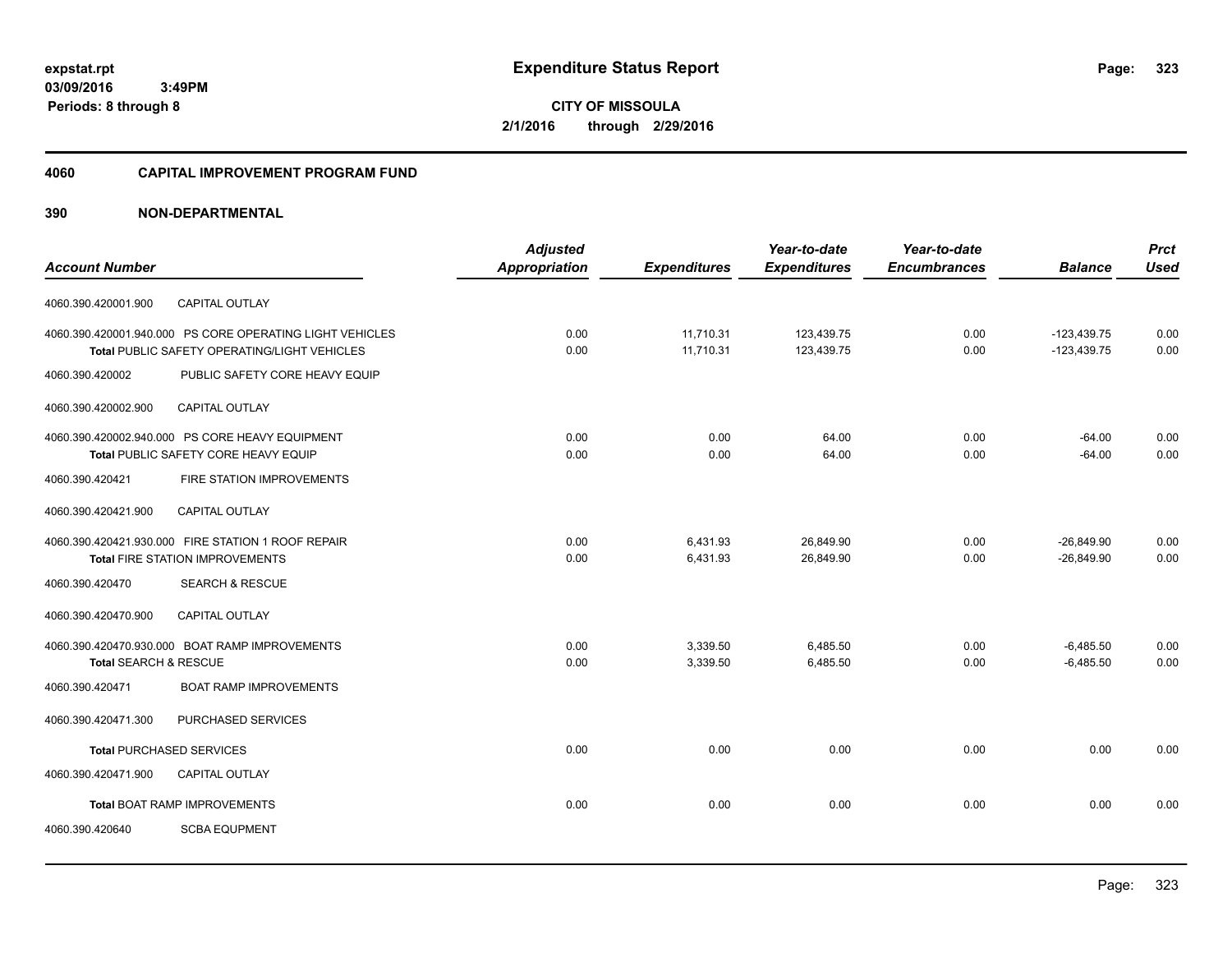**CITY OF MISSOULA 2/1/2016 through 2/29/2016**

#### **4060 CAPITAL IMPROVEMENT PROGRAM FUND**

|                                                               | <b>Adjusted</b>      |                     | Year-to-date        | Year-to-date        |                | <b>Prct</b> |
|---------------------------------------------------------------|----------------------|---------------------|---------------------|---------------------|----------------|-------------|
| <b>Account Number</b>                                         | <b>Appropriation</b> | <b>Expenditures</b> | <b>Expenditures</b> | <b>Encumbrances</b> | <b>Balance</b> | <b>Used</b> |
| <b>CAPITAL OUTLAY</b><br>4060.390.420640.900                  |                      |                     |                     |                     |                |             |
| 4060.390.420640.940.000 SCBA EQUIPMENT                        | 0.00                 | 0.00                | 4,705.15            | 0.00                | $-4,705.15$    | 0.00        |
| <b>Total SCBA EQUPMENT</b>                                    | 0.00                 | 0.00                | 4,705.15            | 0.00                | $-4,705.15$    | 0.00        |
| ADA IMPLEMENTATION<br>4060.390.430000                         |                      |                     |                     |                     |                |             |
| 4060.390.430000.900<br><b>CAPITAL OUTLAY</b>                  |                      |                     |                     |                     |                |             |
| 4060.390.430000.930.000 ADA STUDY/IMPLEMENTATION/IMPROVEMENTS | 0.00                 | 886.00              | 886.00              | 0.00                | $-886.00$      | 0.00        |
| <b>Total ADA IMPLEMENTATION</b>                               | 0.00                 | 886.00              | 886.00              | 0.00                | $-886.00$      | 0.00        |
| PW CORE OPERATING LIGHT VEHICLES<br>4060.390.430001           |                      |                     |                     |                     |                |             |
| CAPITAL OUTLAY<br>4060.390.430001.900                         |                      |                     |                     |                     |                |             |
| 4060.390.430001.940.000 PW CORE OPERATING LIGHT VEHICLES      | 0.00                 | 35,190.67           | 36,848.67           | 0.00                | $-36,848.67$   | 0.00        |
| 4060.390.430001.941.000 DUI DIGITAL EQUIPMENT                 | 0.00                 | 0.00                | 15,915.05           | 0.00                | $-15,915.05$   | 0.00        |
| Total PW CORE OPERATING LIGHT VEHICLES                        | 0.00                 | 35,190.67           | 52,763.72           | 0.00                | $-52,763.72$   | 0.00        |
| 4060.390.430002<br>PW CORE HEAVY EQUIPMENT                    |                      |                     |                     |                     |                |             |
| 4060.390.430002.900<br><b>CAPITAL OUTLAY</b>                  |                      |                     |                     |                     |                |             |
| 4060.390.430002.940.000 PW CORE HEAVY EQUIPMENT               | 0.00                 | 0.00                | 116,327.21          | 0.00                | $-116,327.21$  | 0.00        |
| <b>Total PW CORE HEAVY EQUIPMENT</b>                          | 0.00                 | 0.00                | 116,327.21          | 0.00                | $-116,327.21$  | 0.00        |
| 4060.390.430004<br>TRAFFIC SIGNAL LED CONVERSION              |                      |                     |                     |                     |                |             |
| 4060.390.430004.900<br><b>CAPITAL OUTLAY</b>                  |                      |                     |                     |                     |                |             |
| Total TRAFFIC SIGNAL LED CONVERSION                           | 0.00                 | 0.00                | 0.00                | 0.00                | 0.00           | 0.00        |
| 4060.390.430013<br>MAINTENANCE MANAGEMENT SYSTEM              |                      |                     |                     |                     |                |             |
| CAPITAL OUTLAY<br>4060.390.430013.900                         |                      |                     |                     |                     |                |             |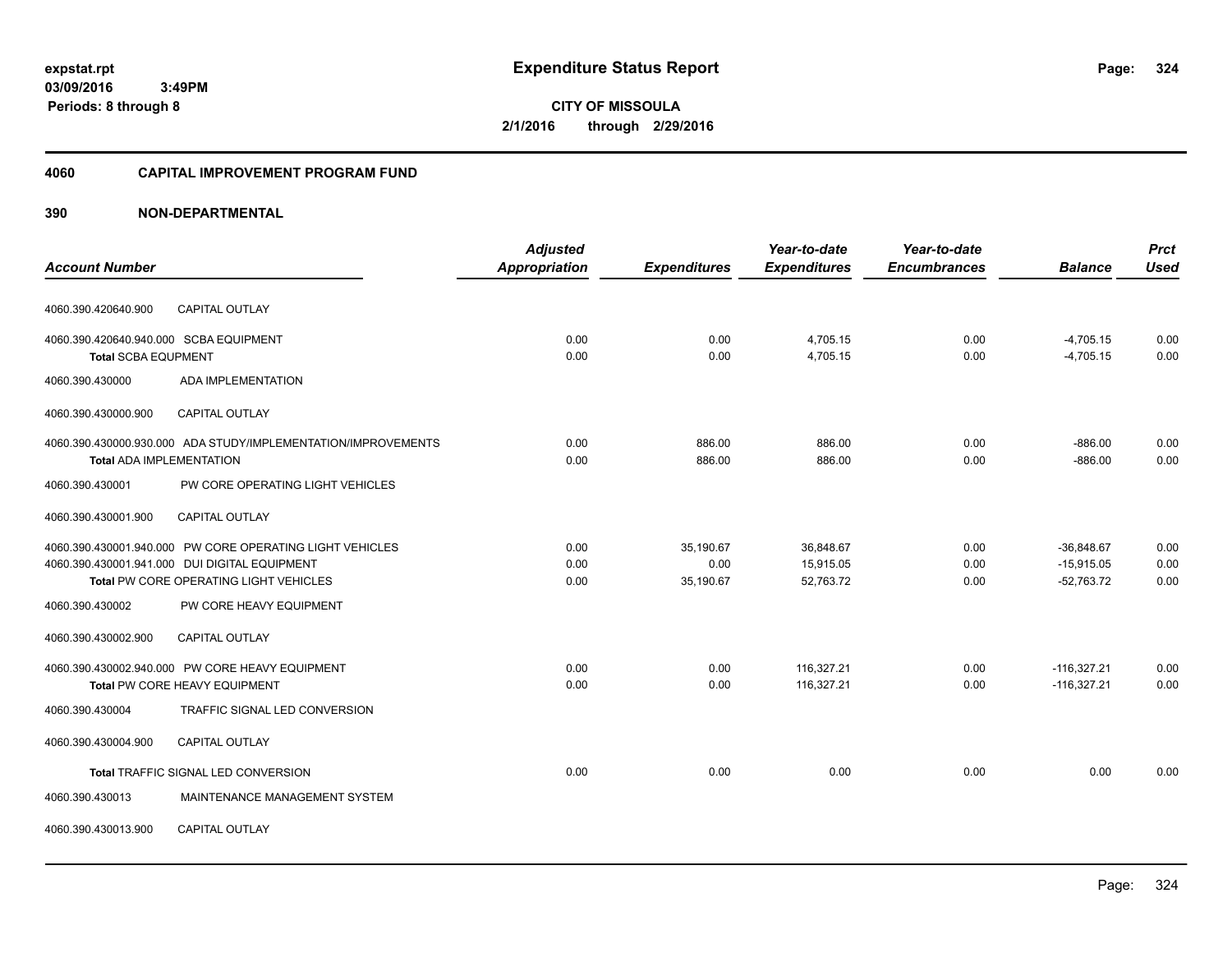**CITY OF MISSOULA 2/1/2016 through 2/29/2016**

#### **4060 CAPITAL IMPROVEMENT PROGRAM FUND**

|                              |                                                                                                          | <b>Adjusted</b> |                     | Year-to-date           | Year-to-date        |                              | <b>Prct</b>  |
|------------------------------|----------------------------------------------------------------------------------------------------------|-----------------|---------------------|------------------------|---------------------|------------------------------|--------------|
| <b>Account Number</b>        |                                                                                                          | Appropriation   | <b>Expenditures</b> | <b>Expenditures</b>    | <b>Encumbrances</b> | <b>Balance</b>               | <b>Used</b>  |
|                              | <b>Total MAINTENANCE MANAGEMENT SYSTEM</b>                                                               | 0.00            | 0.00                | 0.00                   | 0.00                | 0.00                         | 0.00         |
| 4060.390.430221              | CENTRALIZED MAINT, TOOLS & FENCE                                                                         |                 |                     |                        |                     |                              |              |
| 4060.390.430221.900          | <b>CAPITAL OUTLAY</b>                                                                                    |                 |                     |                        |                     |                              |              |
|                              | 4060.390.430221.930.000 CENTRALIZED MAINT, TOOLS & FENCE<br>Total CENTRALIZED MAINT, TOOLS & FENCE       | 0.00<br>0.00    | 287.78<br>287.78    | 2,491.28<br>2,491.28   | 0.00<br>0.00        | $-2,491.28$<br>$-2,491.28$   | 0.00<br>0.00 |
| 4060.390.430266              | <b>TRAFFIC CALMING</b>                                                                                   |                 |                     |                        |                     |                              |              |
| 4060.390.430266.900          | CAPITAL OUTLAY                                                                                           |                 |                     |                        |                     |                              |              |
| <b>Total TRAFFIC CALMING</b> |                                                                                                          | 0.00            | 0.00                | 0.00                   | 0.00                | 0.00                         | 0.00         |
| 4060.390.431401              | <b>GIS-AERIAL PHOTOGRAPHY</b>                                                                            |                 |                     |                        |                     |                              |              |
| 4060.390.431401.300          | PURCHASED SERVICES                                                                                       |                 |                     |                        |                     |                              |              |
|                              | Total GIS-AERIAL PHOTOGRAPHY                                                                             | 0.00            | 0.00                | 0.00                   | 0.00                | 0.00                         | 0.00         |
| 4060.390.440620              | ANIMAL CONTROL FACILITIES                                                                                |                 |                     |                        |                     |                              |              |
| 4060.390.440620.900          | CAPITAL OUTLAY                                                                                           |                 |                     |                        |                     |                              |              |
|                              | 4060.390.440620.940.000 ANIMAL CONTROL RE-ROOF                                                           | 20,000.00       | 0.00                | 0.00                   | 0.00                | 20,000.00                    | 0.00         |
| 4060.390.460001              | Total ANIMAL CONTROL FACILITIES<br>PARKS CORE OPERATING/LIGHT VEHICLES                                   | 20,000.00       | 0.00                | 0.00                   | 0.00                | 20,000.00                    | 0.00         |
| 4060.390.460001.900          | <b>CAPITAL OUTLAY</b>                                                                                    |                 |                     |                        |                     |                              |              |
|                              | 4060.390.460001.940.000 PARKS CORE OPERATING LIGHT VEHICLES<br>Total PARKS CORE OPERATING/LIGHT VEHICLES | 0.00<br>0.00    | 0.00<br>0.00        | 45,620.00<br>45,620.00 | 0.00<br>0.00        | $-45,620.00$<br>$-45,620.00$ | 0.00<br>0.00 |
| 4060.390.460002              | PARKS CORE HEAVY EQUIPMENT                                                                               |                 |                     |                        |                     |                              |              |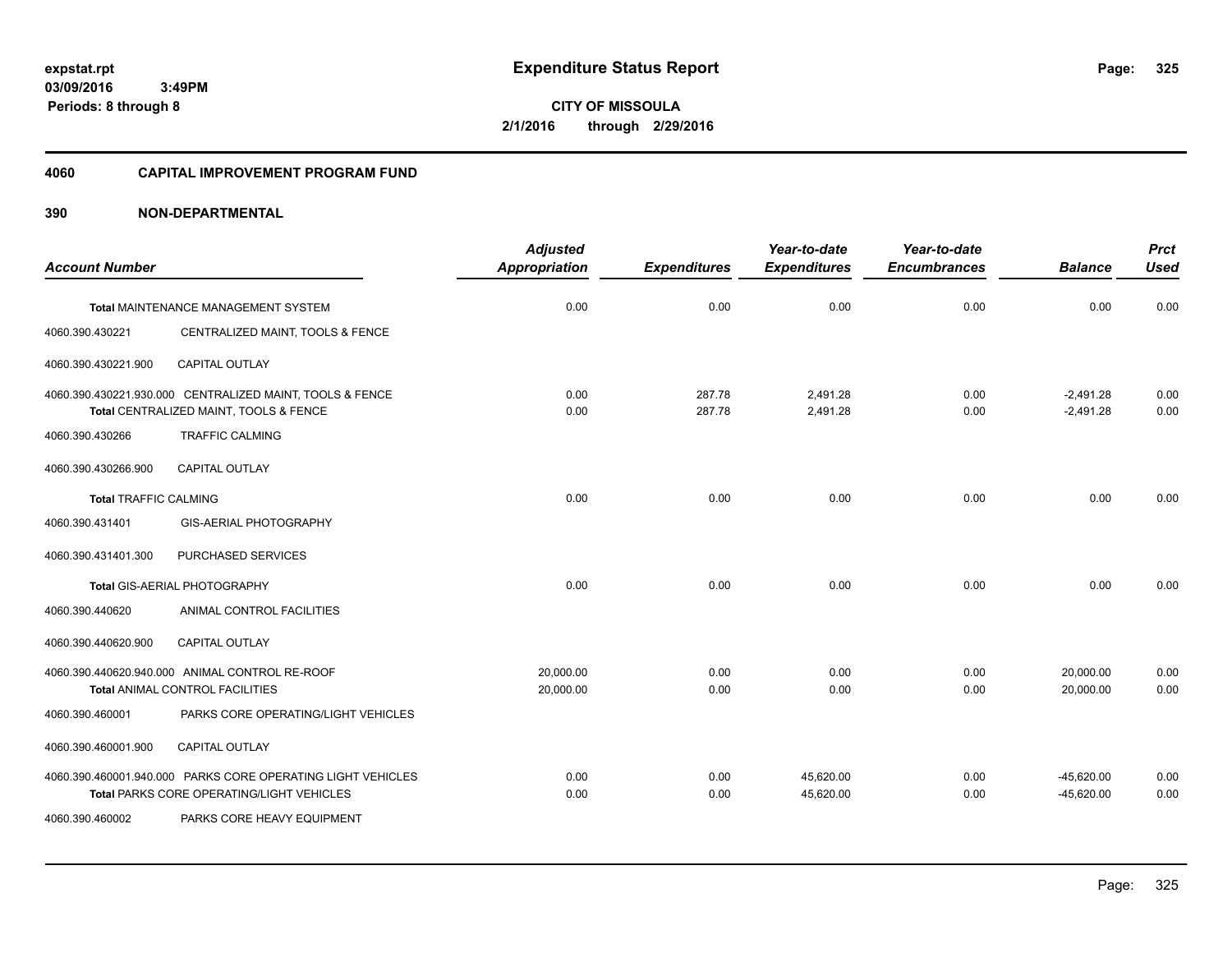**326**

**CITY OF MISSOULA 2/1/2016 through 2/29/2016**

#### **4060 CAPITAL IMPROVEMENT PROGRAM FUND**

|                                      |                                       | <b>Adjusted</b>      |                     | Year-to-date        | Year-to-date        |                | <b>Prct</b> |
|--------------------------------------|---------------------------------------|----------------------|---------------------|---------------------|---------------------|----------------|-------------|
| <b>Account Number</b>                |                                       | <b>Appropriation</b> | <b>Expenditures</b> | <b>Expenditures</b> | <b>Encumbrances</b> | <b>Balance</b> | <b>Used</b> |
| 4060.390.460002.900                  | CAPITAL OUTLAY                        |                      |                     |                     |                     |                |             |
|                                      | Total PARKS CORE HEAVY EQUIPMENT      | 0.00                 | 0.00                | 0.00                | 0.00                | 0.00           | 0.00        |
| 4060.390.460400                      | PARK MAINTENANCE & IMPROVEMENTS       |                      |                     |                     |                     |                |             |
| 4060.390.460400.100                  | PERSONAL SERVICES                     |                      |                     |                     |                     |                |             |
| <b>Total PERSONAL SERVICES</b>       |                                       | 0.00                 | 0.00                | 0.00                | 0.00                | 0.00           | 0.00        |
| 4060.390.460400.900                  | CAPITAL OUTLAY                        |                      |                     |                     |                     |                |             |
|                                      | Total PARK MAINTENANCE & IMPROVEMENTS | 0.00                 | 0.00                | 0.00                | 0.00                | 0.00           | 0.00        |
| 4060.390.460432                      | <b>AQUATICS SUPPORT</b>               |                      |                     |                     |                     |                |             |
| 4060.390.460432.900                  | <b>CAPITAL OUTLAY</b>                 |                      |                     |                     |                     |                |             |
| <b>Total AQUATICS SUPPORT</b>        |                                       | 0.00                 | 0.00                | 0.00                | 0.00                | 0.00           | 0.00        |
| 4060.390.460438                      | MCCORMICK PARK SITE PLAN              |                      |                     |                     |                     |                |             |
| 4060.390.460438.900                  | <b>CAPITAL OUTLAY</b>                 |                      |                     |                     |                     |                |             |
|                                      | Total MCCORMICK PARK SITE PLAN        | 0.00                 | 0.00                | 0.00                | 0.00                | 0.00           | 0.00        |
| 4060.390.460451                      | ART MUSEUM DEBT SERVICE               |                      |                     |                     |                     |                |             |
| 4060.390.460451.600                  | <b>DEBT SERVICE</b>                   |                      |                     |                     |                     |                |             |
|                                      | Total ART MUSEUM DEBT SERVICE         | 0.00                 | 0.00                | 0.00                | 0.00                | 0.00           | 0.00        |
| 4060.390.460452                      | <b>ART MUSEUM</b>                     |                      |                     |                     |                     |                |             |
| 4060.390.460452.900                  | CAPITAL OUTLAY                        |                      |                     |                     |                     |                |             |
| 4060.390.460452.930.000 MAM ART PARK |                                       | 0.00                 | 0.00                | 2,978.64            | 0.00                | $-2,978.64$    | 0.00        |
|                                      |                                       |                      |                     |                     |                     |                |             |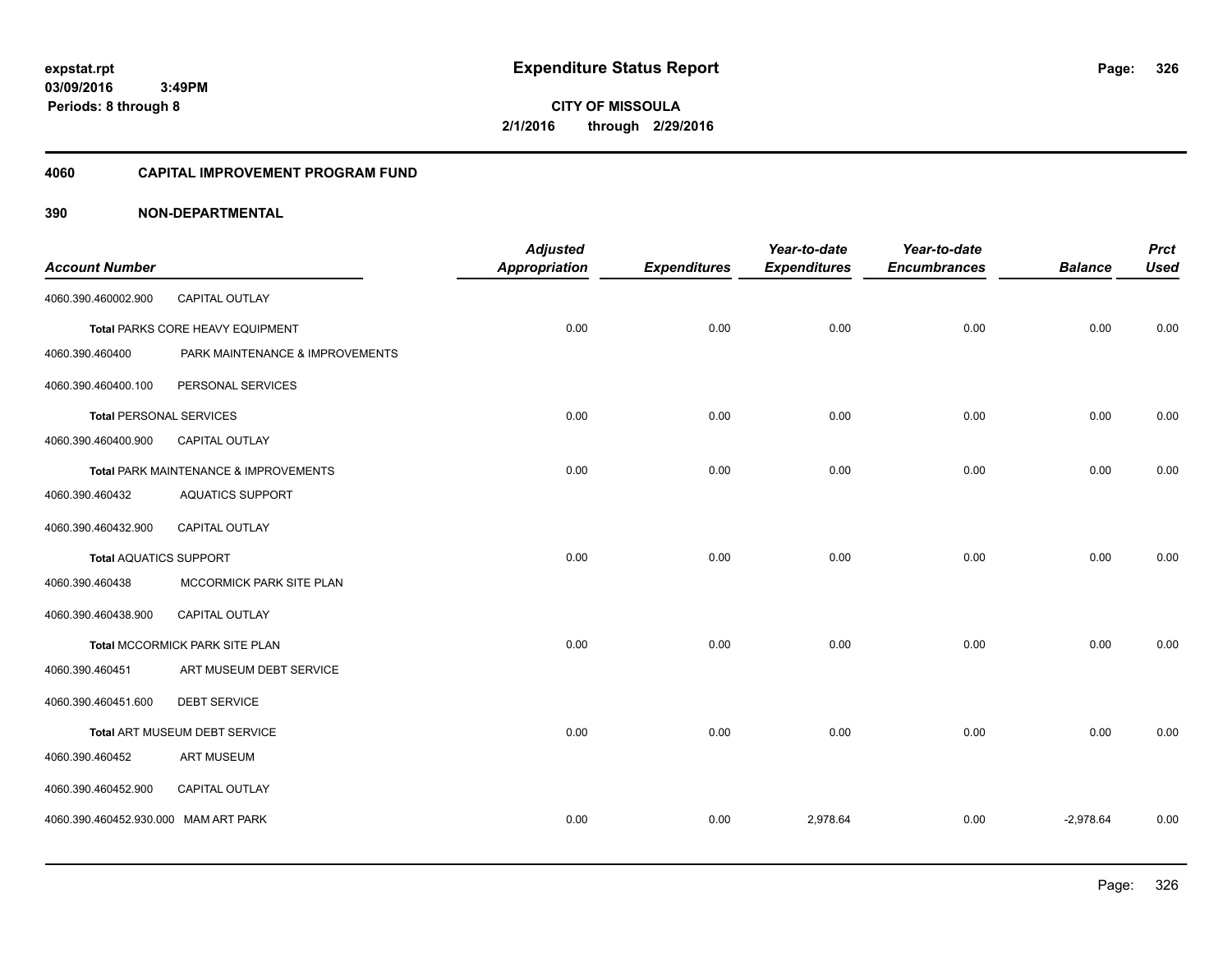**CITY OF MISSOULA 2/1/2016 through 2/29/2016**

#### **4060 CAPITAL IMPROVEMENT PROGRAM FUND**

| <b>Account Number</b>         |                                                                  | <b>Adjusted</b><br><b>Appropriation</b> | <b>Expenditures</b> | Year-to-date<br><b>Expenditures</b> | Year-to-date<br><b>Encumbrances</b> | <b>Balance</b> | <b>Prct</b><br><b>Used</b> |
|-------------------------------|------------------------------------------------------------------|-----------------------------------------|---------------------|-------------------------------------|-------------------------------------|----------------|----------------------------|
| <b>Total ART MUSEUM</b>       |                                                                  | 0.00                                    | 0.00                | 2,978.64                            | 0.00                                | $-2,978.64$    | 0.00                       |
| 4060.390.460485               | 50 METER POOL IMPROVEMENTS                                       |                                         |                     |                                     |                                     |                |                            |
| 4060.390.460485.900           | <b>CAPITAL OUTLAY</b>                                            |                                         |                     |                                     |                                     |                |                            |
|                               | Total 50 METER POOL IMPROVEMENTS                                 | 0.00                                    | 0.00                | 0.00                                | 0.00                                | 0.00           | 0.00                       |
| 4060.390.460507               | <b>METER CONVERSION</b>                                          |                                         |                     |                                     |                                     |                |                            |
| 4060.390.460507.900           | <b>CAPITAL OUTLAY</b>                                            |                                         |                     |                                     |                                     |                |                            |
| <b>Total METER CONVERSION</b> |                                                                  | 0.00                                    | 0.00                | 0.00                                | 0.00                                | 0.00           | 0.00                       |
| 4060.390.490100               | AQUATICS GEN FUND DEBT SERVICE                                   |                                         |                     |                                     |                                     |                |                            |
| 4060.390.490100.600           | <b>DEBT SERVICE</b>                                              |                                         |                     |                                     |                                     |                |                            |
|                               | 4060.390.490100.610.000 FY08 AQUATICS GEN FUND DEBT SVS/PRINCIPL | 85,000.00                               | 0.00                | 0.00                                | 0.00                                | 85,000.00      | 0.00                       |
|                               | 4060.390.490100.620.000 FY08 AQUATICS GEN FUND DEBT SVS/INTEREST | 45,641.00                               | 0.00                | 23,170.63                           | 0.00                                | 22,470.37      | 50.77                      |
|                               | <b>Total AQUATICS GEN FUND DEBT SERVICE</b>                      | 130,641.00                              | 0.00                | 23,170.63                           | 0.00                                | 107,470.37     | 17.74                      |
| 4060.390.490101               | 50 METER POOL DEBT SERVICE                                       |                                         |                     |                                     |                                     |                |                            |
| 4060.390.490101.600           | <b>DEBT SERVICE</b>                                              |                                         |                     |                                     |                                     |                |                            |
|                               | 4060.390.490101.610.000 50 METER POOL DEBT SERVICE               | 35,000.00                               | 0.00                | 0.00                                | 0.00                                | 35,000.00      | 0.00                       |
|                               | 4060.390.490101.620.000 50 METER POOL DEBT SERVICE/INTEREST      | 23,825.00                               | 0.00                | 12,262.50                           | 0.00                                | 11,562.50      | 51.47                      |
|                               | Total 50 METER POOL DEBT SERVICE                                 | 58,825.00                               | 0.00                | 12,262.50                           | 0.00                                | 46,562.50      | 20.85                      |
| 4060.390.490102               | 2010C ENERGY BONDS DEBT SERVICE                                  |                                         |                     |                                     |                                     |                |                            |
| 4060.390.490102.600           | <b>DEBT SERVICE</b>                                              |                                         |                     |                                     |                                     |                |                            |
|                               | 4060.390.490102.610.000 PRINCIPAL-2010C BONDS                    | 60,000.00                               | 0.00                | 0.00                                | 0.00                                | 60,000.00      | 0.00                       |
|                               | 4060.390.490102.620.000 INTEREST / SERVICE FEES-2010C BONDS      | 22,925.00                               | 0.00                | 11,812.50                           | 0.00                                | 11,112.50      | 51.53                      |
|                               | Total 2010C ENERGY BONDS DEBT SERVICE                            | 82,925.00                               | 0.00                | 11,812.50                           | 0.00                                | 71,112.50      | 14.24                      |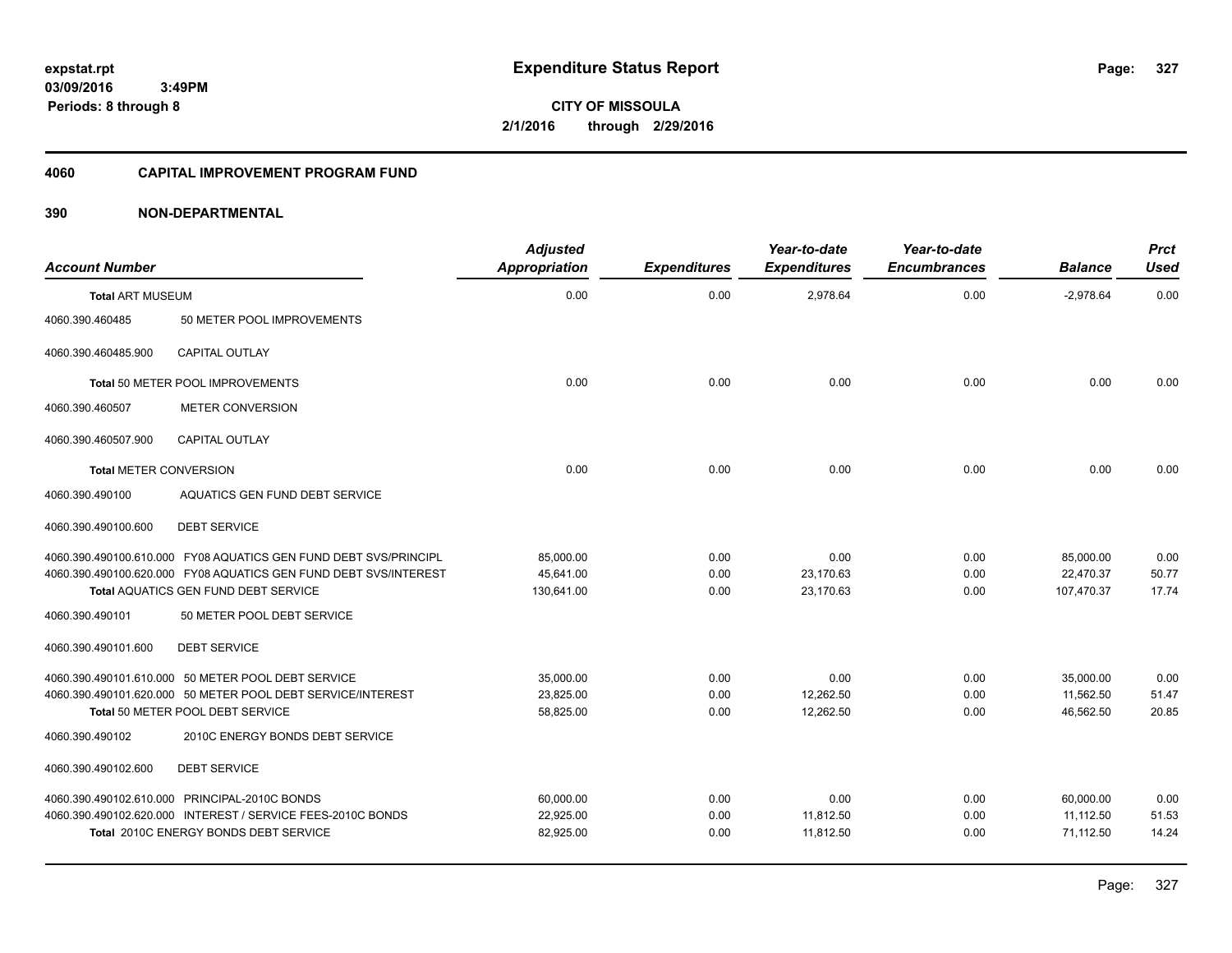**CITY OF MISSOULA 2/1/2016 through 2/29/2016**

#### **4060 CAPITAL IMPROVEMENT PROGRAM FUND**

| <b>Account Number</b>                                                                                                         |                                                              | <b>Adjusted</b><br><b>Appropriation</b> | <b>Expenditures</b>    | Year-to-date<br><b>Expenditures</b> | Year-to-date<br><b>Encumbrances</b> | <b>Balance</b>                       | <b>Prct</b><br><b>Used</b> |
|-------------------------------------------------------------------------------------------------------------------------------|--------------------------------------------------------------|-----------------------------------------|------------------------|-------------------------------------|-------------------------------------|--------------------------------------|----------------------------|
| 4060.390.490103                                                                                                               | 2010A REFUNDING DEBT SERVICE                                 |                                         |                        |                                     |                                     |                                      |                            |
| 4060.390.490103.600                                                                                                           | <b>DEBT SERVICE</b>                                          |                                         |                        |                                     |                                     |                                      |                            |
| 4060.390.490103.610.000 PRINCIPAL<br>4060.390.490103.620.000 INTEREST / SERVICE FEES<br>Total 2010A REFUNDING DEBT SERVICE    |                                                              | 110,000.00<br>19,813.00<br>129,813.00   | 0.00<br>0.00<br>0.00   | 0.00<br>10,256.25<br>10,256.25      | 0.00<br>0.00<br>0.00                | 110,000.00<br>9,556.75<br>119,556.75 | 0.00<br>51.77<br>7.90      |
| 4060.390.490104                                                                                                               | FY16A REFUNDING BOND DEBT SERVICE                            |                                         |                        |                                     |                                     |                                      |                            |
| 4060.390.490104.300                                                                                                           | PURCHASED SERVICES                                           |                                         |                        |                                     |                                     |                                      |                            |
| <b>Total PURCHASED SERVICES</b>                                                                                               | 4060.390.490104.350.000 FY16A REF BOND/PROFESSIONAL SERVICES | 0.00<br>0.00                            | 11,000.00<br>11.000.00 | 11,000.00<br>11.000.00              | 0.00<br>0.00                        | $-11,000.00$<br>$-11.000.00$         | 0.00<br>0.00               |
| 4060.390.490104.600                                                                                                           | <b>DEBT SERVICE</b>                                          |                                         |                        |                                     |                                     |                                      |                            |
| <b>Total DEBT SERVICE</b>                                                                                                     |                                                              | 0.00                                    | 0.00                   | 0.00                                | 0.00                                | 0.00                                 | 0.00                       |
|                                                                                                                               | Total FY16A REFUNDING BOND DEBT SERVICE                      | 0.00                                    | 11,000.00              | 11,000.00                           | 0.00                                | $-11,000.00$                         | 0.00                       |
| 4060.390.490429                                                                                                               | 07 FIRE BOND DEBT SVS \$680,000                              |                                         |                        |                                     |                                     |                                      |                            |
| 4060.390.490429.600                                                                                                           | <b>DEBT SERVICE</b>                                          |                                         |                        |                                     |                                     |                                      |                            |
| 4060.390.490429.610.000 PRINCIPAL<br>4060.390.490429.620.000 INTEREST / SERVICE FEES<br>Total 07 FIRE BOND DEBT SVS \$680,000 |                                                              | 35,000.00<br>18,705.00<br>53,705.00     | 0.00<br>0.00<br>0.00   | 0.00<br>9,702.50<br>9,702.50        | 0.00<br>0.00<br>0.00                | 35,000.00<br>9,002.50<br>44,002.50   | 0.00<br>51.87<br>18.07     |
| 4060.390.490504                                                                                                               | FY09 FINANCED CORE EQUIPMENT                                 |                                         |                        |                                     |                                     |                                      |                            |
| 4060.390.490504.300                                                                                                           | PURCHASED SERVICES                                           |                                         |                        |                                     |                                     |                                      |                            |
| <b>Total PURCHASED SERVICES</b>                                                                                               |                                                              | 0.00                                    | 0.00                   | 0.00                                | 0.00                                | 0.00                                 | 0.00                       |
| 4060.390.490504.600                                                                                                           | <b>DEBT SERVICE</b>                                          |                                         |                        |                                     |                                     |                                      |                            |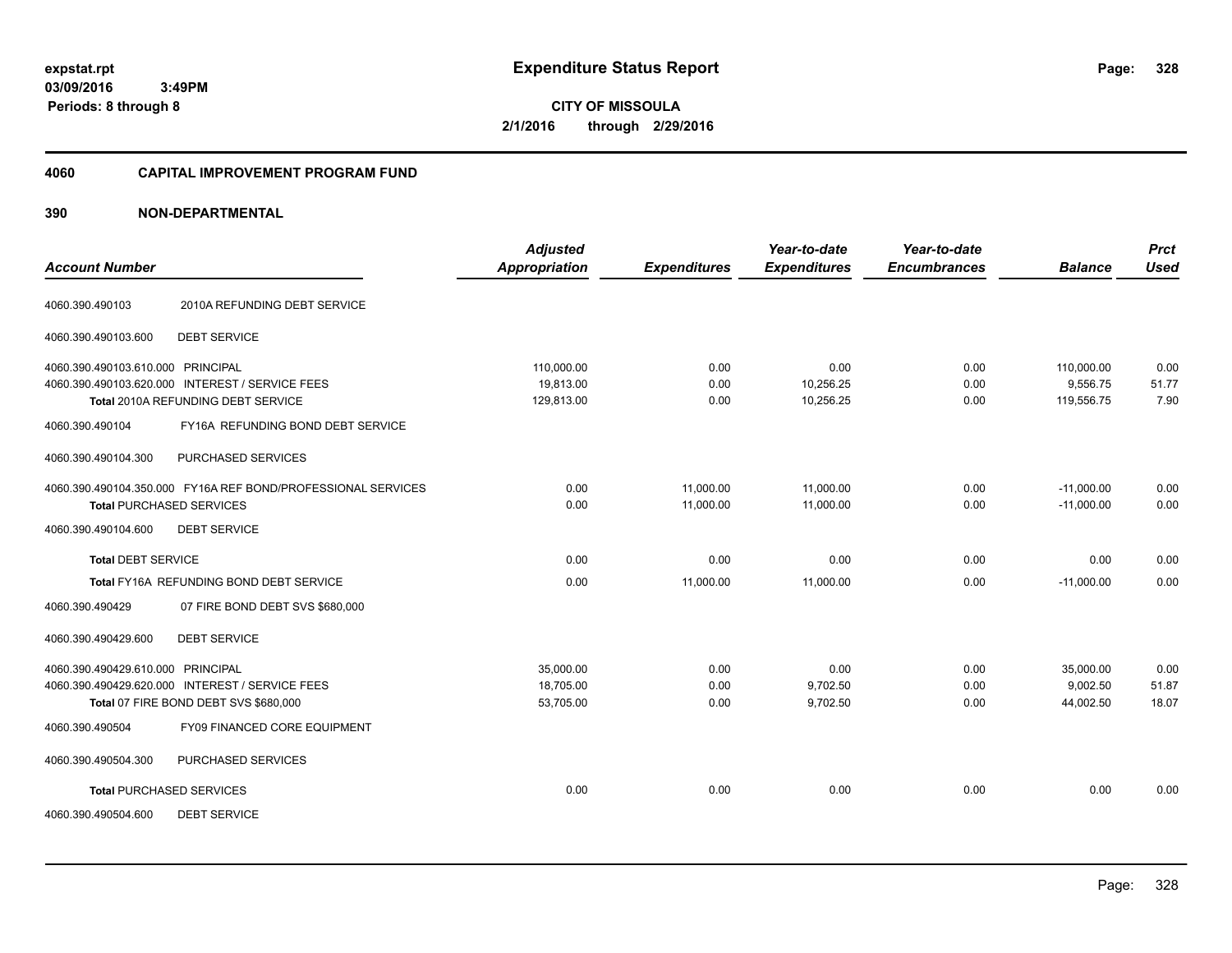# **CITY OF MISSOULA 2/1/2016 through 2/29/2016**

#### **4060 CAPITAL IMPROVEMENT PROGRAM FUND**

| <b>Account Number</b>  |                                                            | <b>Adjusted</b><br>Appropriation | <b>Expenditures</b> | Year-to-date<br><b>Expenditures</b> | Year-to-date<br><b>Encumbrances</b> | <b>Balance</b> | <b>Prct</b><br><b>Used</b> |
|------------------------|------------------------------------------------------------|----------------------------------|---------------------|-------------------------------------|-------------------------------------|----------------|----------------------------|
|                        | 4060.390.490504.610.000 FY09 CORE FINANCED EQUIP-PRINCIPAL | 305,191.00                       | 0.00                | 187,912.37                          | 0.00                                | 117,278.63     | 61.57                      |
|                        | 4060.390.490504.620.000 FY09 FINANCED CORE EQUIP-INTEREST  | 61,927.00                        | 0.00                | 61,927.31                           | 0.00                                | $-0.31$        | 100.00                     |
|                        | Total FY09 FINANCED CORE EQUIPMENT                         | 367,118.00                       | 0.00                | 249,839.68                          | 0.00                                | 117,278.32     | 68.05                      |
| 4060.390.490506        | <b>CORE FINANCED EQUIPMENT</b>                             |                                  |                     |                                     |                                     |                |                            |
| 4060.390.490506.600    | <b>DEBT SERVICE</b>                                        |                                  |                     |                                     |                                     |                |                            |
|                        | Total CORE FINANCED EQUIPMENT                              | 0.00                             | 0.00                | 0.00                                | 0.00                                | 0.00           | 0.00                       |
| 4060.390.510110        | <b>MERCHANT SERVICES</b>                                   |                                  |                     |                                     |                                     |                |                            |
| 4060.390.510110.500    | <b>FIXED CHARGES</b>                                       |                                  |                     |                                     |                                     |                |                            |
|                        | <b>Total MERCHANT SERVICES</b>                             | 0.00                             | 0.00                | 0.00                                | 0.00                                | 0.00           | 0.00                       |
| 4060.390.521001        | <b>TRANSFER TO CIP</b>                                     |                                  |                     |                                     |                                     |                |                            |
| 4060.390.521001.800    | OTHER OBJECTS                                              |                                  |                     |                                     |                                     |                |                            |
| Total TRANSFER TO CIP  |                                                            | 0.00                             | 0.00                | 0.00                                | 0.00                                | 0.00           | 0.00                       |
| Total NON-DEPARTMENTAL |                                                            | 1,084,565.00                     | 84,931.87           | 982,682.67                          | 0.00                                | 101,882.33     | 90.61                      |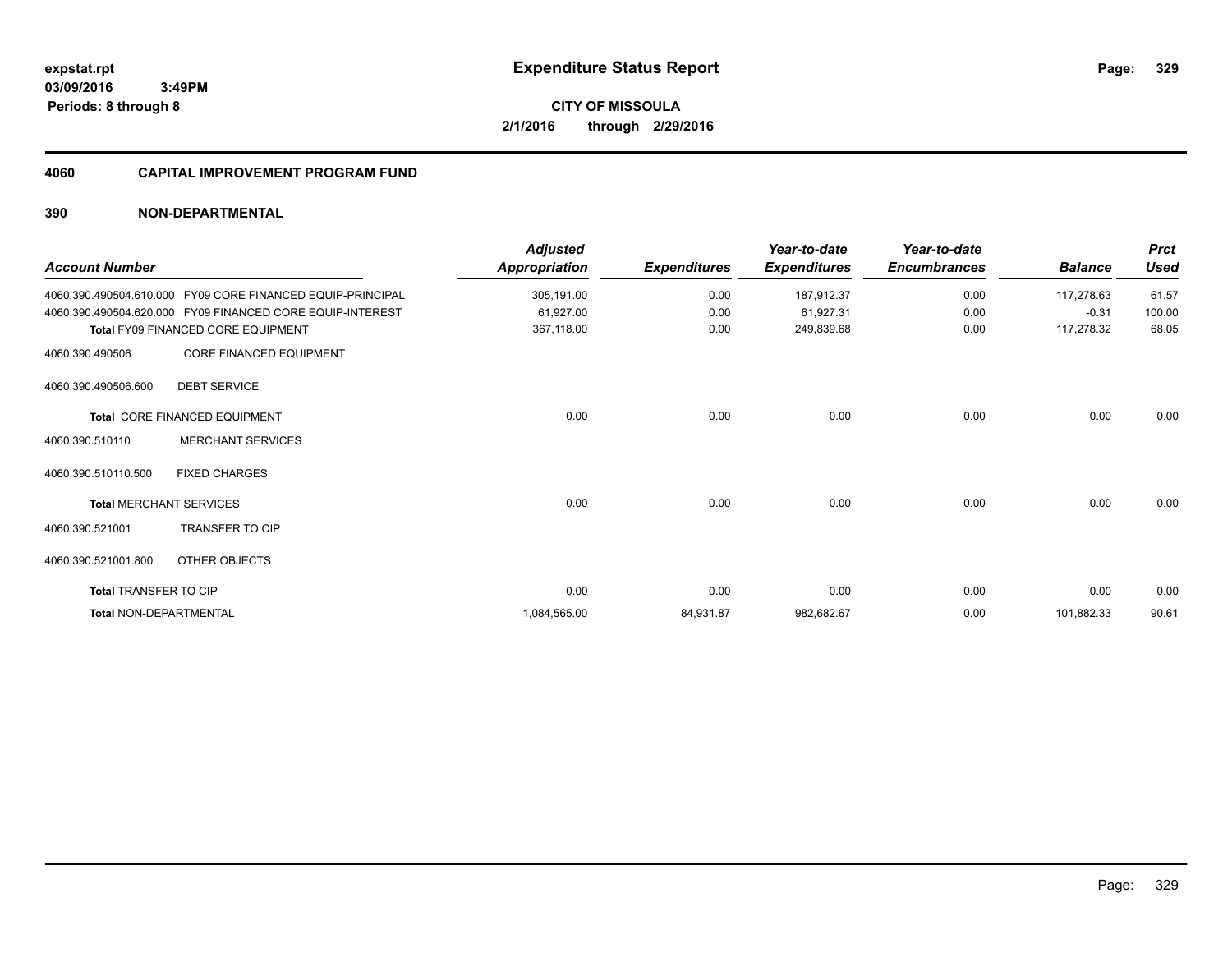**Periods: 8 through 8**

**330**

**CITY OF MISSOULA 2/1/2016 through 2/29/2016**

#### **4060 CAPITAL IMPROVEMENT PROGRAM FUND**

#### **391 ENERGY PERFORMANCE PROJ.**

| <b>Account Number</b> |                                           | <b>Adjusted</b><br><b>Appropriation</b> | <b>Expenditures</b> | Year-to-date<br><b>Expenditures</b> | Year-to-date<br><b>Encumbrances</b> | <b>Balance</b> | <b>Prct</b><br><b>Used</b> |
|-----------------------|-------------------------------------------|-----------------------------------------|---------------------|-------------------------------------|-------------------------------------|----------------|----------------------------|
| 4060.391.411242       | COUNCIL CHAMBERS HVAC                     |                                         |                     |                                     |                                     |                |                            |
| 4060.391.411242.900   | <b>CAPITAL OUTLAY</b>                     |                                         |                     |                                     |                                     |                |                            |
|                       | Total COUNCIL CHAMBERS HVAC               | 0.00                                    | 0.00                | 0.00                                | 0.00                                | 0.00           | 0.00                       |
| 4060.391.411257       | JCI-CONSTRUCTION AND M&V                  |                                         |                     |                                     |                                     |                |                            |
| 4060.391.411257.300   | PURCHASED SERVICES                        |                                         |                     |                                     |                                     |                |                            |
|                       | Total JCI-CONSTRUCTION AND M&V            | 0.00                                    | 0.00                | 0.00                                | 0.00                                | 0.00           | 0.00                       |
| 4060.391.411258       | PARKS EXTERIOR TRAIL LIGHTING(ARRA)       |                                         |                     |                                     |                                     |                |                            |
| 4060.391.411258.900   | <b>CAPITAL OUTLAY</b>                     |                                         |                     |                                     |                                     |                |                            |
|                       | Total PARKS EXTERIOR TRAIL LIGHTING(ARRA) | 0.00                                    | 0.00                | 0.00                                | 0.00                                | 0.00           | 0.00                       |
| 4060.391.420421       | FIRE STATION #1 HVAC SYSTEM               |                                         |                     |                                     |                                     |                |                            |
| 4060.391.420421.900   | <b>CAPITAL OUTLAY</b>                     |                                         |                     |                                     |                                     |                |                            |
|                       | Total FIRE STATION #1 HVAC SYSTEM         | 0.00                                    | 0.00                | 0.00                                | 0.00                                | 0.00           | 0.00                       |
| 4060.391.510110       | <b>MERCHANT SERVICES</b>                  |                                         |                     |                                     |                                     |                |                            |
| 4060.391.510110.500   | <b>FIXED CHARGES</b>                      |                                         |                     |                                     |                                     |                |                            |
|                       | Total ENERGY PERFORMANCE PROJ.            | 0.00                                    | 0.00                | 0.00                                | 0.00                                | 0.00           | 0.00                       |
|                       | Total CAPITAL IMPROVEMENT PROGRAM FUND    | 1,084,565.00                            | 84,931.87           | 982,682.67                          | 0.00                                | 101,882.33     | 90.61                      |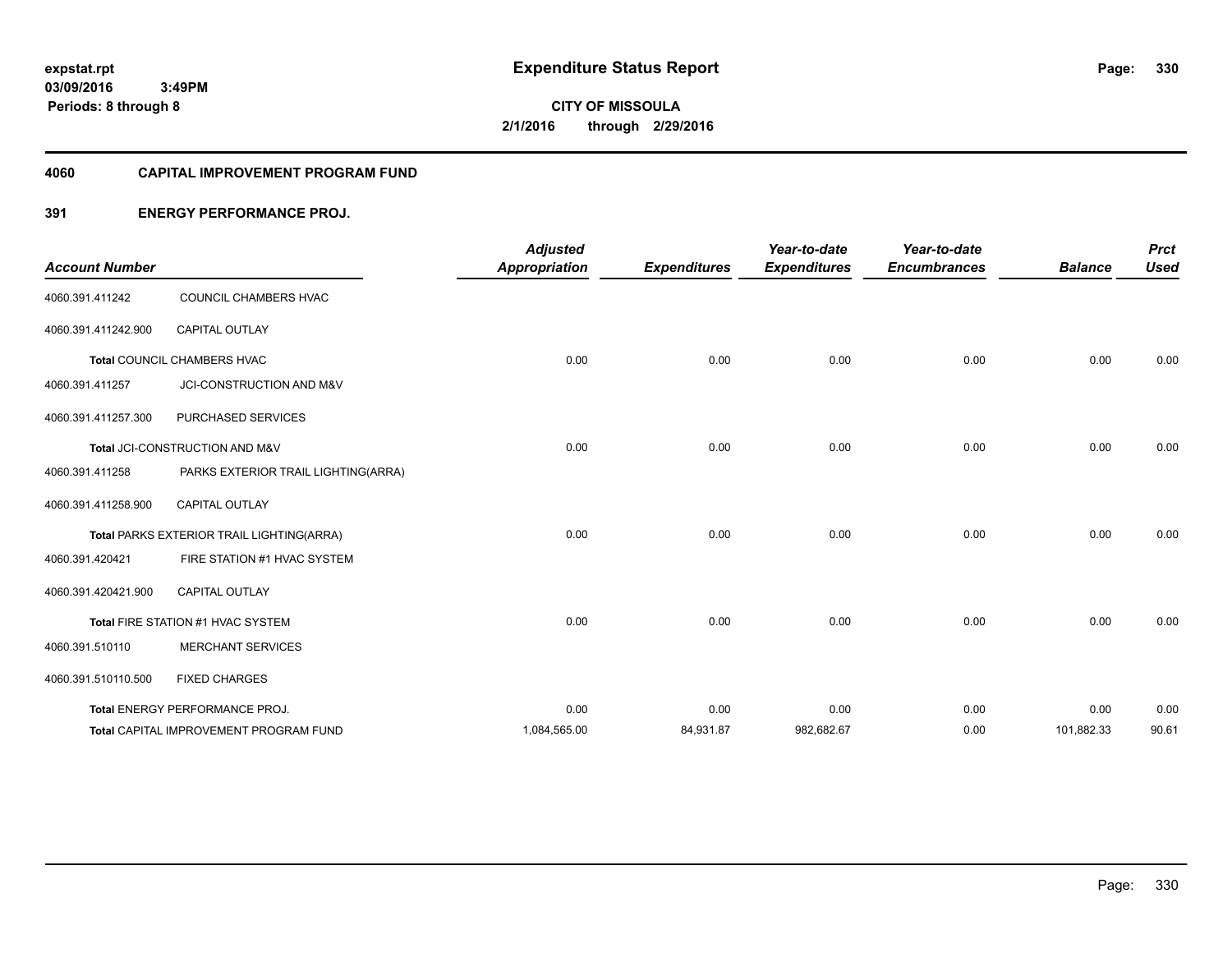**CITY OF MISSOULA 2/1/2016 through 2/29/2016**

#### **4130 1997 G O BOND OPEN SPACE PURCHASE FUND**

| <b>Account Number</b>                             |                                              | <b>Adjusted</b><br><b>Appropriation</b> | <b>Expenditures</b> | Year-to-date<br><b>Expenditures</b> | Year-to-date<br><b>Encumbrances</b> | <b>Balance</b>           | <b>Prct</b><br><b>Used</b> |
|---------------------------------------------------|----------------------------------------------|-----------------------------------------|---------------------|-------------------------------------|-------------------------------------|--------------------------|----------------------------|
| 4130.390.460480                                   | VANDALISM                                    |                                         |                     |                                     |                                     |                          |                            |
| 4130.390.460480.800                               | OTHER OBJECTS                                |                                         |                     |                                     |                                     |                          |                            |
| <b>Total OTHER OBJECTS</b>                        |                                              | 0.00                                    | 0.00                | 0.00                                | 0.00                                | 0.00                     | 0.00                       |
| 4130.390.460480.900                               | <b>CAPITAL OUTLAY</b>                        |                                         |                     |                                     |                                     |                          |                            |
| 4130.390.460480.930.000<br><b>Total VANDALISM</b> | <b>IMPROVEMENTS</b>                          | 375,602.00<br>375,602.00                | 0.00<br>0.00        | 0.00<br>0.00                        | 0.00<br>0.00                        | 375,602.00<br>375,602.00 | 0.00<br>0.00               |
| 4130.390.510110                                   | <b>MERCHANT SERVICES</b>                     |                                         |                     |                                     |                                     |                          |                            |
| 4130.390.510110.500                               | <b>FIXED CHARGES</b>                         |                                         |                     |                                     |                                     |                          |                            |
|                                                   | <b>Total MERCHANT SERVICES</b>               | 0.00                                    | 0.00                | 0.00                                | 0.00                                | 0.00                     | 0.00                       |
|                                                   | Total 1997 G O BOND OPEN SPACE PURCHASE FUND | 375,602.00                              | 0.00                | 0.00                                | 0.00                                | 375,602.00               | 0.00                       |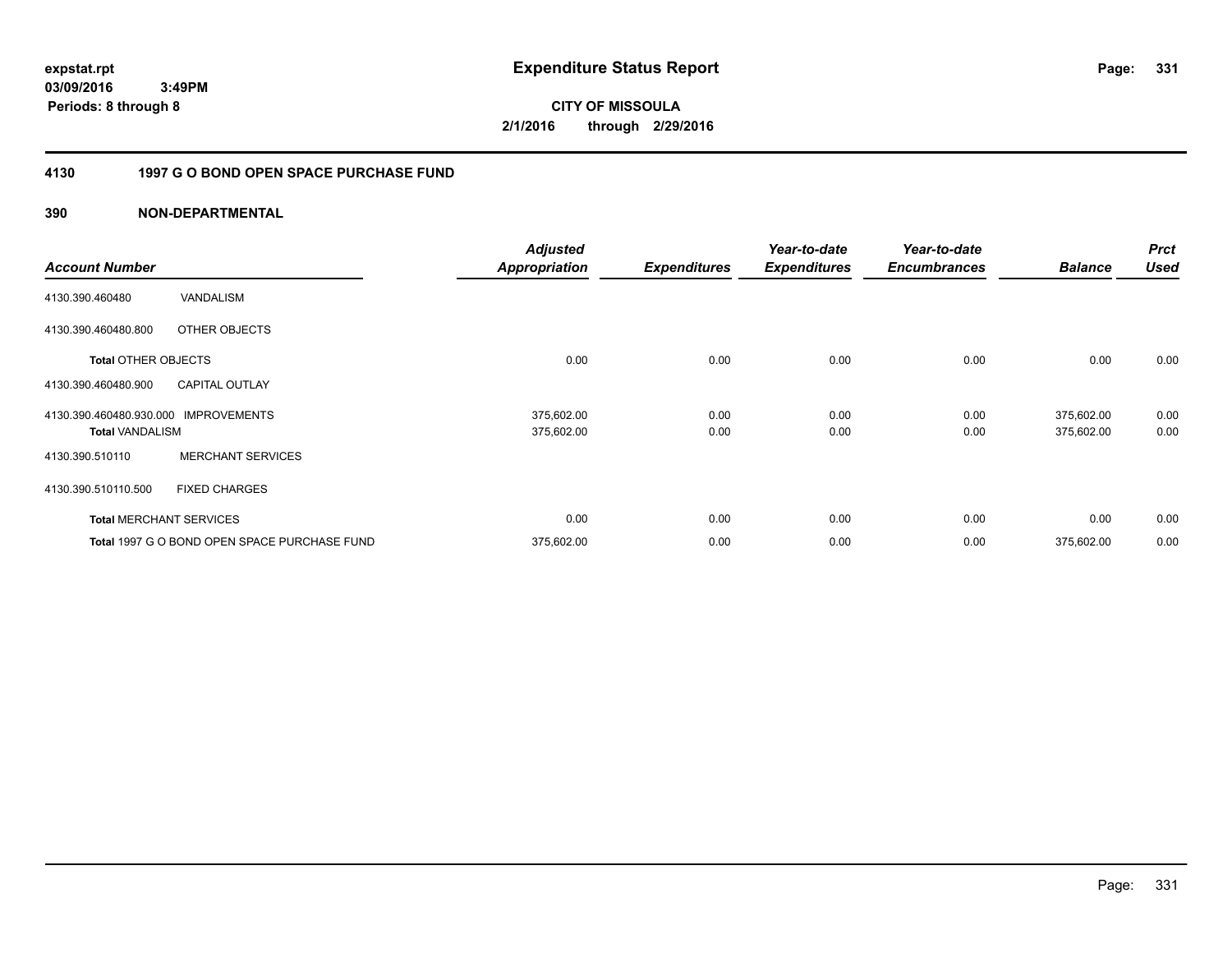#### **4196 NEW FIRE STATION GO BOND**

## **300 FIRE**

| <b>Account Number</b>      |                                       | <b>Adjusted</b><br><b>Appropriation</b> | <b>Expenditures</b> | Year-to-date<br><b>Expenditures</b> | Year-to-date<br><b>Encumbrances</b> | <b>Balance</b> | <b>Prct</b><br><b>Used</b> |
|----------------------------|---------------------------------------|-----------------------------------------|---------------------|-------------------------------------|-------------------------------------|----------------|----------------------------|
| 4196.300.420420            | <b>FACILITY</b>                       |                                         |                     |                                     |                                     |                |                            |
| 4196.300.420420.800        | OTHER OBJECTS                         |                                         |                     |                                     |                                     |                |                            |
| <b>Total OTHER OBJECTS</b> |                                       | 0.00                                    | 0.00                | 0.00                                | 0.00                                | 0.00           | 0.00                       |
| 4196.300.420420.900        | <b>CAPITAL OUTLAY</b>                 |                                         |                     |                                     |                                     |                |                            |
| <b>Total FACILITY</b>      |                                       | 0.00                                    | 0.00                | 0.00                                | 0.00                                | 0.00           | 0.00                       |
| 4196.300.510110            | <b>MERCHANT SERVICES</b>              |                                         |                     |                                     |                                     |                |                            |
| 4196.300.510110.500        | <b>FIXED CHARGES</b>                  |                                         |                     |                                     |                                     |                |                            |
| <b>Total FIXED CHARGES</b> |                                       | 0.00                                    | 0.00                | 0.00                                | 0.00                                | 0.00           | 0.00                       |
|                            | <b>Total NEW FIRE STATION GO BOND</b> | 0.00                                    | 0.00                | 0.00                                | 0.00                                | 0.00           | 0.00                       |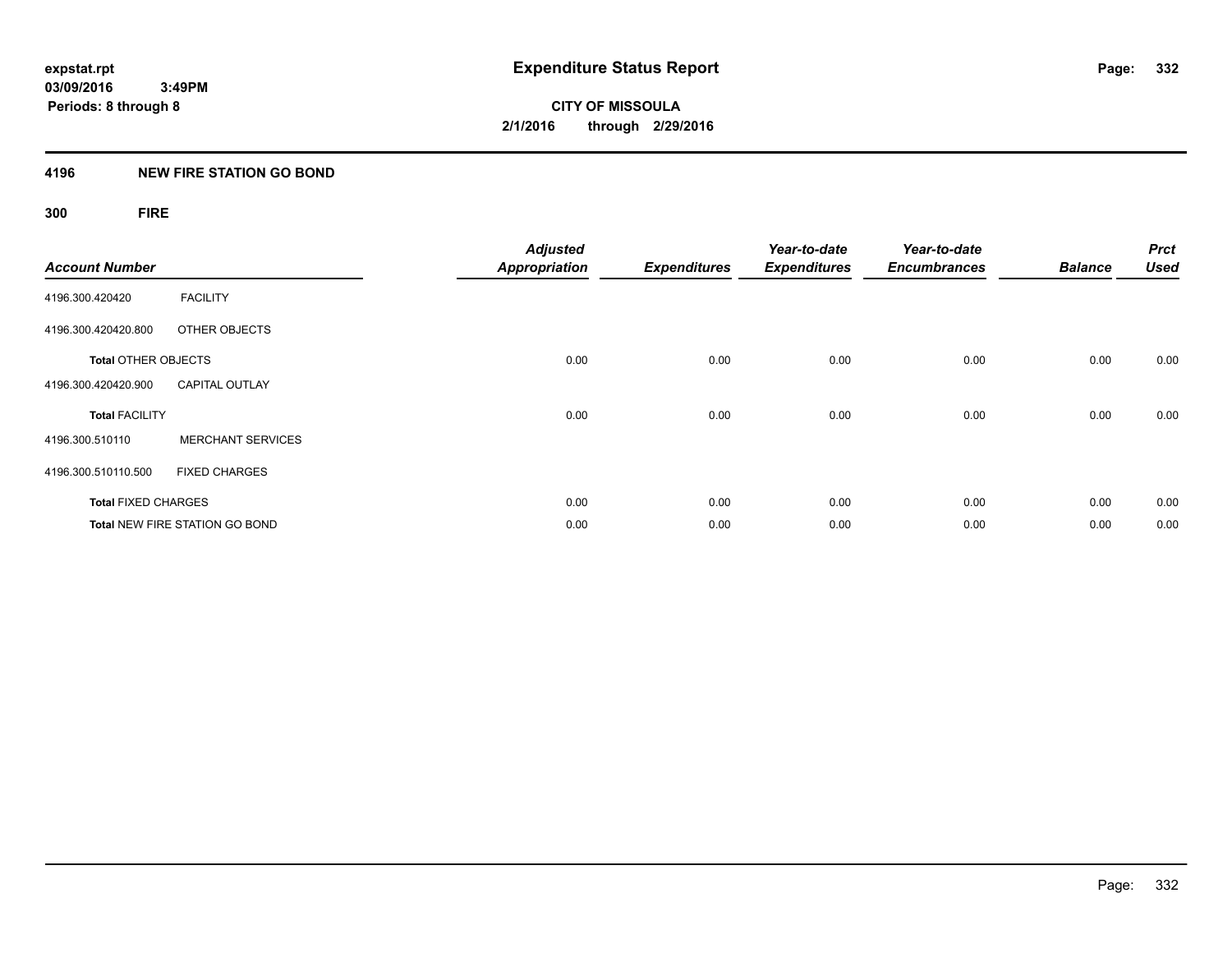**333**

**03/09/2016 3:49PM Periods: 8 through 8**

# **CITY OF MISSOULA 2/1/2016 through 2/29/2016**

#### **4450 S/C CONSTRUCTION FUND FOR FY06**

| <b>Account Number</b> |                                             | <b>Adjusted</b><br>Appropriation | <b>Expenditures</b> | Year-to-date<br><b>Expenditures</b> | Year-to-date<br><b>Encumbrances</b> | <b>Balance</b> | <b>Prct</b><br><b>Used</b> |
|-----------------------|---------------------------------------------|----------------------------------|---------------------|-------------------------------------|-------------------------------------|----------------|----------------------------|
| 4450.280.510110       | <b>MERCHANT SERVICES</b>                    |                                  |                     |                                     |                                     |                |                            |
| 4450.280.510110.500   | <b>FIXED CHARGES</b>                        |                                  |                     |                                     |                                     |                |                            |
|                       | <b>Total MERCHANT SERVICES</b>              | 0.00                             | 0.00                | 0.00                                | 0.00                                | 0.00           | 0.00                       |
| 4450.280.521000       | INTERFUND OPERATING TRANSFERS               |                                  |                     |                                     |                                     |                |                            |
| 4450.280.521000.800   | OTHER OBJECTS                               |                                  |                     |                                     |                                     |                |                            |
|                       | <b>Total INTERFUND OPERATING TRANSFERS</b>  | 0.00                             | 0.00                | 0.00                                | 0.00                                | 0.00           | 0.00                       |
|                       | <b>Total S/C CONSTRUCTION FUND FOR FY06</b> | 0.00                             | 0.00                | 0.00                                | 0.00                                | 0.00           | 0.00                       |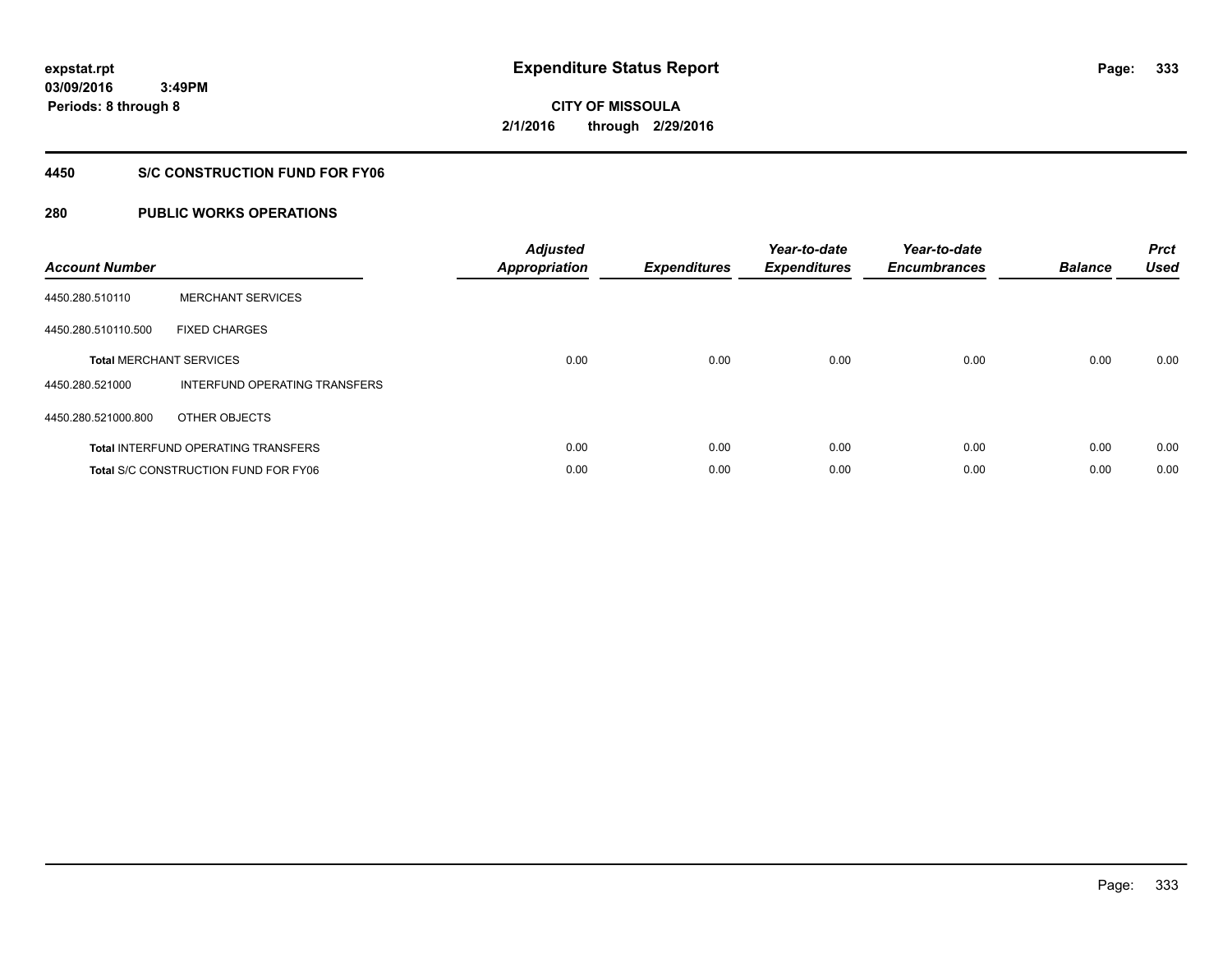#### **4451 FY07 S/C BOND FUND**

| <b>Account Number</b>    |                                            | <b>Adjusted</b><br>Appropriation | <b>Expenditures</b> | Year-to-date<br><b>Expenditures</b> | Year-to-date<br><b>Encumbrances</b> | <b>Balance</b> | <b>Prct</b><br><b>Used</b> |
|--------------------------|--------------------------------------------|----------------------------------|---------------------|-------------------------------------|-------------------------------------|----------------|----------------------------|
| 4451.280.510110          | <b>MERCHANT SERVICES</b>                   |                                  |                     |                                     |                                     |                |                            |
| 4451.280.510110.500      | <b>FIXED CHARGES</b>                       |                                  |                     |                                     |                                     |                |                            |
|                          | <b>Total MERCHANT SERVICES</b>             | 0.00                             | 0.00                | 0.00                                | 0.00                                | 0.00           | 0.00                       |
| 4451.280.521000          | INTERFUND OPERATING TRANSFERS              |                                  |                     |                                     |                                     |                |                            |
| 4451.280.521000.800      | OTHER OBJECTS                              |                                  |                     |                                     |                                     |                |                            |
|                          | <b>Total INTERFUND OPERATING TRANSFERS</b> | 0.00                             | 0.00                | 0.00                                | 0.00                                | 0.00           | 0.00                       |
| Total FY07 S/C BOND FUND |                                            | 0.00                             | 0.00                | 0.00                                | 0.00                                | 0.00           | 0.00                       |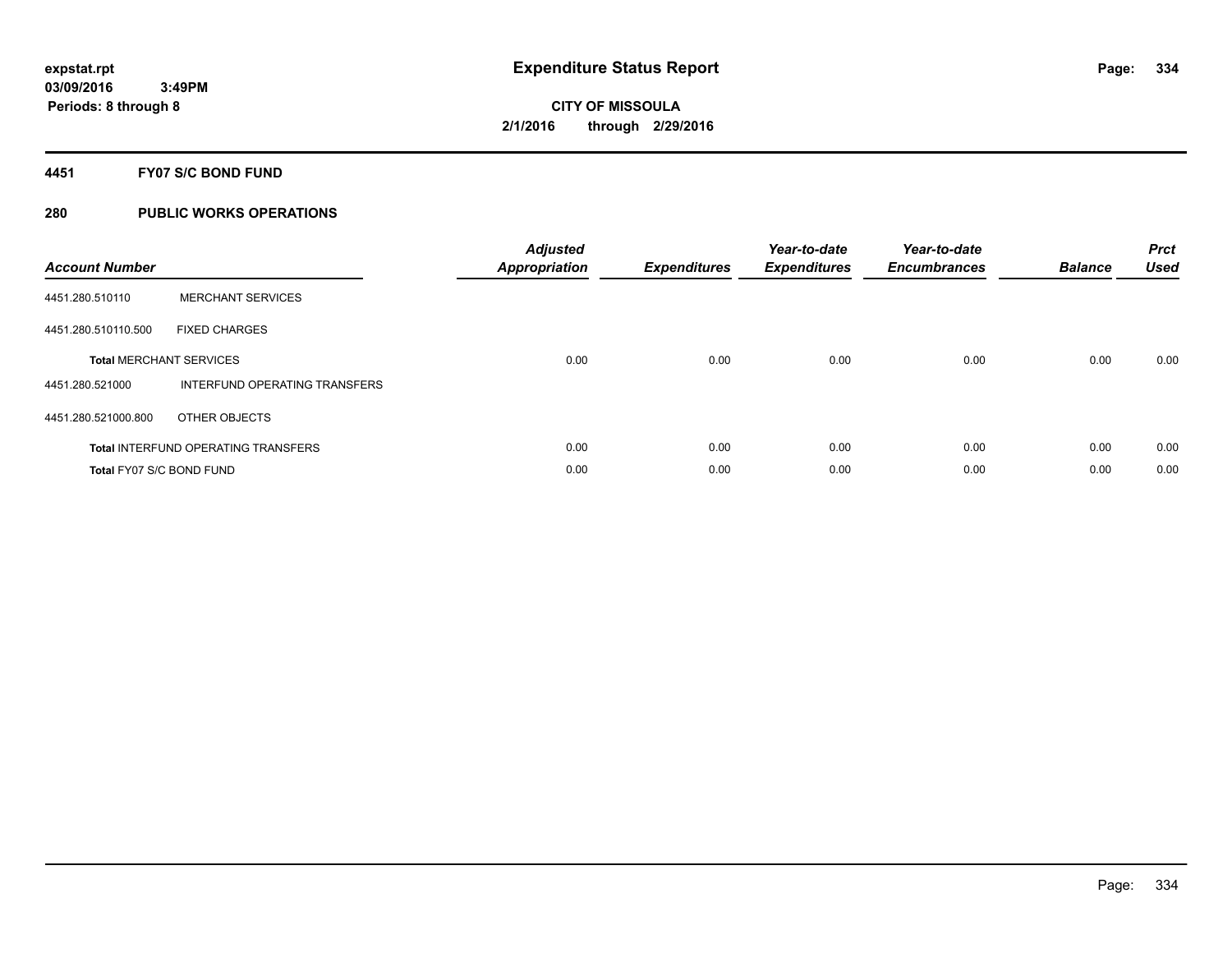**CITY OF MISSOULA 2/1/2016 through 2/29/2016**

### **4452 S/C CONSTRUCTION FUND FOR FY 08 BOND SAL**

| <b>Account Number</b>          |                                                | <b>Adjusted</b><br>Appropriation | <b>Expenditures</b> | Year-to-date<br><b>Expenditures</b> | Year-to-date<br><b>Encumbrances</b> | <b>Balance</b> | <b>Prct</b><br><b>Used</b> |
|--------------------------------|------------------------------------------------|----------------------------------|---------------------|-------------------------------------|-------------------------------------|----------------|----------------------------|
| 4452.280.430262                | <b>SIDEWALKS</b>                               |                                  |                     |                                     |                                     |                |                            |
| 4452.280.430262.900            | <b>CAPITAL OUTLAY</b>                          |                                  |                     |                                     |                                     |                |                            |
| <b>Total SIDEWALKS</b>         |                                                | 0.00                             | 0.00                | 0.00                                | 0.00                                | 0.00           | 0.00                       |
| 4452.280.510110                | <b>MERCHANT SERVICES</b>                       |                                  |                     |                                     |                                     |                |                            |
| 4452.280.510110.500            | <b>FIXED CHARGES</b>                           |                                  |                     |                                     |                                     |                |                            |
| <b>Total MERCHANT SERVICES</b> |                                                | 0.00                             | 0.00                | 0.00                                | 0.00                                | 0.00           | 0.00                       |
|                                | Total S/C CONSTRUCTION FUND FOR FY 08 BOND SAL | 0.00                             | 0.00                | 0.00                                | 0.00                                | 0.00           | 0.00                       |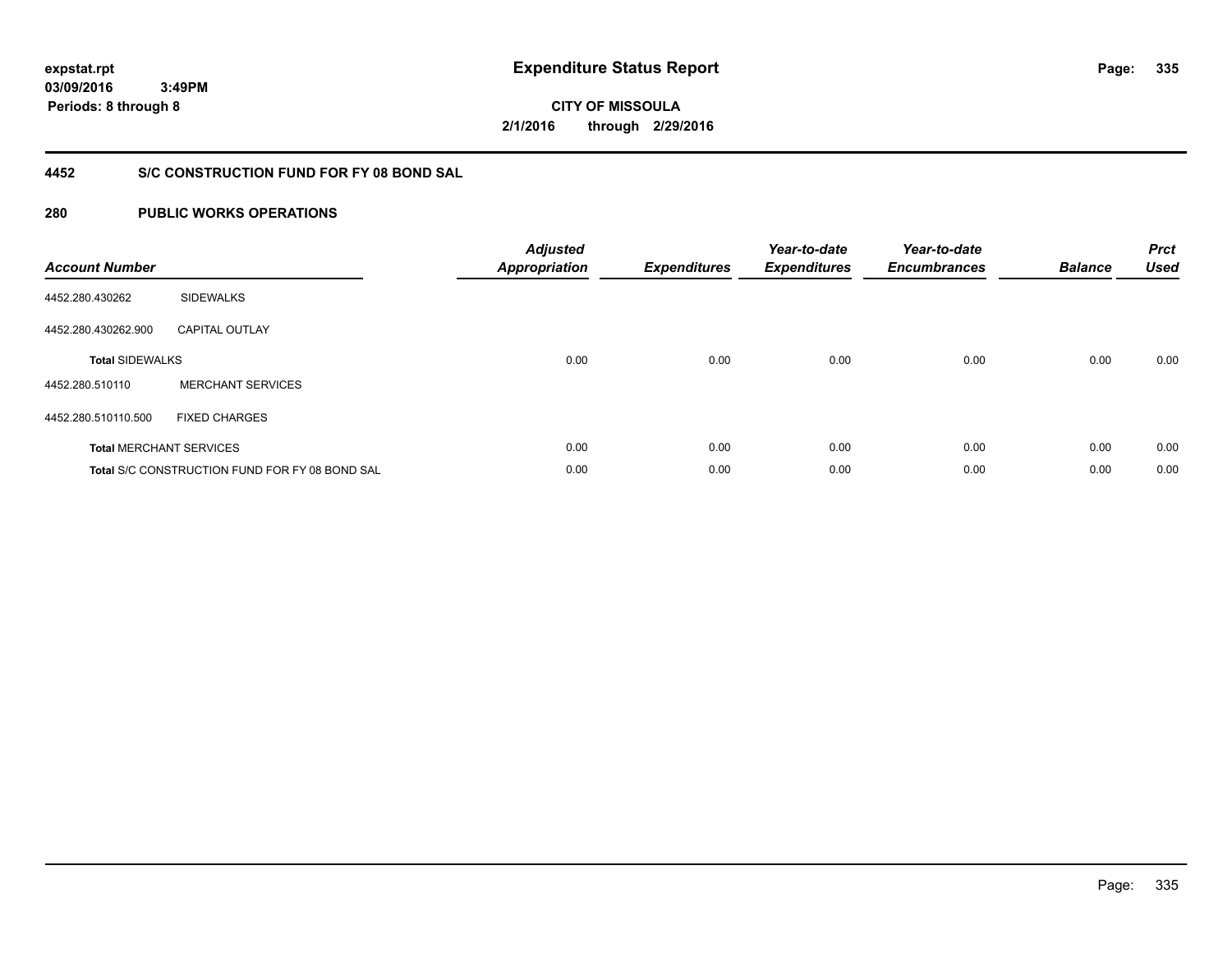**Periods: 8 through 8**

**CITY OF MISSOULA 2/1/2016 through 2/29/2016**

#### **4453 S/C CONSTRUCTION FUND FY09 BOND**

### **280 PUBLIC WORKS OPERATIONS**

 **3:49PM**

| <b>Account Number</b>  |                                      | <b>Adjusted</b><br><b>Appropriation</b> | <b>Expenditures</b> | Year-to-date<br><b>Expenditures</b> | Year-to-date<br><b>Encumbrances</b> | <b>Balance</b> | <b>Prct</b><br><b>Used</b> |
|------------------------|--------------------------------------|-----------------------------------------|---------------------|-------------------------------------|-------------------------------------|----------------|----------------------------|
| 4453.280.430262        | <b>SIDEWALKS</b>                     |                                         |                     |                                     |                                     |                |                            |
| 4453.280.430262.900    | <b>CAPITAL OUTLAY</b>                |                                         |                     |                                     |                                     |                |                            |
| <b>Total SIDEWALKS</b> |                                      | 0.00                                    | 0.00                | 0.00                                | 0.00                                | 0.00           | 0.00                       |
| 4453.280.510110        | <b>MERCHANT SERVICES</b>             |                                         |                     |                                     |                                     |                |                            |
| 4453.280.510110.500    | <b>FIXED CHARGES</b>                 |                                         |                     |                                     |                                     |                |                            |
|                        | <b>Total MERCHANT SERVICES</b>       | 0.00                                    | 0.00                | 0.00                                | 0.00                                | 0.00           | 0.00                       |
| 4453.280.521000        | <b>INTERFUND OPERATING TRANSFERS</b> |                                         |                     |                                     |                                     |                |                            |
| 4453.280.521000.800    | OTHER OBJECTS                        |                                         |                     |                                     |                                     |                |                            |
|                        | <b>Total PUBLIC WORKS OPERATIONS</b> | 0.00                                    | 0.00                | 0.00                                | 0.00                                | 0.00           | 0.00                       |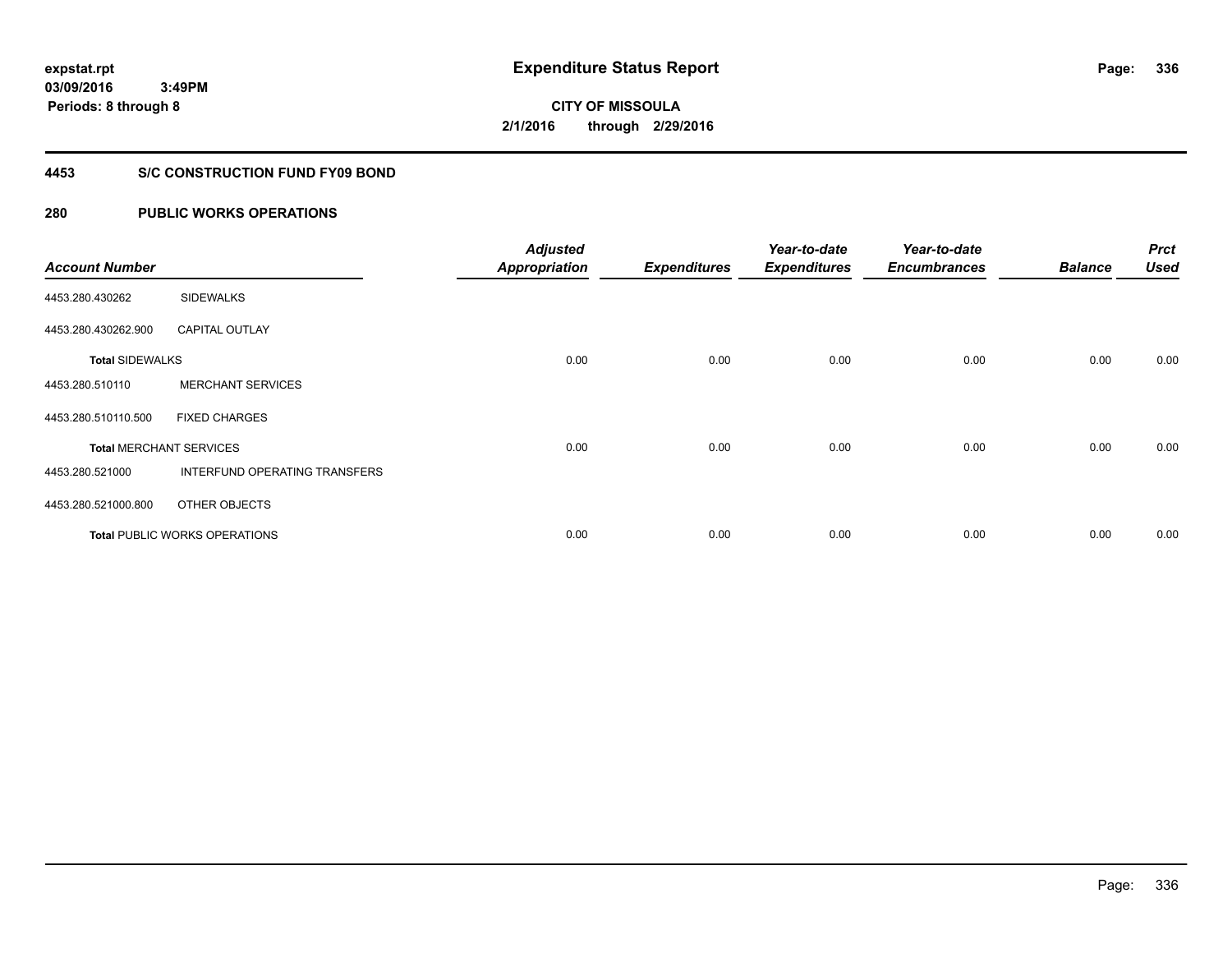# **CITY OF MISSOULA 2/1/2016 through 2/29/2016**

#### **4453 S/C CONSTRUCTION FUND FY09 BOND**

| <b>Account Number</b>         |                                              | <b>Adjusted</b><br><b>Appropriation</b> | <b>Expenditures</b> | Year-to-date<br><b>Expenditures</b> | Year-to-date<br><b>Encumbrances</b> | <b>Balance</b> | <b>Prct</b><br><b>Used</b> |
|-------------------------------|----------------------------------------------|-----------------------------------------|---------------------|-------------------------------------|-------------------------------------|----------------|----------------------------|
| 4453.390.410710               | *** Title Not Found ***                      |                                         |                     |                                     |                                     |                |                            |
| 4453.390.410710.500           | <b>FIXED CHARGES</b>                         |                                         |                     |                                     |                                     |                |                            |
| Total *** Title Not Found *** |                                              | 0.00                                    | 0.00                | 0.00                                | 0.00                                | 0.00           | 0.00                       |
| 4453.390.510110               | <b>MERCHANT SERVICES</b>                     |                                         |                     |                                     |                                     |                |                            |
| 4453.390.510110.500           | <b>FIXED CHARGES</b>                         |                                         |                     |                                     |                                     |                |                            |
|                               | <b>Total S/C CONSTRUCTION FUND FY09 BOND</b> | 0.00                                    | 0.00                | 0.00                                | 0.00                                | 0.00           | 0.00                       |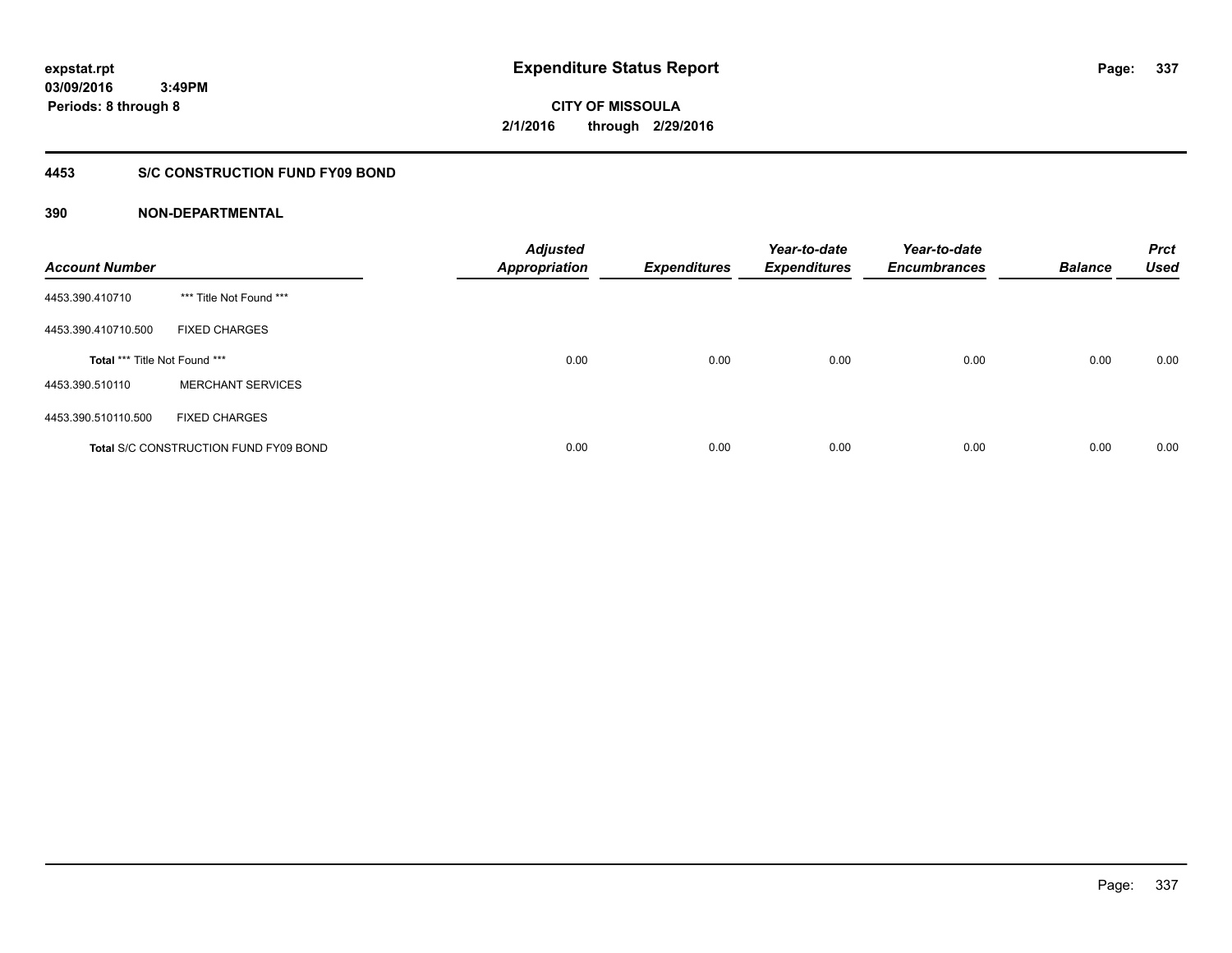**Periods: 8 through 8**

**CITY OF MISSOULA 2/1/2016 through 2/29/2016**

#### **4454 S/C CONSTRUCTION FUND FOR FY10**

#### **280 PUBLIC WORKS OPERATIONS**

 **3:49PM**

| <b>Account Number</b>          |                                             | <b>Adjusted</b><br><b>Appropriation</b> | <b>Expenditures</b> | Year-to-date<br><b>Expenditures</b> | Year-to-date<br><b>Encumbrances</b> | <b>Balance</b> | <b>Prct</b><br><b>Used</b> |
|--------------------------------|---------------------------------------------|-----------------------------------------|---------------------|-------------------------------------|-------------------------------------|----------------|----------------------------|
| 4454.280.430262                | <b>SIDEWALKS</b>                            |                                         |                     |                                     |                                     |                |                            |
| 4454.280.430262.900            | <b>CAPITAL OUTLAY</b>                       |                                         |                     |                                     |                                     |                |                            |
| <b>Total SIDEWALKS</b>         |                                             | 0.00                                    | 0.00                | 0.00                                | 0.00                                | 0.00           | 0.00                       |
| 4454.280.510110                | <b>MERCHANT SERVICES</b>                    |                                         |                     |                                     |                                     |                |                            |
| 4454.280.510110.500            | <b>FIXED CHARGES</b>                        |                                         |                     |                                     |                                     |                |                            |
| <b>Total MERCHANT SERVICES</b> |                                             | 0.00                                    | 0.00                | 0.00                                | 0.00                                | 0.00           | 0.00                       |
|                                | <b>Total S/C CONSTRUCTION FUND FOR FY10</b> | 0.00                                    | 0.00                | 0.00                                | 0.00                                | 0.00           | 0.00                       |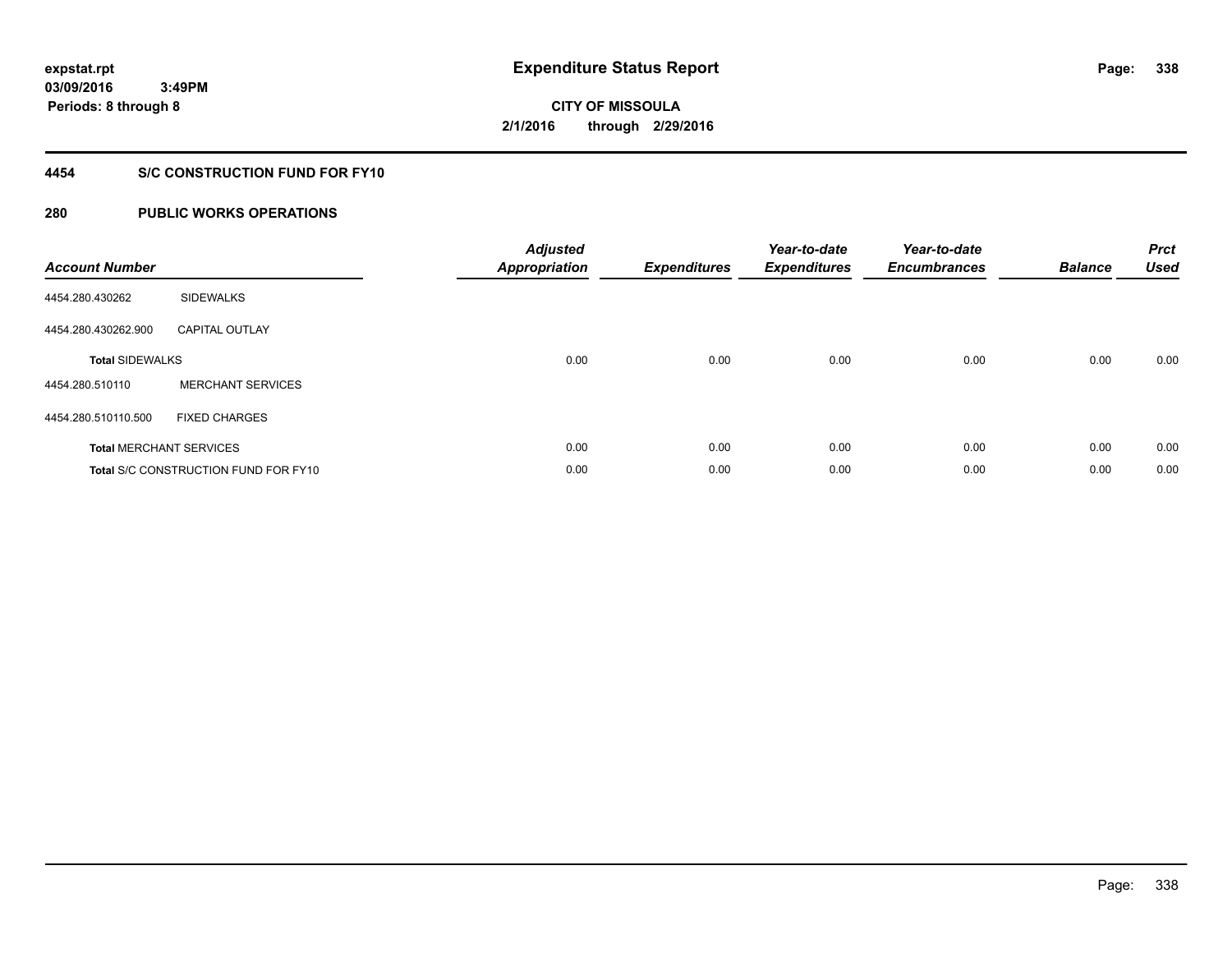#### **4455 FY11 S/C CONSTRUCTION FUND**

| <b>Account Number</b>  |                                         | <b>Adjusted</b><br>Appropriation | <b>Expenditures</b> | Year-to-date<br><b>Expenditures</b> | Year-to-date<br><b>Encumbrances</b> | <b>Balance</b> | <b>Prct</b><br><b>Used</b> |
|------------------------|-----------------------------------------|----------------------------------|---------------------|-------------------------------------|-------------------------------------|----------------|----------------------------|
| 4455.280.430262        | <b>SIDEWALKS</b>                        |                                  |                     |                                     |                                     |                |                            |
| 4455.280.430262.900    | <b>CAPITAL OUTLAY</b>                   |                                  |                     |                                     |                                     |                |                            |
| <b>Total SIDEWALKS</b> |                                         | 0.00                             | 0.00                | 0.00                                | 0.00                                | 0.00           | 0.00                       |
| 4455.280.510110        | <b>MERCHANT SERVICES</b>                |                                  |                     |                                     |                                     |                |                            |
| 4455.280.510110.500    | <b>FIXED CHARGES</b>                    |                                  |                     |                                     |                                     |                |                            |
|                        | <b>Total MERCHANT SERVICES</b>          | 0.00                             | 0.00                | 0.00                                | 0.00                                | 0.00           | 0.00                       |
|                        | <b>Total FY11 S/C CONSTRUCTION FUND</b> | 0.00                             | 0.00                | 0.00                                | 0.00                                | 0.00           | 0.00                       |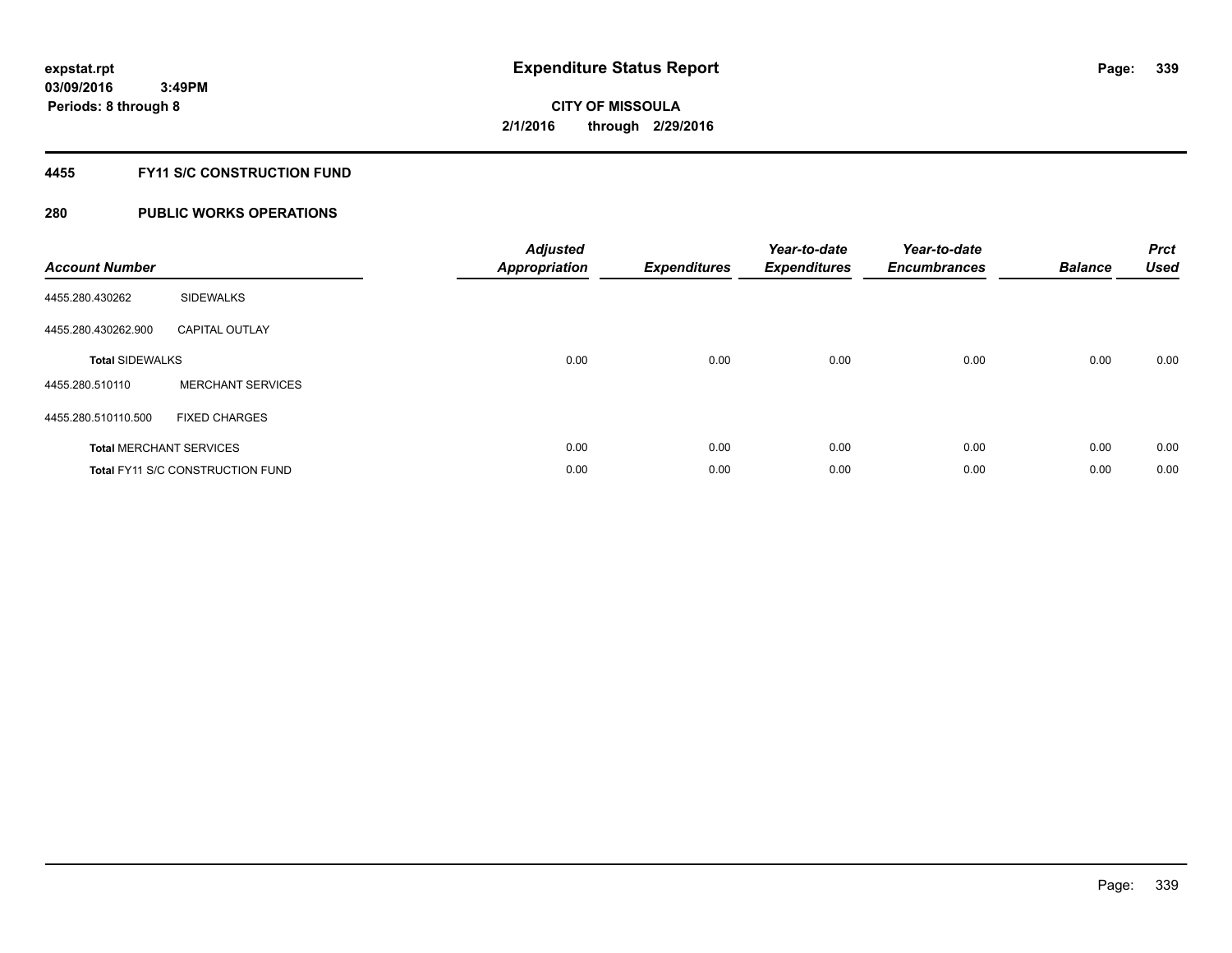### **4456 FY12 S/C CONSTRUCTION FUND**

| <b>Account Number</b>  |                                            | <b>Adjusted</b><br><b>Appropriation</b> | <b>Expenditures</b> | Year-to-date<br><b>Expenditures</b> | Year-to-date<br><b>Encumbrances</b> | <b>Balance</b> | <b>Prct</b><br><b>Used</b> |
|------------------------|--------------------------------------------|-----------------------------------------|---------------------|-------------------------------------|-------------------------------------|----------------|----------------------------|
| 4456.280.430262        | <b>SIDEWALKS</b>                           |                                         |                     |                                     |                                     |                |                            |
| 4456.280.430262.900    | <b>CAPITAL OUTLAY</b>                      |                                         |                     |                                     |                                     |                |                            |
| <b>Total SIDEWALKS</b> |                                            | 0.00                                    | 0.00                | 0.00                                | 0.00                                | 0.00           | 0.00                       |
| 4456.280.510110        | <b>MERCHANT SERVICES</b>                   |                                         |                     |                                     |                                     |                |                            |
| 4456.280.510110.500    | <b>FIXED CHARGES</b>                       |                                         |                     |                                     |                                     |                |                            |
|                        | <b>Total MERCHANT SERVICES</b>             | 0.00                                    | 0.00                | 0.00                                | 0.00                                | 0.00           | 0.00                       |
| 4456.280.521000        | INTERFUND OPERATING TRANSFERS              |                                         |                     |                                     |                                     |                |                            |
| 4456.280.521000.800    | OTHER OBJECTS                              |                                         |                     |                                     |                                     |                |                            |
|                        | <b>Total INTERFUND OPERATING TRANSFERS</b> | 0.00                                    | 0.00                | 0.00                                | 0.00                                | 0.00           | 0.00                       |
|                        | Total FY12 S/C CONSTRUCTION FUND           | 0.00                                    | 0.00                | 0.00                                | 0.00                                | 0.00           | 0.00                       |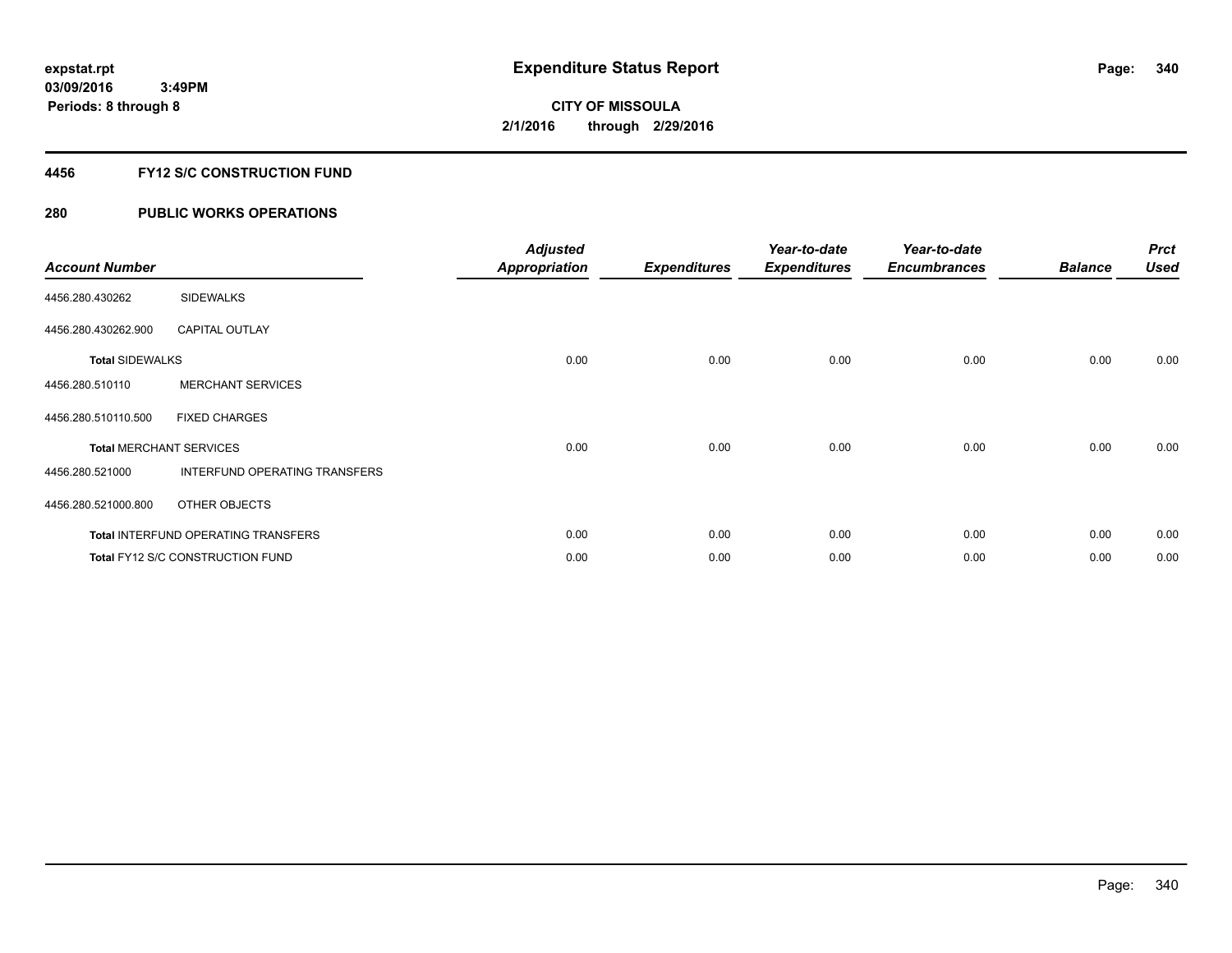#### **4457 FY13 SIDEWALK/CURB CONSTRUCTION**

| <b>Account Number</b>  |                                              | <b>Adjusted</b><br><b>Appropriation</b> | <b>Expenditures</b> | Year-to-date<br><b>Expenditures</b> | Year-to-date<br><b>Encumbrances</b> | <b>Balance</b> | <b>Prct</b><br><b>Used</b> |
|------------------------|----------------------------------------------|-----------------------------------------|---------------------|-------------------------------------|-------------------------------------|----------------|----------------------------|
| 4457.280.430262        | <b>SIDEWALKS</b>                             |                                         |                     |                                     |                                     |                |                            |
| 4457.280.430262.300    | PURCHASED SERVICES                           |                                         |                     |                                     |                                     |                |                            |
|                        | <b>Total PURCHASED SERVICES</b>              | 0.00                                    | 0.00                | 0.00                                | 0.00                                | 0.00           | 0.00                       |
| 4457.280.430262.900    | <b>CAPITAL OUTLAY</b>                        |                                         |                     |                                     |                                     |                |                            |
| <b>Total SIDEWALKS</b> |                                              | 0.00                                    | 0.00                | 0.00                                | 0.00                                | 0.00           | 0.00                       |
| 4457.280.510110        | <b>MERCHANT SERVICES</b>                     |                                         |                     |                                     |                                     |                |                            |
| 4457.280.510110.500    | <b>FIXED CHARGES</b>                         |                                         |                     |                                     |                                     |                |                            |
|                        | <b>Total MERCHANT SERVICES</b>               | 0.00                                    | 0.00                | 0.00                                | 0.00                                | 0.00           | 0.00                       |
| 4457.280.521000        | INTERFUND OPERATING TRANSFERS                |                                         |                     |                                     |                                     |                |                            |
| 4457.280.521000.800    | OTHER OBJECTS                                |                                         |                     |                                     |                                     |                |                            |
|                        | Total INTERFUND OPERATING TRANSFERS          | 0.00                                    | 0.00                | 0.00                                | 0.00                                | 0.00           | 0.00                       |
|                        | <b>Total FY13 SIDEWALK/CURB CONSTRUCTION</b> | 0.00                                    | 0.00                | 0.00                                | 0.00                                | 0.00           | 0.00                       |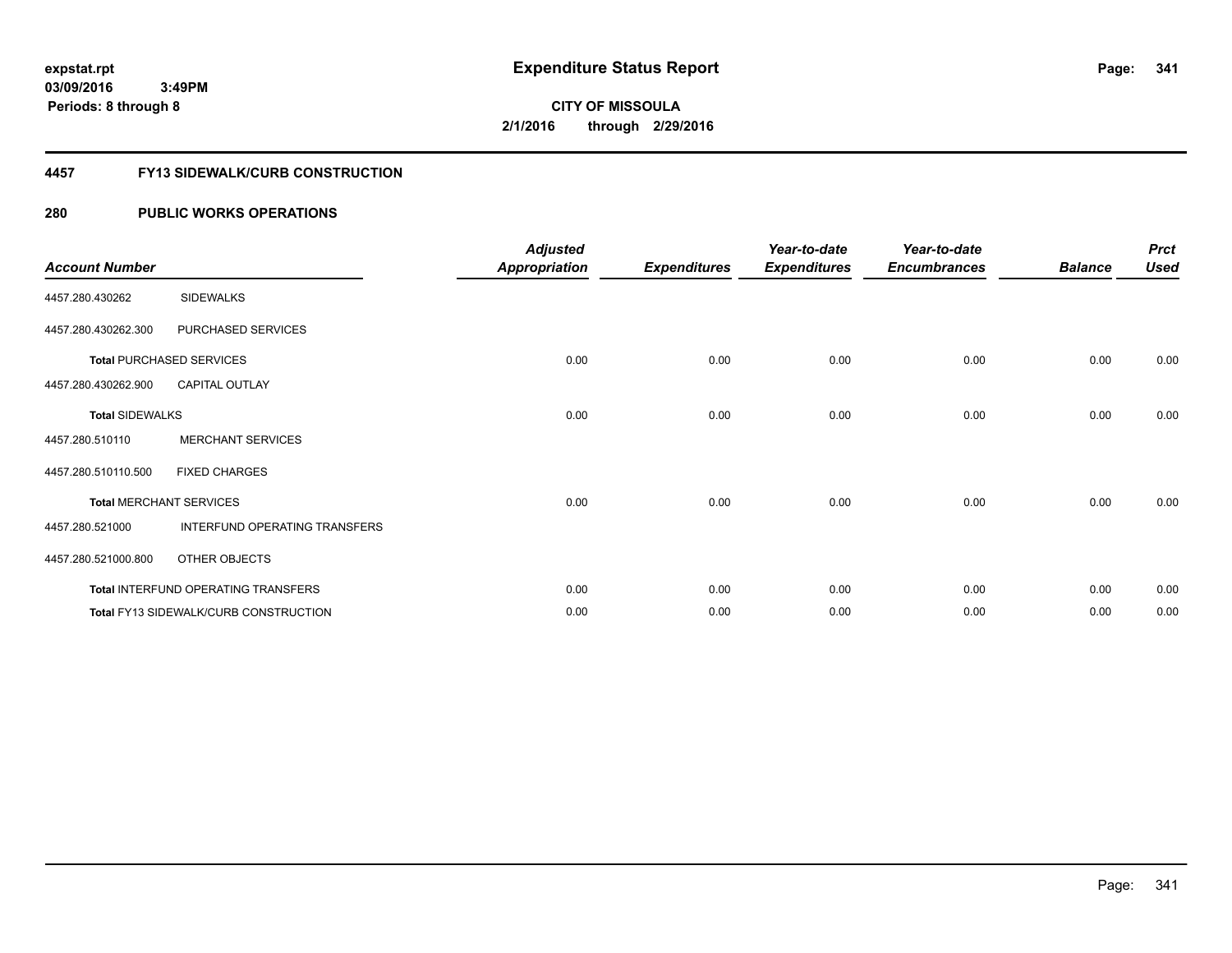**CITY OF MISSOULA 2/1/2016 through 2/29/2016**

#### **4458 FY14 SIDEWALK & CURB CONSTRUCTION**

| <b>Account Number</b>          |                                                    | <b>Adjusted</b><br><b>Appropriation</b> | <b>Expenditures</b> | Year-to-date<br><b>Expenditures</b> | Year-to-date<br><b>Encumbrances</b> | <b>Balance</b> | <b>Prct</b><br><b>Used</b> |
|--------------------------------|----------------------------------------------------|-----------------------------------------|---------------------|-------------------------------------|-------------------------------------|----------------|----------------------------|
| 4458.280.430262                | <b>SIDEWALKS</b>                                   |                                         |                     |                                     |                                     |                |                            |
| 4458.280.430262.900            | <b>CAPITAL OUTLAY</b>                              |                                         |                     |                                     |                                     |                |                            |
| <b>Total SIDEWALKS</b>         |                                                    | 0.00                                    | 0.00                | 0.00                                | 0.00                                | 0.00           | 0.00                       |
| 4458.280.510110                | <b>MERCHANT SERVICES</b>                           |                                         |                     |                                     |                                     |                |                            |
| 4458.280.510110.500            | <b>FIXED CHARGES</b>                               |                                         |                     |                                     |                                     |                |                            |
| <b>Total MERCHANT SERVICES</b> |                                                    | 0.00                                    | 0.00                | 0.00                                | 0.00                                | 0.00           | 0.00                       |
| 4458.280.521000                | INTERFUND OPERATING TRANSFERS                      |                                         |                     |                                     |                                     |                |                            |
| 4458.280.521000.800            | OTHER OBJECTS                                      |                                         |                     |                                     |                                     |                |                            |
|                                | <b>Total INTERFUND OPERATING TRANSFERS</b>         | 0.00                                    | 0.00                | 0.00                                | 0.00                                | 0.00           | 0.00                       |
|                                | <b>Total FY14 SIDEWALK &amp; CURB CONSTRUCTION</b> | 0.00                                    | 0.00                | 0.00                                | 0.00                                | 0.00           | 0.00                       |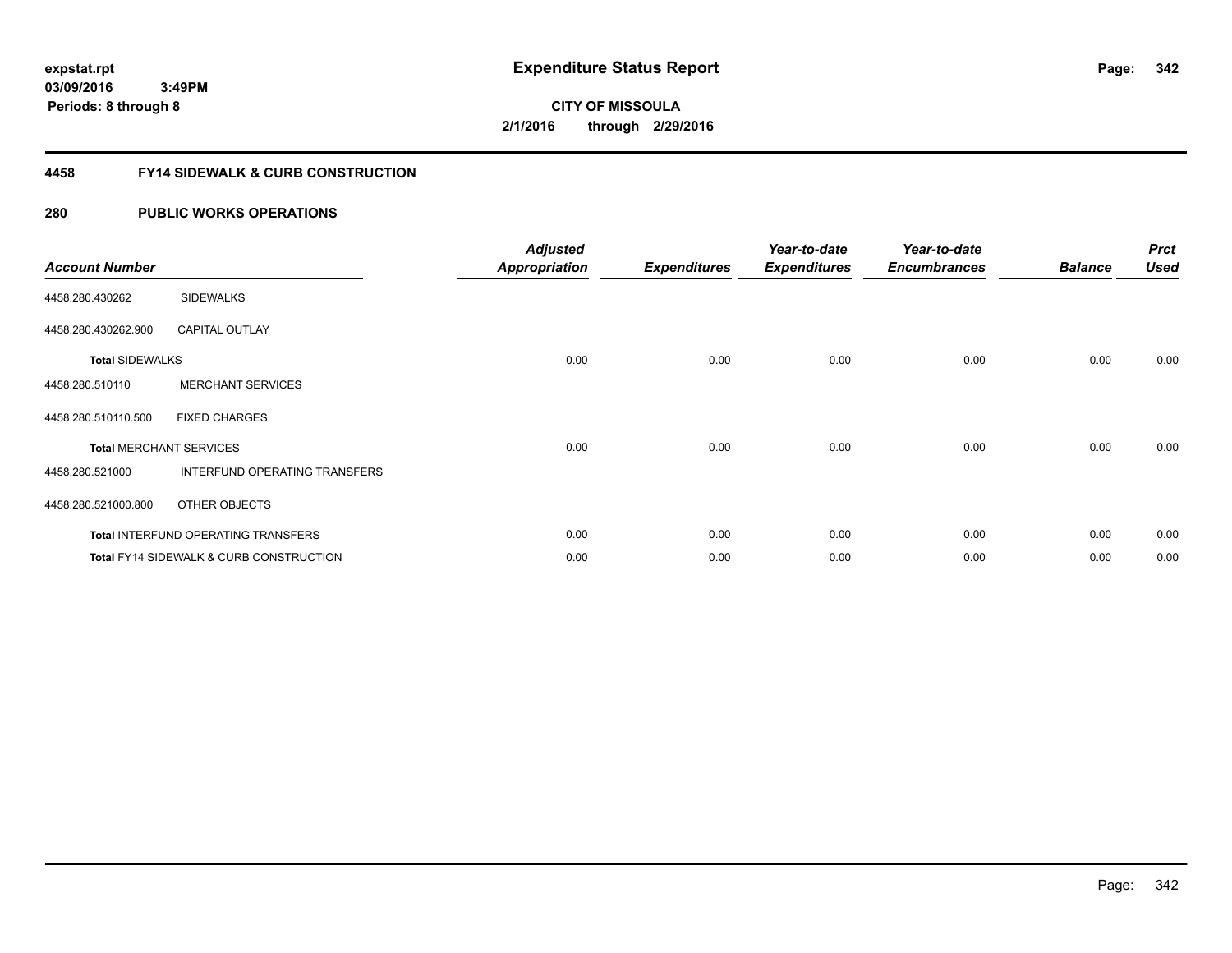**343**

**03/09/2016 3:49PM Periods: 8 through 8**

# **CITY OF MISSOULA 2/1/2016 through 2/29/2016**

#### **4459 FY15 SIDEWALK/CURB CONSTRUCTION**

|                             |                                                  | <b>Adjusted</b>      |                     | Year-to-date        | Year-to-date        |                | <b>Prct</b> |
|-----------------------------|--------------------------------------------------|----------------------|---------------------|---------------------|---------------------|----------------|-------------|
| <b>Account Number</b>       |                                                  | <b>Appropriation</b> | <b>Expenditures</b> | <b>Expenditures</b> | <b>Encumbrances</b> | <b>Balance</b> | <b>Used</b> |
| 4459.280.430262             | <b>SIDEWALKS</b>                                 |                      |                     |                     |                     |                |             |
| 4459.280.430262.800         | OTHER OBJECTS                                    |                      |                     |                     |                     |                |             |
|                             | 4459.280.430262.820.000 TRANSFERS TO OTHER FUNDS | 0.00                 | 0.00                | 29,930.00           | 0.00                | $-29,930.00$   | 0.00        |
| <b>Total OTHER OBJECTS</b>  |                                                  | 0.00                 | 0.00                | 29,930.00           | 0.00                | $-29,930.00$   | 0.00        |
| 4459.280.430262.900         | <b>CAPITAL OUTLAY</b>                            |                      |                     |                     |                     |                |             |
| <b>Total CAPITAL OUTLAY</b> |                                                  | 0.00                 | 0.00                | 0.00                | 0.00                | 0.00           | 0.00        |
| <b>Total SIDEWALKS</b>      |                                                  | 0.00                 | 0.00                | 29,930.00           | 0.00                | $-29,930.00$   | 0.00        |
| 4459.280.510110             | <b>MERCHANT SERVICES</b>                         |                      |                     |                     |                     |                |             |
| 4459.280.510110.500         | <b>FIXED CHARGES</b>                             |                      |                     |                     |                     |                |             |
|                             | <b>Total MERCHANT SERVICES</b>                   | 0.00                 | 0.00                | 0.00                | 0.00                | 0.00           | 0.00        |
|                             | <b>Total FY15 SIDEWALK/CURB CONSTRUCTION</b>     | 0.00                 | 0.00                | 29,930.00           | 0.00                | $-29,930.00$   | 0.00        |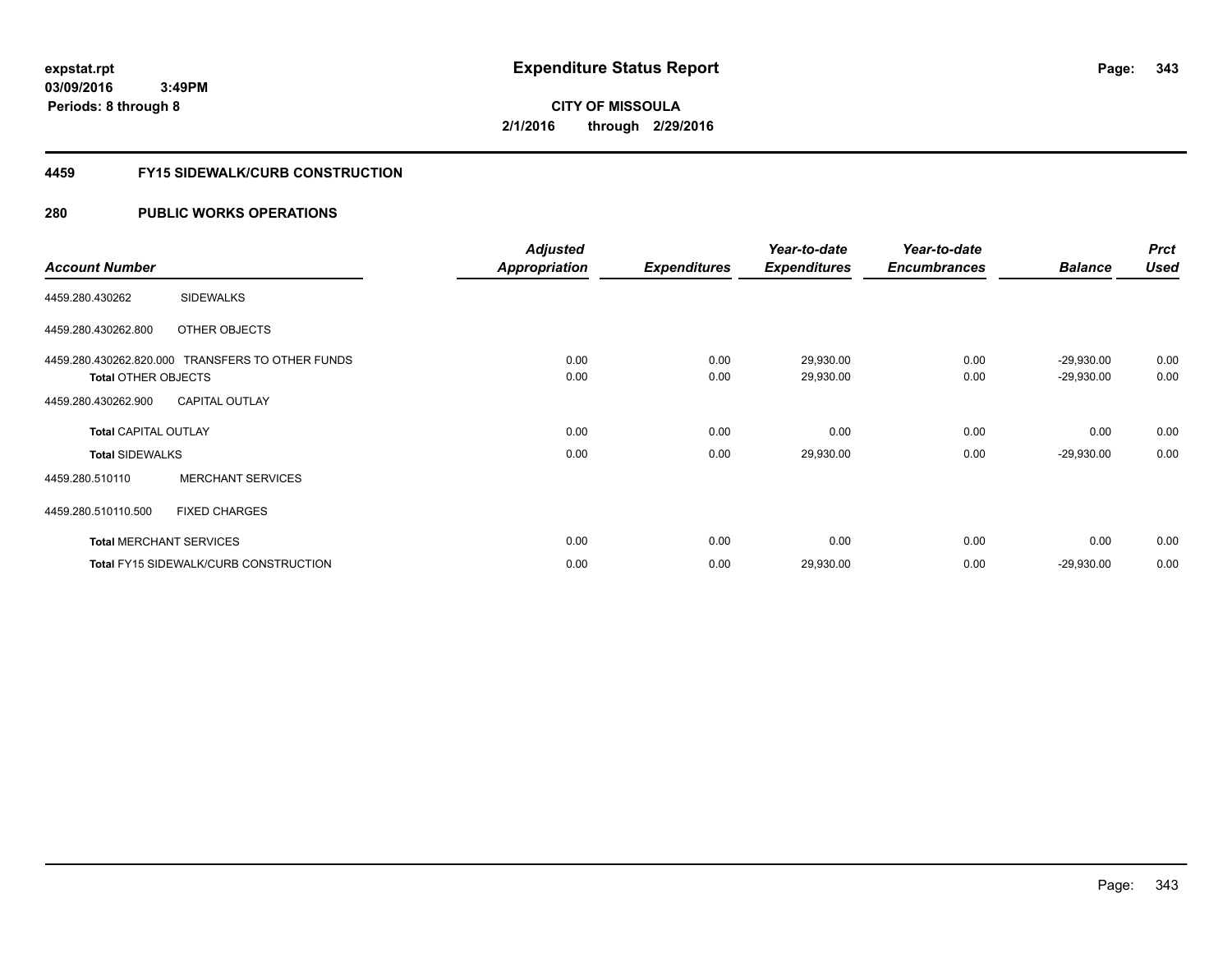**344**

**03/09/2016 3:49PM Periods: 8 through 8**

**CITY OF MISSOULA 2/1/2016 through 2/29/2016**

#### **4460 FY16 SIDEWALK/CURB CONSTRUCTION**

| <b>Account Number</b>                |                                              | <b>Adjusted</b><br><b>Appropriation</b> | <b>Expenditures</b> | Year-to-date<br><b>Expenditures</b> | Year-to-date<br><b>Encumbrances</b> | <b>Balance</b> | <b>Prct</b><br><b>Used</b> |
|--------------------------------------|----------------------------------------------|-----------------------------------------|---------------------|-------------------------------------|-------------------------------------|----------------|----------------------------|
| 4460.280.430262                      | <b>SIDEWALKS</b>                             |                                         |                     |                                     |                                     |                |                            |
| 4460.280.430262.900                  | <b>CAPITAL OUTLAY</b>                        |                                         |                     |                                     |                                     |                |                            |
| 4460.280.430262.930.000 IMPROVEMENTS |                                              | 0.00                                    | 0.00                | 86,803.79                           | 0.00                                | $-86.803.79$   | 0.00                       |
| <b>Total SIDEWALKS</b>               |                                              | 0.00                                    | 0.00                | 86,803.79                           | 0.00                                | $-86.803.79$   | 0.00                       |
| 4460.280.510110                      | <b>MERCHANT SERVICES</b>                     |                                         |                     |                                     |                                     |                |                            |
| 4460.280.510110.500                  | <b>FIXED CHARGES</b>                         |                                         |                     |                                     |                                     |                |                            |
| <b>Total MERCHANT SERVICES</b>       |                                              | 0.00                                    | 0.00                | 0.00                                | 0.00                                | 0.00           | 0.00                       |
|                                      | <b>Total FY16 SIDEWALK/CURB CONSTRUCTION</b> | 0.00                                    | 0.00                | 86,803.79                           | 0.00                                | $-86.803.79$   | 0.00                       |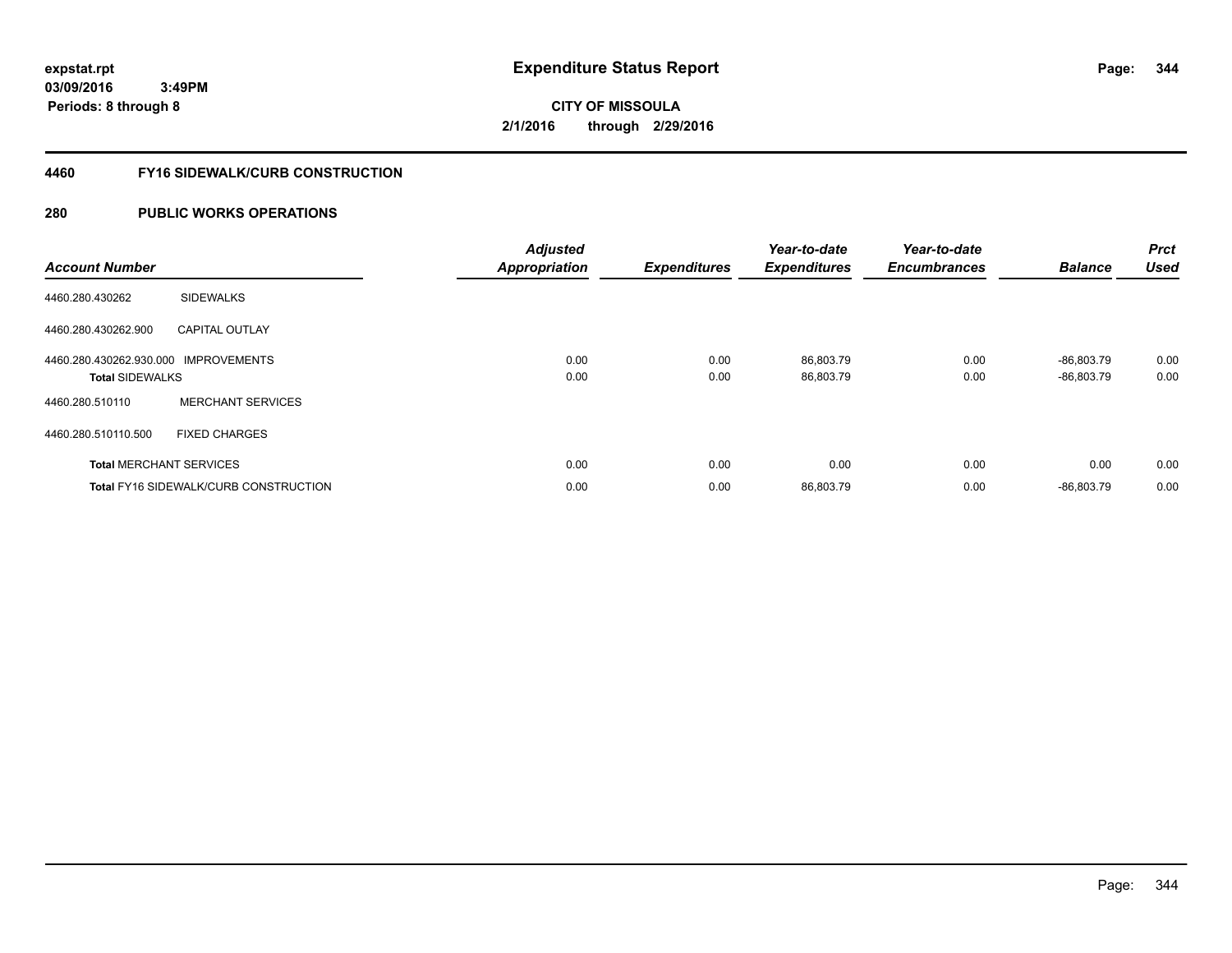# **CITY OF MISSOULA 2/1/2016 through 2/29/2016**

#### **4461 FY17 SIDEWALK/CURB CONSTRUCTION**

| <b>Account Number</b>  |                                              | <b>Adjusted</b><br><b>Appropriation</b> | <b>Expenditures</b> | Year-to-date<br><b>Expenditures</b> | Year-to-date<br><b>Encumbrances</b> | <b>Balance</b> | <b>Prct</b><br><b>Used</b> |
|------------------------|----------------------------------------------|-----------------------------------------|---------------------|-------------------------------------|-------------------------------------|----------------|----------------------------|
| 4461.280.430262        | <b>SIDEWALKS</b>                             |                                         |                     |                                     |                                     |                |                            |
| 4461.280.430262.900    | <b>CAPITAL OUTLAY</b>                        |                                         |                     |                                     |                                     |                |                            |
| <b>Total SIDEWALKS</b> |                                              | 0.00                                    | 0.00                | 0.00                                | 0.00                                | 0.00           | 0.00                       |
| 4461.280.510110        | <b>MERCHANT SERVICES</b>                     |                                         |                     |                                     |                                     |                |                            |
| 4461.280.510110.500    | <b>FIXED CHARGES</b>                         |                                         |                     |                                     |                                     |                |                            |
|                        | <b>Total FY17 SIDEWALK/CURB CONSTRUCTION</b> | 0.00                                    | 0.00                | 0.00                                | 0.00                                | 0.00           | 0.00                       |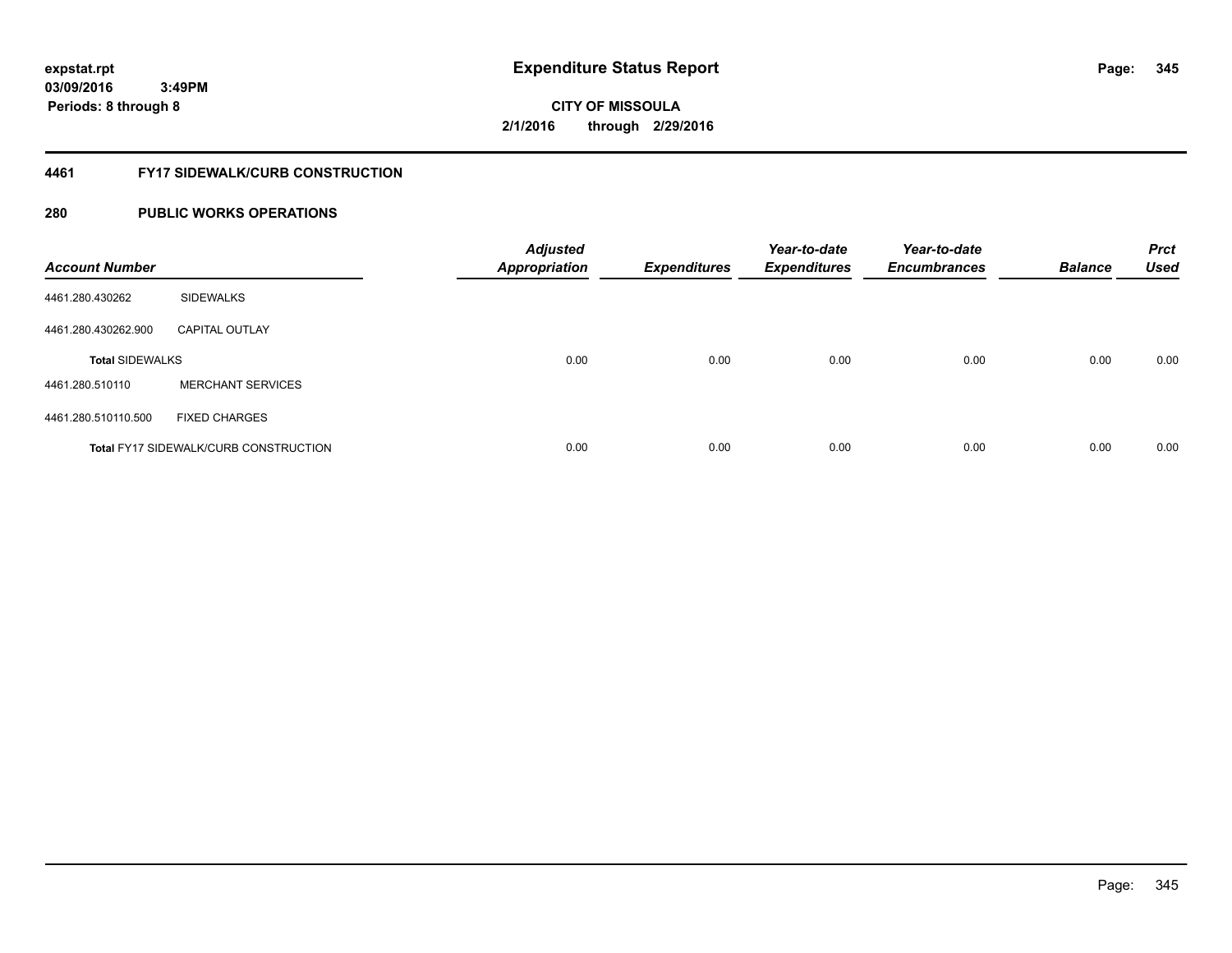#### **4531 SID 531 TRAFFIC CALMING**

## **000 \*\*\* Title Not Found \*\*\***

| <b>Account Number</b>         |                                 | <b>Adjusted</b><br><b>Appropriation</b> | <b>Expenditures</b> | Year-to-date<br><b>Expenditures</b> | Year-to-date<br><b>Encumbrances</b> | <b>Balance</b> | <b>Prct</b><br><b>Used</b> |
|-------------------------------|---------------------------------|-----------------------------------------|---------------------|-------------------------------------|-------------------------------------|----------------|----------------------------|
| 4531.000.410000               | <b>GENERAL GOVERNMENT</b>       |                                         |                     |                                     |                                     |                |                            |
| 4531.000.410000.600           | <b>DEBT SERVICE</b>             |                                         |                     |                                     |                                     |                |                            |
|                               | <b>Total GENERAL GOVERNMENT</b> | 0.00                                    | 0.00                | 0.00                                | 0.00                                | 0.00           | 0.00                       |
| 4531.000.510110               | <b>MERCHANT SERVICES</b>        |                                         |                     |                                     |                                     |                |                            |
| 4531.000.510110.500           | <b>FIXED CHARGES</b>            |                                         |                     |                                     |                                     |                |                            |
| Total *** Title Not Found *** |                                 | 0.00                                    | 0.00                | 0.00                                | 0.00                                | 0.00           | 0.00                       |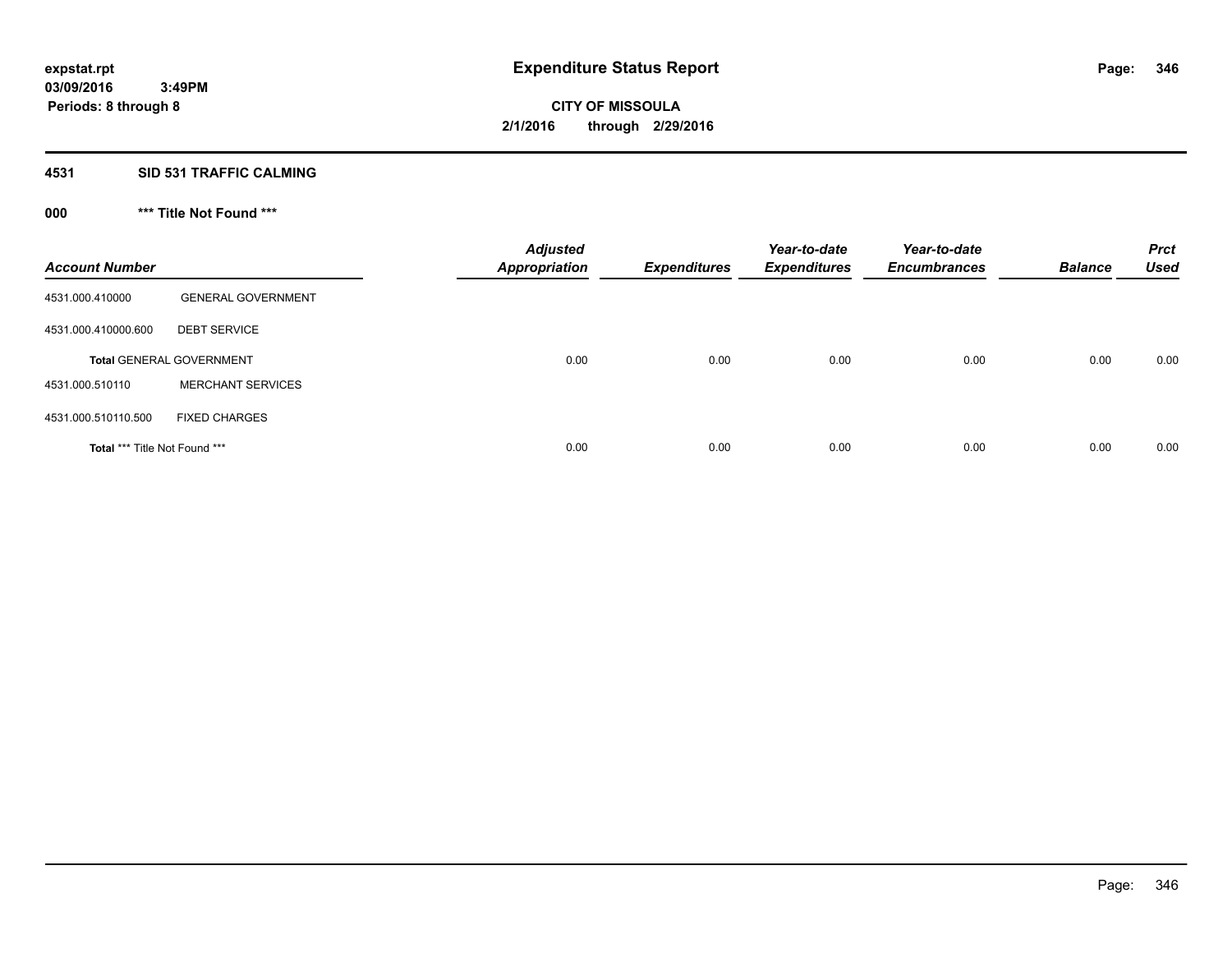#### **4531 SID 531 TRAFFIC CALMING**

| <b>Account Number</b> |                                      | <b>Adjusted</b><br>Appropriation | <b>Expenditures</b> | Year-to-date<br><b>Expenditures</b> | Year-to-date<br><b>Encumbrances</b> | <b>Balance</b> | <b>Prct</b><br><b>Used</b> |
|-----------------------|--------------------------------------|----------------------------------|---------------------|-------------------------------------|-------------------------------------|----------------|----------------------------|
| 4531.390.510100       | SPECIAL ASSESSMENTS                  |                                  |                     |                                     |                                     |                |                            |
| 4531.390.510100.900   | <b>CAPITAL OUTLAY</b>                |                                  |                     |                                     |                                     |                |                            |
|                       | <b>Total SPECIAL ASSESSMENTS</b>     | 0.00                             | 0.00                | 0.00                                | 0.00                                | 0.00           | 0.00                       |
| 4531.390.510110       | <b>MERCHANT SERVICES</b>             |                                  |                     |                                     |                                     |                |                            |
| 4531.390.510110.500   | <b>FIXED CHARGES</b>                 |                                  |                     |                                     |                                     |                |                            |
|                       | <b>Total MERCHANT SERVICES</b>       | 0.00                             | 0.00                | 0.00                                | 0.00                                | 0.00           | 0.00                       |
|                       | <b>Total SID 531 TRAFFIC CALMING</b> | 0.00                             | 0.00                | 0.00                                | 0.00                                | 0.00           | 0.00                       |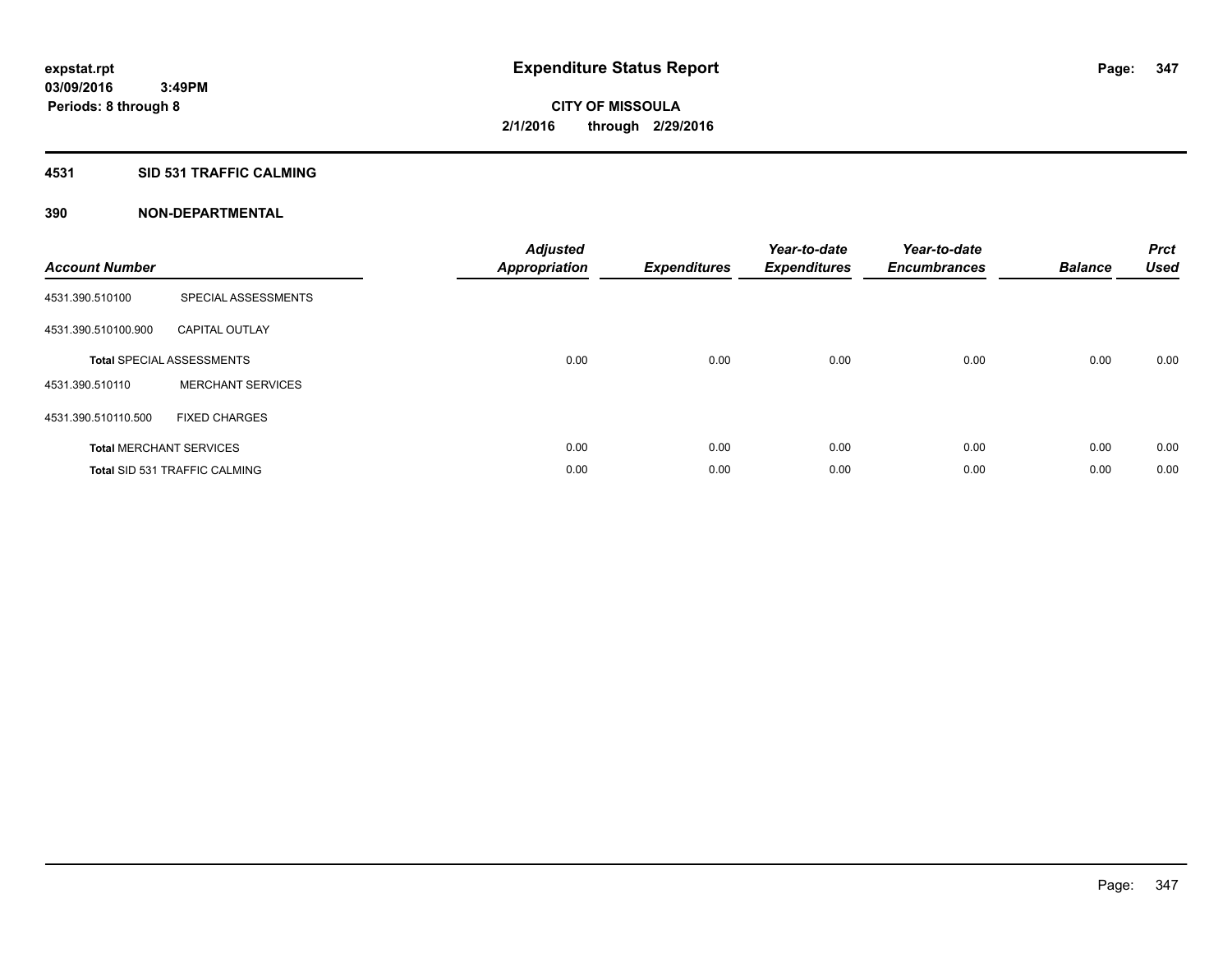### **4532 MALONEY RANCH SID**

| <b>Account Number</b>          |                                  | <b>Adjusted</b><br><b>Appropriation</b> | <b>Expenditures</b> | Year-to-date<br><b>Expenditures</b> | Year-to-date<br><b>Encumbrances</b> | <b>Balance</b> | <b>Prct</b><br><b>Used</b> |
|--------------------------------|----------------------------------|-----------------------------------------|---------------------|-------------------------------------|-------------------------------------|----------------|----------------------------|
| 4532.390.510100                | SPECIAL ASSESSMENTS              |                                         |                     |                                     |                                     |                |                            |
| 4532.390.510100.900            | <b>CAPITAL OUTLAY</b>            |                                         |                     |                                     |                                     |                |                            |
|                                | <b>Total SPECIAL ASSESSMENTS</b> | 0.00                                    | 0.00                | 0.00                                | 0.00                                | 0.00           | 0.00                       |
| 4532.390.510110                | <b>MERCHANT SERVICES</b>         |                                         |                     |                                     |                                     |                |                            |
| 4532.390.510110.500            | <b>FIXED CHARGES</b>             |                                         |                     |                                     |                                     |                |                            |
| <b>Total FIXED CHARGES</b>     |                                  | 0.00                                    | 0.00                | 0.00                                | 0.00                                | 0.00           | 0.00                       |
|                                | <b>Total MERCHANT SERVICES</b>   | 0.00                                    | 0.00                | 0.00                                | 0.00                                | 0.00           | 0.00                       |
| <b>Total MALONEY RANCH SID</b> |                                  | 0.00                                    | 0.00                | 0.00                                | 0.00                                | 0.00           | 0.00                       |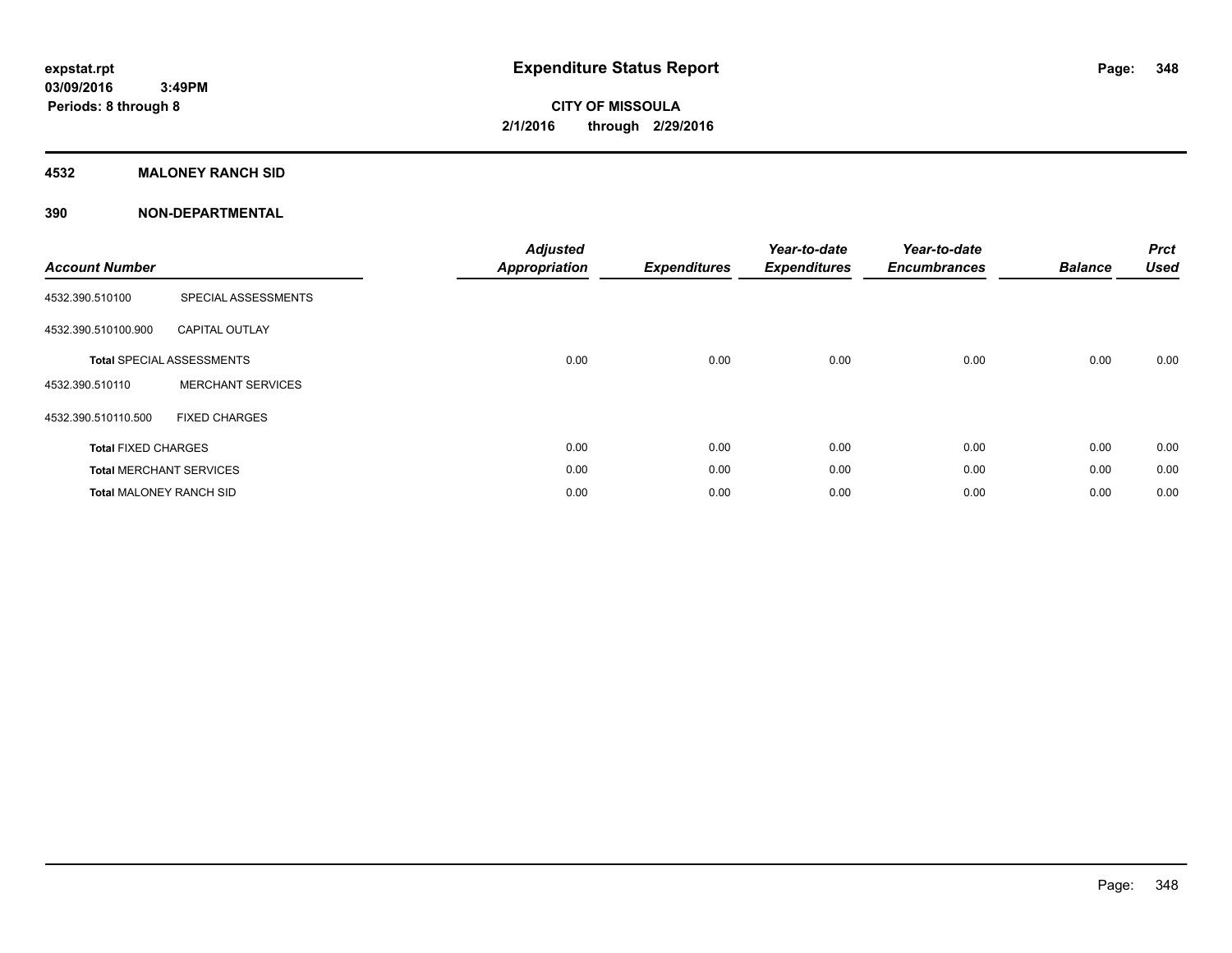#### **4533 RATTLESNAKE SEWER SID**

| <b>Account Number</b>          |                                    | <b>Adjusted</b><br>Appropriation | <b>Expenditures</b> | Year-to-date<br><b>Expenditures</b> | Year-to-date<br><b>Encumbrances</b> | <b>Balance</b> | <b>Prct</b><br>Used |
|--------------------------------|------------------------------------|----------------------------------|---------------------|-------------------------------------|-------------------------------------|----------------|---------------------|
| 4533.390.510110                | <b>MERCHANT SERVICES</b>           |                                  |                     |                                     |                                     |                |                     |
| 4533.390.510110.500            | <b>FIXED CHARGES</b>               |                                  |                     |                                     |                                     |                |                     |
| <b>Total FIXED CHARGES</b>     |                                    | 0.00                             | 0.00                | 0.00                                | 0.00                                | 0.00           | 0.00                |
| <b>Total MERCHANT SERVICES</b> |                                    | 0.00                             | 0.00                | 0.00                                | 0.00                                | 0.00           | 0.00                |
|                                | <b>Total RATTLESNAKE SEWER SID</b> | 0.00                             | 0.00                | 0.00                                | 0.00                                | 0.00           | 0.00                |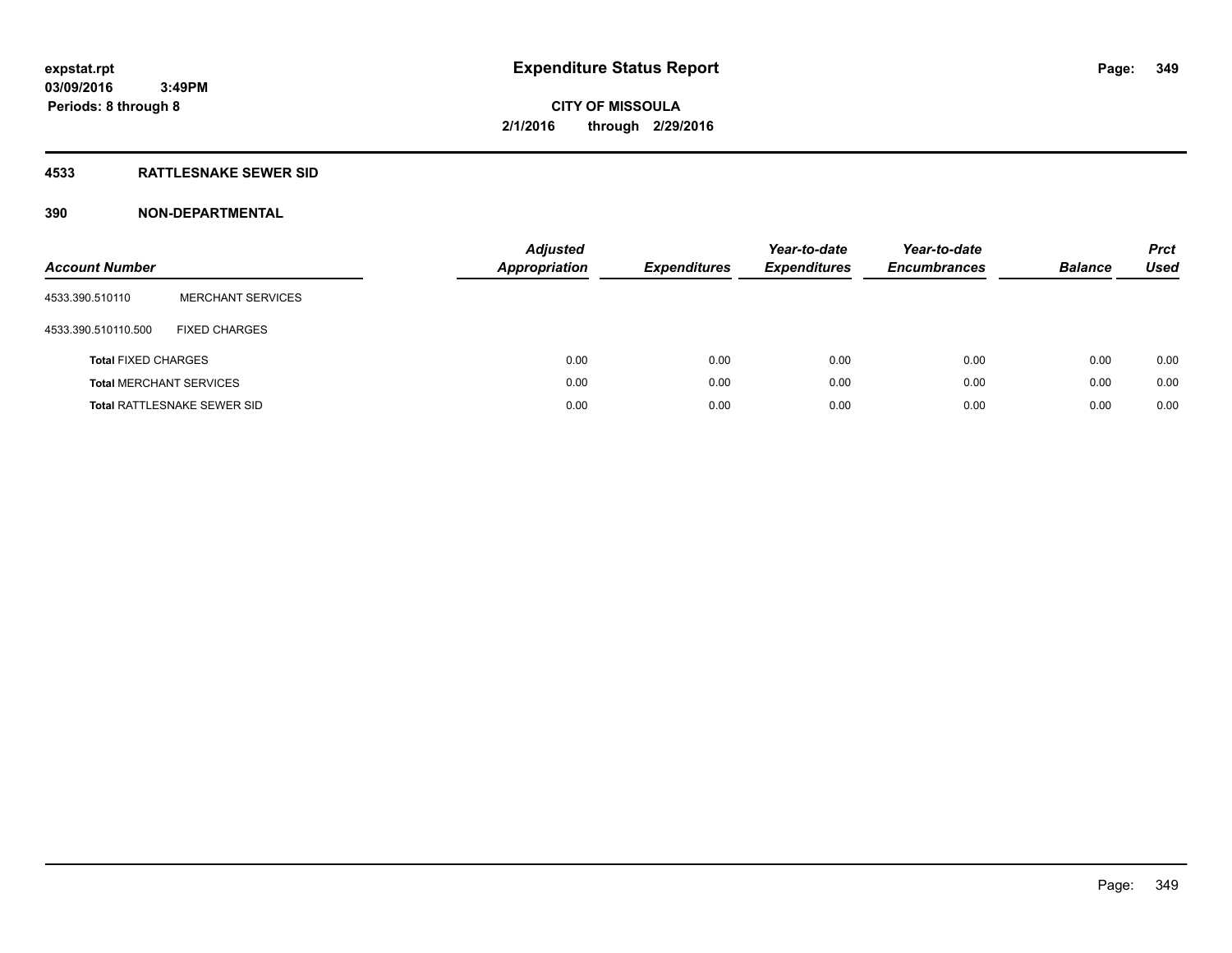#### **4534 SID 534 LINCOLNWOOD**

| <b>Account Number</b>            |                               | <b>Adjusted</b><br><b>Appropriation</b> | <b>Expenditures</b> | Year-to-date<br><b>Expenditures</b> | Year-to-date<br><b>Encumbrances</b> | <b>Balance</b> | <b>Prct</b><br><b>Used</b> |
|----------------------------------|-------------------------------|-----------------------------------------|---------------------|-------------------------------------|-------------------------------------|----------------|----------------------------|
| 4534.390.510110                  | <b>MERCHANT SERVICES</b>      |                                         |                     |                                     |                                     |                |                            |
| 4534.390.510110.500              | <b>FIXED CHARGES</b>          |                                         |                     |                                     |                                     |                |                            |
| <b>Total MERCHANT SERVICES</b>   |                               | 0.00                                    | 0.00                | 0.00                                | 0.00                                | 0.00           | 0.00                       |
| 4534.390.521000                  | INTERFUND OPERATING TRANSFERS |                                         |                     |                                     |                                     |                |                            |
| 4534.390.521000.800              | OTHER OBJECTS                 |                                         |                     |                                     |                                     |                |                            |
| <b>Total SID 534 LINCOLNWOOD</b> |                               | 0.00                                    | 0.00                | 0.00                                | 0.00                                | 0.00           | 0.00                       |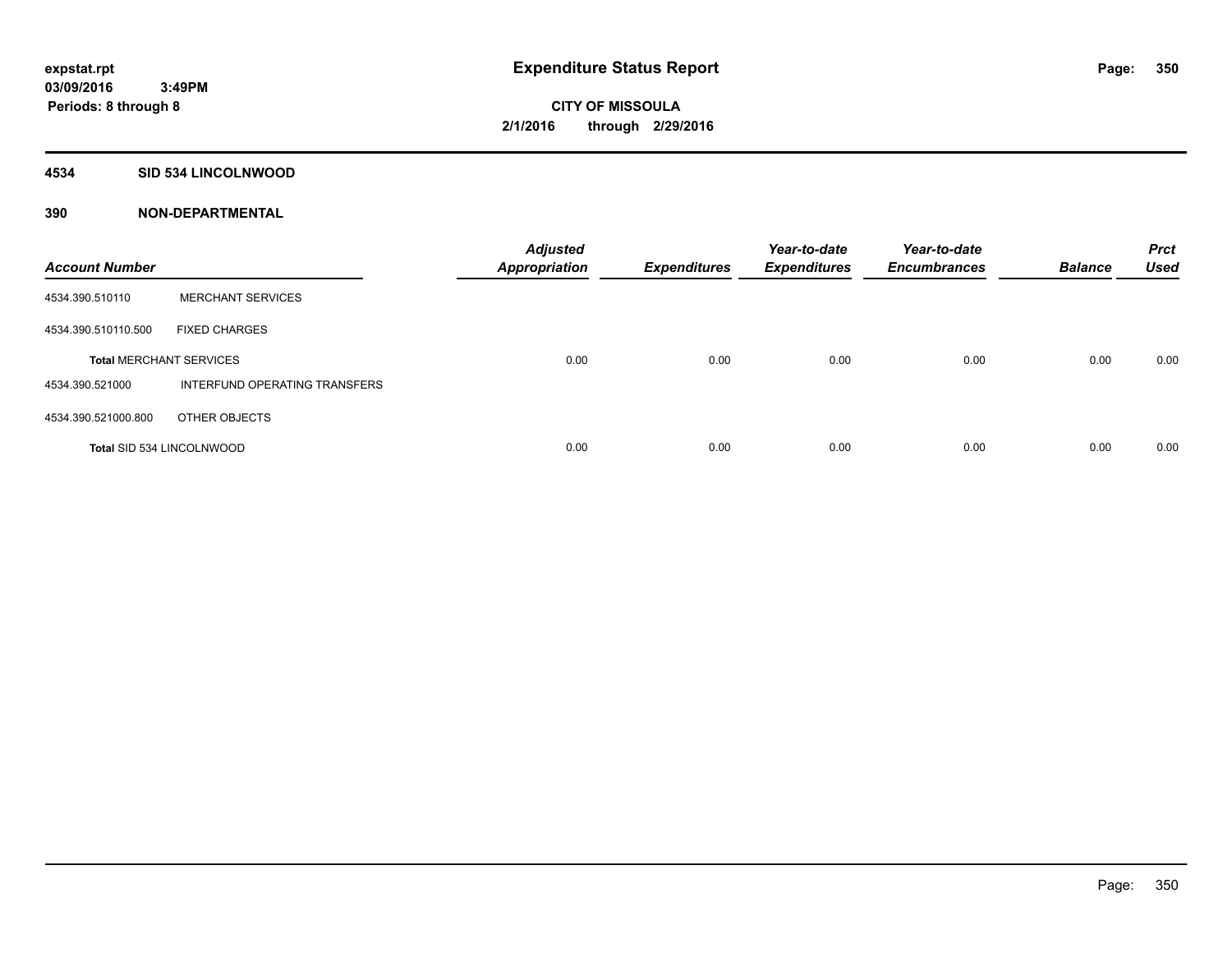#### **4535 SLANT STREET TRAFFIC CALMING**

## **000 \*\*\* Title Not Found \*\*\***

| <b>Account Number</b>      |                                           | <b>Adjusted</b><br>Appropriation | <b>Expenditures</b> | Year-to-date<br><b>Expenditures</b> | Year-to-date<br><b>Encumbrances</b> | <b>Balance</b> | <b>Prct</b><br><b>Used</b> |
|----------------------------|-------------------------------------------|----------------------------------|---------------------|-------------------------------------|-------------------------------------|----------------|----------------------------|
| 4535.000.410000            | <b>GENERAL GOVERNMENT</b>                 |                                  |                     |                                     |                                     |                |                            |
| 4535.000.410000.600        | <b>DEBT SERVICE</b>                       |                                  |                     |                                     |                                     |                |                            |
|                            | <b>Total GENERAL GOVERNMENT</b>           | 0.00                             | 0.00                | 0.00                                | 0.00                                | 0.00           | 0.00                       |
| 4535.000.510110            | <b>MERCHANT SERVICES</b>                  |                                  |                     |                                     |                                     |                |                            |
| 4535.000.510110.500        | <b>FIXED CHARGES</b>                      |                                  |                     |                                     |                                     |                |                            |
| <b>Total FIXED CHARGES</b> |                                           | 0.00                             | 0.00                | 0.00                                | 0.00                                | 0.00           | 0.00                       |
|                            | <b>Total SLANT STREET TRAFFIC CALMING</b> | 0.00                             | 0.00                | 0.00                                | 0.00                                | 0.00           | 0.00                       |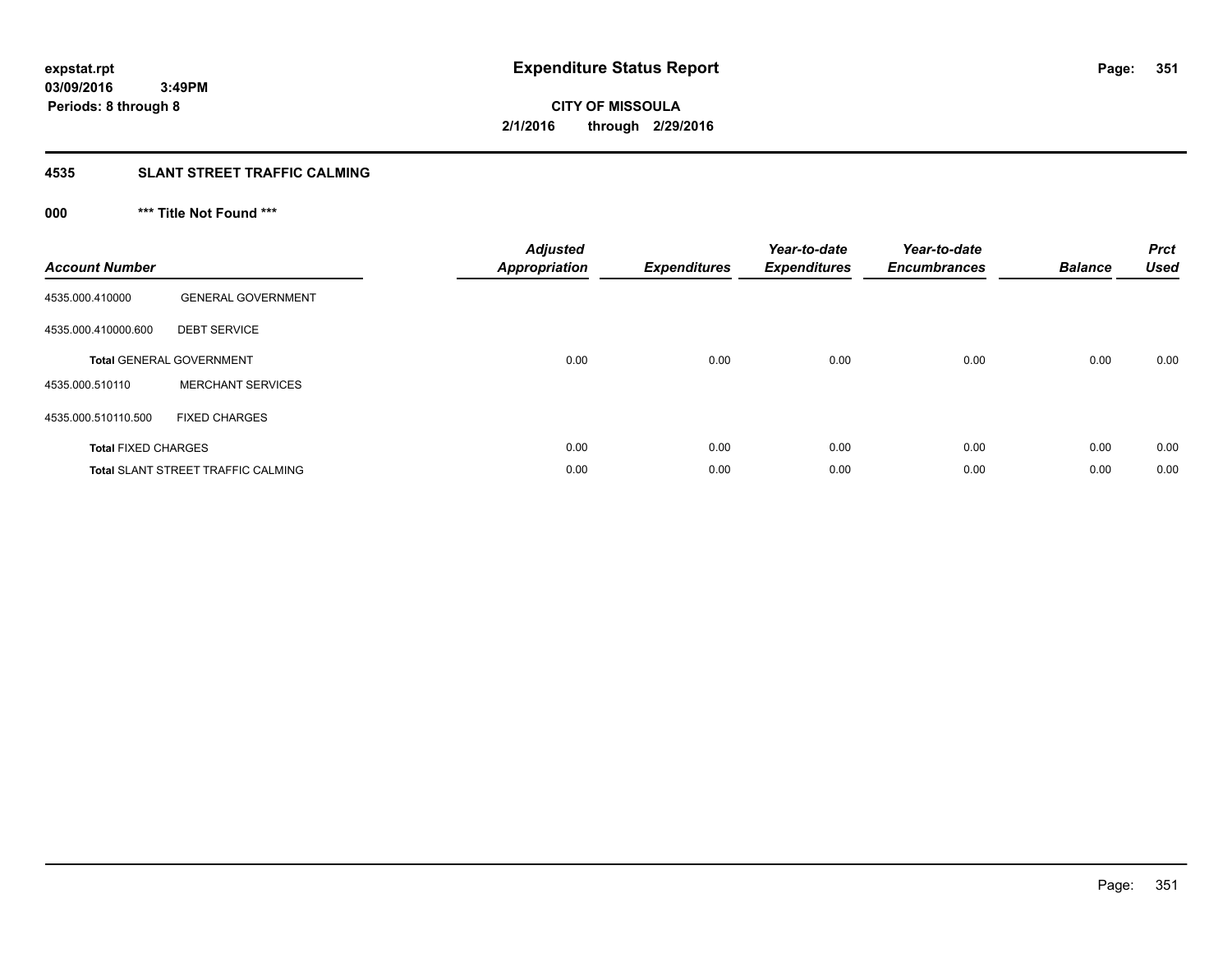### **4536 SID536 LINCOLNWOOD SWR PH2**

| <b>Account Number</b> |                                         | <b>Adjusted</b><br>Appropriation | <b>Expenditures</b> | Year-to-date<br><b>Expenditures</b> | Year-to-date<br><b>Encumbrances</b> | <b>Balance</b> | Prct<br><b>Used</b> |
|-----------------------|-----------------------------------------|----------------------------------|---------------------|-------------------------------------|-------------------------------------|----------------|---------------------|
| 4536.390.510110       | <b>MERCHANT SERVICES</b>                |                                  |                     |                                     |                                     |                |                     |
| 4536.390.510110.500   | <b>FIXED CHARGES</b>                    |                                  |                     |                                     |                                     |                |                     |
|                       | <b>Total SID536 LINCOLNWOOD SWR PH2</b> | 0.00                             | 0.00                | 0.00                                | 0.00                                | 0.00           | 0.00                |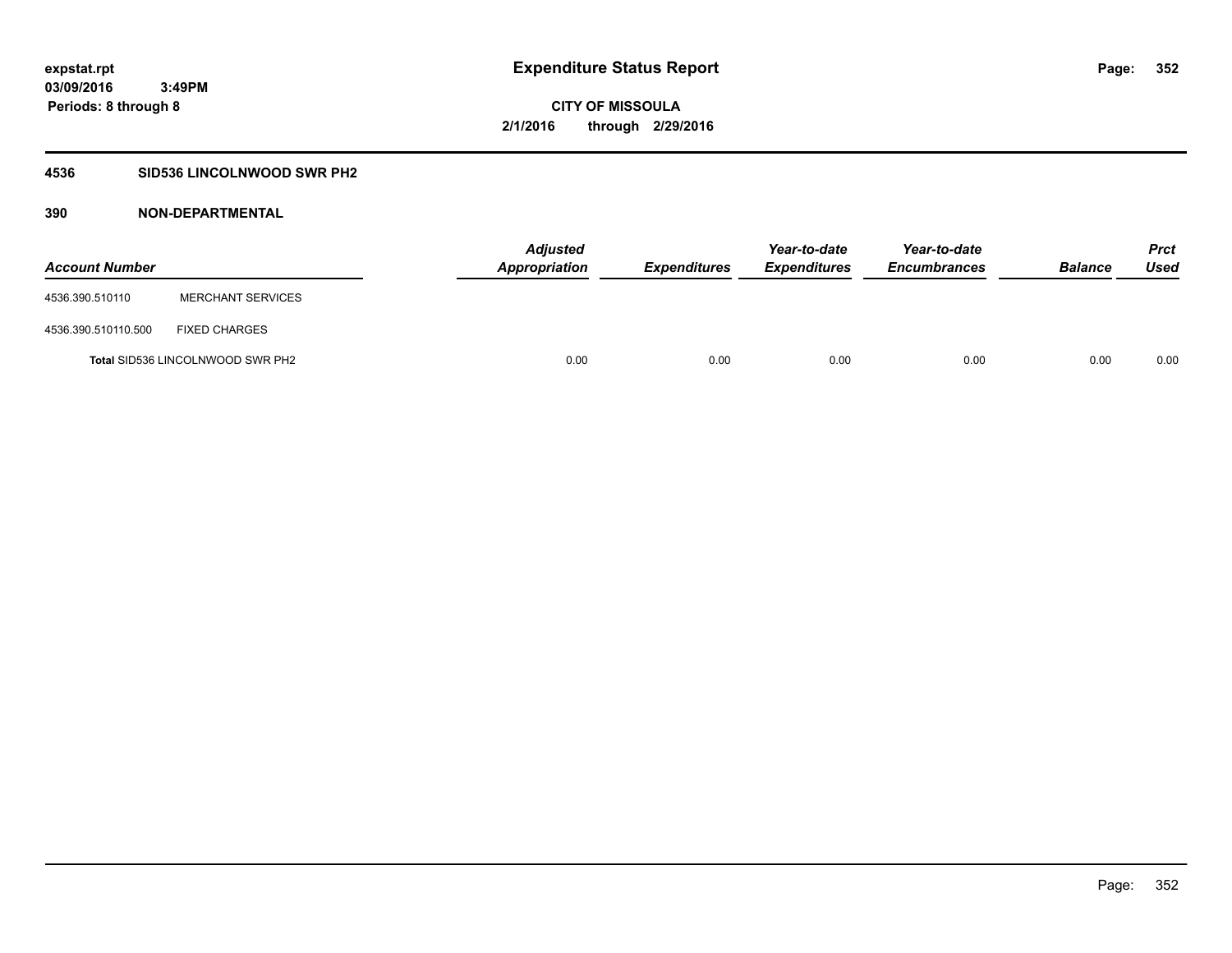# **CITY OF MISSOULA 2/1/2016 through 2/29/2016**

#### **4539 SID 539 4th STREET**

## **000 \*\*\* Title Not Found \*\*\***

| <b>Account Number</b>      |                                 | <b>Adjusted</b><br><b>Appropriation</b> | <b>Expenditures</b> | Year-to-date<br><b>Expenditures</b> | Year-to-date<br><b>Encumbrances</b> | <b>Balance</b> | <b>Prct</b><br><b>Used</b> |
|----------------------------|---------------------------------|-----------------------------------------|---------------------|-------------------------------------|-------------------------------------|----------------|----------------------------|
| 4539.000.410000            | <b>GENERAL GOVERNMENT</b>       |                                         |                     |                                     |                                     |                |                            |
| 4539.000.410000.600        | <b>DEBT SERVICE</b>             |                                         |                     |                                     |                                     |                |                            |
|                            | <b>Total GENERAL GOVERNMENT</b> | 0.00                                    | 0.00                | 0.00                                | 0.00                                | 0.00           | 0.00                       |
| 4539.000.510110            | <b>MERCHANT SERVICES</b>        |                                         |                     |                                     |                                     |                |                            |
| 4539.000.510110.500        | <b>FIXED CHARGES</b>            |                                         |                     |                                     |                                     |                |                            |
| <b>Total FIXED CHARGES</b> |                                 | 0.00                                    | 0.00                | 0.00                                | 0.00                                | 0.00           | 0.00                       |
| Total SID 539 4th STREET   |                                 | 0.00                                    | 0.00                | 0.00                                | 0.00                                | 0.00           | 0.00                       |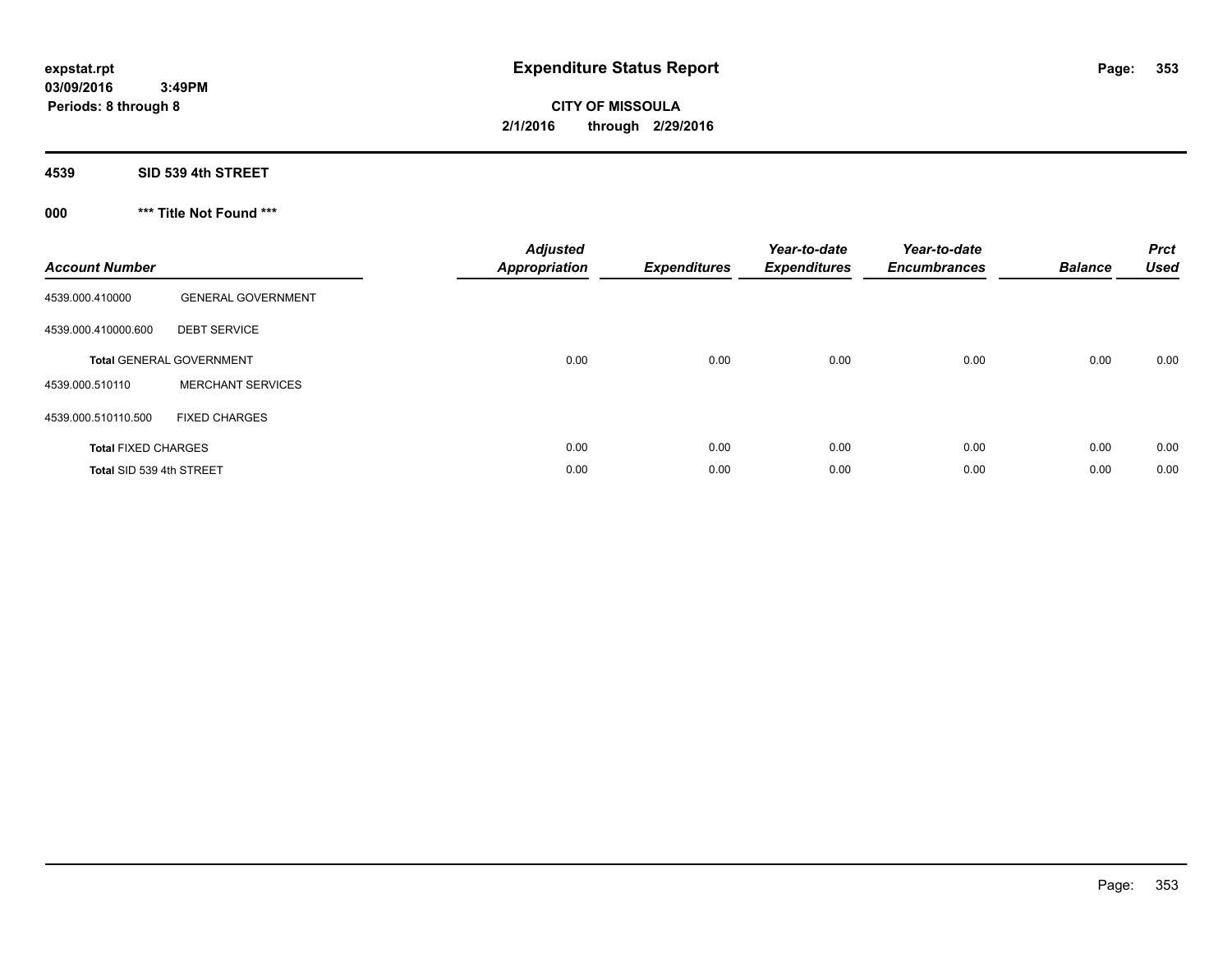#### **4540 SID 540 ENGLAND BLVD**

| <b>Account Number</b> |                                            | <b>Adjusted</b><br>Appropriation | <b>Expenditures</b> | Year-to-date<br><b>Expenditures</b> | Year-to-date<br><b>Encumbrances</b> | <b>Balance</b> | <b>Prct</b><br><b>Used</b> |
|-----------------------|--------------------------------------------|----------------------------------|---------------------|-------------------------------------|-------------------------------------|----------------|----------------------------|
| 4540.390.510110       | <b>MERCHANT SERVICES</b>                   |                                  |                     |                                     |                                     |                |                            |
| 4540.390.510110.500   | <b>FIXED CHARGES</b>                       |                                  |                     |                                     |                                     |                |                            |
|                       | <b>Total MERCHANT SERVICES</b>             | 0.00                             | 0.00                | 0.00                                | 0.00                                | 0.00           | 0.00                       |
| 4540.390.521000       | INTERFUND OPERATING TRANSFERS              |                                  |                     |                                     |                                     |                |                            |
| 4540.390.521000.800   | OTHER OBJECTS                              |                                  |                     |                                     |                                     |                |                            |
|                       | <b>Total INTERFUND OPERATING TRANSFERS</b> | 0.00                             | 0.00                | 0.00                                | 0.00                                | 0.00           | 0.00                       |
|                       | Total SID 540 ENGLAND BLVD                 | 0.00                             | 0.00                | 0.00                                | 0.00                                | 0.00           | 0.00                       |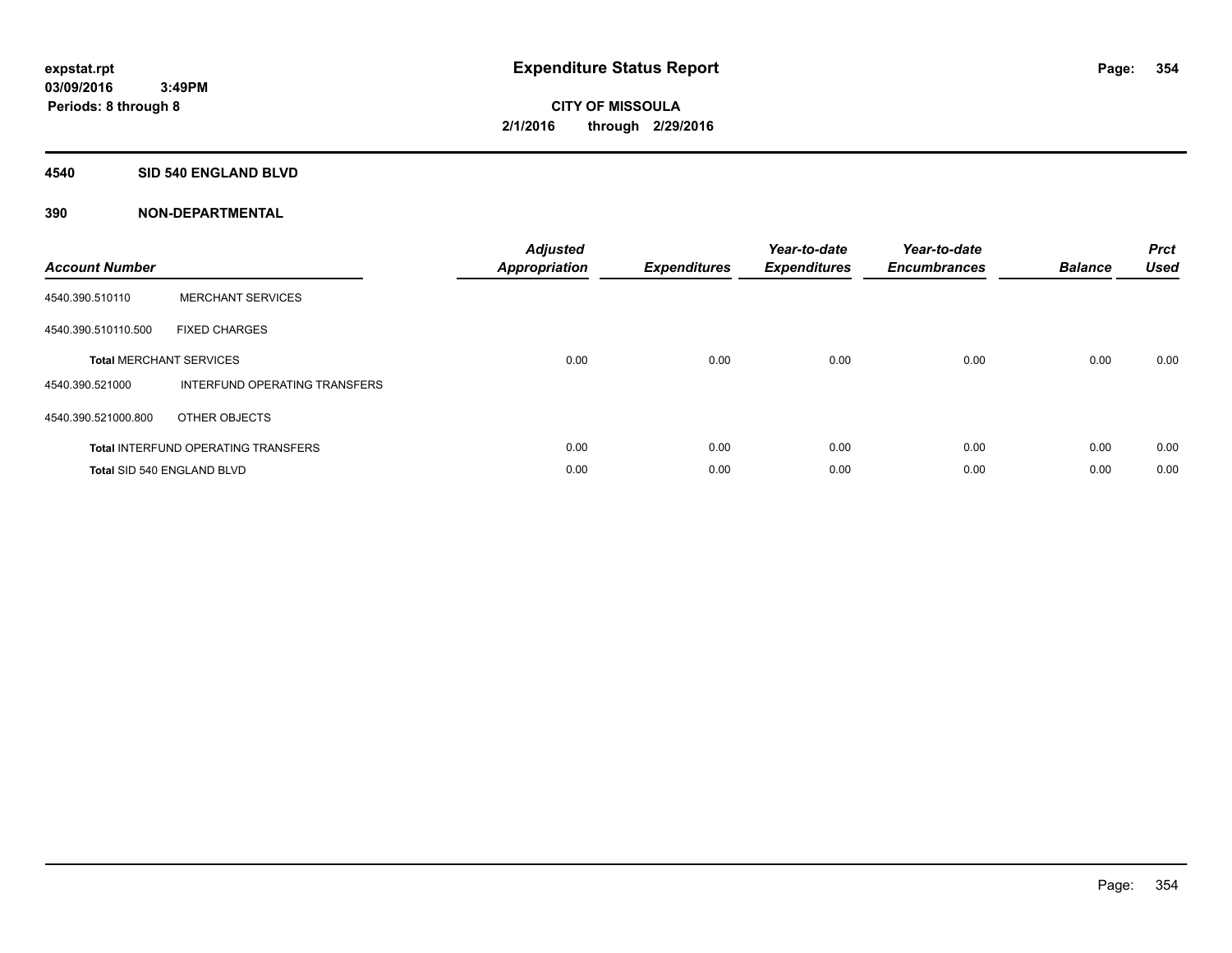### **4541 SID 541 PINEVIEW PARK**

| <b>Account Number</b>         |                                  | <b>Adjusted</b><br><b>Appropriation</b> | <b>Expenditures</b> | Year-to-date<br><b>Expenditures</b> | Year-to-date<br><b>Encumbrances</b> | <b>Balance</b> | <b>Prct</b><br><b>Used</b> |
|-------------------------------|----------------------------------|-----------------------------------------|---------------------|-------------------------------------|-------------------------------------|----------------|----------------------------|
| 4541.390.410710               | *** Title Not Found ***          |                                         |                     |                                     |                                     |                |                            |
| 4541.390.410710.500           | <b>FIXED CHARGES</b>             |                                         |                     |                                     |                                     |                |                            |
| Total *** Title Not Found *** |                                  | 0.00                                    | 0.00                | 0.00                                | 0.00                                | 0.00           | 0.00                       |
| 4541.390.510100               | SPECIAL ASSESSMENTS              |                                         |                     |                                     |                                     |                |                            |
| 4541.390.510100.900           | <b>CAPITAL OUTLAY</b>            |                                         |                     |                                     |                                     |                |                            |
|                               | <b>Total SPECIAL ASSESSMENTS</b> | 0.00                                    | 0.00                | 0.00                                | 0.00                                | 0.00           | 0.00                       |
| 4541.390.510110               | <b>MERCHANT SERVICES</b>         |                                         |                     |                                     |                                     |                |                            |
| 4541.390.510110.500           | <b>FIXED CHARGES</b>             |                                         |                     |                                     |                                     |                |                            |
|                               | <b>Total MERCHANT SERVICES</b>   | 0.00                                    | 0.00                | 0.00                                | 0.00                                | 0.00           | 0.00                       |
|                               | Total SID 541 PINEVIEW PARK      | 0.00                                    | 0.00                | 0.00                                | 0.00                                | 0.00           | 0.00                       |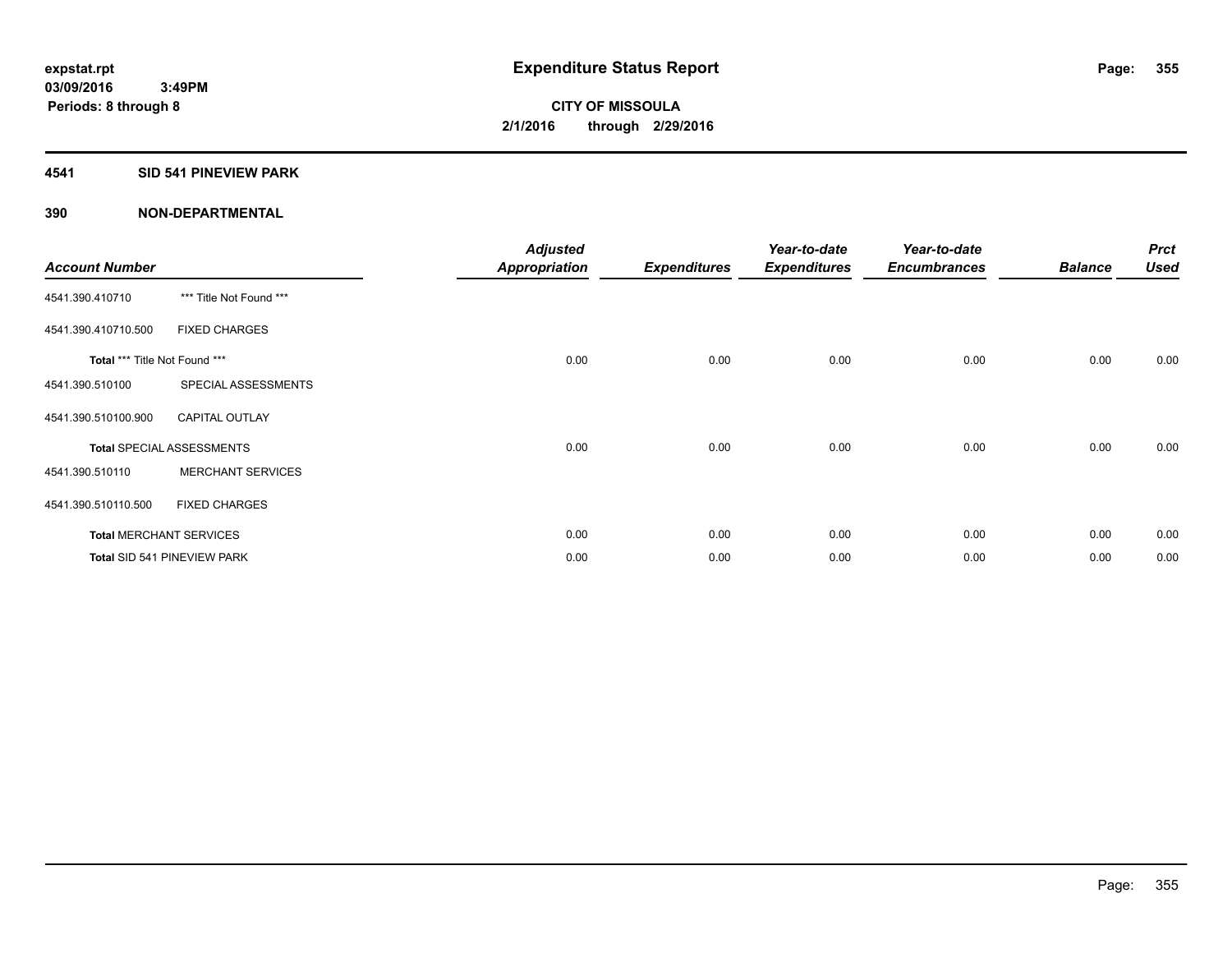#### **4542 SID 542 HILLVIEW WAY**

|                            |                                  | <b>Adjusted</b>      |                     | Year-to-date        | Year-to-date        |                | <b>Prct</b> |
|----------------------------|----------------------------------|----------------------|---------------------|---------------------|---------------------|----------------|-------------|
| <b>Account Number</b>      |                                  | <b>Appropriation</b> | <b>Expenditures</b> | <b>Expenditures</b> | <b>Encumbrances</b> | <b>Balance</b> | <b>Used</b> |
| 4542.390.510100            | SPECIAL ASSESSMENTS              |                      |                     |                     |                     |                |             |
| 4542.390.510100.300        | PURCHASED SERVICES               |                      |                     |                     |                     |                |             |
|                            | <b>Total PURCHASED SERVICES</b>  | 0.00                 | 0.00                | 0.00                | 0.00                | 0.00           | 0.00        |
| 4542.390.510100.900        | <b>CAPITAL OUTLAY</b>            |                      |                     |                     |                     |                |             |
|                            | <b>Total SPECIAL ASSESSMENTS</b> | 0.00                 | 0.00                | 0.00                | 0.00                | 0.00           | 0.00        |
| 4542.390.510110            | <b>MERCHANT SERVICES</b>         |                      |                     |                     |                     |                |             |
| 4542.390.510110.500        | <b>FIXED CHARGES</b>             |                      |                     |                     |                     |                |             |
| Total SID 542 HILLVIEW WAY |                                  | 0.00                 | 0.00                | 0.00                | 0.00                | 0.00           | 0.00        |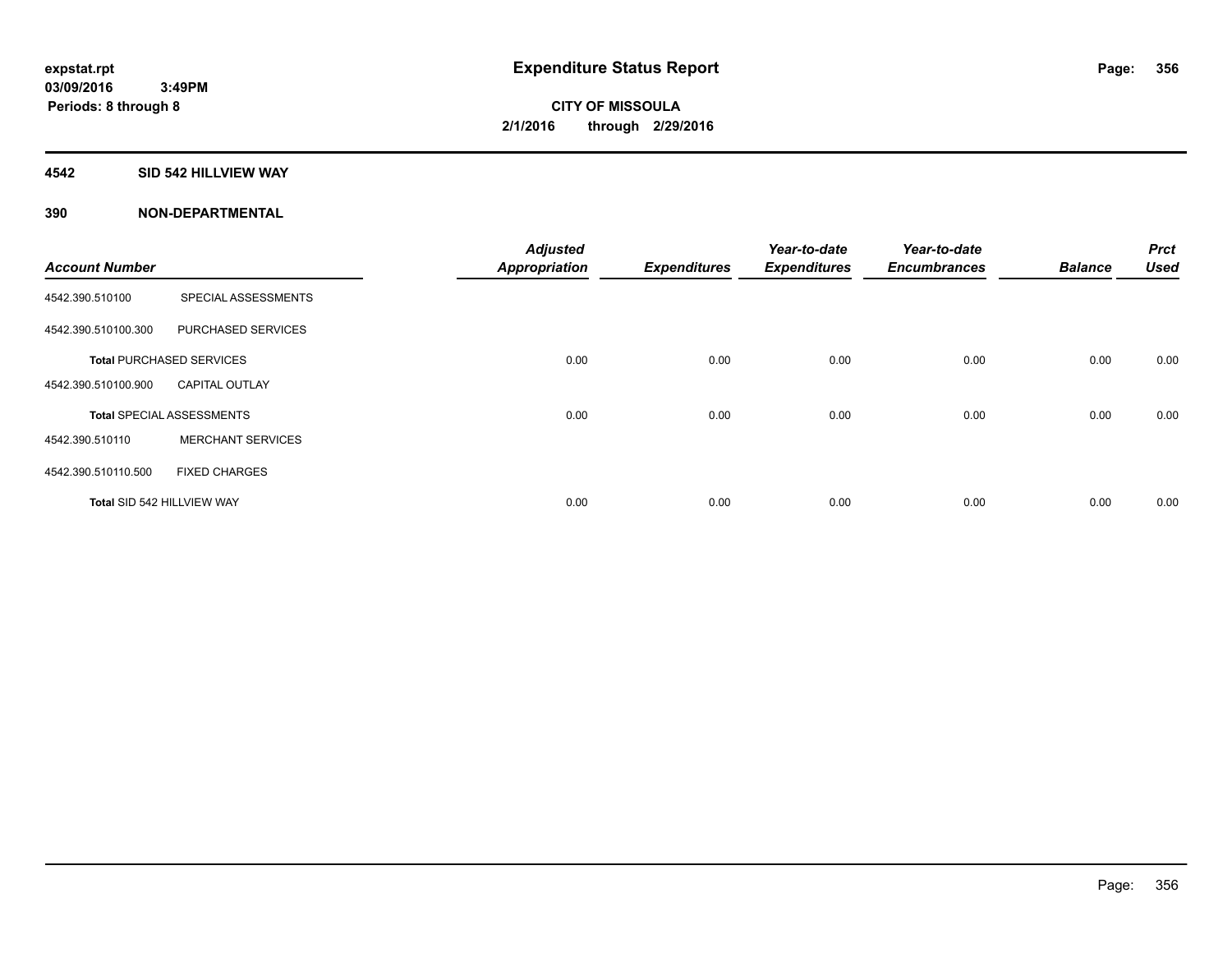#### **4543 SID 543 TRAFFIC CALMING**

## **000 \*\*\* Title Not Found \*\*\***

| <b>Account Number</b>         |                                 | <b>Adjusted</b><br><b>Appropriation</b> | <b>Expenditures</b> | Year-to-date<br><b>Expenditures</b> | Year-to-date<br><b>Encumbrances</b> | <b>Balance</b> | <b>Prct</b><br><b>Used</b> |
|-------------------------------|---------------------------------|-----------------------------------------|---------------------|-------------------------------------|-------------------------------------|----------------|----------------------------|
| 4543.000.410000               | <b>GENERAL GOVERNMENT</b>       |                                         |                     |                                     |                                     |                |                            |
| 4543.000.410000.600           | <b>DEBT SERVICE</b>             |                                         |                     |                                     |                                     |                |                            |
|                               | <b>Total GENERAL GOVERNMENT</b> | 0.00                                    | 0.00                | 0.00                                | 0.00                                | 0.00           | 0.00                       |
| 4543.000.510110               | <b>MERCHANT SERVICES</b>        |                                         |                     |                                     |                                     |                |                            |
| 4543.000.510110.500           | <b>FIXED CHARGES</b>            |                                         |                     |                                     |                                     |                |                            |
| Total *** Title Not Found *** |                                 | 0.00                                    | 0.00                | 0.00                                | 0.00                                | 0.00           | 0.00                       |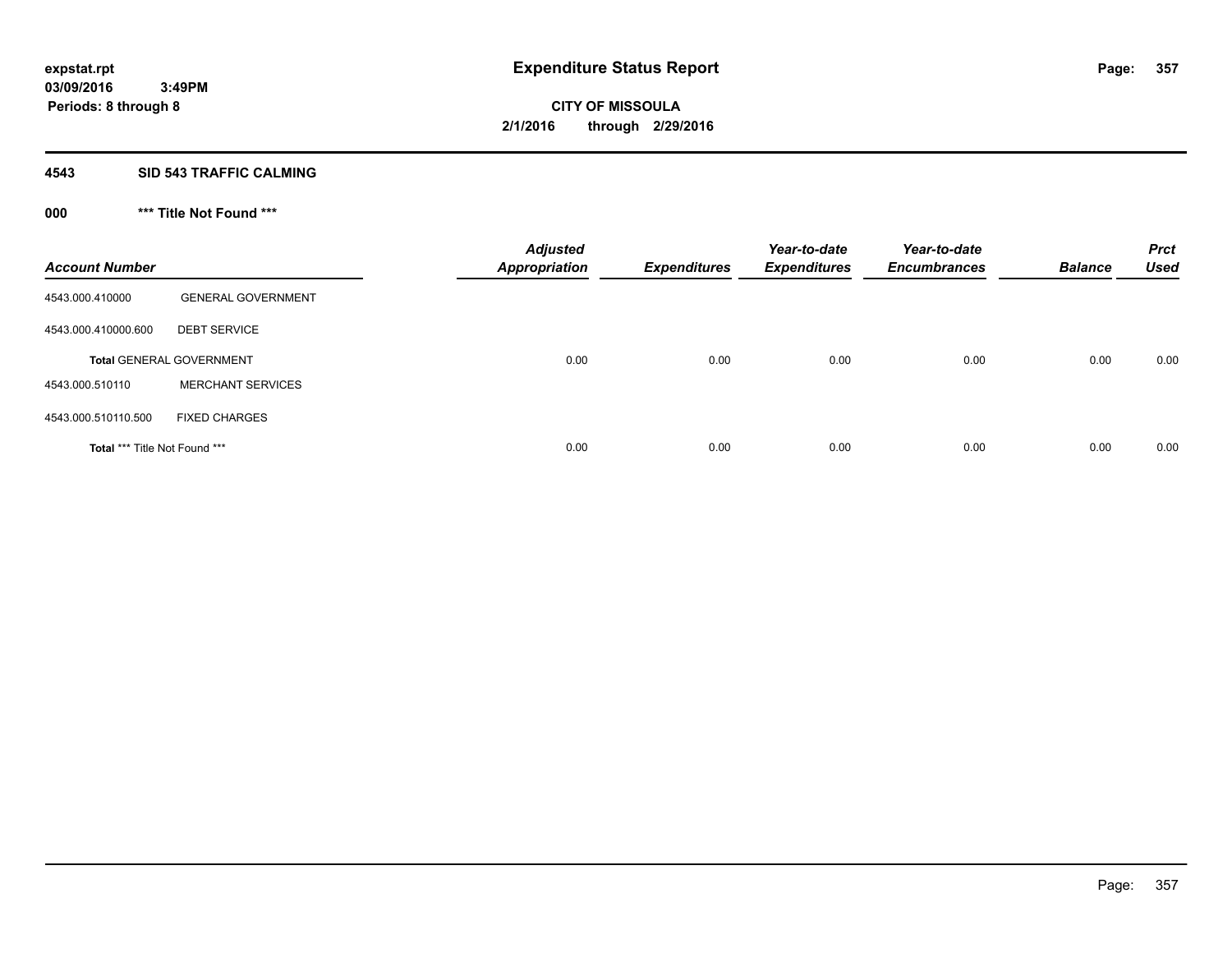#### **4543 SID 543 TRAFFIC CALMING**

|                       |                                      | <b>Adjusted</b>      |                     | Year-to-date        | Year-to-date        |                | <b>Prct</b> |
|-----------------------|--------------------------------------|----------------------|---------------------|---------------------|---------------------|----------------|-------------|
| <b>Account Number</b> |                                      | <b>Appropriation</b> | <b>Expenditures</b> | <b>Expenditures</b> | <b>Encumbrances</b> | <b>Balance</b> | <b>Used</b> |
| 4543.390.510100       | SPECIAL ASSESSMENTS                  |                      |                     |                     |                     |                |             |
| 4543.390.510100.300   | PURCHASED SERVICES                   |                      |                     |                     |                     |                |             |
|                       | <b>Total PURCHASED SERVICES</b>      | 0.00                 | 0.00                | 0.00                | 0.00                | 0.00           | 0.00        |
| 4543.390.510100.900   | <b>CAPITAL OUTLAY</b>                |                      |                     |                     |                     |                |             |
|                       | <b>Total SPECIAL ASSESSMENTS</b>     | 0.00                 | 0.00                | 0.00                | 0.00                | 0.00           | 0.00        |
| 4543.390.510110       | <b>MERCHANT SERVICES</b>             |                      |                     |                     |                     |                |             |
| 4543.390.510110.500   | <b>FIXED CHARGES</b>                 |                      |                     |                     |                     |                |             |
|                       | <b>Total MERCHANT SERVICES</b>       | 0.00                 | 0.00                | 0.00                | 0.00                | 0.00           | 0.00        |
|                       | <b>Total SID 543 TRAFFIC CALMING</b> | 0.00                 | 0.00                | 0.00                | 0.00                | 0.00           | 0.00        |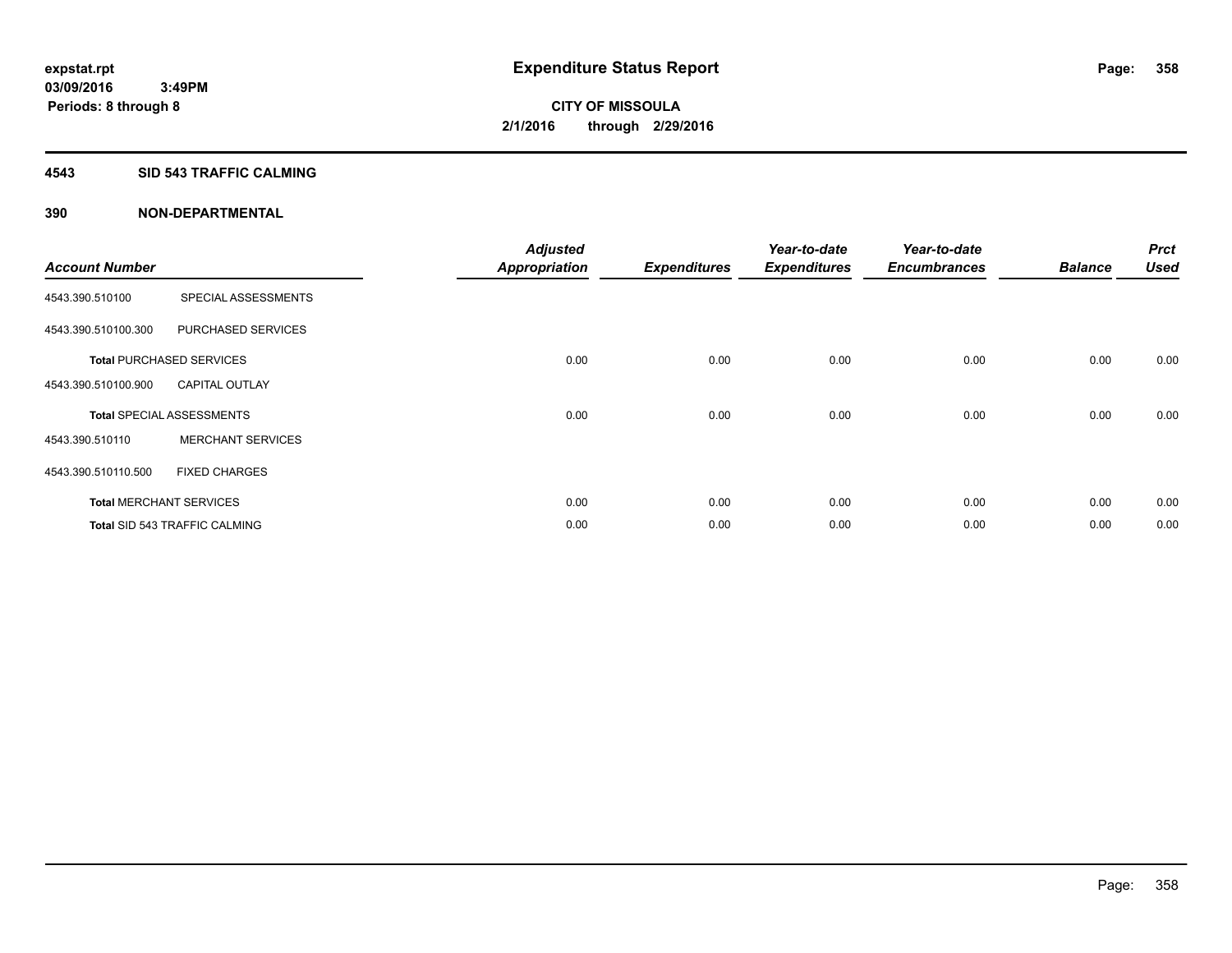### **4544 MILLER CREEK MITIGATION FUND**

| <b>Account Number</b> |                                           | <b>Adjusted</b><br><b>Appropriation</b> | <b>Expenditures</b> | Year-to-date<br><b>Expenditures</b> | Year-to-date<br><b>Encumbrances</b> | <b>Balance</b> | <b>Prct</b><br><b>Used</b> |
|-----------------------|-------------------------------------------|-----------------------------------------|---------------------|-------------------------------------|-------------------------------------|----------------|----------------------------|
| 4544.390.510100       | SPECIAL ASSESSMENTS                       |                                         |                     |                                     |                                     |                |                            |
| 4544.390.510100.900   | <b>CAPITAL OUTLAY</b>                     |                                         |                     |                                     |                                     |                |                            |
|                       | <b>Total SPECIAL ASSESSMENTS</b>          | 0.00                                    | 0.00                | 0.00                                | 0.00                                | 0.00           | 0.00                       |
| 4544.390.510110       | <b>MERCHANT SERVICES</b>                  |                                         |                     |                                     |                                     |                |                            |
| 4544.390.510110.500   | <b>FIXED CHARGES</b>                      |                                         |                     |                                     |                                     |                |                            |
|                       | <b>Total MERCHANT SERVICES</b>            | 0.00                                    | 0.00                | 0.00                                | 0.00                                | 0.00           | 0.00                       |
|                       | <b>Total MILLER CREEK MITIGATION FUND</b> | 0.00                                    | 0.00                | 0.00                                | 0.00                                | 0.00           | 0.00                       |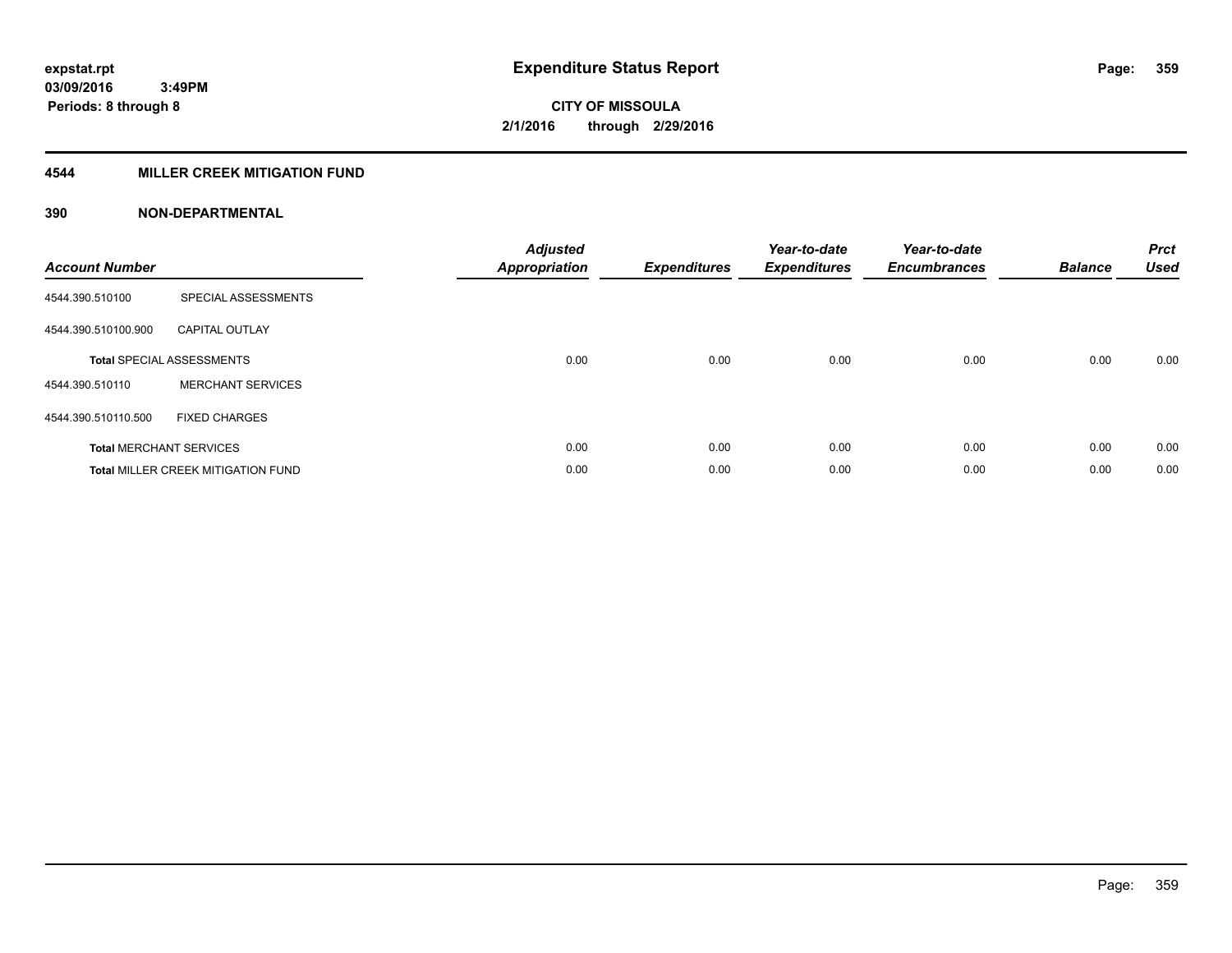#### **4545 MILLER CREEK TWITE CONSTRUCTION**

| <b>Account Number</b> |                                       | <b>Adjusted</b><br><b>Appropriation</b> | <b>Expenditures</b> | Year-to-date<br><b>Expenditures</b> | Year-to-date<br><b>Encumbrances</b> | <b>Balance</b> | <b>Prct</b><br><b>Used</b> |
|-----------------------|---------------------------------------|-----------------------------------------|---------------------|-------------------------------------|-------------------------------------|----------------|----------------------------|
| 4545.390.510100       | SPECIAL ASSESSMENTS                   |                                         |                     |                                     |                                     |                |                            |
| 4545.390.510100.300   | PURCHASED SERVICES                    |                                         |                     |                                     |                                     |                |                            |
|                       | <b>Total PURCHASED SERVICES</b>       | 0.00                                    | 0.00                | 0.00                                | 0.00                                | 0.00           | 0.00                       |
| 4545.390.510100.900   | <b>CAPITAL OUTLAY</b>                 |                                         |                     |                                     |                                     |                |                            |
|                       | <b>Total SPECIAL ASSESSMENTS</b>      | 0.00                                    | 0.00                | 0.00                                | 0.00                                | 0.00           | 0.00                       |
| 4545.390.510110       | <b>MERCHANT SERVICES</b>              |                                         |                     |                                     |                                     |                |                            |
| 4545.390.510110.500   | <b>FIXED CHARGES</b>                  |                                         |                     |                                     |                                     |                |                            |
|                       | <b>Total MERCHANT SERVICES</b>        | 0.00                                    | 0.00                | 0.00                                | 0.00                                | 0.00           | 0.00                       |
|                       | Total MILLER CREEK TWITE CONSTRUCTION | 0.00                                    | 0.00                | 0.00                                | 0.00                                | 0.00           | 0.00                       |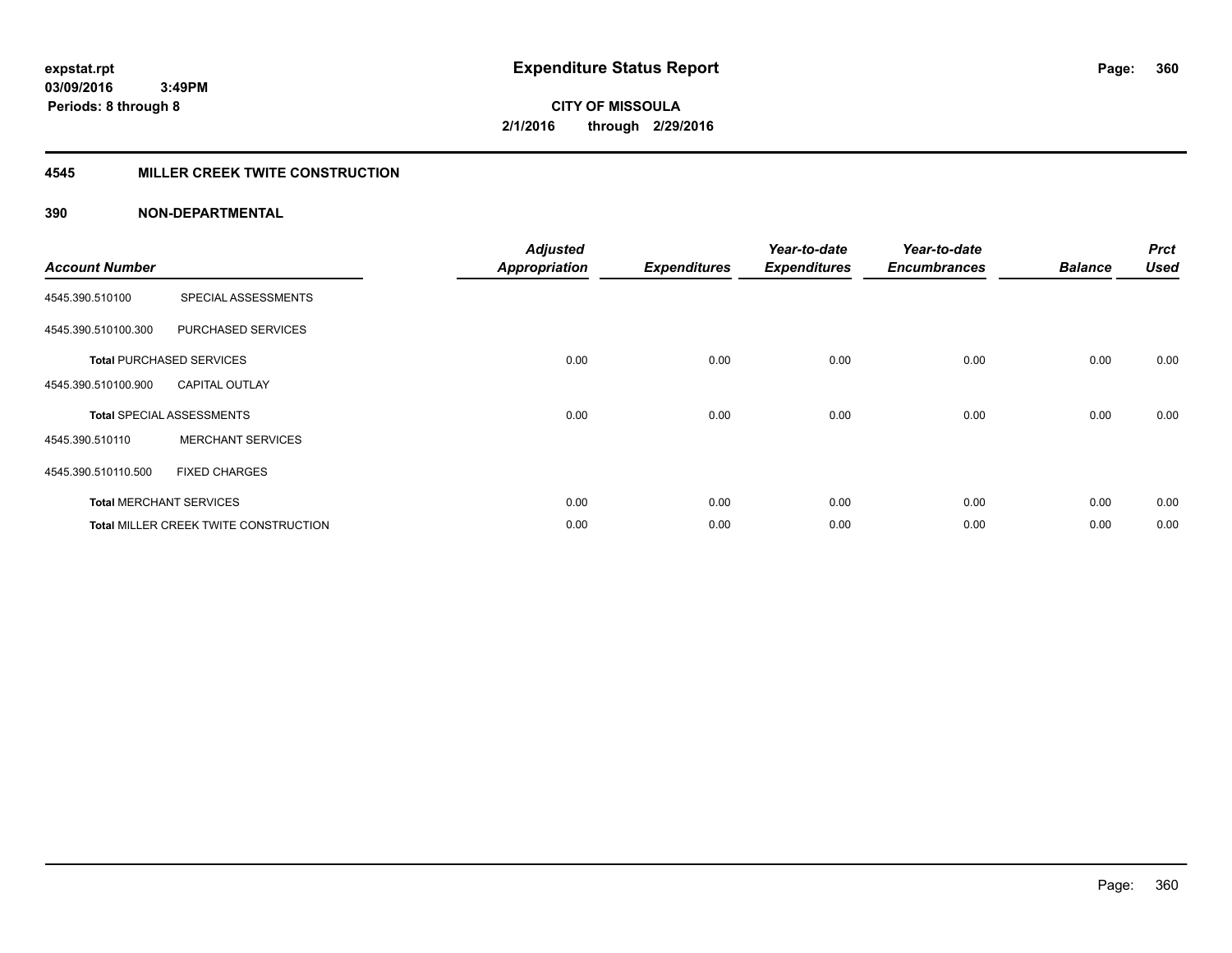**361**

**CITY OF MISSOULA 2/1/2016 through 2/29/2016**

#### **4546 MILLER CREEK MALOHNEY CONSTRUCTION**

| <b>Account Number</b> |                                                 | <b>Adjusted</b><br><b>Appropriation</b> | <b>Expenditures</b> | Year-to-date<br><b>Expenditures</b> | Year-to-date<br><b>Encumbrances</b> | <b>Balance</b> | <b>Prct</b><br><b>Used</b> |
|-----------------------|-------------------------------------------------|-----------------------------------------|---------------------|-------------------------------------|-------------------------------------|----------------|----------------------------|
| 4546.390.510100       | SPECIAL ASSESSMENTS                             |                                         |                     |                                     |                                     |                |                            |
| 4546.390.510100.300   | PURCHASED SERVICES                              |                                         |                     |                                     |                                     |                |                            |
|                       | <b>Total PURCHASED SERVICES</b>                 | 0.00                                    | 0.00                | 0.00                                | 0.00                                | 0.00           | 0.00                       |
| 4546.390.510100.900   | <b>CAPITAL OUTLAY</b>                           |                                         |                     |                                     |                                     |                |                            |
|                       | <b>Total SPECIAL ASSESSMENTS</b>                | 0.00                                    | 0.00                | 0.00                                | 0.00                                | 0.00           | 0.00                       |
| 4546.390.510110       | <b>MERCHANT SERVICES</b>                        |                                         |                     |                                     |                                     |                |                            |
| 4546.390.510110.500   | <b>FIXED CHARGES</b>                            |                                         |                     |                                     |                                     |                |                            |
|                       | <b>Total MERCHANT SERVICES</b>                  | 0.00                                    | 0.00                | 0.00                                | 0.00                                | 0.00           | 0.00                       |
|                       | <b>Total MILLER CREEK MALOHNEY CONSTRUCTION</b> | 0.00                                    | 0.00                | 0.00                                | 0.00                                | 0.00           | 0.00                       |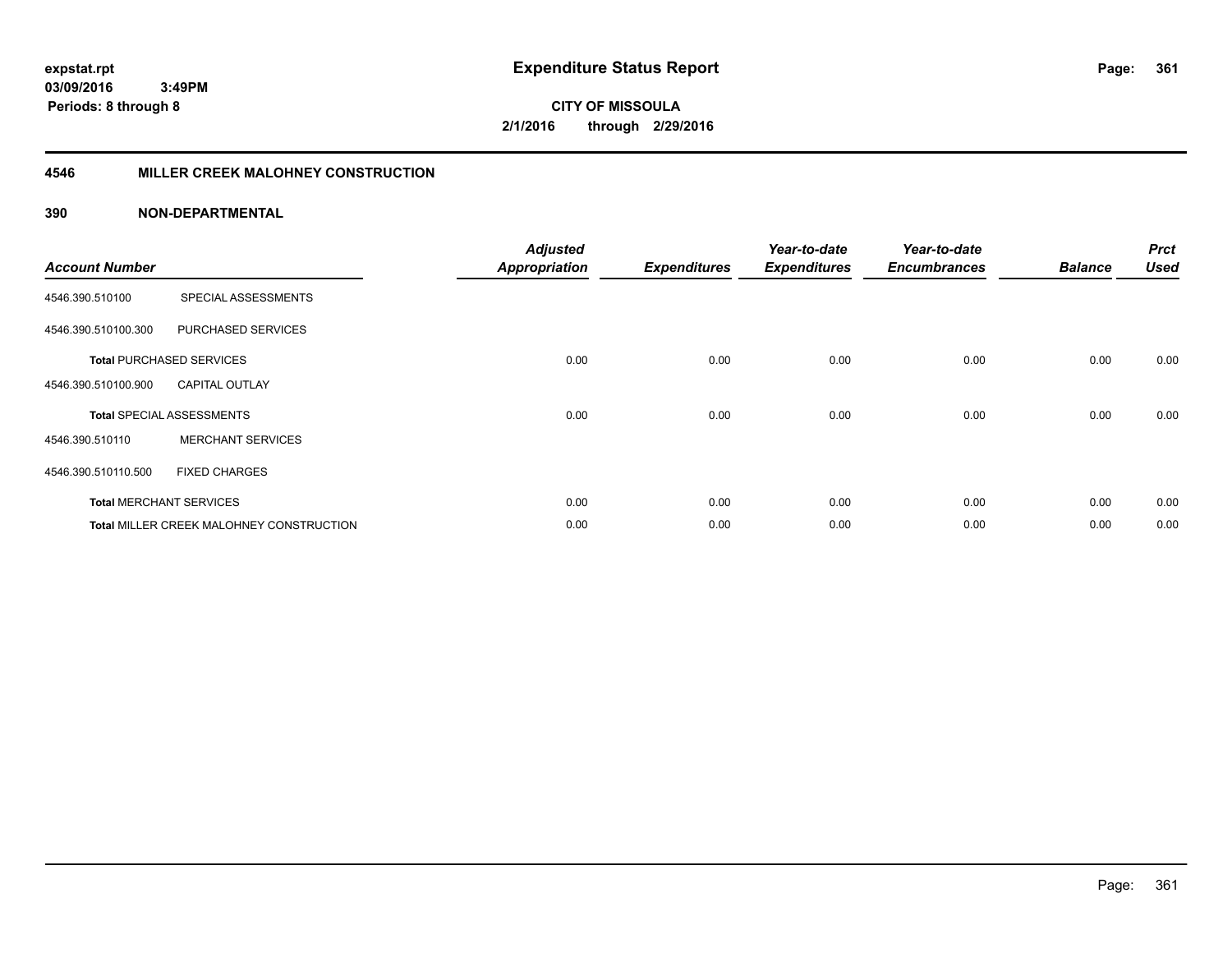**CITY OF MISSOULA 2/1/2016 through 2/29/2016**

#### **4547 MILLER CREEK MCCARTHY CONSTRUCTION**

| <b>Account Number</b> |                                                 | <b>Adjusted</b><br><b>Appropriation</b> | <b>Expenditures</b> | Year-to-date<br><b>Expenditures</b> | Year-to-date<br><b>Encumbrances</b> | <b>Balance</b> | <b>Prct</b><br><b>Used</b> |
|-----------------------|-------------------------------------------------|-----------------------------------------|---------------------|-------------------------------------|-------------------------------------|----------------|----------------------------|
| 4547.390.510100       | SPECIAL ASSESSMENTS                             |                                         |                     |                                     |                                     |                |                            |
| 4547.390.510100.300   | PURCHASED SERVICES                              |                                         |                     |                                     |                                     |                |                            |
|                       | <b>Total PURCHASED SERVICES</b>                 | 0.00                                    | 0.00                | 0.00                                | 0.00                                | 0.00           | 0.00                       |
| 4547.390.510100.900   | <b>CAPITAL OUTLAY</b>                           |                                         |                     |                                     |                                     |                |                            |
|                       | <b>Total SPECIAL ASSESSMENTS</b>                | 0.00                                    | 0.00                | 0.00                                | 0.00                                | 0.00           | 0.00                       |
| 4547.390.510110       | <b>MERCHANT SERVICES</b>                        |                                         |                     |                                     |                                     |                |                            |
| 4547.390.510110.500   | <b>FIXED CHARGES</b>                            |                                         |                     |                                     |                                     |                |                            |
|                       | <b>Total MERCHANT SERVICES</b>                  | 0.00                                    | 0.00                | 0.00                                | 0.00                                | 0.00           | 0.00                       |
|                       | <b>Total MILLER CREEK MCCARTHY CONSTRUCTION</b> | 0.00                                    | 0.00                | 0.00                                | 0.00                                | 0.00           | 0.00                       |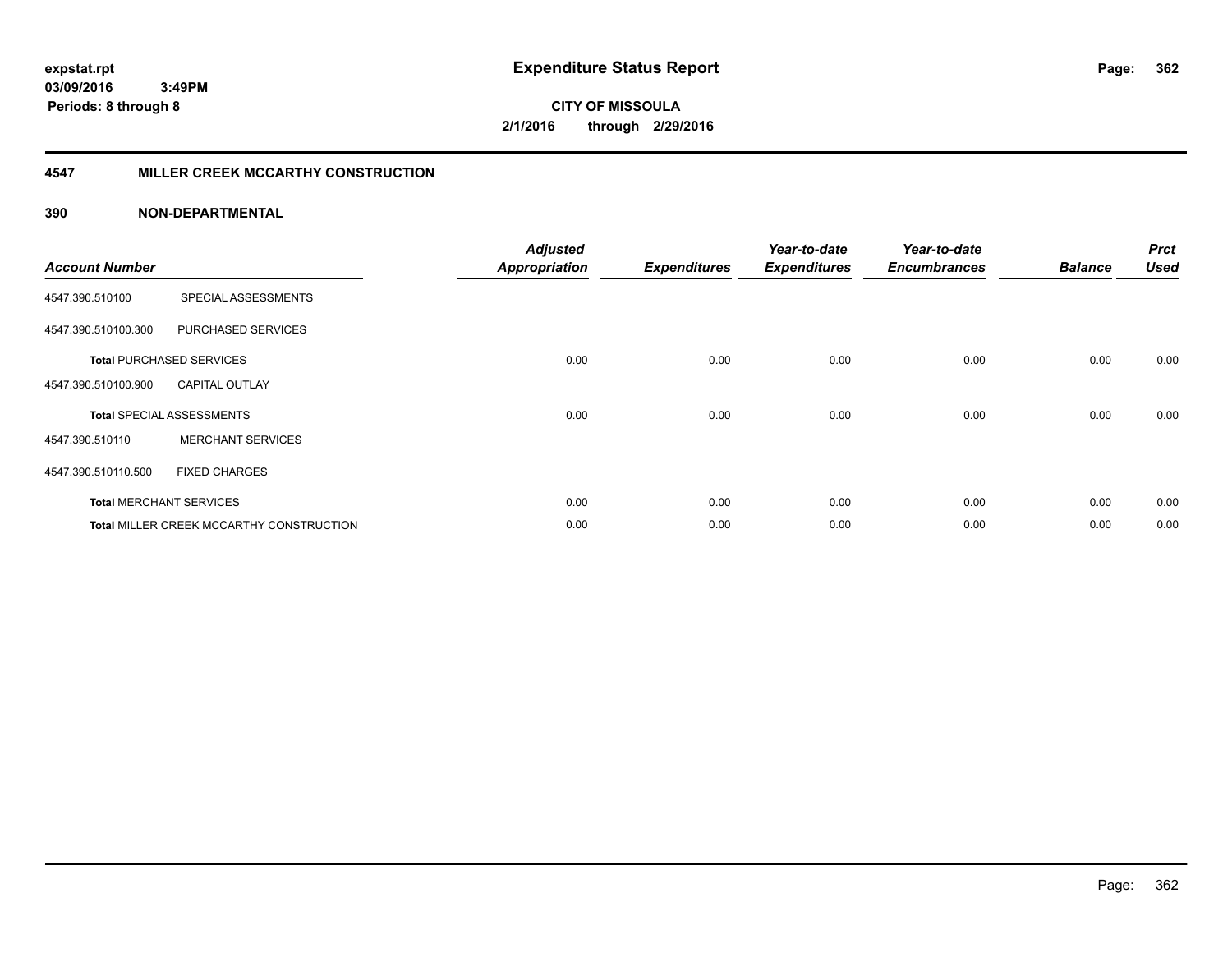**363**

**CITY OF MISSOULA 2/1/2016 through 2/29/2016**

# **4548 5TH,6TH & ARTHUR ROAD IMPROVEMENTS**

| <b>Account Number</b> |                                                     | <b>Adjusted</b><br><b>Appropriation</b> | <b>Expenditures</b> | Year-to-date<br><b>Expenditures</b> | Year-to-date<br><b>Encumbrances</b> | <b>Balance</b> | <b>Prct</b><br><b>Used</b> |
|-----------------------|-----------------------------------------------------|-----------------------------------------|---------------------|-------------------------------------|-------------------------------------|----------------|----------------------------|
| 4548.390.510100       | SPECIAL ASSESSMENTS                                 |                                         |                     |                                     |                                     |                |                            |
| 4548.390.510100.300   | PURCHASED SERVICES                                  |                                         |                     |                                     |                                     |                |                            |
|                       | <b>Total PURCHASED SERVICES</b>                     | 0.00                                    | 0.00                | 0.00                                | 0.00                                | 0.00           | 0.00                       |
| 4548.390.510100.900   | <b>CAPITAL OUTLAY</b>                               |                                         |                     |                                     |                                     |                |                            |
|                       | <b>Total SPECIAL ASSESSMENTS</b>                    | 0.00                                    | 0.00                | 0.00                                | 0.00                                | 0.00           | 0.00                       |
| 4548.390.510110       | <b>MERCHANT SERVICES</b>                            |                                         |                     |                                     |                                     |                |                            |
| 4548.390.510110.500   | <b>FIXED CHARGES</b>                                |                                         |                     |                                     |                                     |                |                            |
|                       | <b>Total MERCHANT SERVICES</b>                      | 0.00                                    | 0.00                | 0.00                                | 0.00                                | 0.00           | 0.00                       |
| 4548.390.521000       | INTERFUND OPERATING TRANSFERS                       |                                         |                     |                                     |                                     |                |                            |
| 4548.390.521000.800   | OTHER OBJECTS                                       |                                         |                     |                                     |                                     |                |                            |
|                       | Total INTERFUND OPERATING TRANSFERS                 | 0.00                                    | 0.00                | 0.00                                | 0.00                                | 0.00           | 0.00                       |
|                       | <b>Total 5TH.6TH &amp; ARTHUR ROAD IMPROVEMENTS</b> | 0.00                                    | 0.00                | 0.00                                | 0.00                                | 0.00           | 0.00                       |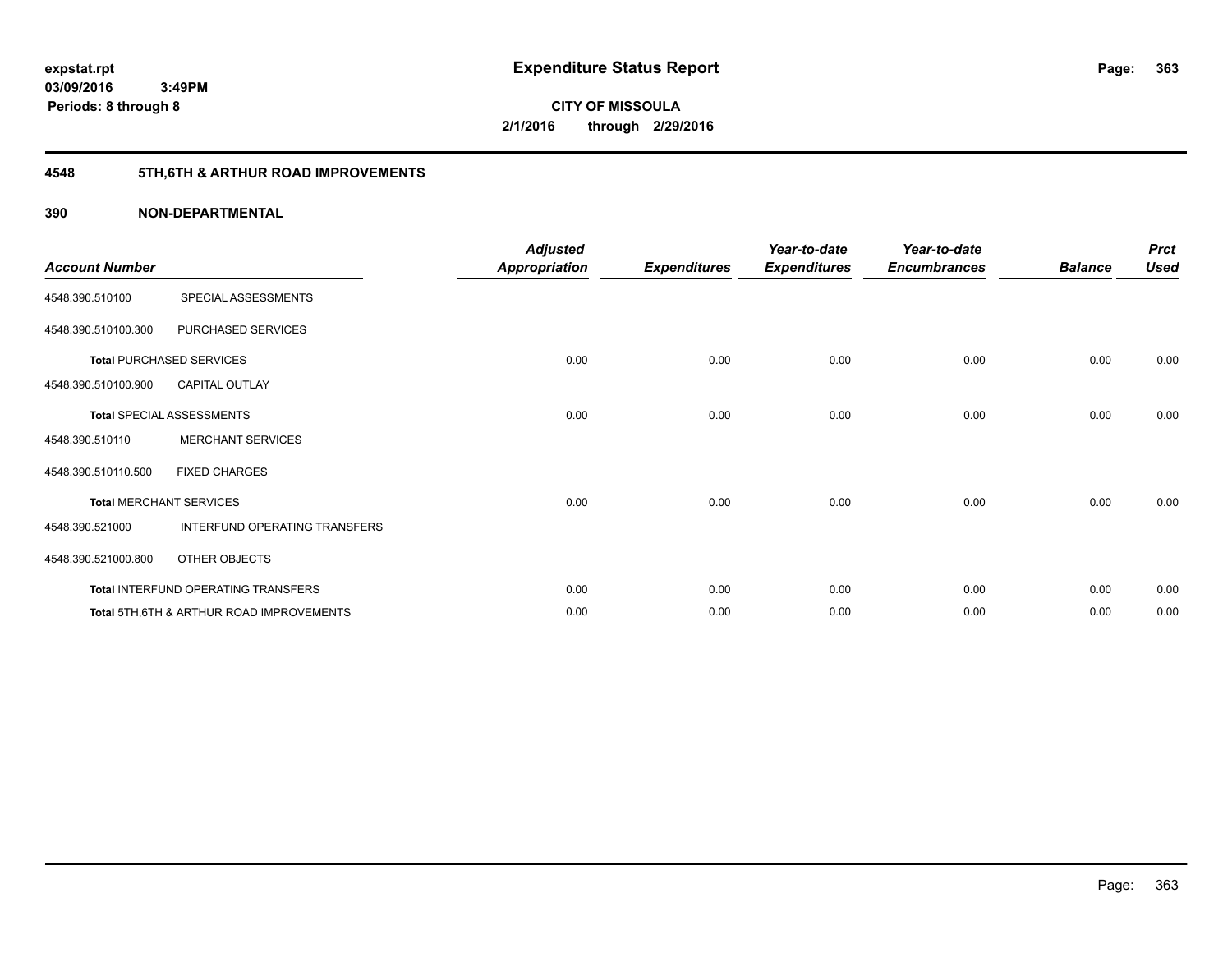## **4745 MALONEY/TWITE MILLER CR \$1.2M CONTRIB**

| <b>Account Number</b>      |                                              | <b>Adjusted</b><br><b>Appropriation</b> | <b>Expenditures</b> | Year-to-date<br><b>Expenditures</b> | Year-to-date<br><b>Encumbrances</b> | <b>Balance</b> | <b>Prct</b><br><b>Used</b> |
|----------------------------|----------------------------------------------|-----------------------------------------|---------------------|-------------------------------------|-------------------------------------|----------------|----------------------------|
| 4745.390.510100            | SPECIAL ASSESSMENTS                          |                                         |                     |                                     |                                     |                |                            |
| 4745.390.510100.300        | PURCHASED SERVICES                           |                                         |                     |                                     |                                     |                |                            |
|                            | <b>Total PURCHASED SERVICES</b>              | 0.00                                    | 0.00                | 0.00                                | 0.00                                | 0.00           | 0.00                       |
| 4745.390.510100.800        | OTHER OBJECTS                                |                                         |                     |                                     |                                     |                |                            |
| <b>Total OTHER OBJECTS</b> |                                              | 0.00                                    | 0.00                | 0.00                                | 0.00                                | 0.00           | 0.00                       |
| 4745.390.510100.900        | <b>CAPITAL OUTLAY</b>                        |                                         |                     |                                     |                                     |                |                            |
|                            | <b>Total SPECIAL ASSESSMENTS</b>             | 0.00                                    | 0.00                | 0.00                                | 0.00                                | 0.00           | 0.00                       |
| 4745.390.510110            | <b>MERCHANT SERVICES</b>                     |                                         |                     |                                     |                                     |                |                            |
| 4745.390.510110.500        | <b>FIXED CHARGES</b>                         |                                         |                     |                                     |                                     |                |                            |
|                            | Total MALONEY/TWITE MILLER CR \$1.2M CONTRIB | 0.00                                    | 0.00                | 0.00                                | 0.00                                | 0.00           | 0.00                       |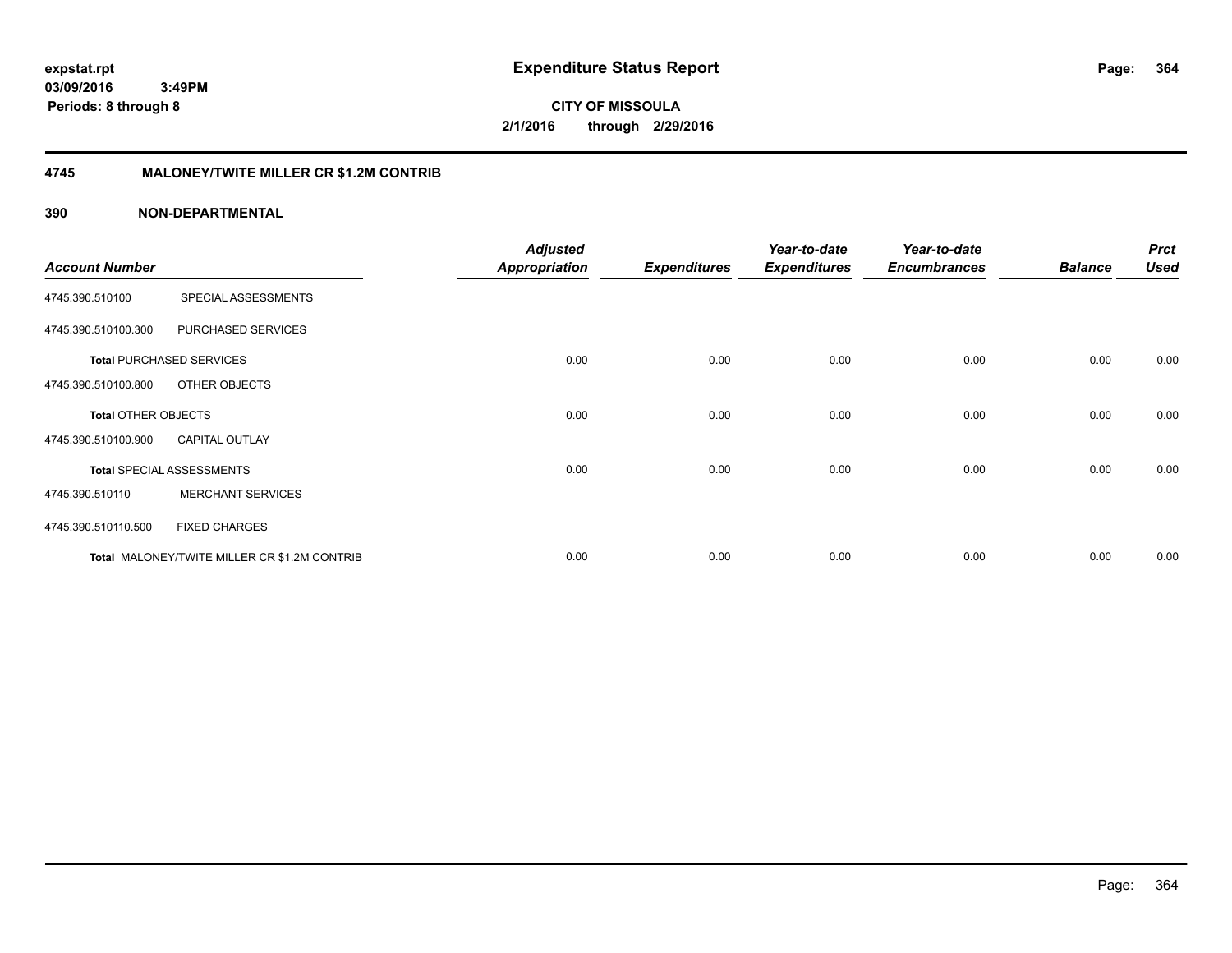#### **4941 HILLVIEW WAY CONSTRUCTION**

### **280 PUBLIC WORKS OPERATIONS**

|                                |                                               | <b>Adjusted</b> |                     | Year-to-date        | Year-to-date        |                | <b>Prct</b> |
|--------------------------------|-----------------------------------------------|-----------------|---------------------|---------------------|---------------------|----------------|-------------|
| <b>Account Number</b>          |                                               | Appropriation   | <b>Expenditures</b> | <b>Expenditures</b> | <b>Encumbrances</b> | <b>Balance</b> | <b>Used</b> |
| 4941.280.430034                | <b>CONSTRUCTION</b>                           |                 |                     |                     |                     |                |             |
| 4941.280.430034.200            | <b>SUPPLIES</b>                               |                 |                     |                     |                     |                |             |
| <b>Total SUPPLIES</b>          |                                               | 0.00            | 0.00                | 0.00                | 0.00                | 0.00           | 0.00        |
| 4941.280.430034.300            | PURCHASED SERVICES                            |                 |                     |                     |                     |                |             |
|                                | 4941.280.430034.350.000 PROFESSIONAL SERVICES | 0.00            | 0.00                | 60,509.83           | 0.00                | $-60,509.83$   | 0.00        |
|                                | <b>Total PURCHASED SERVICES</b>               | 0.00            | 0.00                | 60,509.83           | 0.00                | $-60,509.83$   | 0.00        |
| 4941.280.430034.900            | <b>CAPITAL OUTLAY</b>                         |                 |                     |                     |                     |                |             |
| <b>Total CAPITAL OUTLAY</b>    |                                               | 0.00            | 0.00                | 0.00                | 0.00                | 0.00           | 0.00        |
| <b>Total CONSTRUCTION</b>      |                                               | 0.00            | 0.00                | 60,509.83           | 0.00                | $-60,509.83$   | 0.00        |
| 4941.280.510110                | <b>MERCHANT SERVICES</b>                      |                 |                     |                     |                     |                |             |
| 4941.280.510110.500            | <b>FIXED CHARGES</b>                          |                 |                     |                     |                     |                |             |
| <b>Total FIXED CHARGES</b>     |                                               | 0.00            | 0.00                | 0.00                | 0.00                | 0.00           | 0.00        |
| <b>Total MERCHANT SERVICES</b> |                                               | 0.00            | 0.00                | 0.00                | 0.00                | 0.00           | 0.00        |
|                                | <b>Total HILLVIEW WAY CONSTRUCTION</b>        | 0.00            | 0.00                | 60,509.83           | 0.00                | $-60,509.83$   | 0.00        |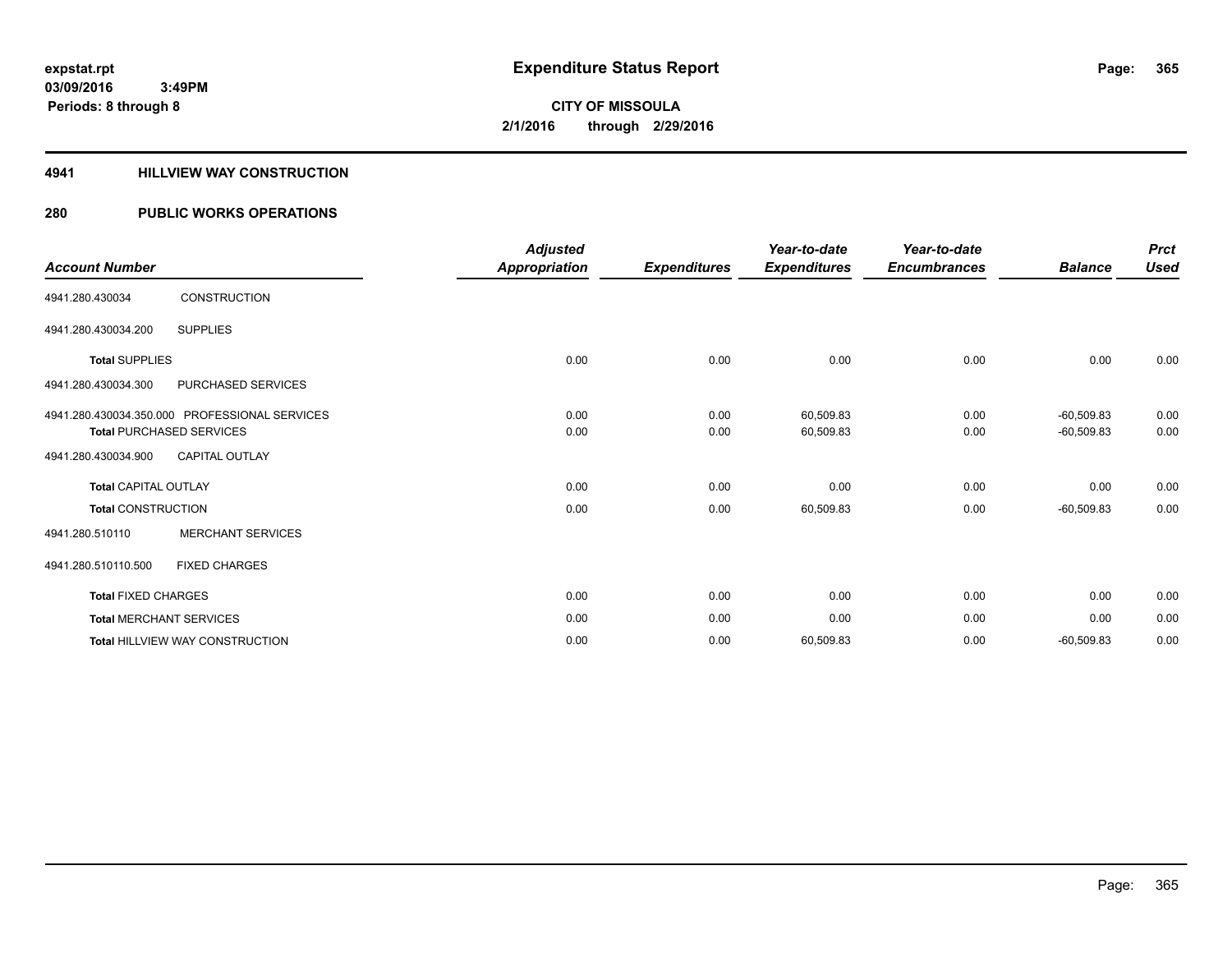**CITY OF MISSOULA 2/1/2016 through 2/29/2016**

# **4944 RATTLESNAKE SEWER COLLECTION (544)**

**000 \*\*\* Title Not Found \*\*\***

| <b>Account Number</b>                |                          | Adjusted<br>Appropriation | <b>Expenditures</b> | Year-to-date<br><b>Expenditures</b> | Year-to-date<br><b>Encumbrances</b> | <b>Balance</b> | <b>Prct</b><br><b>Used</b> |
|--------------------------------------|--------------------------|---------------------------|---------------------|-------------------------------------|-------------------------------------|----------------|----------------------------|
| 4944.000.510110                      | <b>MERCHANT SERVICES</b> |                           |                     |                                     |                                     |                |                            |
| 4944.000.510110.500                  | <b>FIXED CHARGES</b>     |                           |                     |                                     |                                     |                |                            |
| <b>Total *** Title Not Found ***</b> |                          | 0.00                      | 0.00                | 0.00                                | 0.00                                | 0.00           | 0.00                       |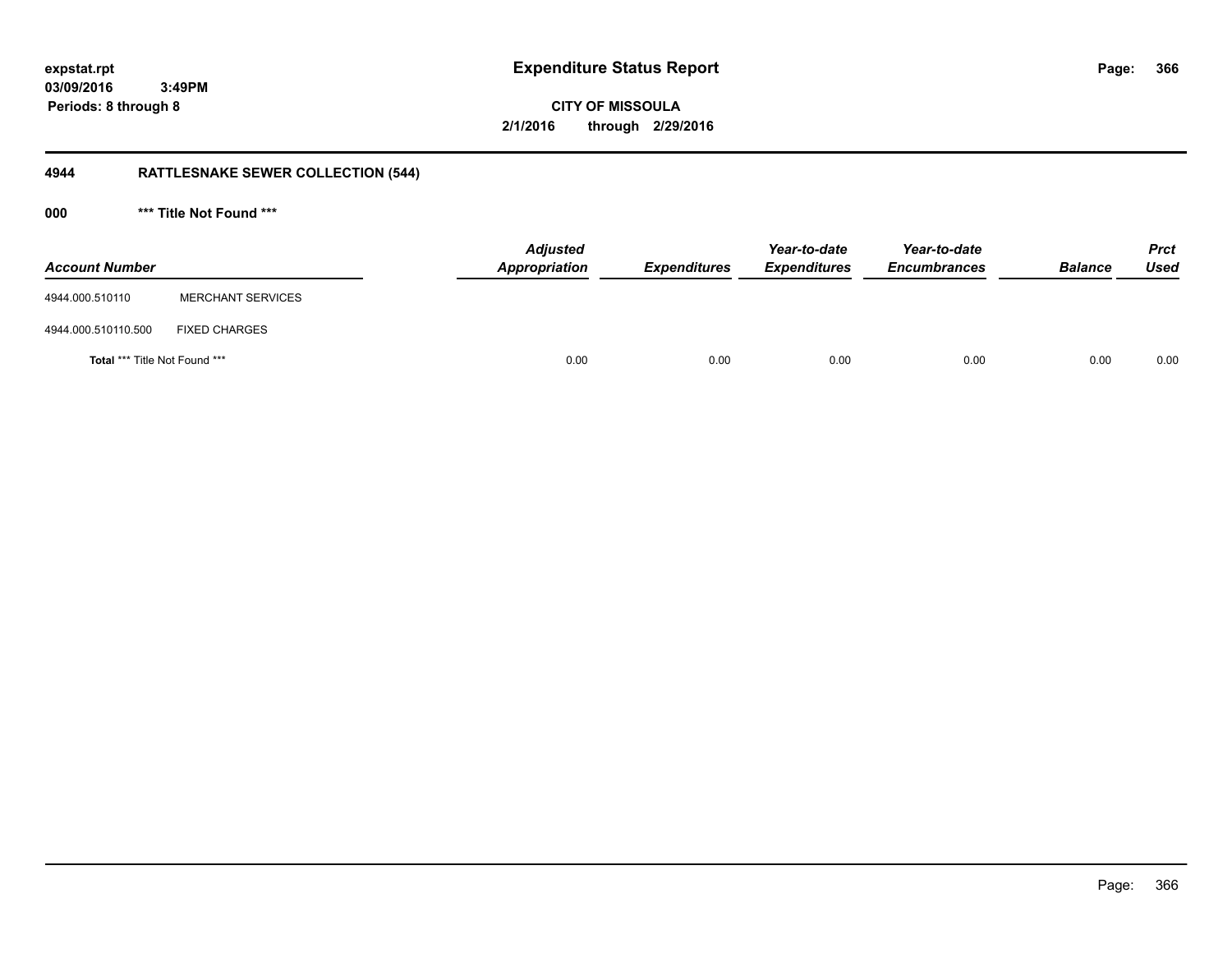**CITY OF MISSOULA 2/1/2016 through 2/29/2016**

# **4944 RATTLESNAKE SEWER COLLECTION (544)**

| <b>Account Number</b>         |                                  | <b>Adjusted</b><br><b>Appropriation</b> | <b>Expenditures</b> | Year-to-date<br><b>Expenditures</b> | Year-to-date<br><b>Encumbrances</b> | <b>Balance</b> | <b>Prct</b><br><b>Used</b> |
|-------------------------------|----------------------------------|-----------------------------------------|---------------------|-------------------------------------|-------------------------------------|----------------|----------------------------|
|                               |                                  |                                         |                     |                                     |                                     |                |                            |
| 4944.390.510100               | SPECIAL ASSESSMENTS              |                                         |                     |                                     |                                     |                |                            |
| 4944.390.510100.300           | PURCHASED SERVICES               |                                         |                     |                                     |                                     |                |                            |
|                               | <b>Total PURCHASED SERVICES</b>  | 0.00                                    | 0.00                | 0.00                                | 0.00                                | 0.00           | 0.00                       |
| 4944.390.510100.600           | <b>DEBT SERVICE</b>              |                                         |                     |                                     |                                     |                |                            |
| <b>Total DEBT SERVICE</b>     |                                  | 0.00                                    | 0.00                | 0.00                                | 0.00                                | 0.00           | 0.00                       |
| 4944.390.510100.900           | <b>CAPITAL OUTLAY</b>            |                                         |                     |                                     |                                     |                |                            |
|                               | <b>Total SPECIAL ASSESSMENTS</b> | 0.00                                    | 0.00                | 0.00                                | 0.00                                | 0.00           | 0.00                       |
| 4944.390.510110               | <b>MERCHANT SERVICES</b>         |                                         |                     |                                     |                                     |                |                            |
| 4944.390.510110.500           | <b>FIXED CHARGES</b>             |                                         |                     |                                     |                                     |                |                            |
| <b>Total NON-DEPARTMENTAL</b> |                                  | 0.00                                    | 0.00                | 0.00                                | 0.00                                | 0.00           | 0.00                       |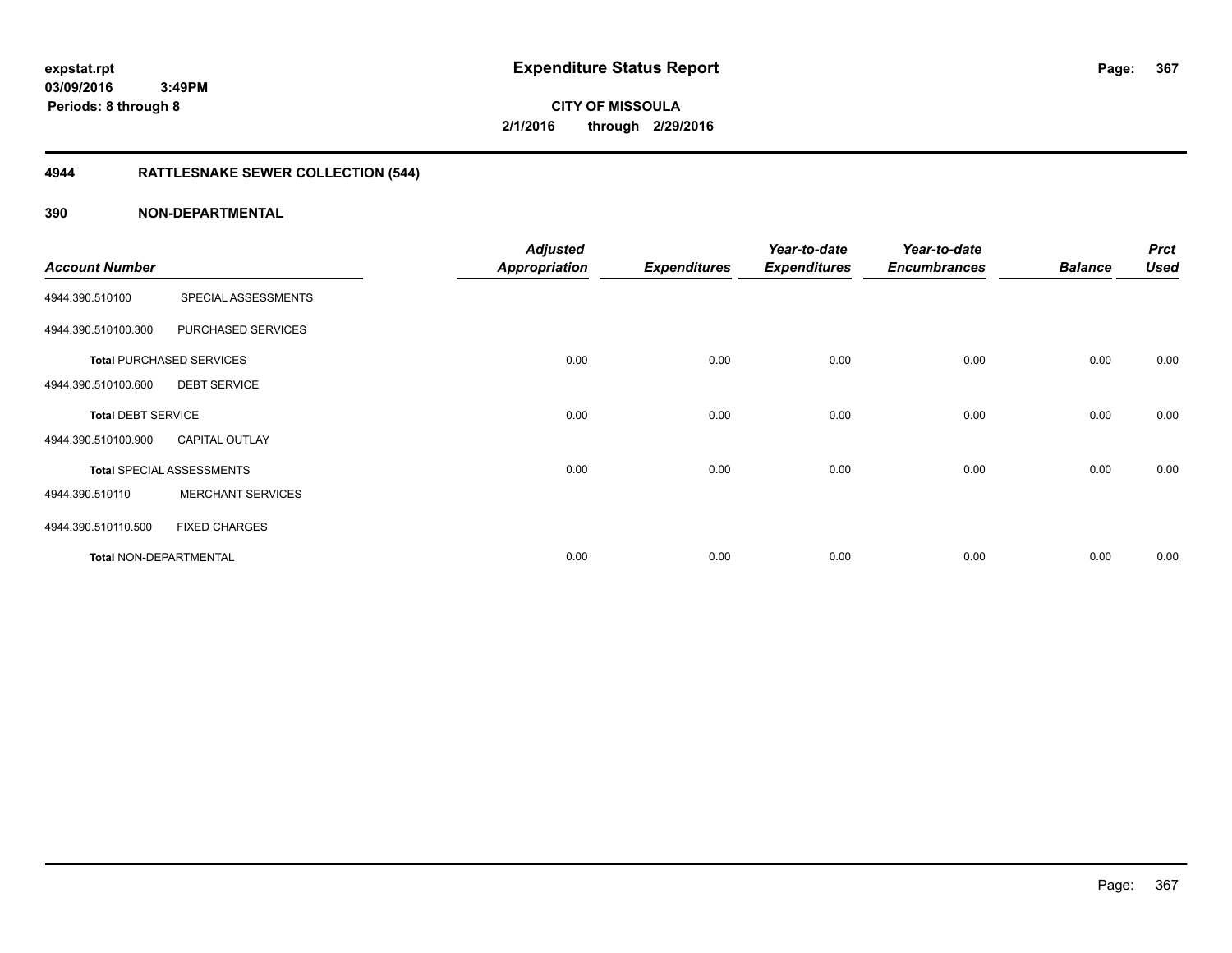**CITY OF MISSOULA 2/1/2016 through 2/29/2016**

# **4944 RATTLESNAKE SEWER COLLECTION (544)**

**550 SID 544 PROJECT**

| <b>Account Number</b>   |                                 | <b>Adjusted</b><br><b>Appropriation</b> | <b>Expenditures</b> | Year-to-date<br><b>Expenditures</b> | Year-to-date<br><b>Encumbrances</b> | <b>Balance</b> | <b>Prct</b><br><b>Used</b> |
|-------------------------|---------------------------------|-----------------------------------------|---------------------|-------------------------------------|-------------------------------------|----------------|----------------------------|
| 4944.550.430680         | <b>ARRA GRANT</b>               |                                         |                     |                                     |                                     |                |                            |
| 4944.550.430680.900     | CAPITAL OUTLAY                  |                                         |                     |                                     |                                     |                |                            |
| <b>Total ARRA GRANT</b> |                                 | 0.00                                    | 0.00                | 0.00                                | 0.00                                | 0.00           | 0.00                       |
| 4944.550.430681         | ARRA LOAN                       |                                         |                     |                                     |                                     |                |                            |
| 4944.550.430681.900     | CAPITAL OUTLAY                  |                                         |                     |                                     |                                     |                |                            |
| <b>Total ARRA LOAN</b>  |                                 | 0.00                                    | 0.00                | 0.00                                | 0.00                                | 0.00           | 0.00                       |
| 4944.550.430682         | <b>TSEP GRANT</b>               |                                         |                     |                                     |                                     |                |                            |
| 4944.550.430682.900     | CAPITAL OUTLAY                  |                                         |                     |                                     |                                     |                |                            |
| <b>Total TSEP GRANT</b> |                                 | 0.00                                    | 0.00                | 0.00                                | 0.00                                | 0.00           | 0.00                       |
| 4944.550.430685         | <b>SRF SID</b>                  |                                         |                     |                                     |                                     |                |                            |
| 4944.550.430685.900     | CAPITAL OUTLAY                  |                                         |                     |                                     |                                     |                |                            |
| <b>Total SRF SID</b>    |                                 | 0.00                                    | 0.00                | 0.00                                | 0.00                                | 0.00           | 0.00                       |
| 4944.550.430686         | SRF REV BOND                    |                                         |                     |                                     |                                     |                |                            |
| 4944.550.430686.300     | PURCHASED SERVICES              |                                         |                     |                                     |                                     |                |                            |
|                         | <b>Total PURCHASED SERVICES</b> | 0.00                                    | 0.00                | 0.00                                | 0.00                                | 0.00           | 0.00                       |
| 4944.550.430686.900     | CAPITAL OUTLAY                  |                                         |                     |                                     |                                     |                |                            |
| Total SRF REV BOND      |                                 | 0.00                                    | 0.00                | 0.00                                | 0.00                                | 0.00           | 0.00                       |
| 4944.550.430687         | ARRA LOAN SID                   |                                         |                     |                                     |                                     |                |                            |
| 4944.550.430687.900     | CAPITAL OUTLAY                  |                                         |                     |                                     |                                     |                |                            |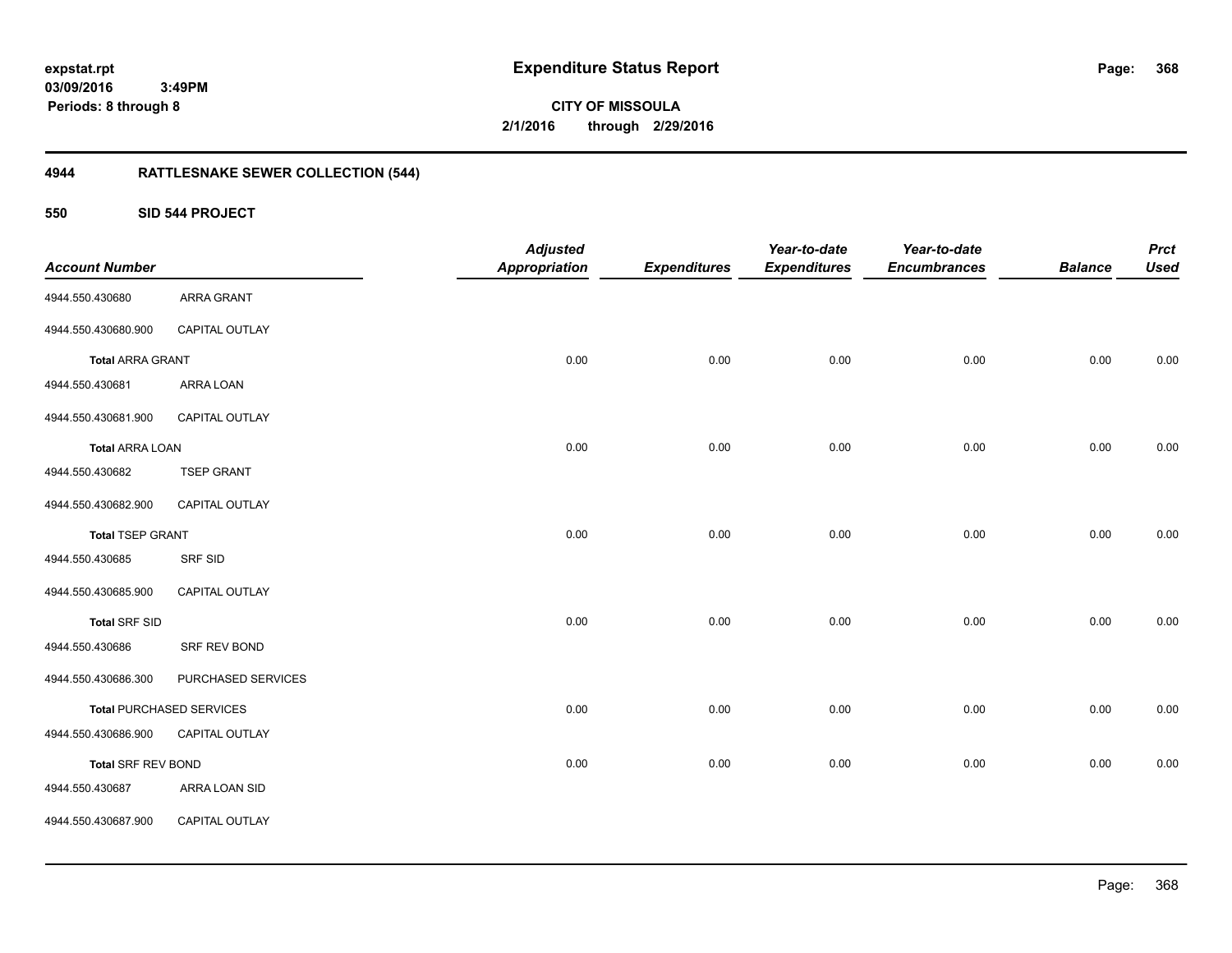**369**

**03/09/2016 3:49PM Periods: 8 through 8**

**CITY OF MISSOULA 2/1/2016 through 2/29/2016**

# **4944 RATTLESNAKE SEWER COLLECTION (544)**

**550 SID 544 PROJECT**

| <b>Account Number</b>      |                          | <b>Adjusted</b><br>Appropriation | <b>Expenditures</b> | Year-to-date<br><b>Expenditures</b> | Year-to-date<br><b>Encumbrances</b> | <b>Balance</b> | <b>Prct</b><br><b>Used</b> |
|----------------------------|--------------------------|----------------------------------|---------------------|-------------------------------------|-------------------------------------|----------------|----------------------------|
| <b>Total ARRA LOAN SID</b> |                          | 0.00                             | 0.00                | 0.00                                | 0.00                                | 0.00           | 0.00                       |
| 4944.550.510110            | <b>MERCHANT SERVICES</b> |                                  |                     |                                     |                                     |                |                            |
| 4944.550.510110.500        | <b>FIXED CHARGES</b>     |                                  |                     |                                     |                                     |                |                            |
| Total SID 544 PROJECT      |                          | 0.00                             | 0.00                | 0.00                                | 0.00                                | 0.00           | 0.00                       |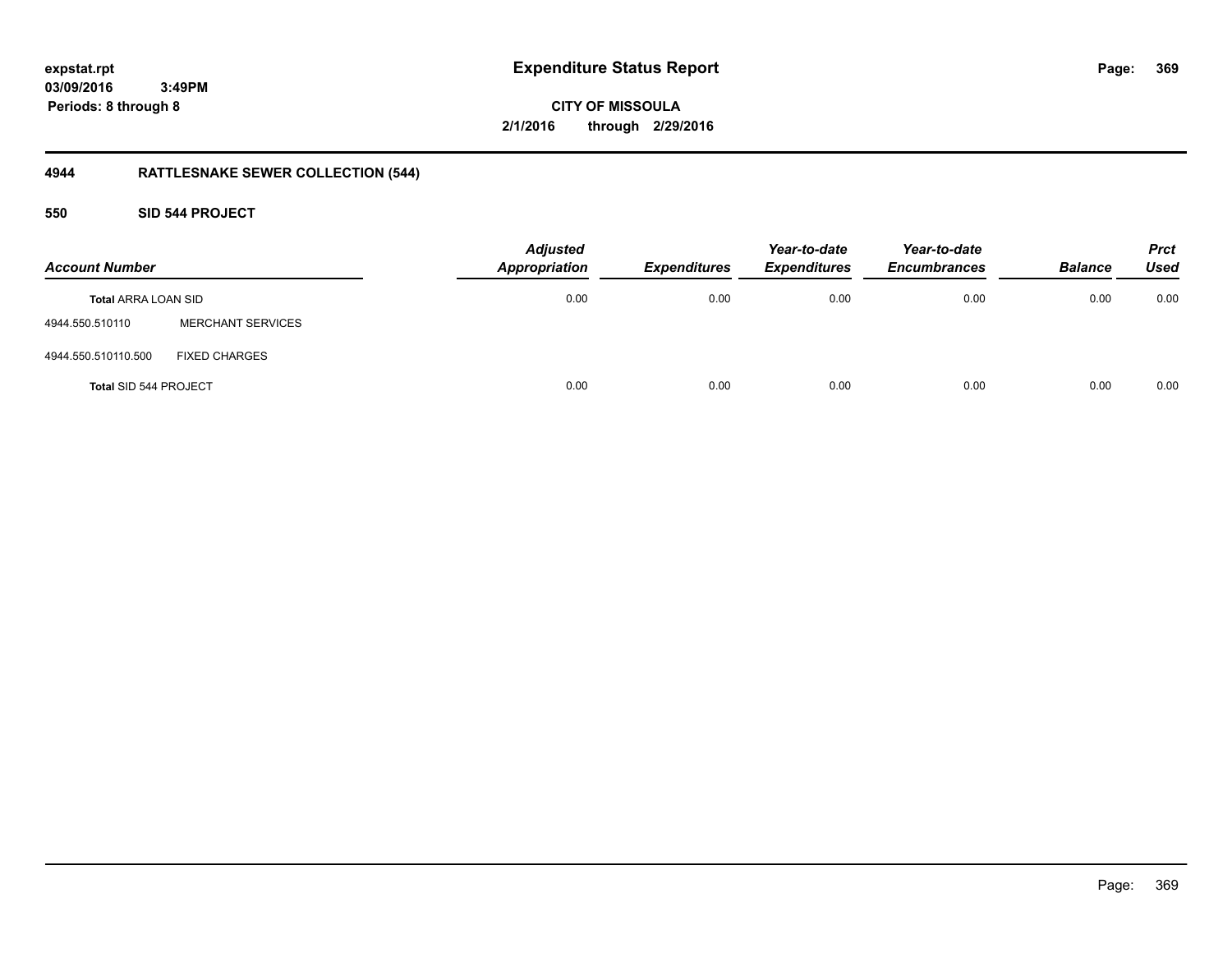**03/09/2016 3:49PM**

**Periods: 8 through 8**

**370**

**CITY OF MISSOULA 2/1/2016 through 2/29/2016**

# **4944 RATTLESNAKE SEWER COLLECTION (544)**

#### **555 LOLO STREET PROJECT**

| <b>Account Number</b>     |                                          | <b>Adjusted</b><br><b>Appropriation</b> | <b>Expenditures</b> | Year-to-date<br><b>Expenditures</b> | Year-to-date<br><b>Encumbrances</b> | <b>Balance</b> | <b>Prct</b><br><b>Used</b> |
|---------------------------|------------------------------------------|-----------------------------------------|---------------------|-------------------------------------|-------------------------------------|----------------|----------------------------|
| 4944.555.430680           | <b>ARRA GRANT</b>                        |                                         |                     |                                     |                                     |                |                            |
| 4944.555.430680.900       | CAPITAL OUTLAY                           |                                         |                     |                                     |                                     |                |                            |
| <b>Total ARRA GRANT</b>   |                                          | 0.00                                    | 0.00                | 0.00                                | 0.00                                | 0.00           | 0.00                       |
| 4944.555.430685           | SRF SID                                  |                                         |                     |                                     |                                     |                |                            |
| 4944.555.430685.900       | <b>CAPITAL OUTLAY</b>                    |                                         |                     |                                     |                                     |                |                            |
| <b>Total SRF SID</b>      |                                          | 0.00                                    | 0.00                | 0.00                                | 0.00                                | 0.00           | 0.00                       |
| 4944.555.430686           | SRF REV BOND                             |                                         |                     |                                     |                                     |                |                            |
| 4944.555.430686.900       | <b>CAPITAL OUTLAY</b>                    |                                         |                     |                                     |                                     |                |                            |
| <b>Total SRF REV BOND</b> |                                          | 0.00                                    | 0.00                | 0.00                                | 0.00                                | 0.00           | 0.00                       |
| 4944.555.510110           | <b>MERCHANT SERVICES</b>                 |                                         |                     |                                     |                                     |                |                            |
| 4944.555.510110.500       | <b>FIXED CHARGES</b>                     |                                         |                     |                                     |                                     |                |                            |
|                           | Total RATTLESNAKE SEWER COLLECTION (544) | 0.00                                    | 0.00                | 0.00                                | 0.00                                | 0.00           | 0.00                       |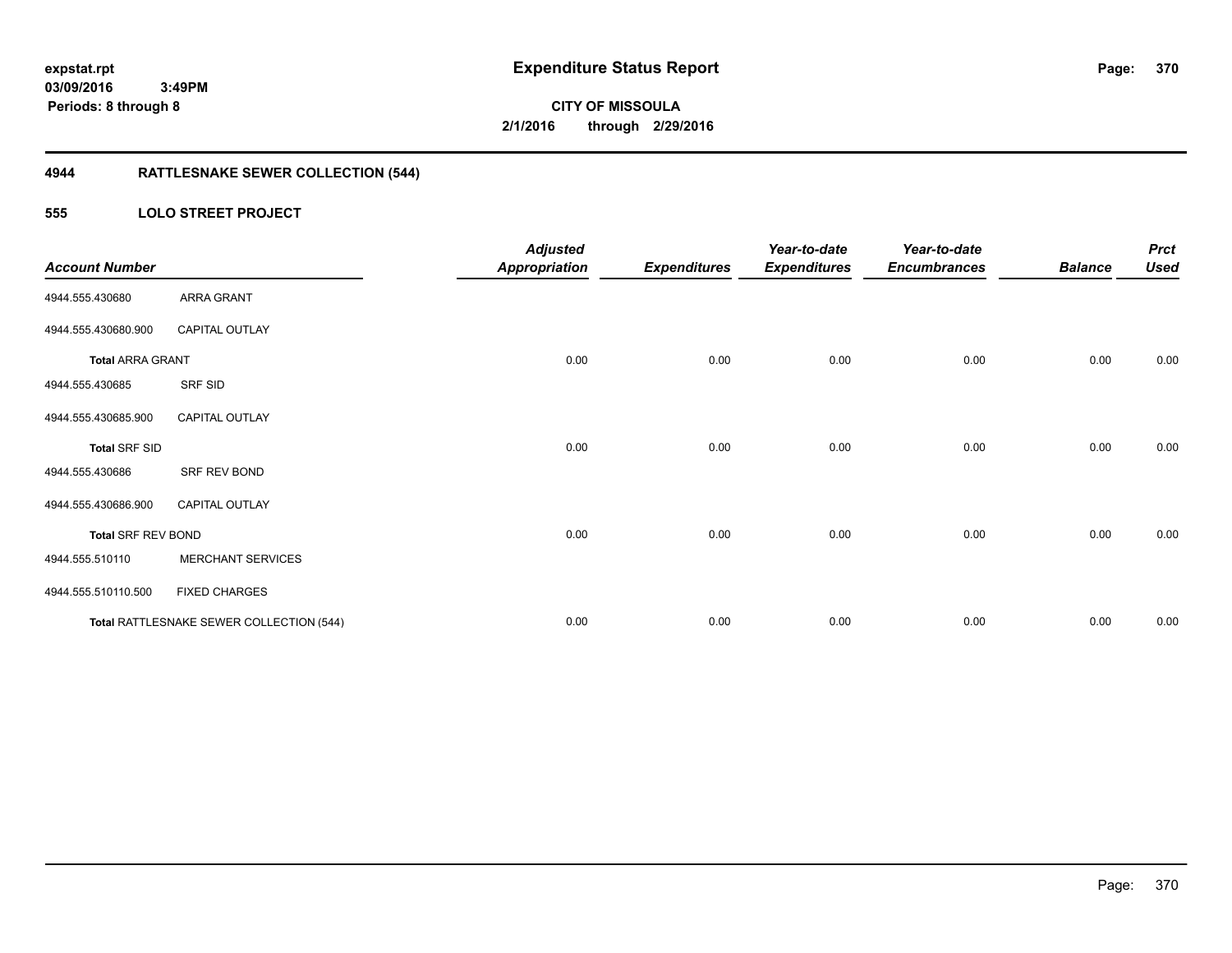#### **4945 PHILLIPS ST TRAFFIC CALMING**

# **000 \*\*\* Title Not Found \*\*\***

| <b>Account Number</b>          |                                   | <b>Adjusted</b><br><b>Appropriation</b> | <b>Expenditures</b> | Year-to-date<br><b>Expenditures</b> | Year-to-date<br><b>Encumbrances</b> | <b>Balance</b> | <b>Prct</b><br><b>Used</b> |
|--------------------------------|-----------------------------------|-----------------------------------------|---------------------|-------------------------------------|-------------------------------------|----------------|----------------------------|
| 4945.000.410000                | <b>GENERAL GOVERNMENT</b>         |                                         |                     |                                     |                                     |                |                            |
| 4945.000.410000.600            | <b>DEBT SERVICE</b>               |                                         |                     |                                     |                                     |                |                            |
|                                | <b>Total GENERAL GOVERNMENT</b>   | 0.00                                    | 0.00                | 0.00                                | 0.00                                | 0.00           | 0.00                       |
| 4945.000.510110                | <b>MERCHANT SERVICES</b>          |                                         |                     |                                     |                                     |                |                            |
| 4945.000.510110.500            | <b>FIXED CHARGES</b>              |                                         |                     |                                     |                                     |                |                            |
| <b>Total MERCHANT SERVICES</b> |                                   | 0.00                                    | 0.00                | 0.00                                | 0.00                                | 0.00           | 0.00                       |
|                                | Total PHILLIPS ST TRAFFIC CALMING | 0.00                                    | 0.00                | 0.00                                | 0.00                                | 0.00           | 0.00                       |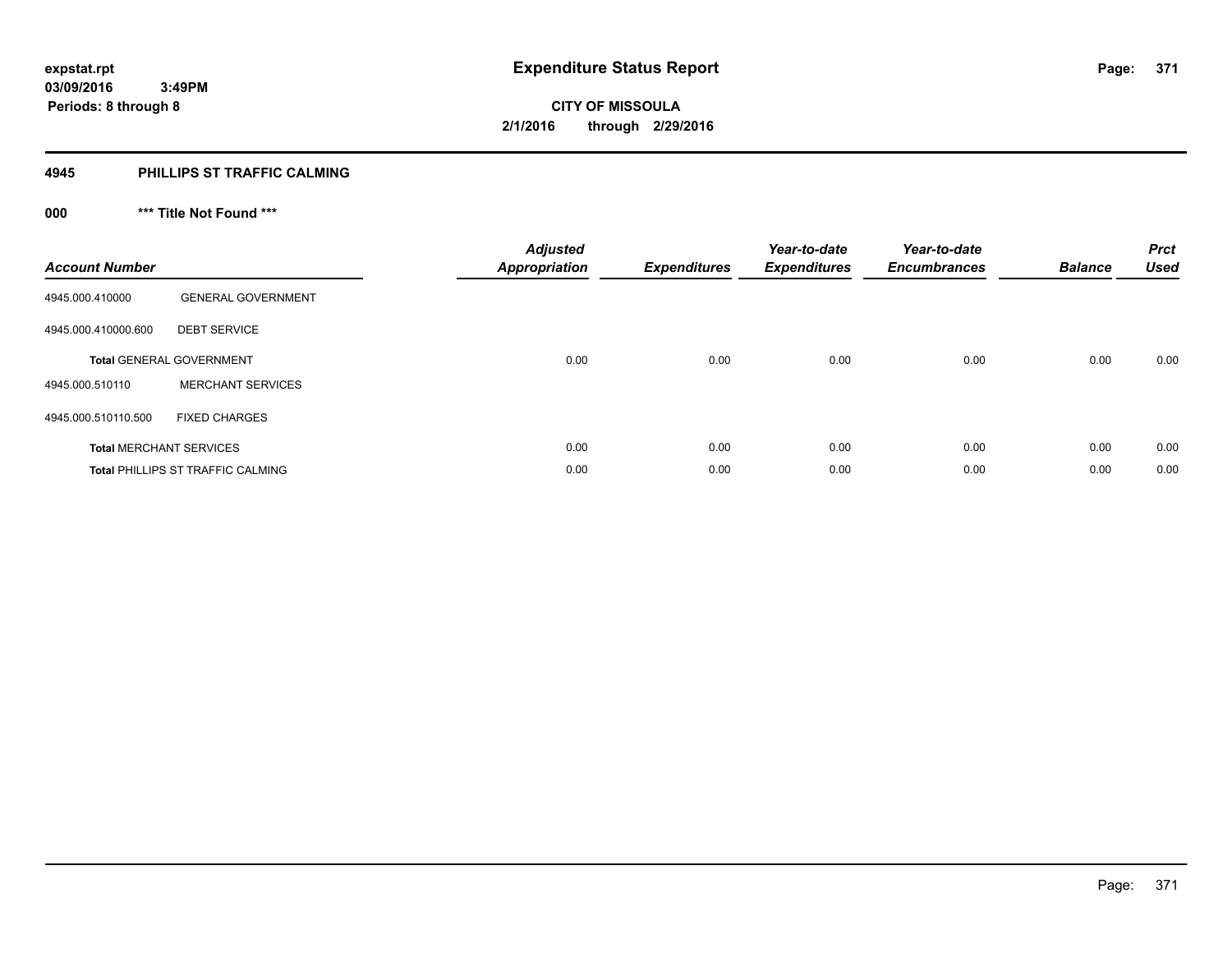**03/09/2016 3:49PM**

**Periods: 8 through 8**

**372**

**CITY OF MISSOULA 2/1/2016 through 2/29/2016**

#### **4946 PATTEE CREEK DR. TRAFFIC CALMING**

**000 \*\*\* Title Not Found \*\*\***

| <b>Account Number</b>         |                                 | <b>Adjusted</b><br><b>Appropriation</b> | <b>Expenditures</b> | Year-to-date<br><b>Expenditures</b> | Year-to-date<br><b>Encumbrances</b> | <b>Balance</b> | <b>Prct</b><br><b>Used</b> |
|-------------------------------|---------------------------------|-----------------------------------------|---------------------|-------------------------------------|-------------------------------------|----------------|----------------------------|
| 4946.000.410000               | <b>GENERAL GOVERNMENT</b>       |                                         |                     |                                     |                                     |                |                            |
| 4946.000.410000.600           | <b>DEBT SERVICE</b>             |                                         |                     |                                     |                                     |                |                            |
|                               | <b>Total GENERAL GOVERNMENT</b> | 0.00                                    | 0.00                | 0.00                                | 0.00                                | 0.00           | 0.00                       |
| 4946.000.510110               | <b>MERCHANT SERVICES</b>        |                                         |                     |                                     |                                     |                |                            |
| 4946.000.510110.500           | <b>FIXED CHARGES</b>            |                                         |                     |                                     |                                     |                |                            |
| Total *** Title Not Found *** |                                 | 0.00                                    | 0.00                | 0.00                                | 0.00                                | 0.00           | 0.00                       |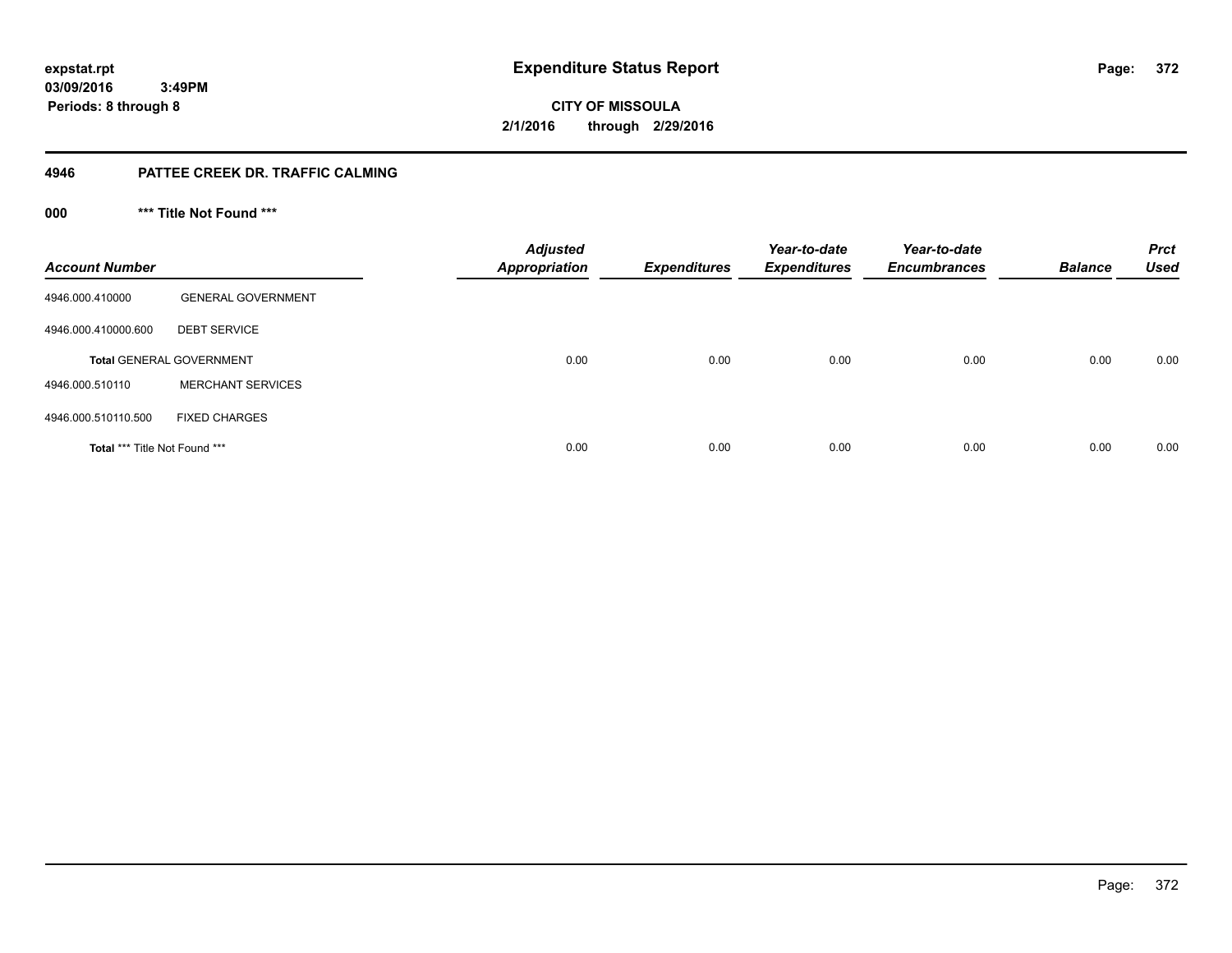**CITY OF MISSOULA 2/1/2016 through 2/29/2016**

#### **4946 PATTEE CREEK DR. TRAFFIC CALMING**

| <b>Account Number</b> |                                        | <b>Adjusted</b><br><b>Appropriation</b> | <b>Expenditures</b> | Year-to-date<br><b>Expenditures</b> | Year-to-date<br><b>Encumbrances</b> | <b>Balance</b> | <b>Prct</b><br><b>Used</b> |
|-----------------------|----------------------------------------|-----------------------------------------|---------------------|-------------------------------------|-------------------------------------|----------------|----------------------------|
| 4946.390.510100       | SPECIAL ASSESSMENTS                    |                                         |                     |                                     |                                     |                |                            |
| 4946.390.510100.300   | PURCHASED SERVICES                     |                                         |                     |                                     |                                     |                |                            |
|                       | <b>Total PURCHASED SERVICES</b>        | 0.00                                    | 0.00                | 0.00                                | 0.00                                | 0.00           | 0.00                       |
| 4946.390.510100.900   | <b>CAPITAL OUTLAY</b>                  |                                         |                     |                                     |                                     |                |                            |
|                       | <b>Total SPECIAL ASSESSMENTS</b>       | 0.00                                    | 0.00                | 0.00                                | 0.00                                | 0.00           | 0.00                       |
| 4946.390.510110       | <b>MERCHANT SERVICES</b>               |                                         |                     |                                     |                                     |                |                            |
| 4946.390.510110.500   | <b>FIXED CHARGES</b>                   |                                         |                     |                                     |                                     |                |                            |
|                       | <b>Total MERCHANT SERVICES</b>         | 0.00                                    | 0.00                | 0.00                                | 0.00                                | 0.00           | 0.00                       |
|                       | Total PATTEE CREEK DR. TRAFFIC CALMING | 0.00                                    | 0.00                | 0.00                                | 0.00                                | 0.00           | 0.00                       |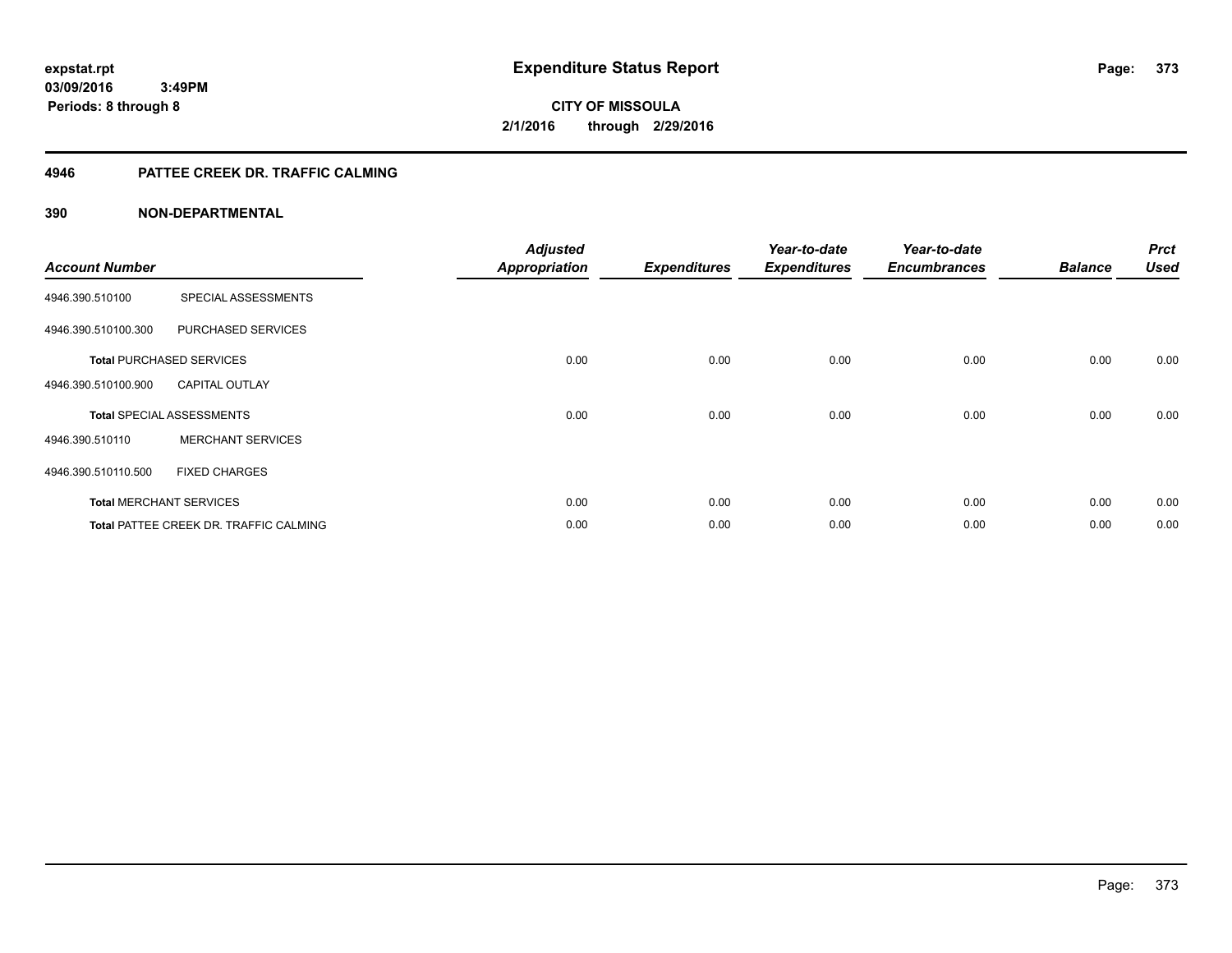#### **4948 STORMWATER OUTFALL RETROFITS**

| <b>Account Number</b> |                                                    | <b>Adjusted</b><br><b>Appropriation</b> | <b>Expenditures</b> | Year-to-date<br><b>Expenditures</b> | Year-to-date<br><b>Encumbrances</b> | <b>Balance</b> | <b>Prct</b><br><b>Used</b> |
|-----------------------|----------------------------------------------------|-----------------------------------------|---------------------|-------------------------------------|-------------------------------------|----------------|----------------------------|
| 4948.390.431210       | CARAS PARK STORM WATER RETROFITS                   |                                         |                     |                                     |                                     |                |                            |
| 4948.390.431210.300   | PURCHASED SERVICES                                 |                                         |                     |                                     |                                     |                |                            |
|                       | <b>Total CARAS PARK STORM WATER RETROFITS</b>      | 0.00                                    | 0.00                | 0.00                                | 0.00                                | 0.00           | 0.00                       |
| 4948.390.431212       | BUCKHOUSE BRIDGE STORM WATER RETROFIT              |                                         |                     |                                     |                                     |                |                            |
| 4948.390.431212.300   | PURCHASED SERVICES                                 |                                         |                     |                                     |                                     |                |                            |
|                       | <b>Total BUCKHOUSE BRIDGE STORM WATER RETROFIT</b> | 0.00                                    | 0.00                | 0.00                                | 0.00                                | 0.00           | 0.00                       |
| 4948.390.510110       | <b>MERCHANT SERVICES</b>                           |                                         |                     |                                     |                                     |                |                            |
| 4948.390.510110.500   | <b>FIXED CHARGES</b>                               |                                         |                     |                                     |                                     |                |                            |
|                       | <b>Total MERCHANT SERVICES</b>                     | 0.00                                    | 0.00                | 0.00                                | 0.00                                | 0.00           | 0.00                       |
|                       | <b>Total STORMWATER OUTFALL RETROFITS</b>          | 0.00                                    | 0.00                | 0.00                                | 0.00                                | 0.00           | 0.00                       |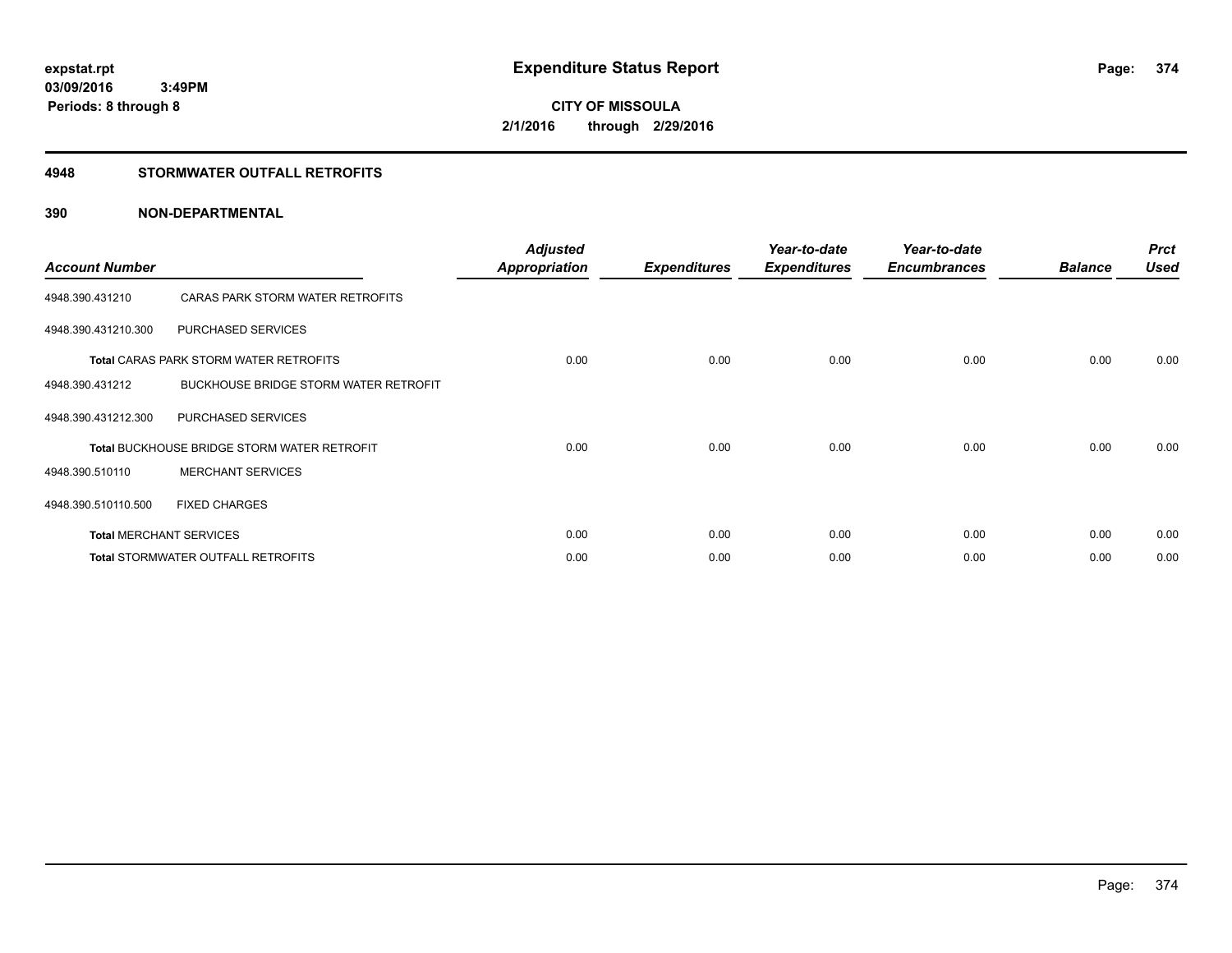#### **4949 WAYFINDING PROJECT**

|                                 |                                               | <b>Adjusted</b>      |                     | Year-to-date        | Year-to-date        |                | <b>Prct</b> |
|---------------------------------|-----------------------------------------------|----------------------|---------------------|---------------------|---------------------|----------------|-------------|
| <b>Account Number</b>           |                                               | <b>Appropriation</b> | <b>Expenditures</b> | <b>Expenditures</b> | <b>Encumbrances</b> | <b>Balance</b> | <b>Used</b> |
| 4949.390.430268                 | *** Title Not Found ***                       |                      |                     |                     |                     |                |             |
| 4949.390.430268.100             | PERSONAL SERVICES                             |                      |                     |                     |                     |                |             |
| <b>Total PERSONAL SERVICES</b>  |                                               | 0.00                 | 0.00                | 0.00                | 0.00                | 0.00           | 0.00        |
| 4949.390.430268.200             | <b>SUPPLIES</b>                               |                      |                     |                     |                     |                |             |
| <b>Total SUPPLIES</b>           |                                               | 0.00                 | 0.00                | 0.00                | 0.00                | 0.00           | 0.00        |
| 4949.390.430268.300             | PURCHASED SERVICES                            |                      |                     |                     |                     |                |             |
|                                 | 4949.390.430268.350.000 PROFESSIONAL SERVICES | 0.00                 | 0.00                | 2,380.00            | 0.00                | $-2,380.00$    | 0.00        |
|                                 | <b>Total PURCHASED SERVICES</b>               | 0.00                 | 0.00                | 2,380.00            | 0.00                | $-2,380.00$    | 0.00        |
| 4949.390.430268.900             | <b>CAPITAL OUTLAY</b>                         |                      |                     |                     |                     |                |             |
| <b>Total CAPITAL OUTLAY</b>     |                                               | 0.00                 | 0.00                | 0.00                | 0.00                | 0.00           | 0.00        |
| Total *** Title Not Found ***   |                                               | 0.00                 | 0.00                | 2,380.00            | 0.00                | $-2,380.00$    | 0.00        |
| 4949.390.510110                 | <b>MERCHANT SERVICES</b>                      |                      |                     |                     |                     |                |             |
| 4949.390.510110.500             | <b>FIXED CHARGES</b>                          |                      |                     |                     |                     |                |             |
| <b>Total MERCHANT SERVICES</b>  |                                               | 0.00                 | 0.00                | 0.00                | 0.00                | 0.00           | 0.00        |
| <b>Total WAYFINDING PROJECT</b> |                                               | 0.00                 | 0.00                | 2,380.00            | 0.00                | $-2,380.00$    | 0.00        |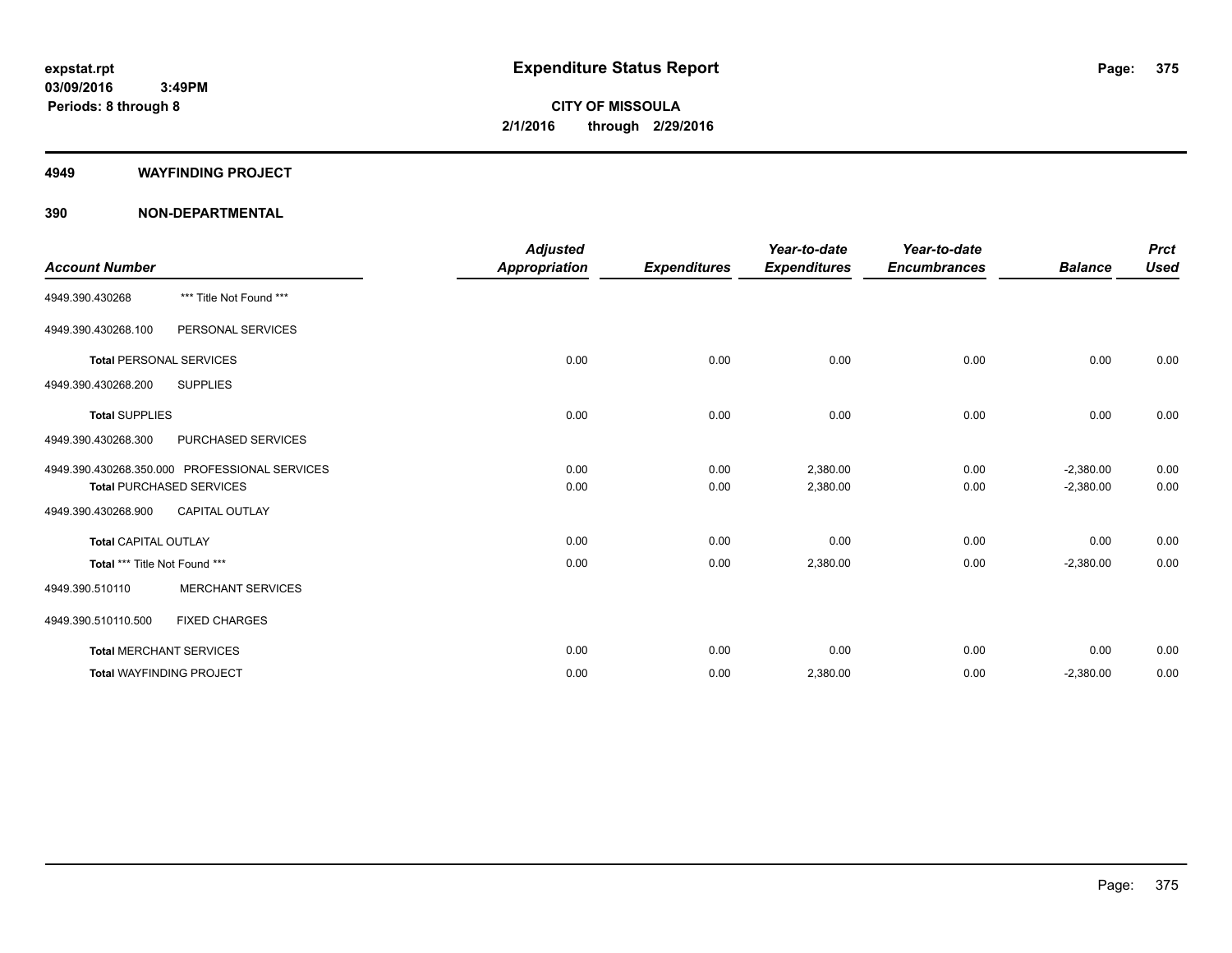#### **4990 ARRA ENHANCEMENTS**

#### **500 N HIGGINS STREETSCAPE**

| <b>Account Number</b> |                                         | <b>Adjusted</b><br><b>Appropriation</b> | <b>Expenditures</b> | Year-to-date<br><b>Expenditures</b> | Year-to-date<br><b>Encumbrances</b> | <b>Balance</b> | <b>Prct</b><br><b>Used</b> |
|-----------------------|-----------------------------------------|-----------------------------------------|---------------------|-------------------------------------|-------------------------------------|----------------|----------------------------|
| 4990.500.430030       | PRELIMINARY ENGINEERING                 |                                         |                     |                                     |                                     |                |                            |
| 4990.500.430030.900   | CAPITAL OUTLAY                          |                                         |                     |                                     |                                     |                |                            |
|                       | <b>Total PRELIMINARY ENGINEERING</b>    | 0.00                                    | 0.00                | 0.00                                | 0.00                                | 0.00           | 0.00                       |
| 4990.500.430031       | <b>CONTRUCTION ENGINEERING</b>          |                                         |                     |                                     |                                     |                |                            |
| 4990.500.430031.900   | <b>CAPITAL OUTLAY</b>                   |                                         |                     |                                     |                                     |                |                            |
|                       | <b>Total CONTRUCTION ENGINEERING</b>    | 0.00                                    | 0.00                | 0.00                                | 0.00                                | 0.00           | 0.00                       |
| 4990.500.430032       | CONTRACTOR PAYMENTS-CONTSTRUCTION       |                                         |                     |                                     |                                     |                |                            |
| 4990.500.430032.900   | <b>CAPITAL OUTLAY</b>                   |                                         |                     |                                     |                                     |                |                            |
|                       | Total CONTRACTOR PAYMENTS-CONTSTRUCTION | 0.00                                    | 0.00                | 0.00                                | 0.00                                | 0.00           | 0.00                       |
| 4990.500.510110       | <b>MERCHANT SERVICES</b>                |                                         |                     |                                     |                                     |                |                            |
| 4990.500.510110.500   | <b>FIXED CHARGES</b>                    |                                         |                     |                                     |                                     |                |                            |
|                       | Total N HIGGINS STREETSCAPE             | 0.00                                    | 0.00                | 0.00                                | 0.00                                | 0.00           | 0.00                       |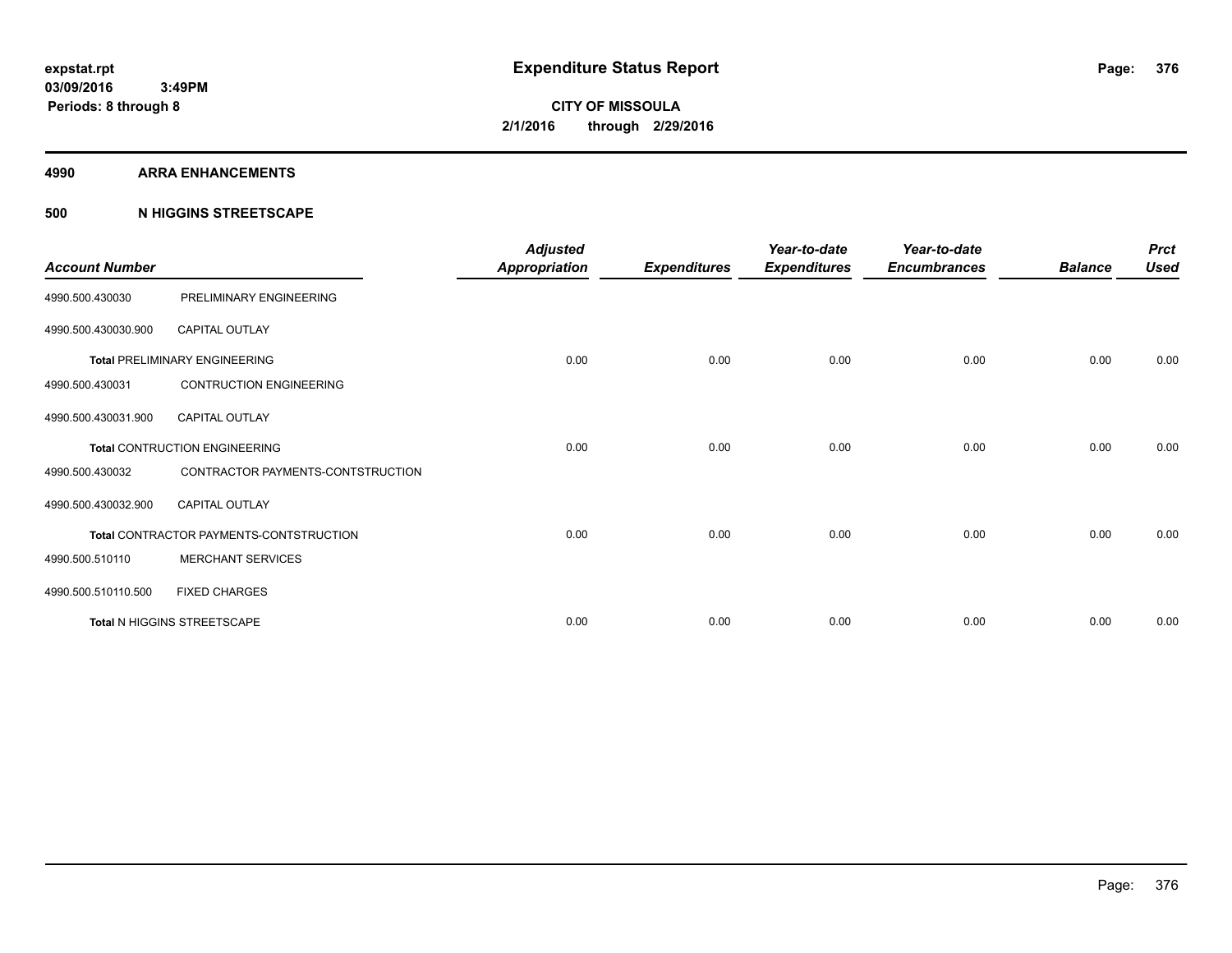**4990 ARRA ENHANCEMENTS**

**510 CURB RAMPS**

| <b>Account Number</b>   |                                                | <b>Adjusted</b><br><b>Appropriation</b> | <b>Expenditures</b> | Year-to-date<br><b>Expenditures</b> | Year-to-date<br><b>Encumbrances</b> | <b>Balance</b> | <b>Prct</b><br><b>Used</b> |
|-------------------------|------------------------------------------------|-----------------------------------------|---------------------|-------------------------------------|-------------------------------------|----------------|----------------------------|
| 4990.510.430032         | CONTRACTOR PAYMENTS-CONTSTRUCTION              |                                         |                     |                                     |                                     |                |                            |
| 4990.510.430032.900     | <b>CAPITAL OUTLAY</b>                          |                                         |                     |                                     |                                     |                |                            |
|                         | <b>Total CONTRACTOR PAYMENTS-CONTSTRUCTION</b> | 0.00                                    | 0.00                | 0.00                                | 0.00                                | 0.00           | 0.00                       |
| 4990.510.510110         | <b>MERCHANT SERVICES</b>                       |                                         |                     |                                     |                                     |                |                            |
| 4990.510.510110.500     | <b>FIXED CHARGES</b>                           |                                         |                     |                                     |                                     |                |                            |
| <b>Total CURB RAMPS</b> |                                                | 0.00                                    | 0.00                | 0.00                                | 0.00                                | 0.00           | 0.00                       |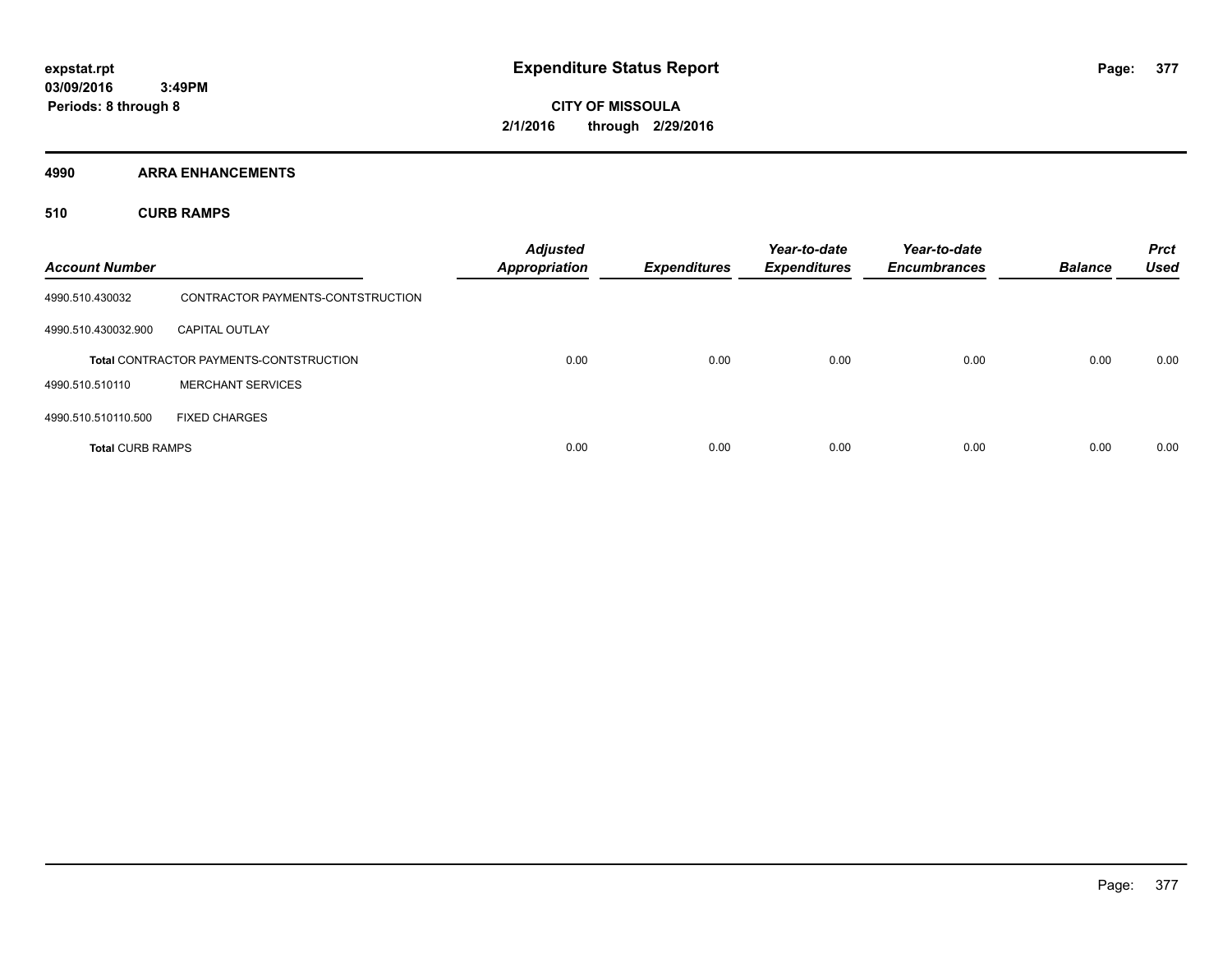**4990 ARRA ENHANCEMENTS**

### **515 RSNAKE GATEWAY GREENOUGH DRIVE**

| <b>Account Number</b> |                                         | <b>Adjusted</b><br><b>Appropriation</b> | <b>Expenditures</b> | Year-to-date<br><b>Expenditures</b> | Year-to-date<br><b>Encumbrances</b> | <b>Balance</b> | <b>Prct</b><br><b>Used</b> |
|-----------------------|-----------------------------------------|-----------------------------------------|---------------------|-------------------------------------|-------------------------------------|----------------|----------------------------|
| 4990.515.430030       | PRELIMINARY ENGINEERING                 |                                         |                     |                                     |                                     |                |                            |
| 4990.515.430030.900   | CAPITAL OUTLAY                          |                                         |                     |                                     |                                     |                |                            |
|                       | <b>Total PRELIMINARY ENGINEERING</b>    | 0.00                                    | 0.00                | 0.00                                | 0.00                                | 0.00           | 0.00                       |
| 4990.515.430031       | <b>CONTRUCTION ENGINEERING</b>          |                                         |                     |                                     |                                     |                |                            |
| 4990.515.430031.900   | <b>CAPITAL OUTLAY</b>                   |                                         |                     |                                     |                                     |                |                            |
|                       | <b>Total CONTRUCTION ENGINEERING</b>    | 0.00                                    | 0.00                | 0.00                                | 0.00                                | 0.00           | 0.00                       |
| 4990.515.430032       | CONTRACTOR PAYMENTS-CONTSTRUCTION       |                                         |                     |                                     |                                     |                |                            |
| 4990.515.430032.900   | <b>CAPITAL OUTLAY</b>                   |                                         |                     |                                     |                                     |                |                            |
|                       | Total CONTRACTOR PAYMENTS-CONTSTRUCTION | 0.00                                    | 0.00                | 0.00                                | 0.00                                | 0.00           | 0.00                       |
| 4990.515.510110       | <b>MERCHANT SERVICES</b>                |                                         |                     |                                     |                                     |                |                            |
| 4990.515.510110.500   | <b>FIXED CHARGES</b>                    |                                         |                     |                                     |                                     |                |                            |
|                       | <b>Total ARRA ENHANCEMENTS</b>          | 0.00                                    | 0.00                | 0.00                                | 0.00                                | 0.00           | 0.00                       |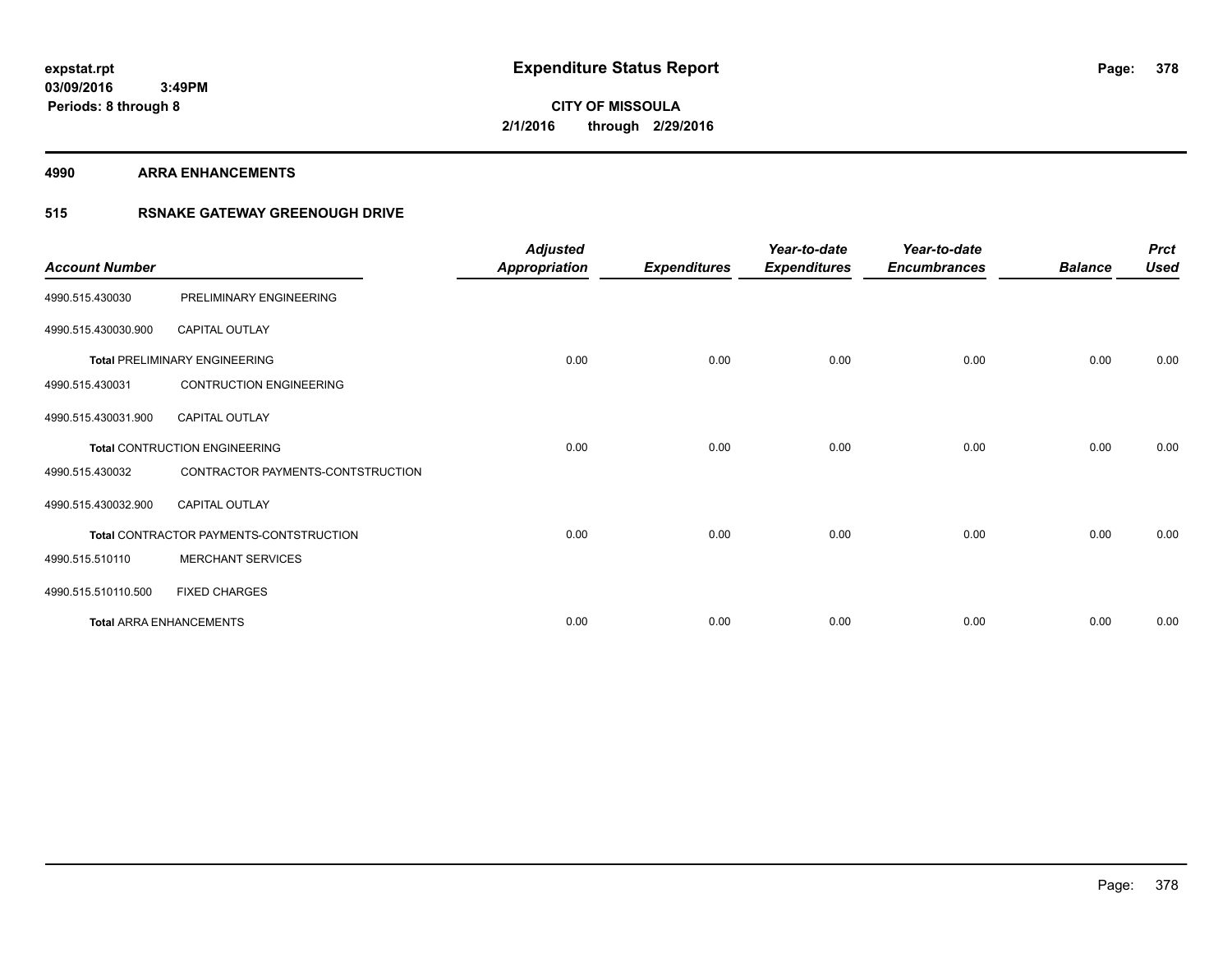**4991 ARRA HB645**

### **500 N HIGGINS STREETSCAPE**

| <b>Account Number</b> |                                    | <b>Adjusted</b><br><b>Appropriation</b> | <b>Expenditures</b> | Year-to-date<br><b>Expenditures</b> | Year-to-date<br><b>Encumbrances</b> | <b>Balance</b> | <b>Prct</b><br><b>Used</b> |
|-----------------------|------------------------------------|-----------------------------------------|---------------------|-------------------------------------|-------------------------------------|----------------|----------------------------|
| 4991.500.430033       | N.HIGGINS/MTN WATER                |                                         |                     |                                     |                                     |                |                            |
| 4991.500.430033.900   | <b>CAPITAL OUTLAY</b>              |                                         |                     |                                     |                                     |                |                            |
|                       | <b>Total N.HIGGINS/MTN WATER</b>   | 0.00                                    | 0.00                | 0.00                                | 0.00                                | 0.00           | 0.00                       |
| 4991.500.510110       | <b>MERCHANT SERVICES</b>           |                                         |                     |                                     |                                     |                |                            |
| 4991.500.510110.500   | <b>FIXED CHARGES</b>               |                                         |                     |                                     |                                     |                |                            |
|                       | <b>Total N HIGGINS STREETSCAPE</b> | 0.00                                    | 0.00                | 0.00                                | 0.00                                | 0.00           | 0.00                       |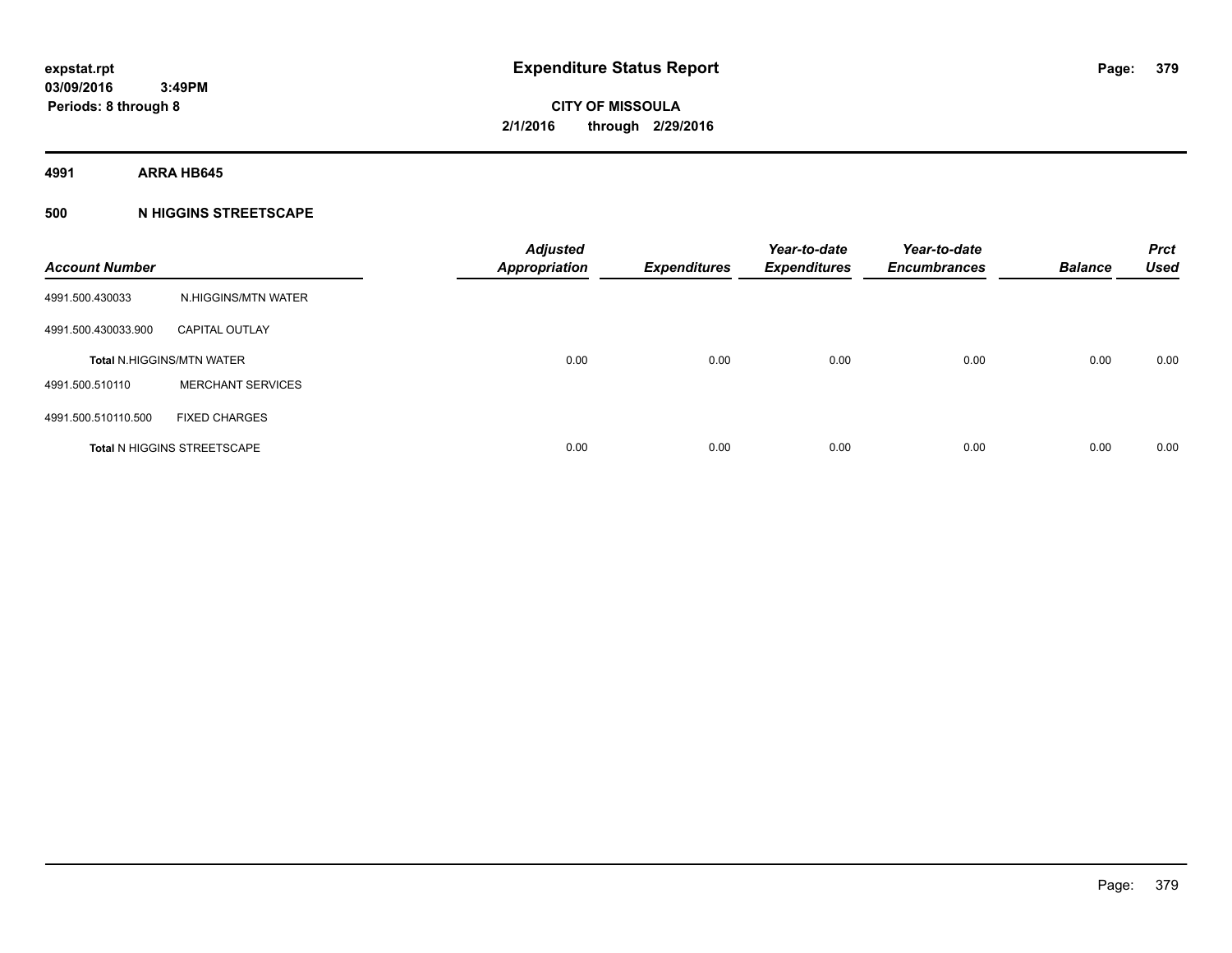**CITY OF MISSOULA 2/1/2016 through 2/29/2016**

**4991 ARRA HB645**

**520 N HIGGINS PAVING**

| <b>Account Number</b>         |                                         | <b>Adjusted</b><br><b>Appropriation</b> | <b>Expenditures</b> | Year-to-date<br><b>Expenditures</b> | Year-to-date<br><b>Encumbrances</b> | <b>Balance</b> | <b>Prct</b><br><b>Used</b> |
|-------------------------------|-----------------------------------------|-----------------------------------------|---------------------|-------------------------------------|-------------------------------------|----------------|----------------------------|
| 4991.520.430030               | PRELIMINARY ENGINEERING                 |                                         |                     |                                     |                                     |                |                            |
| 4991.520.430030.900           | <b>CAPITAL OUTLAY</b>                   |                                         |                     |                                     |                                     |                |                            |
|                               | <b>Total PRELIMINARY ENGINEERING</b>    | 0.00                                    | 0.00                | 0.00                                | 0.00                                | 0.00           | 0.00                       |
| 4991.520.430031               | <b>CONTRUCTION ENGINEERING</b>          |                                         |                     |                                     |                                     |                |                            |
| 4991.520.430031.900           | <b>CAPITAL OUTLAY</b>                   |                                         |                     |                                     |                                     |                |                            |
|                               | <b>Total CONTRUCTION ENGINEERING</b>    | 0.00                                    | 0.00                | 0.00                                | 0.00                                | 0.00           | 0.00                       |
| 4991.520.430032               | CONTRACTOR PAYMENTS-CONTSTRUCTION       |                                         |                     |                                     |                                     |                |                            |
| 4991.520.430032.900           | <b>CAPITAL OUTLAY</b>                   |                                         |                     |                                     |                                     |                |                            |
|                               | Total CONTRACTOR PAYMENTS-CONTSTRUCTION | 0.00                                    | 0.00                | 0.00                                | 0.00                                | 0.00           | 0.00                       |
| 4991.520.510110               | <b>MERCHANT SERVICES</b>                |                                         |                     |                                     |                                     |                |                            |
| 4991.520.510110.500           | <b>FIXED CHARGES</b>                    |                                         |                     |                                     |                                     |                |                            |
| <b>Total N HIGGINS PAVING</b> |                                         | 0.00                                    | 0.00                | 0.00                                | 0.00                                | 0.00           | 0.00                       |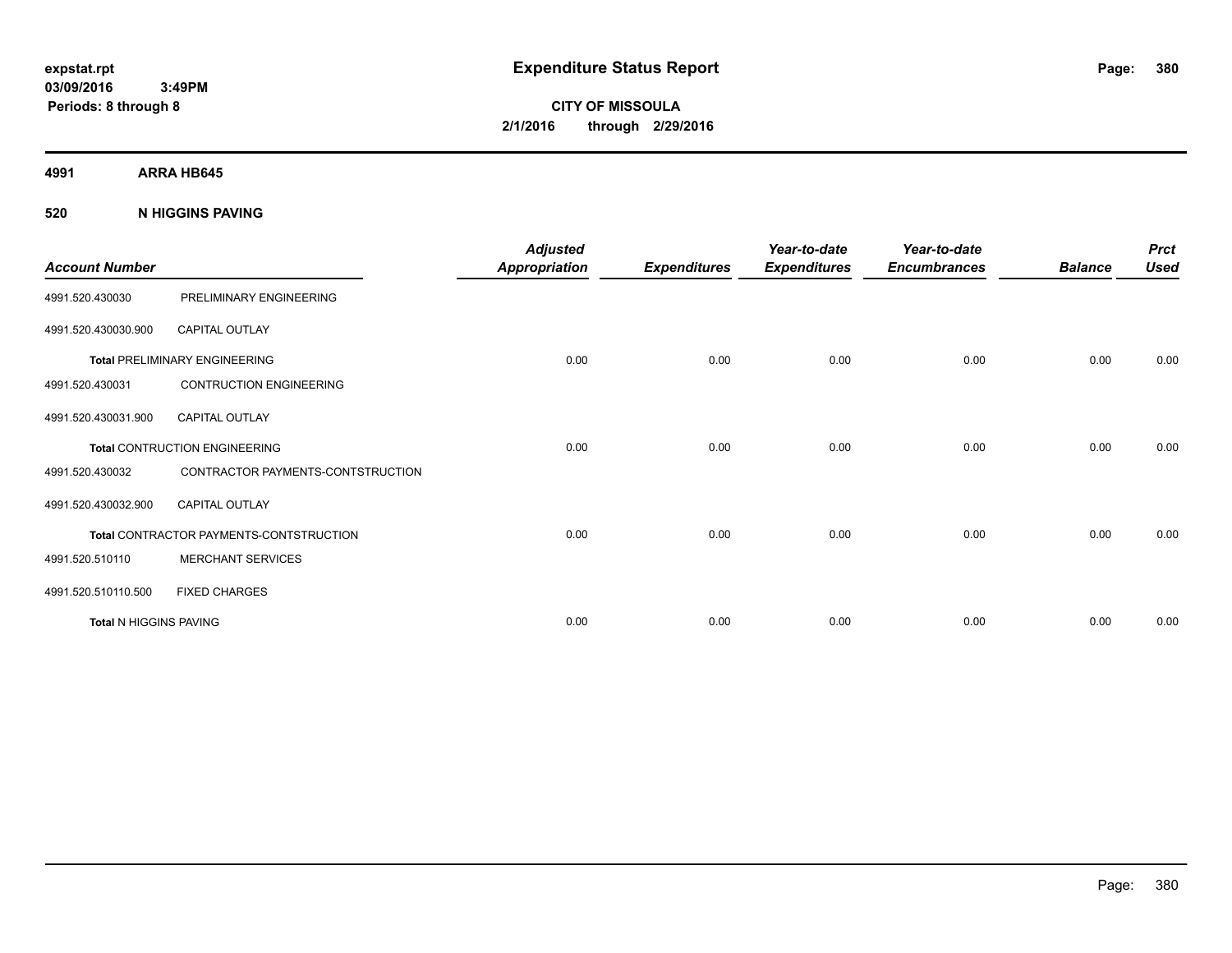**4991 ARRA HB645**

### **525 BROOKS ST CURB & SW IMPROVEMENTS**

| <b>Account Number</b> |                                         | <b>Adjusted</b><br><b>Appropriation</b> | <b>Expenditures</b> | Year-to-date<br><b>Expenditures</b> | Year-to-date<br><b>Encumbrances</b> | <b>Balance</b> | <b>Prct</b><br><b>Used</b> |
|-----------------------|-----------------------------------------|-----------------------------------------|---------------------|-------------------------------------|-------------------------------------|----------------|----------------------------|
| 4991.525.430030       | PRELIMINARY ENGINEERING                 |                                         |                     |                                     |                                     |                |                            |
| 4991.525.430030.900   | <b>CAPITAL OUTLAY</b>                   |                                         |                     |                                     |                                     |                |                            |
|                       | <b>Total PRELIMINARY ENGINEERING</b>    | 0.00                                    | 0.00                | 0.00                                | 0.00                                | 0.00           | 0.00                       |
| 4991.525.430031       | <b>CONTRUCTION ENGINEERING</b>          |                                         |                     |                                     |                                     |                |                            |
| 4991.525.430031.900   | <b>CAPITAL OUTLAY</b>                   |                                         |                     |                                     |                                     |                |                            |
|                       | <b>Total CONTRUCTION ENGINEERING</b>    | 0.00                                    | 0.00                | 0.00                                | 0.00                                | 0.00           | 0.00                       |
| 4991.525.430032       | CONTRACTOR PAYMENTS-CONTSTRUCTION       |                                         |                     |                                     |                                     |                |                            |
| 4991.525.430032.900   | <b>CAPITAL OUTLAY</b>                   |                                         |                     |                                     |                                     |                |                            |
|                       | Total CONTRACTOR PAYMENTS-CONTSTRUCTION | 0.00                                    | 0.00                | 0.00                                | 0.00                                | 0.00           | 0.00                       |
| 4991.525.510110       | <b>MERCHANT SERVICES</b>                |                                         |                     |                                     |                                     |                |                            |
| 4991.525.510110.500   | <b>FIXED CHARGES</b>                    |                                         |                     |                                     |                                     |                |                            |
|                       | Total BROOKS ST CURB & SW IMPROVEMENTS  | 0.00                                    | 0.00                | 0.00                                | 0.00                                | 0.00           | 0.00                       |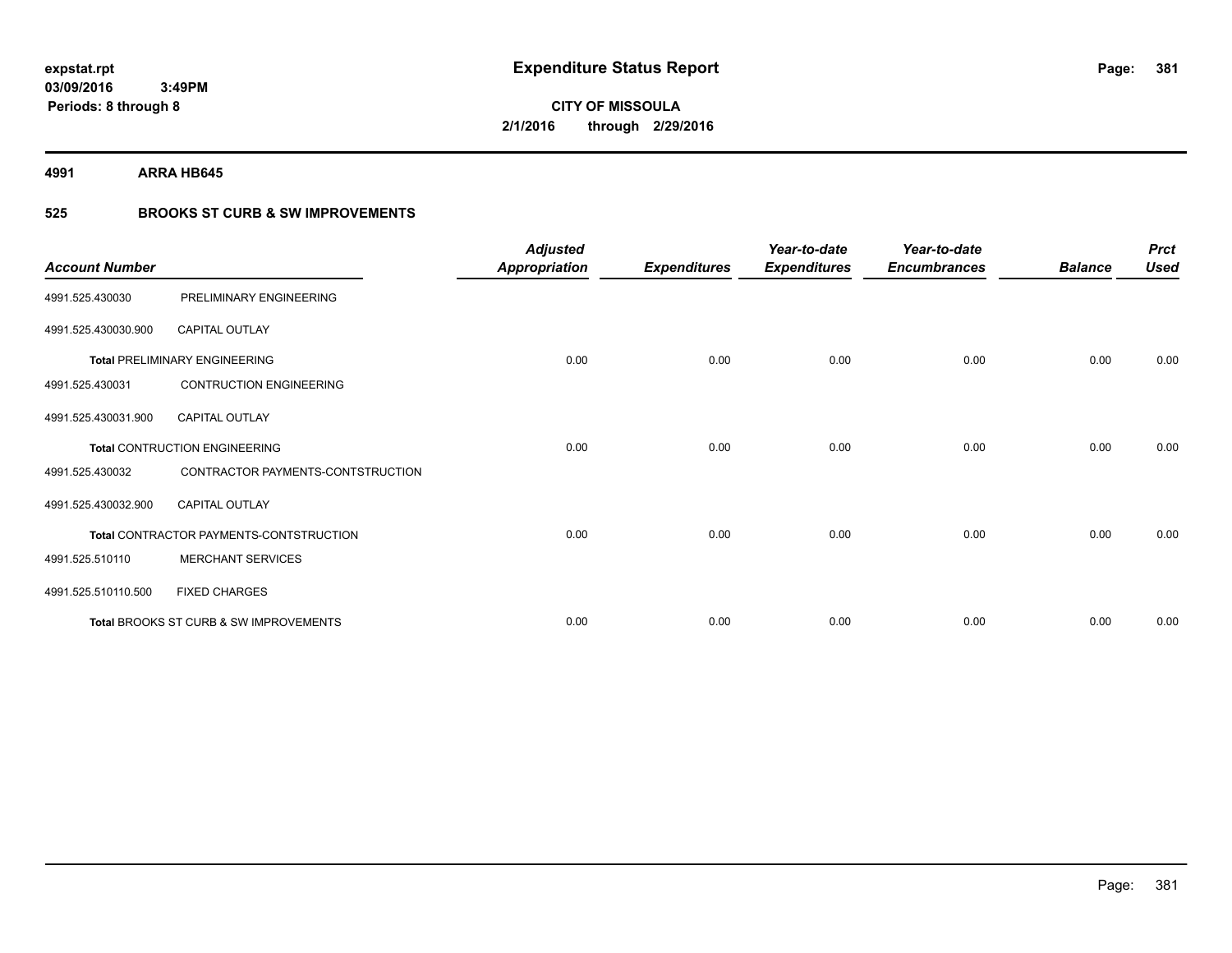**CITY OF MISSOULA 2/1/2016 through 2/29/2016**

**4991 ARRA HB645**

**530 CURB RAMPS**

| <b>Account Number</b>          |                                         | <b>Adjusted</b><br><b>Appropriation</b> | <b>Expenditures</b> | Year-to-date<br><b>Expenditures</b> | Year-to-date<br><b>Encumbrances</b> | <b>Balance</b> | <b>Prct</b><br><b>Used</b> |
|--------------------------------|-----------------------------------------|-----------------------------------------|---------------------|-------------------------------------|-------------------------------------|----------------|----------------------------|
| 4991.530.430030                | PRELIMINARY ENGINEERING                 |                                         |                     |                                     |                                     |                |                            |
| 4991.530.430030.100            | PERSONAL SERVICES                       |                                         |                     |                                     |                                     |                |                            |
| <b>Total PERSONAL SERVICES</b> |                                         | 0.00                                    | 0.00                | 0.00                                | 0.00                                | 0.00           | 0.00                       |
| 4991.530.430030.900            | <b>CAPITAL OUTLAY</b>                   |                                         |                     |                                     |                                     |                |                            |
|                                | <b>Total PRELIMINARY ENGINEERING</b>    | 0.00                                    | 0.00                | 0.00                                | 0.00                                | 0.00           | 0.00                       |
| 4991.530.430031                | <b>CONTRUCTION ENGINEERING</b>          |                                         |                     |                                     |                                     |                |                            |
| 4991.530.430031.900            | <b>CAPITAL OUTLAY</b>                   |                                         |                     |                                     |                                     |                |                            |
|                                | <b>Total CONTRUCTION ENGINEERING</b>    | 0.00                                    | 0.00                | 0.00                                | 0.00                                | 0.00           | 0.00                       |
| 4991.530.430032                | CONTRACTOR PAYMENTS-CONTSTRUCTION       |                                         |                     |                                     |                                     |                |                            |
| 4991.530.430032.900            | <b>CAPITAL OUTLAY</b>                   |                                         |                     |                                     |                                     |                |                            |
|                                | Total CONTRACTOR PAYMENTS-CONTSTRUCTION | 0.00                                    | 0.00                | 0.00                                | 0.00                                | 0.00           | 0.00                       |
| 4991.530.510110                | <b>MERCHANT SERVICES</b>                |                                         |                     |                                     |                                     |                |                            |
| 4991.530.510110.500            | <b>FIXED CHARGES</b>                    |                                         |                     |                                     |                                     |                |                            |
| <b>Total CURB RAMPS</b>        |                                         | 0.00                                    | 0.00                | 0.00                                | 0.00                                | 0.00           | 0.00                       |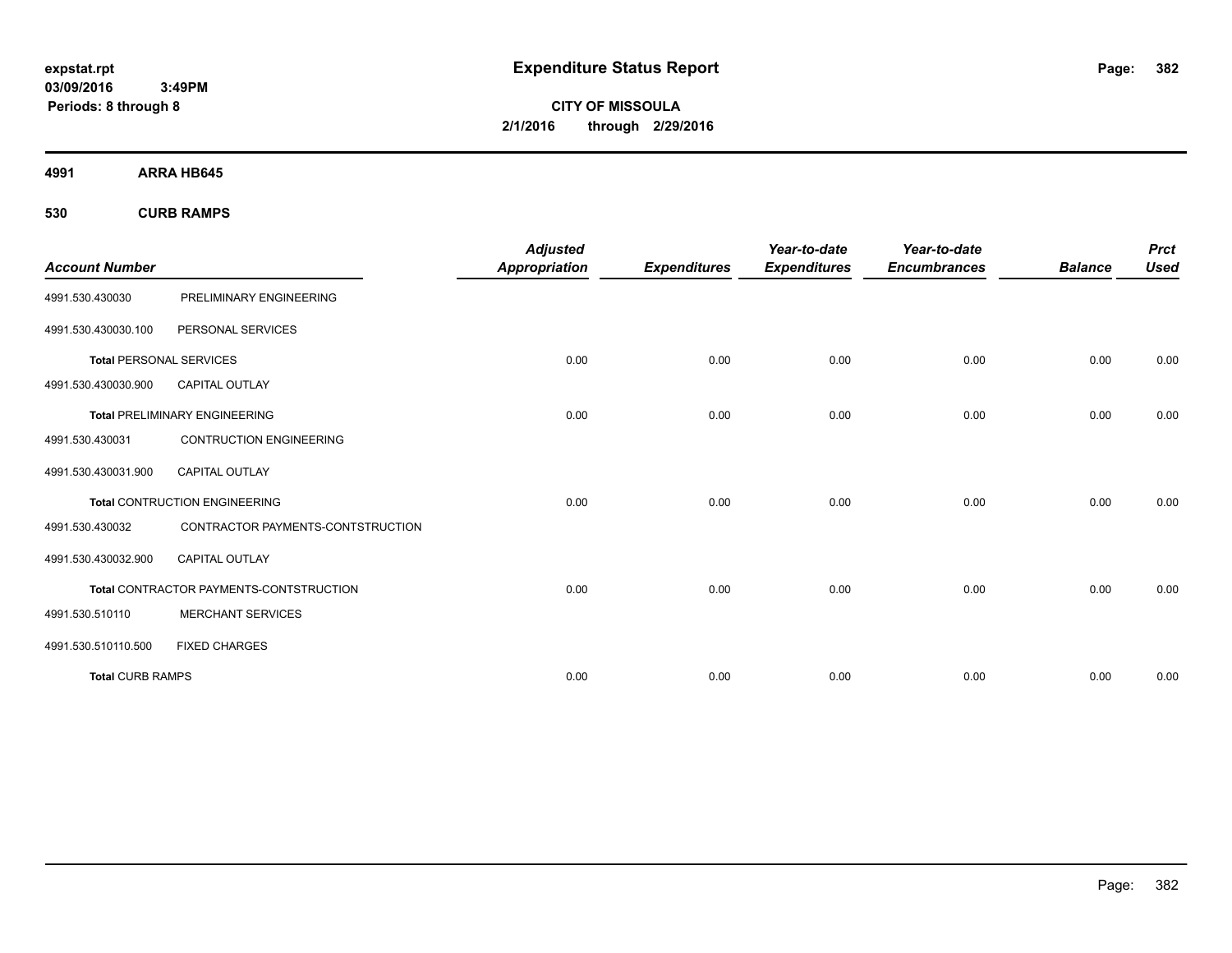**4991 ARRA HB645**

### **535 PARKS PLAYGROUND INSTALLS**

| <b>Account Number</b>          |                                         | <b>Adjusted</b><br><b>Appropriation</b> | <b>Expenditures</b> | Year-to-date<br><b>Expenditures</b> | Year-to-date<br><b>Encumbrances</b> | <b>Balance</b> | <b>Prct</b><br><b>Used</b> |
|--------------------------------|-----------------------------------------|-----------------------------------------|---------------------|-------------------------------------|-------------------------------------|----------------|----------------------------|
| 4991.535.430030                | PRELIMINARY ENGINEERING                 |                                         |                     |                                     |                                     |                |                            |
|                                |                                         |                                         |                     |                                     |                                     |                |                            |
| 4991.535.430030.100            | PERSONAL SERVICES                       |                                         |                     |                                     |                                     |                |                            |
| <b>Total PERSONAL SERVICES</b> |                                         | 0.00                                    | 0.00                | 0.00                                | 0.00                                | 0.00           | 0.00                       |
| 4991.535.430030.900            | <b>CAPITAL OUTLAY</b>                   |                                         |                     |                                     |                                     |                |                            |
|                                | <b>Total PRELIMINARY ENGINEERING</b>    | 0.00                                    | 0.00                | 0.00                                | 0.00                                | 0.00           | 0.00                       |
| 4991.535.430031                | <b>CONTRUCTION ENGINEERING</b>          |                                         |                     |                                     |                                     |                |                            |
| 4991.535.430031.900            | <b>CAPITAL OUTLAY</b>                   |                                         |                     |                                     |                                     |                |                            |
|                                | <b>Total CONTRUCTION ENGINEERING</b>    | 0.00                                    | 0.00                | 0.00                                | 0.00                                | 0.00           | 0.00                       |
| 4991.535.430032                | CONTRACTOR PAYMENTS-CONTSTRUCTION       |                                         |                     |                                     |                                     |                |                            |
| 4991.535.430032.900            | <b>CAPITAL OUTLAY</b>                   |                                         |                     |                                     |                                     |                |                            |
|                                | Total CONTRACTOR PAYMENTS-CONTSTRUCTION | 0.00                                    | 0.00                | 0.00                                | 0.00                                | 0.00           | 0.00                       |
| 4991.535.510110                | <b>MERCHANT SERVICES</b>                |                                         |                     |                                     |                                     |                |                            |
| 4991.535.510110.500            | <b>FIXED CHARGES</b>                    |                                         |                     |                                     |                                     |                |                            |
|                                | <b>Total PARKS PLAYGROUND INSTALLS</b>  | 0.00                                    | 0.00                | 0.00                                | 0.00                                | 0.00           | 0.00                       |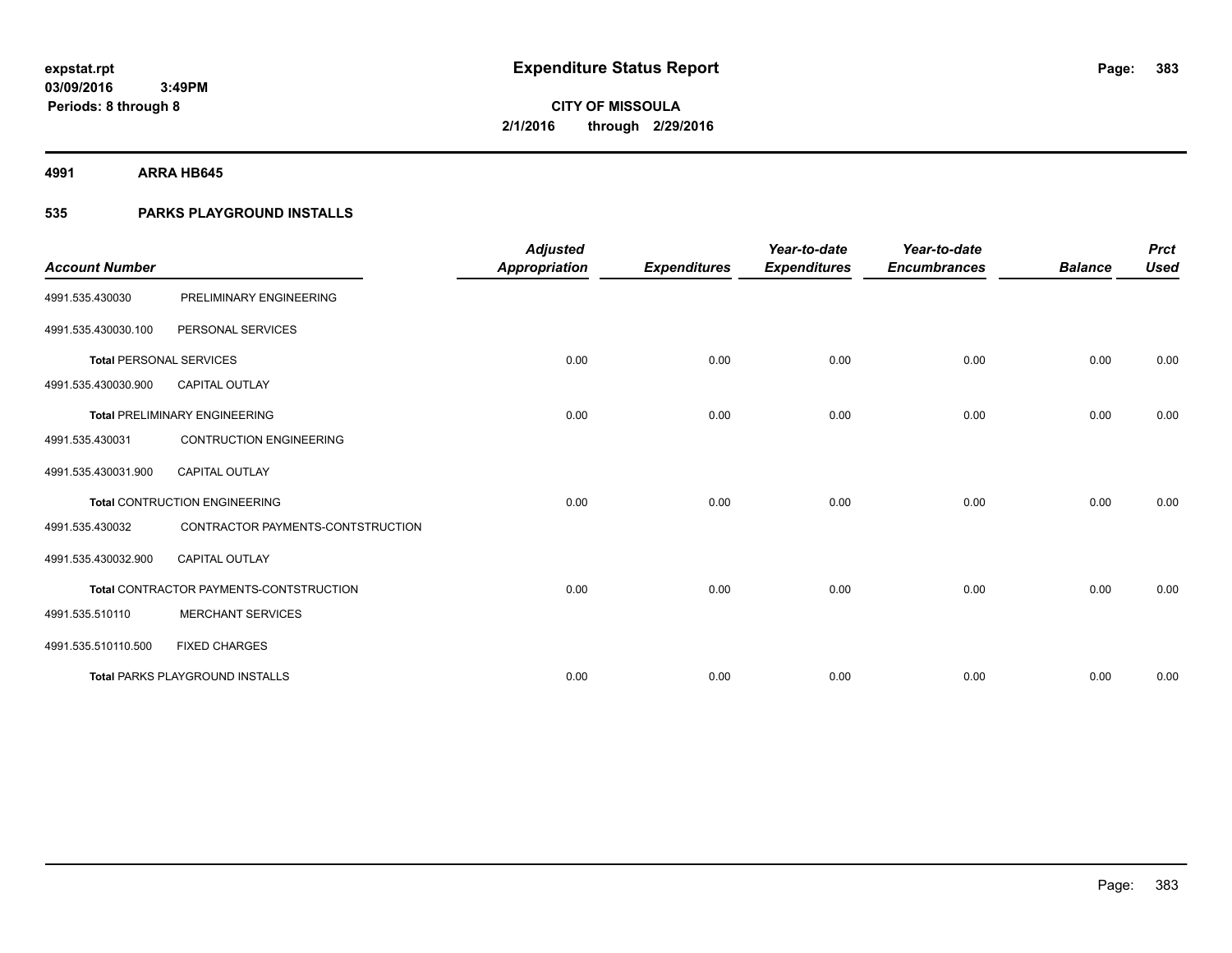**Periods: 8 through 8**

**CITY OF MISSOULA 2/1/2016 through 2/29/2016**

**4991 ARRA HB645**

#### **540 GREENOUGH PARK BRIDGE**

| <b>Account Number</b>          |                                         | <b>Adjusted</b><br><b>Appropriation</b> | <b>Expenditures</b> | Year-to-date<br><b>Expenditures</b> | Year-to-date<br><b>Encumbrances</b> | <b>Balance</b> | <b>Prct</b><br><b>Used</b> |
|--------------------------------|-----------------------------------------|-----------------------------------------|---------------------|-------------------------------------|-------------------------------------|----------------|----------------------------|
| 4991.540.430030                | PRELIMINARY ENGINEERING                 |                                         |                     |                                     |                                     |                |                            |
| 4991.540.430030.900            | <b>CAPITAL OUTLAY</b>                   |                                         |                     |                                     |                                     |                |                            |
|                                | <b>Total PRELIMINARY ENGINEERING</b>    | 0.00                                    | 0.00                | 0.00                                | 0.00                                | 0.00           | 0.00                       |
| 4991.540.430031                | <b>CONTRUCTION ENGINEERING</b>          |                                         |                     |                                     |                                     |                |                            |
| 4991.540.430031.900            | <b>CAPITAL OUTLAY</b>                   |                                         |                     |                                     |                                     |                |                            |
|                                | <b>Total CONTRUCTION ENGINEERING</b>    | 0.00                                    | 0.00                | 0.00                                | 0.00                                | 0.00           | 0.00                       |
| 4991.540.430032                | CONTRACTOR PAYMENTS-CONTSTRUCTION       |                                         |                     |                                     |                                     |                |                            |
| 4991.540.430032.100            | PERSONAL SERVICES                       |                                         |                     |                                     |                                     |                |                            |
| <b>Total PERSONAL SERVICES</b> |                                         | 0.00                                    | 0.00                | 0.00                                | 0.00                                | 0.00           | 0.00                       |
| 4991.540.430032.900            | <b>CAPITAL OUTLAY</b>                   |                                         |                     |                                     |                                     |                |                            |
|                                | Total CONTRACTOR PAYMENTS-CONTSTRUCTION | 0.00                                    | 0.00                | 0.00                                | 0.00                                | 0.00           | 0.00                       |
| 4991.540.510110                | <b>MERCHANT SERVICES</b>                |                                         |                     |                                     |                                     |                |                            |
| 4991.540.510110.500            | <b>FIXED CHARGES</b>                    |                                         |                     |                                     |                                     |                |                            |
| Total ARRA HB645               |                                         | 0.00                                    | 0.00                | 0.00                                | 0.00                                | 0.00           | 0.00                       |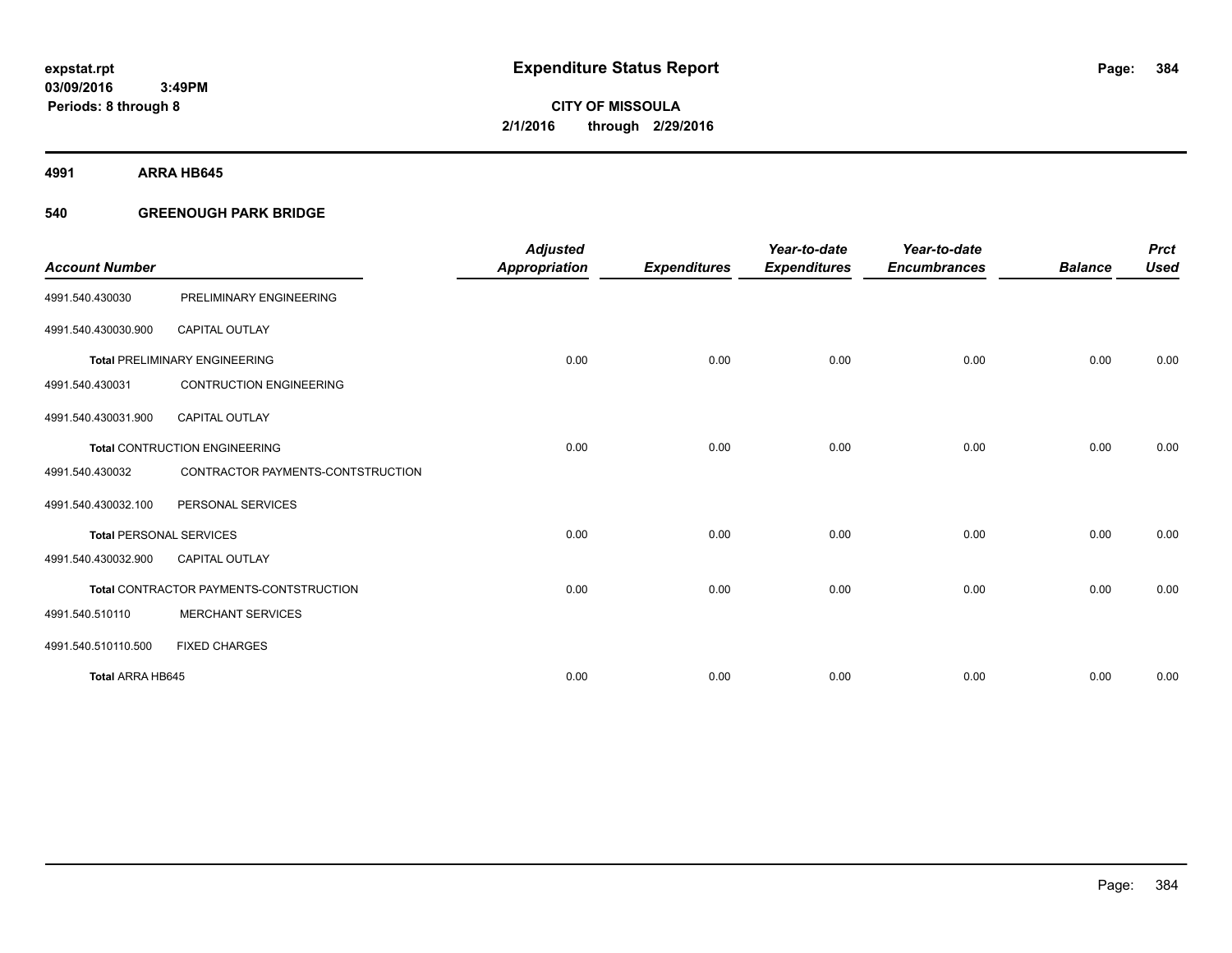#### **4992 WFL MILLER CREEK ROAD**

| <b>Account Number</b> |                                    | <b>Adjusted</b><br><b>Appropriation</b> | <b>Expenditures</b> | Year-to-date<br><b>Expenditures</b> | Year-to-date<br><b>Encumbrances</b> | <b>Balance</b> | <b>Prct</b><br><b>Used</b> |
|-----------------------|------------------------------------|-----------------------------------------|---------------------|-------------------------------------|-------------------------------------|----------------|----------------------------|
| 4992.390.430230       | <b>STREET RESTORATION</b>          |                                         |                     |                                     |                                     |                |                            |
| 4992.390.430230.900   | <b>CAPITAL OUTLAY</b>              |                                         |                     |                                     |                                     |                |                            |
|                       | <b>Total STREET RESTORATION</b>    | 0.00                                    | 0.00                | 0.00                                | 0.00                                | 0.00           | 0.00                       |
| 4992.390.510110       | <b>MERCHANT SERVICES</b>           |                                         |                     |                                     |                                     |                |                            |
| 4992.390.510110.500   | <b>FIXED CHARGES</b>               |                                         |                     |                                     |                                     |                |                            |
|                       | <b>Total WFL MILLER CREEK ROAD</b> | 0.00                                    | 0.00                | 0.00                                | 0.00                                | 0.00           | 0.00                       |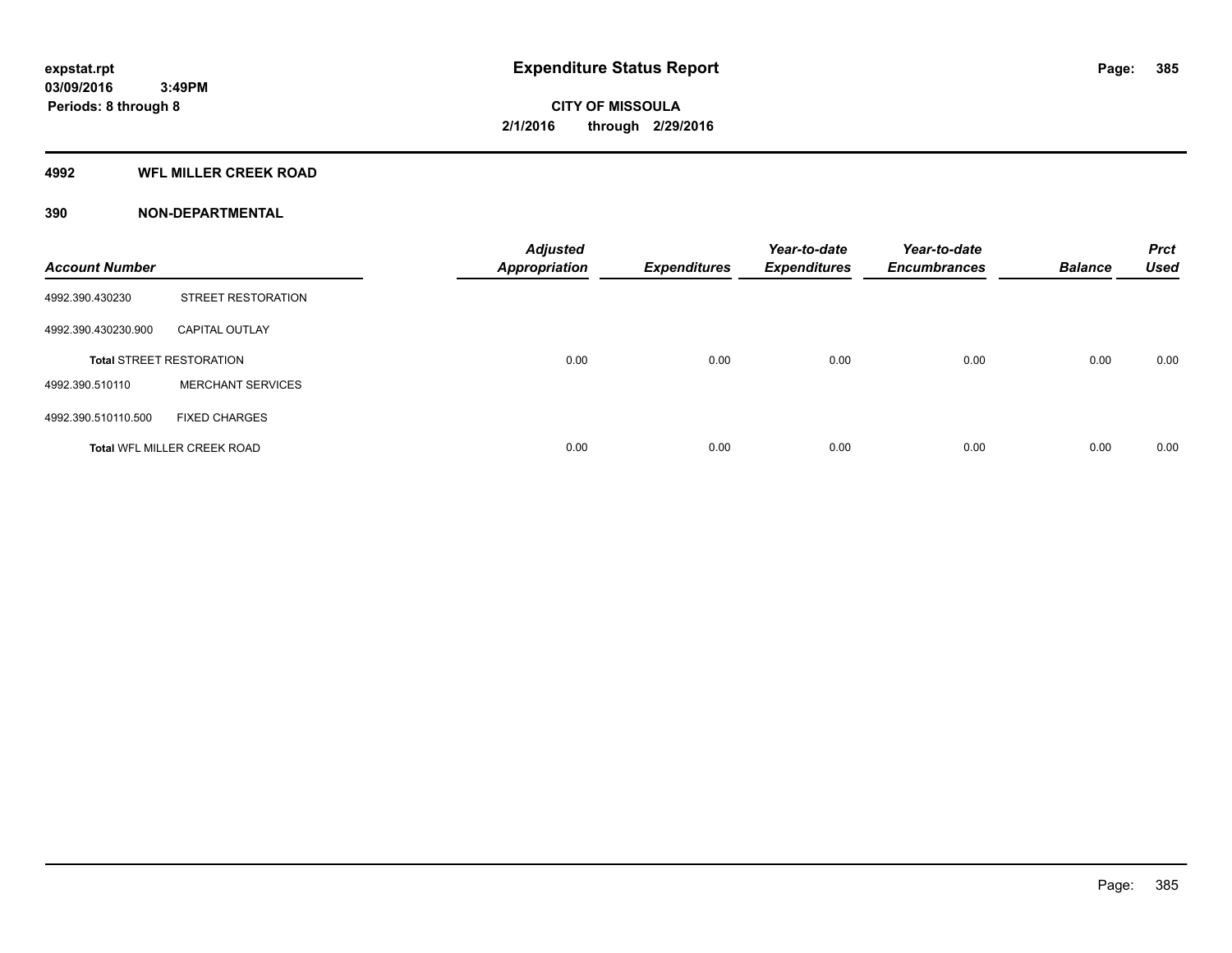#### **4993 WESTERN FEDERAL LANDS**

#### **280 PUBLIC WORKS OPERATIONS**

| <b>Account Number</b> |                                                                                         | <b>Adjusted</b><br><b>Appropriation</b> | <b>Expenditures</b> | Year-to-date<br><b>Expenditures</b> | Year-to-date<br><b>Encumbrances</b> | <b>Balance</b>               | <b>Prct</b><br><b>Used</b> |
|-----------------------|-----------------------------------------------------------------------------------------|-----------------------------------------|---------------------|-------------------------------------|-------------------------------------|------------------------------|----------------------------|
| 4993.280.430022       | RATTLESNAKE UNIVERSITY CROSSING                                                         |                                         |                     |                                     |                                     |                              |                            |
| 4993.280.430022.300   | PURCHASED SERVICES                                                                      |                                         |                     |                                     |                                     |                              |                            |
|                       | <b>Total PURCHASED SERVICES</b>                                                         | 0.00                                    | 0.00                | 0.00                                | 0.00                                | 0.00                         | 0.00                       |
| 4993.280.430022.900   | <b>CAPITAL OUTLAY</b>                                                                   |                                         |                     |                                     |                                     |                              |                            |
|                       | Total RATTLESNAKE UNIVERSITY CROSSING                                                   | 0.00                                    | 0.00                | 0.00                                | 0.00                                | 0.00                         | 0.00                       |
| 4993.280.430024       | RUX PH 11/PROJ 2010-022(B)                                                              |                                         |                     |                                     |                                     |                              |                            |
| 4993.280.430024.100   | PERSONAL SERVICES                                                                       |                                         |                     |                                     |                                     |                              |                            |
|                       | <b>Total PERSONAL SERVICES</b>                                                          | 0.00                                    | 0.00                | 0.00                                | 0.00                                | 0.00                         | 0.00                       |
| 4993.280.430024.900   | <b>CAPITAL OUTLAY</b>                                                                   |                                         |                     |                                     |                                     |                              |                            |
|                       | 4993.280.430024.930.000 RUX PHASE 2-PROJ 2010-022(B<br>Total RUX PH 11/PROJ 2010-022(B) | 0.00<br>0.00                            | 0.00<br>0.00        | 24,994.77<br>24,994.77              | 0.00<br>0.00                        | $-24,994.77$<br>$-24,994.77$ | 0.00<br>0.00               |
| 4993.280.430223       | FACILITY MAINT ENERGY CONSERVATION                                                      |                                         |                     |                                     |                                     |                              |                            |
| 4993.280.430223.900   | <b>CAPITAL OUTLAY</b>                                                                   |                                         |                     |                                     |                                     |                              |                            |
|                       | Total FACILITY MAINT ENERGY CONSERVATION                                                | 0.00                                    | 0.00                | 0.00                                | 0.00                                | 0.00                         | 0.00                       |
| 4993.280.510110       | <b>MERCHANT SERVICES</b>                                                                |                                         |                     |                                     |                                     |                              |                            |
| 4993.280.510110.500   | <b>FIXED CHARGES</b>                                                                    |                                         |                     |                                     |                                     |                              |                            |
|                       | <b>Total MERCHANT SERVICES</b>                                                          | 0.00                                    | 0.00                | 0.00                                | 0.00                                | 0.00                         | 0.00                       |
|                       | <b>Total WESTERN FEDERAL LANDS</b>                                                      | 0.00                                    | 0.00                | 24,994.77                           | 0.00                                | $-24,994.77$                 | 0.00                       |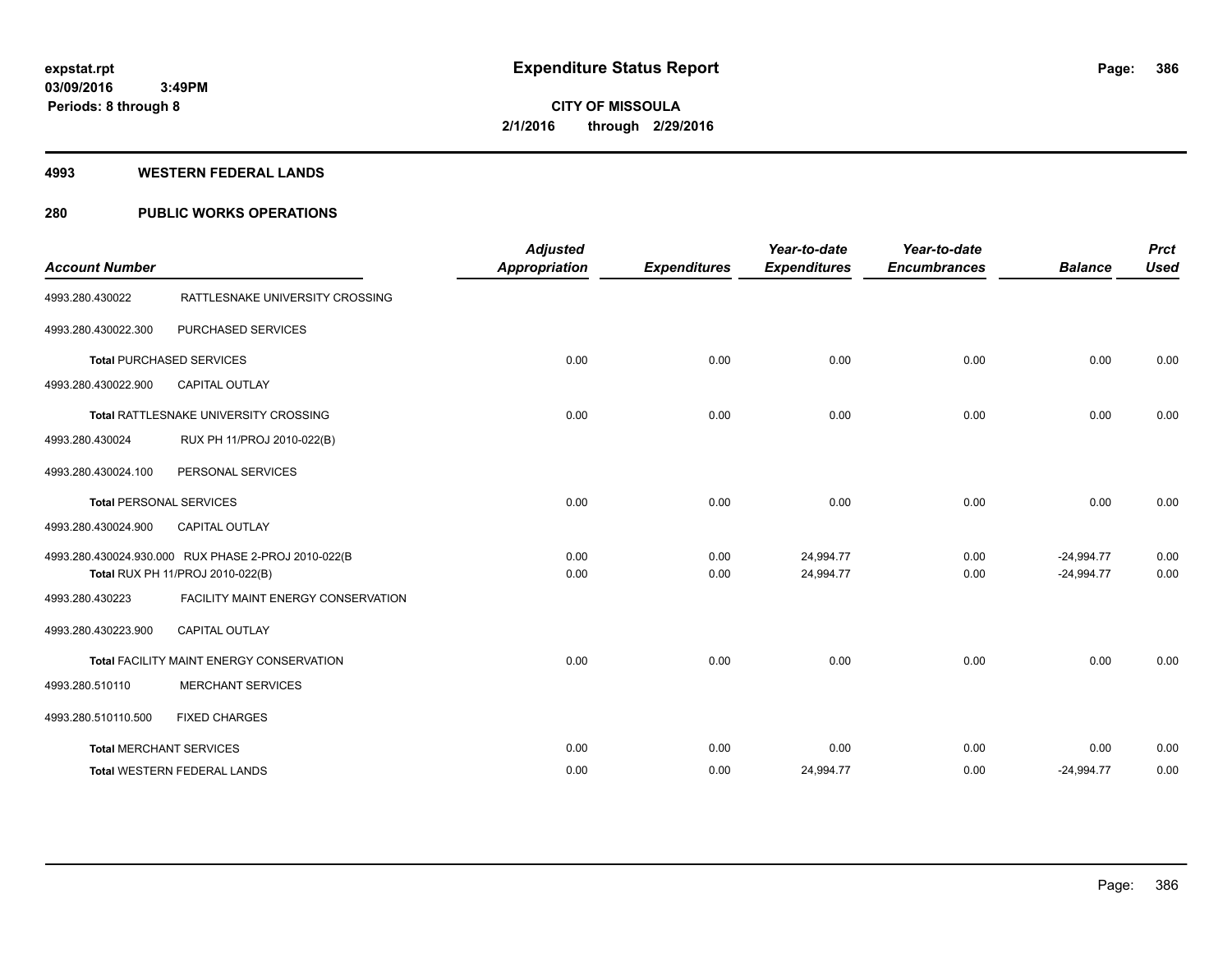**CITY OF MISSOULA 2/1/2016 through 2/29/2016**

**5020 CIVIC STADIUM**

#### **395 PARKING COMMISSION**

| <b>Account Number</b>          |                                                                                                               | <b>Adjusted</b><br><b>Appropriation</b> | <b>Expenditures</b>  | Year-to-date<br><b>Expenditures</b> | Year-to-date<br><b>Encumbrances</b> | <b>Balance</b>                       | <b>Prct</b><br><b>Used</b> |
|--------------------------------|---------------------------------------------------------------------------------------------------------------|-----------------------------------------|----------------------|-------------------------------------|-------------------------------------|--------------------------------------|----------------------------|
| 5020.395.460000                | <b>CULTURE &amp; RECREATION</b>                                                                               |                                         |                      |                                     |                                     |                                      |                            |
| 5020.395.460000.500            | <b>FIXED CHARGES</b>                                                                                          |                                         |                      |                                     |                                     |                                      |                            |
|                                | 5020.395.460000.500.000 CIVIC STADIUM/FIXED CHARGES<br>Total CULTURE & RECREATION                             | 3,000.00<br>3,000.00                    | 0.00<br>0.00         | 0.00<br>0.00                        | 0.00<br>0.00                        | 3,000.00<br>3,000.00                 | 0.00<br>0.00               |
| 5020.395.490200                | REVENUE BOND DEBT SERVICE                                                                                     |                                         |                      |                                     |                                     |                                      |                            |
| 5020.395.490200.600            | <b>DEBT SERVICE</b>                                                                                           |                                         |                      |                                     |                                     |                                      |                            |
| 5020.395.490200.610.000        | <b>PRINCIPAL</b><br>5020.395.490200.620.000 INTEREST / SERVICE FEES<br><b>Total REVENUE BOND DEBT SERVICE</b> | 33,420.00<br>83,580.00<br>117,000.00    | 0.00<br>0.00<br>0.00 | 0.00<br>0.00<br>0.00                | 0.00<br>0.00<br>0.00                | 33,420.00<br>83,580.00<br>117,000.00 | 0.00<br>0.00<br>0.00       |
| 5020.395.510000                | <b>MISCELLANEOUS</b>                                                                                          |                                         |                      |                                     |                                     |                                      |                            |
| 5020.395.510000.800            | OTHER OBJECTS                                                                                                 |                                         |                      |                                     |                                     |                                      |                            |
| <b>Total MISCELLANEOUS</b>     |                                                                                                               | 0.00                                    | 0.00                 | 0.00                                | 0.00                                | 0.00                                 | 0.00                       |
| 5020.395.510110                | <b>MERCHANT SERVICES</b>                                                                                      |                                         |                      |                                     |                                     |                                      |                            |
| 5020.395.510110.500            | <b>FIXED CHARGES</b>                                                                                          |                                         |                      |                                     |                                     |                                      |                            |
| <b>Total MERCHANT SERVICES</b> |                                                                                                               | 0.00                                    | 0.00                 | 0.00                                | 0.00                                | 0.00                                 | 0.00                       |
| <b>Total CIVIC STADIUM</b>     |                                                                                                               | 120,000.00                              | 0.00                 | 0.00                                | 0.00                                | 120,000.00                           | 0.00                       |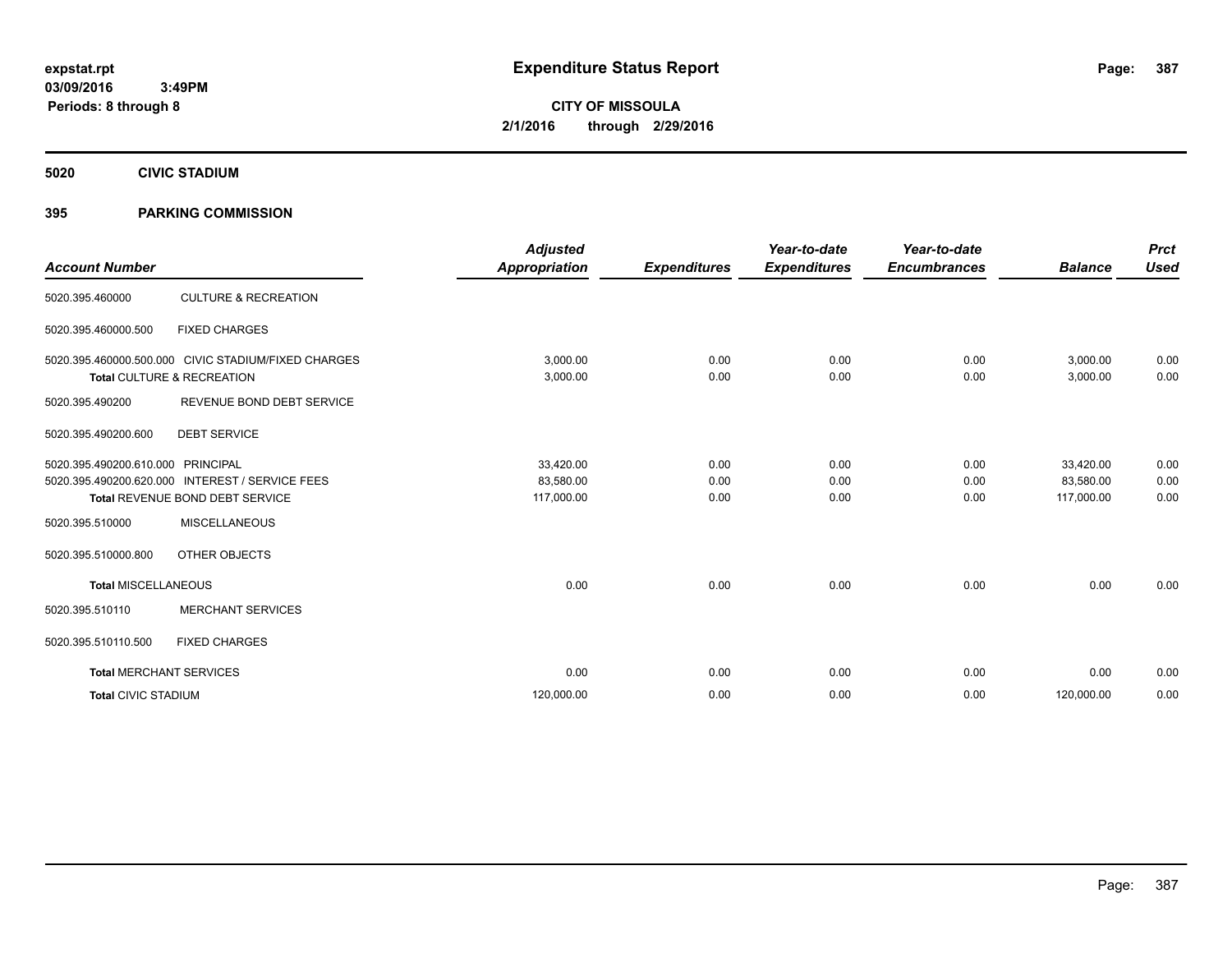# **CITY OF MISSOULA 2/1/2016 through 2/29/2016**

**5210 WATER**

|                               |                                                           | <b>Adjusted</b> |                     | Year-to-date        | Year-to-date        |                 | <b>Prct</b> |
|-------------------------------|-----------------------------------------------------------|-----------------|---------------------|---------------------|---------------------|-----------------|-------------|
| <b>Account Number</b>         |                                                           | Appropriation   | <b>Expenditures</b> | <b>Expenditures</b> | <b>Encumbrances</b> | <b>Balance</b>  | <b>Used</b> |
| 5210.335.430590               | OTHER ACTIVITIES                                          |                 |                     |                     |                     |                 |             |
| 5210.335.430590.300           | PURCHASED SERVICES                                        |                 |                     |                     |                     |                 |             |
|                               | 5210.335.430590.350.000 ACQUISITION/PROFESSIONAL SERVICES | 0.00            | 188,244.72          | 1,851,468.25        | 0.00                | $-1,851,468.25$ | 0.00        |
|                               | <b>Total PURCHASED SERVICES</b>                           | 0.00            | 188,244.72          | 1,851,468.25        | 0.00                | $-1,851,468.25$ | 0.00        |
| 5210.335.430590.900           | <b>CAPITAL OUTLAY</b>                                     |                 |                     |                     |                     |                 |             |
| <b>Total CAPITAL OUTLAY</b>   |                                                           | 0.00            | 0.00                | 0.00                | 0.00                | 0.00            | 0.00        |
| <b>Total OTHER ACTIVITIES</b> |                                                           | 0.00            | 188,244.72          | 1,851,468.25        | 0.00                | $-1,851,468.25$ | 0.00        |
| 5210.335.510110               | <b>MERCHANT SERVICES</b>                                  |                 |                     |                     |                     |                 |             |
| 5210.335.510110.500           | <b>FIXED CHARGES</b>                                      |                 |                     |                     |                     |                 |             |
| <b>Total FIXED CHARGES</b>    |                                                           | 0.00            | 0.00                | 0.00                | 0.00                | 0.00            | 0.00        |
|                               | <b>Total MERCHANT SERVICES</b>                            | 0.00            | 0.00                | 0.00                | 0.00                | 0.00            | 0.00        |
| <b>Total WATER</b>            |                                                           | 0.00            | 188,244.72          | 1,851,468.25        | 0.00                | $-1,851,468.25$ | 0.00        |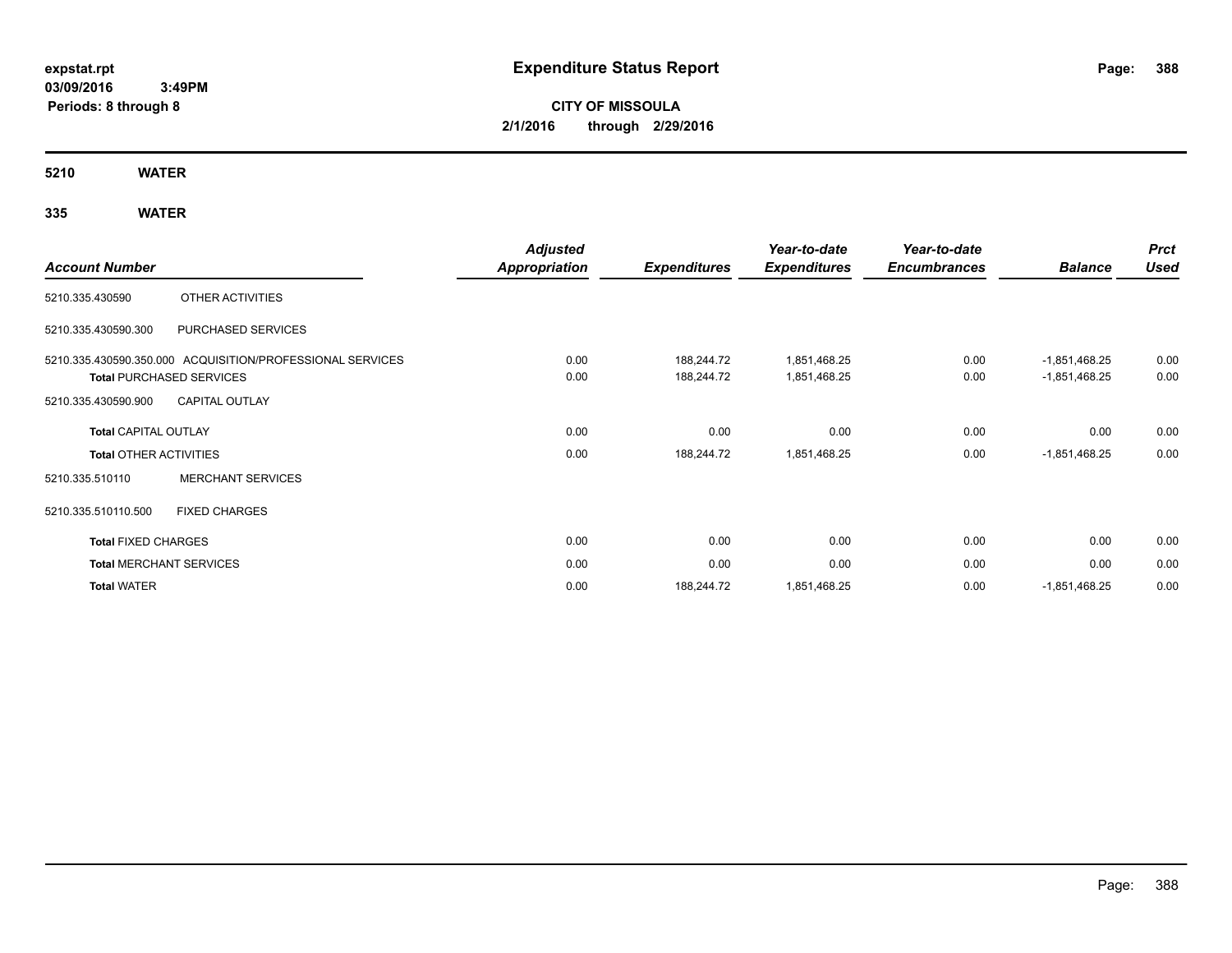**389**

**03/09/2016 3:49PM Periods: 8 through 8**

**CITY OF MISSOULA 2/1/2016 through 2/29/2016**

#### **5211 WATER REVENUE COLLECTION & CLEARING**

| <b>Account Number</b>      |                                                      | <b>Adjusted</b><br><b>Appropriation</b> | <b>Expenditures</b> | Year-to-date<br><b>Expenditures</b> | Year-to-date<br><b>Encumbrances</b> | <b>Balance</b> | <b>Prct</b><br><b>Used</b> |
|----------------------------|------------------------------------------------------|-----------------------------------------|---------------------|-------------------------------------|-------------------------------------|----------------|----------------------------|
| 5211.335.510110            | <b>MERCHANT SERVICES</b>                             |                                         |                     |                                     |                                     |                |                            |
| 5211.335.510110.500        | <b>FIXED CHARGES</b>                                 |                                         |                     |                                     |                                     |                |                            |
|                            | <b>Total MERCHANT SERVICES</b>                       | 0.00                                    | 0.00                | 0.00                                | 0.00                                | 0.00           | 0.00                       |
| 5211.335.521000            | INTERFUND OPERATING TRANSFERS                        |                                         |                     |                                     |                                     |                |                            |
| 5211.335.521000.500        | <b>FIXED CHARGES</b>                                 |                                         |                     |                                     |                                     |                |                            |
| <b>Total FIXED CHARGES</b> |                                                      | 0.00                                    | 0.00                | 0.00                                | 0.00                                | 0.00           | 0.00                       |
| 5211.335.521000.800        | OTHER OBJECTS                                        |                                         |                     |                                     |                                     |                |                            |
|                            | <b>Total INTERFUND OPERATING TRANSFERS</b>           | 0.00                                    | 0.00                | 0.00                                | 0.00                                | 0.00           | 0.00                       |
|                            | <b>Total WATER REVENUE COLLECTION &amp; CLEARING</b> | 0.00                                    | 0.00                | 0.00                                | 0.00                                | 0.00           | 0.00                       |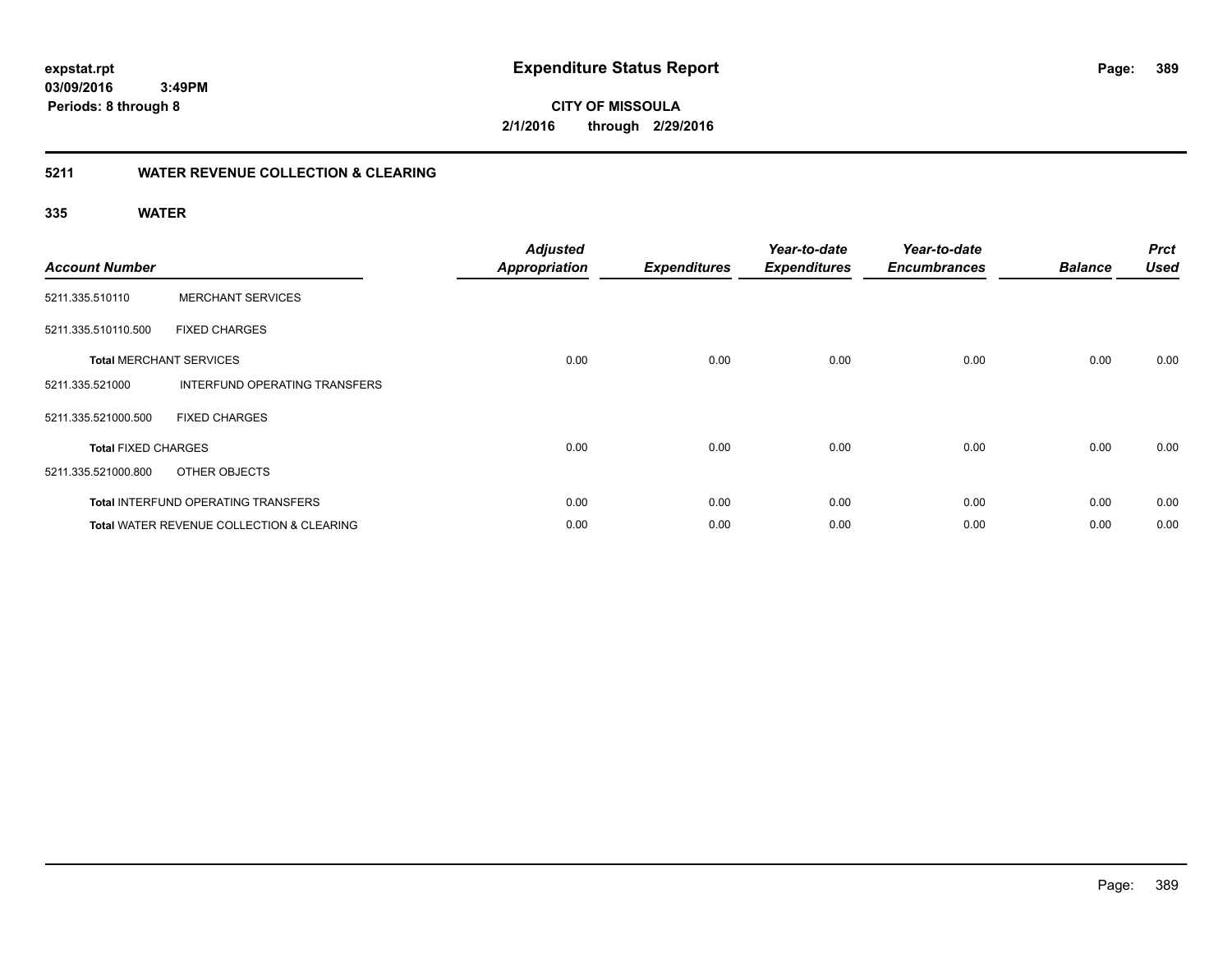**CITY OF MISSOULA 2/1/2016 through 2/29/2016**

#### **5215 WATER LOAN FUND**

| <b>Account Number</b>        |                                            | <b>Adjusted</b><br>Appropriation | <b>Expenditures</b> | Year-to-date<br><b>Expenditures</b> | Year-to-date<br><b>Encumbrances</b> | <b>Balance</b> | <b>Prct</b><br><b>Used</b> |
|------------------------------|--------------------------------------------|----------------------------------|---------------------|-------------------------------------|-------------------------------------|----------------|----------------------------|
| 5215.335.510110              | <b>MERCHANT SERVICES</b>                   |                                  |                     |                                     |                                     |                |                            |
| 5215.335.510110.500          | <b>FIXED CHARGES</b>                       |                                  |                     |                                     |                                     |                |                            |
|                              | <b>Total MERCHANT SERVICES</b>             | 0.00                             | 0.00                | 0.00                                | 0.00                                | 0.00           | 0.00                       |
| 5215.335.521000              | <b>INTERFUND OPERATING TRANSFERS</b>       |                                  |                     |                                     |                                     |                |                            |
| 5215.335.521000.800          | OTHER OBJECTS                              |                                  |                     |                                     |                                     |                |                            |
|                              | <b>Total INTERFUND OPERATING TRANSFERS</b> | 0.00                             | 0.00                | 0.00                                | 0.00                                | 0.00           | 0.00                       |
| <b>Total WATER LOAN FUND</b> |                                            | 0.00                             | 0.00                | 0.00                                | 0.00                                | 0.00           | 0.00                       |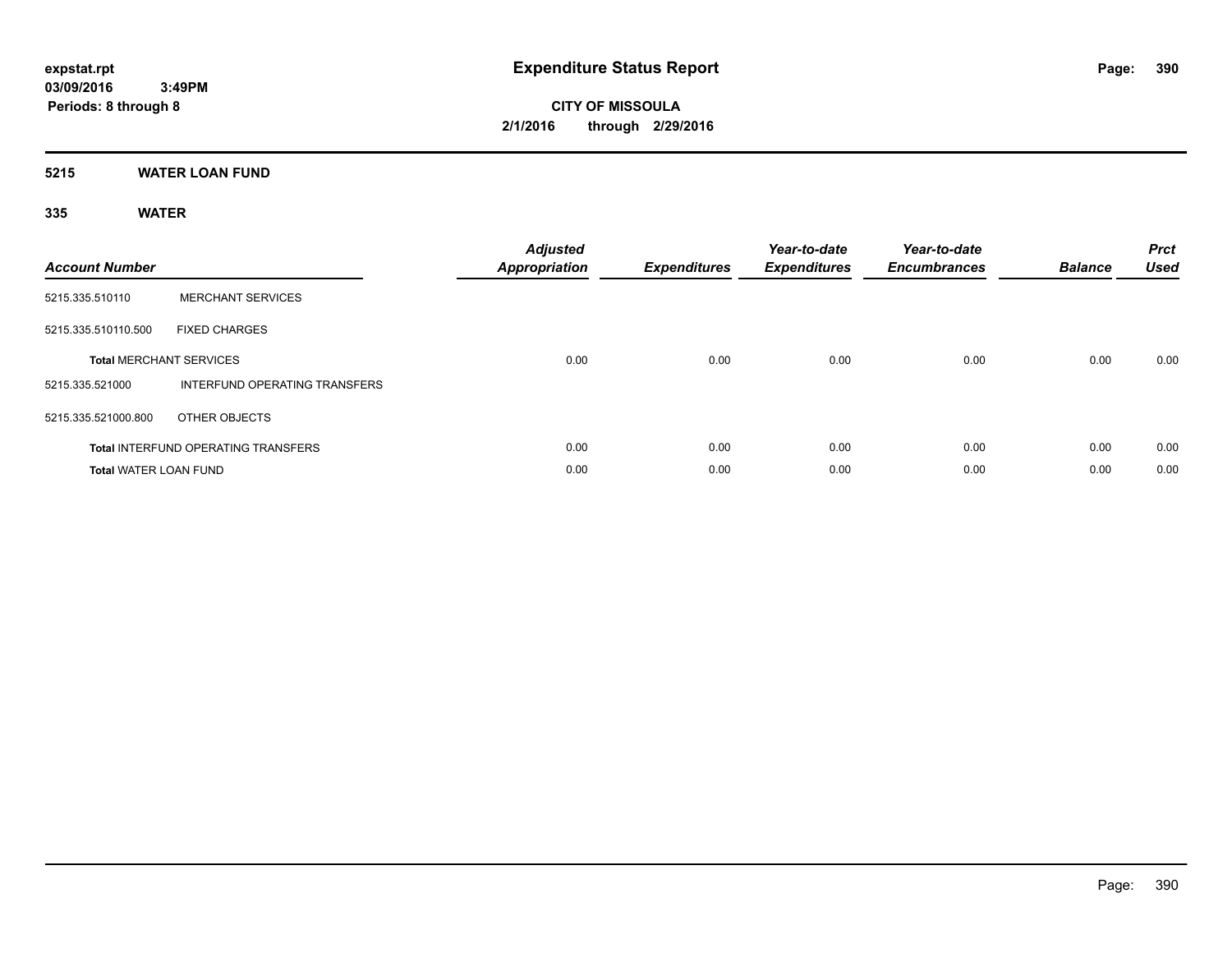**CITY OF MISSOULA 2/1/2016 through 2/29/2016**

**5220 WATER R&D FUND**

| <b>Account Number</b>         |                                     | <b>Adjusted</b><br><b>Appropriation</b> | <b>Expenditures</b> | Year-to-date<br><b>Expenditures</b> | Year-to-date<br><b>Encumbrances</b> | <b>Balance</b> | <b>Prct</b><br><b>Used</b> |
|-------------------------------|-------------------------------------|-----------------------------------------|---------------------|-------------------------------------|-------------------------------------|----------------|----------------------------|
| 5220.335.430510               | *** Title Not Found ***             |                                         |                     |                                     |                                     |                |                            |
| 5220.335.430510.200           | <b>SUPPLIES</b>                     |                                         |                     |                                     |                                     |                |                            |
| Total *** Title Not Found *** |                                     | 0.00                                    | 0.00                | 0.00                                | 0.00                                | 0.00           | 0.00                       |
| 5220.335.490220               | *** Title Not Found ***             |                                         |                     |                                     |                                     |                |                            |
| 5220.335.490220.600           | <b>DEBT SERVICE</b>                 |                                         |                     |                                     |                                     |                |                            |
| Total *** Title Not Found *** |                                     | 0.00                                    | 0.00                | 0.00                                | 0.00                                | 0.00           | 0.00                       |
| 5220.335.490506               | <b>CORE FINANCED EQUIPMENT</b>      |                                         |                     |                                     |                                     |                |                            |
| 5220.335.490506.600           | <b>DEBT SERVICE</b>                 |                                         |                     |                                     |                                     |                |                            |
|                               | Total CORE FINANCED EQUIPMENT       | 0.00                                    | 0.00                | 0.00                                | 0.00                                | 0.00           | 0.00                       |
| 5220.335.510110               | <b>MERCHANT SERVICES</b>            |                                         |                     |                                     |                                     |                |                            |
| 5220.335.510110.500           | <b>FIXED CHARGES</b>                |                                         |                     |                                     |                                     |                |                            |
|                               | <b>Total MERCHANT SERVICES</b>      | 0.00                                    | 0.00                | 0.00                                | 0.00                                | 0.00           | 0.00                       |
| 5220.335.521000               | INTERFUND OPERATING TRANSFERS       |                                         |                     |                                     |                                     |                |                            |
| 5220.335.521000.800           | OTHER OBJECTS                       |                                         |                     |                                     |                                     |                |                            |
|                               | Total INTERFUND OPERATING TRANSFERS | 0.00                                    | 0.00                | 0.00                                | 0.00                                | 0.00           | 0.00                       |
| Total WATER R&D FUND          |                                     | 0.00                                    | 0.00                | 0.00                                | 0.00                                | 0.00           | 0.00                       |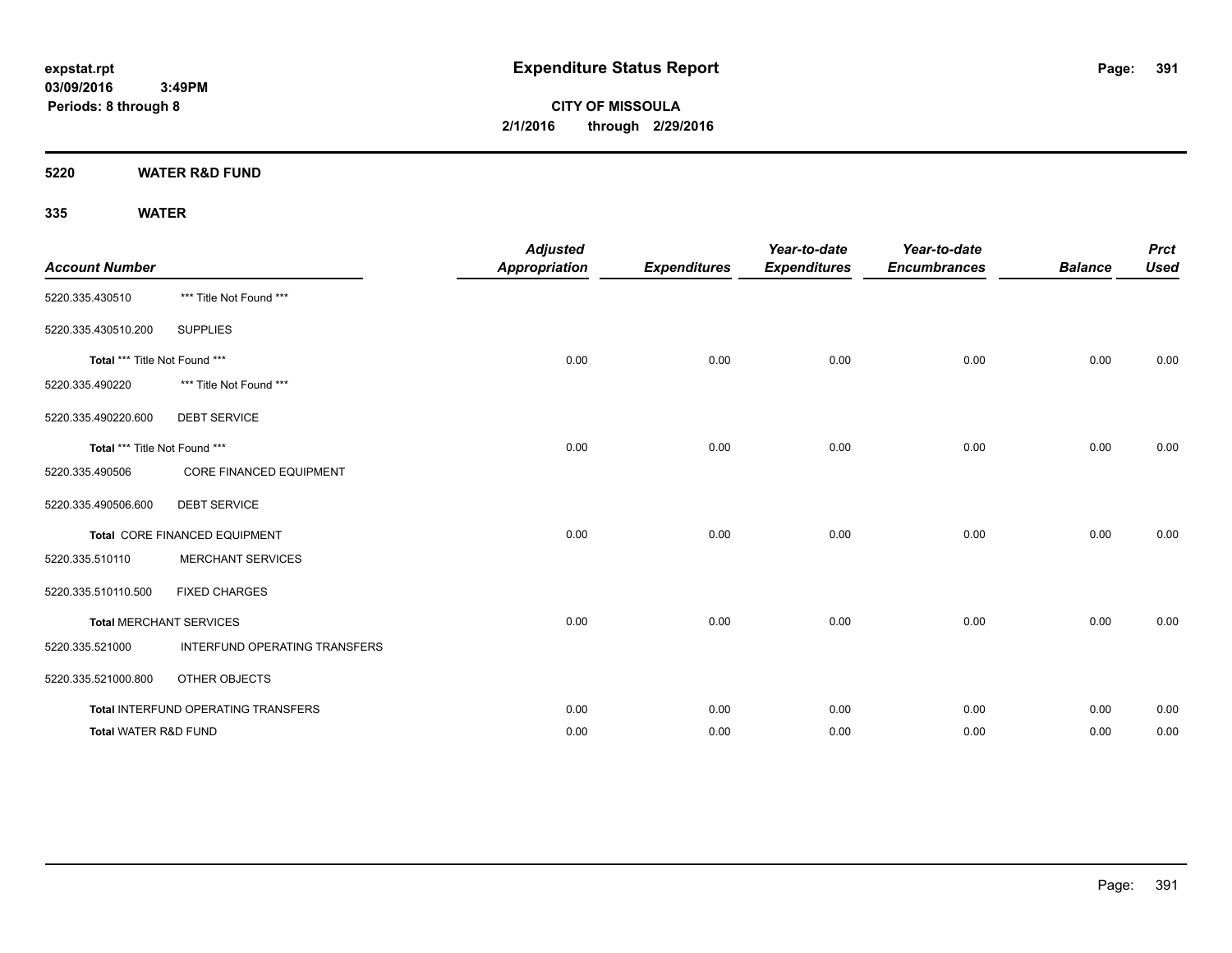#### **5240 WATER CONSTRUCTION FUND**

| <b>Account Number</b> |                                      | <b>Adjusted</b><br>Appropriation | <i><b>Expenditures</b></i> | Year-to-date<br><i><b>Expenditures</b></i> | Year-to-date<br><b>Encumbrances</b> | <b>Balance</b> | <b>Prct</b><br>Used |
|-----------------------|--------------------------------------|----------------------------------|----------------------------|--------------------------------------------|-------------------------------------|----------------|---------------------|
| 5240.335.510110       | <b>MERCHANT SERVICES</b>             |                                  |                            |                                            |                                     |                |                     |
| 5240.335.510110.500   | <b>FIXED CHARGES</b>                 |                                  |                            |                                            |                                     |                |                     |
|                       | <b>Total WATER CONSTRUCTION FUND</b> | 0.00                             | 0.00                       | 0.00                                       | 0.00                                | 0.00           | 0.00                |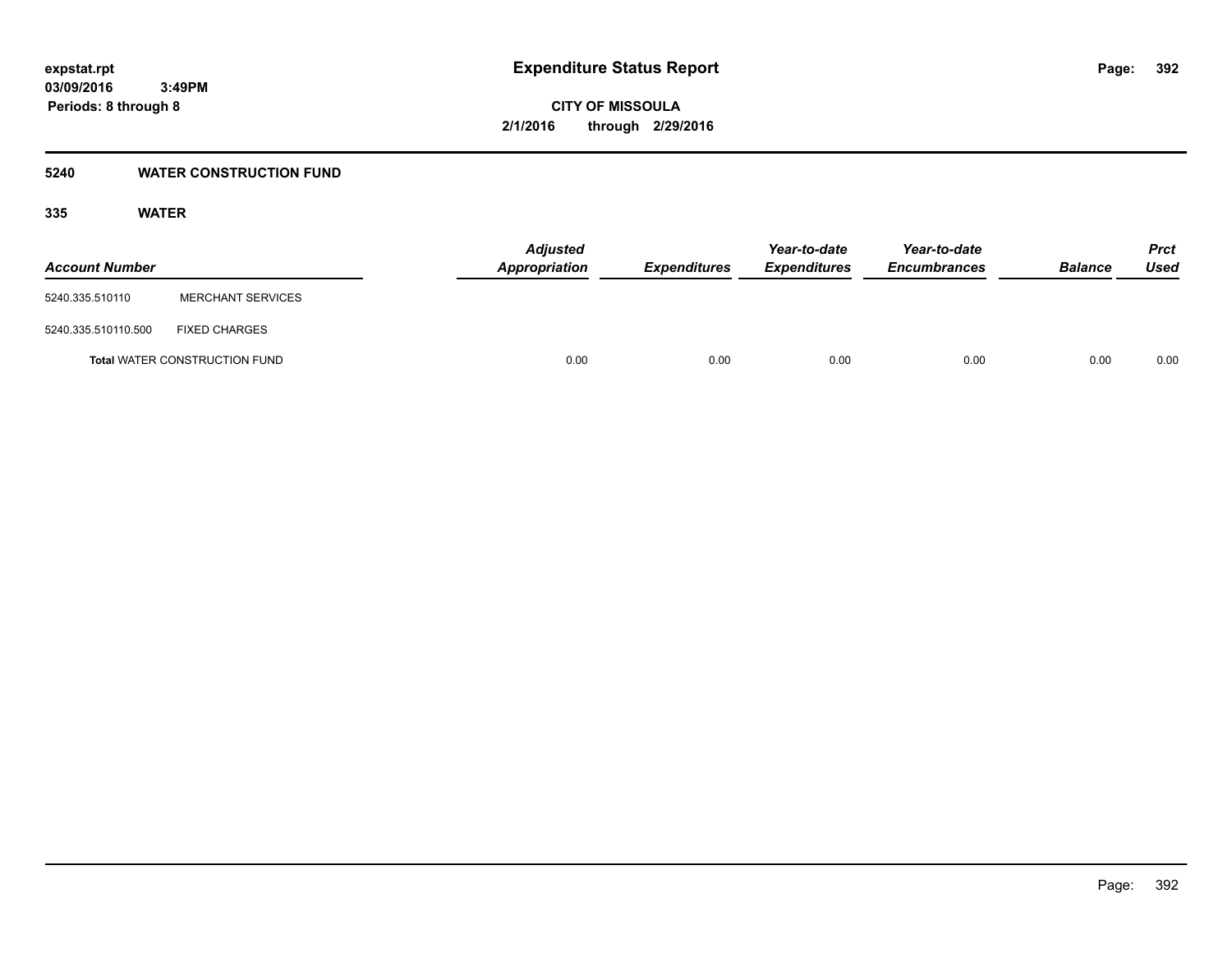#### **5250 WATER PURCHASE LOAN**

| <b>Account Number</b> |                                        | <b>Adjusted</b><br><b>Appropriation</b> | <b>Expenditures</b> | Year-to-date<br><b>Expenditures</b> | Year-to-date<br><b>Encumbrances</b> | <b>Balance</b> | <b>Prct</b><br><b>Used</b> |
|-----------------------|----------------------------------------|-----------------------------------------|---------------------|-------------------------------------|-------------------------------------|----------------|----------------------------|
| 5250.330.490200       | REVENUE BOND DEBT SERVICE              |                                         |                     |                                     |                                     |                |                            |
| 5250.330.490200.600   | <b>DEBT SERVICE</b>                    |                                         |                     |                                     |                                     |                |                            |
|                       | <b>Total REVENUE BOND DEBT SERVICE</b> | 0.00                                    | 0.00                | 0.00                                | 0.00                                | 0.00           | 0.00                       |
| 5250.330.510110       | <b>MERCHANT SERVICES</b>               |                                         |                     |                                     |                                     |                |                            |
| 5250.330.510110.500   | <b>FIXED CHARGES</b>                   |                                         |                     |                                     |                                     |                |                            |
|                       | <b>Total MERCHANT SERVICES</b>         | 0.00                                    | 0.00                | 0.00                                | 0.00                                | 0.00           | 0.00                       |
|                       | <b>Total WATER PURCHASE LOAN</b>       | 0.00                                    | 0.00                | 0.00                                | 0.00                                | 0.00           | 0.00                       |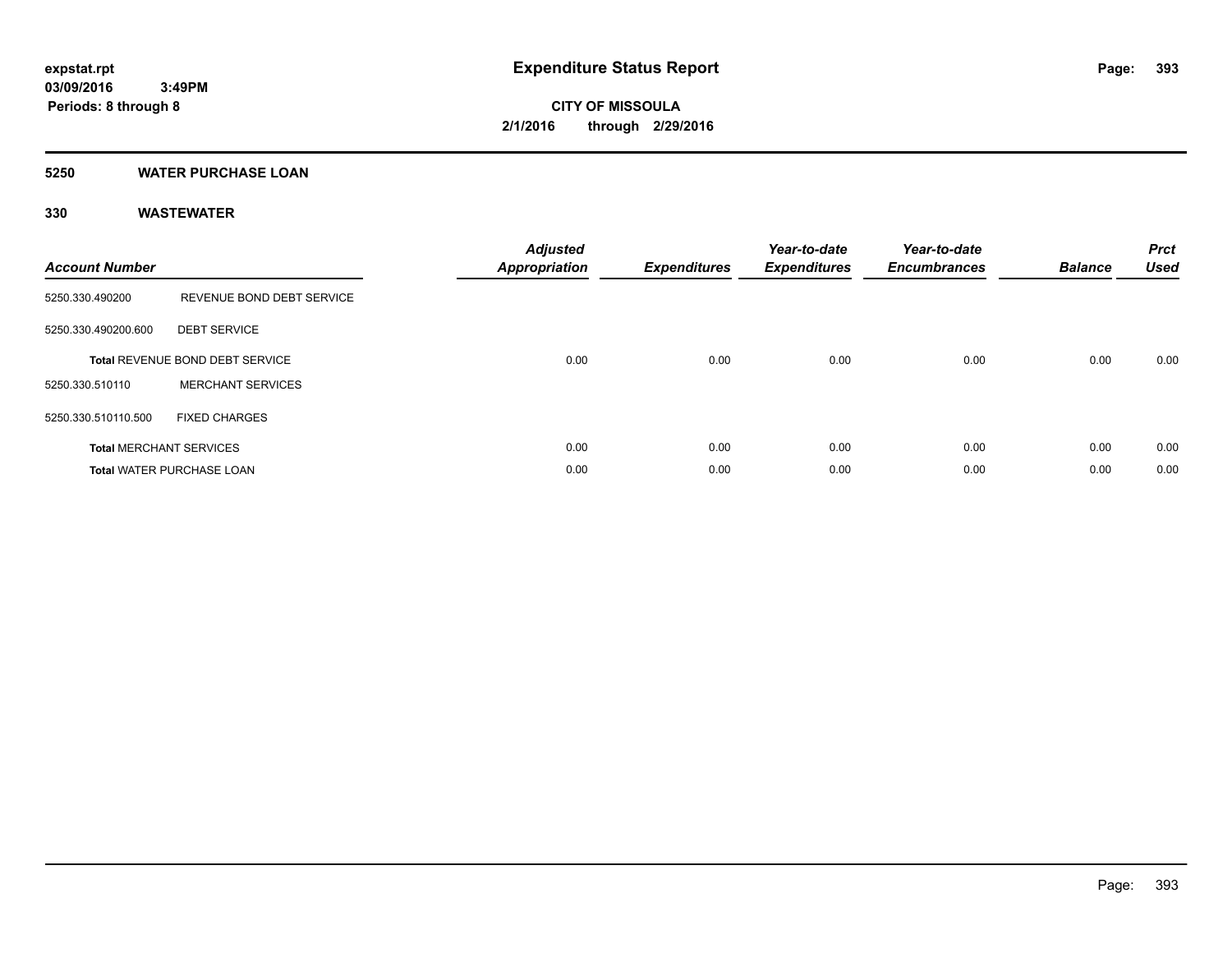### **5310 SEWER OPERATING BUDGET FUND**

| <b>Account Number</b>                  |                                                         | <b>Adjusted</b><br><b>Appropriation</b> | <b>Expenditures</b> | Year-to-date<br><b>Expenditures</b> | Year-to-date<br><b>Encumbrances</b> | <b>Balance</b> | <b>Prct</b><br><b>Used</b> |
|----------------------------------------|---------------------------------------------------------|-----------------------------------------|---------------------|-------------------------------------|-------------------------------------|----------------|----------------------------|
| 5310.330.410400                        | <b>DEPRECIATION</b>                                     |                                         |                     |                                     |                                     |                |                            |
|                                        |                                                         |                                         |                     |                                     |                                     |                |                            |
| 5310.330.410400.800                    | OTHER OBJECTS                                           |                                         |                     |                                     |                                     |                |                            |
| <b>Total DEPRECIATION</b>              |                                                         | 0.00                                    | 0.00                | 0.00                                | 0.00                                | 0.00           | 0.00                       |
| 5310.330.430610                        | <b>ADMINISTRATION</b>                                   |                                         |                     |                                     |                                     |                |                            |
| 5310.330.430610.100                    | PERSONAL SERVICES                                       |                                         |                     |                                     |                                     |                |                            |
|                                        | 5310.330.430610.110.000 SALARIES AND WAGES              | 173,994.00                              | 18,484.35           | 103,774.60                          | 0.00                                | 70,219.40      | 59.64                      |
|                                        | 5310.330.430610.120.000 OVERTIME/TERMINATION            | 0.00                                    | 0.00                | 186.79                              | 0.00                                | $-186.79$      | 0.00                       |
|                                        | 5310.330.430610.140.000 EMPLOYER CONTRIBUTIONS          | 61,599.00                               | 5,383.55            | 34,584.73                           | 0.00                                | 27,014.27      | 56.14                      |
| <b>Total PERSONAL SERVICES</b>         |                                                         | 235,593.00                              | 23,867.90           | 138,546.12                          | 0.00                                | 97,046.88      | 58.81                      |
| 5310.330.430610.200                    | <b>SUPPLIES</b>                                         |                                         |                     |                                     |                                     |                |                            |
| 5310.330.430610.210.000                | <b>OFFICE SUPPLIES</b>                                  | 3,400.00                                | 243.44              | 969.62                              | 0.00                                | 2,430.38       | 28.52                      |
|                                        | 5310.330.430610.220.000 OPERATING SUPPLIES              | 1,000.00                                | 86.31               | 2,509.61                            | 0.00                                | $-1,509.61$    | 250.96                     |
|                                        | 5310.330.430610.230.000 REPAIR/MAINTENANCE              | 0.00                                    | 0.00                | 32.68                               | 0.00                                | $-32.68$       | 0.00                       |
| 5310.330.430610.231.000 GASOLINE       |                                                         | 60,000.00                               | 4,744.82            | 19,105.55                           | 0.00                                | 40,894.45      | 31.84                      |
| <b>Total SUPPLIES</b>                  |                                                         | 64,400.00                               | 5,074.57            | 22,617.46                           | 0.00                                | 41,782.54      | 35.12                      |
| 5310.330.430610.300                    | PURCHASED SERVICES                                      |                                         |                     |                                     |                                     |                |                            |
| 5310.330.430610.310.000 COMMUNICATIONS |                                                         | 86.00                                   | 0.00                | 6,553.40                            | 0.00                                | $-6,467.40$    | 7,620.23                   |
| 5310.330.430610.320.000                | PRINTING & DUPLICATING                                  | 1,000.00                                | 231.89              | 1,331.95                            | 0.00                                | $-331.95$      | 133.20                     |
|                                        | 5310.330.430610.330.000 PUBLICITY, SUBSCRIPTIONS & DUES | 3,000.00                                | 105.00              | 7,875.58                            | 0.00                                | $-4,875.58$    | 262.52                     |
|                                        | 5310.330.430610.344.000 TELEPHONE SERVICE               | 16,337.00                               | 1,723.42            | 13,279.21                           | 0.00                                | 3,057.79       | 81.28                      |
|                                        | 5310.330.430610.350.000 PROFESSIONAL SERVICES           | 38,000.00                               | 5,688.17            | 42,710.72                           | 0.00                                | $-4,710.72$    | 112.40                     |
|                                        | 5310.330.430610.360.000 REPAIR & MAINTENANCE            | 5,794.00                                | 608.27              | 5,459.86                            | 0.00                                | 334.14         | 94.23                      |
| 5310.330.430610.370.000 TRAVEL         |                                                         | 1,500.00                                | 0.00                | 164.69                              | 0.00                                | 1,335.31       | 10.98                      |
| 5310.330.430610.380.000 TRAINING       |                                                         | 1,100.00                                | 52.44               | 359.82                              | 0.00                                | 740.18         | 32.71                      |
| <b>Total PURCHASED SERVICES</b>        |                                                         | 66,817.00                               | 8,409.19            | 77,735.23                           | 0.00                                | $-10,918.23$   | 116.34                     |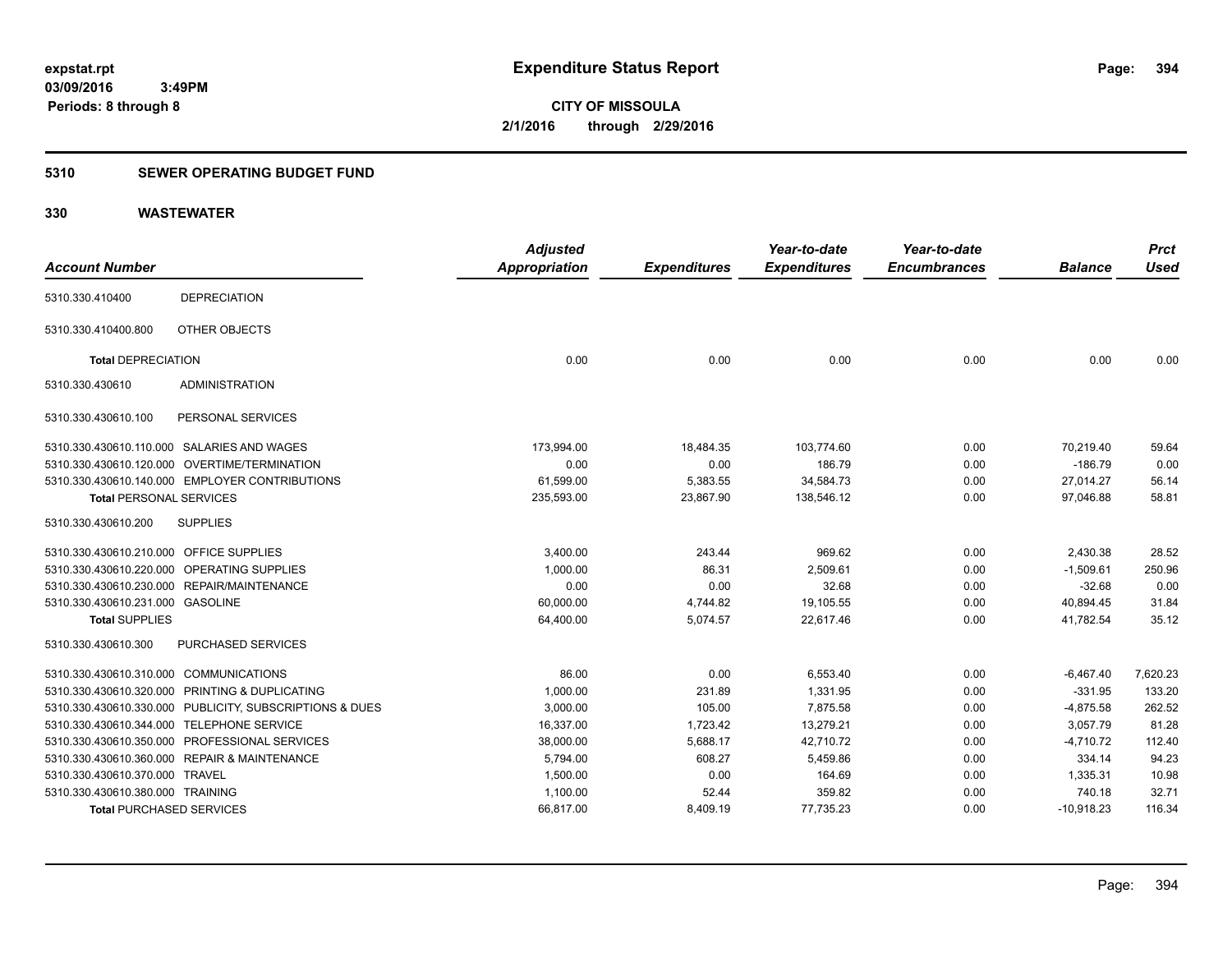### **5310 SEWER OPERATING BUDGET FUND**

|                                        |                                                        | <b>Adjusted</b> |                     | Year-to-date        | Year-to-date        |                | <b>Prct</b> |
|----------------------------------------|--------------------------------------------------------|-----------------|---------------------|---------------------|---------------------|----------------|-------------|
| <b>Account Number</b>                  |                                                        | Appropriation   | <b>Expenditures</b> | <b>Expenditures</b> | <b>Encumbrances</b> | <b>Balance</b> | <b>Used</b> |
| 5310.330.430610.500                    | <b>FIXED CHARGES</b>                                   |                 |                     |                     |                     |                |             |
| 5310.330.430610.500.000 FIXED CHARGES  |                                                        | 1,227,202.00    | 100.00              | 587,945.69          | 0.00                | 639,256.31     | 47.91       |
| <b>Total FIXED CHARGES</b>             |                                                        | 1,227,202.00    | 100.00              | 587,945.69          | 0.00                | 639,256.31     | 47.91       |
| 5310.330.430610.700                    | <b>GRANTS &amp; CONTRIBUTIONS</b>                      |                 |                     |                     |                     |                |             |
|                                        | 5310.330.430610.700.000 GRANTS & CONTRIBUTIONS         | 1,500.00        | 0.00                | 0.00                | 0.00                | 1,500.00       | 0.00        |
|                                        | <b>Total GRANTS &amp; CONTRIBUTIONS</b>                | 1,500.00        | 0.00                | 0.00                | 0.00                | 1.500.00       | 0.00        |
| 5310.330.430610.800                    | OTHER OBJECTS                                          |                 |                     |                     |                     |                |             |
| <b>Total OTHER OBJECTS</b>             |                                                        | 0.00            | 0.00                | 0.00                | 0.00                | 0.00           | 0.00        |
| 5310.330.430610.900                    | <b>CAPITAL OUTLAY</b>                                  |                 |                     |                     |                     |                |             |
| <b>Total CAPITAL OUTLAY</b>            |                                                        | 0.00            | 0.00                | 0.00                | 0.00                | 0.00           | 0.00        |
| <b>Total ADMINISTRATION</b>            |                                                        | 1,595,512.00    | 37,451.66           | 826,844.50          | 0.00                | 768,667.50     | 51.82       |
| 5310.330.430630                        | <b>COLLECTIONS &amp; TRANSMISSIONS</b>                 |                 |                     |                     |                     |                |             |
| 5310.330.430630.100                    | PERSONAL SERVICES                                      |                 |                     |                     |                     |                |             |
|                                        | 5310.330.430630.110.000 SALARIES AND WAGES             | 462,920.00      | 35,295.88           | 300,918.34          | 0.00                | 162,001.66     | 65.00       |
|                                        | 5310.330.430630.120.000 OVERTIME/TERMINATION           | 12,000.00       | 402.27              | 7,773.19            | 0.00                | 4,226.81       | 64.78       |
| 5310.330.430630.130.000 OTHER          |                                                        | 5,417.00        | 0.00                | 0.00                | 0.00                | 5,417.00       | 0.00        |
|                                        | 5310.330.430630.140.000 EMPLOYER CONTRIBUTIONS         | 194,379.00      | 16,123.62           | 131,952.55          | 0.00                | 62,426.45      | 67.88       |
|                                        | 5310.330.430630.141.000 STATE RETIREMENT CONTRIBUTIONS | 0.00            | 0.00                | 456.48              | 0.00                | $-456.48$      | 0.00        |
| <b>Total PERSONAL SERVICES</b>         |                                                        | 674,716.00      | 51,821.77           | 441,100.56          | 0.00                | 233,615.44     | 65.38       |
| 5310.330.430630.200                    | <b>SUPPLIES</b>                                        |                 |                     |                     |                     |                |             |
|                                        | 5310.330.430630.220.000 OPERATING SUPPLIES             | 10,000.00       | 19.99               | 20,106.34           | 0.00                | $-10, 106.34$  | 201.06      |
|                                        | 5310.330.430630.230.000 REPAIR/MAINTENANCE             | 77,050.00       | 12,207.65           | 87,190.36           | 0.00                | $-10,140.36$   | 113.16      |
| 5310.330.430630.240.000 OTHER SUPPLIES |                                                        | 2,000.00        | 276.27              | 569.15              | 0.00                | 1,430.85       | 28.46       |
| <b>Total SUPPLIES</b>                  |                                                        | 89,050.00       | 12,503.91           | 107,865.85          | 0.00                | $-18,815.85$   | 121.13      |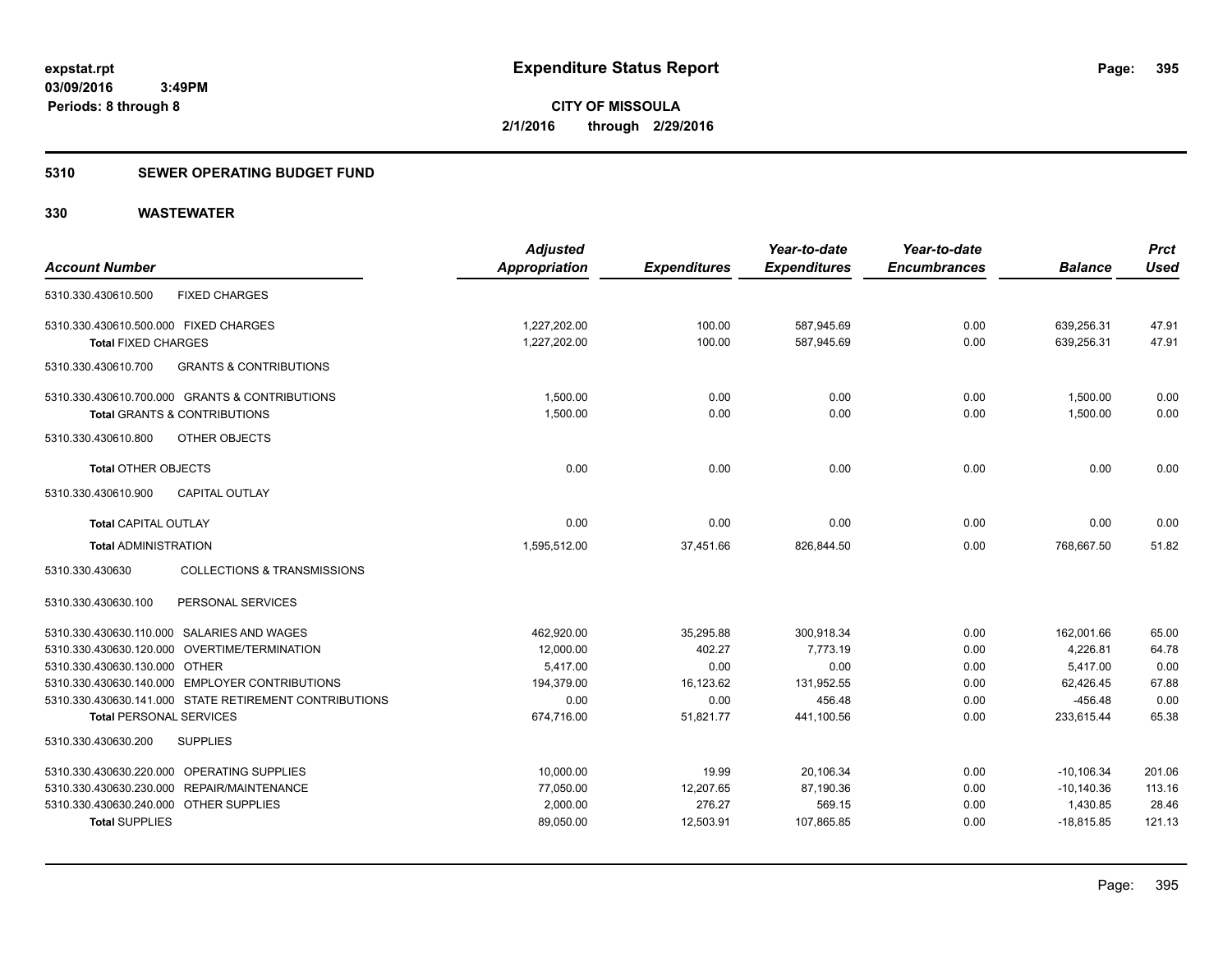**CITY OF MISSOULA 2/1/2016 through 2/29/2016**

#### **5310 SEWER OPERATING BUDGET FUND**

| <b>Account Number</b>                  |                                                   | <b>Adjusted</b><br><b>Appropriation</b> | <b>Expenditures</b> | Year-to-date<br><b>Expenditures</b> | Year-to-date<br><b>Encumbrances</b> | <b>Balance</b> | <b>Prct</b><br><b>Used</b> |
|----------------------------------------|---------------------------------------------------|-----------------------------------------|---------------------|-------------------------------------|-------------------------------------|----------------|----------------------------|
| 5310.330.430630.300                    | PURCHASED SERVICES                                |                                         |                     |                                     |                                     |                |                            |
| 5310.330.430630.310.000 COMMUNICATIONS |                                                   | 984.00                                  | 80.73               | 1,022.57                            | 0.00                                | $-38.57$       | 103.92                     |
|                                        | 5310.330.430630.341.000 ELECTRICITY & NATURAL GAS | 208,905.00                              | 7,012.97            | 42,553.21                           | 0.00                                | 166,351.79     | 20.37                      |
| 5310.330.430630.343.000 WATER CHARGES  |                                                   | 6,468.00                                | 548.99              | 3,290.29                            | 0.00                                | 3,177.71       | 50.87                      |
|                                        | 5310.330.430630.350.000 PROFESSIONAL SERVICES     | 2,000.00                                | 0.00                | 300.00                              | 0.00                                | 1,700.00       | 15.00                      |
|                                        | 5310.330.430630.360.000 REPAIR & MAINTENANCE      | 104,360.00                              | 5,403.05            | 50,964.64                           | 0.00                                | 53,395.36      | 48.84                      |
| 5310.330.430630.370.000 TRAVEL         |                                                   | 3,000.00                                | 0.00                | 0.00                                | 0.00                                | 3,000.00       | 0.00                       |
| 5310.330.430630.380.000 TRAINING       |                                                   | 2.500.00                                | 0.00                | 1,050.00                            | 0.00                                | 1,450.00       | 42.00                      |
| <b>Total PURCHASED SERVICES</b>        |                                                   | 328,217.00                              | 13,045.74           | 99,180.71                           | 0.00                                | 229,036.29     | 30.22                      |
| 5310.330.430630.500                    | <b>FIXED CHARGES</b>                              |                                         |                     |                                     |                                     |                |                            |
| 5310.330.430630.500.000 FIXED CHARGES  |                                                   | 105,000.00                              | 0.00                | 3,904.26                            | 0.00                                | 101,095.74     | 3.72                       |
| <b>Total FIXED CHARGES</b>             |                                                   | 105,000.00                              | 0.00                | 3.904.26                            | 0.00                                | 101.095.74     | 3.72                       |
| 5310.330.430630.900                    | <b>CAPITAL OUTLAY</b>                             |                                         |                     |                                     |                                     |                |                            |
| <b>Total CAPITAL OUTLAY</b>            |                                                   | 0.00                                    | 0.00                | 0.00                                | 0.00                                | 0.00           | 0.00                       |
|                                        | Total COLLECTIONS & TRANSMISSIONS                 | 1,196,983.00                            | 77,371.42           | 652,051.38                          | 0.00                                | 544,931.62     | 54.47                      |
| 5310.330.430640                        | <b>TREATMENT AND DISPOSAL</b>                     |                                         |                     |                                     |                                     |                |                            |
| 5310.330.430640.100                    | PERSONAL SERVICES                                 |                                         |                     |                                     |                                     |                |                            |
|                                        | 5310.330.430640.110.000 SALARIES AND WAGES        | 429,771.00                              | 33,654.40           | 280,487.79                          | 0.00                                | 149,283.21     | 65.26                      |
|                                        | 5310.330.430640.120.000 OVERTIME/TERMINATION      | 7.000.00                                | 294.49              | 7.267.04                            | 0.00                                | $-267.04$      | 103.81                     |
| 5310.330.430640.130.000 OTHER          |                                                   | 9,223.00                                | 0.00                | 0.00                                | 0.00                                | 9,223.00       | 0.00                       |
|                                        | 5310.330.430640.140.000 EMPLOYER CONTRIBUTIONS    | 175,941.00                              | 13,550.37           | 117,328.96                          | 0.00                                | 58,612.04      | 66.69                      |
| <b>Total PERSONAL SERVICES</b>         |                                                   | 621,935.00                              | 47,499.26           | 405,083.79                          | 0.00                                | 216,851.21     | 65.13                      |
| 5310.330.430640.200                    | <b>SUPPLIES</b>                                   |                                         |                     |                                     |                                     |                |                            |
|                                        | 5310.330.430640.220.000 OPERATING SUPPLIES        | 170,170.00                              | 11,854.32           | 135,464.50                          | 0.00                                | 34,705.50      | 79.61                      |
|                                        | 5310.330.430640.230.000 REPAIR/MAINTENANCE        | 100,000.00                              | 8,717.66            | 51,830.83                           | 0.00                                | 48,169.17      | 51.83                      |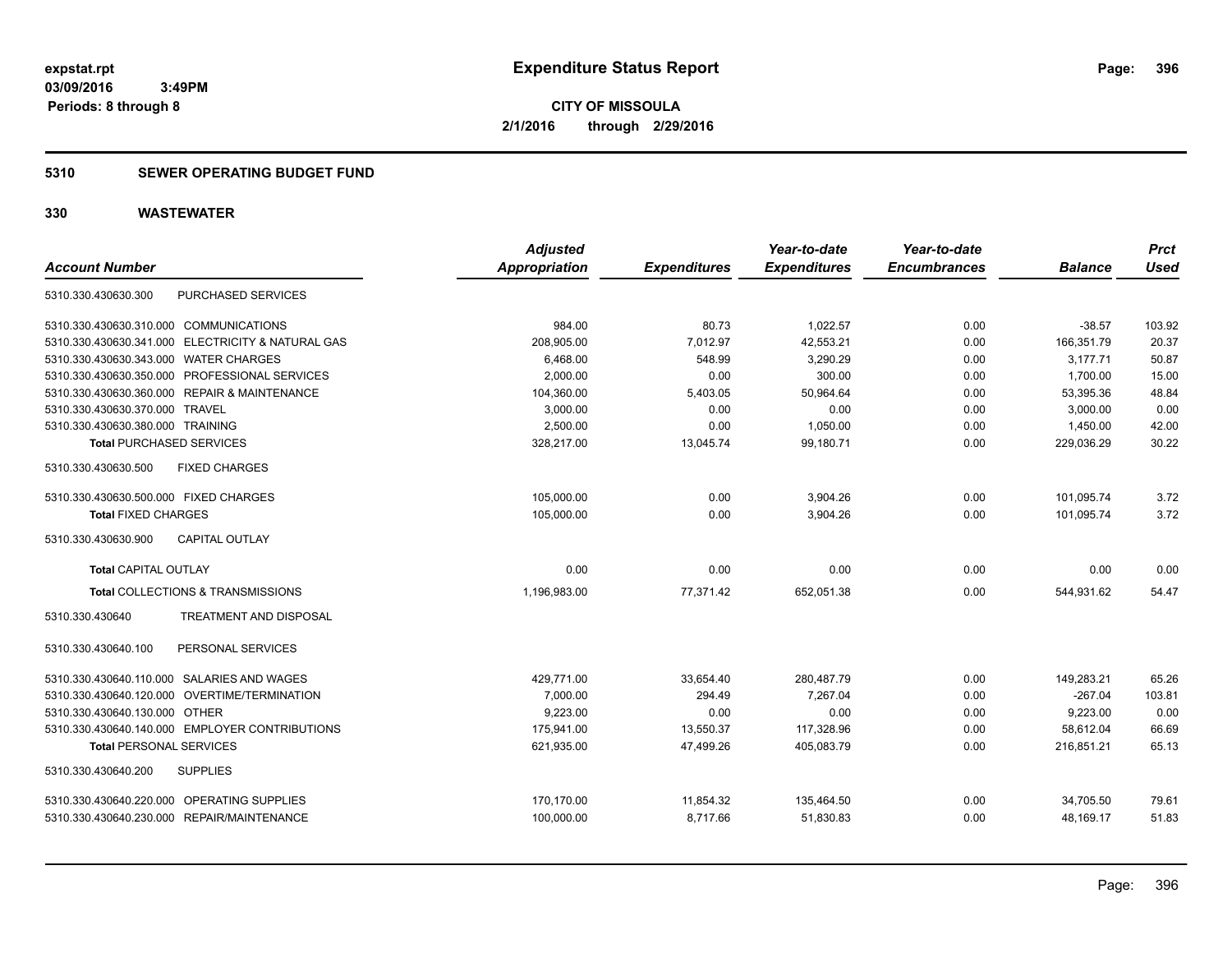### **5310 SEWER OPERATING BUDGET FUND**

| <b>Account Number</b>                             | <b>Adjusted</b><br>Appropriation | <b>Expenditures</b> | Year-to-date<br><b>Expenditures</b> | Year-to-date<br><b>Encumbrances</b> | <b>Balance</b> | <b>Prct</b><br>Used |
|---------------------------------------------------|----------------------------------|---------------------|-------------------------------------|-------------------------------------|----------------|---------------------|
| 5310.330.430640.240.000 OTHER SUPPLIES            | 2,000.00                         | 32.28               | 496.72                              | 0.00                                | 1,503.28       | 24.84               |
| <b>Total SUPPLIES</b>                             | 272,170.00                       | 20,604.26           | 187,792.05                          | 0.00                                | 84,377.95      | 69.00               |
| PURCHASED SERVICES<br>5310.330.430640.300         |                                  |                     |                                     |                                     |                |                     |
| 5310.330.430640.310.000 COMMUNICATIONS            | 1,500.00                         | 0.00                | 480.25                              | 0.00                                | 1,019.75       | 32.02               |
| 5310.330.430640.341.000 ELECTRICITY & NATURAL GAS | 439,563.00                       | 47,065.85           | 312,407.55                          | 0.00                                | 127, 155.45    | 71.07               |
| 5310.330.430640.343.000 WATER CHARGES             | 3,780.00                         | 270.90              | 1,903.72                            | 0.00                                | 1,876.28       | 50.36               |
| 5310.330.430640.345.000 GARBAGE                   | 20,804.00                        | 0.00                | 13,810.70                           | 0.00                                | 6,993.30       | 66.38               |
| 5310.330.430640.350.000 PROFESSIONAL SERVICES     | 1,000.00                         | 0.00                | 645.00                              | 0.00                                | 355.00         | 64.50               |
| 5310.330.430640.360.000 REPAIR & MAINTENANCE      | 225,000.00                       | 20,672.77           | 150,585.87                          | 0.00                                | 74,414.13      | 66.93               |
| 5310.330.430640.370.000 TRAVEL                    | 6,000.00                         | 0.00                | 2,356.04                            | 0.00                                | 3,643.96       | 39.27               |
| 5310.330.430640.380.000 TRAINING                  | 3,000.00                         | 0.00                | 5,574.00                            | 0.00                                | $-2,574.00$    | 185.80              |
| 5310.330.430640.390.000 OTHER PURCHASED SERVICES  | 432,900.00                       | 35,468.70           | 231,587.50                          | 0.00                                | 201,312.50     | 53.50               |
| <b>Total PURCHASED SERVICES</b>                   | 1,133,547.00                     | 103,478.22          | 719,350.63                          | 0.00                                | 414,196.37     | 63.46               |
| 5310.330.430640.900<br><b>CAPITAL OUTLAY</b>      |                                  |                     |                                     |                                     |                |                     |
| <b>Total CAPITAL OUTLAY</b>                       | 0.00                             | 0.00                | 0.00                                | 0.00                                | 0.00           | 0.00                |
| <b>Total TREATMENT AND DISPOSAL</b>               | 2,027,652.00                     | 171,581.74          | 1,312,226.47                        | 0.00                                | 715,425.53     | 64.72               |
| 5310.330.430650<br>LAB & TESTING                  |                                  |                     |                                     |                                     |                |                     |
| 5310.330.430650.100<br>PERSONAL SERVICES          |                                  |                     |                                     |                                     |                |                     |
| 5310.330.430650.110.000 SALARIES AND WAGES        | 163,761.00                       | 12,346.85           | 103,656.19                          | 0.00                                | 60,104.81      | 63.30               |
| 5310.330.430650.140.000 EMPLOYER CONTRIBUTIONS    | 64,214.00                        | 4,994.39            | 42,897.80                           | 0.00                                | 21,316.20      | 66.80               |
| <b>Total PERSONAL SERVICES</b>                    | 227.975.00                       | 17.341.24           | 146.553.99                          | 0.00                                | 81.421.01      | 64.29               |
| 5310.330.430650.200<br><b>SUPPLIES</b>            |                                  |                     |                                     |                                     |                |                     |
| 5310.330.430650.220.000 OPERATING SUPPLIES        | 23,000.00                        | 2,863.90            | 18,309.45                           | 0.00                                | 4,690.55       | 79.61               |
| 5310.330.430650.230.000 REPAIR/MAINTENANCE        | 3,000.00                         | 758.86              | 1,054.36                            | 0.00                                | 1,945.64       | 35.15               |
| <b>Total SUPPLIES</b>                             | 26,000.00                        | 3,622.76            | 19,363.81                           | 0.00                                | 6,636.19       | 74.48               |
| 5310.330.430650.300<br><b>PURCHASED SERVICES</b>  |                                  |                     |                                     |                                     |                |                     |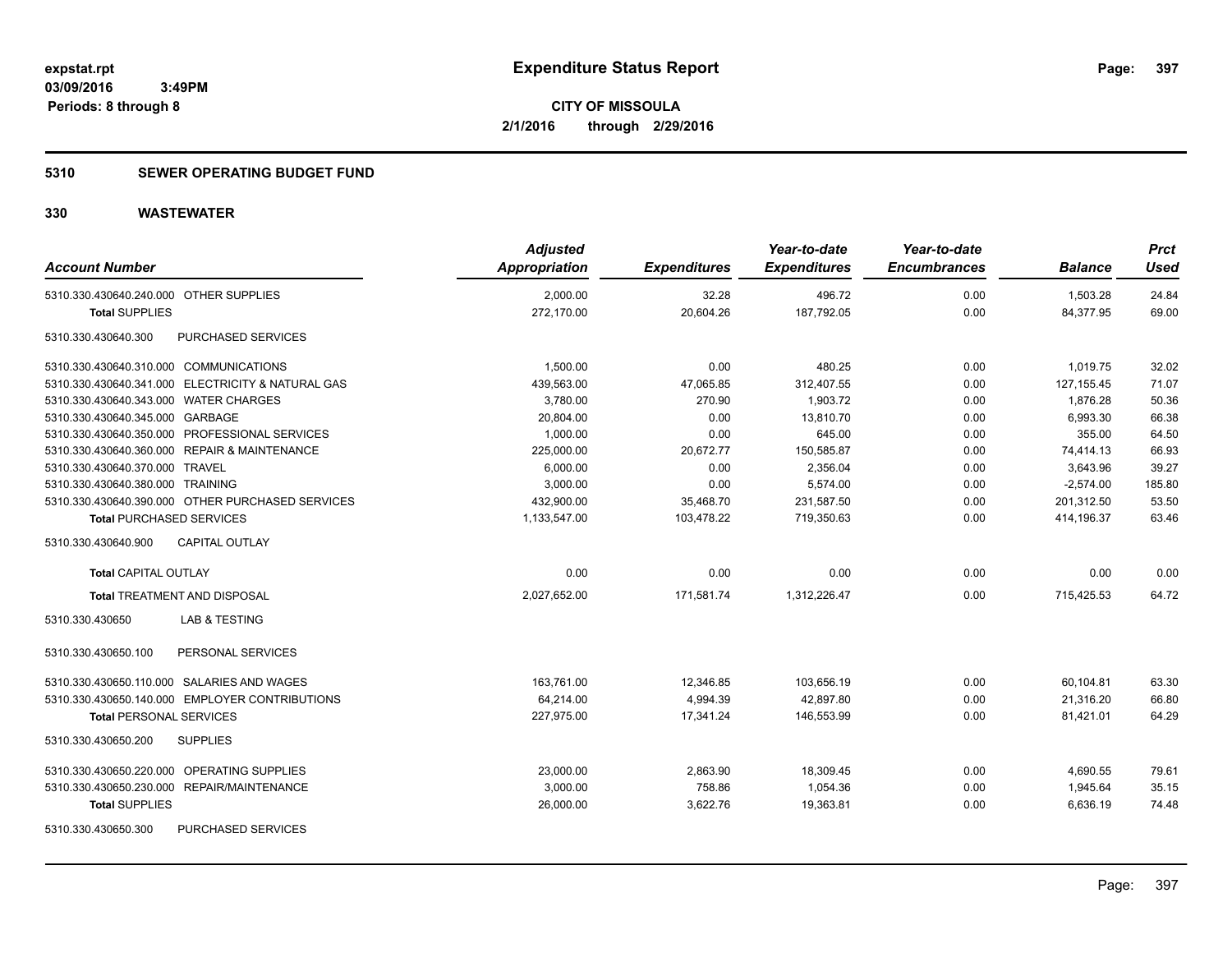### **5310 SEWER OPERATING BUDGET FUND**

|                                        |                                                 | <b>Adjusted</b>      |                     | Year-to-date        | Year-to-date        |                | <b>Prct</b> |
|----------------------------------------|-------------------------------------------------|----------------------|---------------------|---------------------|---------------------|----------------|-------------|
| <b>Account Number</b>                  |                                                 | <b>Appropriation</b> | <b>Expenditures</b> | <b>Expenditures</b> | <b>Encumbrances</b> | <b>Balance</b> | <b>Used</b> |
|                                        |                                                 |                      |                     |                     |                     |                |             |
| 5310.330.430650.310.000 COMMUNICATIONS |                                                 | 1,000.00             | 9.42                | 329.54              | 0.00                | 670.46         | 32.95       |
|                                        | 5310.330.430650.350.000 PROFESSIONAL SERVICES   | 29,000.00            | 1,317.00            | 23,438.00           | 0.00                | 5,562.00       | 80.82       |
|                                        | 5310.330.430650.360.000 REPAIR & MAINTENANCE    | 4,000.00             | 0.00                | 1,509.80            | 0.00                | 2,490.20       | 37.75       |
| 5310.330.430650.370.000 TRAVEL         |                                                 | 2,000.00             | 0.00                | 0.00                | 0.00                | 2,000.00       | 0.00        |
| 5310.330.430650.380.000 TRAINING       |                                                 | 1,000.00             | 0.00                | 0.00                | 0.00                | 1,000.00       | 0.00        |
|                                        | <b>Total PURCHASED SERVICES</b>                 | 37,000.00            | 1,326.42            | 25,277.34           | 0.00                | 11,722.66      | 68.32       |
| 5310.330.430650.500                    | <b>FIXED CHARGES</b>                            |                      |                     |                     |                     |                |             |
| <b>Total FIXED CHARGES</b>             |                                                 | 0.00                 | 0.00                | 0.00                | 0.00                | 0.00           | 0.00        |
| 5310.330.430650.900                    | <b>CAPITAL OUTLAY</b>                           |                      |                     |                     |                     |                |             |
| <b>Total CAPITAL OUTLAY</b>            |                                                 | 0.00                 | 0.00                | 0.00                | 0.00                | 0.00           | 0.00        |
| <b>Total LAB &amp; TESTING</b>         |                                                 | 290,975.00           | 22,290.42           | 191,195.14          | 0.00                | 99,779.86      | 65.71       |
| 5310.330.430660                        | <b>ENGINEEERING</b>                             |                      |                     |                     |                     |                |             |
| 5310.330.430660.300                    | PURCHASED SERVICES                              |                      |                     |                     |                     |                |             |
|                                        | <b>Total PURCHASED SERVICES</b>                 | 0.00                 | 0.00                | 0.00                | 0.00                | 0.00           | 0.00        |
| 5310.330.430660.500                    | <b>FIXED CHARGES</b>                            |                      |                     |                     |                     |                |             |
| <b>Total FIXED CHARGES</b>             |                                                 | 0.00                 | 0.00                | 0.00                | 0.00                | 0.00           | 0.00        |
| 5310.330.430660.900                    | <b>CAPITAL OUTLAY</b>                           |                      |                     |                     |                     |                |             |
| <b>Total ENGINEEERING</b>              |                                                 | 0.00                 | 0.00                | 0.00                | 0.00                | 0.00           | 0.00        |
| 5310.330.490504                        | <b>DEBT SERVICE</b>                             |                      |                     |                     |                     |                |             |
| 5310.330.490504.600                    | DEBT SERVICE                                    |                      |                     |                     |                     |                |             |
| 5310.330.490504.610.000 PRINCIPAL      |                                                 | 0.00                 | 0.00                | 7,866.21            | 0.00                | $-7,866.21$    | 0.00        |
|                                        | 5310.330.490504.620.000 INTEREST / SERVICE FEES | 0.00                 | 0.00                | 39.09               | 0.00                | $-39.09$       | 0.00        |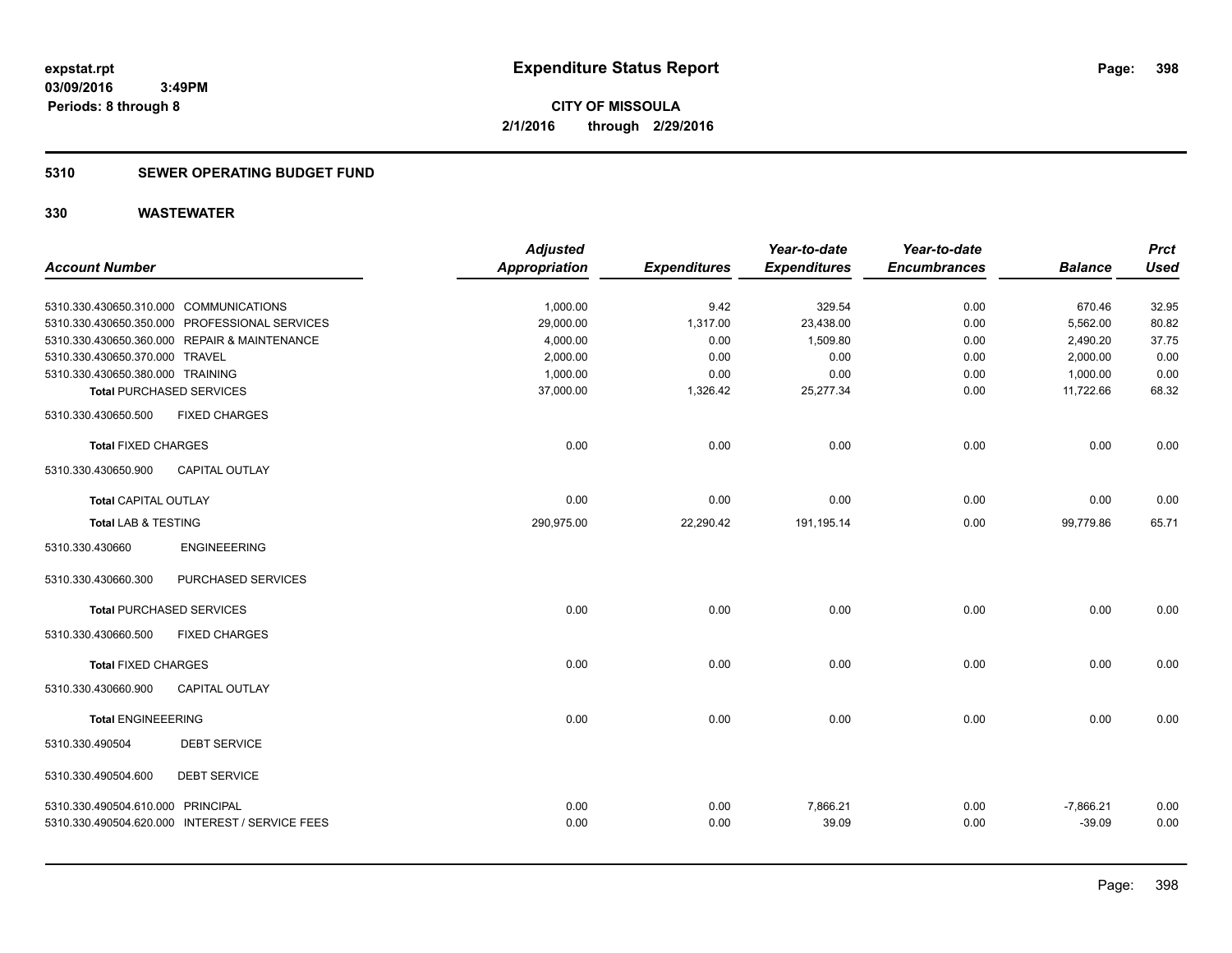### **5310 SEWER OPERATING BUDGET FUND**

| <b>Account Number</b>                                 |                                                                                                                | <b>Adjusted</b><br>Appropriation   | <b>Expenditures</b>  | Year-to-date<br><b>Expenditures</b> | Year-to-date<br><b>Encumbrances</b> | <b>Balance</b>                     | <b>Prct</b><br><b>Used</b> |
|-------------------------------------------------------|----------------------------------------------------------------------------------------------------------------|------------------------------------|----------------------|-------------------------------------|-------------------------------------|------------------------------------|----------------------------|
| Total DEBT SERVICE                                    |                                                                                                                | 0.00                               | 0.00                 | 7,905.30                            | 0.00                                | $-7,905.30$                        | 0.00                       |
| 5310.330.499999                                       | <b>NEW REQUESTS</b>                                                                                            |                                    |                      |                                     |                                     |                                    |                            |
| 5310.330.499999.100                                   | PERSONAL SERVICES                                                                                              |                                    |                      |                                     |                                     |                                    |                            |
| <b>Total PERSONAL SERVICES</b><br>5310.330.499999.900 | 5310.330.499999.110.000 SALARIES AND WAGES<br>5310.330.499999.140.000 EMPLOYER CONTRIBUTIONS<br>CAPITAL OUTLAY | 18,075.00<br>2,755.00<br>20,830.00 | 0.00<br>0.00<br>0.00 | 0.00<br>0.00<br>0.00                | 0.00<br>0.00<br>0.00                | 18,075.00<br>2,755.00<br>20,830.00 | 0.00<br>0.00<br>0.00       |
| <b>Total CAPITAL OUTLAY</b>                           |                                                                                                                | 0.00                               | 0.00                 | 0.00                                | 0.00                                | 0.00                               | 0.00                       |
| Total NEW REQUESTS                                    |                                                                                                                | 20,830.00                          | 0.00                 | 0.00                                | 0.00                                | 20,830.00                          | 0.00                       |
| 5310.330.510000                                       | <b>MISCELLANEOUS</b>                                                                                           |                                    |                      |                                     |                                     |                                    |                            |
| 5310.330.510000.900                                   | <b>CAPITAL OUTLAY</b>                                                                                          |                                    |                      |                                     |                                     |                                    |                            |
| Total MISCELLANEOUS                                   |                                                                                                                | 0.00                               | 0.00                 | 0.00                                | 0.00                                | 0.00                               | 0.00                       |
| 5310.330.510100                                       | SPECIAL ASSESSMENTS                                                                                            |                                    |                      |                                     |                                     |                                    |                            |
| 5310.330.510100.500                                   | <b>FIXED CHARGES</b>                                                                                           |                                    |                      |                                     |                                     |                                    |                            |
|                                                       | Total SPECIAL ASSESSMENTS                                                                                      | 0.00                               | 0.00                 | 0.00                                | 0.00                                | 0.00                               | 0.00                       |
| 5310.330.510110                                       | <b>MERCHANT SERVICES</b>                                                                                       |                                    |                      |                                     |                                     |                                    |                            |
| 5310.330.510110.500                                   | <b>FIXED CHARGES</b>                                                                                           |                                    |                      |                                     |                                     |                                    |                            |
| <b>Total MERCHANT SERVICES</b>                        |                                                                                                                | 0.00                               | 0.00                 | 0.00                                | 0.00                                | 0.00                               | 0.00                       |
| 5310.330.521000                                       | INTERFUND OPERATING TRANSFERS                                                                                  |                                    |                      |                                     |                                     |                                    |                            |
| 5310.330.521000.800                                   | OTHER OBJECTS                                                                                                  |                                    |                      |                                     |                                     |                                    |                            |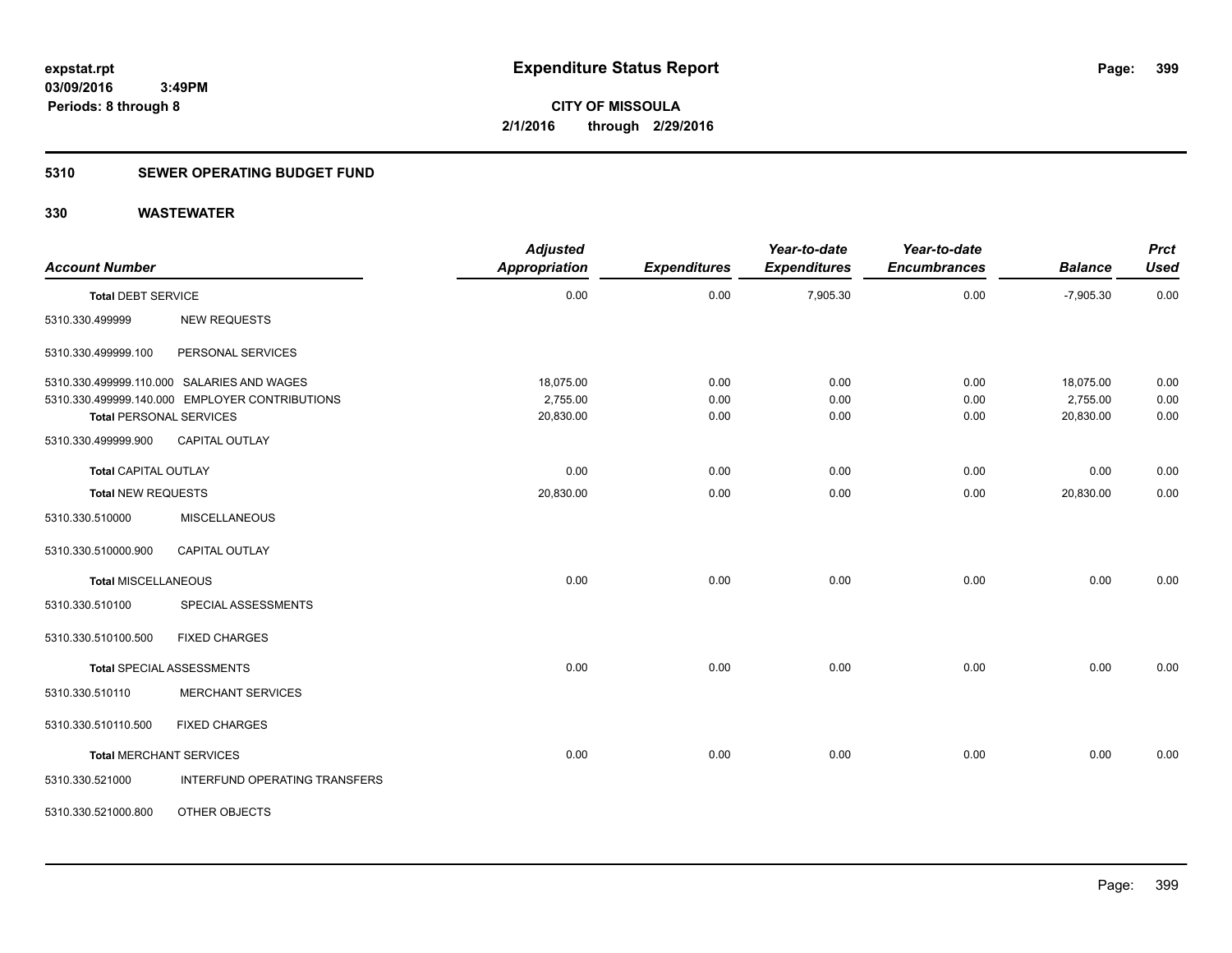**CITY OF MISSOULA 2/1/2016 through 2/29/2016**

### **5310 SEWER OPERATING BUDGET FUND**

| <b>Account Number</b>                      | Adiusted<br>Appropriation | <b>Expenditures</b> | Year-to-date<br><i><b>Expenditures</b></i> | Year-to-date<br><b>Encumbrances</b> | Balance      | Prct<br>Used |
|--------------------------------------------|---------------------------|---------------------|--------------------------------------------|-------------------------------------|--------------|--------------|
| <b>Total INTERFUND OPERATING TRANSFERS</b> | 0.00                      | 0.00                | 0.00                                       | 0.00                                | 0.00         | 0.00         |
| <b>Total WASTEWATER</b>                    | 5,131,952.00              | 308,695.24          | 2,990,222.79                               | 0.00                                | 2.141.729.21 | 58.27        |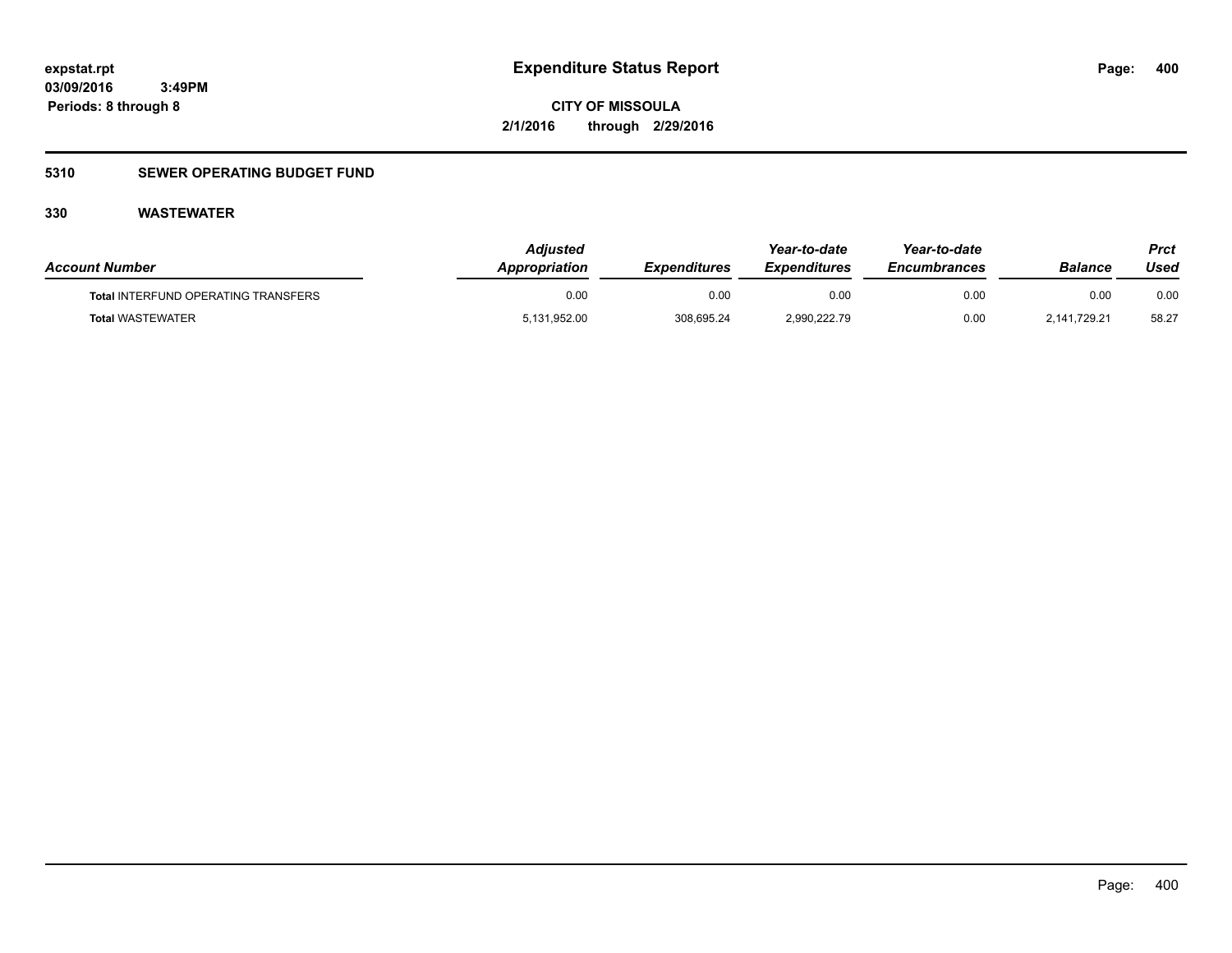**401**

**03/09/2016 3:49PM Periods: 8 through 8**

**CITY OF MISSOULA 2/1/2016 through 2/29/2016**

### **5310 SEWER OPERATING BUDGET FUND**

**900 DEPRECIATION**

| <b>Account Number</b>     |                                          | <b>Adjusted</b><br>Appropriation | <b>Expenditures</b> | Year-to-date<br><b>Expenditures</b> | Year-to-date<br><b>Encumbrances</b> | <b>Balance</b> | <b>Prct</b><br>Used |
|---------------------------|------------------------------------------|----------------------------------|---------------------|-------------------------------------|-------------------------------------|----------------|---------------------|
| 5310.900.510000           | <b>MISCELLANEOUS</b>                     |                                  |                     |                                     |                                     |                |                     |
| 5310.900.510000.800       | OTHER OBJECTS                            |                                  |                     |                                     |                                     |                |                     |
| <b>Total DEPRECIATION</b> |                                          | 0.00                             | 0.00                | 0.00                                | 0.00                                | 0.00           | 0.00                |
|                           | <b>Total SEWER OPERATING BUDGET FUND</b> | 5,131,952.00                     | 308,695.24          | 2,990,222.79                        | 0.00                                | 2,141,729.21   | 58.27               |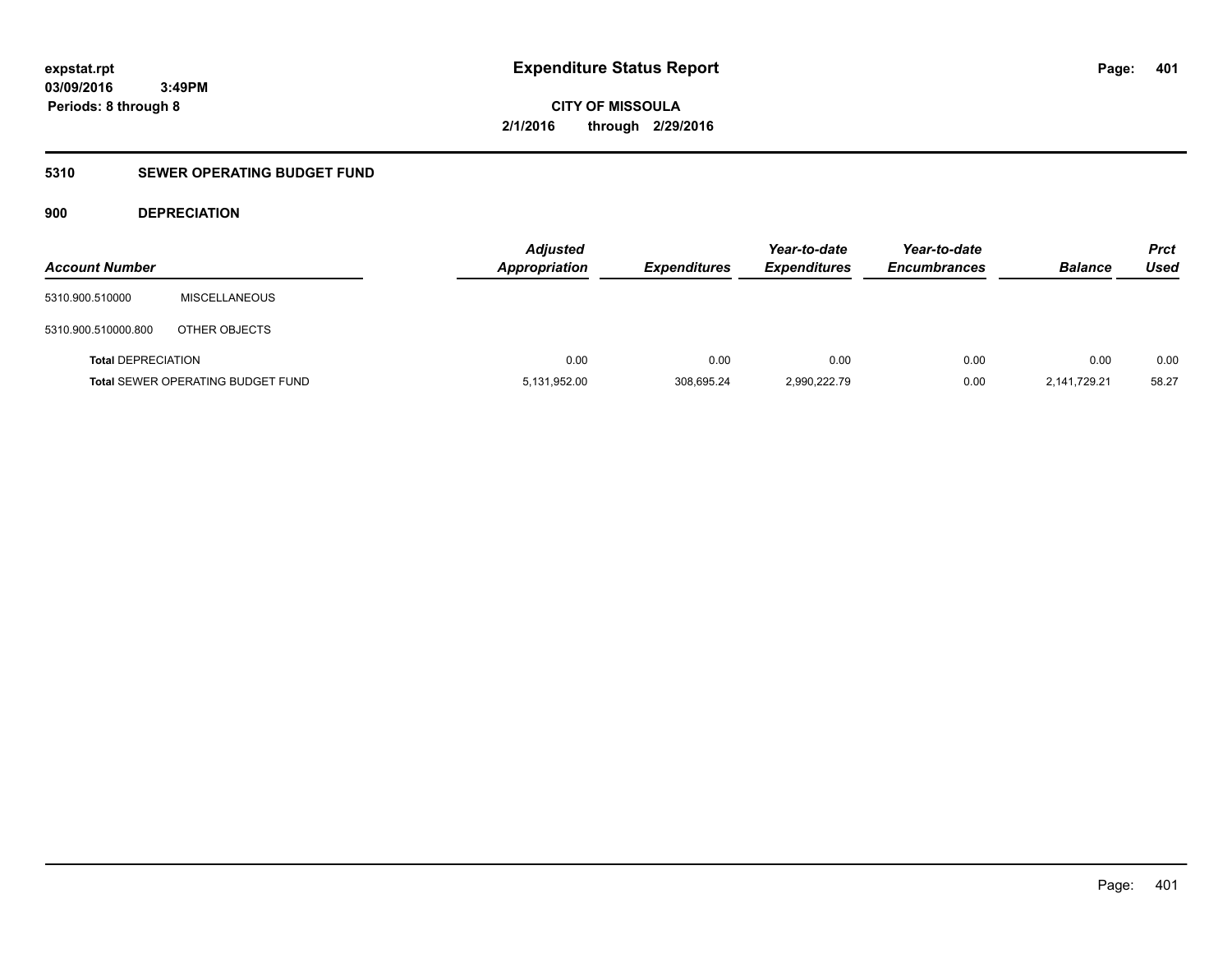**CITY OF MISSOULA 2/1/2016 through 2/29/2016**

### **5311 SEWER REVENUE COLLECTION & CLEARING FUND**

| <b>Account Number</b>      |                                                  | <b>Adjusted</b><br><b>Appropriation</b> | <b>Expenditures</b> | Year-to-date<br><b>Expenditures</b> | Year-to-date<br><b>Encumbrances</b> | <b>Balance</b> | <b>Prct</b><br><b>Used</b> |
|----------------------------|--------------------------------------------------|-----------------------------------------|---------------------|-------------------------------------|-------------------------------------|----------------|----------------------------|
| 5311.330.430670            | <b>CUSTOMER ACCOUNTING &amp; COLLECTION</b>      |                                         |                     |                                     |                                     |                |                            |
| 5311.330.430670.800        | OTHER OBJECTS                                    |                                         |                     |                                     |                                     |                |                            |
|                            | Total CUSTOMER ACCOUNTING & COLLECTION           | 0.00                                    | 0.00                | 0.00                                | 0.00                                | 0.00           | 0.00                       |
| 5311.330.510000            | <b>MISCELLANEOUS</b>                             |                                         |                     |                                     |                                     |                |                            |
| 5311.330.510000.800        | OTHER OBJECTS                                    |                                         |                     |                                     |                                     |                |                            |
| <b>Total MISCELLANEOUS</b> |                                                  | 0.00                                    | 0.00                | 0.00                                | 0.00                                | 0.00           | 0.00                       |
| 5311.330.510110            | <b>MERCHANT SERVICES</b>                         |                                         |                     |                                     |                                     |                |                            |
| 5311.330.510110.500        | <b>FIXED CHARGES</b>                             |                                         |                     |                                     |                                     |                |                            |
|                            | <b>Total MERCHANT SERVICES</b>                   | 0.00                                    | 0.00                | 0.00                                | 0.00                                | 0.00           | 0.00                       |
| 5311.330.521000            | SEWER REVENUE CLEARING                           |                                         |                     |                                     |                                     |                |                            |
| 5311.330.521000.500        | <b>FIXED CHARGES</b>                             |                                         |                     |                                     |                                     |                |                            |
| <b>Total FIXED CHARGES</b> |                                                  | 0.00                                    | 0.00                | 0.00                                | 0.00                                | 0.00           | 0.00                       |
| 5311.330.521000.600        | <b>DEBT SERVICE</b>                              |                                         |                     |                                     |                                     |                |                            |
| <b>Total DEBT SERVICE</b>  |                                                  | 0.00                                    | 0.00                | 0.00                                | 0.00                                | 0.00           | 0.00                       |
| 5311.330.521000.800        | OTHER OBJECTS                                    |                                         |                     |                                     |                                     |                |                            |
|                            | 5311.330.521000.820.000 TRANSFERS TO OTHER FUNDS | 7,391,083.00                            | 0.00                | 0.00                                | 0.00                                | 7,391,083.00   | 0.00                       |
|                            | Total SEWER REVENUE CLEARING                     | 7,391,083.00                            | 0.00                | 0.00                                | 0.00                                | 7,391,083.00   | 0.00                       |
|                            | Total SEWER REVENUE COLLECTION & CLEARING FUND   | 7,391,083.00                            | 0.00                | 0.00                                | 0.00                                | 7,391,083.00   | 0.00                       |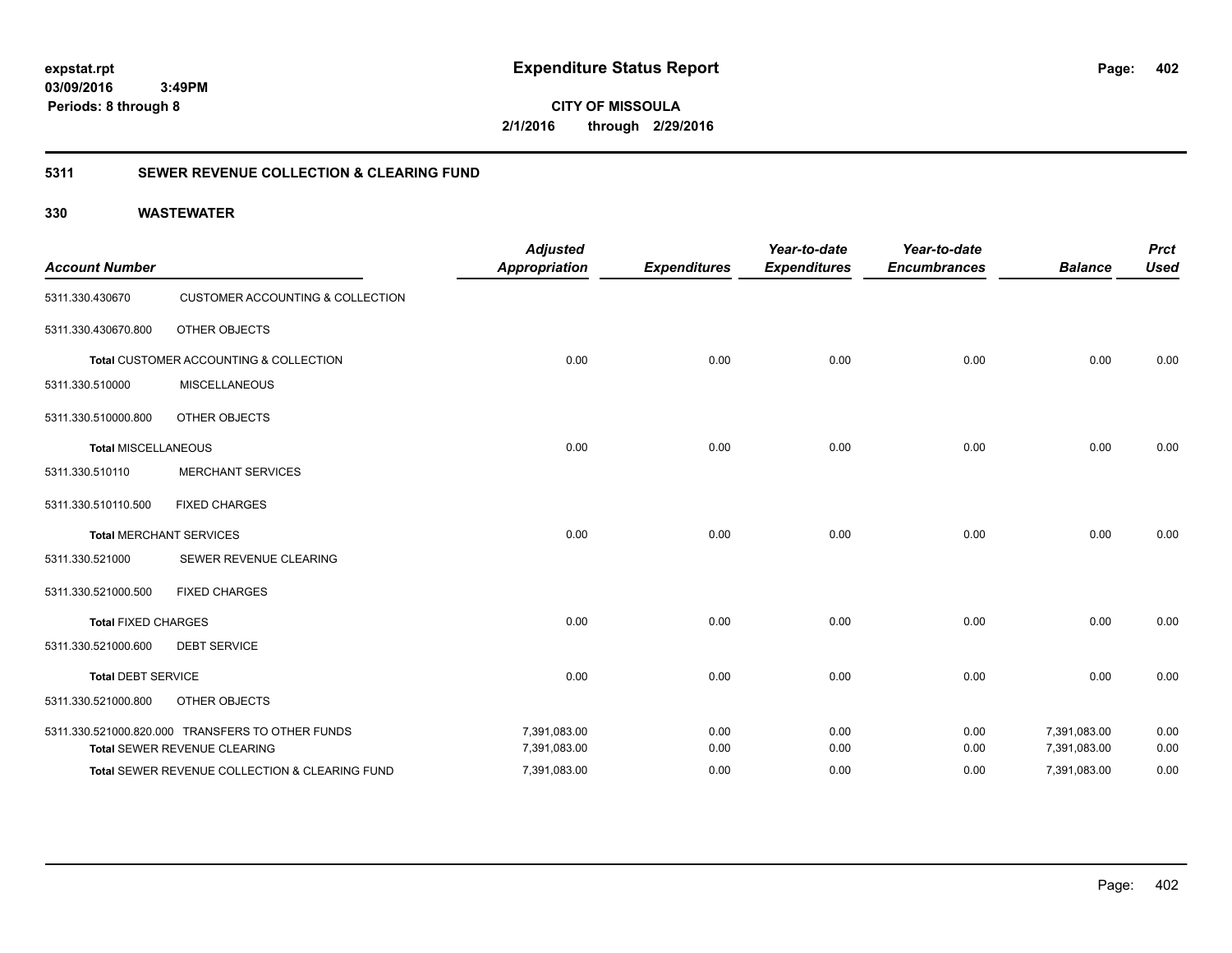### **5315 SEWER LOAN FUND**

|                               |                                                  | <b>Adjusted</b>      |                     | Year-to-date        | Year-to-date        |                | <b>Prct</b> |
|-------------------------------|--------------------------------------------------|----------------------|---------------------|---------------------|---------------------|----------------|-------------|
| <b>Account Number</b>         |                                                  | <b>Appropriation</b> | <b>Expenditures</b> | <b>Expenditures</b> | <b>Encumbrances</b> | <b>Balance</b> | <b>Used</b> |
| 5315.330.430607               | *** Title Not Found ***                          |                      |                     |                     |                     |                |             |
| 5315.330.430607.300           | PURCHASED SERVICES                               |                      |                     |                     |                     |                |             |
| Total *** Title Not Found *** |                                                  | 0.00                 | 0.00                | 0.00                | 0.00                | 0.00           | 0.00        |
| 5315.330.430670               | <b>CUSTOMER ACCOUNTING &amp; COLLECTION</b>      |                      |                     |                     |                     |                |             |
| 5315.330.430670.300           | PURCHASED SERVICES                               |                      |                     |                     |                     |                |             |
|                               | <b>Total PURCHASED SERVICES</b>                  | 0.00                 | 0.00                | 0.00                | 0.00                | 0.00           | 0.00        |
| 5315.330.430670.600           | <b>DEBT SERVICE</b>                              |                      |                     |                     |                     |                |             |
| <b>Total DEBT SERVICE</b>     |                                                  | 0.00                 | 0.00                | 0.00                | 0.00                | 0.00           | 0.00        |
| 5315.330.430670.800           | OTHER OBJECTS                                    |                      |                     |                     |                     |                |             |
|                               | 5315.330.430670.820.000 TRANSFERS TO OTHER FUNDS | 20,000.00            | 0.00                | 0.00                | 0.00                | 20,000.00      | 0.00        |
|                               | Total CUSTOMER ACCOUNTING & COLLECTION           | 20,000.00            | 0.00                | 0.00                | 0.00                | 20,000.00      | 0.00        |
| 5315.330.510110               | <b>MERCHANT SERVICES</b>                         |                      |                     |                     |                     |                |             |
| 5315.330.510110.500           | <b>FIXED CHARGES</b>                             |                      |                     |                     |                     |                |             |
|                               | <b>Total MERCHANT SERVICES</b>                   | 0.00                 | 0.00                | 0.00                | 0.00                | 0.00           | 0.00        |
| <b>Total SEWER LOAN FUND</b>  |                                                  | 20,000.00            | 0.00                | 0.00                | 0.00                | 20,000.00      | 0.00        |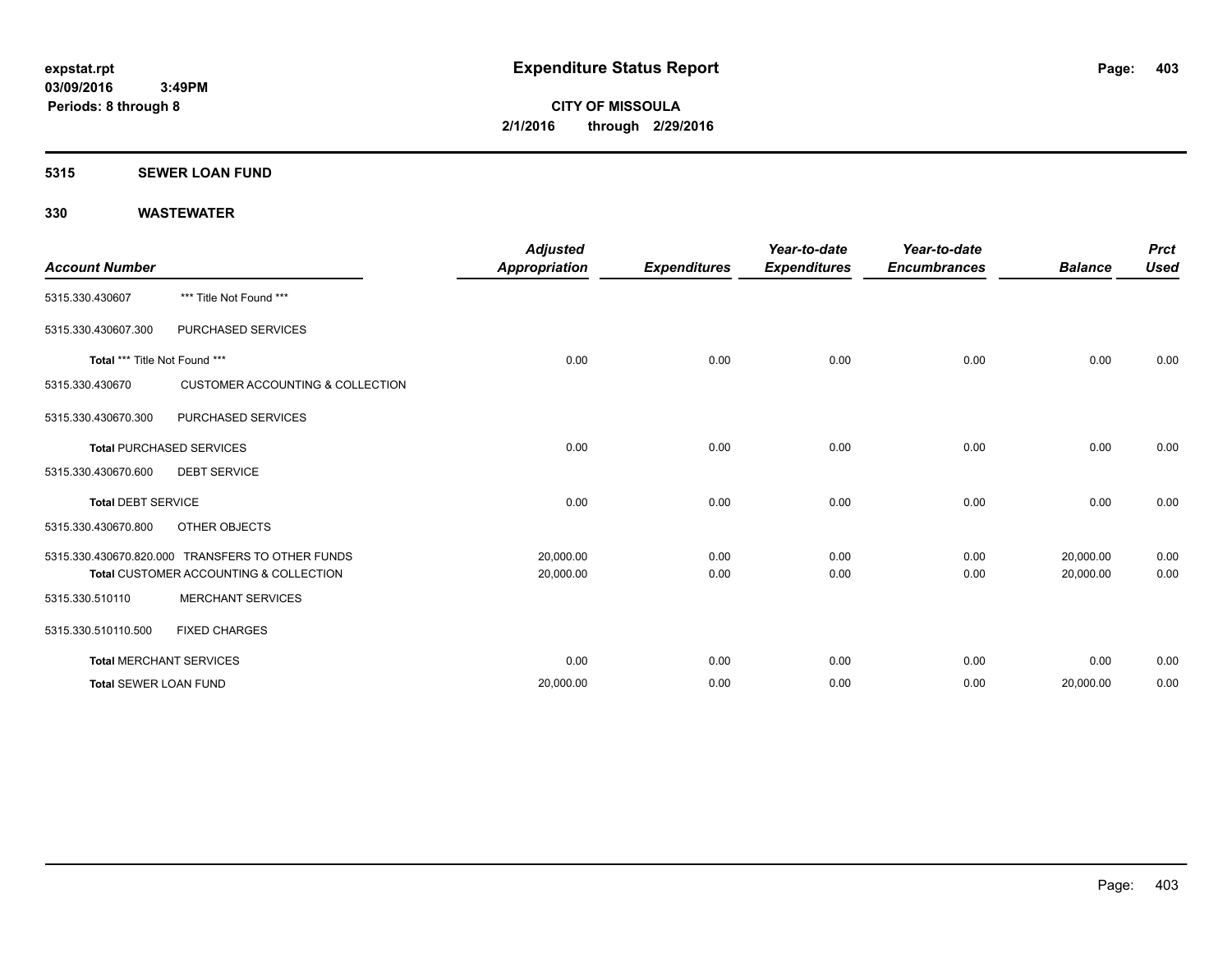**CITY OF MISSOULA 2/1/2016 through 2/29/2016**

### **5320 SEWER REPLACEMENT & DEPRECIATION FUND**

| <b>Account Number</b>           |                                        | <b>Adjusted</b><br><b>Appropriation</b> |                     | Year-to-date<br><b>Expenditures</b> | Year-to-date<br><b>Encumbrances</b> | <b>Balance</b> | <b>Prct</b><br><b>Used</b> |
|---------------------------------|----------------------------------------|-----------------------------------------|---------------------|-------------------------------------|-------------------------------------|----------------|----------------------------|
|                                 |                                        |                                         | <b>Expenditures</b> |                                     |                                     |                |                            |
| 5320.330.410400                 | <b>DEPRECIATION</b>                    |                                         |                     |                                     |                                     |                |                            |
| 5320.330.410400.800             | OTHER OBJECTS                          |                                         |                     |                                     |                                     |                |                            |
| <b>Total DEPRECIATION</b>       |                                        | 0.00                                    | 0.00                | 0.00                                | 0.00                                | 0.00           | 0.00                       |
| 5320.330.410551                 | <b>FINANCIAL SOFTWARE</b>              |                                         |                     |                                     |                                     |                |                            |
| 5320.330.410551.800             | OTHER OBJECTS                          |                                         |                     |                                     |                                     |                |                            |
| <b>Total FINANCIAL SOFTWARE</b> |                                        | 0.00                                    | 0.00                | 0.00                                | 0.00                                | 0.00           | 0.00                       |
| 5320.330.430611                 | FLOW BASED STUDY/CONSULTING            |                                         |                     |                                     |                                     |                |                            |
| 5320.330.430611.300             | PURCHASED SERVICES                     |                                         |                     |                                     |                                     |                |                            |
|                                 | Total FLOW BASED STUDY/CONSULTING      | 0.00                                    | 0.00                | 0.00                                | 0.00                                | 0.00           | 0.00                       |
| 5320.330.430612                 | STATE COMPLIANCE EDEN UPDATE           |                                         |                     |                                     |                                     |                |                            |
| 5320.330.430612.300             | PURCHASED SERVICES                     |                                         |                     |                                     |                                     |                |                            |
|                                 | Total STATE COMPLIANCE EDEN UPDATE     | 0.00                                    | 0.00                | 0.00                                | 0.00                                | 0.00           | 0.00                       |
| 5320.330.430613                 | <b>EQUIPMENT-TRUCKS</b>                |                                         |                     |                                     |                                     |                |                            |
| 5320.330.430613.900             | <b>CAPITAL OUTLAY</b>                  |                                         |                     |                                     |                                     |                |                            |
| <b>Total EQUIPMENT-TRUCKS</b>   |                                        | 0.00                                    | 0.00                | 0.00                                | 0.00                                | 0.00           | 0.00                       |
| 5320.330.430614                 | WW DEVELOPMENT FEE RECALCULATION       |                                         |                     |                                     |                                     |                |                            |
| 5320.330.430614.300             | PURCHASED SERVICES                     |                                         |                     |                                     |                                     |                |                            |
|                                 | Total WW DEVELOPMENT FEE RECALCULATION | 0.00                                    | 0.00                | 0.00                                | 0.00                                | 0.00           | 0.00                       |
| 5320.330.430615                 | WWTP OPTIMIZATION STUDY                |                                         |                     |                                     |                                     |                |                            |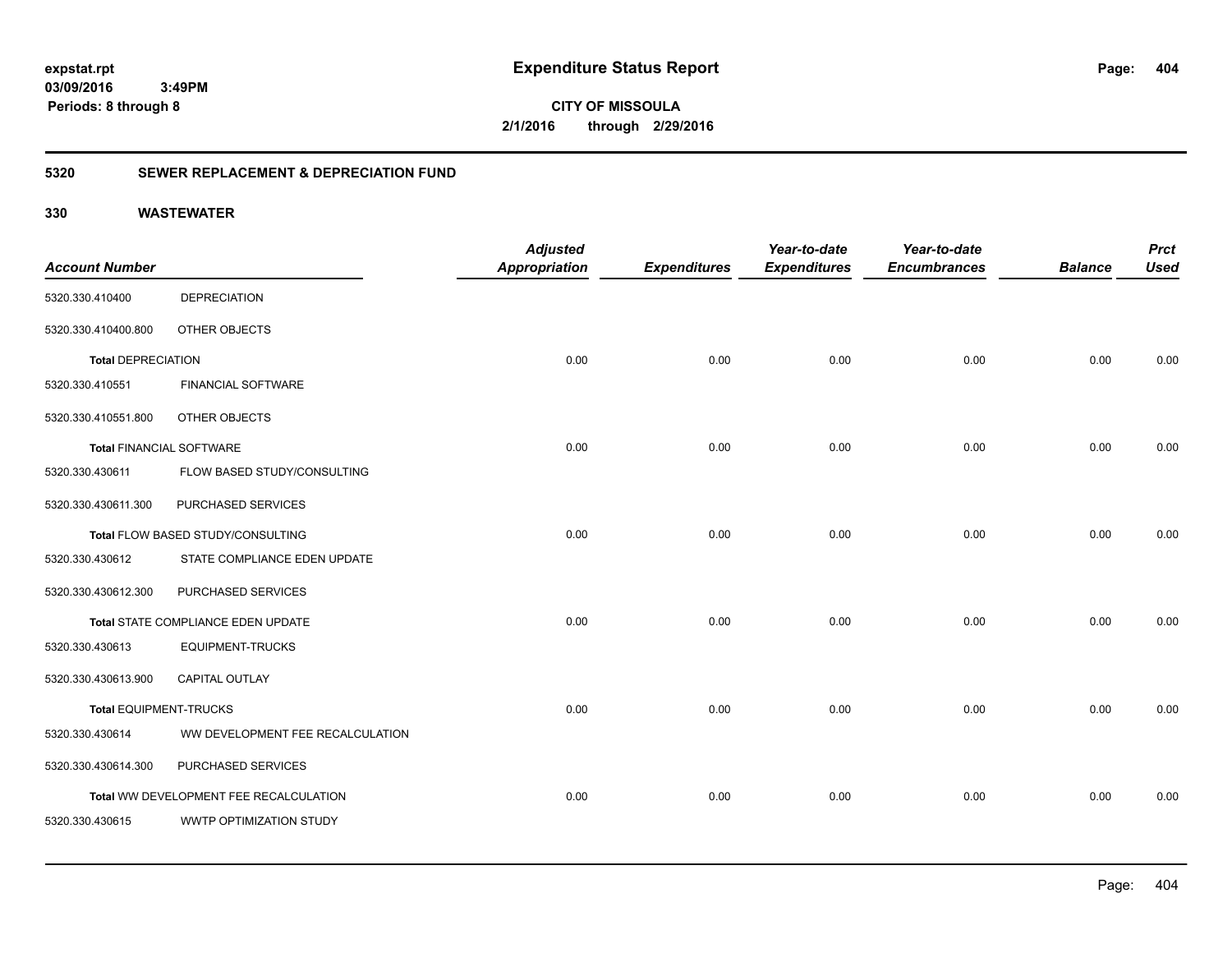**CITY OF MISSOULA 2/1/2016 through 2/29/2016**

### **5320 SEWER REPLACEMENT & DEPRECIATION FUND**

| <b>Account Number</b>         |                                                                                                           | <b>Adjusted</b><br><b>Appropriation</b> | <b>Expenditures</b>    | Year-to-date<br><b>Expenditures</b> | Year-to-date<br><b>Encumbrances</b> | <b>Balance</b>         | <b>Prct</b><br><b>Used</b> |
|-------------------------------|-----------------------------------------------------------------------------------------------------------|-----------------------------------------|------------------------|-------------------------------------|-------------------------------------|------------------------|----------------------------|
| 5320.330.430615.300           | PURCHASED SERVICES                                                                                        |                                         |                        |                                     |                                     |                        |                            |
|                               | Total WWTP OPTIMIZATION STUDY                                                                             | 0.00                                    | 0.00                   | 0.00                                | 0.00                                | 0.00                   | 0.00                       |
| 5320.330.430622               | TREATMENT PLANT SOFTWARE UPGRADE                                                                          |                                         |                        |                                     |                                     |                        |                            |
| 5320.330.430622.900           | <b>CAPITAL OUTLAY</b>                                                                                     |                                         |                        |                                     |                                     |                        |                            |
|                               | 5320.330.430622.940.000 TREATMENT PLANT SOFTWARE UPGRADE<br><b>Total TREATMENT PLANT SOFTWARE UPGRADE</b> | 50,000.00<br>50,000.00                  | 0.00<br>0.00           | 3,569.76<br>3,569.76                | 0.00<br>0.00                        | 46,430.24<br>46,430.24 | 7.14<br>7.14               |
| 5320.330.430623               | LATERAL SWR MAIN EXT                                                                                      |                                         |                        |                                     |                                     |                        |                            |
| 5320.330.430623.300           | PURCHASED SERVICES                                                                                        |                                         |                        |                                     |                                     |                        |                            |
|                               | 5320.330.430623.360.000 REPAIR & MAINTENANCE<br><b>Total PURCHASED SERVICES</b>                           | 10,000.00<br>10,000.00                  | 0.00<br>0.00           | 0.00<br>0.00                        | 0.00<br>0.00                        | 10,000.00<br>10,000.00 | 0.00<br>0.00               |
| 5320.330.430623.900           | <b>CAPITAL OUTLAY</b>                                                                                     |                                         |                        |                                     |                                     |                        |                            |
| Total CAPITAL OUTLAY          |                                                                                                           | 0.00                                    | 0.00                   | 0.00                                | 0.00                                | 0.00                   | 0.00                       |
|                               | Total LATERAL SWR MAIN EXT                                                                                | 10,000.00                               | 0.00                   | 0.00                                | 0.00                                | 10,000.00              | 0.00                       |
| 5320.330.430624               | <b>SEWER LINE REHAB</b>                                                                                   |                                         |                        |                                     |                                     |                        |                            |
| 5320.330.430624.300           | PURCHASED SERVICES                                                                                        |                                         |                        |                                     |                                     |                        |                            |
| <b>Total SEWER LINE REHAB</b> | 5320.330.430624.360.000 REPAIR & MAINTENANCE                                                              | 100,000.00<br>100,000.00                | 10,174.03<br>10,174.03 | 15,872.75<br>15,872.75              | 0.00<br>0.00                        | 84,127.25<br>84,127.25 | 15.87<br>15.87             |
| 5320.330.430625               | SWR MAIN MASTER PLANS                                                                                     |                                         |                        |                                     |                                     |                        |                            |
| 5320.330.430625.300           | PURCHASED SERVICES                                                                                        |                                         |                        |                                     |                                     |                        |                            |
|                               | <b>Total SWR MAIN MASTER PLANS</b>                                                                        | 0.00                                    | 0.00                   | 0.00                                | 0.00                                | 0.00                   | 0.00                       |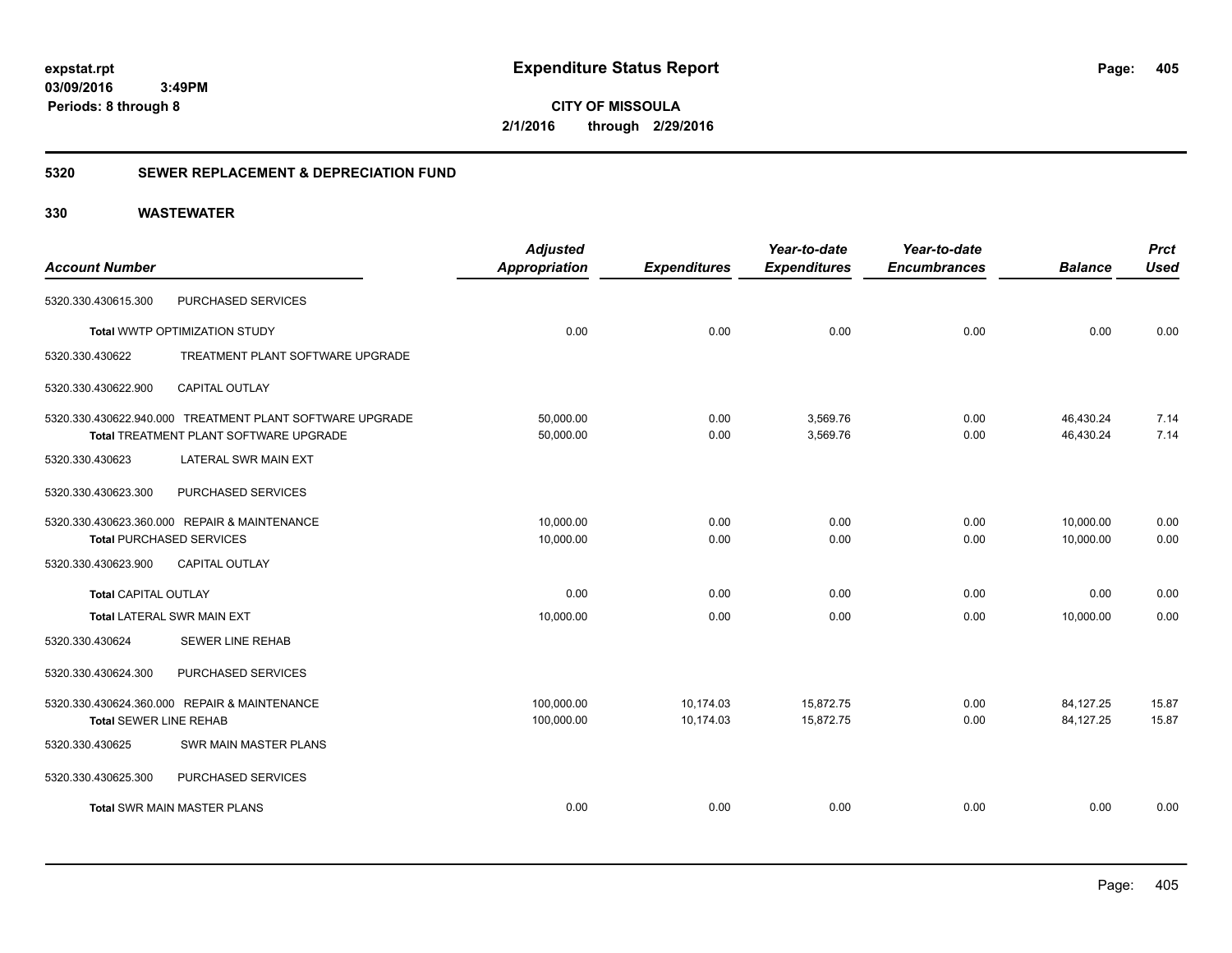**CITY OF MISSOULA 2/1/2016 through 2/29/2016**

### **5320 SEWER REPLACEMENT & DEPRECIATION FUND**

| <b>Account Number</b>       |                                                | <b>Adjusted</b><br><b>Appropriation</b> | <b>Expenditures</b> | Year-to-date<br><b>Expenditures</b> | Year-to-date<br><b>Encumbrances</b> | <b>Balance</b> | <b>Prct</b><br><b>Used</b> |
|-----------------------------|------------------------------------------------|-----------------------------------------|---------------------|-------------------------------------|-------------------------------------|----------------|----------------------------|
|                             |                                                |                                         |                     |                                     |                                     |                |                            |
| 5320.330.430627             | <b>BIOREACTOR NUTRIENT MONITORING</b>          |                                         |                     |                                     |                                     |                |                            |
| 5320.330.430627.900         | CAPITAL OUTLAY                                 |                                         |                     |                                     |                                     |                |                            |
|                             | Total BIOREACTOR NUTRIENT MONITORING           | 0.00                                    | 0.00                | 0.00                                | 0.00                                | 0.00           | 0.00                       |
| 5320.330.430628             | <b>STEP ELEC RETROFIT</b>                      |                                         |                     |                                     |                                     |                |                            |
| 5320.330.430628.300         | PURCHASED SERVICES                             |                                         |                     |                                     |                                     |                |                            |
| Total STEP ELEC RETROFIT    |                                                | 0.00                                    | 0.00                | 0.00                                | 0.00                                | 0.00           | 0.00                       |
| 5320.330.430630             | <b>MISC PLANT REPAIRS</b>                      |                                         |                     |                                     |                                     |                |                            |
| 5320.330.430630.300         | PURCHASED SERVICES                             |                                         |                     |                                     |                                     |                |                            |
|                             | 5320.330.430630.360.000 REPAIR & MAINTENANCE   | 200,000.00                              | 0.00                | 58,446.23                           | 0.00                                | 141,553.77     | 29.22                      |
|                             | <b>Total PURCHASED SERVICES</b>                | 200,000.00                              | 0.00                | 58,446.23                           | 0.00                                | 141,553.77     | 29.22                      |
| 5320.330.430630.900         | <b>CAPITAL OUTLAY</b>                          |                                         |                     |                                     |                                     |                |                            |
| <b>Total CAPITAL OUTLAY</b> |                                                | 0.00                                    | 0.00                | 0.00                                | 0.00                                | 0.00           | 0.00                       |
| Total MISC PLANT REPAIRS    |                                                | 200,000.00                              | 0.00                | 58,446.23                           | 0.00                                | 141,553.77     | 29.22                      |
| 5320.330.430631             | MISC SWR MAIN REPAIRS                          |                                         |                     |                                     |                                     |                |                            |
| 5320.330.430631.300         | PURCHASED SERVICES                             |                                         |                     |                                     |                                     |                |                            |
|                             | 5320.330.430631.360.000 MISC SEWER LINE REPAIR | 100,000.00                              | 3,424.59            | 64,830.95                           | 0.00                                | 35,169.05      | 64.83                      |
|                             | <b>Total MISC SWR MAIN REPAIRS</b>             | 100,000.00                              | 3,424.59            | 64,830.95                           | 0.00                                | 35,169.05      | 64.83                      |
| 5320.330.430632             | HYBRID POPLAR EFFLUENT APP                     |                                         |                     |                                     |                                     |                |                            |
| 5320.330.430632.900         | CAPITAL OUTLAY                                 |                                         |                     |                                     |                                     |                |                            |
|                             | Total HYBRID POPLAR EFFLUENT APP               | 0.00                                    | 0.00                | 0.00                                | 0.00                                | 0.00           | 0.00                       |
|                             |                                                |                                         |                     |                                     |                                     |                |                            |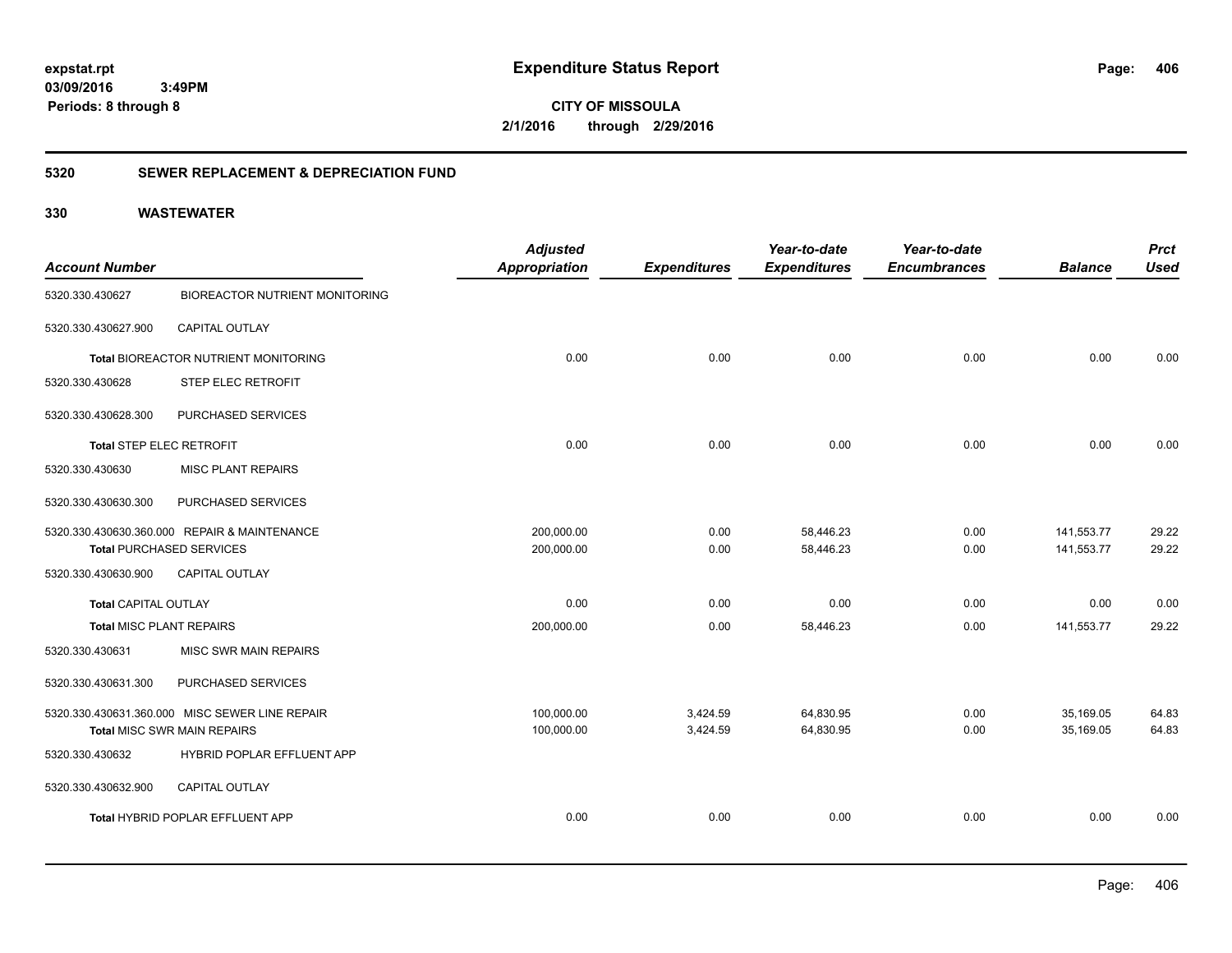**CITY OF MISSOULA 2/1/2016 through 2/29/2016**

### **5320 SEWER REPLACEMENT & DEPRECIATION FUND**

| <b>Account Number</b>                |                                                                                           | <b>Adjusted</b><br>Appropriation | <b>Expenditures</b>  | Year-to-date<br><b>Expenditures</b> | Year-to-date<br><b>Encumbrances</b> | <b>Balance</b>               | <b>Prct</b><br><b>Used</b> |
|--------------------------------------|-------------------------------------------------------------------------------------------|----------------------------------|----------------------|-------------------------------------|-------------------------------------|------------------------------|----------------------------|
| 5320.330.430635                      | CARAS PARK FORCE MAIN RELOCATION                                                          |                                  |                      |                                     |                                     |                              |                            |
| 5320.330.430635.300                  | PURCHASED SERVICES                                                                        |                                  |                      |                                     |                                     |                              |                            |
|                                      | <b>Total PURCHASED SERVICES</b>                                                           | 0.00                             | 0.00                 | 0.00                                | 0.00                                | 0.00                         | 0.00                       |
| 5320.330.430635.900                  | <b>CAPITAL OUTLAY</b>                                                                     |                                  |                      |                                     |                                     |                              |                            |
| 5320.330.430635.930.000 IMPROVEMENTS | <b>Total CARAS PARK FORCE MAIN RELOCATION</b>                                             | 0.00<br>0.00                     | 4,931.75<br>4,931.75 | 36,554.63<br>36,554.63              | 0.00<br>0.00                        | $-36,554.63$<br>$-36,554.63$ | 0.00<br>0.00               |
| 5320.330.430637                      | SEWAGE LIFT STATION UPGRADE/REHAB                                                         |                                  |                      |                                     |                                     |                              |                            |
| 5320.330.430637.300                  | PURCHASED SERVICES                                                                        |                                  |                      |                                     |                                     |                              |                            |
|                                      | <b>Total SEWAGE LIFT STATION UPGRADE/REHAB</b>                                            | 0.00                             | 0.00                 | 0.00                                | 0.00                                | 0.00                         | 0.00                       |
| 5320.330.430643                      | WWTP TELEMETRY UPGRADE PROJECT                                                            |                                  |                      |                                     |                                     |                              |                            |
| 5320.330.430643.300                  | PURCHASED SERVICES                                                                        |                                  |                      |                                     |                                     |                              |                            |
|                                      | 5320.330.430643.360.000 WWTP TELEMETRY UPGRADE PROJECT<br><b>Total PURCHASED SERVICES</b> | 0.00<br>0.00                     | 0.00<br>0.00         | 28,669.89<br>28,669.89              | 0.00<br>0.00                        | $-28,669.89$<br>$-28.669.89$ | 0.00<br>0.00               |
| 5320.330.430643.900                  | <b>CAPITAL OUTLAY</b>                                                                     |                                  |                      |                                     |                                     |                              |                            |
| <b>Total CAPITAL OUTLAY</b>          | 5320.330.430643.940.000 WWTP TELEMETRY UPGRADE PROJECT                                    | 0.00<br>0.00                     | 0.00<br>0.00         | 6,020.94<br>6,020.94                | 0.00<br>0.00                        | $-6,020.94$<br>$-6,020.94$   | 0.00<br>0.00               |
|                                      | Total WWTP TELEMETRY UPGRADE PROJECT                                                      | 0.00                             | 0.00                 | 34,690.83                           | 0.00                                | $-34.690.83$                 | 0.00                       |
| 5320.330.430650                      | <b>LAB &amp; TESTING</b>                                                                  |                                  |                      |                                     |                                     |                              |                            |
| 5320.330.430650.300                  | PURCHASED SERVICES                                                                        |                                  |                      |                                     |                                     |                              |                            |
|                                      | <b>Total PURCHASED SERVICES</b>                                                           | 0.00                             | 0.00                 | 0.00                                | 0.00                                | 0.00                         | 0.00                       |
| 5320.330.430650.900                  | <b>CAPITAL OUTLAY</b>                                                                     |                                  |                      |                                     |                                     |                              |                            |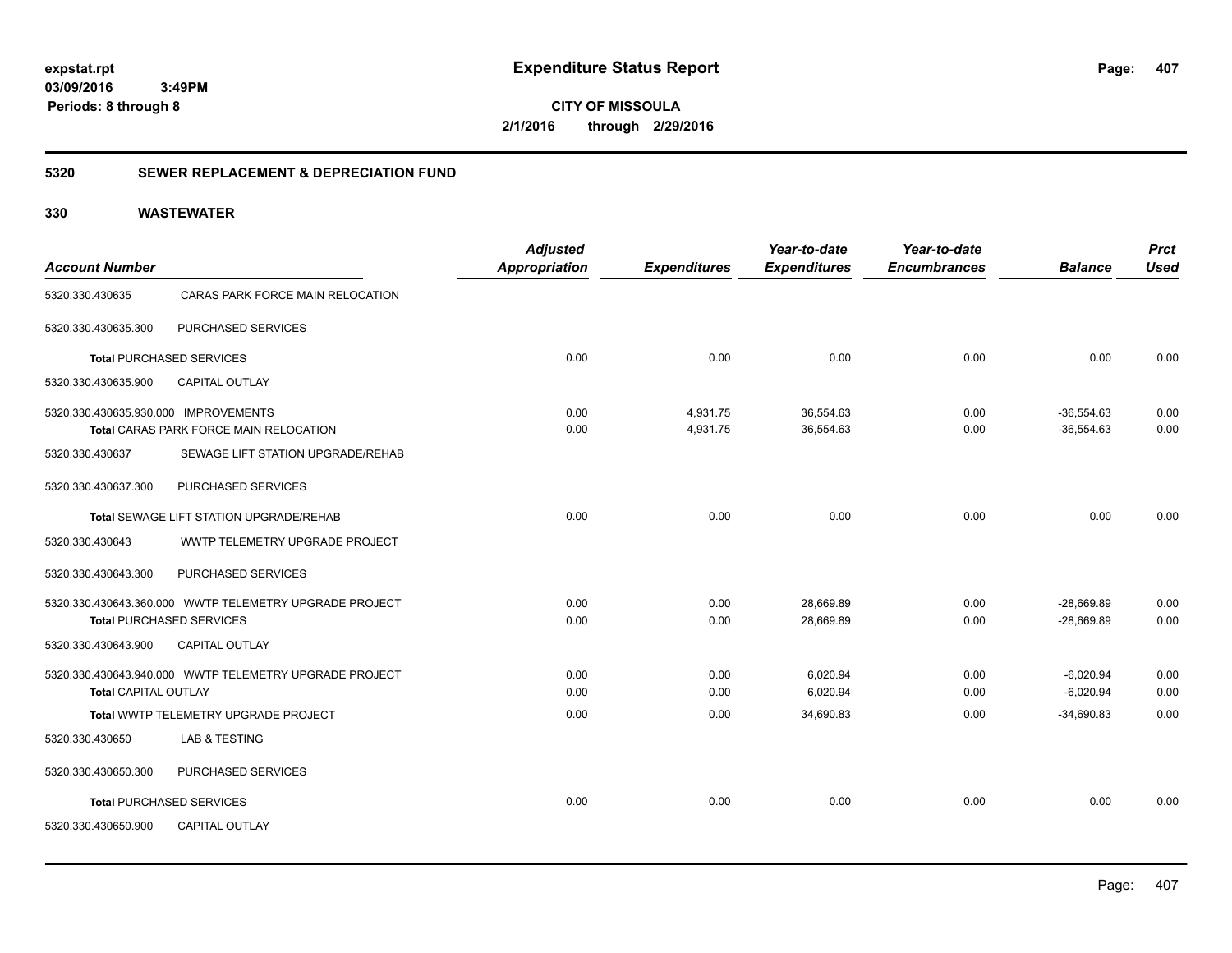**CITY OF MISSOULA 2/1/2016 through 2/29/2016**

### **5320 SEWER REPLACEMENT & DEPRECIATION FUND**

| <b>Account Number</b>          |                                                | <b>Adjusted</b><br><b>Appropriation</b> | <b>Expenditures</b> | Year-to-date<br><b>Expenditures</b> | Year-to-date<br><b>Encumbrances</b> | <b>Balance</b>         | <b>Prct</b><br><b>Used</b> |
|--------------------------------|------------------------------------------------|-----------------------------------------|---------------------|-------------------------------------|-------------------------------------|------------------------|----------------------------|
| <b>Total LAB &amp; TESTING</b> | 5320.330.430650.940.000 MASS SPECTROPHOTOMETER | 50,000.00<br>50,000.00                  | 0.00<br>0.00        | 0.00<br>0.00                        | 0.00<br>0.00                        | 50,000.00<br>50,000.00 | 0.00<br>0.00               |
| 5320.330.430651                | TRANSFER TO SEWER LOAN                         |                                         |                     |                                     |                                     |                        |                            |
| 5320.330.430651.800            | OTHER OBJECTS                                  |                                         |                     |                                     |                                     |                        |                            |
|                                | Total TRANSFER TO SEWER LOAN                   | 0.00                                    | 0.00                | 0.00                                | 0.00                                | 0.00                   | 0.00                       |
| 5320.330.430660                | <b>ENGINEEERING</b>                            |                                         |                     |                                     |                                     |                        |                            |
| 5320.330.430660.900            | <b>CAPITAL OUTLAY</b>                          |                                         |                     |                                     |                                     |                        |                            |
| <b>Total ENGINEEERING</b>      |                                                | 0.00                                    | 0.00                | 0.00                                | 0.00                                | 0.00                   | 0.00                       |
| 5320.330.430680                | <b>WWTP REHAB</b>                              |                                         |                     |                                     |                                     |                        |                            |
| 5320.330.430680.300            | PURCHASED SERVICES                             |                                         |                     |                                     |                                     |                        |                            |
| <b>Total WWTP REHAB</b>        |                                                | 0.00                                    | 0.00                | 0.00                                | 0.00                                | 0.00                   | 0.00                       |
| 5320.330.430681                | EAST BROADWAY LIFT STATION                     |                                         |                     |                                     |                                     |                        |                            |
| 5320.330.430681.300            | PURCHASED SERVICES                             |                                         |                     |                                     |                                     |                        |                            |
|                                | <b>Total PURCHASED SERVICES</b>                | 0.00                                    | 0.00                | 0.00                                | 0.00                                | 0.00                   | 0.00                       |
| 5320.330.430681.900            | <b>CAPITAL OUTLAY</b>                          |                                         |                     |                                     |                                     |                        |                            |
|                                | Total EAST BROADWAY LIFT STATION               | 0.00                                    | 0.00                | 0.00                                | 0.00                                | 0.00                   | 0.00                       |
| 5320.330.430682                | RESERVE ST LIFT STATION                        |                                         |                     |                                     |                                     |                        |                            |
| 5320.330.430682.300            | PURCHASED SERVICES                             |                                         |                     |                                     |                                     |                        |                            |
|                                | <b>Total PURCHASED SERVICES</b>                | 0.00                                    | 0.00                | 0.00                                | 0.00                                | 0.00                   | 0.00                       |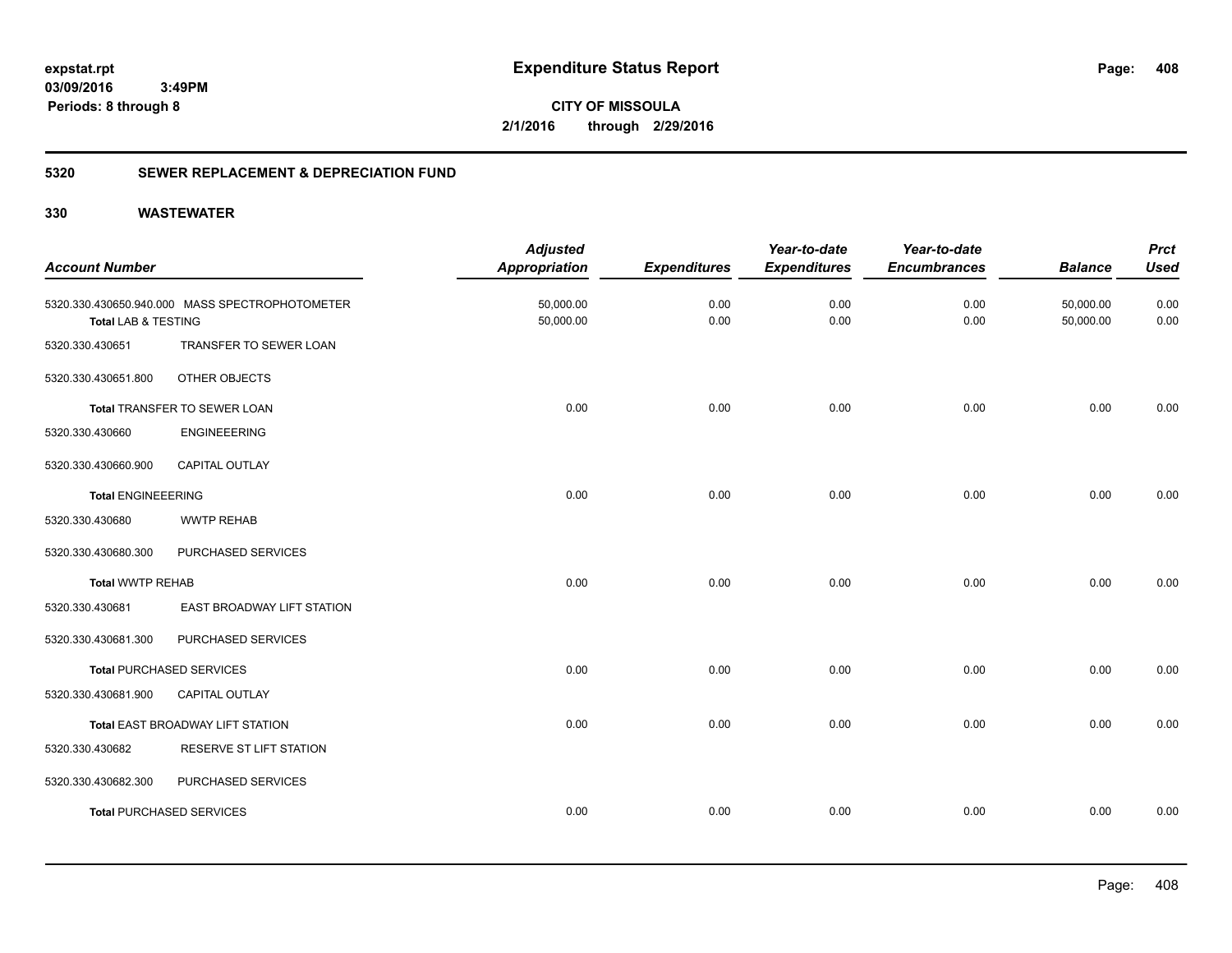**CITY OF MISSOULA 2/1/2016 through 2/29/2016**

### **5320 SEWER REPLACEMENT & DEPRECIATION FUND**

|                               |                                            | <b>Adjusted</b>      |                     | Year-to-date        | Year-to-date        |                | <b>Prct</b> |
|-------------------------------|--------------------------------------------|----------------------|---------------------|---------------------|---------------------|----------------|-------------|
| <b>Account Number</b>         |                                            | <b>Appropriation</b> | <b>Expenditures</b> | <b>Expenditures</b> | <b>Encumbrances</b> | <b>Balance</b> | <b>Used</b> |
| 5320.330.430682.900           | <b>CAPITAL OUTLAY</b>                      |                      |                     |                     |                     |                |             |
|                               | Total RESERVE ST LIFT STATION              | 0.00                 | 0.00                | 0.00                | 0.00                | 0.00           | 0.00        |
| 5320.330.430683               | DICKENS ST LIFT STATION                    |                      |                     |                     |                     |                |             |
| 5320.330.430683.900           | <b>CAPITAL OUTLAY</b>                      |                      |                     |                     |                     |                |             |
|                               | Total DICKENS ST LIFT STATION              | 0.00                 | 0.00                | 0.00                | 0.00                | 0.00           | 0.00        |
| 5320.330.430684               | MILLER CREEK SEWER INTERCEPTOR             |                      |                     |                     |                     |                |             |
| 5320.330.430684.300           | PURCHASED SERVICES                         |                      |                     |                     |                     |                |             |
|                               | <b>Total PURCHASED SERVICES</b>            | 0.00                 | 0.00                | 0.00                | 0.00                | 0.00           | 0.00        |
| 5320.330.430684.800           | OTHER OBJECTS                              |                      |                     |                     |                     |                |             |
|                               | Total MILLER CREEK SEWER INTERCEPTOR       | 0.00                 | 0.00                | 0.00                | 0.00                | 0.00           | 0.00        |
| 5320.330.430685               | <b>TWAS ODOR CONTROL</b>                   |                      |                     |                     |                     |                |             |
| 5320.330.430685.300           | PURCHASED SERVICES                         |                      |                     |                     |                     |                |             |
|                               | <b>Total TWAS ODOR CONTROL</b>             | 0.00                 | 0.00                | 0.00                | 0.00                | 0.00           | 0.00        |
| 5320.330.430688               | *** Title Not Found ***                    |                      |                     |                     |                     |                |             |
| 5320.330.430688.300           | PURCHASED SERVICES                         |                      |                     |                     |                     |                |             |
| Total *** Title Not Found *** |                                            | 0.00                 | 0.00                | 0.00                | 0.00                | 0.00           | 0.00        |
| 5320.330.430689               | FY11 \$1.29M Sewer Bond Construction       |                      |                     |                     |                     |                |             |
| 5320.330.430689.800           | OTHER OBJECTS                              |                      |                     |                     |                     |                |             |
|                               | Total FY11 \$1.29M Sewer Bond Construction | 0.00                 | 0.00                | 0.00                | 0.00                | 0.00           | 0.00        |
|                               |                                            |                      |                     |                     |                     |                |             |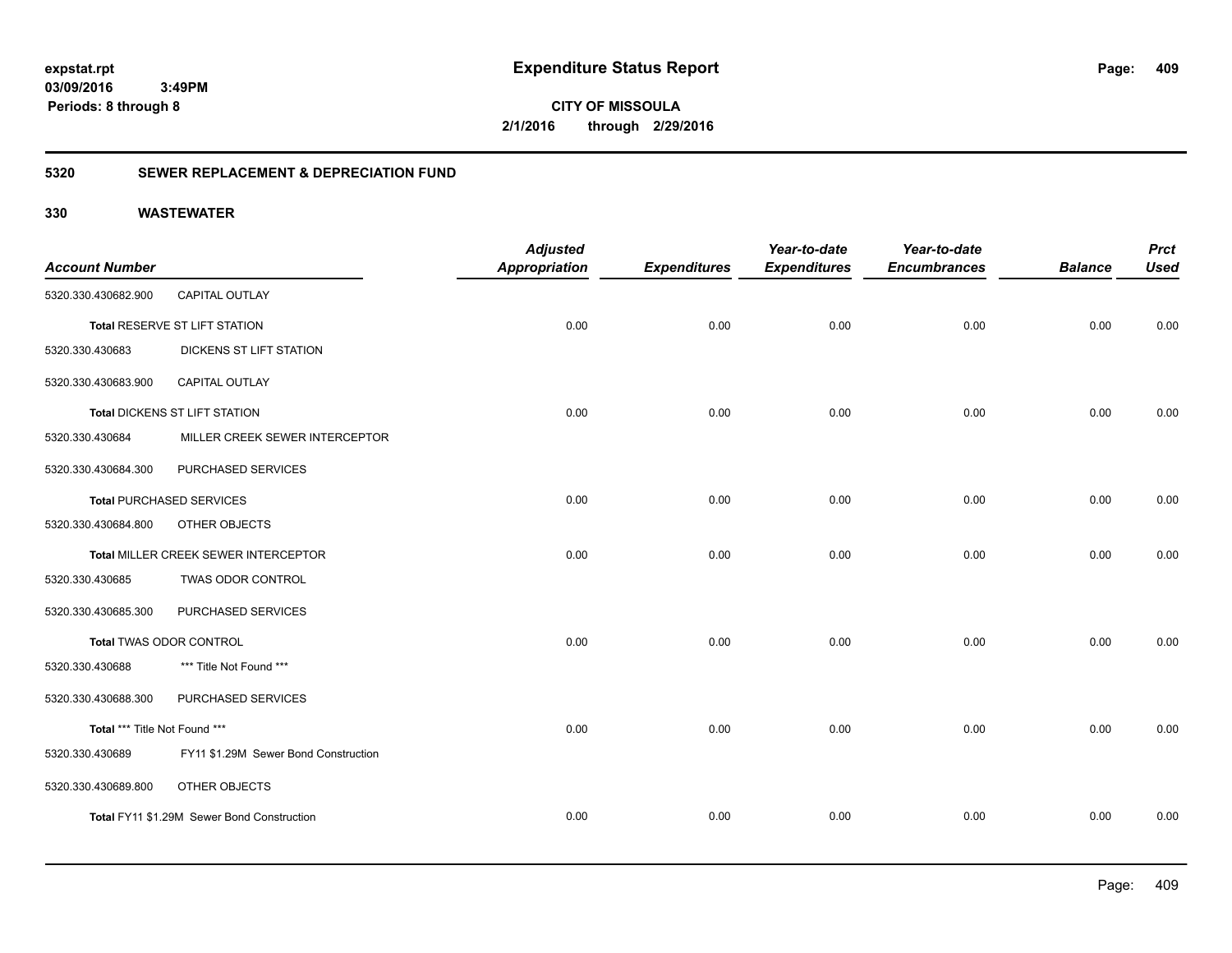**CITY OF MISSOULA 2/1/2016 through 2/29/2016**

### **5320 SEWER REPLACEMENT & DEPRECIATION FUND**

| <b>Account Number</b> |                                                | <b>Adjusted</b><br>Appropriation | <b>Expenditures</b> | Year-to-date<br><b>Expenditures</b> | Year-to-date<br><b>Encumbrances</b> | <b>Balance</b> | <b>Prct</b><br><b>Used</b> |
|-----------------------|------------------------------------------------|----------------------------------|---------------------|-------------------------------------|-------------------------------------|----------------|----------------------------|
| 5320.330.430691       | <b>HYBRID POPLAR SEWER PROJECT</b>             |                                  |                     |                                     |                                     |                |                            |
| 5320.330.430691.900   | CAPITAL OUTLAY                                 |                                  |                     |                                     |                                     |                |                            |
|                       | Total HYBRID POPLAR SEWER PROJECT              | 0.00                             | 0.00                | 0.00                                | 0.00                                | 0.00           | 0.00                       |
| 5320.330.430695       | FY13 SEWER REFUNDING                           |                                  |                     |                                     |                                     |                |                            |
| 5320.330.430695.300   | PURCHASED SERVICES                             |                                  |                     |                                     |                                     |                |                            |
|                       | Total FY13 SEWER REFUNDING                     | 0.00                             | 0.00                | 0.00                                | 0.00                                | 0.00           | 0.00                       |
| 5320.330.430697       | <b>BROADWAY INTERCEPTOR</b>                    |                                  |                     |                                     |                                     |                |                            |
| 5320.330.430697.300   | PURCHASED SERVICES                             |                                  |                     |                                     |                                     |                |                            |
|                       | Total BROADWAY INTERCEPTOR                     | 0.00                             | 0.00                | 0.00                                | 0.00                                | 0.00           | 0.00                       |
| 5320.330.430700       | LINDA VISTA/MALONEY RANCH CAPACITY CONST       |                                  |                     |                                     |                                     |                |                            |
| 5320.330.430700.900   | CAPITAL OUTLAY                                 |                                  |                     |                                     |                                     |                |                            |
|                       | Total LINDA VISTA/MALONEY RANCH CAPACITY CONST | 0.00                             | 0.00                | 0.00                                | 0.00                                | 0.00           | 0.00                       |
| 5320.330.430701       | <b>HEADWORKS PROJECT</b>                       |                                  |                     |                                     |                                     |                |                            |
| 5320.330.430701.900   | <b>CAPITAL OUTLAY</b>                          |                                  |                     |                                     |                                     |                |                            |
|                       | Total HEADWORKS PROJECT                        | 0.00                             | 0.00                | 0.00                                | 0.00                                | 0.00           | 0.00                       |
| 5320.330.430702       | COUNTY RSID WYE SEWER PROJECT                  |                                  |                     |                                     |                                     |                |                            |
| 5320.330.430702.300   | PURCHASED SERVICES                             |                                  |                     |                                     |                                     |                |                            |
|                       | <b>Total PURCHASED SERVICES</b>                | 0.00                             | 0.00                | 0.00                                | 0.00                                | 0.00           | 0.00                       |
| 5320.330.430702.900   | <b>CAPITAL OUTLAY</b>                          |                                  |                     |                                     |                                     |                |                            |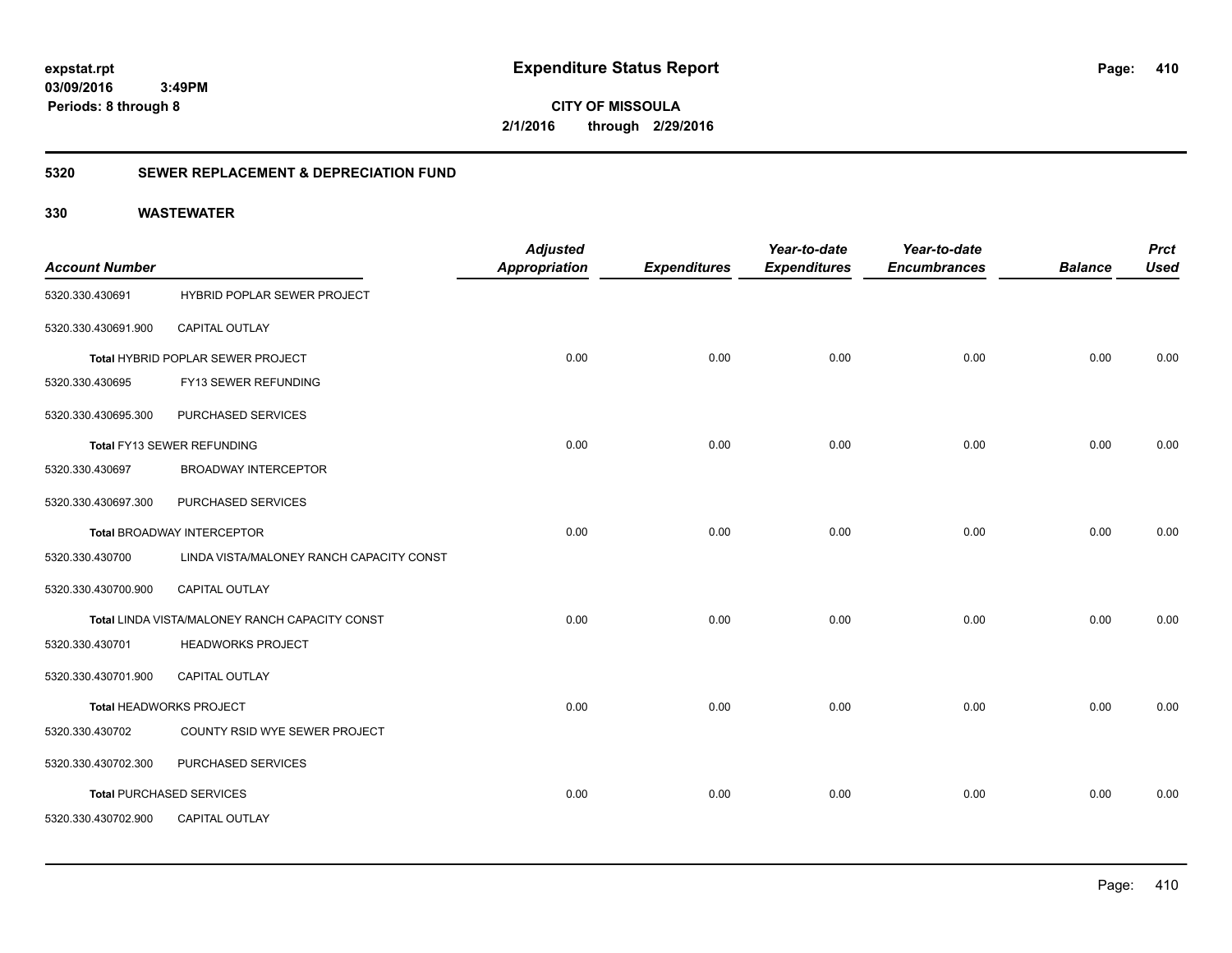**CITY OF MISSOULA 2/1/2016 through 2/29/2016**

### **5320 SEWER REPLACEMENT & DEPRECIATION FUND**

| <b>Account Number</b>     |                                                                                                                                                                 | <b>Adjusted</b><br><b>Appropriation</b> | <b>Expenditures</b>  | Year-to-date<br><b>Expenditures</b> | Year-to-date<br><b>Encumbrances</b> | <b>Balance</b>                     | <b>Prct</b><br><b>Used</b> |
|---------------------------|-----------------------------------------------------------------------------------------------------------------------------------------------------------------|-----------------------------------------|----------------------|-------------------------------------|-------------------------------------|------------------------------------|----------------------------|
|                           | Total COUNTY RSID WYE SEWER PROJECT                                                                                                                             | 0.00                                    | 0.00                 | 0.00                                | 0.00                                | 0.00                               | 0.00                       |
| 5320.330.430706           | <b>RUSSELL ST INTERCEPTOR</b>                                                                                                                                   |                                         |                      |                                     |                                     |                                    |                            |
| 5320.330.430706.300       | PURCHASED SERVICES                                                                                                                                              |                                         |                      |                                     |                                     |                                    |                            |
|                           | 5320.330.430706.360.000 REPAIR & MAINTENANCE<br>Total RUSSELL ST INTERCEPTOR                                                                                    | 14,000.00<br>14,000.00                  | 0.00<br>0.00         | 0.00<br>0.00                        | 0.00<br>0.00                        | 14,000.00<br>14,000.00             | 0.00<br>0.00               |
| 5320.330.430707           | RATTLESNAKE COLLECTION SYSTEM                                                                                                                                   |                                         |                      |                                     |                                     |                                    |                            |
| 5320.330.430707.900       | <b>CAPITAL OUTLAY</b>                                                                                                                                           |                                         |                      |                                     |                                     |                                    |                            |
|                           | Total RATTLESNAKE COLLECTION SYSTEM                                                                                                                             | 0.00                                    | 0.00                 | 0.00                                | 0.00                                | 0.00                               | 0.00                       |
| 5320.330.490505           | ACCELA LOAN DEBT SERVICE                                                                                                                                        |                                         |                      |                                     |                                     |                                    |                            |
| 5320.330.490505.600       | <b>DEBT SERVICE</b>                                                                                                                                             |                                         |                      |                                     |                                     |                                    |                            |
| <b>Total DEBT SERVICE</b> |                                                                                                                                                                 | 0.00                                    | 0.00                 | 0.00                                | 0.00                                | 0.00                               | 0.00                       |
| 5320.330.490505.800       | OTHER OBJECTS                                                                                                                                                   |                                         |                      |                                     |                                     |                                    |                            |
|                           | Total ACCELA LOAN DEBT SERVICE                                                                                                                                  | 0.00                                    | 0.00                 | 0.00                                | 0.00                                | 0.00                               | 0.00                       |
| 5320.330.490506           | <b>CORE FINANCED EQUIPMENT</b>                                                                                                                                  |                                         |                      |                                     |                                     |                                    |                            |
| 5320.330.490506.600       | <b>DEBT SERVICE</b>                                                                                                                                             |                                         |                      |                                     |                                     |                                    |                            |
| 5320.330.499999           | 5320.330.490506.610.000 FINANCED EQUIPMENT/PRINCIPAL<br>5320.330.490506.620.000 INTEREST / SERVICE FEES<br>Total CORE FINANCED EQUIPMENT<br><b>NEW REQUESTS</b> | 83,015.00<br>6,363.00<br>89,378.00      | 0.00<br>0.00<br>0.00 | 34,513.60<br>2,269.69<br>36,783.29  | 0.00<br>0.00<br>0.00                | 48,501.40<br>4,093.31<br>52,594.71 | 41.58<br>35.67<br>41.15    |
| 5320.330.499999.900       | <b>CAPITAL OUTLAY</b>                                                                                                                                           |                                         |                      |                                     |                                     |                                    |                            |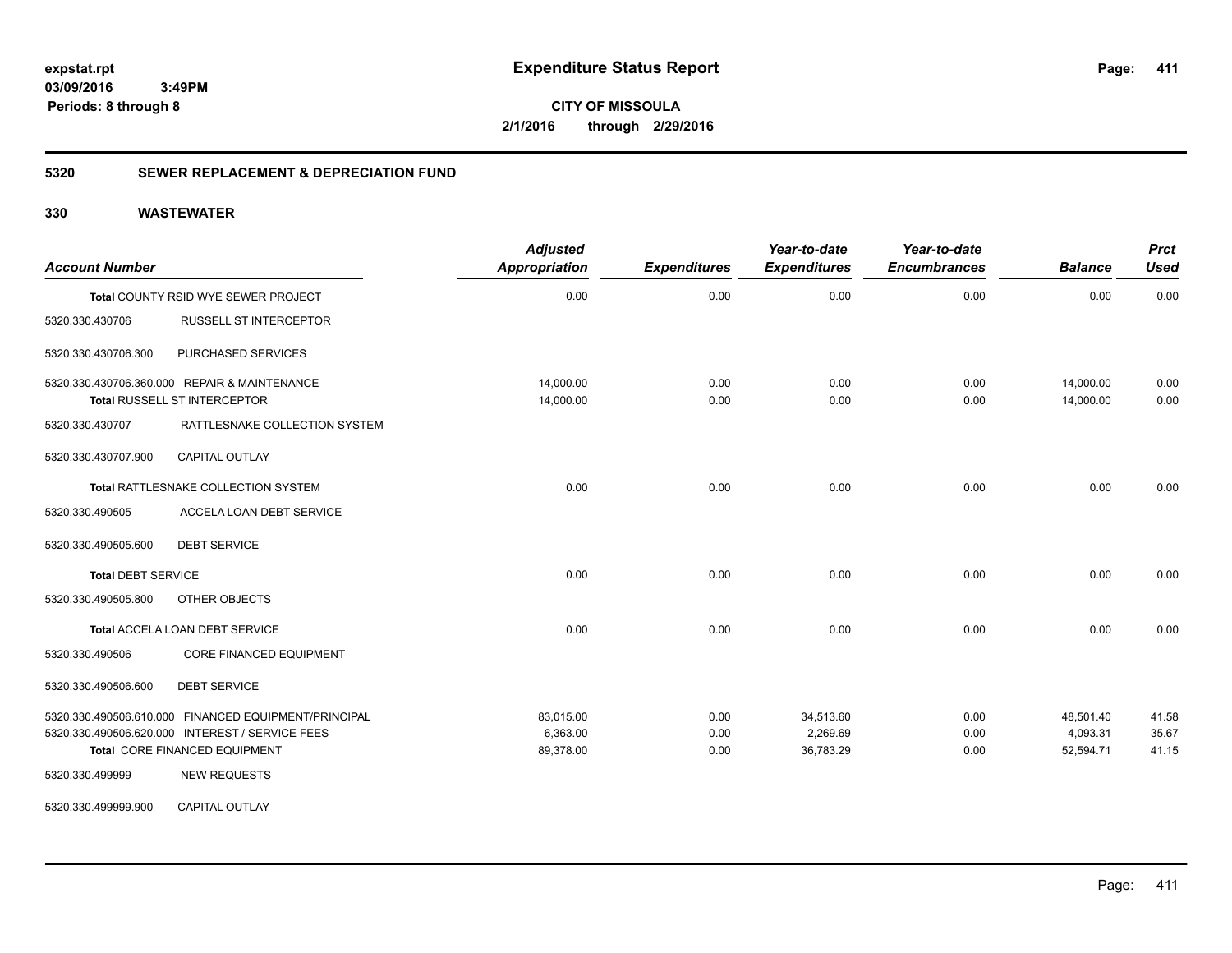**CITY OF MISSOULA 2/1/2016 through 2/29/2016**

### **5320 SEWER REPLACEMENT & DEPRECIATION FUND**

| <b>Account Number</b> |                                                        | <b>Adjusted</b><br><b>Appropriation</b> | <b>Expenditures</b> | Year-to-date<br><b>Expenditures</b> | Year-to-date<br><b>Encumbrances</b> | <b>Balance</b> | <b>Prct</b><br><b>Used</b> |
|-----------------------|--------------------------------------------------------|-----------------------------------------|---------------------|-------------------------------------|-------------------------------------|----------------|----------------------------|
|                       | <b>Total NEW REQUESTS</b>                              |                                         | 0.00                | 0.00                                | 0.00                                | 0.00           | 0.00                       |
| 5320.330.510110       | <b>MERCHANT SERVICES</b>                               |                                         |                     |                                     |                                     |                |                            |
| 5320.330.510110.500   | <b>FIXED CHARGES</b>                                   |                                         |                     |                                     |                                     |                |                            |
|                       | <b>Total MERCHANT SERVICES</b>                         | 0.00                                    | 0.00                | 0.00                                | 0.00                                | 0.00           | 0.00                       |
| 5320.330.521000       | INTERFUND OPERATING TRANSFERS                          |                                         |                     |                                     |                                     |                |                            |
| 5320.330.521000.800   | OTHER OBJECTS                                          |                                         |                     |                                     |                                     |                |                            |
|                       | <b>Total INTERFUND OPERATING TRANSFERS</b>             | 0.00                                    | 0.00                | 0.00                                | 0.00                                | 0.00           | 0.00                       |
|                       | <b>Total SEWER REPLACEMENT &amp; DEPRECIATION FUND</b> | 613,378.00                              | 18,530.37           | 250,748.44                          | 0.00                                | 362,629.56     | 40.88                      |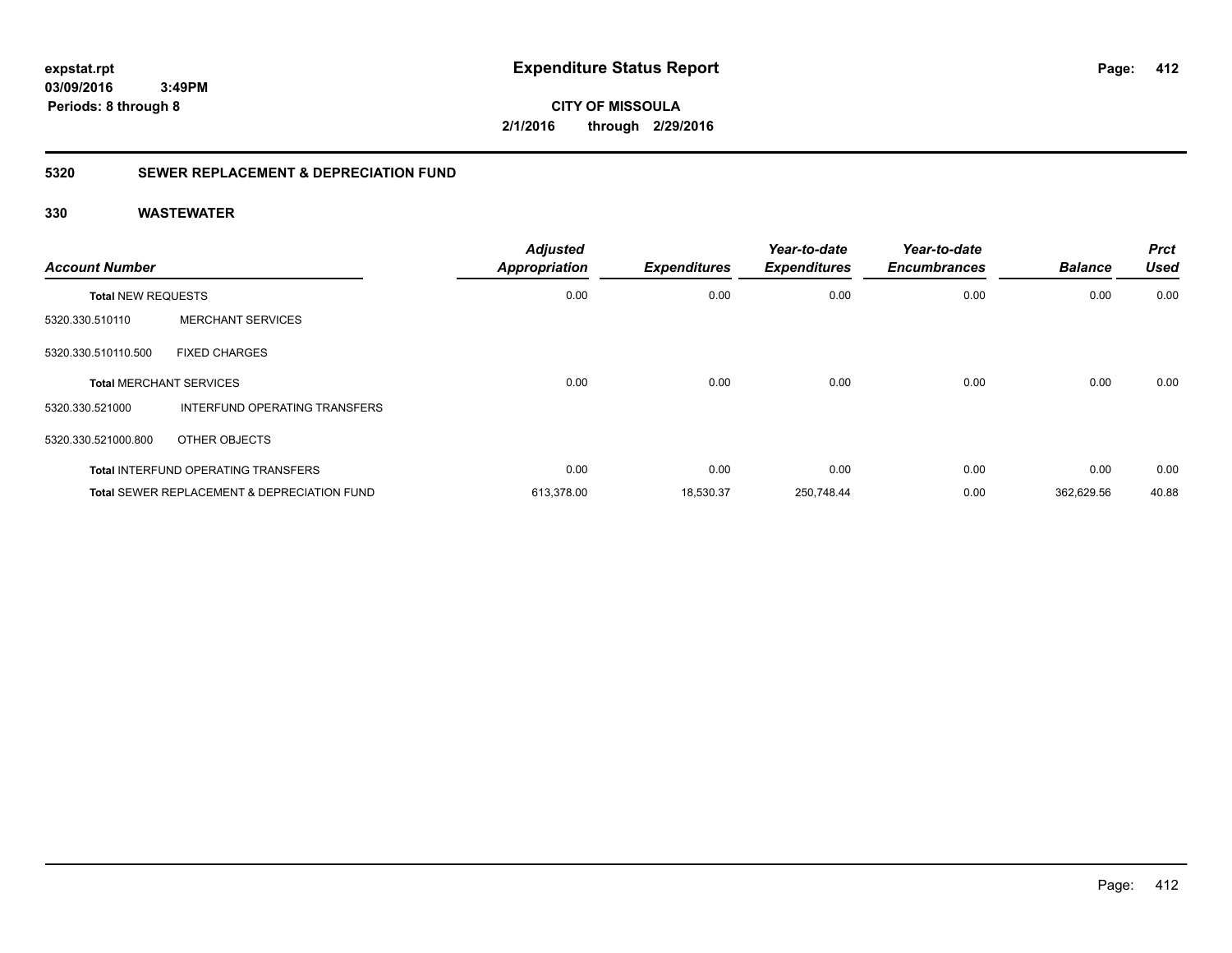### **5325 SEWER DEVELOPMENT FEE FUND**

| <b>Account Number</b>           |                                                      | <b>Adjusted</b><br>Appropriation | <b>Expenditures</b> | Year-to-date<br><b>Expenditures</b> | Year-to-date<br><b>Encumbrances</b> | <b>Balance</b> | <b>Prct</b><br><b>Used</b> |
|---------------------------------|------------------------------------------------------|----------------------------------|---------------------|-------------------------------------|-------------------------------------|----------------|----------------------------|
| 5325.330.430620                 | <b>FACILITIES</b>                                    |                                  |                     |                                     |                                     |                |                            |
| 5325.330.430620.900             | CAPITAL OUTLAY                                       |                                  |                     |                                     |                                     |                |                            |
| <b>Total FACILITIES</b>         |                                                      | 0.00                             | 0.00                | 0.00                                | 0.00                                | 0.00           | 0.00                       |
| 5325.330.430630                 | <b>COLLECTIONS &amp; TRANSMISSIONS</b>               |                                  |                     |                                     |                                     |                |                            |
| 5325.330.430630.900             | <b>CAPITAL OUTLAY</b>                                |                                  |                     |                                     |                                     |                |                            |
|                                 | 5325.330.430630.930.000 OLD HYW 93 SEWER INTERCEPTOR | 60,000.00                        | 10,874.79           | 45,457.40                           | 0.00                                | 14,542.60      | 75.76                      |
|                                 | Total COLLECTIONS & TRANSMISSIONS                    | 60,000.00                        | 10,874.79           | 45,457.40                           | 0.00                                | 14,542.60      | 75.76                      |
| 5325.330.430632                 | HYBRID POPLAR EFFLUENT APP                           |                                  |                     |                                     |                                     |                |                            |
| 5325.330.430632.300             | PURCHASED SERVICES                                   |                                  |                     |                                     |                                     |                |                            |
| <b>Total PURCHASED SERVICES</b> |                                                      | 0.00                             | 0.00                | 0.00                                | 0.00                                | 0.00           | 0.00                       |
| 5325.330.430632.900             | <b>CAPITAL OUTLAY</b>                                |                                  |                     |                                     |                                     |                |                            |
|                                 | Total HYBRID POPLAR EFFLUENT APP                     | 0.00                             | 0.00                | 0.00                                | 0.00                                | 0.00           | 0.00                       |
| 5325.330.430636                 | OVERSIZING ASSISTANCE                                |                                  |                     |                                     |                                     |                |                            |
| 5325.330.430636.900             | CAPITAL OUTLAY                                       |                                  |                     |                                     |                                     |                |                            |
|                                 | 5325.330.430636.930.000 OVERSIZING ASSISTANCE        | 50,000.00                        | 0.00                | 0.00                                | 0.00                                | 50,000.00      | 0.00                       |
|                                 | <b>Total OVERSIZING ASSISTANCE</b>                   | 50,000.00                        | 0.00                | 0.00                                | 0.00                                | 50,000.00      | 0.00                       |
| 5325.330.430637                 | SEWAGE LIFT STATION UPGRADE/REHAB                    |                                  |                     |                                     |                                     |                |                            |
| 5325.330.430637.300             | PURCHASED SERVICES                                   |                                  |                     |                                     |                                     |                |                            |
|                                 | Total SEWAGE LIFT STATION UPGRADE/REHAB              | 0.00                             | 0.00                | 0.00                                | 0.00                                | 0.00           | 0.00                       |
| 5325.330.430660                 | <b>ENGINEEERING</b>                                  |                                  |                     |                                     |                                     |                |                            |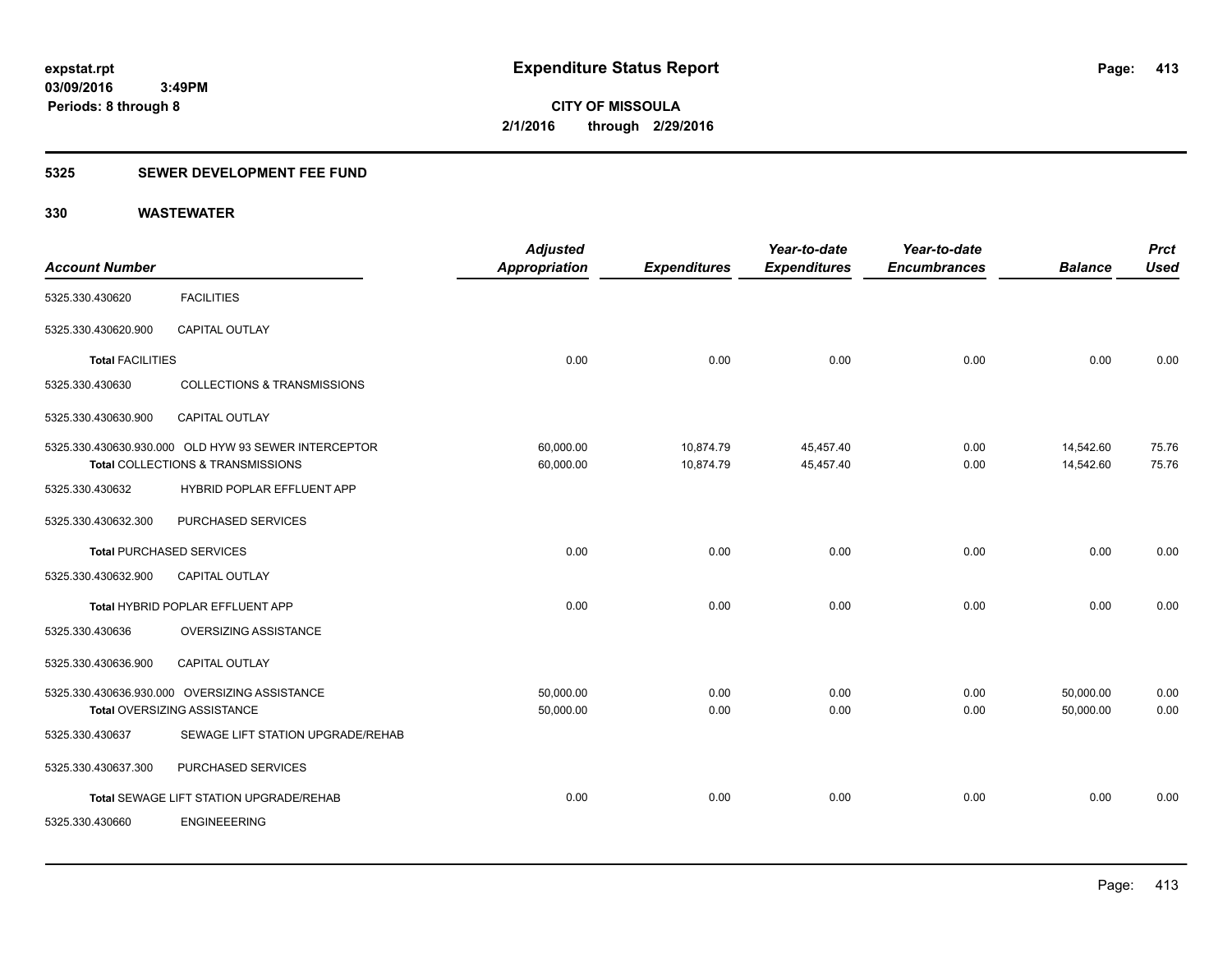### **5325 SEWER DEVELOPMENT FEE FUND**

|                                 |                                            | <b>Adjusted</b>      |                     | Year-to-date        | Year-to-date        |                | <b>Prct</b> |
|---------------------------------|--------------------------------------------|----------------------|---------------------|---------------------|---------------------|----------------|-------------|
| <b>Account Number</b>           |                                            | <b>Appropriation</b> | <b>Expenditures</b> | <b>Expenditures</b> | <b>Encumbrances</b> | <b>Balance</b> | <b>Used</b> |
| 5325.330.430660.300             | PURCHASED SERVICES                         |                      |                     |                     |                     |                |             |
| <b>Total ENGINEEERING</b>       |                                            | 0.00                 | 0.00                | 0.00                | 0.00                | 0.00           | 0.00        |
| 5325.330.430663                 | AIRPORT INTECEPTOR                         |                      |                     |                     |                     |                |             |
| 5325.330.430663.300             | PURCHASED SERVICES                         |                      |                     |                     |                     |                |             |
|                                 | <b>Total PURCHASED SERVICES</b>            | 0.00                 | 0.00                | 0.00                | 0.00                | 0.00           | 0.00        |
| 5325.330.430663.900             | <b>CAPITAL OUTLAY</b>                      |                      |                     |                     |                     |                |             |
| Total AIRPORT INTECEPTOR        |                                            | 0.00                 | 0.00                | 0.00                | 0.00                | 0.00           | 0.00        |
| 5325.330.430683                 | TWITE PUMP STATION                         |                      |                     |                     |                     |                |             |
| 5325.330.430683.900             | <b>CAPITAL OUTLAY</b>                      |                      |                     |                     |                     |                |             |
|                                 | 5325.330.430683.930.000 TWITE PUMP STATION | 117,118.00           | 0.00                | 117,117.00          | 0.00                | 1.00           | 100.00      |
| <b>Total TWITE PUMP STATION</b> |                                            | 117,118.00           | 0.00                | 117,117.00          | 0.00                | 1.00           | 100.00      |
| 5325.330.430684                 | MILLER CREEK INTERCEPTOR                   |                      |                     |                     |                     |                |             |
| 5325.330.430684.900             | <b>CAPITAL OUTLAY</b>                      |                      |                     |                     |                     |                |             |
|                                 | Total MILLER CREEK INTERCEPTOR             | 0.00                 | 0.00                | 0.00                | 0.00                | 0.00           | 0.00        |
| 5325.330.430690                 | <b>EKO COMPOST</b>                         |                      |                     |                     |                     |                |             |
| 5325.330.430690.300             | PURCHASED SERVICES                         |                      |                     |                     |                     |                |             |
|                                 | <b>Total PURCHASED SERVICES</b>            | 0.00                 | 0.00                | 0.00                | 0.00                | 0.00           | 0.00        |
| 5325.330.430690.800             | OTHER OBJECTS                              |                      |                     |                     |                     |                |             |
| <b>Total OTHER OBJECTS</b>      |                                            | 0.00                 | 0.00                | 0.00                | 0.00                | 0.00           | 0.00        |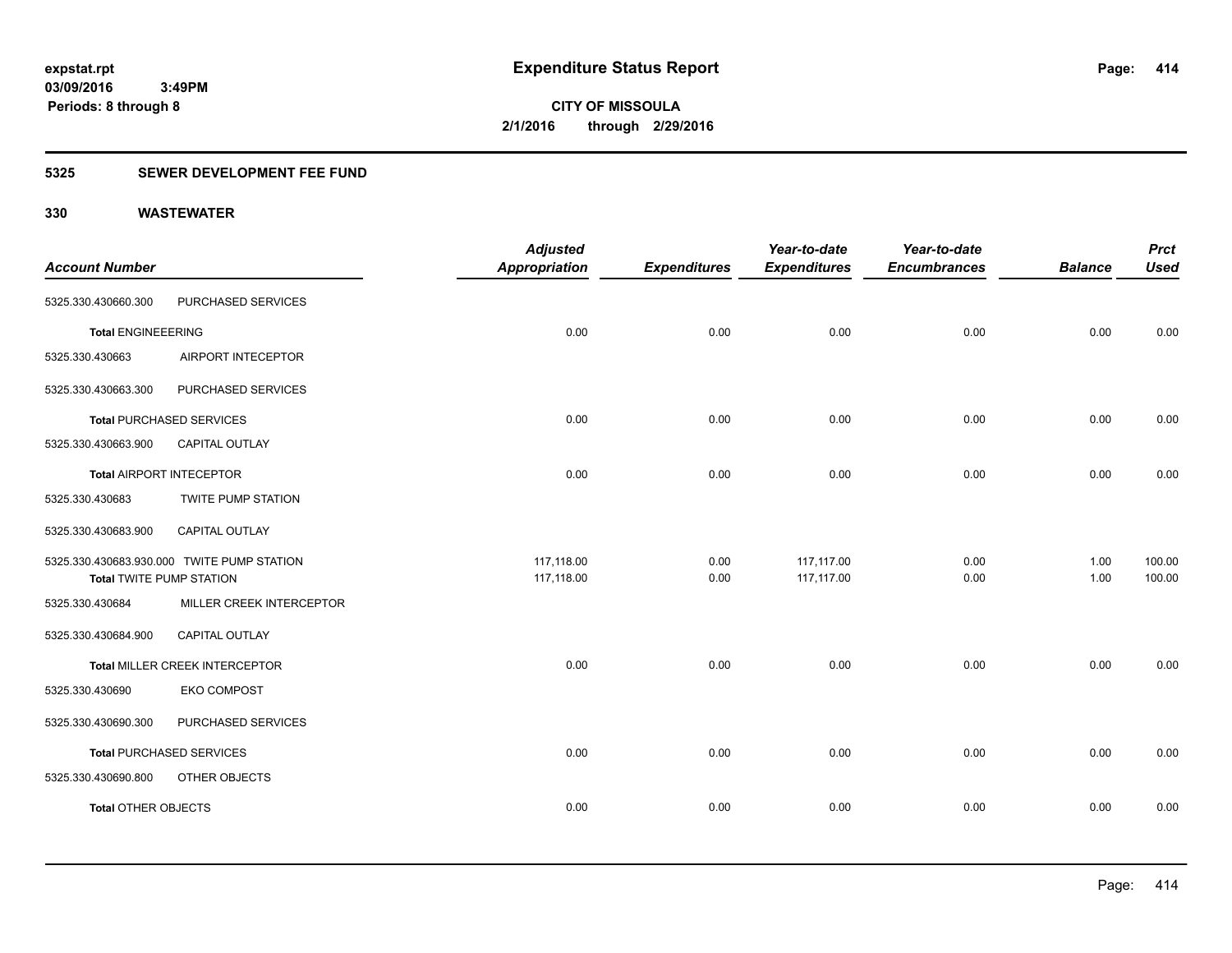### **5325 SEWER DEVELOPMENT FEE FUND**

|                               |                                              | <b>Adjusted</b>      |                     | Year-to-date        | Year-to-date        |                | <b>Prct</b> |
|-------------------------------|----------------------------------------------|----------------------|---------------------|---------------------|---------------------|----------------|-------------|
| <b>Account Number</b>         |                                              | <b>Appropriation</b> | <b>Expenditures</b> | <b>Expenditures</b> | <b>Encumbrances</b> | <b>Balance</b> | <b>Used</b> |
| 5325.330.430690.900           | CAPITAL OUTLAY                               |                      |                     |                     |                     |                |             |
| <b>Total EKO COMPOST</b>      |                                              | 0.00                 | 0.00                | 0.00                | 0.00                | 0.00           | 0.00        |
| 5325.330.430697               | <b>BROADWAY INTERCEPTOR</b>                  |                      |                     |                     |                     |                |             |
| 5325.330.430697.900           | <b>CAPITAL OUTLAY</b>                        |                      |                     |                     |                     |                |             |
|                               | 5325.330.430697.930.000 BROADWAY INTERCEPTOR | 20,000.00            | 0.00                | 0.00                | 0.00                | 20,000.00      | 0.00        |
|                               | <b>Total BROADWAY INTERCEPTOR</b>            | 20,000.00            | 0.00                | 0.00                | 0.00                | 20,000.00      | 0.00        |
| 5325.330.430706               | <b>RUSSELL ST INTERCEPTOR</b>                |                      |                     |                     |                     |                |             |
| 5325.330.430706.300           | PURCHASED SERVICES                           |                      |                     |                     |                     |                |             |
|                               | <b>Total RUSSELL ST INTERCEPTOR</b>          | 0.00                 | 0.00                | 0.00                | 0.00                | 0.00           | 0.00        |
| 5325.330.430711               | *** Title Not Found ***                      |                      |                     |                     |                     |                |             |
| 5325.330.430711.900           | <b>CAPITAL OUTLAY</b>                        |                      |                     |                     |                     |                |             |
| Total *** Title Not Found *** |                                              | 0.00                 | 0.00                | 0.00                | 0.00                | 0.00           | 0.00        |
| 5325.330.490508               | EKO COMPOST LAND PURCHASE                    |                      |                     |                     |                     |                |             |
| 5325.330.490508.300           | PURCHASED SERVICES                           |                      |                     |                     |                     |                |             |
|                               | <b>Total PURCHASED SERVICES</b>              | 0.00                 | 0.00                | 0.00                | 0.00                | 0.00           | 0.00        |
| 5325.330.490508.600           | <b>DEBT SERVICE</b>                          |                      |                     |                     |                     |                |             |
| <b>Total DEBT SERVICE</b>     |                                              | 0.00                 | 0.00                | 0.00                | 0.00                | 0.00           | 0.00        |
| 5325.330.490508.900           | CAPITAL OUTLAY                               |                      |                     |                     |                     |                |             |
|                               | Total EKO COMPOST LAND PURCHASE              | 0.00                 | 0.00                | 0.00                | 0.00                | 0.00           | 0.00        |
| 5325.330.499999               | <b>NEW REQUESTS</b>                          |                      |                     |                     |                     |                |             |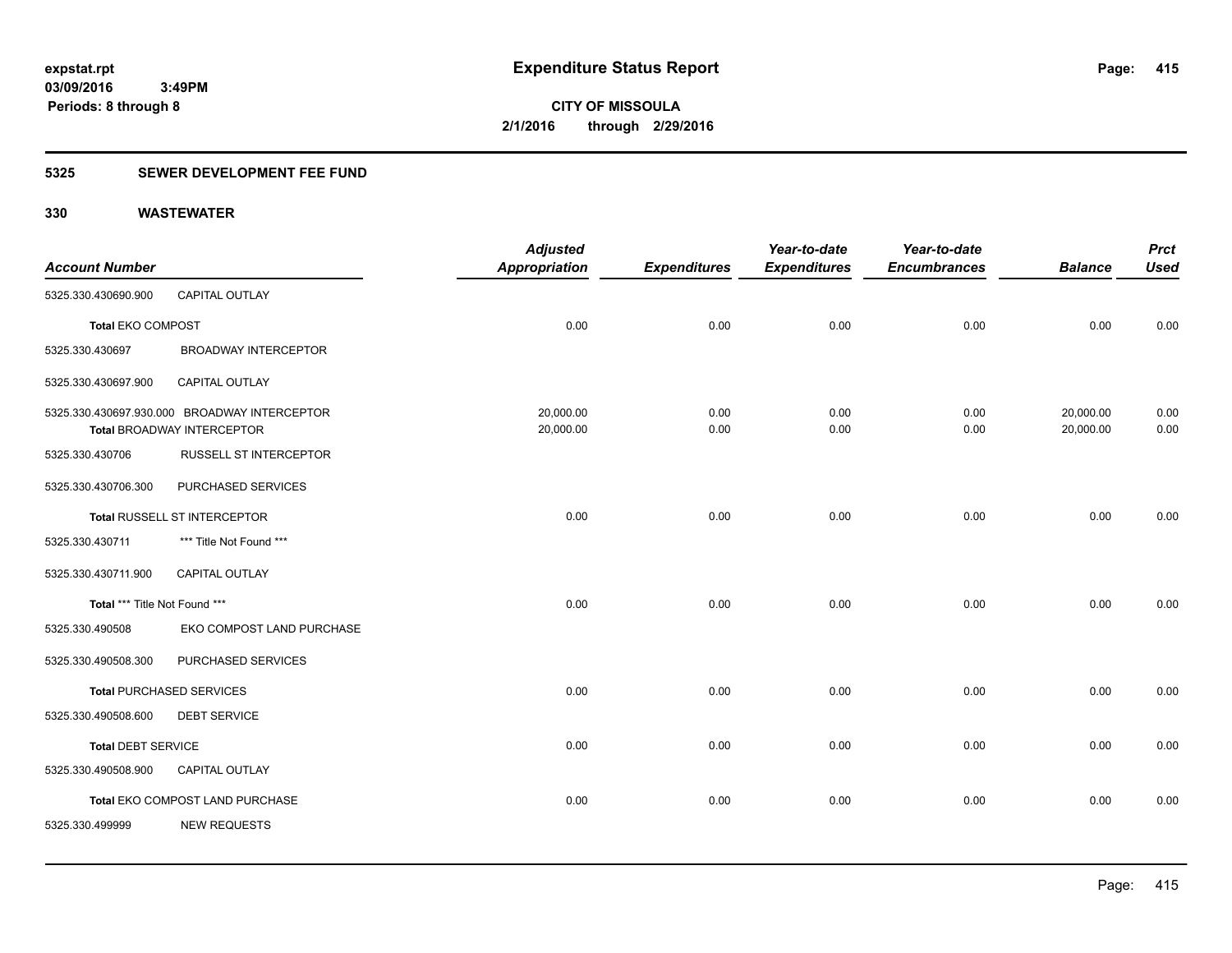### **5325 SEWER DEVELOPMENT FEE FUND**

| <b>Account Number</b>     |                                         | <b>Adjusted</b><br><b>Appropriation</b> | <b>Expenditures</b> | Year-to-date<br><b>Expenditures</b> | Year-to-date<br><b>Encumbrances</b> | <b>Balance</b> | <b>Prct</b><br><b>Used</b> |
|---------------------------|-----------------------------------------|-----------------------------------------|---------------------|-------------------------------------|-------------------------------------|----------------|----------------------------|
| 5325.330.499999.900       | <b>CAPITAL OUTLAY</b>                   |                                         |                     |                                     |                                     |                |                            |
| <b>Total NEW REQUESTS</b> |                                         | 0.00                                    | 0.00                | 0.00                                | 0.00                                | 0.00           | 0.00                       |
| 5325.330.510110           | <b>MERCHANT SERVICES</b>                |                                         |                     |                                     |                                     |                |                            |
| 5325.330.510110.500       | <b>FIXED CHARGES</b>                    |                                         |                     |                                     |                                     |                |                            |
|                           | <b>Total MERCHANT SERVICES</b>          | 0.00                                    | 0.00                | 0.00                                | 0.00                                | 0.00           | 0.00                       |
|                           | <b>Total SEWER DEVELOPMENT FEE FUND</b> | 247.118.00                              | 10.874.79           | 162.574.40                          | 0.00                                | 84.543.60      | 65.79                      |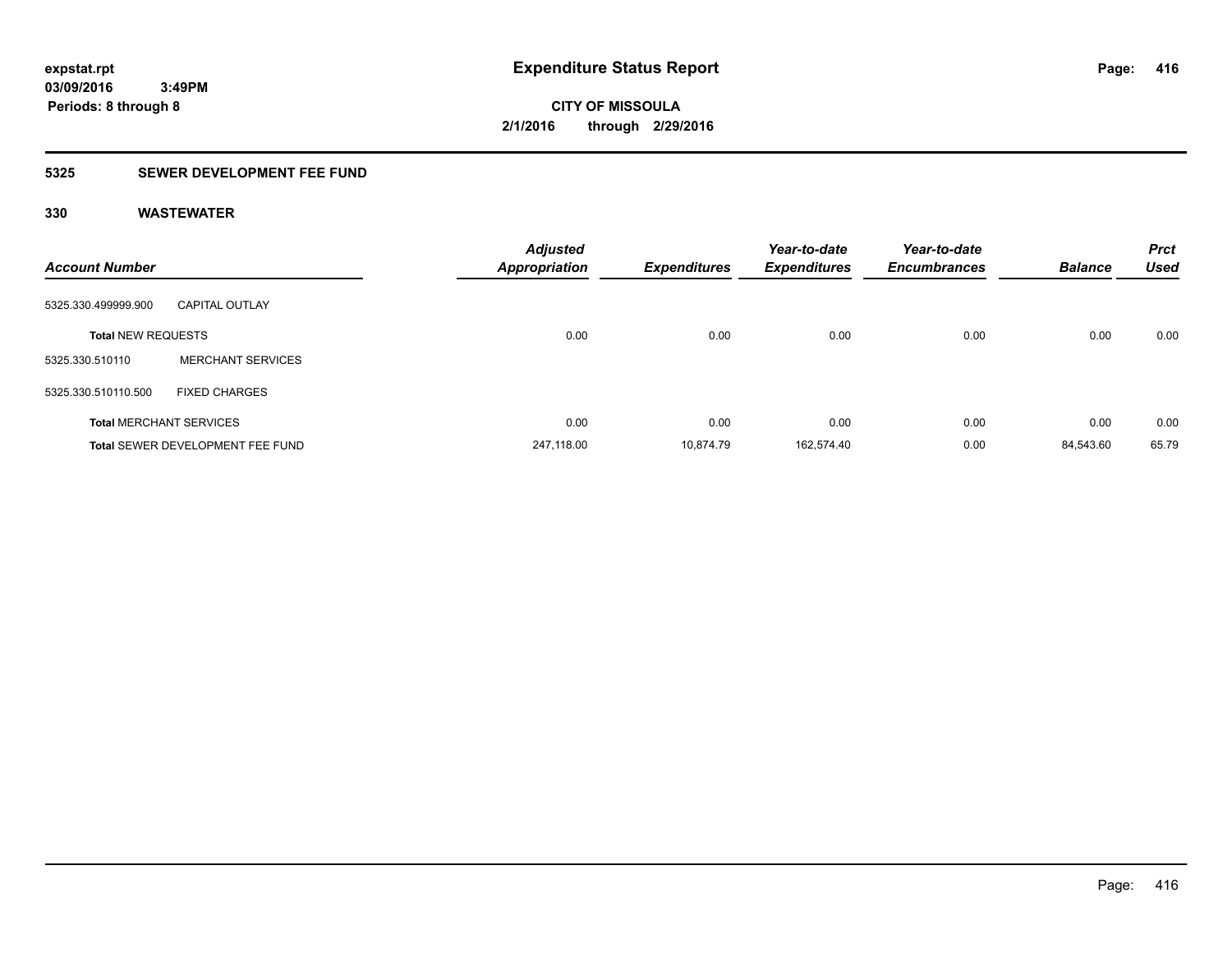#### **5340 SEWER CONSTRUCTION FUND**

| <b>Account Number</b>      |                                                                                                  | <b>Adjusted</b><br>Appropriation | <b>Expenditures</b>  | Year-to-date<br><b>Expenditures</b> | Year-to-date<br><b>Encumbrances</b> | <b>Balance</b>               | <b>Prct</b><br><b>Used</b> |
|----------------------------|--------------------------------------------------------------------------------------------------|----------------------------------|----------------------|-------------------------------------|-------------------------------------|------------------------------|----------------------------|
| 5340.330.430620            | <b>FACILITIES</b>                                                                                |                                  |                      |                                     |                                     |                              |                            |
| 5340.330.430620.900        | <b>CAPITAL OUTLAY</b>                                                                            |                                  |                      |                                     |                                     |                              |                            |
| <b>Total FACILITIES</b>    | 5340.330.430620.930.000 BIOGAS ELECTRICAL GENERATION                                             | 1,179,100.00<br>1,179,100.00     | 0.00<br>0.00         | 0.00<br>0.00                        | 0.00<br>0.00                        | 1,179,100.00<br>1,179,100.00 | 0.00<br>0.00               |
| 5340.330.430632            | <b>HYBRID POPLAR EFFLUENT APP</b>                                                                |                                  |                      |                                     |                                     |                              |                            |
| 5340.330.430632.900        | <b>CAPITAL OUTLAY</b>                                                                            |                                  |                      |                                     |                                     |                              |                            |
|                            | 5340.330.430632.930.000 SOLIDS DEWATERING SCREW PRESS<br><b>Total HYBRID POPLAR EFFLUENT APP</b> | 900,000.00<br>900,000.00         | 8,311.88<br>8,311.88 | 553,268.59<br>553,268.59            | 0.00<br>0.00                        | 346,731.41<br>346,731.41     | 61.47<br>61.47             |
| 5340.330.430682            | RESERVE ST LIFT STATION                                                                          |                                  |                      |                                     |                                     |                              |                            |
| 5340.330.430682.900        | <b>CAPITAL OUTLAY</b>                                                                            |                                  |                      |                                     |                                     |                              |                            |
|                            | 5340.330.430682.930.000 RESERVE ST LIFT STATION<br>Total RESERVE ST LIFT STATION                 | 1,417,200.00<br>1,417,200.00     | 5,574.48<br>5,574.48 | 5,574.48<br>5,574.48                | 0.00<br>0.00                        | 1,411,625.52<br>1,411,625.52 | 0.39<br>0.39               |
| 5340.330.430697            | <b>BROADWAY INTERCEPTOR</b>                                                                      |                                  |                      |                                     |                                     |                              |                            |
| 5340.330.430697.300        | PURCHASED SERVICES                                                                               |                                  |                      |                                     |                                     |                              |                            |
|                            | <b>Total BROADWAY INTERCEPTOR</b>                                                                | 0.00                             | 0.00                 | 0.00                                | 0.00                                | 0.00                         | 0.00                       |
| 5340.330.430701            | E RESERVE ST COLLECTOR                                                                           |                                  |                      |                                     |                                     |                              |                            |
| 5340.330.430701.800        | OTHER OBJECTS                                                                                    |                                  |                      |                                     |                                     |                              |                            |
| <b>Total OTHER OBJECTS</b> |                                                                                                  | 0.00                             | 0.00                 | 0.00                                | 0.00                                | 0.00                         | 0.00                       |
| 5340.330.430701.900        | <b>CAPITAL OUTLAY</b>                                                                            |                                  |                      |                                     |                                     |                              |                            |
|                            | Total E RESERVE ST COLLECTOR                                                                     | 0.00                             | 0.00                 | 0.00                                | 0.00                                | 0.00                         | 0.00                       |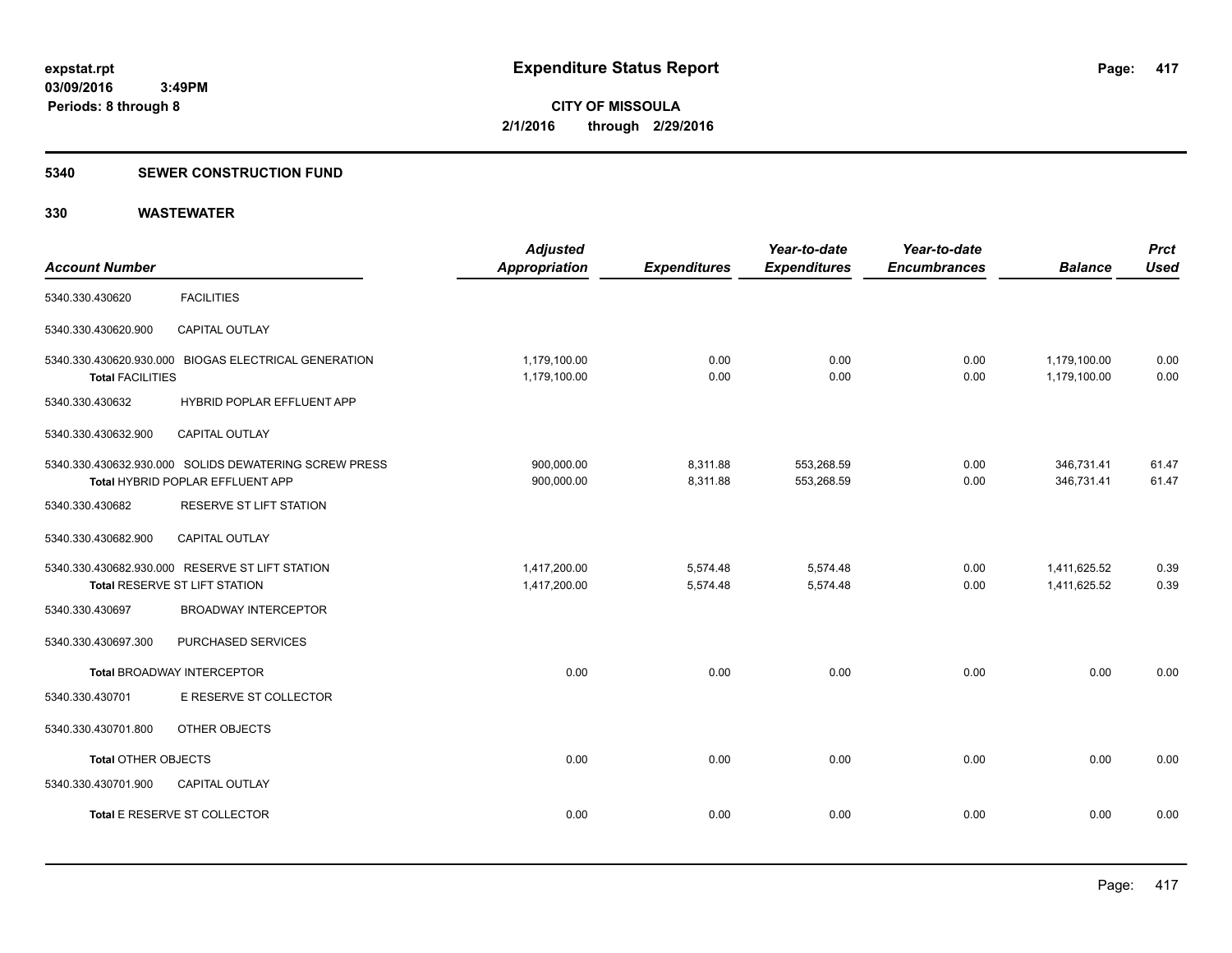#### **5340 SEWER CONSTRUCTION FUND**

| <b>Account Number</b>   |                                     | <b>Adjusted</b><br><b>Appropriation</b> | <b>Expenditures</b> | Year-to-date<br><b>Expenditures</b> | Year-to-date<br><b>Encumbrances</b> | <b>Balance</b> | <b>Prct</b><br><b>Used</b> |
|-------------------------|-------------------------------------|-----------------------------------------|---------------------|-------------------------------------|-------------------------------------|----------------|----------------------------|
| 5340.330.430707         | RATTLESNAKE COLLECTION SYSTEM       |                                         |                     |                                     |                                     |                |                            |
| 5340.330.430707.800     | OTHER OBJECTS                       |                                         |                     |                                     |                                     |                |                            |
|                         | Total RATTLESNAKE COLLECTION SYSTEM | 0.00                                    | 0.00                | 0.00                                | 0.00                                | 0.00           | 0.00                       |
| 5340.330.510110         | <b>MERCHANT SERVICES</b>            |                                         |                     |                                     |                                     |                |                            |
| 5340.330.510110.500     | <b>FIXED CHARGES</b>                |                                         |                     |                                     |                                     |                |                            |
|                         | <b>Total MERCHANT SERVICES</b>      | 0.00                                    | 0.00                | 0.00                                | 0.00                                | 0.00           | 0.00                       |
| <b>Total WASTEWATER</b> |                                     | 3,496,300.00                            | 13,886.36           | 558,843.07                          | 0.00                                | 2,937,456.93   | 15.98                      |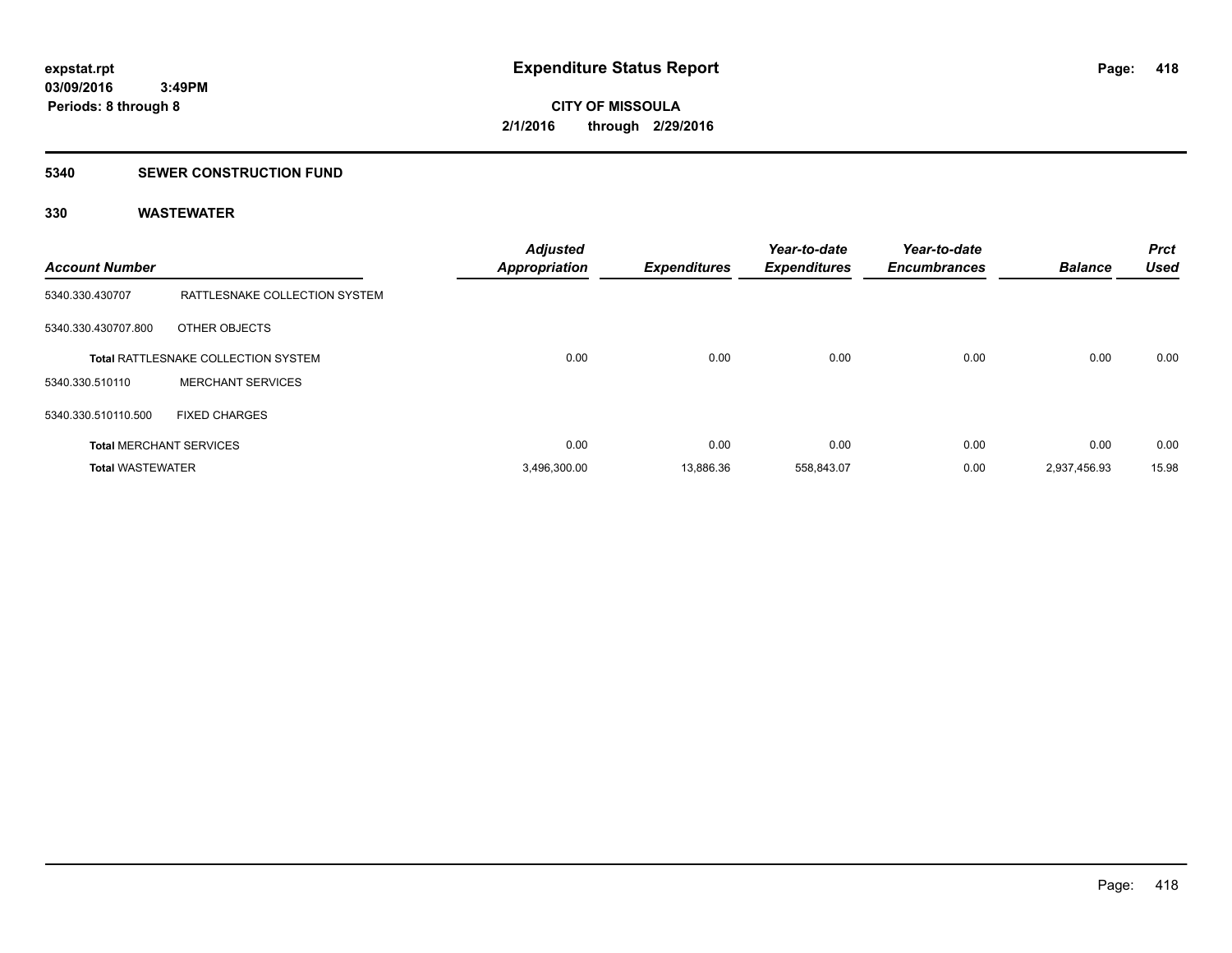### **5340 SEWER CONSTRUCTION FUND**

### **390 NON-DEPARTMENTAL**

| <b>Account Number</b>                |                                      | <b>Adjusted</b><br><b>Appropriation</b> | <b>Expenditures</b> | Year-to-date<br><b>Expenditures</b> | Year-to-date<br><b>Encumbrances</b> | <b>Balance</b> | Prct<br>Used |
|--------------------------------------|--------------------------------------|-----------------------------------------|---------------------|-------------------------------------|-------------------------------------|----------------|--------------|
| 5340.390.430963                      | <b>BIOGAS ELECTRICAL GENERATION</b>  |                                         |                     |                                     |                                     |                |              |
| 5340.390.430963.900                  | <b>CAPITAL OUTLAY</b>                |                                         |                     |                                     |                                     |                |              |
| 5340.390.430963.930.000 IMPROVEMENTS |                                      | 0.00                                    | 0.00                | 826.70                              | 0.00                                | $-826.70$      | 0.00         |
| <b>Total NON-DEPARTMENTAL</b>        |                                      | 0.00                                    | 0.00                | 826.70                              | 0.00                                | $-826.70$      | 0.00         |
|                                      | <b>Total SEWER CONSTRUCTION FUND</b> | 3,496,300.00                            | 13.886.36           | 559.669.77                          | 0.00                                | 2,936,630.23   | 16.01        |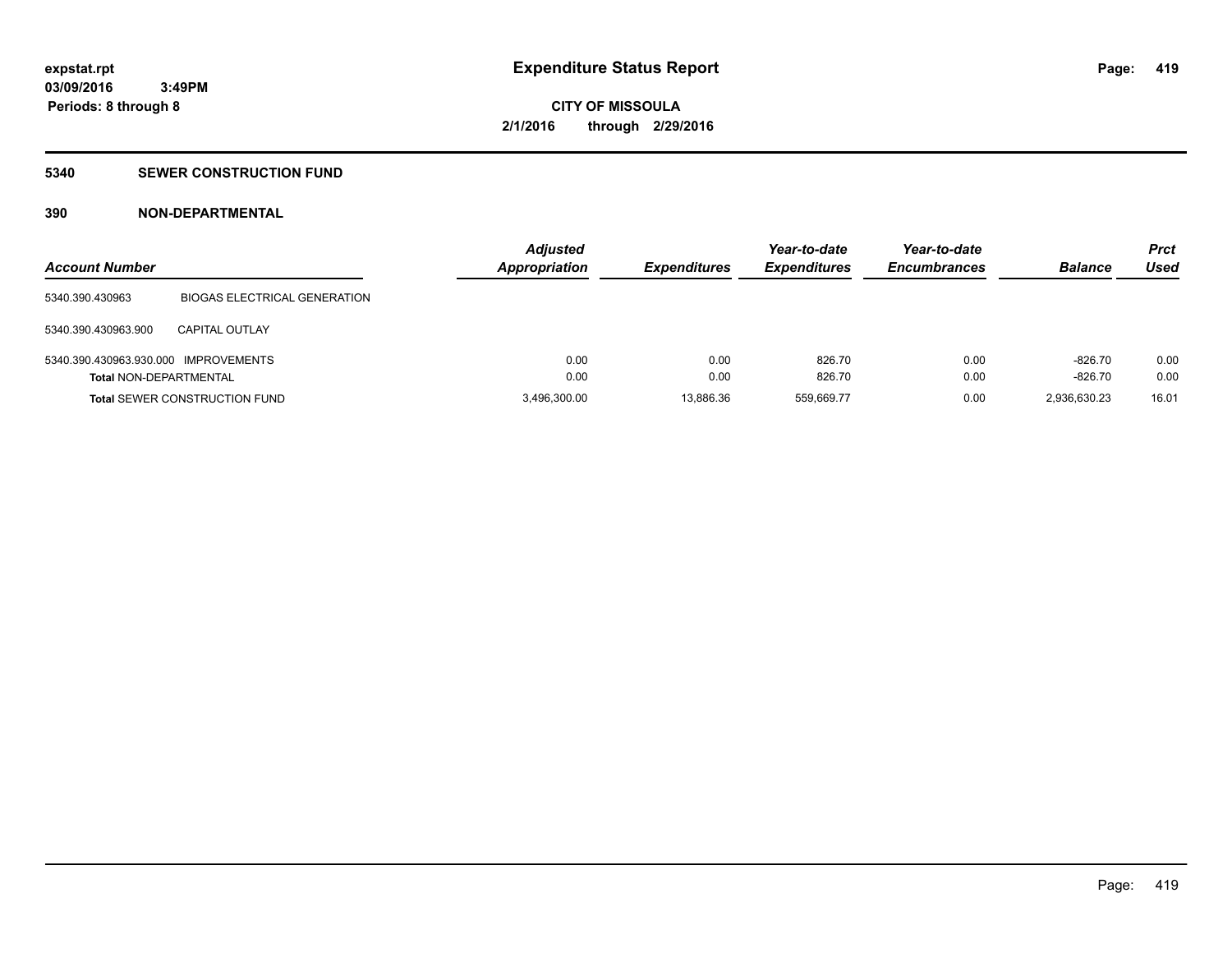**CITY OF MISSOULA 2/1/2016 through 2/29/2016**

### **5361 2001 SEWER REVENUE BONDS-DEBT SERVICE**

|                                   |                                                    | <b>Adjusted</b>      |                     | Year-to-date        | Year-to-date        |                | <b>Prct</b> |
|-----------------------------------|----------------------------------------------------|----------------------|---------------------|---------------------|---------------------|----------------|-------------|
| <b>Account Number</b>             |                                                    | <b>Appropriation</b> | <b>Expenditures</b> | <b>Expenditures</b> | <b>Encumbrances</b> | <b>Balance</b> | <b>Used</b> |
| 5361.330.490200                   | REVENUE BOND DEBT SERVICE                          |                      |                     |                     |                     |                |             |
| 5361.330.490200.600               | <b>DEBT SERVICE</b>                                |                      |                     |                     |                     |                |             |
| 5361.330.490200.610.000 PRINCIPAL |                                                    | 28.000.00            | 0.00                | 14,000.00           | 0.00                | 14,000.00      | 50.00       |
|                                   | 5361.330.490200.620.000 INTEREST / SERVICE FEES    | 3,040.00             | 0.00                | 1,590.00            | 0.00                | 1,450.00       | 52.30       |
|                                   | <b>Total REVENUE BOND DEBT SERVICE</b>             | 31,040.00            | 0.00                | 15,590.00           | 0.00                | 15,450.00      | 50.23       |
| 5361.330.510110                   | <b>MERCHANT SERVICES</b>                           |                      |                     |                     |                     |                |             |
| 5361.330.510110.500               | <b>FIXED CHARGES</b>                               |                      |                     |                     |                     |                |             |
| <b>Total MERCHANT SERVICES</b>    |                                                    | 0.00                 | 0.00                | 0.00                | 0.00                | 0.00           | 0.00        |
|                                   | <b>Total 2001 SEWER REVENUE BONDS-DEBT SERVICE</b> | 31,040.00            | 0.00                | 15,590.00           | 0.00                | 15.450.00      | 50.23       |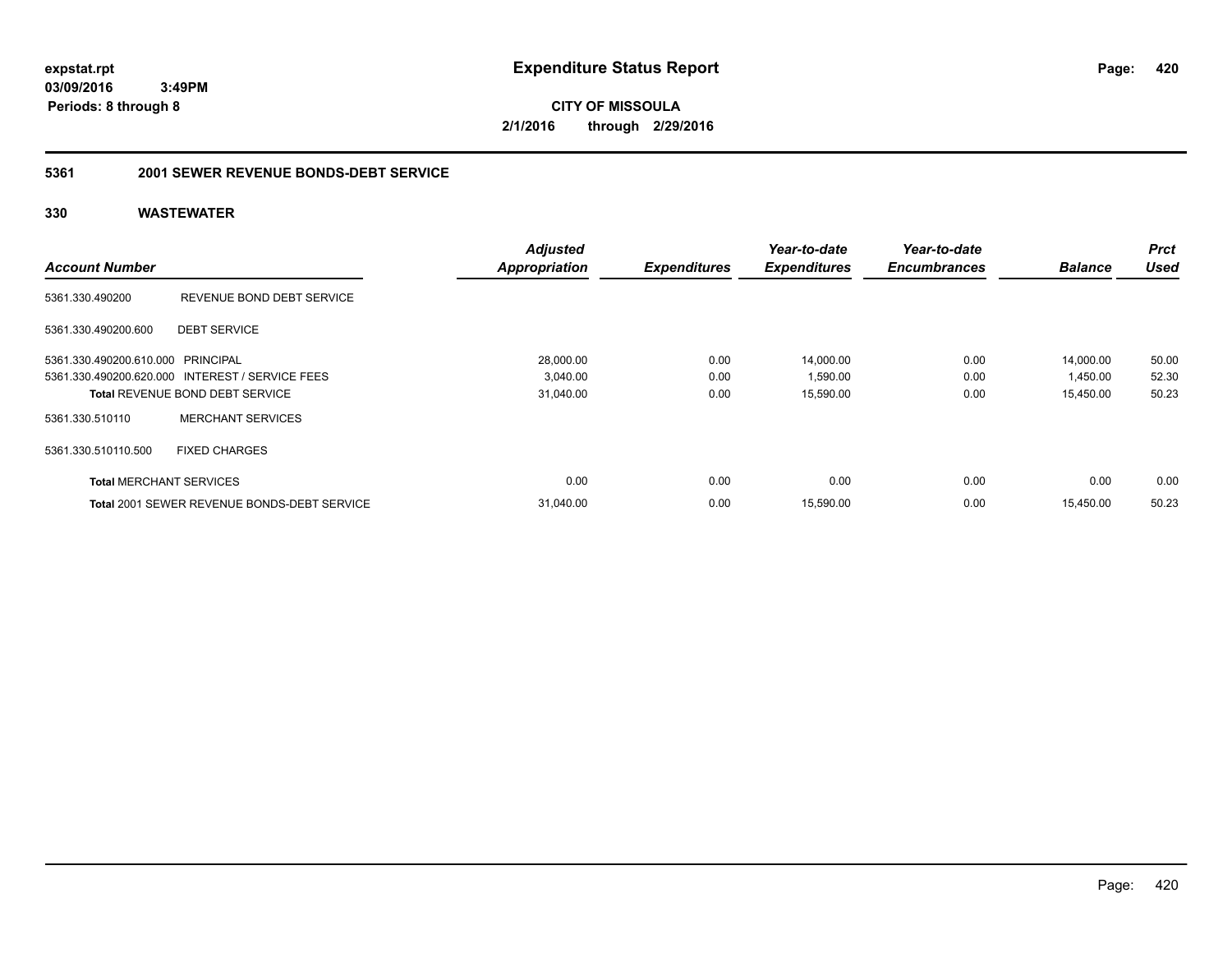**CITY OF MISSOULA 2/1/2016 through 2/29/2016**

### **5362 00 SEWER REVENUE BOND - SERIES B DEBT SE**

|                                   |                                                 | <b>Adjusted</b> |                     | Year-to-date        | Year-to-date        |                | <b>Prct</b> |
|-----------------------------------|-------------------------------------------------|-----------------|---------------------|---------------------|---------------------|----------------|-------------|
| <b>Account Number</b>             |                                                 | Appropriation   | <b>Expenditures</b> | <b>Expenditures</b> | <b>Encumbrances</b> | <b>Balance</b> | <b>Used</b> |
| 5362.330.490200                   | REVENUE BOND DEBT SERVICE                       |                 |                     |                     |                     |                |             |
| 5362.330.490200.600               | <b>DEBT SERVICE</b>                             |                 |                     |                     |                     |                |             |
| 5362.330.490200.610.000 PRINCIPAL |                                                 | 44,000.00       | 0.00                | 22,000.00           | 0.00                | 22,000.00      | 50.00       |
|                                   | 5362.330.490200.620.000 INTEREST / SERVICE FEES | 4,360.00        | 0.00                | 2,290.00            | 0.00                | 2,070.00       | 52.52       |
| <b>Total DEBT SERVICE</b>         |                                                 | 48,360.00       | 0.00                | 24,290.00           | 0.00                | 24,070.00      | 50.23       |
| 5362.330.490200.800               | OTHER OBJECTS                                   |                 |                     |                     |                     |                |             |
| <b>Total OTHER OBJECTS</b>        |                                                 | 0.00            | 0.00                | 0.00                | 0.00                | 0.00           | 0.00        |
|                                   | <b>Total REVENUE BOND DEBT SERVICE</b>          | 48,360.00       | 0.00                | 24,290.00           | 0.00                | 24,070.00      | 50.23       |
| 5362.330.510110                   | <b>MERCHANT SERVICES</b>                        |                 |                     |                     |                     |                |             |
| 5362.330.510110.500               | <b>FIXED CHARGES</b>                            |                 |                     |                     |                     |                |             |
|                                   | <b>Total MERCHANT SERVICES</b>                  | 0.00            | 0.00                | 0.00                | 0.00                | 0.00           | 0.00        |
|                                   | Total 00 SEWER REVENUE BOND - SERIES B DEBT SE  | 48,360.00       | 0.00                | 24,290.00           | 0.00                | 24,070.00      | 50.23       |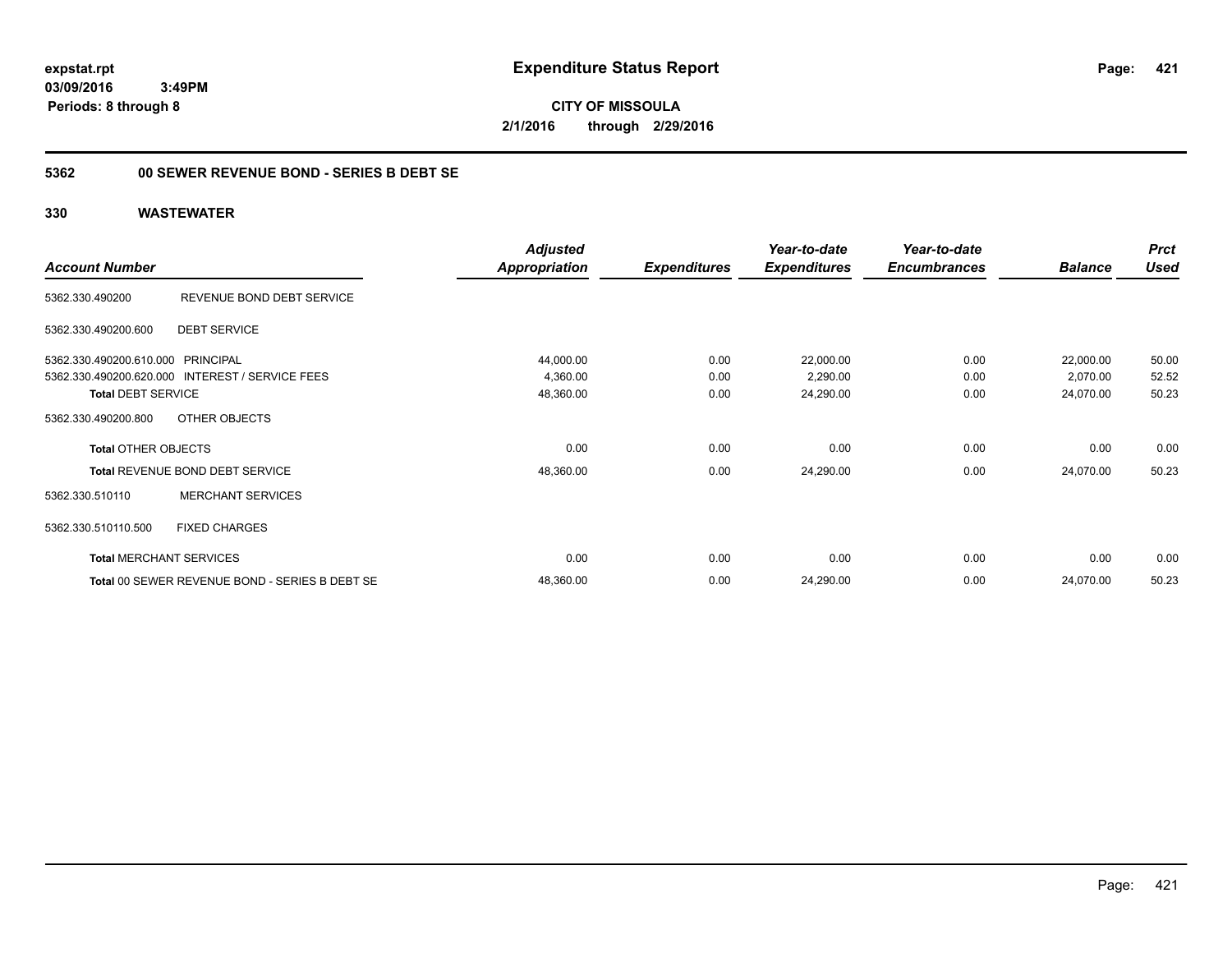**CITY OF MISSOULA 2/1/2016 through 2/29/2016**

### **5363 92 SEWER REVENUE BOND SERIES A DEBT SERV**

| <b>Account Number</b> |                                                       | <b>Adjusted</b><br><b>Appropriation</b> | <b>Expenditures</b> | Year-to-date<br><b>Expenditures</b> | Year-to-date<br><b>Encumbrances</b> | <b>Balance</b> | <b>Prct</b><br><b>Used</b> |
|-----------------------|-------------------------------------------------------|-----------------------------------------|---------------------|-------------------------------------|-------------------------------------|----------------|----------------------------|
| 5363.330.490200       | REVENUE BOND DEBT SERVICE                             |                                         |                     |                                     |                                     |                |                            |
| 5363.330.490200.600   | <b>DEBT SERVICE</b>                                   |                                         |                     |                                     |                                     |                |                            |
|                       | <b>Total REVENUE BOND DEBT SERVICE</b>                | 0.00                                    | 0.00                | 0.00                                | 0.00                                | 0.00           | 0.00                       |
| 5363.330.510110       | <b>MERCHANT SERVICES</b>                              |                                         |                     |                                     |                                     |                |                            |
| 5363.330.510110.500   | <b>FIXED CHARGES</b>                                  |                                         |                     |                                     |                                     |                |                            |
|                       | <b>Total MERCHANT SERVICES</b>                        | 0.00                                    | 0.00                | 0.00                                | 0.00                                | 0.00           | 0.00                       |
|                       | <b>Total 92 SEWER REVENUE BOND SERIES A DEBT SERV</b> | 0.00                                    | 0.00                | 0.00                                | 0.00                                | 0.00           | 0.00                       |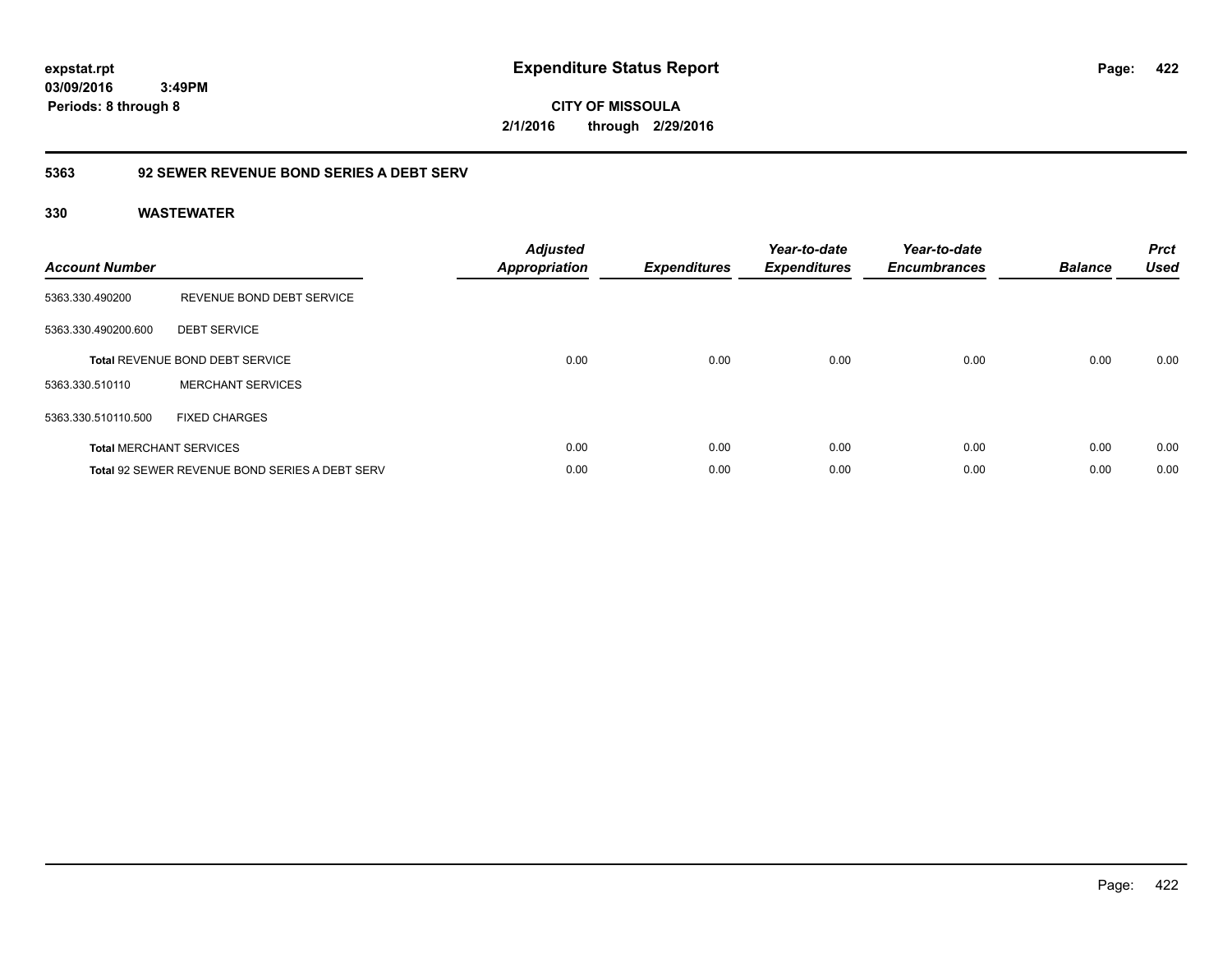**CITY OF MISSOULA 2/1/2016 through 2/29/2016**

### **5364 92 SEWER REVENUE BOND - SERIES B DEBT S**

| <b>Account Number</b> |                                               | <b>Adjusted</b><br>Appropriation | <b>Expenditures</b> | Year-to-date<br><b>Expenditures</b> | Year-to-date<br><b>Encumbrances</b> | <b>Balance</b> | <b>Prct</b><br><b>Used</b> |
|-----------------------|-----------------------------------------------|----------------------------------|---------------------|-------------------------------------|-------------------------------------|----------------|----------------------------|
| 5364.330.490200       | REVENUE BOND DEBT SERVICE                     |                                  |                     |                                     |                                     |                |                            |
| 5364.330.490200.600   | <b>DEBT SERVICE</b>                           |                                  |                     |                                     |                                     |                |                            |
|                       | <b>Total REVENUE BOND DEBT SERVICE</b>        | 0.00                             | 0.00                | 0.00                                | 0.00                                | 0.00           | 0.00                       |
| 5364.330.510110       | <b>MERCHANT SERVICES</b>                      |                                  |                     |                                     |                                     |                |                            |
| 5364.330.510110.500   | <b>FIXED CHARGES</b>                          |                                  |                     |                                     |                                     |                |                            |
|                       | <b>Total MERCHANT SERVICES</b>                | 0.00                             | 0.00                | 0.00                                | 0.00                                | 0.00           | 0.00                       |
|                       | Total 92 SEWER REVENUE BOND - SERIES B DEBT S | 0.00                             | 0.00                | 0.00                                | 0.00                                | 0.00           | 0.00                       |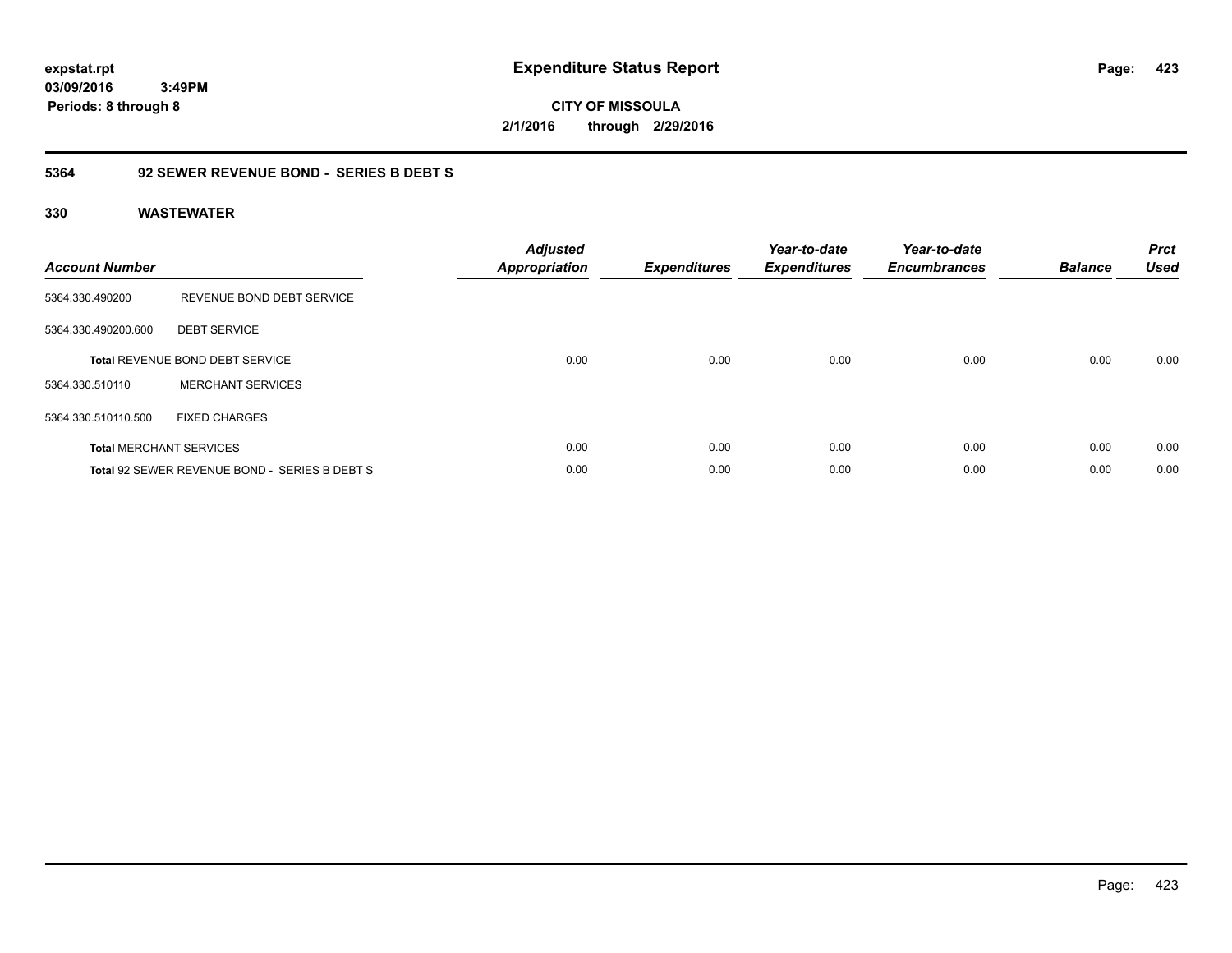**CITY OF MISSOULA 2/1/2016 through 2/29/2016**

### **5365 99 SEWER REVENUE BONDS DEBT SERVICE FUND**

| <b>Account Number</b>             |                                                       | <b>Adjusted</b><br><b>Appropriation</b> | <b>Expenditures</b> | Year-to-date<br><b>Expenditures</b> | Year-to-date<br><b>Encumbrances</b> | <b>Balance</b> | <b>Prct</b><br><b>Used</b> |
|-----------------------------------|-------------------------------------------------------|-----------------------------------------|---------------------|-------------------------------------|-------------------------------------|----------------|----------------------------|
| 5365.330.490200                   | REVENUE BOND DEBT SERVICE                             |                                         |                     |                                     |                                     |                |                            |
| 5365.330.490200.600               | <b>DEBT SERVICE</b>                                   |                                         |                     |                                     |                                     |                |                            |
| 5365.330.490200.610.000 PRINCIPAL |                                                       | 115,000.00                              | 0.00                | 57,000.00                           | 0.00                                | 58,000.00      | 49.57                      |
|                                   | 5365.330.490200.620.000 INTEREST / SERVICE FEES       | 8,910.00                                | 0.00                | 4,740.00                            | 0.00                                | 4,170.00       | 53.20                      |
|                                   | <b>Total REVENUE BOND DEBT SERVICE</b>                | 123,910.00                              | 0.00                | 61,740.00                           | 0.00                                | 62.170.00      | 49.83                      |
| 5365.330.510110                   | <b>MERCHANT SERVICES</b>                              |                                         |                     |                                     |                                     |                |                            |
| 5365.330.510110.500               | <b>FIXED CHARGES</b>                                  |                                         |                     |                                     |                                     |                |                            |
| <b>Total MERCHANT SERVICES</b>    |                                                       | 0.00                                    | 0.00                | 0.00                                | 0.00                                | 0.00           | 0.00                       |
|                                   | <b>Total 99 SEWER REVENUE BONDS DEBT SERVICE FUND</b> | 123.910.00                              | 0.00                | 61.740.00                           | 0.00                                | 62.170.00      | 49.83                      |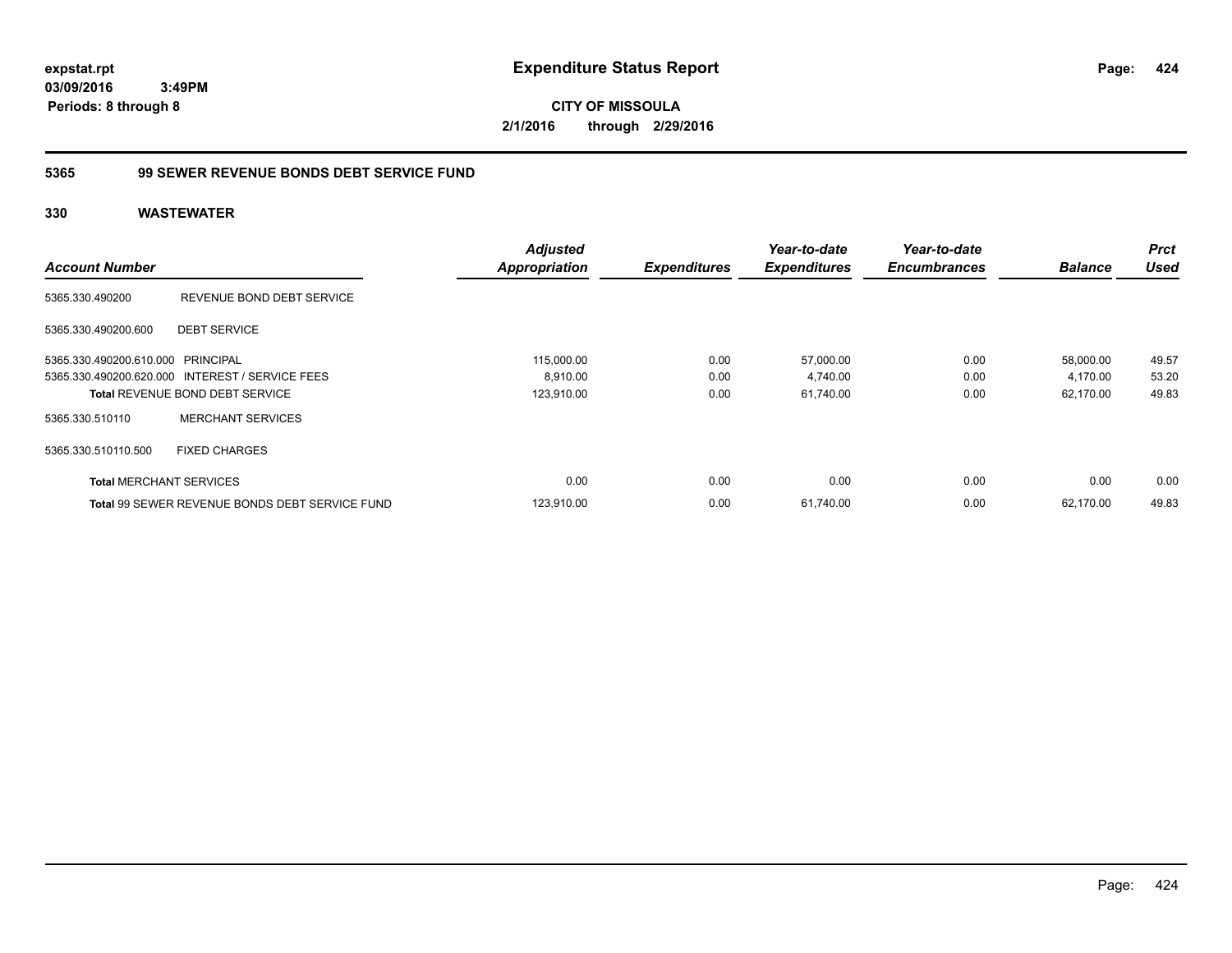**CITY OF MISSOULA 2/1/2016 through 2/29/2016**

### **5366 92 SEWER REVENUE BOND - SERIES A BOND RE**

| <b>Account Number</b>       |                                                | <b>Adjusted</b><br><b>Appropriation</b> | <b>Expenditures</b> | Year-to-date<br><b>Expenditures</b> | Year-to-date<br><b>Encumbrances</b> | <b>Balance</b> | <b>Prct</b><br><b>Used</b> |
|-----------------------------|------------------------------------------------|-----------------------------------------|---------------------|-------------------------------------|-------------------------------------|----------------|----------------------------|
| 5366.330.430610             | ADMINISTRATION                                 |                                         |                     |                                     |                                     |                |                            |
| 5366.330.430610.800         | OTHER OBJECTS                                  |                                         |                     |                                     |                                     |                |                            |
| <b>Total ADMINISTRATION</b> |                                                | 0.00                                    | 0.00                | 0.00                                | 0.00                                | 0.00           | 0.00                       |
| 5366.330.510110             | <b>MERCHANT SERVICES</b>                       |                                         |                     |                                     |                                     |                |                            |
| 5366.330.510110.500         | <b>FIXED CHARGES</b>                           |                                         |                     |                                     |                                     |                |                            |
|                             | <b>Total MERCHANT SERVICES</b>                 | 0.00                                    | 0.00                | 0.00                                | 0.00                                | 0.00           | 0.00                       |
|                             | Total 92 SEWER REVENUE BOND - SERIES A BOND RE | 0.00                                    | 0.00                | 0.00                                | 0.00                                | 0.00           | 0.00                       |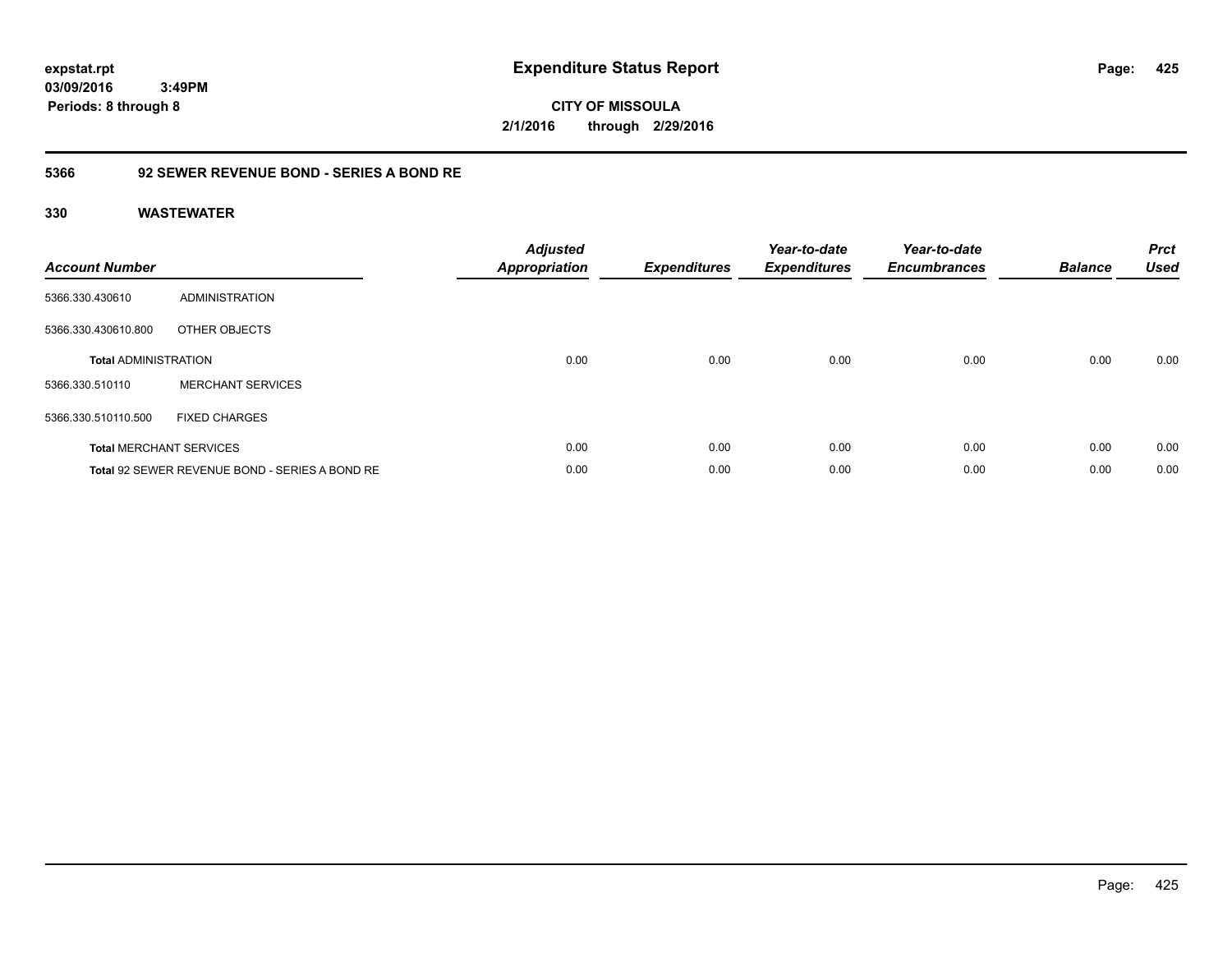**CITY OF MISSOULA 2/1/2016 through 2/29/2016**

### **5367 92 SEWER REVENUE BOND - SERIES B BOND RE**

| <b>Account Number</b>       |                                                | <b>Adjusted</b><br><b>Appropriation</b> | <b>Expenditures</b> | Year-to-date<br><b>Expenditures</b> | Year-to-date<br><b>Encumbrances</b> | <b>Balance</b> | <b>Prct</b><br><b>Used</b> |
|-----------------------------|------------------------------------------------|-----------------------------------------|---------------------|-------------------------------------|-------------------------------------|----------------|----------------------------|
| 5367.330.430610             | ADMINISTRATION                                 |                                         |                     |                                     |                                     |                |                            |
| 5367.330.430610.800         | OTHER OBJECTS                                  |                                         |                     |                                     |                                     |                |                            |
| <b>Total ADMINISTRATION</b> |                                                | 0.00                                    | 0.00                | 0.00                                | 0.00                                | 0.00           | 0.00                       |
| 5367.330.510110             | <b>MERCHANT SERVICES</b>                       |                                         |                     |                                     |                                     |                |                            |
| 5367.330.510110.500         | <b>FIXED CHARGES</b>                           |                                         |                     |                                     |                                     |                |                            |
|                             | <b>Total MERCHANT SERVICES</b>                 | 0.00                                    | 0.00                | 0.00                                | 0.00                                | 0.00           | 0.00                       |
|                             | Total 92 SEWER REVENUE BOND - SERIES B BOND RE | 0.00                                    | 0.00                | 0.00                                | 0.00                                | 0.00           | 0.00                       |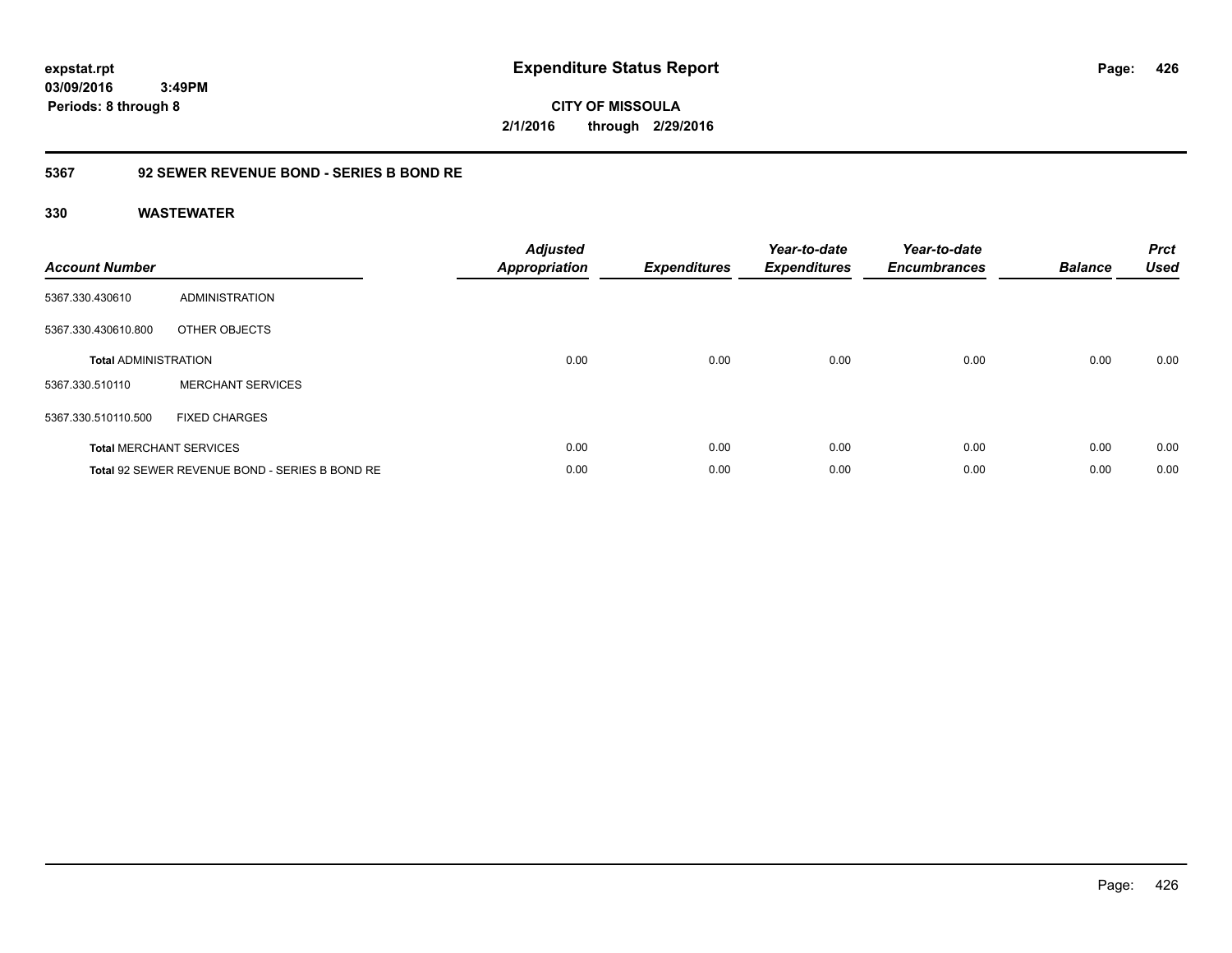**CITY OF MISSOULA 2/1/2016 through 2/29/2016**

## **5368 00 SEWER REVENUE BOND RESERVE FUND**

| <b>Account Number</b>       |                                          | <b>Adjusted</b><br>Appropriation | <b>Expenditures</b> | Year-to-date<br><b>Expenditures</b> | Year-to-date<br><b>Encumbrances</b> | <b>Balance</b> | <b>Prct</b><br><b>Used</b> |
|-----------------------------|------------------------------------------|----------------------------------|---------------------|-------------------------------------|-------------------------------------|----------------|----------------------------|
| 5368.330.430610             | ADMINISTRATION                           |                                  |                     |                                     |                                     |                |                            |
| 5368.330.430610.800         | OTHER OBJECTS                            |                                  |                     |                                     |                                     |                |                            |
| <b>Total ADMINISTRATION</b> |                                          | 0.00                             | 0.00                | 0.00                                | 0.00                                | 0.00           | 0.00                       |
| 5368.330.510110             | <b>MERCHANT SERVICES</b>                 |                                  |                     |                                     |                                     |                |                            |
| 5368.330.510110.500         | <b>FIXED CHARGES</b>                     |                                  |                     |                                     |                                     |                |                            |
|                             | <b>Total MERCHANT SERVICES</b>           | 0.00                             | 0.00                | 0.00                                | 0.00                                | 0.00           | 0.00                       |
|                             | Total 00 SEWER REVENUE BOND RESERVE FUND | 0.00                             | 0.00                | 0.00                                | 0.00                                | 0.00           | 0.00                       |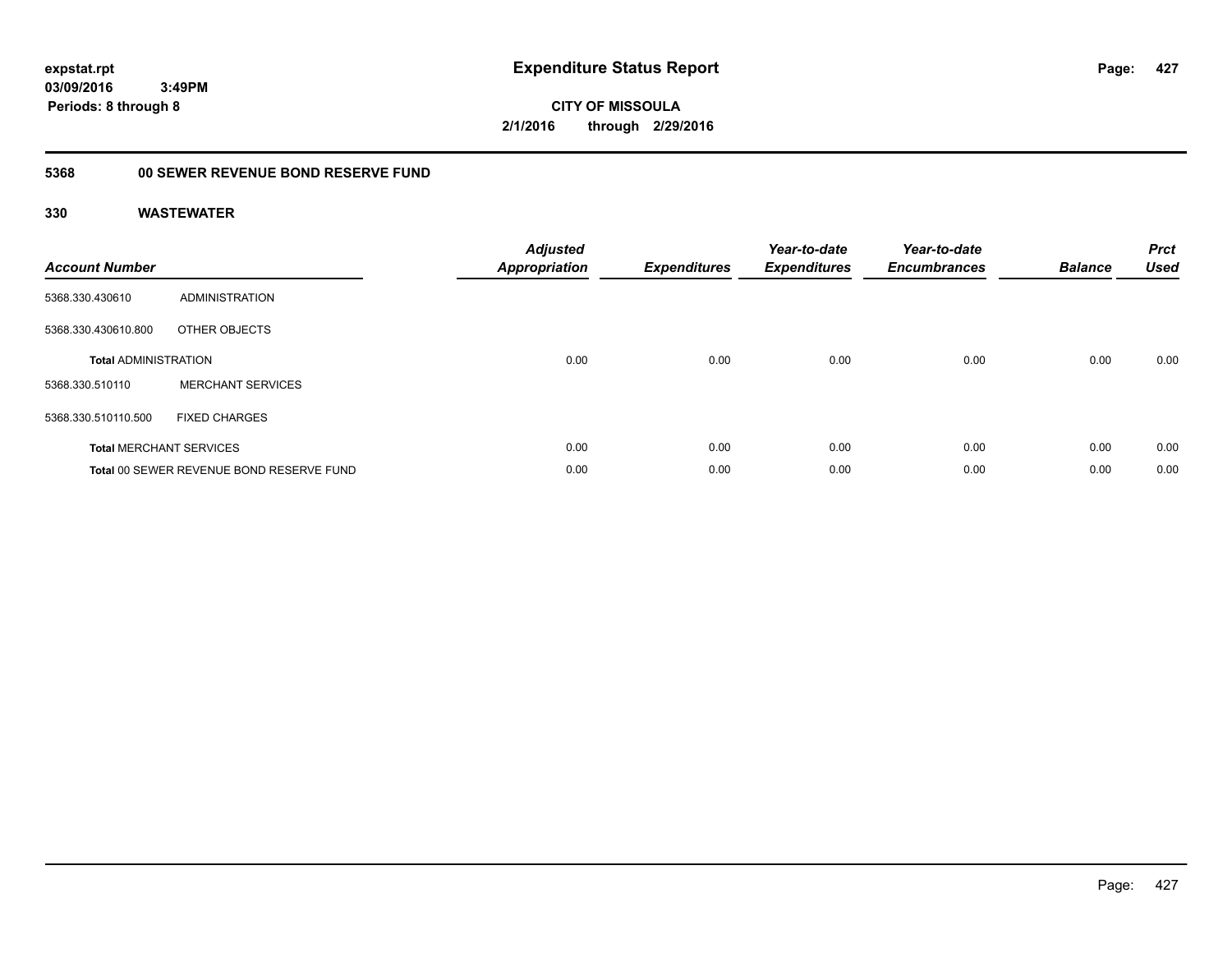#### **5369 2001 SEWER REVENUE BOND**

| <b>Account Number</b>          |                                                  | <b>Adjusted</b><br><b>Appropriation</b> | <b>Expenditures</b> | Year-to-date<br><b>Expenditures</b> | Year-to-date<br><b>Encumbrances</b> | <b>Balance</b> | <b>Prct</b><br><b>Used</b> |
|--------------------------------|--------------------------------------------------|-----------------------------------------|---------------------|-------------------------------------|-------------------------------------|----------------|----------------------------|
| 5369.330.430610                | ADMINISTRATION                                   |                                         |                     |                                     |                                     |                |                            |
| 5369.330.430610.800            | OTHER OBJECTS                                    |                                         |                     |                                     |                                     |                |                            |
| <b>Total ADMINISTRATION</b>    | 5369.330.430610.820.000 TRANSFERS TO OTHER FUNDS | 30.00<br>30.00                          | 0.00<br>0.00        | 0.00<br>0.00                        | 0.00<br>0.00                        | 30.00<br>30.00 | 0.00<br>0.00               |
| 5369.330.510110                | <b>MERCHANT SERVICES</b>                         |                                         |                     |                                     |                                     |                |                            |
| 5369.330.510110.500            | <b>FIXED CHARGES</b>                             |                                         |                     |                                     |                                     |                |                            |
| <b>Total MERCHANT SERVICES</b> |                                                  | 0.00                                    | 0.00                | 0.00                                | 0.00                                | 0.00           | 0.00                       |
|                                | Total 2001 SEWER REVENUE BOND                    | 30.00                                   | 0.00                | 0.00                                | 0.00                                | 30.00          | 0.00                       |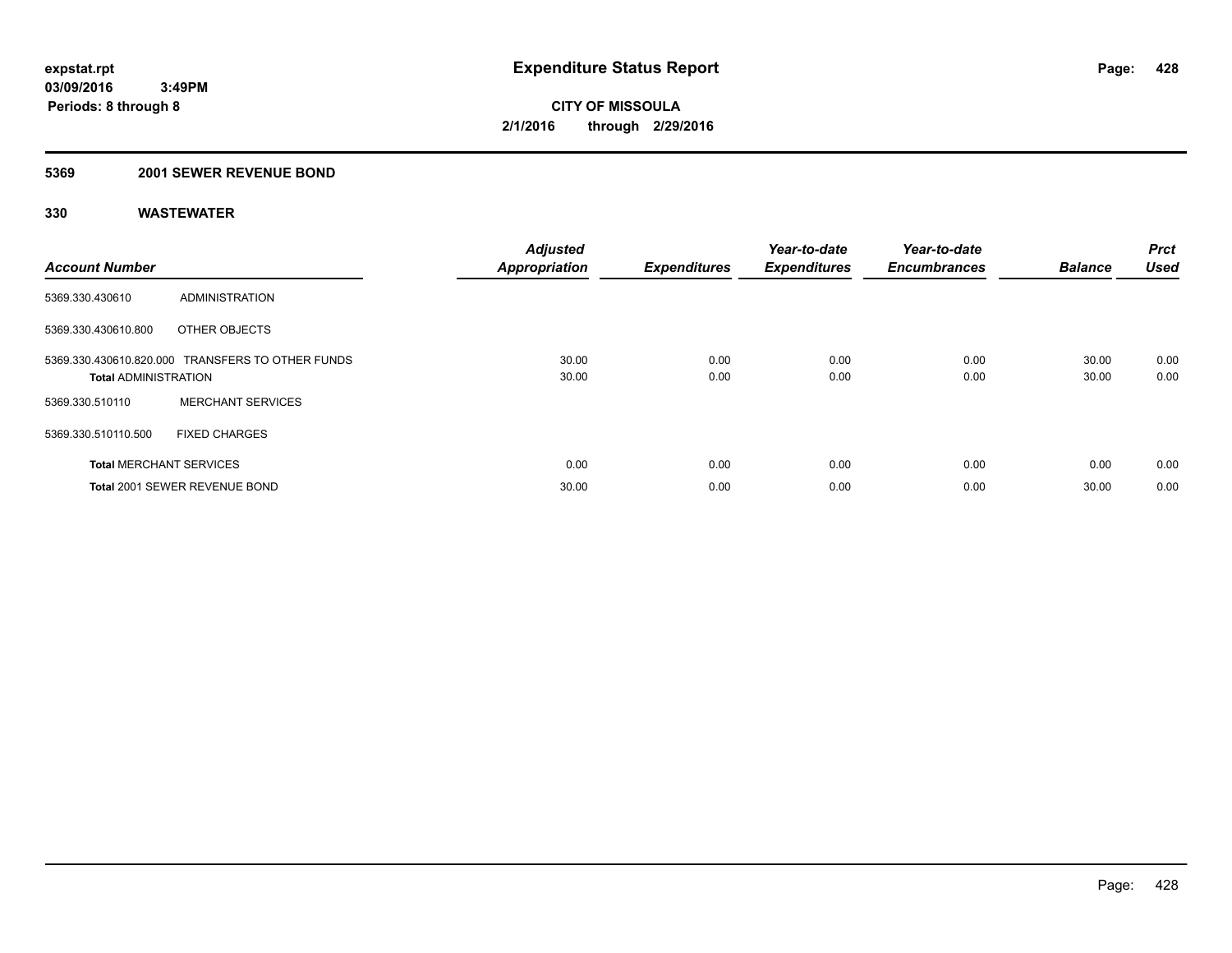**CITY OF MISSOULA 2/1/2016 through 2/29/2016**

### **5370 99 SEWER REVENUE BOND RESERVE FUND**

| <b>Account Number</b>          |                                                  | <b>Adjusted</b><br><b>Appropriation</b> | <b>Expenditures</b> | Year-to-date<br><b>Expenditures</b> | Year-to-date<br><b>Encumbrances</b> | <b>Balance</b>   | <b>Prct</b><br><b>Used</b> |
|--------------------------------|--------------------------------------------------|-----------------------------------------|---------------------|-------------------------------------|-------------------------------------|------------------|----------------------------|
| 5370.330.430610                | ADMINISTRATION                                   |                                         |                     |                                     |                                     |                  |                            |
| 5370.330.430610.800            | OTHER OBJECTS                                    |                                         |                     |                                     |                                     |                  |                            |
| <b>Total ADMINISTRATION</b>    | 5370.330.430610.820.000 TRANSFERS TO OTHER FUNDS | 790.00<br>790.00                        | 0.00<br>0.00        | 0.00<br>0.00                        | 0.00<br>0.00                        | 790.00<br>790.00 | 0.00<br>0.00               |
| 5370.330.510110                | <b>MERCHANT SERVICES</b>                         |                                         |                     |                                     |                                     |                  |                            |
| 5370.330.510110.500            | <b>FIXED CHARGES</b>                             |                                         |                     |                                     |                                     |                  |                            |
| <b>Total MERCHANT SERVICES</b> |                                                  | 0.00                                    | 0.00                | 0.00                                | 0.00                                | 0.00             | 0.00                       |
|                                | Total 99 SEWER REVENUE BOND RESERVE FUND         | 790.00                                  | 0.00                | 0.00                                | 0.00                                | 790.00           | 0.00                       |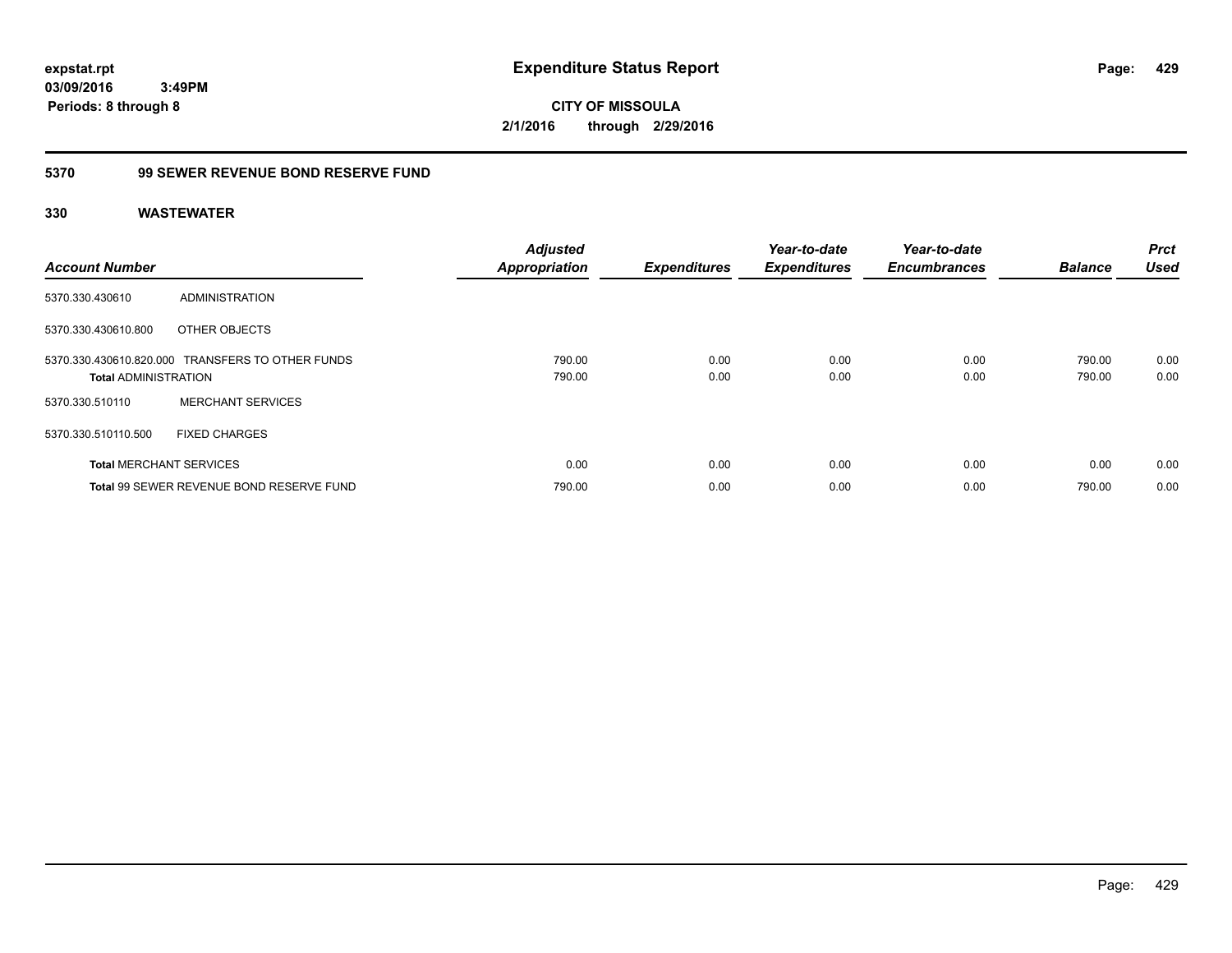**CITY OF MISSOULA 2/1/2016 through 2/29/2016**

#### **5371 2002 SEWER BONDS**

|                                   |                                                 | <b>Adjusted</b>      |                     | Year-to-date        | Year-to-date        |                | <b>Prct</b> |
|-----------------------------------|-------------------------------------------------|----------------------|---------------------|---------------------|---------------------|----------------|-------------|
| <b>Account Number</b>             |                                                 | <b>Appropriation</b> | <b>Expenditures</b> | <b>Expenditures</b> | <b>Encumbrances</b> | <b>Balance</b> | <b>Used</b> |
| 5371.330.490200                   | REVENUE BOND DEBT SERVICE                       |                      |                     |                     |                     |                |             |
| 5371.330.490200.600               | <b>DEBT SERVICE</b>                             |                      |                     |                     |                     |                |             |
| 5371.330.490200.610.000 PRINCIPAL |                                                 | 75,000.00            | 0.00                | 37,000.00           | 0.00                | 38,000.00      | 49.33       |
|                                   | 5371.330.490200.620.000 INTEREST / SERVICE FEES | 9,930.00             | 0.00                | 5,150.00            | 0.00                | 4,780.00       | 51.86       |
|                                   | Total REVENUE BOND DEBT SERVICE                 | 84,930.00            | 0.00                | 42,150.00           | 0.00                | 42,780.00      | 49.63       |
| 5371.330.510110                   | <b>MERCHANT SERVICES</b>                        |                      |                     |                     |                     |                |             |
| 5371.330.510110.500               | <b>FIXED CHARGES</b>                            |                      |                     |                     |                     |                |             |
| <b>Total MERCHANT SERVICES</b>    |                                                 | 0.00                 | 0.00                | 0.00                | 0.00                | 0.00           | 0.00        |
| Total 2002 SEWER BONDS            |                                                 | 84,930.00            | 0.00                | 42,150.00           | 0.00                | 42.780.00      | 49.63       |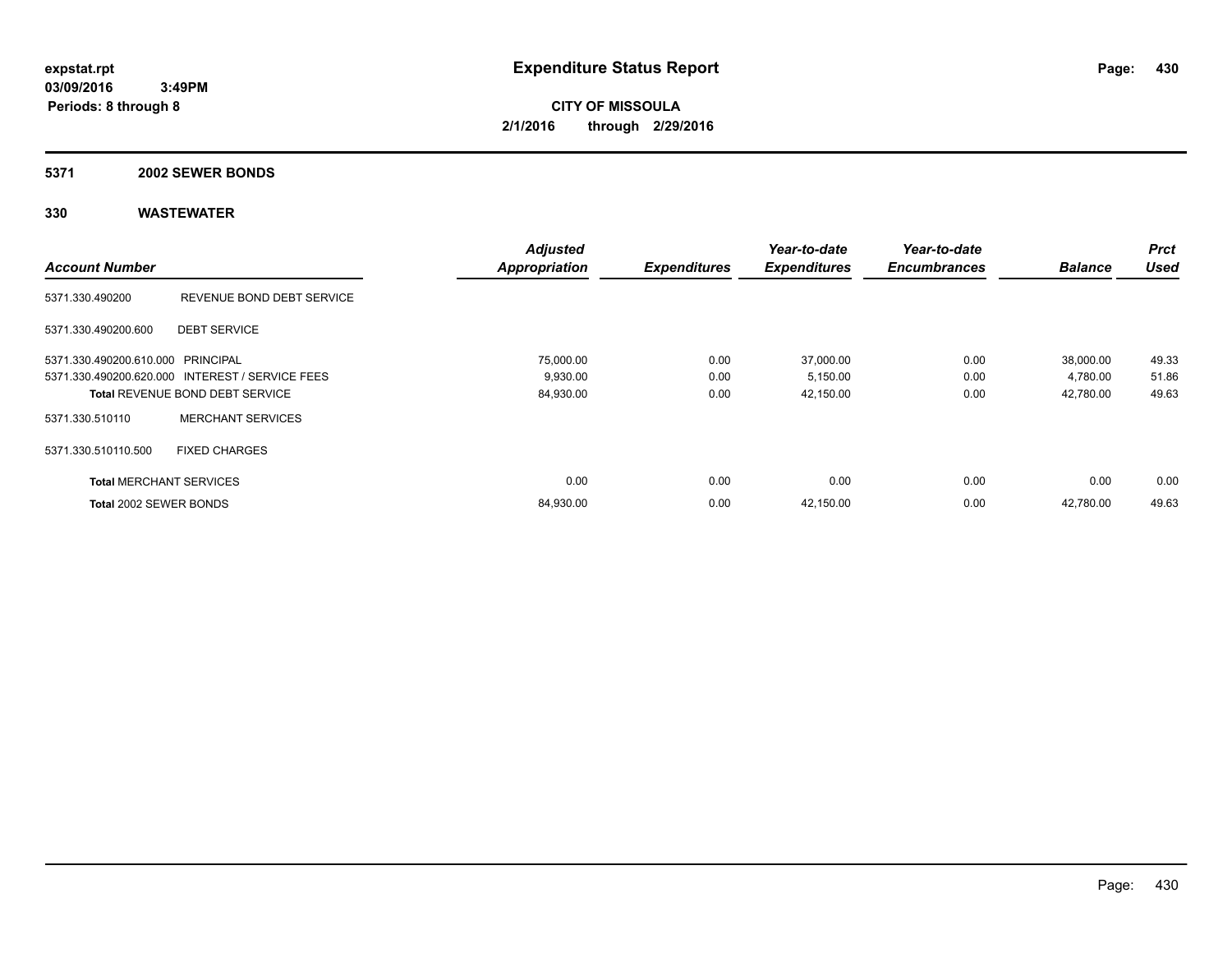### **5372 2002 SEWER REVENUE BOND**

| <b>Account Number</b>       |                                | <b>Adjusted</b><br>Appropriation | <b>Expenditures</b> | Year-to-date<br><b>Expenditures</b> | Year-to-date<br><b>Encumbrances</b> | <b>Balance</b> | <b>Prct</b><br>Used |
|-----------------------------|--------------------------------|----------------------------------|---------------------|-------------------------------------|-------------------------------------|----------------|---------------------|
| 5372.330.430610             | ADMINISTRATION                 |                                  |                     |                                     |                                     |                |                     |
| 5372.330.430610.800         | OTHER OBJECTS                  |                                  |                     |                                     |                                     |                |                     |
| <b>Total ADMINISTRATION</b> |                                | 0.00                             | 0.00                | 0.00                                | 0.00                                | 0.00           | 0.00                |
| 5372.330.510110             | <b>MERCHANT SERVICES</b>       |                                  |                     |                                     |                                     |                |                     |
| 5372.330.510110.500         | <b>FIXED CHARGES</b>           |                                  |                     |                                     |                                     |                |                     |
|                             | <b>Total MERCHANT SERVICES</b> | 0.00                             | 0.00                | 0.00                                | 0.00                                | 0.00           | 0.00                |
|                             | Total 2002 SEWER REVENUE BOND  | 0.00                             | 0.00                | 0.00                                | 0.00                                | 0.00           | 0.00                |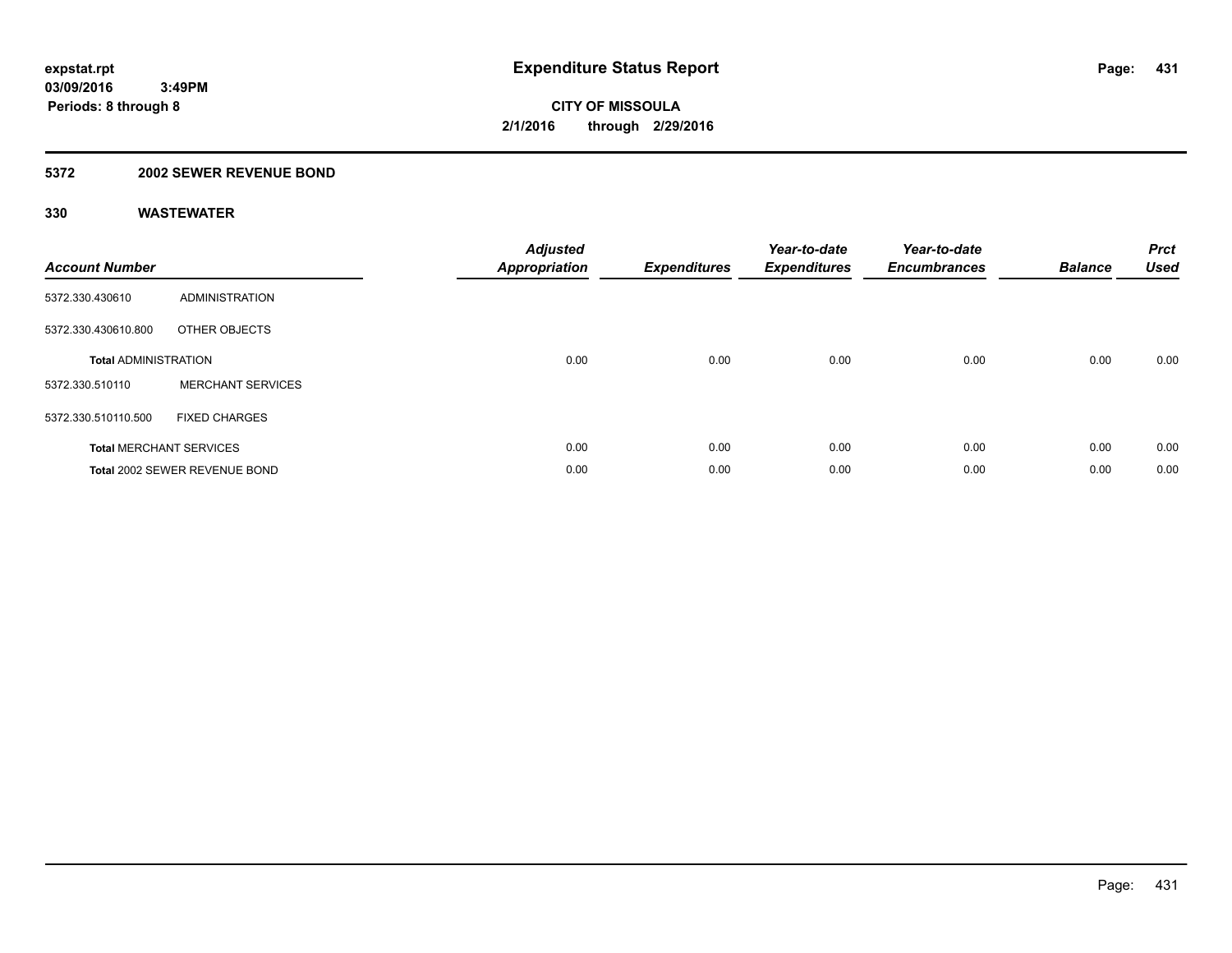**CITY OF MISSOULA 2/1/2016 through 2/29/2016**

### **5373 2002 WWTP UPGRADE REVENUE BOND**

|                                   |                                                 | <b>Adjusted</b>      |                     | Year-to-date        | Year-to-date        |                | <b>Prct</b> |
|-----------------------------------|-------------------------------------------------|----------------------|---------------------|---------------------|---------------------|----------------|-------------|
| <b>Account Number</b>             |                                                 | <b>Appropriation</b> | <b>Expenditures</b> | <b>Expenditures</b> | <b>Encumbrances</b> | <b>Balance</b> | Used        |
| 5373.330.490200                   | REVENUE BOND DEBT SERVICE                       |                      |                     |                     |                     |                |             |
| 5373.330.490200.600               | <b>DEBT SERVICE</b>                             |                      |                     |                     |                     |                |             |
| 5373.330.490200.610.000 PRINCIPAL |                                                 | 290,000.00           | 0.00                | 144,000.00          | 0.00                | 146.000.00     | 49.66       |
|                                   | 5373.330.490200.620.000 INTEREST / SERVICE FEES | 41,640.00            | 0.00                | 21,540.00           | 0.00                | 20,100.00      | 51.73       |
|                                   | <b>Total REVENUE BOND DEBT SERVICE</b>          | 331,640.00           | 0.00                | 165,540.00          | 0.00                | 166,100.00     | 49.92       |
| 5373.330.510110                   | <b>MERCHANT SERVICES</b>                        |                      |                     |                     |                     |                |             |
| 5373.330.510110.500               | <b>FIXED CHARGES</b>                            |                      |                     |                     |                     |                |             |
| <b>Total MERCHANT SERVICES</b>    |                                                 | 0.00                 | 0.00                | 0.00                | 0.00                | 0.00           | 0.00        |
|                                   | Total 2002 WWTP UPGRADE REVENUE BOND            | 331,640.00           | 0.00                | 165,540.00          | 0.00                | 166.100.00     | 49.92       |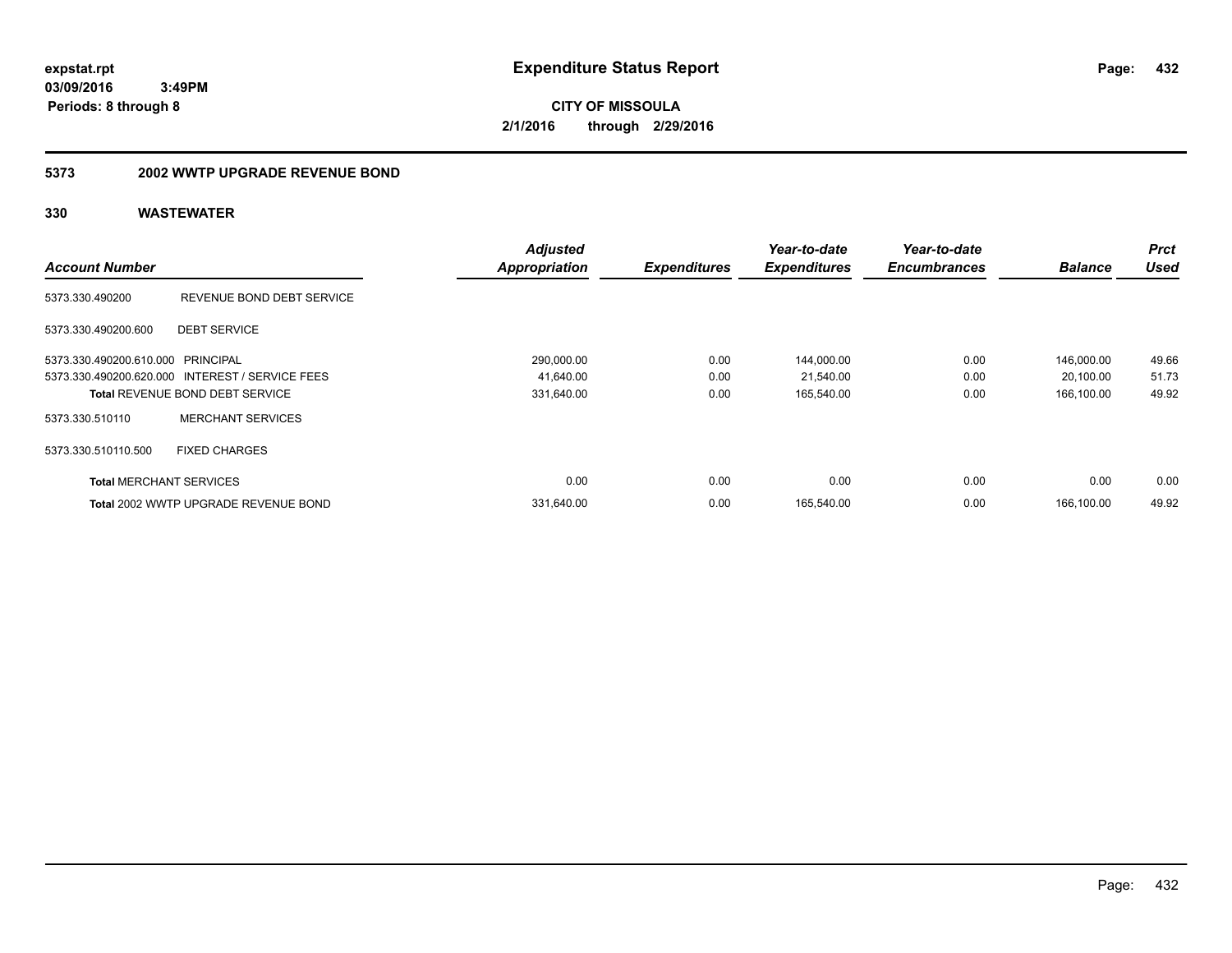#### **5374 2002 WWTP UPGRADE RESERVE**

|                             |                                                  | <b>Adjusted</b>      |                     | Year-to-date        | Year-to-date        |                | <b>Prct</b> |
|-----------------------------|--------------------------------------------------|----------------------|---------------------|---------------------|---------------------|----------------|-------------|
| <b>Account Number</b>       |                                                  | <b>Appropriation</b> | <b>Expenditures</b> | <b>Expenditures</b> | <b>Encumbrances</b> | <b>Balance</b> | <b>Used</b> |
| 5374.330.430610             | <b>ADMINISTRATION</b>                            |                      |                     |                     |                     |                |             |
| 5374.330.430610.800         | OTHER OBJECTS                                    |                      |                     |                     |                     |                |             |
|                             | 5374.330.430610.820.000 TRANSFERS TO OTHER FUNDS | 180.00               | 0.00                | 0.00                | 0.00                | 180.00         | 0.00        |
| <b>Total ADMINISTRATION</b> |                                                  | 180.00               | 0.00                | 0.00                | 0.00                | 180.00         | 0.00        |
| 5374.330.490200             | REVENUE BOND DEBT SERVICE                        |                      |                     |                     |                     |                |             |
| 5374.330.490200.600         | <b>DEBT SERVICE</b>                              |                      |                     |                     |                     |                |             |
|                             | Total REVENUE BOND DEBT SERVICE                  | 0.00                 | 0.00                | 0.00                | 0.00                | 0.00           | 0.00        |
| 5374.330.510110             | <b>MERCHANT SERVICES</b>                         |                      |                     |                     |                     |                |             |
| 5374.330.510110.500         | <b>FIXED CHARGES</b>                             |                      |                     |                     |                     |                |             |
|                             | <b>Total MERCHANT SERVICES</b>                   | 0.00                 | 0.00                | 0.00                | 0.00                | 0.00           | 0.00        |
|                             | Total 2002 WWTP UPGRADE RESERVE                  | 180.00               | 0.00                | 0.00                | 0.00                | 180.00         | 0.00        |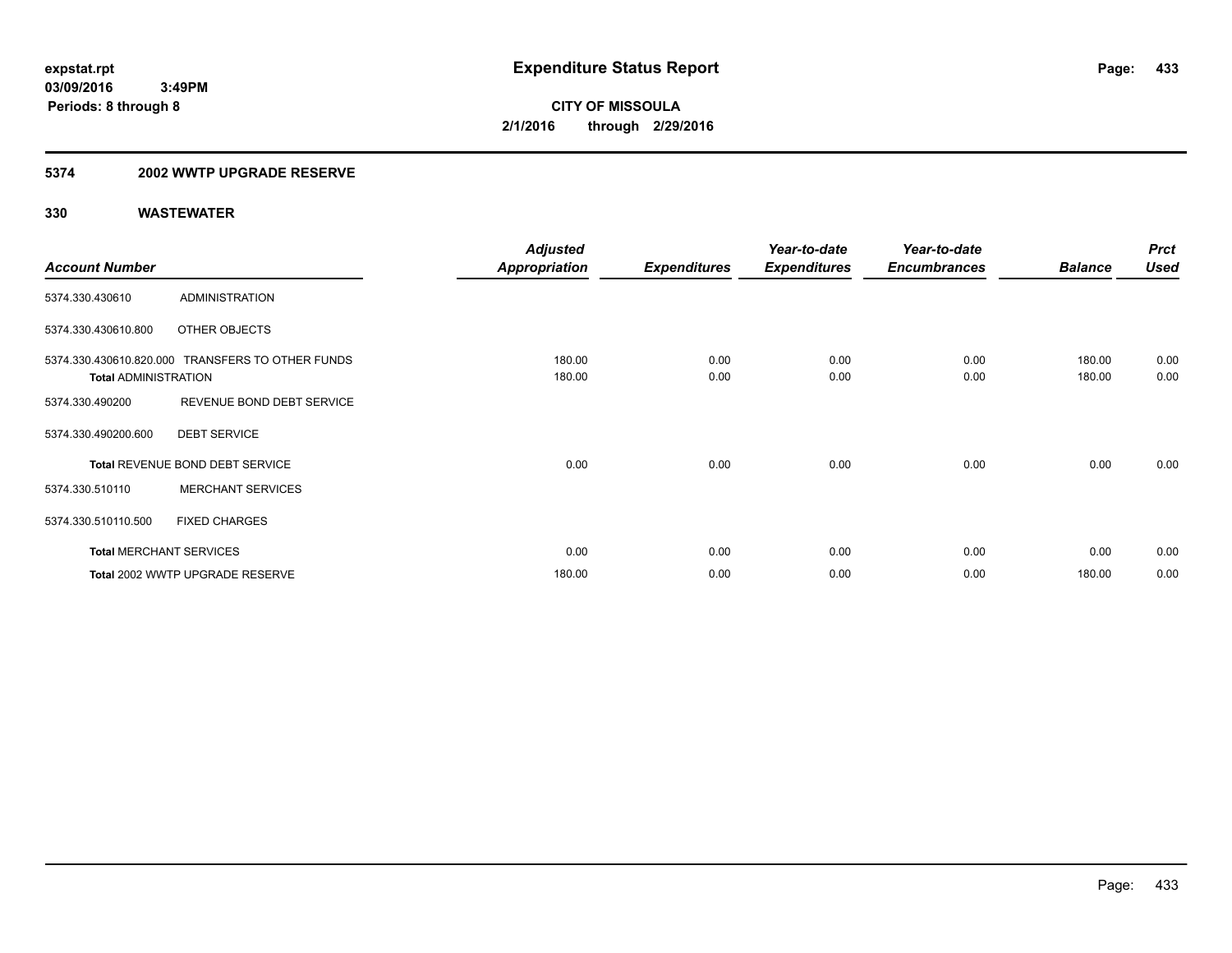### **5375 2003 WWTP SRF \$3.8M EPA DEBT**

|                                   |                                                 | <b>Adjusted</b>      |                     | Year-to-date        | Year-to-date        |                | <b>Prct</b> |
|-----------------------------------|-------------------------------------------------|----------------------|---------------------|---------------------|---------------------|----------------|-------------|
| <b>Account Number</b>             |                                                 | <b>Appropriation</b> | <b>Expenditures</b> | <b>Expenditures</b> | <b>Encumbrances</b> | <b>Balance</b> | <b>Used</b> |
| 5375.330.490200                   | REVENUE BOND DEBT SERVICE                       |                      |                     |                     |                     |                |             |
| 5375.330.490200.600               | <b>DEBT SERVICE</b>                             |                      |                     |                     |                     |                |             |
| 5375.330.490200.610.000 PRINCIPAL |                                                 | 211,000.00           | 0.00                | 105,000.00          | 0.00                | 106.000.00     | 49.76       |
|                                   | 5375.330.490200.620.000 INTEREST / SERVICE FEES | 39,926.00            | 0.00                | 20,553.75           | 0.00                | 19.372.25      | 51.48       |
|                                   | <b>Total REVENUE BOND DEBT SERVICE</b>          | 250,926.00           | 0.00                | 125,553.75          | 0.00                | 125,372.25     | 50.04       |
| 5375.330.510110                   | <b>MERCHANT SERVICES</b>                        |                      |                     |                     |                     |                |             |
| 5375.330.510110.500               | <b>FIXED CHARGES</b>                            |                      |                     |                     |                     |                |             |
| <b>Total MERCHANT SERVICES</b>    |                                                 | 0.00                 | 0.00                | 0.00                | 0.00                | 0.00           | 0.00        |
|                                   | Total 2003 WWTP SRF \$3.8M EPA DEBT             | 250,926.00           | 0.00                | 125,553.75          | 0.00                | 125.372.25     | 50.04       |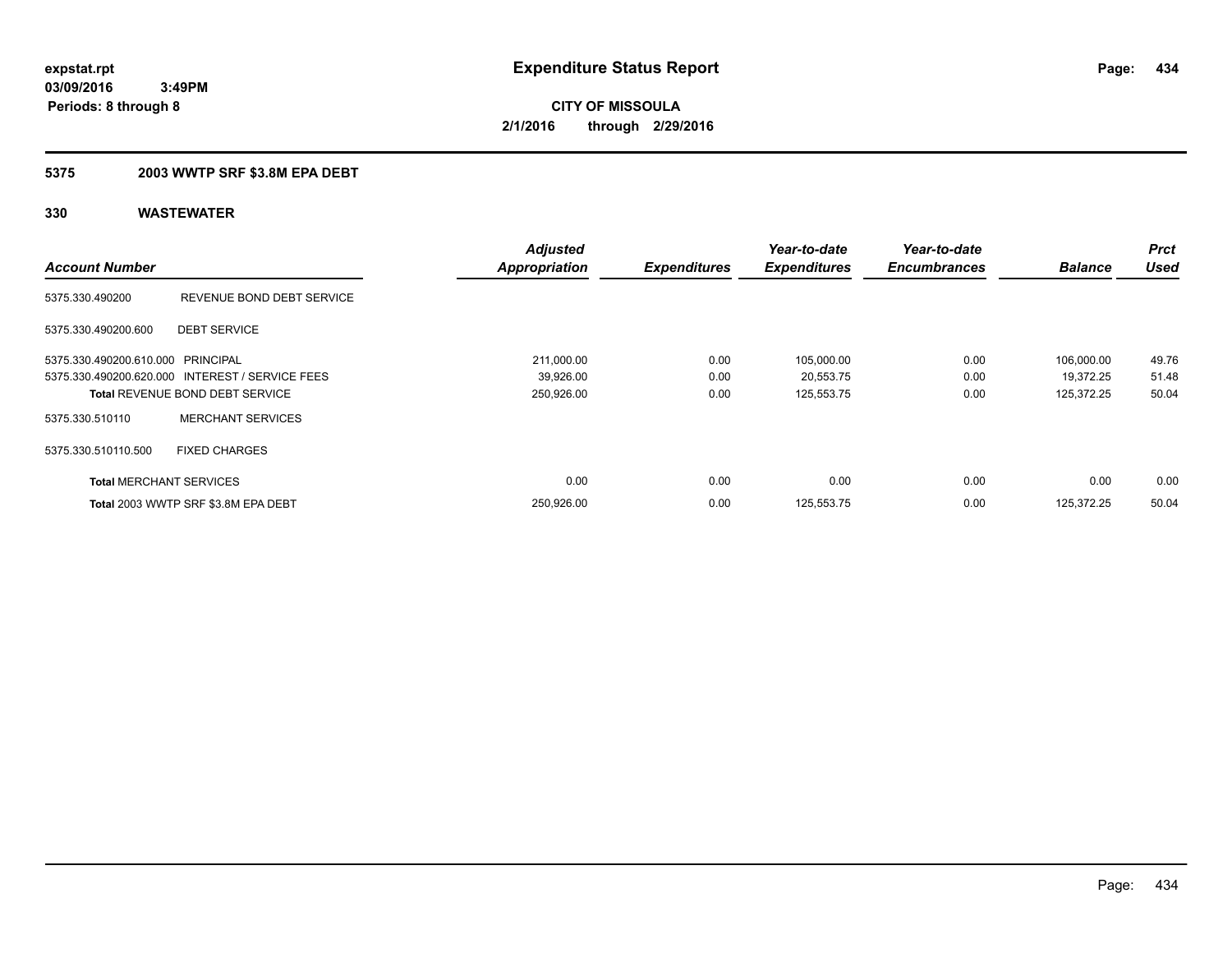**CITY OF MISSOULA 2/1/2016 through 2/29/2016**

### **5376 2003 WWTP SRF \$3.8M EPA RESERVE**

| <b>Account Number</b>       |                                        | <b>Adjusted</b><br>Appropriation | <b>Expenditures</b> | Year-to-date<br><b>Expenditures</b> | Year-to-date<br><b>Encumbrances</b> | <b>Balance</b> | <b>Prct</b><br><b>Used</b> |
|-----------------------------|----------------------------------------|----------------------------------|---------------------|-------------------------------------|-------------------------------------|----------------|----------------------------|
| 5376.330.430610             | ADMINISTRATION                         |                                  |                     |                                     |                                     |                |                            |
| 5376.330.430610.800         | OTHER OBJECTS                          |                                  |                     |                                     |                                     |                |                            |
| <b>Total ADMINISTRATION</b> |                                        | 0.00                             | 0.00                | 0.00                                | 0.00                                | 0.00           | 0.00                       |
| 5376.330.510110             | <b>MERCHANT SERVICES</b>               |                                  |                     |                                     |                                     |                |                            |
| 5376.330.510110.500         | <b>FIXED CHARGES</b>                   |                                  |                     |                                     |                                     |                |                            |
|                             | <b>Total MERCHANT SERVICES</b>         | 0.00                             | 0.00                | 0.00                                | 0.00                                | 0.00           | 0.00                       |
|                             | Total 2003 WWTP SRF \$3.8M EPA RESERVE | 0.00                             | 0.00                | 0.00                                | 0.00                                | 0.00           | 0.00                       |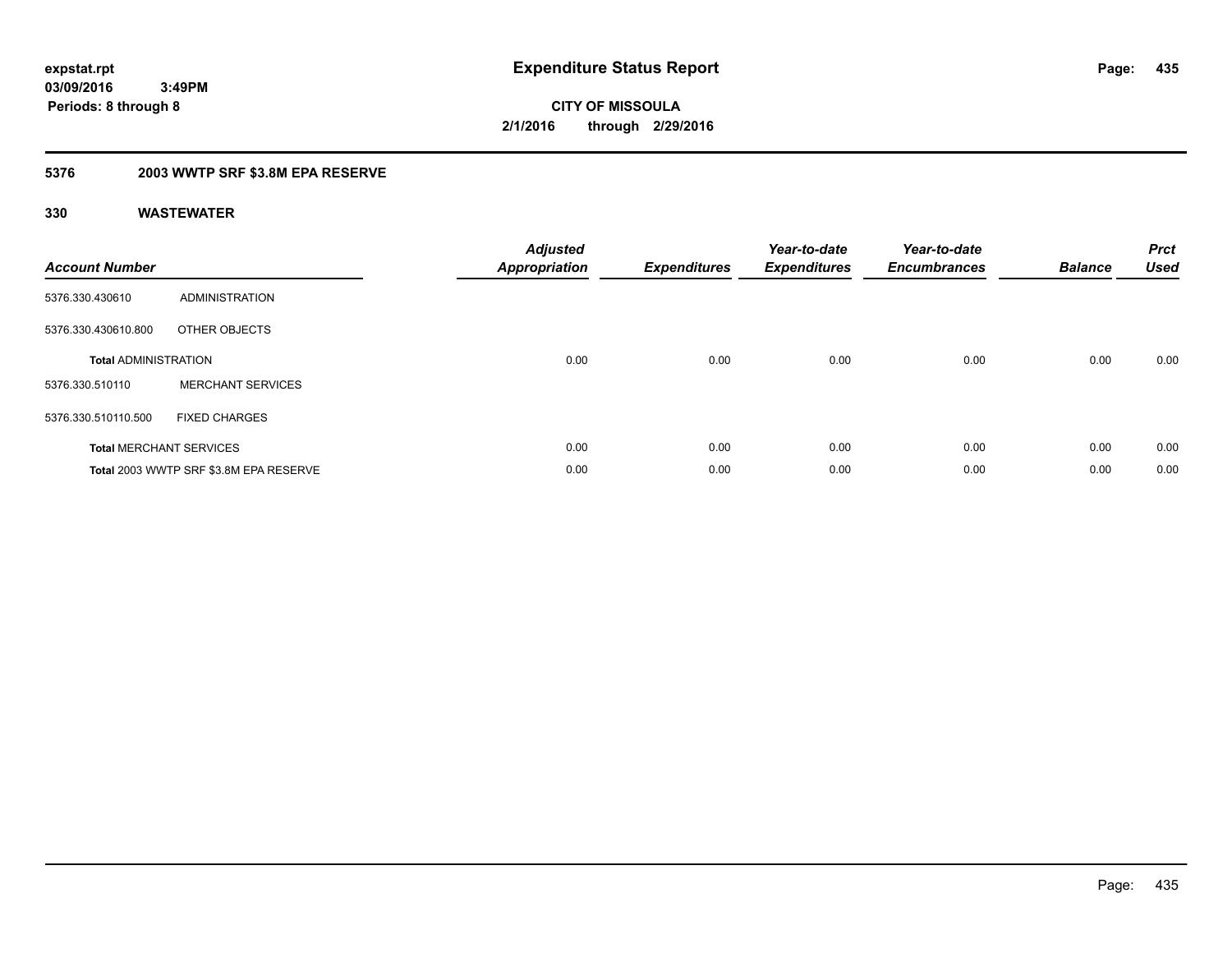**CITY OF MISSOULA 2/1/2016 through 2/29/2016**

## **5377 2004 WWTP \$3.023 LOAN DEBT SERVICE**

| <b>Account Number</b>             |                                                 | <b>Adjusted</b><br><b>Appropriation</b> | <b>Expenditures</b> | Year-to-date<br><b>Expenditures</b> | Year-to-date<br><b>Encumbrances</b> | <b>Balance</b> | <b>Prct</b><br>Used |
|-----------------------------------|-------------------------------------------------|-----------------------------------------|---------------------|-------------------------------------|-------------------------------------|----------------|---------------------|
| 5377.330.490200                   | REVENUE BOND DEBT SERVICE                       |                                         |                     |                                     |                                     |                |                     |
| 5377.330.490200.600               | <b>DEBT SERVICE</b>                             |                                         |                     |                                     |                                     |                |                     |
| 5377.330.490200.610.000 PRINCIPAL |                                                 | 203,000.00                              | 0.00                | 101,000.00                          | 0.00                                | 102,000.00     | 49.75               |
|                                   | 5377.330.490200.620.000 INTEREST / SERVICE FEES | 41,006.00                               | 0.00                | 21,071.25                           | 0.00                                | 19.934.75      | 51.39               |
|                                   | <b>Total REVENUE BOND DEBT SERVICE</b>          | 244,006.00                              | 0.00                | 122,071.25                          | 0.00                                | 121,934.75     | 50.03               |
| 5377.330.510110                   | <b>MERCHANT SERVICES</b>                        |                                         |                     |                                     |                                     |                |                     |
| 5377.330.510110.500               | <b>FIXED CHARGES</b>                            |                                         |                     |                                     |                                     |                |                     |
| <b>Total MERCHANT SERVICES</b>    |                                                 | 0.00                                    | 0.00                | 0.00                                | 0.00                                | 0.00           | 0.00                |
|                                   | Total 2004 WWTP \$3.023 LOAN DEBT SERVICE       | 244.006.00                              | 0.00                | 122.071.25                          | 0.00                                | 121.934.75     | 50.03               |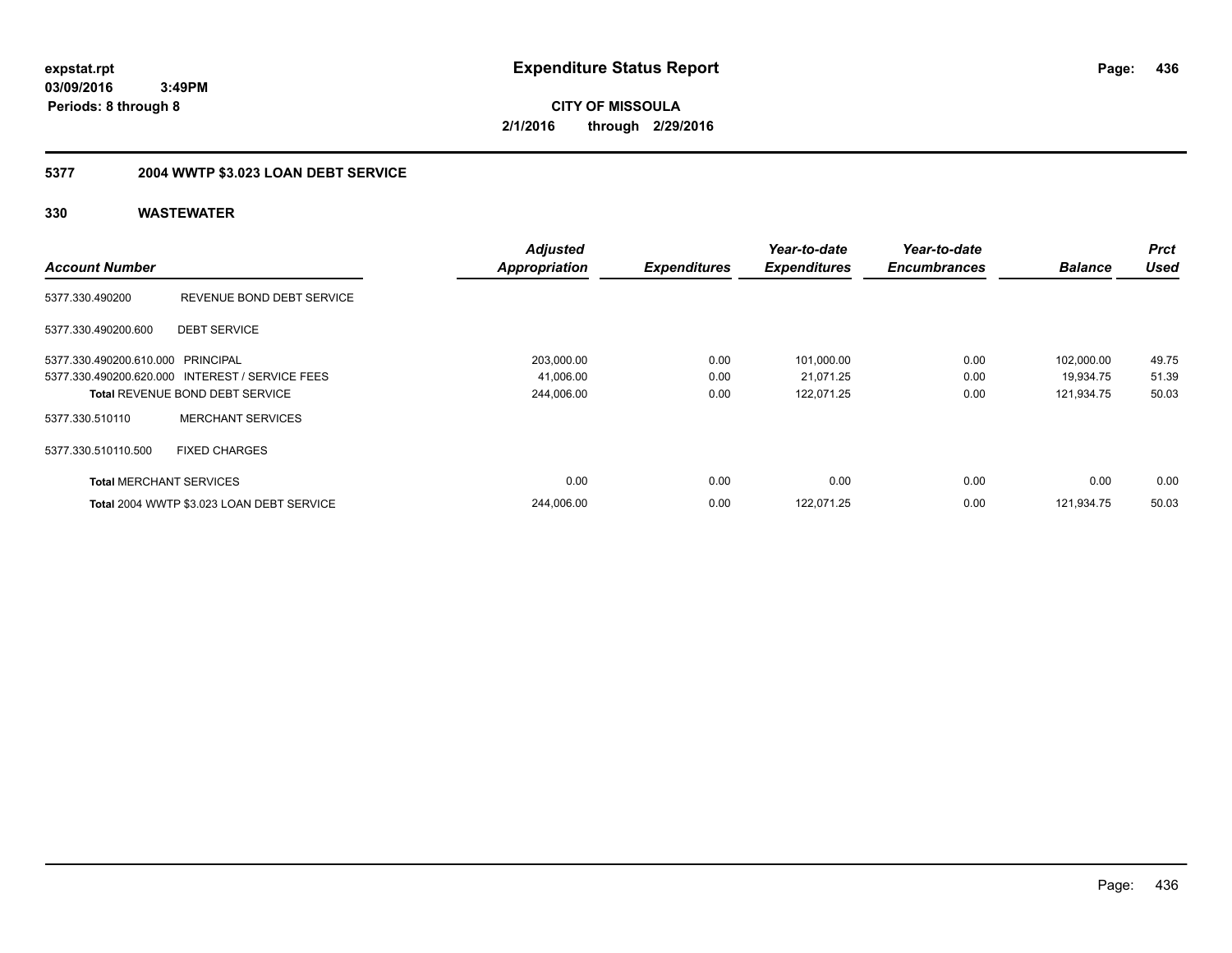## **5378 2004 WWTP \$3.023 LOAN RESERVE**

| <b>Account Number</b>          |                                                  | <b>Adjusted</b><br><b>Appropriation</b> | <b>Expenditures</b> | Year-to-date<br><b>Expenditures</b> | Year-to-date<br><b>Encumbrances</b> | <b>Balance</b>   | <b>Prct</b><br><b>Used</b> |
|--------------------------------|--------------------------------------------------|-----------------------------------------|---------------------|-------------------------------------|-------------------------------------|------------------|----------------------------|
| 5378.330.430610                | ADMINISTRATION                                   |                                         |                     |                                     |                                     |                  |                            |
| 5378.330.430610.800            | OTHER OBJECTS                                    |                                         |                     |                                     |                                     |                  |                            |
| <b>Total ADMINISTRATION</b>    | 5378.330.430610.820.000 TRANSFERS TO OTHER FUNDS | 283.00<br>283.00                        | 0.00<br>0.00        | 0.00<br>0.00                        | 0.00<br>0.00                        | 283.00<br>283.00 | 0.00<br>0.00               |
| 5378.330.510110                | <b>MERCHANT SERVICES</b>                         |                                         |                     |                                     |                                     |                  |                            |
| 5378.330.510110.500            | <b>FIXED CHARGES</b>                             |                                         |                     |                                     |                                     |                  |                            |
| <b>Total MERCHANT SERVICES</b> |                                                  | 0.00                                    | 0.00                | 0.00                                | 0.00                                | 0.00             | 0.00                       |
|                                | Total 2004 WWTP \$3.023 LOAN RESERVE             | 283.00                                  | 0.00                | 0.00                                | 0.00                                | 283.00           | 0.00                       |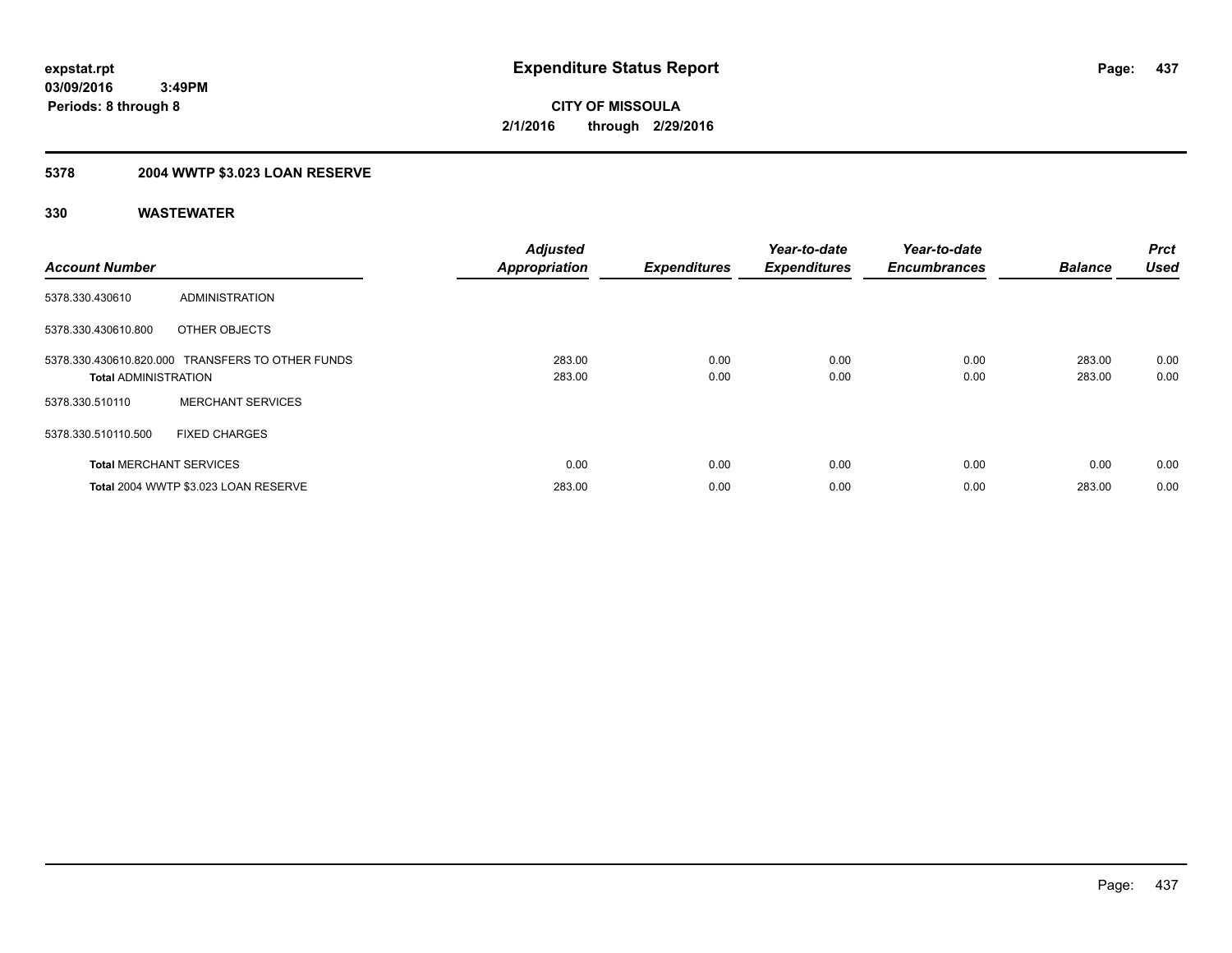**CITY OF MISSOULA 2/1/2016 through 2/29/2016**

### **5379 2005 BRICH/BRDY/LIN/GIL SRF DEBT**

|                                   |                                        | <b>Adjusted</b>      |                     | Year-to-date        | Year-to-date        |                | <b>Prct</b> |
|-----------------------------------|----------------------------------------|----------------------|---------------------|---------------------|---------------------|----------------|-------------|
| <b>Account Number</b>             |                                        | <b>Appropriation</b> | <b>Expenditures</b> | <b>Expenditures</b> | <b>Encumbrances</b> | <b>Balance</b> | <b>Used</b> |
| 5379.330.430610                   | <b>ADMINISTRATION</b>                  |                      |                     |                     |                     |                |             |
| 5379.330.430610.800               | OTHER OBJECTS                          |                      |                     |                     |                     |                |             |
| <b>Total ADMINISTRATION</b>       |                                        | 0.00                 | 0.00                | 0.00                | 0.00                | 0.00           | 0.00        |
| 5379.330.490200                   | REVENUE BOND DEBT SERVICE              |                      |                     |                     |                     |                |             |
| 5379.330.490200.600               | <b>DEBT SERVICE</b>                    |                      |                     |                     |                     |                |             |
| 5379.330.490200.610.000 PRINCIPAL |                                        | 88,000.00            | 0.00                | 44,000.00           | 0.00                | 44,000.00      | 50.00       |
| 5379.330.490200.620.000           | <b>INTEREST / SERVICE FEES</b>         | 21,443.00            | 0.00                | 10,968.75           | 0.00                | 10,474.25      | 51.15       |
|                                   | Total REVENUE BOND DEBT SERVICE        | 109,443.00           | 0.00                | 54,968.75           | 0.00                | 54,474.25      | 50.23       |
| 5379.330.510110                   | <b>MERCHANT SERVICES</b>               |                      |                     |                     |                     |                |             |
| 5379.330.510110.500               | <b>FIXED CHARGES</b>                   |                      |                     |                     |                     |                |             |
| <b>Total MERCHANT SERVICES</b>    |                                        | 0.00                 | 0.00                | 0.00                | 0.00                | 0.00           | 0.00        |
|                                   | Total 2005 BRICH/BRDY/LIN/GIL SRF DEBT | 109,443.00           | 0.00                | 54,968.75           | 0.00                | 54,474.25      | 50.23       |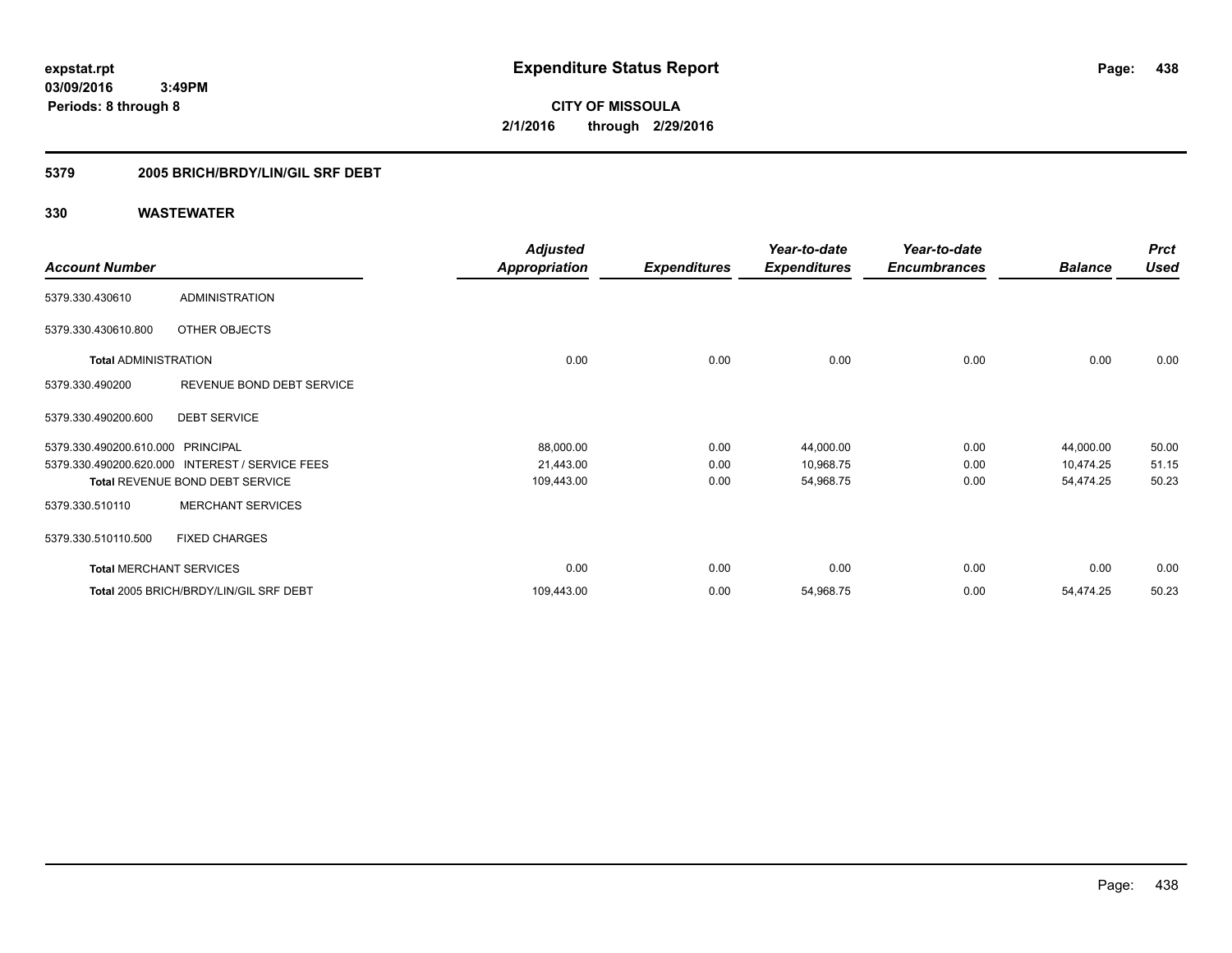**CITY OF MISSOULA 2/1/2016 through 2/29/2016**

# **5380 BRDWY/BIRCH/GILBERT/LINCOLNWOOD**

| <b>Account Number</b>       |                                       | <b>Adjusted</b><br><b>Appropriation</b> | <b>Expenditures</b> | Year-to-date<br><b>Expenditures</b> | Year-to-date<br><b>Encumbrances</b> | <b>Balance</b> | <b>Prct</b><br><b>Used</b> |
|-----------------------------|---------------------------------------|-----------------------------------------|---------------------|-------------------------------------|-------------------------------------|----------------|----------------------------|
| 5380.330.430610             | ADMINISTRATION                        |                                         |                     |                                     |                                     |                |                            |
| 5380.330.430610.800         | OTHER OBJECTS                         |                                         |                     |                                     |                                     |                |                            |
| <b>Total ADMINISTRATION</b> |                                       | 0.00                                    | 0.00                | 0.00                                | 0.00                                | 0.00           | 0.00                       |
| 5380.330.490200             | REVENUE BOND DEBT SERVICE             |                                         |                     |                                     |                                     |                |                            |
| 5380.330.490200.600         | <b>DEBT SERVICE</b>                   |                                         |                     |                                     |                                     |                |                            |
|                             | Total REVENUE BOND DEBT SERVICE       | 0.00                                    | 0.00                | 0.00                                | 0.00                                | 0.00           | 0.00                       |
| 5380.330.510110             | <b>MERCHANT SERVICES</b>              |                                         |                     |                                     |                                     |                |                            |
| 5380.330.510110.500         | <b>FIXED CHARGES</b>                  |                                         |                     |                                     |                                     |                |                            |
|                             | <b>Total MERCHANT SERVICES</b>        | 0.00                                    | 0.00                | 0.00                                | 0.00                                | 0.00           | 0.00                       |
|                             | Total BRDWY/BIRCH/GILBERT/LINCOLNWOOD | 0.00                                    | 0.00                | 0.00                                | 0.00                                | 0.00           | 0.00                       |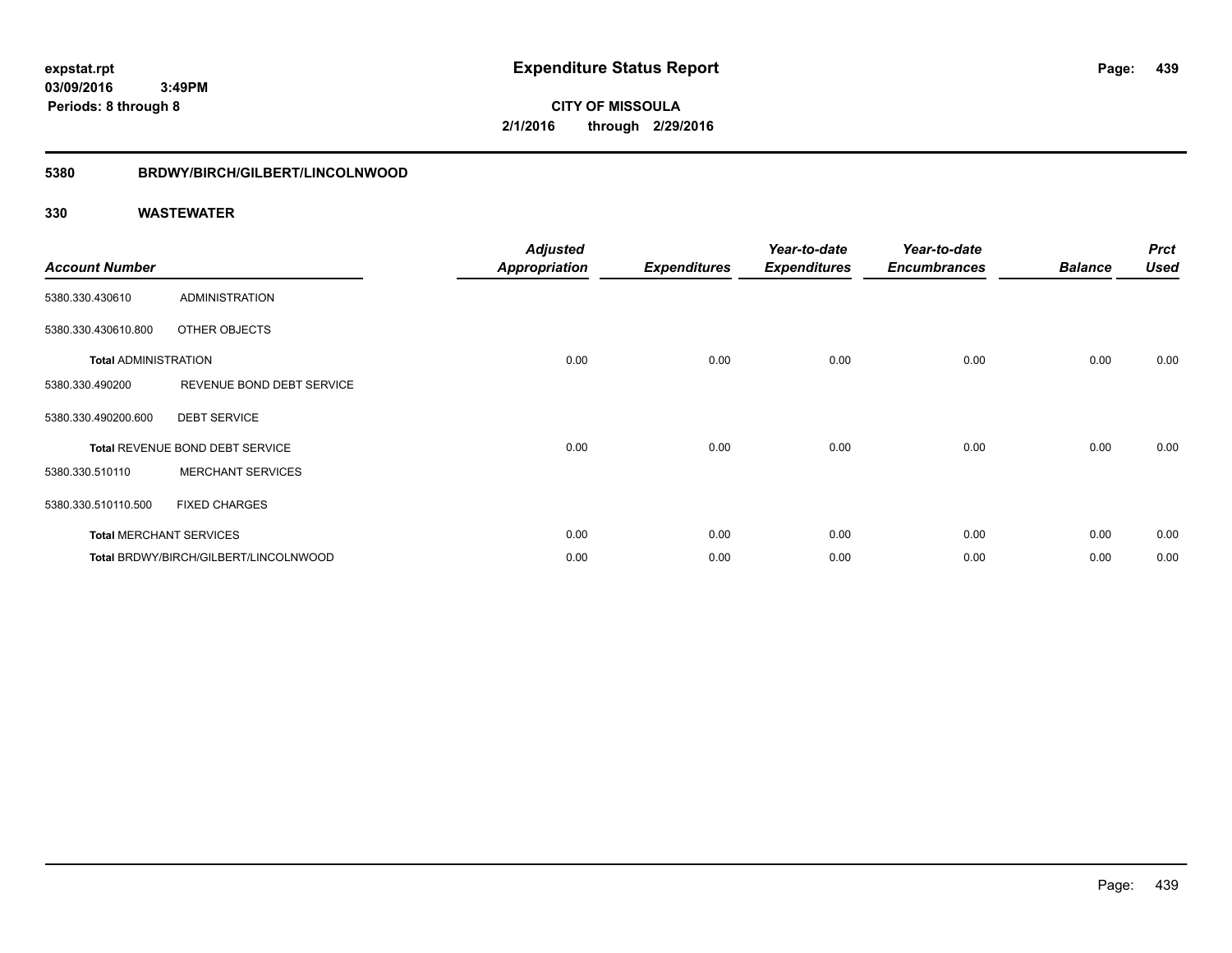### **5381 LINCOLNWOOD PH2 DEBT SERVICE**

| <b>Account Number</b>       |                                    | <b>Adjusted</b><br><b>Appropriation</b> | <b>Expenditures</b> | Year-to-date<br><b>Expenditures</b> | Year-to-date<br><b>Encumbrances</b> | <b>Balance</b> | <b>Prct</b><br><b>Used</b> |
|-----------------------------|------------------------------------|-----------------------------------------|---------------------|-------------------------------------|-------------------------------------|----------------|----------------------------|
| 5381.330.430610             | ADMINISTRATION                     |                                         |                     |                                     |                                     |                |                            |
| 5381.330.430610.800         | OTHER OBJECTS                      |                                         |                     |                                     |                                     |                |                            |
| <b>Total ADMINISTRATION</b> |                                    | 0.00                                    | 0.00                | 0.00                                | 0.00                                | 0.00           | 0.00                       |
| 5381.330.490200             | REVENUE BOND DEBT SERVICE          |                                         |                     |                                     |                                     |                |                            |
| 5381.330.490200.600         | <b>DEBT SERVICE</b>                |                                         |                     |                                     |                                     |                |                            |
|                             | Total REVENUE BOND DEBT SERVICE    | 0.00                                    | 0.00                | 0.00                                | 0.00                                | 0.00           | 0.00                       |
| 5381.330.510110             | <b>MERCHANT SERVICES</b>           |                                         |                     |                                     |                                     |                |                            |
| 5381.330.510110.500         | <b>FIXED CHARGES</b>               |                                         |                     |                                     |                                     |                |                            |
|                             | <b>Total MERCHANT SERVICES</b>     | 0.00                                    | 0.00                | 0.00                                | 0.00                                | 0.00           | 0.00                       |
|                             | Total LINCOLNWOOD PH2 DEBT SERVICE | 0.00                                    | 0.00                | 0.00                                | 0.00                                | 0.00           | 0.00                       |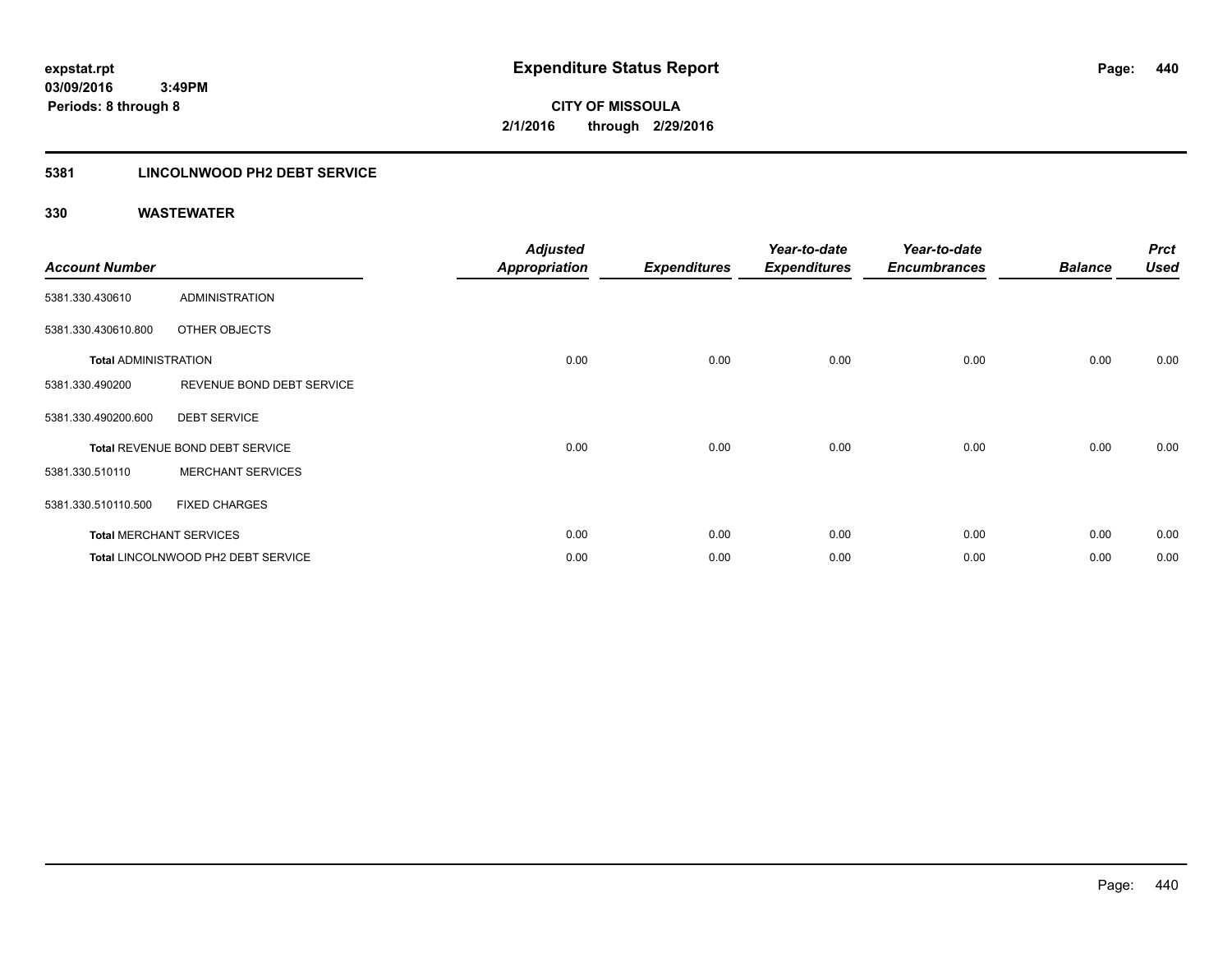**Periods: 8 through 8**

**CITY OF MISSOULA 2/1/2016 through 2/29/2016**

### **5382 LINCOLNWOOD PH2 RESERVE FUND**

 **3:49PM**

|                             |                                                  | <b>Adjusted</b>        |                     | Year-to-date        | Year-to-date        |                        | <b>Prct</b>  |
|-----------------------------|--------------------------------------------------|------------------------|---------------------|---------------------|---------------------|------------------------|--------------|
| <b>Account Number</b>       |                                                  | Appropriation          | <b>Expenditures</b> | <b>Expenditures</b> | <b>Encumbrances</b> | <b>Balance</b>         | <b>Used</b>  |
| 5382.330.430610             | <b>ADMINISTRATION</b>                            |                        |                     |                     |                     |                        |              |
| 5382.330.430610.800         | OTHER OBJECTS                                    |                        |                     |                     |                     |                        |              |
| <b>Total ADMINISTRATION</b> | 5382.330.430610.820.000 TRANSFERS TO OTHER FUNDS | 21,850.00<br>21,850.00 | 0.00<br>0.00        | 0.00<br>0.00        | 0.00<br>0.00        | 21,850.00<br>21,850.00 | 0.00<br>0.00 |
| 5382.330.490200             | REVENUE BOND DEBT SERVICE                        |                        |                     |                     |                     |                        |              |
| 5382.330.490200.600         | <b>DEBT SERVICE</b>                              |                        |                     |                     |                     |                        |              |
|                             | Total REVENUE BOND DEBT SERVICE                  | 0.00                   | 0.00                | 0.00                | 0.00                | 0.00                   | 0.00         |
| 5382.330.510110             | <b>MERCHANT SERVICES</b>                         |                        |                     |                     |                     |                        |              |
| 5382.330.510110.500         | <b>FIXED CHARGES</b>                             |                        |                     |                     |                     |                        |              |
|                             | <b>Total MERCHANT SERVICES</b>                   | 0.00                   | 0.00                | 0.00                | 0.00                | 0.00                   | 0.00         |
|                             | Total LINCOLNWOOD PH2 RESERVE FUND               | 21,850.00              | 0.00                | 0.00                | 0.00                | 21,850.00              | 0.00         |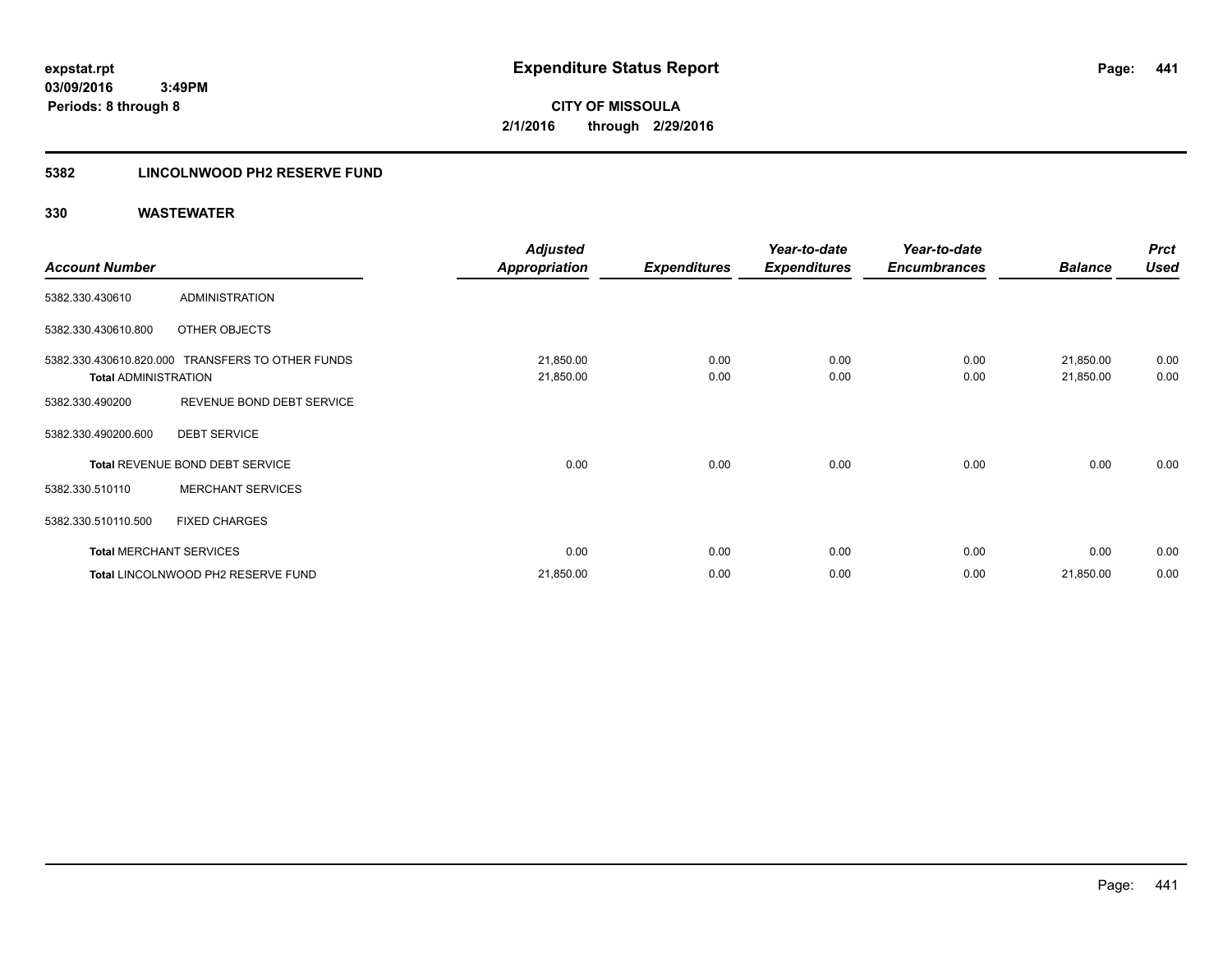**CITY OF MISSOULA 2/1/2016 through 2/29/2016**

### **5383 FY09 RATTLESNAKE SEWER DEBT SVS**

|                                |                                                           | <b>Adjusted</b>      |                     | Year-to-date        | Year-to-date        |                | <b>Prct</b> |
|--------------------------------|-----------------------------------------------------------|----------------------|---------------------|---------------------|---------------------|----------------|-------------|
| <b>Account Number</b>          |                                                           | <b>Appropriation</b> | <b>Expenditures</b> | <b>Expenditures</b> | <b>Encumbrances</b> | <b>Balance</b> | <b>Used</b> |
| 5383.330.430610                | <b>ADMINISTRATION</b>                                     |                      |                     |                     |                     |                |             |
| 5383.330.430610.800            | OTHER OBJECTS                                             |                      |                     |                     |                     |                |             |
| <b>Total ADMINISTRATION</b>    |                                                           | 0.00                 | 0.00                | 0.00                | 0.00                | 0.00           | 0.00        |
| 5383.330.490200                | REVENUE BOND DEBT SERVICE                                 |                      |                     |                     |                     |                |             |
| 5383.330.490200.600            | <b>DEBT SERVICE</b>                                       |                      |                     |                     |                     |                |             |
|                                | 5383.330.490200.610.000 LOLO ST/PRINCIPAL                 | 0.00                 | 0.00                | 10,000.00           | 0.00                | $-10,000.00$   | 0.00        |
|                                | 5383.330.490200.620.000 LOLO ST - INTEREST & SERVICE FEES | 0.00                 | 0.00                | 5,550.00            | 0.00                | $-5,550.00$    | 0.00        |
|                                | Total REVENUE BOND DEBT SERVICE                           | 0.00                 | 0.00                | 15,550.00           | 0.00                | $-15,550.00$   | 0.00        |
| 5383.330.510110                | <b>MERCHANT SERVICES</b>                                  |                      |                     |                     |                     |                |             |
| 5383.330.510110.500            | <b>FIXED CHARGES</b>                                      |                      |                     |                     |                     |                |             |
| <b>Total MERCHANT SERVICES</b> |                                                           | 0.00                 | 0.00                | 0.00                | 0.00                | 0.00           | 0.00        |
| <b>Total WASTEWATER</b>        |                                                           | 0.00                 | 0.00                | 15,550.00           | 0.00                | $-15,550.00$   | 0.00        |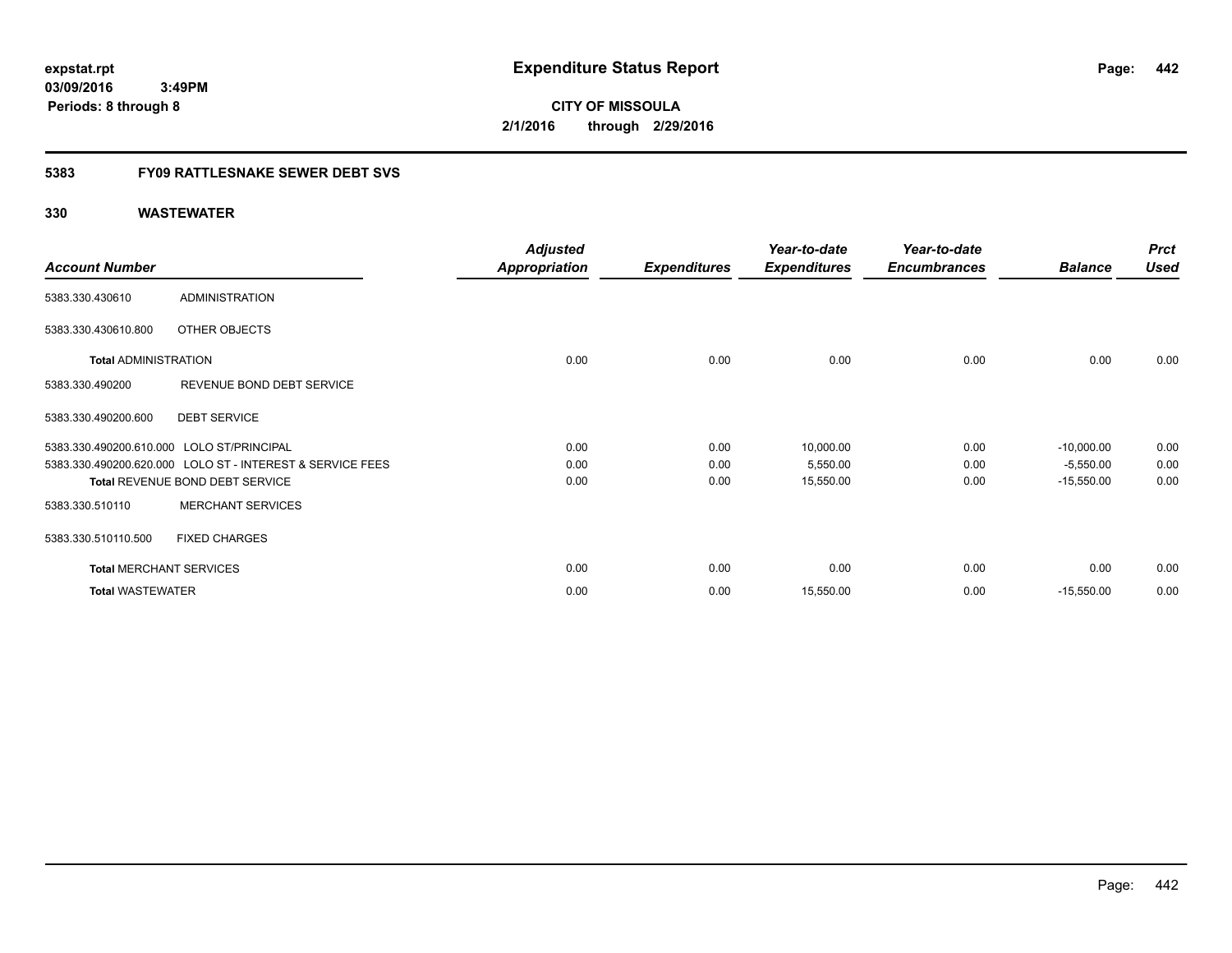**CITY OF MISSOULA 2/1/2016 through 2/29/2016**

### **5383 FY09 RATTLESNAKE SEWER DEBT SVS**

### **550 SID 544 PROJECT**

| <b>Account Number</b>          |                                                 | <b>Adjusted</b><br>Appropriation | <b>Expenditures</b> | Year-to-date<br><b>Expenditures</b> | Year-to-date<br><b>Encumbrances</b> | <b>Balance</b> | <b>Prct</b><br><b>Used</b> |
|--------------------------------|-------------------------------------------------|----------------------------------|---------------------|-------------------------------------|-------------------------------------|----------------|----------------------------|
| 5383.550.490200                | REVENUE BOND DEBT SERVICE                       |                                  |                     |                                     |                                     |                |                            |
| 5383.550.490200.600            | <b>DEBT SERVICE</b>                             |                                  |                     |                                     |                                     |                |                            |
| 5383.550.490200.610.000        | <b>PRINCIPAL</b>                                | 20,000.00                        | 0.00                | 0.00                                | 0.00                                | 20,000.00      | 0.00                       |
|                                | 5383.550.490200.620.000 INTEREST / SERVICE FEES | 10,950.00                        | 0.00                | 0.00                                | 0.00                                | 10,950.00      | 0.00                       |
|                                | <b>Total REVENUE BOND DEBT SERVICE</b>          | 30,950.00                        | 0.00                | 0.00                                | 0.00                                | 30,950.00      | 0.00                       |
| 5383.550.510110                | <b>MERCHANT SERVICES</b>                        |                                  |                     |                                     |                                     |                |                            |
| 5383.550.510110.500            | <b>FIXED CHARGES</b>                            |                                  |                     |                                     |                                     |                |                            |
| <b>Total MERCHANT SERVICES</b> |                                                 | 0.00                             | 0.00                | 0.00                                | 0.00                                | 0.00           | 0.00                       |
| Total SID 544 PROJECT          |                                                 | 30,950.00                        | 0.00                | 0.00                                | 0.00                                | 30,950.00      | 0.00                       |
|                                | Total FY09 RATTLESNAKE SEWER DEBT SVS           | 30,950.00                        | 0.00                | 15,550.00                           | 0.00                                | 15,400.00      | 50.24                      |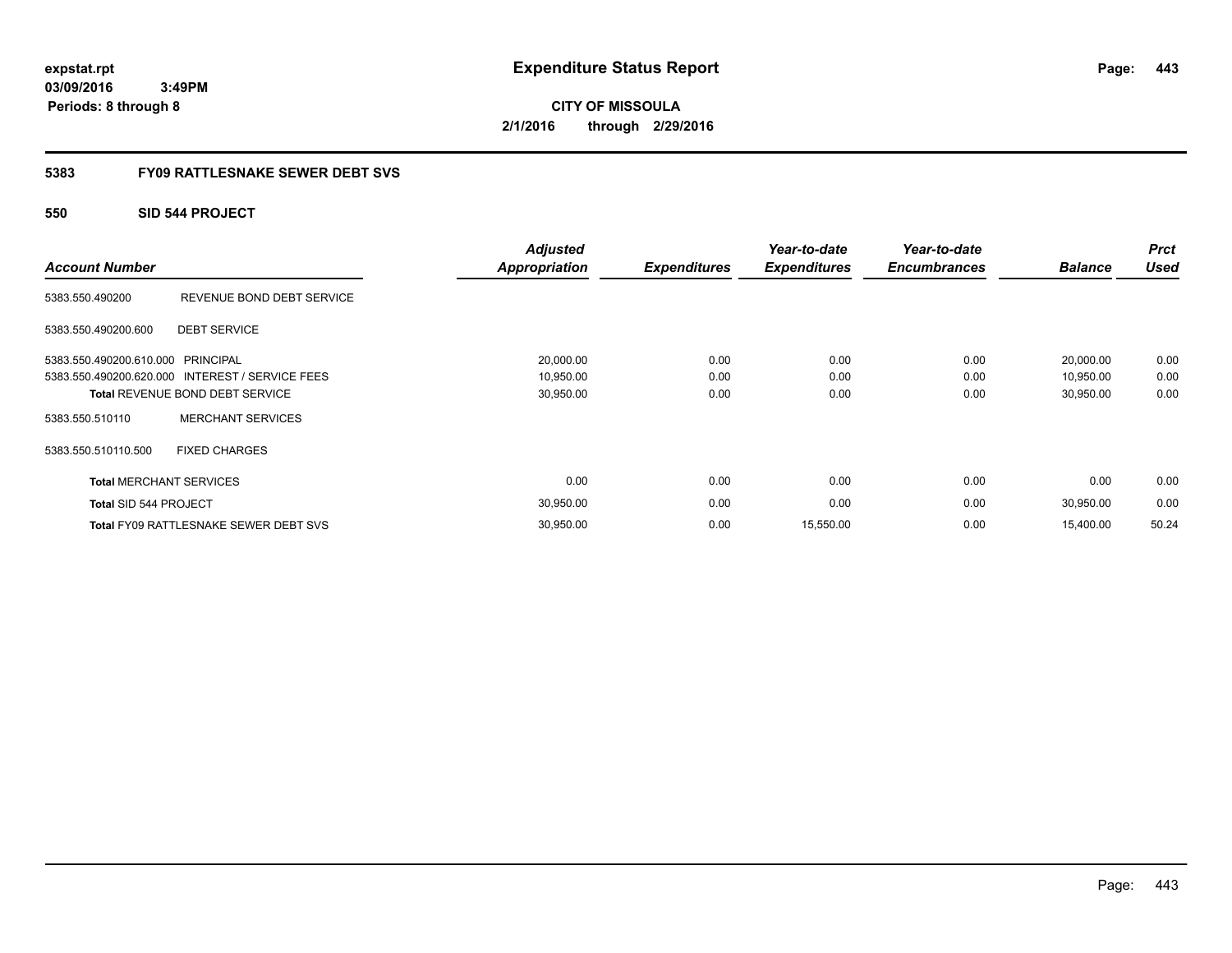### **5384 09 LOLO BOND RESERVE**

| <b>Account Number</b>          |                                                                                            | <b>Adjusted</b><br><b>Appropriation</b> | <b>Expenditures</b> | Year-to-date<br><b>Expenditures</b> | Year-to-date<br><b>Encumbrances</b> | <b>Balance</b>         | <b>Prct</b><br><b>Used</b> |
|--------------------------------|--------------------------------------------------------------------------------------------|-----------------------------------------|---------------------|-------------------------------------|-------------------------------------|------------------------|----------------------------|
| 5384.330.490200                | REVENUE BOND DEBT SERVICE                                                                  |                                         |                     |                                     |                                     |                        |                            |
| 5384.330.490200.800            | OTHER OBJECTS                                                                              |                                         |                     |                                     |                                     |                        |                            |
|                                | 5384.330.490200.820.000 TRANSFERS TO OTHER FUNDS<br><b>Total REVENUE BOND DEBT SERVICE</b> | 10,310.00<br>10,310.00                  | 0.00<br>0.00        | 0.00<br>0.00                        | 0.00<br>0.00                        | 10.310.00<br>10,310.00 | 0.00<br>0.00               |
| 5384.330.510110                | <b>MERCHANT SERVICES</b>                                                                   |                                         |                     |                                     |                                     |                        |                            |
| 5384.330.510110.500            | <b>FIXED CHARGES</b>                                                                       |                                         |                     |                                     |                                     |                        |                            |
| <b>Total MERCHANT SERVICES</b> |                                                                                            | 0.00                                    | 0.00                | 0.00                                | 0.00                                | 0.00                   | 0.00                       |
|                                | Total 09 LOLO BOND RESERVE                                                                 | 10.310.00                               | 0.00                | 0.00                                | 0.00                                | 10.310.00              | 0.00                       |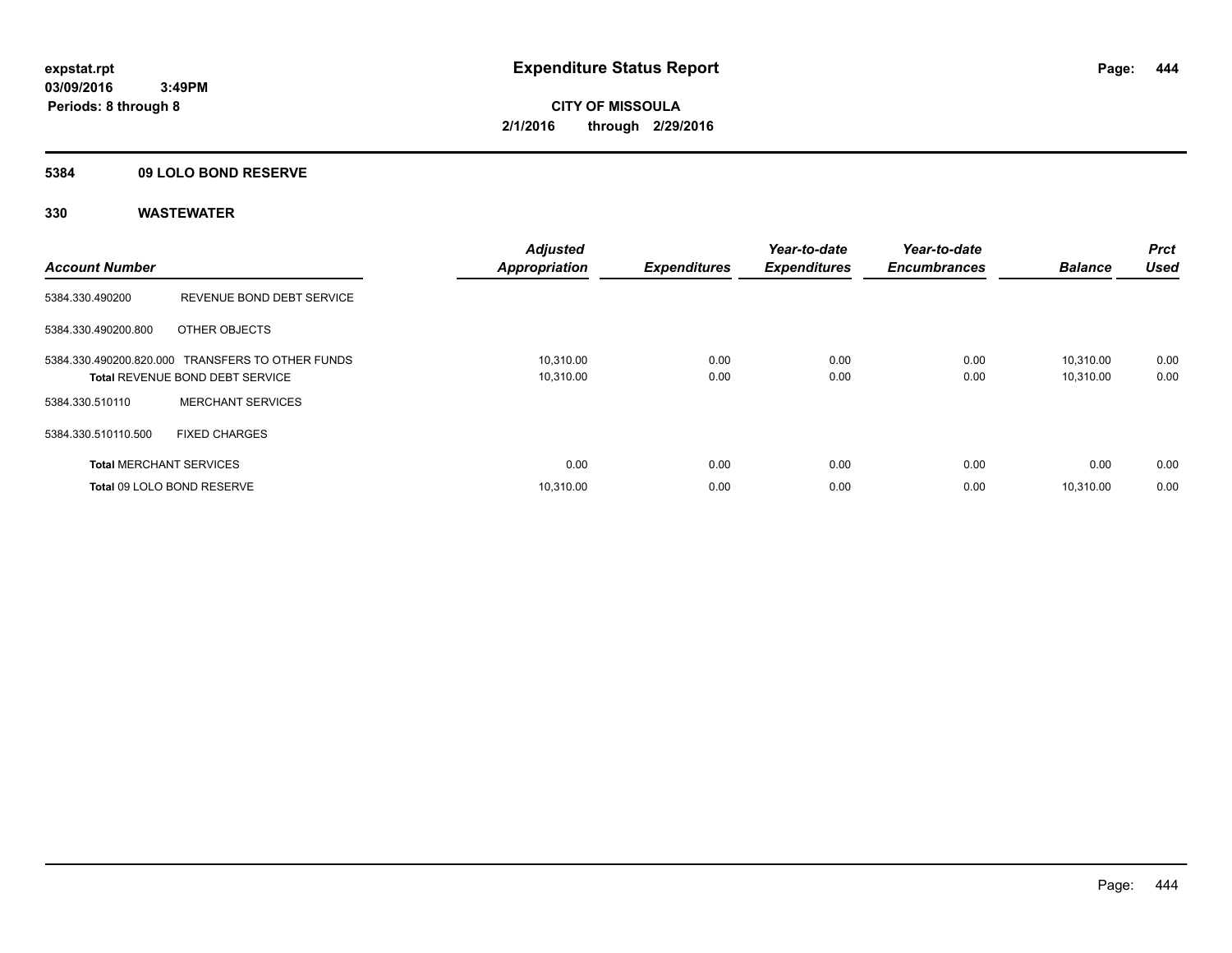**Periods: 8 through 8**

**CITY OF MISSOULA 2/1/2016 through 2/29/2016**

### **5385 HEADWORKS 2010 BOND RESERVE**

| <b>Account Number</b>       |                                                  | <b>Adjusted</b><br><b>Appropriation</b> | <b>Expenditures</b> | Year-to-date<br><b>Expenditures</b> | Year-to-date<br><b>Encumbrances</b> | <b>Balance</b>         | <b>Prct</b><br>Used |
|-----------------------------|--------------------------------------------------|-----------------------------------------|---------------------|-------------------------------------|-------------------------------------|------------------------|---------------------|
| 5385.330.430610             | <b>ADMINISTRATION</b>                            |                                         |                     |                                     |                                     |                        |                     |
| 5385.330.430610.800         | OTHER OBJECTS                                    |                                         |                     |                                     |                                     |                        |                     |
| <b>Total ADMINISTRATION</b> | 5385.330.430610.820.000 TRANSFERS TO OTHER FUNDS | 27,928.00<br>27,928.00                  | 0.00<br>0.00        | 0.00<br>0.00                        | 0.00<br>0.00                        | 27.928.00<br>27.928.00 | 0.00<br>0.00        |
|                             | Total HEADWORKS 2010 BOND RESERVE                | 27,928.00                               | 0.00                | 0.00                                | 0.00                                | 27.928.00              | 0.00                |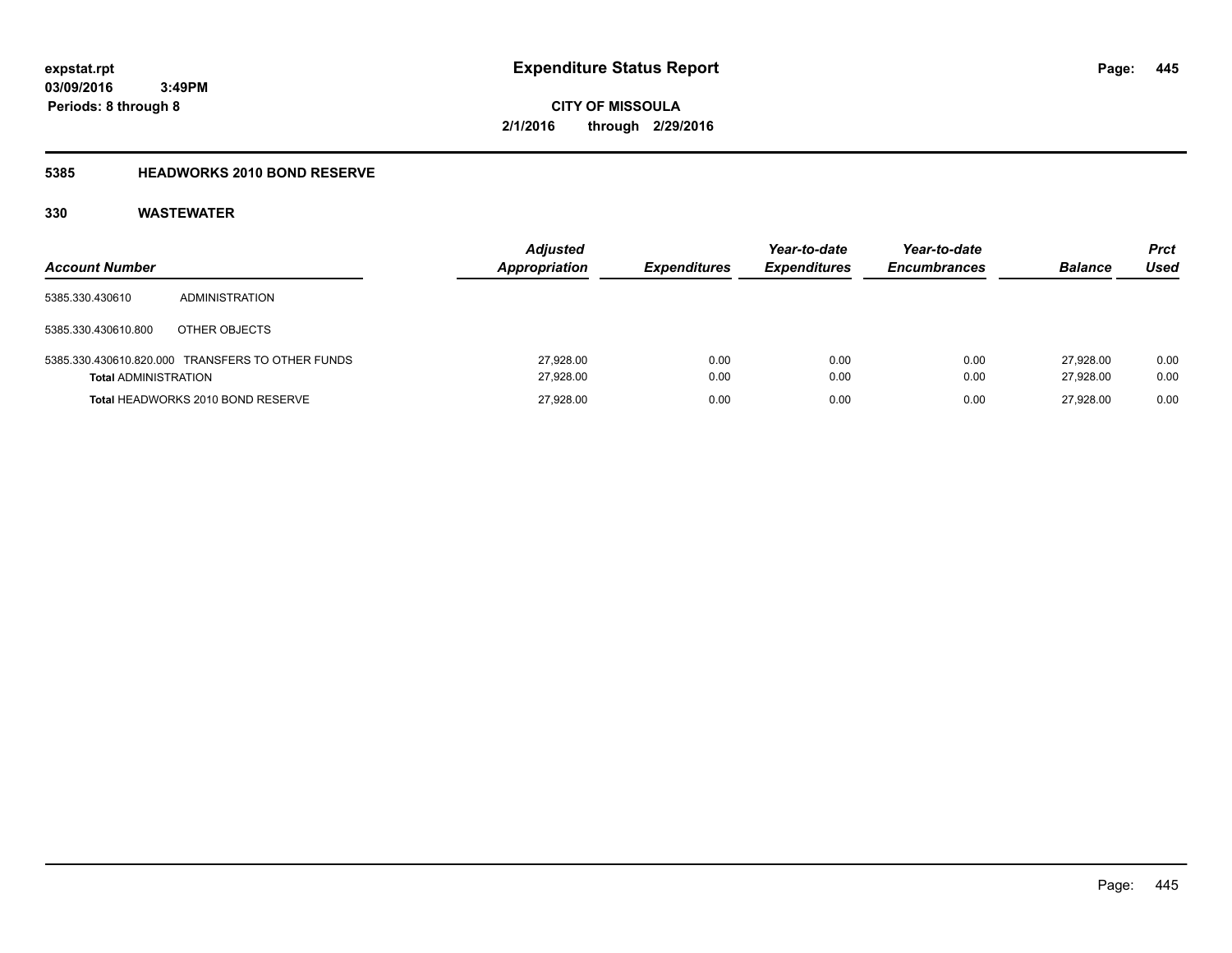**CITY OF MISSOULA 2/1/2016 through 2/29/2016**

### **5386 FY10 HEADWORKS DEBT SERVICE**

|                                   |                                                 | <b>Adjusted</b>      |                     | Year-to-date        | Year-to-date        |                | <b>Prct</b> |
|-----------------------------------|-------------------------------------------------|----------------------|---------------------|---------------------|---------------------|----------------|-------------|
| <b>Account Number</b>             |                                                 | <b>Appropriation</b> | <b>Expenditures</b> | <b>Expenditures</b> | <b>Encumbrances</b> | <b>Balance</b> | <b>Used</b> |
| 5386.330.490200                   | REVENUE BOND DEBT SERVICE                       |                      |                     |                     |                     |                |             |
| 5386.330.490200.600               | <b>DEBT SERVICE</b>                             |                      |                     |                     |                     |                |             |
| 5386.330.490200.610.000 PRINCIPAL |                                                 | 135,000.00           | 0.00                | 0.00                | 0.00                | 135,000.00     | 0.00        |
|                                   | 5386.330.490200.620.000 INTEREST / SERVICE FEES | 563,316.00           | 0.00                | 282,008.19          | 0.00                | 281,307.81     | 50.06       |
|                                   | <b>Total REVENUE BOND DEBT SERVICE</b>          | 698,316.00           | 0.00                | 282,008.19          | 0.00                | 416.307.81     | 40.38       |
| 5386.330.510110                   | <b>MERCHANT SERVICES</b>                        |                      |                     |                     |                     |                |             |
| 5386.330.510110.500               | <b>FIXED CHARGES</b>                            |                      |                     |                     |                     |                |             |
| <b>Total MERCHANT SERVICES</b>    |                                                 | 0.00                 | 0.00                | 0.00                | 0.00                | 0.00           | 0.00        |
|                                   | <b>Total FY10 HEADWORKS DEBT SERVICE</b>        | 698.316.00           | 0.00                | 282.008.19          | 0.00                | 416.307.81     | 40.38       |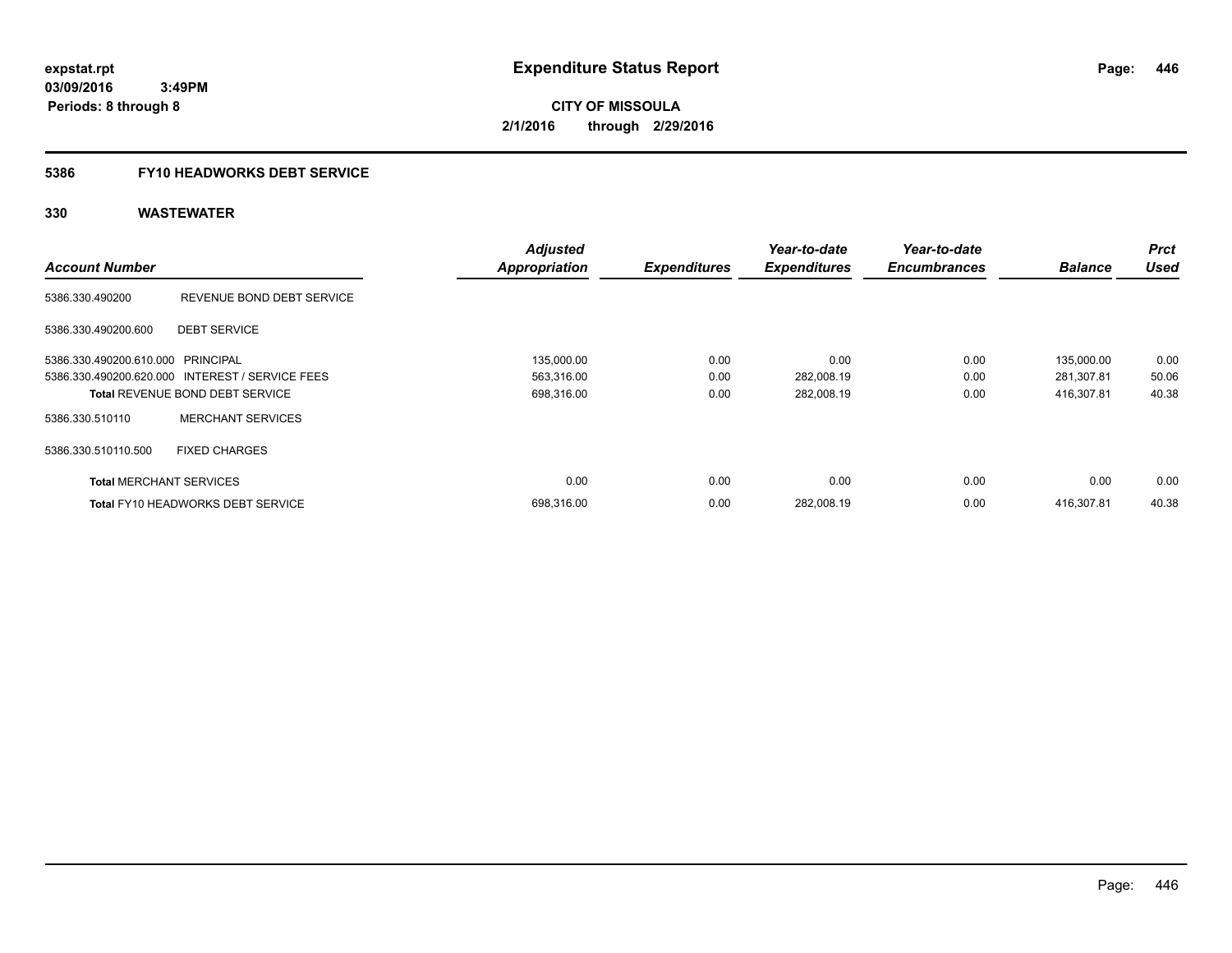**CITY OF MISSOULA 2/1/2016 through 2/29/2016**

### **5387 FY11 SEWER \$1.29M BOND DEBT SERVICE**

|                                   |                                                 | <b>Adjusted</b>      |                     | Year-to-date        | Year-to-date        |                | <b>Prct</b> |
|-----------------------------------|-------------------------------------------------|----------------------|---------------------|---------------------|---------------------|----------------|-------------|
| <b>Account Number</b>             |                                                 | <b>Appropriation</b> | <b>Expenditures</b> | <b>Expenditures</b> | <b>Encumbrances</b> | <b>Balance</b> | <b>Used</b> |
| 5387.330.490200                   | REVENUE BOND DEBT SERVICE                       |                      |                     |                     |                     |                |             |
| 5387.330.490200.600               | <b>DEBT SERVICE</b>                             |                      |                     |                     |                     |                |             |
| 5387.330.490200.610.000 PRINCIPAL |                                                 | 45,000.00            | 0.00                | 0.00                | 0.00                | 45,000.00      | 0.00        |
|                                   | 5387.330.490200.620.000 INTEREST / SERVICE FEES | 57,080.00            | 0.00                | 28,365.00           | 0.00                | 28,715.00      | 49.69       |
|                                   | <b>Total REVENUE BOND DEBT SERVICE</b>          | 102,080.00           | 0.00                | 28,365.00           | 0.00                | 73,715.00      | 27.79       |
| 5387.330.510110                   | <b>MERCHANT SERVICES</b>                        |                      |                     |                     |                     |                |             |
| 5387.330.510110.500               | <b>FIXED CHARGES</b>                            |                      |                     |                     |                     |                |             |
| <b>Total MERCHANT SERVICES</b>    |                                                 | 0.00                 | 0.00                | 0.00                | 0.00                | 0.00           | 0.00        |
|                                   | Total FY11 SEWER \$1.29M BOND DEBT SERVICE      | 102.080.00           | 0.00                | 28,365.00           | 0.00                | 73.715.00      | 27.79       |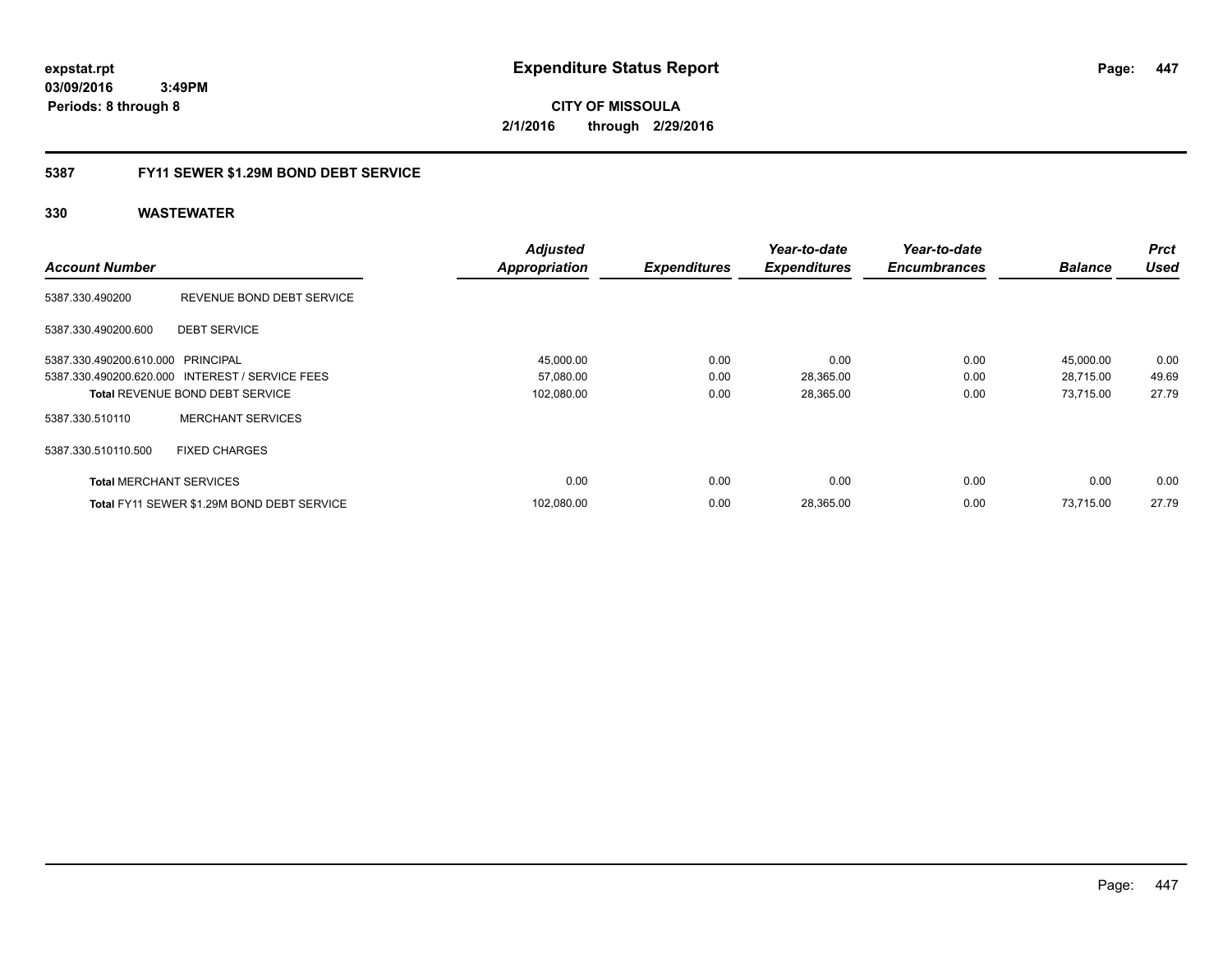### **5388 FY11 \$1.29M SEWER BOND RESERVE**

| <b>Account Number</b>          |                                                  | <b>Adjusted</b><br><b>Appropriation</b> | <b>Expenditures</b> | Year-to-date<br><b>Expenditures</b> | Year-to-date<br><b>Encumbrances</b> | <b>Balance</b>       | Prct<br><b>Used</b> |
|--------------------------------|--------------------------------------------------|-----------------------------------------|---------------------|-------------------------------------|-------------------------------------|----------------------|---------------------|
| 5388.330.430610                | <b>ADMINISTRATION</b>                            |                                         |                     |                                     |                                     |                      |                     |
| 5388.330.430610.800            | OTHER OBJECTS                                    |                                         |                     |                                     |                                     |                      |                     |
| <b>Total ADMINISTRATION</b>    | 5388.330.430610.820.000 TRANSFERS TO OTHER FUNDS | 3,025.00<br>3,025.00                    | 0.00<br>0.00        | 0.00<br>0.00                        | 0.00<br>0.00                        | 3,025.00<br>3,025.00 | 0.00<br>0.00        |
| 5388.330.510110                | <b>MERCHANT SERVICES</b>                         |                                         |                     |                                     |                                     |                      |                     |
| 5388.330.510110.500            | <b>FIXED CHARGES</b>                             |                                         |                     |                                     |                                     |                      |                     |
| <b>Total MERCHANT SERVICES</b> |                                                  | 0.00                                    | 0.00                | 0.00                                | 0.00                                | 0.00                 | 0.00                |
|                                | Total FY11 \$1.29M SEWER BOND RESERVE            | 3,025.00                                | 0.00                | 0.00                                | 0.00                                | 3,025.00             | 0.00                |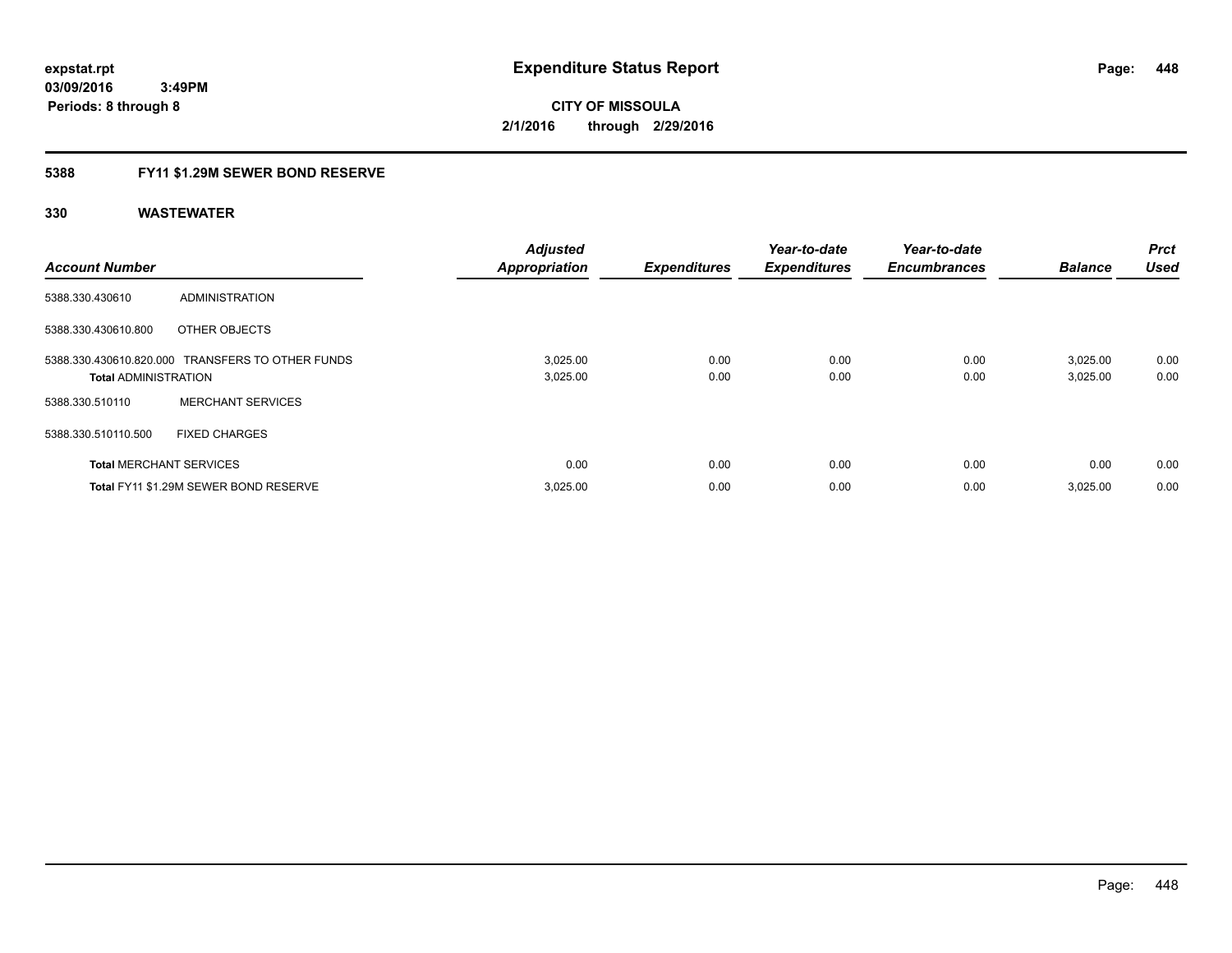**CITY OF MISSOULA 2/1/2016 through 2/29/2016**

### **5389 FY15 SEWER REVENUE BOND DEBT SERVICE**

|                                   |                                                   | <b>Adjusted</b>      |                     | Year-to-date        | Year-to-date        |                | <b>Prct</b> |
|-----------------------------------|---------------------------------------------------|----------------------|---------------------|---------------------|---------------------|----------------|-------------|
| <b>Account Number</b>             |                                                   | <b>Appropriation</b> | <b>Expenditures</b> | <b>Expenditures</b> | <b>Encumbrances</b> | <b>Balance</b> | <b>Used</b> |
| 5389.330.490200                   | REVENUE BOND DEBT SERVICE                         |                      |                     |                     |                     |                |             |
| 5389.330.490200.600               | <b>DEBT SERVICE</b>                               |                      |                     |                     |                     |                |             |
| 5389.330.490200.610.000 PRINCIPAL |                                                   | 19,000.00            | 0.00                | 19,000.00           | 0.00                | 0.00           | 100.00      |
|                                   | 5389.330.490200.620.000 INTEREST / SERVICE FEES   | 17,074.30            | 0.00                | 2,459.73            | 0.00                | 14,614.57      | 14.41       |
|                                   | <b>Total REVENUE BOND DEBT SERVICE</b>            | 36,074.30            | 0.00                | 21,459.73           | 0.00                | 14.614.57      | 59.49       |
| 5389.330.510110                   | <b>MERCHANT SERVICES</b>                          |                      |                     |                     |                     |                |             |
| 5389.330.510110.500               | <b>FIXED CHARGES</b>                              |                      |                     |                     |                     |                |             |
| <b>Total MERCHANT SERVICES</b>    |                                                   | 0.00                 | 0.00                | 0.00                | 0.00                | 0.00           | 0.00        |
|                                   | <b>Total FY15 SEWER REVENUE BOND DEBT SERVICE</b> | 36.074.30            | 0.00                | 21.459.73           | 0.00                | 14.614.57      | 59.49       |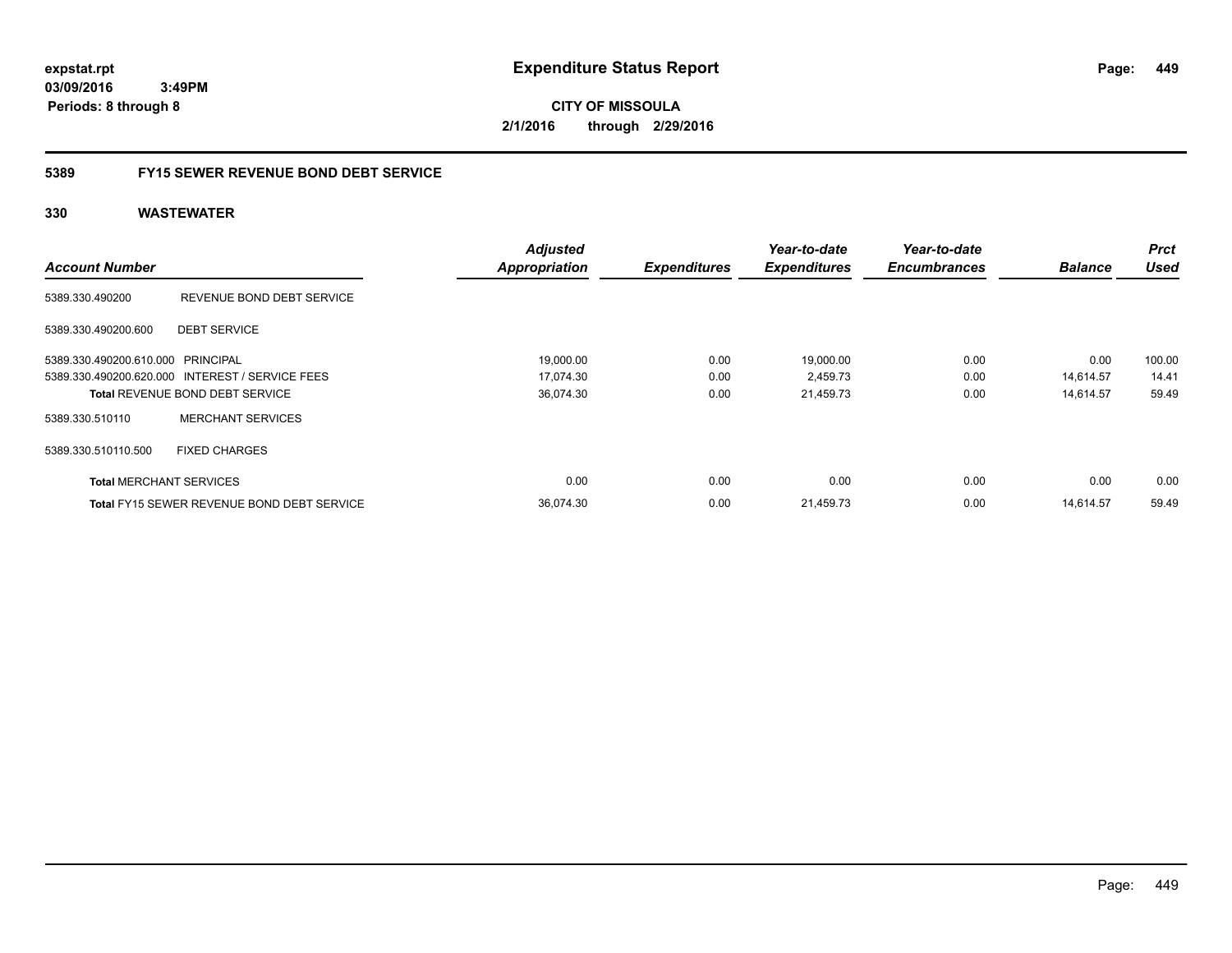**CITY OF MISSOULA 2/1/2016 through 2/29/2016**

### **5390 FY15 SEWER BOND DEBT RESERVE**

| <b>Account Number</b>       |                                           | <b>Adjusted</b><br><b>Appropriation</b> | <b>Expenditures</b> | Year-to-date<br><b>Expenditures</b> | Year-to-date<br><b>Encumbrances</b> | <b>Balance</b> | <b>Prct</b><br><b>Used</b> |
|-----------------------------|-------------------------------------------|-----------------------------------------|---------------------|-------------------------------------|-------------------------------------|----------------|----------------------------|
| 5390.330.430610             | ADMINISTRATION                            |                                         |                     |                                     |                                     |                |                            |
| 5390.330.430610.800         | OTHER OBJECTS                             |                                         |                     |                                     |                                     |                |                            |
| <b>Total ADMINISTRATION</b> |                                           | 0.00                                    | 0.00                | 0.00                                | 0.00                                | 0.00           | 0.00                       |
| 5390.330.510110             | <b>MERCHANT SERVICES</b>                  |                                         |                     |                                     |                                     |                |                            |
| 5390.330.510110.500         | <b>FIXED CHARGES</b>                      |                                         |                     |                                     |                                     |                |                            |
|                             | <b>Total FY15 SEWER BOND DEBT RESERVE</b> | 0.00                                    | 0.00                | 0.00                                | 0.00                                | 0.00           | 0.00                       |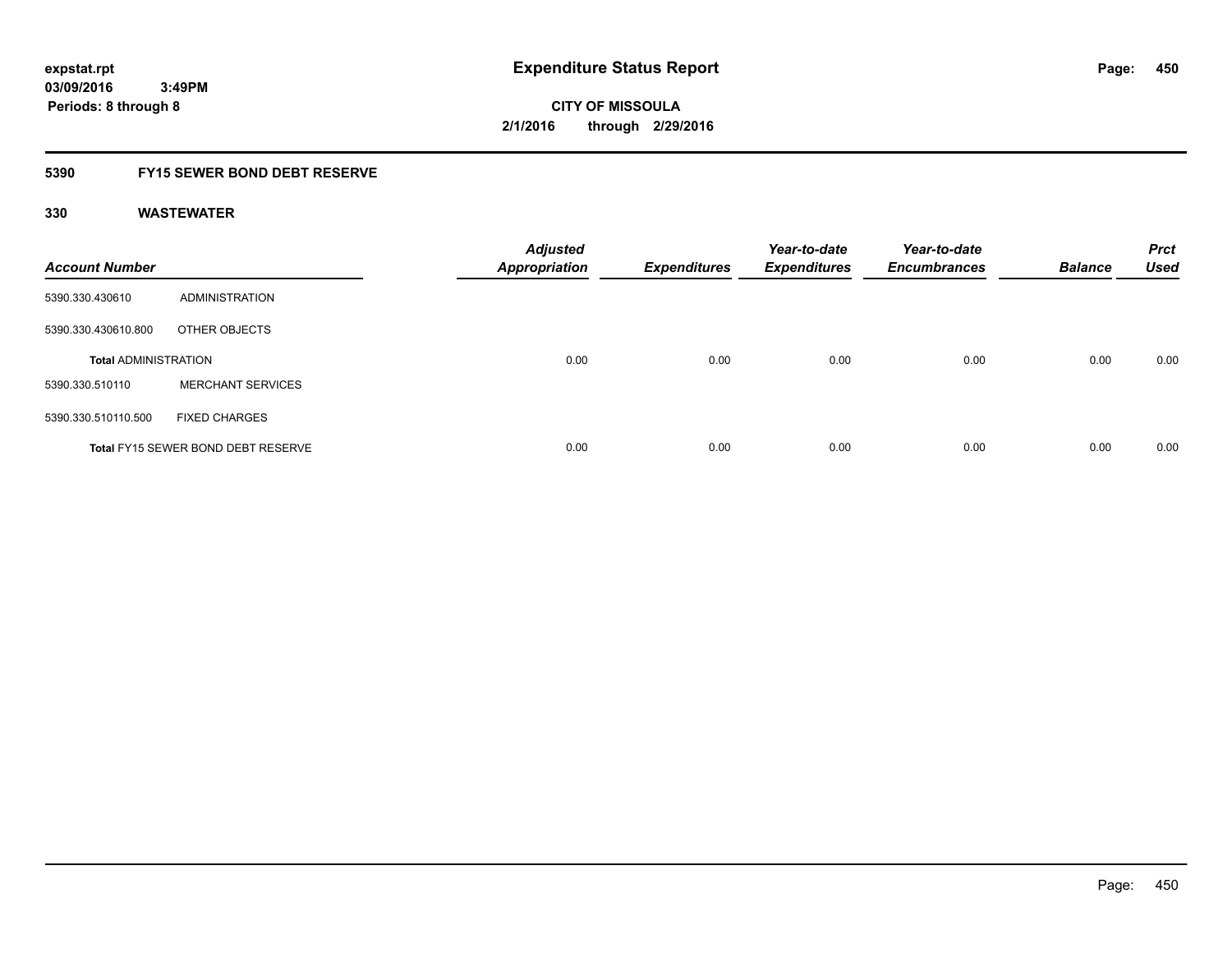**5711 AQUATICS**

|                                                             | <b>Adjusted</b><br><b>Appropriation</b>                                          | <b>Expenditures</b>   | Year-to-date<br><b>Expenditures</b> | Year-to-date<br><b>Encumbrances</b> | <b>Balance</b> | <b>Prct</b><br><b>Used</b> |
|-------------------------------------------------------------|----------------------------------------------------------------------------------|-----------------------|-------------------------------------|-------------------------------------|----------------|----------------------------|
| <b>CULTURE &amp; RECREATION</b>                             |                                                                                  |                       |                                     |                                     |                |                            |
| PERSONAL SERVICES                                           |                                                                                  |                       |                                     |                                     |                |                            |
| Total CULTURE & RECREATION                                  | 0.00                                                                             | 0.00                  | 0.00                                | 0.00                                | 0.00           | 0.00                       |
| <b>GRILL VAN</b>                                            |                                                                                  |                       |                                     |                                     |                |                            |
| PERSONAL SERVICES                                           |                                                                                  |                       |                                     |                                     |                |                            |
| <b>Total PERSONAL SERVICES</b>                              | 0.00                                                                             | 0.00                  | 0.00                                | 0.00                                | 0.00           | 0.00                       |
| <b>SUPPLIES</b>                                             |                                                                                  |                       |                                     |                                     |                |                            |
|                                                             | 0.00                                                                             | 0.00                  | 0.00                                | 0.00                                | 0.00           | 0.00                       |
| PURCHASED SERVICES                                          |                                                                                  |                       |                                     |                                     |                |                            |
| <b>Total GRILL VAN</b>                                      | 0.00                                                                             | 0.00                  | 0.00                                | 0.00                                | 0.00           | 0.00                       |
| <b>GRILL VAN</b>                                            |                                                                                  |                       |                                     |                                     |                |                            |
| PERSONAL SERVICES                                           |                                                                                  |                       |                                     |                                     |                |                            |
| 5711.370.460477.110.000 GRILL VAN/SALARIES AND WAGES        | 20,661.00                                                                        | 0.00                  | 0.00                                | 0.00                                | 20,661.00      | 0.00                       |
|                                                             |                                                                                  |                       |                                     |                                     |                | 0.00                       |
|                                                             |                                                                                  |                       |                                     |                                     |                | 0.00                       |
| <b>SUPPLIES</b>                                             |                                                                                  |                       |                                     |                                     |                |                            |
| 5711.370.460477.240.000 GRILL VAN/OTHER SUPPLIES            | 35,000.00                                                                        | 0.00                  | 11,132.68                           | 0.00                                | 23,867.32      | 31.81                      |
|                                                             | 35,000.00                                                                        | 0.00                  | 11,132.68                           | 0.00                                | 23,867.32      | 31.81                      |
| PURCHASED SERVICES                                          |                                                                                  |                       |                                     |                                     |                |                            |
| 5711.370.460477.341.000 GRILL VAN/ELECTRICITY & NATURAL GAS | 5,000.00                                                                         | 0.00                  | 0.00                                | 0.00                                | 5,000.00       | 0.00                       |
| 5711.370.460477.360.000 GRILL VAN/REPAIR & MAINTENANCE      | 2,000.00                                                                         | 0.00                  | 118.36                              | 0.00                                | 1,881.64       | 5.92                       |
|                                                             | 5711.370.460477.140.000 EMPLOYER CONTRIBUTIONS<br><b>Total PERSONAL SERVICES</b> | 2,937.00<br>23,598.00 | 0.00<br>0.00                        | 0.00<br>0.00                        | 0.00<br>0.00   | 2,937.00<br>23,598.00      |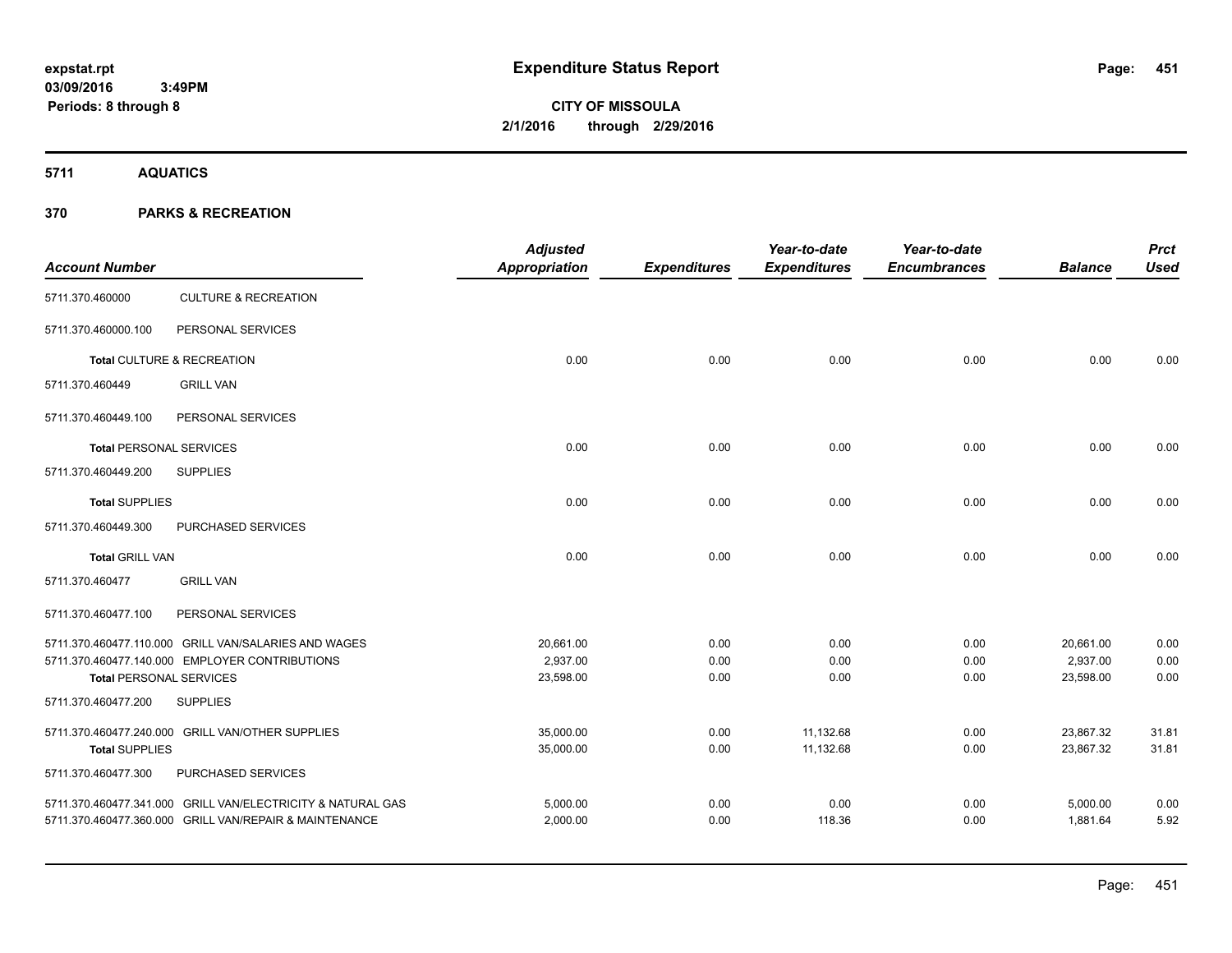**5711 AQUATICS**

| <b>Account Number</b>                                  | <b>Adjusted</b><br>Appropriation | <b>Expenditures</b> | Year-to-date<br><b>Expenditures</b> | Year-to-date<br><b>Encumbrances</b> | <b>Balance</b> | <b>Prct</b><br><b>Used</b> |
|--------------------------------------------------------|----------------------------------|---------------------|-------------------------------------|-------------------------------------|----------------|----------------------------|
|                                                        | 7,000.00                         | 0.00                | 118.36                              | 0.00                                |                | 1.69                       |
| <b>Total PURCHASED SERVICES</b>                        |                                  |                     |                                     |                                     | 6,881.64       |                            |
| 5711.370.460477.900<br><b>CAPITAL OUTLAY</b>           |                                  |                     |                                     |                                     |                |                            |
| <b>Total CAPITAL OUTLAY</b>                            | 0.00                             | 0.00                | 0.00                                | 0.00                                | 0.00           | 0.00                       |
| <b>Total GRILL VAN</b>                                 | 65,598.00                        | 0.00                | 11,251.04                           | 0.00                                | 54,346.96      | 17.15                      |
| 5711.370.460490<br><b>CURRENTS POOL EXPENSES</b>       |                                  |                     |                                     |                                     |                |                            |
| PERSONAL SERVICES<br>5711.370.460490.100               |                                  |                     |                                     |                                     |                |                            |
| 5711.370.460490.110.000 SALARIES AND WAGES             | 314,794.00                       | 23,032.58           | 226,953.72                          | 0.00                                | 87,840.28      | 72.10                      |
| 5711.370.460490.120.000 OVERTIME/TERMINATION           | 500.00                           | 0.00                | 137.51                              | 0.00                                | 362.49         | 27.50                      |
| 5711.370.460490.140.000 EMPLOYER CONTRIBUTIONS         | 86.677.00                        | 7,708.66            | 65.285.45                           | 0.00                                | 21,391.55      | 75.32                      |
| 5711.370.460490.141.000 STATE RETIREMENT CONTRIBUTIONS | 0.00                             | 0.00                | 511.50                              | 0.00                                | $-511.50$      | 0.00                       |
| <b>Total PERSONAL SERVICES</b>                         | 401,971.00                       | 30,741.24           | 292,888.18                          | 0.00                                | 109,082.82     | 72.86                      |
| <b>SUPPLIES</b><br>5711.370.460490.200                 |                                  |                     |                                     |                                     |                |                            |
| 5711.370.460490.210.000 OFFICE SUPPLIES                | 4,000.00                         | 133.41              | 630.59                              | 0.00                                | 3,369.41       | 15.76                      |
| 5711.370.460490.220.000 OPERATING SUPPLIES             | 8,000.00                         | 246.01              | 2,931.68                            | 0.00                                | 5,068.32       | 36.65                      |
| 5711.370.460490.220.172 OPERATING SUPPLIES             | 0.00                             | 0.00                | 709.87                              | 0.00                                | $-709.87$      | 0.00                       |
| 5711.370.460490.230.000 REPAIR/MAINTENANCE             | 35,750.00                        | 418.18              | 549.72                              | 0.00                                | 35,200.28      | 1.54                       |
| 5711.370.460490.230.171 REPAIR/MAINTENANCE             | 0.00                             | 1,457.08            | 16,717.45                           | 0.00                                | $-16,717.45$   | 0.00                       |
| 5711.370.460490.230.178 REPAIR/MAINTENANCE             | 0.00                             | 1,118.37            | 5,550.27                            | 0.00                                | $-5,550.27$    | 0.00                       |
| 5711.370.460490.230.194 REPAIR/MAINTENANCE             | 0.00                             | 614.95              | 5,894.21                            | 0.00                                | $-5,894.21$    | 0.00                       |
| 5711.370.460490.240.000 OTHER SUPPLIES                 | 12,000.00                        | 100.88              | 3,531.96                            | 0.00                                | 8,468.04       | 29.43                      |
| 5711.370.460490.240.174 OTHER SUPPLIES                 | 0.00                             | 0.00                | 710.55                              | 0.00                                | $-710.55$      | 0.00                       |
| 5711.370.460490.240.175 OTHER SUPPLIES                 | 0.00                             | 155.41              | 773.32                              | 0.00                                | $-773.32$      | 0.00                       |
| <b>Total SUPPLIES</b>                                  | 59,750.00                        | 4,244.29            | 37,999.62                           | 0.00                                | 21,750.38      | 63.60                      |
| 5711.370.460490.300<br>PURCHASED SERVICES              |                                  |                     |                                     |                                     |                |                            |
| 5711.370.460490.310.000 COMMUNICATIONS                 | 250.00                           | 0.00                | 3.39                                | 0.00                                | 246.61         | 1.36                       |
| 5711.370.460490.320.000 PRINTING & DUPLICATING         | 6,500.00                         | 0.00                | 752.48                              | 0.00                                | 5,747.52       | 11.58                      |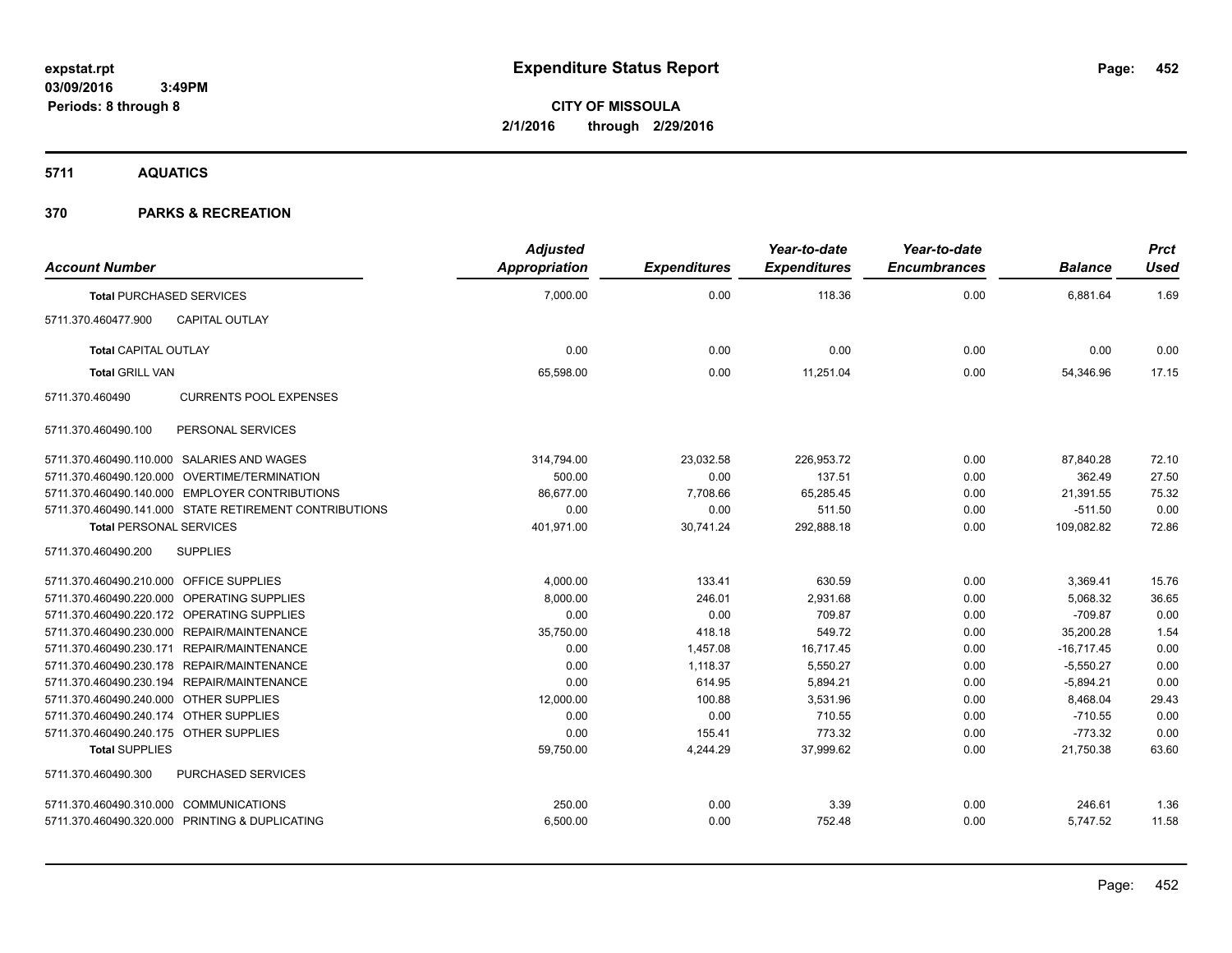**5711 AQUATICS**

| <b>Account Number</b>                 |                                                                                            | <b>Adjusted</b><br><b>Appropriation</b> | <b>Expenditures</b> | Year-to-date<br><b>Expenditures</b> | Year-to-date<br><b>Encumbrances</b> | <b>Balance</b>      | <b>Prct</b><br><b>Used</b> |
|---------------------------------------|--------------------------------------------------------------------------------------------|-----------------------------------------|---------------------|-------------------------------------|-------------------------------------|---------------------|----------------------------|
|                                       | 5711.370.460490.330.000 PUBLICITY, SUBSCRIPTIONS & DUES                                    | 13,700.00                               | 1,040.00            | 5,942.90                            | 0.00                                | 7,757.10            | 43.38                      |
| 5711.370.460490.340.000 SEWER         |                                                                                            | 3.245.00                                | 0.00                | 5,396.34                            | 0.00                                | $-2,151.34$         | 166.30                     |
|                                       | 5711.370.460490.341.000 ELECTRICITY & NATURAL GAS                                          | 121,000.00                              | 10,334.60           | 49,382.79                           | 0.00                                | 71,617.21           | 40.81                      |
| 5711.370.460490.343.000 WATER CHARGES |                                                                                            | 5,556.00                                | 734.79              | 4,269.84                            | 0.00                                | 1,286.16            | 76.85                      |
|                                       | 5711.370.460490.344.000 TELEPHONE SERVICE                                                  | 3,439.00                                | 508.64              | 2,872.93                            | 0.00                                | 566.07              | 83.54                      |
| 5711.370.460490.345.000 GARBAGE       |                                                                                            | 2,620.00                                | 262.00              | 1,012.46                            | 0.00                                | 1,607.54            | 38.64                      |
|                                       | 5711.370.460490.350.000 PROFESSIONAL SERVICES                                              | 20.000.00                               | 4,523.50            | 14,445.50                           | 0.00                                | 5,554.50            | 72.23                      |
|                                       | 5711.370.460490.360.000 REPAIR & MAINTENANCE                                               | 4,000.00                                | 832.50              | 4,520.82                            | 0.00                                | $-520.82$           | 113.02                     |
|                                       | 5711.370.460490.360.194 REPAIR & MAINTENANCE                                               | 0.00                                    | 906.00              | 13,206.33                           | 0.00                                | $-13,206.33$        | 0.00                       |
| 5711.370.460490.370.000 TRAVEL        |                                                                                            | 2,000.00                                | 0.00                | 453.65                              | 0.00                                | 1,546.35            | 22.68                      |
| 5711.370.460490.380.000 TRAINING      |                                                                                            | 2,000.00                                | 490.00              | 840.00                              | 0.00                                | 1,160.00            | 42.00                      |
|                                       | 5711.370.460490.390.000 OTHER PURCHASED SERVICES                                           | 9,000.00                                | 11.35               | 754.19                              | 0.00                                | 8,245.81            | 8.38                       |
|                                       | 5711.370.460490.390.194 OTHER PURCHASED SERVICES                                           | 0.00                                    | 0.00                | 864.72                              | 0.00                                | $-864.72$           | 0.00                       |
| <b>Total PURCHASED SERVICES</b>       |                                                                                            | 193,310.00                              | 19,643.38           | 104,718.34                          | 0.00                                | 88,591.66           | 54.17                      |
| 5711.370.460490.500                   | <b>FIXED CHARGES</b>                                                                       |                                         |                     |                                     |                                     |                     |                            |
| 5711.370.460490.500.000 FIXED CHARGES |                                                                                            | 4,512.00                                | 0.00                | 2,256.00                            | 0.00                                | 2,256.00            | 50.00                      |
| <b>Total FIXED CHARGES</b>            |                                                                                            | 4,512.00                                | 0.00                | 2,256.00                            | 0.00                                | 2,256.00            | 50.00                      |
| 5711.370.460490.800                   | OTHER OBJECTS                                                                              |                                         |                     |                                     |                                     |                     |                            |
| <b>Total OTHER OBJECTS</b>            |                                                                                            | 0.00                                    | 0.00                | 0.00                                | 0.00                                | 0.00                | 0.00                       |
| 5711.370.460490.900                   | <b>CAPITAL OUTLAY</b>                                                                      |                                         |                     |                                     |                                     |                     |                            |
| <b>Total CAPITAL OUTLAY</b>           |                                                                                            | 0.00                                    | 0.00                | 0.00                                | 0.00                                | 0.00                | 0.00                       |
|                                       | Total CURRENTS POOL EXPENSES                                                               | 659,543.00                              | 54,628.91           | 437,862.14                          | 0.00                                | 221,680.86          | 66.39                      |
| 5711.370.460491                       | <b>SPLASH POOLS EXPENSES</b>                                                               |                                         |                     |                                     |                                     |                     |                            |
| 5711.370.460491.100                   | PERSONAL SERVICES                                                                          |                                         |                     |                                     |                                     |                     |                            |
|                                       | 5711.370.460491.110.000 SALARIES AND WAGES<br>5711.370.460491.120.000 OVERTIME/TERMINATION | 209,281.00<br>500.00                    | 8,011.65<br>0.00    | 149,298.47<br>22.52                 | 0.00<br>0.00                        | 59,982.53<br>477.48 | 71.34<br>4.50              |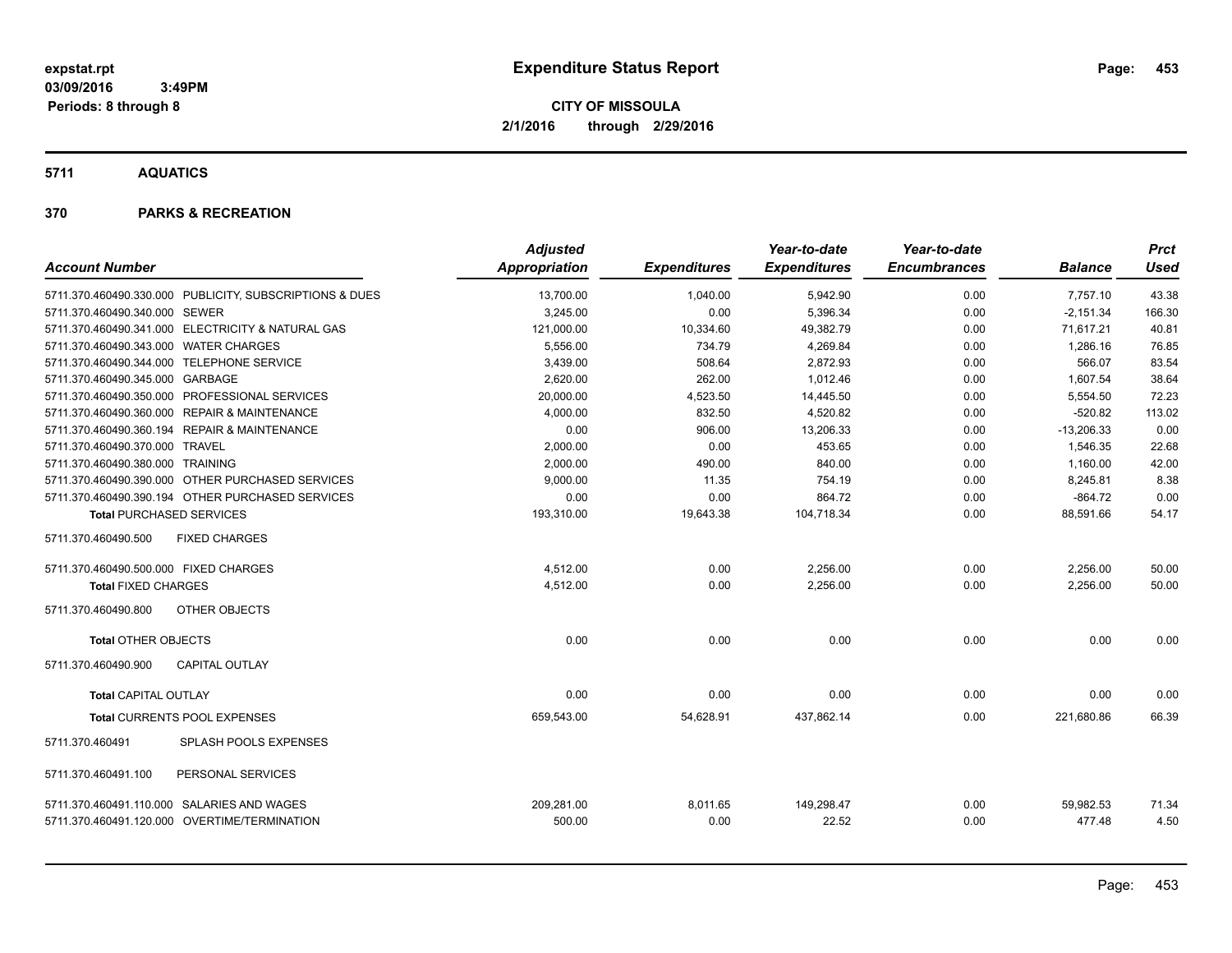**5711 AQUATICS**

| <b>Account Number</b>                                            | <b>Adjusted</b><br>Appropriation | <b>Expenditures</b> | Year-to-date<br><b>Expenditures</b> | Year-to-date<br><b>Encumbrances</b> | <b>Balance</b> | <b>Prct</b><br><b>Used</b> |
|------------------------------------------------------------------|----------------------------------|---------------------|-------------------------------------|-------------------------------------|----------------|----------------------------|
| 5711.370.460491.140.000 EMPLOYER CONTRIBUTIONS                   | 45,478.00                        | 1,550.08            | 26,091.56                           | 0.00                                | 19,386.44      | 57.37                      |
| <b>Total PERSONAL SERVICES</b>                                   | 255,259.00                       | 9,561.73            | 175,412.55                          | 0.00                                | 79,846.45      | 68.72                      |
| 5711.370.460491.200<br><b>SUPPLIES</b>                           |                                  |                     |                                     |                                     |                |                            |
| 5711.370.460491.210.000 OFFICE SUPPLIES                          | 500.00                           | 0.00                | 224.08                              | 0.00                                | 275.92         | 44.82                      |
| 5711.370.460491.220.000 OPERATING SUPPLIES                       | 15,000.00                        | 0.00                | 293.54                              | 0.00                                | 14,706.46      | 1.96                       |
| 5711.370.460491.220.179 OPERATING SUPPLIES                       | 0.00                             | 0.00                | 136.00                              | 0.00                                | $-136.00$      | 0.00                       |
| 5711.370.460491.230.000 REPAIR/MAINTENANCE                       | 29,250.00                        | 0.00                | 188.82                              | 0.00                                | 29,061.18      | 0.65                       |
| 5711.370.460491.230.171 REPAIR/MAINTENANCE                       | 0.00                             | 0.00                | 13,627.22                           | 0.00                                | $-13,627.22$   | 0.00                       |
| 5711.370.460491.230.174 REPAIR/MAINTENANCE                       | 0.00                             | 0.00                | 32.84                               | 0.00                                | $-32.84$       | 0.00                       |
| 5711.370.460491.230.178 REPAIR/MAINTENANCE                       | 0.00                             | 0.00                | 1,158.72                            | 0.00                                | $-1,158.72$    | 0.00                       |
| 5711.370.460491.230.194 REPAIR/MAINTENANCE                       | 0.00                             | 0.00                | 151.10                              | 0.00                                | $-151.10$      | 0.00                       |
| 5711.370.460491.240.000 OTHER SUPPLIES                           | 74,000.00                        | 0.00                | 0.00                                | 0.00                                | 74,000.00      | 0.00                       |
| 5711.370.460491.240.174 OTHER SUPPLIES                           | 0.00                             | 0.00                | 27,592.65                           | 0.00                                | $-27,592.65$   | 0.00                       |
| 5711.370.460491.240.175 OTHER SUPPLIES                           | 0.00                             | 0.00                | 601.11                              | 0.00                                | $-601.11$      | 0.00                       |
| 5711.370.460491.240.180 OTHER SUPPLIES-MERCHANDISE SALES FRNTDSK | 0.00                             | 0.00                | 555.19                              | 0.00                                | $-555.19$      | 0.00                       |
| <b>Total SUPPLIES</b>                                            | 118,750.00                       | 0.00                | 44,561.27                           | 0.00                                | 74,188.73      | 37.53                      |
| PURCHASED SERVICES<br>5711.370.460491.300                        |                                  |                     |                                     |                                     |                |                            |
| 5711.370.460491.310.000 COMMUNICATIONS                           | 250.00                           | 0.00                | 0.00                                | 0.00                                | 250.00         | 0.00                       |
| 5711.370.460491.320.000 PRINTING & DUPLICATING                   | 4,000.00                         | 0.00                | 18.00                               | 0.00                                | 3,982.00       | 0.45                       |
| 5711.370.460491.330.000 PUBLICITY, SUBSCRIPTIONS & DUES          | 3,500.00                         | 40.00               | 6,079.00                            | 0.00                                | $-2,579.00$    | 173.69                     |
| 5711.370.460491.340.000 SEWER                                    | 7,030.00                         | 0.00                | 4,782.27                            | 0.00                                | 2,247.73       | 68.03                      |
| 5711.370.460491.341.000 ELECTRICITY & NATURAL GAS                | 65,000.00                        | 698.56              | 41,551.94                           | 0.00                                | 23,448.06      | 63.93                      |
| 5711.370.460491.343.000 WATER CHARGES                            | 8,088.00                         | 0.00                | 4,337.20                            | 0.00                                | 3,750.80       | 53.63                      |
| 5711.370.460491.344.000 TELEPHONE SERVICE                        | 4,101.00                         | 294.92              | 2,199.16                            | 0.00                                | 1,901.84       | 53.62                      |
| 5711.370.460491.345.000 GARBAGE                                  | 2,031.00                         | 0.00                | 893.03                              | 0.00                                | 1,137.97       | 43.97                      |
| 5711.370.460491.350.000 PROFESSIONAL SERVICES                    | 10,000.00                        | 0.00                | 1,370.98                            | 0.00                                | 8,629.02       | 13.71                      |
| 5711.370.460491.360.000 REPAIR & MAINTENANCE                     | 4,500.00                         | 0.00                | 616.75                              | 0.00                                | 3,883.25       | 13.71                      |
| 5711.370.460491.360.194 REPAIR & MAINTENANCE                     | 0.00                             | 0.00                | 1,894.85                            | 0.00                                | $-1,894.85$    | 0.00                       |
| 5711.370.460491.380.000 TRAINING                                 | 3,000.00                         | 0.00                | 100.00                              | 0.00                                | 2,900.00       | 3.33                       |
| 5711.370.460491.390.000 OTHER PURCHASED SERVICES                 | 5,300.00                         | 0.00                | 3.002.70                            | 0.00                                | 2.297.30       | 56.65                      |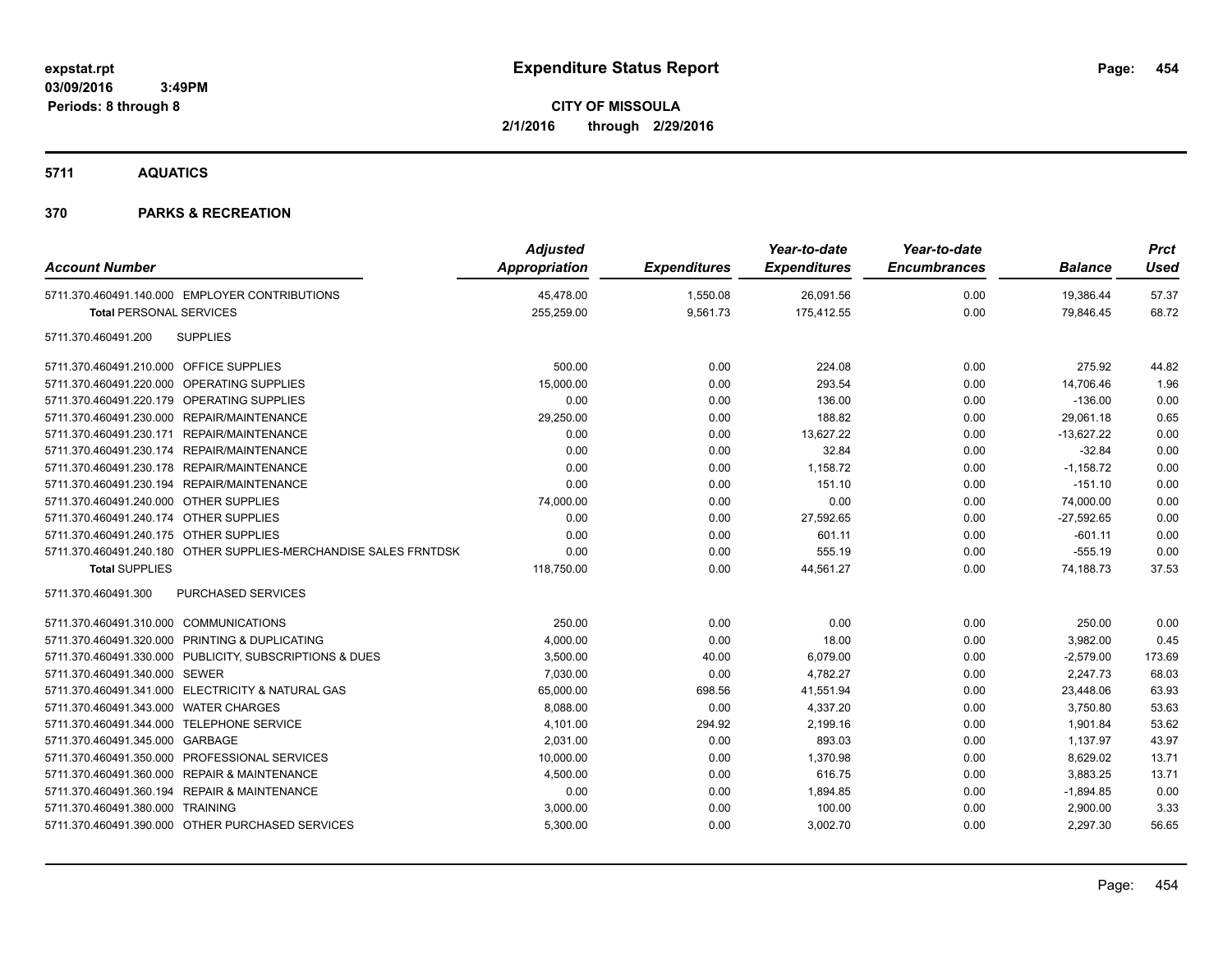**5711 AQUATICS**

| <b>Account Number</b>             |                                                                                     | <b>Adjusted</b><br><b>Appropriation</b> | <b>Expenditures</b> | Year-to-date<br><b>Expenditures</b> | Year-to-date<br><b>Encumbrances</b> | <b>Balance</b>         | <b>Prct</b><br><b>Used</b> |
|-----------------------------------|-------------------------------------------------------------------------------------|-----------------------------------------|---------------------|-------------------------------------|-------------------------------------|------------------------|----------------------------|
|                                   | 5711.370.460491.390.194 OTHER PURCHASED SERVICES<br><b>Total PURCHASED SERVICES</b> | 0.00<br>116,800.00                      | 0.00<br>1,033.48    | 120.00<br>66,965.88                 | 0.00<br>0.00                        | $-120.00$<br>49,834.12 | 0.00<br>57.33              |
| 5711.370.460491.800               | OTHER OBJECTS                                                                       |                                         |                     |                                     |                                     |                        |                            |
| <b>Total OTHER OBJECTS</b>        |                                                                                     | 0.00                                    | 0.00                | 0.00                                | 0.00                                | 0.00                   | 0.00                       |
| 5711.370.460491.900               | <b>CAPITAL OUTLAY</b>                                                               |                                         |                     |                                     |                                     |                        |                            |
| <b>Total CAPITAL OUTLAY</b>       |                                                                                     | 0.00                                    | 0.00                | 0.00                                | 0.00                                | 0.00                   | 0.00                       |
|                                   | Total SPLASH POOLS EXPENSES                                                         | 490,809.00                              | 10,595.21           | 286,939.70                          | 0.00                                | 203,869.30             | 58.46                      |
| 5711.370.460493                   | <b>AQUATICS MAINTENANCE</b>                                                         |                                         |                     |                                     |                                     |                        |                            |
| 5711.370.460493.300               | <b>PURCHASED SERVICES</b>                                                           |                                         |                     |                                     |                                     |                        |                            |
|                                   | <b>Total PURCHASED SERVICES</b>                                                     | 0.00                                    | 0.00                | 0.00                                | 0.00                                | 0.00                   | 0.00                       |
| 5711.370.460493.500               | <b>FIXED CHARGES</b>                                                                |                                         |                     |                                     |                                     |                        |                            |
| <b>Total FIXED CHARGES</b>        |                                                                                     | 0.00                                    | 0.00                | 0.00                                | 0.00                                | 0.00                   | 0.00                       |
| 5711.370.460493.900               | <b>CAPITAL OUTLAY</b>                                                               |                                         |                     |                                     |                                     |                        |                            |
| 5711.370.460493.920.000 BUILDINGS |                                                                                     | 35,000.00                               | 0.00                | 0.00                                | 0.00                                | 35,000.00              | 0.00                       |
|                                   | <b>Total AQUATICS MAINTENANCE</b>                                                   | 35,000.00                               | 0.00                | 0.00                                | 0.00                                | 35,000.00              | 0.00                       |
| 5711.370.460512                   | <b>PARK MEMORIALS</b>                                                               |                                         |                     |                                     |                                     |                        |                            |
| 5711.370.460512.200               | <b>SUPPLIES</b>                                                                     |                                         |                     |                                     |                                     |                        |                            |
|                                   | 5711.370.460512.220.000 PARTNERS IN PARK/OPERATING SUPPLIES                         | 15.000.00                               | 0.00                | 0.00                                | 0.00                                | 15,000.00              | 0.00                       |
|                                   | 5711.370.460512.230.000 PARTNERS IN PARK/REPAIR/MAINTENANCE                         | 10,000.00                               | 0.00                | 0.00                                | 0.00                                | 10,000.00              | 0.00                       |
| <b>Total SUPPLIES</b>             |                                                                                     | 25,000.00                               | 0.00                | 0.00                                | 0.00                                | 25,000.00              | 0.00                       |
| 5711.370.460512.300               | PURCHASED SERVICES                                                                  |                                         |                     |                                     |                                     |                        |                            |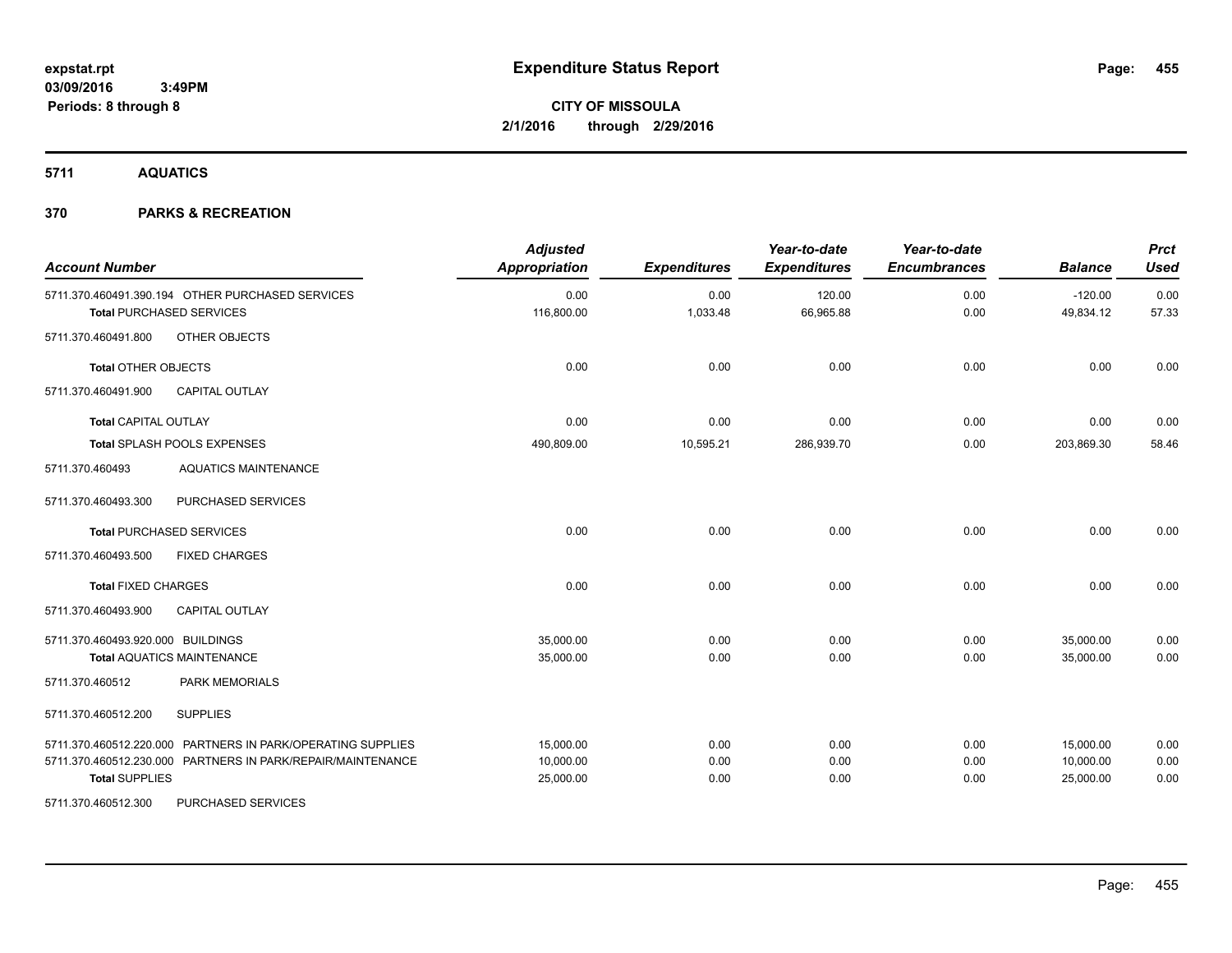**5711 AQUATICS**

| <b>Account Number</b>                                          | <b>Adjusted</b><br><b>Appropriation</b> | <b>Expenditures</b> | Year-to-date<br><b>Expenditures</b> | Year-to-date<br><b>Encumbrances</b> | <b>Balance</b> | <b>Prct</b><br><b>Used</b> |
|----------------------------------------------------------------|-----------------------------------------|---------------------|-------------------------------------|-------------------------------------|----------------|----------------------------|
| 5711.370.460512.350.000 PARTNERS IN PARK/PROFESSIONAL SERVICES | 10,000.00                               | 0.00                | 0.00                                | 0.00                                | 10,000.00      | 0.00                       |
| 5711.370.460512.360.000 PARTNERS IN PARK/REPAIR & MAINTENANCE  | 10,000.00                               | 0.00                | 0.00                                | 0.00                                | 10,000.00      | 0.00                       |
| 5711.370.460512.390.000 OTHER PURCHASED SERVICES               | 5,000.00                                | 0.00                | 0.00                                | 0.00                                | 5,000.00       | 0.00                       |
| <b>Total PURCHASED SERVICES</b>                                | 25,000.00                               | 0.00                | 0.00                                | 0.00                                | 25,000.00      | 0.00                       |
| 5711.370.460512.900<br><b>CAPITAL OUTLAY</b>                   |                                         |                     |                                     |                                     |                |                            |
| 5711.370.460512.920.000 PARTNERS IN PARK/BUILDINGS             | 10,000.00                               | 0.00                | 0.00                                | 0.00                                | 10,000.00      | 0.00                       |
| 5711.370.460512.930.000 PARTNERS IN PARK/IMPROVEMENTS          | 70,000.00                               | 0.00                | 0.00                                | 0.00                                | 70,000.00      | 0.00                       |
| 5711.370.460512.940.000 PARTNERS IN PARK/EQUIPMENT             | 20,000.00                               | 0.00                | 0.00                                | 0.00                                | 20,000.00      | 0.00                       |
| <b>Total CAPITAL OUTLAY</b>                                    | 100,000.00                              | 0.00                | 0.00                                | 0.00                                | 100,000.00     | 0.00                       |
| <b>Total PARK MEMORIALS</b>                                    | 150,000.00                              | 0.00                | 0.00                                | 0.00                                | 150,000.00     | 0.00                       |
| 5711.370.460519<br><b>AQUATICS CAPITAL</b>                     |                                         |                     |                                     |                                     |                |                            |
| <b>CAPITAL OUTLAY</b><br>5711.370.460519.900                   |                                         |                     |                                     |                                     |                |                            |
| <b>Total AQUATICS CAPITAL</b>                                  | 0.00                                    | 0.00                | 0.00                                | 0.00                                | 0.00           | 0.00                       |
| <b>DEBT PAYMENTS</b><br>5711.370.490500                        |                                         |                     |                                     |                                     |                |                            |
| 5711.370.490500.600<br><b>DEBT SERVICE</b>                     |                                         |                     |                                     |                                     |                |                            |
| <b>Total DEBT PAYMENTS</b>                                     | 0.00                                    | 0.00                | 0.00                                | 0.00                                | 0.00           | 0.00                       |
| 5711.370.490506<br><b>CORE FINANCED EQUIPMENT</b>              |                                         |                     |                                     |                                     |                |                            |
| 5711.370.490506.600<br><b>DEBT SERVICE</b>                     |                                         |                     |                                     |                                     |                |                            |
| 5711.370.490506.610.000 GRILL VAN DEBT-PRINCIPAL               | 12,377.00                               | 0.00                | 0.00                                | 0.00                                | 12,377.00      | 0.00                       |
| Total CORE FINANCED EQUIPMENT                                  | 12,377.00                               | 0.00                | 0.00                                | 0.00                                | 12,377.00      | 0.00                       |
| <b>MERCHANT SERVICES</b><br>5711.370.510110                    |                                         |                     |                                     |                                     |                |                            |
| <b>FIXED CHARGES</b><br>5711.370.510110.500                    |                                         |                     |                                     |                                     |                |                            |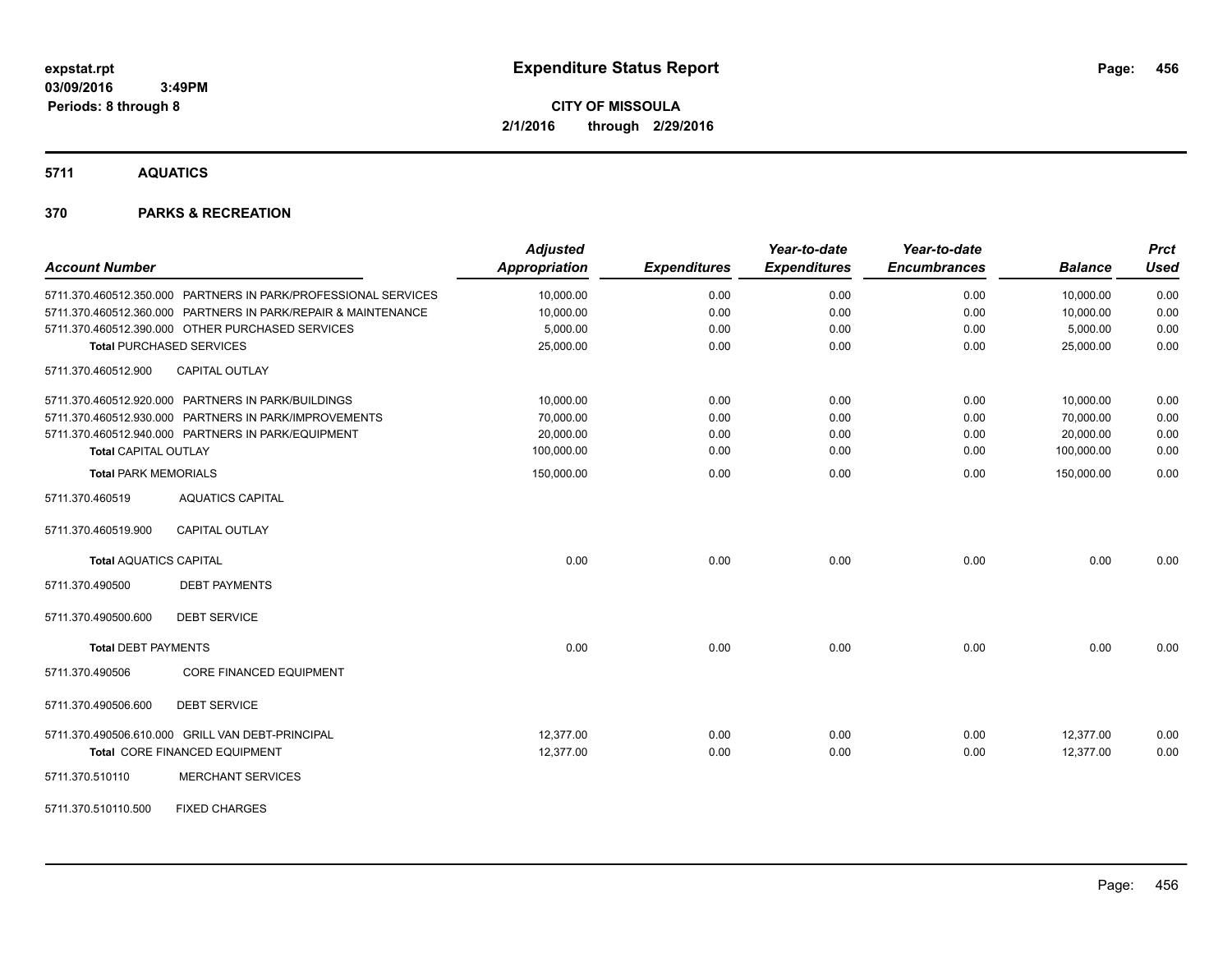**5711 AQUATICS**

| <b>Account Number</b>                         | <b>Adiusted</b><br>Appropriation | <b>Expenditures</b> | Year-to-date<br><b>Expenditures</b> | Year-to-date<br><b>Encumbrances</b> | Balance    | <b>Prct</b><br>Used |
|-----------------------------------------------|----------------------------------|---------------------|-------------------------------------|-------------------------------------|------------|---------------------|
|                                               |                                  |                     |                                     |                                     |            |                     |
| 5711.370.510110.550.000 MERCHANT SERVICE FEES | 14,000.00                        | 0.00                | 0.00                                | 0.00                                | 14,000.00  | 0.00                |
| <b>Total MERCHANT SERVICES</b>                | 14.000.00                        | 0.00                | 0.00                                | 0.00                                | 14.000.00  | 0.00                |
| <b>Total PARKS &amp; RECREATION</b>           | 427,327.00                       | 65.224.12           | 736.052.88                          | 0.00                                | 691.274.12 | 51.57               |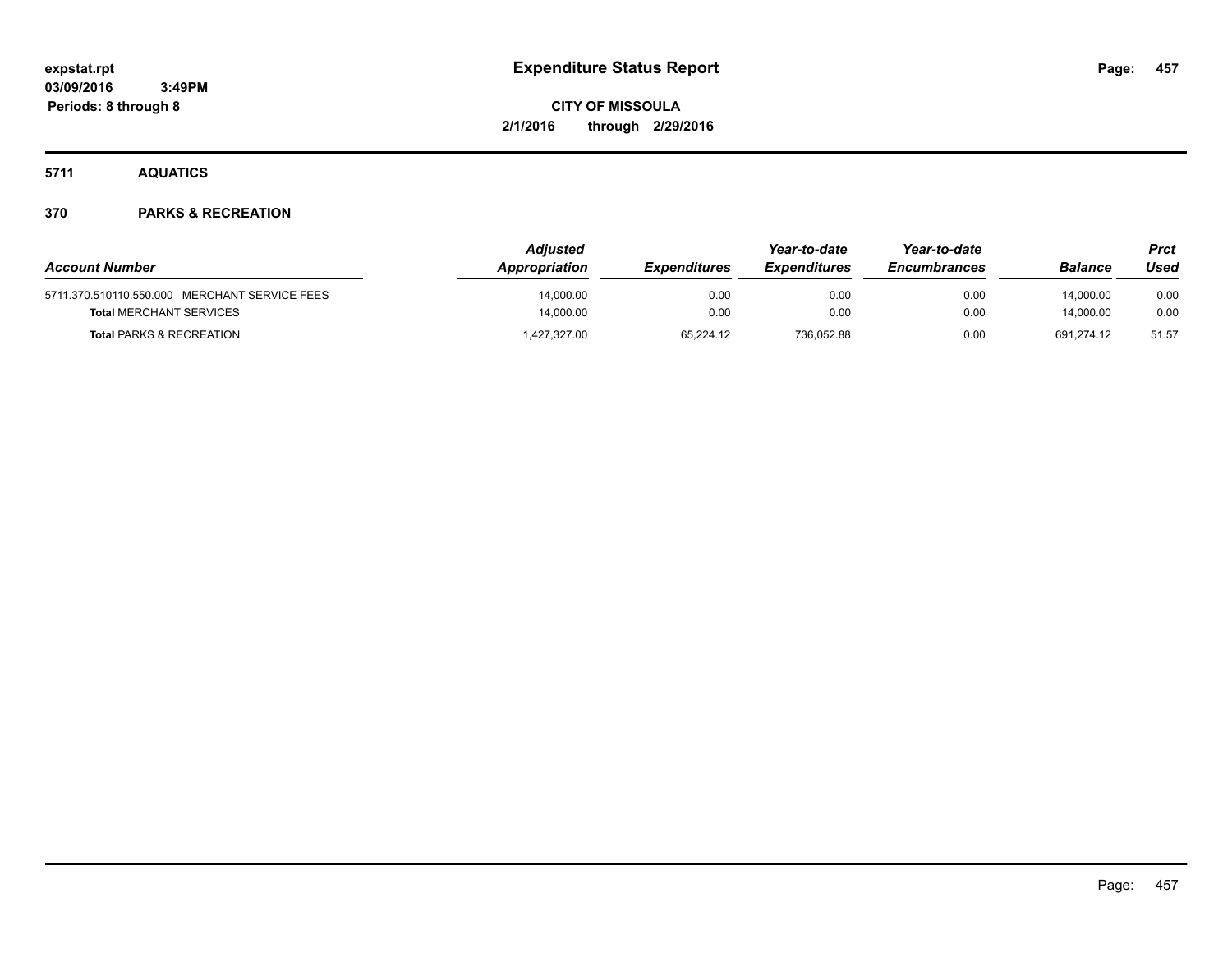# **CITY OF MISSOULA 2/1/2016 through 2/29/2016**

**5711 AQUATICS**

### **371 AQUATICS SALARIES**

| <b>Account Number</b>          |                                 | <b>Adjusted</b><br>Appropriation | <b>Expenditures</b> | Year-to-date<br><b>Expenditures</b> | Year-to-date<br><b>Encumbrances</b> | <b>Balance</b> | <b>Prct</b><br><b>Used</b> |
|--------------------------------|---------------------------------|----------------------------------|---------------------|-------------------------------------|-------------------------------------|----------------|----------------------------|
| 5711.371.460000                | <b>CULTURE &amp; RECREATION</b> |                                  |                     |                                     |                                     |                |                            |
| 5711.371.460000.100            | PERSONAL SERVICES               |                                  |                     |                                     |                                     |                |                            |
|                                | Total CULTURE & RECREATION      | 0.00                             | 0.00                | 0.00                                | 0.00                                | 0.00           | 0.00                       |
| 5711.371.460477                | <b>GRILL VAN</b>                |                                  |                     |                                     |                                     |                |                            |
| 5711.371.460477.100            | PERSONAL SERVICES               |                                  |                     |                                     |                                     |                |                            |
| <b>Total GRILL VAN</b>         |                                 | 0.00                             | 0.00                | 0.00                                | 0.00                                | 0.00           | 0.00                       |
| 5711.371.460490                | <b>CURRENTS POOL EXPENSES</b>   |                                  |                     |                                     |                                     |                |                            |
| 5711.371.460490.100            | PERSONAL SERVICES               |                                  |                     |                                     |                                     |                |                            |
|                                | Total CURRENTS POOL EXPENSES    | 0.00                             | 0.00                | 0.00                                | 0.00                                | 0.00           | 0.00                       |
| 5711.371.460491                | SPLASH POOLS EXPENSES           |                                  |                     |                                     |                                     |                |                            |
| 5711.371.460491.100            | PERSONAL SERVICES               |                                  |                     |                                     |                                     |                |                            |
| <b>Total AQUATICS SALARIES</b> |                                 | 0.00                             | 0.00                | 0.00                                | 0.00                                | 0.00           | 0.00                       |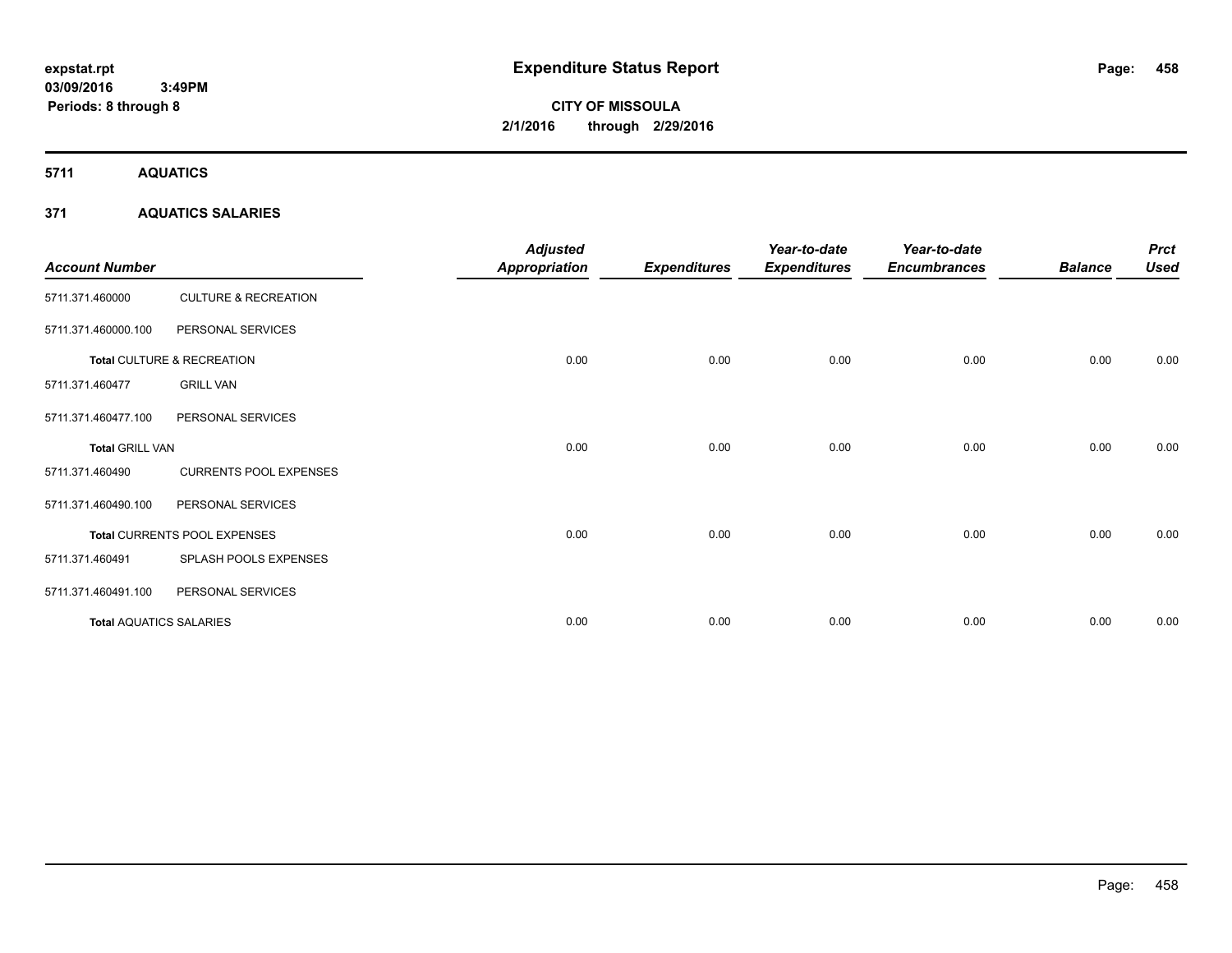# **CITY OF MISSOULA 2/1/2016 through 2/29/2016**

**5711 AQUATICS**

### **390 NON-DEPARTMENTAL**

|                               |                       | <b>Adjusted</b>      |                     | Year-to-date        | Year-to-date        |                | <b>Prct</b> |
|-------------------------------|-----------------------|----------------------|---------------------|---------------------|---------------------|----------------|-------------|
| <b>Account Number</b>         |                       | <b>Appropriation</b> | <b>Expenditures</b> | <b>Expenditures</b> | <b>Encumbrances</b> | <b>Balance</b> | <b>Used</b> |
| 5711.390.510000               | MISCELLANEOUS         |                      |                     |                     |                     |                |             |
| 5711.390.510000.800           | OTHER OBJECTS         |                      |                     |                     |                     |                |             |
| <b>Total OTHER OBJECTS</b>    |                       | 0.00                 | 0.00                | 0.00                | 0.00                | 0.00           | 0.00        |
| 5711.390.510000.900           | <b>CAPITAL OUTLAY</b> |                      |                     |                     |                     |                |             |
| <b>Total MISCELLANEOUS</b>    |                       | 0.00                 | 0.00                | 0.00                | 0.00                | 0.00           | 0.00        |
| <b>Total NON-DEPARTMENTAL</b> |                       | 0.00                 | 0.00                | 0.00                | 0.00                | 0.00           | 0.00        |
| <b>Total AQUATICS</b>         |                       | 1,427,327.00         | 65,224.12           | 736,052.88          | 0.00                | 691.274.12     | 51.57       |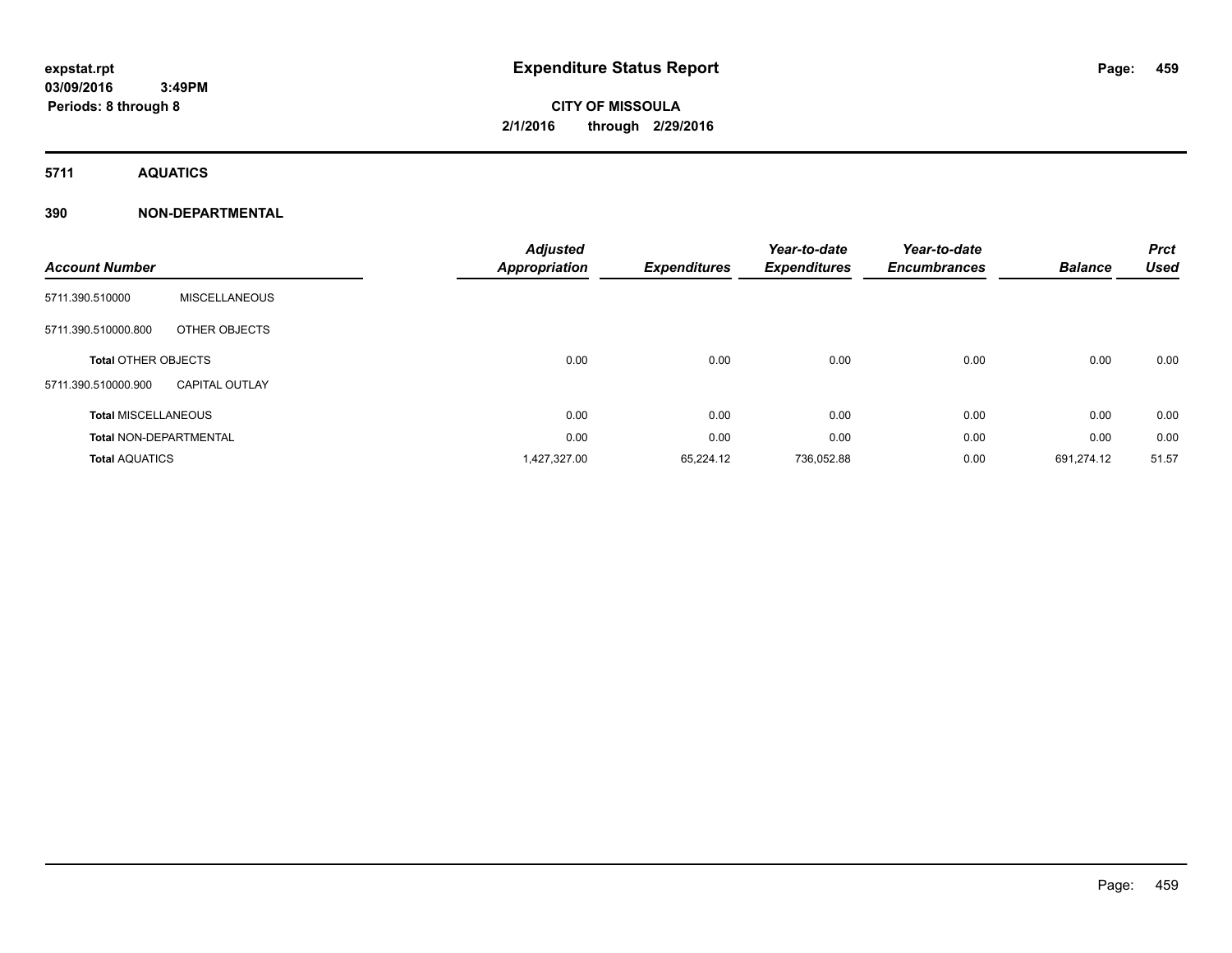### **6050 EMPLOYEE BENEFIT PLAN FUND**

### **390 NON-DEPARTMENTAL**

| <b>Account Number</b>          |                                                          | <b>Adjusted</b><br>Appropriation | <b>Expenditures</b> | Year-to-date<br><b>Expenditures</b> | Year-to-date<br><b>Encumbrances</b> | <b>Balance</b> | <b>Prct</b><br><b>Used</b> |
|--------------------------------|----------------------------------------------------------|----------------------------------|---------------------|-------------------------------------|-------------------------------------|----------------|----------------------------|
| 6050.390.510110                | <b>MERCHANT SERVICES</b>                                 |                                  |                     |                                     |                                     |                |                            |
| 6050.390.510110.500            | <b>FIXED CHARGES</b>                                     |                                  |                     |                                     |                                     |                |                            |
| <b>Total MERCHANT SERVICES</b> |                                                          | 0.00                             | 0.00                | 0.00                                | 0.00                                | 0.00           | 0.00                       |
| 6050.390.520800                | <b>EMPLOYEE BENEFITS</b>                                 |                                  |                     |                                     |                                     |                |                            |
| 6050.390.520800.300            | <b>PURCHASED SERVICES</b>                                |                                  |                     |                                     |                                     |                |                            |
| 6050.390.520800.350.000        | <b>PROFESSIONAL SERVICES</b>                             | 50,340.00                        | 0.00                | 9,952.95                            | 0.00                                | 40,387.05      | 19.77                      |
|                                | 6050.390.520800.351.000 INSURANCE CLAIMS                 | 5,156,229.00                     | 597,621.54          | 2,794,765.72                        | 0.00                                | 2,361,463.28   | 54.20                      |
|                                | 6050.390.520800.352.000 HEALTH PROGRAMS                  | 94,500.00                        | 7,864.44            | 40,218.56                           | 0.00                                | 54,281.44      | 42.56                      |
|                                | 6050.390.520800.353.000 ADMINISTRATION EXPENDITURES      | 757.888.00                       | 55,618.30           | 448,483.17                          | 0.00                                | 309.404.83     | 59.18                      |
|                                | 6050.390.520800.354.000 TRANSITIONAL REINSURANCE PROGRAM | 78,280.00                        | 0.00                | 55,926.00                           | 0.00                                | 22,354.00      | 71.44                      |
|                                | <b>Total PURCHASED SERVICES</b>                          | 6,137,237.00                     | 661,104.28          | 3,349,346.40                        | 0.00                                | 2,787,890.60   | 54.57                      |
| 6050.390.520800.700            | <b>GRANTS &amp; CONTRIBUTIONS</b>                        |                                  |                     |                                     |                                     |                |                            |
|                                | <b>Total GRANTS &amp; CONTRIBUTIONS</b>                  | 0.00                             | 0.00                | 0.00                                | 0.00                                | 0.00           | 0.00                       |
| 6050.390.520800.800            | OTHER OBJECTS                                            |                                  |                     |                                     |                                     |                |                            |
| <b>Total OTHER OBJECTS</b>     |                                                          | 0.00                             | 0.00                | 0.00                                | 0.00                                | 0.00           | 0.00                       |
|                                | Total EMPLOYEE BENEFIT PLAN FUND                         | 6,137,237.00                     | 661,104.28          | 3,349,346.40                        | 0.00                                | 2,787,890.60   | 54.57                      |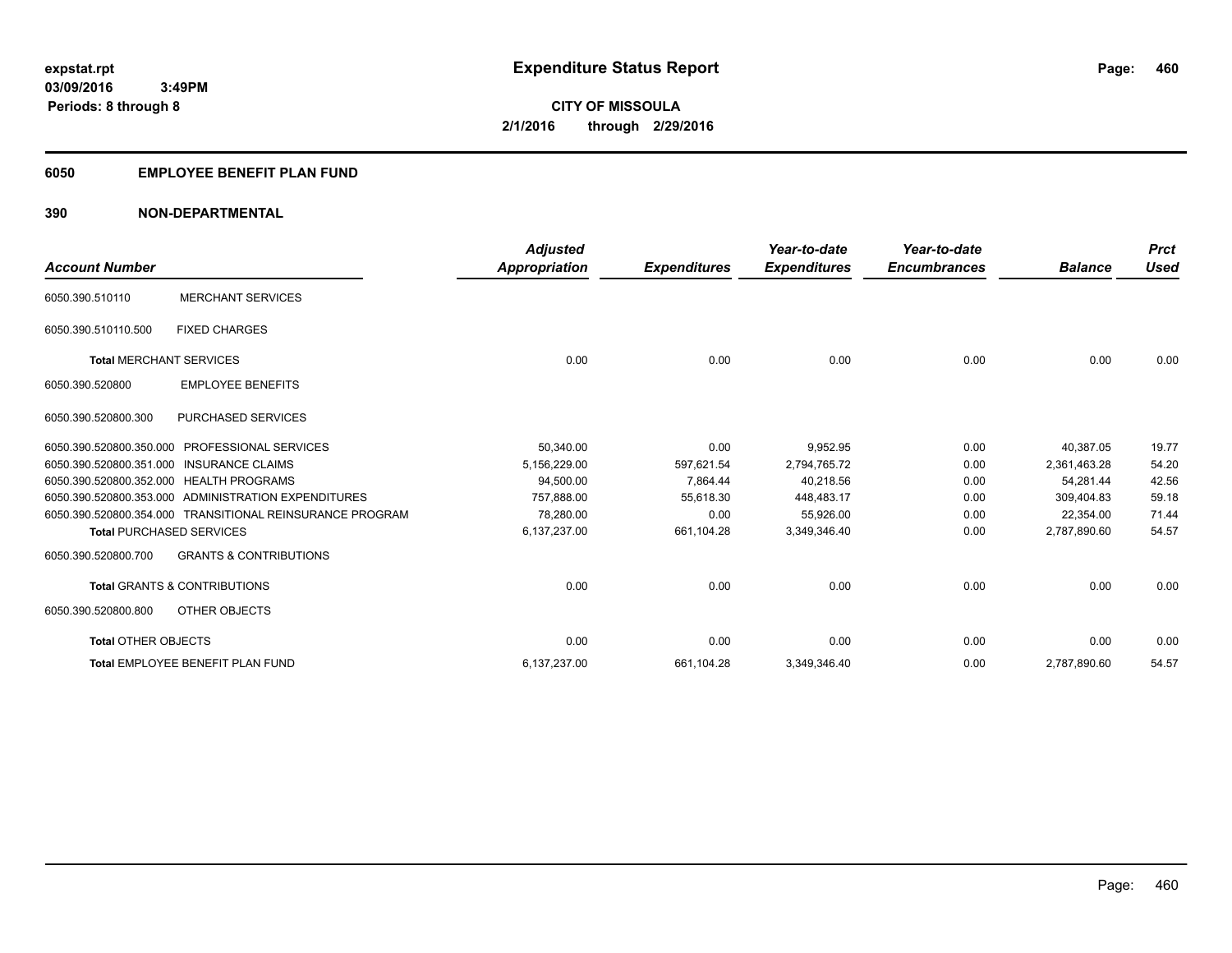**CITY OF MISSOULA 2/1/2016 through 2/29/2016**

#### **7370 PARKING COMMISSION FUND**

|                                                         | <b>Adjusted</b> |                     | Year-to-date        | Year-to-date        |                | <b>Prct</b> |
|---------------------------------------------------------|-----------------|---------------------|---------------------|---------------------|----------------|-------------|
|                                                         | Appropriation   | <b>Expenditures</b> | <b>Expenditures</b> | <b>Encumbrances</b> | <b>Balance</b> | <b>Used</b> |
| PARKING DIVISION                                        |                 |                     |                     |                     |                |             |
| PERSONAL SERVICES                                       |                 |                     |                     |                     |                |             |
| 7370.395.430266.110.000 SALARIES AND WAGES              | 436,749.00      | 32,459.46           | 279.093.77          | 0.00                | 157,655.23     | 63.90       |
| OVERTIME/TERMINATION<br>7370.395.430266.120.000         | 7,234.00        | 6.48                | 190.22              | 0.00                | 7,043.78       | 2.63        |
| 7370.395.430266.140.000 EMPLOYER CONTRIBUTIONS          | 197.972.00      | 14,637.11           | 128,149.82          | 0.00                | 69,822.18      | 64.73       |
| 7370.395.430266.141.000 STATE RETIREMENT CONTRIBUTIONS  | 0.00            | 0.00                | 223.35              | 0.00                | $-223.35$      | 0.00        |
| <b>Total PERSONAL SERVICES</b>                          | 641,955.00      | 47,103.05           | 407,657.16          | 0.00                | 234,297.84     | 63.50       |
| <b>SUPPLIES</b>                                         |                 |                     |                     |                     |                |             |
| 7370.395.430266.210.000 OFFICE SUPPLIES                 | 5,400.00        | 288.96              | 2,899.45            | 0.00                | 2,500.55       | 53.69       |
| 7370.395.430266.220.000 OPERATING SUPPLIES              | 15,000.00       | 65.68               | 908.57              | 0.00                | 14,091.43      | 6.06        |
| 7370.395.430266.220.311 CLOTHING SUPPLIES               | 0.00            | 0.40                | 1,676.12            | 0.00                | $-1,676.12$    | 0.00        |
| REPAIR/MAINTENANCE<br>7370.395.430266.230.000           | 18,000.00       | 41.76               | 713.13              | 0.00                | 17,286.87      | 3.96        |
| 7370.395.430266.231.000 GASOLINE                        | 8,000.00        | 612.52              | 1,889.18            | 0.00                | 6,110.82       | 23.61       |
|                                                         | 46,400.00       | 1,009.32            | 8,086.45            | 0.00                | 38,313.55      | 17.43       |
| PURCHASED SERVICES                                      |                 |                     |                     |                     |                |             |
| 7370.395.430266.310.000 COMMUNICATIONS                  | 17,338.00       | 0.00                | 4,070.02            | 0.00                | 13,267.98      | 23.47       |
| 7370.395.430266.320.000 PRINTING & DUPLICATING          | 10,000.00       | 2,003.24            | 5,194.34            | 0.00                | 4.805.66       | 51.94       |
| 7370.395.430266.330.000 PUBLICITY, SUBSCRIPTIONS & DUES | 5,000.00        | 0.00                | 2,506.24            | 0.00                | 2,493.76       | 50.12       |
| 7370.395.430266.340.000 SEWER                           | 137.00          | 0.00                | 142.28              | 0.00                | $-5.28$        | 103.85      |
| 7370.395.430266.341.000 ELECTRICITY & NATURAL GAS       | 36,440.00       | 4,408.65            | 22,116.98           | 0.00                | 14,323.02      | 60.69       |
| 7370.395.430266.343.000<br><b>WATER CHARGES</b>         | 4,000.00        | 158.55              | 4,895.98            | 0.00                | $-895.98$      | 122.40      |
| 7370.395.430266.343.717 MARKET ON FRONT WATER CHARGES   | 0.00            | 192.42              | 1,414.57            | 0.00                | $-1,414.57$    | 0.00        |
| <b>TELEPHONE SERVICE</b><br>7370.395.430266.344.000     | 5.200.00        | 446.01              | 2,474.79            | 0.00                | 2,725.21       | 47.59       |
| 7370.395.430266.345.000<br>GARBAGE                      | 3,000.00        | 257.70              | 2,324.36            | 0.00                | 675.64         | 77.48       |
| GARBAGE<br>7370.395.430266.345.717                      | 0.00            | 136.30              | 838.80              | 0.00                | $-838.80$      | 0.00        |
| 7370.395.430266.350.000 PROFESSIONAL SERVICES           | 61,250.00       | 0.00                | 2,510.00            | 0.00                | 58,740.00      | 4.10        |
| 7370.395.430266.350.700 ACCOUNTING                      | 0.00            | 3,066.00            | 8,014.50            | 0.00                | $-8,014.50$    | 0.00        |
| 7370.395.430266.350.701 AUDIT                           | 0.00            | 300.00              | 11,650.00           | 0.00                | $-11,650.00$   | 0.00        |
|                                                         |                 |                     |                     |                     |                |             |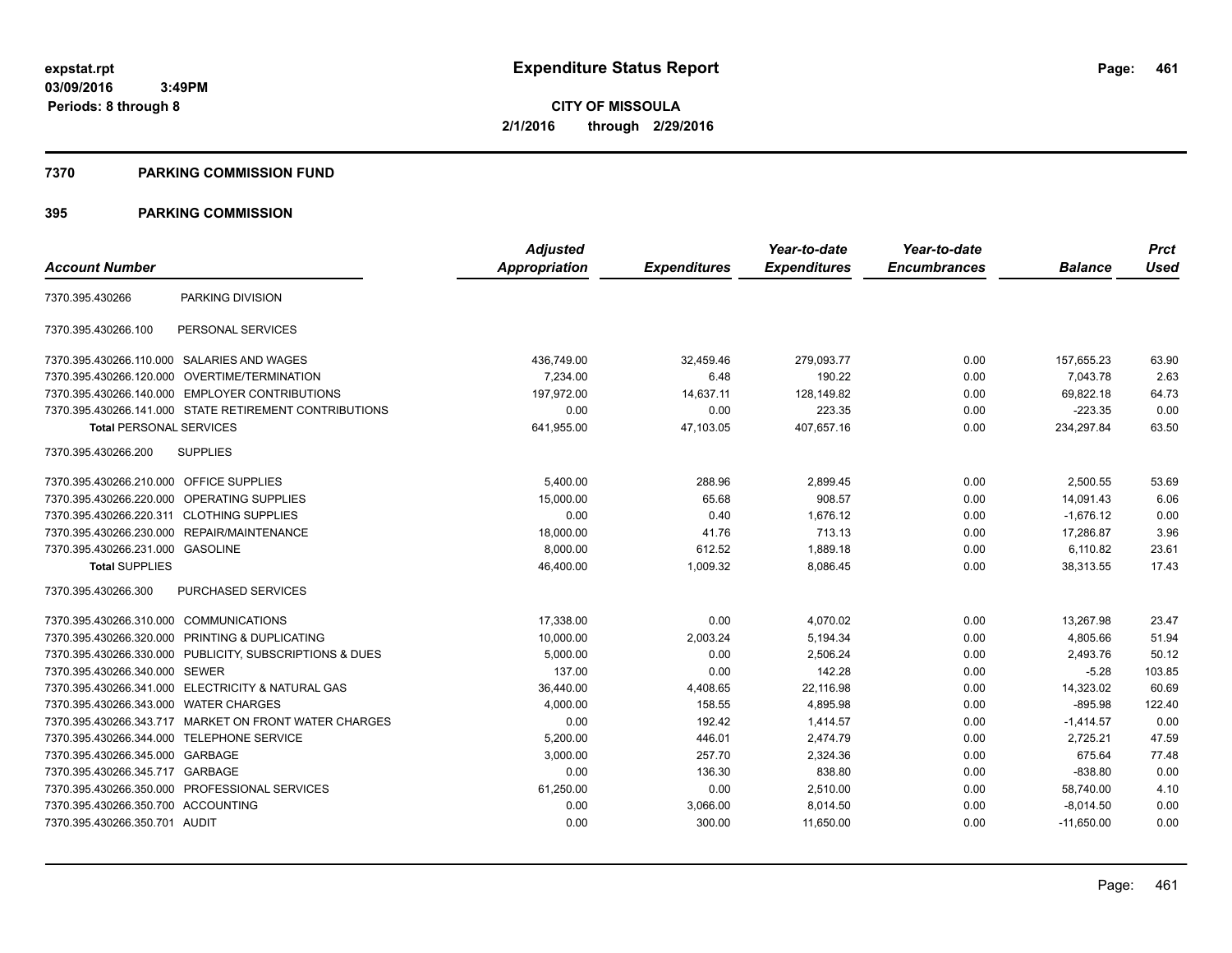#### **7370 PARKING COMMISSION FUND**

|                                                      | <b>Adjusted</b>      |                     | Year-to-date        | Year-to-date        |                | <b>Prct</b> |
|------------------------------------------------------|----------------------|---------------------|---------------------|---------------------|----------------|-------------|
| <b>Account Number</b>                                | <b>Appropriation</b> | <b>Expenditures</b> | <b>Expenditures</b> | <b>Encumbrances</b> | <b>Balance</b> | Used        |
| 7370.395.430266.350.702 SECURITY FOR GARAGES         | 0.00                 | 2,217.00            | 9,786.00            | 0.00                | $-9,786.00$    | 0.00        |
| 7370.395.430266.350.703 STATE LICENSE INQUIRY        | 0.00                 | 0.00                | 364.56              | 0.00                | $-364.56$      | 0.00        |
| 7370.395.430266.350.704 COLLECTION BUREAU EXPENSE    | 0.00                 | 55.66               | 222.06              | 0.00                | $-222.06$      | 0.00        |
| 7370.395.430266.360.000 REPAIR & MAINTENANCE         | 72,500.00            | 4,081.26            | 5,190.47            | 0.00                | 67,309.53      | 7.16        |
| 7370.395.430266.360.710 REPAIR & MAINTENANCE         | 0.00                 | 0.00                | 6,269.48            | 0.00                | $-6,269.48$    | 0.00        |
| 7370.395.430266.360.711 REPAIR & MAINTENANCE         | 0.00                 | 143.41              | 408.41              | 0.00                | $-408.41$      | 0.00        |
| 7370.395.430266.360.712 REPAIR & MAINTENANCE         | 0.00                 | 326.40              | 1,885.90            | 0.00                | $-1,885.90$    | 0.00        |
| 7370.395.430266.360.713 REPAIR & MAINTENANCE         | 0.00                 | 550.00              | 4,960.32            | 0.00                | $-4,960.32$    | 0.00        |
| 7370.395.430266.360.714 BANK ST/REPAIR & MAINTENANCE | 0.00                 | 509.24              | 2,609.49            | 0.00                | $-2,609.49$    | 0.00        |
| 7370.395.430266.360.715 REPAIR & MAINTENANCE         | 0.00                 | 0.00                | 1.516.37            | 0.00                | $-1,516.37$    | 0.00        |
| 7370.395.430266.360.716 REPAIR & MAINTENANCE         | 0.00                 | 170.00              | 1.019.32            | 0.00                | $-1,019.32$    | 0.00        |
| 7370.395.430266.370.000 TRAVEL                       | 1,600.00             | 0.00                | 2,031.68            | 0.00                | $-431.68$      | 126.98      |
| 7370.395.430266.380.000 TRAINING                     | 1.900.00             | 0.00                | 0.00                | 0.00                | 1,900.00       | 0.00        |
| 7370.395.430266.390.000 OTHER PURCHASED SERVICES     | 188,805.00           | 4.50                | 94,407.50           | 0.00                | 94,397.50      | 50.00       |
| 7370.395.430266.390.044 JANITORIAL                   | 0.00                 | 1,246.87            | 5,993.57            | 0.00                | $-5,993.57$    | 0.00        |
| 7370.395.430266.390.720 OTHER PURCHASED SERVICES     | 0.00                 | 0.00                | 314.32              | 0.00                | $-314.32$      | 0.00        |
| <b>Total PURCHASED SERVICES</b>                      | 407,170.00           | 20,273.21           | 205,132.31          | 0.00                | 202,037.69     | 50.38       |
| 7370.395.430266.400<br><b>BUILDING MATERIALS</b>     |                      |                     |                     |                     |                |             |
| <b>Total BUILDING MATERIALS</b>                      | 0.00                 | 0.00                | 0.00                | 0.00                | 0.00           | 0.00        |
| 7370.395.430266.500<br><b>FIXED CHARGES</b>          |                      |                     |                     |                     |                |             |
| 7370.395.430266.500.000 FIXED CHARGES                | 168.621.00           | 0.00                | 0.00                | 0.00                | 168,621.00     | 0.00        |
| 7370.395.430266.500.731 FIXED CHARGES                | 0.00                 | 0.00                | 5,100.00            | 0.00                | $-5,100.00$    | 0.00        |
| 7370.395.430266.500.732 FIXED CHARGES                | 0.00                 | 0.00                | 6,986.00            | 0.00                | $-6,986.00$    | 0.00        |
| 7370.395.430266.500.733 FIXED CHARGES                | 0.00                 | 0.00                | 4,950.00            | 0.00                | $-4,950.00$    | 0.00        |
| 7370.395.430266.500.734 FIXED CHARGES                | 0.00                 | 0.00                | 8,210.92            | 0.00                | $-8,210.92$    | 0.00        |
| <b>Total FIXED CHARGES</b>                           | 168,621.00           | 0.00                | 25,246.92           | 0.00                | 143,374.08     | 14.97       |
| <b>DEBT SERVICE</b><br>7370.395.430266.600           |                      |                     |                     |                     |                |             |
| 7370.395.430266.610.000 LEASE/PRINCIPAL              | 52,787.59            | 0.00                | 40,100.00           | 0.00                | 12,687.59      | 75.96       |
| 7370.395.430266.620.000 LEASE INTEREST               | 12,162.50            | 0.00                | 16,662.50           | 0.00                | $-4,500.00$    | 137.00      |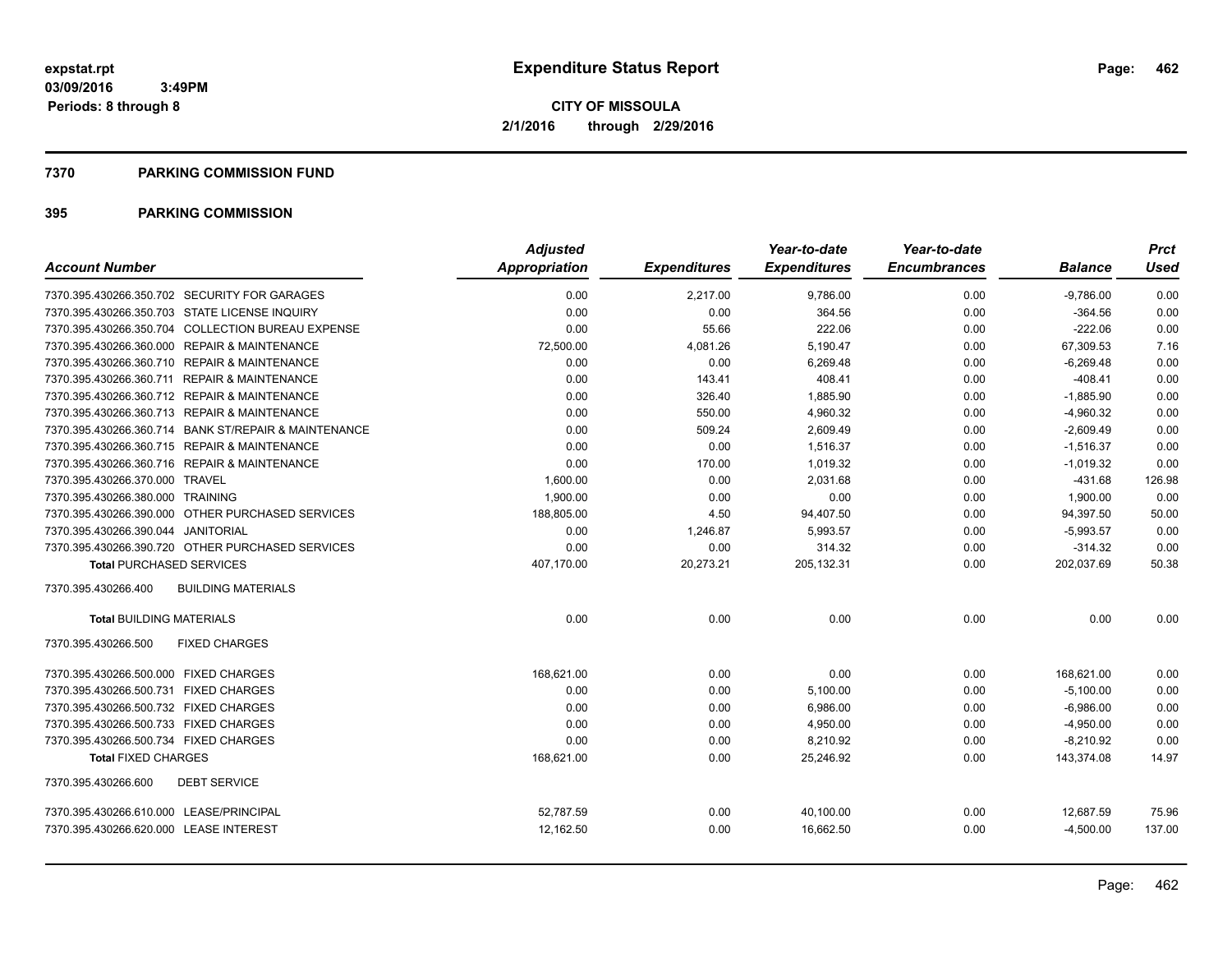#### **7370 PARKING COMMISSION FUND**

| <b>Account Number</b>                                                                    |                                                                                           | <b>Adjusted</b><br><b>Appropriation</b> | <b>Expenditures</b>            | Year-to-date<br><b>Expenditures</b> | Year-to-date<br><b>Encumbrances</b> | <b>Balance</b>                        | <b>Prct</b><br><b>Used</b> |
|------------------------------------------------------------------------------------------|-------------------------------------------------------------------------------------------|-----------------------------------------|--------------------------------|-------------------------------------|-------------------------------------|---------------------------------------|----------------------------|
| <b>Total DEBT SERVICE</b>                                                                |                                                                                           | 64,950.09                               | 0.00                           | 56,762.50                           | 0.00                                | 8,187.59                              | 87.39                      |
| 7370.395.430266.700                                                                      | <b>GRANTS &amp; CONTRIBUTIONS</b>                                                         |                                         |                                |                                     |                                     |                                       |                            |
|                                                                                          | 7370.395.430266.700.000 GRANTS & CONTRIBUTIONS<br><b>Total GRANTS &amp; CONTRIBUTIONS</b> | 74,000.00<br>74,000.00                  | 11,921.00<br>11,921.00         | 62,421.00<br>62,421.00              | 0.00<br>0.00                        | 11,579.00<br>11,579.00                | 84.35<br>84.35             |
| 7370.395.430266.800                                                                      | OTHER OBJECTS                                                                             |                                         |                                |                                     |                                     |                                       |                            |
| 7370.395.430266.845.000 CONTINGENCY<br><b>Total OTHER OBJECTS</b><br>7370.395.430266.900 | 7370.395.430266.820.000 TRANSFERS TO OTHER FUNDS<br><b>CAPITAL OUTLAY</b>                 | 311,194.00<br>48,965.00<br>360,159.00   | 26,036.25<br>0.00<br>26,036.25 | 199,095.00<br>0.00<br>199,095.00    | 0.00<br>0.00<br>0.00                | 112,099.00<br>48,965.00<br>161,064.00 | 63.98<br>0.00<br>55.28     |
| <b>Total CAPITAL OUTLAY</b>                                                              | 7370.395.430266.940.000 MACHINERY & EQUIPMENT                                             | 1,560,506.00<br>1,560,506.00            | 0.00<br>0.00                   | 0.00<br>0.00                        | 0.00<br>0.00                        | 1,560,506.00<br>1,560,506.00          | 0.00<br>0.00               |
| <b>Total PARKING DIVISION</b>                                                            |                                                                                           | 3,323,761.09                            | 106,342.83                     | 964,401.34                          | 0.00                                | 2,359,359.75                          | 29.02                      |
| 7370.395.430267                                                                          | FY16 METER INSTALL PROJECT                                                                |                                         |                                |                                     |                                     |                                       |                            |
| 7370.395.430267.900                                                                      | CAPITAL OUTLAY                                                                            |                                         |                                |                                     |                                     |                                       |                            |
|                                                                                          | 7370.395.430267.940.000 FY16 METER INSTALL PROJECT<br>Total FY16 METER INSTALL PROJECT    | 0.00<br>0.00                            | 14,737.45<br>14,737.45         | 1,250,587.07<br>1,250,587.07        | 0.00<br>0.00                        | $-1,250,587.07$<br>$-1,250,587.07$    | 0.00<br>0.00               |
| 7370.395.430271                                                                          | <b>TICKET DIVISION</b>                                                                    |                                         |                                |                                     |                                     |                                       |                            |
| 7370.395.430271.100                                                                      | PERSONAL SERVICES                                                                         |                                         |                                |                                     |                                     |                                       |                            |
| <b>Total TICKET DIVISION</b>                                                             |                                                                                           | 0.00                                    | 0.00                           | 0.00                                | 0.00                                | 0.00                                  | 0.00                       |
| 7370.395.430622                                                                          | REVISED STEP SEWER DESIGN                                                                 |                                         |                                |                                     |                                     |                                       |                            |
| 7370.395.430622.200                                                                      | <b>SUPPLIES</b>                                                                           |                                         |                                |                                     |                                     |                                       |                            |
|                                                                                          | <b>Total REVISED STEP SEWER DESIGN</b>                                                    | 0.00                                    | 0.00                           | 0.00                                | 0.00                                | 0.00                                  | 0.00                       |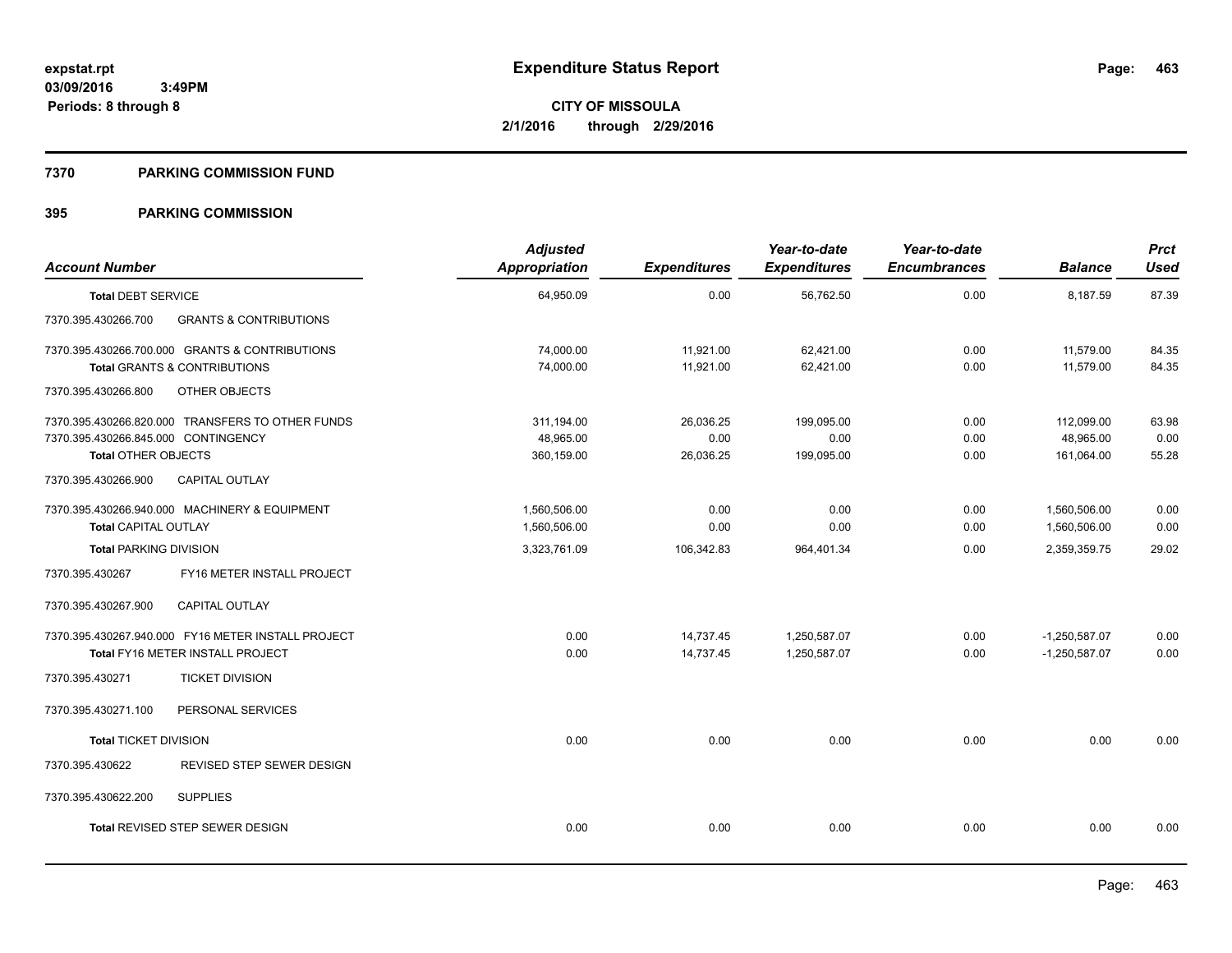#### **7370 PARKING COMMISSION FUND**

| <b>Account Number</b>           |                                               | <b>Adjusted</b><br><b>Appropriation</b> | <b>Expenditures</b> | Year-to-date<br><b>Expenditures</b> | Year-to-date<br><b>Encumbrances</b> | <b>Balance</b> | <b>Prct</b><br><b>Used</b> |
|---------------------------------|-----------------------------------------------|-----------------------------------------|---------------------|-------------------------------------|-------------------------------------|----------------|----------------------------|
| 7370.395.499999                 | <b>NEW REQUESTS</b>                           |                                         |                     |                                     |                                     |                |                            |
| 7370.395.499999.100             | PERSONAL SERVICES                             |                                         |                     |                                     |                                     |                |                            |
| <b>Total NEW REQUESTS</b>       |                                               | 0.00                                    | 0.00                | 0.00                                | 0.00                                | 0.00           | 0.00                       |
| 7370.395.510110                 | <b>MERCHANT SERVICES</b>                      |                                         |                     |                                     |                                     |                |                            |
| 7370.395.510110.500             | <b>FIXED CHARGES</b>                          |                                         |                     |                                     |                                     |                |                            |
|                                 | 7370.395.510110.550.000 MERCHANT SERVICE FEES | 21,500.00                               | 0.00                | 0.00                                | 0.00                                | 21,500.00      | 0.00                       |
| <b>Total MERCHANT SERVICES</b>  |                                               | 21,500.00                               | 0.00                | 0.00                                | 0.00                                | 21,500.00      | 0.00                       |
| <b>Total PARKING COMMISSION</b> |                                               | 3,345,261.09                            | 121,080.28          | 2,214,988.41                        | 0.00                                | 1,130,272.68   | 66.21                      |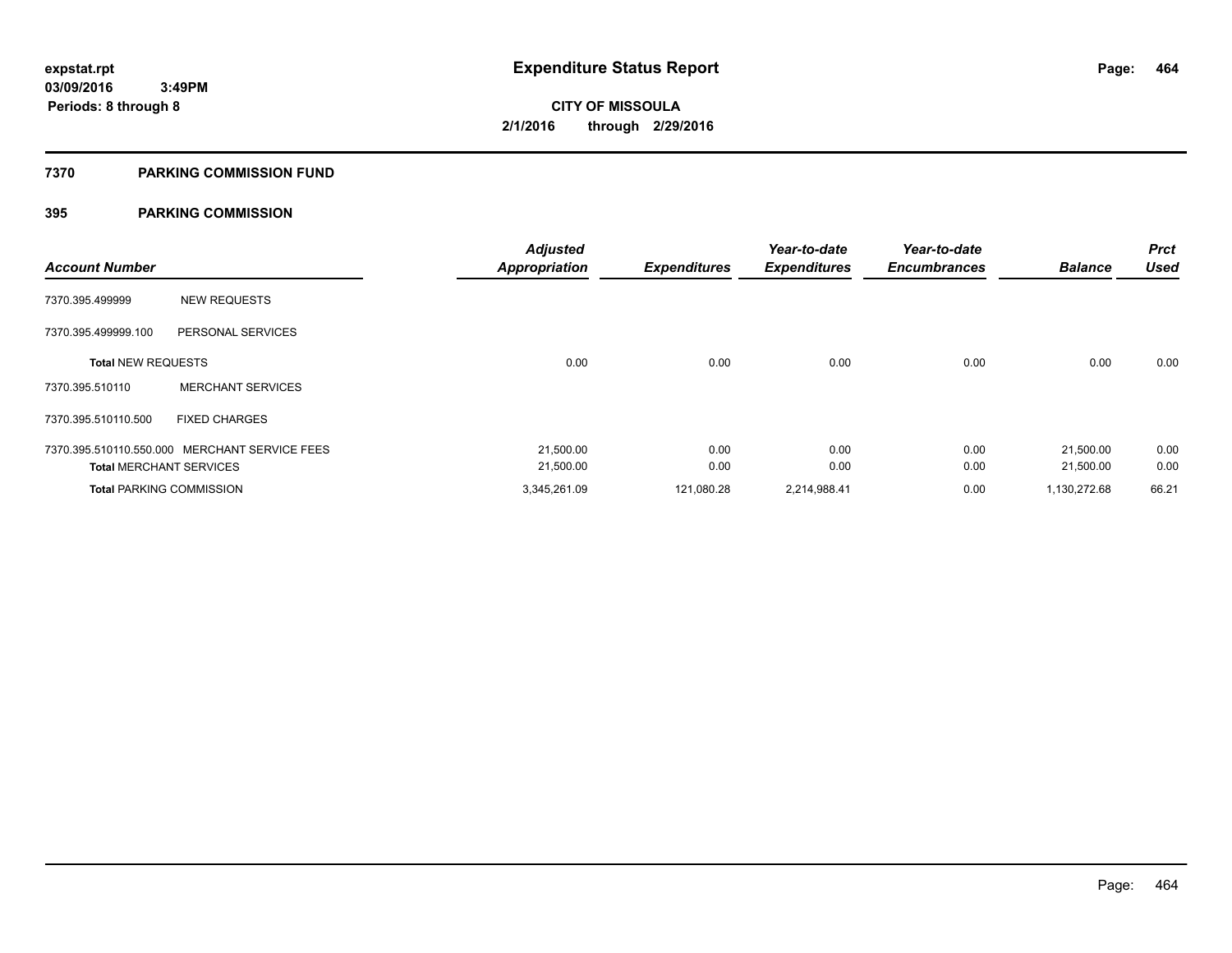#### **7370 PARKING COMMISSION FUND**

### **900 DEPRECIATION**

| <b>Account Number</b>      |                                      | <b>Adjusted</b><br><b>Appropriation</b> | <b>Expenditures</b> | Year-to-date<br><b>Expenditures</b> | Year-to-date<br><b>Encumbrances</b> | <b>Balance</b> | <b>Prct</b><br><b>Used</b> |
|----------------------------|--------------------------------------|-----------------------------------------|---------------------|-------------------------------------|-------------------------------------|----------------|----------------------------|
|                            |                                      |                                         |                     |                                     |                                     |                |                            |
| 7370.900.510000            | <b>MISCELLANEOUS</b>                 |                                         |                     |                                     |                                     |                |                            |
| 7370.900.510000.800        | OTHER OBJECTS                        |                                         |                     |                                     |                                     |                |                            |
| <b>Total OTHER OBJECTS</b> |                                      | 0.00                                    | 0.00                | 0.00                                | 0.00                                | 0.00           | 0.00                       |
| 7370.900.510000.900        | <b>CAPITAL OUTLAY</b>                |                                         |                     |                                     |                                     |                |                            |
| <b>Total DEPRECIATION</b>  |                                      | 0.00                                    | 0.00                | 0.00                                | 0.00                                | 0.00           | 0.00                       |
|                            | <b>Total PARKING COMMISSION FUND</b> | 3.345.261.09                            | 121.080.28          | 2,214,988.41                        | 0.00                                | 1,130,272.68   | 66.21                      |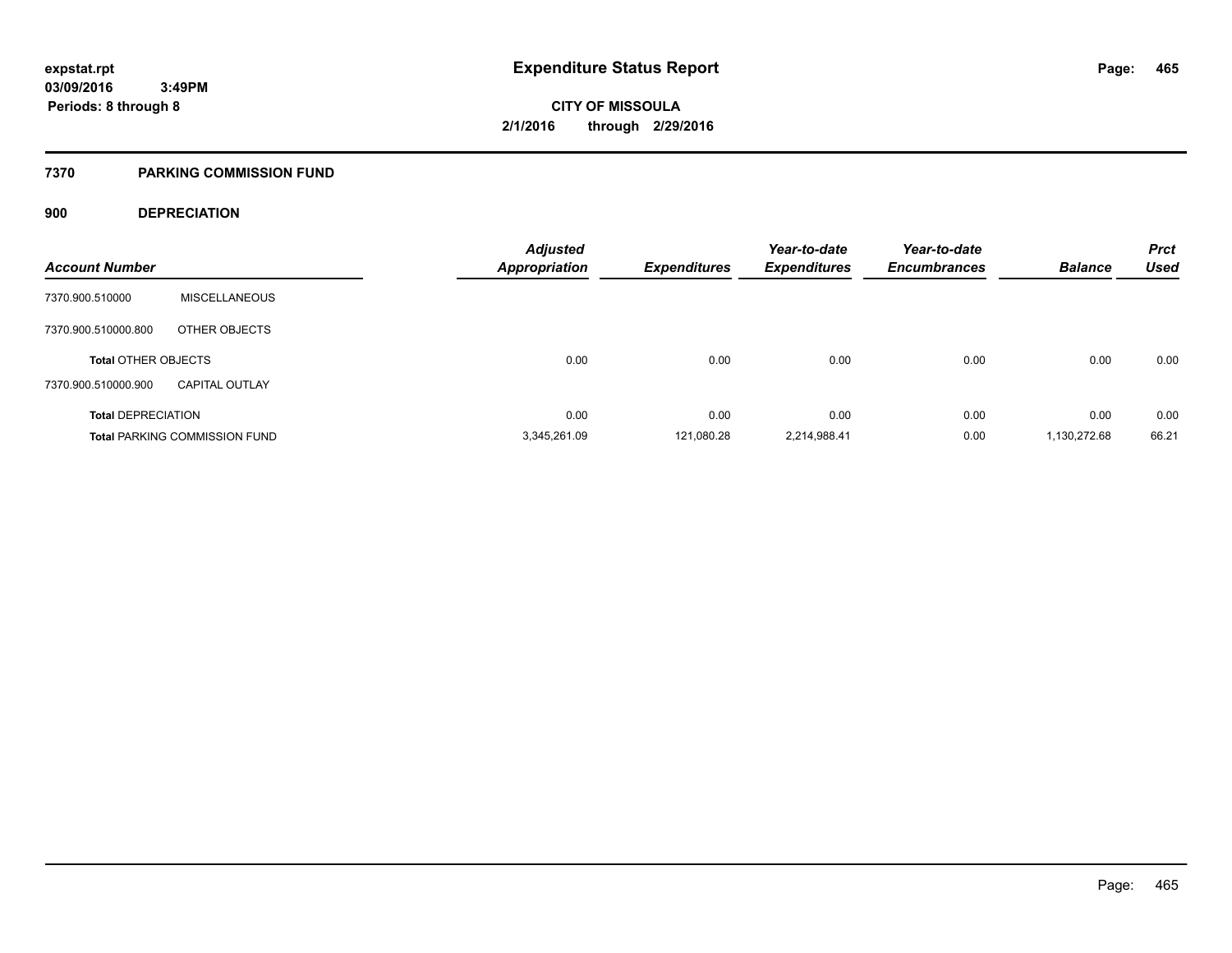### **7371 FRONT STREET PARKING BONDS**

| <b>Account Number</b>         |                                                 | <b>Adjusted</b><br><b>Appropriation</b> | <b>Expenditures</b> | Year-to-date<br><b>Expenditures</b> | Year-to-date<br><b>Encumbrances</b> | <b>Balance</b> | <b>Prct</b><br><b>Used</b> |
|-------------------------------|-------------------------------------------------|-----------------------------------------|---------------------|-------------------------------------|-------------------------------------|----------------|----------------------------|
| 7371.395.430266               | PARKING DIVISION                                |                                         |                     |                                     |                                     |                |                            |
| 7371.395.430266.800           | OTHER OBJECTS                                   |                                         |                     |                                     |                                     |                |                            |
| <b>Total PARKING DIVISION</b> |                                                 | 0.00                                    | 0.00                | 0.00                                | 0.00                                | 0.00           | 0.00                       |
| 7371.395.490200               | REVENUE BOND DEBT SERVICE                       |                                         |                     |                                     |                                     |                |                            |
| 7371.395.490200.600           | <b>DEBT SERVICE</b>                             |                                         |                     |                                     |                                     |                |                            |
|                               | 7371.395.490200.620.000 INTEREST / SERVICE FEES | 0.00                                    | 0.00                | $-67,852.34$                        | 0.00                                | 67,852.34      | 0.00                       |
|                               | <b>Total REVENUE BOND DEBT SERVICE</b>          | 0.00                                    | 0.00                | $-67,852.34$                        | 0.00                                | 67,852.34      | 0.00                       |
| 7371.395.490201               | SERIES 2014 MPC DEBT                            |                                         |                     |                                     |                                     |                |                            |
| 7371.395.490201.600           | <b>DEBT SERVICE</b>                             |                                         |                     |                                     |                                     |                |                            |
|                               | 7371.395.490201.620.000 INTEREST / SERVICE FEES | 272.925.00                              | 0.00                | 137.212.50                          | 0.00                                | 135,712.50     | 50.27                      |
|                               | Total SERIES 2014 MPC DEBT                      | 272,925.00                              | 0.00                | 137,212.50                          | 0.00                                | 135,712.50     | 50.27                      |
| 7371.395.490202               | *** Title Not Found ***                         |                                         |                     |                                     |                                     |                |                            |
| 7371.395.490202.600           | <b>DEBT SERVICE</b>                             |                                         |                     |                                     |                                     |                |                            |
| Total *** Title Not Found *** |                                                 | 0.00                                    | 0.00                | 0.00                                | 0.00                                | 0.00           | 0.00                       |
| 7371.395.510110               | <b>MERCHANT SERVICES</b>                        |                                         |                     |                                     |                                     |                |                            |
| 7371.395.510110.500           | <b>FIXED CHARGES</b>                            |                                         |                     |                                     |                                     |                |                            |
|                               | <b>Total MERCHANT SERVICES</b>                  | 0.00                                    | 0.00                | 0.00                                | 0.00                                | 0.00           | 0.00                       |
|                               | <b>Total FRONT STREET PARKING BONDS</b>         | 272,925.00                              | 0.00                | 69,360.16                           | 0.00                                | 203,564.84     | 25.41                      |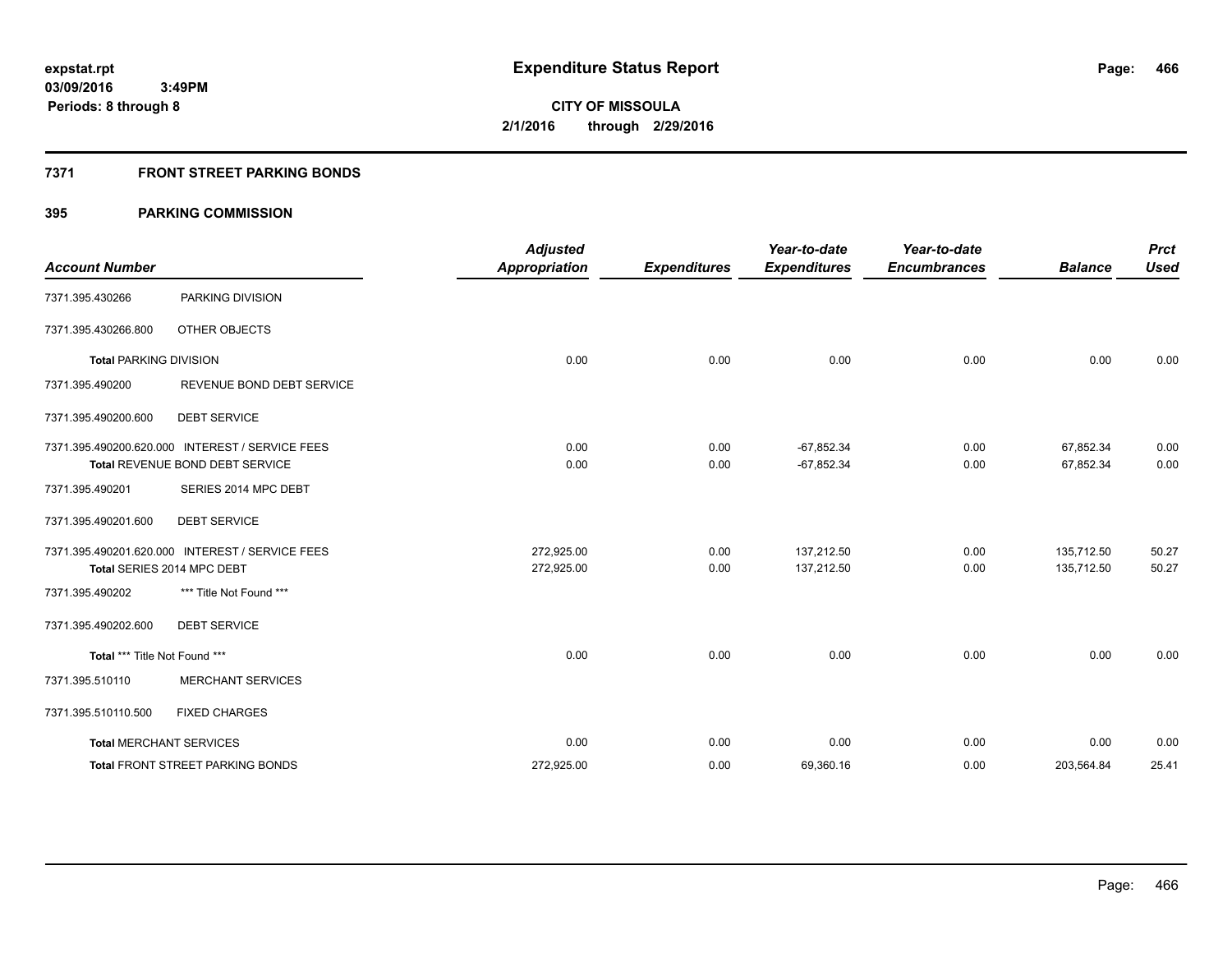# **CITY OF MISSOULA 2/1/2016 through 2/29/2016**

### **7372 SINKING FUND/FRONT ST PARKING BONDS**

| <b>Account Number</b>         |                                                    | <b>Adjusted</b><br><b>Appropriation</b> | <b>Expenditures</b> | Year-to-date<br><b>Expenditures</b> | Year-to-date<br><b>Encumbrances</b> | <b>Balance</b> | <b>Prct</b><br><b>Used</b> |
|-------------------------------|----------------------------------------------------|-----------------------------------------|---------------------|-------------------------------------|-------------------------------------|----------------|----------------------------|
| 7372.395.430266               | PARKING DIVISION                                   |                                         |                     |                                     |                                     |                |                            |
| 7372.395.430266.800           | <b>OTHER OBJECTS</b>                               |                                         |                     |                                     |                                     |                |                            |
| <b>Total PARKING DIVISION</b> |                                                    | 0.00                                    | 0.00                | 0.00                                | 0.00                                | 0.00           | 0.00                       |
| 7372.395.490200               | REVENUE BOND DEBT SERVICE                          |                                         |                     |                                     |                                     |                |                            |
| 7372.395.490200.600           | <b>DEBT SERVICE</b>                                |                                         |                     |                                     |                                     |                |                            |
|                               | Total REVENUE BOND DEBT SERVICE                    | 0.00                                    | 0.00                | 0.00                                | 0.00                                | 0.00           | 0.00                       |
| 7372.395.490201               | SERIES 2014 MPC DEBT                               |                                         |                     |                                     |                                     |                |                            |
| 7372.395.490201.600           | <b>DEBT SERVICE</b>                                |                                         |                     |                                     |                                     |                |                            |
|                               | 7372.395.490201.610.000 SERIES 2014 BOND-PRINCIPAL | 185,000.00                              | 0.00                | 185,000.00                          | 0.00                                | 0.00           | 100.00                     |
|                               | Total SERIES 2014 MPC DEBT                         | 185,000.00                              | 0.00                | 185,000.00                          | 0.00                                | 0.00           | 100.00                     |
| 7372.395.510110               | <b>MERCHANT SERVICES</b>                           |                                         |                     |                                     |                                     |                |                            |
| 7372.395.510110.500           | <b>FIXED CHARGES</b>                               |                                         |                     |                                     |                                     |                |                            |
|                               | <b>Total MERCHANT SERVICES</b>                     | 0.00                                    | 0.00                | 0.00                                | 0.00                                | 0.00           | 0.00                       |
|                               | <b>Total SINKING FUND/FRONT ST PARKING BONDS</b>   | 185,000.00                              | 0.00                | 185,000.00                          | 0.00                                | 0.00           | 100.00                     |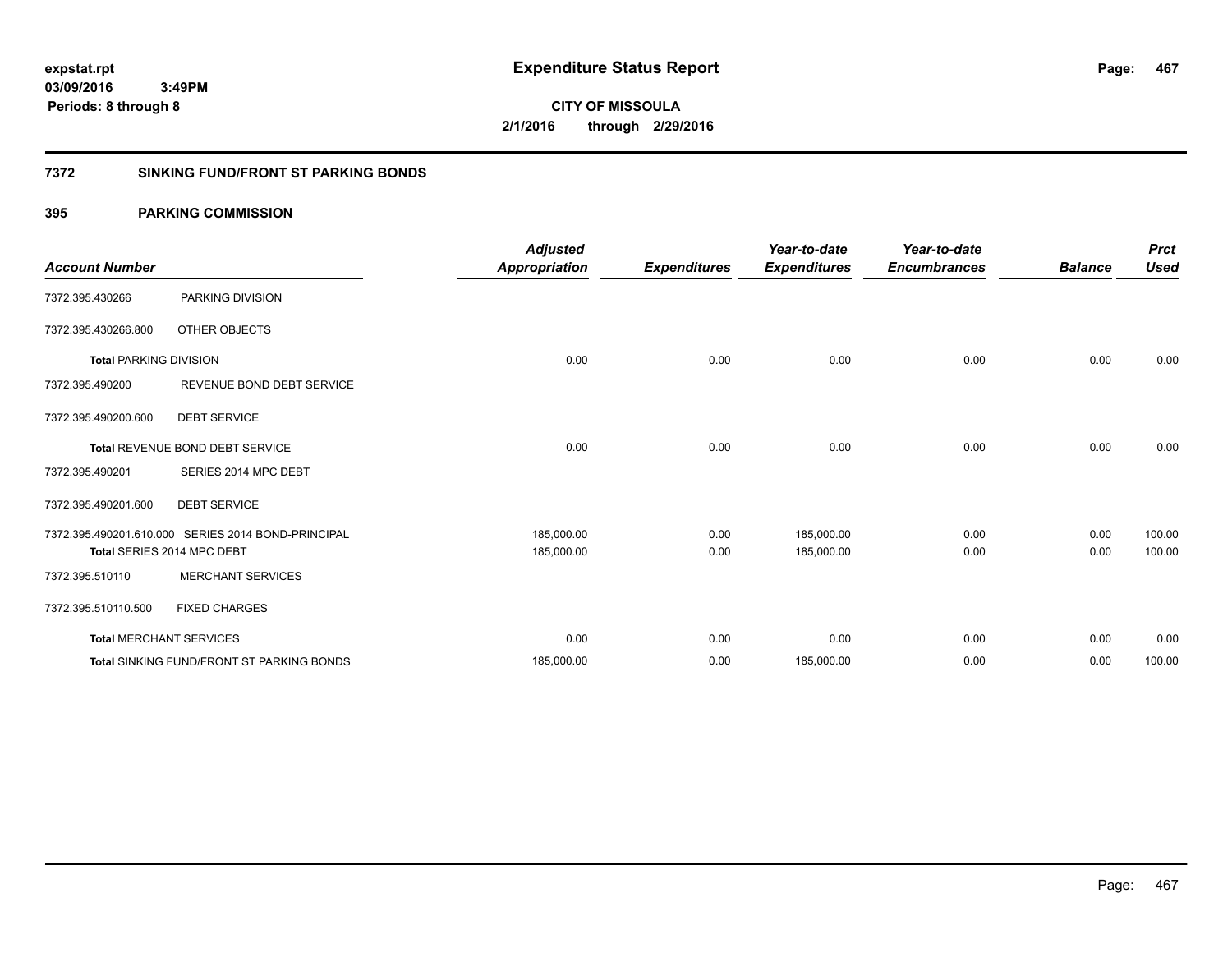### **7373 MPC SERIES 2010B CONSTRUCTION**

| <b>Account Number</b>         |                                 | <b>Adjusted</b><br><b>Appropriation</b> | <b>Expenditures</b> | Year-to-date<br><b>Expenditures</b> | Year-to-date<br><b>Encumbrances</b> | <b>Balance</b> | <b>Prct</b><br><b>Used</b> |
|-------------------------------|---------------------------------|-----------------------------------------|---------------------|-------------------------------------|-------------------------------------|----------------|----------------------------|
|                               |                                 |                                         |                     |                                     |                                     |                |                            |
| 7373.395.430266               | PARKING DIVISION                |                                         |                     |                                     |                                     |                |                            |
| 7373.395.430266.600           | <b>DEBT SERVICE</b>             |                                         |                     |                                     |                                     |                |                            |
| <b>Total DEBT SERVICE</b>     |                                 | 0.00                                    | 0.00                | 0.00                                | 0.00                                | 0.00           | 0.00                       |
| 7373.395.430266.800           | OTHER OBJECTS                   |                                         |                     |                                     |                                     |                |                            |
| <b>Total PARKING DIVISION</b> |                                 | 0.00                                    | 0.00                | 0.00                                | 0.00                                | 0.00           | 0.00                       |
| 7373.395.430273               | PARKING STRUCTURES              |                                         |                     |                                     |                                     |                |                            |
| 7373.395.430273.300           | PURCHASED SERVICES              |                                         |                     |                                     |                                     |                |                            |
|                               | <b>Total PURCHASED SERVICES</b> | 0.00                                    | 0.00                | 0.00                                | 0.00                                | 0.00           | 0.00                       |
| 7373.395.430273.900           | CAPITAL OUTLAY                  |                                         |                     |                                     |                                     |                |                            |
|                               | <b>Total PARKING STRUCTURES</b> | 0.00                                    | 0.00                | 0.00                                | 0.00                                | 0.00           | 0.00                       |
| 7373.395.490200               | REVENUE BOND DEBT SERVICE       |                                         |                     |                                     |                                     |                |                            |
| 7373.395.490200.300           | PURCHASED SERVICES              |                                         |                     |                                     |                                     |                |                            |
|                               | <b>Total PURCHASED SERVICES</b> | 0.00                                    | 0.00                | 0.00                                | 0.00                                | 0.00           | 0.00                       |
| 7373.395.490200.600           | <b>DEBT SERVICE</b>             |                                         |                     |                                     |                                     |                |                            |
|                               | Total REVENUE BOND DEBT SERVICE | 0.00                                    | 0.00                | 0.00                                | 0.00                                | 0.00           | 0.00                       |
| 7373.395.499999               | <b>NEW REQUESTS</b>             |                                         |                     |                                     |                                     |                |                            |
| 7373.395.499999.900           | CAPITAL OUTLAY                  |                                         |                     |                                     |                                     |                |                            |
| <b>Total NEW REQUESTS</b>     |                                 | 0.00                                    | 0.00                | 0.00                                | 0.00                                | 0.00           | 0.00                       |
| 7373.395.510110               | <b>MERCHANT SERVICES</b>        |                                         |                     |                                     |                                     |                |                            |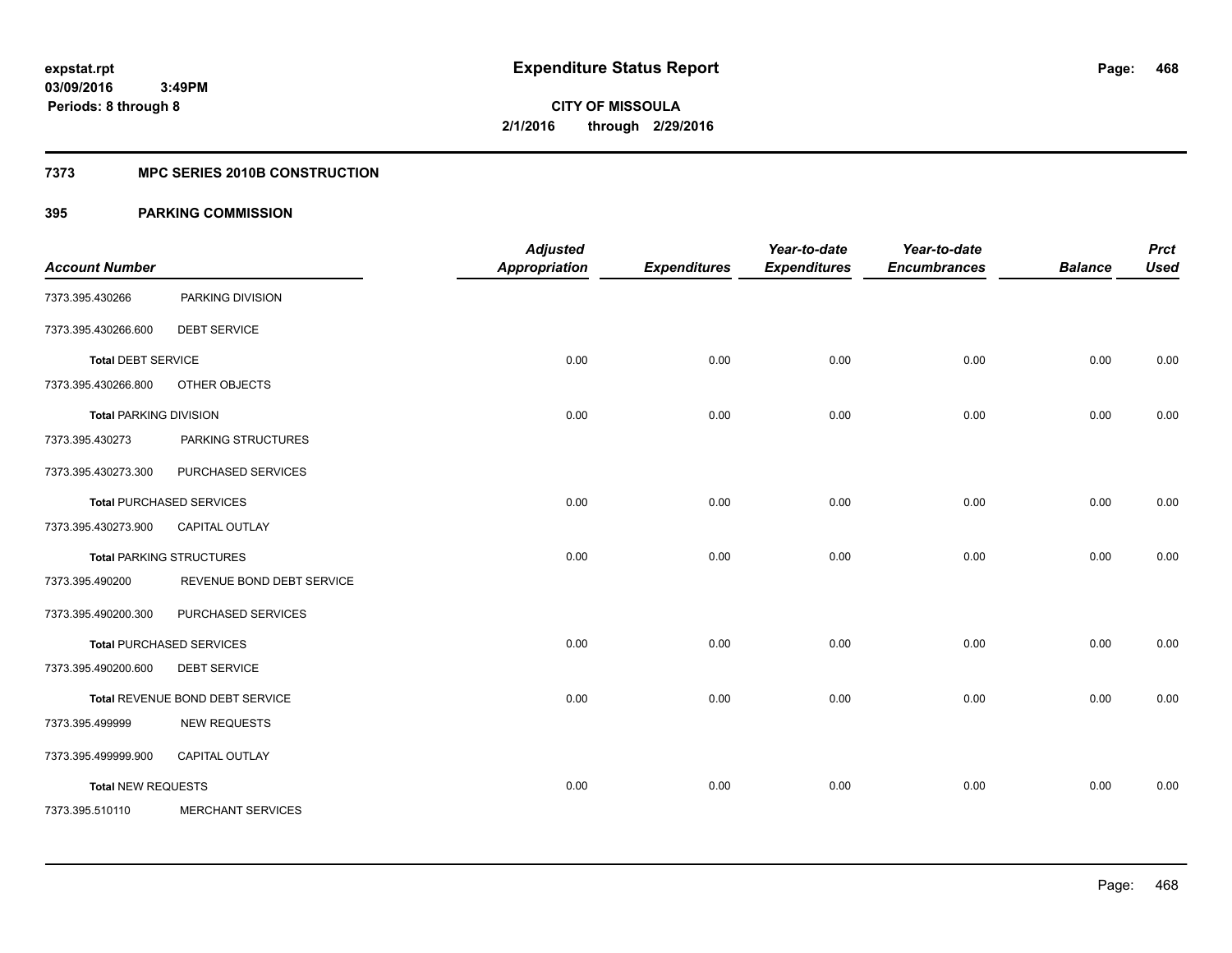### **7373 MPC SERIES 2010B CONSTRUCTION**

| <b>Account Number</b>           |                      | <b>Adjusted</b><br><b>Appropriation</b> | <b>Expenditures</b> | Year-to-date<br><b>Expenditures</b> | Year-to-date<br><b>Encumbrances</b> | <b>Balance</b> | <b>Prct</b><br>Used |
|---------------------------------|----------------------|-----------------------------------------|---------------------|-------------------------------------|-------------------------------------|----------------|---------------------|
| 7373.395.510110.500             | <b>FIXED CHARGES</b> |                                         |                     |                                     |                                     |                |                     |
| <b>Total MERCHANT SERVICES</b>  |                      | 0.00                                    | 0.00                | 0.00                                | 0.00                                | 0.00           | 0.00                |
| 7373.395.520000                 | OTHER FINANCING USES |                                         |                     |                                     |                                     |                |                     |
| 7373.395.520000.600             | <b>DEBT SERVICE</b>  |                                         |                     |                                     |                                     |                |                     |
| <b>Total PARKING COMMISSION</b> |                      | 0.00                                    | 0.00                | 0.00                                | 0.00                                | 0.00           | 0.00                |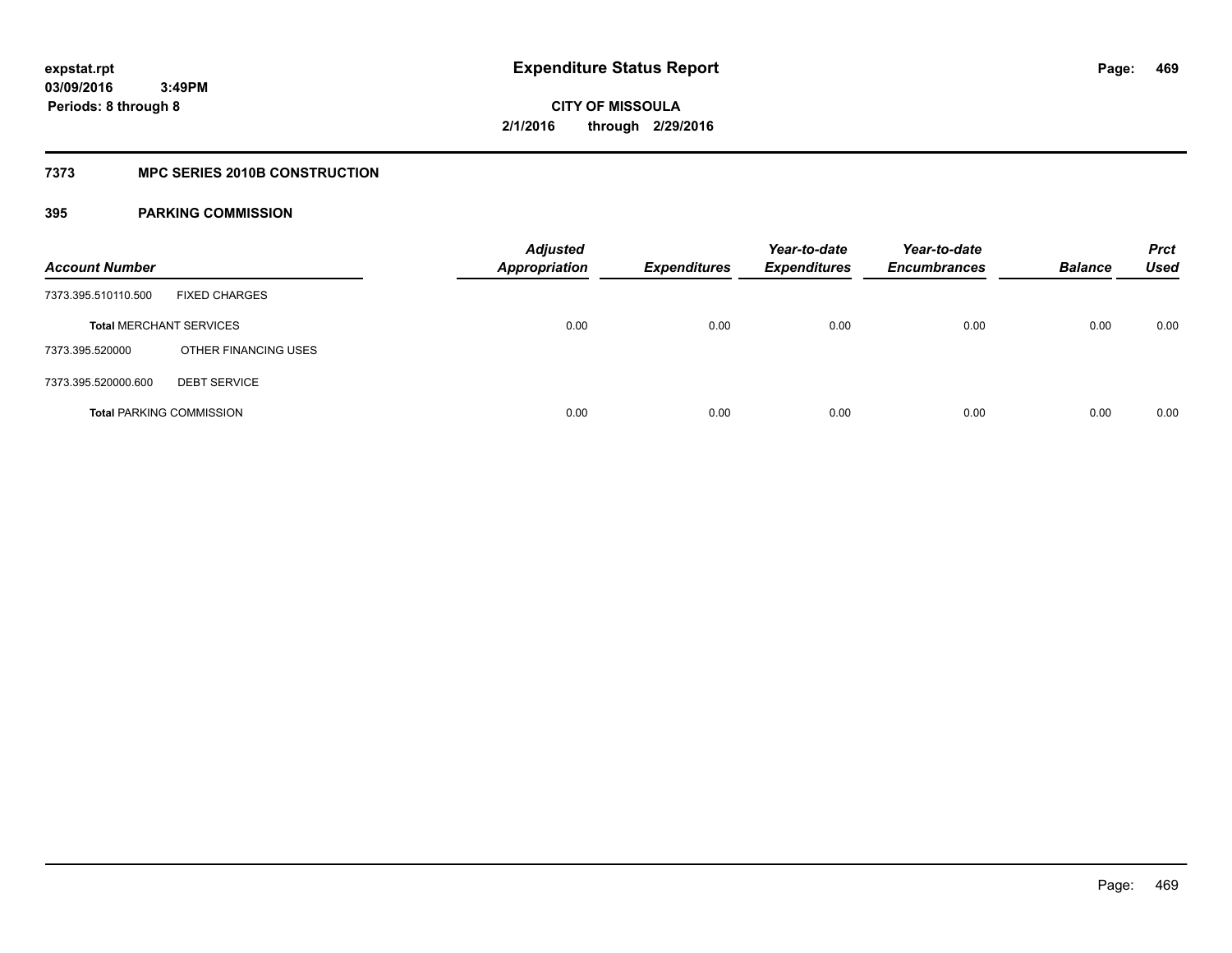**CITY OF MISSOULA 2/1/2016 through 2/29/2016**

### **7373 MPC SERIES 2010B CONSTRUCTION**

### **900 DEPRECIATION**

| <b>Account Number</b>      |                                     | <b>Adjusted</b><br><b>Appropriation</b> | <b>Expenditures</b> | Year-to-date<br><b>Expenditures</b> | Year-to-date<br><b>Encumbrances</b> | <b>Balance</b> | <b>Prct</b><br><b>Used</b> |
|----------------------------|-------------------------------------|-----------------------------------------|---------------------|-------------------------------------|-------------------------------------|----------------|----------------------------|
| 7373.900.510000            | <b>MISCELLANEOUS</b>                |                                         |                     |                                     |                                     |                |                            |
| 7373.900.510000.800        | OTHER OBJECTS                       |                                         |                     |                                     |                                     |                |                            |
| <b>Total MISCELLANEOUS</b> |                                     | 0.00                                    | 0.00                | 0.00                                | 0.00                                | 0.00           | 0.00                       |
| 7373.900.510110            | <b>MERCHANT SERVICES</b>            |                                         |                     |                                     |                                     |                |                            |
| 7373.900.510110.500        | <b>FIXED CHARGES</b>                |                                         |                     |                                     |                                     |                |                            |
|                            | Total MPC SERIES 2010B CONSTRUCTION | 0.00                                    | 0.00                | 0.00                                | 0.00                                | 0.00           | 0.00                       |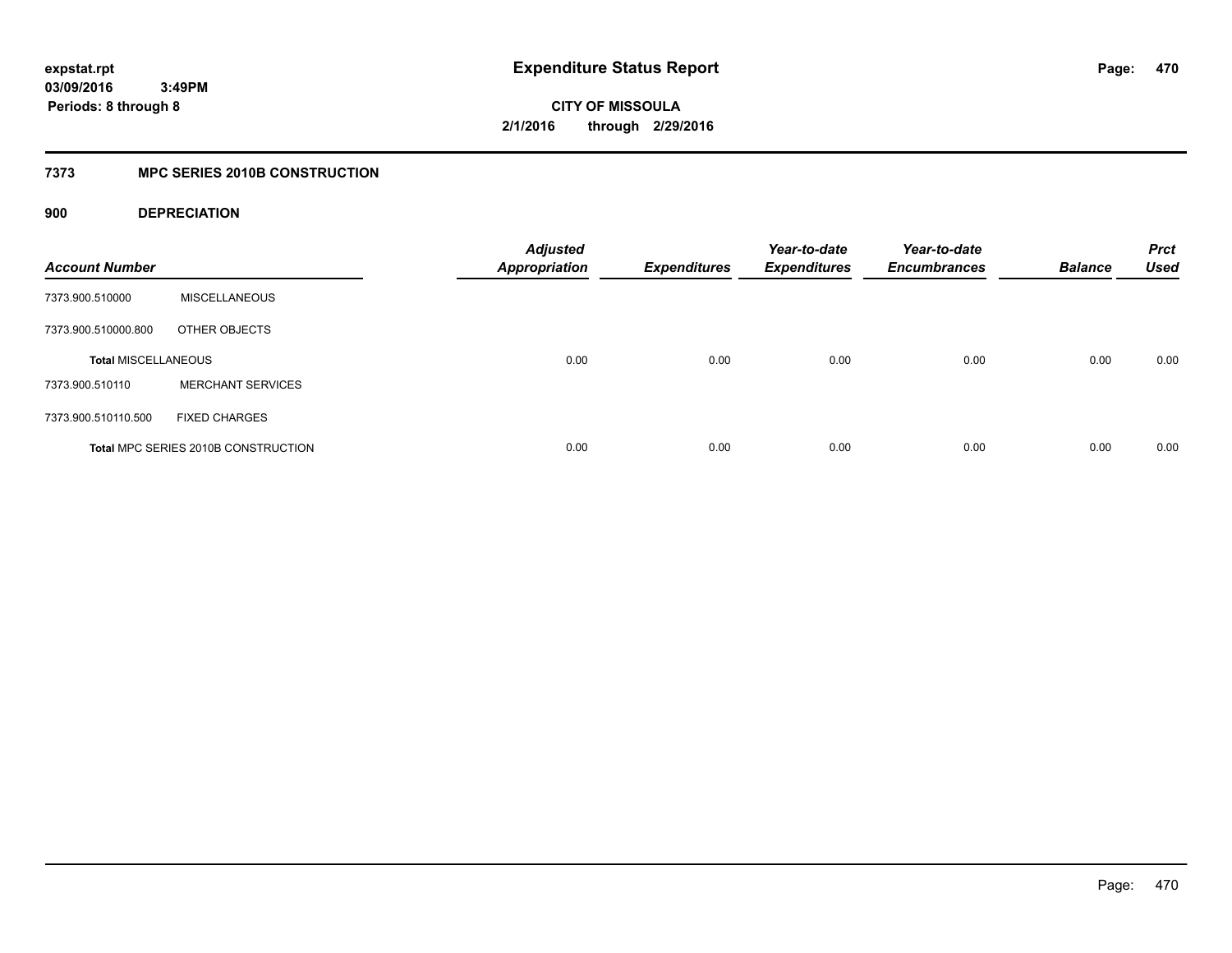### **7374 RESERVE FUND-PARKING BONDS**

| <b>Account Number</b> |                                         | <b>Adjusted</b><br><b>Appropriation</b> | <b>Expenditures</b> | Year-to-date<br><b>Expenditures</b> | Year-to-date<br><b>Encumbrances</b> | <b>Balance</b> | <b>Prct</b><br><b>Used</b> |
|-----------------------|-----------------------------------------|-----------------------------------------|---------------------|-------------------------------------|-------------------------------------|----------------|----------------------------|
| 7374.395.430273       | PARKING STRUCTURES                      |                                         |                     |                                     |                                     |                |                            |
| 7374.395.430273.900   | <b>CAPITAL OUTLAY</b>                   |                                         |                     |                                     |                                     |                |                            |
|                       | <b>Total PARKING STRUCTURES</b>         | 0.00                                    | 0.00                | 0.00                                | 0.00                                | 0.00           | 0.00                       |
| 7374.395.510110       | <b>MERCHANT SERVICES</b>                |                                         |                     |                                     |                                     |                |                            |
| 7374.395.510110.500   | <b>FIXED CHARGES</b>                    |                                         |                     |                                     |                                     |                |                            |
|                       | <b>Total MERCHANT SERVICES</b>          | 0.00                                    | 0.00                | 0.00                                | 0.00                                | 0.00           | 0.00                       |
|                       | <b>Total RESERVE FUND-PARKING BONDS</b> | 0.00                                    | 0.00                | 0.00                                | 0.00                                | 0.00           | 0.00                       |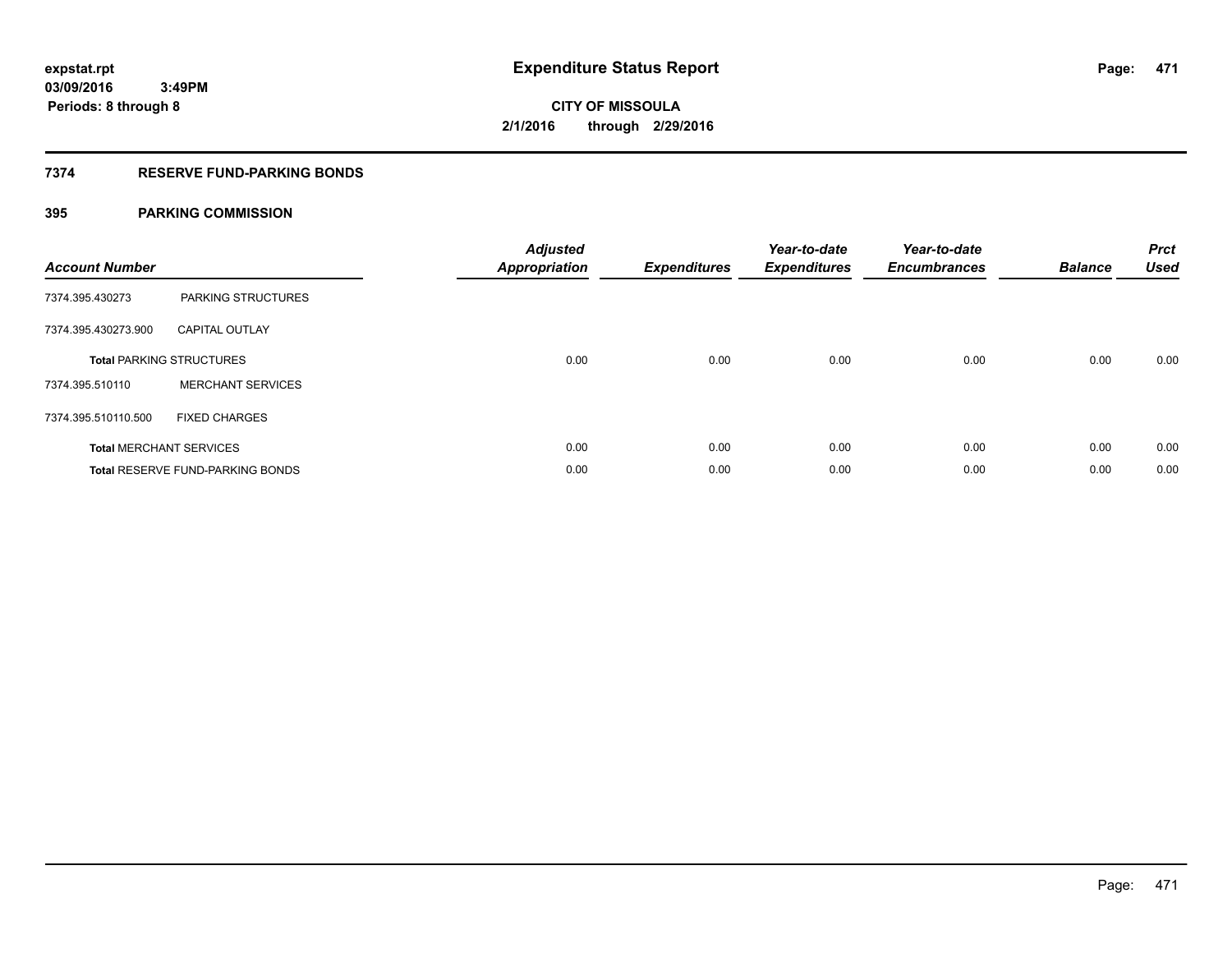**472**

**03/09/2016 3:49PM Periods: 8 through 8**

# **CITY OF MISSOULA 2/1/2016 through 2/29/2016**

### **7375 PLEDGED TAX INCREMENT-2010B BOND**

|                                |                                                  | <b>Adjusted</b>      |                     | Year-to-date        | Year-to-date        |                | <b>Prct</b> |
|--------------------------------|--------------------------------------------------|----------------------|---------------------|---------------------|---------------------|----------------|-------------|
| <b>Account Number</b>          |                                                  | <b>Appropriation</b> | <b>Expenditures</b> | <b>Expenditures</b> | <b>Encumbrances</b> | <b>Balance</b> | <b>Used</b> |
| 7375.395.430266                | PARKING DIVISION                                 |                      |                     |                     |                     |                |             |
| 7375.395.430266.800            | OTHER OBJECTS                                    |                      |                     |                     |                     |                |             |
|                                | 7375.395.430266.820.000 TRANSFERS TO OTHER FUNDS | 146,731.00           | 0.00                | 0.00                | 0.00                | 146,731.00     | 0.00        |
| <b>Total PARKING DIVISION</b>  |                                                  | 146,731.00           | 0.00                | 0.00                | 0.00                | 146,731.00     | 0.00        |
| 7375.395.490200                | REVENUE BOND DEBT SERVICE                        |                      |                     |                     |                     |                |             |
| 7375.395.490200.300            | PURCHASED SERVICES                               |                      |                     |                     |                     |                |             |
| 7375.395.490200.390.000        | EXCESS PLEDGED TAX INCREMENT                     | 121,431.00           | 0.00                | 0.00                | 0.00                | 121,431.00     | 0.00        |
|                                | <b>Total REVENUE BOND DEBT SERVICE</b>           | 121,431.00           | 0.00                | 0.00                | 0.00                | 121,431.00     | 0.00        |
| 7375.395.510110                | <b>MERCHANT SERVICES</b>                         |                      |                     |                     |                     |                |             |
| 7375.395.510110.500            | <b>FIXED CHARGES</b>                             |                      |                     |                     |                     |                |             |
| <b>Total MERCHANT SERVICES</b> |                                                  | 0.00                 | 0.00                | 0.00                | 0.00                | 0.00           | 0.00        |
|                                | Total PLEDGED TAX INCREMENT-2010B BOND           | 268,162.00           | 0.00                | 0.00                | 0.00                | 268,162.00     | 0.00        |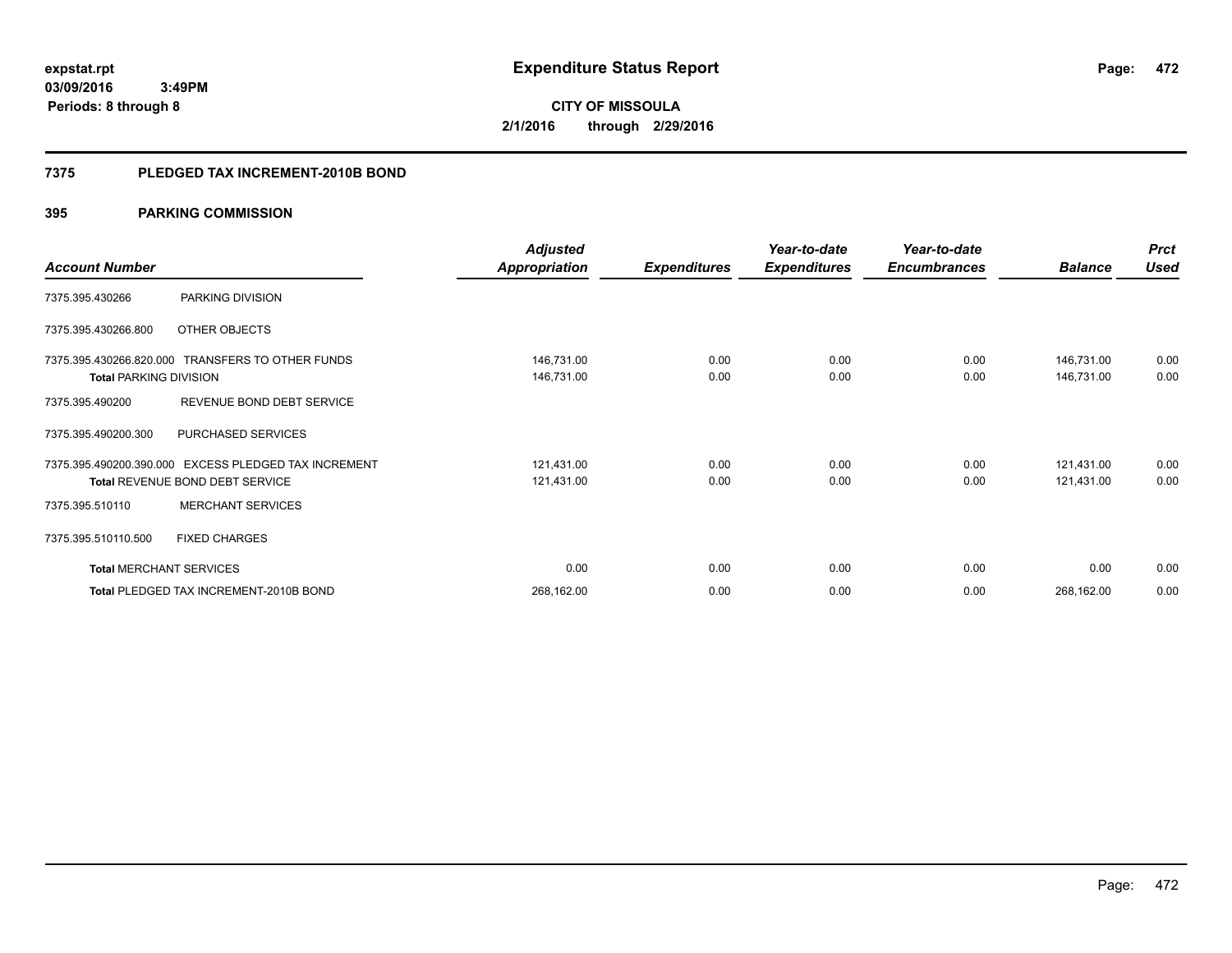### **7376 MPC 2010A BONDS DEBT INTEREST**

| <b>Account Number</b>         |                                     | <b>Adjusted</b><br><b>Appropriation</b> | <b>Expenditures</b> | Year-to-date<br><b>Expenditures</b> | Year-to-date<br><b>Encumbrances</b> | <b>Balance</b> | <b>Prct</b><br><b>Used</b> |
|-------------------------------|-------------------------------------|-----------------------------------------|---------------------|-------------------------------------|-------------------------------------|----------------|----------------------------|
| 7376.395.430266               | PARKING DIVISION                    |                                         |                     |                                     |                                     |                |                            |
| 7376.395.430266.800           | OTHER OBJECTS                       |                                         |                     |                                     |                                     |                |                            |
| <b>Total PARKING DIVISION</b> |                                     | 0.00                                    | 0.00                | 0.00                                | 0.00                                | 0.00           | 0.00                       |
| 7376.395.490200               | REVENUE BOND DEBT SERVICE           |                                         |                     |                                     |                                     |                |                            |
| 7376.395.490200.600           | <b>DEBT SERVICE</b>                 |                                         |                     |                                     |                                     |                |                            |
|                               | Total REVENUE BOND DEBT SERVICE     | 0.00                                    | 0.00                | 0.00                                | 0.00                                | 0.00           | 0.00                       |
| 7376.395.510110               | <b>MERCHANT SERVICES</b>            |                                         |                     |                                     |                                     |                |                            |
| 7376.395.510110.500           | <b>FIXED CHARGES</b>                |                                         |                     |                                     |                                     |                |                            |
|                               | <b>Total MERCHANT SERVICES</b>      | 0.00                                    | 0.00                | 0.00                                | 0.00                                | 0.00           | 0.00                       |
|                               | Total MPC 2010A BONDS DEBT INTEREST | 0.00                                    | 0.00                | 0.00                                | 0.00                                | 0.00           | 0.00                       |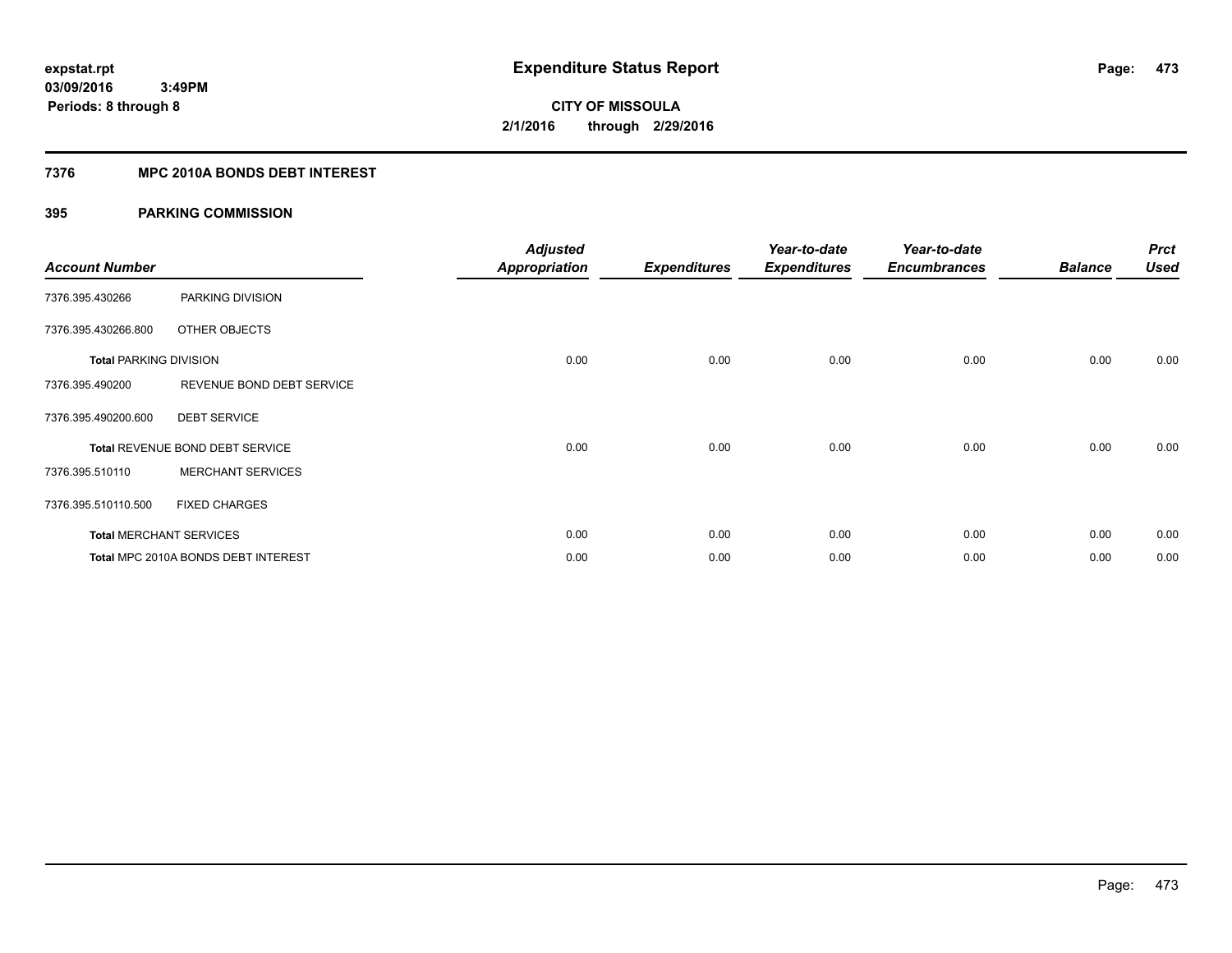### **7377 MPC 2010A BONDS SINKING FUND**

| <b>Account Number</b>         |                                    | <b>Adjusted</b><br><b>Appropriation</b> | <b>Expenditures</b> | Year-to-date<br><b>Expenditures</b> | Year-to-date<br><b>Encumbrances</b> | <b>Balance</b> | <b>Prct</b><br><b>Used</b> |
|-------------------------------|------------------------------------|-----------------------------------------|---------------------|-------------------------------------|-------------------------------------|----------------|----------------------------|
| 7377.395.430266               | PARKING DIVISION                   |                                         |                     |                                     |                                     |                |                            |
| 7377.395.430266.800           | OTHER OBJECTS                      |                                         |                     |                                     |                                     |                |                            |
| <b>Total PARKING DIVISION</b> |                                    | 0.00                                    | 0.00                | 0.00                                | 0.00                                | 0.00           | 0.00                       |
| 7377.395.490200               | REVENUE BOND DEBT SERVICE          |                                         |                     |                                     |                                     |                |                            |
| 7377.395.490200.600           | <b>DEBT SERVICE</b>                |                                         |                     |                                     |                                     |                |                            |
|                               | Total REVENUE BOND DEBT SERVICE    | 0.00                                    | 0.00                | 0.00                                | 0.00                                | 0.00           | 0.00                       |
| 7377.395.510110               | <b>MERCHANT SERVICES</b>           |                                         |                     |                                     |                                     |                |                            |
| 7377.395.510110.500           | <b>FIXED CHARGES</b>               |                                         |                     |                                     |                                     |                |                            |
|                               | <b>Total MERCHANT SERVICES</b>     | 0.00                                    | 0.00                | 0.00                                | 0.00                                | 0.00           | 0.00                       |
|                               | Total MPC 2010A BONDS SINKING FUND | 0.00                                    | 0.00                | 0.00                                | 0.00                                | 0.00           | 0.00                       |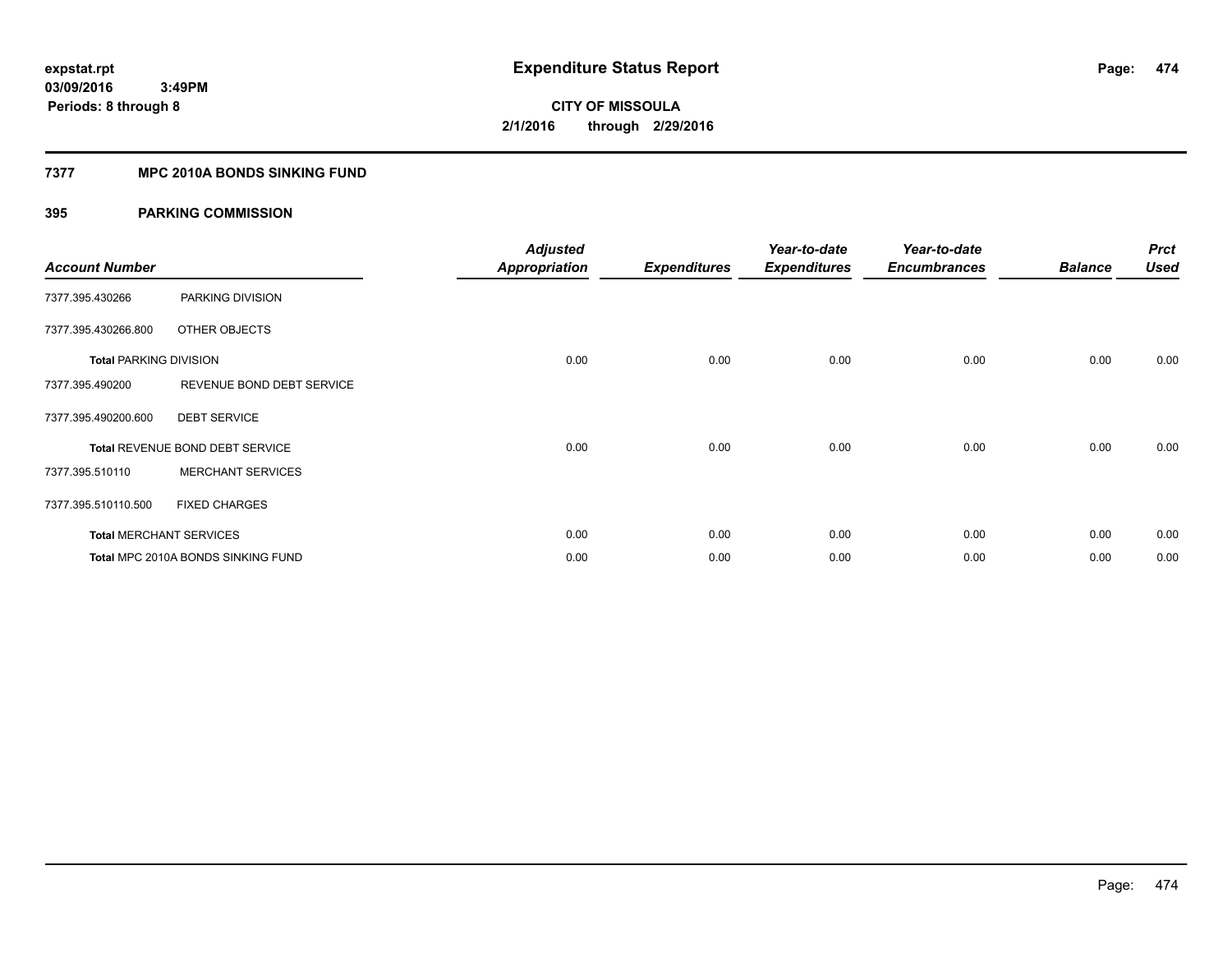### **7378 MPC 2010A BOND RESERVE**

| <b>Account Number</b>         |                                 | <b>Adjusted</b><br><b>Appropriation</b> | <b>Expenditures</b> | Year-to-date<br><b>Expenditures</b> | Year-to-date<br><b>Encumbrances</b> | <b>Balance</b> | <b>Prct</b><br><b>Used</b> |
|-------------------------------|---------------------------------|-----------------------------------------|---------------------|-------------------------------------|-------------------------------------|----------------|----------------------------|
| 7378.395.430266               | PARKING DIVISION                |                                         |                     |                                     |                                     |                |                            |
| 7378.395.430266.800           | OTHER OBJECTS                   |                                         |                     |                                     |                                     |                |                            |
| <b>Total PARKING DIVISION</b> |                                 | 0.00                                    | 0.00                | 0.00                                | 0.00                                | 0.00           | 0.00                       |
| 7378.395.430273               | PARKING STRUCTURES              |                                         |                     |                                     |                                     |                |                            |
| 7378.395.430273.900           | <b>CAPITAL OUTLAY</b>           |                                         |                     |                                     |                                     |                |                            |
|                               | <b>Total PARKING STRUCTURES</b> | 0.00                                    | 0.00                | 0.00                                | 0.00                                | 0.00           | 0.00                       |
| 7378.395.510110               | <b>MERCHANT SERVICES</b>        |                                         |                     |                                     |                                     |                |                            |
| 7378.395.510110.500           | <b>FIXED CHARGES</b>            |                                         |                     |                                     |                                     |                |                            |
|                               | Total MPC 2010A BOND RESERVE    | 0.00                                    | 0.00                | 0.00                                | 0.00                                | 0.00           | 0.00                       |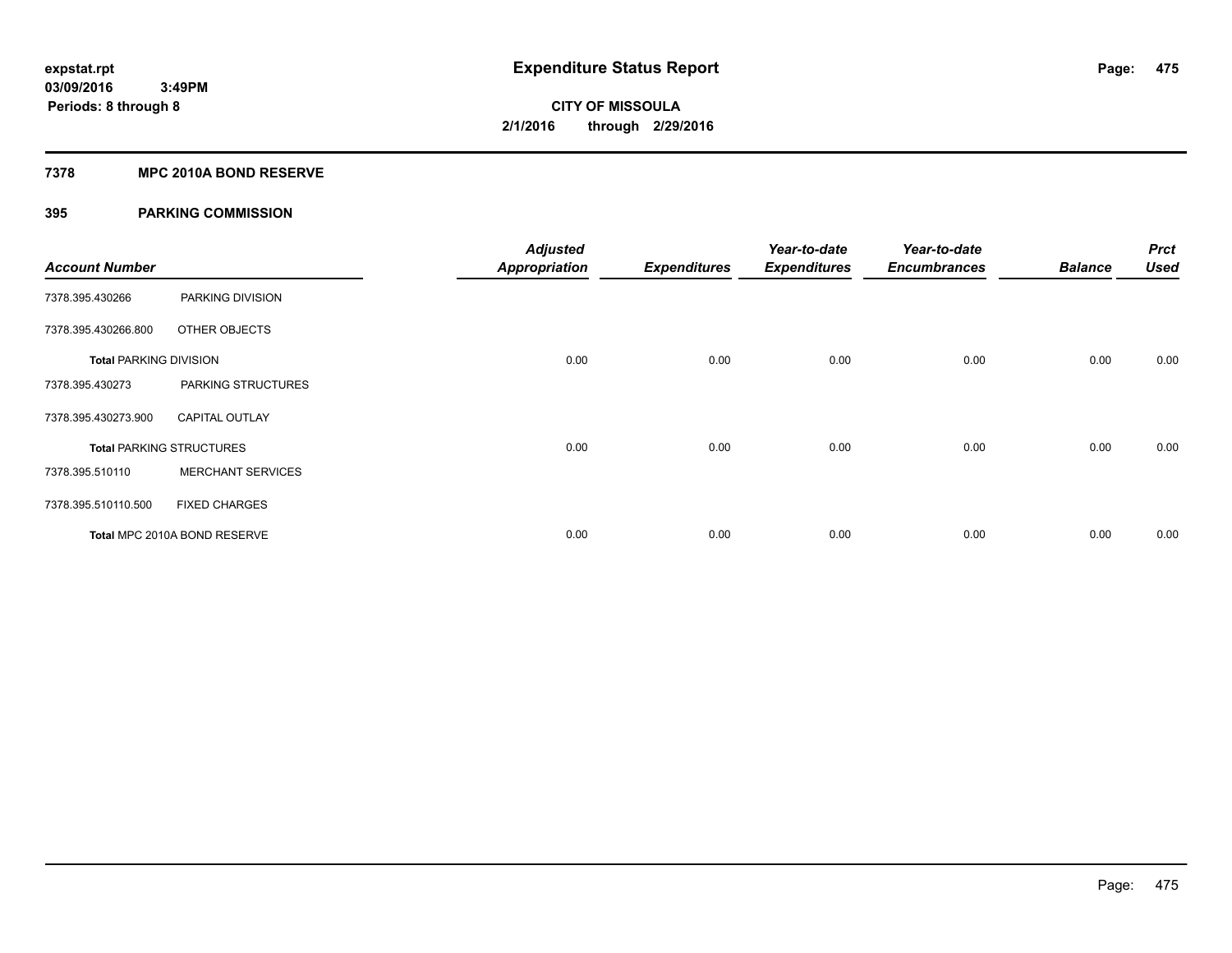**CITY OF MISSOULA 2/1/2016 through 2/29/2016**

### **7380 BUSINESS IMPROVEMENT DISTRICT**

### **375 BUSINESS IMPROVEMENT DISTRICT**

| <b>Account Number</b>                                                              | <b>Adjusted</b><br><b>Appropriation</b> | <b>Expenditures</b>          | Year-to-date<br><b>Expenditures</b> | Year-to-date<br><b>Encumbrances</b> | <b>Balance</b>                 | <b>Prct</b><br><b>Used</b> |
|------------------------------------------------------------------------------------|-----------------------------------------|------------------------------|-------------------------------------|-------------------------------------|--------------------------------|----------------------------|
| <b>BUSINESS IMPROVEMENT DISTRICT</b><br>7380.375.471210                            |                                         |                              |                                     |                                     |                                |                            |
| PURCHASED SERVICES<br>7380.375.471210.300                                          |                                         |                              |                                     |                                     |                                |                            |
| 7380.375.471210.350.000 PROFESSIONAL SERVICES<br><b>Total PURCHASED SERVICES</b>   | 327,200.00<br>327,200.00                | 0.00<br>0.00                 | 0.00<br>0.00                        | 0.00<br>0.00                        | 327,200.00<br>327,200.00       | 0.00<br>0.00               |
| OTHER OBJECTS<br>7380.375.471210.800                                               |                                         |                              |                                     |                                     |                                |                            |
| <b>Total OTHER OBJECTS</b>                                                         | 0.00                                    | 0.00                         | 0.00                                | 0.00                                | 0.00                           | 0.00                       |
| <b>Total BUSINESS IMPROVEMENT DISTRICT</b>                                         | 327,200.00                              | 0.00                         | 0.00                                | 0.00                                | 327,200.00                     | 0.00                       |
| <b>BID MARKETING</b><br>7380.375.471220                                            |                                         |                              |                                     |                                     |                                |                            |
| 7380.375.471220.300<br>PURCHASED SERVICES                                          |                                         |                              |                                     |                                     |                                |                            |
| 7380.375.471220.350.000 PROFESSIONAL SERVICES<br><b>Total BID MARKETING</b>        | 45,100.00<br>45,100.00                  | 0.00<br>0.00                 | 0.00<br>0.00                        | 0.00<br>0.00                        | 45,100.00<br>45,100.00         | 0.00<br>0.00               |
| 7380.375.471230<br>STREETSCAPE MAINTENANCE-BID                                     |                                         |                              |                                     |                                     |                                |                            |
| 7380.375.471230.300<br>PURCHASED SERVICES                                          |                                         |                              |                                     |                                     |                                |                            |
| 7380.375.471230.350.000 PROFESSIONAL SERVICES<br>Total STREETSCAPE MAINTENANCE-BID | 67,500.00<br>67,500.00                  | 0.00<br>0.00                 | 0.00<br>0.00                        | 0.00<br>0.00                        | 67,500.00<br>67,500.00         | 0.00<br>0.00               |
| SAFETY-BID<br>7380.375.471240                                                      |                                         |                              |                                     |                                     |                                |                            |
| 7380.375.471240.300<br>PURCHASED SERVICES                                          |                                         |                              |                                     |                                     |                                |                            |
| 7380.375.471240.350.000 PROFESSIONAL SERVICES - BID SAFETY<br>Total SAFETY-BID     | 0.00<br>0.00                            | $-75,000.00$<br>$-75,000.00$ | 275,000.00<br>275,000.00            | 0.00<br>0.00                        | $-275,000.00$<br>$-275,000.00$ | 0.00<br>0.00               |
| <b>MERCHANT SERVICES</b><br>7380.375.510110                                        |                                         |                              |                                     |                                     |                                |                            |
| <b>FIXED CHARGES</b><br>7380.375.510110.500                                        |                                         |                              |                                     |                                     |                                |                            |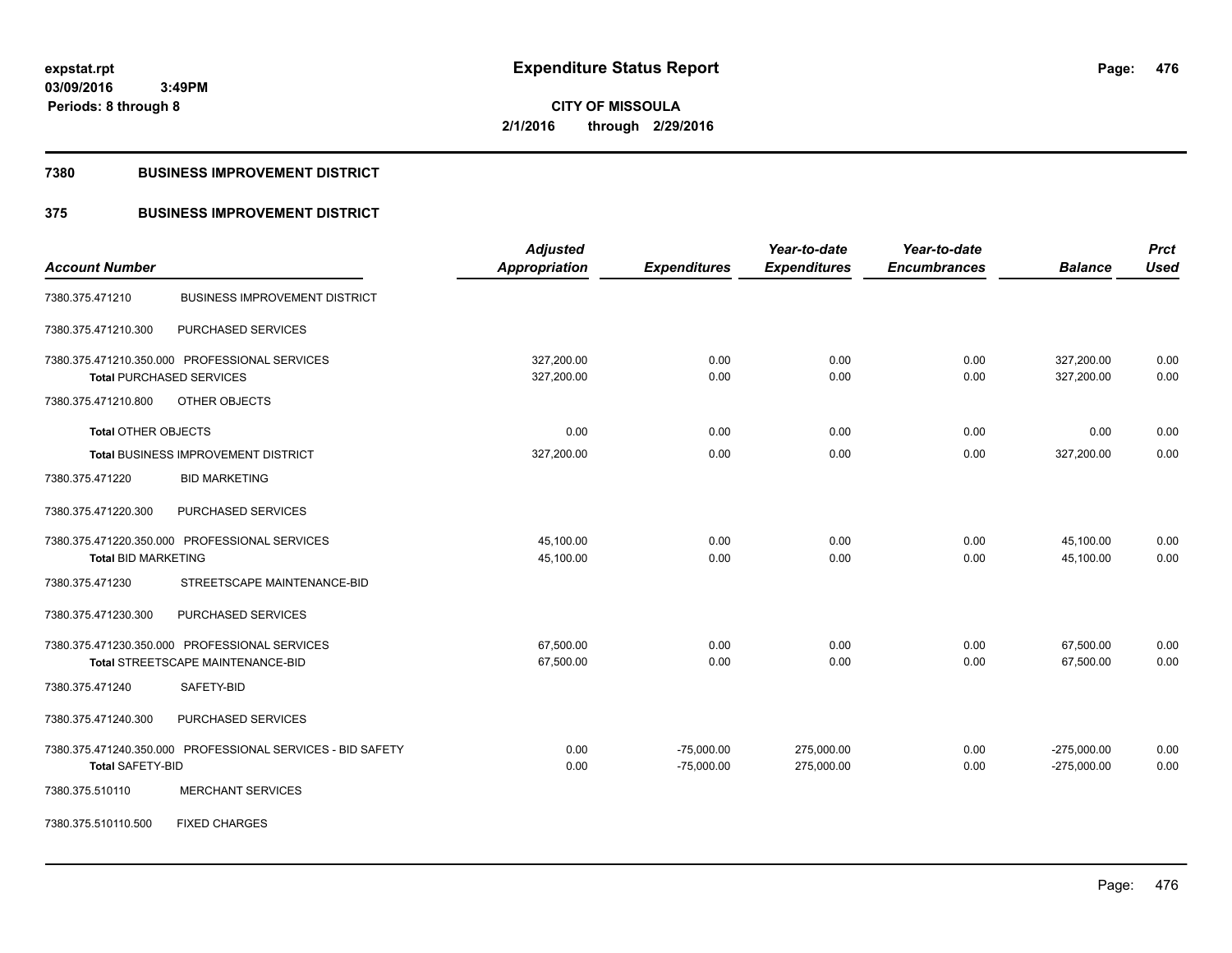**477**

**03/09/2016 3:49PM Periods: 8 through 8**

**CITY OF MISSOULA 2/1/2016 through 2/29/2016**

## **7380 BUSINESS IMPROVEMENT DISTRICT**

## **375 BUSINESS IMPROVEMENT DISTRICT**

| <b>Account Number</b>                      | Adiusted<br>Appropriation | <b>Expenditures</b> | Year-to-date<br><b>Expenditures</b> | Year-to-date<br><b>Encumbrances</b> | <b>Balance</b> | Prct<br>Used |
|--------------------------------------------|---------------------------|---------------------|-------------------------------------|-------------------------------------|----------------|--------------|
| <b>Total MERCHANT SERVICES</b>             | 0.00                      | 0.00                | 0.00                                | 0.00                                | 0.00           | 0.00         |
| <b>Total BUSINESS IMPROVEMENT DISTRICT</b> | 439,800.00                | $-75,000.00$        | 275,000.00                          | 0.00                                | 164,800.00     | 62.53        |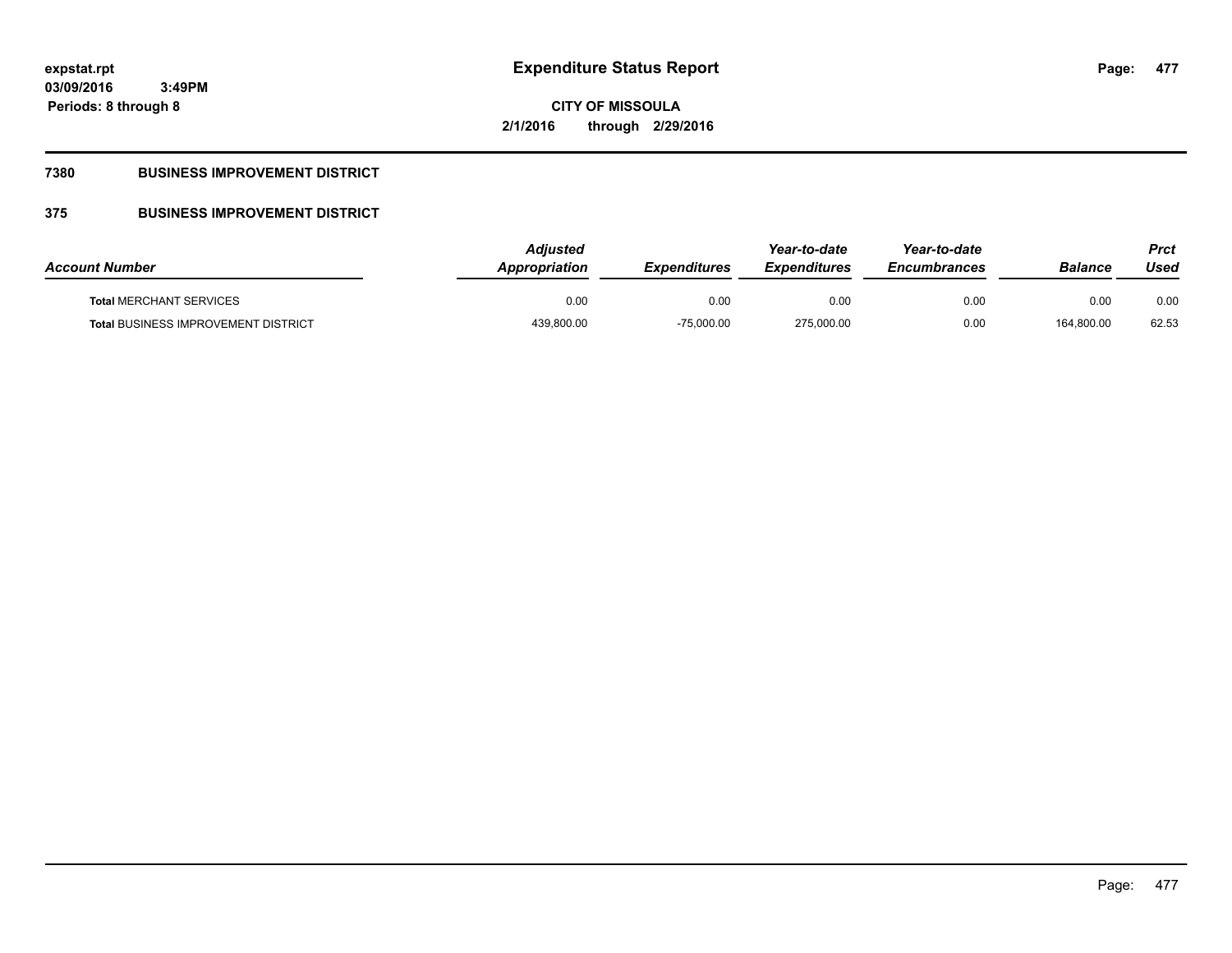**CITY OF MISSOULA 2/1/2016 through 2/29/2016**

### **7381 TOURISM BUSINESS IMPROVEMENT DISTRICT**

### **375 BUSINESS IMPROVEMENT DISTRICT**

| <b>Account Number</b>          |                                                                                                | <b>Adjusted</b><br><b>Appropriation</b> | <b>Expenditures</b> | Year-to-date<br><b>Expenditures</b> | Year-to-date<br><b>Encumbrances</b> | <b>Balance</b>           | <b>Prct</b><br><b>Used</b> |
|--------------------------------|------------------------------------------------------------------------------------------------|-----------------------------------------|---------------------|-------------------------------------|-------------------------------------|--------------------------|----------------------------|
| 7381.375.471210                | <b>BUSINESS IMPROVEMENT DISTRICT</b>                                                           |                                         |                     |                                     |                                     |                          |                            |
| 7381.375.471210.300            | PURCHASED SERVICES                                                                             |                                         |                     |                                     |                                     |                          |                            |
|                                | 7381.375.471210.390.000 OTHER PURCHASED SERVICES<br><b>Total BUSINESS IMPROVEMENT DISTRICT</b> | 680,350.00<br>680,350.00                | 0.00<br>0.00        | 0.00<br>0.00                        | 0.00<br>0.00                        | 680,350.00<br>680,350.00 | 0.00<br>0.00               |
| 7381.375.510110                | <b>MERCHANT SERVICES</b>                                                                       |                                         |                     |                                     |                                     |                          |                            |
| 7381.375.510110.500            | <b>FIXED CHARGES</b>                                                                           |                                         |                     |                                     |                                     |                          |                            |
| <b>Total MERCHANT SERVICES</b> |                                                                                                | 0.00                                    | 0.00                | 0.00                                | 0.00                                | 0.00                     | 0.00                       |
|                                | Total TOURISM BUSINESS IMPROVEMENT DISTRICT                                                    | 680,350.00                              | 0.00                | 0.00                                | 0.00                                | 680.350.00               | 0.00                       |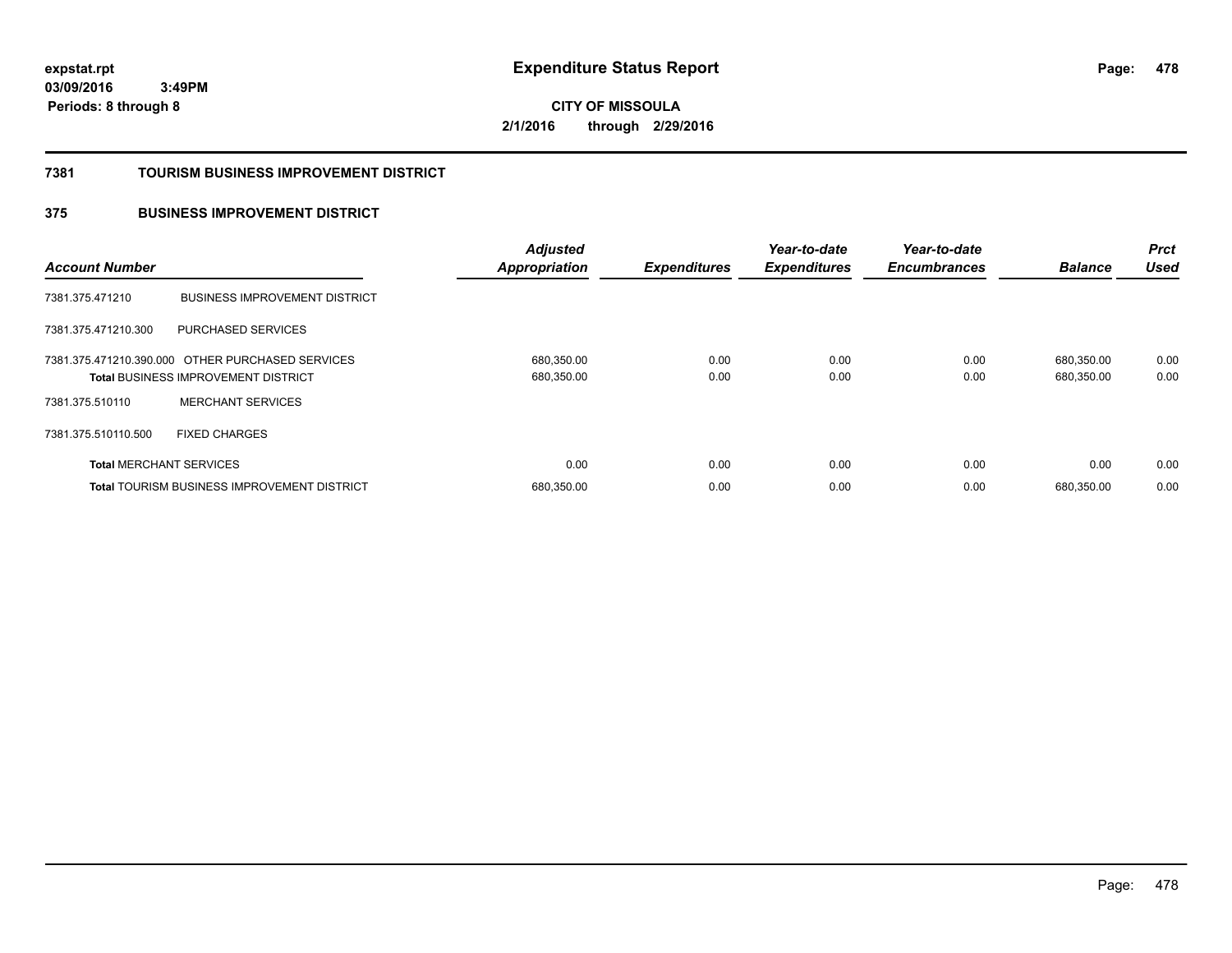### **7382 5.75M TIF RESERVE**

| <b>Account Number</b>   |                                | <b>Adjusted</b><br>Appropriation | <b>Expenditures</b> | Year-to-date<br><b>Expenditures</b> | Year-to-date<br><b>Encumbrances</b> | <b>Balance</b> | Prct<br><b>Used</b> |
|-------------------------|--------------------------------|----------------------------------|---------------------|-------------------------------------|-------------------------------------|----------------|---------------------|
| 7382.390.490607         | <b>TRANSFERS TO BROWNFIELD</b> |                                  |                     |                                     |                                     |                |                     |
| 7382.390.490607.800     | OTHER OBJECTS                  |                                  |                     |                                     |                                     |                |                     |
| Total 5.75M TIF RESERVE |                                | 0.00                             | 0.00                | 0.00                                | 0.00                                | 0.00           | 0.00                |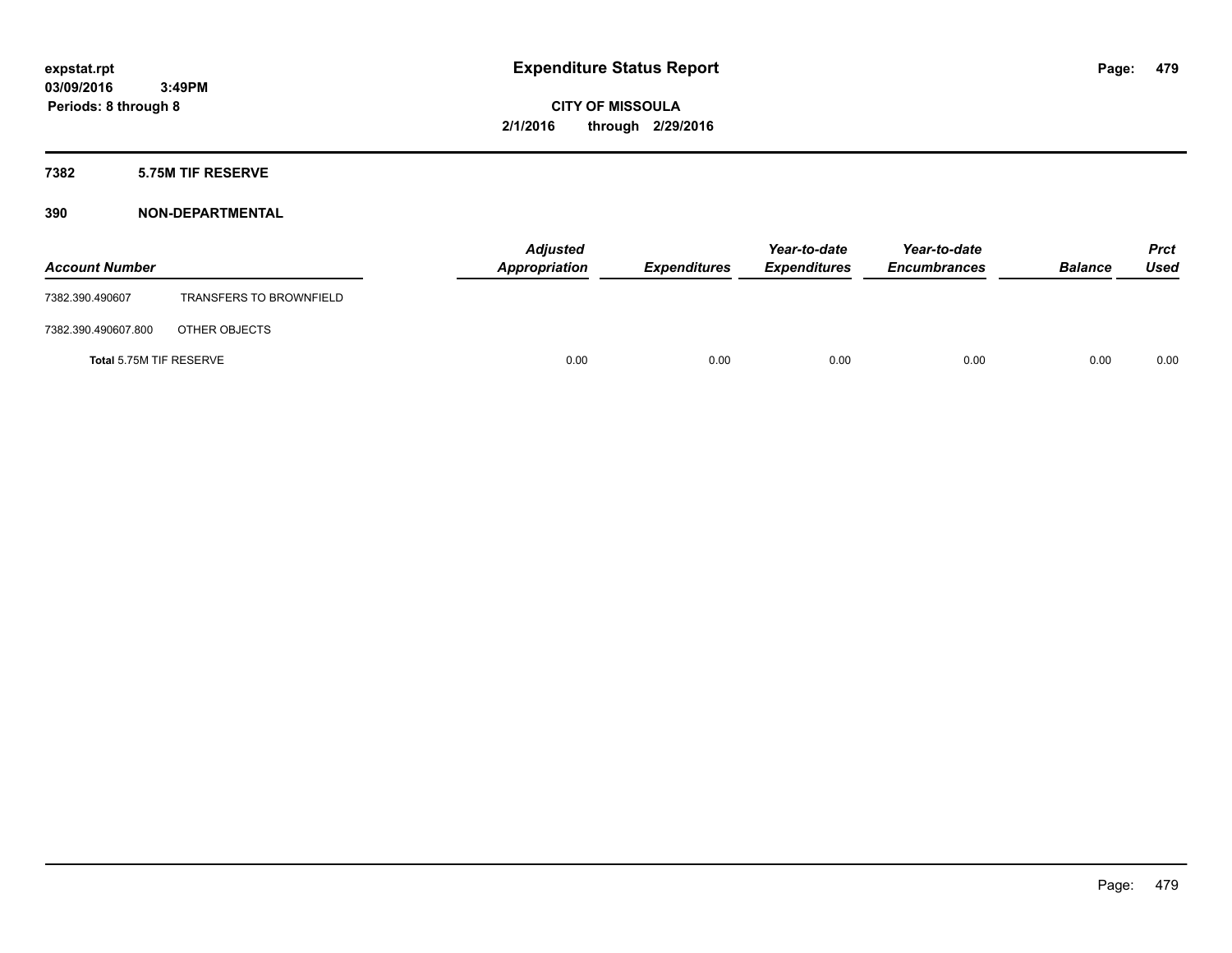### **7383 RIVERFRONT TRIANGLE URD**

|                                     |                                                | <b>Adjusted</b>      |                     | Year-to-date        | Year-to-date        |                | <b>Prct</b> |
|-------------------------------------|------------------------------------------------|----------------------|---------------------|---------------------|---------------------|----------------|-------------|
| <b>Account Number</b>               |                                                | <b>Appropriation</b> | <b>Expenditures</b> | <b>Expenditures</b> | <b>Encumbrances</b> | <b>Balance</b> | <b>Used</b> |
| 7383.385.470210                     | <b>ADMINISTRATION</b>                          |                      |                     |                     |                     |                |             |
| 7383.385.470210.800                 | OTHER OBJECTS                                  |                      |                     |                     |                     |                |             |
| <b>Total ADMINISTRATION</b>         |                                                | 0.00                 | 0.00                | 0.00                | 0.00                | 0.00           | 0.00        |
| 7383.385.470230                     | PW FACILITY                                    |                      |                     |                     |                     |                |             |
| 7383.385.470230.700                 | <b>GRANTS &amp; CONTRIBUTIONS</b>              |                      |                     |                     |                     |                |             |
|                                     | <b>Total GRANTS &amp; CONTRIBUTIONS</b>        | 0.00                 | 0.00                | 0.00                | 0.00                | 0.00           | 0.00        |
| 7383.385.470230.800                 | OTHER OBJECTS                                  |                      |                     |                     |                     |                |             |
| 7383.385.470230.845.000 CONTINGENCY |                                                | 11,862.00            | 0.00                | 0.00                | 0.00                | 11,862.00      | 0.00        |
| <b>Total PW FACILITY</b>            |                                                | 11,862.00            | 0.00                | 0.00                | 0.00                | 11,862.00      | 0.00        |
| 7383.385.470260                     | <b>PLANNING &amp; MGMT</b>                     |                      |                     |                     |                     |                |             |
| 7383.385.470260.300                 | PURCHASED SERVICES                             |                      |                     |                     |                     |                |             |
|                                     | 7383.385.470260.350.000 PROFESSIONAL SERVICES  | 0.00                 | 3,500.00            | 3,500.00            | 0.00                | $-3,500.00$    | 0.00        |
| <b>Total PURCHASED SERVICES</b>     |                                                | 0.00                 | 3,500.00            | 3,500.00            | 0.00                | $-3,500.00$    | 0.00        |
| 7383.385.470260.700                 | <b>GRANTS &amp; CONTRIBUTIONS</b>              |                      |                     |                     |                     |                |             |
|                                     | 7383.385.470260.700.000 GRANTS & CONTRIBUTIONS | 15,000.00            | 0.00                | 0.00                | 0.00                | 15,000.00      | 0.00        |
|                                     | <b>Total GRANTS &amp; CONTRIBUTIONS</b>        | 15,000.00            | 0.00                | 0.00                | 0.00                | 15,000.00      | 0.00        |
| <b>Total PLANNING &amp; MGMT</b>    |                                                | 15,000.00            | 3,500.00            | 3,500.00            | 0.00                | 11,500.00      | 23.33       |
| 7383.385.510110                     | <b>MERCHANT SERVICES</b>                       |                      |                     |                     |                     |                |             |
| 7383.385.510110.500                 | <b>FIXED CHARGES</b>                           |                      |                     |                     |                     |                |             |
| <b>Total MERCHANT SERVICES</b>      |                                                | 0.00                 | 0.00                | 0.00                | 0.00                | 0.00           | 0.00        |
|                                     | <b>Total RIVERFRONT TRIANGLE URD</b>           | 26,862.00            | 3,500.00            | 3,500.00            | 0.00                | 23,362.00      | 13.03       |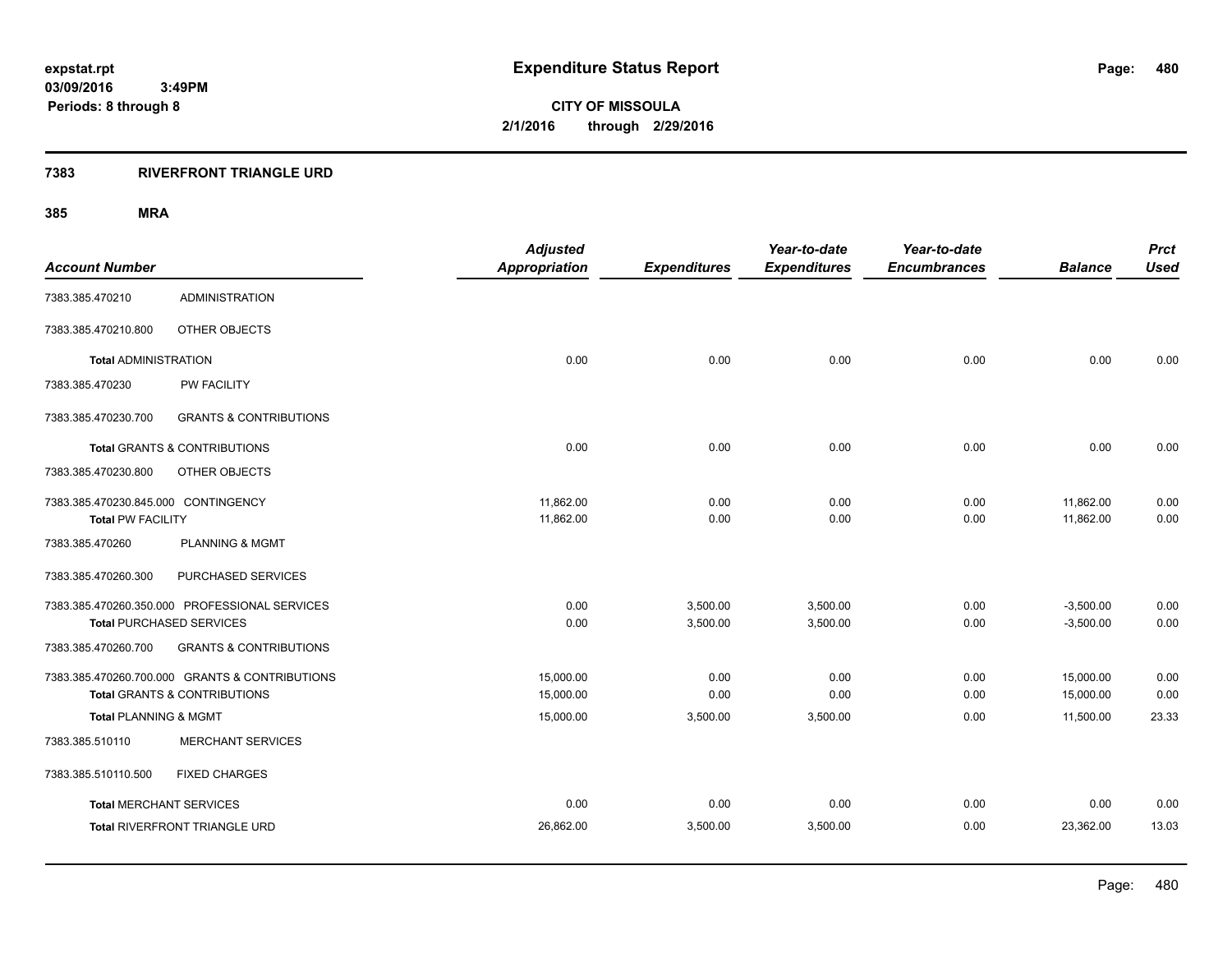### **7384 NRSS DEBT SERVICE CLEARING**

| <b>Account Number</b> |                                            | <b>Adjusted</b><br><b>Appropriation</b> | <b>Expenditures</b> | Year-to-date<br><b>Expenditures</b> | Year-to-date<br><b>Encumbrances</b> | <b>Balance</b> | <b>Prct</b><br><b>Used</b> |
|-----------------------|--------------------------------------------|-----------------------------------------|---------------------|-------------------------------------|-------------------------------------|----------------|----------------------------|
| 7384.385.521000       | INTERFUND OPERATING TRANSFERS              |                                         |                     |                                     |                                     |                |                            |
| 7384.385.521000.800   | OTHER OBJECTS                              |                                         |                     |                                     |                                     |                |                            |
|                       | <b>Total INTERFUND OPERATING TRANSFERS</b> | 0.00                                    | 0.00                | 0.00                                | 0.00                                | 0.00           | 0.00                       |
| 7384.385.521009       | TRANFERS TO DEBT SERVICE                   |                                         |                     |                                     |                                     |                |                            |
| 7384.385.521009.800   | OTHER OBJECTS                              |                                         |                     |                                     |                                     |                |                            |
|                       | <b>Total TRANFERS TO DEBT SERVICE</b>      | 0.00                                    | 0.00                | 0.00                                | 0.00                                | 0.00           | 0.00                       |
|                       | <b>Total NRSS DEBT SERVICE CLEARING</b>    | 0.00                                    | 0.00                | 0.00                                | 0.00                                | 0.00           | 0.00                       |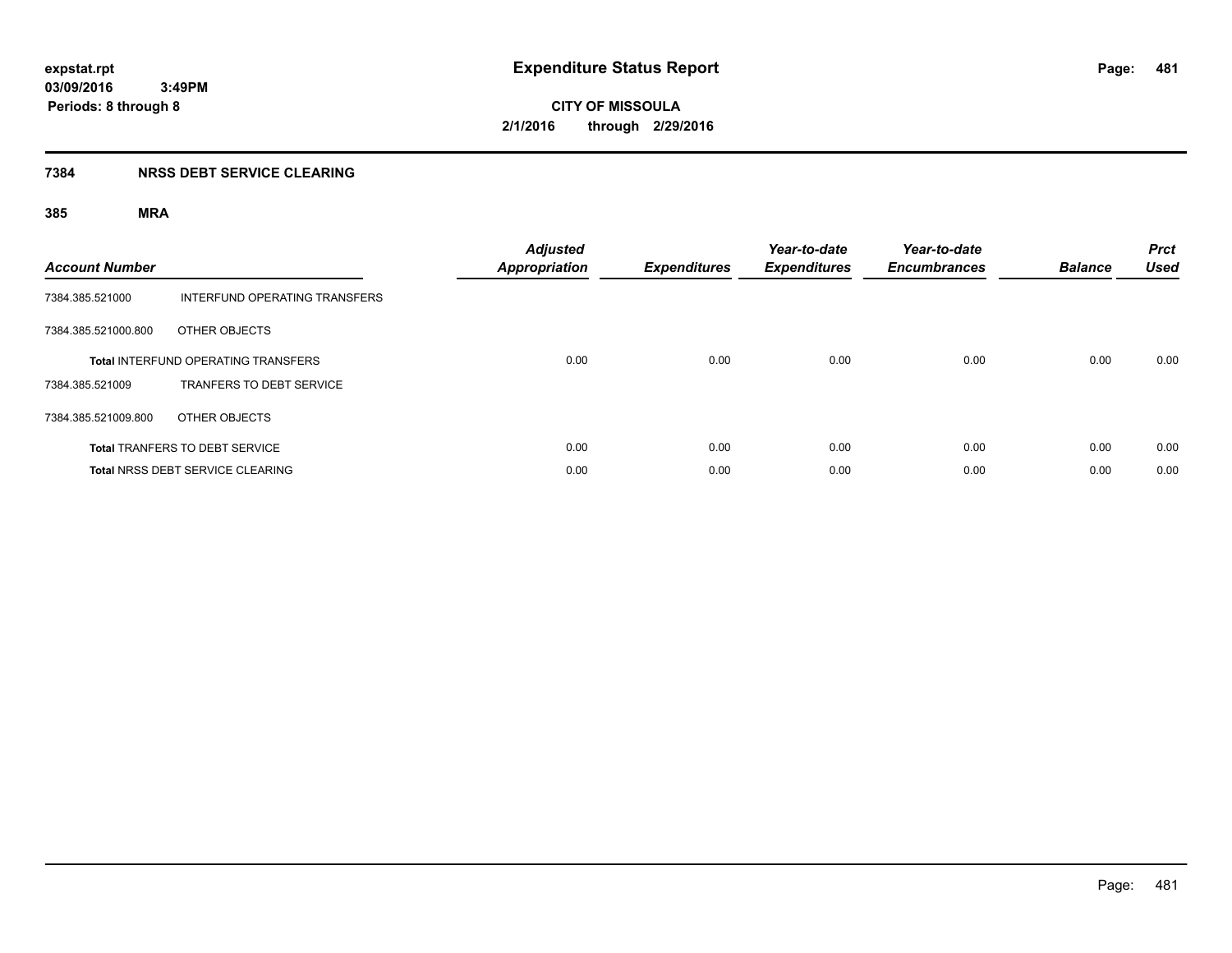**CITY OF MISSOULA 2/1/2016 through 2/29/2016**

### **7385 FRONT STREET URD**

| <b>Account Number</b>                                                                                     | <b>Adjusted</b><br><b>Appropriation</b> | <b>Expenditures</b> | Year-to-date<br><b>Expenditures</b> | Year-to-date<br><b>Encumbrances</b> | <b>Balance</b>           | <b>Prct</b><br><b>Used</b> |
|-----------------------------------------------------------------------------------------------------------|-----------------------------------------|---------------------|-------------------------------------|-------------------------------------|--------------------------|----------------------------|
| TENNIS COURT REBUILD<br>7385.385.460436                                                                   |                                         |                     |                                     |                                     |                          |                            |
| PURCHASED SERVICES<br>7385.385.460436.300                                                                 |                                         |                     |                                     |                                     |                          |                            |
| <b>Total TENNIS COURT REBUILD</b>                                                                         | 0.00                                    | 0.00                | 0.00                                | 0.00                                | 0.00                     | 0.00                       |
| 7385.385.470230<br><b>PW FACILITY</b>                                                                     |                                         |                     |                                     |                                     |                          |                            |
| PURCHASED SERVICES<br>7385.385.470230.300                                                                 |                                         |                     |                                     |                                     |                          |                            |
| <b>Total PURCHASED SERVICES</b>                                                                           | 0.00                                    | 0.00                | 0.00                                | 0.00                                | 0.00                     | 0.00                       |
| 7385.385.470230.700<br><b>GRANTS &amp; CONTRIBUTIONS</b>                                                  |                                         |                     |                                     |                                     |                          |                            |
| 7385.385.470230.700.000 PROJECT EXPENSE-PUBLIC WORKS<br><b>Total GRANTS &amp; CONTRIBUTIONS</b>           | 164,560.00<br>164,560.00                | 0.00<br>0.00        | 25,000.00<br>25,000.00              | 0.00<br>0.00                        | 139,560.00<br>139,560.00 | 15.19<br>15.19             |
| 7385.385.470230.800<br>OTHER OBJECTS                                                                      |                                         |                     |                                     |                                     |                          |                            |
| 7385.385.470230.845.000 CONTINGENCY<br><b>Total OTHER OBJECTS</b>                                         | 303,524.00<br>303,524.00                | 0.00<br>0.00        | 0.00<br>0.00                        | 0.00<br>0.00                        | 303,524.00<br>303,524.00 | 0.00<br>0.00               |
| <b>Total PW FACILITY</b>                                                                                  | 468,084.00                              | 0.00                | 25,000.00                           | 0.00                                | 443,084.00               | 5.34                       |
| 7385.385.470260<br><b>PLANNING &amp; MGMT</b>                                                             |                                         |                     |                                     |                                     |                          |                            |
| 7385.385.470260.300<br>PURCHASED SERVICES                                                                 |                                         |                     |                                     |                                     |                          |                            |
| 7385.385.470260.350.000 PROFESSIONAL SERVICES<br><b>Total PURCHASED SERVICES</b>                          | 2.168.00<br>2,168.00                    | 0.00<br>0.00        | 0.00<br>0.00                        | 0.00<br>0.00                        | 2,168.00<br>2,168.00     | 0.00<br>0.00               |
| <b>GRANTS &amp; CONTRIBUTIONS</b><br>7385.385.470260.700                                                  |                                         |                     |                                     |                                     |                          |                            |
| 7385.385.470260.700.000 PLANNING & MGMT/GRANTS & CONTRIBUTIONS<br><b>Total GRANTS &amp; CONTRIBUTIONS</b> | 10,000.00<br>10,000.00                  | 0.00<br>0.00        | 0.00<br>0.00                        | 0.00<br>0.00                        | 10,000.00<br>10,000.00   | 0.00<br>0.00               |
| <b>Total PLANNING &amp; MGMT</b>                                                                          | 12,168.00                               | 0.00                | 0.00                                | 0.00                                | 12,168.00                | 0.00                       |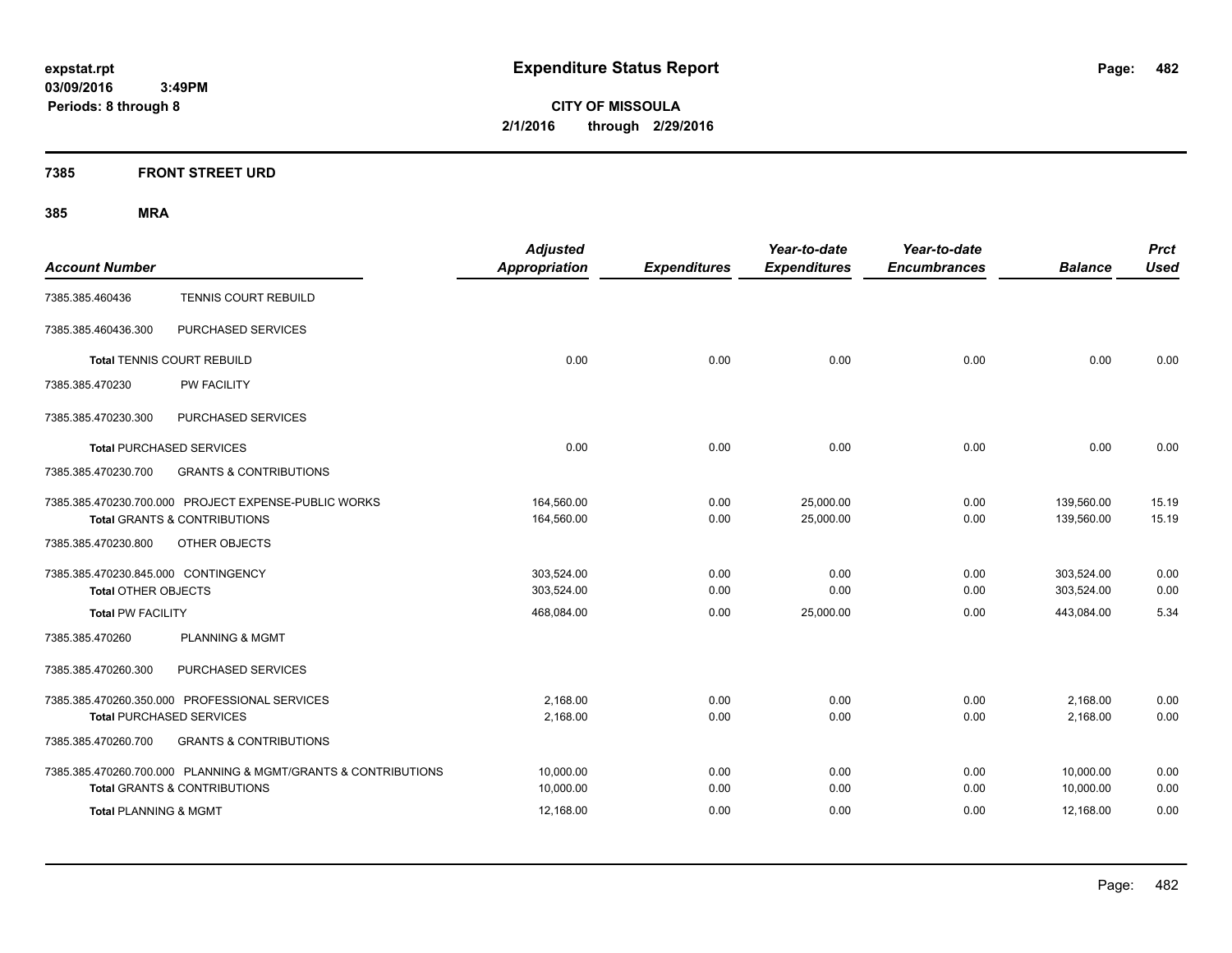**CITY OF MISSOULA 2/1/2016 through 2/29/2016**

### **7385 FRONT STREET URD**

| <b>Account Number</b>               |                                         | <b>Adjusted</b><br><b>Appropriation</b> | <b>Expenditures</b> | Year-to-date<br><b>Expenditures</b> | Year-to-date<br><b>Encumbrances</b> | <b>Balance</b> | <b>Prct</b><br><b>Used</b> |
|-------------------------------------|-----------------------------------------|-----------------------------------------|---------------------|-------------------------------------|-------------------------------------|----------------|----------------------------|
| 7385.385.470270                     | <b>CLEARING &amp; DEMO</b>              |                                         |                     |                                     |                                     |                |                            |
| 7385.385.470270.700                 | <b>GRANTS &amp; CONTRIBUTIONS</b>       |                                         |                     |                                     |                                     |                |                            |
|                                     | <b>Total GRANTS &amp; CONTRIBUTIONS</b> | 0.00                                    | 0.00                | 0.00                                | 0.00                                | 0.00           | 0.00                       |
| 7385.385.470270.800                 | OTHER OBJECTS                           |                                         |                     |                                     |                                     |                |                            |
| 7385.385.470270.845.000 CONTINGENCY |                                         | 50,000.00                               | 0.00                | 0.00                                | 0.00                                | 50,000.00      | 0.00                       |
| Total CLEARING & DEMO               |                                         | 50,000.00                               | 0.00                | 0.00                                | 0.00                                | 50,000.00      | 0.00                       |
| 7385.385.470281                     | FRONT STREET PARKING STRUCTURE          |                                         |                     |                                     |                                     |                |                            |
| 7385.385.470281.900                 | <b>CAPITAL OUTLAY</b>                   |                                         |                     |                                     |                                     |                |                            |
|                                     | Total FRONT STREET PARKING STRUCTURE    | 0.00                                    | 0.00                | 0.00                                | 0.00                                | 0.00           | 0.00                       |
| 7385.385.510110                     | <b>MERCHANT SERVICES</b>                |                                         |                     |                                     |                                     |                |                            |
| 7385.385.510110.500                 | <b>FIXED CHARGES</b>                    |                                         |                     |                                     |                                     |                |                            |
|                                     | <b>Total MERCHANT SERVICES</b>          | 0.00                                    | 0.00                | 0.00                                | 0.00                                | 0.00           | 0.00                       |
| <b>Total FRONT STREET URD</b>       |                                         | 530,252.00                              | 0.00                | 25,000.00                           | 0.00                                | 505,252.00     | 4.71                       |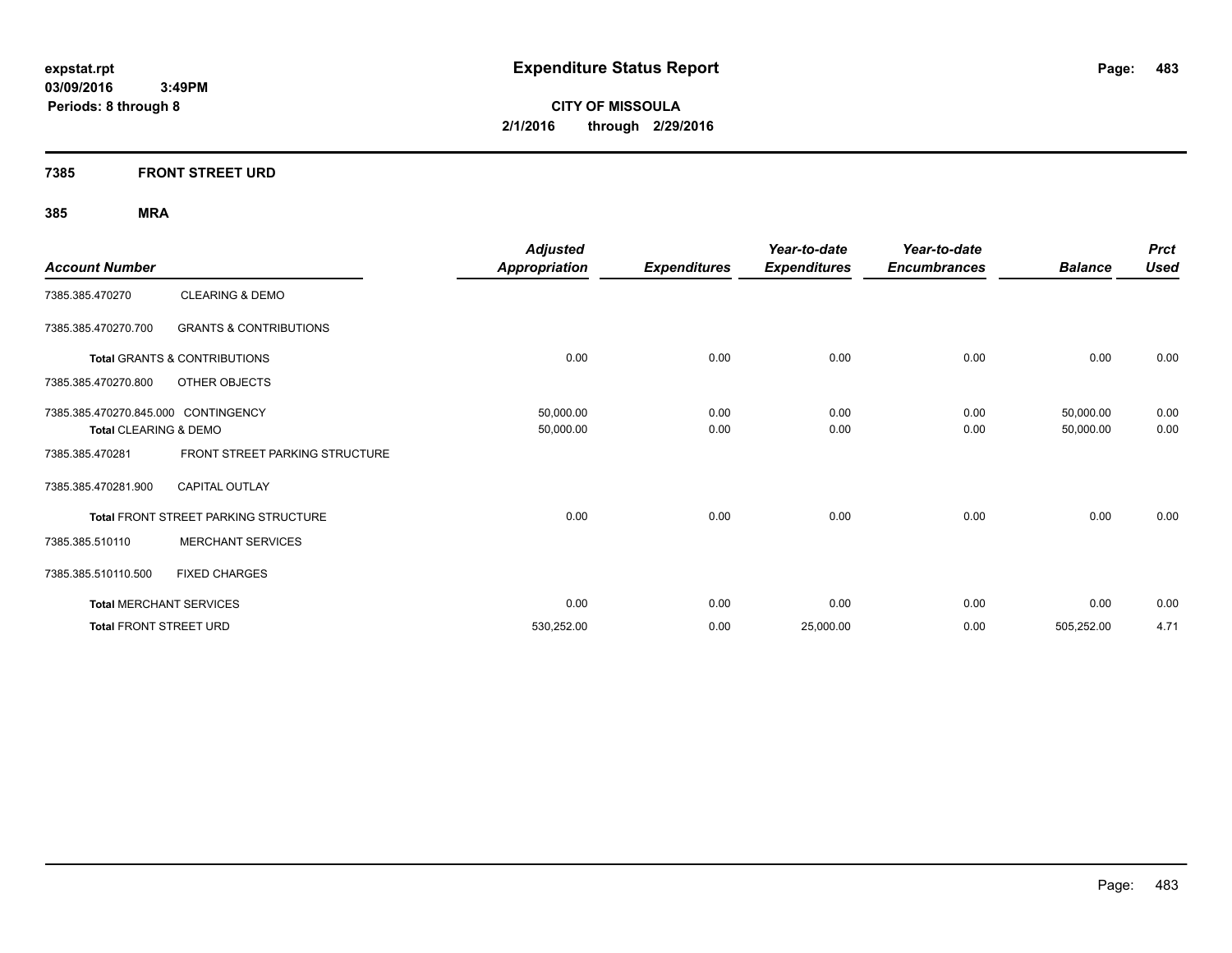**CITY OF MISSOULA 2/1/2016 through 2/29/2016**

### **7386 DEBT SERVICE-SAFEWAY/ST PAT 1.5M**

| <b>Account Number</b> |                                   | <b>Adjusted</b><br><b>Appropriation</b> | <b>Expenditures</b> | Year-to-date<br><b>Expenditures</b> | Year-to-date<br><b>Encumbrances</b> | <b>Balance</b> | <b>Prct</b><br><b>Used</b> |
|-----------------------|-----------------------------------|-----------------------------------------|---------------------|-------------------------------------|-------------------------------------|----------------|----------------------------|
| 7386.385.470220       | PROPERTY ACQUISITION              |                                         |                     |                                     |                                     |                |                            |
| 7386.385.470220.900   | <b>CAPITAL OUTLAY</b>             |                                         |                     |                                     |                                     |                |                            |
|                       | <b>Total PROPERTY ACQUISITION</b> | 0.00                                    | 0.00                | 0.00                                | 0.00                                | 0.00           | 0.00                       |
| 7386.385.510110       | <b>MERCHANT SERVICES</b>          |                                         |                     |                                     |                                     |                |                            |
| 7386.385.510110.500   | <b>FIXED CHARGES</b>              |                                         |                     |                                     |                                     |                |                            |
| <b>Total MRA</b>      |                                   | 0.00                                    | 0.00                | 0.00                                | 0.00                                | 0.00           | 0.00                       |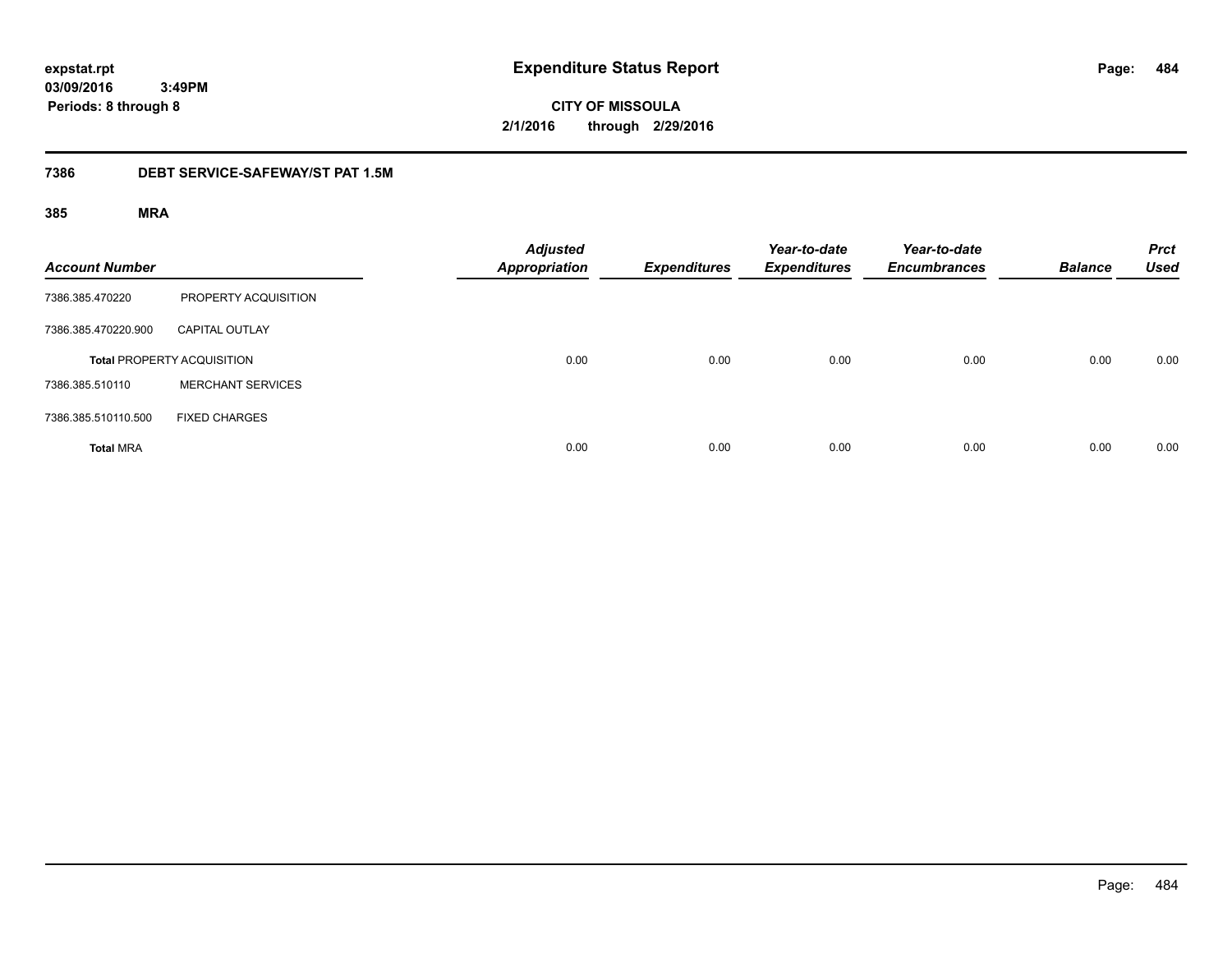**CITY OF MISSOULA 2/1/2016 through 2/29/2016**

### **7386 DEBT SERVICE-SAFEWAY/ST PAT 1.5M**

|                                |                                                 | <b>Adjusted</b>      |                     | Year-to-date        | Year-to-date        |                | <b>Prct</b> |
|--------------------------------|-------------------------------------------------|----------------------|---------------------|---------------------|---------------------|----------------|-------------|
| <b>Account Number</b>          |                                                 | <b>Appropriation</b> | <b>Expenditures</b> | <b>Expenditures</b> | <b>Encumbrances</b> | <b>Balance</b> | <b>Used</b> |
| 7386.390.490200                | DEBT SERVICE-SAFEWAY/ST PAT 1.5M                |                      |                     |                     |                     |                |             |
| 7386.390.490200.600            | <b>DEBT SERVICE</b>                             |                      |                     |                     |                     |                |             |
| 7386.390.490200.610.000        | PRINCIPAL                                       | 40,000.00            | 0.00                | 43,678.50           | 0.00                | $-3,678.50$    | 109.20      |
| 7386.390.490200.620.000        | <b>INTEREST / SERVICE FEES</b>                  | 0.00                 | 0.00                | 91,773.75           | 0.00                | $-91,773.75$   | 0.00        |
|                                | <b>Total DEBT SERVICE-SAFEWAY/ST PAT 1.5M</b>   | 40,000.00            | 0.00                | 135,452.25          | 0.00                | $-95,452.25$   | 338.63      |
| 7386.390.490510                | DS PAYMENTS TO GUARANTOR                        |                      |                     |                     |                     |                |             |
| 7386.390.490510.600            | <b>DEBT SERVICE</b>                             |                      |                     |                     |                     |                |             |
| 7386.390.490510.610.000        | PRINCIPAL                                       | 94,728.00            | 0.00                | 3,011.26            | 0.00                | 91,716.74      | 3.18        |
|                                | 7386.390.490510.620.000 INTEREST / SERVICE FEES | 21,147.00            | 0.00                | 0.00                | 0.00                | 21,147.00      | 0.00        |
|                                | <b>Total DS PAYMENTS TO GUARANTOR</b>           | 115,875.00           | 0.00                | 3,011.26            | 0.00                | 112,863.74     | 2.60        |
| 7386.390.510110                | <b>MERCHANT SERVICES</b>                        |                      |                     |                     |                     |                |             |
| 7386.390.510110.500            | <b>FIXED CHARGES</b>                            |                      |                     |                     |                     |                |             |
| <b>Total MERCHANT SERVICES</b> |                                                 | 0.00                 | 0.00                | 0.00                | 0.00                | 0.00           | 0.00        |
|                                | Total DEBT SERVICE-SAFEWAY/ST PAT 1.5M          | 155,875.00           | 0.00                | 138,463.51          | 0.00                | 17.411.49      | 88.83       |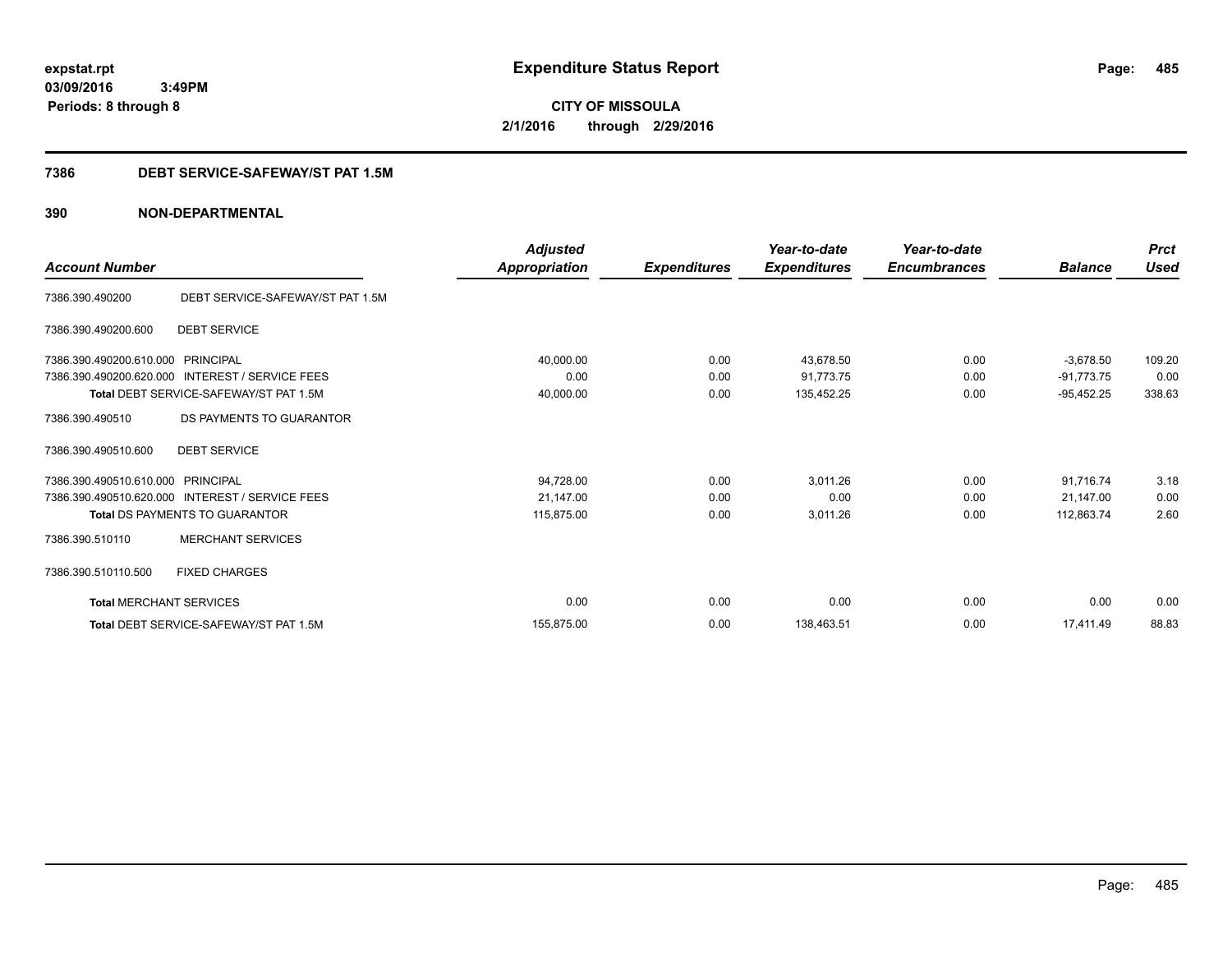**CITY OF MISSOULA 2/1/2016 through 2/29/2016**

### **7387 DEBT SERVICE-BROWNFIELD RLF 1.125M**

|                                   |                                                 | <b>Adjusted</b>      |                     | Year-to-date        | Year-to-date        |                | <b>Prct</b> |
|-----------------------------------|-------------------------------------------------|----------------------|---------------------|---------------------|---------------------|----------------|-------------|
| <b>Account Number</b>             |                                                 | <b>Appropriation</b> | <b>Expenditures</b> | <b>Expenditures</b> | <b>Encumbrances</b> | <b>Balance</b> | <b>Used</b> |
| 7387.390.490200                   | DEBT SERVICE-BROWNFIELD RLF 1.125M              |                      |                     |                     |                     |                |             |
| 7387.390.490200.600               | <b>DEBT SERVICE</b>                             |                      |                     |                     |                     |                |             |
| 7387.390.490200.610.000 PRINCIPAL |                                                 | 26,625.00            | 0.00                | 0.00                | 0.00                | 26,625.00      | 0.00        |
|                                   | 7387.390.490200.620.000 INTEREST / SERVICE FEES | 5,316.00             | 0.00                | 12,494.11           | 0.00                | $-7,178.11$    | 235.03      |
|                                   | <b>Total DEBT SERVICE-BROWNFIELD RLF 1.125M</b> | 31,941.00            | 0.00                | 12,494.11           | 0.00                | 19,446.89      | 39.12       |
| 7387.390.510110                   | <b>MERCHANT SERVICES</b>                        |                      |                     |                     |                     |                |             |
| 7387.390.510110.500               | <b>FIXED CHARGES</b>                            |                      |                     |                     |                     |                |             |
| <b>Total MERCHANT SERVICES</b>    |                                                 | 0.00                 | 0.00                | 0.00                | 0.00                | 0.00           | 0.00        |
|                                   | <b>Total DEBT SERVICE-BROWNFIELD RLF 1.125M</b> | 31,941.00            | 0.00                | 12,494.11           | 0.00                | 19,446.89      | 39.12       |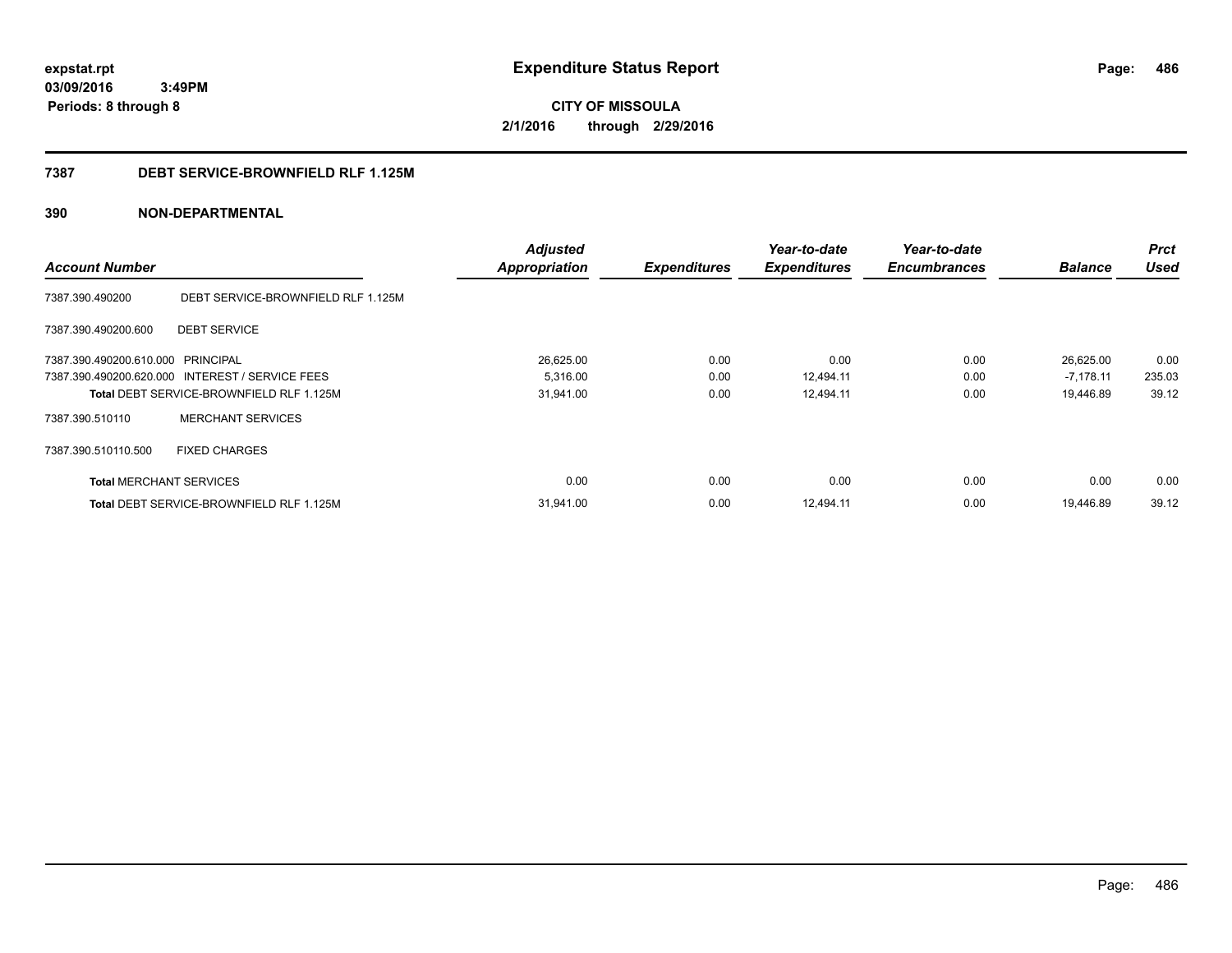**7388 RESERVE-3.6m TIF**

| <b>Account Number</b>  |                                      | <b>Adjusted</b><br><b>Appropriation</b> | <b>Expenditures</b> | Year-to-date<br><b>Expenditures</b> | Year-to-date<br><b>Encumbrances</b> | <b>Balance</b> | <b>Prct</b><br><b>Used</b> |
|------------------------|--------------------------------------|-----------------------------------------|---------------------|-------------------------------------|-------------------------------------|----------------|----------------------------|
| 7388.390.490607        | <b>TRANSFERS TO BROWNFIELD</b>       |                                         |                     |                                     |                                     |                |                            |
| 7388.390.490607.800    | OTHER OBJECTS                        |                                         |                     |                                     |                                     |                |                            |
|                        | <b>Total TRANSFERS TO BROWNFIELD</b> | 0.00                                    | 0.00                | 0.00                                | 0.00                                | 0.00           | 0.00                       |
| 7388.390.510110        | <b>MERCHANT SERVICES</b>             |                                         |                     |                                     |                                     |                |                            |
| 7388.390.510110.500    | <b>FIXED CHARGES</b>                 |                                         |                     |                                     |                                     |                |                            |
| Total RESERVE-3.6m TIF |                                      | 0.00                                    | 0.00                | 0.00                                | 0.00                                | 0.00           | 0.00                       |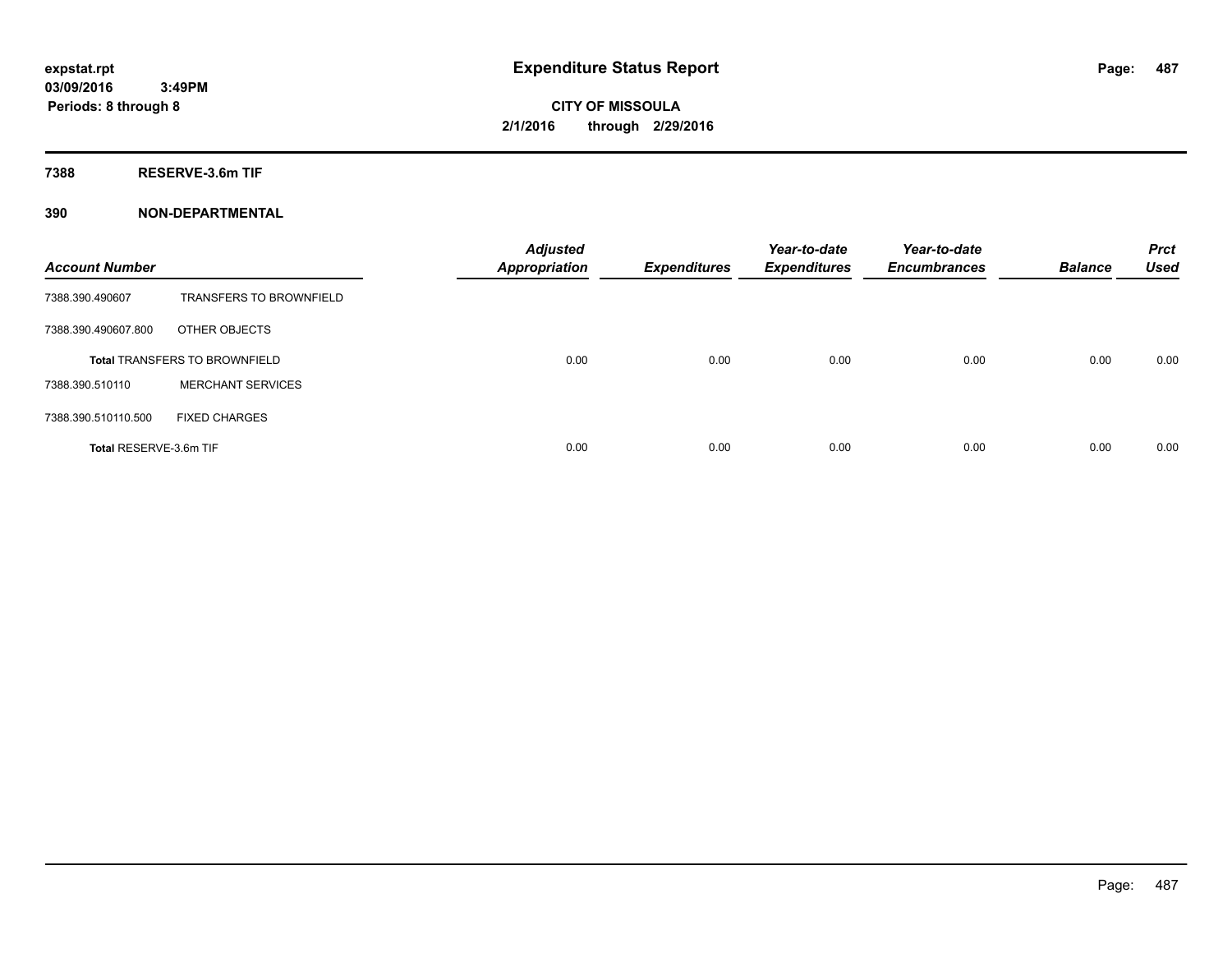**CITY OF MISSOULA 2/1/2016 through 2/29/2016**

### **7389 DEBT SERVICE - 3.6M/5.75M**

|                                   |                                   | <b>Adjusted</b>      |                     | Year-to-date        | Year-to-date        |                | <b>Prct</b> |
|-----------------------------------|-----------------------------------|----------------------|---------------------|---------------------|---------------------|----------------|-------------|
| <b>Account Number</b>             |                                   | <b>Appropriation</b> | <b>Expenditures</b> | <b>Expenditures</b> | <b>Encumbrances</b> | <b>Balance</b> | <b>Used</b> |
| 7389.385.470220                   | PROPERTY ACQUISITION              |                      |                     |                     |                     |                |             |
| 7389.385.470220.600               | <b>DEBT SERVICE</b>               |                      |                     |                     |                     |                |             |
| 7389.385.470220.610.000 PRINCIPAL |                                   | 500,000.00           | 0.00                | 0.00                | 0.00                | 500,000.00     | 0.00        |
|                                   | <b>Total PROPERTY ACQUISITION</b> | 500,000.00           | 0.00                | 0.00                | 0.00                | 500,000.00     | 0.00        |
| 7389.385.470250                   | <b>RELOCATION PAYMENTS</b>        |                      |                     |                     |                     |                |             |
| 7389.385.470250.700               | <b>GRANTS &amp; CONTRIBUTIONS</b> |                      |                     |                     |                     |                |             |
|                                   | <b>Total RELOCATION PAYMENTS</b>  | 0.00                 | 0.00                | 0.00                | 0.00                | 0.00           | 0.00        |
| 7389.385.510110                   | <b>MERCHANT SERVICES</b>          |                      |                     |                     |                     |                |             |
| 7389.385.510110.500               | <b>FIXED CHARGES</b>              |                      |                     |                     |                     |                |             |
| <b>Total MERCHANT SERVICES</b>    |                                   | 0.00                 | 0.00                | 0.00                | 0.00                | 0.00           | 0.00        |
| <b>Total MRA</b>                  |                                   | 500,000.00           | 0.00                | 0.00                | 0.00                | 500,000.00     | 0.00        |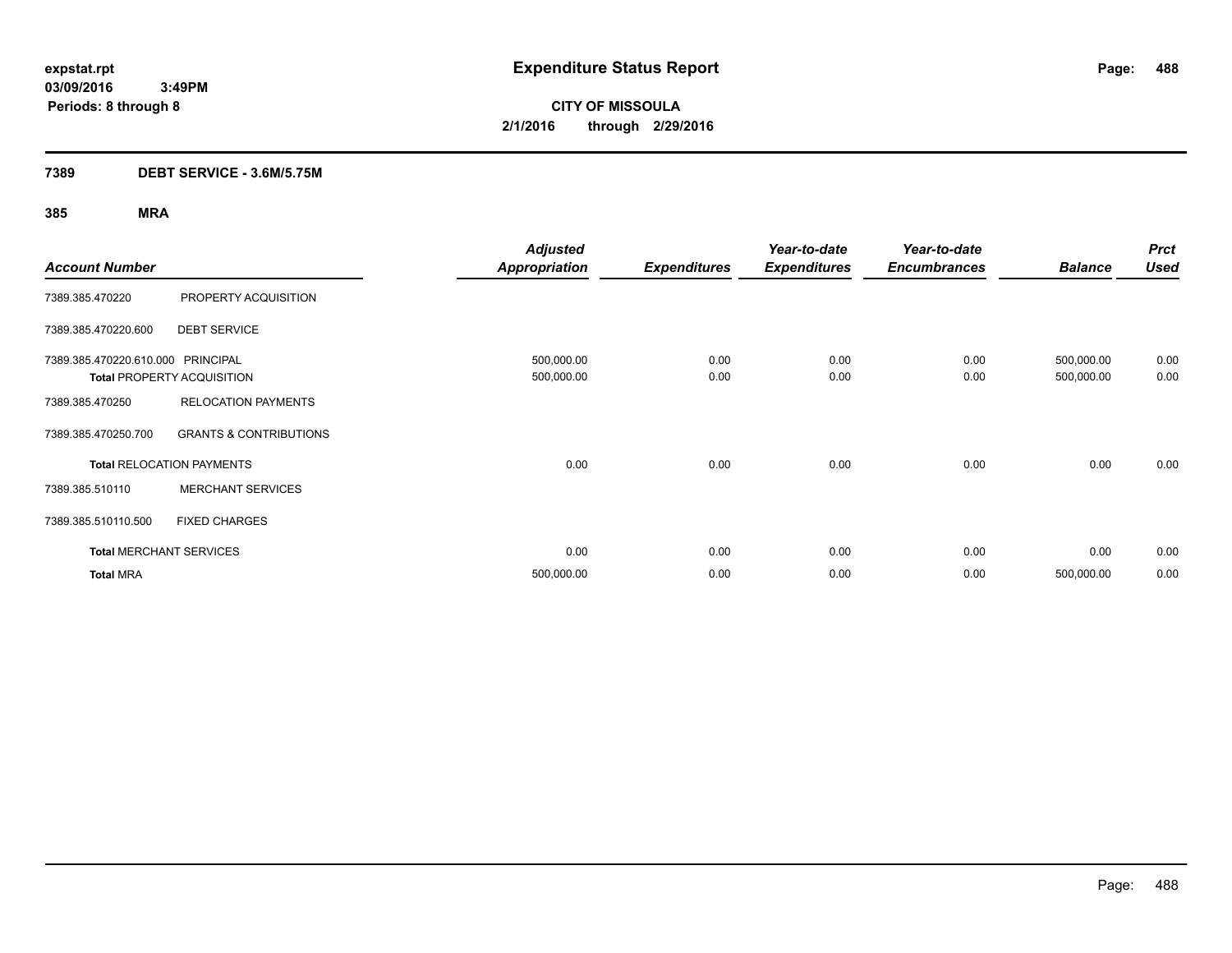### **7389 DEBT SERVICE - 3.6M/5.75M**

|                                   |                                                       | <b>Adjusted</b> |                     | Year-to-date        | Year-to-date        |                | <b>Prct</b> |
|-----------------------------------|-------------------------------------------------------|-----------------|---------------------|---------------------|---------------------|----------------|-------------|
| <b>Account Number</b>             |                                                       | Appropriation   | <b>Expenditures</b> | <b>Expenditures</b> | <b>Encumbrances</b> | <b>Balance</b> | <b>Used</b> |
| 7389.390.490200                   | REVENUE BOND DEBT SERVICE                             |                 |                     |                     |                     |                |             |
| 7389.390.490200.600               | <b>DEBT SERVICE</b>                                   |                 |                     |                     |                     |                |             |
| 7389.390.490200.610.000 PRINCIPAL |                                                       | 110,000.00      | 0.00                | 0.00                | 0.00                | 110,000.00     | 0.00        |
| 7389.390.490200.620.000           | <b>INTEREST / SERVICE FEES</b>                        | 135,850.00      | 0.00                | 65,550.00           | 0.00                | 70.300.00      | 48.25       |
|                                   | <b>Total REVENUE BOND DEBT SERVICE</b>                | 245,850.00      | 0.00                | 65,550.00           | 0.00                | 180.300.00     | 26.66       |
| 7389.390.490210                   | FY13 \$5.75M DEBT SERVICE                             |                 |                     |                     |                     |                |             |
| 7389.390.490210.600               | <b>DEBT SERVICE</b>                                   |                 |                     |                     |                     |                |             |
|                                   | 7389.390.490210.610.000 FY13 5.75M DEBT SVS/PRINCIPAL | 252,000.00      | 0.00                | 129,000.00          | 0.00                | 123,000.00     | 51.19       |
|                                   | 7389.390.490210.620.000 INTEREST / SERVICE FEES       | 174,066.00      | 0.00                | 83,648.25           | 0.00                | 90.417.75      | 48.06       |
|                                   | Total FY13 \$5.75M DEBT SERVICE                       | 426,066.00      | 0.00                | 212,648.25          | 0.00                | 213,417.75     | 49.91       |
| 7389.390.510110                   | <b>MERCHANT SERVICES</b>                              |                 |                     |                     |                     |                |             |
| 7389.390.510110.500               | <b>FIXED CHARGES</b>                                  |                 |                     |                     |                     |                |             |
| <b>Total MERCHANT SERVICES</b>    |                                                       | 0.00            | 0.00                | 0.00                | 0.00                | 0.00           | 0.00        |
| <b>Total NON-DEPARTMENTAL</b>     |                                                       | 671,916.00      | 0.00                | 278,198.25          | 0.00                | 393,717.75     | 41.40       |
|                                   | Total DEBT SERVICE - 3.6M/5.75M                       | 1,171,916.00    | 0.00                | 278,198.25          | 0.00                | 893,717.75     | 23.74       |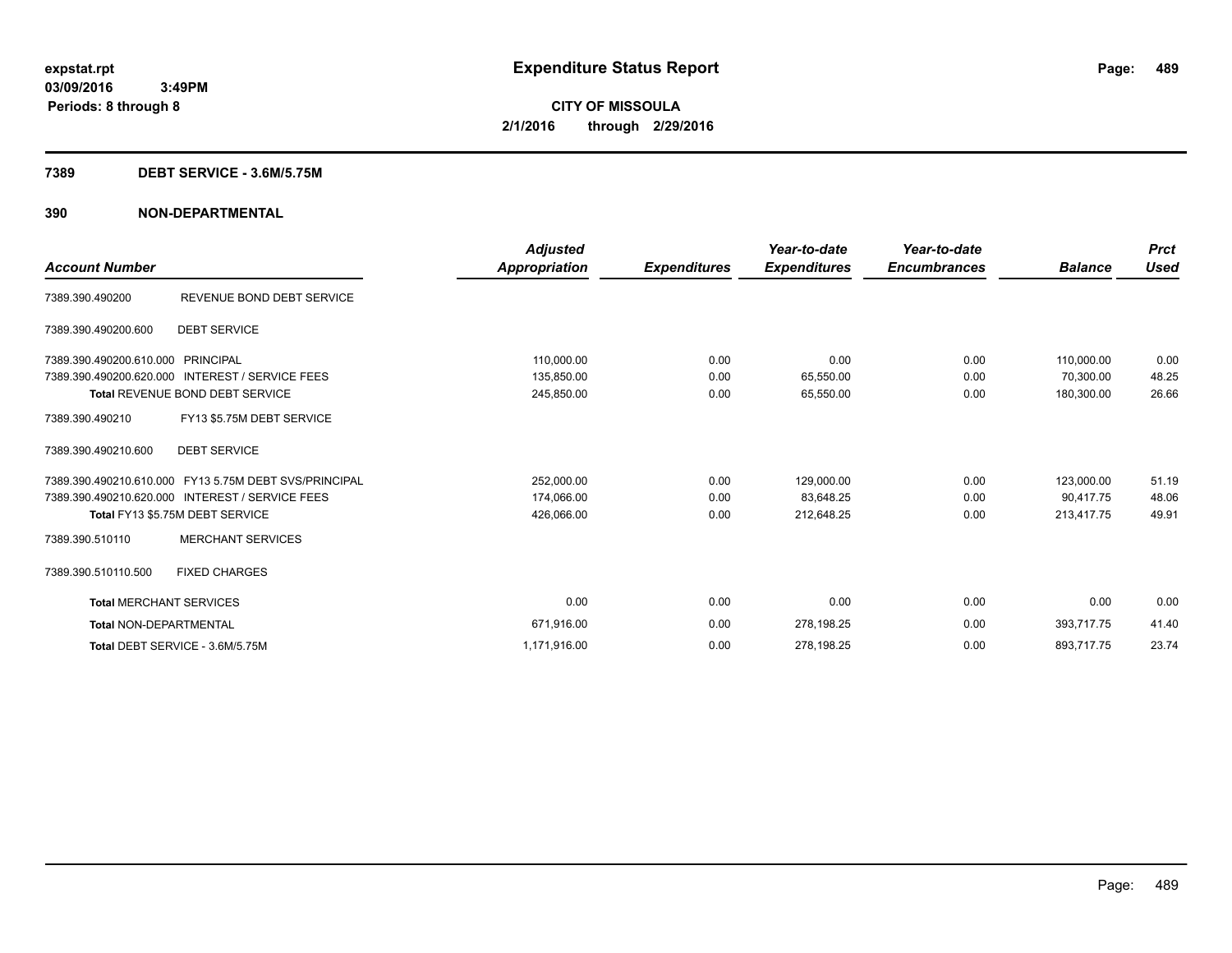**CITY OF MISSOULA 2/1/2016 through 2/29/2016**

### **7390 URDII CLEARING - 3.6M TIF**

| <b>Account Number</b> |                                      | <b>Adjusted</b><br><b>Appropriation</b> | <b>Expenditures</b> | Year-to-date<br><b>Expenditures</b> | Year-to-date<br><b>Encumbrances</b> | <b>Balance</b> | <b>Prct</b><br><b>Used</b> |
|-----------------------|--------------------------------------|-----------------------------------------|---------------------|-------------------------------------|-------------------------------------|----------------|----------------------------|
| 7390.385.490607       | <b>TRANSFERS TO BROWNFIELD</b>       |                                         |                     |                                     |                                     |                |                            |
| 7390.385.490607.800   | OTHER OBJECTS                        |                                         |                     |                                     |                                     |                |                            |
|                       | <b>Total TRANSFERS TO BROWNFIELD</b> | 0.00                                    | 0.00                | 0.00                                | 0.00                                | 0.00           | 0.00                       |
| 7390.385.510110       | <b>MERCHANT SERVICES</b>             |                                         |                     |                                     |                                     |                |                            |
| 7390.385.510110.500   | <b>FIXED CHARGES</b>                 |                                         |                     |                                     |                                     |                |                            |
| <b>Total MRA</b>      |                                      | 0.00                                    | 0.00                | 0.00                                | 0.00                                | 0.00           | 0.00                       |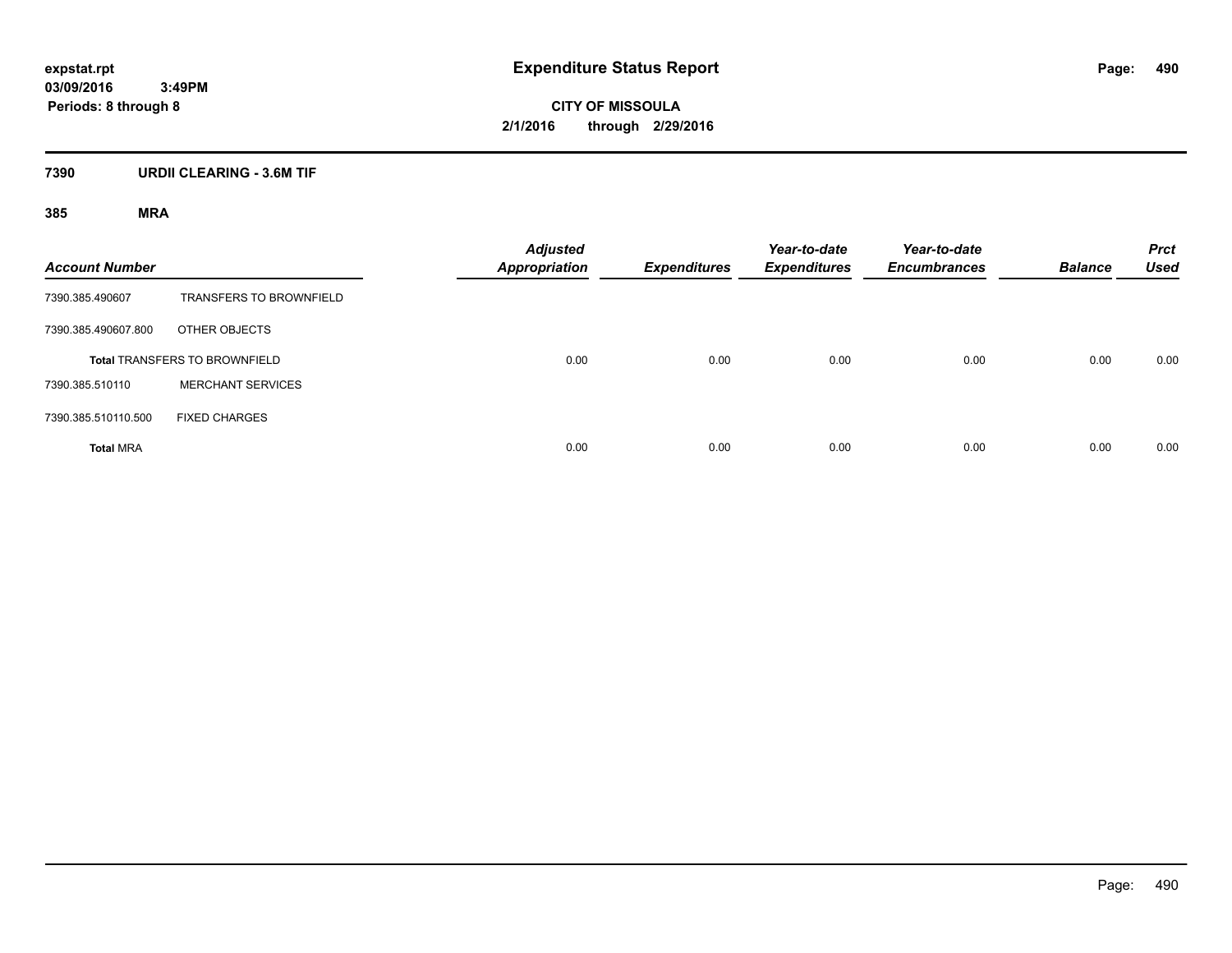### **7390 URDII CLEARING - 3.6M TIF**

| <b>Account Number</b>  |                                                                                               | <b>Adjusted</b><br><b>Appropriation</b> | <b>Expenditures</b> | Year-to-date<br><b>Expenditures</b> | Year-to-date<br><b>Encumbrances</b> | <b>Balance</b>           | <b>Prct</b><br><b>Used</b> |
|------------------------|-----------------------------------------------------------------------------------------------|-----------------------------------------|---------------------|-------------------------------------|-------------------------------------|--------------------------|----------------------------|
| 7390.390.490601        | TI BOND CLEARING                                                                              |                                         |                     |                                     |                                     |                          |                            |
| 7390.390.490601.800    | OTHER OBJECTS                                                                                 |                                         |                     |                                     |                                     |                          |                            |
| Total TI BOND CLEARING |                                                                                               | 0.00                                    | 0.00                | 0.00                                | 0.00                                | 0.00                     | 0.00                       |
| 7390.390.490604        | TI BOND RESERVE                                                                               |                                         |                     |                                     |                                     |                          |                            |
| 7390.390.490604.800    | OTHER OBJECTS                                                                                 |                                         |                     |                                     |                                     |                          |                            |
|                        | 7390.390.490604.820.000 TRANSFER TO INTERMOUNTAIN BOND DS 7399                                | 146,788.00                              | 0.00                | 0.00                                | 0.00                                | 146,788.00               | 0.00                       |
| Total TI BOND RESERVE  |                                                                                               | 146,788.00                              | 0.00                | 0.00                                | 0.00                                | 146.788.00               | 0.00                       |
| 7390.390.490605        | TRANSFER TO DEBT SERVICE 7389                                                                 |                                         |                     |                                     |                                     |                          |                            |
| 7390.390.490605.800    | OTHER OBJECTS                                                                                 |                                         |                     |                                     |                                     |                          |                            |
|                        | 7390.390.490605.820.000 TRANSFERS TO DEBT SERVICE<br>Total TRANSFER TO DEBT SERVICE 7389      | 921,916.00<br>921,916.00                | 0.00<br>0.00        | 0.00<br>0.00                        | 0.00<br>0.00                        | 921,916.00<br>921,916.00 | 0.00<br>0.00               |
| 7390.390.490606        | <b>DEVELOPMENT TRANSFERS</b>                                                                  |                                         |                     |                                     |                                     |                          |                            |
|                        |                                                                                               |                                         |                     |                                     |                                     |                          |                            |
| 7390.390.490606.800    | OTHER OBJECTS                                                                                 |                                         |                     |                                     |                                     |                          |                            |
|                        | 7390.390.490606.820.000 TRANSFERS TO URD II DEVELOPMENT<br><b>Total DEVELOPMENT TRANSFERS</b> | 616,365.00<br>616,365.00                | 0.00<br>0.00        | 0.00<br>0.00                        | 0.00<br>0.00                        | 616,365.00<br>616,365.00 | 0.00<br>0.00               |
| 7390.390.490607        | <b>TRANSFERS TO BROWNFIELD</b>                                                                |                                         |                     |                                     |                                     |                          |                            |
| 7390.390.490607.800    | OTHER OBJECTS                                                                                 |                                         |                     |                                     |                                     |                          |                            |
|                        | 7390.390.490607.820.000 TRANSFERS TO OTHER FUNDS<br><b>Total TRANSFERS TO BROWNFIELD</b>      | 31,941.00<br>31,941.00                  | 0.00<br>0.00        | 0.00<br>0.00                        | 0.00<br>0.00                        | 31,941.00<br>31,941.00   | 0.00<br>0.00               |
| 7390.390.490608        | TRANSFERS TO SAFEWA/ST PAT                                                                    |                                         |                     |                                     |                                     |                          |                            |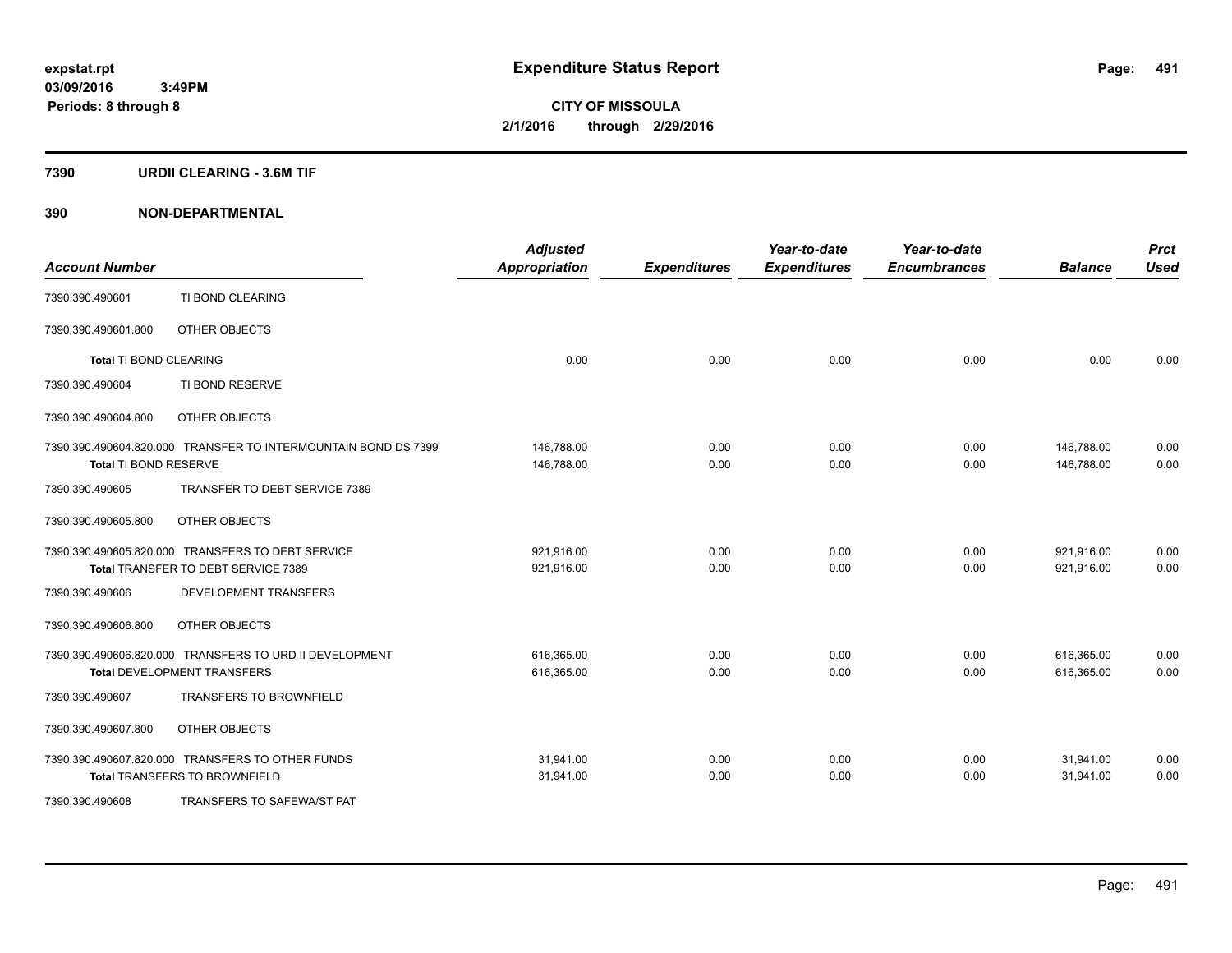### **7390 URDII CLEARING - 3.6M TIF**

|                                                                  | <b>Adjusted</b>      |                     | Year-to-date        | Year-to-date        |                | <b>Prct</b> |
|------------------------------------------------------------------|----------------------|---------------------|---------------------|---------------------|----------------|-------------|
| <b>Account Number</b>                                            | <b>Appropriation</b> | <b>Expenditures</b> | <b>Expenditures</b> | <b>Encumbrances</b> | <b>Balance</b> | <b>Used</b> |
| OTHER OBJECTS<br>7390.390.490608.800                             |                      |                     |                     |                     |                |             |
| 7390.390.490608.820.000 TRANSFERS TO OTHER FUNDS-SAFEWAY/ST PATS | 155.875.00           | 0.00                | 0.00                | 0.00                | 155.875.00     | 0.00        |
| <b>Total TRANSFERS TO SAFEWA/ST PAT</b>                          | 155,875.00           | 0.00                | 0.00                | 0.00                | 155.875.00     | 0.00        |
| <b>MERCHANT SERVICES</b><br>7390.390.510110                      |                      |                     |                     |                     |                |             |
| 7390.390.510110.500<br><b>FIXED CHARGES</b>                      |                      |                     |                     |                     |                |             |
| <b>Total FIXED CHARGES</b>                                       | 0.00                 | 0.00                | 0.00                | 0.00                | 0.00           | 0.00        |
| <b>Total MERCHANT SERVICES</b>                                   | 0.00                 | 0.00                | 0.00                | 0.00                | 0.00           | 0.00        |
| <b>Total URDII CLEARING - 3.6M TIF</b>                           | 1,872,885.00         | 0.00                | 0.00                | 0.00                | 1,872,885.00   | 0.00        |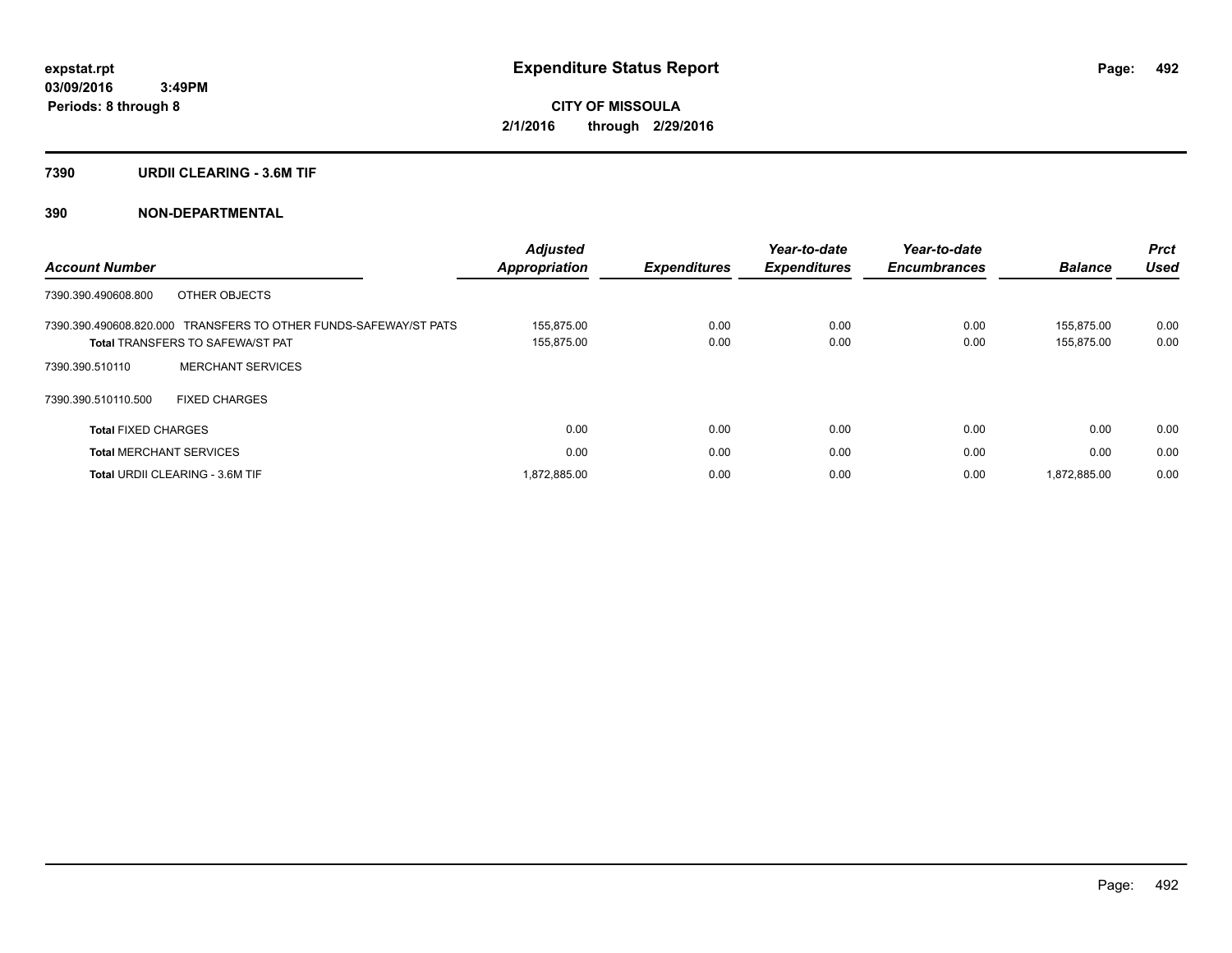**CITY OF MISSOULA 2/1/2016 through 2/29/2016**

**7391 MRA - URD I FUND**

| <b>Account Number</b>      |                          | <b>Adjusted</b><br><b>Appropriation</b> | <b>Expenditures</b> | Year-to-date<br><b>Expenditures</b> | Year-to-date<br><b>Encumbrances</b> | <b>Balance</b> | <b>Prct</b><br>Used |
|----------------------------|--------------------------|-----------------------------------------|---------------------|-------------------------------------|-------------------------------------|----------------|---------------------|
| 7391.385.510110            | <b>MERCHANT SERVICES</b> |                                         |                     |                                     |                                     |                |                     |
| 7391.385.510110.500        | <b>FIXED CHARGES</b>     |                                         |                     |                                     |                                     |                |                     |
| <b>Total FIXED CHARGES</b> |                          | 0.00                                    | 0.00                | 0.00                                | 0.00                                | 0.00           | 0.00                |
| <b>Total MRA</b>           |                          | 0.00                                    | 0.00                | 0.00                                | 0.00                                | 0.00           | 0.00                |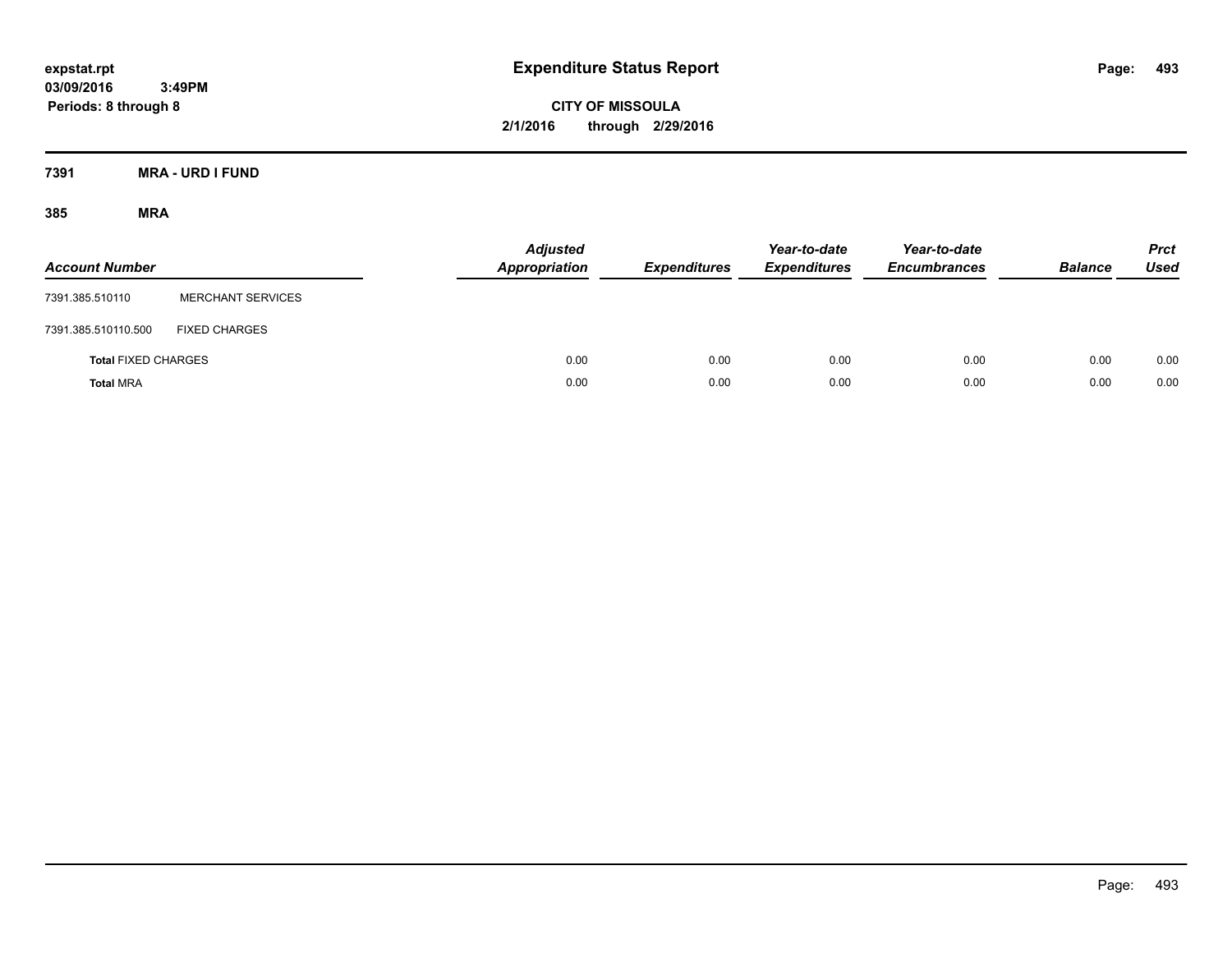**CITY OF MISSOULA 2/1/2016 through 2/29/2016**

**7391 MRA - URD I FUND**

**900 DEPRECIATION**

| <b>Account Number</b>  |                          | <b>Adjusted</b><br><b>Appropriation</b> | <b>Expenditures</b> | Year-to-date<br><b>Expenditures</b> | Year-to-date<br><b>Encumbrances</b> | <b>Balance</b> | <b>Prct</b><br>Used |
|------------------------|--------------------------|-----------------------------------------|---------------------|-------------------------------------|-------------------------------------|----------------|---------------------|
| 7391.900.510110        | <b>MERCHANT SERVICES</b> |                                         |                     |                                     |                                     |                |                     |
| 7391.900.510110.500    | <b>FIXED CHARGES</b>     |                                         |                     |                                     |                                     |                |                     |
| Total MRA - URD I FUND |                          | 0.00                                    | 0.00                | 0.00                                | 0.00                                | 0.00           | 0.00                |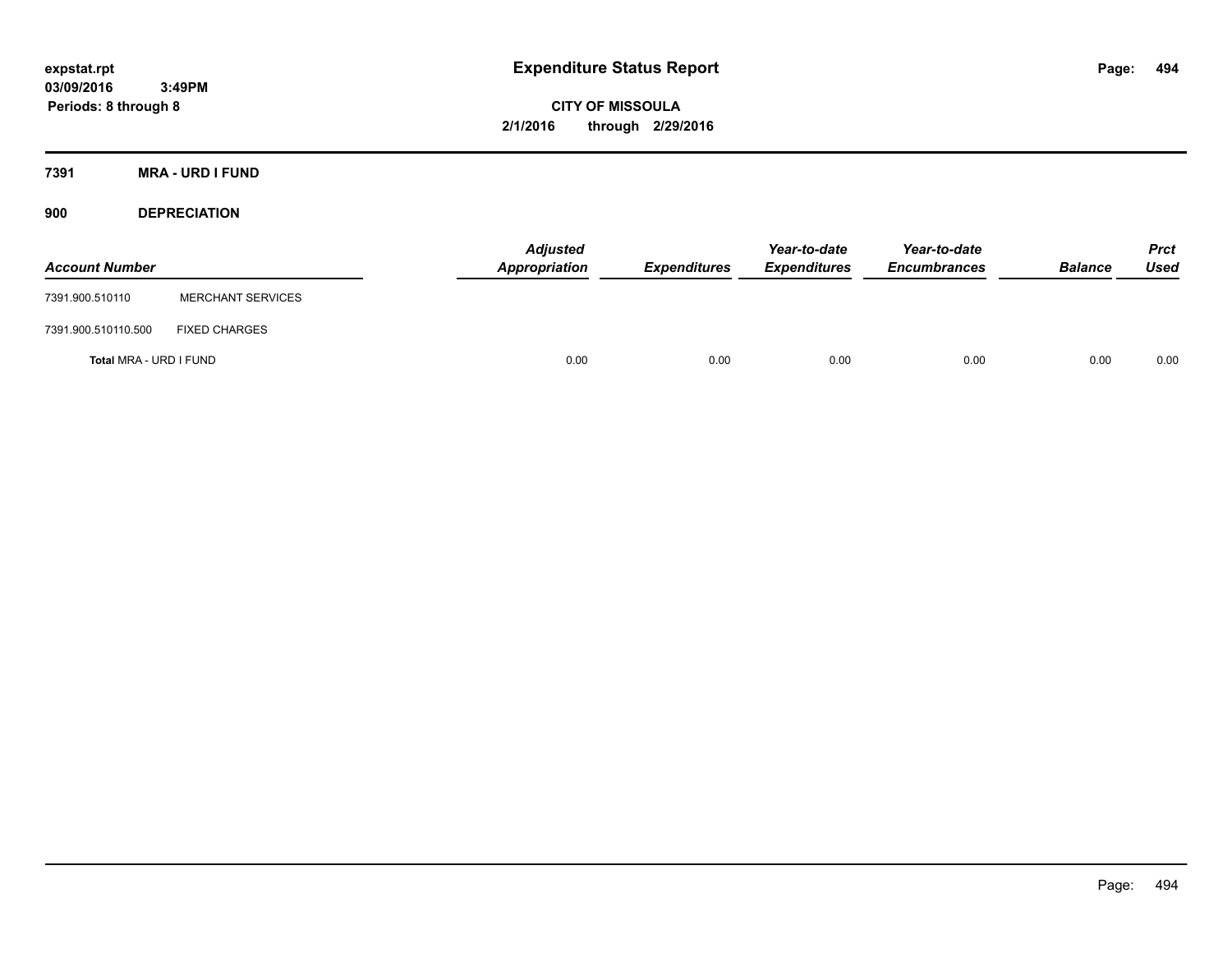**CITY OF MISSOULA 2/1/2016 through 2/29/2016**

**7392 MRA - URD II FUND**

| <b>Account Number</b>                                       |                                                  | <b>Adjusted</b><br>Appropriation | <b>Expenditures</b> | Year-to-date<br><b>Expenditures</b> | Year-to-date<br><b>Encumbrances</b> | <b>Balance</b>             | <b>Prct</b><br><b>Used</b> |
|-------------------------------------------------------------|--------------------------------------------------|----------------------------------|---------------------|-------------------------------------|-------------------------------------|----------------------------|----------------------------|
| 7392.385.460436                                             | <b>MRA CTEP/CMAQ</b>                             |                                  |                     |                                     |                                     |                            |                            |
| 7392.385.460436.300                                         | PURCHASED SERVICES                               |                                  |                     |                                     |                                     |                            |                            |
|                                                             | <b>Total PURCHASED SERVICES</b>                  | 0.00                             | 0.00                | 0.00                                | 0.00                                | 0.00                       | 0.00                       |
| 7392.385.460436.900                                         | <b>CAPITAL OUTLAY</b>                            |                                  |                     |                                     |                                     |                            |                            |
| <b>Total MRA CTEP/CMAQ</b>                                  |                                                  | 0.00                             | 0.00                | 0.00                                | 0.00                                | 0.00                       | 0.00                       |
| 7392.385.470210                                             | <b>ADMINISTRATION</b>                            |                                  |                     |                                     |                                     |                            |                            |
| 7392.385.470210.300                                         | PURCHASED SERVICES                               |                                  |                     |                                     |                                     |                            |                            |
|                                                             | <b>Total PURCHASED SERVICES</b>                  | 0.00                             | 0.00                | 0.00                                | 0.00                                | 0.00                       | 0.00                       |
| 7392.385.470210.800                                         | OTHER OBJECTS                                    |                                  |                     |                                     |                                     |                            |                            |
| <b>Total ADMINISTRATION</b>                                 | 7392.385.470210.820.000 TRANSFERS TO OTHER FUNDS | 250,000.00<br>250,000.00         | 0.00<br>0.00        | 0.00<br>0.00                        | 0.00<br>0.00                        | 250,000.00<br>250,000.00   | 0.00<br>0.00               |
| 7392.385.470220                                             | PROPERTY ACQUISITION                             |                                  |                     |                                     |                                     |                            |                            |
| 7392.385.470220.800                                         | OTHER OBJECTS                                    |                                  |                     |                                     |                                     |                            |                            |
| 7392.385.470220.845.000 CONTINGENCY<br>Total OTHER OBJECTS  |                                                  | 50,000.00<br>50,000.00           | 0.00<br>0.00        | 0.00<br>0.00                        | 0.00<br>0.00                        | 50,000.00<br>50,000.00     | 0.00<br>0.00               |
| 7392.385.470220.900                                         | <b>CAPITAL OUTLAY</b>                            |                                  |                     |                                     |                                     |                            |                            |
| 7392.385.470220.910.000 LAND<br><b>Total CAPITAL OUTLAY</b> |                                                  | 0.00<br>0.00                     | 0.00<br>0.00        | 491,146.53<br>491,146.53            | 0.00<br>0.00                        | -491,146.53<br>-491,146.53 | 0.00<br>0.00               |
|                                                             | <b>Total PROPERTY ACQUISITION</b>                | 50,000.00                        | 0.00                | 491,146.53                          | 0.00                                | $-441,146.53$              | 982.29                     |
| 7392.385.470230                                             | PW FACILITY                                      |                                  |                     |                                     |                                     |                            |                            |
| 7392.385.470230.300                                         | PURCHASED SERVICES                               |                                  |                     |                                     |                                     |                            |                            |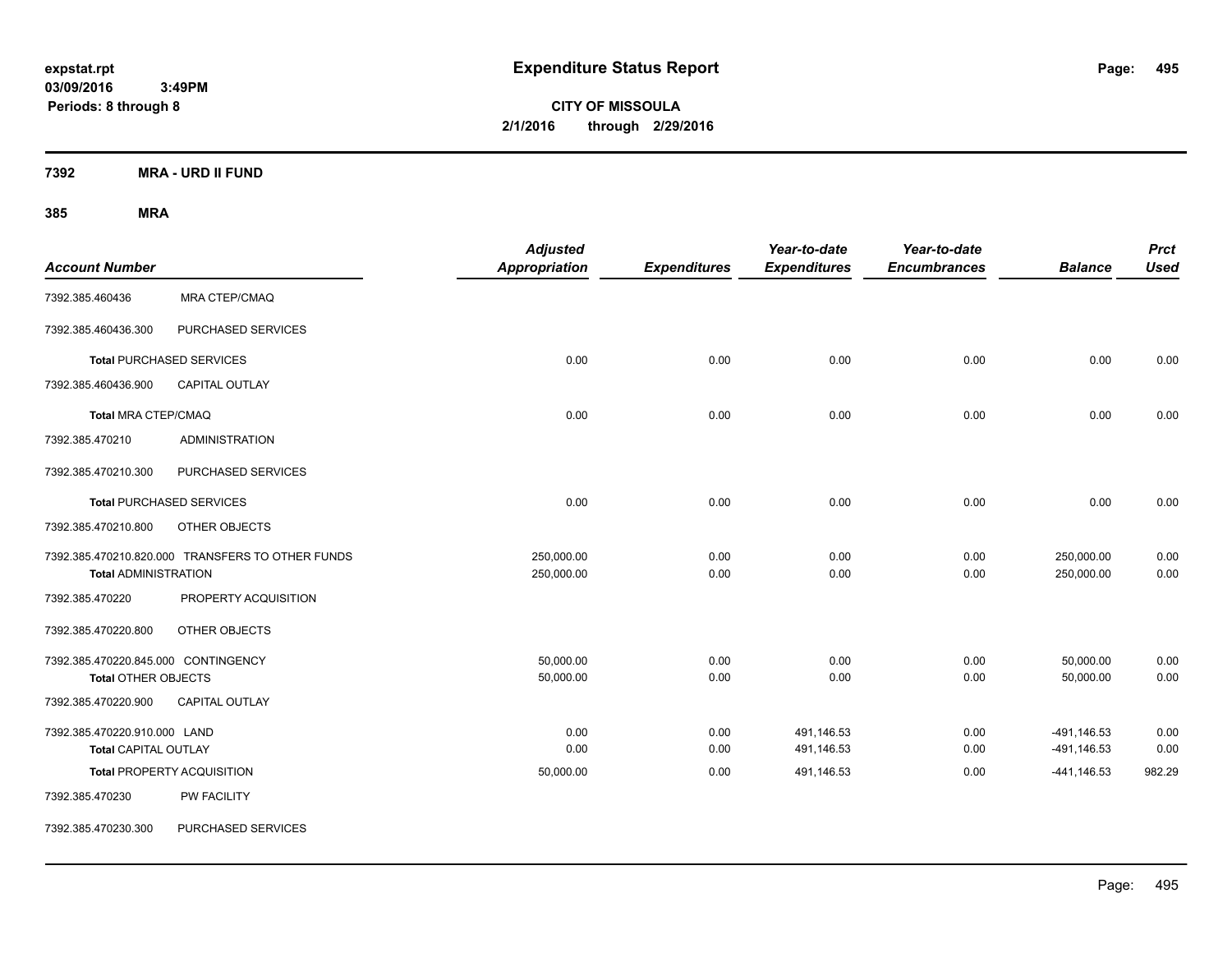**CITY OF MISSOULA 2/1/2016 through 2/29/2016**

**7392 MRA - URD II FUND**

| <b>Account Number</b>                                                                                      | <b>Adjusted</b><br><b>Appropriation</b> | <b>Expenditures</b> | Year-to-date<br><b>Expenditures</b> | Year-to-date<br><b>Encumbrances</b> | <b>Balance</b>                 | <b>Prct</b><br><b>Used</b> |
|------------------------------------------------------------------------------------------------------------|-----------------------------------------|---------------------|-------------------------------------|-------------------------------------|--------------------------------|----------------------------|
| 7392.385.470230.350.000 PROFESSIONAL SERVICES<br><b>Total PURCHASED SERVICES</b>                           | 159,272.00<br>159,272.00                | 0.00<br>0.00        | 59,167.70<br>59,167.70              | 0.00<br>0.00                        | 100,104.30<br>100,104.30       | 37.15<br>37.15             |
| <b>GRANTS &amp; CONTRIBUTIONS</b><br>7392.385.470230.700                                                   |                                         |                     |                                     |                                     |                                |                            |
| 7392.385.470230.700.000 GRANTS & CONTRIBUTIONS<br><b>Total GRANTS &amp; CONTRIBUTIONS</b>                  | 6,207.00<br>6,207.00                    | 0.00<br>0.00        | 154,359.93<br>154,359.93            | 0.00<br>0.00                        | $-148,152.93$<br>$-148,152.93$ | 2,486.87<br>2,486.87       |
| 7392.385.470230.800<br>OTHER OBJECTS                                                                       |                                         |                     |                                     |                                     |                                |                            |
| 7392.385.470230.845.000 CONTINGENCY<br><b>Total OTHER OBJECTS</b><br>CAPITAL OUTLAY<br>7392.385.470230.900 | 411,369.00<br>411,369.00                | 0.00<br>0.00        | 0.00<br>0.00                        | 0.00<br>0.00                        | 411,369.00<br>411,369.00       | 0.00<br>0.00               |
| 7392.385.470230.930.000 IMPROVEMENTS<br><b>Total CAPITAL OUTLAY</b>                                        | 680,000.00<br>680,000.00                | 0.00<br>0.00        | 227,426.02<br>227,426.02            | 0.00<br>0.00                        | 452,573.98<br>452,573.98       | 33.45<br>33.45             |
| <b>Total PW FACILITY</b>                                                                                   | 1,256,848.00                            | 0.00                | 440,953.65                          | 0.00                                | 815,894.35                     | 35.08                      |
| 7392.385.470240<br><b>REHAB LOANS</b>                                                                      |                                         |                     |                                     |                                     |                                |                            |
| 7392.385.470240.700<br><b>GRANTS &amp; CONTRIBUTIONS</b>                                                   |                                         |                     |                                     |                                     |                                |                            |
| 7392.385.470240.700.000 GRANTS & CONTRIBUTIONS<br><b>Total REHAB LOANS</b>                                 | 75,000.00<br>75,000.00                  | 0.00<br>0.00        | 0.00<br>0.00                        | 0.00<br>0.00                        | 75,000.00<br>75,000.00         | 0.00<br>0.00               |
| *** Title Not Found ***<br>7392.385.470241                                                                 |                                         |                     |                                     |                                     |                                |                            |
| 7392.385.470241.300<br>PURCHASED SERVICES                                                                  |                                         |                     |                                     |                                     |                                |                            |
| <b>Total PURCHASED SERVICES</b>                                                                            | 0.00                                    | 0.00                | 0.00                                | 0.00                                | 0.00                           | 0.00                       |
| 7392.385.470241.700<br><b>GRANTS &amp; CONTRIBUTIONS</b>                                                   |                                         |                     |                                     |                                     |                                |                            |
| <b>Total GRANTS &amp; CONTRIBUTIONS</b>                                                                    | 0.00                                    | 0.00                | 0.00                                | 0.00                                | 0.00                           | 0.00                       |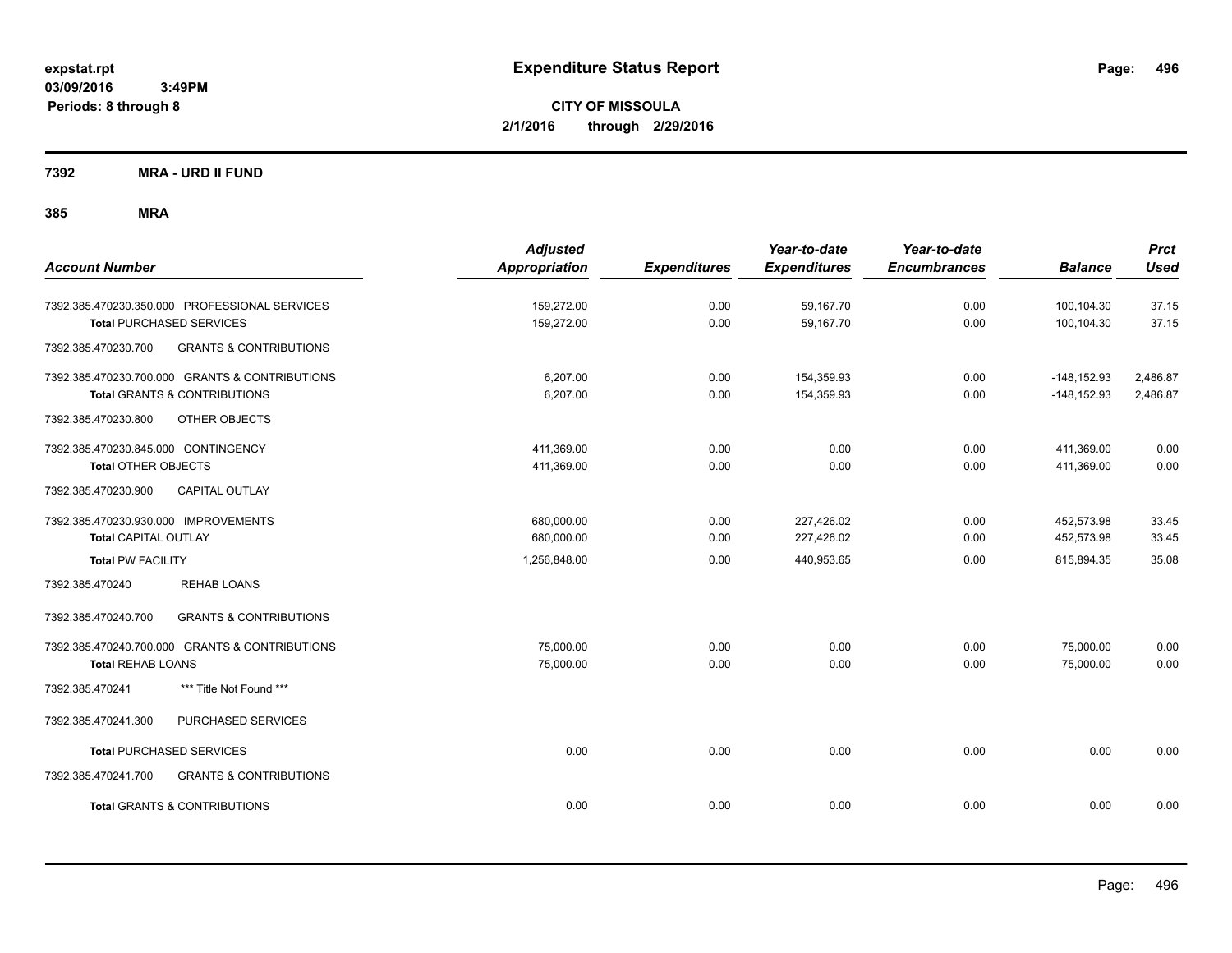**CITY OF MISSOULA 2/1/2016 through 2/29/2016**

**7392 MRA - URD II FUND**

| <b>Account Number</b>               |                                               | <b>Adjusted</b><br><b>Appropriation</b> | <b>Expenditures</b> | Year-to-date<br><b>Expenditures</b> | Year-to-date<br><b>Encumbrances</b> | <b>Balance</b> | <b>Prct</b><br><b>Used</b> |
|-------------------------------------|-----------------------------------------------|-----------------------------------------|---------------------|-------------------------------------|-------------------------------------|----------------|----------------------------|
| 7392.385.470241.800                 | OTHER OBJECTS                                 |                                         |                     |                                     |                                     |                |                            |
| <b>Total OTHER OBJECTS</b>          |                                               | 0.00                                    | 0.00                | 0.00                                | 0.00                                | 0.00           | 0.00                       |
| 7392.385.470241.900                 | <b>CAPITAL OUTLAY</b>                         |                                         |                     |                                     |                                     |                |                            |
| Total *** Title Not Found ***       |                                               | 0.00                                    | 0.00                | 0.00                                | 0.00                                | 0.00           | 0.00                       |
| 7392.385.470250                     | <b>RELOCATION PAYMENTS</b>                    |                                         |                     |                                     |                                     |                |                            |
| 7392.385.470250.700                 | <b>GRANTS &amp; CONTRIBUTIONS</b>             |                                         |                     |                                     |                                     |                |                            |
|                                     | <b>Total GRANTS &amp; CONTRIBUTIONS</b>       | 0.00                                    | 0.00                | 0.00                                | 0.00                                | 0.00           | 0.00                       |
| 7392.385.470250.800                 | OTHER OBJECTS                                 |                                         |                     |                                     |                                     |                |                            |
|                                     | <b>Total RELOCATION PAYMENTS</b>              | 0.00                                    | 0.00                | 0.00                                | 0.00                                | 0.00           | 0.00                       |
| 7392.385.470260                     | <b>PLANNING &amp; MGMT</b>                    |                                         |                     |                                     |                                     |                |                            |
| 7392.385.470260.300                 | PURCHASED SERVICES                            |                                         |                     |                                     |                                     |                |                            |
|                                     | 7392.385.470260.350.000 PROFESSIONAL SERVICES | 10,000.00                               | 0.00                | 0.00                                | 0.00                                | 10,000.00      | 0.00                       |
|                                     | <b>Total PURCHASED SERVICES</b>               | 10,000.00                               | 0.00                | 0.00                                | 0.00                                | 10,000.00      | 0.00                       |
| 7392.385.470260.700                 | <b>GRANTS &amp; CONTRIBUTIONS</b>             |                                         |                     |                                     |                                     |                |                            |
|                                     | <b>Total GRANTS &amp; CONTRIBUTIONS</b>       | 0.00                                    | 0.00                | 0.00                                | 0.00                                | 0.00           | 0.00                       |
| 7392.385.470260.800                 | OTHER OBJECTS                                 |                                         |                     |                                     |                                     |                |                            |
| 7392.385.470260.845.000 CONTINGENCY |                                               | 50,000.00                               | 0.00                | 0.00                                | 0.00                                | 50,000.00      | 0.00                       |
| <b>Total OTHER OBJECTS</b>          |                                               | 50,000.00                               | 0.00                | 0.00                                | 0.00                                | 50,000.00      | 0.00                       |
| <b>Total PLANNING &amp; MGMT</b>    |                                               | 60,000.00                               | 0.00                | 0.00                                | 0.00                                | 60,000.00      | 0.00                       |
| 7392.385.470270                     | <b>CLEARING &amp; DEMO</b>                    |                                         |                     |                                     |                                     |                |                            |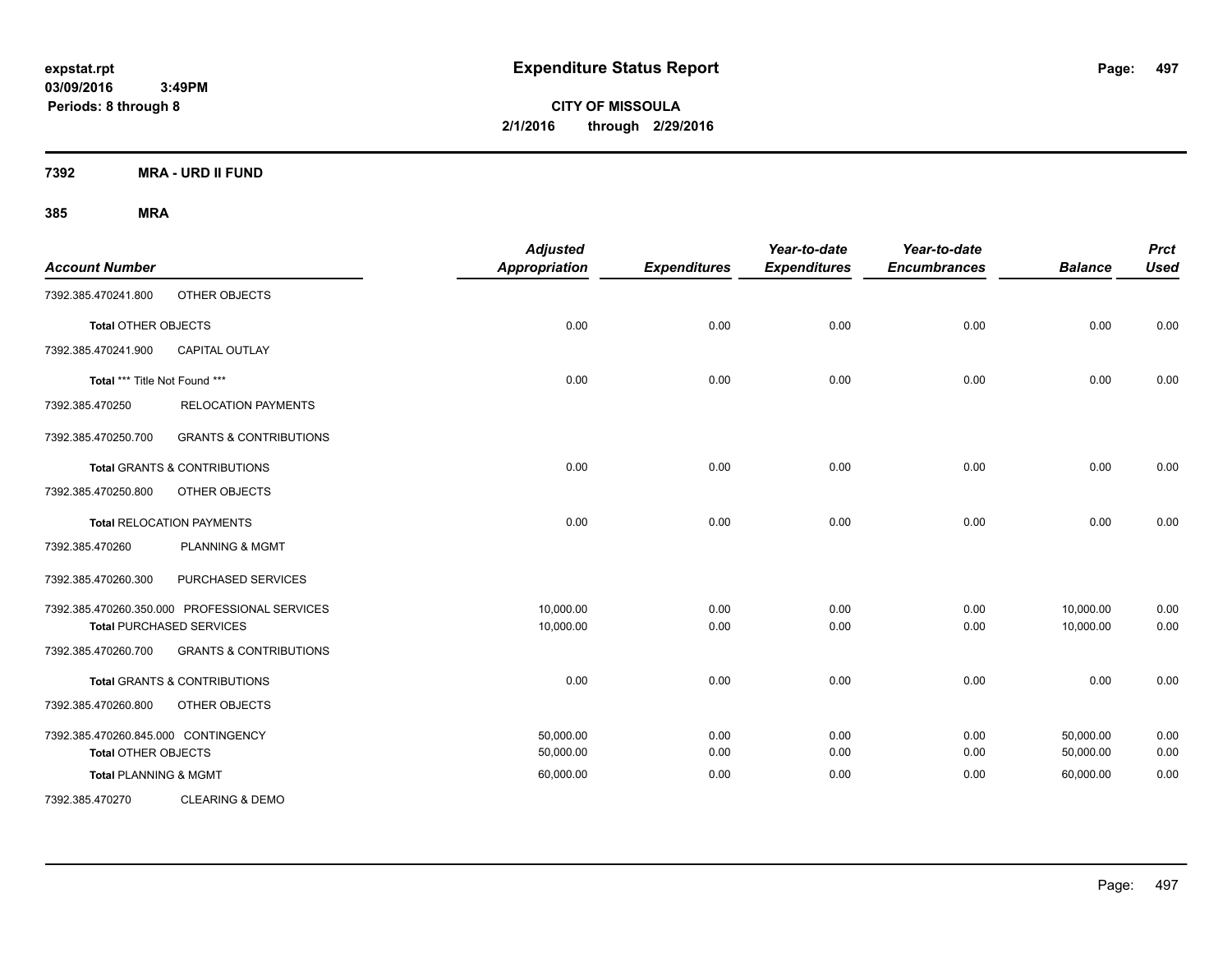**CITY OF MISSOULA 2/1/2016 through 2/29/2016**

**7392 MRA - URD II FUND**

| <b>Account Number</b>                                             |                                                                                | <b>Adjusted</b><br><b>Appropriation</b> | <b>Expenditures</b> | Year-to-date<br><b>Expenditures</b> | Year-to-date<br><b>Encumbrances</b> | <b>Balance</b>           | <b>Prct</b><br><b>Used</b> |
|-------------------------------------------------------------------|--------------------------------------------------------------------------------|-----------------------------------------|---------------------|-------------------------------------|-------------------------------------|--------------------------|----------------------------|
| 7392.385.470270.700                                               | <b>GRANTS &amp; CONTRIBUTIONS</b>                                              |                                         |                     |                                     |                                     |                          |                            |
|                                                                   | 7392.385.470270.700.000 GRANTS & CONTRIBUTIONS<br>Total GRANTS & CONTRIBUTIONS | 17,400.00<br>17,400.00                  | 0.00<br>0.00        | 0.00<br>0.00                        | 0.00<br>0.00                        | 17,400.00<br>17,400.00   | 0.00<br>0.00               |
| 7392.385.470270.800                                               | OTHER OBJECTS                                                                  |                                         |                     |                                     |                                     |                          |                            |
| 7392.385.470270.845.000 CONTINGENCY<br><b>Total OTHER OBJECTS</b> |                                                                                | 100,000.00<br>100,000.00                | 0.00<br>0.00        | 0.00<br>0.00                        | 0.00<br>0.00                        | 100,000.00<br>100,000.00 | 0.00<br>0.00               |
| 7392.385.470270.900                                               | <b>CAPITAL OUTLAY</b>                                                          |                                         |                     |                                     |                                     |                          |                            |
| Total CAPITAL OUTLAY                                              |                                                                                | 0.00                                    | 0.00                | 0.00                                | 0.00                                | 0.00                     | 0.00                       |
| Total CLEARING & DEMO                                             |                                                                                | 117,400.00                              | 0.00                | 0.00                                | 0.00                                | 117,400.00               | 0.00                       |
| 7392.385.470280                                                   | 5M SOUTH RESERVE CROSSING                                                      |                                         |                     |                                     |                                     |                          |                            |
| 7392.385.470280.900                                               | <b>CAPITAL OUTLAY</b>                                                          |                                         |                     |                                     |                                     |                          |                            |
|                                                                   | Total 5M SOUTH RESERVE CROSSING                                                | 0.00                                    | 0.00                | 0.00                                | 0.00                                | 0.00                     | 0.00                       |
| 7392.385.470290                                                   | BROWNFIELD RLF 1.125M                                                          |                                         |                     |                                     |                                     |                          |                            |
| 7392.385.470290.700                                               | <b>GRANTS &amp; CONTRIBUTIONS</b>                                              |                                         |                     |                                     |                                     |                          |                            |
|                                                                   | Total GRANTS & CONTRIBUTIONS                                                   | 0.00                                    | 0.00                | 0.00                                | 0.00                                | 0.00                     | 0.00                       |
| 7392.385.470290.900                                               | <b>CAPITAL OUTLAY</b>                                                          |                                         |                     |                                     |                                     |                          |                            |
|                                                                   | Total BROWNFIELD RLF 1.125M                                                    | 0.00                                    | 0.00                | 0.00                                | 0.00                                | 0.00                     | 0.00                       |
| 7392.385.470300                                                   | SAFEWAY/ST PAT 1.5M                                                            |                                         |                     |                                     |                                     |                          |                            |
| 7392.385.470300.900                                               | <b>CAPITAL OUTLAY</b>                                                          |                                         |                     |                                     |                                     |                          |                            |
| Total SAFEWAY/ST PAT 1.5M                                         |                                                                                | 0.00                                    | 0.00                | 0.00                                | 0.00                                | 0.00                     | 0.00                       |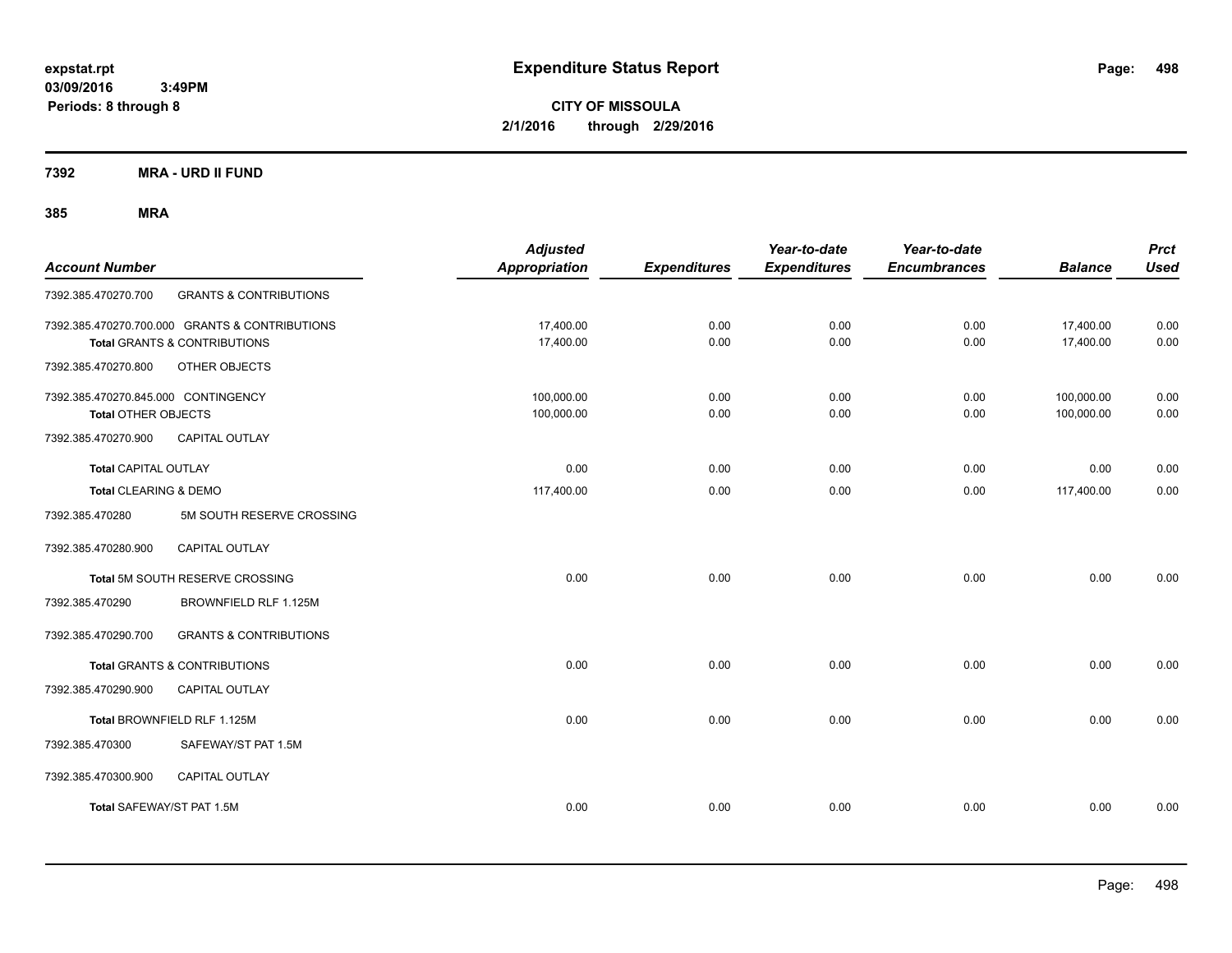**CITY OF MISSOULA 2/1/2016 through 2/29/2016**

**7392 MRA - URD II FUND**

| <b>Account Number</b>      |                                    | <b>Adjusted</b><br><b>Appropriation</b> | <b>Expenditures</b> | Year-to-date<br><b>Expenditures</b> | Year-to-date<br><b>Encumbrances</b> | <b>Balance</b> | <b>Prct</b><br><b>Used</b> |
|----------------------------|------------------------------------|-----------------------------------------|---------------------|-------------------------------------|-------------------------------------|----------------|----------------------------|
| 7392.385.470301            | 5.75M SILVER PARK/WYOMIN/MRL       |                                         |                     |                                     |                                     |                |                            |
| 7392.385.470301.300        | PURCHASED SERVICES                 |                                         |                     |                                     |                                     |                |                            |
|                            | <b>Total PURCHASED SERVICES</b>    | 0.00                                    | 0.00                | 0.00                                | 0.00                                | 0.00           | 0.00                       |
| 7392.385.470301.700        | <b>GRANTS &amp; CONTRIBUTIONS</b>  |                                         |                     |                                     |                                     |                |                            |
|                            | Total GRANTS & CONTRIBUTIONS       | 0.00                                    | 0.00                | 0.00                                | 0.00                                | 0.00           | 0.00                       |
| 7392.385.470301.800        | OTHER OBJECTS                      |                                         |                     |                                     |                                     |                |                            |
| <b>Total OTHER OBJECTS</b> |                                    | 0.00                                    | 0.00                | 0.00                                | 0.00                                | 0.00           | 0.00                       |
| 7392.385.470301.900        | <b>CAPITAL OUTLAY</b>              |                                         |                     |                                     |                                     |                |                            |
|                            | Total 5.75M SILVER PARK/WYOMIN/MRL | 0.00                                    | 0.00                | 0.00                                | 0.00                                | 0.00           | 0.00                       |
| 7392.385.510110            | <b>MERCHANT SERVICES</b>           |                                         |                     |                                     |                                     |                |                            |
| 7392.385.510110.500        | <b>FIXED CHARGES</b>               |                                         |                     |                                     |                                     |                |                            |
|                            | <b>Total MERCHANT SERVICES</b>     | 0.00                                    | 0.00                | 0.00                                | 0.00                                | 0.00           | 0.00                       |
| Total MRA - URD II FUND    |                                    | 1,809,248.00                            | 0.00                | 932,100.18                          | 0.00                                | 877,147.82     | 51.52                      |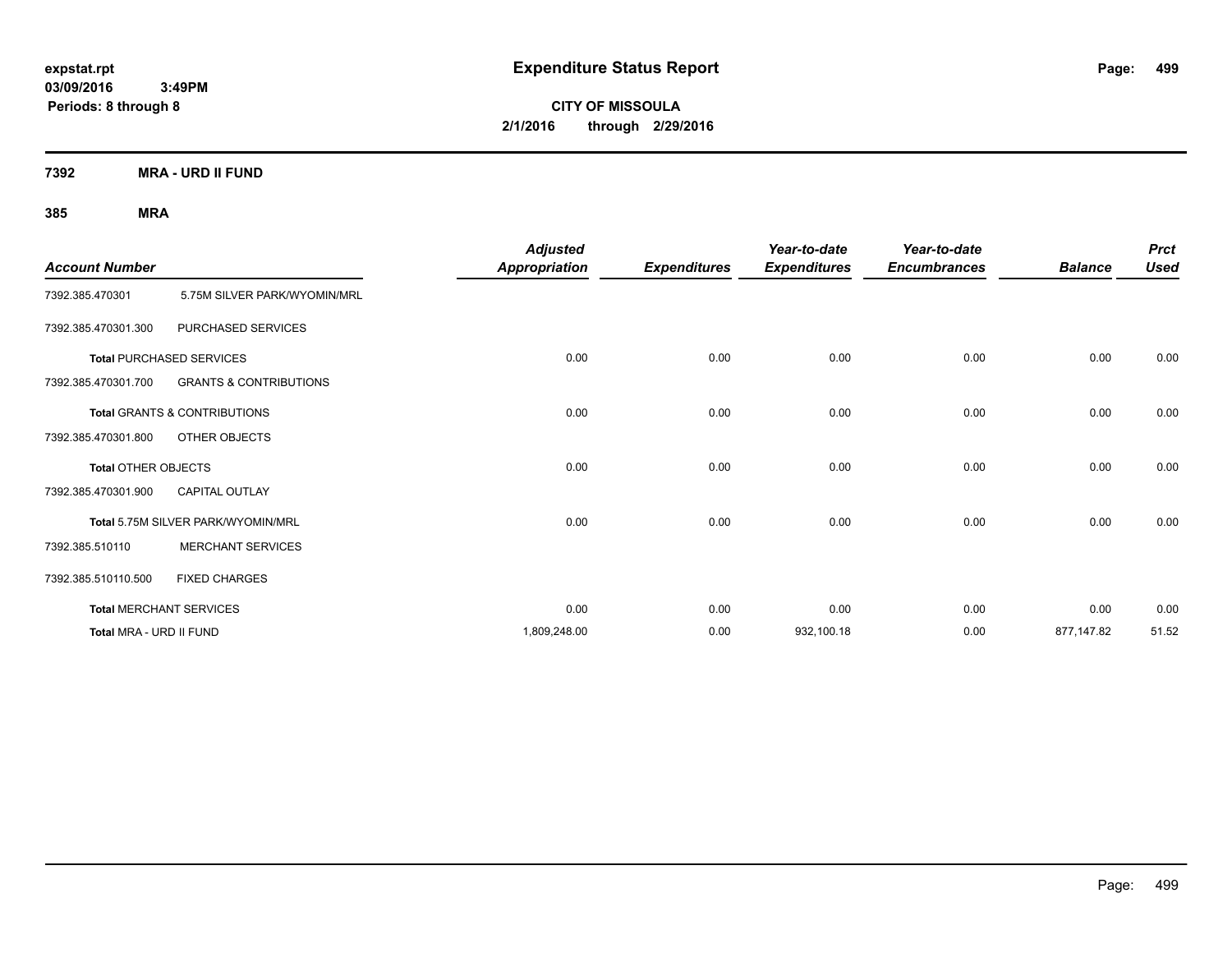**CITY OF MISSOULA 2/1/2016 through 2/29/2016**

**7393 MRA - URD III FUND**

**385 MRA**

| <b>Account Number</b>                   |                                                         | <b>Adjusted</b><br><b>Appropriation</b> | <b>Expenditures</b> | Year-to-date<br><b>Expenditures</b> | Year-to-date<br><b>Encumbrances</b> | <b>Balance</b> | <b>Prct</b><br><b>Used</b> |
|-----------------------------------------|---------------------------------------------------------|-----------------------------------------|---------------------|-------------------------------------|-------------------------------------|----------------|----------------------------|
|                                         |                                                         |                                         |                     |                                     |                                     |                |                            |
| 7393.385.470210                         | <b>ADMINISTRATION</b>                                   |                                         |                     |                                     |                                     |                |                            |
| 7393.385.470210.100                     | PERSONAL SERVICES                                       |                                         |                     |                                     |                                     |                |                            |
|                                         | 7393.385.470210.110.000 SALARIES AND WAGES              | 372,712.00                              | 25,253.45           | 207,946.92                          | 0.00                                | 164,765.08     | 55.79                      |
|                                         | 7393.385.470210.120.000 OVERTIME/TERMINATION            | 5,000.00                                | 0.00                | 144.37                              | 0.00                                | 4,855.63       | 2.89                       |
|                                         | 7393.385.470210.140.000 EMPLOYER CONTRIBUTIONS          | 123.117.00                              | 8,224.14            | 69,664.00                           | 0.00                                | 53.453.00      | 56.58                      |
|                                         | 7393.385.470210.141.000 STATE RETIREMENT CONTRIBUTIONS  | 0.00                                    | 0.00                | 214.90                              | 0.00                                | $-214.90$      | 0.00                       |
| <b>Total PERSONAL SERVICES</b>          |                                                         | 500,829.00                              | 33,477.59           | 277,970.19                          | 0.00                                | 222,858.81     | 55.50                      |
| 7393.385.470210.200                     | <b>SUPPLIES</b>                                         |                                         |                     |                                     |                                     |                |                            |
| 7393.385.470210.210.000 OFFICE SUPPLIES |                                                         | 4,000.00                                | 92.20               | 1,303.85                            | 0.00                                | 2,696.15       | 32.60                      |
|                                         | 7393.385.470210.220.000 OPERATING SUPPLIES              | 500.00                                  | 0.00                | 1.838.67                            | 0.00                                | $-1,338.67$    | 367.73                     |
|                                         | 7393.385.470210.230.000 REPAIR/MAINTENANCE              | 828.00                                  | 0.00                | 0.00                                | 0.00                                | 828.00         | 0.00                       |
| 7393.385.470210.231.000 GASOLINE        |                                                         | 400.00                                  | 0.00                | 122.58                              | 0.00                                | 277.42         | 30.65                      |
| 7393.385.470210.240.000 OTHER SUPPLIES  |                                                         | 3,398.00                                | 0.00                | 0.00                                | 0.00                                | 3,398.00       | 0.00                       |
| <b>Total SUPPLIES</b>                   |                                                         | 9,126.00                                | 92.20               | 3,265.10                            | 0.00                                | 5,860.90       | 35.78                      |
| 7393.385.470210.300                     | <b>PURCHASED SERVICES</b>                               |                                         |                     |                                     |                                     |                |                            |
| 7393.385.470210.310.000 COMMUNICATIONS  |                                                         | 800.00                                  | 0.00                | 588.17                              | 0.00                                | 211.83         | 73.52                      |
|                                         | 7393.385.470210.320.000 PRINTING & DUPLICATING          | 3.000.00                                | 0.00                | 1.205.08                            | 0.00                                | 1,794.92       | 40.17                      |
|                                         | 7393.385.470210.330.000 PUBLICITY, SUBSCRIPTIONS & DUES | 3.000.00                                | 125.00              | 3.163.69                            | 0.00                                | $-163.69$      | 105.46                     |
| 7393.385.470210.344.000                 | <b>TELEPHONE SERVICE</b>                                | 1,300.00                                | 60.08               | 458.08                              | 0.00                                | 841.92         | 35.24                      |
| 7393.385.470210.345.000 GARBAGE         |                                                         | 565.00                                  | 0.00                | 273.84                              | 0.00                                | 291.16         | 48.47                      |
|                                         | 7393.385.470210.350.000 PROFESSIONAL SERVICES           | 138.879.00                              | 200.00              | 81,635.50                           | 0.00                                | 57.243.50      | 58.78                      |
| 7393.385.470210.360.000                 | <b>REPAIR &amp; MAINTENANCE</b>                         | 6.990.00                                | 653.94              | 4,549.31                            | 0.00                                | 2.440.69       | 65.08                      |
| 7393.385.470210.370.000 TRAVEL          |                                                         | 3,500.00                                | 1,841.80            | 2,523.20                            | 0.00                                | 976.80         | 72.09                      |
| 7393.385.470210.380.000 TRAINING        |                                                         | 4,500.00                                | 0.00                | 799.18                              | 0.00                                | 3,700.82       | 17.76                      |
|                                         | 7393.385.470210.390.000 OTHER PURCHASED SERVICES        | 500.00                                  | 0.00                | 0.00                                | 0.00                                | 500.00         | 0.00                       |
| <b>Total PURCHASED SERVICES</b>         |                                                         | 163,034.00                              | 2,880.82            | 95,196.05                           | 0.00                                | 67,837.95      | 58.39                      |

7393.385.470210.700 GRANTS & CONTRIBUTIONS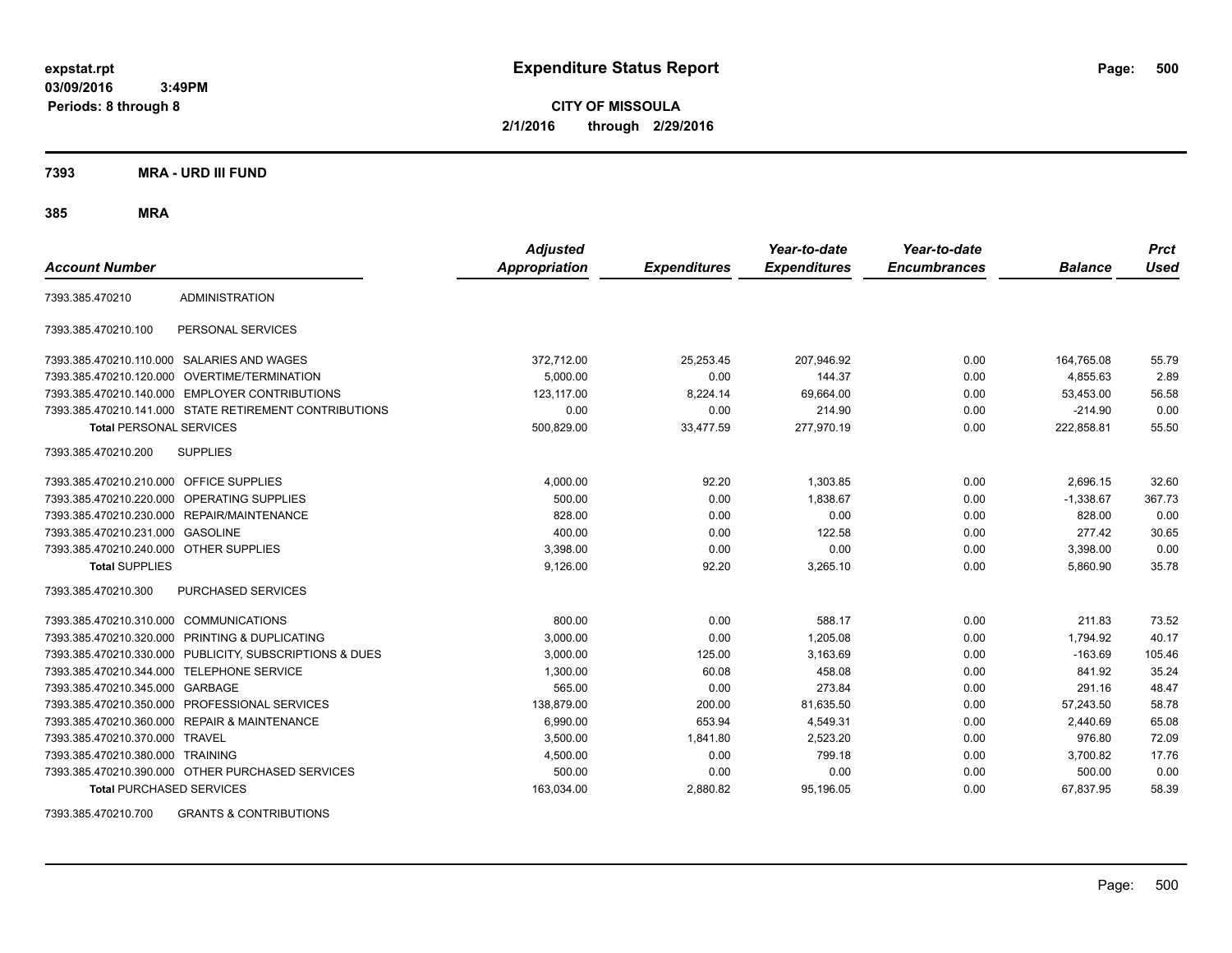**CITY OF MISSOULA 2/1/2016 through 2/29/2016**

**7393 MRA - URD III FUND**

| <b>Account Number</b>                |                                                | <b>Adjusted</b><br>Appropriation | <b>Expenditures</b> | Year-to-date<br><b>Expenditures</b> | Year-to-date<br><b>Encumbrances</b> | <b>Balance</b> | <b>Prct</b><br><b>Used</b> |
|--------------------------------------|------------------------------------------------|----------------------------------|---------------------|-------------------------------------|-------------------------------------|----------------|----------------------------|
|                                      | <b>Total GRANTS &amp; CONTRIBUTIONS</b>        | 0.00                             | 0.00                | 0.00                                | 0.00                                | 0.00           | 0.00                       |
| 7393.385.470210.800                  | OTHER OBJECTS                                  |                                  |                     |                                     |                                     |                |                            |
| <b>Total OTHER OBJECTS</b>           |                                                | 0.00                             | 0.00                | 0.00                                | 0.00                                | 0.00           | 0.00                       |
| 7393.385.470210.900                  | <b>CAPITAL OUTLAY</b>                          |                                  |                     |                                     |                                     |                |                            |
| <b>Total CAPITAL OUTLAY</b>          |                                                | 0.00                             | 0.00                | 0.00                                | 0.00                                | 0.00           | 0.00                       |
| <b>Total ADMINISTRATION</b>          |                                                | 672,989.00                       | 36,450.61           | 376,431.34                          | 0.00                                | 296,557.66     | 55.93                      |
| 7393.385.470220                      | PROPERTY ACQUISITION                           |                                  |                     |                                     |                                     |                |                            |
| 7393.385.470220.800                  | OTHER OBJECTS                                  |                                  |                     |                                     |                                     |                |                            |
|                                      | <b>Total PROPERTY ACQUISITION</b>              | 0.00                             | 0.00                | 0.00                                | 0.00                                | 0.00           | 0.00                       |
| 7393.385.470230                      | <b>PW FACILITY</b>                             |                                  |                     |                                     |                                     |                |                            |
| 7393.385.470230.300                  | PURCHASED SERVICES                             |                                  |                     |                                     |                                     |                |                            |
|                                      | 7393.385.470230.350.000 PROFESSIONAL SERVICES  | 233.117.00                       | 190.00              | 406,291.89                          | 0.00                                | $-173, 174.89$ | 174.29                     |
|                                      | <b>Total PURCHASED SERVICES</b>                | 233,117.00                       | 190.00              | 406,291.89                          | 0.00                                | $-173.174.89$  | 174.29                     |
| 7393.385.470230.700                  | <b>GRANTS &amp; CONTRIBUTIONS</b>              |                                  |                     |                                     |                                     |                |                            |
|                                      | 7393.385.470230.700.000 GRANTS & CONTRIBUTIONS | 1,857,624.00                     | $-8,988.52$         | 58,114.48                           | 0.00                                | 1,799,509.52   | 3.13                       |
|                                      | <b>Total GRANTS &amp; CONTRIBUTIONS</b>        | 1,857,624.00                     | $-8,988.52$         | 58,114.48                           | 0.00                                | 1,799,509.52   | 3.13                       |
| 7393.385.470230.800                  | OTHER OBJECTS                                  |                                  |                     |                                     |                                     |                |                            |
| 7393.385.470230.845.000 CONTINGENCY  |                                                | 534,332.00                       | 0.00                | 0.00                                | 0.00                                | 534,332.00     | 0.00                       |
| <b>Total OTHER OBJECTS</b>           |                                                | 534,332.00                       | 0.00                | 0.00                                | 0.00                                | 534,332.00     | 0.00                       |
| 7393.385.470230.900                  | <b>CAPITAL OUTLAY</b>                          |                                  |                     |                                     |                                     |                |                            |
| 7393.385.470230.930.000 IMPROVEMENTS |                                                | 2,115,956.00                     | $-803.87$           | 187,788.77                          | 0.00                                | 1,928,167.23   | 8.87                       |
| <b>Total CAPITAL OUTLAY</b>          |                                                | 2,115,956.00                     | $-803.87$           | 187,788.77                          | 0.00                                | 1,928,167.23   | 8.87                       |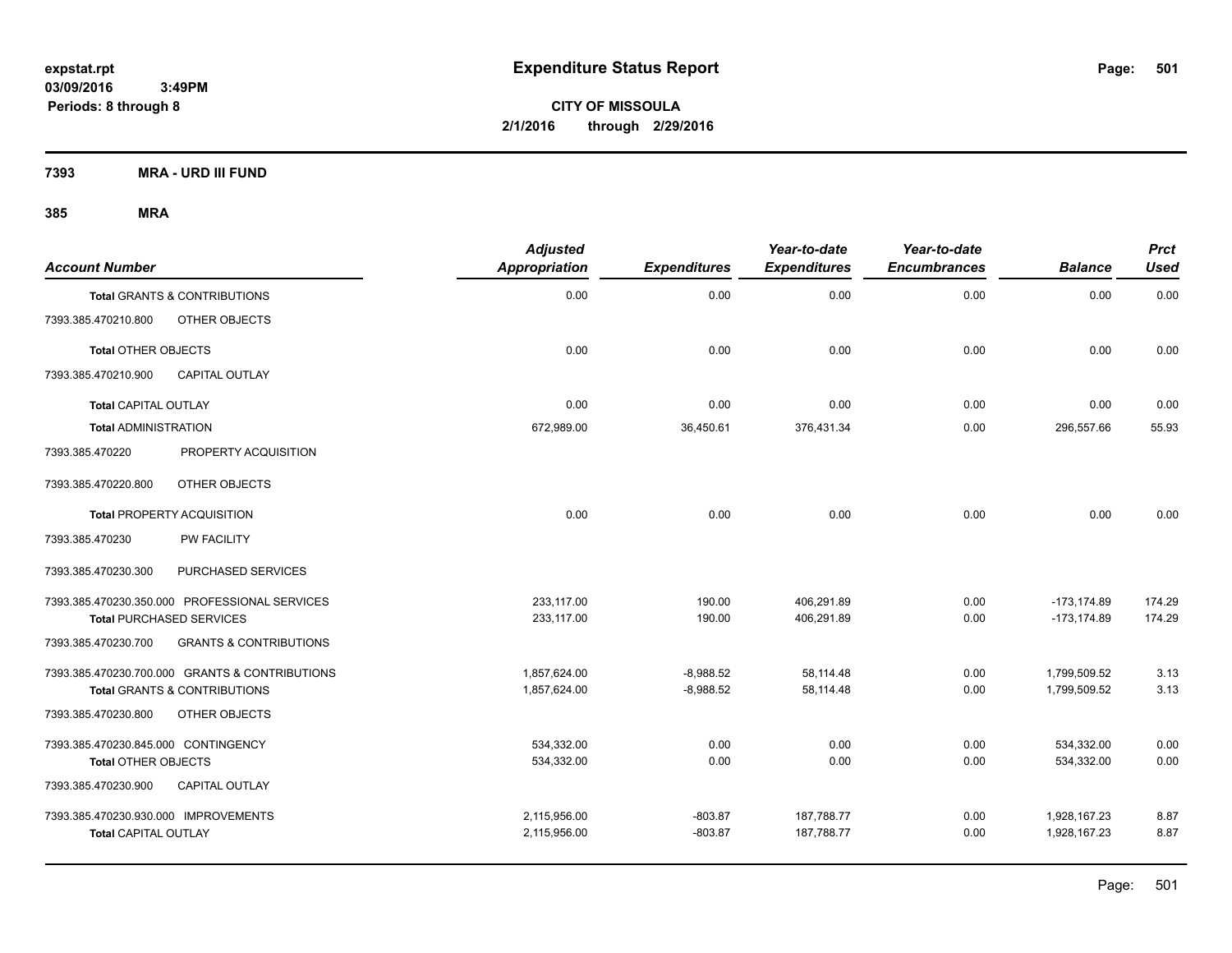**CITY OF MISSOULA 2/1/2016 through 2/29/2016**

**7393 MRA - URD III FUND**

| <b>Account Number</b>                                             |                                                                                  | <b>Adjusted</b><br>Appropriation | <b>Expenditures</b>    | Year-to-date<br><b>Expenditures</b> | Year-to-date<br><b>Encumbrances</b> | <b>Balance</b>               | <b>Prct</b><br><b>Used</b> |
|-------------------------------------------------------------------|----------------------------------------------------------------------------------|----------------------------------|------------------------|-------------------------------------|-------------------------------------|------------------------------|----------------------------|
| <b>Total PW FACILITY</b>                                          |                                                                                  | 4,741,029.00                     | $-9,602.39$            | 652,195.14                          | 0.00                                | 4,088,833.86                 | 13.76                      |
| 7393.385.470240                                                   | <b>REHAB LOANS</b>                                                               |                                  |                        |                                     |                                     |                              |                            |
| 7393.385.470240.700                                               | <b>GRANTS &amp; CONTRIBUTIONS</b>                                                |                                  |                        |                                     |                                     |                              |                            |
| <b>Total REHAB LOANS</b>                                          | 7393.385.470240.700.000 GRANTS & CONTRIBUTIONS                                   | 300,000.00<br>300,000.00         | 0.00<br>0.00           | 162.000.00<br>162,000.00            | 0.00<br>0.00                        | 138,000.00<br>138,000.00     | 54.00<br>54.00             |
| 7393.385.470250                                                   | <b>RELOCATION PAYMENTS</b>                                                       |                                  |                        |                                     |                                     |                              |                            |
| 7393.385.470250.800                                               | OTHER OBJECTS                                                                    |                                  |                        |                                     |                                     |                              |                            |
| 7393.385.470250.845.000 CONTINGENCY                               | <b>Total RELOCATION PAYMENTS</b>                                                 | 50,000.00<br>50,000.00           | 0.00<br>0.00           | 0.00<br>0.00                        | 0.00<br>0.00                        | 50,000.00<br>50,000.00       | 0.00<br>0.00               |
| 7393.385.470260                                                   | <b>PLANNING &amp; MGMT</b>                                                       |                                  |                        |                                     |                                     |                              |                            |
| 7393.385.470260.300                                               | PURCHASED SERVICES                                                               |                                  |                        |                                     |                                     |                              |                            |
|                                                                   | 7393.385.470260.350.000 PROFESSIONAL SERVICES<br><b>Total PURCHASED SERVICES</b> | 134,867.00<br>134,867.00         | 21,330.34<br>21,330.34 | 169,551.06<br>169,551.06            | 0.00<br>0.00                        | $-34,684.06$<br>$-34,684.06$ | 125.72<br>125.72           |
| 7393.385.470260.700                                               | <b>GRANTS &amp; CONTRIBUTIONS</b>                                                |                                  |                        |                                     |                                     |                              |                            |
|                                                                   | Total GRANTS & CONTRIBUTIONS                                                     | 0.00                             | 0.00                   | 0.00                                | 0.00                                | 0.00                         | 0.00                       |
| 7393.385.470260.800                                               | OTHER OBJECTS                                                                    |                                  |                        |                                     |                                     |                              |                            |
| 7393.385.470260.845.000 CONTINGENCY<br><b>Total OTHER OBJECTS</b> |                                                                                  | 100,000.00<br>100,000.00         | 0.00<br>0.00           | 0.00<br>0.00                        | 0.00<br>0.00                        | 100,000.00<br>100,000.00     | 0.00<br>0.00               |
| <b>Total PLANNING &amp; MGMT</b>                                  |                                                                                  | 234,867.00                       | 21,330.34              | 169,551.06                          | 0.00                                | 65,315.94                    | 72.19                      |
| 7393.385.470270                                                   | <b>CLEARING &amp; DEMO</b>                                                       |                                  |                        |                                     |                                     |                              |                            |
| 7393.385.470270.300                                               | PURCHASED SERVICES                                                               |                                  |                        |                                     |                                     |                              |                            |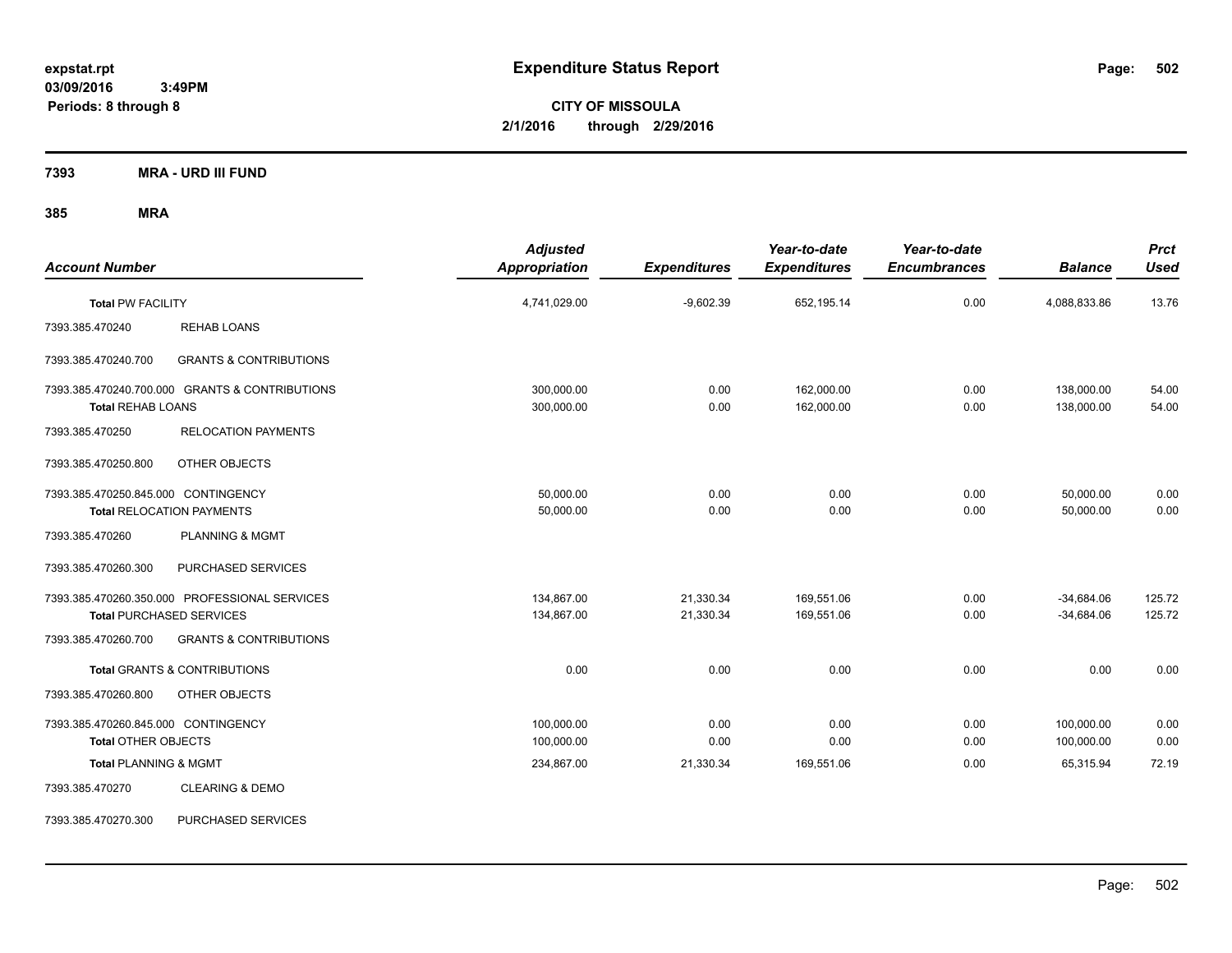**CITY OF MISSOULA 2/1/2016 through 2/29/2016**

**7393 MRA - URD III FUND**

| <b>Account Number</b>                                    | <b>Adjusted</b><br><b>Appropriation</b> | <b>Expenditures</b> | Year-to-date<br><b>Expenditures</b> | Year-to-date<br><b>Encumbrances</b> | <b>Balance</b> | <b>Prct</b><br><b>Used</b> |
|----------------------------------------------------------|-----------------------------------------|---------------------|-------------------------------------|-------------------------------------|----------------|----------------------------|
| <b>Total PURCHASED SERVICES</b>                          | 0.00                                    | 0.00                | 0.00                                | 0.00                                | 0.00           | 0.00                       |
| 7393.385.470270.700<br><b>GRANTS &amp; CONTRIBUTIONS</b> |                                         |                     |                                     |                                     |                |                            |
| 7393.385.470270.700.000 GRANTS & CONTRIBUTIONS           | 40.800.00                               | 0.00                | 25,000.00                           | 0.00                                | 15,800.00      | 61.27                      |
| <b>Total GRANTS &amp; CONTRIBUTIONS</b>                  | 40,800.00                               | 0.00                | 25,000.00                           | 0.00                                | 15,800.00      | 61.27                      |
| OTHER OBJECTS<br>7393.385.470270.800                     |                                         |                     |                                     |                                     |                |                            |
| 7393.385.470270.845.000 CONTINGENCY                      | 100,000.00                              | 0.00                | 0.00                                | 0.00                                | 100,000.00     | 0.00                       |
| Total OTHER OBJECTS                                      | 100,000.00                              | 0.00                | 0.00                                | 0.00                                | 100,000.00     | 0.00                       |
| <b>Total CLEARING &amp; DEMO</b>                         | 140,800.00                              | 0.00                | 25,000.00                           | 0.00                                | 115,800.00     | 17.76                      |
| 5M SOUTH RESERVE CROSSING<br>7393.385.470280             |                                         |                     |                                     |                                     |                |                            |
| 7393.385.470280.300<br>PURCHASED SERVICES                |                                         |                     |                                     |                                     |                |                            |
| 7393.385.470280.350.000 5M SOUTH RESERVE TRAIL CROSSING  | 0.00                                    | 0.00                | 54,445.00                           | 0.00                                | $-54,445.00$   | 0.00                       |
| <b>Total PURCHASED SERVICES</b>                          | 0.00                                    | 0.00                | 54,445.00                           | 0.00                                | $-54,445.00$   | 0.00                       |
| 7393.385.470280.800<br><b>OTHER OBJECTS</b>              |                                         |                     |                                     |                                     |                |                            |
| <b>Total OTHER OBJECTS</b>                               | 0.00                                    | 0.00                | 0.00                                | 0.00                                | 0.00           | 0.00                       |
| 7393.385.470280.900<br><b>CAPITAL OUTLAY</b>             |                                         |                     |                                     |                                     |                |                            |
| <b>Total CAPITAL OUTLAY</b>                              | 0.00                                    | 0.00                | 0.00                                | 0.00                                | 0.00           | 0.00                       |
| Total 5M SOUTH RESERVE CROSSING                          | 0.00                                    | 0.00                | 54,445.00                           | 0.00                                | $-54,445.00$   | 0.00                       |
| <b>MERCHANT SERVICES</b><br>7393.385.510110              |                                         |                     |                                     |                                     |                |                            |
| 7393.385.510110.500<br><b>FIXED CHARGES</b>              |                                         |                     |                                     |                                     |                |                            |
| <b>Total MERCHANT SERVICES</b>                           | 0.00                                    | 0.00                | 0.00                                | 0.00                                | 0.00           | 0.00                       |
| <b>Total MRA</b>                                         | 6,139,685.00                            | 48,178.56           | 1,439,622.54                        | 0.00                                | 4,700,062.46   | 23.45                      |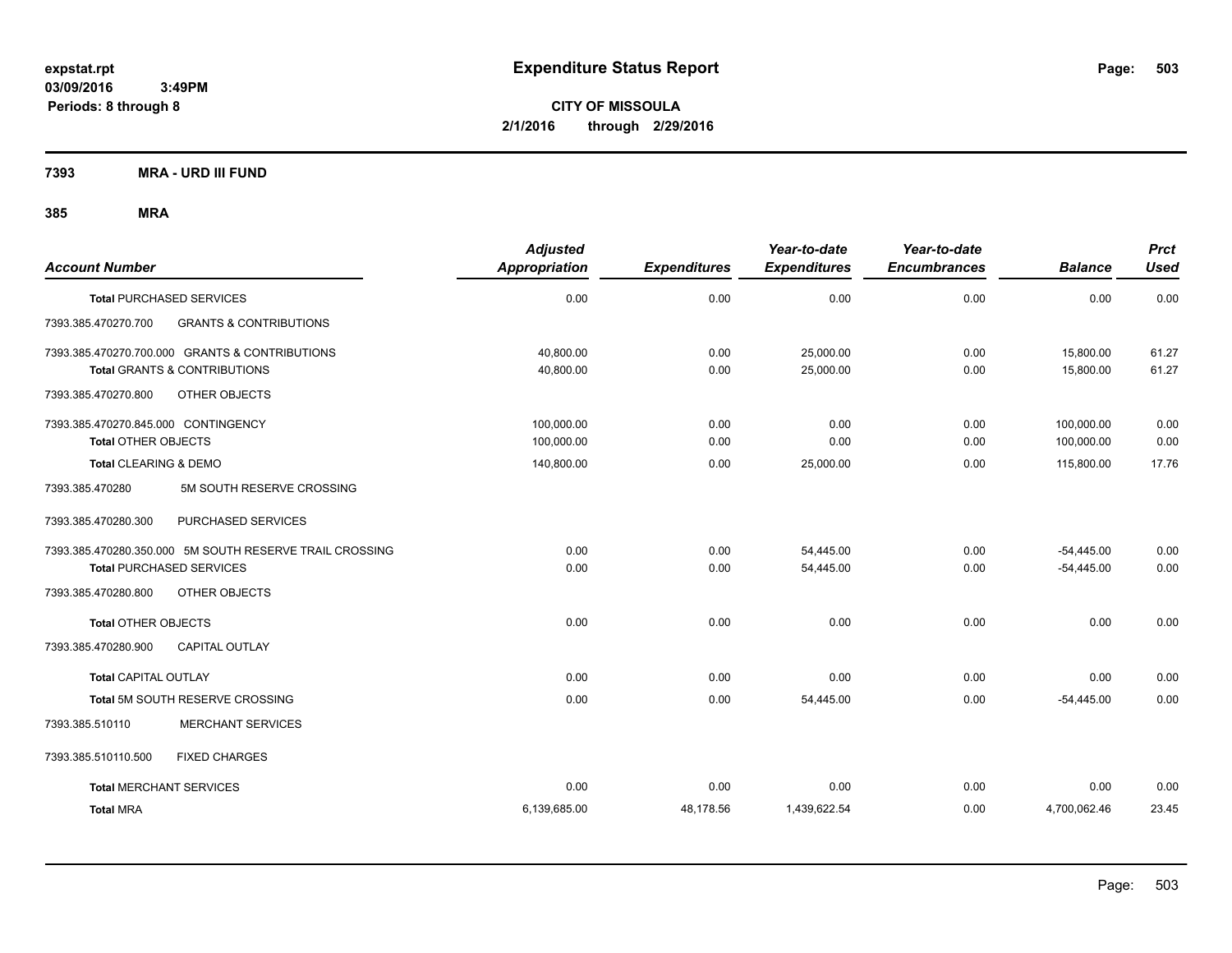**CITY OF MISSOULA 2/1/2016 through 2/29/2016**

**7393 MRA - URD III FUND**

**900 DEPRECIATION**

| <b>Account Number</b>      |                          | <b>Adjusted</b><br><b>Appropriation</b> | <b>Expenditures</b> | Year-to-date<br><b>Expenditures</b> | Year-to-date<br><b>Encumbrances</b> | <b>Balance</b> | <b>Prct</b><br><b>Used</b> |
|----------------------------|--------------------------|-----------------------------------------|---------------------|-------------------------------------|-------------------------------------|----------------|----------------------------|
| 7393.900.510000            | <b>MISCELLANEOUS</b>     |                                         |                     |                                     |                                     |                |                            |
| 7393.900.510000.800        | OTHER OBJECTS            |                                         |                     |                                     |                                     |                |                            |
| <b>Total MISCELLANEOUS</b> |                          | 0.00                                    | 0.00                | 0.00                                | 0.00                                | 0.00           | 0.00                       |
| 7393.900.510110            | <b>MERCHANT SERVICES</b> |                                         |                     |                                     |                                     |                |                            |
| 7393.900.510110.500        | <b>FIXED CHARGES</b>     |                                         |                     |                                     |                                     |                |                            |
| <b>Total DEPRECIATION</b>  |                          | 0.00                                    | 0.00                | 0.00                                | 0.00                                | 0.00           | 0.00                       |
| Total MRA - URD III FUND   |                          | 6,139,685.00                            | 48.178.56           | 1.439.622.54                        | 0.00                                | 4.700.062.46   | 23.45                      |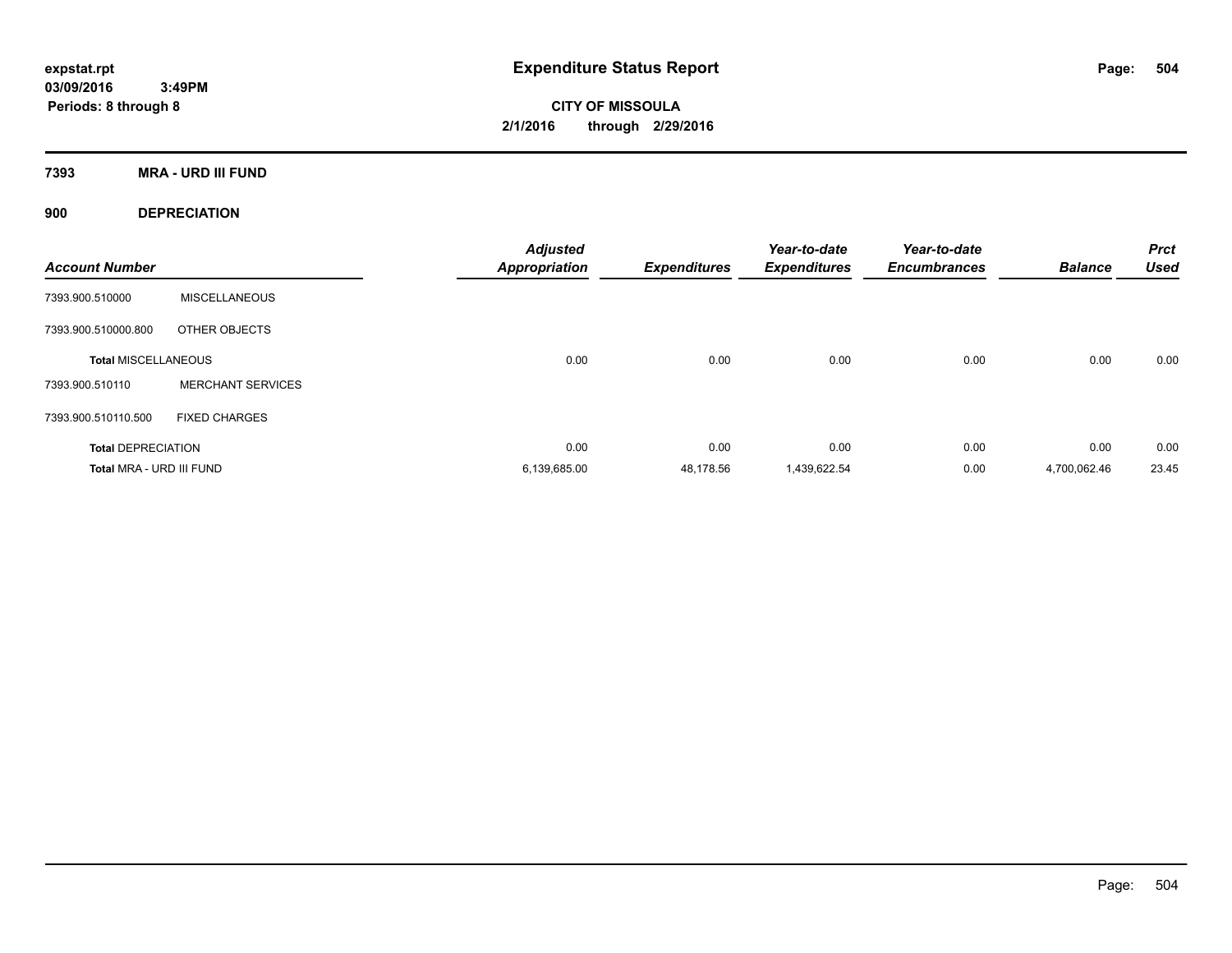**CITY OF MISSOULA 2/1/2016 through 2/29/2016**

## **7394 MRA URD III TI DEBT CLEARING FUND**

| <b>Account Number</b>  |                                            | <b>Adjusted</b><br><b>Appropriation</b> | <b>Expenditures</b> | Year-to-date<br><b>Expenditures</b> | Year-to-date<br><b>Encumbrances</b> | <b>Balance</b> | <b>Prct</b><br><b>Used</b> |
|------------------------|--------------------------------------------|-----------------------------------------|---------------------|-------------------------------------|-------------------------------------|----------------|----------------------------|
| 7394.385.470280        | 5M SOUTH RESERVE CROSSING                  |                                         |                     |                                     |                                     |                |                            |
| 7394.385.470280.800    | OTHER OBJECTS                              |                                         |                     |                                     |                                     |                |                            |
|                        | Total 5M SOUTH RESERVE CROSSING            | 0.00                                    | 0.00                | 0.00                                | 0.00                                | 0.00           | 0.00                       |
| 7394.385.521000        | <b>INTERFUND OPERATING TRANSFERS</b>       |                                         |                     |                                     |                                     |                |                            |
| 7394.385.521000.800    | OTHER OBJECTS                              |                                         |                     |                                     |                                     |                |                            |
|                        | <b>Total INTERFUND OPERATING TRANSFERS</b> | 0.00                                    | 0.00                | 0.00                                | 0.00                                | 0.00           | 0.00                       |
| 7394.385.521009        | TRANFERS TO DEBT SERVICE                   |                                         |                     |                                     |                                     |                |                            |
| 7394.385.521009.800    | <b>OTHER OBJECTS</b>                       |                                         |                     |                                     |                                     |                |                            |
|                        | Total TRANFERS TO DEBT SERVICE             | 0.00                                    | 0.00                | 0.00                                | 0.00                                | 0.00           | 0.00                       |
| 7394.385.521010        | <b>TRANSFERS TO MRA</b>                    |                                         |                     |                                     |                                     |                |                            |
| 7394.385.521010.800    | <b>OTHER OBJECTS</b>                       |                                         |                     |                                     |                                     |                |                            |
| Total TRANSFERS TO MRA |                                            | 0.00                                    | 0.00                | 0.00                                | 0.00                                | 0.00           | 0.00                       |
|                        | Total MRA URD III TI DEBT CLEARING FUND    | 0.00                                    | 0.00                | 0.00                                | 0.00                                | 0.00           | 0.00                       |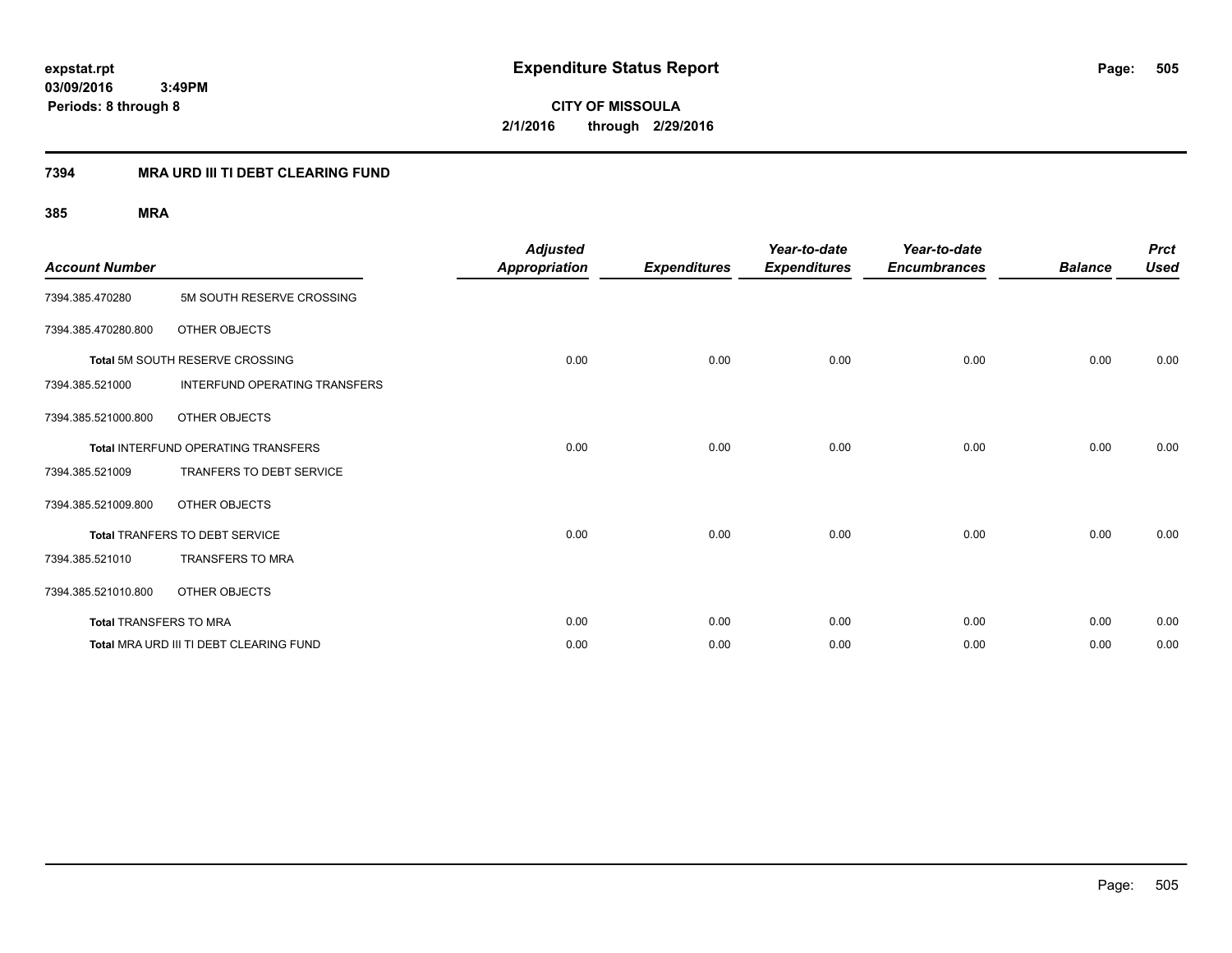**506**

**03/09/2016 3:49PM Periods: 8 through 8**

**CITY OF MISSOULA 2/1/2016 through 2/29/2016**

## **7395 MRA TAX INCREMENT DEBT SERVICE**

| <b>Account Number</b> |                                                                                                  | <b>Adjusted</b><br><b>Appropriation</b> | <b>Expenditures</b> | Year-to-date<br><b>Expenditures</b> | Year-to-date<br><b>Encumbrances</b> | <b>Balance</b>         | <b>Prct</b><br>Used |
|-----------------------|--------------------------------------------------------------------------------------------------|-----------------------------------------|---------------------|-------------------------------------|-------------------------------------|------------------------|---------------------|
| 7395.385.490200       | REVENUE BOND DEBT SERVICE                                                                        |                                         |                     |                                     |                                     |                        |                     |
| 7395.385.490200.600   | <b>DEBT SERVICE</b>                                                                              |                                         |                     |                                     |                                     |                        |                     |
|                       | 7395.385.490200.620.000 5M SO RESERVE TRAIL CROSSING-INT/FEES<br>Total REVENUE BOND DEBT SERVICE | 0.00<br>0.00                            | 0.00<br>0.00        | 700.00<br>700.00                    | 0.00<br>0.00                        | $-700.00$<br>$-700.00$ | 0.00<br>0.00        |
|                       | <b>Total MRA TAX INCREMENT DEBT SERVICE</b>                                                      | 0.00                                    | 0.00                | 700.00                              | 0.00                                | $-700.00$              | 0.00                |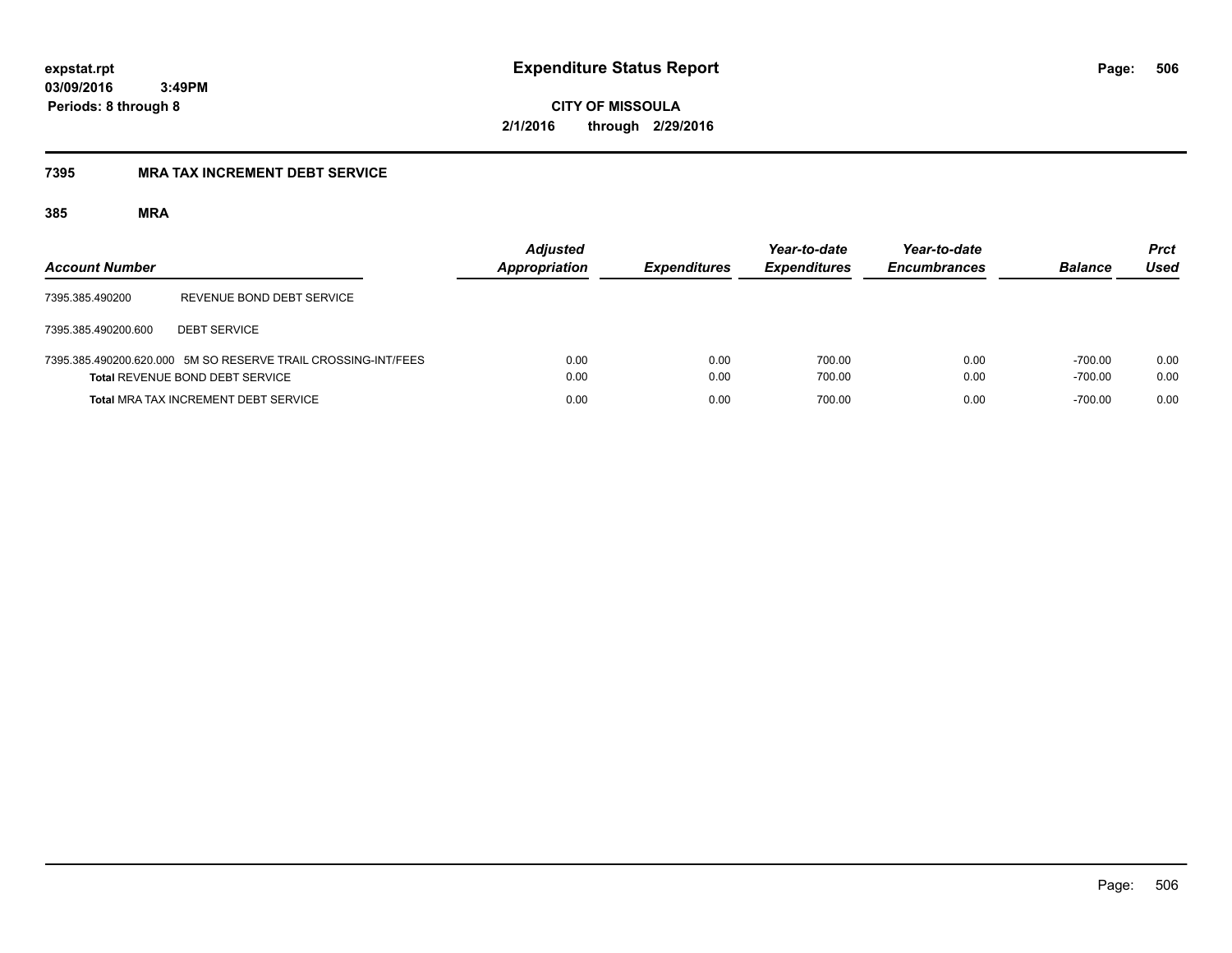**507**

**03/09/2016 3:49PM Periods: 8 through 8**

**CITY OF MISSOULA 2/1/2016 through 2/29/2016**

## **7396 NRSS DEBT SERVICE SINKING FUND**

| <b>Account Number</b>     |                     | <b>Adjusted</b><br><b>Appropriation</b> | <b>Expenditures</b> | Year-to-date<br><b>Expenditures</b> | Year-to-date<br><b>Encumbrances</b> | <b>Balance</b> | <b>Prct</b><br><b>Used</b> |
|---------------------------|---------------------|-----------------------------------------|---------------------|-------------------------------------|-------------------------------------|----------------|----------------------------|
| 7396.385.490603           | TI BOND SINKING     |                                         |                     |                                     |                                     |                |                            |
| 7396.385.490603.600       | <b>DEBT SERVICE</b> |                                         |                     |                                     |                                     |                |                            |
| <b>Total DEBT SERVICE</b> |                     | 0.00                                    | 0.00                | 0.00                                | 0.00                                | 0.00           | 0.00                       |
| 7396.385.490603.800       | OTHER OBJECTS       |                                         |                     |                                     |                                     |                |                            |
| <b>Total MRA</b>          |                     | 0.00                                    | 0.00                | 0.00                                | 0.00                                | 0.00           | 0.00                       |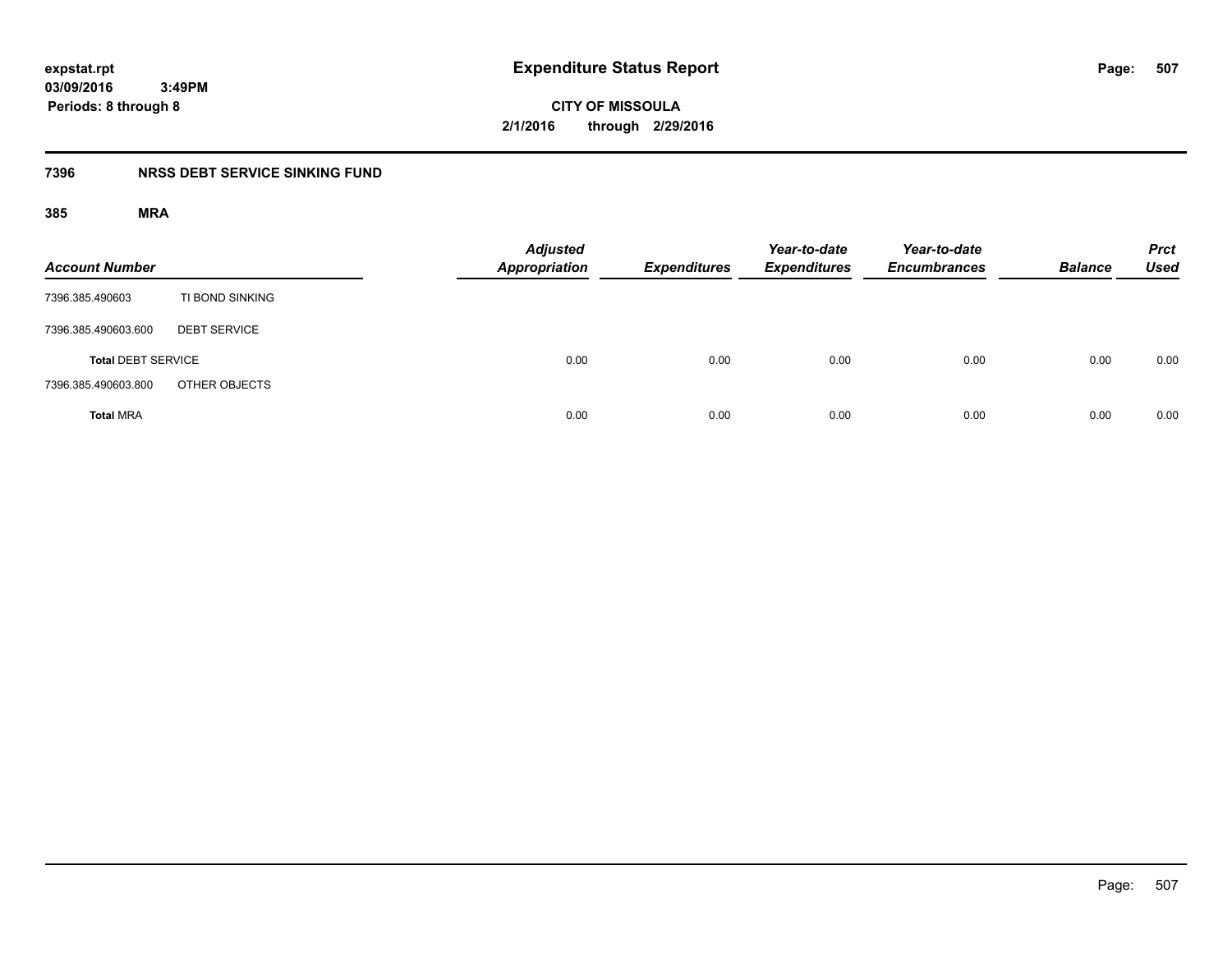**CITY OF MISSOULA 2/1/2016 through 2/29/2016**

## **7396 NRSS DEBT SERVICE SINKING FUND**

## **390 NON-DEPARTMENTAL**

| <b>Account Number</b> |                                             | Appropriation | <b>Adjusted</b> | <b>Expenditures</b> | Year-to-date<br><b>Expenditures</b> | Year-to-date<br><b>Encumbrances</b> | <b>Balance</b> | <b>Prct</b><br>Used |
|-----------------------|---------------------------------------------|---------------|-----------------|---------------------|-------------------------------------|-------------------------------------|----------------|---------------------|
| 7396.390.490200       | REVENUE BOND DEBT SERVICE                   |               |                 |                     |                                     |                                     |                |                     |
| 7396.390.490200.600   | <b>DEBT SERVICE</b>                         |               |                 |                     |                                     |                                     |                |                     |
|                       | <b>Total NRSS DEBT SERVICE SINKING FUND</b> |               | 0.00            | 0.00                | 0.00                                | 0.00                                | 0.00           | 0.00                |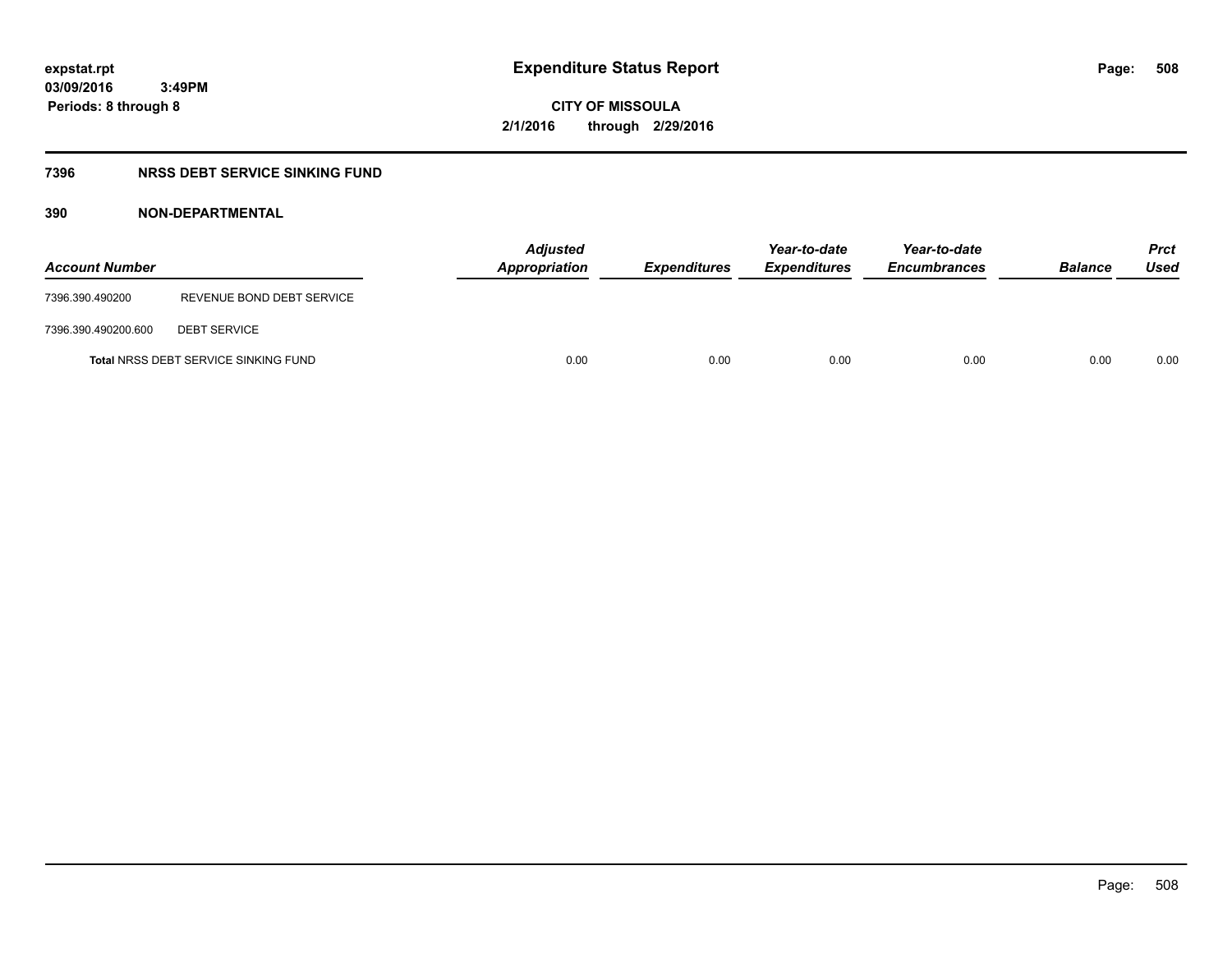## **7397 NORTH RESERVE/SCOTT ST URD**

| <b>Account Number</b>       |                                               | <b>Adjusted</b><br><b>Appropriation</b> | <b>Expenditures</b> | Year-to-date<br><b>Expenditures</b> | Year-to-date<br><b>Encumbrances</b> | <b>Balance</b> | <b>Prct</b><br><b>Used</b> |
|-----------------------------|-----------------------------------------------|-----------------------------------------|---------------------|-------------------------------------|-------------------------------------|----------------|----------------------------|
| 7397.385.470210             | <b>ADMINISTRATION</b>                         |                                         |                     |                                     |                                     |                |                            |
|                             |                                               |                                         |                     |                                     |                                     |                |                            |
| 7397.385.470210.100         | PERSONAL SERVICES                             |                                         |                     |                                     |                                     |                |                            |
|                             | <b>Total PERSONAL SERVICES</b>                | 0.00                                    | 0.00                | 0.00                                | 0.00                                | 0.00           | 0.00                       |
| 7397.385.470210.200         | <b>SUPPLIES</b>                               |                                         |                     |                                     |                                     |                |                            |
| <b>Total SUPPLIES</b>       |                                               | 0.00                                    | 0.00                | 0.00                                | 0.00                                | 0.00           | 0.00                       |
| 7397.385.470210.300         | PURCHASED SERVICES                            |                                         |                     |                                     |                                     |                |                            |
|                             | 7397.385.470210.350.000 PROFESSIONAL SERVICES | 0.00                                    | 0.00                | 710.00                              | 0.00                                | $-710.00$      | 0.00                       |
|                             | <b>Total PURCHASED SERVICES</b>               | 0.00                                    | 0.00                | 710.00                              | 0.00                                | $-710.00$      | 0.00                       |
| 7397.385.470210.700         | <b>GRANTS &amp; CONTRIBUTIONS</b>             |                                         |                     |                                     |                                     |                |                            |
|                             | <b>Total GRANTS &amp; CONTRIBUTIONS</b>       | 0.00                                    | 0.00                | 0.00                                | 0.00                                | 0.00           | 0.00                       |
| <b>Total ADMINISTRATION</b> |                                               | 0.00                                    | 0.00                | 710.00                              | 0.00                                | $-710.00$      | 0.00                       |
| 7397.385.470230             | PW FACILITY                                   |                                         |                     |                                     |                                     |                |                            |
| 7397.385.470230.300         | PURCHASED SERVICES                            |                                         |                     |                                     |                                     |                |                            |
|                             | <b>Total PURCHASED SERVICES</b>               | 0.00                                    | 0.00                | 0.00                                | 0.00                                | 0.00           | 0.00                       |
| 7397.385.470230.700         | <b>GRANTS &amp; CONTRIBUTIONS</b>             |                                         |                     |                                     |                                     |                |                            |
|                             | <b>Total GRANTS &amp; CONTRIBUTIONS</b>       | 0.00                                    | 0.00                | 0.00                                | 0.00                                | 0.00           | 0.00                       |
| 7397.385.470230.800         | OTHER OBJECTS                                 |                                         |                     |                                     |                                     |                |                            |
| <b>Total PW FACILITY</b>    |                                               | 0.00                                    | 0.00                | 0.00                                | 0.00                                | 0.00           | 0.00                       |
| 7397.385.470231             | BRETZ RV & MARINE IMPROVEMENTS                |                                         |                     |                                     |                                     |                |                            |
| 7397.385.470231.300         | PURCHASED SERVICES                            |                                         |                     |                                     |                                     |                |                            |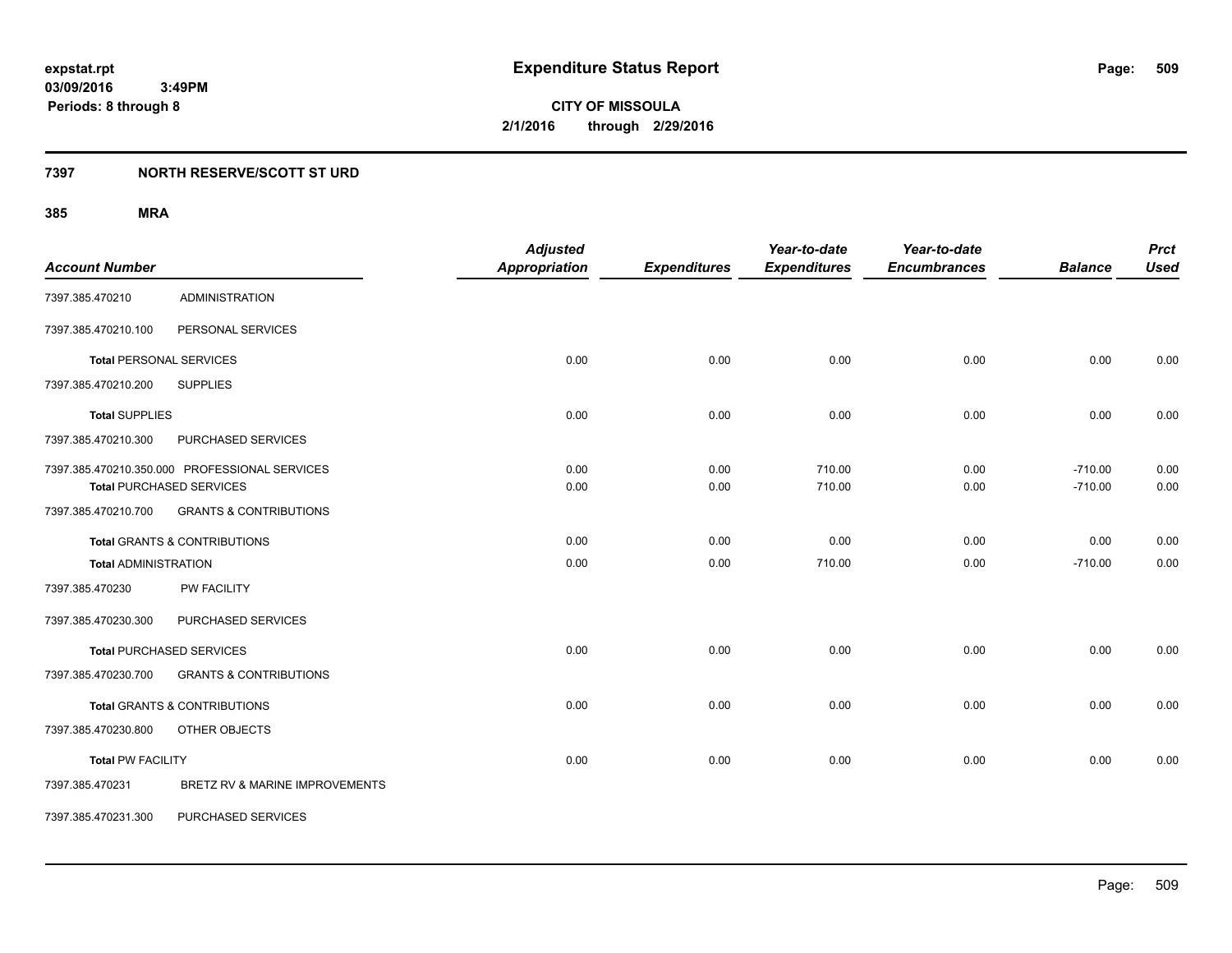## **7397 NORTH RESERVE/SCOTT ST URD**

## **385 MRA**

| <b>Account Number</b>            |                                                                | <b>Adjusted</b><br><b>Appropriation</b> | <b>Expenditures</b> | Year-to-date<br><b>Expenditures</b> | Year-to-date<br><b>Encumbrances</b> | <b>Balance</b> | <b>Prct</b><br><b>Used</b> |
|----------------------------------|----------------------------------------------------------------|-----------------------------------------|---------------------|-------------------------------------|-------------------------------------|----------------|----------------------------|
|                                  | 7397.385.470231.350.000 BRETZ PROFESSIONAL SERVICES            | 0.00                                    | 0.00                | 4,320.40                            | 0.00                                | $-4,320.40$    | 0.00                       |
|                                  | <b>Total PURCHASED SERVICES</b>                                | 0.00                                    | 0.00                | 4,320.40                            | 0.00                                | $-4,320.40$    | 0.00                       |
| 7397.385.470231.700              | <b>GRANTS &amp; CONTRIBUTIONS</b>                              |                                         |                     |                                     |                                     |                |                            |
| 7397.385.470231.700.000 BRETZ RV |                                                                | 0.00                                    | 0.00                | 114,582.00                          | 0.00                                | $-114,582.00$  | 0.00                       |
|                                  | <b>Total GRANTS &amp; CONTRIBUTIONS</b>                        | 0.00                                    | 0.00                | 114,582.00                          | 0.00                                | $-114,582.00$  | 0.00                       |
|                                  | Total BRETZ RV & MARINE IMPROVEMENTS                           | 0.00                                    | 0.00                | 118,902.40                          | 0.00                                | $-118,902.40$  | 0.00                       |
| 7397.385.470232                  | CONSUMER DIRECT IMPROVEMENTS                                   |                                         |                     |                                     |                                     |                |                            |
| 7397.385.470232.300              | PURCHASED SERVICES                                             |                                         |                     |                                     |                                     |                |                            |
|                                  | 7397.385.470232.350.000 CONSUMER DIRECT                        | 0.00                                    | 0.00                | 24,070.28                           | 0.00                                | $-24,070.28$   | 0.00                       |
|                                  | <b>Total PURCHASED SERVICES</b>                                | 0.00                                    | 0.00                | 24,070.28                           | 0.00                                | $-24,070.28$   | 0.00                       |
| 7397.385.470232.800              | OTHER OBJECTS                                                  |                                         |                     |                                     |                                     |                |                            |
| <b>Total OTHER OBJECTS</b>       |                                                                | 0.00                                    | 0.00                | 0.00                                | 0.00                                | 0.00           | 0.00                       |
|                                  | Total CONSUMER DIRECT IMPROVEMENTS                             | 0.00                                    | 0.00                | 24,070.28                           | 0.00                                | $-24,070.28$   | 0.00                       |
| 7397.385.470233                  | SCOTT ST VILLAGE IMPROVEMENTS                                  |                                         |                     |                                     |                                     |                |                            |
| 7397.385.470233.300              | PURCHASED SERVICES                                             |                                         |                     |                                     |                                     |                |                            |
|                                  | 7397.385.470233.350.000 SCOTT ST VILLAGE-PROFESSIONAL SERVICES | 0.00                                    | 0.00                | 19,109.32                           | 0.00                                | $-19,109.32$   | 0.00                       |
|                                  | <b>Total PURCHASED SERVICES</b>                                | 0.00                                    | 0.00                | 19,109.32                           | 0.00                                | $-19,109.32$   | 0.00                       |
| 7397.385.470233.800              | OTHER OBJECTS                                                  |                                         |                     |                                     |                                     |                |                            |
| <b>Total OTHER OBJECTS</b>       |                                                                | 0.00                                    | 0.00                | 0.00                                | 0.00                                | 0.00           | 0.00                       |
|                                  | Total SCOTT ST VILLAGE IMPROVEMENTS                            | 0.00                                    | 0.00                | 19,109.32                           | 0.00                                | $-19,109.32$   | 0.00                       |
| 7397.385.470240                  | <b>REHAB LOANS</b>                                             |                                         |                     |                                     |                                     |                |                            |
|                                  |                                                                |                                         |                     |                                     |                                     |                |                            |

7397.385.470240.700 GRANTS & CONTRIBUTIONS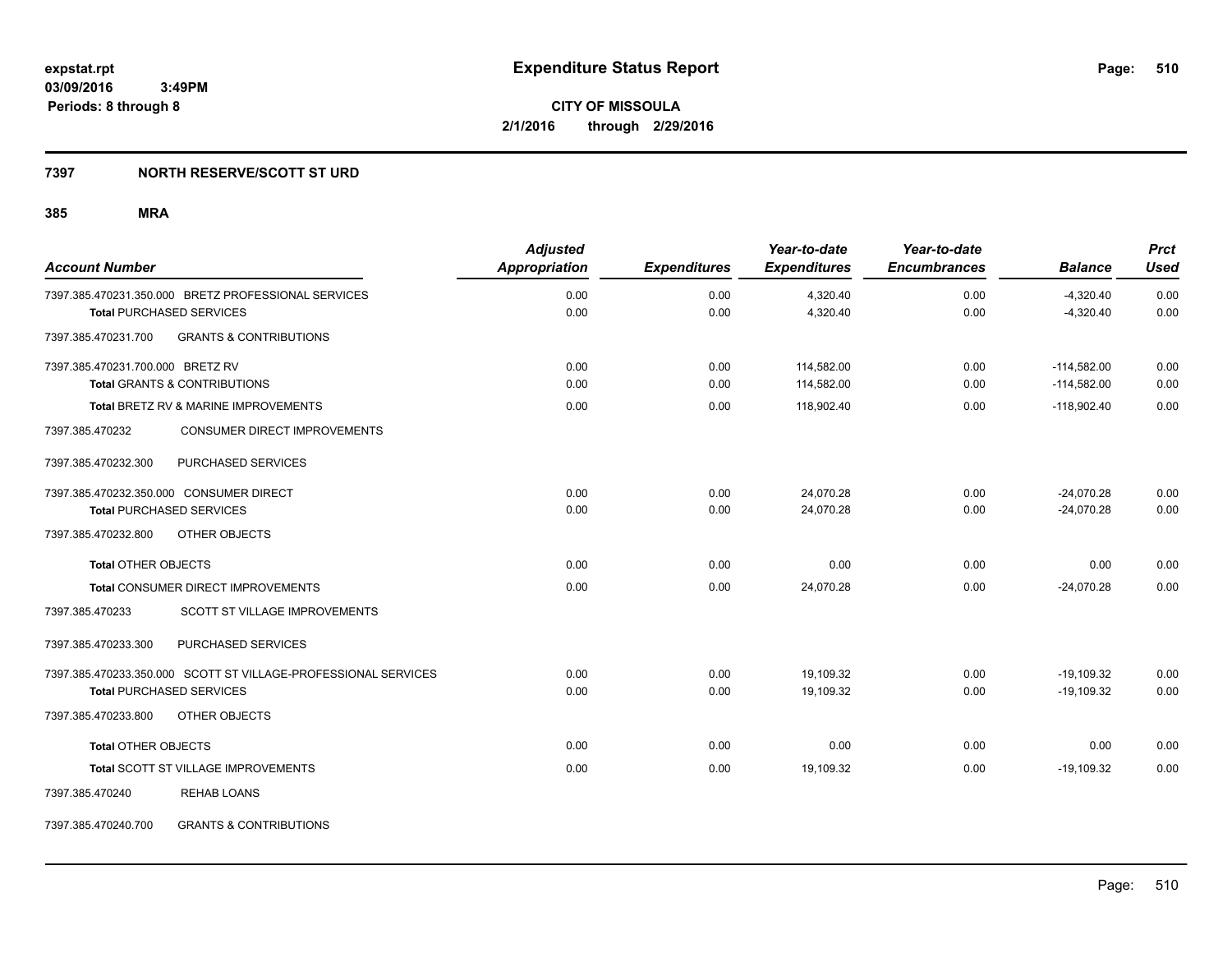**CITY OF MISSOULA 2/1/2016 through 2/29/2016**

## **7397 NORTH RESERVE/SCOTT ST URD**

| <b>Account Number</b>            |                                         | <b>Adjusted</b><br><b>Appropriation</b> | <b>Expenditures</b> | Year-to-date<br><b>Expenditures</b> | Year-to-date<br><b>Encumbrances</b> | <b>Balance</b> | <b>Prct</b><br><b>Used</b> |
|----------------------------------|-----------------------------------------|-----------------------------------------|---------------------|-------------------------------------|-------------------------------------|----------------|----------------------------|
| <b>Total REHAB LOANS</b>         |                                         | 0.00                                    | 0.00                | 0.00                                | 0.00                                | 0.00           | 0.00                       |
| 7397.385.470250                  | <b>RELOCATION PAYMENTS</b>              |                                         |                     |                                     |                                     |                |                            |
| 7397.385.470250.800              | OTHER OBJECTS                           |                                         |                     |                                     |                                     |                |                            |
|                                  | <b>Total RELOCATION PAYMENTS</b>        | 0.00                                    | 0.00                | 0.00                                | 0.00                                | 0.00           | 0.00                       |
| 7397.385.470260                  | PLANNING & MGMT                         |                                         |                     |                                     |                                     |                |                            |
| 7397.385.470260.300              | PURCHASED SERVICES                      |                                         |                     |                                     |                                     |                |                            |
|                                  | <b>Total PURCHASED SERVICES</b>         | 0.00                                    | 0.00                | 0.00                                | 0.00                                | 0.00           | 0.00                       |
| 7397.385.470260.800              | OTHER OBJECTS                           |                                         |                     |                                     |                                     |                |                            |
| <b>Total PLANNING &amp; MGMT</b> |                                         | 0.00                                    | 0.00                | 0.00                                | 0.00                                | 0.00           | 0.00                       |
| 7397.385.470270                  | <b>CLEARING &amp; DEMO</b>              |                                         |                     |                                     |                                     |                |                            |
| 7397.385.470270.700              | <b>GRANTS &amp; CONTRIBUTIONS</b>       |                                         |                     |                                     |                                     |                |                            |
|                                  | <b>Total GRANTS &amp; CONTRIBUTIONS</b> | 0.00                                    | 0.00                | 0.00                                | 0.00                                | 0.00           | 0.00                       |
| 7397.385.470270.800              | OTHER OBJECTS                           |                                         |                     |                                     |                                     |                |                            |
| Total CLEARING & DEMO            |                                         | 0.00                                    | 0.00                | 0.00                                | 0.00                                | 0.00           | 0.00                       |
| 7397.385.510110                  | <b>MERCHANT SERVICES</b>                |                                         |                     |                                     |                                     |                |                            |
| 7397.385.510110.500              | <b>FIXED CHARGES</b>                    |                                         |                     |                                     |                                     |                |                            |
|                                  | <b>Total MERCHANT SERVICES</b>          | 0.00                                    | 0.00                | 0.00                                | 0.00                                | 0.00           | 0.00                       |
|                                  | Total NORTH RESERVE/SCOTT ST URD        | 0.00                                    | 0.00                | 162,792.00                          | 0.00                                | $-162,792.00$  | 0.00                       |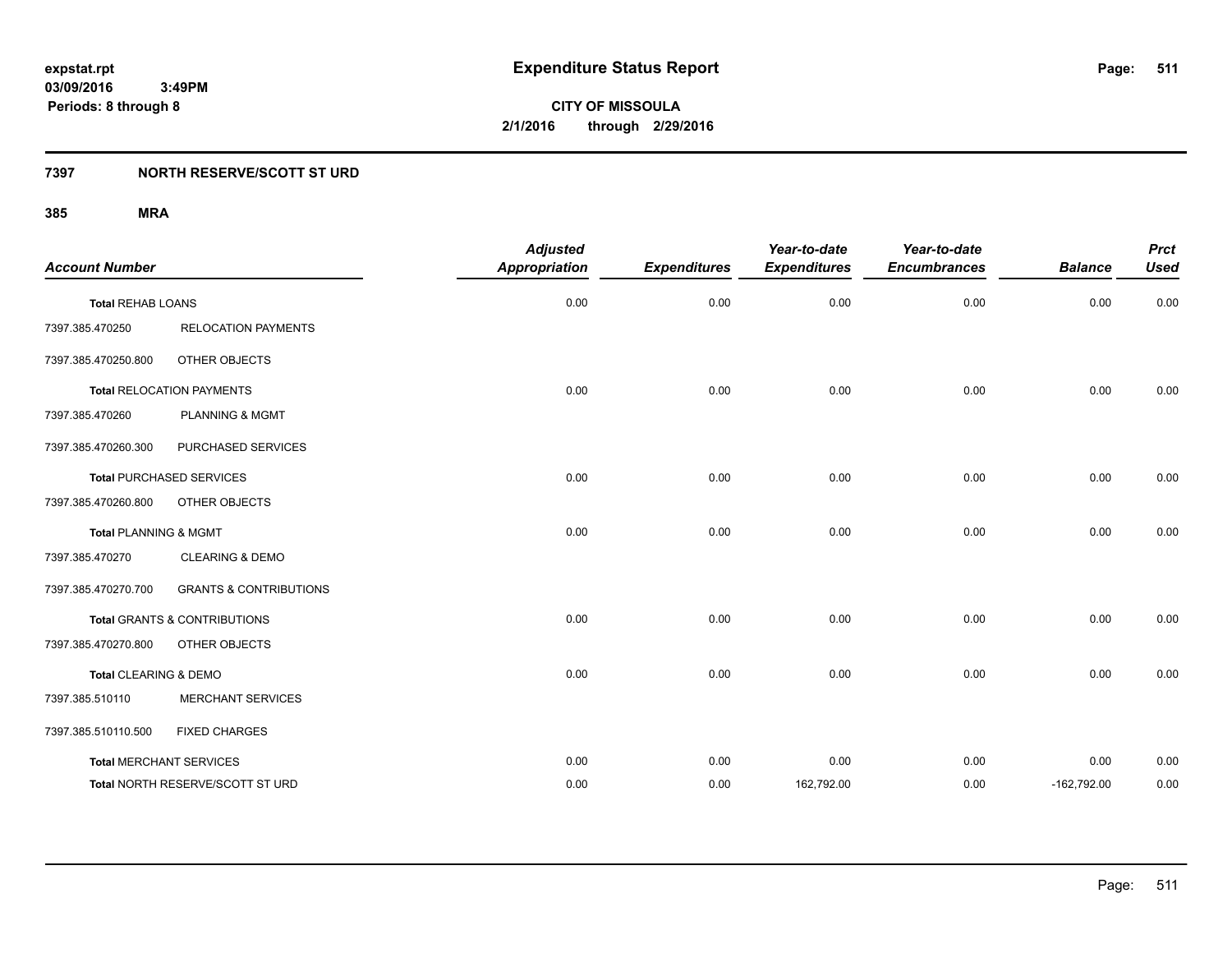**CITY OF MISSOULA 2/1/2016 through 2/29/2016**

**7398 HELLGATE URD**

| <b>Account Number</b>      |                                         | <b>Adjusted</b><br>Appropriation | <b>Expenditures</b> | Year-to-date<br><b>Expenditures</b> | Year-to-date<br><b>Encumbrances</b> | <b>Balance</b> | <b>Prct</b><br><b>Used</b> |
|----------------------------|-----------------------------------------|----------------------------------|---------------------|-------------------------------------|-------------------------------------|----------------|----------------------------|
| 7398.385.470220            | PROPERTY ACQUISITION                    |                                  |                     |                                     |                                     |                |                            |
| 7398.385.470220.900        | CAPITAL OUTLAY                          |                                  |                     |                                     |                                     |                |                            |
|                            | Total PROPERTY ACQUISITION              | 0.00                             | 0.00                | 0.00                                | 0.00                                | 0.00           | 0.00                       |
| 7398.385.470230            | PW FACILITY                             |                                  |                     |                                     |                                     |                |                            |
| 7398.385.470230.300        | PURCHASED SERVICES                      |                                  |                     |                                     |                                     |                |                            |
|                            | <b>Total PURCHASED SERVICES</b>         | 0.00                             | 0.00                | 0.00                                | 0.00                                | 0.00           | 0.00                       |
| 7398.385.470230.700        | <b>GRANTS &amp; CONTRIBUTIONS</b>       |                                  |                     |                                     |                                     |                |                            |
|                            | Total GRANTS & CONTRIBUTIONS            | 0.00                             | 0.00                | 0.00                                | 0.00                                | 0.00           | 0.00                       |
| 7398.385.470230.800        | OTHER OBJECTS                           |                                  |                     |                                     |                                     |                |                            |
| <b>Total OTHER OBJECTS</b> |                                         | 0.00                             | 0.00                | 0.00                                | 0.00                                | 0.00           | 0.00                       |
| 7398.385.470230.900        | <b>CAPITAL OUTLAY</b>                   |                                  |                     |                                     |                                     |                |                            |
| <b>Total PW FACILITY</b>   |                                         | 0.00                             | 0.00                | 0.00                                | 0.00                                | 0.00           | 0.00                       |
| 7398.385.470240            | <b>REHAB LOANS</b>                      |                                  |                     |                                     |                                     |                |                            |
| 7398.385.470240.700        | <b>GRANTS &amp; CONTRIBUTIONS</b>       |                                  |                     |                                     |                                     |                |                            |
|                            | <b>Total GRANTS &amp; CONTRIBUTIONS</b> | 0.00                             | 0.00                | 0.00                                | 0.00                                | 0.00           | 0.00                       |
| 7398.385.470240.800        | OTHER OBJECTS                           |                                  |                     |                                     |                                     |                |                            |
| <b>Total REHAB LOANS</b>   |                                         | 0.00                             | 0.00                | 0.00                                | 0.00                                | 0.00           | 0.00                       |
| 7398.385.470250            | <b>RELOCATION PAYMENTS</b>              |                                  |                     |                                     |                                     |                |                            |
| 7398.385.470250.700        | <b>GRANTS &amp; CONTRIBUTIONS</b>       |                                  |                     |                                     |                                     |                |                            |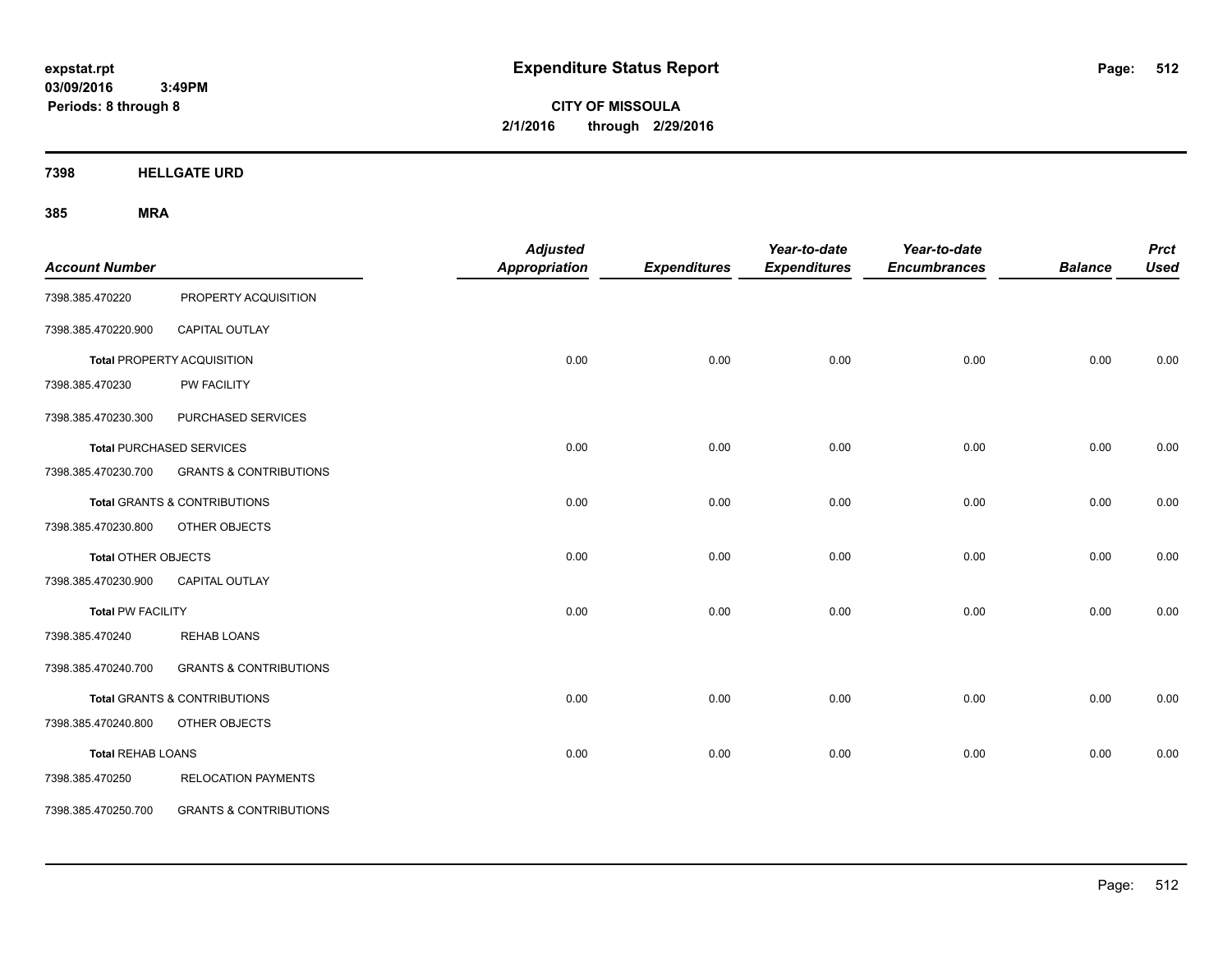**CITY OF MISSOULA 2/1/2016 through 2/29/2016**

**7398 HELLGATE URD**

| <b>Account Number</b>     |                                         | <b>Adjusted</b><br><b>Appropriation</b> | <b>Expenditures</b> | Year-to-date<br><b>Expenditures</b> | Year-to-date<br><b>Encumbrances</b> | <b>Balance</b> | <b>Prct</b><br><b>Used</b> |
|---------------------------|-----------------------------------------|-----------------------------------------|---------------------|-------------------------------------|-------------------------------------|----------------|----------------------------|
|                           | Total GRANTS & CONTRIBUTIONS            | 0.00                                    | 0.00                | 0.00                                | 0.00                                | 0.00           | 0.00                       |
| 7398.385.470250.800       | OTHER OBJECTS                           |                                         |                     |                                     |                                     |                |                            |
|                           | <b>Total RELOCATION PAYMENTS</b>        | 0.00                                    | 0.00                | 0.00                                | 0.00                                | 0.00           | 0.00                       |
| 7398.385.470260           | <b>PLANNING &amp; MGMT</b>              |                                         |                     |                                     |                                     |                |                            |
| 7398.385.470260.300       | PURCHASED SERVICES                      |                                         |                     |                                     |                                     |                |                            |
|                           | <b>Total PURCHASED SERVICES</b>         | 0.00                                    | 0.00                | 0.00                                | 0.00                                | 0.00           | 0.00                       |
| 7398.385.470260.700       | <b>GRANTS &amp; CONTRIBUTIONS</b>       |                                         |                     |                                     |                                     |                |                            |
|                           | Total GRANTS & CONTRIBUTIONS            | 0.00                                    | 0.00                | 0.00                                | 0.00                                | 0.00           | 0.00                       |
| 7398.385.470260.800       | OTHER OBJECTS                           |                                         |                     |                                     |                                     |                |                            |
| Total PLANNING & MGMT     |                                         | 0.00                                    | 0.00                | 0.00                                | 0.00                                | 0.00           | 0.00                       |
| 7398.385.470270           | <b>CLEARING &amp; DEMO</b>              |                                         |                     |                                     |                                     |                |                            |
| 7398.385.470270.300       | PURCHASED SERVICES                      |                                         |                     |                                     |                                     |                |                            |
|                           | <b>Total PURCHASED SERVICES</b>         | 0.00                                    | 0.00                | 0.00                                | 0.00                                | 0.00           | 0.00                       |
| 7398.385.470270.700       | <b>GRANTS &amp; CONTRIBUTIONS</b>       |                                         |                     |                                     |                                     |                |                            |
|                           | <b>Total GRANTS &amp; CONTRIBUTIONS</b> | 0.00                                    | 0.00                | 0.00                                | 0.00                                | 0.00           | 0.00                       |
| 7398.385.470270.800       | OTHER OBJECTS                           |                                         |                     |                                     |                                     |                |                            |
| Total OTHER OBJECTS       |                                         | 0.00                                    | 0.00                | 0.00                                | 0.00                                | 0.00           | 0.00                       |
| 7398.385.470270.900       | <b>CAPITAL OUTLAY</b>                   |                                         |                     |                                     |                                     |                |                            |
| Total CLEARING & DEMO     |                                         | 0.00                                    | 0.00                | 0.00                                | 0.00                                | 0.00           | 0.00                       |
| <b>Total HELLGATE URD</b> |                                         | 0.00                                    | 0.00                | 0.00                                | 0.00                                | 0.00           | 0.00                       |
|                           |                                         |                                         |                     |                                     |                                     |                |                            |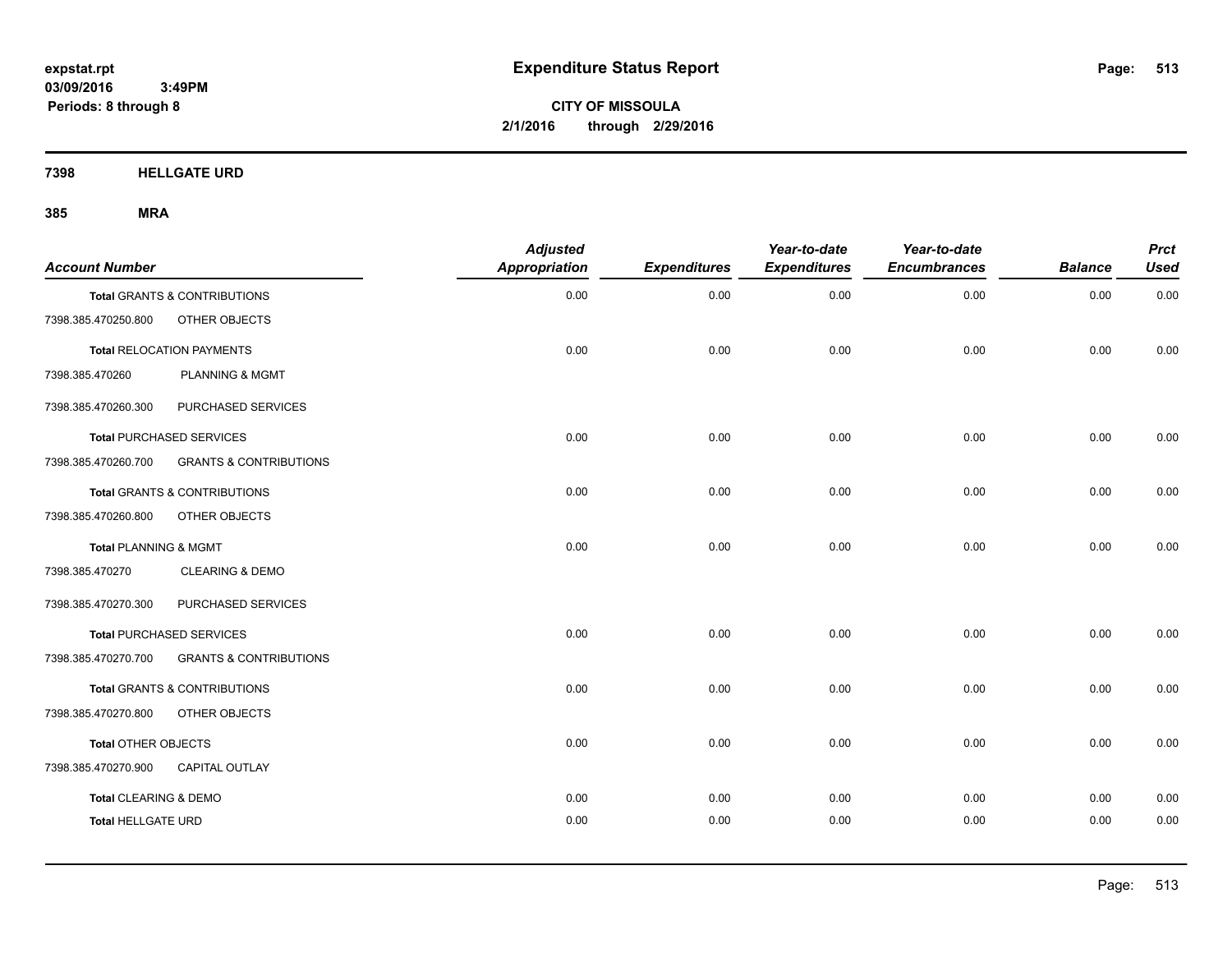**CITY OF MISSOULA 2/1/2016 through 2/29/2016**

## **7399 INTERMOUNTAIN BOND DEBT SERVICE**

| <b>Account Number</b>             |                                 | <b>Adjusted</b><br><b>Appropriation</b> | <b>Expenditures</b> | Year-to-date<br><b>Expenditures</b> | Year-to-date<br><b>Encumbrances</b> | <b>Balance</b> | <b>Prct</b><br><b>Used</b> |
|-----------------------------------|---------------------------------|-----------------------------------------|---------------------|-------------------------------------|-------------------------------------|----------------|----------------------------|
| 7399.385.490200                   | REVENUE BOND DEBT SERVICE       |                                         |                     |                                     |                                     |                |                            |
| 7399.385.490200.600               | <b>DEBT SERVICE</b>             |                                         |                     |                                     |                                     |                |                            |
| 7399.385.490200.610.000 PRINCIPAL |                                 | 72,000.00                               | 0.00                | 37,500.00                           | 0.00                                | 34,500.00      | 52.08                      |
| 7399.385.490200.620.000 INTEREST  |                                 | 73,769.00                               | 0.00                | 36,331.88                           | 0.00                                | 37.437.12      | 49.25                      |
|                                   | Total REVENUE BOND DEBT SERVICE | 145,769.00                              | 0.00                | 73,831.88                           | 0.00                                | 71,937.12      | 50.65                      |
| 7399.385.510110                   | <b>MERCHANT SERVICES</b>        |                                         |                     |                                     |                                     |                |                            |
| 7399.385.510110.500               | <b>FIXED CHARGES</b>            |                                         |                     |                                     |                                     |                |                            |
| <b>Total MERCHANT SERVICES</b>    |                                 | 0.00                                    | 0.00                | 0.00                                | 0.00                                | 0.00           | 0.00                       |
| <b>Total MRA</b>                  |                                 | 145,769.00                              | 0.00                | 73,831.88                           | 0.00                                | 71,937.12      | 50.65                      |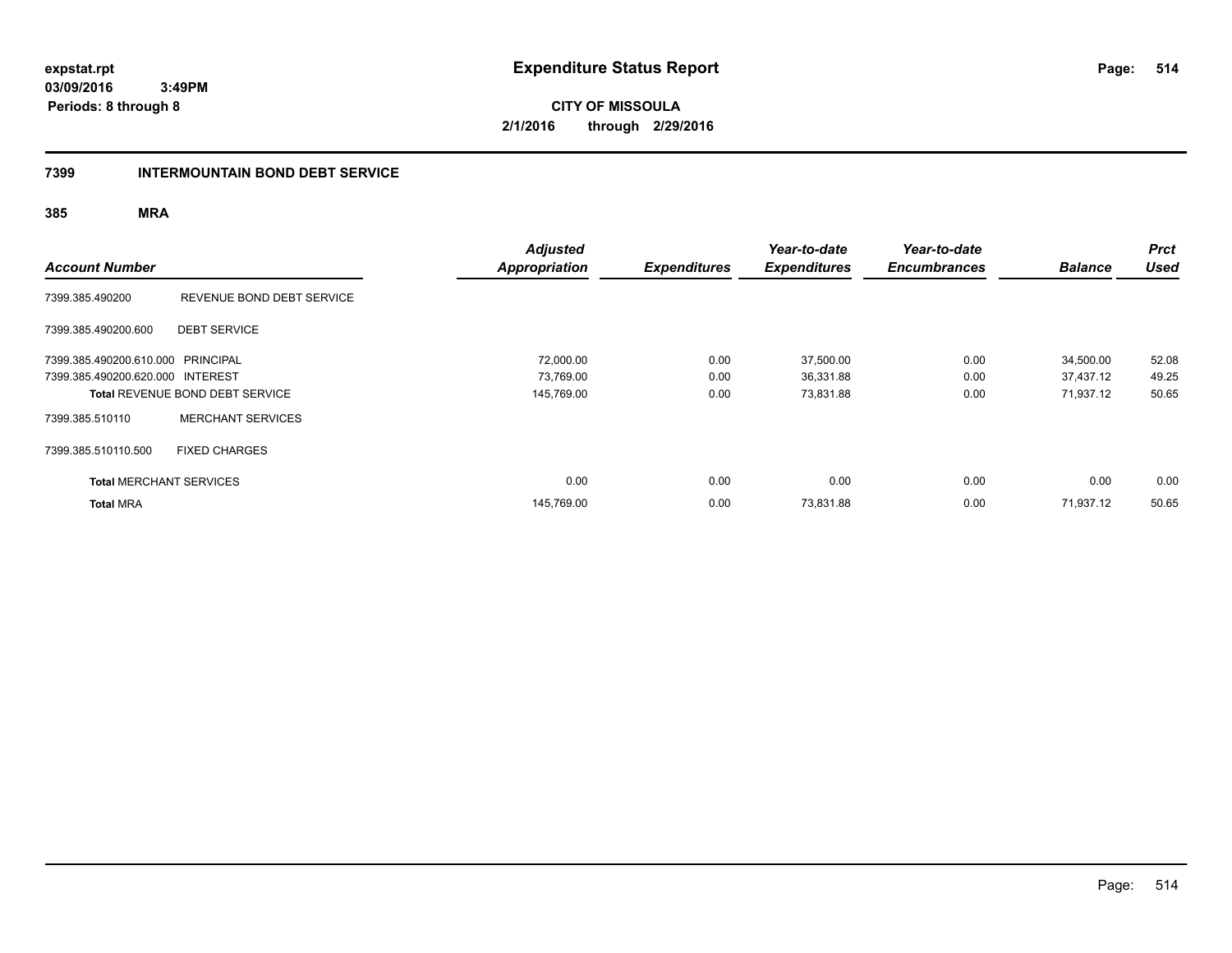**CITY OF MISSOULA 2/1/2016 through 2/29/2016**

## **7399 INTERMOUNTAIN BOND DEBT SERVICE**

## **390 NON-DEPARTMENTAL**

| <b>Account Number</b>         |                                              | <b>Adjusted</b><br><b>Appropriation</b> | <b>Expenditures</b> | Year-to-date<br><b>Expenditures</b> | Year-to-date<br><b>Encumbrances</b> | <b>Balance</b> | <b>Prct</b><br>Used |
|-------------------------------|----------------------------------------------|-----------------------------------------|---------------------|-------------------------------------|-------------------------------------|----------------|---------------------|
| 7399.390.490604               | TI BOND RESERVE                              |                                         |                     |                                     |                                     |                |                     |
| 7399.390.490604.800           | OTHER OBJECTS                                |                                         |                     |                                     |                                     |                |                     |
| <b>Total NON-DEPARTMENTAL</b> |                                              | 0.00                                    | 0.00                | 0.00                                | 0.00                                | 0.00           | 0.00                |
|                               | <b>Total INTERMOUNTAIN BOND DEBT SERVICE</b> | 145,769.00                              | 0.00                | 73,831.88                           | 0.00                                | 71,937.12      | 50.65               |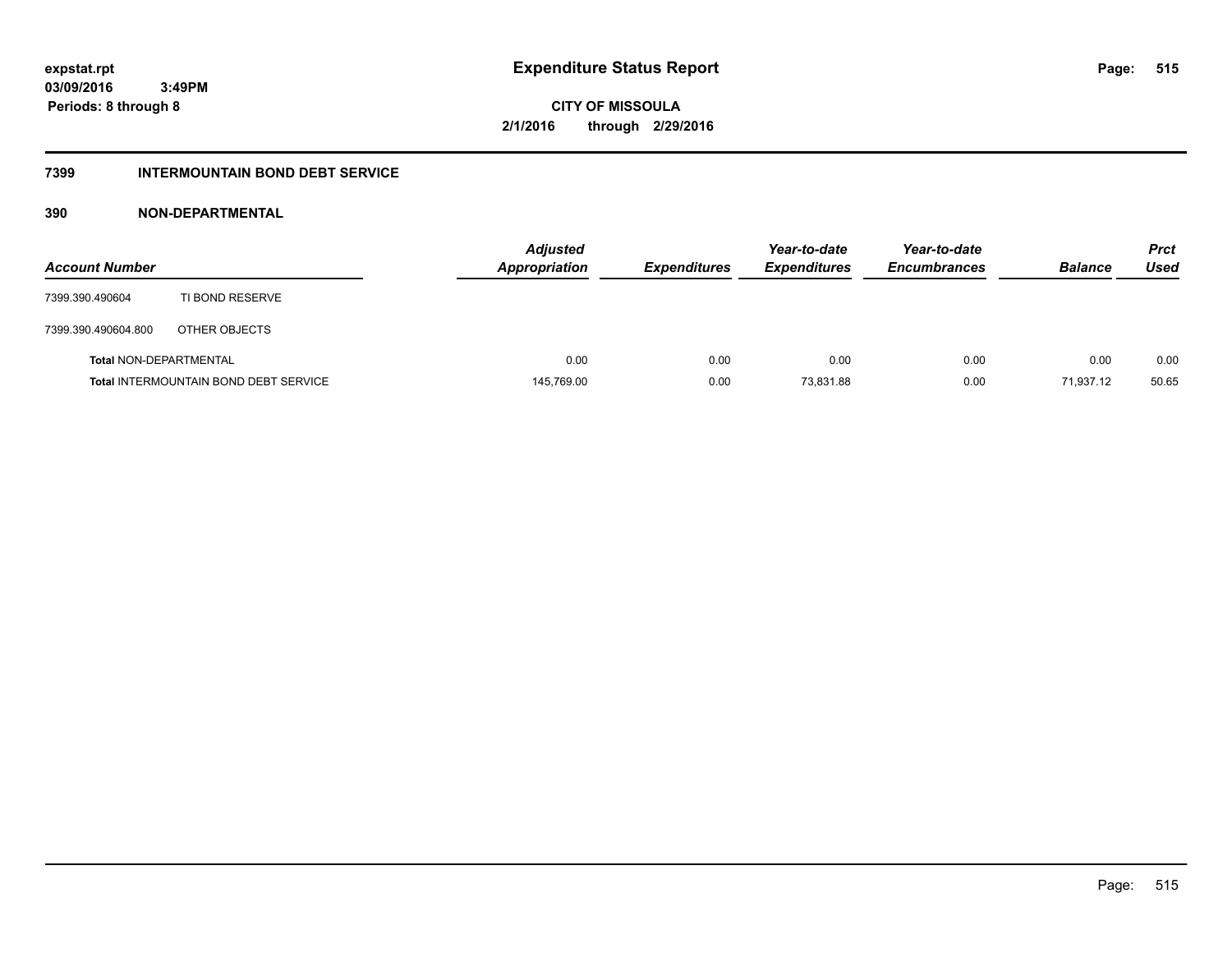**CITY OF MISSOULA 2/1/2016 through 2/29/2016**

## **7400 FRONT ST BOND CLEARING**

| <b>Account Number</b>            |                                                  | <b>Adjusted</b><br><b>Appropriation</b> | <b>Expenditures</b> | Year-to-date<br><b>Expenditures</b> | Year-to-date<br><b>Encumbrances</b> | <b>Balance</b> | <b>Prct</b><br><b>Used</b> |
|----------------------------------|--------------------------------------------------|-----------------------------------------|---------------------|-------------------------------------|-------------------------------------|----------------|----------------------------|
| 7400.385.470210                  | <b>ADMINISTRATION</b>                            |                                         |                     |                                     |                                     |                |                            |
| 7400.385.470210.800              | OTHER OBJECTS                                    |                                         |                     |                                     |                                     |                |                            |
| 7400.385.470210.820.603          | <b>TRANSFERS TO OTHER FUNDS</b>                  | 146,472.00                              | 0.00                | 0.00                                | 0.00                                | 146,472.00     | 0.00                       |
| 7400.385.470210.820.604          | TRANSFERS TO OTHER FUNDS                         | 142,630.00                              | 0.00                | 0.00                                | 0.00                                | 142,630.00     | 0.00                       |
|                                  | 7400.385.470210.820.605 TRANSFERS TO OTHER FUNDS | 164,160.00                              | 0.00                | 0.00                                | 0.00                                | 164,160.00     | 0.00                       |
| <b>Total ADMINISTRATION</b>      |                                                  | 453,262.00                              | 0.00                | 0.00                                | 0.00                                | 453,262.00     | 0.00                       |
| 7400.385.470260                  | <b>PLANNING &amp; MGMT</b>                       |                                         |                     |                                     |                                     |                |                            |
| 7400.385.470260.700              | <b>GRANTS &amp; CONTRIBUTIONS</b>                |                                         |                     |                                     |                                     |                |                            |
| <b>Total PLANNING &amp; MGMT</b> |                                                  | 0.00                                    | 0.00                | 0.00                                | 0.00                                | 0.00           | 0.00                       |
| 7400.385.510110                  | <b>MERCHANT SERVICES</b>                         |                                         |                     |                                     |                                     |                |                            |
| 7400.385.510110.500              | <b>FIXED CHARGES</b>                             |                                         |                     |                                     |                                     |                |                            |
| <b>Total MERCHANT SERVICES</b>   |                                                  | 0.00                                    | 0.00                | 0.00                                | 0.00                                | 0.00           | 0.00                       |
|                                  | Total FRONT ST BOND CLEARING                     | 453,262.00                              | 0.00                | 0.00                                | 0.00                                | 453,262.00     | 0.00                       |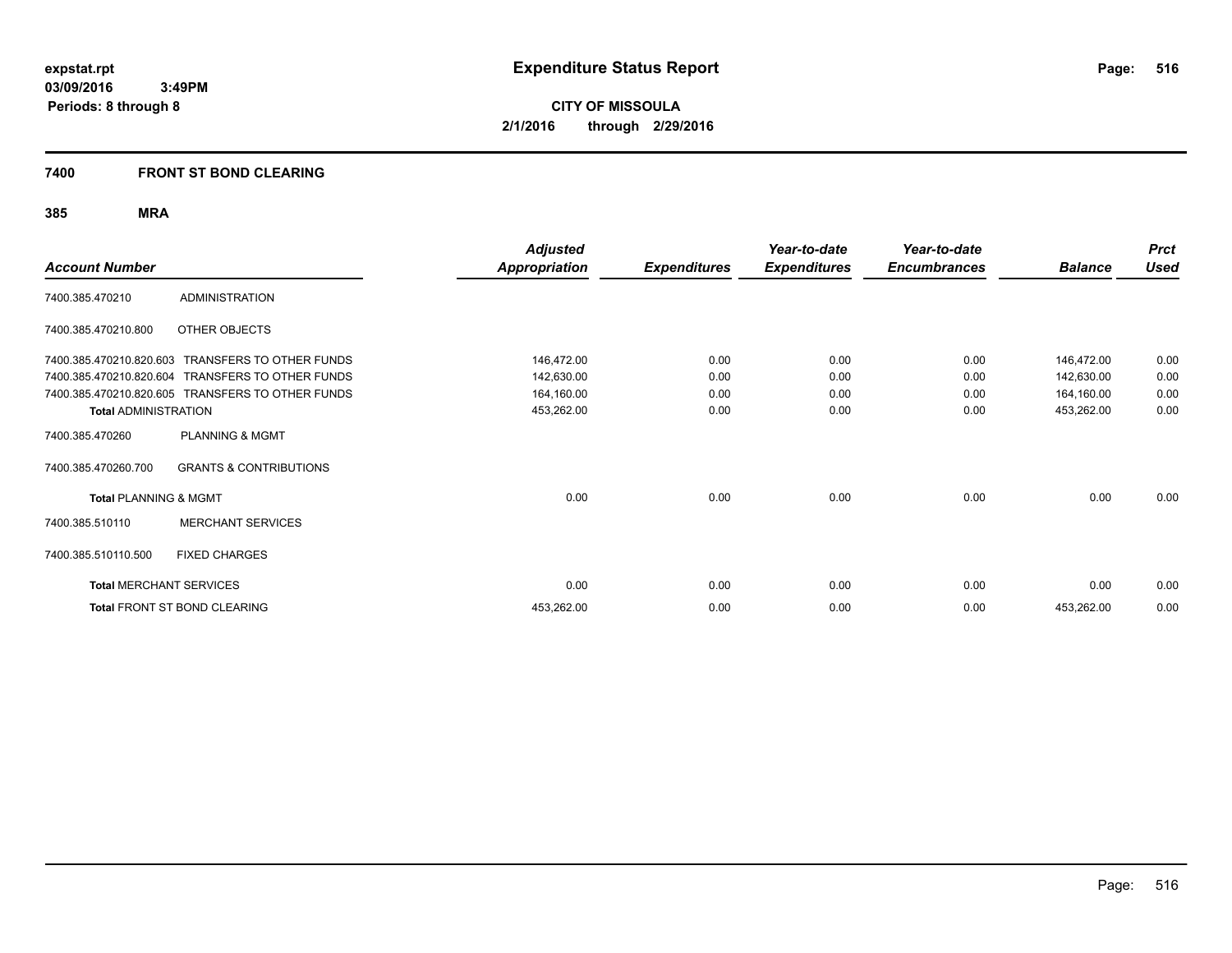## **7401 FRONT ST PARKING STRUCTURE**

|                                   |                                                 | <b>Adjusted</b> |                     | Year-to-date        | Year-to-date        |                | <b>Prct</b> |
|-----------------------------------|-------------------------------------------------|-----------------|---------------------|---------------------|---------------------|----------------|-------------|
| <b>Account Number</b>             |                                                 | Appropriation   | <b>Expenditures</b> | <b>Expenditures</b> | <b>Encumbrances</b> | <b>Balance</b> | <b>Used</b> |
| 7401.385.470210                   | <b>ADMINISTRATION</b>                           |                 |                     |                     |                     |                |             |
| 7401.385.470210.800               | OTHER OBJECTS                                   |                 |                     |                     |                     |                |             |
| <b>Total ADMINISTRATION</b>       |                                                 | 0.00            | 0.00                | 0.00                | 0.00                | 0.00           | 0.00        |
| 7401.385.490000                   | <b>DEBT SERVICE</b>                             |                 |                     |                     |                     |                |             |
| 7401.385.490000.600               | <b>DEBT SERVICE</b>                             |                 |                     |                     |                     |                |             |
| 7401.385.490000.610.000 PRINCIPAL |                                                 | 30,000.00       | 0.00                | 74,000.00           | 0.00                | $-44,000.00$   | 246.67      |
|                                   | 7401.385.490000.620.000 INTEREST / SERVICE FEES | 0.00            | 0.00                | 54,885.00           | 0.00                | $-54,885.00$   | 0.00        |
| <b>Total DEBT SERVICE</b>         |                                                 | 30,000.00       | 0.00                | 128,885.00          | 0.00                | $-98,885.00$   | 429.62      |
| 7401.385.510110                   | <b>MERCHANT SERVICES</b>                        |                 |                     |                     |                     |                |             |
| 7401.385.510110.500               | <b>FIXED CHARGES</b>                            |                 |                     |                     |                     |                |             |
|                                   | 7401.385.510110.550.000 MERCHANT SERVICE FEES   | 116,134.00      | 0.00                | 0.00                | 0.00                | 116,134.00     | 0.00        |
| <b>Total MERCHANT SERVICES</b>    |                                                 | 116,134.00      | 0.00                | 0.00                | 0.00                | 116,134.00     | 0.00        |
| 7401.385.522000                   | PTI PAYMENT TO MPC                              |                 |                     |                     |                     |                |             |
| 7401.385.522000.300               | PURCHASED SERVICES                              |                 |                     |                     |                     |                |             |
| Total PTI PAYMENT TO MPC          |                                                 | 0.00            | 0.00                | 0.00                | 0.00                | 0.00           | 0.00        |
|                                   | <b>Total FRONT ST PARKING STRUCTURE</b>         | 146,134.00      | 0.00                | 128,885.00          | 0.00                | 17,249.00      | 88.20       |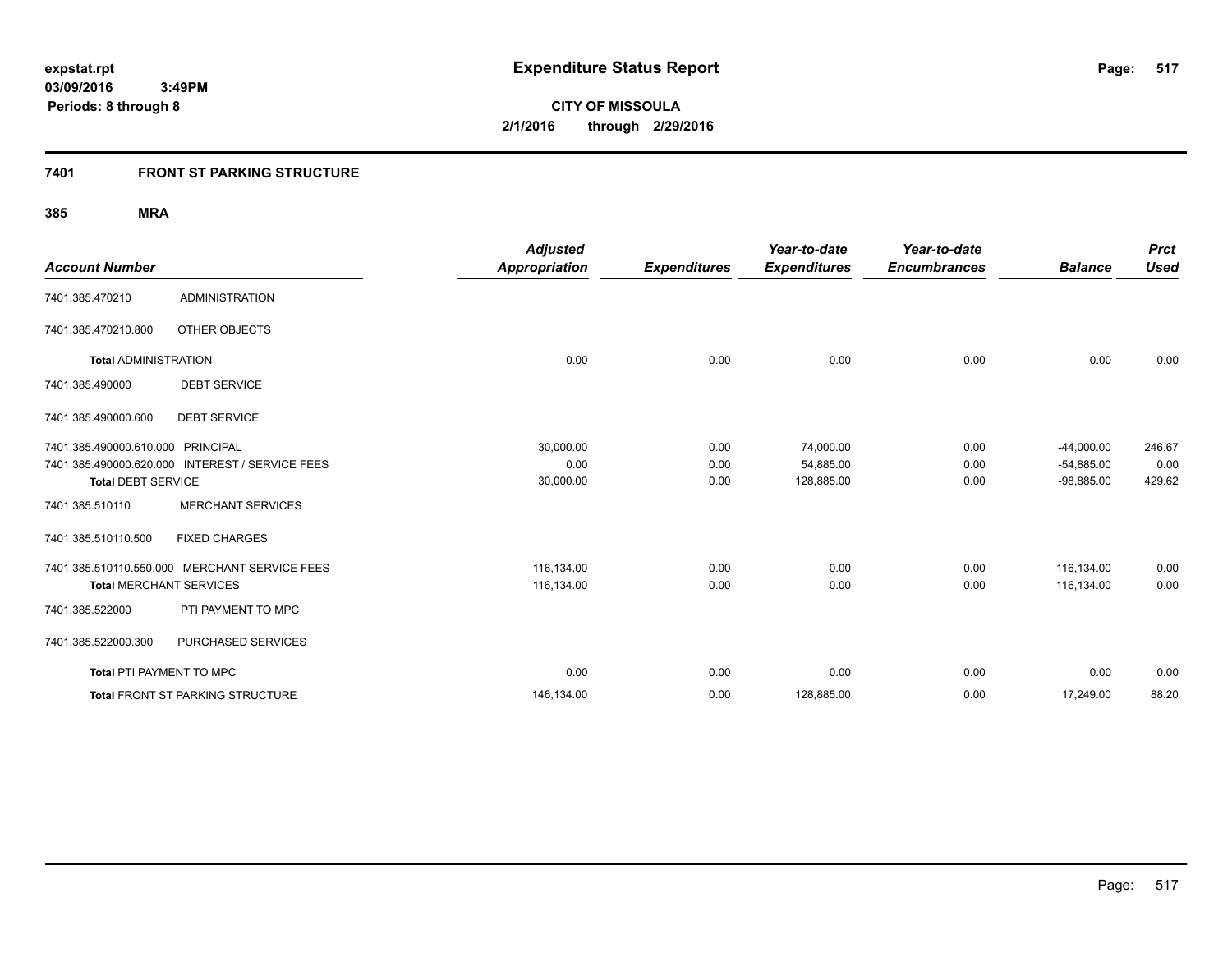**CITY OF MISSOULA 2/1/2016 through 2/29/2016**

## **7402 FRONT ST SUBORDINATE LIEN NOTE**

## **385 MRA**

| <b>Account Number</b>       |                                                                                                                                                                       | <b>Adjusted</b><br><b>Appropriation</b> | <b>Expenditures</b>  | Year-to-date<br><b>Expenditures</b> | Year-to-date<br><b>Encumbrances</b> | <b>Balance</b>                        | <b>Prct</b><br><b>Used</b> |
|-----------------------------|-----------------------------------------------------------------------------------------------------------------------------------------------------------------------|-----------------------------------------|----------------------|-------------------------------------|-------------------------------------|---------------------------------------|----------------------------|
| 7402.385.470210             | <b>ADMINISTRATION</b>                                                                                                                                                 |                                         |                      |                                     |                                     |                                       |                            |
| 7402.385.470210.800         | OTHER OBJECTS                                                                                                                                                         |                                         |                      |                                     |                                     |                                       |                            |
| <b>Total ADMINISTRATION</b> |                                                                                                                                                                       | 0.00                                    | 0.00                 | 0.00                                | 0.00                                | 0.00                                  | 0.00                       |
| 7402.385.470333             | THE WILMA NOTE                                                                                                                                                        |                                         |                      |                                     |                                     |                                       |                            |
| 7402.385.470333.600         | <b>DEBT SERVICE</b>                                                                                                                                                   |                                         |                      |                                     |                                     |                                       |                            |
| <b>Total DEBT SERVICE</b>   | 7402.385.470333.610.000 WILMA NOTE/PRINCIPAL<br>7402.385.470333.620.000 WILMA NOTE/NTEREST / SERVICE FEES                                                             | 34,526.00<br>725.00<br>35,251.00        | 0.00<br>0.00<br>0.00 | 0.00<br>0.00<br>0.00                | 0.00<br>0.00<br>0.00                | 34,526.00<br>725.00<br>35,251.00      | 0.00<br>0.00<br>0.00       |
| 7402.385.470333.700         | <b>GRANTS &amp; CONTRIBUTIONS</b>                                                                                                                                     |                                         |                      |                                     |                                     |                                       |                            |
|                             | <b>Total GRANTS &amp; CONTRIBUTIONS</b>                                                                                                                               | 0.00                                    | 0.00                 | 0.00                                | 0.00                                | 0.00                                  | 0.00                       |
|                             | 35,251.00<br><b>Total THE WILMA NOTE</b>                                                                                                                              |                                         | 0.00                 | 0.00                                | 0.00                                | 35,251.00                             | 0.00                       |
| 7402.385.470334             | <b>CARAS PARK OBLIGATION</b>                                                                                                                                          |                                         |                      |                                     |                                     |                                       |                            |
| 7402.385.470334.700         | <b>GRANTS &amp; CONTRIBUTIONS</b>                                                                                                                                     |                                         |                      |                                     |                                     |                                       |                            |
|                             | <b>Total CARAS PARK OBLIGATION</b>                                                                                                                                    | 0.00                                    | 0.00                 | 0.00                                | 0.00                                | 0.00                                  | 0.00                       |
| 7402.385.490507             | FIB SUBORDINATE LIEN NOTE PARKING STRUCT                                                                                                                              |                                         |                      |                                     |                                     |                                       |                            |
| 7402.385.490507.600         | <b>DEBT SERVICE</b>                                                                                                                                                   |                                         |                      |                                     |                                     |                                       |                            |
|                             | 7402.385.490507.610.000 FIB SUB LIEN NOTE-PRINCIPAL<br>7402.385.490507.620.000 FIB SUB LIEN NOTE-INTEREST/ SVS FEES<br>Total FIB SUBORDINATE LIEN NOTE PARKING STRUCT | 32,783.00<br>98,523.00<br>131,306.00    | 0.00<br>0.00<br>0.00 | 34,929.89<br>48,724.64<br>83,654.53 | 0.00<br>0.00<br>0.00                | $-2,146.89$<br>49,798.36<br>47,651.47 | 106.55<br>49.46<br>63.71   |
| 7402.385.490509             | <b>WILMA NOTE DEBT SERVICE</b>                                                                                                                                        |                                         |                      |                                     |                                     |                                       |                            |

7402.385.490509.600 DEBT SERVICE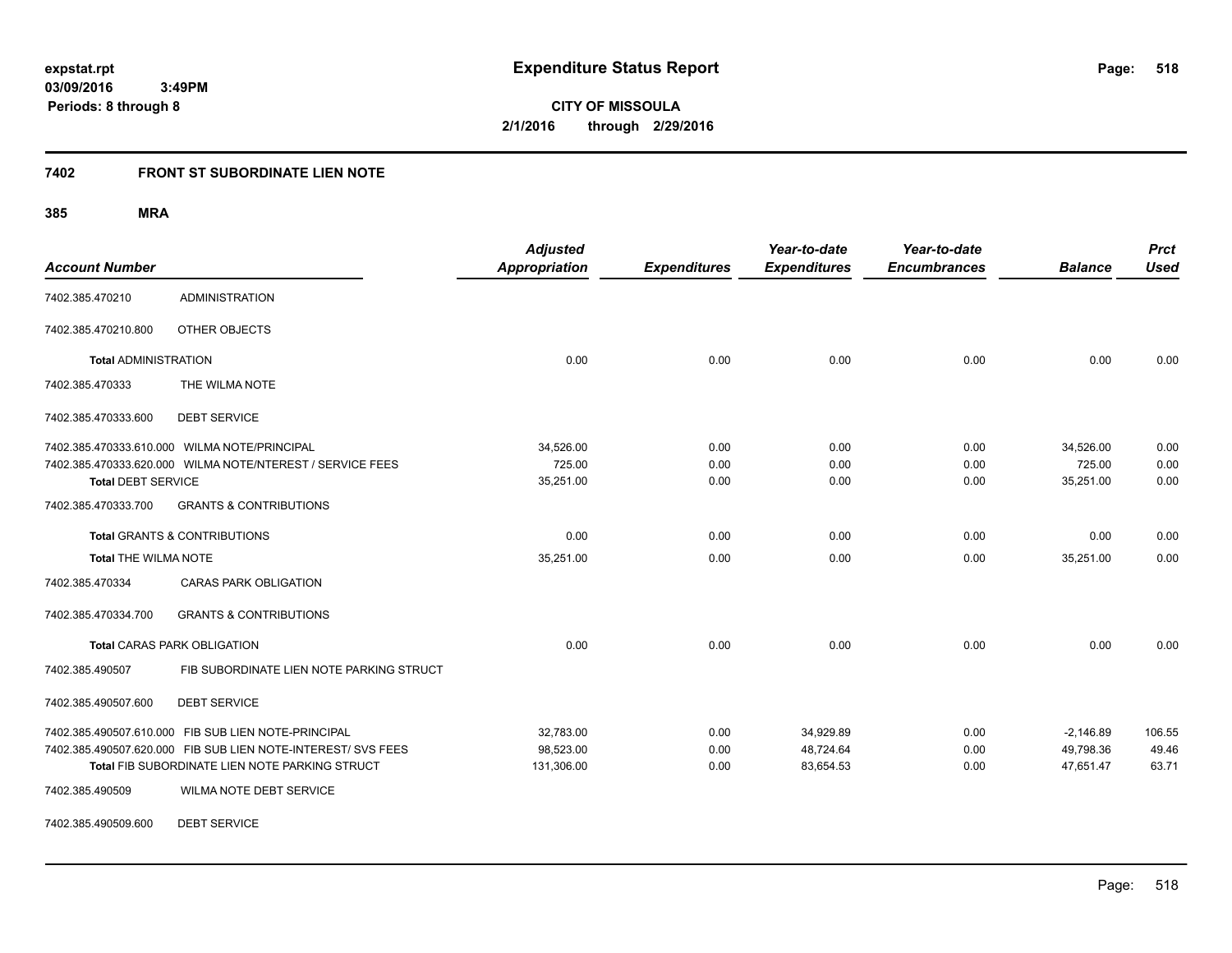**CITY OF MISSOULA 2/1/2016 through 2/29/2016**

# **7402 FRONT ST SUBORDINATE LIEN NOTE**

| <b>Account Number</b> |                                             | <b>Adjusted</b><br><b>Appropriation</b> | <b>Expenditures</b> | Year-to-date<br><b>Expenditures</b> | Year-to-date<br><b>Encumbrances</b> | <b>Balance</b> | <b>Prct</b><br>Used |
|-----------------------|---------------------------------------------|-----------------------------------------|---------------------|-------------------------------------|-------------------------------------|----------------|---------------------|
|                       | <b>Total WILMA NOTE DEBT SERVICE</b>        | 0.00                                    | 0.00                | 0.00                                | 0.00                                | 0.00           | 0.00                |
| 7402.385.510110       | <b>MERCHANT SERVICES</b>                    |                                         |                     |                                     |                                     |                |                     |
| 7402.385.510110.500   | <b>FIXED CHARGES</b>                        |                                         |                     |                                     |                                     |                |                     |
|                       | <b>Total MERCHANT SERVICES</b>              | 0.00                                    | 0.00                | 0.00                                | 0.00                                | 0.00           | 0.00                |
|                       | <b>Total FRONT ST SUBORDINATE LIEN NOTE</b> | 166,557.00                              | 0.00                | 83.654.53                           | 0.00                                | 82.902.47      | 50.23               |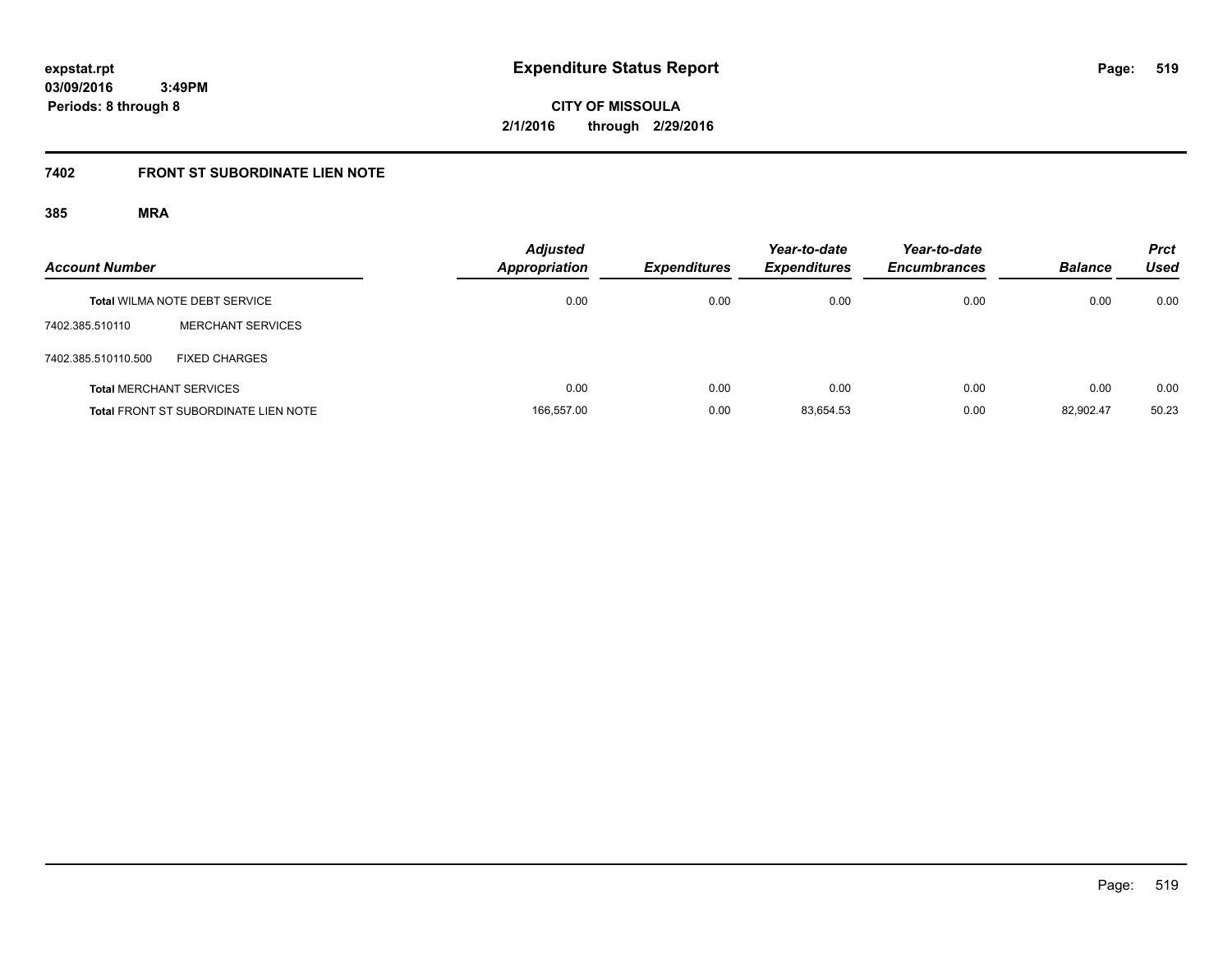**520**

**03/09/2016 3:49PM Periods: 8 through 8**

**CITY OF MISSOULA 2/1/2016 through 2/29/2016**

## **7447 COURT COLLECTED PARKING FINES**

## **230 MUNICIPAL COURT**

| <b>Account Number</b> |                                            | <b>Adjusted</b><br>Appropriation | <b>Expenditures</b> | Year-to-date<br><b>Expenditures</b> | Year-to-date<br><b>Encumbrances</b> | <b>Balance</b> | <b>Prct</b><br><b>Used</b> |
|-----------------------|--------------------------------------------|----------------------------------|---------------------|-------------------------------------|-------------------------------------|----------------|----------------------------|
| 7447.230.410360       | CITY/MUNICIPAL COURT                       |                                  |                     |                                     |                                     |                |                            |
| 7447.230.410360.500   | <b>FIXED CHARGES</b>                       |                                  |                     |                                     |                                     |                |                            |
|                       | <b>Total CITY/MUNICIPAL COURT</b>          | 0.00                             | 0.00                | 0.00                                | 0.00                                | 0.00           | 0.00                       |
| 7447.230.510110       | <b>MERCHANT SERVICES</b>                   |                                  |                     |                                     |                                     |                |                            |
| 7447.230.510110.500   | <b>FIXED CHARGES</b>                       |                                  |                     |                                     |                                     |                |                            |
|                       | <b>Total MERCHANT SERVICES</b>             | 0.00                             | 0.00                | 0.00                                | 0.00                                | 0.00           | 0.00                       |
|                       | <b>Total COURT COLLECTED PARKING FINES</b> | 0.00                             | 0.00                | 0.00                                | 0.00                                | 0.00           | 0.00                       |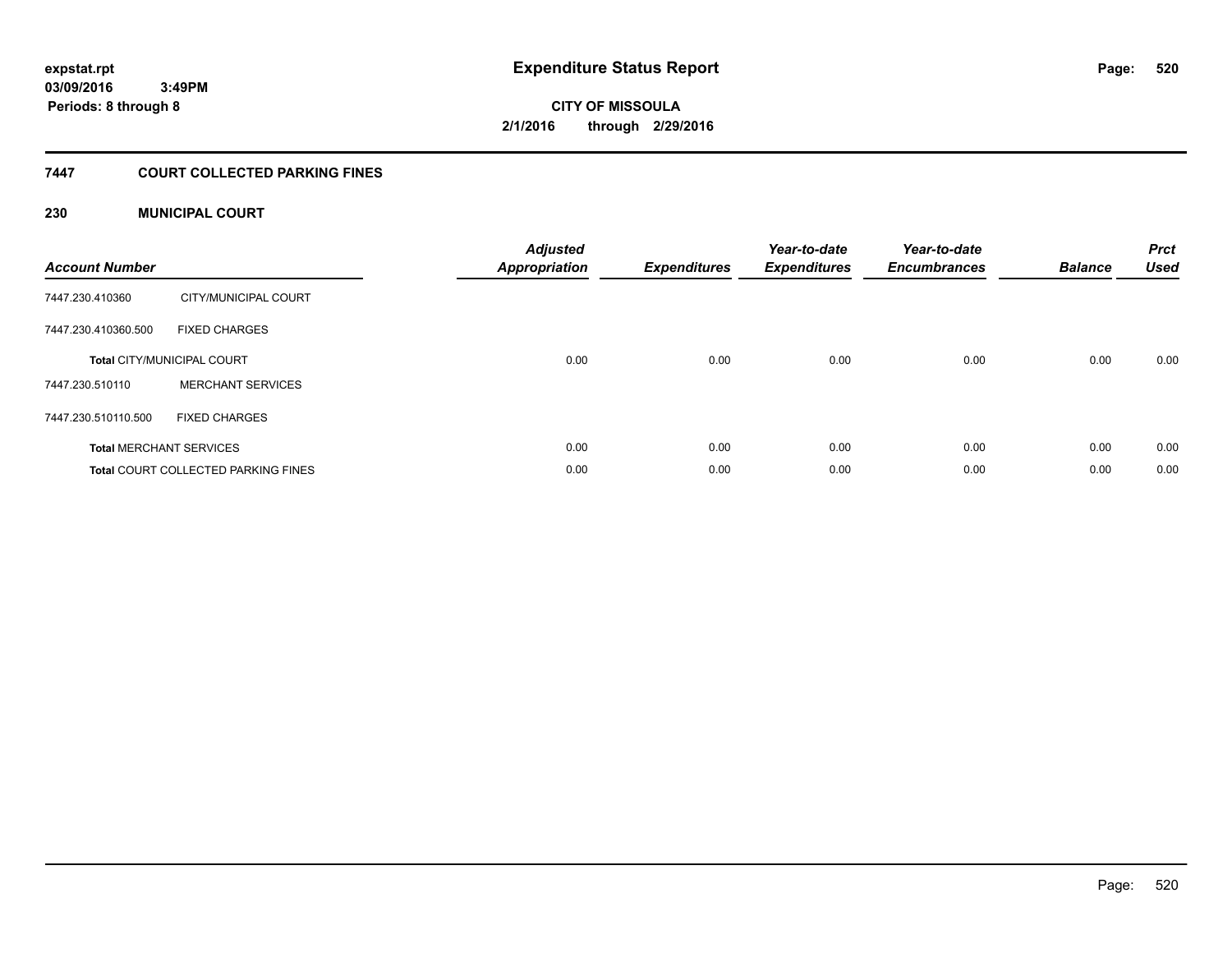**CITY OF MISSOULA 2/1/2016 through 2/29/2016**

## **7458 COURT SURCHARGE**

## **230 MUNICIPAL COURT**

| <b>Account Number</b>        |                                   | <b>Adjusted</b><br><b>Appropriation</b> | <b>Expenditures</b> | Year-to-date<br><b>Expenditures</b> | Year-to-date<br><b>Encumbrances</b> | <b>Balance</b> | <b>Prct</b><br><b>Used</b> |
|------------------------------|-----------------------------------|-----------------------------------------|---------------------|-------------------------------------|-------------------------------------|----------------|----------------------------|
| 7458.230.410360              | CITY/MUNICIPAL COURT              |                                         |                     |                                     |                                     |                |                            |
| 7458.230.410360.500          | <b>FIXED CHARGES</b>              |                                         |                     |                                     |                                     |                |                            |
|                              | <b>Total CITY/MUNICIPAL COURT</b> | 0.00                                    | 0.00                | 0.00                                | 0.00                                | 0.00           | 0.00                       |
| 7458.230.510110              | <b>MERCHANT SERVICES</b>          |                                         |                     |                                     |                                     |                |                            |
| 7458.230.510110.500          | <b>FIXED CHARGES</b>              |                                         |                     |                                     |                                     |                |                            |
|                              | <b>Total MERCHANT SERVICES</b>    | 0.00                                    | 0.00                | 0.00                                | 0.00                                | 0.00           | 0.00                       |
| <b>Total COURT SURCHARGE</b> |                                   | 0.00                                    | 0.00                | 0.00                                | 0.00                                | 0.00           | 0.00                       |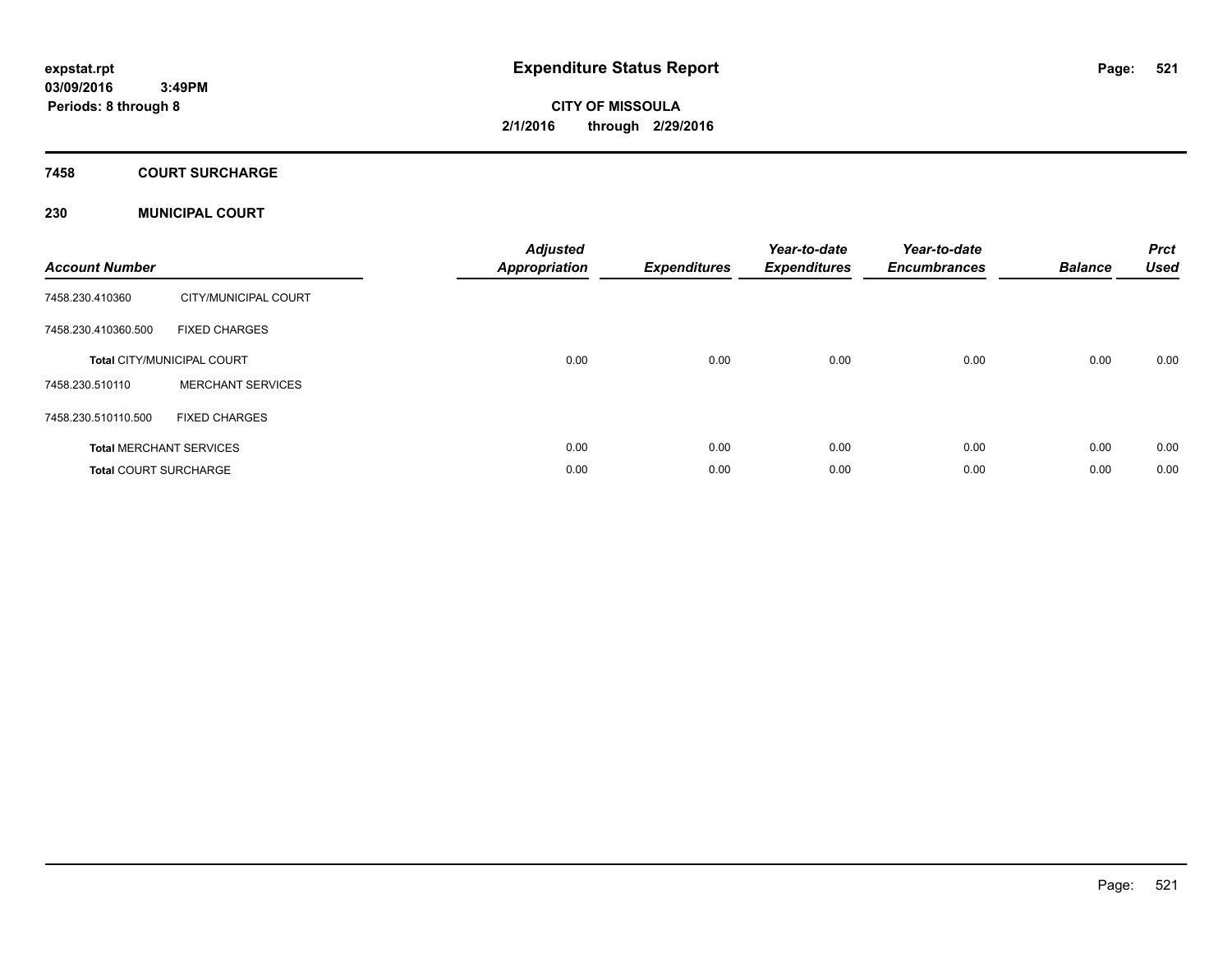### **7469 PUBLIC DEFENDER FEES**

## **230 MUNICIPAL COURT**

| <b>Account Number</b> |                                   | <b>Adjusted</b><br><b>Appropriation</b> | <b>Expenditures</b> | Year-to-date<br><b>Expenditures</b> | Year-to-date<br><b>Encumbrances</b> | <b>Balance</b> | <b>Prct</b><br><b>Used</b> |
|-----------------------|-----------------------------------|-----------------------------------------|---------------------|-------------------------------------|-------------------------------------|----------------|----------------------------|
| 7469.230.410360       | CITY/MUNICIPAL COURT              |                                         |                     |                                     |                                     |                |                            |
| 7469.230.410360.500   | <b>FIXED CHARGES</b>              |                                         |                     |                                     |                                     |                |                            |
|                       | <b>Total CITY/MUNICIPAL COURT</b> | 0.00                                    | 0.00                | 0.00                                | 0.00                                | 0.00           | 0.00                       |
| 7469.230.510110       | <b>MERCHANT SERVICES</b>          |                                         |                     |                                     |                                     |                |                            |
| 7469.230.510110.500   | <b>FIXED CHARGES</b>              |                                         |                     |                                     |                                     |                |                            |
|                       | <b>Total PUBLIC DEFENDER FEES</b> | 0.00                                    | 0.00                | 0.00                                | 0.00                                | 0.00           | 0.00                       |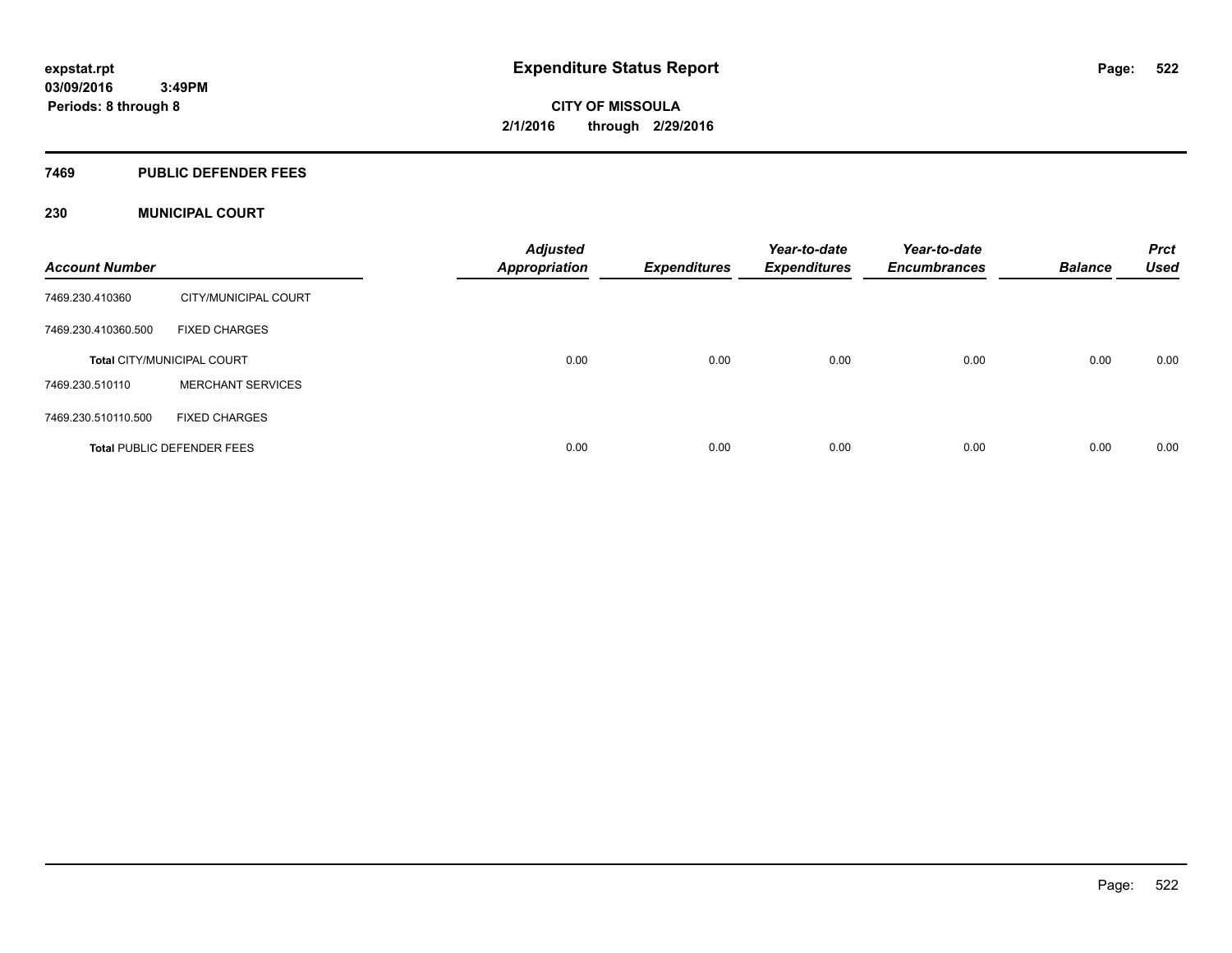## **7903 COUNTY CLEARING**

## **390 NON-DEPARTMENTAL**

| <b>Account Number</b>          |                                                    | <b>Adjusted</b><br><b>Appropriation</b> | <b>Expenditures</b> | Year-to-date<br><b>Expenditures</b> | Year-to-date<br><b>Encumbrances</b> | <b>Balance</b> | <b>Prct</b><br><b>Used</b> |
|--------------------------------|----------------------------------------------------|-----------------------------------------|---------------------|-------------------------------------|-------------------------------------|----------------|----------------------------|
| 7903.390.440600                | ANIMAL CONTROL SERVICES                            |                                         |                     |                                     |                                     |                |                            |
| 7903.390.440600.800            | OTHER OBJECTS                                      |                                         |                     |                                     |                                     |                |                            |
|                                | 7903.390.440600.845.000 CONTINGENCY - DOG LICENSES | 0.00                                    | 1,054.50            | 4,814.85                            | 0.00                                | -4,814.85      | 0.00                       |
|                                | <b>Total ANIMAL CONTROL SERVICES</b>               | 0.00                                    | 1,054.50            | 4,814.85                            | 0.00                                | $-4,814.85$    | 0.00                       |
| 7903.390.510110                | <b>MERCHANT SERVICES</b>                           |                                         |                     |                                     |                                     |                |                            |
| 7903.390.510110.500            | <b>FIXED CHARGES</b>                               |                                         |                     |                                     |                                     |                |                            |
| <b>Total MERCHANT SERVICES</b> |                                                    | 0.00                                    | 0.00                | 0.00                                | 0.00                                | 0.00           | 0.00                       |
| <b>Total COUNTY CLEARING</b>   |                                                    | 0.00                                    | 1,054.50            | 4,814.85                            | 0.00                                | $-4,814.85$    | 0.00                       |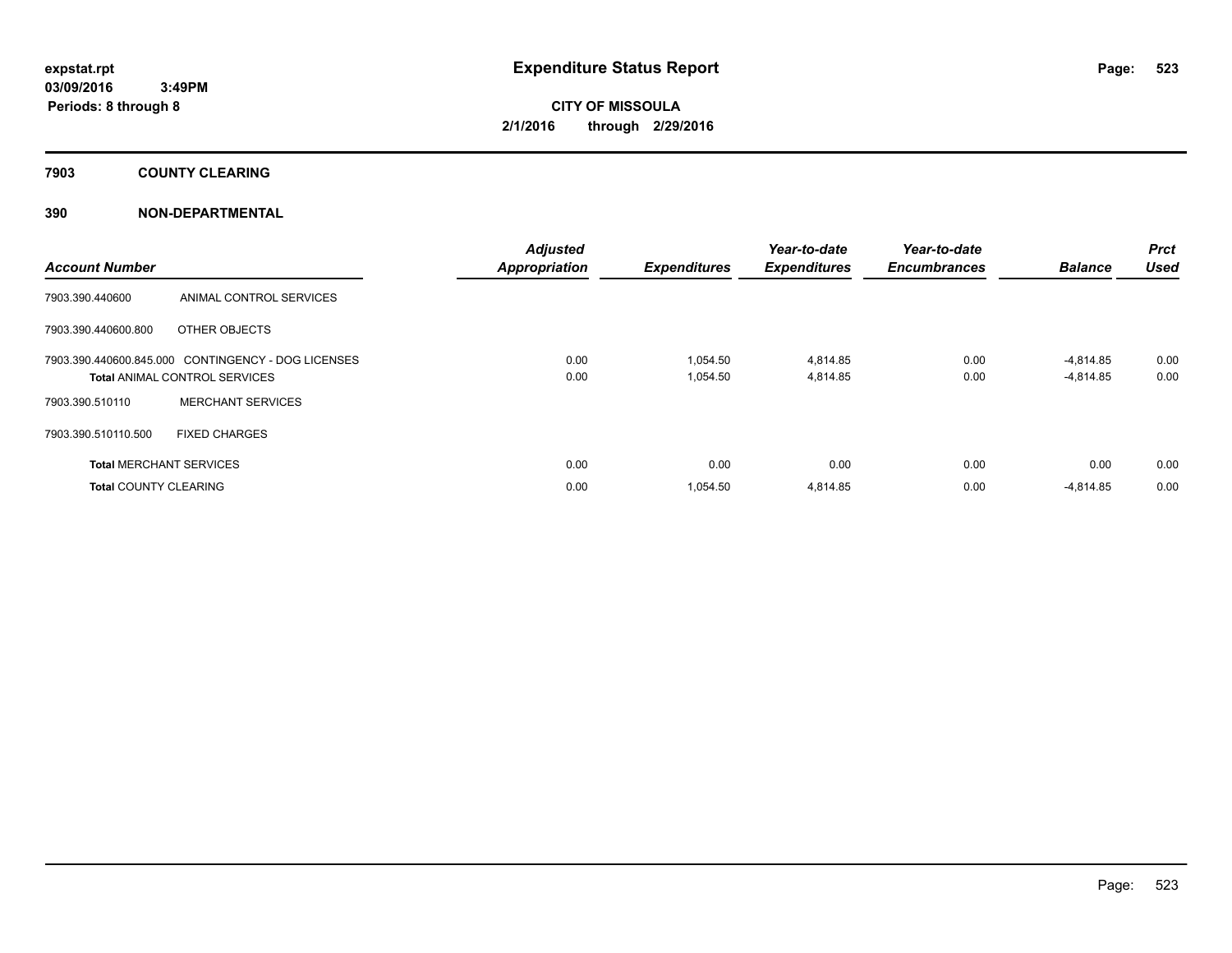## **7904 SEWER REBATE**

## **280 PUBLIC WORKS OPERATIONS**

| <b>Account Number</b>        |                                | <b>Adjusted</b><br><b>Appropriation</b> | <b>Expenditures</b> | Year-to-date<br><b>Expenditures</b> | Year-to-date<br><b>Encumbrances</b> | <b>Balance</b> | <b>Prct</b><br><b>Used</b> |
|------------------------------|--------------------------------|-----------------------------------------|---------------------|-------------------------------------|-------------------------------------|----------------|----------------------------|
| 7904.280.430600              | <b>SEWER UTILITIES</b>         |                                         |                     |                                     |                                     |                |                            |
| 7904.280.430600.500          | <b>FIXED CHARGES</b>           |                                         |                     |                                     |                                     |                |                            |
| <b>Total FIXED CHARGES</b>   |                                | 0.00                                    | 0.00                | 0.00                                | 0.00                                | 0.00           | 0.00                       |
| 7904.280.430600.800          | OTHER OBJECTS                  |                                         |                     |                                     |                                     |                |                            |
| <b>Total SEWER UTILITIES</b> |                                | 0.00                                    | 0.00                | 0.00                                | 0.00                                | 0.00           | 0.00                       |
| 7904.280.510110              | <b>MERCHANT SERVICES</b>       |                                         |                     |                                     |                                     |                |                            |
| 7904.280.510110.500          | <b>FIXED CHARGES</b>           |                                         |                     |                                     |                                     |                |                            |
|                              | <b>Total MERCHANT SERVICES</b> | 0.00                                    | 0.00                | 0.00                                | 0.00                                | 0.00           | 0.00                       |
| <b>Total SEWER REBATE</b>    |                                | 0.00                                    | 0.00                | 0.00                                | 0.00                                | 0.00           | 0.00                       |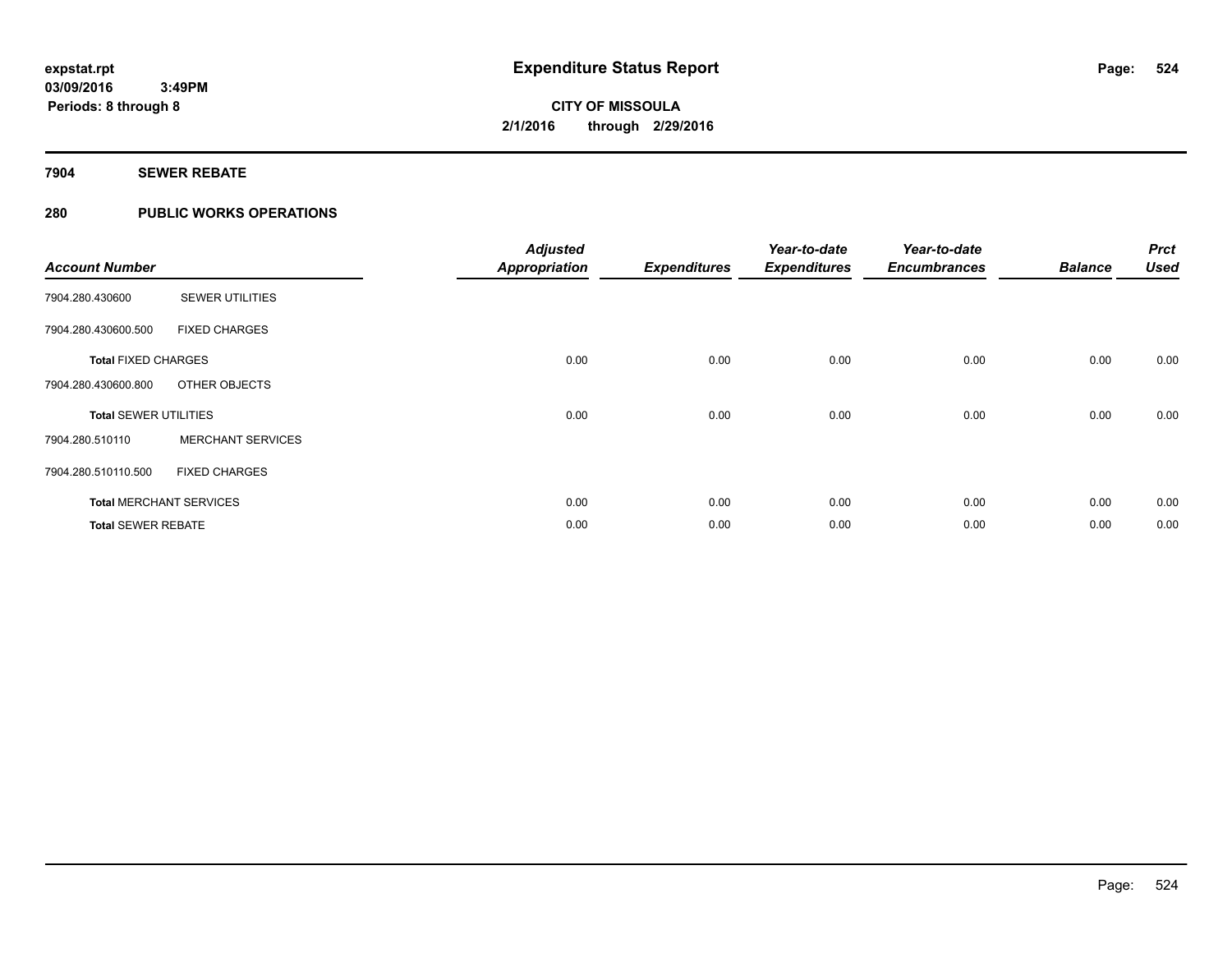### **7905 WYE SEWER RSID 8489**

## **280 PUBLIC WORKS OPERATIONS**

| <b>Account Number</b>        |                           | <b>Adjusted</b><br><b>Appropriation</b> | <b>Expenditures</b> | Year-to-date<br><b>Expenditures</b> | Year-to-date<br><b>Encumbrances</b> | <b>Balance</b> | <b>Prct</b><br><b>Used</b> |
|------------------------------|---------------------------|-----------------------------------------|---------------------|-------------------------------------|-------------------------------------|----------------|----------------------------|
| 7905.280.430600              | <b>SEWER UTILITIES</b>    |                                         |                     |                                     |                                     |                |                            |
| 7905.280.430600.500          | <b>FIXED CHARGES</b>      |                                         |                     |                                     |                                     |                |                            |
| <b>Total SEWER UTILITIES</b> |                           | 0.00                                    | 0.00                | 0.00                                | 0.00                                | 0.00           | 0.00                       |
| 7905.280.510110              | <b>MERCHANT SERVICES</b>  |                                         |                     |                                     |                                     |                |                            |
| 7905.280.510110.500          | <b>FIXED CHARGES</b>      |                                         |                     |                                     |                                     |                |                            |
|                              | Total WYE SEWER RSID 8489 | 0.00                                    | 0.00                | 0.00                                | 0.00                                | 0.00           | 0.00                       |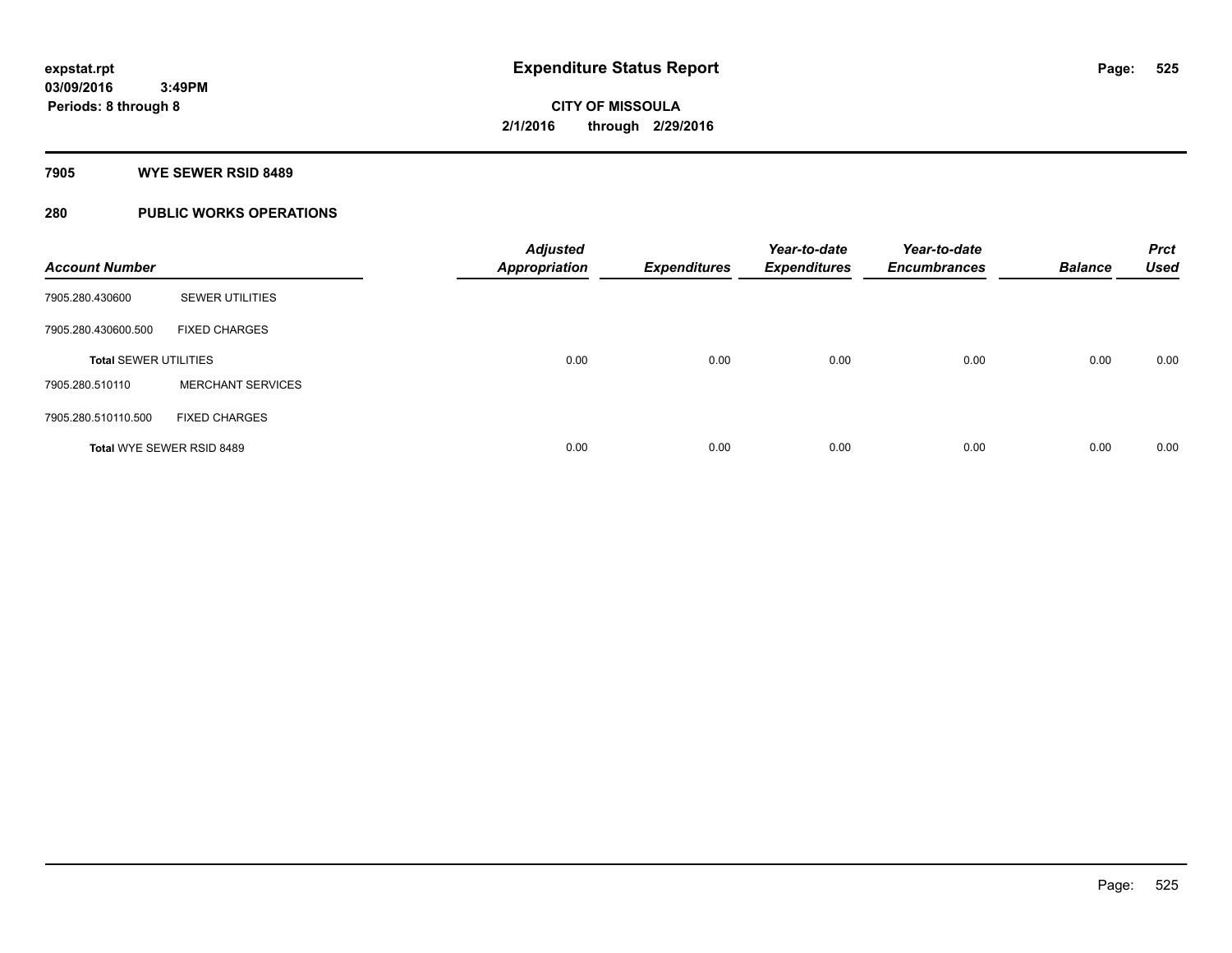### **7911 RESIDENTIAL INSPECTION FUND**

## **310 BUILDING INSPECTION**

| <b>Account Number</b>         |                                              | <b>Adjusted</b><br><b>Appropriation</b> | <b>Expenditures</b> | Year-to-date<br><b>Expenditures</b> | Year-to-date<br><b>Encumbrances</b> | <b>Balance</b> | <b>Prct</b><br><b>Used</b> |
|-------------------------------|----------------------------------------------|-----------------------------------------|---------------------|-------------------------------------|-------------------------------------|----------------|----------------------------|
| 7911.310.420501               | CONTRACTUAL SERVICE AGRMNTS - BUILDING       |                                         |                     |                                     |                                     |                |                            |
| 7911.310.420501.200           | <b>SUPPLIES</b>                              |                                         |                     |                                     |                                     |                |                            |
| <b>Total SUPPLIES</b>         |                                              | 0.00                                    | 0.00                | 0.00                                | 0.00                                | 0.00           | 0.00                       |
| 7911.310.420501.300           | PURCHASED SERVICES                           |                                         |                     |                                     |                                     |                |                            |
|                               | Total CONTRACTUAL SERVICE AGRMNTS - BUILDING | 0.00                                    | 0.00                | 0.00                                | 0.00                                | 0.00           | 0.00                       |
| 7911.310.420502               | *** Title Not Found ***                      |                                         |                     |                                     |                                     |                |                            |
| 7911.310.420502.200           | <b>SUPPLIES</b>                              |                                         |                     |                                     |                                     |                |                            |
| Total *** Title Not Found *** |                                              | 0.00                                    | 0.00                | 0.00                                | 0.00                                | 0.00           | 0.00                       |
| 7911.310.510110               | <b>MERCHANT SERVICES</b>                     |                                         |                     |                                     |                                     |                |                            |
| 7911.310.510110.500           | <b>FIXED CHARGES</b>                         |                                         |                     |                                     |                                     |                |                            |
|                               | Total RESIDENTIAL INSPECTION FUND            | 0.00                                    | 0.00                | 0.00                                | 0.00                                | 0.00           | 0.00                       |